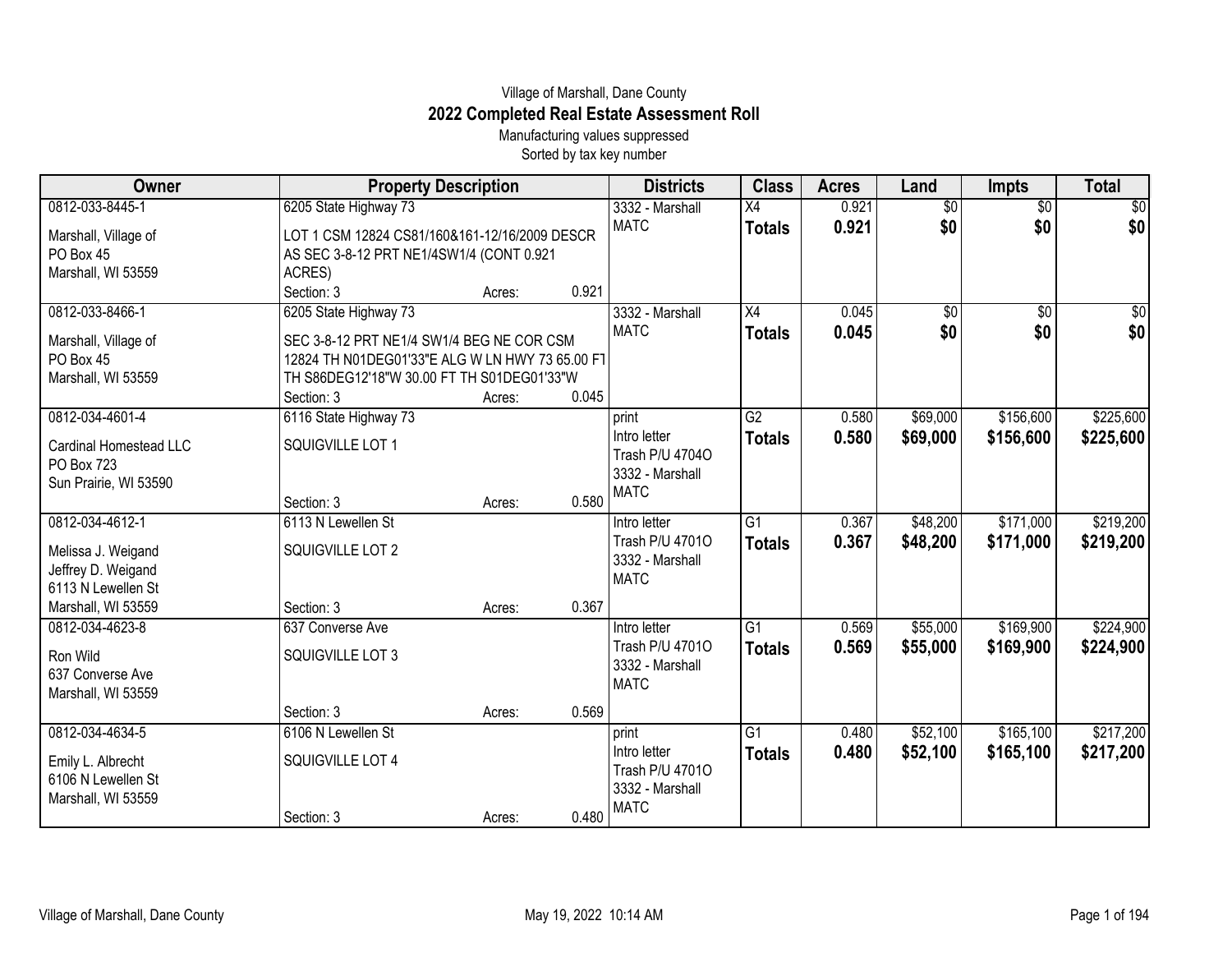| Owner              | <b>Property Description</b> |        |       | <b>Districts</b>               | <b>Class</b>    | <b>Acres</b> | Land     | <b>Impts</b> | <b>Total</b> |
|--------------------|-----------------------------|--------|-------|--------------------------------|-----------------|--------------|----------|--------------|--------------|
| 0812-034-4645-2    | 6100 N Lewellen St          |        |       | Intro letter                   | $\overline{G1}$ | 0.356        | \$47,800 | \$133,400    | \$181,200    |
| Joseph Voss        | SQUIGVILLE LOT 5            |        |       | Trash P/U 47010                | <b>Totals</b>   | 0.356        | \$47,800 | \$133,400    | \$181,200    |
| Diane M. Voss      |                             |        |       | 3332 - Marshall<br><b>MATC</b> |                 |              |          |              |              |
| 6100 N Lewellen St |                             |        |       |                                |                 |              |          |              |              |
| Marshall, WI 53559 | Section: 3                  | Acres: | 0.356 |                                |                 |              |          |              |              |
| 0812-034-4656-9    | 6094 N Lewellen St          |        |       | Intro letter                   | $\overline{G1}$ | 0.391        | \$49,000 | \$178,300    | \$227,300    |
| Jeffery E. Steele  | SQUIGVILLE LOT 6            |        |       | Trash P/U 47010                | <b>Totals</b>   | 0.391        | \$49,000 | \$178,300    | \$227,300    |
| Brenda R. Steele   |                             |        |       | 3332 - Marshall                |                 |              |          |              |              |
| 6094 Lewellen St   |                             |        |       | <b>MATC</b>                    |                 |              |          |              |              |
| Marshall, WI 53559 | Section: 3                  | Acres: | 0.391 |                                |                 |              |          |              |              |
| 0812-034-4667-6    | 6088 N Lewellen St          |        |       | Intro letter                   | G1              | 0.356        | \$47,800 | \$107,600    | \$155,400    |
|                    |                             |        |       | Trash P/U 47010                | <b>Totals</b>   | 0.356        | \$47,800 | \$107,600    | \$155,400    |
| Dennis J. Heiman   | SQUIGVILLE LOT 7            |        |       | 3332 - Marshall                |                 |              |          |              |              |
| 6088 N Lewellen St |                             |        |       | <b>MATC</b>                    |                 |              |          |              |              |
| Marshall, WI 53559 | Section: 3                  | Acres: | 0.356 |                                |                 |              |          |              |              |
| 0812-034-4678-3    | 6084 N Lewellen St          |        |       | print                          | G1              | 0.356        | \$47,800 | \$152,700    | \$200,500    |
|                    |                             |        |       | Intro letter                   | <b>Totals</b>   | 0.356        | \$47,800 | \$152,700    | \$200,500    |
| James L. Wolf      | SQUIGVILLE LOT 8            |        |       | Trash P/U 47010                |                 |              |          |              |              |
| 6084 Lewellen St   |                             |        |       | 3332 - Marshall                |                 |              |          |              |              |
| Marshall, WI 53559 |                             |        |       | <b>MATC</b>                    |                 |              |          |              |              |
|                    | Section: 3                  | Acres: | 0.356 |                                |                 |              |          |              |              |
| 0812-034-4689-0    | 6078 N Lewellen St          |        |       | Intro letter                   | $\overline{G1}$ | 0.349        | \$47,600 | \$205,000    | \$252,600    |
| Daniel E. Lowrey   | SQUIGVILLE LOT 9            |        |       | Trash P/U 47010                | <b>Totals</b>   | 0.349        | \$47,600 | \$205,000    | \$252,600    |
| Barbara K. Lowrey  |                             |        |       | 3332 - Marshall<br><b>MATC</b> |                 |              |          |              |              |
| 6078 N Lewellen St |                             |        |       |                                |                 |              |          |              |              |
| Marshall, WI 53559 | Section: 3                  | Acres: | 0.349 |                                |                 |              |          |              |              |
| 0812-034-4700-4    | 634 Canal Rd                |        |       | Intro letter                   | $\overline{G1}$ | 0.350        | \$47,600 | \$215,200    | \$262,800    |
| Robert Walther     | SQUIGVILLE LOT 10           |        |       | Trash P/U 47010                | <b>Totals</b>   | 0.350        | \$47,600 | \$215,200    | \$262,800    |
| Mckenzie Kreps     |                             |        |       | 3332 - Marshall                |                 |              |          |              |              |
| 634 Canal Rd       |                             |        |       | <b>MATC</b>                    |                 |              |          |              |              |
| Marshall, WI 53559 | Section: 3                  | Acres: | 0.350 |                                |                 |              |          |              |              |
| 0812-034-4711-1    | 620 Canal Rd                |        |       | Intro letter                   | $\overline{G1}$ | 0.334        | \$47,000 | \$127,900    | \$174,900    |
| James H. Krause    | SQUIGVILLE LOT 11           |        |       | Trash P/U 47010                | <b>Totals</b>   | 0.334        | \$47,000 | \$127,900    | \$174,900    |
| 6114 Hurd St       |                             |        |       | 3332 - Marshall                |                 |              |          |              |              |
| Marshall, WI 53559 |                             |        |       | <b>MATC</b>                    |                 |              |          |              |              |
|                    | Section: 3                  | Acres: | 0.334 |                                |                 |              |          |              |              |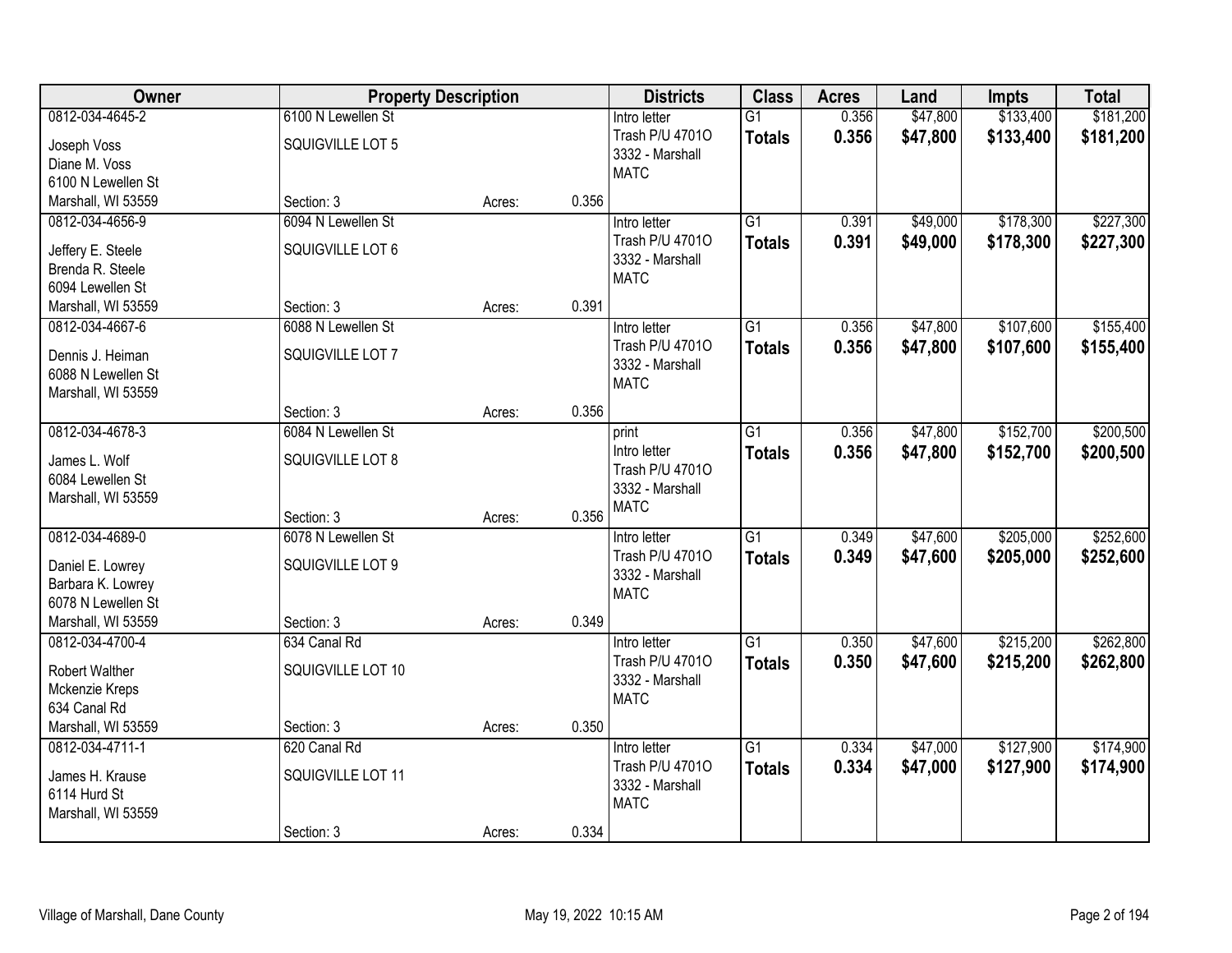| Owner                                | <b>Property Description</b>                   |        |       | <b>Districts</b>               | <b>Class</b>    | <b>Acres</b> | Land     | <b>Impts</b> | <b>Total</b> |
|--------------------------------------|-----------------------------------------------|--------|-------|--------------------------------|-----------------|--------------|----------|--------------|--------------|
| 0812-034-4722-8                      | 6083 Hurd St                                  |        |       | Intro letter                   | $\overline{G1}$ | 0.356        | \$47,800 | \$162,200    | \$210,000    |
| Jody L. Nelson                       | SQUIGVILLE LOT 12                             |        |       | Trash P/U 47010                | <b>Totals</b>   | 0.356        | \$47,800 | \$162,200    | \$210,000    |
| Kimberly R. Nelson                   |                                               |        |       | 3332 - Marshall                |                 |              |          |              |              |
| 6083 Hurd St                         |                                               |        |       | <b>MATC</b>                    |                 |              |          |              |              |
| Marshall, WI 53559                   | Section: 3                                    | Acres: | 0.356 |                                |                 |              |          |              |              |
| 0812-034-4733-5                      | 6091 Hurd St                                  |        |       | Intro letter                   | $\overline{G1}$ | 0.356        | \$47,800 | \$162,100    | \$209,900    |
| Richard R. Meinholz                  | SQUIGVILLE LOT 13                             |        |       | Trash P/U 47010                | <b>Totals</b>   | 0.356        | \$47,800 | \$162,100    | \$209,900    |
| Kristin M. Meinholz                  |                                               |        |       | 3332 - Marshall                |                 |              |          |              |              |
| 6091 Hurd St                         |                                               |        |       | <b>MATC</b>                    |                 |              |          |              |              |
| Marshall, WI 53559                   | Section: 3                                    | Acres: | 0.356 |                                |                 |              |          |              |              |
| 0812-034-4744-2                      | 6095 Hurd St                                  |        |       | Intro letter                   | G1              | 0.391        | \$49,000 | \$179,600    | \$228,600    |
|                                      | SQUIGVILLE LOT 14                             |        |       | Trash P/U 47010                | <b>Totals</b>   | 0.391        | \$49,000 | \$179,600    | \$228,600    |
| Diane L. Truschinski<br>6095 Hurd St |                                               |        |       | 3332 - Marshall                |                 |              |          |              |              |
| Marshall, WI 53559                   |                                               |        |       | <b>MATC</b>                    |                 |              |          |              |              |
|                                      | Section: 3                                    | Acres: | 0.391 |                                |                 |              |          |              |              |
| 0812-034-4755-9                      | 6099 Hurd St                                  |        |       | Intro letter                   | $\overline{G1}$ | 0.356        | \$47,800 | \$133,500    | \$181,300    |
|                                      |                                               |        |       | Trash P/U 47010                | <b>Totals</b>   | 0.356        | \$47,800 | \$133,500    | \$181,300    |
| Christopher M. Seep                  | SQUIGVILLE LOT 15                             |        |       | 3332 - Marshall                |                 |              |          |              |              |
| Elaina M. Seep<br>6099 Hurd St       |                                               |        |       | <b>MATC</b>                    |                 |              |          |              |              |
| Marshall, WI 53559                   | Section: 3                                    | Acres: | 0.356 |                                |                 |              |          |              |              |
| 0812-034-4766-6                      | 6103 Hurd St                                  |        |       | Intro letter                   | $\overline{G1}$ | 0.310        | \$46,200 | \$131,300    | \$177,500    |
|                                      |                                               |        |       | Trash P/U 47010                | <b>Totals</b>   | 0.310        | \$46,200 | \$131,300    | \$177,500    |
| Eugene J. Haefner                    | SQUIGVILLE LOT 16                             |        |       | 3332 - Marshall                |                 |              |          |              |              |
| Dixie J. Haefner                     |                                               |        |       | <b>MATC</b>                    |                 |              |          |              |              |
| 6103 Hurd St                         |                                               |        |       |                                |                 |              |          |              |              |
| Marshall, WI 53559                   | Section: 3                                    | Acres: | 0.310 |                                |                 |              |          |              |              |
| 0812-034-4777-3                      | 629 Converse Ave                              |        |       | Intro letter                   | $\overline{G1}$ | 0.569        | \$55,000 | \$172,500    | \$227,500    |
| Stephen Schult                       | SQUIGVILLE LOT 17                             |        |       | Trash P/U 47010                | <b>Totals</b>   | 0.569        | \$55,000 | \$172,500    | \$227,500    |
| Katie E. Orlikowski                  |                                               |        |       | 3332 - Marshall<br><b>MATC</b> |                 |              |          |              |              |
| 629 Converse Ave                     |                                               |        |       |                                |                 |              |          |              |              |
| Marshall, WI 53559                   | Section: 3                                    | Acres: | 0.569 |                                |                 |              |          |              |              |
| 0812-034-4810-1                      | 6110 Hurd St                                  |        |       | <b>Trash P/U 47010</b>         | $\overline{G1}$ | 0.414        | \$49,800 | \$164,500    | \$214,300    |
| Riege Family Tr, Ronald & Paulette   | LOT 1 CSM 15594 CS112/341&342-1/27/2021 F/K/A |        |       | 3332 - Marshall                | <b>Totals</b>   | 0.414        | \$49,800 | \$164,500    | \$214,300    |
| 6110 Hurd St                         | LOT 1 CSM 15450 CS111/99&100-7/17/2020 F/K/A  |        |       | <b>MATC</b>                    |                 |              |          |              |              |
| Marshall, WI 53559                   | LOTS 1 & 2 CSM 14379 CS98/197&198-11/10/2016  |        |       |                                |                 |              |          |              |              |
|                                      | Section: 3                                    | Acres: | 0.414 |                                |                 |              |          |              |              |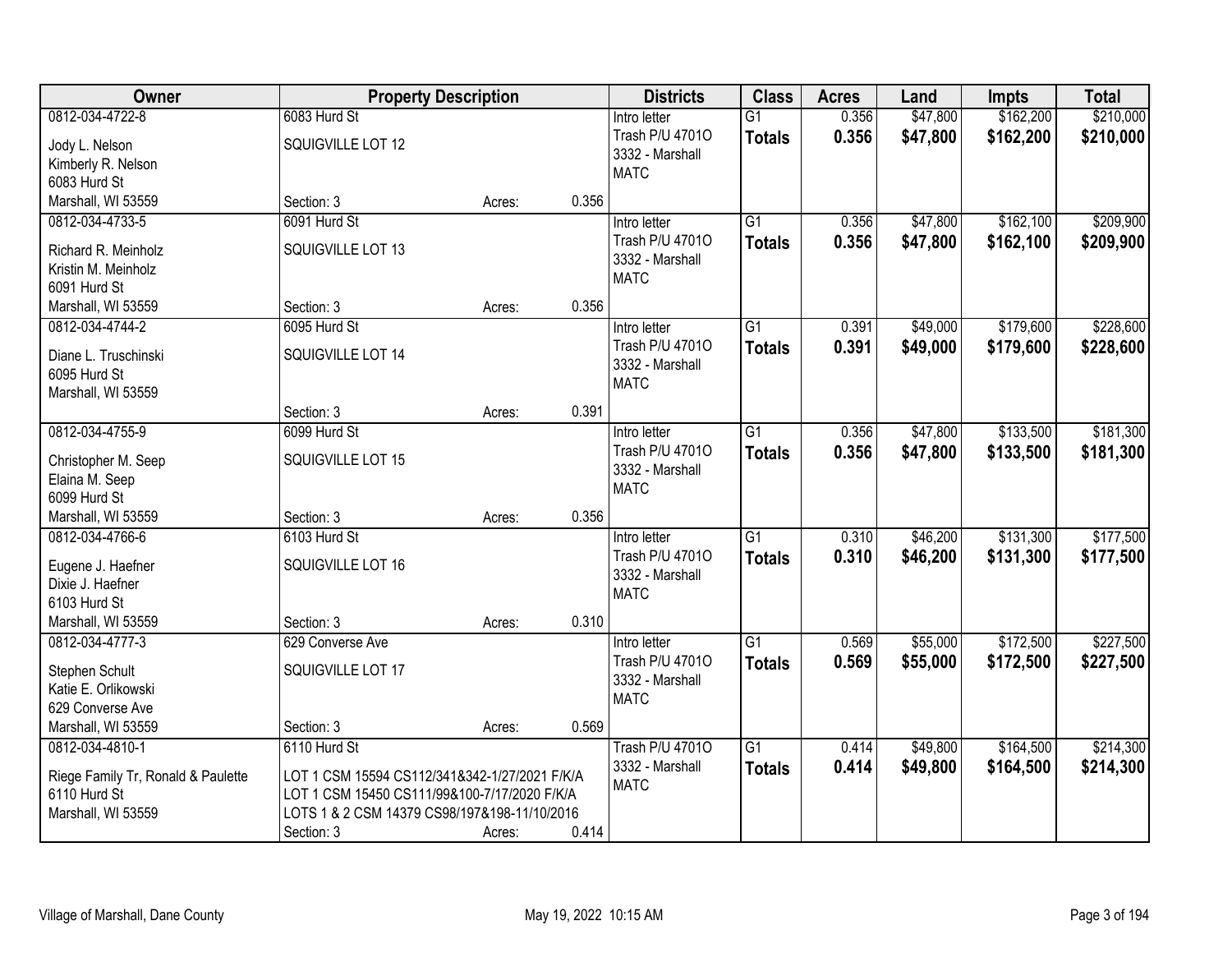| Owner                   |                                                          | <b>Property Description</b> |       | <b>Districts</b>       | <b>Class</b>    | <b>Acres</b> | Land     | <b>Impts</b>    | <b>Total</b> |
|-------------------------|----------------------------------------------------------|-----------------------------|-------|------------------------|-----------------|--------------|----------|-----------------|--------------|
| 0812-034-4820-1         | Hurd St                                                  |                             |       | <b>Trash P/U 47010</b> | $\overline{G1}$ | 0.300        | \$45,900 | $\overline{50}$ | \$45,900     |
| Diane L. Truschinski    | LOT 2 CSM 15594 CS112/341&342-1/27/2021 F/K/A            |                             |       | 3332 - Marshall        | <b>Totals</b>   | 0.300        | \$45,900 | \$0             | \$45,900     |
| 6095 Hurd St            | LOT 1 CSM 15450 CS111/99&100-7/17/2020 F/K/A             |                             |       | <b>MATC</b>            |                 |              |          |                 |              |
| Marshall, WI 53559      | LOTS 1 & 2 CSM 14379 CS98/197&198-11/10/2016             |                             |       |                        |                 |              |          |                 |              |
|                         | Section: 3                                               | Acres:                      | 0.300 |                        |                 |              |          |                 |              |
| 0812-034-9101-9         | 656 Converse Ave                                         |                             |       | Intro letter           | $\overline{G1}$ | 0.459        | \$48,800 | \$229,500       | \$278,300    |
|                         |                                                          |                             |       | Trash P/U 47020        | <b>Totals</b>   | 0.459        | \$48,800 | \$229,500       | \$278,300    |
| Robert J. Starker       | LOT 1 CSM 1176 CS5/64-6/18/73 DESCR AS SEC               |                             |       | 3332 - Marshall        |                 |              |          |                 |              |
| 656 Converse Ave        | 3-8-12 PRT SW1/4SE1/4 SUBJ TO STH 73 OVER W 33<br>FT THF |                             |       | <b>MATC</b>            |                 |              |          |                 |              |
| Marshall, WI 53559      | Section: 3                                               | Acres:                      | 0.459 |                        |                 |              |          |                 |              |
| 0812-034-9112-6         | 648 Converse Ave                                         |                             |       | Intro letter           | G1              | 0.459        | \$51,400 | \$191,100       | \$242,500    |
|                         |                                                          |                             |       | Trash P/U 47010        | <b>Totals</b>   | 0.459        | \$51,400 | \$191,100       | \$242,500    |
| Matthew J. Stuntebeck   | LOT 2 CSM 1176 CS5/64-6/18/73 DESCR AS SEC               |                             |       | 3332 - Marshall        |                 |              |          |                 |              |
| 648 Converse Ave        | 3-8-12 PRT SW1/4SE1/4                                    |                             |       | <b>MATC</b>            |                 |              |          |                 |              |
| Marshall, WI 53559      |                                                          |                             |       |                        |                 |              |          |                 |              |
|                         | Section: 3                                               | Acres:                      | 0.459 |                        |                 |              |          |                 |              |
| 0812-034-9123-3         | 638 Converse Ave                                         |                             |       | print                  | G1              | 0.522        | \$53,600 | \$174,800       | \$228,400    |
| Richard L. Weber        | LOT 3 CSM 1176 CS5/64-6/18/73 DESCR AS SEC               |                             |       | Intro letter           | <b>Totals</b>   | 0.522        | \$53,600 | \$174,800       | \$228,400    |
| Susan M. Weber          | 3-8-12 PRT SW1/4SE1/4                                    |                             |       | Trash P/U 47010        |                 |              |          |                 |              |
| 638 Converse Ave        |                                                          |                             |       | 3332 - Marshall        |                 |              |          |                 |              |
| Marshall, WI 53559      | Section: 3                                               | Acres:                      | 0.522 | <b>MATC</b>            |                 |              |          |                 |              |
| 0812-034-9134-0         | 630 Converse Ave                                         |                             |       | Intro letter           | $\overline{G1}$ | 0.552        | \$54,600 | \$167,100       | \$221,700    |
|                         |                                                          |                             |       | Trash P/U 47010        | Totals          | 0.552        | \$54,600 | \$167,100       | \$221,700    |
| Rose A. Ward            | LOT 4 CSM 1176 CS5/64-6/18/73 DESCR AS SEC               |                             |       | 3332 - Marshall        |                 |              |          |                 |              |
| 630 Converse Ave        | 3-8-12 PRT SW1/4SE1/4                                    |                             |       | <b>MATC</b>            |                 |              |          |                 |              |
| Marshall, WI 53559-9310 | Section: 3                                               | Acres:                      | 0.552 |                        |                 |              |          |                 |              |
| 0812-034-9161-7         | 6114 Hurd St                                             |                             |       | Intro letter           | $\overline{G1}$ | 1.017        | \$64,800 | \$145,400       | \$210,200    |
|                         |                                                          |                             |       | Trash P/U 47010        |                 | 1.017        | \$64,800 |                 |              |
| Diane P. Frederick      | LOT 1 CSM 3173 CS12/229-5/16/79 DESCR AS SEC             |                             |       | 3332 - Marshall        | <b>Totals</b>   |              |          | \$145,400       | \$210,200    |
| 4575 Lotus Ln           | 3-8-12 PRT SW1/4SE1/4 (1.02 ACRES)                       |                             |       | <b>MATC</b>            |                 |              |          |                 |              |
| Madison, WI 53718       |                                                          |                             |       |                        |                 |              |          |                 |              |
|                         | Section: 3                                               | Acres:                      | 1.017 |                        |                 |              |          |                 |              |
| 0812-034-9180-4         | 6102 Hurd St                                             |                             |       | Intro letter           | $\overline{G1}$ | 0.391        | \$49,000 | \$190,900       | \$239,900    |
| Ryan R. Richgels        | SEC 3-8-12 PRT SW1/4SE1/4 BEG SW COR LOT 18              |                             |       | Trash P/U 47010        | <b>Totals</b>   | 0.391        | \$49,000 | \$190,900       | \$239,900    |
| 6102 Hurd St            | SQUIGVILLE PLAT THE 155 FT TH S 110 FT TH W              |                             |       | 3332 - Marshall        |                 |              |          |                 |              |
| Marshall, WI 53559      | 155 FT TH N 110 FT TO POB                                |                             |       | <b>MATC</b>            |                 |              |          |                 |              |
|                         | Section: 3                                               | Acres:                      | 0.391 |                        |                 |              |          |                 |              |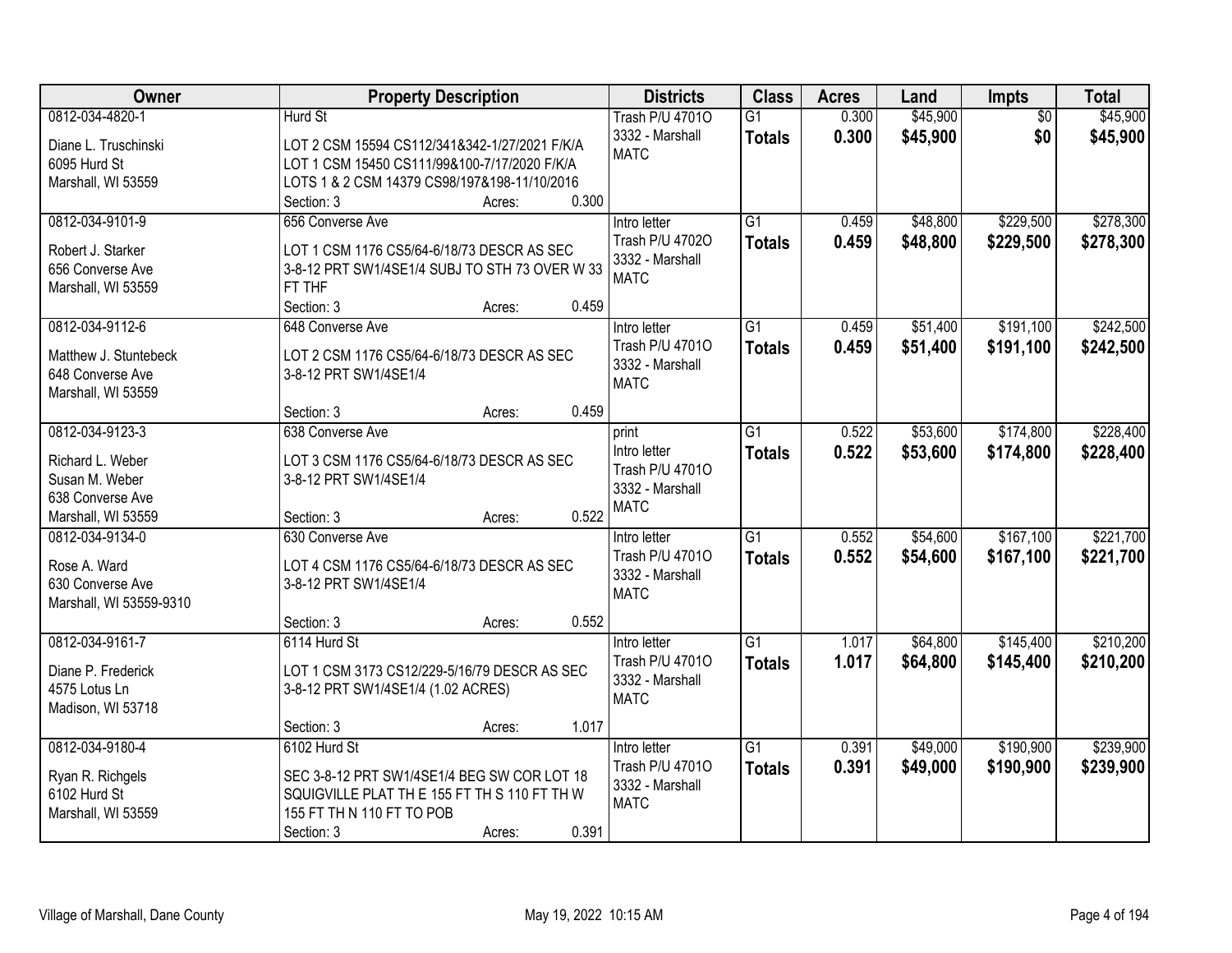| Owner                                                                                       | <b>Property Description</b>                                                                                                                                                         | <b>Districts</b>                                                           | <b>Class</b>                     | <b>Acres</b>   | Land                 | <b>Impts</b>           | <b>Total</b>           |
|---------------------------------------------------------------------------------------------|-------------------------------------------------------------------------------------------------------------------------------------------------------------------------------------|----------------------------------------------------------------------------|----------------------------------|----------------|----------------------|------------------------|------------------------|
| 0812-034-9191-1<br>Christopher L. Gray<br>6096 Hurd St<br>Marshall, WI 53559                | 6096 Hurd St<br>LOT 1 CSM 982 CS4/246-11/15/72 DESCR AS SEC<br>3-8-12 PRT SW1/4SE1/4                                                                                                | Intro letter<br>Trash P/U 47010<br>3332 - Marshall<br><b>MATC</b>          | $\overline{G1}$<br><b>Totals</b> | 0.391<br>0.391 | \$49,000<br>\$49,000 | \$178,500<br>\$178,500 | \$227,500<br>\$227,500 |
|                                                                                             | Section: 3<br>Acres:                                                                                                                                                                | 0.391                                                                      |                                  |                |                      |                        |                        |
| 0812-034-9202-7<br>David Pawl<br>Susan Omernik<br>6092 Hurd St                              | 6092 Hurd St<br>LOT 2 CSM 982 CS4/246-11/15/72 DESCR AS SEC<br>3-8-12 PRT SW1/4 SE1/4                                                                                               | Intro letter<br>Trash P/U 47010<br>3332 - Marshall<br><b>MATC</b>          | $\overline{G1}$<br><b>Totals</b> | 0.463<br>0.463 | \$51,500<br>\$51,500 | \$170,500<br>\$170,500 | \$222,000<br>\$222,000 |
| Marshall, WI 53559                                                                          | Section: 3<br>Acres:                                                                                                                                                                | 0.463                                                                      |                                  |                |                      |                        |                        |
| 0812-034-9213-4<br>Pamela C. Haley<br>Robert A. Haley<br>6086 Hurd St                       | 6086 Hurd St<br>LOT 3 CSM 982 CS4/246-11/15/72 DESCR AS SEC<br>3-8-12 PRT SW1/4SE1/4                                                                                                | Intro letter<br>Trash P/U 47010<br>3332 - Marshall<br><b>MATC</b>          | G1<br><b>Totals</b>              | 0.463<br>0.463 | \$51,500<br>\$51,500 | \$196,900<br>\$196,900 | \$248,400<br>\$248,400 |
| Marshall, WI 53559                                                                          | Section: 3<br>Acres:                                                                                                                                                                | 0.463                                                                      |                                  |                |                      |                        |                        |
| 0812-034-9224-1<br>David P. Newby<br>Karin L. Finken<br>6080 Hurd St                        | 6080 Hurd St<br>LOT 4 CSM 982 CS4/246-11/15/72 DESCR AS SEC<br>3-8-12 PRT SW1/4SE1/4                                                                                                | Intro letter<br>Trash P/U 47010<br>3332 - Marshall<br><b>MATC</b>          | G1<br><b>Totals</b>              | 0.509<br>0.509 | \$53,100<br>\$53,100 | \$181,100<br>\$181,100 | \$234,200<br>\$234,200 |
| Marshall, WI 53559                                                                          | Section: 3<br>Acres:                                                                                                                                                                | 0.509                                                                      |                                  |                |                      |                        |                        |
| 0812-034-9260-7<br>Catherine J. Albrecht<br>6083 N Lewellen St<br>Marshall, WI 53559        | 6083 N Lewellen St<br>SEC 3-8-12 PRT SW1/4SE1/4 COM SW COR TH NLY<br>ALG C/L HWY 203.3 FT TH ELY 293 FT TH SLY 203.3<br>FT TO S LN TH W TO POB EXC R286/487<br>Section: 3<br>Acres: | Intro letter<br>Trash P/U 47010<br>3332 - Marshall<br><b>MATC</b><br>0.453 | $\overline{G1}$<br>Totals        | 0.453<br>0.453 | \$51,200<br>\$51,200 | \$149,900<br>\$149,900 | \$201,100<br>\$201,100 |
| 0812-034-9270-5<br>Scott T. Weber<br>652 Canal Rd<br>Marshall, WI 53559                     | 652 Canal Rd<br>SEC 3-8-12 PRT SW1/4SE1/4 BEG SEC S1/4 COR TH<br>N 203.3 FT TH E 177 FT TH S 203.3 FT TH W 177 FT<br>TO POB<br>Section: 3<br>Acres:                                 | Intro letter<br>Trash P/U 47010<br>3332 - Marshall<br><b>MATC</b><br>0.562 | $\overline{G1}$<br><b>Totals</b> | 0.562<br>0.562 | \$52,100<br>\$52,100 | \$128,900<br>\$128,900 | \$181,000<br>\$181,000 |
| 0812-034-9276-1<br>Mather M. Le, Leroy et al<br>6084 State Highway 73<br>Marshall, WI 53559 | 6084 State Highway 73<br>LOT 1 CSM 13798 CS91/173&174-9/8/2014 DESCR AS<br>SEC 3-8-12 PRT SW1/4SE1/4 (0.35 ACRES EXCL R/W)<br>Section: 3<br>Acres:                                  | Intro letter<br>Trash P/U 47010<br>3332 - Marshall<br><b>MATC</b><br>0.350 | $\overline{G1}$<br><b>Totals</b> | 0.350<br>0.350 | \$45,200<br>\$45,200 | \$162,000<br>\$162,000 | \$207,200<br>\$207,200 |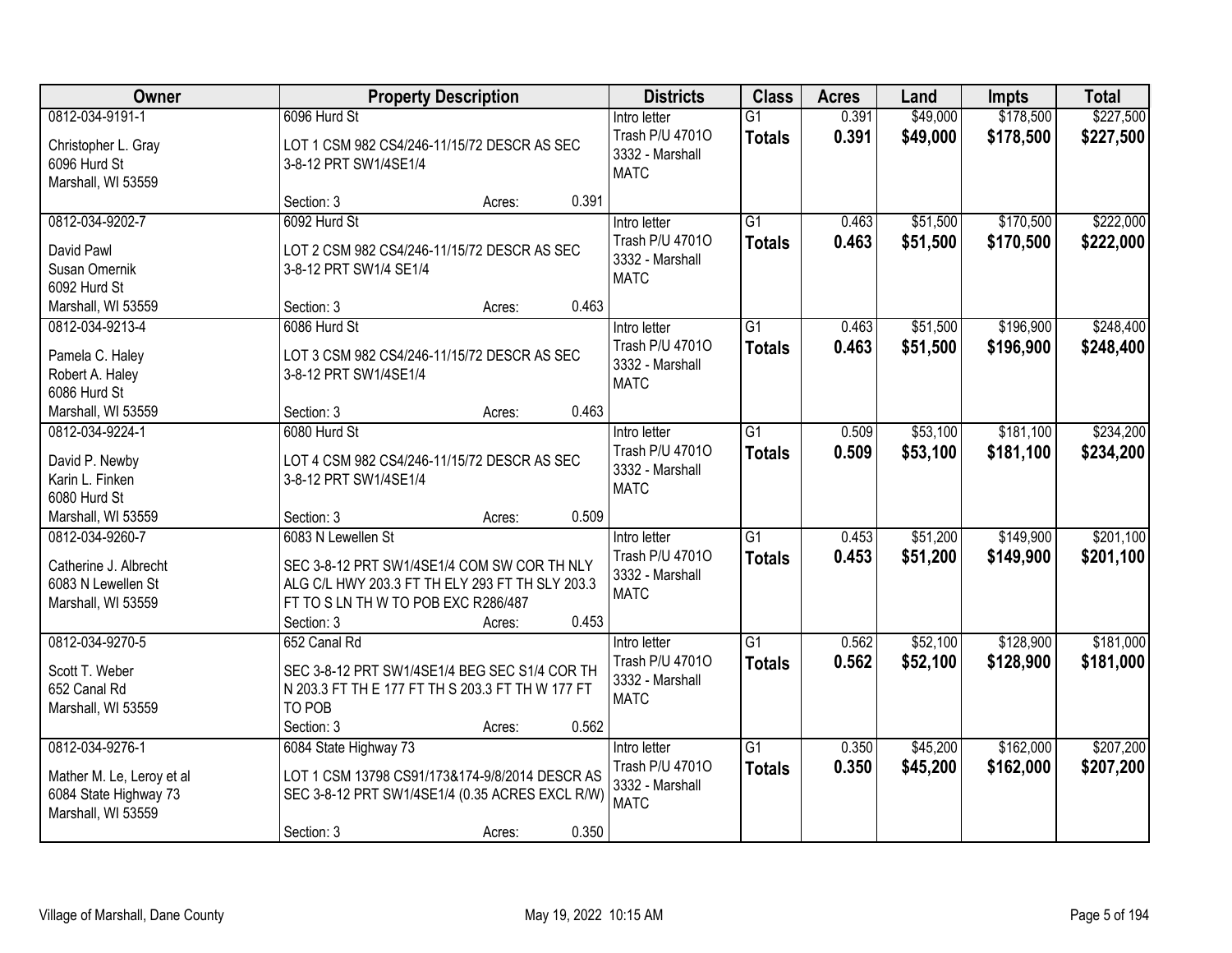| Owner                                  | <b>Property Description</b>                     |                 | <b>Districts</b>               | <b>Class</b>    | <b>Acres</b> | Land     | Impts           | <b>Total</b> |
|----------------------------------------|-------------------------------------------------|-----------------|--------------------------------|-----------------|--------------|----------|-----------------|--------------|
| 0812-034-9282-1                        |                                                 |                 | 3332 - Marshall                | $\overline{G1}$ | 0.240        | \$42,700 | $\overline{50}$ | \$42,700     |
| Leroy M. Mather                        | LOT 2 CSM 13798 CS91/173&174-9/8/2014 DESCR AS  |                 | <b>MATC</b>                    | <b>Totals</b>   | 0.240        | \$42,700 | \$0             | \$42,700     |
| Donna K. Mather                        | SEC 3-8-12 PRT SW1/4SE1/4 (0.24 ACRES EXCL R/W) |                 |                                |                 |              |          |                 |              |
| 6084 State Highway 73                  |                                                 |                 |                                |                 |              |          |                 |              |
| Marshall, WI 53559                     | Section: 3                                      | 0.240<br>Acres: |                                |                 |              |          |                 |              |
| 0812-034-9289-1                        | 6090 State Highway 73                           |                 | Intro letter                   | $\overline{G1}$ | 0.357        | \$45,400 | \$98,700        | \$144,100    |
| Jirik Tr, Margaret C F/B/O James Jirik | LOT 1 CSM 12704 CS80/124&125-6/9/2009 DESCR AS  |                 | Trash P/U 47010                | <b>Totals</b>   | 0.357        | \$45,400 | \$98,700        | \$144,100    |
| c/o Richard H. Jirik                   | SEC 3-8-12 PRT SW1/4SE1/4 (0.357 ACRES)         |                 | 3332 - Marshall                |                 |              |          |                 |              |
| 564 Hubbell St                         |                                                 |                 | <b>MATC</b>                    |                 |              |          |                 |              |
| Marshall, WI 53559                     | Section: 3                                      | 0.357<br>Acres: |                                |                 |              |          |                 |              |
| 0812-034-9298-1                        | 6087 N Lewellen St                              |                 | Intro letter                   | G1              | 0.236        | \$42,400 | \$201,200       | \$243,600    |
|                                        |                                                 |                 | 3332 - Marshall                | <b>Totals</b>   | 0.236        | \$42,400 | \$201,200       | \$243,600    |
| <b>Brian Meunier</b>                   | LOT 2 CSM 12704 CS80/124&125-6/9/2009 DESCR AS  |                 | <b>MATC</b>                    |                 |              |          |                 |              |
| <b>Tara Meunier</b>                    | SEC 3-8-12 PRT SW1/4SE1/4 (0.236 ACRES)         |                 |                                |                 |              |          |                 |              |
| 6087 N Lewellen St                     |                                                 |                 |                                |                 |              |          |                 |              |
| Marshall, WI 53559                     | Section: 3                                      | 0.236<br>Acres: |                                |                 |              |          |                 |              |
| 0812-034-9307-1                        | 6100 State Highway 73                           |                 | print                          | G1              | 0.314        | \$44,000 | \$105,900       | \$149,900    |
| Amy L. Francek                         | LOT 1 CSM 11280 CS68/130&131-12/17/2004 DESCR   |                 | Intro letter                   | <b>Totals</b>   | 0.314        | \$44,000 | \$105,900       | \$149,900    |
| 6100 State Highway 73                  | AS SEC 3-8-12 PRT SW1/4SE1/4 (0.313 ACRES)      |                 | Trash P/U 47010                |                 |              |          |                 |              |
| Marshall, WI 53559                     |                                                 |                 | 3332 - Marshall<br><b>MATC</b> |                 |              |          |                 |              |
|                                        | Section: 3                                      | 0.314<br>Acres: |                                |                 |              |          |                 |              |
| 0812-034-9314-1                        | 6095 N Lewellen St                              |                 | Intro letter                   | $\overline{G1}$ | 0.220        | \$41,400 | \$244,800       | \$286,200    |
| John A. Baneck                         | LOT 2 CSM 11280 CS68/130&131-12/17/2004 DESCR   |                 | Trash P/U 47010                | <b>Totals</b>   | 0.220        | \$41,400 | \$244,800       | \$286,200    |
| Jill L. Baneck                         | AS SEC 3-8-12 PRT SW1/4SE1/4 (0.220 ACRES)      |                 | 3332 - Marshall                |                 |              |          |                 |              |
| 6095 N Lewellen St                     |                                                 |                 | <b>MATC</b>                    |                 |              |          |                 |              |
| Marshall, WI 53559                     | Section: 3                                      | 0.220<br>Acres: |                                |                 |              |          |                 |              |
| 0812-034-9319-1                        | 6104 State Highway 73                           |                 | print                          | $\overline{G1}$ | 0.230        | \$39,900 | \$122,800       | \$162,700    |
|                                        |                                                 |                 | Intro letter                   | <b>Totals</b>   | 0.230        | \$39,900 | \$122,800       | \$162,700    |
| Evan J. Chapin                         | LOT 1 CSM 13740 CS90/291&292-6/23/2014 DESCR    |                 | Trash P/U 47010                |                 |              |          |                 |              |
| 6104 State Highway 73                  | AS SEC 3-8-12 PRT SW1/4SE1/4 (0.23 ACRES)       |                 | 3332 - Marshall                |                 |              |          |                 |              |
| Marshall, WI 53559                     |                                                 |                 | <b>MATC</b>                    |                 |              |          |                 |              |
|                                        | Section: 3                                      | 0.230<br>Acres: |                                |                 |              |          |                 |              |
| 0812-034-9324-1                        | 6101 N Lewellen St                              |                 | 3332 - Marshall                | $\overline{G1}$ | 0.240        | \$42,700 | $\overline{50}$ | \$42,700     |
| John A. Baneck                         | LOT 2 CSM 13740 CS90/291&292-6/23/2014 DESCR    |                 | <b>MATC</b>                    | <b>Totals</b>   | 0.240        | \$42,700 | \$0             | \$42,700     |
| Jill L. Baneck                         | AS SEC 3-8-12 PRT SW1/4SE1/4 (0.24 ACRES)       |                 |                                |                 |              |          |                 |              |
| 6095 N Lewellen St                     |                                                 |                 |                                |                 |              |          |                 |              |
| Marshall, WI 53559                     | Section: 3                                      | 0.240<br>Acres: |                                |                 |              |          |                 |              |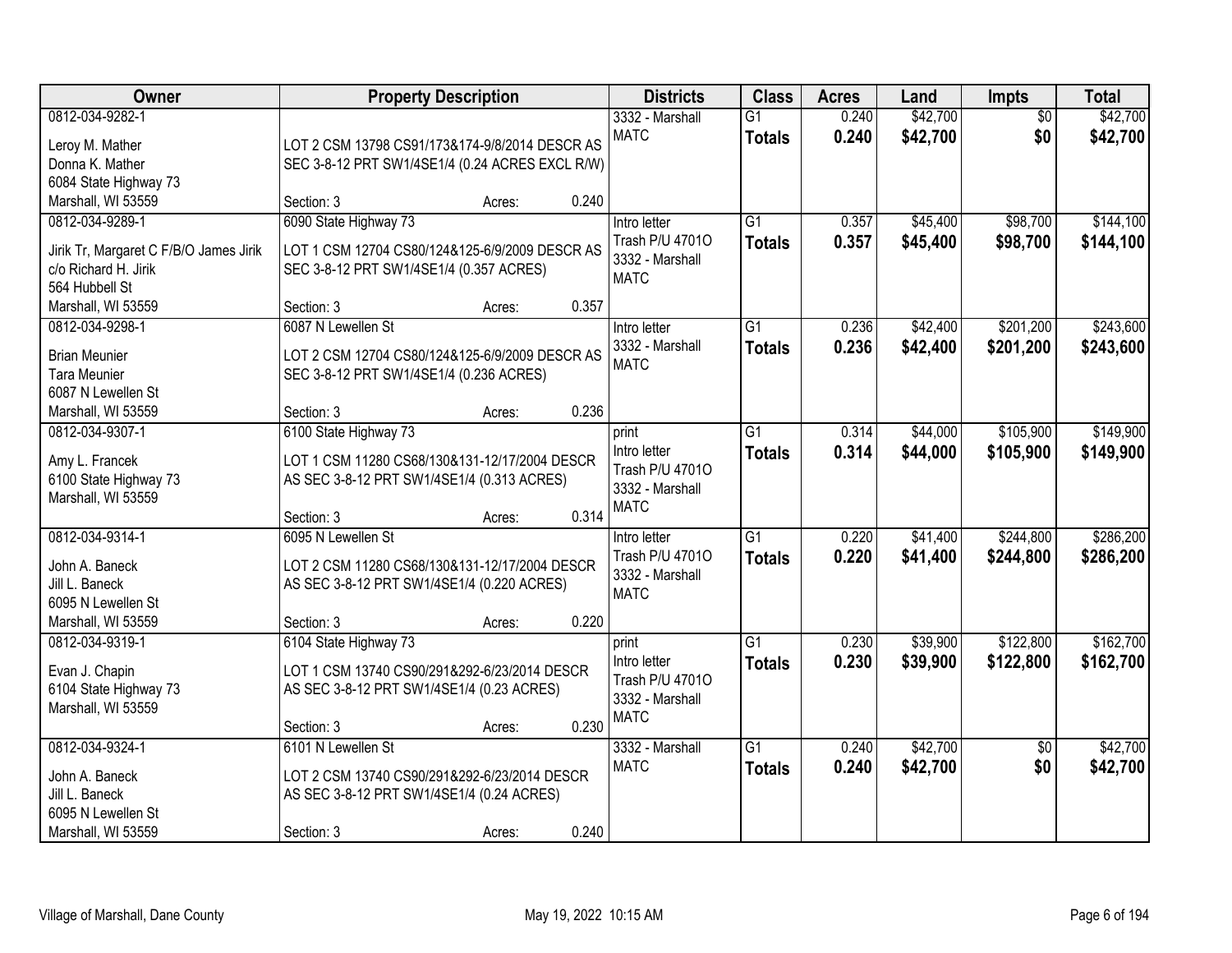| Owner                     | <b>Property Description</b>                    |                 | <b>Districts</b>                | <b>Class</b>    | <b>Acres</b> | Land            | <b>Impts</b>    | <b>Total</b>     |
|---------------------------|------------------------------------------------|-----------------|---------------------------------|-----------------|--------------|-----------------|-----------------|------------------|
| 0812-034-9331-1           | 6108 State Highway 73                          |                 | print                           | $\overline{G1}$ | 0.235        | \$40,200        | \$119,500       | \$159,700        |
| Ethan Salm                | LOT 1 CSM 3269 CS12/393-8/10/79 F/K/A PRT      |                 | Intro letter                    | <b>Totals</b>   | 0.235        | \$40,200        | \$119,500       | \$159,700        |
| Jacqueline Salm           | OUTLOT A SQUIGVILLE DESCR AS SEC 3-8-12 PRT    |                 | Trash P/U 47010                 |                 |              |                 |                 |                  |
| 6108 State Highway 73     | SW1/4SE1/4 (0.323 ACRES)                       |                 | 3332 - Marshall                 |                 |              |                 |                 |                  |
| Marshall, WI 53559        | Section: 3                                     | 0.235<br>Acres: | <b>MATC</b>                     |                 |              |                 |                 |                  |
| 0812-034-9342-8           | 6107 N Lewellen St                             |                 | 3332 - Marshall                 | $\overline{G1}$ | 0.222        | \$41,500        | $\overline{50}$ | \$41,500         |
| Jeffrey D. Weigand        | LOT 2 CSM 3269 CS12/393-8/10/79 F/K/A OUTLOT A |                 | <b>MATC</b>                     | <b>Totals</b>   | 0.222        | \$41,500        | \$0             | \$41,500         |
| Melissa J. Weigand        | SQUIGVILLE & ALSO INCL & DESCR AS SEC 3-8-12   |                 |                                 |                 |              |                 |                 |                  |
| 6113 N Lewellen St        | PRT SW1/4SE1/4                                 |                 |                                 |                 |              |                 |                 |                  |
| Marshall, WI 53559        | Section: 3                                     | 0.222<br>Acres: |                                 |                 |              |                 |                 |                  |
| 0812-034-9375-1           | 6096 State Highway 73                          |                 | print                           | $\overline{G1}$ | 0.323        | \$44,300        | \$132,300       | \$176,600        |
|                           |                                                |                 | Intro letter                    | <b>Totals</b>   | 0.323        | \$44,300        | \$132,300       | \$176,600        |
| Darryl W. Ford            | LOT 1 CSM 11567 CS70/259&260-10/20/2005 DESCR  |                 | Trash P/U 47010                 |                 |              |                 |                 |                  |
| 6096 State Highway 73     | AS SEC 3-8-12 PRT SW1/4SE1/4 (0.323 ACRES)     |                 | 3332 - Marshall                 |                 |              |                 |                 |                  |
| Marshall, WI 53559        | Section: 3                                     | 0.323<br>Acres: | <b>MATC</b>                     |                 |              |                 |                 |                  |
| 0812-034-9380-1           | 6089 N Lewellen St                             |                 | Intro letter                    | $\overline{G1}$ | 0.214        | \$41,000        | \$205,300       | \$246,300        |
|                           |                                                |                 | Trash P/U 47010                 | <b>Totals</b>   | 0.214        | \$41,000        | \$205,300       | \$246,300        |
| Julie A. Stangel          | LOT 2 CSM 11567 CS70/259&260-10/20/2005 DESCR  |                 | 3332 - Marshall                 |                 |              |                 |                 |                  |
| 6089 N Lewellen St        | AS SEC 3-8-12 PRT SW1/4SE1/4 (0.210 ACRES)     |                 | <b>MATC</b>                     |                 |              |                 |                 |                  |
| Marshall, WI 53559        |                                                |                 |                                 |                 |              |                 |                 |                  |
|                           | Section: 3                                     | 0.214<br>Acres: |                                 |                 |              |                 |                 |                  |
| 0812-044-8000-1           |                                                |                 | 3332 - Marshall                 | $\overline{X4}$ | 40.488       | $\overline{50}$ | $\overline{50}$ | $\overline{\$0}$ |
| Marshall, Village of      | SEC 4-8-12 NE1/4SE1/4                          |                 | TID <sub>2</sub><br><b>MATC</b> | <b>Totals</b>   | 40.488       | \$0             | \$0             | \$0              |
| Charles Langer Famil Park |                                                |                 |                                 |                 |              |                 |                 |                  |
| Marshall, WI 53559        |                                                |                 |                                 |                 |              |                 |                 |                  |
|                           | Section: 4                                     | 0.000<br>Acres: |                                 |                 |              |                 |                 |                  |
| 0812-044-9000-9           | 860 Canal Rd                                   |                 | 3332 - Marshall                 | $\overline{X4}$ | 38.202       | $\sqrt{50}$     | $\overline{50}$ | $\overline{50}$  |
| Marshall, Village of      | SEC 4-8-12 SW1/4SE1/4                          |                 | TID <sub>2</sub>                | <b>Totals</b>   | 38.202       | \$0             | \$0             | \$0              |
| Charles Langer Famil Park |                                                |                 | <b>MATC</b>                     |                 |              |                 |                 |                  |
| Marshall, WI 53559        |                                                |                 |                                 |                 |              |                 |                 |                  |
|                           | Section: 4                                     | 0.000<br>Acres: |                                 |                 |              |                 |                 |                  |
| 0812-044-9500-4           |                                                |                 | 3332 - Marshall                 | $\overline{X4}$ | 20.113       | \$0             | $\overline{30}$ | $\sqrt{50}$      |
| Marshall, Village of      | SEC 4-8-12 PRT SE1/4SE1/4 LYG NW OF LN BEG SW  |                 | TID <sub>2</sub>                | <b>Totals</b>   | 20.113       | \$0             | \$0             | \$0              |
| Charles Langer Famil Park | COR SD 1/41/4 TH RNG N49DEGE 1935.4 FT TO SEC  |                 | <b>MATC</b>                     |                 |              |                 |                 |                  |
| Marshall, WI 53559        | <b>ELN</b>                                     |                 |                                 |                 |              |                 |                 |                  |
|                           | Section: 4                                     | 0.000<br>Acres: |                                 |                 |              |                 |                 |                  |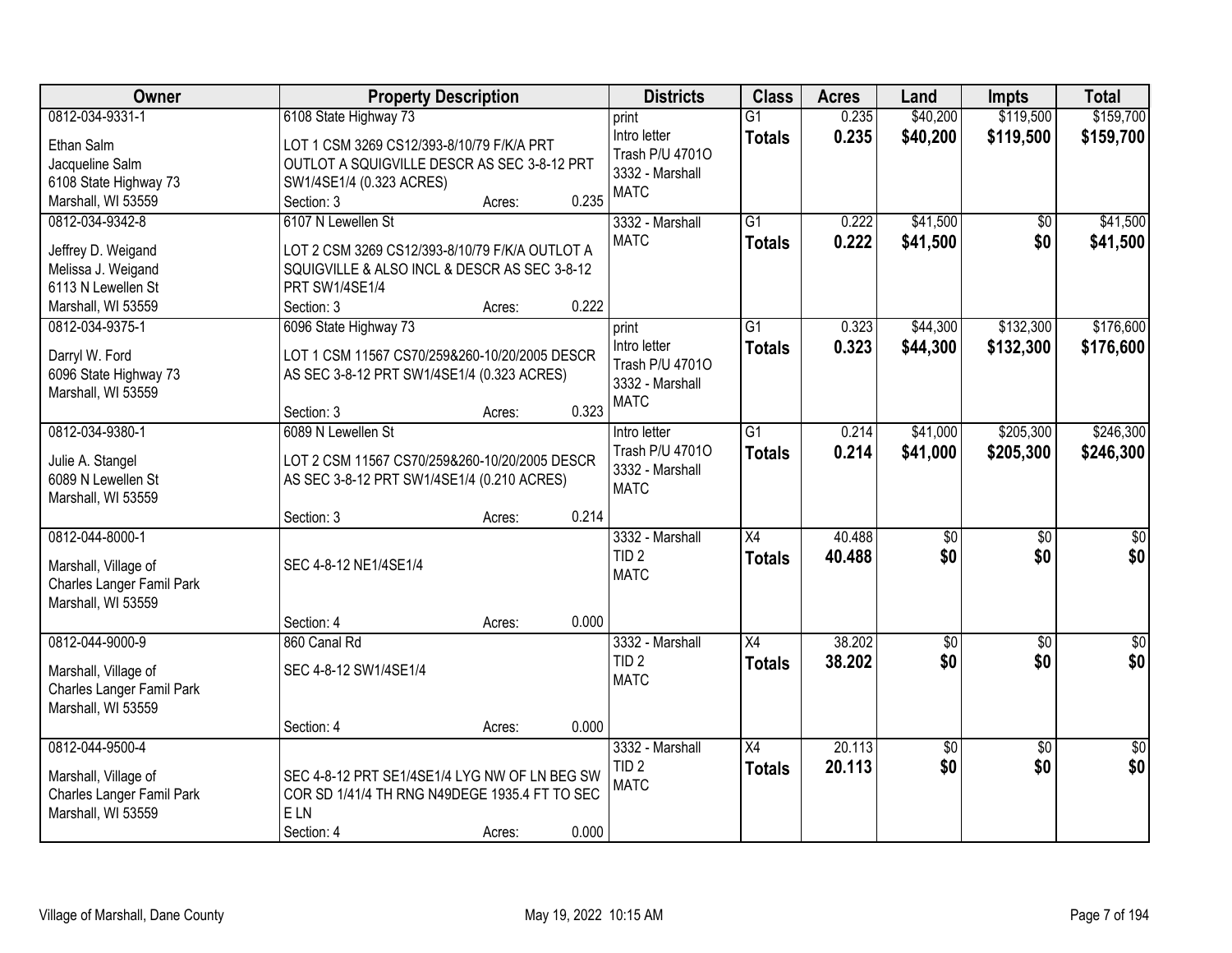| <b>Owner</b>                                                                        | <b>Property Description</b>                                                                                                                                                 | <b>Districts</b>                                   | <b>Class</b>                     | <b>Acres</b>   | Land                   | <b>Impts</b>           | <b>Total</b>           |
|-------------------------------------------------------------------------------------|-----------------------------------------------------------------------------------------------------------------------------------------------------------------------------|----------------------------------------------------|----------------------------------|----------------|------------------------|------------------------|------------------------|
| 0812-091-8202-0                                                                     |                                                                                                                                                                             | 3332 - Marshall                                    | X4                               | 11.820         | $\overline{50}$        | $\overline{50}$        | \$0                    |
| Marshall, Village of<br>130 S Pardee<br>Marshall, WI 53559                          | SEC 9-8-12 PRT NE1/4NE1/4 LYG SLY OF RR R/W<br>EXC NORTH LAKEWOOD ESTATES 1ST ADDN & EXC<br>R27740/20                                                                       | TID <sub>2</sub><br><b>MATC</b>                    | <b>Totals</b>                    | 11.820         | \$0                    | \$0                    | \$0                    |
|                                                                                     | 11.820<br>Section: 9<br>Acres:                                                                                                                                              |                                                    |                                  |                |                        |                        |                        |
| 0812-091-8275-3                                                                     | 814 Riverview Ct                                                                                                                                                            | 3332 - Marshall<br>TID <sub>2</sub>                | $\overline{X4}$<br><b>Totals</b> | 1.000<br>1.000 | $\overline{50}$<br>\$0 | $\overline{50}$<br>\$0 | \$0<br>\$0             |
| Village O. Marshall<br>130 S Pardee St<br>Marshall, WI 53559                        | SEC 9-8-12 PRT NE1/4NE1/4 & PRT NW1/4NE1/4 LYG<br>ELY OF WATERLOO CREEK & SLY OF RR R/W EXC<br>MAUNESHA LAKE ESTATES & EXC 100 FT DUE W OF<br>1.000<br>Section: 9<br>Acres: | <b>MATC</b>                                        |                                  |                |                        |                        |                        |
| 0812-091-8500-9                                                                     |                                                                                                                                                                             | 3332 - Marshall                                    | X4                               | 8.364          | \$0                    | \$0                    | $\overline{50}$        |
| Marshall, Village of<br>Charles Langer Famil Park<br>Marshall, WI 53559             | SEC 9-8-12 NW1/4NE1/4 NLY OF RR                                                                                                                                             | TID <sub>2</sub><br><b>MATC</b>                    | <b>Totals</b>                    | 8.364          | \$0                    | \$0                    | \$0                    |
|                                                                                     | Section: 9<br>0.000<br>Acres:                                                                                                                                               |                                                    |                                  |                |                        |                        |                        |
| 0812-091-8700-7<br>Marshall, Village of                                             | SEC 9-8-12 PRT NW1/4NE1/4 LYG SLY OF RR R/W &                                                                                                                               | 3332 - Marshall<br>TID <sub>2</sub><br><b>MATC</b> | X4<br><b>Totals</b>              | 9.646<br>9.646 | \$0<br>\$0             | $\sqrt{6}$<br>\$0      | $\sqrt{50}$<br>\$0     |
| 130 S Pardee<br>Marshall, WI 53559                                                  | ELY OF WATERLOO CREEK C/L EXC R27740/20                                                                                                                                     |                                                    |                                  |                |                        |                        |                        |
| 0812-091-9600-6                                                                     | 9.646<br>Section: 9<br>Acres:<br>606 Riverview Dr                                                                                                                           | 3332 - Marshall                                    | $\overline{X4}$                  | 4.000          | $\overline{50}$        | $\overline{50}$        | $\overline{50}$        |
| Village O. Marshall<br>130 S Pardee St<br>Marshall, WI 53559                        | SEC 9-8-12 PRT SE1/4NE1/4 & PRT NE1/4SE1/4 A<br>PROPOSED NATURE PARK BOUNDED BY A LINE<br>COMMENCING AT A PT ON NW COR LOT 29 TH<br>4.000<br>Section: 9<br>Acres:           | TID <sub>2</sub><br><b>MATC</b>                    | <b>Totals</b>                    | 4.000          | \$0                    | \$0                    | \$0                    |
| 0812-094-1001-1                                                                     | 916 Water's Edge Ct                                                                                                                                                         | 3332 - Marshall                                    | $\overline{G1}$                  | 0.000          | \$30,000               | \$117,000              | \$147,000              |
| Water's Edge Properties, LLC<br>PO Box 12<br>Mcfarland, WI 53558                    | WATER'S EDGE OF MARSHALL CONDOMINIUM UNIT<br>101                                                                                                                            | <b>MATC</b>                                        | <b>Totals</b>                    | 0.000          | \$30,000               | \$117,000              | \$147,000              |
|                                                                                     | 0.000<br>Section: 9<br>Acres:                                                                                                                                               |                                                    |                                  |                |                        |                        |                        |
| 0812-094-1004-1<br>Water's Edge Properties, LLC<br>PO Box 12<br>Mcfarland, WI 53558 | 910 Water's Edge Ct<br>WATER'S EDGE OF MARSHALL CONDOMINIUM UNIT<br>102                                                                                                     | 3332 - Marshall<br><b>MATC</b>                     | $\overline{G1}$<br><b>Totals</b> | 0.000<br>0.000 | \$30,000<br>\$30,000   | \$117,000<br>\$117,000 | \$147,000<br>\$147,000 |
|                                                                                     | 0.000<br>Section: 9<br>Acres:                                                                                                                                               |                                                    |                                  |                |                        |                        |                        |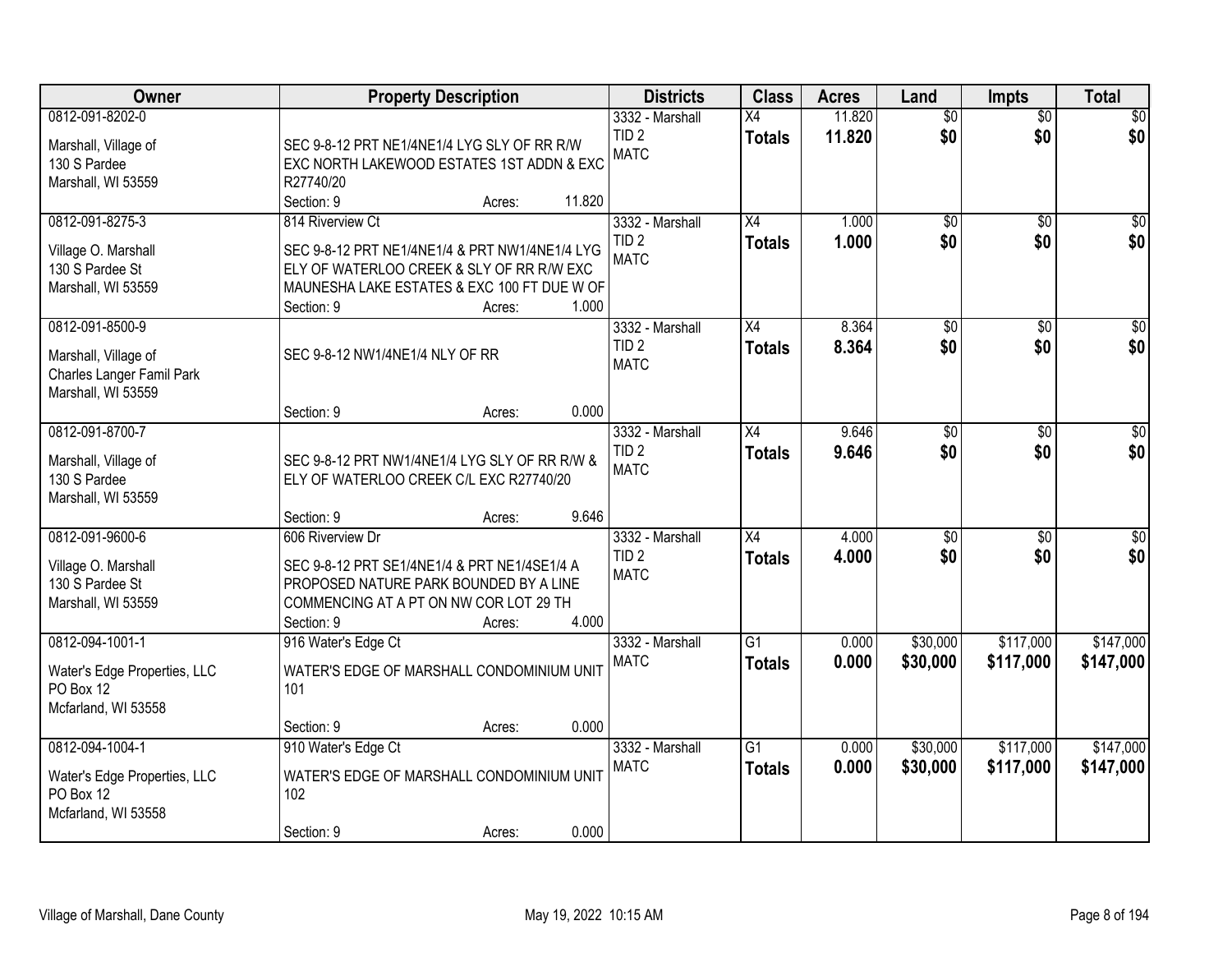| Owner                                                            |                                                  | <b>Property Description</b> |       | <b>Districts</b> | <b>Class</b>    | <b>Acres</b> | Land     | <b>Impts</b> | <b>Total</b> |
|------------------------------------------------------------------|--------------------------------------------------|-----------------------------|-------|------------------|-----------------|--------------|----------|--------------|--------------|
| 0812-094-1007-1                                                  | 904 Water's Edge Ct                              |                             |       | 3332 - Marshall  | $\overline{G1}$ | 0.000        | \$30,000 | \$117,000    | \$147,000    |
| Water's Edge Properties, LLC<br>PO Box 12<br>Mcfarland, WI 53558 | WATER'S EDGE OF MARSHALL CONDOMINIUM UNIT<br>103 |                             |       | <b>MATC</b>      | <b>Totals</b>   | 0.000        | \$30,000 | \$117,000    | \$147,000    |
|                                                                  | Section: 9                                       | Acres:                      | 0.000 |                  |                 |              |          |              |              |
| 0812-094-1010-1                                                  | 820 Water's Edge Ct                              |                             |       | 3332 - Marshall  | $\overline{G1}$ | 0.000        | \$30,000 | \$117,000    | \$147,000    |
| Mary Evans<br>820 Waters Edge Ct<br>Marshall, WI 53559           | WATER'S EDGE OF MARSHALL CONDOMINIUM UNIT<br>201 |                             |       | <b>MATC</b>      | <b>Totals</b>   | 0.000        | \$30,000 | \$117,000    | \$147,000    |
|                                                                  | Section: 9                                       | Acres:                      | 0.000 |                  |                 |              |          |              |              |
| 0812-094-1013-1                                                  | 814 Water's Edge Ct                              |                             |       | 3332 - Marshall  | G1              | 0.000        | \$30,000 | \$117,000    | \$147,000    |
| Water's Edge Properties, LLC<br>PO Box 12<br>Mcfarland, WI 53558 | WATER'S EDGE OF MARSHALL CONDOMINIUM UNIT<br>202 |                             |       | <b>MATC</b>      | <b>Totals</b>   | 0.000        | \$30,000 | \$117,000    | \$147,000    |
|                                                                  | Section: 9                                       | Acres:                      | 0.000 |                  |                 |              |          |              |              |
| 0812-094-1016-1                                                  | 808 Water's Edge Ct                              |                             |       | 3332 - Marshall  | $\overline{G1}$ | 0.000        | \$30,000 | \$117,000    | \$147,000    |
| Water's Edge Properties, LLC<br>PO Box 12<br>Mcfarland, WI 53558 | WATER'S EDGE OF MARSHALL CONDOMINIUM UNIT<br>203 |                             |       | <b>MATC</b>      | <b>Totals</b>   | 0.000        | \$30,000 | \$117,000    | \$147,000    |
|                                                                  | Section: 9                                       | Acres:                      | 0.000 |                  |                 |              |          |              |              |
| 0812-094-1019-1                                                  | 802 Water's Edge Ct                              |                             |       | 3332 - Marshall  | $\overline{G1}$ | 0.000        | \$30,000 | \$117,000    | \$147,000    |
| Water's Edge Properties, LLC<br>PO Box 12<br>Mcfarland, WI 53558 | WATER'S EDGE OF MARSHALL CONDOMINIUM UNIT<br>204 |                             |       | <b>MATC</b>      | <b>Totals</b>   | 0.000        | \$30,000 | \$117,000    | \$147,000    |
|                                                                  | Section: 9                                       | Acres:                      | 0.000 |                  |                 |              |          |              |              |
| 0812-094-1022-1                                                  | 724 Water's Edge Ct                              |                             |       | 3332 - Marshall  | $\overline{G1}$ | 0.000        | \$30,000 | \$117,000    | \$147,000    |
| Water's Edge Properties, LLC<br>PO Box 12<br>Mcfarland, WI 53558 | WATER'S EDGE OF MARSHALL CONDOMINIUM UNIT<br>301 |                             |       | <b>MATC</b>      | <b>Totals</b>   | 0.000        | \$30,000 | \$117,000    | \$147,000    |
|                                                                  | Section: 9                                       | Acres:                      | 0.000 |                  |                 |              |          |              |              |
| 0812-094-1025-1                                                  | 718 Water's Edge Ct                              |                             |       | 3332 - Marshall  | G1              | 0.000        | \$30,000 | \$117,000    | \$147,000    |
| Water's Edge Properties, LLC<br>PO Box 12<br>Mcfarland, WI 53558 | WATER'S EDGE OF MARSHALL CONDOMINIUM UNIT<br>302 |                             |       | <b>MATC</b>      | <b>Totals</b>   | 0.000        | \$30,000 | \$117,000    | \$147,000    |
|                                                                  | Section: 9                                       | Acres:                      | 0.000 |                  |                 |              |          |              |              |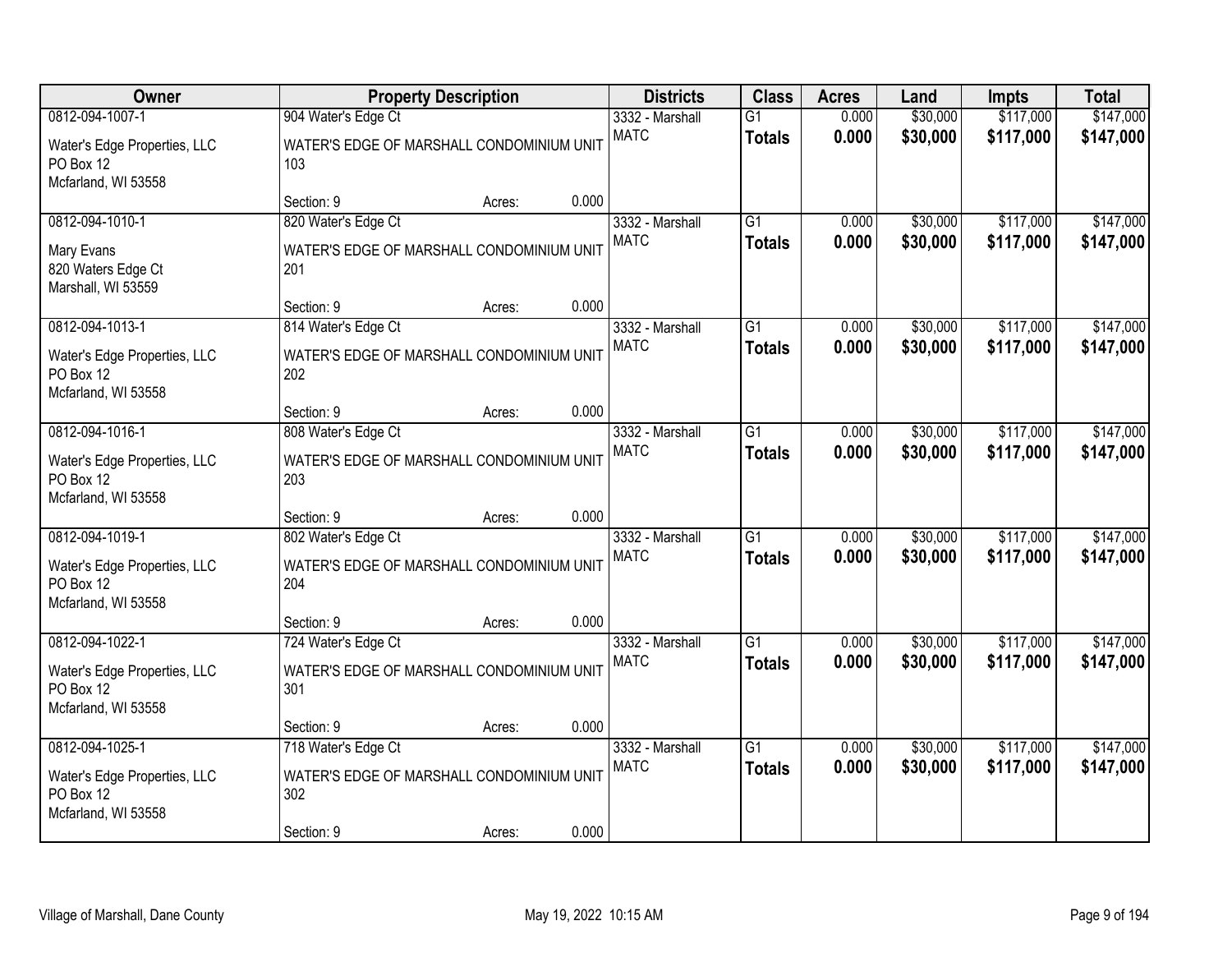| Owner                                                            |                                                  | <b>Property Description</b> |       | <b>Districts</b>                                         | <b>Class</b>                     | <b>Acres</b>   | Land                 | <b>Impts</b>         | <b>Total</b>           |
|------------------------------------------------------------------|--------------------------------------------------|-----------------------------|-------|----------------------------------------------------------|----------------------------------|----------------|----------------------|----------------------|------------------------|
| 0812-094-1028-1                                                  | 712 Water's Edge Ct                              |                             |       | 3332 - Marshall                                          | $\overline{G1}$                  | 0.000          | \$30,000             | \$117,000            | \$147,000              |
| Water's Edge Properties, LLC<br>PO Box 12<br>Mcfarland, WI 53558 | WATER'S EDGE OF MARSHALL CONDOMINIUM UNIT<br>303 |                             |       | <b>MATC</b>                                              | <b>Totals</b>                    | 0.000          | \$30,000             | \$117,000            | \$147,000              |
|                                                                  | Section: 9                                       | Acres:                      | 0.000 |                                                          |                                  |                |                      |                      |                        |
| 0812-094-1031-1                                                  | 706 Water's Edge Ct                              |                             |       | 3332 - Marshall                                          | $\overline{G1}$                  | 0.000          | \$30,000             | \$117,000            | \$147,000              |
| Water's Edge Properties, LLC<br>PO Box 12<br>Mcfarland, WI 53558 | WATER'S EDGE OF MARSHALL CONDOMINIUM UNIT<br>304 |                             |       | <b>MATC</b>                                              | <b>Totals</b>                    | 0.000          | \$30,000             | \$117,000            | \$147,000              |
|                                                                  | Section: 9                                       | Acres:                      | 0.000 |                                                          |                                  |                |                      |                      |                        |
| 0812-094-1034-1                                                  | 700 Water's Edge Ct                              |                             |       | 3332 - Marshall                                          | G1                               | 0.000          | \$30,000             | \$117,000            | \$147,000              |
| <b>Tina Kolstad</b><br>Allan Kolstad<br>700 Waters Edge Ct       | WATER'S EDGE OF MARSHALL CONDOMINIUM UNIT<br>305 |                             |       | <b>MATC</b>                                              | <b>Totals</b>                    | 0.000          | \$30,000             | \$117,000            | \$147,000              |
| Marshall, WI 53559                                               | Section: 9                                       | Acres:                      | 0.000 |                                                          |                                  |                |                      |                      |                        |
| 0812-094-1601-1                                                  | 109 Lothe Rd                                     |                             |       | <b>Trash P/U 47010</b>                                   | $\overline{G1}$                  | 0.000          | \$30,000             | \$86,800             | \$116,800              |
| Nicole Brown<br>109 Lothe Rd<br>Marshall, WI 53559               | LOTHE STREET CONDOMINIUM UNIT 1                  |                             |       | 3332 - Marshall<br><b>MATC</b>                           | <b>Totals</b>                    | 0.000          | \$30,000             | \$86,800             | \$116,800              |
|                                                                  | Section: 9                                       | Acres:                      | 0.000 |                                                          |                                  |                |                      |                      |                        |
| 0812-094-1604-1<br>Joaquin Martinez                              | 111 Lothe Rd<br>LOTHE STREET CONDOMINIUM UNIT 2  |                             |       | <b>Trash P/U 47010</b><br>3332 - Marshall<br><b>MATC</b> | $\overline{G1}$<br><b>Totals</b> | 0.000<br>0.000 | \$30,000<br>\$30,000 | \$86,800<br>\$86,800 | \$116,800<br>\$116,800 |
| 111 Lothe Rd<br>Marshall, WI 53559                               |                                                  |                             |       |                                                          |                                  |                |                      |                      |                        |
|                                                                  | Section: 9                                       | Acres:                      | 0.000 |                                                          |                                  |                |                      |                      |                        |
| 0812-094-6051-4                                                  | 101 Lothe Rd                                     |                             |       | <b>Trash P/U 47010</b>                                   | $\overline{G2}$                  | 0.386          | \$63,900             | \$107,600            | \$171,500              |
| Vickie L. Vick-Peck<br>PO Box 83<br>Marshall, WI 53559           | DRUNASKY'S LAKE VIEW PLAT LOT 1                  |                             |       | 3332 - Marshall<br><b>MATC</b>                           | <b>Totals</b>                    | 0.386          | \$63,900             | \$107,600            | \$171,500              |
|                                                                  | Section: 9                                       | Acres:                      | 0.386 |                                                          |                                  |                |                      |                      |                        |
| 0812-094-6062-1                                                  | 102 Lothe Rd                                     |                             |       | 3332 - Marshall                                          | $\overline{G2}$                  | 0.220          | \$46,000             | \$153,700            | \$199,700              |
| Dulin Properties LLC<br>102 Lothe Rd<br>Marshall, WI 53559       | DRUNASKY'S LAKE VIEW PLAT LOT 2                  |                             |       | <b>MATC</b>                                              | <b>Totals</b>                    | 0.220          | \$46,000             | \$153,700            | \$199,700              |
|                                                                  | Section: 9                                       | Acres:                      | 0.220 |                                                          |                                  |                |                      |                      |                        |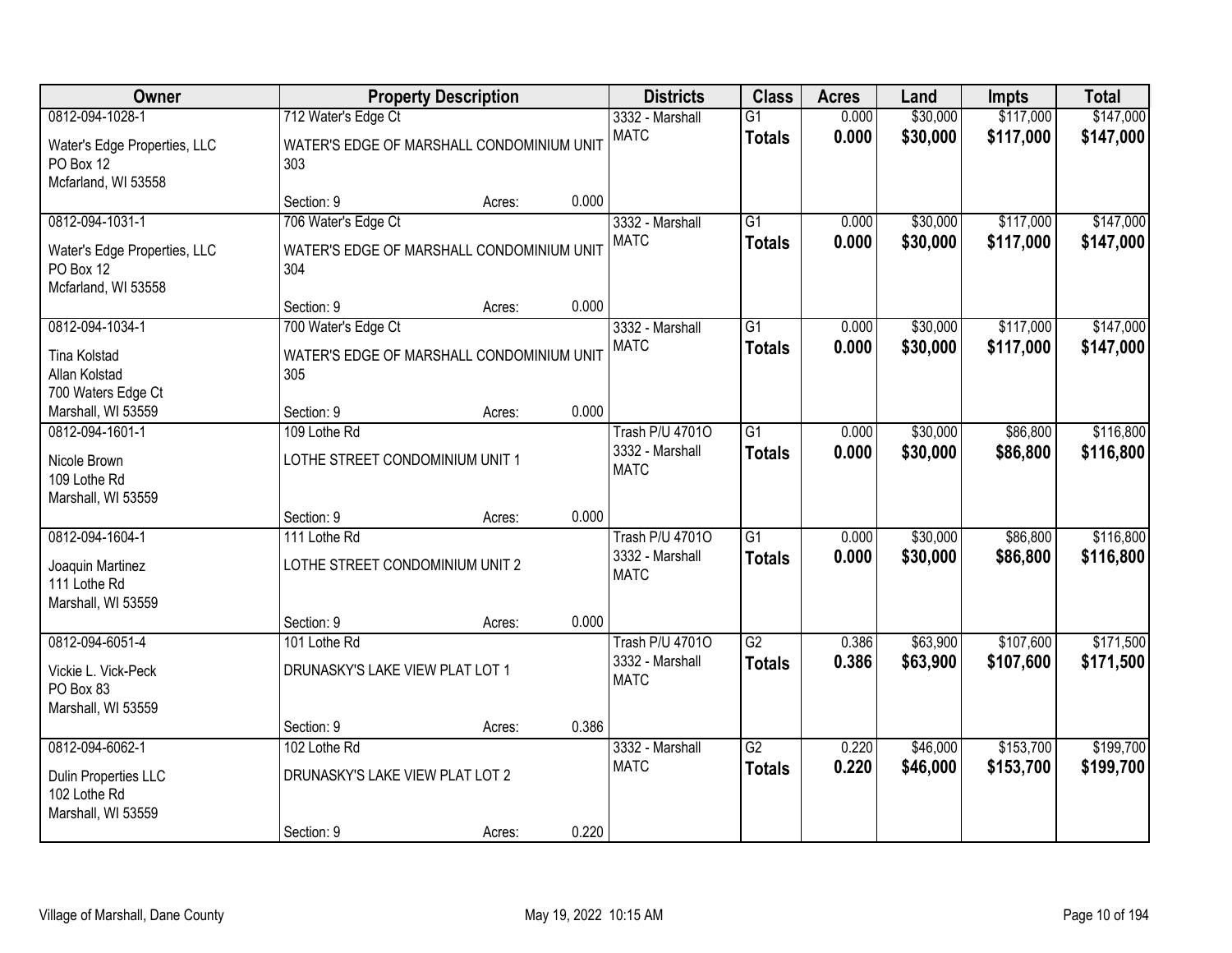| Owner                                                        |                                                                                     | <b>Property Description</b> |       | <b>Districts</b>                                  | <b>Class</b>    | <b>Acres</b> | Land                          | <b>Impts</b>    | <b>Total</b> |
|--------------------------------------------------------------|-------------------------------------------------------------------------------------|-----------------------------|-------|---------------------------------------------------|-----------------|--------------|-------------------------------|-----------------|--------------|
| 0812-094-6073-8                                              |                                                                                     |                             |       | 3332 - Marshall                                   | $\overline{G2}$ | 0.220        | \$46,000                      | $\overline{50}$ | \$46,000     |
| Dulin Properties LLC<br>102 Lothe Rd<br>Marshall, WI 53559   | DRUNASKY'S LAKE VIEW PLAT LOT 3                                                     |                             |       | <b>MATC</b>                                       | <b>Totals</b>   | 0.220        | \$46,000                      | \$0             | \$46,000     |
|                                                              | Section: 9                                                                          | Acres:                      | 0.220 |                                                   |                 |              |                               |                 |              |
| 0812-094-6084-5                                              | 105 Lothe Rd                                                                        |                             |       | print                                             | $\overline{G1}$ | 0.213        | \$40,900                      | \$147,100       | \$188,000    |
| Georgina Masoud et al<br>105 Lothe Rd<br>Marshall, WI 53559  | DRUNASKY'S LAKE VIEW PLAT LOT 4                                                     |                             |       | Trash P/U 47020<br>3332 - Marshall<br><b>MATC</b> | <b>Totals</b>   | 0.213        | \$40,900                      | \$147,100       | \$188,000    |
|                                                              | Section: 9                                                                          | Acres:                      | 0.213 |                                                   |                 |              |                               |                 |              |
| 0812-094-6095-2                                              |                                                                                     |                             |       | 3332 - Marshall                                   | X4              | 0.045        | $\overline{50}$               | \$0             | $\sqrt{50}$  |
| Marshall, Village of<br>PO Box 45<br>Marshall, WI 53559      | DRUNASKY'S LAKE VIEW PLAT 21 FT DRAINAGE<br>WAY STRIP LYG ADJ TO S LN LOT 5 SD PLAT |                             |       | <b>MATC</b>                                       | <b>Totals</b>   | 0.045        | \$0                           | \$0             | \$0          |
|                                                              | Section: 9                                                                          | Acres:                      | 0.000 |                                                   |                 |              |                               |                 |              |
| 0812-094-6105-9                                              | 121 Lothe Rd                                                                        |                             |       | <b>Trash P/U 47020</b>                            | $\overline{G1}$ | 0.213        | \$40,900                      | \$210,600       | \$251,500    |
| Mark A. Goldsby et al<br>121 Lothe Rd<br>Marshall, WI 53559  | DRUNASKY'S LAKE VIEW PLAT LOT 5                                                     |                             |       | 3332 - Marshall<br><b>MATC</b>                    | <b>Totals</b>   | 0.213        | \$40,900                      | \$210,600       | \$251,500    |
|                                                              | Section: 9                                                                          | Acres:                      | 0.213 |                                                   |                 |              |                               |                 |              |
| 0812-094-6117-6                                              | 123 Lothe Rd                                                                        |                             |       | <b>Trash P/U 47010</b>                            | $\overline{G1}$ | 0.276        | \$60,100                      | \$124,400       | \$184,500    |
| James F. Ernst<br>123 Lothe Rd<br>Marshall, WI 53559         | DRUNASKY'S LAKE VIEW PLAT LOT 6                                                     |                             |       | 3332 - Marshall<br><b>MATC</b>                    | <b>Totals</b>   | 0.276        | \$60,100                      | \$124,400       | \$184,500    |
|                                                              | Section: 9                                                                          | Acres:                      | 0.276 |                                                   |                 |              |                               |                 |              |
| 0812-094-6119-1                                              | 123 Lothe Rd                                                                        |                             |       | 3332 - Marshall                                   |                 |              | Assessed with 0812-094-6117-6 |                 |              |
| James F. Ernst<br>123 Lothe Rd<br>Marshall, WI 53559         | ASSESSORS PLAT OUTLOT 46                                                            |                             |       | <b>MATC</b>                                       |                 |              |                               |                 |              |
|                                                              | Section: 10                                                                         | Acres:                      | 0.000 |                                                   |                 |              |                               |                 |              |
| 0812-094-7506-2                                              | 431 Farnham St                                                                      |                             |       | 3332 - Marshall                                   | $\overline{G2}$ | 0.309        | \$51,100                      | \$376,900       | \$428,000    |
| 431 Farnham LLC<br>4523 Meadowwood Cir<br>Deforest, WI 53532 | THIRD ADDN TO RIVERVIEW HEIGHTS LOT 56 EXC E<br>2.5 FT THF                          |                             |       | <b>MATC</b>                                       | <b>Totals</b>   | 0.309        | \$51,100                      | \$376,900       | \$428,000    |
|                                                              | Section: 9                                                                          | Acres:                      | 0.309 |                                                   |                 |              |                               |                 |              |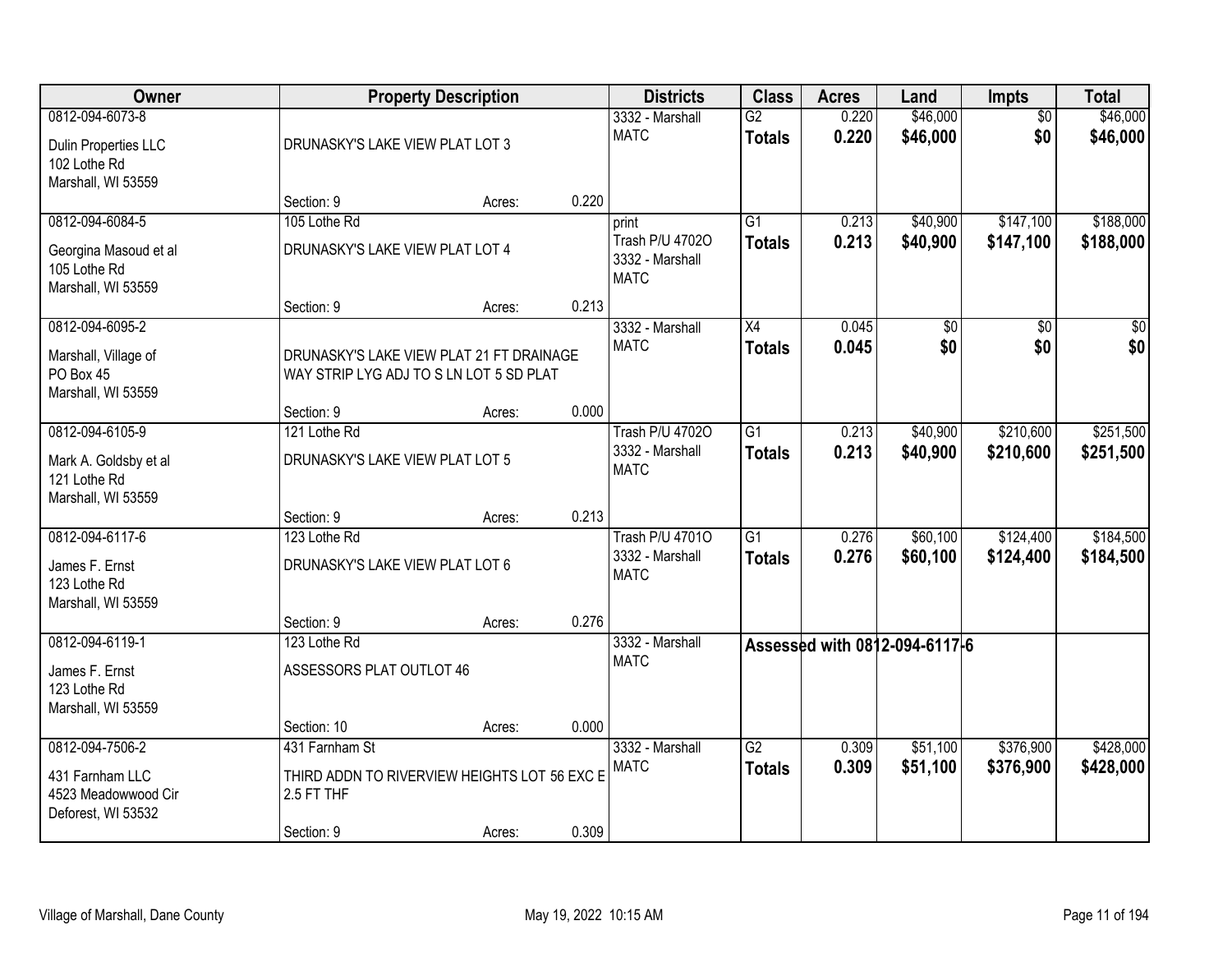| Owner                 |                                              | <b>Property Description</b> |       |                        | <b>Class</b>    | <b>Acres</b> | Land     | <b>Impts</b> | <b>Total</b> |
|-----------------------|----------------------------------------------|-----------------------------|-------|------------------------|-----------------|--------------|----------|--------------|--------------|
| 0812-094-7517-9       | 437 Farnham St                               |                             |       | Trash P/U 47040        | $\overline{G2}$ | 0.318        | \$51,100 | \$228,200    | \$279,300    |
| Dedo Homes LLC        | THIRD ADDN TO RIVERVIEW HEIGHTS LOT 57       |                             |       | 3332 - Marshall        | <b>Totals</b>   | 0.318        | \$51,100 | \$228,200    | \$279,300    |
| 1173 Gunderson Ln     |                                              |                             |       | <b>MATC</b>            |                 |              |          |              |              |
| Deerfield, WI 53531   |                                              |                             |       |                        |                 |              |          |              |              |
|                       | Section: 9                                   | Acres:                      | 0.000 |                        |                 |              |          |              |              |
| 0812-094-7528-6       | 443 Farnham St                               |                             |       | Trash P/U 47040        | G2              | 0.318        | \$51,100 | \$295,500    | \$346,600    |
| Farnham Four, LLC     | THIRD ADDN TO RIVERVIEW HEIGHTS LOT 58       |                             |       | 3332 - Marshall        | <b>Totals</b>   | 0.318        | \$51,100 | \$295,500    | \$346,600    |
| 3504 Kittleson Ct     |                                              |                             |       | <b>MATC</b>            |                 |              |          |              |              |
| Sun Prairie, WI 53590 |                                              |                             |       |                        |                 |              |          |              |              |
|                       | Section: 9                                   | Acres:                      | 0.000 |                        |                 |              |          |              |              |
| 0812-094-7560-6       | 453 Farnham St                               |                             |       | Trash P/U 47080        | G2              | 0.344        | \$51,100 | \$352,300    | \$403,400    |
| Mark R. Freidel       | THIRD ADDN TO RIVERVIEW HEIGHTS LOT 60 EXC E |                             |       | 3332 - Marshall        | <b>Totals</b>   | 0.344        | \$51,100 | \$352,300    | \$403,400    |
| Rose M. Freidel       | 1 FT THF TOG WITH & SUBJ TO ACCESS ESMT IN   |                             |       | <b>MATC</b>            |                 |              |          |              |              |
| 3037 Skaar Rd         | DOC #3525904                                 |                             |       |                        |                 |              |          |              |              |
| Deforest, WI 53532    | Section: 9                                   | Acres:                      | 0.000 |                        |                 |              |          |              |              |
| 0812-094-7603-1       | 449 Farnham St Unit 1                        |                             |       | <b>Trash P/U 47010</b> | $\overline{G1}$ | 0.000        | \$20,000 | \$108,200    | \$128,200    |
| Michele Smith Kearney | CARDINAL COURT CONDOMINIUM UNIT 1            |                             |       | 3332 - Marshall        | <b>Totals</b>   | 0.000        | \$20,000 | \$108,200    | \$128,200    |
| 449 Farnham St 1      |                                              |                             |       | <b>MATC</b>            |                 |              |          |              |              |
| Marshall, WI 53559    |                                              |                             |       |                        |                 |              |          |              |              |
|                       | Section: 9                                   | Acres:                      | 0.000 |                        |                 |              |          |              |              |
| 0812-094-7606-1       | 449 Farnham St Unit 2                        |                             |       | <b>Trash P/U 47010</b> | $\overline{G1}$ | 0.000        | \$20,000 | \$111,700    | \$131,700    |
| Jennie Dubman         | CARDINAL COURT CONDOMINIUM UNIT 2            |                             |       | 3332 - Marshall        | <b>Totals</b>   | 0.000        | \$20,000 | \$111,700    | \$131,700    |
| 449 Farnham St 2      |                                              |                             |       | <b>MATC</b>            |                 |              |          |              |              |
| Marshall, WI 53559    |                                              |                             |       |                        |                 |              |          |              |              |
|                       | Section: 9                                   | Acres:                      | 0.000 |                        |                 |              |          |              |              |
| 0812-094-7609-1       | 449 Farnham St Unit 3                        |                             |       | <b>Trash P/U 47010</b> | $\overline{G1}$ | 0.000        | \$20,000 | \$111,700    | \$131,700    |
| John N. Lamperis Jr   | CARDINAL COURT CONDOMINIUM UNIT 3            |                             |       | 3332 - Marshall        | <b>Totals</b>   | 0.000        | \$20,000 | \$111,700    | \$131,700    |
| 449 Farnham St #3     |                                              |                             |       | <b>MATC</b>            |                 |              |          |              |              |
| Marshall, WI 53559    |                                              |                             |       |                        |                 |              |          |              |              |
|                       | Section: 9                                   | Acres:                      | 0.000 |                        |                 |              |          |              |              |
| 0812-094-7612-1       | 449 Farnham St Unit 4                        |                             |       | <b>Trash P/U 47010</b> | $\overline{G1}$ | 0.000        | \$20,000 | \$110,500    | \$130,500    |
| Jason C. Benter       | CARDINAL COURT CONDOMINIUM UNIT 4            |                             |       | 3332 - Marshall        | <b>Totals</b>   | 0.000        | \$20,000 | \$110,500    | \$130,500    |
| Alex A. Benter        |                                              |                             |       | <b>MATC</b>            |                 |              |          |              |              |
| 449 Farnham St 4      |                                              |                             |       |                        |                 |              |          |              |              |
| Marshall, WI 53559    | Section: 9                                   | Acres:                      | 0.000 |                        |                 |              |          |              |              |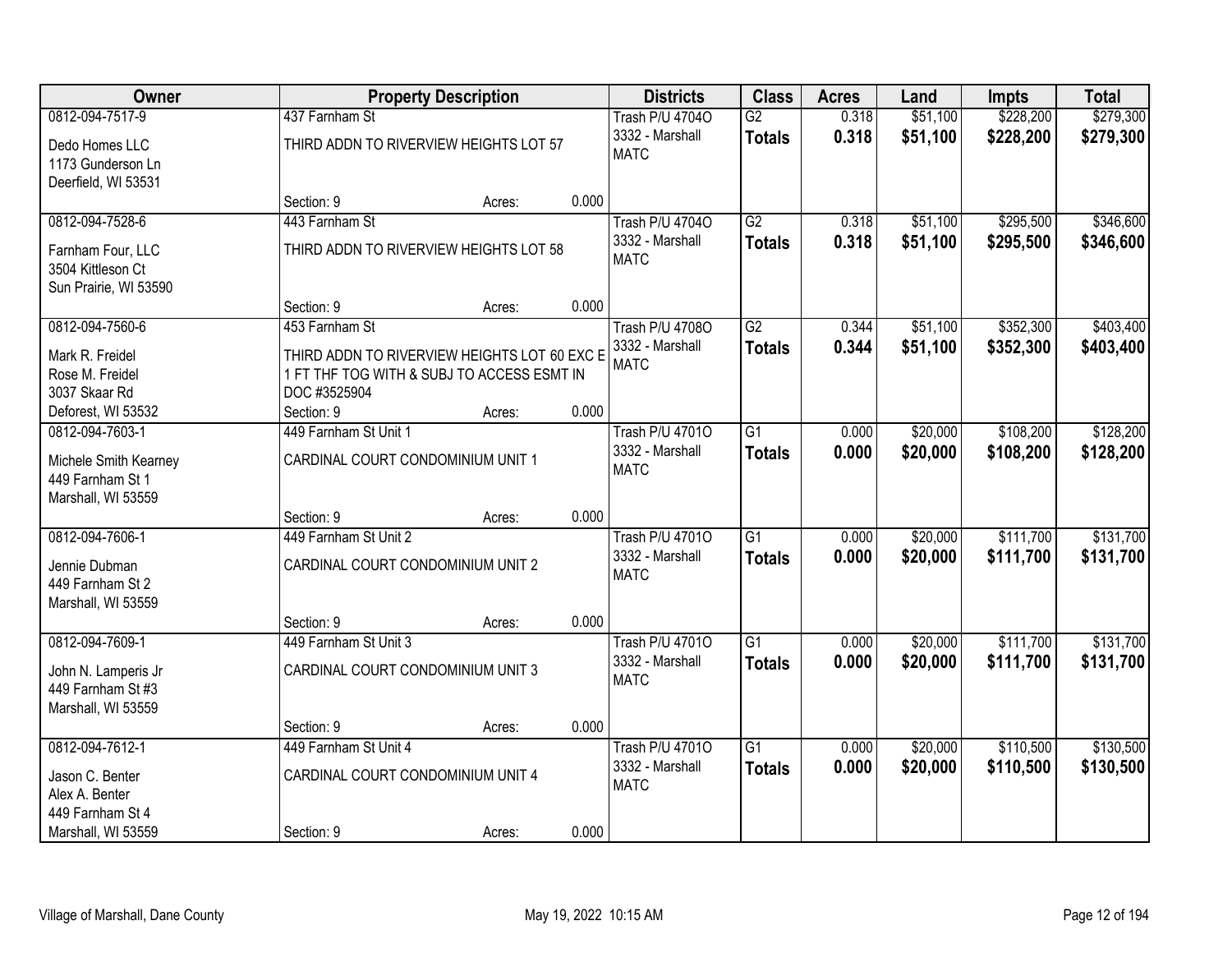| Owner                                         | <b>Property Description</b>                                                                     |        |       | <b>Districts</b>       | <b>Class</b>    | <b>Acres</b> | Land     | <b>Impts</b>    | <b>Total</b> |
|-----------------------------------------------|-------------------------------------------------------------------------------------------------|--------|-------|------------------------|-----------------|--------------|----------|-----------------|--------------|
| 0812-094-7901-3                               | 604 School St                                                                                   |        |       | Trash P/U 47040        | $\overline{G2}$ | 0.284        | \$51,100 | \$256,300       | \$307,400    |
| Sponem Properties LLC                         | EVERGREEN MALL LOT 1                                                                            |        |       | 3332 - Marshall        | <b>Totals</b>   | 0.284        | \$51,100 | \$256,300       | \$307,400    |
| 298 Southing Grange                           |                                                                                                 |        |       | <b>MATC</b>            |                 |              |          |                 |              |
| Cottage Grove, WI 53527                       |                                                                                                 |        |       |                        |                 |              |          |                 |              |
|                                               | Section: 9                                                                                      | Acres: | 0.278 |                        |                 |              |          |                 |              |
| 0812-094-7912-0                               | 301 Parkway Dr                                                                                  |        |       | <b>Trash P/U 47040</b> | G2              | 0.278        | \$51,100 | \$265,800       | \$316,900    |
| Mary A. Jablonski et al                       | <b>EVERGREEN MALL LOT 2</b>                                                                     |        |       | 3332 - Marshall        | <b>Totals</b>   | 0.278        | \$51,100 | \$265,800       | \$316,900    |
| c/o Marya & Peter Jablonski                   |                                                                                                 |        |       | <b>MATC</b>            |                 |              |          |                 |              |
| 5878 Lochinvars Tr                            |                                                                                                 |        |       |                        |                 |              |          |                 |              |
| Marshall, WI 53559                            | Section: 9                                                                                      | Acres: | 0.277 |                        |                 |              |          |                 |              |
| 0812-094-7923-7                               | 307 Parkway Dr                                                                                  |        |       | Trash P/U 47040        | G2              | 0.270        | \$51,100 | \$266,300       | \$317,400    |
| Gregory M. Motl                               | <b>EVERGREEN MALL LOT 3</b>                                                                     |        |       | 3332 - Marshall        | <b>Totals</b>   | 0.270        | \$51,100 | \$266,300       | \$317,400    |
| Jacqueline M. Woodworth                       |                                                                                                 |        |       | <b>MATC</b>            |                 |              |          |                 |              |
| 5818 Lochinvars Trl                           |                                                                                                 |        |       |                        |                 |              |          |                 |              |
| Marshall, WI 53559                            | Section: 9                                                                                      | Acres: | 0.270 |                        |                 |              |          |                 |              |
| 0812-094-7934-4                               | 302 Parkway Dr                                                                                  |        |       | <b>Trash P/U 47040</b> | $\overline{G2}$ | 0.243        | \$51,100 | \$244,700       | \$295,800    |
| Hq-H LLC                                      | EVERGREEN MALL LOT 4                                                                            |        |       | 3332 - Marshall        | <b>Totals</b>   | 0.243        | \$51,100 | \$244,700       | \$295,800    |
| 4523 Meadowood Cir                            |                                                                                                 |        |       | <b>MATC</b>            |                 |              |          |                 |              |
| Deforest, WI 53532                            |                                                                                                 |        |       |                        |                 |              |          |                 |              |
|                                               | Section: 9                                                                                      | Acres: | 0.243 |                        |                 |              |          |                 |              |
| 0812-094-7945-1                               | 608 School St                                                                                   |        |       | print                  | $\overline{G2}$ | 0.336        | \$51,100 | \$238,900       | \$290,000    |
|                                               | <b>EVERGREEN MALL LOT 5</b>                                                                     |        |       | Trash P/U 47040        | <b>Totals</b>   | 0.336        | \$51,100 | \$238,900       | \$290,000    |
| Nolden Properties LLC<br>113 Maunesha Dr      |                                                                                                 |        |       | 3332 - Marshall        |                 |              |          |                 |              |
| Marshall, WI 53559                            |                                                                                                 |        |       | <b>MATC</b>            |                 |              |          |                 |              |
|                                               | Section: 9                                                                                      | Acres: | 0.335 |                        |                 |              |          |                 |              |
| 0812-094-7956-8                               |                                                                                                 |        |       | 3332 - Marshall        | $\overline{G2}$ | 0.000        | \$10,200 | $\overline{60}$ | \$10,200     |
| Hq-H LLC                                      | EVERGREEN MALL OUTLOT 1                                                                         |        |       | <b>MATC</b>            | <b>Totals</b>   | 0.000        | \$10,200 | \$0             | \$10,200     |
| 4523 Meadowood Cir                            |                                                                                                 |        |       |                        |                 |              |          |                 |              |
| Deforest, WI 53532                            |                                                                                                 |        |       |                        |                 |              |          |                 |              |
|                                               | Section: 9                                                                                      | Acres: | 0.268 |                        |                 |              |          |                 |              |
| 0812-094-8285-1                               | 834 W Main St                                                                                   |        |       | 3332 - Marshall        | $\overline{G1}$ | 0.339        | \$47,200 | \$274,000       | \$321,200    |
|                                               |                                                                                                 |        |       | <b>MATC</b>            | <b>Totals</b>   | 0.339        | \$47,200 | \$274,000       | \$321,200    |
| 6g of Wisconsin LLC<br>Rbs II Real Estate LLC | LOT 1 CSM 14851 CS104/112&114-7/11/2018 F/K/A<br>LOT 1 CSM 4678 CS20/272 R6897/54-6/14/85 F/K/A |        |       |                        |                 |              |          |                 |              |
| 1972 Barber Dr Unit 5                         | PRT LOTS 1 & 2 CSM 2564 CS10/133&134-9/1/77                                                     |        |       |                        |                 |              |          |                 |              |
| Stoughton, WI 53589                           | Section: 9                                                                                      | Acres: | 0.339 |                        |                 |              |          |                 |              |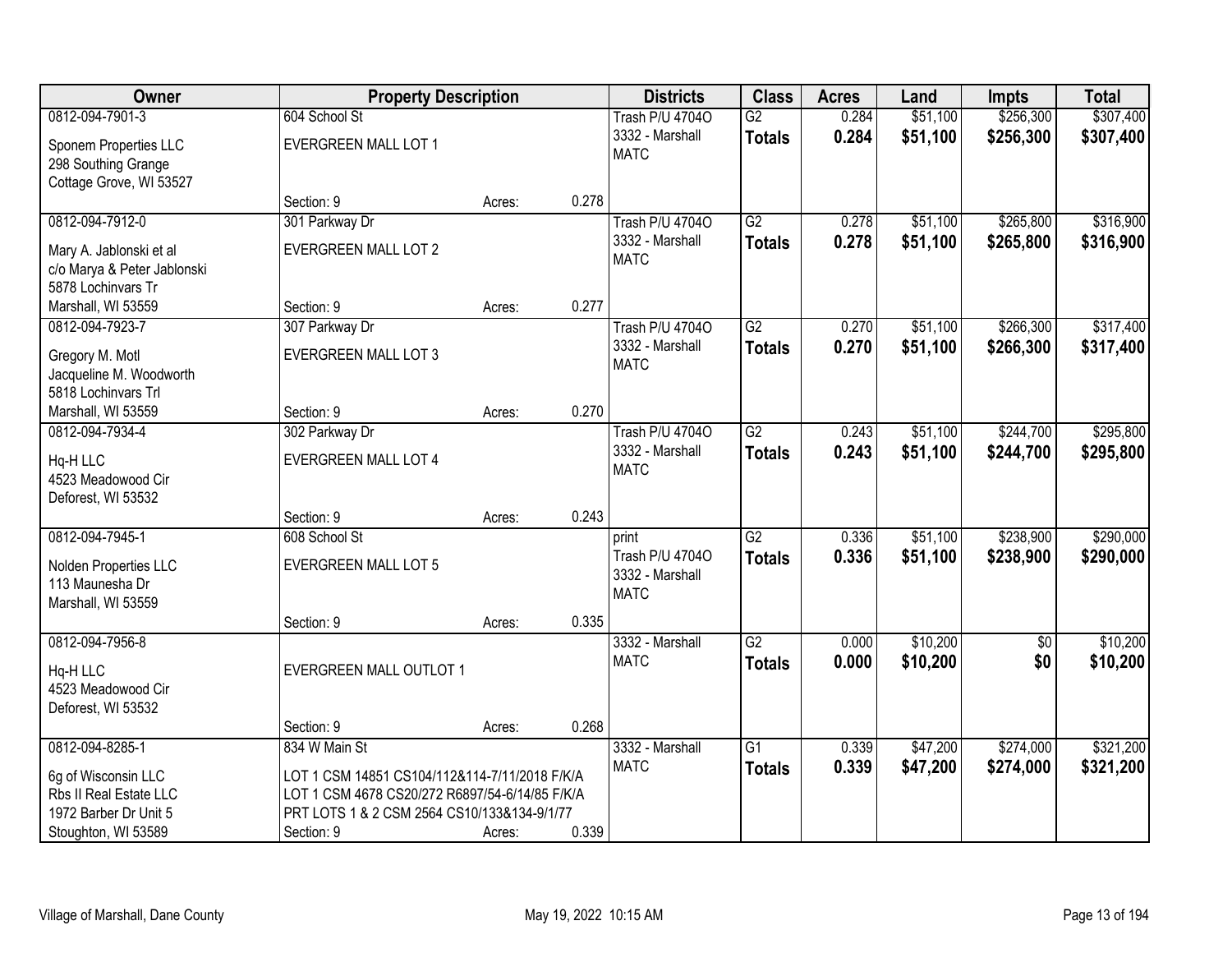| Owner                                    | <b>Property Description</b>                             | <b>Districts</b> | <b>Class</b>    | <b>Acres</b> | Land      | <b>Impts</b>    | <b>Total</b> |
|------------------------------------------|---------------------------------------------------------|------------------|-----------------|--------------|-----------|-----------------|--------------|
| 0812-094-8294-1                          | 840 W Main St                                           | 3332 - Marshall  | $\overline{G1}$ | 0.288        | \$45,400  | \$274,000       | \$319,400    |
| 6g of Wisconsin LLC                      | LOT 2 CSM 14851 CS104/112&114-7/11/2018 F/K/A           | <b>MATC</b>      | <b>Totals</b>   | 0.288        | \$45,400  | \$274,000       | \$319,400    |
| Rbs II Real Estate LLC                   | LOT 1 CSM 4678 CS20/272 R6897/54-6/14/85 F/K/A          |                  |                 |              |           |                 |              |
| 1972 Barber Dr Unit 5                    | PRT LOTS 1 & 2 CSM 2564 CS10/133&134-9/1/77             |                  |                 |              |           |                 |              |
| Stoughton, WI 53589                      | 0.288<br>Section: 9<br>Acres:                           |                  |                 |              |           |                 |              |
| 0812-094-8303-1                          | 930 Water's Edge Ct                                     | 3332 - Marshall  | $\overline{G1}$ | 0.247        | \$43,100  | \$234,800       | \$277,900    |
|                                          |                                                         | <b>MATC</b>      | <b>Totals</b>   | 0.247        | \$43,100  | \$234,800       | \$277,900    |
| 6g of Wisconsin LLC                      | LOT 3 CSM 14851 CS104/112&114-7/11/2018 F/K/A           |                  |                 |              |           |                 |              |
| Rbs II Real Estate LLC                   | LOT 1 CSM 4678 CS20/272 R6897/54-6/14/85 F/K/A          |                  |                 |              |           |                 |              |
| 1972 Barber Dr Unit 5                    | PRT LOTS 1 & 2 CSM 2564 CS10/133&134-9/1/77             |                  |                 |              |           |                 |              |
| Stoughton, WI 53589                      | 0.247<br>Section: 9<br>Acres:                           |                  |                 |              |           |                 |              |
| 0812-094-8312-1                          | 922 Water's Edge Ct                                     | 3332 - Marshall  | G1              | 0.291        | \$45,500  | \$234,800       | \$280,300    |
| 6g of Wisconsin LLC                      | LOT 4 CSM 14851 CS104/112&114-7/11/2018 F/K/A           | <b>MATC</b>      | <b>Totals</b>   | 0.291        | \$45,500  | \$234,800       | \$280,300    |
| Rbs II Real Estate LLC                   | LOT 1 CSM 4678 CS20/272 R6897/54-6/14/85 F/K/A          |                  |                 |              |           |                 |              |
| 1972 Barber Dr Unit 5                    | PRT LOTS 1 & 2 CSM 2564 CS10/133&134-9/1/77             |                  |                 |              |           |                 |              |
| Stoughton, WI 53589                      | 0.291<br>Section: 9<br>Acres:                           |                  |                 |              |           |                 |              |
| 0812-094-8325-1                          |                                                         | 3332 - Marshall  | $\overline{G5}$ | 10.000       | \$100     | \$0             | \$100        |
|                                          |                                                         | <b>MATC</b>      | <b>Totals</b>   | 10.000       | \$100     | \$0             | \$100        |
| Blake A. George                          | PRT LOT 2 CSM 4678 CS20/272-6/14/85 F/K/A LOTS 1        |                  |                 |              |           |                 |              |
| David W. Bisbee                          | & 2 CSM 2564 CS10/133&134-9/1/77DESCR AS SEC            |                  |                 |              |           |                 |              |
| PO Box 12                                | 9-8-12 PRT E1/2 SE1/4 AS DESCR IN R623/93 COM           |                  |                 |              |           |                 |              |
| Mcfarland, WI 53558                      | 0.000<br>Section: 9<br>Acres:                           |                  |                 |              |           |                 |              |
| 0812-094-8410-1                          | 701 W Main St                                           | 3332 - Marshall  | $\overline{G2}$ | 1.616        | \$166,100 | \$1,394,200     | \$1,560,300  |
|                                          | LOT 1 CSM 10404 CS61/203&204-5/24/2002 F/K/A LOT        | <b>MATC</b>      | <b>Totals</b>   | 1.616        | \$166,100 | \$1,394,200     | \$1,560,300  |
| <b>B S of Stoughton LLC</b><br>PO Box 12 |                                                         |                  |                 |              |           |                 |              |
|                                          | 2 CSM 4678 CS20/272 R6897/54-6/14/85 F/K/A PRT          |                  |                 |              |           |                 |              |
| Mcfarland, WI 53558                      | LOTS 1 & 2 CSM 2564 CS10/133&134-9/1/77 & ALSO<br>0.000 |                  |                 |              |           |                 |              |
|                                          | Section: 9<br>Acres:                                    |                  |                 |              |           |                 |              |
| 0812-094-8416-1                          | 923 Water's Edge Ct                                     | print            | $\overline{G1}$ | 0.264        | \$44,300  | \$223,700       | \$268,000    |
| 6g of Wisconsin LLC                      | LOT 1 CSM 13925 CS92/298&300-3/25/2015 F/K/A LOT        | 3332 - Marshall  | <b>Totals</b>   | 0.264        | \$44,300  | \$223,700       | \$268,000    |
| Rbs II Real Estate LLC                   | 2 CSM 10404 CS61/203&204-5/24/2002 F/K/A LOT 2          | <b>MATC</b>      |                 |              |           |                 |              |
| PO Box 481                               | CSM 4678 CS20/272 R6897/54-6/14/85 F/K/A PRT            |                  |                 |              |           |                 |              |
| Stoughton, WI 53589                      | 0.264<br>Section: 9<br>Acres:                           |                  |                 |              |           |                 |              |
| 0812-094-8422-1                          | 815 Water's Edge Ct                                     | 3332 - Marshall  | $\overline{G1}$ | 0.311        | \$46,200  | $\overline{50}$ | \$46,200     |
|                                          |                                                         | <b>MATC</b>      | <b>Totals</b>   | 0.311        | \$46,200  | \$0             | \$46,200     |
| Blake A. George                          | LOT 2 CSM 13925 CS92/298&300-3/25/2015 F/K/A LOT        |                  |                 |              |           |                 |              |
| David W. Bisbee                          | 2 CSM 10404 CS61/203&204-5/24/2002 F/K/A LOT 2          |                  |                 |              |           |                 |              |
| PO Box 12                                | CSM 4678 CS20/272 R6897/54-6/14/85 F/K/A PRT            |                  |                 |              |           |                 |              |
| Mcfarland, WI 53558                      | 0.311<br>Section: 9<br>Acres:                           |                  |                 |              |           |                 |              |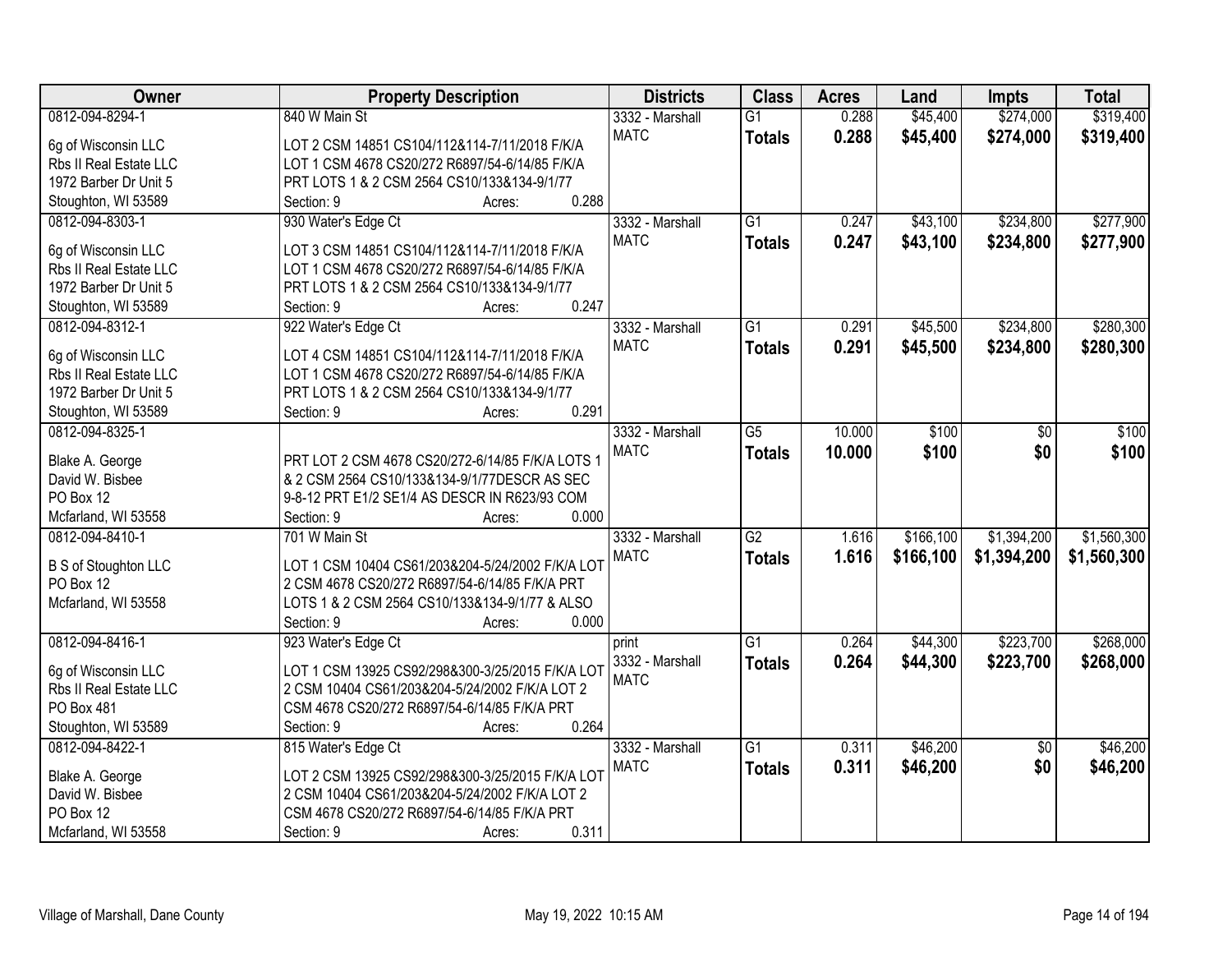| Owner                               | <b>Property Description</b>                      | <b>Districts</b>       | <b>Class</b>    | <b>Acres</b> | Land               | <b>Impts</b> | <b>Total</b> |
|-------------------------------------|--------------------------------------------------|------------------------|-----------------|--------------|--------------------|--------------|--------------|
| 0812-094-8428-1                     | 723 Water's Edge Ct                              | 3332 - Marshall        | $\overline{G1}$ | 0.244        | \$45,100           | \$10,000     | \$55,100     |
| 6g of Wisconsin LLC                 | LOT 3 CSM 13925 CS92/298&300-3/25/2015 F/K/A LOT | <b>MATC</b>            | <b>Totals</b>   | 0.244        | \$45,100           | \$10,000     | \$55,100     |
| Rbs II Real Estate LLC              | 2 CSM 10404 CS61/203&204-5/24/2002 F/K/A LOT 2   |                        |                 |              |                    |              |              |
| PO Box 481                          | CSM 4678 CS20/272 R6897/54-6/14/85 F/K/A PRT     |                        |                 |              |                    |              |              |
| Stoughton, WI 53589                 | 0.244<br>Section: 9<br>Acres:                    |                        |                 |              |                    |              |              |
| 0812-094-8434-1                     | 711 Water's Edge Ct                              | 3332 - Marshall        | $\overline{G1}$ | 0.385        | \$51,300           | \$10,000     | \$61,300     |
|                                     |                                                  | <b>MATC</b>            | <b>Totals</b>   | 0.385        | \$51,300           | \$10,000     | \$61,300     |
| 6g of Wisconsin LLC                 | LOT 4 CSM 13925 CS92/298&300-3/25/2015 F/K/A LOT |                        |                 |              |                    |              |              |
| Rbs II Real Estate LLC              | 2 CSM 10404 CS61/203&204-5/24/2002 F/K/A LOT 2   |                        |                 |              |                    |              |              |
| PO Box 481                          | CSM 4678 CS20/272 R6897/54-6/14/85 F/K/A PRT     |                        |                 |              |                    |              |              |
| Stoughton, WI 53589                 | 0.385<br>Section: 9<br>Acres:                    |                        |                 |              |                    |              |              |
| 0812-094-8441-1                     |                                                  | 3332 - Marshall        | $\overline{G1}$ | 0.900        | \$1,000            | \$0          | \$1,000      |
| Water's Edge Properties, LLC        | LOT 3 CSM 10404 CS61/203&204-5/24/2002 F/K/A LOT | <b>MATC</b>            | <b>Totals</b>   | 0.900        | \$1,000            | \$0          | \$1,000      |
| PO Box 12                           | 2 CSM 4678 CS20/272 R6897/54-6/14/85 F/K/A PRT   |                        |                 |              |                    |              |              |
| Mcfarland, WI 53558                 | LOTS 1 & 2 CSM 2564 CS10/133&134-9/1/77 & ALSO   |                        |                 |              |                    |              |              |
|                                     | 0.000<br>Section: 9<br>Acres:                    |                        |                 |              |                    |              |              |
| 0812-094-9500-4                     | 100 Evergreen Blvd                               | 3332 - Marshall        | $\overline{G2}$ | 74.878       | \$1,440,000        | \$4,793,800  | \$6,233,800  |
|                                     |                                                  | <b>MATC</b>            | <b>Totals</b>   |              | 74.878 \$1,440,000 | \$4,793,800  | \$6,233,800  |
| American Mobile Home Communities IV | SEC 9-8-12 PRT E1/2 SE1/4 LYG S OF STH 19, W OF  |                        |                 |              |                    |              |              |
| <b>LLC</b>                          | SCHOOL RD & THIRD ADDN TO RIVERVIEW              |                        |                 |              |                    |              |              |
| <b>PO Box 414</b>                   | HEIGHTS PLAT & ALSO INCL SEC 9-8-12 NW1/4 SE1/4  |                        |                 |              |                    |              |              |
| Barrington, IL 60011                | 74.878<br>Section: 9<br>Acres:                   |                        |                 |              |                    |              |              |
| 0812-094-9510-2                     | 518 Plaza Dr                                     | 3332 - Marshall        | $\overline{G2}$ | 0.395        | \$51,100           | \$203,900    | \$255,000    |
| D N A Properties LLC                | SEC 9-8-12 PRT SE1/4SE1/4 COM SEC SE COR TH      | <b>MATC</b>            | <b>Totals</b>   | 0.395        | \$51,100           | \$203,900    | \$255,000    |
| 4890 High Chaparrel Rd              | ALG SEC S LN S88DEG52'25"W 557.41 FT TH          |                        |                 |              |                    |              |              |
| Marshall, WI 53559                  | N12DEG5'E 852.7 FT TH N77DEG55'E 66 FT TO POB    |                        |                 |              |                    |              |              |
|                                     | 0.000<br>Section: 9<br>Acres:                    |                        |                 |              |                    |              |              |
| 0812-094-9531-7                     | 500 Plaza Dr                                     | <b>Trash P/U 47010</b> | $\overline{G2}$ | 0.180        | \$25,600           | \$172,700    | \$198,300    |
|                                     |                                                  | 3332 - Marshall        | <b>Totals</b>   | 0.180        | \$25,600           | \$172,700    | \$198,300    |
| Medina Mutual Insurance Co          | LOT 1 CSM 5028 CS22/247&248 R8727/50&51-9/3/86   | <b>MATC</b>            |                 |              |                    |              |              |
| 500 Plaza Dr                        | F/K/A LOT 1 CSM 3750 CS15/216&217-7/28/81 F/K/A  |                        |                 |              |                    |              |              |
| Marshall, WI 53559                  | LOT 1 CSM 3748 CS15/212&213-7/24/81 F/K/A LOTS   |                        |                 |              |                    |              |              |
|                                     | 0.000<br>Section: 9<br>Acres:                    |                        |                 |              |                    |              |              |
| 0812-094-9545-1                     | 428 Farnham St                                   | <b>Trash P/U 47080</b> | $\overline{G2}$ | 0.337        | \$51,100           | \$104,300    | \$155,400    |
| <b>Elderly Housing Associates</b>   | LOT 1 CSM 11124 CS67/56&57-7/15/2004 F/K/A PRT   | 3332 - Marshall        | <b>Totals</b>   | 0.337        | \$51,100           | \$104,300    | \$155,400    |
| c/o WI Management                   | LOT 1 CSM 3750 CS15/216&217-7/28/81 F/K/A LOTS 1 | <b>MATC</b>            |                 |              |                    |              |              |
| 4801 Tradewinds Pkwy                | & 2 CSM 1775 CS7/174-8/19/75 F/K/A PRT OULTOT 59 |                        |                 |              |                    |              |              |
| Madison, WI 53718                   | 0.337<br>Section: 9<br>Acres:                    |                        |                 |              |                    |              |              |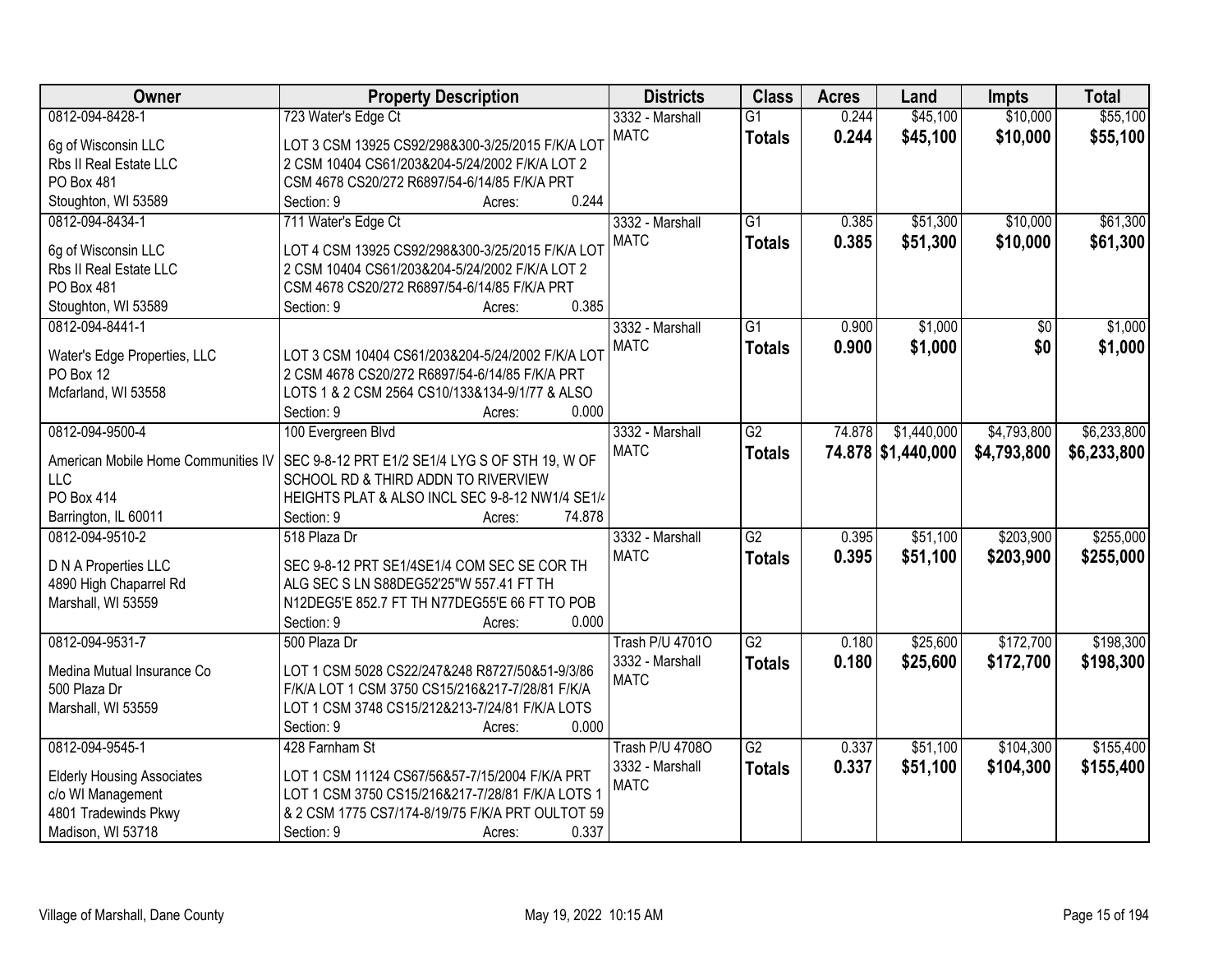| Owner                             | <b>Property Description</b>                                 | <b>Districts</b>       | <b>Class</b>    | <b>Acres</b> | Land      | <b>Impts</b> | <b>Total</b> |
|-----------------------------------|-------------------------------------------------------------|------------------------|-----------------|--------------|-----------|--------------|--------------|
| 0812-094-9555-1                   | 432 Farnham St                                              | Trash P/U 4708O        | $\overline{G2}$ | 0.336        | \$51,100  | \$104,300    | \$155,400    |
| <b>Elderly Housing Associates</b> | LOT 2 CSM 11124 CS67/56&57-7/15/2004 F/K/A PRT              | 3332 - Marshall        | <b>Totals</b>   | 0.336        | \$51,100  | \$104,300    | \$155,400    |
| c/o Wisconsin Management          | LOT 1 CSM 3750 CS15/216&217-7/28/81 F/K/A LOTS 1            | <b>MATC</b>            |                 |              |           |              |              |
| 4801 Tradewinds Pkwy              | & 2 CSM 1775 CS7/174-8/19/75 F/K/A PRT OULTOT 59            |                        |                 |              |           |              |              |
| Madison, WI 53718                 | 0.336<br>Section: 9<br>Acres:                               |                        |                 |              |           |              |              |
| 0812-094-9563-9                   | 436 Farnham St                                              | <b>Trash P/U 47040</b> | G2              | 0.341        | \$51,100  | \$243,100    | \$294,200    |
|                                   |                                                             | 3332 - Marshall        |                 | 0.341        |           |              |              |
| Sheehy Living Tr, James P         | PRT LOT 1 CSM 3750 CS15/216&217-7/28/81 F/K/A               | <b>MATC</b>            | <b>Totals</b>   |              | \$51,100  | \$243,100    | \$294,200    |
| 85 E Waterloo Rd                  | LOT 1 CSM 3748 CS15/212&213-7/24/81 F/K/A LOT 3             |                        |                 |              |           |              |              |
| Waterloo, WI 53594                | CSM 1775 CS7/174-8/19/75 F/K/A LOTS 51, 52, 53, 54          |                        |                 |              |           |              |              |
|                                   | 0.000<br>Section: 9<br>Acres:                               |                        |                 |              |           |              |              |
| 0812-094-9574-6                   | 600 School St                                               | Trash P/U 47040        | G2              | 0.382        | \$51,100  | \$284,800    | \$335,900    |
|                                   |                                                             | 3332 - Marshall        | <b>Totals</b>   | 0.382        | \$51,100  | \$284,800    | \$335,900    |
| <b>Destination Safari LLC</b>     | PRT LOT 1 CSM 3750 CS15/216&217-7/28/81 F/K/A               | <b>MATC</b>            |                 |              |           |              |              |
| 7021 Cottage Grove Rd             | LOT 1 CSM 3748 CS15/212&213-7/24/81 F/K/A LOT 4             |                        |                 |              |           |              |              |
| Madison, WI 53718                 | CSM 1775 CS7/174-8/19/75 F/K/A LOTS 51, 52, 53, 54<br>0.000 |                        |                 |              |           |              |              |
|                                   | Section: 9<br>Acres:                                        |                        |                 |              |           |              |              |
| 0812-094-9582-1                   | 502 Plaza Dr                                                | print                  | $\overline{G2}$ | 1.850        | \$152,500 | \$553,000    | \$705,500    |
| Marshall Square LLC               | LOT 1 CSM 13102 CS84/61&64-5/23/2011 F/K/A LOT 1            | 3332 - Marshall        | <b>Totals</b>   | 1.850        | \$152,500 | \$553,000    | \$705,500    |
| N1661 Pleasant Dr                 | CSM 11561 CS70/246&248-10/18/2005 & F/K/A LOTS 1            | <b>MATC</b>            |                 |              |           |              |              |
| Fort Atkinson, WI 53538           | & 2 CSM 11470 CS70/14&15-7/27/2005 & F/K/A LOTS             |                        |                 |              |           |              |              |
|                                   | 1.850<br>Section: 9<br>Acres:                               |                        |                 |              |           |              |              |
| 0812-094-9630-7                   | 136 Motl St                                                 | 3332 - Marshall        | $\overline{G2}$ | 0.606        | \$46,000  | \$143,000    | \$189,000    |
|                                   |                                                             | <b>MATC</b>            | <b>Totals</b>   | 0.606        | \$46,000  | \$143,000    | \$189,000    |
| Dkh Investments LLC               | LOT 2 CSM 6960 CS35/30&32 R21227/29&31-12-11-92             |                        |                 |              |           |              |              |
| PO Box 277                        | F/K/A PRT LOT 1 CSM 3750 CS15/216&217-7/28/81               |                        |                 |              |           |              |              |
| Lake Mills, WI 53551-0277         | F/K/A PRT OF LOT 1 CSM 3748 CS15/212&213-7/24/81            |                        |                 |              |           |              |              |
|                                   | 0.000<br>Section: 9<br>Acres:                               |                        |                 |              |           |              |              |
| 0812-094-9800-1                   | 510 W Main St                                               | print                  | $\overline{G2}$ | 0.303        | \$56,200  | \$196,800    | \$253,000    |
| Marshall Petroleum Company        | SEC 9-8-12 PRT SE1/4SE1/4 COM INTERS E LN SD                | 3332 - Marshall        | <b>Totals</b>   | 0.303        | \$56,200  | \$196,800    | \$253,000    |
| 2527 Alpha Ct W                   | 1/41/4 & NELY LN STH 19 TH N58DEGW 156.7 FT TO              | <b>MATC</b>            |                 |              |           |              |              |
| Dekalb, IL 60115                  | POB TH N32DEGE 132 FT TH N58DEGW 100 FT TH                  |                        |                 |              |           |              |              |
|                                   | 0.000<br>Section: 9<br>Acres:                               |                        |                 |              |           |              |              |
| 0812-094-9810-9                   | 506 W Main St                                               | <b>Trash P/U 47010</b> | $\overline{G1}$ | 0.298        | \$45,800  | \$147,700    | \$193,500    |
|                                   |                                                             | 3332 - Marshall        | <b>Totals</b>   | 0.298        | \$45,800  | \$147,700    | \$193,500    |
| Anhtony R. Spannbauer             | SEC 9-8-12 PRT E1/2 SE1/4 COM N58DEG00'W 74.6               | <b>MATC</b>            |                 |              |           |              |              |
| 506 W Main St                     | FT FR C/L STH 19 & E LN SEC TH CONT                         |                        |                 |              |           |              |              |
| Marshall, WI 53559                | N58DEG00'W 100.00 FT TH N32DEG00'E 165.0 FT TH              |                        |                 |              |           |              |              |
|                                   | 0.000<br>Section: 9<br>Acres:                               |                        |                 |              |           |              |              |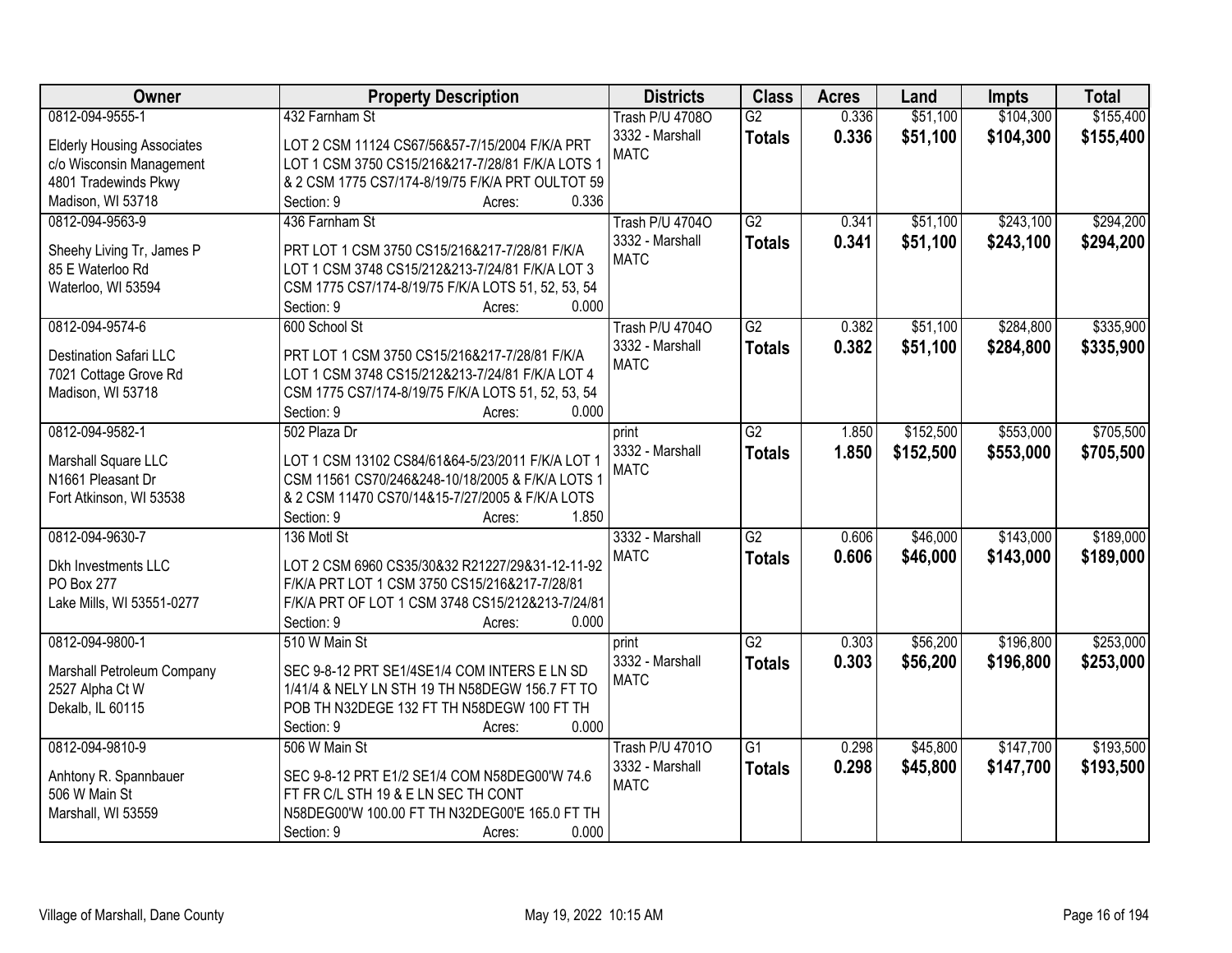| Owner                                      | <b>Property Description</b>                      |        |       | <b>Districts</b> | <b>Class</b>    | <b>Acres</b> | Land      | <b>Impts</b>    | <b>Total</b> |
|--------------------------------------------|--------------------------------------------------|--------|-------|------------------|-----------------|--------------|-----------|-----------------|--------------|
| 0812-094-9941-1                            | 504 Plaza Dr                                     |        |       | 3332 - Marshall  | $\overline{G2}$ | 2.563        | \$217,900 | \$1,002,400     | \$1,220,300  |
| <b>Convenience Store Investments</b>       | LOT 2 CSM 13102 CS84/61&64-5/23/2011 F/K/A LOT 1 |        |       | <b>MATC</b>      | <b>Totals</b>   | 2.563        | \$217,900 | \$1,002,400     | \$1,220,300  |
| c/o Kt Real Estate Holdings, LLC           | CSM 11561 CS70/246&248-10/18/2005 & F/K/A LOTS 1 |        |       |                  |                 |              |           |                 |              |
| 1626 Oak St                                | & 2 CSM 11470 CS70/14&15-7/27/2005 & F/K/A LOTS  |        |       |                  |                 |              |           |                 |              |
| La Crosse, WI 54603                        | Section: 9                                       | Acres: | 2.563 |                  |                 |              |           |                 |              |
| 0812-101-2002-1                            | 902 Hubbell St                                   |        |       | 3332 - Marshall  | $\overline{X4}$ | 0.248        | \$0       | $\overline{50}$ | \$0          |
| Marshall, Village of                       | ASSESSOR'S PLAT OUTLOT 122A                      |        |       | TID <sub>2</sub> | <b>Totals</b>   | 0.248        | \$0       | \$0             | \$0          |
| PO Box 45                                  |                                                  |        |       | <b>MATC</b>      |                 |              |           |                 |              |
| Marshall, WI 53559                         |                                                  |        |       |                  |                 |              |           |                 |              |
|                                            | Section: 10                                      | Acres: | 0.000 |                  |                 |              |           |                 |              |
| 0812-101-2012-9                            | 902 Lewellen St                                  |        |       | 3332 - Marshall  | $\overline{X4}$ | 0.168        | \$0       | $\overline{50}$ | $\sqrt{50}$  |
|                                            | ASSESSOR'S PLAT OUTLOT 122                       |        |       | TID <sub>2</sub> | <b>Totals</b>   | 0.168        | \$0       | \$0             | \$0          |
| Marshall, Village of<br>PO Box 45          |                                                  |        |       | <b>MATC</b>      |                 |              |           |                 |              |
| Marshall, WI 53559                         |                                                  |        |       |                  |                 |              |           |                 |              |
|                                            | Section: 10                                      | Acres: | 0.000 |                  |                 |              |           |                 |              |
| 0812-101-2023-6                            | 916 Lewellen St                                  |        |       | Intro letter     | G1              | 0.654        | \$56,800  | \$130,900       | \$187,700    |
|                                            |                                                  |        |       | Trash P/U 47010  | <b>Totals</b>   | 0.654        | \$56,800  | \$130,900       | \$187,700    |
| Donald Rogers                              | ASSESSOR'S PLAT PRT OUTLOT 123 W 158 FT THF      |        |       | 3332 - Marshall  |                 |              |           |                 |              |
| Valli M. Rogers<br>916 Lewellen St         |                                                  |        |       | <b>MATC</b>      |                 |              |           |                 |              |
| Marshall, WI 53559                         | Section: 10                                      | Acres: | 0.000 |                  |                 |              |           |                 |              |
| 0812-101-2033-4                            |                                                  |        |       | 3332 - Marshall  | G4              | 4.300        | \$1,200   | $\overline{50}$ | \$1,200      |
|                                            |                                                  |        |       | TID <sub>2</sub> | <b>Totals</b>   | 4.300        | \$1,200   | \$0             | \$1,200      |
| James Herman Family Partnership            | ASSESSOR'S PLAT OUTLOT 123 EXC W 158 FT THF      |        |       | <b>MATC</b>      |                 |              |           |                 |              |
| 349 Maple Heights Rd<br>Marshall, WI 53559 |                                                  |        |       |                  |                 |              |           |                 |              |
|                                            | Section: 10                                      | Acres: | 4.300 |                  |                 |              |           |                 |              |
| 0812-101-2104-8                            |                                                  |        |       | 3332 - Marshall  | $\overline{G4}$ | 5.000        | \$1,400   | $\sqrt{6}$      | \$1,400      |
|                                            |                                                  |        |       | TID <sub>2</sub> | <b>Totals</b>   | 5.000        | \$1,400   | \$0             | \$1,400      |
| James Herman Family Partnership            | ASSESSOR'S PLAT OUTLOT 124 EXC W 158 FT THF      |        |       | <b>MATC</b>      |                 |              |           |                 |              |
| 349 Maple Heights Rd                       |                                                  |        |       |                  |                 |              |           |                 |              |
| Marshall, WI 53559                         |                                                  |        | 5.000 |                  |                 |              |           |                 |              |
| 0812-101-2114-1                            | Section: 10<br>918 Lewellen St                   | Acres: |       | 3332 - Marshall  | $\overline{G1}$ | 0.042        | \$100     | $\overline{50}$ | \$100        |
|                                            |                                                  |        |       | <b>MATC</b>      | <b>Totals</b>   | 0.042        | \$100     | \$0             | \$100        |
| Leo E. Benesch et al                       | ASSESSOR'S PLAT PRT OUTLOT 124 W 158 FT THF      |        |       |                  |                 |              |           |                 |              |
| 918 Lewellen St                            | <b>EXC TYSON'S ADDN</b>                          |        |       |                  |                 |              |           |                 |              |
| Marshall, WI 53559                         |                                                  |        |       |                  |                 |              |           |                 |              |
|                                            | Section: 10                                      | Acres: | 0.000 |                  |                 |              |           |                 |              |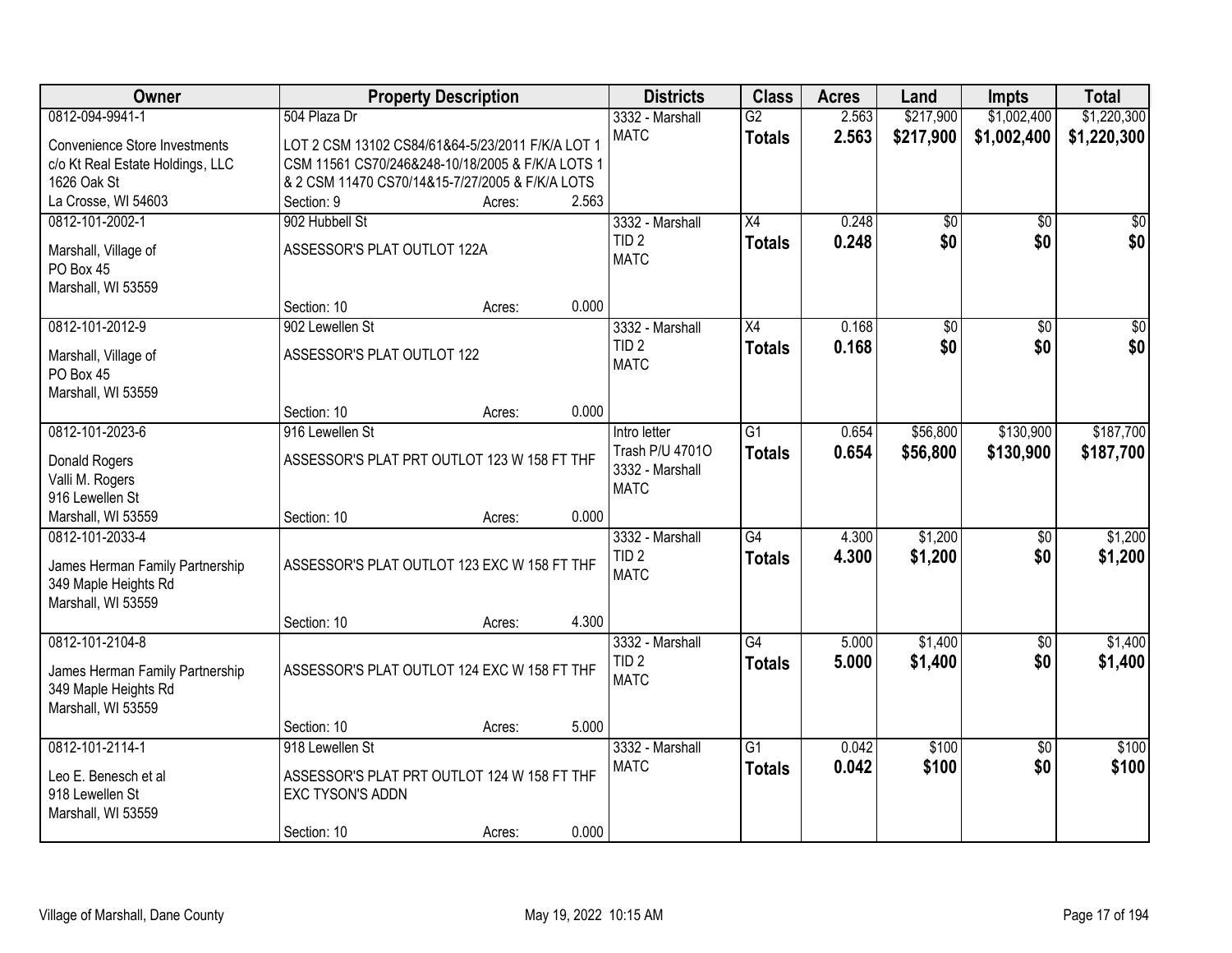| Owner                                                                                             | <b>Property Description</b>                                                                                                                                                        | <b>Districts</b>                                                  | <b>Class</b>                     | <b>Acres</b>     | Land                 | <b>Impts</b>           | <b>Total</b>           |
|---------------------------------------------------------------------------------------------------|------------------------------------------------------------------------------------------------------------------------------------------------------------------------------------|-------------------------------------------------------------------|----------------------------------|------------------|----------------------|------------------------|------------------------|
| 0812-101-2205-6                                                                                   | 1100 Lewellen St                                                                                                                                                                   | Intro letter                                                      | $\overline{G1}$                  | 0.408            | \$49,600             | \$152,400              | \$202,000              |
| Hamielec Living Tr<br>1100 Lewellen St<br>Marshall, WI 53559                                      | ASSESSORS PLAT N 114.5 FT OF W 158 FT OUTLOT<br>125                                                                                                                                | Trash P/U 47010<br>3332 - Marshall<br><b>MATC</b>                 | <b>Totals</b>                    | 0.408            | \$49,600             | \$152,400              | \$202,000              |
|                                                                                                   | 0.000<br>Section: 10<br>Acres:                                                                                                                                                     |                                                                   |                                  |                  |                      |                        |                        |
| 0812-101-2215-4<br>James Herman Family Partnership<br>349 Maple Heights Rd<br>Marshall, WI 53559  | ASSESSOR'S PLAT OUTLOT 125 EXC W 158 FT THF                                                                                                                                        | 3332 - Marshall<br>TID <sub>2</sub><br><b>MATC</b>                | $\overline{G4}$<br><b>Totals</b> | 10.000<br>10.000 | \$2,800<br>\$2,800   | $\overline{30}$<br>\$0 | \$2,800<br>\$2,800     |
|                                                                                                   | 10.000<br>Section: 10<br>Acres:                                                                                                                                                    |                                                                   |                                  |                  |                      |                        |                        |
| 0812-101-2306-4<br>lan L. Eidt<br>Grace A. Precourt<br>1106 Lewellen St<br>Marshall, WI 53559     | 1106 Lewellen St<br>ASSESSOR'S PLAT PRT OUTLOT 126 SEC 10-8-12<br>PRT NW1/4NE1/4 COM SEC N1/4 COR TH<br>N84DEG45'E 363.53 FT ALG C/L CANAL RD TH<br>0.000<br>Section: 10<br>Acres: | Intro letter<br>Trash P/U 47010<br>3332 - Marshall<br><b>MATC</b> | G1<br><b>Totals</b>              | 0.263<br>0.263   | \$44,200<br>\$44,200 | \$106,100<br>\$106,100 | \$150,300<br>\$150,300 |
| 0812-101-2316-2                                                                                   | 1108 Lewellen St                                                                                                                                                                   | Intro letter                                                      | G1                               | 0.267            | \$44,400             | \$108,200              | \$152,600              |
| Karen A. Delaney<br>1108 Lewellen St<br>Marshall, WI 53559                                        | ASSESSOR'S PLAT PRT OUTLOT 126 DESCR AS<br>COM SEC 10-8-12 N1/4 COR TH N84DEGE 363.53 FT<br>TH S 395.1 FT TO POB ON E R/W LN LEWELLEN ST<br>0.000<br>Section: 10<br>Acres:         | Trash P/U 47010<br>3332 - Marshall<br><b>MATC</b>                 | <b>Totals</b>                    | 0.267            | \$44,400             | \$108,200              | \$152,600              |
| 0812-101-2336-8<br>David Wahlquist<br>Mary B. Wahlquist<br>1114 Lewellen St<br>Marshall, WI 53559 | ASSESSORS PLAT OUTLOT 126 EXC WLY 156.65 FT<br>MEASURED NORMAL TO W LN SD OL 126<br>4.970<br>Section: 10<br>Acres:                                                                 | 3332 - Marshall<br>TID <sub>2</sub><br><b>MATC</b>                | $\overline{G4}$<br><b>Totals</b> | 4.970<br>4.970   | \$1,400<br>\$1,400   | $\overline{50}$<br>\$0 | \$1,400<br>\$1,400     |
| 0812-101-2346-6                                                                                   | 1114 Lewellen St                                                                                                                                                                   | Intro letter                                                      | $\overline{G1}$                  | 0.353            | \$47,700             | \$164,200              | \$211,900              |
| David Wahlquist<br>Mary B. Wahlquist<br>1114 Lewellen St<br>Marshall, WI 53559                    | PRT OUTLOT 126 ASSESSOR'S PLAT COM N1/4 COR<br>SEC 10-8-12 TH N84DEG45'E 363.53 FT ALG C/L<br>CANAL RD TH S0DEG39'W 395.1 FT ALG E LN<br>0.000<br>Section: 10<br>Acres:            | Trash P/U 47010<br>3332 - Marshall<br><b>MATC</b>                 | <b>Totals</b>                    | 0.353            | \$47,700             | \$164,200              | \$211,900              |
| 0812-101-2408-1<br>Patrick Annen et al<br>4239 Oak Park Rd<br>Deerfield, WI 53531                 | ASSESSOR'S PLAT OUTLOT 127 EXC CSM 6629<br>Section: 10<br>Acres:                                                                                                                   | 3332 - Marshall<br>TID <sub>2</sub><br><b>MATC</b><br>6.000       | $\overline{G4}$<br><b>Totals</b> | 6.000<br>6.000   | \$1,700<br>\$1,700   | $\overline{50}$<br>\$0 | \$1,700<br>\$1,700     |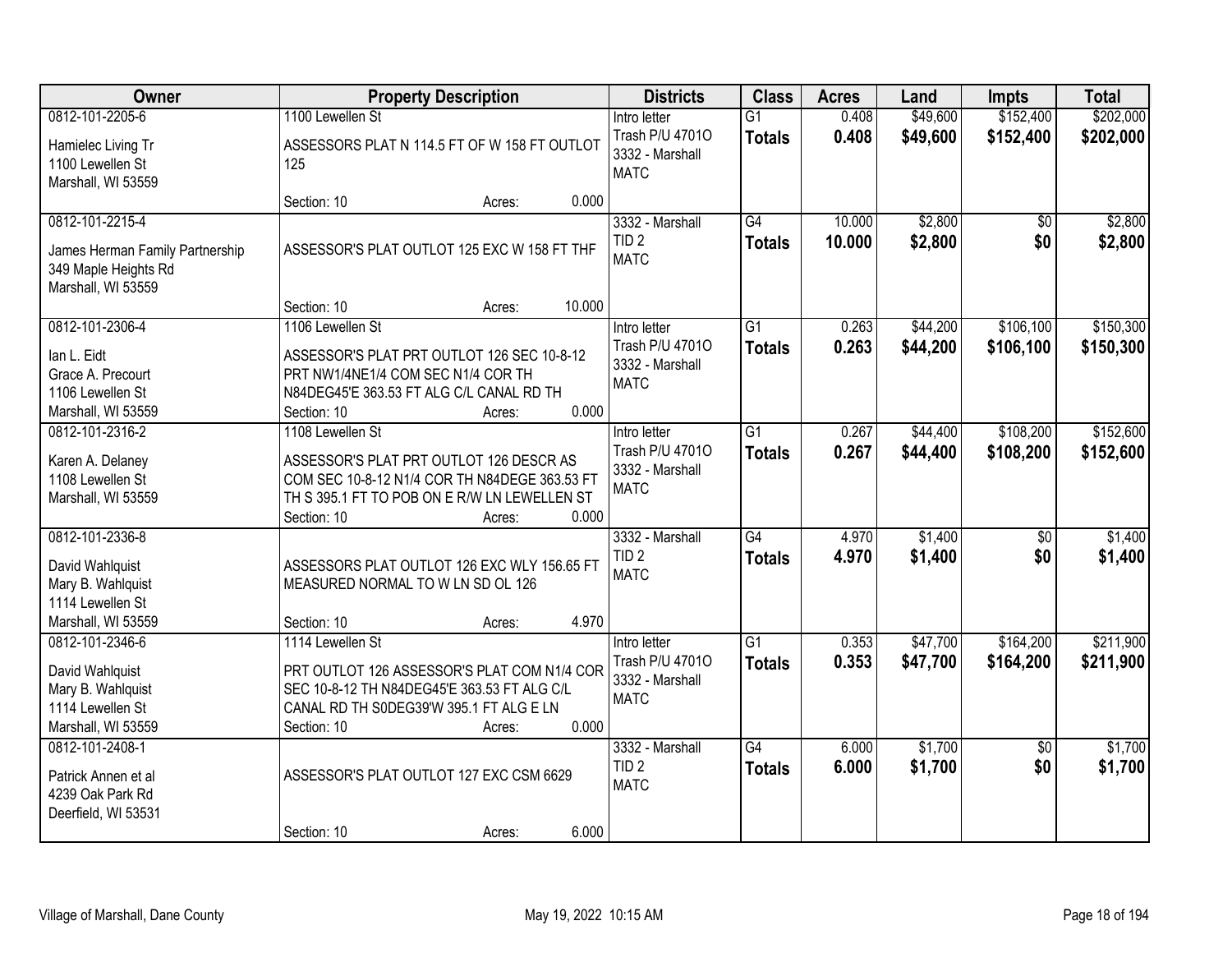| <b>Owner</b>            | <b>Property Description</b>                       | <b>Districts</b> | <b>Class</b>    | <b>Acres</b> | Land     | <b>Impts</b>    | <b>Total</b> |
|-------------------------|---------------------------------------------------|------------------|-----------------|--------------|----------|-----------------|--------------|
| 0812-101-2420-5         | 1144 Lewellen St                                  | Intro letter     | G2              | 0.351        | \$51,100 | \$268,500       | \$319,600    |
| Michael F. Netzer       | LOT 1 CSM 6629 CS32/294&295 R17511/7-1/2/92 F/K/A | Trash P/U 47040  | <b>Totals</b>   | 0.351        | \$51,100 | \$268,500       | \$319,600    |
| 4948 Feenstra Rd        | PRT OUTLOT 127 ASSESSORS PLAT VILLAGE OF          | 3332 - Marshall  |                 |              |          |                 |              |
| Marshall, WI 53559      | MARSHALL DESCR AS SEC 10-8-12 PRT NW1/4NE1/4      | <b>MATC</b>      |                 |              |          |                 |              |
|                         | 0.000<br>Section: 10<br>Acres:                    |                  |                 |              |          |                 |              |
| 0812-101-2430-3         | 631 Canal Rd                                      | Intro letter     | $\overline{G1}$ | 0.308        | \$46,100 | \$230,500       | \$276,600    |
|                         |                                                   | Trash P/U 47010  | <b>Totals</b>   | 0.308        | \$46,100 | \$230,500       | \$276,600    |
| Warren L. Tompkins      | LOT 2 CSM 6629 CS32/294&295 R17511/7-1/2/92 F/K/A | 3332 - Marshall  |                 |              |          |                 |              |
| <b>Barbara Tompkins</b> | PRT OUTLOT 127 ASSESSORS PLAT VILLAGE OF          | <b>MATC</b>      |                 |              |          |                 |              |
| 631 Canal Rd            | MARSHALL DESCR AS SEC 10-8-12 PRT NW1/4NE1/4      |                  |                 |              |          |                 |              |
| Marshall, WI 53559      | 0.308<br>Section: 10<br>Acres:                    |                  |                 |              |          |                 |              |
| 0812-101-2438-1         | 1126 Lewellen St                                  | print            | G1              | 0.200        | \$39,200 | \$136,700       | \$175,900    |
| Nicole M. Frederick     | LOT 1 CSM 13646 CS89/255&259-1/15/2014 F/K/A LOT  | Intro letter     | <b>Totals</b>   | 0.200        | \$39,200 | \$136,700       | \$175,900    |
| 1126 Lewellen St        | 3 CSM 6629 CS32/294&295 R17511/7-1/2/92 F/K/A     | Trash P/U 47010  |                 |              |          |                 |              |
| Marshall, WI 53559      | PRT OUTLOT 127 ASSESSORS PLAT VILLAGE OF          | 3332 - Marshall  |                 |              |          |                 |              |
|                         | 0.200<br>Section: 10<br>Acres:                    | <b>MATC</b>      |                 |              |          |                 |              |
| 0812-101-2452-1         | 1120 Lewellen St                                  | Intro letter     | $\overline{G1}$ | 0.260        | \$44,000 | \$147,100       | \$191,100    |
|                         |                                                   | Trash P/U 47010  | <b>Totals</b>   | 0.260        | \$44,000 | \$147,100       | \$191,100    |
| Madison Brown           | LOT 2 CSM 13646 CS89/255&256-1/15/2014 F/K/A LOT  | 3332 - Marshall  |                 |              |          |                 |              |
| 1120 Lewellen St        | 3 CSM 6629 CS32/294&295 R17511/7-1/2/92 F/K/A     | <b>MATC</b>      |                 |              |          |                 |              |
| Marshall, WI 53559      | PRT OUTLOT 127 ASSESSORS PLAT VILLAGE OF          |                  |                 |              |          |                 |              |
|                         | 0.260<br>Section: 10<br>Acres:                    |                  |                 |              |          |                 |              |
| 0812-101-2801-4         | 1034 Lewellen St                                  | Intro letter     | $\overline{G1}$ | 0.272        | \$44,800 | \$135,800       | \$180,600    |
| Maria Y. Mendez         | TYSONS ADDN TO MARSHALL LOT 1                     | Trash P/U 47010  | <b>Totals</b>   | 0.272        | \$44,800 | \$135,800       | \$180,600    |
| 1034 Lewellen St        |                                                   | 3332 - Marshall  |                 |              |          |                 |              |
| Marshall, WI 53559      |                                                   | <b>MATC</b>      |                 |              |          |                 |              |
|                         | 0.272<br>Section: 10<br>Acres:                    |                  |                 |              |          |                 |              |
| 0812-101-2812-1         | 1028 Lewellen St                                  | Intro letter     | $\overline{G1}$ | 0.272        | \$44,800 | $\overline{60}$ | \$44,800     |
|                         | TYSONS ADDN TO MARSHALL LOT 2                     | 3332 - Marshall  | <b>Totals</b>   | 0.272        | \$44,800 | \$0             | \$44,800     |
| Glenn E. Gollmer        |                                                   | <b>MATC</b>      |                 |              |          |                 |              |
| Barbara A. Gollmer      |                                                   |                  |                 |              |          |                 |              |
| 1020 Lewellen St        | 0.272<br>Section: 10                              |                  |                 |              |          |                 |              |
| Marshall, WI 53559      | Acres:                                            |                  |                 |              |          |                 |              |
| 0812-101-2823-8         | 1020 Lewellen St                                  | Intro letter     | $\overline{G1}$ | 0.272        | \$44,800 | \$122,800       | \$167,600    |
| Glenn E. Gollmer        | TYSON'S ADDN TO MARSHALL LOT 3                    | Trash P/U 47010  | <b>Totals</b>   | 0.272        | \$44,800 | \$122,800       | \$167,600    |
| Barbara A. Gollmer      |                                                   | 3332 - Marshall  |                 |              |          |                 |              |
| 1020 Lewellen St        |                                                   | <b>MATC</b>      |                 |              |          |                 |              |
| Marshall, WI 53559      | 0.272<br>Section: 10<br>Acres:                    |                  |                 |              |          |                 |              |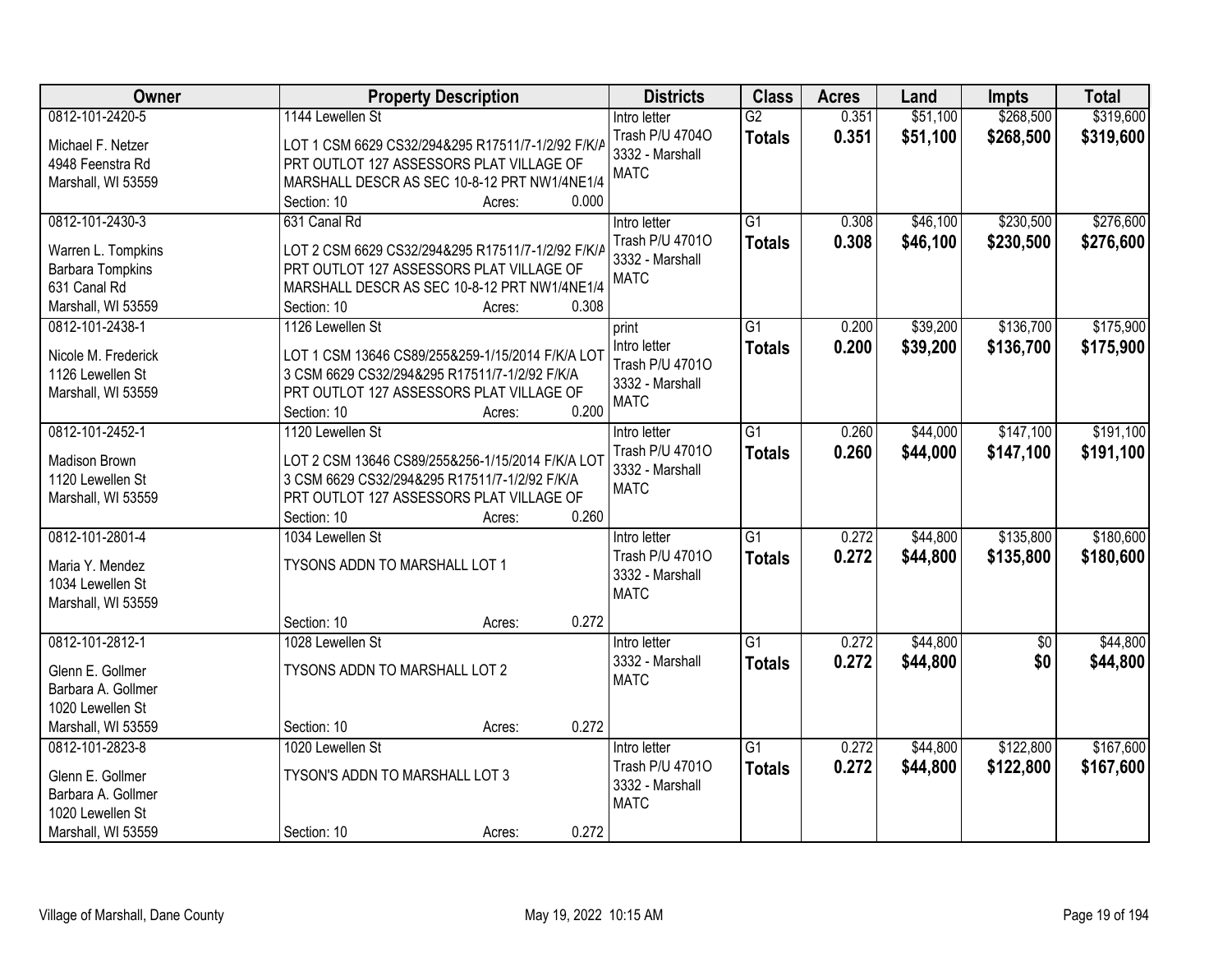| Owner                          |                                                 | <b>Property Description</b> |       | <b>Districts</b> | <b>Class</b>    | <b>Acres</b> | Land     | <b>Impts</b> | <b>Total</b> |
|--------------------------------|-------------------------------------------------|-----------------------------|-------|------------------|-----------------|--------------|----------|--------------|--------------|
| 0812-101-2834-5                | 1016 Lewellen St                                |                             |       | Intro letter     | $\overline{G1}$ | 0.272        | \$44,800 | \$114,400    | \$159,200    |
| Gerald G. Vinje                | TYSON'S ADDN TO MARSHALL LOT 4                  |                             |       | Trash P/U 47010  | <b>Totals</b>   | 0.272        | \$44,800 | \$114,400    | \$159,200    |
| Diana M. Vinje                 |                                                 |                             |       | 3332 - Marshall  |                 |              |          |              |              |
| PO Box 571                     |                                                 |                             |       | <b>MATC</b>      |                 |              |          |              |              |
| Marshall, WI 53559             | Section: 10                                     | Acres:                      | 0.272 |                  |                 |              |          |              |              |
| 0812-101-2845-2                | 1010 Lewellen St                                |                             |       | Intro letter     | $\overline{G1}$ | 0.272        | \$44,800 | \$144,600    | \$189,400    |
| <b>Brent Achterberg</b>        | TYSON'S ADDN TO MARSHALL LOT 5                  |                             |       | Trash P/U 47010  | <b>Totals</b>   | 0.272        | \$44,800 | \$144,600    | \$189,400    |
| 1010 Lewellen St               |                                                 |                             |       | 3332 - Marshall  |                 |              |          |              |              |
| Marshall, WI 53559             |                                                 |                             |       | <b>MATC</b>      |                 |              |          |              |              |
|                                | Section: 10                                     | Acres:                      | 0.272 |                  |                 |              |          |              |              |
| 0812-101-2856-9                | 1004 Lewellen St                                |                             |       | Intro letter     | G1              | 0.272        | \$44,800 | \$127,600    | \$172,400    |
| Edward R. Hillman              | TYSON'S ADDN TO MARSHALL LOT 6                  |                             |       | Trash P/U 47010  | <b>Totals</b>   | 0.272        | \$44,800 | \$127,600    | \$172,400    |
| Stephanie A. Woodley           |                                                 |                             |       | 3332 - Marshall  |                 |              |          |              |              |
| 1004 Lewellen St               |                                                 |                             |       | <b>MATC</b>      |                 |              |          |              |              |
| Marshall, WI 53559             | Section: 10                                     | Acres:                      | 0.272 |                  |                 |              |          |              |              |
| 0812-101-2867-6                | 940 Lewellen St                                 |                             |       | Intro letter     | $\overline{G1}$ | 0.272        | \$44,800 | \$145,300    | \$190,100    |
|                                | TYSON'S ADDN TO MARSHALL LOT 7                  |                             |       | Trash P/U 47010  | <b>Totals</b>   | 0.272        | \$44,800 | \$145,300    | \$190,100    |
| Jesse Frank<br>940 Lewellen St |                                                 |                             |       | 3332 - Marshall  |                 |              |          |              |              |
| Marshall, WI 53559             |                                                 |                             |       | <b>MATC</b>      |                 |              |          |              |              |
|                                | Section: 10                                     | Acres:                      | 0.272 |                  |                 |              |          |              |              |
| 0812-101-2878-3                | 934 Lewellen St                                 |                             |       | Intro letter     | $\overline{G1}$ | 0.272        | \$44,800 | \$126,300    | \$171,100    |
|                                |                                                 |                             |       | Trash P/U 47010  | <b>Totals</b>   | 0.272        | \$44,800 | \$126,300    | \$171,100    |
| Darlene V. Espy                | TYSON'S ADDN TO MARSHALL LOT 8                  |                             |       | 3332 - Marshall  |                 |              |          |              |              |
| 934 Lewellen St                |                                                 |                             |       | <b>MATC</b>      |                 |              |          |              |              |
| Marshall, WI 53559             |                                                 |                             | 0.272 |                  |                 |              |          |              |              |
| 0812-101-2889-0                | Section: 10<br>918 Lewellen St                  | Acres:                      |       | Intro letter     | $\overline{G1}$ | 0.270        | \$44,600 | \$118,300    | \$162,900    |
|                                |                                                 |                             |       | Trash P/U 47010  | <b>Totals</b>   | 0.270        | \$44,600 | \$118,300    | \$162,900    |
| Gustavo Valencia               | TYSON'S ADDN TO MARSHALL LOT 9                  |                             |       | 3332 - Marshall  |                 |              |          |              |              |
| Raquel Valencia                |                                                 |                             |       | <b>MATC</b>      |                 |              |          |              |              |
| 918 Lewellen St                |                                                 |                             |       |                  |                 |              |          |              |              |
| Marshall, WI 53559             | Section: 10                                     | Acres:                      | 0.270 |                  |                 |              |          |              |              |
| 0812-101-3015-4                | 908 Hubbell St                                  |                             |       | Intro letter     | $\overline{G1}$ | 0.397        | \$46,800 | \$182,000    | \$228,800    |
| Norma D. Leonard               | LOT 1 CSM 7882 CS41/286&287 R30242/36&37-7/7/95 |                             |       | Trash P/U 47010  | <b>Totals</b>   | 0.397        | \$46,800 | \$182,000    | \$228,800    |
| 908 Hubbell St                 | F/K/A LOTS 19 & 20 LEWELLEN'S ADDN DESCR AS     |                             |       | 3332 - Marshall  |                 |              |          |              |              |
| Marshall, WI 53559             | SEC 10-8-12 PRT NW1/4NE1/4 & PRT SW1/4NE1/4     |                             |       | <b>MATC</b>      |                 |              |          |              |              |
|                                | Section: 10                                     | Acres:                      | 0.397 |                  |                 |              |          |              |              |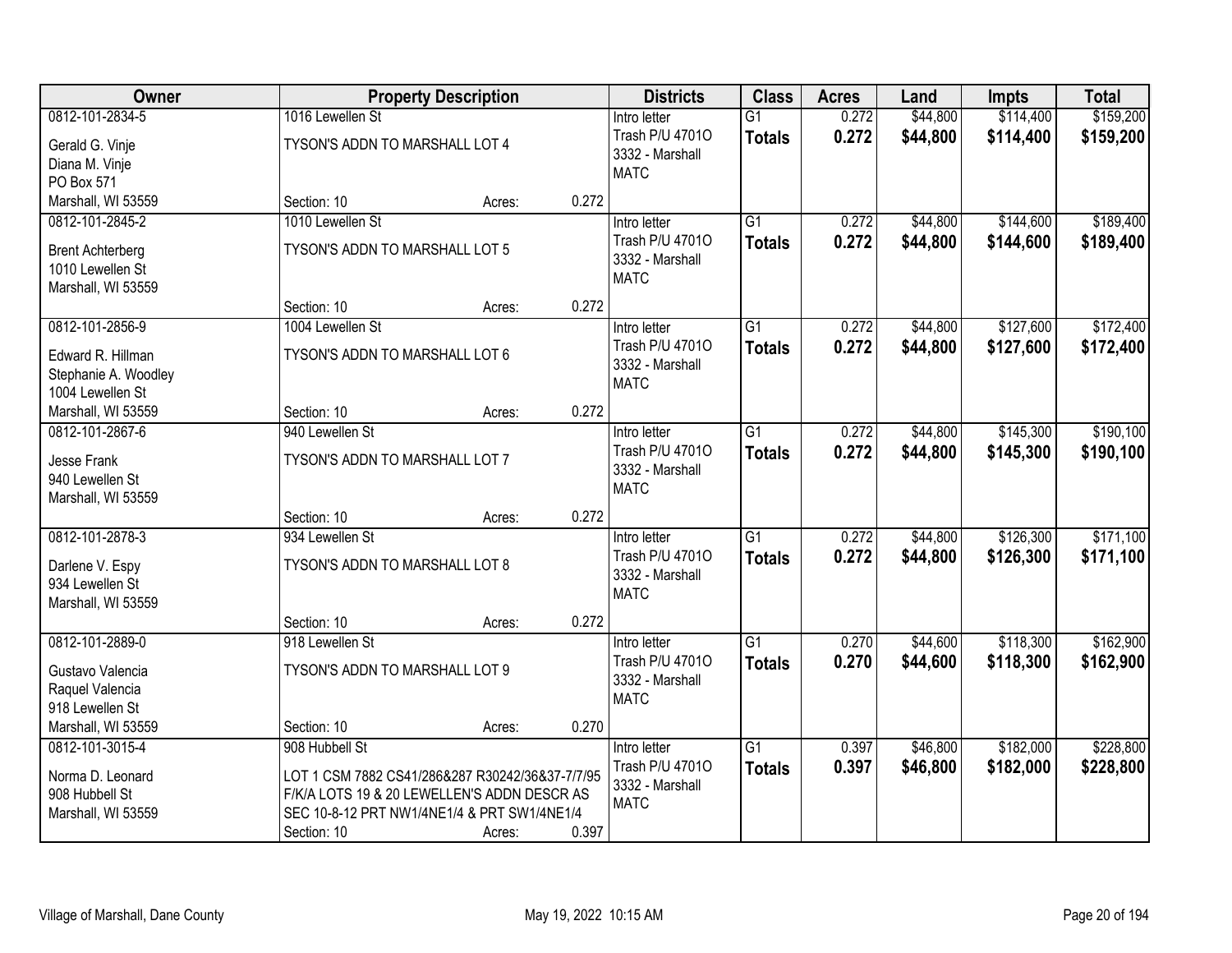| Owner                                                                                                   |                                                                                                                                                                              | <b>Property Description</b> |       | <b>Districts</b>                                                           | <b>Class</b>                     | <b>Acres</b>   | Land                 | <b>Impts</b>           | <b>Total</b>           |
|---------------------------------------------------------------------------------------------------------|------------------------------------------------------------------------------------------------------------------------------------------------------------------------------|-----------------------------|-------|----------------------------------------------------------------------------|----------------------------------|----------------|----------------------|------------------------|------------------------|
| 0812-101-3031-4                                                                                         | 920 Hubbell St                                                                                                                                                               |                             |       | Intro letter                                                               | $\overline{G1}$                  | 0.200          | \$37,200             | \$93,200               | \$130,400              |
| Donna J. Parks<br>920 Hubbell St<br>Marshall, WI 53559                                                  | LEWELLENS ADDN LOT 21                                                                                                                                                        |                             |       | Trash P/U 47010<br>3332 - Marshall<br><b>MATC</b>                          | <b>Totals</b>                    | 0.200          | \$37,200             | \$93,200               | \$130,400              |
|                                                                                                         | Section: 10                                                                                                                                                                  | Acres:                      | 0.200 |                                                                            |                                  |                |                      |                        |                        |
| 0812-101-3043-1<br>Laurie R. Kraiss<br>926 Hubbell St<br>Marshall, WI 53559                             | 926 Hubbell St<br>LEWELLIN ADDN LOTS 22 & 23                                                                                                                                 |                             |       | Intro letter<br>Trash P/U 47010<br>3332 - Marshall<br><b>MATC</b>          | $\overline{G1}$<br><b>Totals</b> | 0.400<br>0.400 | \$46,900<br>\$46,900 | \$111,000<br>\$111,000 | \$157,900<br>\$157,900 |
|                                                                                                         | Section: 10                                                                                                                                                                  | Acres:                      | 0.400 |                                                                            |                                  |                |                      |                        |                        |
| 0812-101-3065-4<br>Michaela L. Walsh<br>938 Hubbell St<br>Marshall, WI 53559                            | 938 Hubbell St<br><b>LEWELLEN ADDN LOT 24</b>                                                                                                                                |                             |       | Intro letter<br>Trash P/U 47010<br>3332 - Marshall<br><b>MATC</b>          | G1<br><b>Totals</b>              | 0.200<br>0.200 | \$37,200<br>\$37,200 | \$150,000<br>\$150,000 | \$187,200<br>\$187,200 |
|                                                                                                         | Section: 10                                                                                                                                                                  | Acres:                      | 0.200 |                                                                            |                                  |                |                      |                        |                        |
| 0812-101-3075-2<br>Faustino Aguero<br>Esperanza Aguero                                                  | 944 Hubbell St<br>LEWELLEN ADDN LOT 25                                                                                                                                       |                             |       | Intro letter<br>Trash P/U 47010<br>3332 - Marshall<br><b>MATC</b>          | G1<br><b>Totals</b>              | 0.200<br>0.200 | \$37,200<br>\$37,200 | \$119,000<br>\$119,000 | \$156,200<br>\$156,200 |
| 944 Hubbell St                                                                                          |                                                                                                                                                                              |                             |       |                                                                            |                                  |                |                      |                        |                        |
| Marshall, WI 53559                                                                                      | Section: 10                                                                                                                                                                  | Acres:                      | 0.200 |                                                                            |                                  |                |                      |                        |                        |
| 0812-101-3086-9<br>Jorge Mireles<br>Connie M. Mireles<br>1022 Hubbell St<br>Marshall, WI 53559          | 1022 Hubbell St<br>LEWELLEN ADDN LOTS 26 & 27<br>Section: 10                                                                                                                 | Acres:                      | 0.400 | <b>Trash P/U 47010</b><br>3332 - Marshall<br><b>MATC</b>                   | $\overline{G1}$<br><b>Totals</b> | 0.400<br>0.400 | \$46,900<br>\$46,900 | \$139,300<br>\$139,300 | \$186,200<br>\$186,200 |
| 0812-101-3107-3                                                                                         | 1040 Hubbell St                                                                                                                                                              |                             |       | <b>Trash P/U 47010</b>                                                     | $\overline{G1}$                  | 0.200          | \$37,200             | \$114,400              | \$151,600              |
| Carlos N. Reyes<br>Ana R. Reyes<br>1040 Hubbell St<br>Marshall, WI 53559                                | LOT 1 CSM 8724 CS48/130&131-10/16/97 F/K/A LOTS<br>28 & 29 LEWELLEN'S ADDN TO VIL OF MARSHALL<br>DESCR AS SEC 10-8-12 PRT W1/2 NE1/4 (0.19<br>Section: 10                    | Acres:                      | 0.200 | 3332 - Marshall<br><b>MATC</b>                                             | <b>Totals</b>                    | 0.200          | \$37,200             | \$114,400              | \$151,600              |
| 0812-101-3118-0<br>Jeffrey M. Schwartz<br>Michelle M. Schwartz<br>1038 Hubbell St<br>Marshall, WI 53559 | 1038 Hubbell St<br>LOT 2 CSM 8724 CS48/130&131-10/16/97 F/K/A LOTS<br>28 & 29 LEWELLEN'S ADDN TO VIL OF MARSHALL<br>DESCR AS SEC 10-8-12 PRT W1/2NE1/4 (0.209<br>Section: 10 | Acres:                      | 0.209 | print<br>Intro letter<br>Trash P/U 47010<br>3332 - Marshall<br><b>MATC</b> | $\overline{G1}$<br><b>Totals</b> | 0.209<br>0.209 | \$38,600<br>\$38,600 | \$117,900<br>\$117,900 | \$156,500<br>\$156,500 |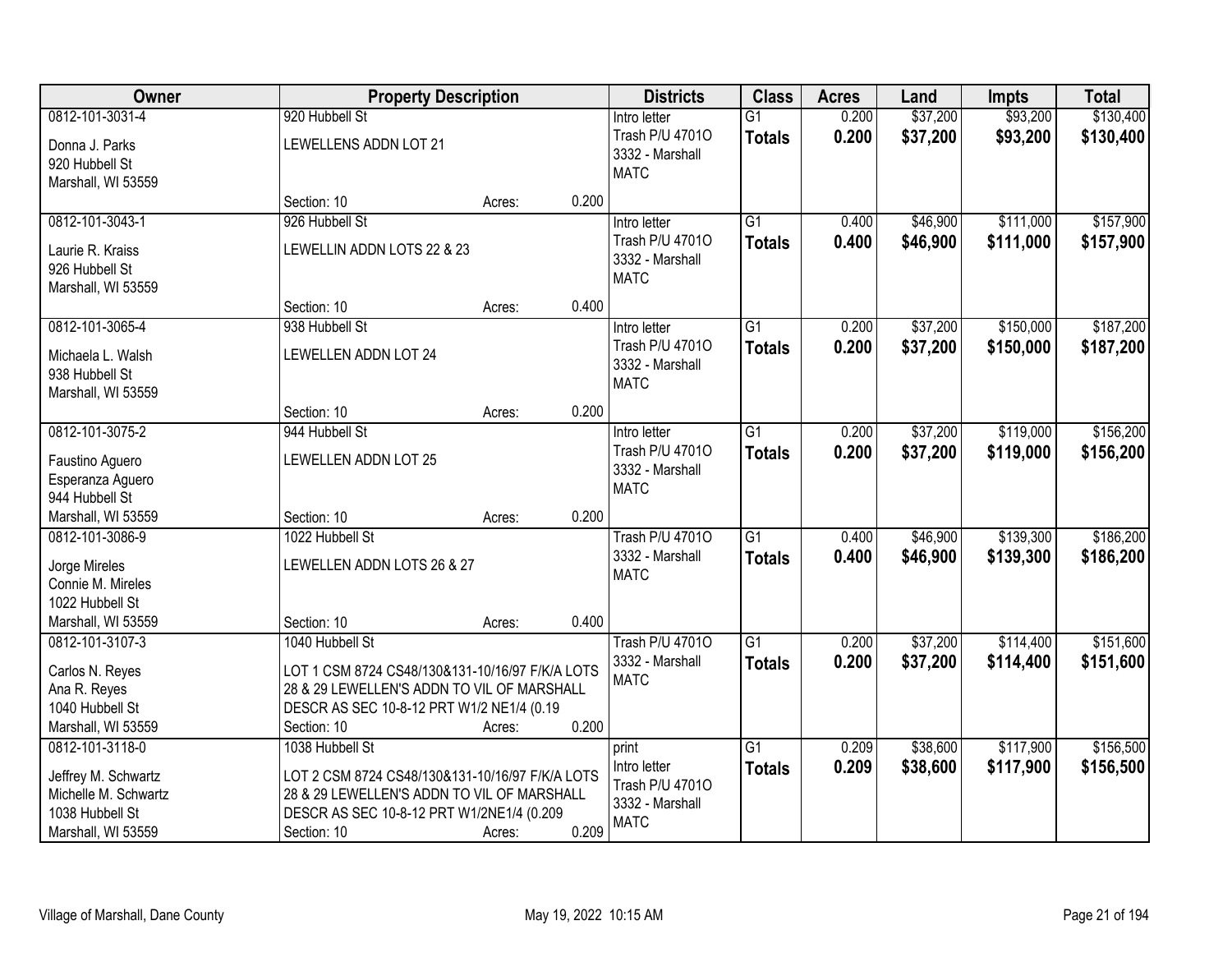| <b>Owner</b>                                                                         | <b>Property Description</b>                                                                                                                                                      | <b>Districts</b>                                                           | <b>Class</b>                     | <b>Acres</b>   | Land                 | <b>Impts</b>           | <b>Total</b>           |
|--------------------------------------------------------------------------------------|----------------------------------------------------------------------------------------------------------------------------------------------------------------------------------|----------------------------------------------------------------------------|----------------------------------|----------------|----------------------|------------------------|------------------------|
| 0812-101-3130-4                                                                      | 1110 Hubbell St                                                                                                                                                                  | Intro letter                                                               | $\overline{G1}$                  | 0.400          | \$46,900             | \$141,400              | \$188,300              |
| Kiersten Living Tr<br>1110 Hubbell St<br>Marshall, WI 53559                          | LEWELLENS ADDN LOTS 30 & 31                                                                                                                                                      | Trash P/U 47010<br>3332 - Marshall<br><b>MATC</b>                          | <b>Totals</b>                    | 0.400          | \$46,900             | \$141,400              | \$188,300              |
|                                                                                      | 0.400<br>Section: 10<br>Acres:                                                                                                                                                   |                                                                            |                                  |                |                      |                        |                        |
| 0812-101-3152-8<br>Richard D. Riggelman<br>Judith A. Riggelman<br>W11165 Lakeview Dr | 1114 Hubbell St<br>LEWELLEN'S ADDN LOT 32 & S1/2 LOT 33                                                                                                                          | <b>Trash P/U 47020</b><br>3332 - Marshall<br><b>MATC</b>                   | $\overline{G1}$<br><b>Totals</b> | 0.300<br>0.300 | \$43,600<br>\$43,600 | \$173,900<br>\$173,900 | \$217,500<br>\$217,500 |
| Merrimac, WI 53561                                                                   | 0.300<br>Section: 10<br>Acres:                                                                                                                                                   |                                                                            |                                  |                |                      |                        |                        |
| 0812-101-3172-4                                                                      | 1118 Hubbell St                                                                                                                                                                  | Intro letter                                                               | G1                               | 0.248          | \$41,000             | \$141,800              | \$182,800              |
| Brenda M. Parrell<br>1118 Hubbell St<br>Marshall, WI 53559                           | LOT 2 CSM 5224 CS23/326 R9917/78-4/30/87 F/K/A<br>LEWELLENS ADDN LOTS 35, 34 & PRT OF LOT 33<br>DESCR AS SEC 10-8-12 PRT W1/2 NE1/4 (10,817 SQ<br>0.248<br>Section: 10<br>Acres: | Trash P/U 47010<br>3332 - Marshall<br><b>MATC</b>                          | <b>Totals</b>                    | 0.248          | \$41,000             | \$141,800              | \$182,800              |
| 0812-101-3185-1                                                                      | 1122 Hubbell St                                                                                                                                                                  | print                                                                      | G1                               | 0.124          | \$20,000             | \$144,500              | \$164,500              |
| Riechers Rev Tr, Ronald P & Teresa S<br>6652 Parkway Dr<br>Sun Prairie, WI 53590     | HUBBELL STREET MARSHALL CONDOMINIUM UNIT<br>1122                                                                                                                                 | Intro letter<br>Trash P/U 47010<br>3332 - Marshall<br><b>MATC</b>          | <b>Totals</b>                    | 0.124          | \$20,000             | \$144,500              | \$164,500              |
|                                                                                      | 0.124<br>Section: 10<br>Acres:                                                                                                                                                   |                                                                            |                                  |                |                      |                        |                        |
| 0812-101-3187-1<br>Richard Wipperfurth<br>1124 Hubbell St<br>Marshall, WI 53559      | 1124 Hubbell St<br>HUBBELL STREET MARSHALL CONDOMINIUM UNIT<br>1124<br>0.000<br>Section: 10<br>Acres:                                                                            | print<br>Intro letter<br>Trash P/U 47010<br>3332 - Marshall<br><b>MATC</b> | $\overline{G1}$<br><b>Totals</b> | 0.124<br>0.124 | \$20,000<br>\$20,000 | \$133,600<br>\$133,600 | \$153,600<br>\$153,600 |
| 0812-101-3193-9                                                                      | 1128 Hubbell St                                                                                                                                                                  | print                                                                      | $\overline{G1}$                  | 0.264          | \$42,000             | \$134,300              | \$176,300              |
| Nicholas R. Wilde<br>Jessica L. Wilde<br>1128 Hubbell St<br>Marshall, WI 53559       | LOT 3 CSM 3916 CS16/150&151-5/5/82 F/K/A<br>LEWELLEN ADDN LOTS 36, 37, 38 & 39 DESCR AS<br>SEC 10-8-12 PRT NW1/4NE1/4<br>0.264<br>Section: 10<br>Acres:                          | Trash P/U 47020<br>3332 - Marshall<br><b>MATC</b>                          | <b>Totals</b>                    | 0.264          | \$42,000             | \$134,300              | \$176,300              |
| 0812-101-3202-7                                                                      | 1134 Hubbell St                                                                                                                                                                  | print                                                                      | $\overline{G1}$                  | 0.325          | \$44,400             | \$126,300              | \$170,700              |
| Steven Bursaw<br>1756 Tam O'Shanter Trl<br>Sun Prairie, WI 53590                     | LOT 2 CSM 3916 CS16/150&151 R3562/9&10-5/5/82<br>F/K/A LEWELLEN ADDN LOTS 36, 37, 38 & 39 DESCR<br>AS SEC 10-8-12 PRT NW1/4NE1/4<br>0.325<br>Section: 10<br>Acres:               | Trash P/U 47020<br>3332 - Marshall<br><b>MATC</b>                          | <b>Totals</b>                    | 0.325          | \$44,400             | \$126,300              | \$170,700              |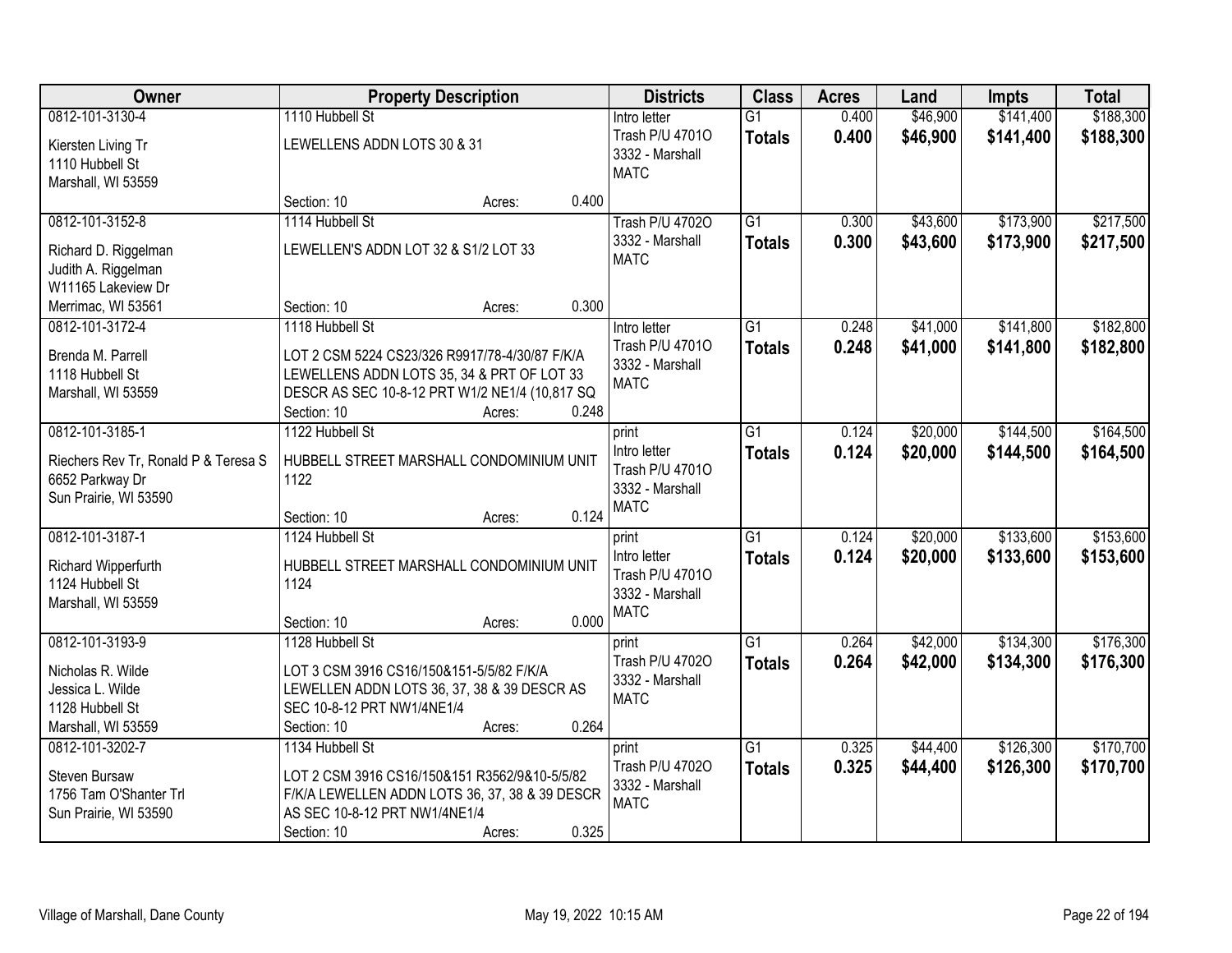| Owner                                                                               |                                                                                                                                                        | <b>Property Description</b> |       | <b>Districts</b>                                                  | <b>Class</b>                     | <b>Acres</b>   | Land                 | <b>Impts</b>           | <b>Total</b>           |
|-------------------------------------------------------------------------------------|--------------------------------------------------------------------------------------------------------------------------------------------------------|-----------------------------|-------|-------------------------------------------------------------------|----------------------------------|----------------|----------------------|------------------------|------------------------|
| 0812-101-3211-6                                                                     | 1140 Hubbell St                                                                                                                                        |                             |       | print                                                             | $\overline{G1}$                  | 0.267          | \$42,200             | \$120,200              | \$162,400              |
| Taylor J. Hellenbrand<br>PO Box 659<br>Marshall, WI 53559                           | LOT 1 CSM 3916 CS16/150&151-5/5/82 F/K/A<br>LEWELLEN ADDN LOTS 36, 37, 38 & 39 DESCR AS<br>SEC 10-8-12 PRT NW1/4NE1/4<br>Section: 10                   | Acres:                      | 0.267 | Intro letter<br>Trash P/U 47020<br>3332 - Marshall<br><b>MATC</b> | <b>Totals</b>                    | 0.267          | \$42,200             | \$120,200              | \$162,400              |
| 0812-101-3220-5                                                                     | 1144 Hubbell St                                                                                                                                        |                             |       | 3332 - Marshall                                                   | $\overline{X4}$                  | 0.147          | \$0                  | $\overline{50}$        | $\sqrt{50}$            |
| Wisconsin Gas LLC<br>231 W Michigan St<br>Milwaukee, WI 53203                       | LEWELLEN'S ADDN LOT 40<br>Section: 10                                                                                                                  | Acres:                      | 0.000 | <b>MATC</b>                                                       | <b>Totals</b>                    | 0.147          | \$0                  | \$0                    | \$0                    |
| 0812-101-3241-0                                                                     | 1143 Lewellen St                                                                                                                                       |                             |       | Intro letter                                                      | $\overline{G2}$                  | 0.321          | \$51,100             | \$218,600              | \$269,700              |
| Todd M. Madaus<br>Carolyn A. Madaus<br>233 Hillside Dr<br>Marshall, WI 53559        | LOT 1 CSM 4940 CS22/72 R8161/42-5/20/86 F/K/A<br>LEWELLEN'S ADDN LOTS 41, 42 & 43 DESCR AS SEC<br>10-8-12 PRT NW1/4NE1/4 (13,990 SQ FT)<br>Section: 10 | Acres:                      | 0.321 | Trash P/U 47040<br>3332 - Marshall<br><b>MATC</b>                 | <b>Totals</b>                    | 0.321          | \$51,100             | \$218,600              | \$269,700              |
| 0812-101-3252-7                                                                     | 1131 Lewellen St                                                                                                                                       |                             |       | Intro letter                                                      | $\overline{G1}$                  | 0.267          | \$44,400             | \$195,900              | \$240,300              |
| Peter J. Jablonski<br>Mary A. Jablonski<br>5878 Lochinvars Tr<br>Marshall, WI 53559 | LOT 2 CSM 4940 CS22/72 R8161/42-5/20/86 F/K/A<br>LEWELLEN'S ADDN LOTS 41, 42 & 43 DESCR AS SEC<br>10-8-12 PRT NW1/4NE1/4 (11,633 SQ FT)<br>Section: 10 | Acres:                      | 0.267 | Trash P/U 47020<br>3332 - Marshall<br><b>MATC</b>                 | <b>Totals</b>                    | 0.267          | \$44,400             | \$195,900              | \$240,300              |
| 0812-101-3275-0                                                                     | 1119 Lewellen St                                                                                                                                       |                             |       | Intro letter                                                      | $\overline{G1}$                  | 0.200          | \$39,200             | \$143,200              | \$182,400              |
| Rentals L. Wilke<br>N7249 Stoney Creek Rd<br>Waterloo, WI 53594                     | LEWELLEN'S ADDITION LOT 45                                                                                                                             |                             |       | Trash P/U 47020<br>3332 - Marshall<br><b>MATC</b>                 | <b>Totals</b>                    | 0.200          | \$39,200             | \$143,200              | \$182,400              |
|                                                                                     | Section: 10                                                                                                                                            | Acres:                      | 0.200 |                                                                   |                                  |                |                      |                        |                        |
| 0812-101-3286-7                                                                     | 1107 Lewellen St                                                                                                                                       |                             |       | Intro letter                                                      | $\overline{G1}$                  | 0.500          | \$52,800             | \$96,700               | \$149,500              |
| Terry T. Holte<br>Pamela R. Holte<br>1107 Lewellen St                               | LEWELLEN'S ADDN ALL LOTS 46 & 47 & N1/2 LOT 48                                                                                                         |                             |       | Trash P/U 47010<br>3332 - Marshall<br><b>MATC</b>                 | <b>Totals</b>                    | 0.500          | \$52,800             | \$96,700               | \$149,500              |
| Marshall, WI 53559                                                                  | Section: 10                                                                                                                                            | Acres:                      | 0.500 |                                                                   |                                  |                |                      |                        |                        |
| 0812-101-3301-1<br>Sarah D. Peeler<br>1125 Lewellen St<br>Marshall, WI 53559        | 1125 Lewellen St<br>UNIT 1 PHLOX VALLEY CONDO PLAT<br>Section: 10                                                                                      | Acres:                      | 0.000 | <b>Trash P/U 47020</b><br>3332 - Marshall<br><b>MATC</b>          | $\overline{G1}$<br><b>Totals</b> | 0.000<br>0.000 | \$25,000<br>\$25,000 | \$122,000<br>\$122,000 | \$147,000<br>\$147,000 |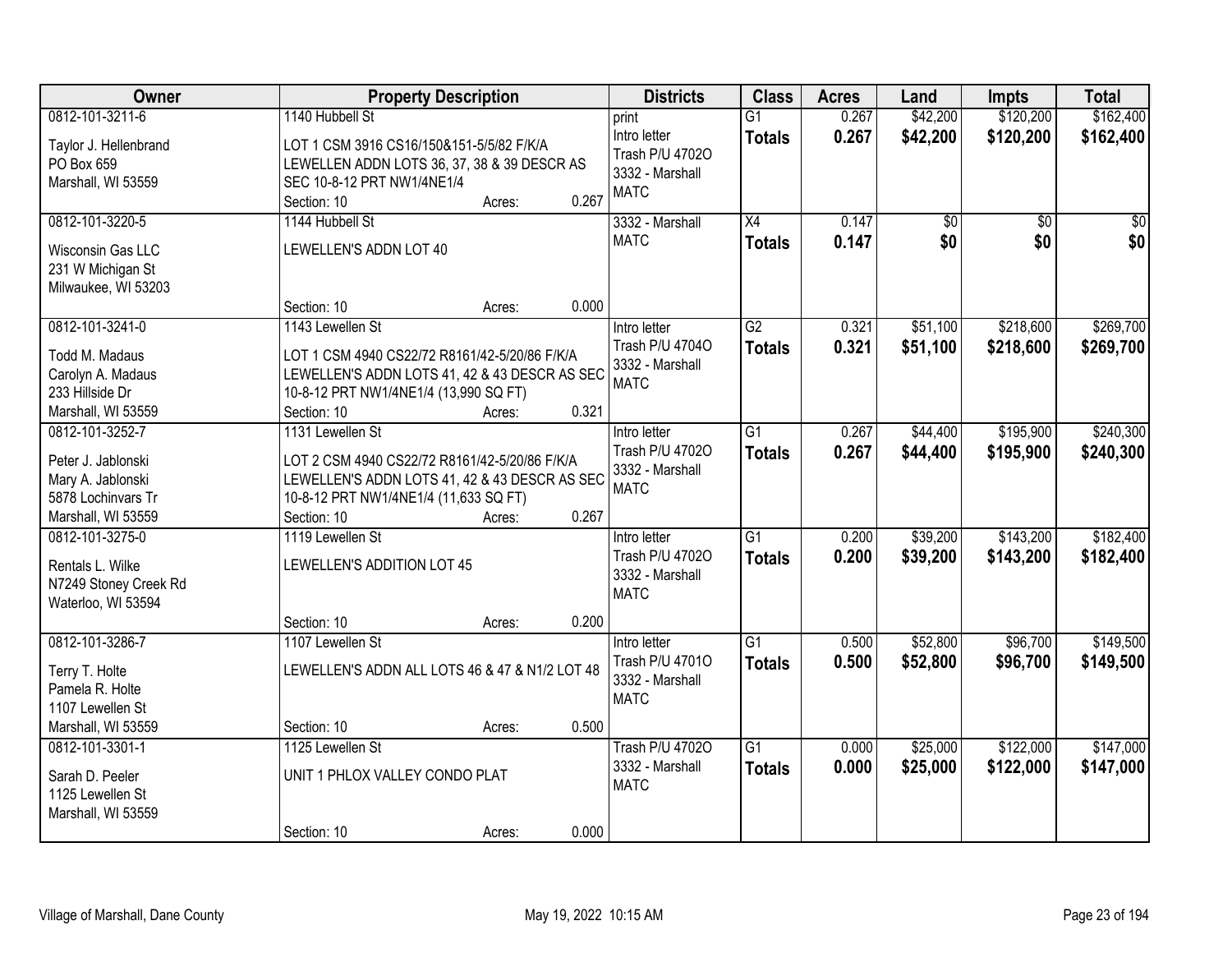| Owner                  |                                        | <b>Property Description</b> |       | <b>Districts</b>                   | <b>Class</b>    | <b>Acres</b> | Land     | <b>Impts</b> | <b>Total</b> |
|------------------------|----------------------------------------|-----------------------------|-------|------------------------------------|-----------------|--------------|----------|--------------|--------------|
| 0812-101-3312-1        | 1127 Lewellen St                       |                             |       | <b>Trash P/U 47020</b>             | $\overline{G1}$ | 0.000        | \$25,000 | \$120,900    | \$145,900    |
| Tara Parisi            | UNIT 2 PHLOX VALLEY CONDO PLAT         |                             |       | 3332 - Marshall<br><b>MATC</b>     | <b>Totals</b>   | 0.000        | \$25,000 | \$120,900    | \$145,900    |
| 1127 Lewellen St       |                                        |                             |       |                                    |                 |              |          |              |              |
| Marshall, WI 53559     |                                        |                             |       |                                    |                 |              |          |              |              |
|                        | Section: 10                            | Acres:                      | 0.000 |                                    |                 |              |          |              |              |
| 0812-101-3319-7        | 1033 Lewellen St                       |                             |       | Intro letter                       | $\overline{G1}$ | 0.300        | \$45,900 | \$123,800    | \$169,700    |
| Kimberly K. Ackah      | LEWELLEN ADDN S1/2 LOT 48 & ALL LOT 49 |                             |       | Trash P/U 47010<br>3332 - Marshall | <b>Totals</b>   | 0.300        | \$45,900 | \$123,800    | \$169,700    |
| 1033 Lewellen St       |                                        |                             |       | <b>MATC</b>                        |                 |              |          |              |              |
| Marshall, WI 53559     |                                        |                             |       |                                    |                 |              |          |              |              |
|                        | Section: 10                            | Acres:                      | 0.300 |                                    |                 |              |          |              |              |
| 0812-101-3330-2        | 1025 Lewellen St                       |                             |       | Intro letter                       | G1              | 0.800        | \$60,000 | \$183,600    | \$243,600    |
| Thomas M. Kuyper       | LEWELLEN ADDN LOTS 50, 51, 52, 53      |                             |       | Trash P/U 47010                    | <b>Totals</b>   | 0.800        | \$60,000 | \$183,600    | \$243,600    |
| Kristine M. Kuyper     |                                        |                             |       | 3332 - Marshall<br><b>MATC</b>     |                 |              |          |              |              |
| 1025 Lewellen St       |                                        |                             |       |                                    |                 |              |          |              |              |
| Marshall, WI 53559     | Section: 10                            | Acres:                      | 0.800 |                                    |                 |              |          |              |              |
| 0812-101-3374-0        | 1001 Lewellen St                       |                             |       | Intro letter                       | $\overline{G1}$ | 0.400        | \$49,300 | \$84,200     | \$133,500    |
| Marlene A. Finger      | LEWELLEN'S ADDN LOTS 54 & 55           |                             |       | Trash P/U 47010                    | <b>Totals</b>   | 0.400        | \$49,300 | \$84,200     | \$133,500    |
| 1001 Lewellen St       |                                        |                             |       | 3332 - Marshall                    |                 |              |          |              |              |
| Marshall, WI 53559     |                                        |                             |       | <b>MATC</b>                        |                 |              |          |              |              |
|                        | Section: 10                            | Acres:                      | 0.400 |                                    |                 |              |          |              |              |
| 0812-101-3395-5        | 945 Lewellen St                        |                             |       | Intro letter                       | $\overline{G1}$ | 0.200        | \$39,200 | \$152,500    | \$191,700    |
| Brian D. Becker        | LEWELLEN'S ADDN LOTS 56                |                             |       | Trash P/U 47010                    | <b>Totals</b>   | 0.200        | \$39,200 | \$152,500    | \$191,700    |
| Catherine T. Becker    |                                        |                             |       | 3332 - Marshall                    |                 |              |          |              |              |
| 945 Lewellen St        |                                        |                             |       | <b>MATC</b>                        |                 |              |          |              |              |
| Marshall, WI 53559     | Section: 10                            | Acres:                      | 0.200 |                                    |                 |              |          |              |              |
| 0812-101-3405-2        | 939 Lewellen St                        |                             |       | Intro letter                       | $\overline{G1}$ | 0.200        | \$39,200 | \$87,000     | \$126,200    |
| Nicholas E. Heinzelman | LEWELLEN'S ADDN LOTS 57                |                             |       | Trash P/U 47010                    | <b>Totals</b>   | 0.200        | \$39,200 | \$87,000     | \$126,200    |
| Heather D. Heinzelman  |                                        |                             |       | 3332 - Marshall                    |                 |              |          |              |              |
| 939 Lewellen St        |                                        |                             |       | <b>MATC</b>                        |                 |              |          |              |              |
| Marshall, WI 53559     | Section: 10                            | Acres:                      | 0.200 |                                    |                 |              |          |              |              |
| 0812-101-3501-1        | 915 Lewellen St                        |                             |       | Intro letter                       | $\overline{G1}$ | 0.100        | \$20,000 | \$158,800    | \$178,800    |
| Evan Thompson          | KALI THREE CONDOMINIUMS UNIT 1         |                             |       | Trash P/U 47010                    | <b>Totals</b>   | 0.100        | \$20,000 | \$158,800    | \$178,800    |
| Valeriia Thompson      |                                        |                             |       | 3332 - Marshall                    |                 |              |          |              |              |
| 915 Lewellen St        |                                        |                             |       | <b>MATC</b>                        |                 |              |          |              |              |
| Marshall, WI 53559     | Section: 10                            | Acres:                      | 0.000 |                                    |                 |              |          |              |              |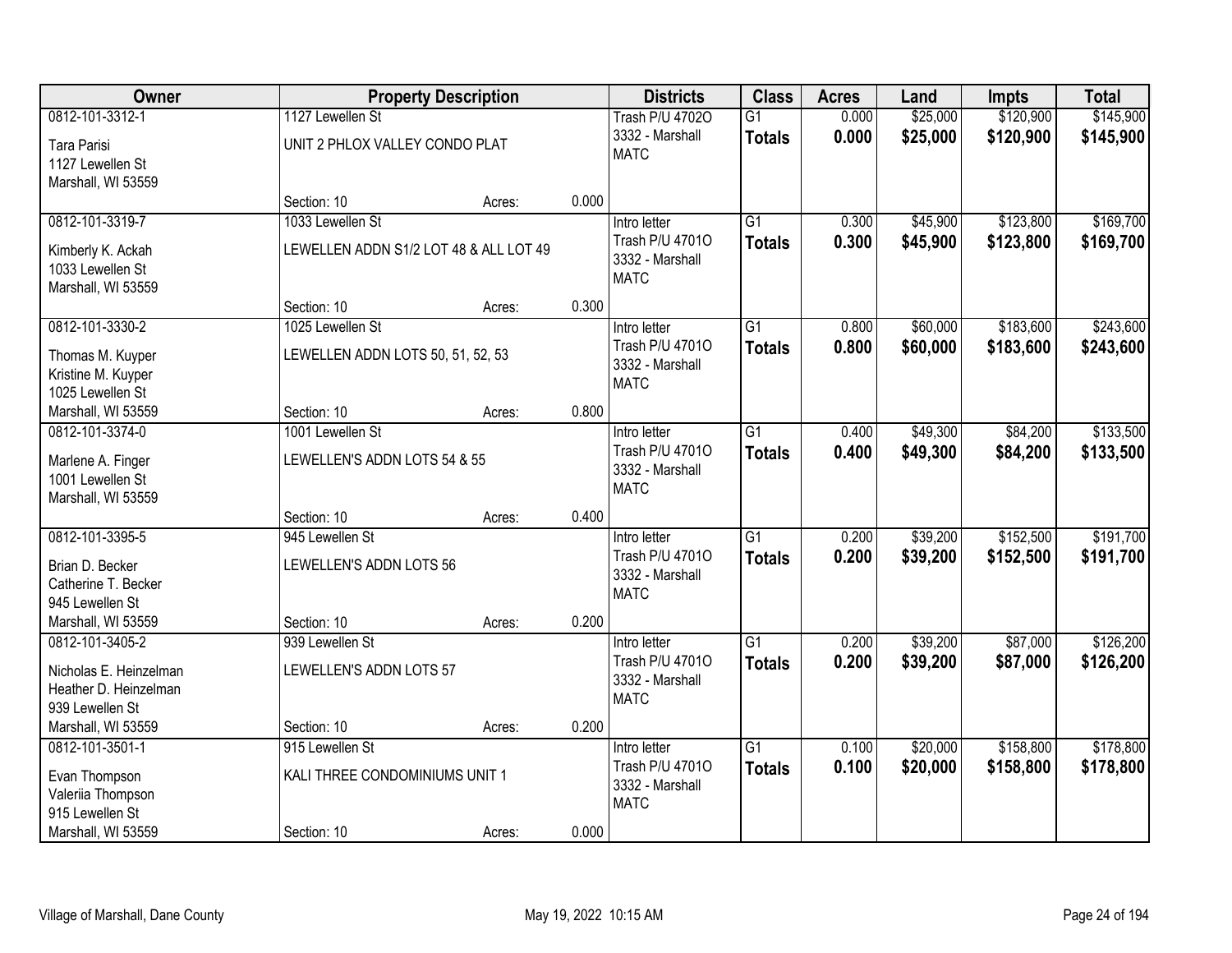| Owner                |                                     | <b>Property Description</b>                      |       | <b>Districts</b> | <b>Class</b>    | <b>Acres</b> | Land            | <b>Impts</b>    | <b>Total</b>     |
|----------------------|-------------------------------------|--------------------------------------------------|-------|------------------|-----------------|--------------|-----------------|-----------------|------------------|
| 0812-101-3504-1      | 919 Lewellen St                     |                                                  |       | Intro letter     | $\overline{G1}$ | 0.100        | \$20,000        | \$171,700       | \$191,700        |
| Lucas Pierce         | KALI THREE CONDOMINIUMS UNIT 2      |                                                  |       | Trash P/U 47010  | <b>Totals</b>   | 0.100        | \$20,000        | \$171,700       | \$191,700        |
| Katherine Pierce     |                                     |                                                  |       | 3332 - Marshall  |                 |              |                 |                 |                  |
| 919 Lewellen St      |                                     |                                                  |       | <b>MATC</b>      |                 |              |                 |                 |                  |
| Marshall, WI 53559   | Section: 10                         | Acres:                                           | 0.000 |                  |                 |              |                 |                 |                  |
| 0812-101-3521-1      | 923 Lewellen St                     |                                                  |       | Intro letter     | $\overline{G1}$ | 0.100        | \$20,000        | \$170,000       | \$190,000        |
|                      |                                     |                                                  |       | Trash P/U 47010  | <b>Totals</b>   | 0.100        | \$20,000        | \$170,000       | \$190,000        |
| Jay Meier            | KENZIE FOUR CONDOMINIUMS UNIT 1     |                                                  |       | 3332 - Marshall  |                 |              |                 |                 |                  |
| 923 Lewellen St      |                                     |                                                  |       | <b>MATC</b>      |                 |              |                 |                 |                  |
| Marshall, WI 53559   |                                     |                                                  |       |                  |                 |              |                 |                 |                  |
|                      | Section: 10                         | Acres:                                           | 0.000 |                  |                 |              |                 |                 |                  |
| 0812-101-3524-1      | 927 Lewellen St                     |                                                  |       | Intro letter     | G1              | 0.100        | \$20,000        | \$174,700       | \$194,700        |
| Lacey L. Falk        | KENZIE FOUR CONDOMINIUMS UNIT 2     |                                                  |       | Trash P/U 47010  | <b>Totals</b>   | 0.100        | \$20,000        | \$174,700       | \$194,700        |
| 927 Lewellen St      |                                     |                                                  |       | 3332 - Marshall  |                 |              |                 |                 |                  |
| Marshall, WI 53559   |                                     |                                                  |       | <b>MATC</b>      |                 |              |                 |                 |                  |
|                      | Section: 10                         | Acres:                                           | 0.000 |                  |                 |              |                 |                 |                  |
| 0812-101-3541-1      | 931 Lewellen St                     |                                                  |       | Intro letter     | G1              | 0.100        | \$20,000        | \$158,800       | \$178,800        |
| James Zic            | CHLOE FIVE CONDOMINIUMS UNIT 1      |                                                  |       | Trash P/U 47010  | <b>Totals</b>   | 0.100        | \$20,000        | \$158,800       | \$178,800        |
| Erin Herman          |                                     |                                                  |       | 3332 - Marshall  |                 |              |                 |                 |                  |
| 931 Lewellen St      |                                     |                                                  |       | <b>MATC</b>      |                 |              |                 |                 |                  |
| Marshall, WI 53559   | Section: 10                         | Acres:                                           | 0.000 |                  |                 |              |                 |                 |                  |
| 0812-101-3544-1      | 935 Lewellen St                     |                                                  |       | Intro letter     | $\overline{G1}$ | 0.100        | \$20,000        | \$158,800       | \$178,800        |
|                      |                                     |                                                  |       | Trash P/U 47010  |                 | 0.100        |                 |                 |                  |
| Kelly D. Vesper      | CHLOE FIVE CONDOMINIUMS UNIT 2      |                                                  |       | 3332 - Marshall  | <b>Totals</b>   |              | \$20,000        | \$158,800       | \$178,800        |
| 935 Lewellen St      |                                     |                                                  |       | <b>MATC</b>      |                 |              |                 |                 |                  |
| Marshall, WI 53559   |                                     |                                                  |       |                  |                 |              |                 |                 |                  |
|                      | Section: 10                         | Acres:                                           | 0.000 |                  |                 |              |                 |                 |                  |
| 0812-101-4540-6      | 515 Best Built Pkwy                 |                                                  |       | 3332 - Marshall  | $\overline{X4}$ | 2.679        | $\overline{50}$ | $\overline{50}$ | $\overline{\$0}$ |
| Marshall, Village of |                                     | CSM 5356 CS24/230&231 R10595/36&37-9/14/87 F/K/A |       | TID <sub>2</sub> | <b>Totals</b>   | 2.679        | \$0             | \$0             | \$0              |
| c/o Converse Park    |                                     | PRT OL 120 ASSESSORS PLAT EXC R30337/71          |       | <b>MATC</b>      |                 |              |                 |                 |                  |
| PO Box 45            | DESCR AS SEC 10-8-12 PRT SW1/4NE1/4 |                                                  |       |                  |                 |              |                 |                 |                  |
| Marshall, WI 53559   | Section: 10                         | Acres:                                           | 0.000 |                  |                 |              |                 |                 |                  |
| 0812-101-4551-3      | 408 Best Built Pkwy                 |                                                  |       | 3332 - Marshall  | $\overline{X4}$ | 5.471        | \$0             | $\overline{30}$ | $\overline{50}$  |
|                      |                                     |                                                  |       | <b>MATC</b>      | <b>Totals</b>   | 5.471        | \$0             | \$0             | \$0              |
| Marshall, Village of |                                     | ASSESSOR'S PLAT PRT OUTLOTS 120 & 121 COM        |       |                  |                 |              |                 |                 |                  |
| PO Box 45            |                                     | NW COR OUTLOT 121 TH S77DEGE ALG S R/W LN        |       |                  |                 |              |                 |                 |                  |
| Marshall, WI 53559   |                                     | RR 487.5 FT TO POB TH S3DEGW 570.8 FT TO N LN    |       |                  |                 |              |                 |                 |                  |
|                      | Section: 10                         | Acres:                                           | 0.000 |                  |                 |              |                 |                 |                  |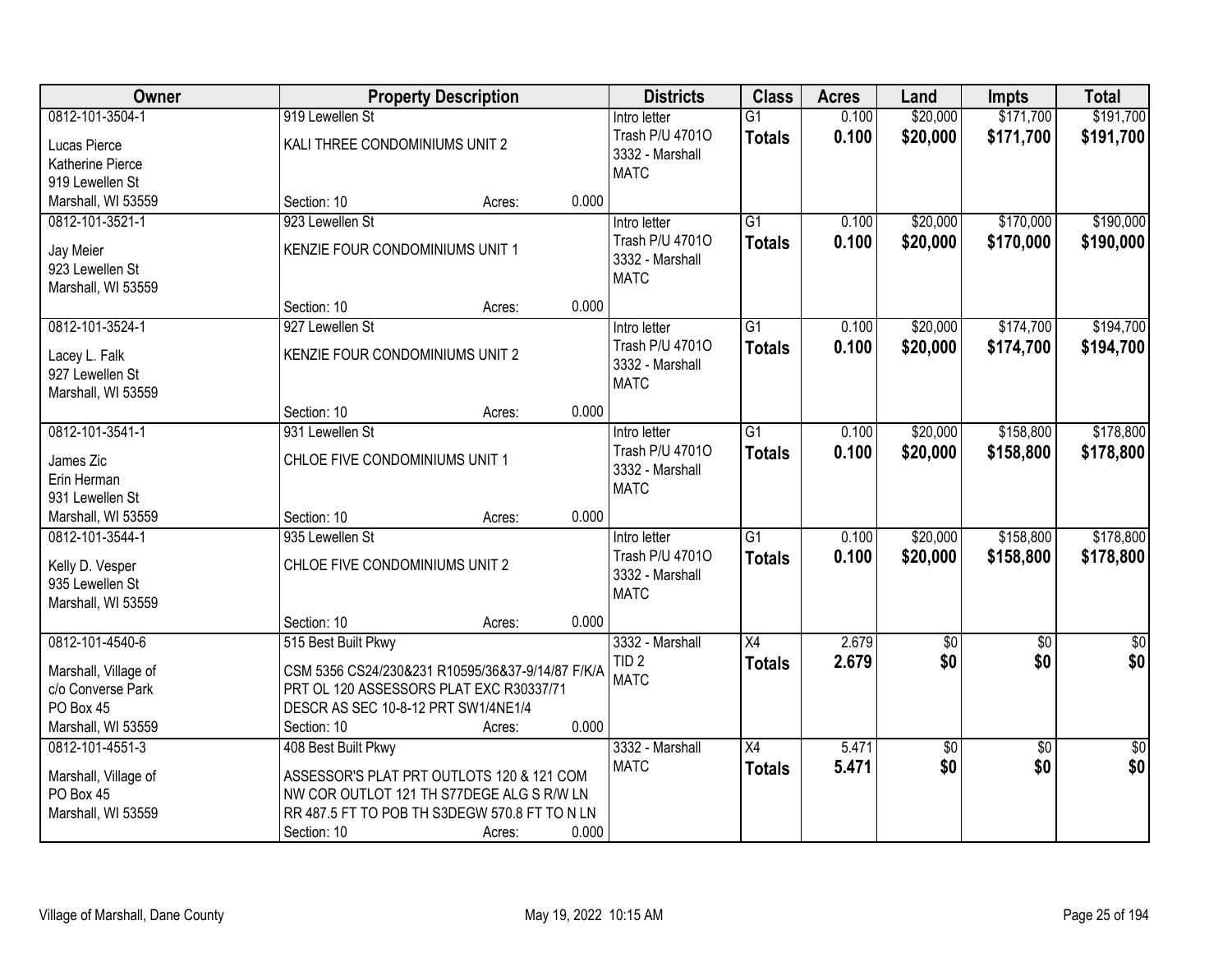| Owner                       |                                               | <b>Property Description</b> |       | <b>Districts</b>       | <b>Class</b>    | <b>Acres</b> | Land            | <b>Impts</b>    | <b>Total</b>    |
|-----------------------------|-----------------------------------------------|-----------------------------|-------|------------------------|-----------------|--------------|-----------------|-----------------|-----------------|
| 0812-101-4560-1             | 814 Lewellen St                               |                             |       | <b>Trash P/U 47010</b> | $\overline{G3}$ | 9.084        | $\overline{50}$ | $\overline{50}$ | $\sqrt{50}$     |
| Growmark Inc                | LOT 1 CSM 13481 CS87/339&341-3/29/2013 F/K/A  |                             |       | 3332 - Marshall        | <b>Totals</b>   | 9.084        | \$0             | \$0             | \$0             |
| d.b.a. Insight FS           | ASSESSORS PLAT PRTS OF OUTLOTS 120 & 121 &    |                             |       | TID <sub>2</sub>       |                 |              |                 |                 |                 |
| PO Box 359                  | F/K/A ALL OF CSM 4785 CS21/133&134-10/15/85 & |                             |       | <b>MATC</b>            |                 |              |                 |                 |                 |
| Jefferson, WI 53549         | Section: 10                                   | Acres:                      | 9.080 |                        |                 |              |                 |                 |                 |
| 0812-101-4570-0             |                                               |                             |       | 3332 - Marshall        | $\overline{X4}$ | 0.000        | $\overline{50}$ | $\overline{50}$ | $\sqrt{50}$     |
|                             |                                               |                             |       | <b>MATC</b>            | <b>Totals</b>   | 0.000        | \$0             | \$0             | \$0             |
| Marshall, Village of        | ASSESSOR'S PLAT PRT OUTLOT 120 COM NW COR     |                             |       |                        |                 |              |                 |                 |                 |
| PO Box 45                   | OL 121 AT INTERS SLY R/W LN OF CMSTP&P RR & E |                             |       |                        |                 |              |                 |                 |                 |
| Marshall, WI 53559          | R/W LN LEWELLEN ST TH ALG SD ST E LN          |                             |       |                        |                 |              |                 |                 |                 |
|                             | Section: 10                                   | Acres:                      | 0.000 |                        |                 |              |                 |                 |                 |
| 0812-101-4580-8             | <b>Hubbell St</b>                             |                             |       | 3332 - Marshall        | $\overline{G3}$ | 0.400        | $\overline{50}$ | $\overline{50}$ | $\overline{50}$ |
| Marshall Towne Millwork LLC | ASSESSOR'S PLAT OUTLOT 121A                   |                             |       | TID <sub>2</sub>       | <b>Totals</b>   | 0.400        | \$0             | \$0             | \$0             |
| 825 Hubbell St              |                                               |                             |       | <b>MATC</b>            |                 |              |                 |                 |                 |
| Marshall, WI 53559          |                                               |                             |       |                        |                 |              |                 |                 |                 |
|                             | Section: 10                                   | Acres:                      | 0.000 |                        |                 |              |                 |                 |                 |
| 0812-101-4601-1             | 901 Lewellen St                               |                             |       | Intro letter           | $\overline{G1}$ | 0.100        | \$20,000        | \$158,800       | \$178,800       |
|                             |                                               |                             |       | Trash P/U 47010        | <b>Totals</b>   | 0.100        | \$20,000        | \$158,800       | \$178,800       |
| Hector G. Samano            | CODY ONE CONDOMINIUMS UNIT 1                  |                             |       | 3332 - Marshall        |                 |              |                 |                 |                 |
| Sonia G. Tonche             |                                               |                             |       | <b>MATC</b>            |                 |              |                 |                 |                 |
| 901 Lewellen St             |                                               |                             |       |                        |                 |              |                 |                 |                 |
| Marshall, WI 53559          | Section: 10                                   | Acres:                      | 0.000 |                        |                 |              |                 |                 |                 |
| 0812-101-4604-1             | 903 Lewellen St                               |                             |       | Intro letter           | $\overline{G1}$ | 0.100        | \$20,000        | \$158,800       | \$178,800       |
| Robert D. Stuard            | CODY ONE CONDOMINIUMS UNIT 2                  |                             |       | Trash P/U 47010        | <b>Totals</b>   | 0.100        | \$20,000        | \$158,800       | \$178,800       |
| Suzanne M. Mastin           |                                               |                             |       | 3332 - Marshall        |                 |              |                 |                 |                 |
| 903 Lewellen St             |                                               |                             |       | <b>MATC</b>            |                 |              |                 |                 |                 |
| Marshall, WI 53559          | Section: 10                                   | Acres:                      | 0.000 |                        |                 |              |                 |                 |                 |
| 0812-101-4621-1             | 907 Lewellen St                               |                             |       | Intro letter           | G1              | 0.100        | \$20,000        | \$157,700       | \$177,700       |
|                             |                                               |                             |       | Trash P/U 47010        | <b>Totals</b>   | 0.100        | \$20,000        | \$157,700       | \$177,700       |
| Alejandro Bonilla           | CASSIE TWO CONDOMINIUMS UNIT 1                |                             |       | 3332 - Marshall        |                 |              |                 |                 |                 |
| Guadalupe Hidrogo           |                                               |                             |       | <b>MATC</b>            |                 |              |                 |                 |                 |
| 907 Lewellen St             |                                               |                             |       |                        |                 |              |                 |                 |                 |
| Marshall, WI 53559          | Section: 10                                   | Acres:                      | 0.000 |                        |                 |              |                 |                 |                 |
| 0812-101-4624-1             | 911 Lewellen St                               |                             |       | Intro letter           | $\overline{G1}$ | 0.100        | \$20,000        | \$172,200       | \$192,200       |
| Nicholas E. Waite           | CASSIE TWO CONDOMINIUMS UNIT 2                |                             |       | Trash P/U 47010        | Totals          | 0.100        | \$20,000        | \$172,200       | \$192,200       |
| 911 Lewellen St             |                                               |                             |       | 3332 - Marshall        |                 |              |                 |                 |                 |
| Marshall, WI 53559          |                                               |                             |       | <b>MATC</b>            |                 |              |                 |                 |                 |
|                             | Section: 10                                   | Acres:                      | 0.000 |                        |                 |              |                 |                 |                 |
|                             |                                               |                             |       |                        |                 |              |                 |                 |                 |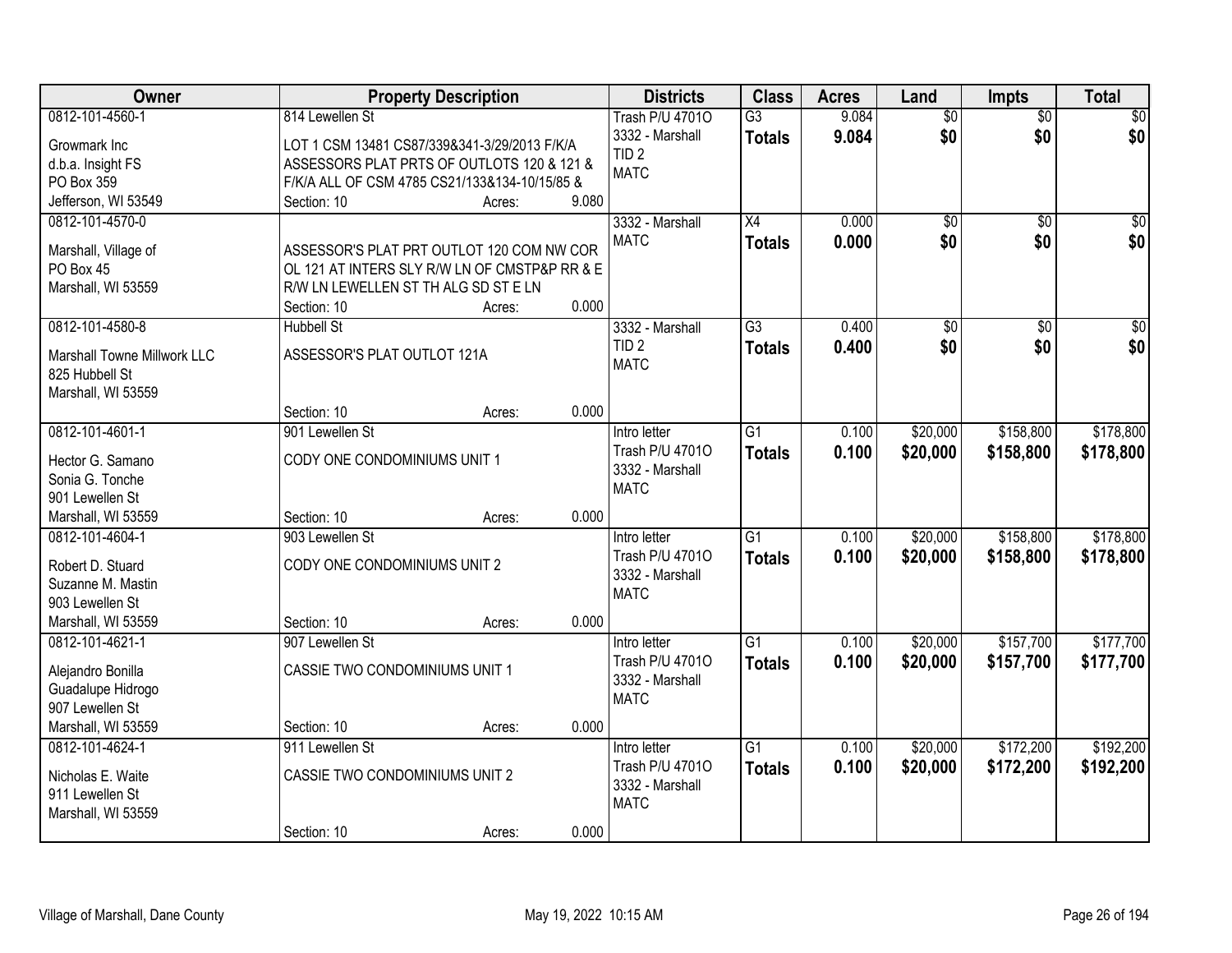| Owner                                                        | <b>Property Description</b>                      |        |       | <b>Districts</b>               | <b>Class</b>    | <b>Acres</b> | Land     | <b>Impts</b> | <b>Total</b> |
|--------------------------------------------------------------|--------------------------------------------------|--------|-------|--------------------------------|-----------------|--------------|----------|--------------|--------------|
| 0812-101-5001-6                                              | 630 Hubbell St                                   |        |       | <b>Trash P/U 47010</b>         | $\overline{G1}$ | 0.183        | \$35,800 | \$96,500     | \$132,300    |
| First Investments & Enterprises LLC<br>2701 County Highway V | LEWELLENS ADDN LOT 1                             |        |       | 3332 - Marshall<br><b>MATC</b> | <b>Totals</b>   | 0.183        | \$35,800 | \$96,500     | \$132,300    |
| Sun Prairie, WI 53590                                        |                                                  |        |       |                                |                 |              |          |              |              |
|                                                              | Section: 10                                      | Acres: | 0.183 |                                |                 |              |          |              |              |
| 0812-101-5012-3                                              | 636 Hubbell St                                   |        |       | <b>Trash P/U 47010</b>         | $\overline{G1}$ | 0.200        | \$37,200 | \$141,900    | \$179,100    |
| Anthony D. Lawson                                            | LEWELLENS ADDN LOT 2                             |        |       | 3332 - Marshall                | <b>Totals</b>   | 0.200        | \$37,200 | \$141,900    | \$179,100    |
| Natalie A. Granger                                           |                                                  |        |       | <b>MATC</b>                    |                 |              |          |              |              |
| 636 Hubbell St                                               |                                                  |        |       |                                |                 |              |          |              |              |
| Marshall, WI 53559                                           | Section: 10                                      | Acres: | 0.200 |                                |                 |              |          |              |              |
| 0812-101-5023-0                                              | 304 Dairyland Ave                                |        |       | <b>Trash P/U 47020</b>         | $\overline{G1}$ | 0.200        | \$37,200 | \$163,600    | \$200,800    |
|                                                              |                                                  |        |       | 3332 - Marshall                | <b>Totals</b>   | 0.200        | \$37,200 | \$163,600    | \$200,800    |
| Jamison Davis<br>Jessica Fabiano                             | LEWELLEN'S ADDN LOT 3                            |        |       | <b>MATC</b>                    |                 |              |          |              |              |
| 306 Dairyland Ave                                            |                                                  |        |       |                                |                 |              |          |              |              |
| Marshall, WI 53559                                           | Section: 10                                      | Acres: | 0.200 |                                |                 |              |          |              |              |
| 0812-101-5034-7                                              | Dairyland Ave                                    |        |       | 3332 - Marshall                | X4              | 0.400        | \$0      | \$0          | \$0          |
|                                                              |                                                  |        |       | <b>MATC</b>                    | <b>Totals</b>   | 0.400        | \$0      | \$0          | \$0          |
| Marshall, Village of                                         | LEWELLEN ADDN LOTS 4 & 77                        |        |       |                                |                 |              |          |              |              |
| PO Box 45                                                    |                                                  |        |       |                                |                 |              |          |              |              |
| Marshall, WI 53559                                           |                                                  |        | 0.000 |                                |                 |              |          |              |              |
| 0812-101-5045-4                                              | Section: 10<br>706 Hubbell St                    | Acres: |       | <b>Trash P/U 47010</b>         | $\overline{G1}$ | 0.200        | \$37,200 | \$128,600    | \$165,800    |
|                                                              |                                                  |        |       | 3332 - Marshall                |                 |              |          |              |              |
| Ronald J. Eldridge                                           | LEWELLEN ADDN LOT 5                              |        |       | <b>MATC</b>                    | Totals          | 0.200        | \$37,200 | \$128,600    | \$165,800    |
| Diane M. Eldridge                                            |                                                  |        |       |                                |                 |              |          |              |              |
| 706 Hubbell St                                               |                                                  |        |       |                                |                 |              |          |              |              |
| Marshall, WI 53559                                           | Section: 10                                      | Acres: | 0.200 |                                |                 |              |          |              |              |
| 0812-101-5057-0                                              | 712 Hubbell St                                   |        |       | <b>Trash P/U 47010</b>         | $\overline{G1}$ | 1.000        | \$74,000 | \$178,700    | \$252,700    |
| Wayne C. Chadwick                                            | LOTS 6, 7, 74, 75 & S1/2 LOTS 8 & 73 LEWELLENS   |        |       | 3332 - Marshall                | <b>Totals</b>   | 1.000        | \$74,000 | \$178,700    | \$252,700    |
| Cynthia L. Chadwick                                          | <b>ADDN</b>                                      |        |       | <b>MATC</b>                    |                 |              |          |              |              |
| 712 Hubbell St                                               |                                                  |        |       |                                |                 |              |          |              |              |
| Marshall, WI 53559                                           | Section: 10                                      | Acres: | 1.000 |                                |                 |              |          |              |              |
| 0812-101-5060-5                                              | 727 Lewellen St                                  |        |       | <b>Trash P/U 47010</b>         | $\overline{G1}$ | 0.150        | \$29,400 | \$118,200    | \$147,600    |
| Elizabeth Blake                                              | LOT 1 CSM 8781 CS48/272&273-12/30/97 F/K/A LOT 2 |        |       | 3332 - Marshall                | <b>Totals</b>   | 0.150        | \$29,400 | \$118,200    | \$147,600    |
| 727 Lewellen St                                              | CSM 7767 CS40/342&343-3/13/95 F/K/A LEWELLEN     |        |       | TID <sub>2</sub>               |                 |              |          |              |              |
| Marshall, WI 53559                                           | ADDN LOTS 71, 72 & N1/2 LOT 73 DESCR AS SEC      |        |       | <b>MATC</b>                    |                 |              |          |              |              |
|                                                              | Section: 10                                      | Acres: | 0.150 |                                |                 |              |          |              |              |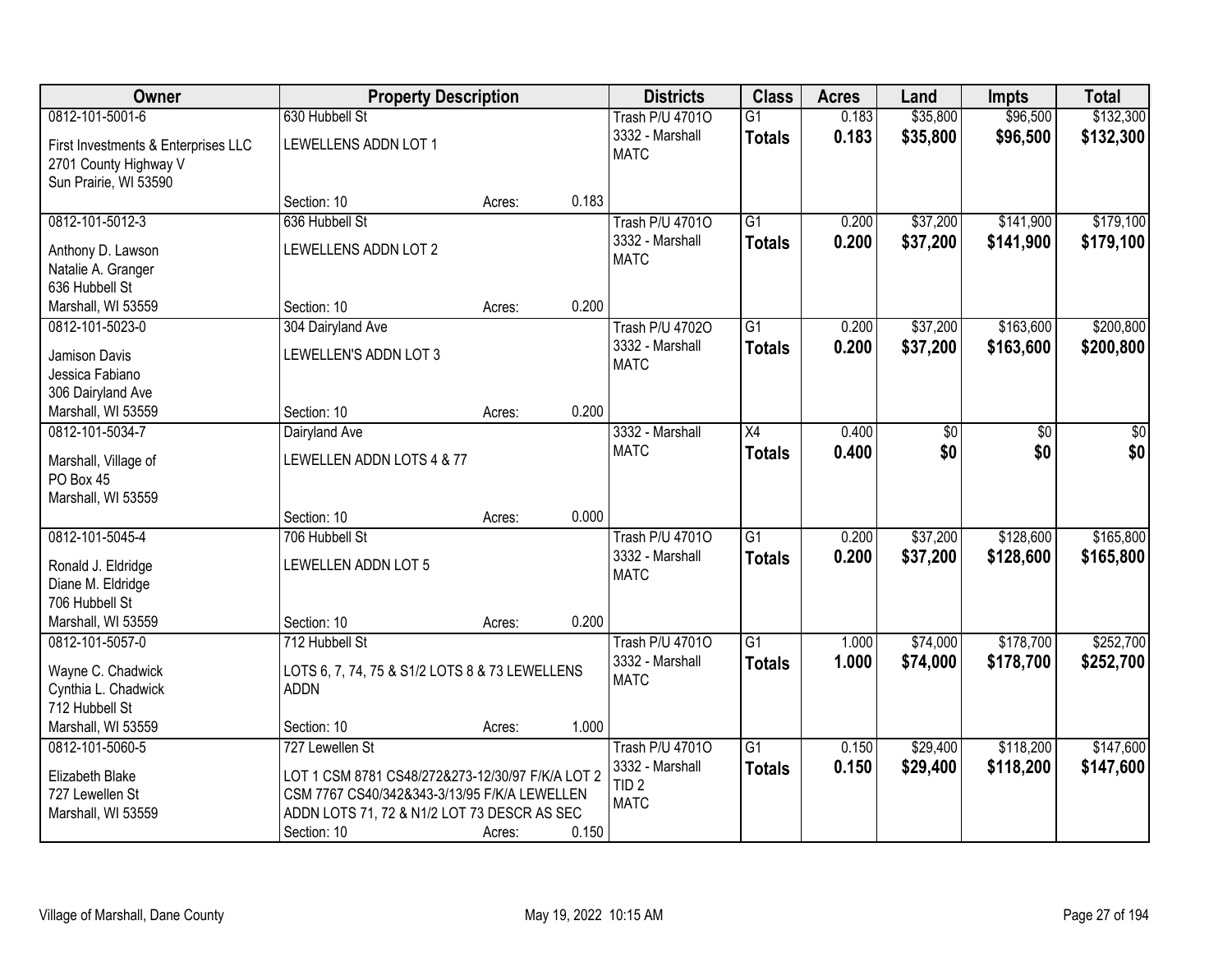| <b>Owner</b>         | <b>Property Description</b>                      | <b>Districts</b>       | <b>Class</b>    | <b>Acres</b> | Land     | <b>Impts</b> | <b>Total</b> |
|----------------------|--------------------------------------------------|------------------------|-----------------|--------------|----------|--------------|--------------|
| 0812-101-5063-2      | 729 Lewellen St                                  | <b>Trash P/U 47010</b> | $\overline{G1}$ | 0.123        | \$24,100 | \$118,200    | \$142,300    |
| Nicole L. Busch      | LOT 2 CSM 8781 CS48/272&273-12/30/97 F/K/A LOT 2 | 3332 - Marshall        | <b>Totals</b>   | 0.123        | \$24,100 | \$118,200    | \$142,300    |
| 729 Lewellen St      | CSM 7767 CS40/342&343-3/13/95 F/K/A LEWELLEN     | TID <sub>2</sub>       |                 |              |          |              |              |
| Marshall, WI 53559   | ADDN LOTS 71, 72 & N1/2 LOT 73 DESCR AS SEC      | <b>MATC</b>            |                 |              |          |              |              |
|                      | Section: 10<br>0.123<br>Acres:                   |                        |                 |              |          |              |              |
| 0812-101-5065-0      | 733 Lewellen St                                  | <b>Trash P/U 47010</b> | $\overline{G1}$ | 0.123        | \$24,100 | \$120,900    | \$145,000    |
|                      |                                                  | 3332 - Marshall        | <b>Totals</b>   | 0.123        | \$24,100 | \$120,900    | \$145,000    |
| Owen M. Schulz       | LOT 1 CSM 9384 CS53/178&179-7/23/99 F/K/A LOT 1  | TID <sub>2</sub>       |                 |              |          |              |              |
| Melissa A. Skalitzky | CSM 7767 CS40/342&343-3/13/95 F/K/A LEWELLEN     | <b>MATC</b>            |                 |              |          |              |              |
| 733 Lewellen St      | ADDN LOTS 71, 72 & PRT 73 DESCR AS SEC 10-8-12   |                        |                 |              |          |              |              |
| Marshall, WI 53559   | Section: 10<br>0.123<br>Acres:                   |                        |                 |              |          |              |              |
| 0812-101-5067-8      | 735 Lewellen St                                  | <b>Trash P/U 47010</b> | G1              | 0.124        | \$24,300 | \$119,700    | \$144,000    |
| Jonathan Copley      | LOT 2 CSM 9384 CS53/178&179-7/23/99 F/K/A LOT 1  | 3332 - Marshall        | <b>Totals</b>   | 0.124        | \$24,300 | \$119,700    | \$144,000    |
| Joellen Copley       | CSM 7767 CS40/342&343-3/13/95 F/K/A LEWELLEN     | TID <sub>2</sub>       |                 |              |          |              |              |
| 735 Lewelllen St     | ADDN LOTS 71, 72 & PRT 73 DESCR AS SEC 10-8-12   | <b>MATC</b>            |                 |              |          |              |              |
| Marshall, WI 53559   | Section: 10<br>0.124<br>Acres:                   |                        |                 |              |          |              |              |
| 0812-101-5070-3      | 728 Hubbell St                                   | <b>Trash P/U 47010</b> | G1              | 0.300        | \$43,600 | \$109,800    | \$153,400    |
|                      |                                                  | 3332 - Marshall        | <b>Totals</b>   | 0.300        | \$43,600 | \$109,800    | \$153,400    |
| Gregory T. Virgin    | LEWELLEN ADDN LOT 9 & N1/2 LOT 8                 | TID <sub>2</sub>       |                 |              |          |              |              |
| 728 Hubbell St       |                                                  | <b>MATC</b>            |                 |              |          |              |              |
| Marshall, WI 53559   |                                                  |                        |                 |              |          |              |              |
|                      | 0.300<br>Section: 10<br>Acres:                   |                        |                 |              |          |              |              |
| 0812-101-5081-0      | 736 Hubbell St                                   | <b>Trash P/U 47010</b> | $\overline{G1}$ | 0.200        | \$37,200 | \$97,200     | \$134,400    |
| Michael D. Bickett   | LEWELLEN ADDN LOT 10                             | 3332 - Marshall        | <b>Totals</b>   | 0.200        | \$37,200 | \$97,200     | \$134,400    |
| 736 Hubbell St       |                                                  | TID <sub>2</sub>       |                 |              |          |              |              |
| Marshall, WI 53559   |                                                  | <b>MATC</b>            |                 |              |          |              |              |
|                      | 0.200<br>Section: 10<br>Acres:                   |                        |                 |              |          |              |              |
| 0812-101-5088-3      | 742 Hubbell St                                   | print                  | G1              | 0.350        | \$45,200 | \$160,600    | \$205,800    |
|                      |                                                  | Trash P/U 47010        |                 | 0.350        | \$45,200 | \$160,600    | \$205,800    |
| Ella Bratz           | LOT 1 CSM 9098 CS51/91&92-11/12/98 F/K/A LOTS 11 | 3332 - Marshall        | <b>Totals</b>   |              |          |              |              |
| <b>Tyler Meixner</b> | 70 & PRT LOTS 12 & 69 LEWELLEN'S ADDN DESCR      | TID <sub>2</sub>       |                 |              |          |              |              |
| 742 Hubbell St       | AS SEC 10-8-12 PRT W1/2NE1/4 (0.35 ACRES)        | <b>MATC</b>            |                 |              |          |              |              |
| Marshall, WI 53559   | 0.350<br>Section: 10<br>Acres:                   |                        |                 |              |          |              |              |
| 0812-101-5093-6      | 741 Lewellen St                                  | <b>Trash P/U 47010</b> | G1              | 0.124        | \$24,300 | \$121,500    | \$145,800    |
| Jeremy Reisdorfer    | LOT 1 CSM 9138 CS51/198&199-12/21/98 F/K/A LOT 2 | 3332 - Marshall        | <b>Totals</b>   | 0.124        | \$24,300 | \$121,500    | \$145,800    |
| 741 Lewellen St      | CSM 9098 CS51/91&92-11/12/98 F/K/A LEWELLEN      | TID <sub>2</sub>       |                 |              |          |              |              |
| Marshall, WI 53559   | ADDN LOTS 11, 70 & PRT LOTS 12 & 69 DESCR AS     | <b>MATC</b>            |                 |              |          |              |              |
|                      | Section: 10<br>0.124<br>Acres:                   |                        |                 |              |          |              |              |
|                      |                                                  |                        |                 |              |          |              |              |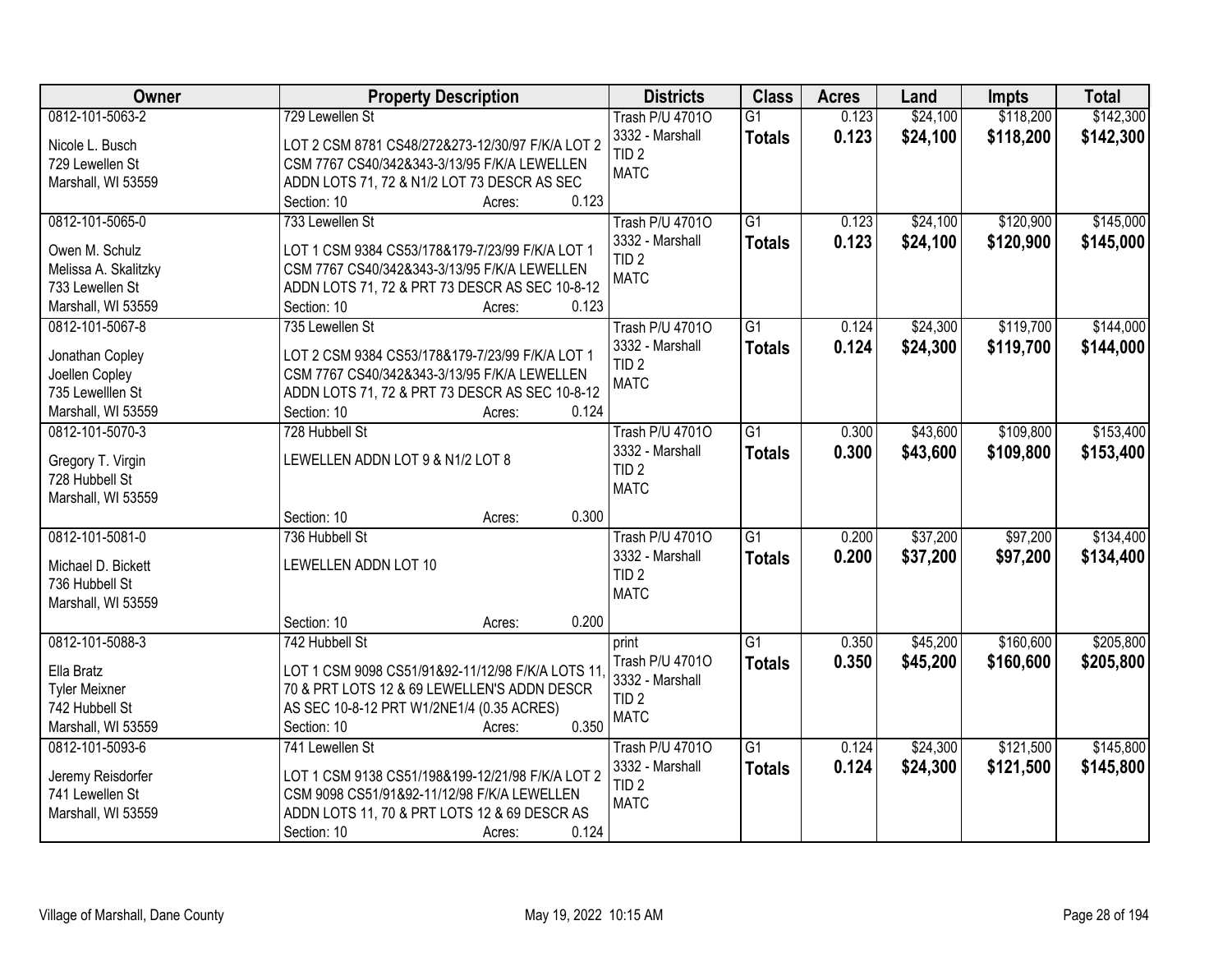| <b>Owner</b>                | <b>Property Description</b>                                                                     |        |       | <b>Districts</b>       | <b>Class</b>    | <b>Acres</b> | Land            | <b>Impts</b>    | <b>Total</b>    |
|-----------------------------|-------------------------------------------------------------------------------------------------|--------|-------|------------------------|-----------------|--------------|-----------------|-----------------|-----------------|
| 0812-101-5098-1             | 739 Lewellen St                                                                                 |        |       | <b>Trash P/U 47010</b> | $\overline{G1}$ | 0.124        | \$24,300        | \$120,900       | \$145,200       |
| Robert A. Walker            | LOT 2 CSM 9138 CS51/198&199-12/21/98 F/K/A LOT 2                                                |        |       | 3332 - Marshall        | <b>Totals</b>   | 0.124        | \$24,300        | \$120,900       | \$145,200       |
| 739 Lewellen St             | CSM 9098 CS51/91&92-11/12/98 F/K/A LEWELLEN                                                     |        |       | TID <sub>2</sub>       |                 |              |                 |                 |                 |
| Marshall, WI 53559          | ADDN LOTS 11, 70 & PRT LOTS 12 & 69 DESCR AS                                                    |        |       | <b>MATC</b>            |                 |              |                 |                 |                 |
|                             | Section: 10                                                                                     | Acres: | 0.124 |                        |                 |              |                 |                 |                 |
| 0812-101-5104-2             | 810 Hubbell St                                                                                  |        |       | <b>Trash P/U 47010</b> | $\overline{G1}$ | 0.300        | \$43,600        | \$94,600        | \$138,200       |
|                             |                                                                                                 |        |       | 3332 - Marshall        | <b>Totals</b>   | 0.300        | \$43,600        | \$94,600        | \$138,200       |
| Gerald C. Weikert           | LEWELLEN ADDN N1/2 LOT 12 & ALL LOT 13                                                          |        |       | TID <sub>2</sub>       |                 |              |                 |                 |                 |
| c/o Pamela S. Adm           |                                                                                                 |        |       | <b>MATC</b>            |                 |              |                 |                 |                 |
| 307 Parkway Dr Apt b        |                                                                                                 |        |       |                        |                 |              |                 |                 |                 |
| Marshall, WI 53559          | Section: 10                                                                                     | Acres: | 0.300 |                        |                 |              |                 |                 |                 |
| 0812-101-5114-0             | 816 Hubbell St                                                                                  |        |       | print                  | $\overline{G1}$ | 0.200        | \$37,200        | \$77,600        | \$114,800       |
| Lairy Eldridge              | LEWELLEN ADDN LOT 14                                                                            |        |       | Trash P/U 47010        | <b>Totals</b>   | 0.200        | \$37,200        | \$77,600        | \$114,800       |
| 816 Hubbell St              |                                                                                                 |        |       | 3332 - Marshall        |                 |              |                 |                 |                 |
| Marshall, WI 53559          |                                                                                                 |        |       | TID <sub>2</sub>       |                 |              |                 |                 |                 |
|                             | Section: 10                                                                                     | Acres: | 0.200 | <b>MATC</b>            |                 |              |                 |                 |                 |
| 0812-101-5125-7             | 822 Hubbell St                                                                                  |        |       | 3332 - Marshall        | $\overline{G3}$ | 0.400        | \$0             | \$0             | \$0             |
|                             |                                                                                                 |        |       | TID <sub>2</sub>       | <b>Totals</b>   | 0.400        | \$0             | \$0             | \$0             |
| Marshall Towne Millwork LLC | LEWELLEN ADDN LOTS 15 & 66                                                                      |        |       | <b>MATC</b>            |                 |              |                 |                 |                 |
| 825 Hubbell St              |                                                                                                 |        |       |                        |                 |              |                 |                 |                 |
| Marshall, WI 53559          |                                                                                                 |        |       |                        |                 |              |                 |                 |                 |
|                             | Section: 10                                                                                     | Acres: | 0.000 |                        |                 |              |                 |                 |                 |
| 0812-101-5137-3             | 813 Lewellen St                                                                                 |        |       | 3332 - Marshall        | $\overline{G3}$ | 0.200        | $\overline{50}$ | $\overline{50}$ | $\overline{50}$ |
| Marshall Towne Millwork LLC | LEWELLEN ADDN LOT 67                                                                            |        |       | TID <sub>2</sub>       | <b>Totals</b>   | 0.200        | \$0             | \$0             | \$0             |
| 825 Hubbell St              |                                                                                                 |        |       | <b>MATC</b>            |                 |              |                 |                 |                 |
| Marshall, WI 53559          |                                                                                                 |        |       |                        |                 |              |                 |                 |                 |
|                             | Section: 10                                                                                     | Acres: | 0.000 |                        |                 |              |                 |                 |                 |
| 0812-101-5149-9             | 809 Lewellen St                                                                                 |        |       | <b>Trash P/U 47020</b> | $\overline{G1}$ | 0.300        | \$45,900        | \$227,700       | \$273,600       |
| Alan R. Motl                |                                                                                                 |        |       | 3332 - Marshall        | <b>Totals</b>   | 0.300        | \$45,900        | \$227,700       | \$273,600       |
| 982 Canal Rd                | LOT 1 CSM 7519 CS39/57 R27946/68-7/13/94 F/K/A<br>LEWELLEN'S ADDN LOT 68 & N1/2 LOT 69 DESCR AS |        |       | TID <sub>2</sub>       |                 |              |                 |                 |                 |
| Marshall, WI 53559          | SEC 10-8-12 PRT SW1/4NE1/4                                                                      |        |       | <b>MATC</b>            |                 |              |                 |                 |                 |
|                             | Section: 10                                                                                     | Acres: | 0.300 |                        |                 |              |                 |                 |                 |
| 0812-101-5156-0             | 315 Dairyland Ave                                                                               |        |       | print                  | $\overline{G1}$ | 0.200        | \$39,200        | \$101,600       | \$140,800       |
|                             |                                                                                                 |        |       | Trash P/U 47010        |                 |              |                 |                 |                 |
| Raymond Selje II            | LEWELLENS ADDN LOT 76                                                                           |        |       | 3332 - Marshall        | <b>Totals</b>   | 0.200        | \$39,200        | \$101,600       | \$140,800       |
| 315 Dairyland Ave           |                                                                                                 |        |       | <b>MATC</b>            |                 |              |                 |                 |                 |
| Marshall, WI 53559          |                                                                                                 |        |       |                        |                 |              |                 |                 |                 |
|                             | Section: 10                                                                                     | Acres: | 0.200 |                        |                 |              |                 |                 |                 |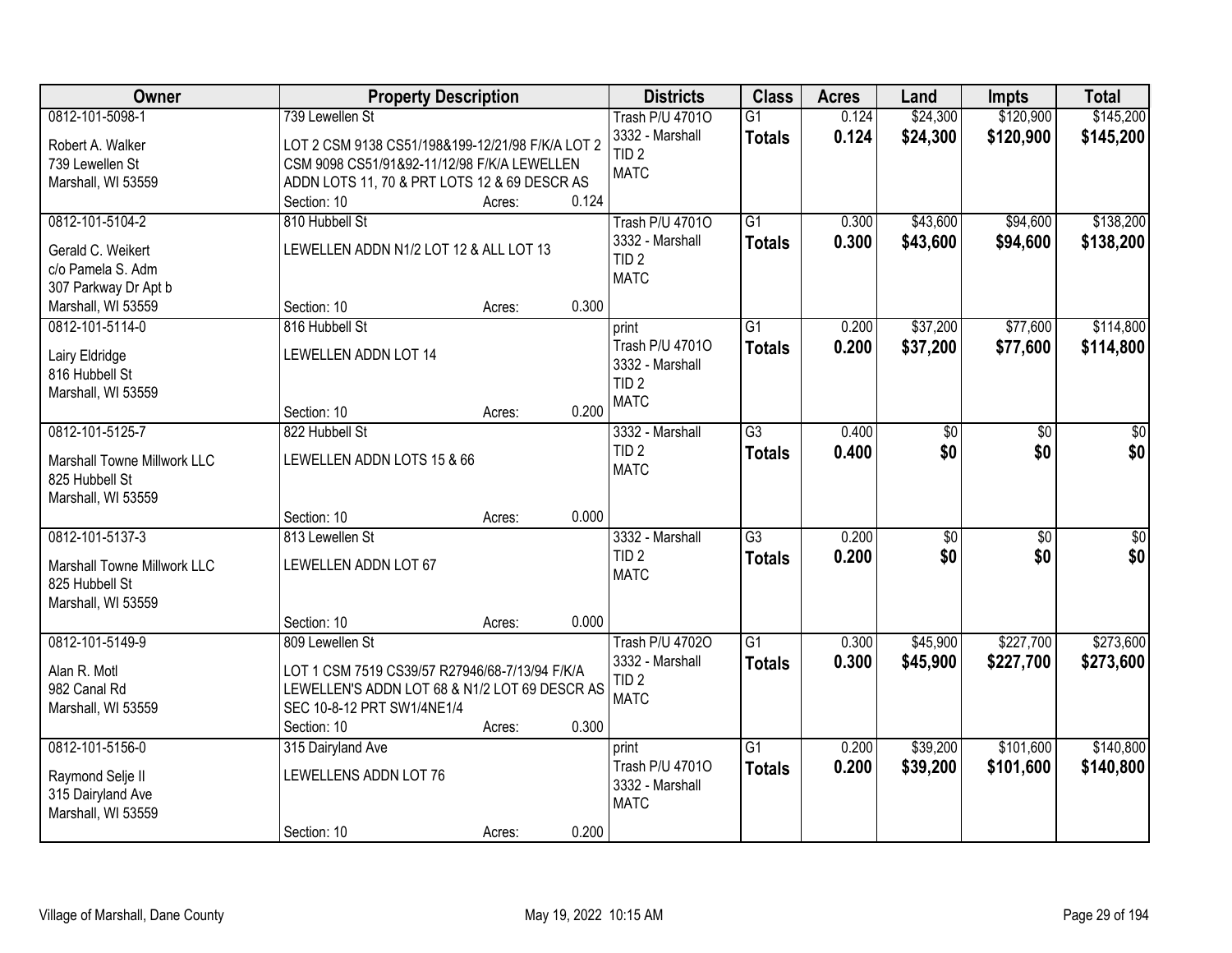| Owner                                  | <b>Property Description</b> |        |       | <b>Districts</b>       | <b>Class</b>    | <b>Acres</b> | Land     | <b>Impts</b> | <b>Total</b> |
|----------------------------------------|-----------------------------|--------|-------|------------------------|-----------------|--------------|----------|--------------|--------------|
| 0812-101-5168-6                        | 312 Dairyland Ave           |        |       | <b>Trash P/U 47010</b> | $\overline{G1}$ | 0.200        | \$39,200 | \$156,500    | \$195,700    |
| Dalton T. Jones                        | LEWELLEN'S ADDN LOT 78      |        |       | 3332 - Marshall        | <b>Totals</b>   | 0.200        | \$39,200 | \$156,500    | \$195,700    |
| Katie M. Jones                         |                             |        |       | <b>MATC</b>            |                 |              |          |              |              |
| 312 Dairyland Ave                      |                             |        |       |                        |                 |              |          |              |              |
| Marshall, WI 53559                     | Section: 10                 | Acres: | 0.200 |                        |                 |              |          |              |              |
| 0812-101-5179-3                        | 637 Lewellen St             |        |       | <b>Trash P/U 47010</b> | $\overline{G1}$ | 0.400        | \$49,300 | \$82,700     | \$132,000    |
|                                        |                             |        |       | 3332 - Marshall        | <b>Totals</b>   | 0.400        | \$49,300 | \$82,700     | \$132,000    |
| Patricia A. Weeden                     | LEWELLENS ADDN LOTS 79 & 80 |        |       | <b>MATC</b>            |                 |              |          |              |              |
| 637 Lewellen St                        |                             |        |       |                        |                 |              |          |              |              |
| Marshall, WI 53559                     | Section: 10                 | Acres: | 0.400 |                        |                 |              |          |              |              |
| 0812-101-6805-1                        | 891 Goldfinch Ln            |        |       | <b>Trash P/U 47010</b> | $\overline{G1}$ | 0.390        | \$42,200 | \$237,500    | \$279,700    |
|                                        |                             |        |       | 3332 - Marshall        |                 |              |          |              |              |
| Jacob E. Schepp                        | AMERRICKAS DREAM LOT 45     |        |       | <b>MATC</b>            | <b>Totals</b>   | 0.390        | \$42,200 | \$237,500    | \$279,700    |
| 891 Goldfinch Ln                       |                             |        |       |                        |                 |              |          |              |              |
| Marshall, WI 53559                     |                             |        |       |                        |                 |              |          |              |              |
|                                        | Section: 10                 | Acres: | 0.390 |                        |                 |              |          |              |              |
| 0812-101-6816-1                        | 885 Goldfinch Ln            |        |       | 3332 - Marshall        | $\overline{G1}$ | 0.346        | \$40,800 | \$213,900    | \$254,700    |
| <b>Edward Sackey</b>                   | AMERRICKAS DREAM LOT 46     |        |       | <b>MATC</b>            | <b>Totals</b>   | 0.346        | \$40,800 | \$213,900    | \$254,700    |
| Matilda Botchway                       |                             |        |       |                        |                 |              |          |              |              |
| 885 Goldfinch Ln                       |                             |        |       |                        |                 |              |          |              |              |
| Marshall, WI 53559                     | Section: 10                 | Acres: | 0.345 |                        |                 |              |          |              |              |
| 0812-101-6827-1                        | 879 Goldfinch Ln            |        |       | 3332 - Marshall        | $\overline{G1}$ | 0.442        | \$43,700 | \$214,400    | \$258,100    |
|                                        |                             |        |       | TID <sub>2</sub>       | <b>Totals</b>   | 0.442        | \$43,700 | \$214,400    | \$258,100    |
| <b>Bristol Walsvick</b>                | AMERRICKAS DREAM LOT 47     |        |       | <b>MATC</b>            |                 |              |          |              |              |
| <b>Matthew Hunter</b>                  |                             |        |       |                        |                 |              |          |              |              |
| 879 Goldfinch Ln<br>Marshall, WI 53559 | Section: 10                 |        | 0.442 |                        |                 |              |          |              |              |
| 0812-101-6838-1                        | 873 Goldfinch Ln            | Acres: |       | 3332 - Marshall        | $\overline{G1}$ | 0.694        | \$52,500 | \$232,400    | \$284,900    |
|                                        |                             |        |       | TID <sub>2</sub>       |                 |              |          |              |              |
| Cheyenne Foster                        | AMERRICKAS DREAM LOT 48     |        |       | <b>MATC</b>            | <b>Totals</b>   | 0.694        | \$52,500 | \$232,400    | \$284,900    |
| Shane Brozowski                        |                             |        |       |                        |                 |              |          |              |              |
| 873 Goldfinch Ln                       |                             |        |       |                        |                 |              |          |              |              |
| Marshall, WI 53559                     | Section: 10                 | Acres: | 0.694 |                        |                 |              |          |              |              |
| 0812-101-6849-1                        | 867 Goldfinch Ln            |        |       | 3332 - Marshall        | $\overline{G1}$ | 0.958        | \$57,700 | \$279,500    | \$337,200    |
| Camellia Howe-Lowrey                   | AMERRICKAS DREAM LOT 49     |        |       | TID <sub>2</sub>       | <b>Totals</b>   | 0.958        | \$57,700 | \$279,500    | \$337,200    |
| 867 Goldfinch Ln                       |                             |        |       | <b>MATC</b>            |                 |              |          |              |              |
| Marshall, WI 53559                     |                             |        |       |                        |                 |              |          |              |              |
|                                        | Section: 10                 | Acres: | 0.950 |                        |                 |              |          |              |              |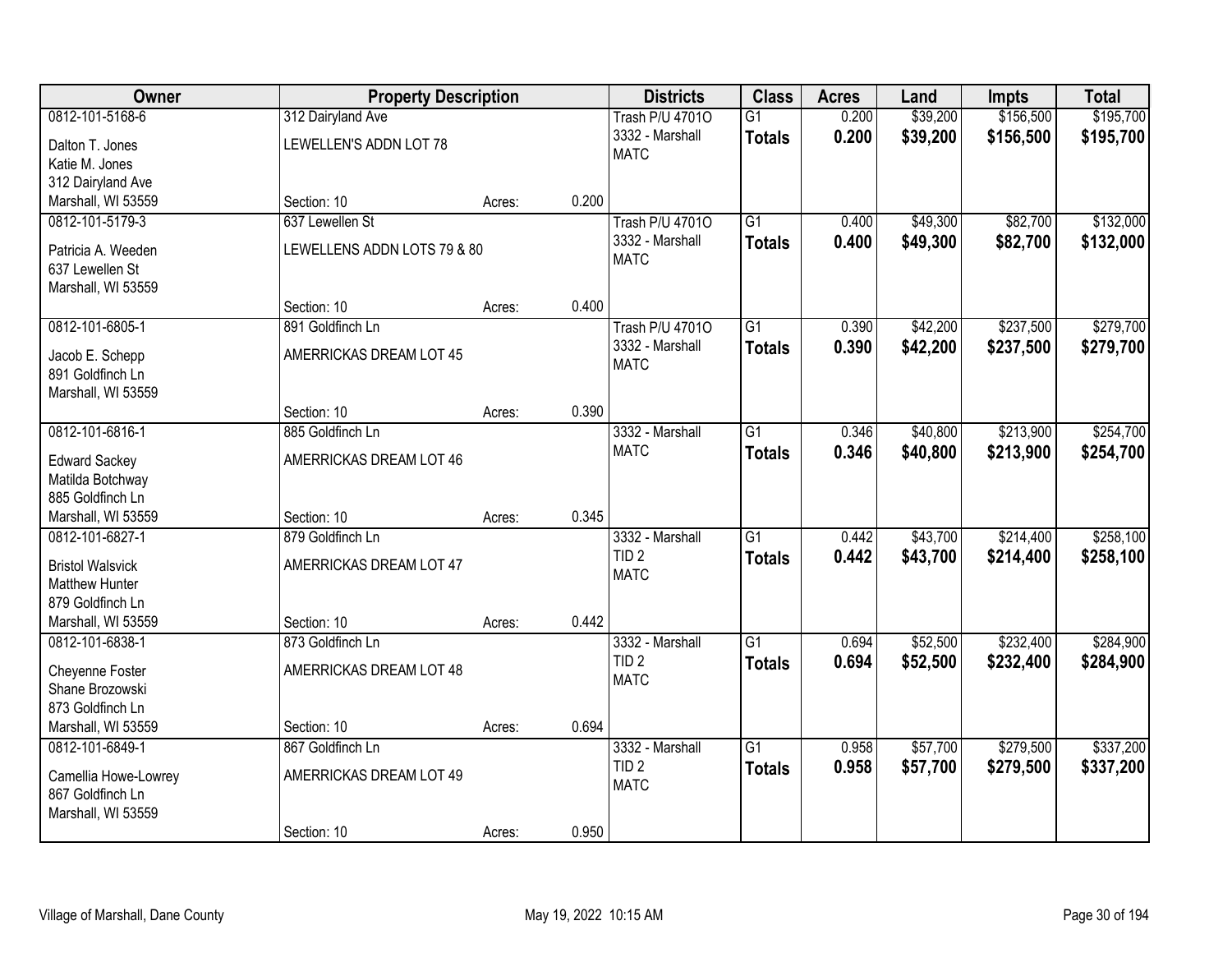| Owner                                    | <b>Property Description</b> |        |       | <b>Districts</b>                    | <b>Class</b>    | <b>Acres</b> | Land     | <b>Impts</b> | <b>Total</b> |
|------------------------------------------|-----------------------------|--------|-------|-------------------------------------|-----------------|--------------|----------|--------------|--------------|
| 0812-101-6860-1                          | 861 Goldfinch Ln            |        |       | print                               | $\overline{G1}$ | 0.567        | \$61,100 | \$348,400    | \$409,500    |
| Kevin A. Ramminger                       | AMERRICKAS DREAM LOT 50     |        |       | Trash P/U 47010                     | <b>Totals</b>   | 0.567        | \$61,100 | \$348,400    | \$409,500    |
| Tabitha A. Ramminger                     |                             |        |       | 3332 - Marshall                     |                 |              |          |              |              |
| 861 Goldfinch Ln                         |                             |        |       | TID <sub>2</sub>                    |                 |              |          |              |              |
| Marshall, WI 53559                       | Section: 10                 | Acres: | 0.564 | <b>MATC</b>                         |                 |              |          |              |              |
| 0812-101-6871-1                          | 855 Goldfinch Ln            |        |       | 3332 - Marshall                     | $\overline{G1}$ | 0.364        | \$53,600 | \$235,700    | \$289,300    |
| Allexander Pellicano                     | AMERRICKAS DREAM LOT 51     |        |       | TID <sub>2</sub>                    | <b>Totals</b>   | 0.364        | \$53,600 | \$235,700    | \$289,300    |
| Mary Pellicano                           |                             |        |       | <b>MATC</b>                         |                 |              |          |              |              |
| 855 Goldfinch Ln                         |                             |        |       |                                     |                 |              |          |              |              |
| Marshall, WI 53559                       | Section: 10                 | Acres: | 0.363 |                                     |                 |              |          |              |              |
| 0812-101-6882-1                          | 849 Goldfinch Ln            |        |       | 3332 - Marshall                     | $\overline{G1}$ | 0.304        | \$44,300 | \$208,400    | \$252,700    |
| Alfredo C. Gamon                         | AMERRICKAS DREAM LOT 52     |        |       | TID <sub>2</sub>                    | <b>Totals</b>   | 0.304        | \$44,300 | \$208,400    | \$252,700    |
| Johana M. Garcia                         |                             |        |       | <b>MATC</b>                         |                 |              |          |              |              |
| 342 Fir Ln                               |                             |        |       |                                     |                 |              |          |              |              |
| Marshall, WI 53559                       | Section: 10                 | Acres: | 0.304 |                                     |                 |              |          |              |              |
| 0812-101-6893-1                          | 843 Goldfinch Ln            |        |       | 3332 - Marshall                     | $\overline{G1}$ | 0.314        | \$44,600 | \$266,600    | \$311,200    |
|                                          |                             |        |       | TID <sub>2</sub>                    | <b>Totals</b>   | 0.314        | \$44,600 | \$266,600    | \$311,200    |
| Joaquin M. Hernandez<br>843 Goldfinch Ln | AMERRICKAS DREAM LOT 53     |        |       | <b>MATC</b>                         |                 |              |          |              |              |
| Marshall, WI 53559                       |                             |        |       |                                     |                 |              |          |              |              |
|                                          | Section: 10                 | Acres: | 0.318 |                                     |                 |              |          |              |              |
| 0812-101-6904-1                          | 837 Goldfinch Ln            |        |       | <b>Trash P/U 47010</b>              | $\overline{G1}$ | 0.314        | \$44,600 | \$173,400    | \$218,000    |
|                                          |                             |        |       | 3332 - Marshall                     | <b>Totals</b>   | 0.314        | \$44,600 | \$173,400    | \$218,000    |
| Jayne A. Siebert                         | AMERRICKAS DREAM LOT 54     |        |       | TID <sub>2</sub>                    |                 |              |          |              |              |
| 837 Goldfinch Ln                         |                             |        |       | <b>MATC</b>                         |                 |              |          |              |              |
| Marshall, WI 53559                       |                             |        |       |                                     |                 |              |          |              |              |
|                                          | Section: 10                 | Acres: | 0.310 |                                     |                 |              |          |              |              |
| 0812-101-6915-1                          | 831 Goldfinch Ln            |        |       | 3332 - Marshall<br>TID <sub>2</sub> | $\overline{G1}$ | 0.288        | \$43,700 | \$249,200    | \$292,900    |
| Sarah Statz                              | AMERRICKAS DREAM LOT 55     |        |       | <b>MATC</b>                         | <b>Totals</b>   | 0.288        | \$43,700 | \$249,200    | \$292,900    |
| 831 Goldfinch Ln                         |                             |        |       |                                     |                 |              |          |              |              |
| Marshall, WI 53559                       |                             |        |       |                                     |                 |              |          |              |              |
|                                          | Section: 10                 | Acres: | 0.294 |                                     |                 |              |          |              |              |
| 0812-101-6926-1                          | 825 Goldfinch Ln            |        |       | 3332 - Marshall                     | $\overline{G1}$ | 0.265        | \$41,700 | \$226,900    | \$268,600    |
| Austin J. Hensen                         | AMERRICKAS DREAM LOT 56     |        |       | TID <sub>2</sub>                    | <b>Totals</b>   | 0.265        | \$41,700 | \$226,900    | \$268,600    |
| Megan R. Fichtel                         |                             |        |       | <b>MATC</b>                         |                 |              |          |              |              |
| 825 Goldfinchn Ln                        |                             |        |       |                                     |                 |              |          |              |              |
| Marshall, WI 53559                       | Section: 10                 | Acres: | 0.267 |                                     |                 |              |          |              |              |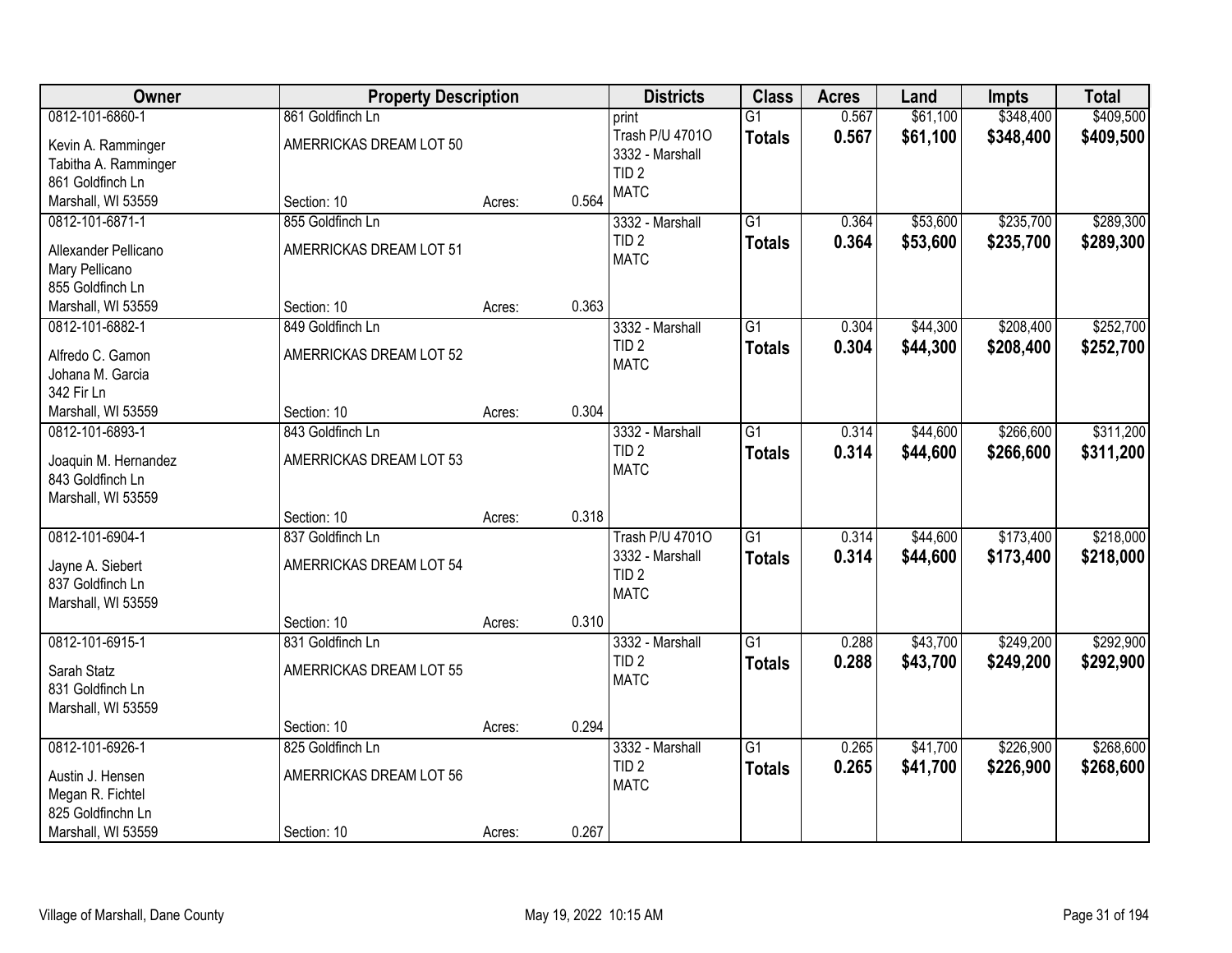| Owner                                                                                               |                                                                                                         | <b>Property Description</b> |       | <b>Districts</b>                                                             | <b>Class</b>                     | <b>Acres</b>   | Land                 | <b>Impts</b>           | <b>Total</b>           |
|-----------------------------------------------------------------------------------------------------|---------------------------------------------------------------------------------------------------------|-----------------------------|-------|------------------------------------------------------------------------------|----------------------------------|----------------|----------------------|------------------------|------------------------|
| 0812-101-6937-1<br>Andy Likwarz<br>Lisa Wanless<br>819 Gold Finch Ln                                | 819 Goldfinch Ln<br>AMERRICKAS DREAM LOT 57                                                             |                             |       | <b>Trash P/U 47010</b><br>3332 - Marshall<br>TID <sub>2</sub><br><b>MATC</b> | $\overline{G1}$<br><b>Totals</b> | 0.426<br>0.426 | \$50,800<br>\$50,800 | \$241,700<br>\$241,700 | \$292,500<br>\$292,500 |
| Marshall, WI 53559                                                                                  | Section: 10                                                                                             | Acres:                      | 0.430 |                                                                              |                                  |                |                      |                        |                        |
| 0812-101-6948-1<br>Michael D. Mcmaster<br>Dianna Mcmaster<br>813 Gold Finch Ln                      | 813 Goldfinch Ln<br>AMERRICKAS DREAM LOT 58 SUBJ TO ACCESS<br>ESMT AGRMT IN DOC #3683380 & DOC #3739982 |                             |       | 3332 - Marshall<br>TID <sub>2</sub><br><b>MATC</b>                           | $\overline{G1}$<br><b>Totals</b> | 0.686<br>0.686 | \$52,300<br>\$52,300 | \$250,800<br>\$250,800 | \$303,100<br>\$303,100 |
| Marshall, WI 53559                                                                                  | Section: 10                                                                                             | Acres:                      | 0.685 |                                                                              |                                  |                |                      |                        |                        |
| 0812-101-6959-1<br>Daniel J. Miron Jr<br>807 Goldfinch Ln<br>Marshall, WI 53559                     | 807 Goldfinch Ln<br>AMERRICKAS DREAM LOT 59                                                             |                             |       | 3332 - Marshall<br><b>MATC</b>                                               | $\overline{G1}$<br><b>Totals</b> | 0.405<br>0.405 | \$50,100<br>\$50,100 | \$204,400<br>\$204,400 | \$254,500<br>\$254,500 |
|                                                                                                     | Section: 10                                                                                             | Acres:                      | 0.405 |                                                                              |                                  |                |                      |                        |                        |
| 0812-101-6970-1<br>Benjamin B. Thompson<br>Stephanie A. Thompson<br>801 Goldfinch Ln                | 801 Goldfinch Ln<br>AMERRICKAS DREAM LOT 60                                                             |                             |       | <b>Trash P/U 47010</b><br>3332 - Marshall<br><b>MATC</b>                     | $\overline{G1}$<br><b>Totals</b> | 0.336<br>0.336 | \$47,700<br>\$47,700 | \$238,200<br>\$238,200 | \$285,900<br>\$285,900 |
| Marshall, WI 53559                                                                                  | Section: 10                                                                                             | Acres:                      | 0.336 |                                                                              |                                  |                |                      |                        |                        |
| 0812-101-6981-1<br>Dean Hallam<br>Kimberly Hallam<br>806 Goldfinch Ln<br>Marshall, WI 53559         | 806 Goldfinch Ln<br>AMERRICKAS DREAM LOT 61<br>Section: 10                                              | Acres:                      | 0.269 | 3332 - Marshall<br><b>MATC</b>                                               | $\overline{G1}$<br><b>Totals</b> | 0.270<br>0.270 | \$44,700<br>\$44,700 | \$197,900<br>\$197,900 | \$242,600<br>\$242,600 |
| 0812-101-6992-1<br>Douglas Jaeger<br><b>Emilly Jaeger</b><br>824 Goldfinch Ln<br>Marshall, WI 53559 | 824 Goldfinch Ln<br>AMERRICKAS DREAM LOT 62<br>Section: 10                                              | Acres:                      | 0.270 | 3332 - Marshall<br><b>MATC</b>                                               | $\overline{G1}$<br><b>Totals</b> | 0.271<br>0.271 | \$44,800<br>\$44,800 | \$207,800<br>\$207,800 | \$252,600<br>\$252,600 |
| 0812-101-7003-1                                                                                     | 832 Goldfinch Ln                                                                                        |                             |       | 3332 - Marshall                                                              | $\overline{G1}$                  | 0.245          | \$40,600             | \$233,700              | \$274,300              |
| Zachary S. Nelson<br>Amber R. Hollman<br>832 Goldfinch Ln<br>Marshall, WI 53559                     | AMERRICKAS DREAM LOT 63<br>Section: 10                                                                  | Acres:                      | 0.245 | <b>MATC</b>                                                                  | <b>Totals</b>                    | 0.245          | \$40,600             | \$233,700              | \$274,300              |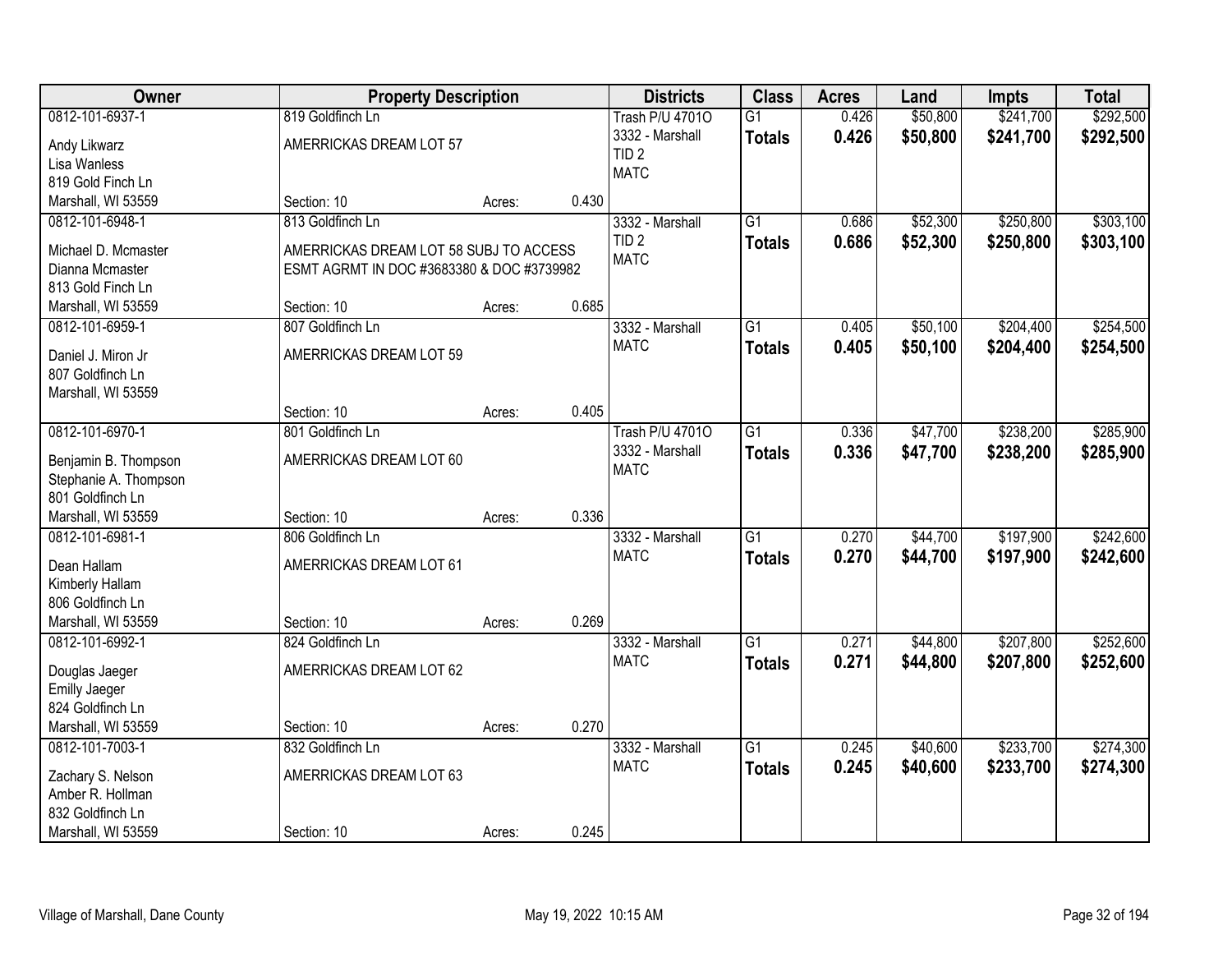| Owner<br><b>Property Description</b>   | <b>Districts</b>                            | <b>Class</b> | <b>Acres</b> | Land                           | <b>Impts</b>                     | <b>Total</b>   |                      |                        |                        |
|----------------------------------------|---------------------------------------------|--------------|--------------|--------------------------------|----------------------------------|----------------|----------------------|------------------------|------------------------|
| 0812-101-7014-1<br>Sarah M. Dies       | 838 Goldfinch Ln<br>AMERRICKAS DREAM LOT 64 |              |              | 3332 - Marshall<br><b>MATC</b> | $\overline{G1}$<br><b>Totals</b> | 0.280<br>0.280 | \$45,800<br>\$45,800 | \$218,900<br>\$218,900 | \$264,700<br>\$264,700 |
| Brodie R. Frank                        |                                             |              |              |                                |                                  |                |                      |                        |                        |
| 838 Goldfinch Ln                       |                                             |              |              |                                |                                  |                |                      |                        |                        |
| Marshall, WI 53559                     | Section: 10                                 | Acres:       | 0.279        |                                |                                  |                |                      |                        |                        |
| 0812-101-7025-1                        | 844 Goldfinch Ln                            |              |              | 3332 - Marshall                | $\overline{G1}$                  | 0.255          | \$42,200             | \$209,600              | \$251,800              |
| Benjamin G. Enstrom                    | AMERRICKAS DREAM LOT 65                     |              |              | <b>MATC</b>                    | <b>Totals</b>                    | 0.255          | \$42,200             | \$209,600              | \$251,800              |
| 844 Goldfinch Ln                       |                                             |              |              |                                |                                  |                |                      |                        |                        |
| Marshall, WI 53559                     |                                             |              |              |                                |                                  |                |                      |                        |                        |
|                                        | Section: 10                                 | Acres:       | 0.254        |                                |                                  |                |                      |                        |                        |
| 0812-101-7036-1                        | 856 Goldfinch Ln                            |              |              | 3332 - Marshall                | $\overline{G1}$                  | 0.288          | \$43,700             | \$282,600              | \$326,300              |
| Mario Gamon                            | AMERRICKAS DREAM LOT 66                     |              |              | <b>MATC</b>                    | <b>Totals</b>                    | 0.288          | \$43,700             | \$282,600              | \$326,300              |
| Karina Alcantara                       |                                             |              |              |                                |                                  |                |                      |                        |                        |
| 856 Goldfinch Ln                       |                                             |              |              |                                |                                  |                |                      |                        |                        |
| Marshall, WI 53559                     | Section: 10                                 | Acres:       | 0.288        |                                |                                  |                |                      |                        |                        |
| 0812-101-7047-1                        | 874 Goldfinch Ln                            |              |              | 3332 - Marshall                | $\overline{G1}$                  | 0.308          | \$44,400             | \$219,200              | \$263,600              |
|                                        |                                             |              |              | <b>MATC</b>                    | <b>Totals</b>                    | 0.308          | \$44,400             | \$219,200              | \$263,600              |
| Robyn Thiede<br>Mitchell Hardwick      | AMERRICKAS DREAM LOT 67                     |              |              |                                |                                  |                |                      |                        |                        |
| 874 Goldfinch Ln                       |                                             |              |              |                                |                                  |                |                      |                        |                        |
| Marshall, WI 53559                     | Section: 10                                 | Acres:       | 0.308        |                                |                                  |                |                      |                        |                        |
| 0812-101-7058-1                        | 890 Goldfinch Ln                            |              |              | 3332 - Marshall                | $\overline{G1}$                  | 0.358          | \$46,000             | \$185,400              | \$231,400              |
|                                        |                                             |              |              | <b>MATC</b>                    | <b>Totals</b>                    | 0.358          | \$46,000             | \$185,400              | \$231,400              |
| Michael Kpodo                          | AMERRICKAS DREAM LOT 68                     |              |              |                                |                                  |                |                      |                        |                        |
| <b>Esther Adzalekor</b>                |                                             |              |              |                                |                                  |                |                      |                        |                        |
| 890 Goldfinch Ln<br>Marshall, WI 53559 | Section: 10                                 |              | 0.357        |                                |                                  |                |                      |                        |                        |
| 0812-101-7069-1                        | 712 Water Tower Dr                          | Acres:       |              | <b>Trash P/U 47010</b>         | $\overline{G1}$                  | 0.371          | \$48,900             | \$247,900              | \$296,800              |
|                                        |                                             |              |              | 3332 - Marshall                |                                  | 0.371          | \$48,900             | \$247,900              | \$296,800              |
| Jacob P. Giesfeldt                     | AMERRICKAS DREAM LOT 69                     |              |              | <b>MATC</b>                    | <b>Totals</b>                    |                |                      |                        |                        |
| 712 Water Tower Dr                     |                                             |              |              |                                |                                  |                |                      |                        |                        |
| Marshall, WI 53559                     |                                             |              |              |                                |                                  |                |                      |                        |                        |
|                                        | Section: 10                                 | Acres:       | 0.371        |                                |                                  |                |                      |                        |                        |
| 0812-101-7080-1                        | 718 Water Tower Dr                          |              |              | <b>Trash P/U 47010</b>         | $\overline{G1}$                  | 0.307          | \$46,700             | \$245,300              | \$292,000              |
| <b>Malick Sidibe</b>                   | AMERRICKAS DREAM LOT 70                     |              |              | 3332 - Marshall                | <b>Totals</b>                    | 0.307          | \$46,700             | \$245,300              | \$292,000              |
| Gnouma Sidibe                          |                                             |              |              | <b>MATC</b>                    |                                  |                |                      |                        |                        |
| 718 Water Tower Dr                     |                                             |              |              |                                |                                  |                |                      |                        |                        |
| Marshall, WI 53559                     | Section: 10                                 | Acres:       | 0.307        |                                |                                  |                |                      |                        |                        |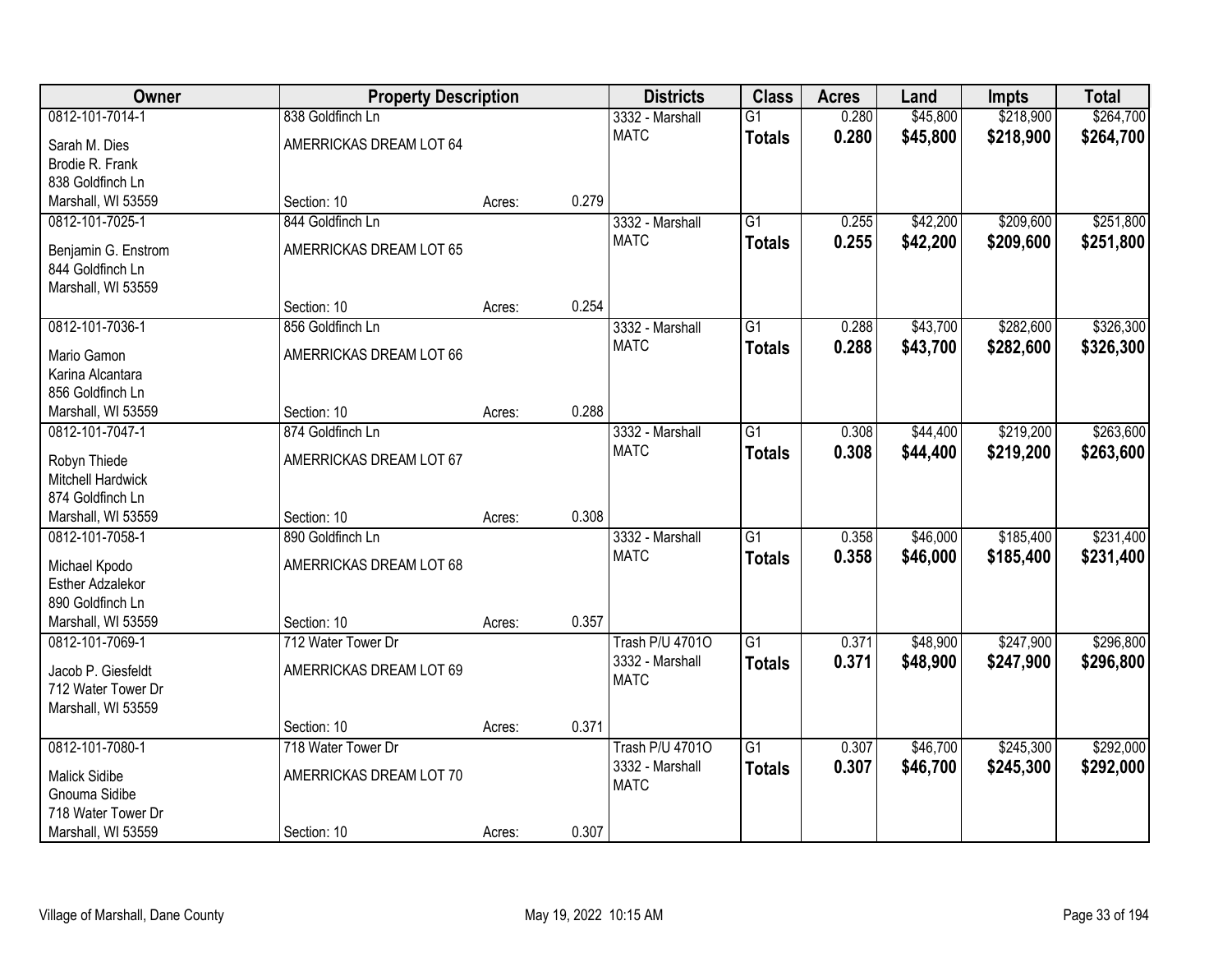| Owner                                     | <b>Property Description</b> |        |       | <b>Districts</b>               | <b>Class</b>    | <b>Acres</b> | Land     | Impts     | <b>Total</b> |
|-------------------------------------------|-----------------------------|--------|-------|--------------------------------|-----------------|--------------|----------|-----------|--------------|
| 0812-101-7091-1                           | 724 Water Tower Dr          |        |       | <b>Trash P/U 47010</b>         | $\overline{G1}$ | 0.294        | \$46,300 | \$272,500 | \$318,800    |
| Dennis J. Flint Jr<br>724 Water Tower Dr  | AMERRICKAS DREAM LOT 71     |        |       | 3332 - Marshall<br><b>MATC</b> | <b>Totals</b>   | 0.294        | \$46,300 | \$272,500 | \$318,800    |
| Marshall, WI 53559                        |                             |        |       |                                |                 |              |          |           |              |
|                                           | Section: 10                 | Acres: | 0.294 |                                |                 |              |          |           |              |
| 0812-101-7102-1                           | 730 Water Tower Dr          |        |       | <b>Trash P/U 47010</b>         | $\overline{G1}$ | 0.275        | \$45,500 | \$224,400 | \$269,900    |
| Shane Siedschlag                          | AMERRICKAS DREAM LOT 72     |        |       | 3332 - Marshall<br><b>MATC</b> | <b>Totals</b>   | 0.275        | \$45,500 | \$224,400 | \$269,900    |
| Heather Siedschlag                        |                             |        |       |                                |                 |              |          |           |              |
| 730 Water Tower Dr                        |                             |        |       |                                |                 |              |          |           |              |
| Marshall, WI 53559                        | Section: 10                 | Acres: | 0.275 |                                |                 |              |          |           |              |
| 0812-101-7113-1                           | 736 Water Tower Dr          |        |       | print                          | G1              | 0.280        | \$45,800 | \$245,000 | \$290,800    |
| Josh Moses                                | AMERRICKAS DREAM LOT 73     |        |       | Trash P/U 47010                | <b>Totals</b>   | 0.280        | \$45,800 | \$245,000 | \$290,800    |
| <b>Emily Moses</b>                        |                             |        |       | 3332 - Marshall                |                 |              |          |           |              |
| 736 Water Tower Dr                        |                             |        |       | <b>MATC</b>                    |                 |              |          |           |              |
| Marshall, WI 53559                        | Section: 10                 | Acres: | 0.280 |                                |                 |              |          |           |              |
| 0812-101-7124-1                           | 737 Water Tower Dr          |        |       | <b>Trash P/U 47010</b>         | $\overline{G1}$ | 0.431        | \$51,000 | \$266,000 | \$317,000    |
|                                           |                             |        |       | 3332 - Marshall                | <b>Totals</b>   | 0.431        | \$51,000 | \$266,000 | \$317,000    |
| Gary A. Hudson                            | AMERRICKAS DREAM LOT 74     |        |       | <b>MATC</b>                    |                 |              |          |           |              |
| Elizabeth M. Hudson<br>737 Water Tower Dr |                             |        |       |                                |                 |              |          |           |              |
| Marshall, WI 53559                        | Section: 10                 | Acres: | 0.426 |                                |                 |              |          |           |              |
| 0812-101-7135-1                           | 731 Water Tower Dr          |        |       | <b>Trash P/U 47010</b>         | $\overline{G1}$ | 0.273        | \$45,100 | \$306,400 | \$351,500    |
|                                           |                             |        |       | 3332 - Marshall                | <b>Totals</b>   | 0.273        | \$45,100 | \$306,400 | \$351,500    |
| Eric A. Schattschneider                   | AMERRICKAS DREAM LOT 75     |        |       | <b>MATC</b>                    |                 |              |          |           |              |
| Maria A. Schattschneider                  |                             |        |       |                                |                 |              |          |           |              |
| 731 Water Tower Dr                        |                             |        |       |                                |                 |              |          |           |              |
| Marshall, WI 53559                        | Section: 10                 | Acres: | 0.273 |                                |                 |              |          |           |              |
| 0812-101-7146-1                           | 725 Water Tower Dr          |        |       | print                          | $\overline{G1}$ | 0.250        | \$41,400 | \$266,700 | \$308,100    |
| Shane R. Millin                           | AMERRICKAS DREAM LOT 76     |        |       | Trash P/U 47010                | <b>Totals</b>   | 0.250        | \$41,400 | \$266,700 | \$308,100    |
| Megan N. Millin                           |                             |        |       | 3332 - Marshall                |                 |              |          |           |              |
| 725 Water Tower Dr                        |                             |        |       | <b>MATC</b>                    |                 |              |          |           |              |
| Marshall, WI 53559                        | Section: 10                 | Acres: | 0.250 |                                |                 |              |          |           |              |
| 0812-101-7157-1                           | 719 Water Tower Dr          |        |       | <b>Trash P/U 47010</b>         | $\overline{G1}$ | 0.260        | \$43,100 | \$214,800 | \$257,900    |
| Jessie Rochester                          | AMERRICKAS DREAM LOT 77     |        |       | 3332 - Marshall                | <b>Totals</b>   | 0.260        | \$43,100 | \$214,800 | \$257,900    |
| Bradley T. Fritter                        |                             |        |       | <b>MATC</b>                    |                 |              |          |           |              |
| 719 Water Tower Dr                        |                             |        |       |                                |                 |              |          |           |              |
| Marshall, WI 53559                        | Section: 10                 | Acres: | 0.260 |                                |                 |              |          |           |              |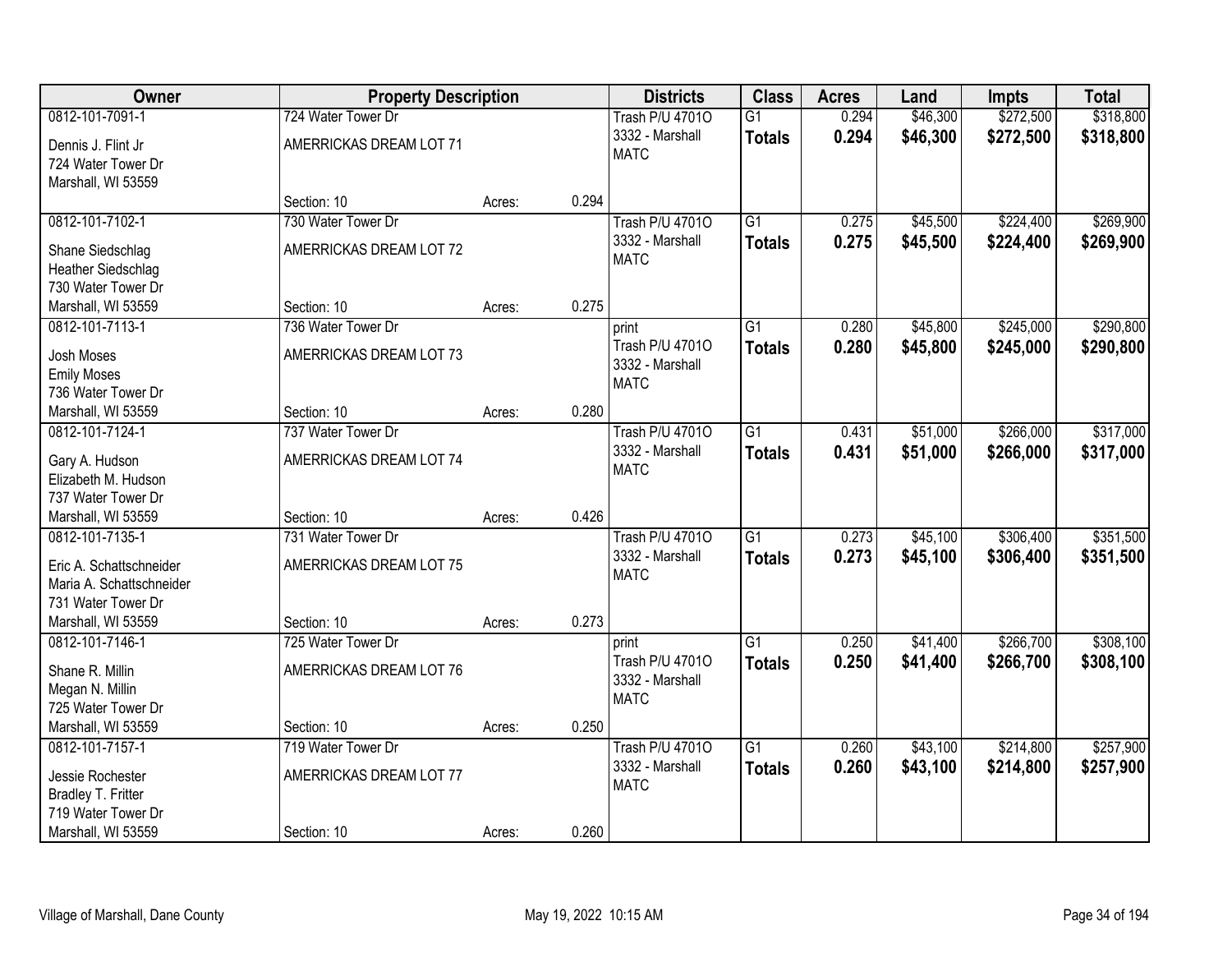| Owner                                                                         |                                                                                                                                                            | <b>Property Description</b> |        | <b>Districts</b>                                  | <b>Class</b>    | <b>Acres</b> | Land            | <b>Impts</b>    | <b>Total</b>    |
|-------------------------------------------------------------------------------|------------------------------------------------------------------------------------------------------------------------------------------------------------|-----------------------------|--------|---------------------------------------------------|-----------------|--------------|-----------------|-----------------|-----------------|
| 0812-101-7168-1                                                               | 713 Water Tower Dr                                                                                                                                         |                             |        | <b>Trash P/U 47010</b>                            | $\overline{G1}$ | 0.305        | \$46,600        | \$201,800       | \$248,400       |
| Christopher Freeman<br>713 Water Tower Dr<br>Marshall, WI 53559               | AMERRICKAS DREAM LOT 78                                                                                                                                    |                             |        | 3332 - Marshall<br><b>MATC</b>                    | <b>Totals</b>   | 0.305        | \$46,600        | \$201,800       | \$248,400       |
|                                                                               | Section: 10                                                                                                                                                | Acres:                      | 0.305  |                                                   |                 |              |                 |                 |                 |
| 0812-101-7200-1                                                               | Goldfinch Ln                                                                                                                                               |                             |        | 3332 - Marshall                                   | X4              | 0.200        | \$0             | $\overline{50}$ | \$0             |
| Marshall, Village of<br>PO Box 45<br>Marshall, WI 53559                       | AMERRICKAS DREAM OUTLOT 2                                                                                                                                  |                             |        | <b>MATC</b>                                       | <b>Totals</b>   | 0.200        | \$0             | \$0             | \$0             |
|                                                                               | Section: 10                                                                                                                                                | Acres:                      | 0.190  |                                                   |                 |              |                 |                 |                 |
| 0812-101-9720-8                                                               | 605 Best Built Pkwy                                                                                                                                        |                             |        | 3332 - Marshall                                   | X4              | 4.469        | $\overline{50}$ | \$0             | $\overline{50}$ |
| Marshall, Village of<br>PO Box 45<br>Marshall, WI 53559                       | SEC 10-8-12 PRT SE1/4NE1/4 DESCR AS COM AT<br>E1/4 COR SD SEC 10 TH S87DEG57'50"W ALG S LN<br>SD NE1/4 801.07 FT TH N15DEG14'48"W 199.49 FT<br>Section: 10 | Acres:                      | 4.469  | TID <sub>2</sub><br><b>MATC</b>                   | <b>Totals</b>   | 4.469        | \$0             | \$0             | \$0             |
| 0812-101-9740-4                                                               |                                                                                                                                                            |                             |        | 3332 - Marshall                                   | $\overline{X4}$ | 2.182        | $\overline{50}$ | \$0             | $\sqrt{50}$     |
| Marshall, Village of<br>PO Box 45<br>Marshall, WI 53559                       | CSM 8250 CS44/234&235 R33258/26&27-6/21/96<br>DESCR AS SEC 10-8-12 PRT SE1/4NE1/4 (2.182<br>ACRES)                                                         |                             |        | <b>MATC</b>                                       | <b>Totals</b>   | 2.182        | \$0             | \$0             | \$0             |
| 0812-101-9880-1                                                               | Section: 10<br><b>Water Tower Dr</b>                                                                                                                       | Acres:                      | 0.000  |                                                   | $\overline{G1}$ | 0.236        | \$1,800         | \$0             | \$1,800         |
| Rebecca M. Anderson<br>4905 Tonyawatha Trl<br>Monona, WI 53716                | SEC 10-8-12 PRT SE1/4NE1/4 LYG S OF RR R/W EXC<br>R31873/65 & EXC CSM 8250 & EXC R33186/12 & ALSC<br>EXC DOC #3484735<br>Section: 10                       | Acres:                      | 0.000  | 3332 - Marshall<br><b>MATC</b>                    | <b>Totals</b>   | 0.236        | \$1,800         | \$0             | \$1,800         |
| 0812-102-0101-4                                                               | Canal Rd                                                                                                                                                   |                             |        | 3332 - Marshall                                   | $\overline{G4}$ | 65.000       | \$18,200        | \$0             | \$18,200        |
| James Herman Family Partnership<br>349 Maple Heights Rd<br>Marshall, WI 53559 | ASSESSOR'S PLAT PRT OUTLOT 1 LYG NE OF RR<br>R/W EXC PLAT OF FREIDEL'S ROLLING MEADOWS                                                                     |                             | 65.000 | TID <sub>2</sub><br><b>MATC</b>                   | <b>Totals</b>   | 65.000       | \$18,200        | \$0             | \$18,200        |
| 0812-102-1602-6                                                               | Section: 10<br>901 Hubbell St                                                                                                                              | Acres:                      |        | Intro letter                                      | $\overline{G1}$ | 0.339        | \$42,500        | \$118,500       | \$161,000       |
| Jc Duffy Properties LLC<br>4966 Midway Ln<br>Marshall, WI 53559               | ASSESSOR'S PLAT OUTLOT 2 EXC N 190 FT THF AS<br>MEAS ALG E LN SD OL<br>Section: 10                                                                         | Acres:                      | 0.339  | Trash P/U 47020<br>3332 - Marshall<br><b>MATC</b> | <b>Totals</b>   | 0.339        | \$42,500        | \$118,500       | \$161,000       |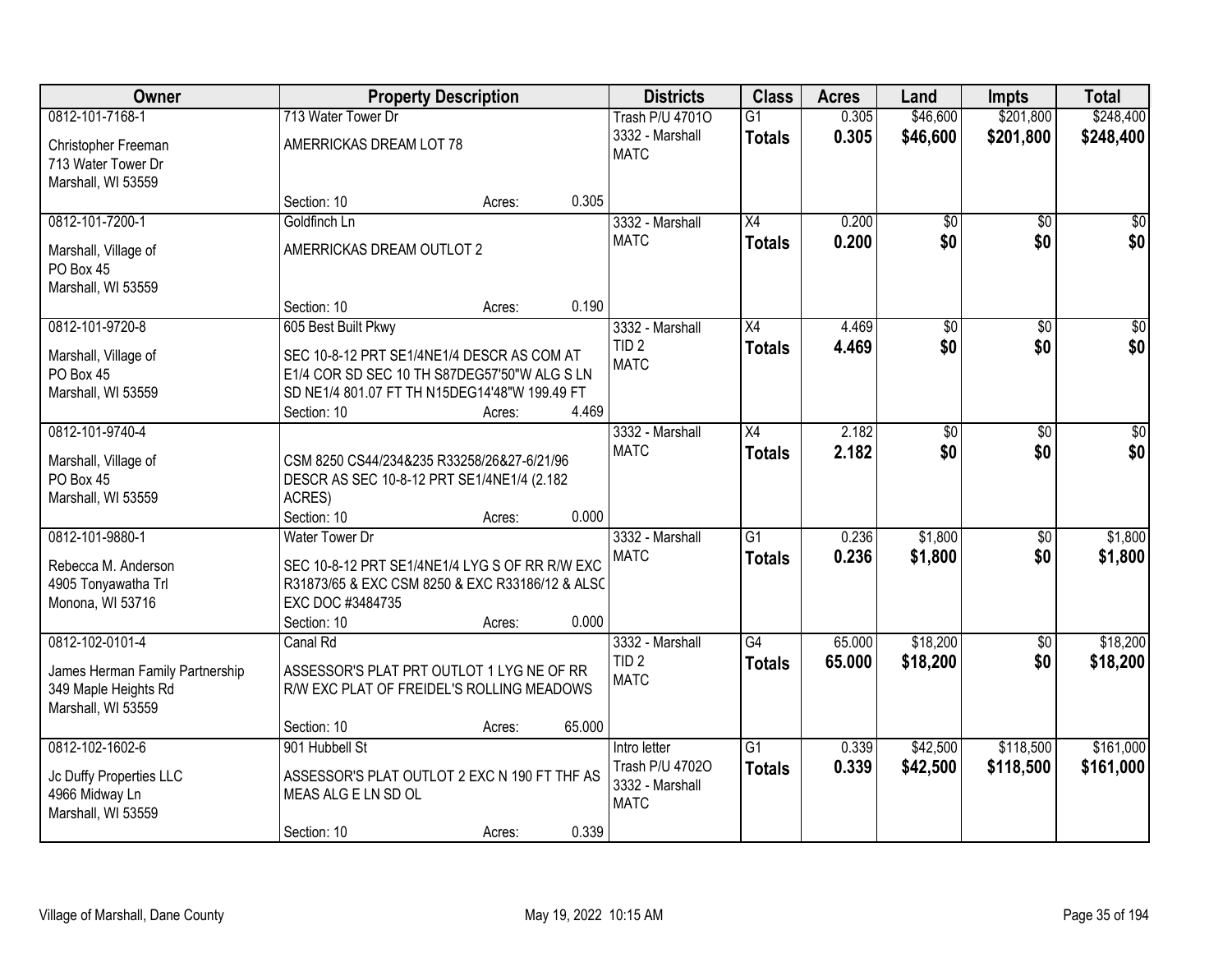| Owner                                                                                                |                                                                           | <b>Property Description</b> |       | <b>Districts</b>                                                           | <b>Class</b>                     | <b>Acres</b>   | Land                 | <b>Impts</b>           | <b>Total</b>           |
|------------------------------------------------------------------------------------------------------|---------------------------------------------------------------------------|-----------------------------|-------|----------------------------------------------------------------------------|----------------------------------|----------------|----------------------|------------------------|------------------------|
| 0812-102-1612-4<br>Tereso T. Torres<br>919 Hubbell St<br>Marshall, WI 53559                          | 919 Hubbell St<br>ASSESSOR'S PLAT PRT OUTLOT 2 S 86 FT OF N 190<br>FT THF |                             |       | Intro letter<br>Trash P/U 47010<br>3332 - Marshall<br><b>MATC</b>          | $\overline{G1}$<br><b>Totals</b> | 0.326<br>0.326 | \$44,400<br>\$44,400 | \$132,100<br>\$132,100 | \$176,500<br>\$176,500 |
|                                                                                                      | Section: 10                                                               | Acres:                      | 0.326 |                                                                            |                                  |                |                      |                        |                        |
| 0812-102-1622-2<br>Andrew Jones<br>Dianne Jones<br>925 Hubbell St<br>Marshall, WI 53559              | 925 Hubbell St<br>ASSESSORS PLAT N 104 FT OF OL 2<br>Section: 10          | Acres:                      | 0.394 | print<br>Intro letter<br>Trash P/U 47010<br>3332 - Marshall<br><b>MATC</b> | G1<br><b>Totals</b>              | 0.394<br>0.394 | \$46,700<br>\$46,700 | \$127,900<br>\$127,900 | \$174,600<br>\$174,600 |
| 0812-102-1801-5<br>John K. Kvalheim<br>Karla L. Kvalheim<br>410 Joyce Ct<br>Sun Prairie, WI 53590    | 1139 Hubbell St<br>FREIDELS ROLLING MEADOWS LOT 1<br>Section: 10          | Acres:                      | 0.260 | print<br>Intro letter<br>Trash P/U 47020<br>3332 - Marshall<br><b>MATC</b> | $\overline{G1}$<br><b>Totals</b> | 0.260<br>0.260 | \$41,800<br>\$41,800 | \$137,400<br>\$137,400 | \$179,200<br>\$179,200 |
| 0812-102-1812-2<br>Asgard Estates, LLC<br>9 Liberty St<br>Deerfield, WI 53531                        | 1133 Hubbell St<br>FREIDELS ROLLING MEADOWS LOT 2                         |                             |       | <b>Trash P/U 47020</b><br>3332 - Marshall<br><b>MATC</b>                   | $\overline{G1}$<br><b>Totals</b> | 0.258<br>0.258 | \$41,700<br>\$41,700 | \$134,200<br>\$134,200 | \$175,900<br>\$175,900 |
|                                                                                                      | Section: 10                                                               | Acres:                      | 0.258 |                                                                            |                                  |                |                      |                        |                        |
| 0812-102-1823-9<br>Daniel J. Truschinski<br>Ann M. Truschinski<br>1188 Berlin Rd                     | 1129 Hubbell St<br>FREIDELS ROLLING MEADOWS LOT 3<br>Section: 10          |                             | 0.298 | Intro letter<br>Trash P/U 47020<br>3332 - Marshall<br><b>MATC</b>          | $\overline{G1}$<br><b>Totals</b> | 0.298<br>0.298 | \$43,500<br>\$43,500 | \$122,100<br>\$122,100 | \$165,600<br>\$165,600 |
| Marshall, WI 53559<br>0812-102-1834-6                                                                | 1111 Hubbell St                                                           | Acres:                      |       | <b>Trash P/U 47020</b>                                                     | $\overline{G1}$                  | 0.298          | \$43,500             | \$134,100              | \$177,600              |
| Mark A. Ledbury<br>539 Riverview Dr<br>Marshall, WI 53559                                            | FREIDELS ROLLING MEADOWS LOT 4                                            |                             |       | 3332 - Marshall<br><b>MATC</b>                                             | <b>Totals</b>                    | 0.298          | \$43,500             | \$134,100              | \$177,600              |
|                                                                                                      | Section: 10                                                               | Acres:                      | 0.298 |                                                                            |                                  |                |                      |                        |                        |
| 0812-102-1845-3<br>Stanley C. Moreland<br>Vicki L. Moreland<br>1105 Hubbell St<br>Marshall, WI 53559 | 1105 Hubbell St<br>FREIDELS ROLLING MEADOWS LOT 5<br>Section: 10          | Acres:                      | 0.298 | Intro letter<br>Trash P/U 47010<br>3332 - Marshall<br><b>MATC</b>          | $\overline{G1}$<br><b>Totals</b> | 0.298<br>0.298 | \$43,500<br>\$43,500 | \$144,200<br>\$144,200 | \$187,700<br>\$187,700 |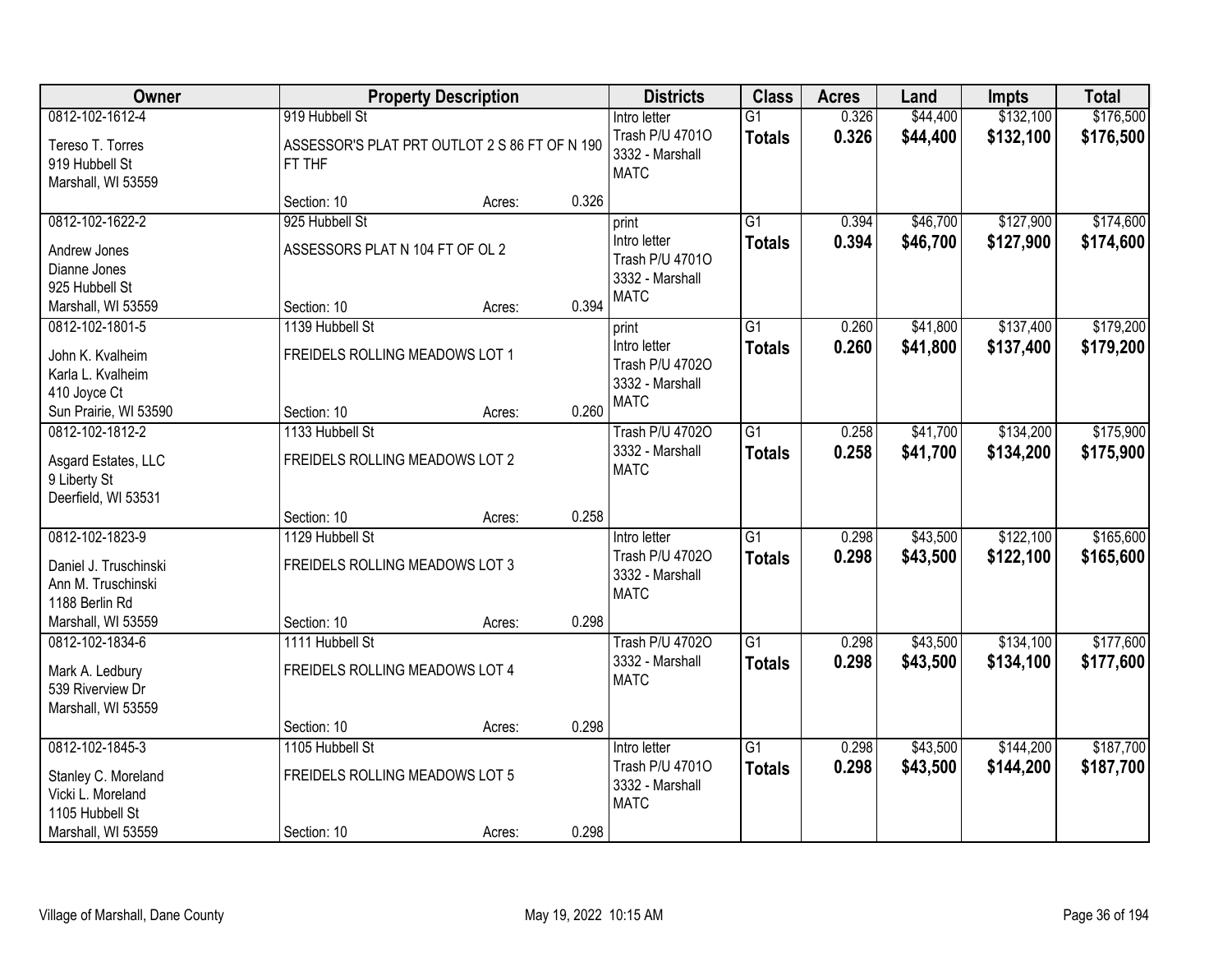| <b>Owner</b>            |                                         | <b>Property Description</b> |       | <b>Districts</b>               | <b>Class</b>    | <b>Acres</b> | Land     | <b>Impts</b> | <b>Total</b> |
|-------------------------|-----------------------------------------|-----------------------------|-------|--------------------------------|-----------------|--------------|----------|--------------|--------------|
| 0812-102-1856-0         | 1031 Hubbell St                         |                             |       | Intro letter                   | $\overline{G1}$ | 0.298        | \$43,500 | \$119,500    | \$163,000    |
| Thomas E. Knapton       | FREIDELS ROLLING MEADOWS LOT 6          |                             |       | Trash P/U 47010                | <b>Totals</b>   | 0.298        | \$43,500 | \$119,500    | \$163,000    |
| 1031 Hubbell St         |                                         |                             |       | 3332 - Marshall<br><b>MATC</b> |                 |              |          |              |              |
| Marshall, WI 53559      |                                         |                             |       |                                |                 |              |          |              |              |
|                         | Section: 10                             | Acres:                      | 0.298 |                                |                 |              |          |              |              |
| 0812-102-1867-7         | 1029 Hubbell St                         |                             |       | <b>Trash P/U 47010</b>         | $\overline{G1}$ | 0.298        | \$43,500 | \$168,200    | \$211,700    |
| John L. Miller          | FREIDELS ROLLING MEADOWS LOT 7          |                             |       | 3332 - Marshall                | Totals          | 0.298        | \$43,500 | \$168,200    | \$211,700    |
| 1029 Hubbell St         |                                         |                             |       | <b>MATC</b>                    |                 |              |          |              |              |
| Marshall, WI 53559      |                                         |                             |       |                                |                 |              |          |              |              |
|                         | Section: 10                             | Acres:                      | 0.298 |                                |                 |              |          |              |              |
| 0812-102-1878-4         | 1027 Hubbell St                         |                             |       | Intro letter                   | $\overline{G1}$ | 0.298        | \$43,500 | \$115,000    | \$158,500    |
| Gilbert M. Fagan        | FREIDELS ROLLING MEADOWS LOT 8          |                             |       | Trash P/U 47010                | <b>Totals</b>   | 0.298        | \$43,500 | \$115,000    | \$158,500    |
| Nancy J. Fagan          |                                         |                             |       | 3332 - Marshall                |                 |              |          |              |              |
| 1027 Hubbell St         |                                         |                             |       | <b>MATC</b>                    |                 |              |          |              |              |
| Marshall, WI 53559      | Section: 10                             | Acres:                      | 0.298 |                                |                 |              |          |              |              |
| 0812-102-1889-1         | 1025 Hubbell St                         |                             |       | Intro letter                   | $\overline{G1}$ | 0.298        | \$43,500 | \$111,600    | \$155,100    |
| Crystal M. Gottschalk   | FREIDELS ROLLING MEADOWS LOT 9          |                             |       | Trash P/U 47010                | <b>Totals</b>   | 0.298        | \$43,500 | \$111,600    | \$155,100    |
| 1025 Hubbell St         |                                         |                             |       | 3332 - Marshall                |                 |              |          |              |              |
| Marshall, WI 53559      |                                         |                             |       | <b>MATC</b>                    |                 |              |          |              |              |
|                         | Section: 10                             | Acres:                      | 0.298 |                                |                 |              |          |              |              |
| 0812-102-1900-5         | 1019 Hubbell St                         |                             |       | Intro letter                   | $\overline{G1}$ | 0.298        | \$43,500 | \$140,700    | \$184,200    |
| Craig Salewski          | FREIDELS ROLLING MEADOWS LOT 10         |                             |       | Trash P/U 47010                | <b>Totals</b>   | 0.298        | \$43,500 | \$140,700    | \$184,200    |
| 1019 Hubbell St         |                                         |                             |       | 3332 - Marshall                |                 |              |          |              |              |
| Marshall, WI 53559      |                                         |                             |       | <b>MATC</b>                    |                 |              |          |              |              |
|                         | Section: 10                             | Acres:                      | 0.298 |                                |                 |              |          |              |              |
| 0812-102-1911-2         | 1005 Hubbell St                         |                             |       | Intro letter                   | $\overline{G1}$ | 0.298        | \$43,500 | \$172,800    | \$216,300    |
| Sarah E. Tesch          | FREIDEL'S ROLLING MEADOWS LOT 11        |                             |       | Trash P/U 47010                | <b>Totals</b>   | 0.298        | \$43,500 | \$172,800    | \$216,300    |
| Michael J. Tesch Jr     |                                         |                             |       | 3332 - Marshall                |                 |              |          |              |              |
| 1005 Hubbell St         |                                         |                             |       | <b>MATC</b>                    |                 |              |          |              |              |
| Marshall, WI 53559      | Section: 10                             | Acres:                      | 0.000 |                                |                 |              |          |              |              |
| 0812-102-2000-2         | 802 Riverview Ct                        |                             |       | Intro letter                   | $\overline{G1}$ | 0.296        | \$46,300 | \$175,100    | \$221,400    |
| Christopher D. Campbell | NORTH LAKEWOOD ESTATES, 1ST ADDN LOT 30 |                             |       | Trash P/U 47010                | <b>Totals</b>   | 0.296        | \$46,300 | \$175,100    | \$221,400    |
| Deanna E. Hohlstein     |                                         |                             |       | 3332 - Marshall                |                 |              |          |              |              |
| 802 Riverview Ct        |                                         |                             |       | <b>MATC</b>                    |                 |              |          |              |              |
| Marshall, WI 53559      | Section: 10                             | Acres:                      | 0.296 |                                |                 |              |          |              |              |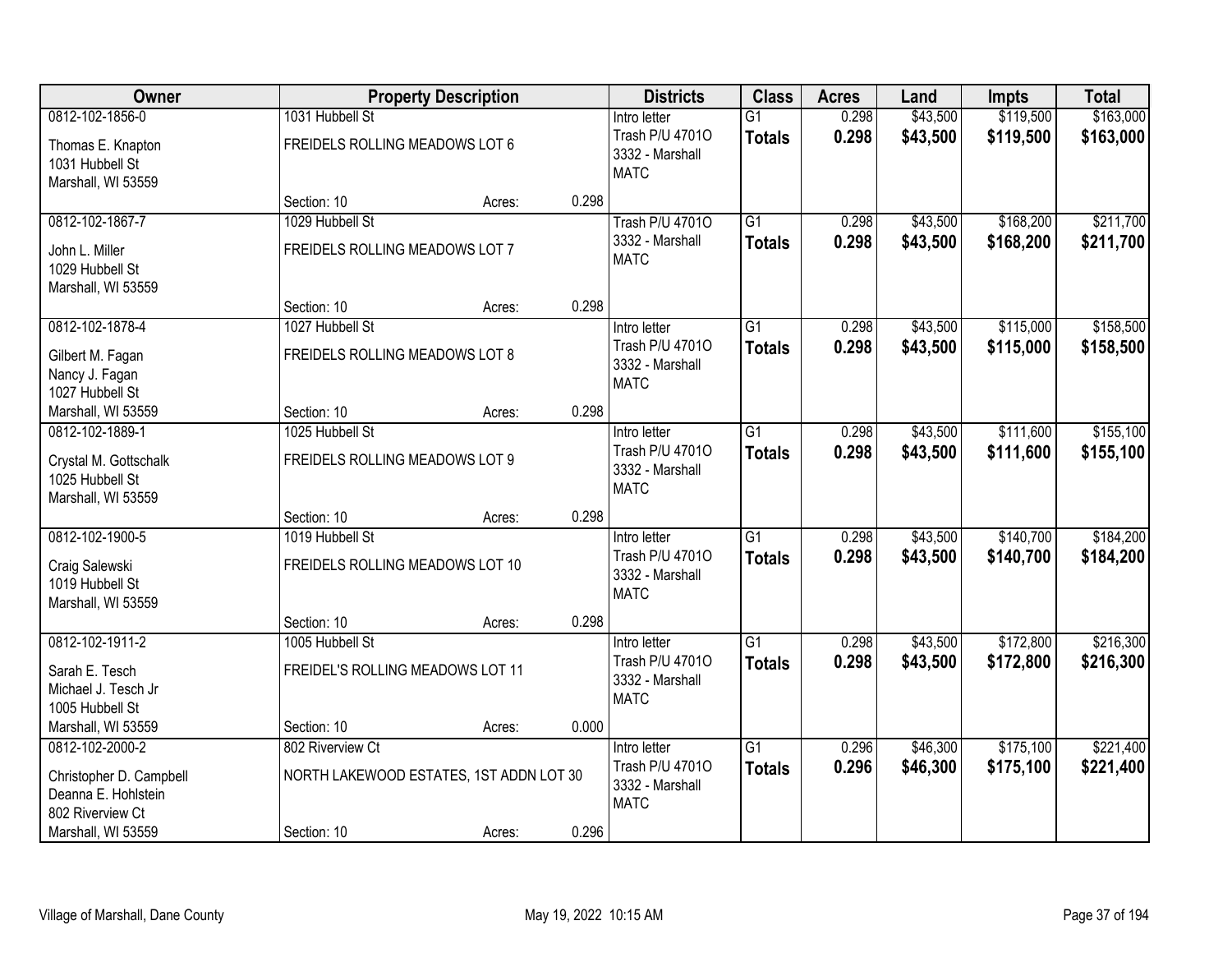| Owner                                                                                               |                                                                                            | <b>Property Description</b> |       | <b>Districts</b>                                                  | <b>Class</b>                     | <b>Acres</b>   | Land                 | <b>Impts</b>           | <b>Total</b>           |
|-----------------------------------------------------------------------------------------------------|--------------------------------------------------------------------------------------------|-----------------------------|-------|-------------------------------------------------------------------|----------------------------------|----------------|----------------------|------------------------|------------------------|
| 0812-102-2011-9                                                                                     | 808 Riverview Ct                                                                           |                             |       | Intro letter                                                      | $\overline{G1}$                  | 0.258          | \$42,700             | \$181,200              | \$223,900              |
| Marlin E. Hensler III<br>Trina A. Hensler<br>808 Riverview Ct                                       | NORTH LAKEWOOD ESTATES, 1ST ADDN LOT 31                                                    |                             |       | Trash P/U 47010<br>3332 - Marshall<br><b>MATC</b>                 | <b>Totals</b>                    | 0.258          | \$42,700             | \$181,200              | \$223,900              |
| Marshall, WI 53559                                                                                  | Section: 9                                                                                 | Acres:                      | 0.258 |                                                                   |                                  |                |                      |                        |                        |
| 0812-102-2022-6<br>Arnim A. Zellmer<br>Marcella A. Zellmer<br>904 River View Ct                     | 904 Riverview Ct<br>NORTH LAKEWOOD ESTATES, 1ST ADDN LOT 32                                |                             |       | Intro letter<br>Trash P/U 47010<br>3332 - Marshall<br><b>MATC</b> | G1<br><b>Totals</b>              | 0.289<br>0.289 | \$46,100<br>\$46,100 | \$213,000<br>\$213,000 | \$259,100<br>\$259,100 |
| Marshall, WI 53559                                                                                  | Section: 9                                                                                 | Acres:                      | 0.289 |                                                                   |                                  |                |                      |                        |                        |
| 0812-102-2033-3<br>Pennock Living Tr<br>910 Riverview Ct<br>Marshall, WI 53599                      | 910 Riverview Ct<br>NORTH LAKEWOOD ESTATES, 1ST ADDN LOT 33<br>EXC TO VILLAGE IN R20618/12 |                             |       | Intro letter<br>Trash P/U 47010<br>3332 - Marshall<br><b>MATC</b> | G1<br><b>Totals</b>              | 0.285<br>0.285 | \$45,900<br>\$45,900 | \$209,700<br>\$209,700 | \$255,600<br>\$255,600 |
|                                                                                                     | Section: 10                                                                                | Acres:                      | 0.285 |                                                                   |                                  |                |                      |                        |                        |
| 0812-102-2044-0<br>Cynthia M. Hoffman<br>916 Riverview Ct<br>Marshall, WI 53559                     | 916 Riverview Ct<br>NORTH LAKEWOOD ESTATES, 1ST ADDN LOT 34<br>EXC TO VILLAGE IN R20618/13 |                             |       | Intro letter<br>Trash P/U 47010<br>3332 - Marshall<br><b>MATC</b> | $\overline{G1}$<br><b>Totals</b> | 0.289<br>0.289 | \$46,100<br>\$46,100 | \$176,200<br>\$176,200 | \$222,300<br>\$222,300 |
|                                                                                                     | Section: 10                                                                                | Acres:                      | 0.289 |                                                                   |                                  |                |                      |                        |                        |
| 0812-102-2055-7<br>Cheri L. Harwood<br>922 Riverview Ct<br>Marshall, WI 53559                       | 922 Riverview Ct<br>NORTH LAKEWOOD ESTATES, 1ST ADDN LOT 35                                |                             |       | Intro letter<br>Trash P/U 47010<br>3332 - Marshall<br><b>MATC</b> | $\overline{G1}$<br><b>Totals</b> | 0.315<br>0.315 | \$47,000<br>\$47,000 | \$168,300<br>\$168,300 | \$215,300<br>\$215,300 |
|                                                                                                     | Section: 10                                                                                | Acres:                      | 0.315 |                                                                   |                                  |                |                      |                        |                        |
| 0812-102-2066-4<br>Derrek A. Schjultheiss<br>Gloria E. Schultheiss<br>929 Riverview Ct              | 929 Riverview Ct<br>NORTH LAKEWOOD ESTATES, 1ST ADDN LOT 36                                |                             |       | Intro letter<br>Trash P/U 47010<br>3332 - Marshall<br><b>MATC</b> | G1<br><b>Totals</b>              | 0.397<br>0.397 | \$49,800<br>\$49,800 | \$189,500<br>\$189,500 | \$239,300<br>\$239,300 |
| Marshall, WI 53559                                                                                  | Section: 10                                                                                | Acres:                      | 0.397 |                                                                   |                                  |                |                      |                        |                        |
| 0812-102-2077-1<br>Rosario G. Gomez Jr<br>Andrea M. Gomez<br>923 Riverview Ct<br>Marshall, WI 53559 | 923 Riverview Ct<br>NORTH LAKEWOOD ESTATES, 1ST ADDN LOT 37<br>Section: 10                 | Acres:                      | 0.284 | Intro letter<br>Trash P/U 47010<br>3332 - Marshall<br><b>MATC</b> | $\overline{G1}$<br><b>Totals</b> | 0.284<br>0.284 | \$45,900<br>\$45,900 | \$186,300<br>\$186,300 | \$232,200<br>\$232,200 |
|                                                                                                     |                                                                                            |                             |       |                                                                   |                                  |                |                      |                        |                        |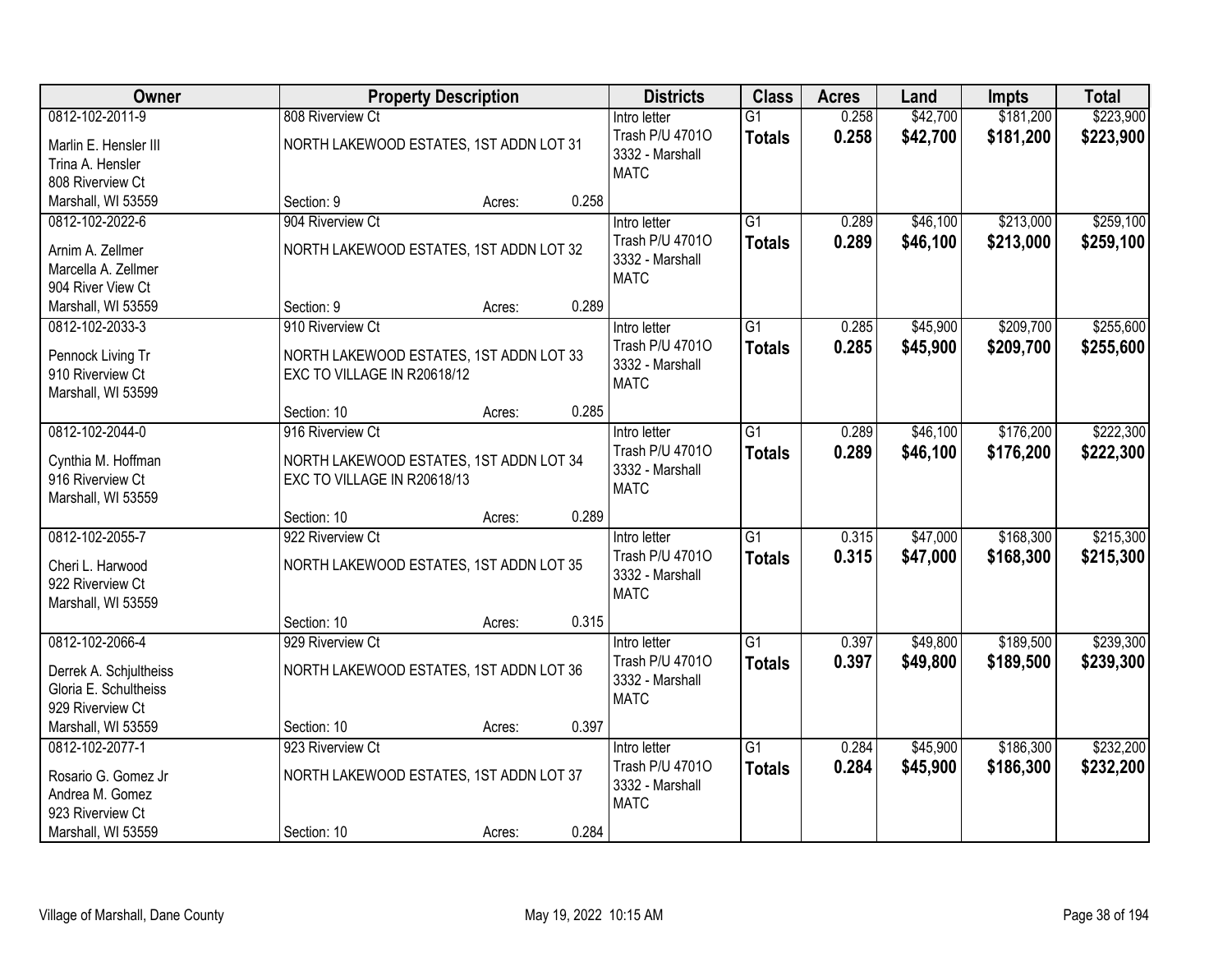| Owner                                                                          |                                                                                      | <b>Property Description</b> |       | <b>Districts</b>                                                  | <b>Class</b>                     | <b>Acres</b>   | Land                   | <b>Impts</b>           | <b>Total</b>           |
|--------------------------------------------------------------------------------|--------------------------------------------------------------------------------------|-----------------------------|-------|-------------------------------------------------------------------|----------------------------------|----------------|------------------------|------------------------|------------------------|
| 0812-102-2088-8                                                                | 917 Riverview Ct                                                                     |                             |       | Intro letter                                                      | $\overline{G1}$                  | 0.223          | \$36,900               | \$156,500              | \$193,400              |
| Jennifer A. Zay<br>917 Riverview Ct<br>Marshall, WI 53559                      | NORTH LAKEWOOD ESTATES, 1ST ADDN LOT 38<br>EXC TO VILLAGE IN DOC 2405217 (R20618/15) |                             |       | Trash P/U 47010<br>3332 - Marshall<br><b>MATC</b>                 | <b>Totals</b>                    | 0.223          | \$36,900               | \$156,500              | \$193,400              |
|                                                                                | Section: 10                                                                          | Acres:                      | 0.223 |                                                                   |                                  |                |                        |                        |                        |
| 0812-102-2099-5                                                                | 911 Riverview Ct                                                                     |                             |       | print                                                             | $\overline{G1}$                  | 0.250          | \$41,400               | \$187,100              | \$228,500              |
| Trevor L. Stieg<br>Danielle L. Stieg<br>911 Riverview Ct<br>Marshall, WI 53559 | NORTH LAKEWOOD ESTATES, 1ST ADDN LOT 39<br>Section: 10                               | Acres:                      | 0.250 | Intro letter<br>Trash P/U 47010<br>3332 - Marshall<br><b>MATC</b> | <b>Totals</b>                    | 0.250          | \$41,400               | \$187,100              | \$228,500              |
| 0812-102-2110-9                                                                | 905 Riverview Ct                                                                     |                             |       | Intro letter                                                      | G1                               | 0.266          | \$44,000               | \$153,200              | \$197,200              |
| Tiffany L. Warren<br>Frederick M. Warren<br>905 Riverview Ct                   | NORTH LAKEWOOD ESTATES, 1ST ADDN LOT 40                                              |                             |       | Trash P/U 47010<br>3332 - Marshall<br><b>MATC</b>                 | <b>Totals</b>                    | 0.266          | \$44,000               | \$153,200              | \$197,200              |
| Marshall, WI 53559                                                             | Section: 10                                                                          | Acres:                      | 0.266 |                                                                   |                                  |                |                        |                        |                        |
| 0812-102-2121-6                                                                | 803 Riverview Ct                                                                     |                             |       | Intro letter                                                      | G1                               | 0.308          | \$46,700               | \$164,200              | \$210,900              |
| Laurie M. Fitch<br>803 Riverview Ct<br>Marshall, WI 53559                      | NORTH LAKEWOOD ESTATES, 1ST ADDN LOT 41                                              |                             |       | Trash P/U 47010<br>3332 - Marshall<br><b>MATC</b>                 | <b>Totals</b>                    | 0.308          | \$46,700               | \$164,200              | \$210,900              |
|                                                                                | Section: 10                                                                          | Acres:                      | 0.308 |                                                                   |                                  |                |                        |                        |                        |
| 0812-102-2132-3<br>Village O. Marshall<br>130 S Pardee St                      | 814 Riverview Ct<br>NORTH LAKEWOOD ESTATES, 1ST ADDN OUTLOT 2                        |                             |       | 3332 - Marshall<br><b>MATC</b>                                    | $\overline{X4}$<br><b>Totals</b> | 0.187<br>0.187 | $\overline{50}$<br>\$0 | $\overline{50}$<br>\$0 | $\overline{50}$<br>\$0 |
| Marshall, WI 53559                                                             |                                                                                      |                             |       |                                                                   |                                  |                |                        |                        |                        |
|                                                                                | Section: 10                                                                          | Acres:                      | 0.192 |                                                                   |                                  |                |                        |                        |                        |
| 0812-102-2143-0<br>Marshall, Village of<br>130 S Pardee                        | NORTH LAKEWOOD ESTATES, 1ST ADDN OUTLOT 3                                            |                             |       | 3332 - Marshall<br><b>MATC</b>                                    | X4<br><b>Totals</b>              | 0.000<br>0.000 | $\sqrt{50}$<br>\$0     | $\overline{50}$<br>\$0 | $\sqrt{60}$<br>\$0     |
| Marshall, WI 53559                                                             |                                                                                      |                             |       |                                                                   |                                  |                |                        |                        |                        |
|                                                                                | Section: 10                                                                          | Acres:                      | 0.206 |                                                                   |                                  |                |                        |                        |                        |
| 0812-102-3517-6                                                                | 214 Lakewood Ter                                                                     |                             |       | Intro letter                                                      | $\overline{G1}$                  | 0.257          | \$42,500               | \$186,100              | \$228,600              |
| Melanie L. Vukasovic<br>214 Lakewood Ter<br>Marshall, WI 53559                 | NORTH LAKEWOOD ESTATES-2ND ADDITION LOT<br>127                                       |                             |       | Trash P/U 47010<br>3332 - Marshall<br><b>MATC</b>                 | <b>Totals</b>                    | 0.257          | \$42,500               | \$186,100              | \$228,600              |
|                                                                                | Section: 10                                                                          | Acres:                      | 0.257 |                                                                   |                                  |                |                        |                        |                        |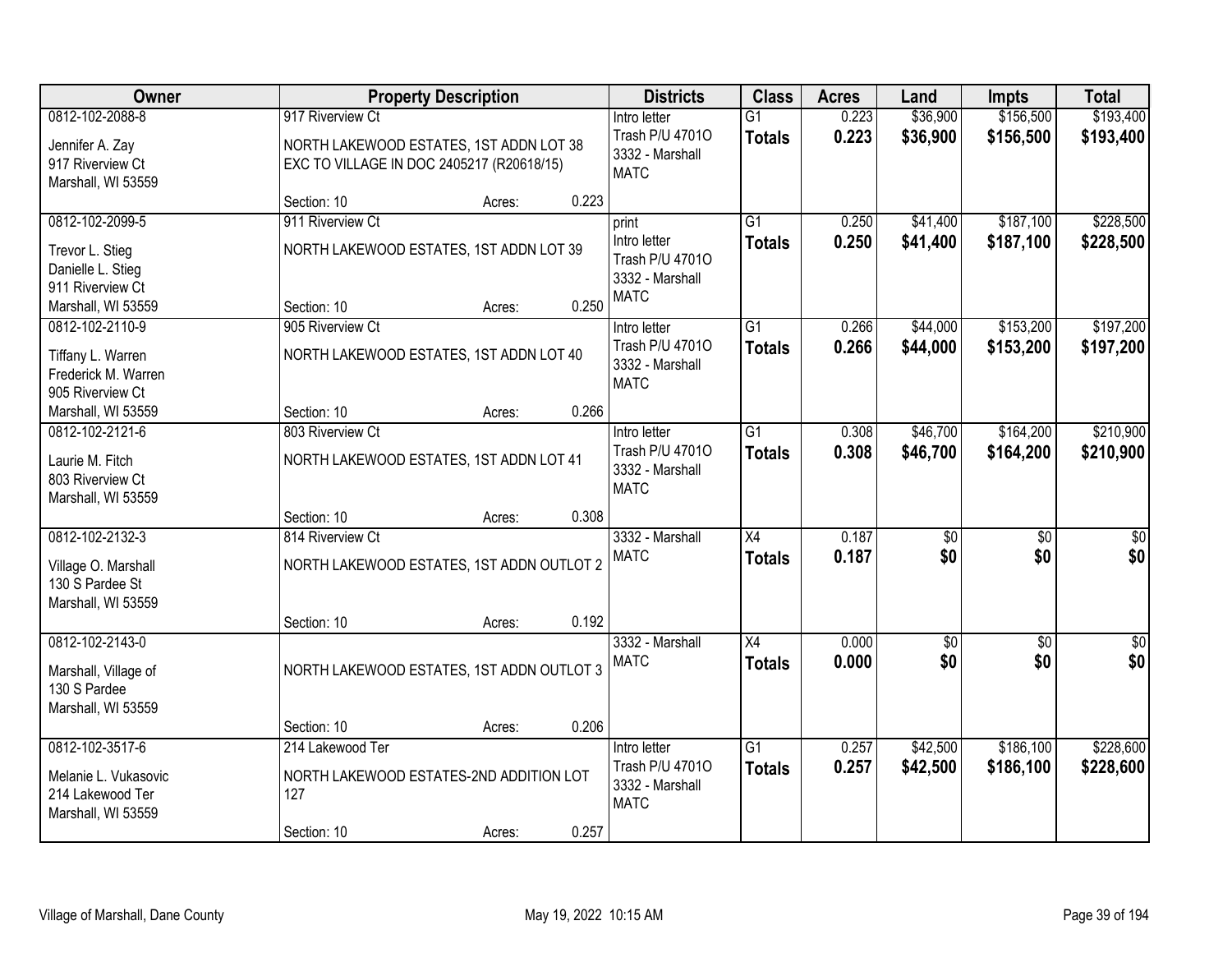| Owner                                      | <b>Property Description</b>                                 | <b>Districts</b>                | <b>Class</b>                     | <b>Acres</b>   | Land                 | <b>Impts</b>           | <b>Total</b>           |
|--------------------------------------------|-------------------------------------------------------------|---------------------------------|----------------------------------|----------------|----------------------|------------------------|------------------------|
| 0812-102-3528-3<br>Christopher J. Luzenski | 304 Lakewood Ter<br>NORTH LAKEWOOD ESTATES-2ND ADDITION LOT | Intro letter<br>Trash P/U 47010 | $\overline{G1}$<br><b>Totals</b> | 0.257<br>0.257 | \$42,500<br>\$42,500 | \$176,600<br>\$176,600 | \$219,100<br>\$219,100 |
| Julie K. Luzenski                          | 128                                                         | 3332 - Marshall                 |                                  |                |                      |                        |                        |
| 304 Lakewood Ter                           |                                                             | <b>MATC</b>                     |                                  |                |                      |                        |                        |
| Marshall, WI 53559                         | 0.257<br>Section: 10<br>Acres:                              |                                 |                                  |                |                      |                        |                        |
| 0812-102-3539-0                            | 310 Lakewood Ter                                            | Intro letter                    | $\overline{G1}$                  | 0.257          | \$42,500             | \$178,400              | \$220,900              |
| William A. Collins                         | NORTH LAKEWOOD ESTATES-2ND ADDITION LOT                     | Trash P/U 47010                 | <b>Totals</b>                    | 0.257          | \$42,500             | \$178,400              | \$220,900              |
| Kelly A. Collins                           | 129                                                         | 3332 - Marshall                 |                                  |                |                      |                        |                        |
| 310 Lakewood Ter                           |                                                             | <b>MATC</b>                     |                                  |                |                      |                        |                        |
| Marshall, WI 53559                         | 0.257<br>Section: 10<br>Acres:                              |                                 |                                  |                |                      |                        |                        |
| 0812-102-3550-5                            | 400 Lakewood Ter                                            | Intro letter                    | G1                               | 0.257          | \$42,500             | \$195,400              | \$237,900              |
| Debra J. Dreyer                            | NORTH LAKEWOOD ESTATES-2ND ADDITION LOT                     | Trash P/U 47010                 | <b>Totals</b>                    | 0.257          | \$42,500             | \$195,400              | \$237,900              |
| Conrad W. Dreyer                           | 130                                                         | 3332 - Marshall                 |                                  |                |                      |                        |                        |
| 400 Lakewood Ter                           |                                                             | <b>MATC</b>                     |                                  |                |                      |                        |                        |
| Marshall, WI 53559                         | 0.257<br>Section: 10<br>Acres:                              |                                 |                                  |                |                      |                        |                        |
| 0812-102-3561-2                            | 406 Lakewood Ter                                            | Intro letter                    | G1                               | 0.257          | \$42,500             | \$184,200              | \$226,700              |
| Ronald L. Kaufman                          | NORTH LAKEWOOD ESTATES-2ND ADDITION LOT                     | Trash P/U 47010                 | <b>Totals</b>                    | 0.257          | \$42,500             | \$184,200              | \$226,700              |
| Ann L. Kaufman                             | 131                                                         | 3332 - Marshall                 |                                  |                |                      |                        |                        |
| 406 Lakewood Ter                           |                                                             | <b>MATC</b>                     |                                  |                |                      |                        |                        |
| Marshall, WI 53559                         | 0.257<br>Section: 10<br>Acres:                              |                                 |                                  |                |                      |                        |                        |
| 0812-102-3572-9                            | 412 Lakewood Ter                                            | Intro letter                    | $\overline{G1}$                  | 0.257          | \$42,500             | \$159,800              | \$202,300              |
| Jeffrey L. Van Caster                      | NORTH LAKEWOOD ESTATES-2ND ADDITION LOT                     | Trash P/U 47010                 | Totals                           | 0.257          | \$42,500             | \$159,800              | \$202,300              |
| Lori A. Van Caster                         | 132                                                         | 3332 - Marshall                 |                                  |                |                      |                        |                        |
| 412 Lakewood Ter                           |                                                             | <b>MATC</b>                     |                                  |                |                      |                        |                        |
| Marshall, WI 53559                         | Section: 10<br>0.257<br>Acres:                              |                                 |                                  |                |                      |                        |                        |
| 0812-102-3583-6                            | 418 Lakewood Ter                                            | Intro letter                    | $\overline{G1}$                  | 0.260          | \$43,000             | \$202,700              | \$245,700              |
|                                            |                                                             | Trash P/U 47010                 | <b>Totals</b>                    | 0.260          | \$43,000             | \$202,700              | \$245,700              |
| Robert P. Schlimgen<br>Kari J. Schlimgen   | NORTH LAKEWOOD ESTATES-2ND ADDITION LOT<br>133              | 3332 - Marshall                 |                                  |                |                      |                        |                        |
| 418 Lakewood Ter                           |                                                             | <b>MATC</b>                     |                                  |                |                      |                        |                        |
| Marshall, WI 53559                         | 0.260<br>Section: 10<br>Acres:                              |                                 |                                  |                |                      |                        |                        |
| 0812-102-3594-3                            | 424 Lakewood Ter                                            | Intro letter                    | $\overline{G1}$                  | 0.296          | \$46,300             | \$196,300              | \$242,600              |
|                                            |                                                             | Trash P/U 47010                 | <b>Totals</b>                    | 0.296          | \$46,300             | \$196,300              | \$242,600              |
| Timothy P. Barlow<br>424 Lakewood Ter      | NORTH LAKEWOOD ESTATES-2ND ADDITION LOT<br>134              | 3332 - Marshall                 |                                  |                |                      |                        |                        |
| Marshall, WI 53559                         |                                                             | <b>MATC</b>                     |                                  |                |                      |                        |                        |
|                                            | 0.296<br>Section: 10<br>Acres:                              |                                 |                                  |                |                      |                        |                        |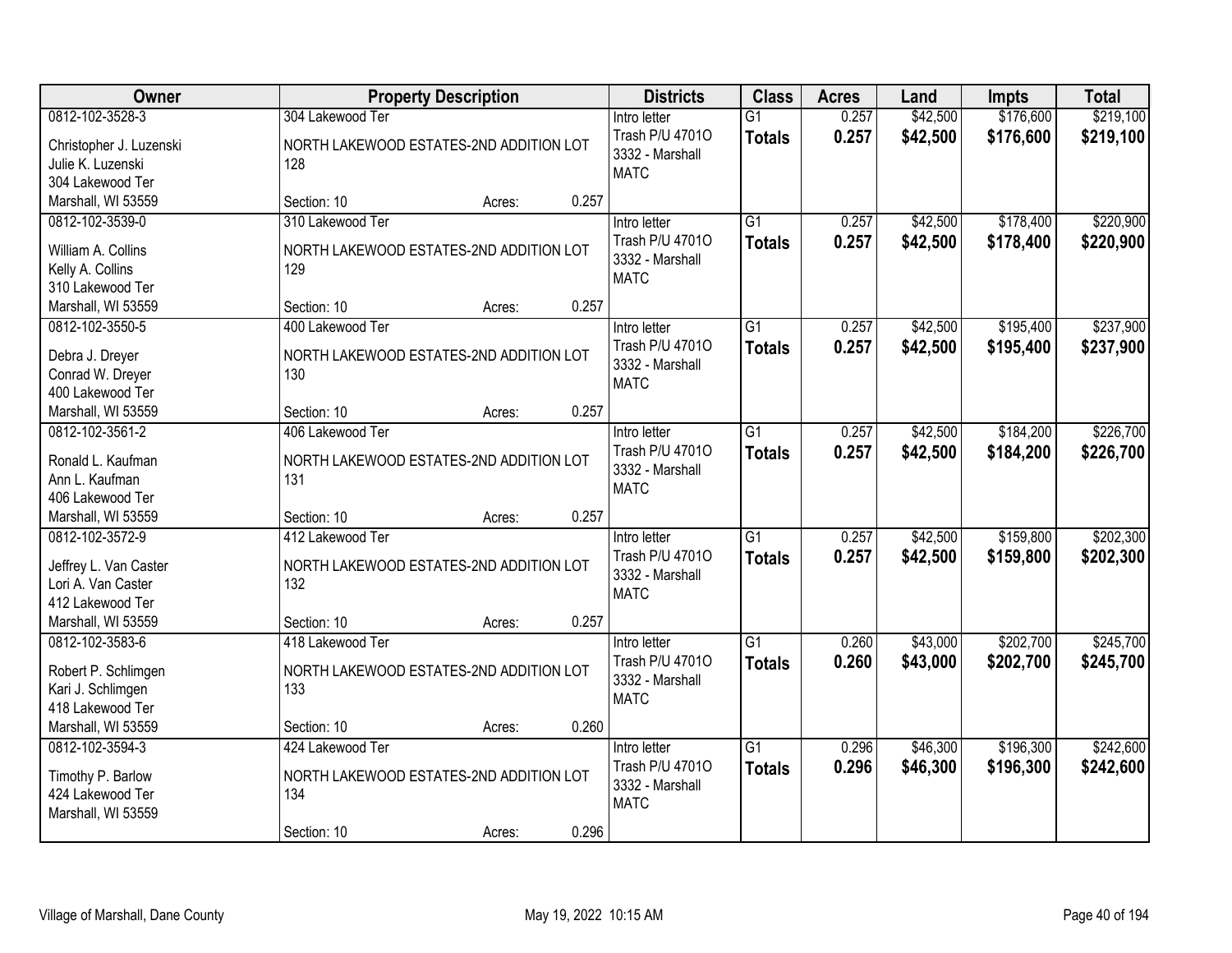| Owner                    | <b>Property Description</b>                      | <b>Districts</b>                   | <b>Class</b>    | <b>Acres</b> | Land            | <b>Impts</b>    | <b>Total</b> |
|--------------------------|--------------------------------------------------|------------------------------------|-----------------|--------------|-----------------|-----------------|--------------|
| 0812-102-3605-9          | 430 Lakewood Ter                                 | Intro letter                       | $\overline{G1}$ | 0.241        | \$39,900        | \$187,800       | \$227,700    |
| Brian J. Logan           | NORTH LAKEWOOD ESTATES-2ND ADDITION LOT          | Trash P/U 47010<br>3332 - Marshall | <b>Totals</b>   | 0.241        | \$39,900        | \$187,800       | \$227,700    |
| Melissa N. Logan         | 135                                              | <b>MATC</b>                        |                 |              |                 |                 |              |
| 430 Lakewood Ter         |                                                  |                                    |                 |              |                 |                 |              |
| Marshall, WI 53559       | 0.241<br>Section: 10<br>Acres:                   |                                    |                 |              |                 |                 |              |
| 0812-102-3616-6          | 436 Lakewood Ter                                 | Intro letter                       | $\overline{G1}$ | 0.243        | \$40,200        | \$217,000       | \$257,200    |
| Paige Wheeler            | NORTH LAKEWOOD ESTATES-2ND ADDITION LOT          | Trash P/U 47010                    | <b>Totals</b>   | 0.243        | \$40,200        | \$217,000       | \$257,200    |
| Michael Wheeler          | 136                                              | 3332 - Marshall                    |                 |              |                 |                 |              |
| 436 Lakewood Ter         |                                                  | <b>MATC</b>                        |                 |              |                 |                 |              |
| Marshall, WI 53559       | 0.243<br>Section: 10<br>Acres:                   |                                    |                 |              |                 |                 |              |
| 0812-102-3645-1          | Lakewood Ter                                     | Intro letter                       | $\overline{G1}$ | 0.193        | \$100           | $\overline{50}$ | \$100        |
| Wayne L. Kiefer          | NORTH LAKEWOOD ESTATES-2ND ADDITION              | 3332 - Marshall                    | <b>Totals</b>   | 0.193        | \$100           | \$0             | \$100        |
| 594 Riverview Dr         | <b>OUTLOT 6</b>                                  | <b>MATC</b>                        |                 |              |                 |                 |              |
| Marshall, WI 53559       |                                                  |                                    |                 |              |                 |                 |              |
|                          | 0.192<br>Section: 10<br>Acres:                   |                                    |                 |              |                 |                 |              |
| 0812-102-4005-3          | <b>Riverview Ct</b>                              | 3332 - Marshall                    | X4              | 0.500        | \$0             | \$0             | \$0          |
|                          |                                                  | TID <sub>2</sub>                   | <b>Totals</b>   | 0.500        | \$0             | \$0             | \$0          |
| Village O. Marshall      | ASSESSORS PLAT PRT OUTLOT 1 EXC R376/208,        | <b>MATC</b>                        |                 |              |                 |                 |              |
| 130 S Pardee St          | R434/431, R527/587, R638/153, R29223/46, FREIDEL |                                    |                 |              |                 |                 |              |
| Marshall, WI 53559       | PLAT, NORTH LAKEWOOD ESTATES, FIRST ADDN         |                                    |                 |              |                 |                 |              |
|                          | 0.500<br>Section: 10<br>Acres:                   |                                    |                 |              |                 |                 |              |
| 0812-102-4006-2          | <b>Riverview Dr</b>                              | 3332 - Marshall                    | $\overline{X4}$ | 4.739        | $\overline{50}$ | $\overline{30}$ | $\sqrt{50}$  |
| Marshall, Village of     | ASSESSOR'S PLAT PRT OUTLOT 1 LOC IN SEC          | TID <sub>2</sub>                   | <b>Totals</b>   | 4.739        | \$0             | \$0             | \$0          |
| PO Box 45                | 10-8-12 PRT SE1/4NW1/4 DESCR AS COM AT S1/4      | <b>MATC</b>                        |                 |              |                 |                 |              |
| Marshall, WI 53559       | COR SD SEC 10 TH N03DEG04'27"E ALG N-S 1/4 LN    |                                    |                 |              |                 |                 |              |
|                          | Section: 10<br>0.000<br>Acres:                   |                                    |                 |              |                 |                 |              |
| 0812-102-4011-5          | <b>Hubbell St</b>                                | 3332 - Marshall                    | $\overline{G1}$ | 1.000        | \$100           | $\sqrt{6}$      | \$100        |
| Evergreen                | ASSESSOR'S PLAT PRT OUTLOT 1 DESCR AS SEC        | <b>MATC</b>                        | <b>Totals</b>   | 1.000        | \$100           | \$0             | \$100        |
| c/o Real Estate Sales Et | 10-8-12 PRT NE1/4NW1/4 1097 FT N & S BY 140 FT E |                                    |                 |              |                 |                 |              |
| PO Box 125               | & W A/K/A LOTS 1-12 FREIDELS ROLLING MEADOWS     |                                    |                 |              |                 |                 |              |
| Marshall, WI 53559       | 1.000<br>Section: 10<br>Acres:                   |                                    |                 |              |                 |                 |              |
| 0812-102-4020-4          | 221 W Freidel Dr                                 | Intro letter                       | $\overline{G1}$ | 0.376        | \$49,100        | \$150,100       | \$199,200    |
| Timothy A. Gruss         | LOT 1 CSM 6499 CS31/333&334 R16511/56-8/14/91    | Trash P/U 47010                    | <b>Totals</b>   | 0.376        | \$49,100        | \$150,100       | \$199,200    |
| 221 W Freidel Dr         | F/K/A ASSESSOR'S PLAT OF THE VILLAGE OF          | 3332 - Marshall                    |                 |              |                 |                 |              |
| Marshall, WI 53559       | MARSHALL PRT OF OL 1 DESCR AS SEC 10-8-12        | <b>MATC</b>                        |                 |              |                 |                 |              |
|                          | 0.376<br>Section: 10<br>Acres:                   |                                    |                 |              |                 |                 |              |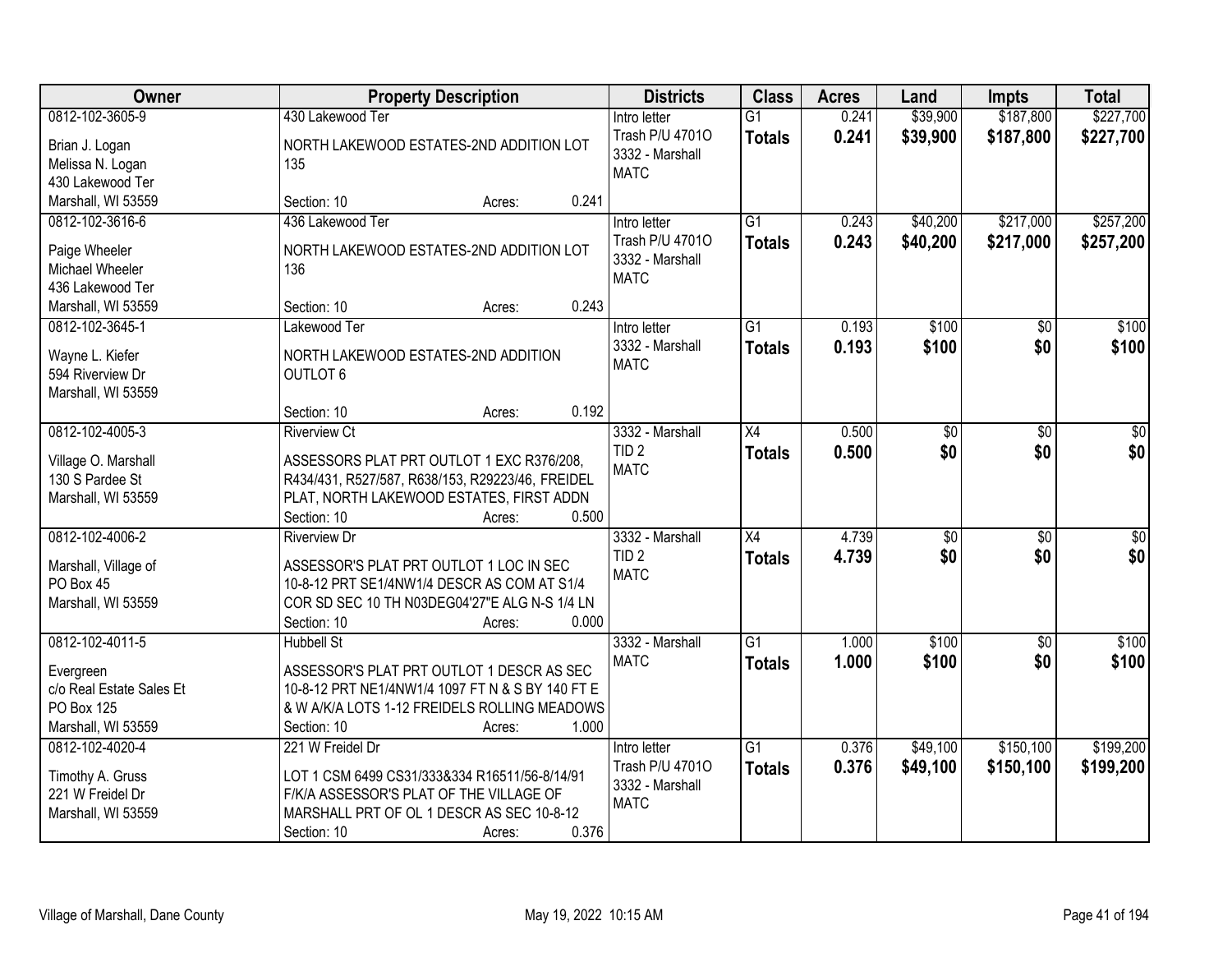| Owner                                    |                  | <b>Property Description</b>                | <b>Districts</b> | <b>Class</b>    | <b>Acres</b>    | Land  | <b>Impts</b> | <b>Total</b> |           |
|------------------------------------------|------------------|--------------------------------------------|------------------|-----------------|-----------------|-------|--------------|--------------|-----------|
| 0812-102-4077-7                          | 509 W Freidel Dr |                                            |                  | print           | $\overline{G1}$ | 0.285 | \$45,900     | \$234,500    | \$280,400 |
| Daniel B. Wells                          |                  | NORTH LAKEWOOD ESTATES-2ND ADDITION LOT 77 |                  | Intro letter    | <b>Totals</b>   | 0.285 | \$45,900     | \$234,500    | \$280,400 |
| Donna M. Wells                           |                  |                                            |                  | Trash P/U 47010 |                 |       |              |              |           |
| 509 W Freidel Dr                         |                  |                                            |                  | 3332 - Marshall |                 |       |              |              |           |
| Marshall, WI 53559                       | Section: 10      | Acres:                                     | 0.285            | <b>MATC</b>     |                 |       |              |              |           |
| 0812-102-4088-4                          | 503 W Freidel Dr |                                            |                  | Intro letter    | $\overline{G1}$ | 0.284 | \$45,900     | \$240,300    | \$286,200 |
| Benjamin S. Howard                       |                  | NORTH LAKEWOOD ESTATES-2ND ADDITION LOT 78 |                  | Trash P/U 47010 | <b>Totals</b>   | 0.284 | \$45,900     | \$240,300    | \$286,200 |
| 503 W Freidel Dr                         |                  |                                            |                  | 3332 - Marshall |                 |       |              |              |           |
| Marshall, WI 53559                       |                  |                                            |                  | <b>MATC</b>     |                 |       |              |              |           |
|                                          | Section: 10      | Acres:                                     | 0.284            |                 |                 |       |              |              |           |
| 0812-102-4099-1                          | 419 W Freidel Dr |                                            |                  | Intro letter    | G1              | 0.264 | \$43,700     | \$280,100    | \$323,800 |
| Timothy B. Harbert                       |                  | NORTH LAKEWOOD ESTATES-2ND ADDITION LOT 79 |                  | Trash P/U 47010 | <b>Totals</b>   | 0.264 | \$43,700     | \$280,100    | \$323,800 |
| Tanisha C. Harbert                       |                  |                                            |                  | 3332 - Marshall |                 |       |              |              |           |
| 419 W Freidel Dr                         |                  |                                            |                  | <b>MATC</b>     |                 |       |              |              |           |
| Marshall, WI 53559                       | Section: 10      | Acres:                                     | 0.264            |                 |                 |       |              |              |           |
| 0812-102-4110-5                          | 431 Overlook Ter |                                            |                  | print           | G1              | 0.280 | \$45,800     | \$146,100    | \$191,900 |
|                                          |                  |                                            |                  | Intro letter    | <b>Totals</b>   | 0.280 | \$45,800     | \$146,100    | \$191,900 |
| <b>Ashley Stokes</b><br>431 Overlook Ter |                  | NORTH LAKEWOOD ESTATES-2ND ADDITION LOT 80 |                  | Trash P/U 47010 |                 |       |              |              |           |
| Marshall, WI 53559                       |                  |                                            |                  | 3332 - Marshall |                 |       |              |              |           |
|                                          | Section: 10      | Acres:                                     | 0.280            | <b>MATC</b>     |                 |       |              |              |           |
| 0812-102-4121-2                          | 425 Overlook Ter |                                            |                  | Intro letter    | $\overline{G1}$ | 0.232 | \$38,400     | \$206,900    | \$245,300 |
|                                          |                  |                                            |                  | Trash P/U 47010 | <b>Totals</b>   | 0.232 | \$38,400     | \$206,900    | \$245,300 |
| Robert A. Holtz                          |                  | NORTH LAKEWOOD ESTATES-2ND ADDITION LOT 81 |                  | 3332 - Marshall |                 |       |              |              |           |
| Sharon L. Holtz<br>425 Overlook Ter      |                  |                                            |                  | <b>MATC</b>     |                 |       |              |              |           |
| Marshall, WI 53559                       | Section: 10      | Acres:                                     | 0.232            |                 |                 |       |              |              |           |
| 0812-102-4132-9                          | 419 Overlook Ter |                                            |                  | Intro letter    | $\overline{G1}$ | 0.377 | \$49,100     | \$187,400    | \$236,500 |
|                                          |                  |                                            |                  | Trash P/U 47010 | <b>Totals</b>   | 0.377 | \$49,100     | \$187,400    | \$236,500 |
| Thomas J. Giesen                         |                  | NORTH LAKEWOOD ESTATES-2ND ADDITION LOT 82 |                  | 3332 - Marshall |                 |       |              |              |           |
| 419 Overlook Ter                         |                  |                                            |                  | <b>MATC</b>     |                 |       |              |              |           |
| Marshall, WI 53559                       | Section: 10      | Acres:                                     | 0.377            |                 |                 |       |              |              |           |
| 0812-102-4143-6                          | 413 Overlook Ter |                                            |                  | Intro letter    | $\overline{G1}$ | 0.316 | \$47,000     | \$185,500    | \$232,500 |
|                                          |                  |                                            |                  | Trash P/U 47010 | <b>Totals</b>   | 0.316 | \$47,000     | \$185,500    | \$232,500 |
| Mark L. Graser                           |                  | NORTH LAKEWOOD ESTATES-2ND ADDITION LOT 83 |                  | 3332 - Marshall |                 |       |              |              |           |
| Eleonore H. Graser                       |                  |                                            |                  | <b>MATC</b>     |                 |       |              |              |           |
| 413 Overlook Ter                         |                  |                                            |                  |                 |                 |       |              |              |           |
| Marshall, WI 53559                       | Section: 10      | Acres:                                     | 0.316            |                 |                 |       |              |              |           |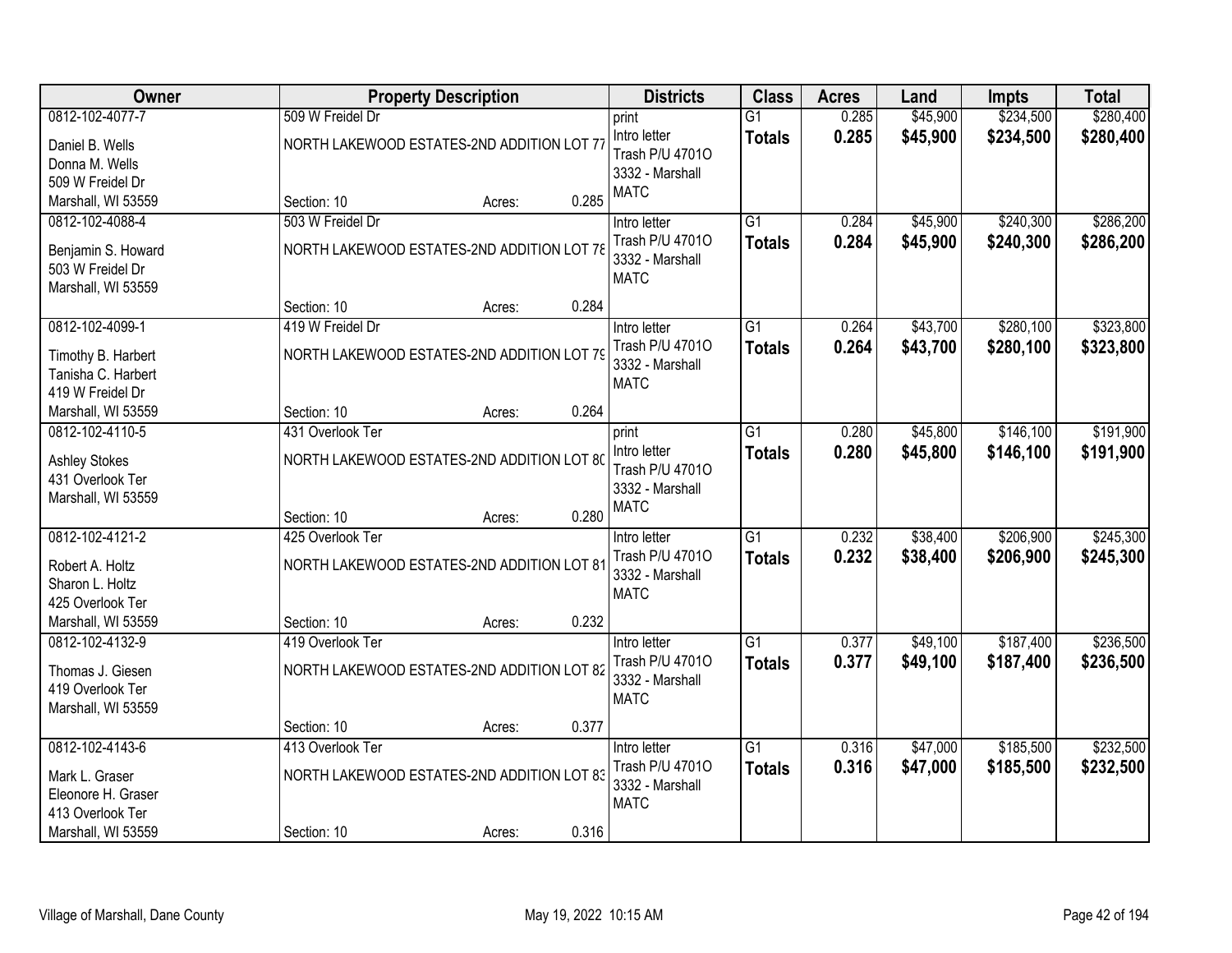| Owner                                                            | <b>Property Description</b> |                                            | <b>Districts</b> | <b>Class</b>                                      | <b>Acres</b>                     | Land           | <b>Impts</b>         | <b>Total</b>           |                        |
|------------------------------------------------------------------|-----------------------------|--------------------------------------------|------------------|---------------------------------------------------|----------------------------------|----------------|----------------------|------------------------|------------------------|
| 0812-102-4154-3                                                  | 407 Overlook Ter            |                                            |                  | Intro letter                                      | $\overline{G1}$                  | 0.286          | \$46,000             | \$232,000              | \$278,000              |
| Nicholas Petrie<br>7 Overlook Overlook Ter<br>Marshall, WI 53559 |                             | NORTH LAKEWOOD ESTATES-2ND ADDITION LOT 84 |                  | Trash P/U 47010<br>3332 - Marshall<br><b>MATC</b> | <b>Totals</b>                    | 0.286          | \$46,000             | \$232,000              | \$278,000              |
|                                                                  | Section: 10                 | Acres:                                     | 0.286            |                                                   |                                  |                |                      |                        |                        |
| 0812-102-4165-0                                                  | 401 Overlook Ter            |                                            |                  | Intro letter                                      | $\overline{G1}$                  | 0.315          | \$47,000             | \$171,700              | \$218,700              |
| Jennifer L. Schuchart<br>401 Overlook Ter<br>Marshall, WI 53559  |                             | NORTH LAKEWOOD ESTATES-2ND ADDITION LOT 85 |                  | Trash P/U 47010<br>3332 - Marshall<br><b>MATC</b> | <b>Totals</b>                    | 0.315          | \$47,000             | \$171,700              | \$218,700              |
|                                                                  | Section: 10                 | Acres:                                     | 0.315            |                                                   |                                  |                |                      |                        |                        |
| 0812-102-4176-7                                                  | 323 Overlook Ter            |                                            |                  | Intro letter                                      | G1                               | 0.301          | \$46,500             | \$211,900              | \$258,400              |
| Eric A. Allness<br>Michele M. Allness<br>323 Overlook Ter        |                             | NORTH LAKEWOOD ESTATES-2ND ADDITION LOT 86 |                  | Trash P/U 47010<br>3332 - Marshall<br><b>MATC</b> | <b>Totals</b>                    | 0.301          | \$46,500             | \$211,900              | \$258,400              |
| Marshall, WI 53559                                               | Section: 10                 | Acres:                                     | 0.301            |                                                   |                                  |                |                      |                        |                        |
| 0812-102-4187-4                                                  | 317 Overlook Ter            |                                            |                  | Intro letter                                      | G1                               | 0.284          | \$45,900             | \$207,900              | \$253,800              |
| Brian T. Brodbeck<br>317 Overlook Ter<br>Marshall, WI 53559      |                             | NORTH LAKEWOOD ESTATES-2ND ADDITION LOT 87 |                  | Trash P/U 47010<br>3332 - Marshall<br><b>MATC</b> | <b>Totals</b>                    | 0.284          | \$45,900             | \$207,900              | \$253,800              |
|                                                                  | Section: 10                 | Acres:                                     | 0.284            |                                                   |                                  |                |                      |                        |                        |
| 0812-102-4198-1<br>Wayne Stolpa                                  | 311 Overlook Ter            | NORTH LAKEWOOD ESTATES-2ND ADDITION LOT 88 |                  | Intro letter<br>Trash P/U 47010                   | $\overline{G1}$<br><b>Totals</b> | 0.299<br>0.299 | \$46,400<br>\$46,400 | \$224,700<br>\$224,700 | \$271,100<br>\$271,100 |
| Theresa Stolpa<br>311 Overlook Ter                               |                             |                                            |                  | 3332 - Marshall<br><b>MATC</b>                    |                                  |                |                      |                        |                        |
| Marshall, WI 53559                                               | Section: 10                 | Acres:                                     | 0.299            |                                                   |                                  |                |                      |                        |                        |
| 0812-102-4209-7                                                  | 305 Overlook Ter            |                                            |                  | Intro letter                                      | G1                               | 0.309          | \$46,800             | \$191,800              | \$238,600              |
| Zachary J. Hurley<br>Brianna M. Hurley<br>305 Overlook Ter       |                             | NORTH LAKEWOOD ESTATES-2ND ADDITION LOT 89 |                  | Trash P/U 47010<br>3332 - Marshall<br><b>MATC</b> | <b>Totals</b>                    | 0.309          | \$46,800             | \$191,800              | \$238,600              |
| Marshall, WI 53559                                               | Section: 10                 | Acres:                                     | 0.309            |                                                   |                                  |                |                      |                        |                        |
| 0812-102-4220-2                                                  | 227 Overlook Ter            |                                            |                  | Intro letter                                      | $\overline{G1}$                  | 0.298          | \$46,400             | \$231,000              | \$277,400              |
| Conor A. Kuhnau<br>Lauren M. Currie<br>221 Overlook Ter          |                             | NORTH LAKEWOOD ESTATES-2ND ADDITION LOT 90 |                  | Trash P/U 47010<br>3332 - Marshall<br><b>MATC</b> | <b>Totals</b>                    | 0.298          | \$46,400             | \$231,000              | \$277,400              |
| Marshall, WI 53559                                               | Section: 10                 | Acres:                                     | 0.298            |                                                   |                                  |                |                      |                        |                        |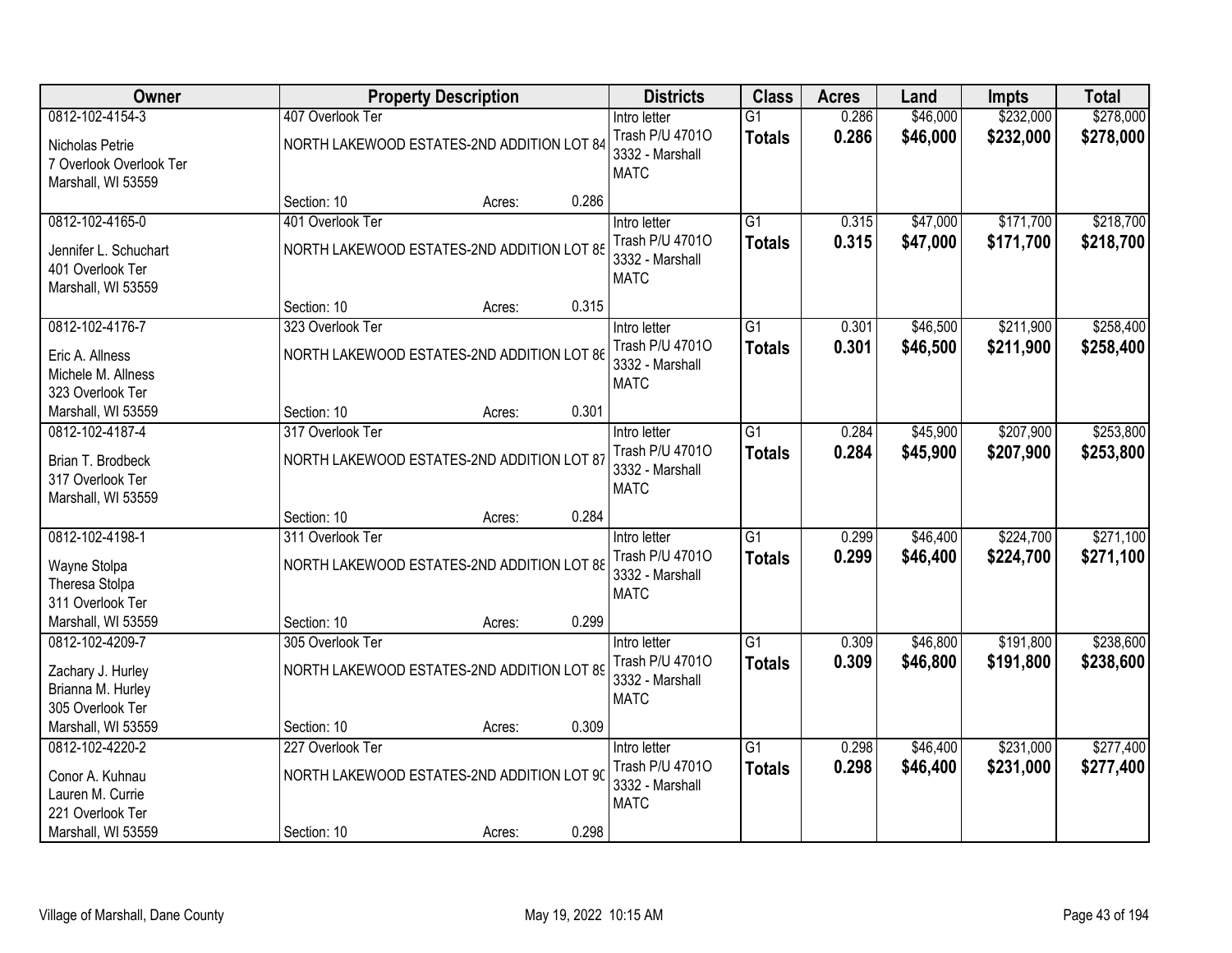| Owner                                                                   |                                                                                   | <b>Property Description</b> | <b>Districts</b> | <b>Class</b>                                                               | <b>Acres</b>                     | Land           | <b>Impts</b>         | <b>Total</b>           |                        |
|-------------------------------------------------------------------------|-----------------------------------------------------------------------------------|-----------------------------|------------------|----------------------------------------------------------------------------|----------------------------------|----------------|----------------------|------------------------|------------------------|
| 0812-102-4231-9                                                         | 221 Overlook Ter                                                                  |                             |                  | Intro letter                                                               | $\overline{G1}$                  | 0.288          | \$46,000             | \$214,000              | \$260,000              |
| Jason M. Williams<br>221 Overlook Ter<br>Marshall, WI 53559             | NORTH LAKEWOOD ESTATES-2ND ADDITION LOT 91                                        |                             |                  | Trash P/U 47010<br>3332 - Marshall<br><b>MATC</b>                          | <b>Totals</b>                    | 0.288          | \$46,000             | \$214,000              | \$260,000              |
|                                                                         | Section: 10                                                                       | Acres:                      | 0.288            |                                                                            |                                  |                |                      |                        |                        |
| 0812-102-4242-6                                                         | 215 Overlook Ter                                                                  |                             |                  | Intro letter                                                               | $\overline{G1}$                  | 0.278          | \$45,700             | \$256,300              | \$302,000              |
| Derek J. Kilian<br>Heather M. Kilian<br>215 Overlook Ter                | NORTH LAKEWOOD ESTATES-2ND ADDITION LOT 92                                        |                             |                  | Trash P/U 47010<br>3332 - Marshall<br><b>MATC</b>                          | <b>Totals</b>                    | 0.278          | \$45,700             | \$256,300              | \$302,000              |
| Marshall, WI 53559                                                      | Section: 10                                                                       | Acres:                      | 0.278            |                                                                            |                                  |                |                      |                        |                        |
| 0812-102-4262-2                                                         | 215 W Freidel Dr                                                                  |                             |                  | Intro letter                                                               | G1                               | 0.243          | \$40,200             | \$149,300              | \$189,500              |
| Tina M. Clark<br>215 W Freidel Dr<br>Marshall, WI 53559                 | NORTH LAKEWOOD ESTATES-2ND ADDITION LOT<br>102                                    |                             |                  | Trash P/U 47010<br>3332 - Marshall<br><b>MATC</b>                          | <b>Totals</b>                    | 0.243          | \$40,200             | \$149,300              | \$189,500              |
|                                                                         | Section: 10                                                                       | Acres:                      | 0.243            |                                                                            |                                  |                |                      |                        |                        |
| 0812-102-4273-9                                                         | 305 W Freidel Dr                                                                  |                             |                  | print                                                                      | $\overline{G1}$                  | 0.292          | \$46,200             | \$183,400              | \$229,600              |
| Kyle O. Klawitter<br>Kathryn Olson-Klawitter<br>305 W Freidel Dr        | NORTH LAKEWOOD ESTATES-2ND ADDITION LOT<br>103                                    |                             |                  | Intro letter<br>Trash P/U 47010<br>3332 - Marshall                         | <b>Totals</b>                    | 0.292          | \$46,200             | \$183,400              | \$229,600              |
| Marshall, WI 53559                                                      | Section: 10                                                                       | Acres:                      | 0.292            | <b>MATC</b>                                                                |                                  |                |                      |                        |                        |
| 0812-102-4284-6<br>J M. Webb<br>311 Freidel Dr<br>Marsha, WI 53559      | 311 W Freidel Dr<br>NORTH LAKEWOOD ESTATES-2ND ADDITION LOT<br>104<br>Section: 10 | Acres:                      | 0.310            | print<br>Intro letter<br>Trash P/U 47010<br>3332 - Marshall<br><b>MATC</b> | $\overline{G1}$<br><b>Totals</b> | 0.310<br>0.310 | \$46,800<br>\$46,800 | \$186,800<br>\$186,800 | \$233,600<br>\$233,600 |
| 0812-102-4295-3                                                         | 317 W Freidel Dr                                                                  |                             |                  | Intro letter                                                               | $\overline{G1}$                  | 0.329          | \$47,500             | \$197,600              | \$245,100              |
| Josefina Mendez<br>317 W Freidel Dr<br>Marshall, WI 53559               | NORTH LAKEWOOD ESTATES-2ND ADDITION LOT<br>105                                    |                             |                  | Trash P/U 47010<br>3332 - Marshall<br><b>MATC</b>                          | <b>Totals</b>                    | 0.329          | \$47,500             | \$197,600              | \$245,100              |
|                                                                         | Section: 10                                                                       | Acres:                      | 0.329            |                                                                            |                                  |                |                      |                        |                        |
| 0812-102-4306-9<br>Gregory M. Lusk<br>Susan M. Lusk<br>401 W Freidel Dr | 401 W Freidel Dr<br>NORTH LAKEWOOD ESTATES-2ND ADDITION LOT<br>106                |                             |                  | Intro letter<br>Trash P/U 47010<br>3332 - Marshall<br><b>MATC</b>          | $\overline{G1}$<br><b>Totals</b> | 0.308<br>0.308 | \$46,700<br>\$46,700 | \$200,600<br>\$200,600 | \$247,300<br>\$247,300 |
| Marshall, WI 53559                                                      | Section: 10                                                                       | Acres:                      | 0.308            |                                                                            |                                  |                |                      |                        |                        |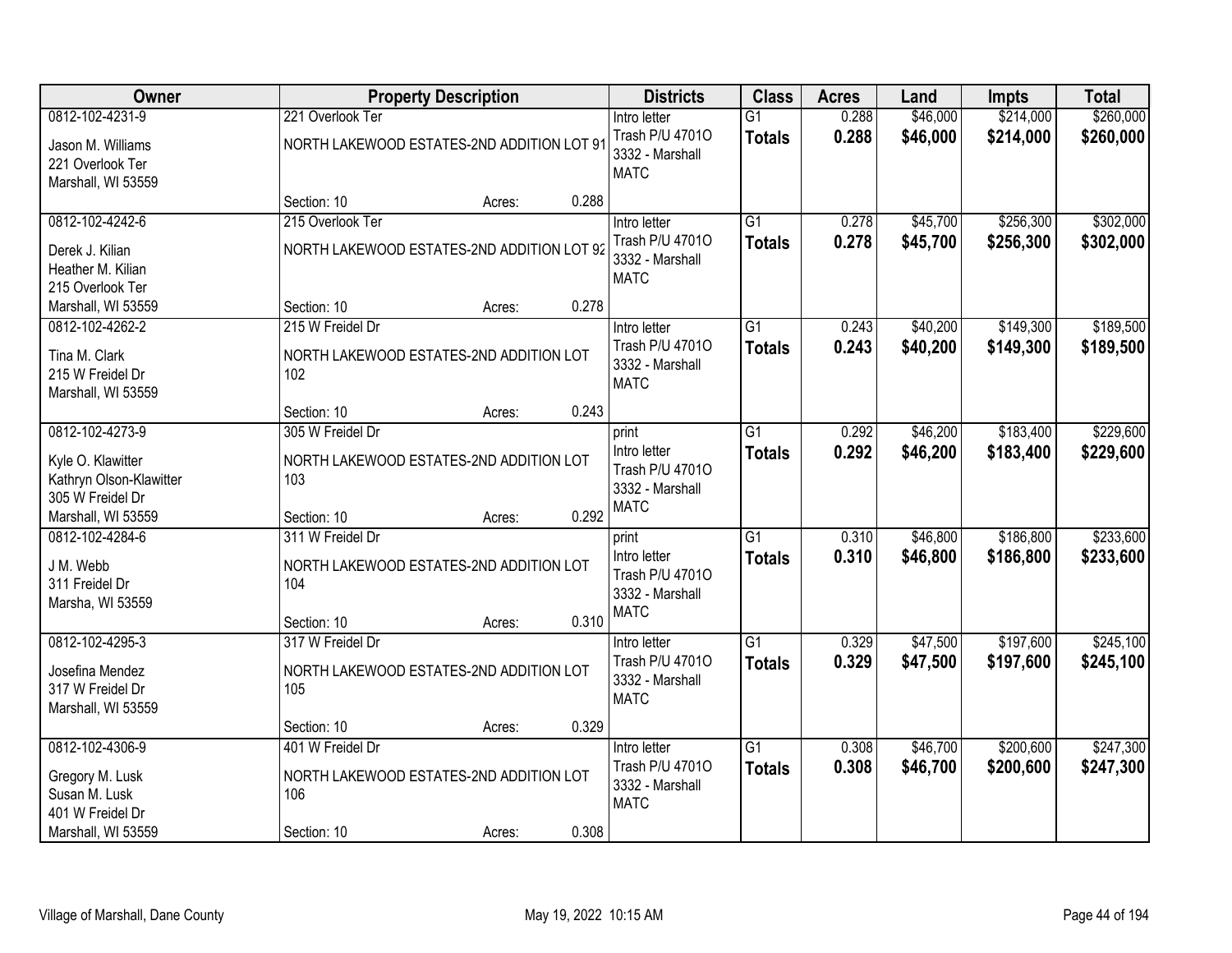| Owner                                  | <b>Property Description</b>             | <b>Districts</b>                | <b>Class</b>    | <b>Acres</b> | Land     | <b>Impts</b> | <b>Total</b> |
|----------------------------------------|-----------------------------------------|---------------------------------|-----------------|--------------|----------|--------------|--------------|
| 0812-102-4317-6                        | 406 Overlook Ter                        | Intro letter                    | $\overline{G1}$ | 0.287        | \$46,000 | \$231,700    | \$277,700    |
| Lance E. Tormey                        | NORTH LAKEWOOD ESTATES-2ND ADDITION LOT | Trash P/U 47010                 | <b>Totals</b>   | 0.287        | \$46,000 | \$231,700    | \$277,700    |
| Lyndsay Ampe                           | 107                                     | 3332 - Marshall                 |                 |              |          |              |              |
| 406 Overlook Ter                       |                                         | <b>MATC</b>                     |                 |              |          |              |              |
| Marshall, WI 53559                     | 0.287<br>Section: 10<br>Acres:          |                                 |                 |              |          |              |              |
| 0812-102-4328-3                        | 400 Overlook Ter                        | Intro letter                    | $\overline{G1}$ | 0.310        | \$46,800 | \$194,200    | \$241,000    |
|                                        |                                         | Trash P/U 47010                 | <b>Totals</b>   | 0.310        | \$46,800 | \$194,200    | \$241,000    |
| Judy Moore                             | NORTH LAKEWOOD ESTATES-2ND ADDITION LOT | 3332 - Marshall                 |                 |              |          |              |              |
| Roosevelt Moore                        | 108                                     | <b>MATC</b>                     |                 |              |          |              |              |
| 400 Overlook Ter<br>Marshall, WI 53559 | 0.310<br>Section: 10                    |                                 |                 |              |          |              |              |
| 0812-102-4339-0                        | Acres:<br>322 Overlook Ter              |                                 | $\overline{G1}$ |              | \$47,000 | \$215,300    | \$262,300    |
|                                        |                                         | Intro letter<br>Trash P/U 47010 |                 | 0.316        |          |              |              |
| Loren M. Nelson III                    | NORTH LAKEWOOD ESTATES-2ND ADDITION LOT | 3332 - Marshall                 | <b>Totals</b>   | 0.316        | \$47,000 | \$215,300    | \$262,300    |
| Suzanne J. Nelson                      | 109                                     | <b>MATC</b>                     |                 |              |          |              |              |
| 322 Overlook Ter                       |                                         |                                 |                 |              |          |              |              |
| Marshall, WI 53559                     | 0.316<br>Section: 10<br>Acres:          |                                 |                 |              |          |              |              |
| 0812-102-4350-5                        | 316 Overlook Ter                        | Intro letter                    | G1              | 0.297        | \$46,400 | \$172,600    | \$219,000    |
| Jeannine M. Wilz                       | NORTH LAKEWOOD ESTATES-2ND ADDITION LOT | Trash P/U 47010                 | <b>Totals</b>   | 0.297        | \$46,400 | \$172,600    | \$219,000    |
| 316 Overlook Ter                       | 110                                     | 3332 - Marshall                 |                 |              |          |              |              |
| Marshall, WI 53559                     |                                         | <b>MATC</b>                     |                 |              |          |              |              |
|                                        | 0.297<br>Section: 10<br>Acres:          |                                 |                 |              |          |              |              |
| 0812-102-4361-2                        | 310 Overlook Ter                        | Intro letter                    | $\overline{G1}$ | 0.280        | \$45,800 | \$230,900    | \$276,700    |
|                                        |                                         | Trash P/U 47010                 | <b>Totals</b>   | 0.280        | \$45,800 | \$230,900    | \$276,700    |
| David R. Dempski                       | NORTH LAKEWOOD ESTATES-2ND ADDITION LOT | 3332 - Marshall                 |                 |              |          |              |              |
| Karen R. Dempski                       | 111                                     | <b>MATC</b>                     |                 |              |          |              |              |
| 310 Overlook Ter                       |                                         |                                 |                 |              |          |              |              |
| Marshall, WI 53559                     | 0.280<br>Section: 10<br>Acres:          |                                 |                 |              |          |              |              |
| 0812-102-4372-9                        | 304 Overlook Ter                        | Intro letter                    | $\overline{G1}$ | 0.262        | \$43,400 | \$194,100    | \$237,500    |
| Jon P. Tiedt                           | NORTH LAKEWOOD ESTATES-2ND ADDITION LOT | Trash P/U 47010                 | <b>Totals</b>   | 0.262        | \$43,400 | \$194,100    | \$237,500    |
| Danielle M. Tiedt                      | 112                                     | 3332 - Marshall                 |                 |              |          |              |              |
| 304 Overlook Ter                       |                                         | <b>MATC</b>                     |                 |              |          |              |              |
| Marshall, WI 53559                     | 0.262<br>Section: 10<br>Acres:          |                                 |                 |              |          |              |              |
| 0812-102-4383-6                        | 220 Overlook Ter                        | print                           | $\overline{G1}$ | 0.239        | \$39,600 | \$184,200    | \$223,800    |
|                                        |                                         | Intro letter                    | <b>Totals</b>   | 0.239        | \$39,600 | \$184,200    | \$223,800    |
| David O. Kraus                         | NORTH LAKEWOOD ESTATES-2ND ADDITION LOT | Trash P/U 47010                 |                 |              |          |              |              |
| 220 Overlook Ter                       | 113                                     | 3332 - Marshall                 |                 |              |          |              |              |
| Marshall, WI 53559                     |                                         | <b>MATC</b>                     |                 |              |          |              |              |
|                                        | 0.239<br>Section: 10<br>Acres:          |                                 |                 |              |          |              |              |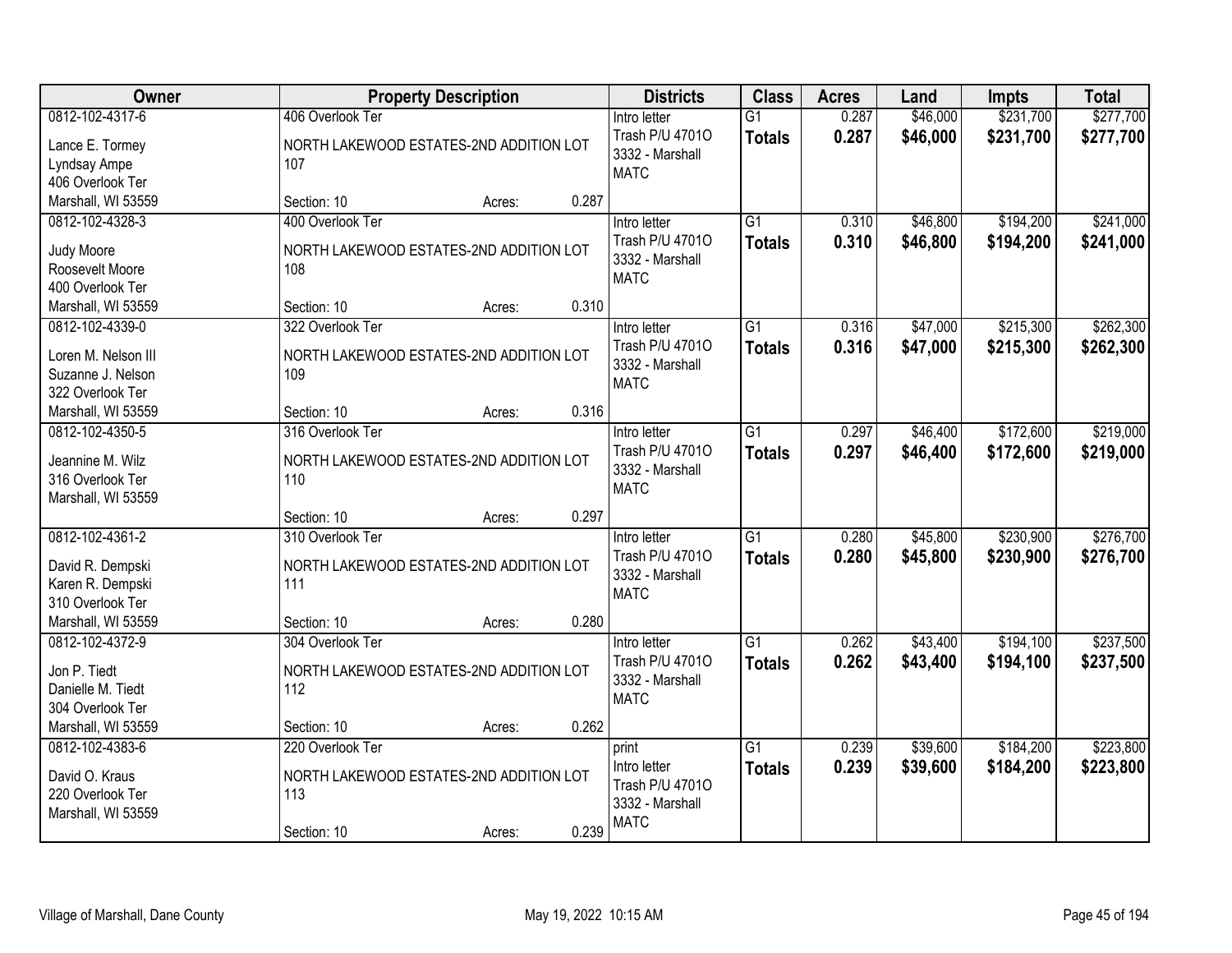| Owner                         |                                         | <b>Property Description</b> |       | <b>Districts</b>                | <b>Class</b>    | <b>Acres</b> | Land     | <b>Impts</b> | <b>Total</b> |
|-------------------------------|-----------------------------------------|-----------------------------|-------|---------------------------------|-----------------|--------------|----------|--------------|--------------|
| 0812-102-4394-3               | 214 Overlook Ter                        |                             |       | Intro letter                    | $\overline{G1}$ | 0.227        | \$37,600 | \$196,800    | \$234,400    |
| Floyd A. Myren                | NORTH LAKEWOOD ESTATES-2ND ADDITION LOT |                             |       | Trash P/U 47010                 | <b>Totals</b>   | 0.227        | \$37,600 | \$196,800    | \$234,400    |
| Bonnie M. Myren               | 114                                     |                             |       | 3332 - Marshall                 |                 |              |          |              |              |
| 214 Overlook Ter              |                                         |                             |       | <b>MATC</b>                     |                 |              |          |              |              |
| Marshall, WI 53559            | Section: 10                             | Acres:                      | 0.227 |                                 |                 |              |          |              |              |
| 0812-102-4405-9               | 208 Overlook Ter                        |                             |       | Intro letter                    | $\overline{G1}$ | 0.214        | \$35,400 | \$192,700    | \$228,100    |
| Geneva P. Kuhl                | NORTH LAKEWOOD ESTATES-2ND ADDITION LOT |                             |       | Trash P/U 47010                 | <b>Totals</b>   | 0.214        | \$35,400 | \$192,700    | \$228,100    |
| 208 Overlook Ter              | 115                                     |                             |       | 3332 - Marshall                 |                 |              |          |              |              |
| Marshall, WI 53559            |                                         |                             |       | <b>MATC</b>                     |                 |              |          |              |              |
|                               | Section: 10                             | Acres:                      | 0.214 |                                 |                 |              |          |              |              |
| 0812-102-4417-5               | 442 Lakewood Ter                        |                             |       | Intro letter                    | $\overline{G1}$ | 0.253        | \$41,900 | \$197,000    | \$238,900    |
| Benjamin A. Wink              | NORTH LAKEWOOD ESTATES-2ND ADDITION LOT |                             |       | Trash P/U 47010                 | <b>Totals</b>   | 0.253        | \$41,900 | \$197,000    | \$238,900    |
| Sara E. Wink                  | 137                                     |                             |       | 3332 - Marshall                 |                 |              |          |              |              |
| 442 Lakewood Ter              |                                         |                             |       | <b>MATC</b>                     |                 |              |          |              |              |
| Marshall, WI 53559            | Section: 10                             | Acres:                      | 0.253 |                                 |                 |              |          |              |              |
| 0812-102-4428-2               | 502 W Freidel Dr                        |                             |       | Intro letter                    | $\overline{G1}$ | 0.362        | \$48,600 | \$174,700    | \$223,300    |
|                               |                                         |                             |       | Trash P/U 47010                 | <b>Totals</b>   | 0.362        | \$48,600 | \$174,700    | \$223,300    |
| Nick Moua                     | NORTH LAKEWOOD ESTATES-2ND ADDITION LOT |                             |       | 3332 - Marshall                 |                 |              |          |              |              |
| Youa Moua<br>502 W Freidel Dr | 138                                     |                             |       | <b>MATC</b>                     |                 |              |          |              |              |
| Marshall, WI 53559            | Section: 10                             | Acres:                      | 0.362 |                                 |                 |              |          |              |              |
| 0812-102-4450-4               | E Freidel Dr                            |                             |       | Intro letter                    | $\overline{X4}$ | 0.800        | \$0      | \$0          | \$0          |
|                               |                                         |                             |       | 3332 - Marshall                 | <b>Totals</b>   | 0.800        | \$0      | \$0          | \$0          |
| Marshall, Village of          | NORTH LAKEWOOD ESTATES-2ND ADDITION     |                             |       | <b>MATC</b>                     |                 |              |          |              |              |
| PO Box 45                     | <b>OUTLOT 5</b>                         |                             |       |                                 |                 |              |          |              |              |
| Marshall, WI 53559            |                                         |                             |       |                                 |                 |              |          |              |              |
| 0812-102-4501-2               | Section: 10<br>631 Riverview Dr         | Acres:                      | 0.800 |                                 |                 |              |          | \$128,200    | \$173,700    |
|                               |                                         |                             |       | Intro letter<br>Trash P/U 47010 | G1              | 0.275        | \$45,500 |              |              |
| Patrick M. Barrette           | NORTH LAKEWOOD ESTATES LOT 1            |                             |       | 3332 - Marshall                 | <b>Totals</b>   | 0.275        | \$45,500 | \$128,200    | \$173,700    |
| Dianne M. Barrette            |                                         |                             |       | <b>MATC</b>                     |                 |              |          |              |              |
| 631 Riverview Dr              |                                         |                             |       |                                 |                 |              |          |              |              |
| Marshall, WI 53559            | Section: 10                             | Acres:                      | 0.275 |                                 |                 |              |          |              |              |
| 0812-102-4512-9               | 627 Riverview Dr                        |                             |       | Intro letter                    | $\overline{G1}$ | 0.342        | \$47,900 | \$169,100    | \$217,000    |
| Vuong C. Dong                 | NORTH LAKEWOOD ESTATES LOT 2            |                             |       | Trash P/U 47010                 | <b>Totals</b>   | 0.342        | \$47,900 | \$169,100    | \$217,000    |
| Mai Y. Xiong                  |                                         |                             |       | 3332 - Marshall                 |                 |              |          |              |              |
| 627 Riverview Dr              |                                         |                             |       | <b>MATC</b>                     |                 |              |          |              |              |
| Marshall, WI 53559            | Section: 10                             | Acres:                      | 0.342 |                                 |                 |              |          |              |              |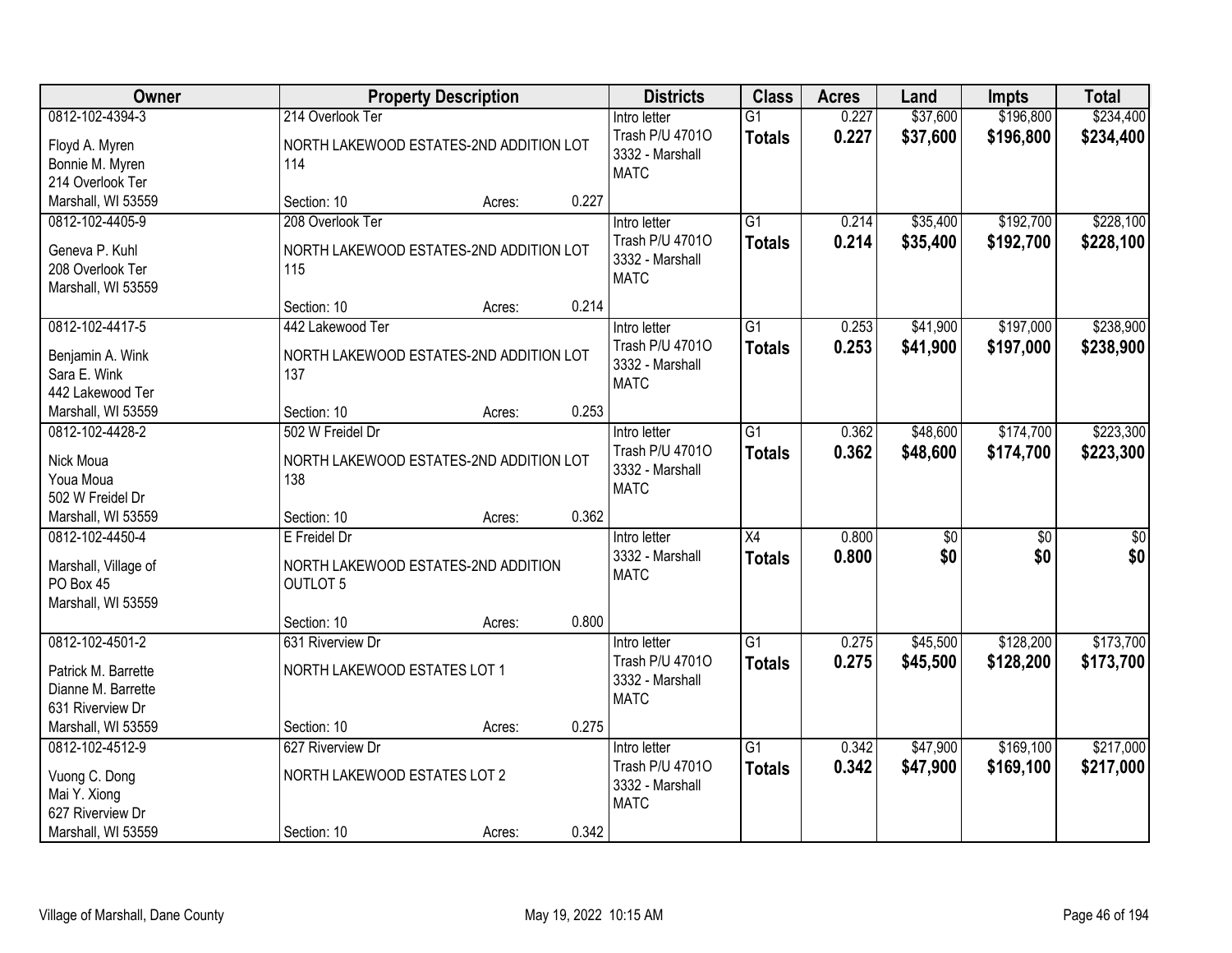| Owner                                 |                              | <b>Property Description</b> |       | <b>Districts</b>                | <b>Class</b>    | <b>Acres</b>   | Land     | <b>Impts</b> | <b>Total</b> |
|---------------------------------------|------------------------------|-----------------------------|-------|---------------------------------|-----------------|----------------|----------|--------------|--------------|
| 0812-102-4523-6                       | 623 Riverview Dr             |                             |       | Intro letter                    | $\overline{G1}$ | 0.290          | \$46,100 | \$151,800    | \$197,900    |
| Clifford D. Albedyll                  | NORTH LAKEWOOD ESTATES LOT 3 |                             |       | Trash P/U 47010                 | <b>Totals</b>   | 0.290          | \$46,100 | \$151,800    | \$197,900    |
| Barbara Albedyll                      |                              |                             |       | 3332 - Marshall                 |                 |                |          |              |              |
| 623 Riverview Dr                      |                              |                             |       | <b>MATC</b>                     |                 |                |          |              |              |
| Marshall, WI 53559                    | Section: 10                  | Acres:                      | 0.290 |                                 |                 |                |          |              |              |
| 0812-102-4534-3                       | 619 Riverview Dr             |                             |       | Intro letter                    | $\overline{G1}$ | 0.301          | \$46,500 | \$165,900    | \$212,400    |
| Danielle M. Erlandson                 | NORTH LAKEWOOD ESTATES LOT 4 |                             |       | Trash P/U 47010                 | <b>Totals</b>   | 0.301          | \$46,500 | \$165,900    | \$212,400    |
| Daniel R. Koeller                     |                              |                             |       | 3332 - Marshall                 |                 |                |          |              |              |
| 619 Riverview Dr                      |                              |                             |       | <b>MATC</b>                     |                 |                |          |              |              |
| Marshall, WI 53559                    | Section: 10                  | Acres:                      | 0.301 |                                 |                 |                |          |              |              |
| 0812-102-4545-0                       | 204 Scenic Cir               |                             |       | Intro letter                    | $\overline{G1}$ | 0.298          | \$46,400 | \$148,700    | \$195,100    |
| Michael C. Kolinski Jr                | NORTH LAKEWOOD ESTATES LOT 5 |                             |       | Trash P/U 47010                 | <b>Totals</b>   | 0.298          | \$46,400 | \$148,700    | \$195,100    |
| Kala M. Kolinski                      |                              |                             |       | 3332 - Marshall                 |                 |                |          |              |              |
| 204 Scenic Cir                        |                              |                             |       | <b>MATC</b>                     |                 |                |          |              |              |
| Marshall, WI 53559                    | Section: 10                  | Acres:                      | 0.298 |                                 |                 |                |          |              |              |
| 0812-102-4556-7                       | 206 Scenic Cir               |                             |       | Intro letter                    | $\overline{G1}$ | 0.298          | \$46,400 | \$176,100    | \$222,500    |
|                                       |                              |                             |       | Trash P/U 47010                 | <b>Totals</b>   | 0.298          | \$46,400 | \$176,100    | \$222,500    |
| Michael L. Beckett<br>PO Box 591      | NORTH LAKEWOOD ESTATES LOT 6 |                             |       | 3332 - Marshall                 |                 |                |          |              |              |
| Marshall, WI 53559                    |                              |                             |       | <b>MATC</b>                     |                 |                |          |              |              |
|                                       | Section: 10                  | Acres:                      | 0.298 |                                 |                 |                |          |              |              |
| 0812-102-4567-4                       | 208 Scenic Cir               |                             |       | Intro letter                    | $\overline{G1}$ | 0.461          | \$52,100 | \$217,800    | \$269,900    |
|                                       |                              |                             |       | Trash P/U 47010                 | <b>Totals</b>   | 0.461          | \$52,100 | \$217,800    | \$269,900    |
| Stephen F. Martin                     | NORTH LAKEWOOD ESTATES LOT 7 |                             |       | 3332 - Marshall                 |                 |                |          |              |              |
| Margaret M. Martin                    |                              |                             |       | <b>MATC</b>                     |                 |                |          |              |              |
| 208 Scenic Cir                        | Section: 10                  |                             | 0.461 |                                 |                 |                |          |              |              |
| Marshall, WI 53559<br>0812-102-4578-1 | 210 Scenic Cir               | Acres:                      |       |                                 | $\overline{G1}$ |                | \$46,500 | \$199,200    | \$245,700    |
|                                       |                              |                             |       | Intro letter<br>Trash P/U 47010 |                 | 0.301<br>0.301 | \$46,500 |              |              |
| Simmons Rev Tr, Mark E & Renee Y      | NORTH LAKEWOOD ESTATES LOT 8 |                             |       | 3332 - Marshall                 | <b>Totals</b>   |                |          | \$199,200    | \$245,700    |
| 210 Scenic Cir                        |                              |                             |       | <b>MATC</b>                     |                 |                |          |              |              |
| Marshall, WI 53559                    |                              |                             |       |                                 |                 |                |          |              |              |
|                                       | Section: 10                  | Acres:                      | 0.301 |                                 |                 |                |          |              |              |
| 0812-102-4589-8                       | 213 Scenic Cir               |                             |       | Intro letter                    | $\overline{G1}$ | 0.374          | \$49,000 | \$207,200    | \$256,200    |
| Amy S. Annen                          | NORTH LAKEWOOD ESTATES LOT 9 |                             |       | Trash P/U 47010                 | <b>Totals</b>   | 0.374          | \$49,000 | \$207,200    | \$256,200    |
| Nicholas J. Annen                     |                              |                             |       | 3332 - Marshall<br><b>MATC</b>  |                 |                |          |              |              |
| 213 Scenic Cir                        |                              |                             |       |                                 |                 |                |          |              |              |
| Marshall, WI 53559                    | Section: 10                  | Acres:                      | 0.374 |                                 |                 |                |          |              |              |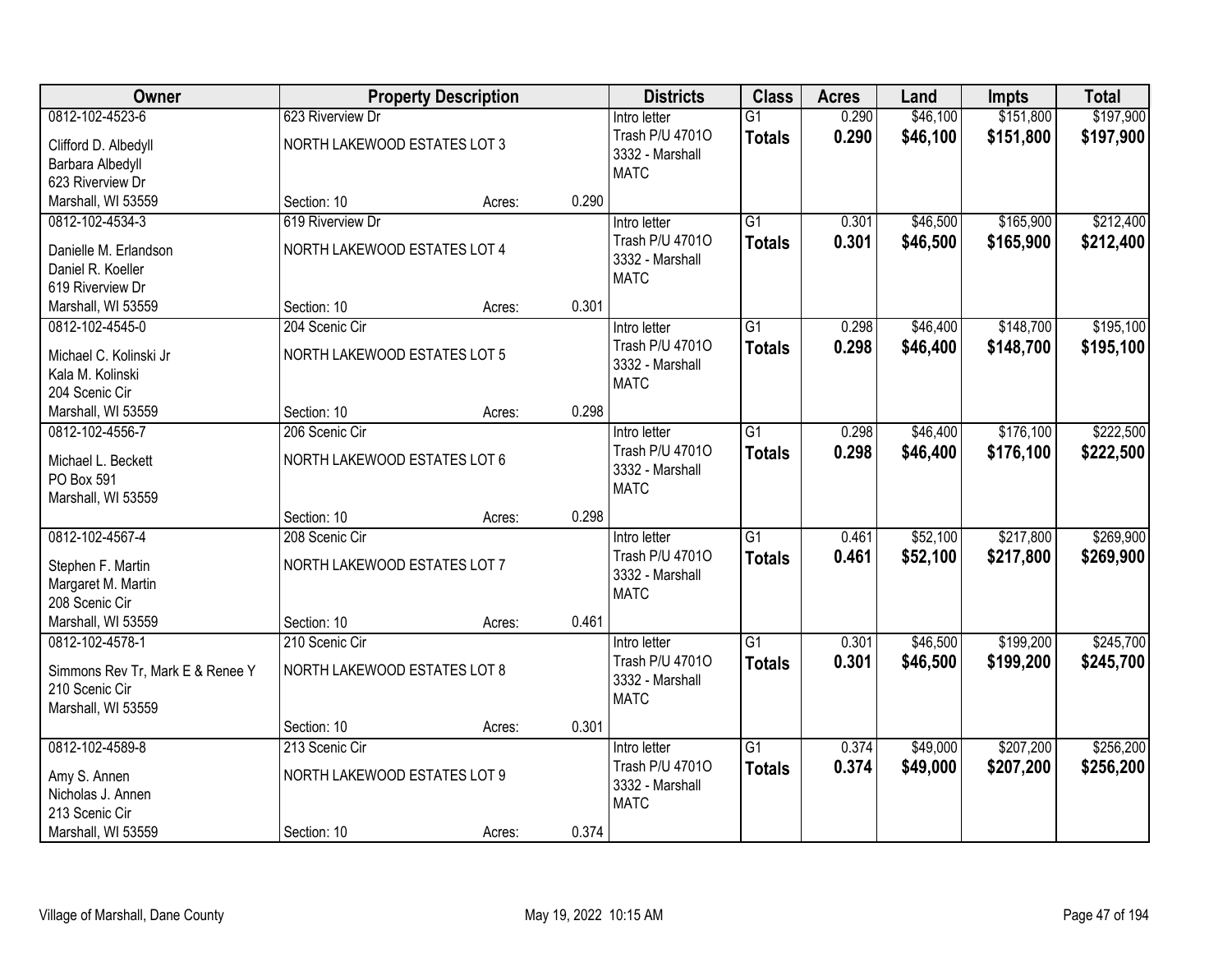| <b>Owner</b>                                                      |                               | <b>Property Description</b> |       | <b>Districts</b>                                   | <b>Class</b>    | <b>Acres</b>   | Land                 | <b>Impts</b>           | <b>Total</b>           |
|-------------------------------------------------------------------|-------------------------------|-----------------------------|-------|----------------------------------------------------|-----------------|----------------|----------------------|------------------------|------------------------|
| 0812-102-4600-2                                                   | 211 Scenic Cir                |                             |       | Intro letter                                       | $\overline{G1}$ | 0.457          | \$51,900             | \$188,700              | \$240,600              |
| Ernst Jt Rev Tr<br>211 Scenic Cir<br>Marshall, WI 53559           | NORTH LAKEWOOD ESTATES LOT 10 |                             |       | Trash P/U 47010<br>3332 - Marshall<br><b>MATC</b>  | <b>Totals</b>   | 0.457          | \$51,900             | \$188,700              | \$240,600              |
|                                                                   | Section: 10                   | Acres:                      | 0.457 |                                                    |                 |                |                      |                        |                        |
| 0812-102-4611-9                                                   | 209 Scenic Cir                |                             |       | Intro letter<br>Trash P/U 47010                    | $\overline{G1}$ | 0.255<br>0.255 | \$42,200<br>\$42,200 | \$155,400<br>\$155,400 | \$197,600<br>\$197,600 |
| Eric A. Armstrong<br>Callie E. Armstrong<br>209 Scenic Cir        | NORTH LAKEWOOD ESTATES LOT 11 |                             |       | 3332 - Marshall<br><b>MATC</b>                     | <b>Totals</b>   |                |                      |                        |                        |
| Marshall, WI 53559                                                | Section: 10                   | Acres:                      | 0.255 |                                                    |                 |                |                      |                        |                        |
| 0812-102-4622-6                                                   | 207 Scenic Cir                |                             |       | Intro letter                                       | G1              | 0.306          | \$46,700             | \$144,900              | \$191,600              |
| Carol J. Longseth<br>207 Scenic Cir<br>Marshall, WI 53559         | NORTH LAKEWOOD ESTATES LOT 12 |                             |       | Trash P/U 47010<br>3332 - Marshall<br><b>MATC</b>  | <b>Totals</b>   | 0.306          | \$46,700             | \$144,900              | \$191,600              |
|                                                                   | Section: 10                   | Acres:                      | 0.306 |                                                    |                 |                |                      |                        |                        |
| 0812-102-4633-3                                                   | 205 Scenic Cir                |                             |       | print                                              | $\overline{G1}$ | 0.284          | \$45,900             | \$160,600              | \$206,500              |
| Neil A. Knapton<br>Heidi S. Knapton                               | NORTH LAKEWOOD ESTATES LOT 13 |                             |       | Intro letter<br>Trash P/U 47010<br>3332 - Marshall | <b>Totals</b>   | 0.284          | \$45,900             | \$160,600              | \$206,500              |
| 205 Scenic Cir<br>Marshall, WI 53559                              | Section: 10                   | Acres:                      | 0.284 | <b>MATC</b>                                        |                 |                |                      |                        |                        |
| 0812-102-4644-0                                                   | 603 Riverview Dr              |                             |       | Intro letter                                       | $\overline{G1}$ | 0.350          | \$48,200             | \$284,300              | \$332,500              |
| Dale Veto<br>Becky S. Veto                                        | NORTH LAKEWOOD ESTATES LOT 14 |                             |       | Trash P/U 47010<br>3332 - Marshall                 | <b>Totals</b>   | 0.350          | \$48,200             | \$284,300              | \$332,500              |
| 603 Riverview Dr                                                  |                               |                             |       | <b>MATC</b>                                        |                 |                |                      |                        |                        |
| Marshall, WI 53559                                                | Section: 10                   | Acres:                      | 0.350 |                                                    |                 |                |                      |                        |                        |
| 0812-102-4655-7                                                   | 599 Riverview Dr              |                             |       | Intro letter                                       | $\overline{G1}$ | 0.316          | \$47,000             | \$210,700              | \$257,700              |
| Daniel J. Jakubek<br>Kristy M. Jakubek<br>599 Riverview Dr        | NORTH LAKEWOOD ESTATES LOT 15 |                             |       | Trash P/U 47010<br>3332 - Marshall<br><b>MATC</b>  | <b>Totals</b>   | 0.316          | \$47,000             | \$210,700              | \$257,700              |
| Marshall, WI 53559                                                | Section: 10                   | Acres:                      | 0.316 |                                                    |                 |                |                      |                        |                        |
| 0812-102-4666-4                                                   | 104 Sleepy Hollow Ln          |                             |       | Intro letter                                       | $\overline{G1}$ | 0.273          | \$45,200             | \$158,800              | \$204,000              |
| Bradley J. Thompson<br>Katie S. Slaughter<br>104 Sleepy Hollow Ln | NORTH LAKEWOOD ESTATES LOT 16 |                             |       | Trash P/U 47010<br>3332 - Marshall<br><b>MATC</b>  | <b>Totals</b>   | 0.273          | \$45,200             | \$158,800              | \$204,000              |
| Marshall, WI 53559                                                | Section: 10                   | Acres:                      | 0.273 |                                                    |                 |                |                      |                        |                        |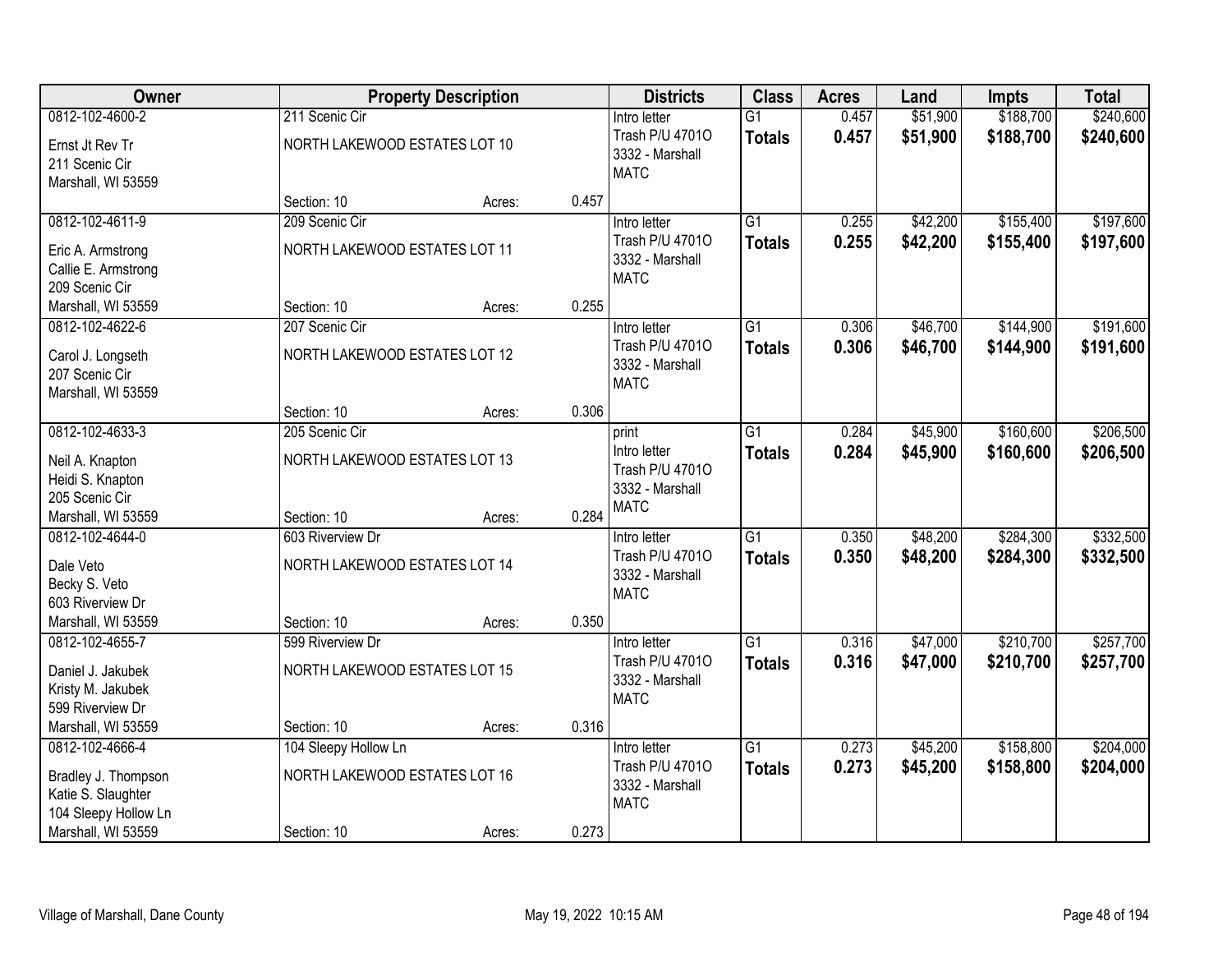| Owner                                                                                                 |                                                                          | <b>Property Description</b> |       | <b>Districts</b>                                                           | <b>Class</b>                     | <b>Acres</b>   | Land                 | <b>Impts</b>           | <b>Total</b>           |
|-------------------------------------------------------------------------------------------------------|--------------------------------------------------------------------------|-----------------------------|-------|----------------------------------------------------------------------------|----------------------------------|----------------|----------------------|------------------------|------------------------|
| 0812-102-4677-1                                                                                       | 106 Sleepy Hollow Ln                                                     |                             |       | Intro letter                                                               | $\overline{G1}$                  | 0.305          | \$46,600             | \$159,900              | \$206,500              |
| Benjamin Mcguire<br>Stephanie M. Mcguire<br>106 Sleepy Hollow Ln                                      | NORTH LAKEWOOD ESTATES LOT 17                                            |                             |       | Trash P/U 47010<br>3332 - Marshall<br><b>MATC</b>                          | <b>Totals</b>                    | 0.305          | \$46,600             | \$159,900              | \$206,500              |
| Marshall, WI 53559                                                                                    | Section: 10                                                              | Acres:                      | 0.305 |                                                                            |                                  |                |                      |                        |                        |
| 0812-102-4688-8<br>Kenneth J. Plasky<br>Tina M. Campbell<br>108 Sleepy Hollow Ln                      | 108 Sleepy Hollow Ln<br>NORTH LAKEWOOD ESTATES LOT 18                    |                             |       | Intro letter<br>Trash P/U 47010<br>3332 - Marshall<br><b>MATC</b>          | $\overline{G1}$<br><b>Totals</b> | 0.347<br>0.347 | \$48,100<br>\$48,100 | \$168,800<br>\$168,800 | \$216,900<br>\$216,900 |
| Marshall, WI 53559                                                                                    | Section: 10                                                              | Acres:                      | 0.347 |                                                                            |                                  |                |                      |                        |                        |
| 0812-102-4699-5<br>John A. Giunta<br>Belva J. Giunta<br>107 Sleepy Hollow Ln                          | 107 Sleepy Hollow Ln<br>NORTH LAKEWOOD ESTATES LOT 19                    |                             |       | Intro letter<br>Trash P/U 47010<br>3332 - Marshall<br><b>MATC</b>          | G1<br><b>Totals</b>              | 0.294<br>0.294 | \$46,200<br>\$46,200 | \$178,800<br>\$178,800 | \$225,000<br>\$225,000 |
| Marshall, WI 53559                                                                                    | Section: 10                                                              | Acres:                      | 0.294 |                                                                            |                                  |                |                      |                        |                        |
| 0812-102-4710-9<br>Taylor J. Hellenbrand<br>104 E Main St<br>Marshall, WI 53559                       | 598 Riverview Dr<br>NORTH LAKEWOOD ESTATES LOT 20                        |                             |       | Intro letter<br>Trash P/U 47010<br>3332 - Marshall<br><b>MATC</b>          | G1<br><b>Totals</b>              | 0.200<br>0.200 | \$43,600<br>\$43,600 | \$257,100<br>\$257,100 | \$300,700<br>\$300,700 |
|                                                                                                       | Section: 10                                                              | Acres:                      | 0.200 |                                                                            |                                  |                |                      |                        |                        |
| 0812-102-4721-6<br>Kevin F. Knipfer<br>602 Riverview Dr<br>Marshall, WI 53559                         | 602 Riverview Dr<br>NORTH LAKEWOOD ESTATES LOT 21<br>Section: 9          | Acres:                      | 0.207 | Intro letter<br>Trash P/U 47010<br>3332 - Marshall<br><b>MATC</b>          | $\overline{G1}$<br><b>Totals</b> | 0.207<br>0.207 | \$45,100<br>\$45,100 | \$234,100<br>\$234,100 | \$279,200<br>\$279,200 |
| 0812-102-4732-3                                                                                       | 606 Riverview Dr                                                         |                             |       | Intro letter                                                               | $\overline{G1}$                  | 0.276          | \$60,100             | \$181,400              | \$241,500              |
| Joseph J. Freidel Jr<br>Janice Freidel<br>606 Riverview Dr                                            | NORTH LAKEWOOD ESTATES LOT 22 SUBJ TO<br>ELECTRIC ESMT DESCR IN R3625/50 |                             |       | Trash P/U 47010<br>3332 - Marshall<br><b>MATC</b>                          | <b>Totals</b>                    | 0.276          | \$60,100             | \$181,400              | \$241,500              |
| Marshall, WI 53559                                                                                    | Section: 9                                                               | Acres:                      | 0.276 |                                                                            |                                  |                |                      |                        |                        |
| 0812-102-4743-0<br>William Christianson<br>Rebecca Ricketts<br>610 Riverside Dr<br>Marshall, WI 53559 | 610 Riverview Dr<br>NORTH LAKEWOOD ESTATES LOT 23<br>Section: 9          | Acres:                      | 0.272 | print<br>Intro letter<br>Trash P/U 47010<br>3332 - Marshall<br><b>MATC</b> | $\overline{G1}$<br><b>Totals</b> | 0.272<br>0.272 | \$59,200<br>\$59,200 | \$236,500<br>\$236,500 | \$295,700<br>\$295,700 |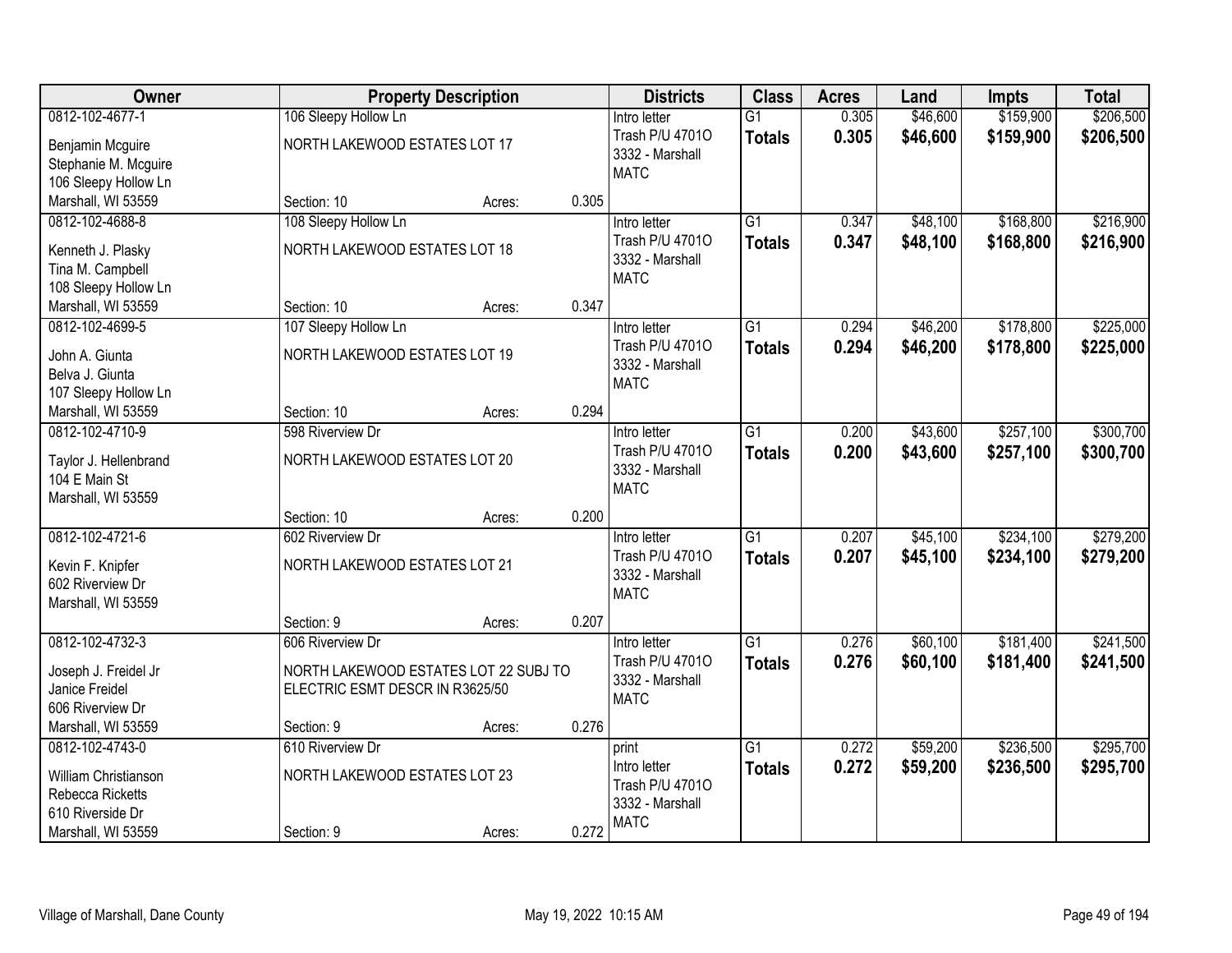| Owner                              |                                           | <b>Property Description</b> |       | <b>Districts</b> | <b>Class</b>    | <b>Acres</b> | Land            | <b>Impts</b>    | <b>Total</b>    |
|------------------------------------|-------------------------------------------|-----------------------------|-------|------------------|-----------------|--------------|-----------------|-----------------|-----------------|
| 0812-102-4754-7                    | 614 Riverview Dr                          |                             |       | Intro letter     | $\overline{G1}$ | 0.337        | \$73,400        | \$224,400       | \$297,800       |
| Karl G. Jackson                    | NORTH LAKEWOOD ESTATES LOT 24             |                             |       | Trash P/U 47010  | <b>Totals</b>   | 0.337        | \$73,400        | \$224,400       | \$297,800       |
| Amy L. Jackson                     |                                           |                             |       | 3332 - Marshall  |                 |              |                 |                 |                 |
| 614 Riverview Dr                   |                                           |                             |       | <b>MATC</b>      |                 |              |                 |                 |                 |
| Marshall, WI 53559                 | Section: 9                                | Acres:                      | 0.337 |                  |                 |              |                 |                 |                 |
| 0812-102-4765-4                    | 618 Riverview Dr                          |                             |       | Intro letter     | $\overline{G1}$ | 0.301        | \$46,500        | \$297,400       | \$343,900       |
| Robert C. Wendt                    | NORTH LAKEWOOD ESTATES LOT 25             |                             |       | Trash P/U 47010  | <b>Totals</b>   | 0.301        | \$46,500        | \$297,400       | \$343,900       |
| Joan M. Wendt                      |                                           |                             |       | 3332 - Marshall  |                 |              |                 |                 |                 |
| 618 Riverview Dr                   |                                           |                             |       | <b>MATC</b>      |                 |              |                 |                 |                 |
| Marshall, WI 53559                 | Section: 9                                | Acres:                      | 0.301 |                  |                 |              |                 |                 |                 |
| 0812-102-4776-1                    | 622 Riverview Dr                          |                             |       | Intro letter     | $\overline{G1}$ | 0.270        | \$44,700        | \$248,300       | \$293,000       |
| Heiman Family Tr, Jeffrey & Sheila | NORTH LAKEWOOD ESTATES LOT 26             |                             |       | Trash P/U 47010  | <b>Totals</b>   | 0.270        | \$44,700        | \$248,300       | \$293,000       |
| 622 Riverview Dr                   |                                           |                             |       | 3332 - Marshall  |                 |              |                 |                 |                 |
| Marshall, WI 53559                 |                                           |                             |       | <b>MATC</b>      |                 |              |                 |                 |                 |
|                                    | Section: 9                                | Acres:                      | 0.270 |                  |                 |              |                 |                 |                 |
| 0812-102-4787-8                    | 626 Riverview Dr                          |                             |       | Intro letter     | $\overline{G1}$ | 0.257        | \$42,500        | \$173,700       | \$216,200       |
| Jacob Rev Tr, Harold & Debra       | NORTH LAKEWOOD ESTATES LOT 27             |                             |       | Trash P/U 47010  | <b>Totals</b>   | 0.257        | \$42,500        | \$173,700       | \$216,200       |
| 626 Riverview Dr                   |                                           |                             |       | 3332 - Marshall  |                 |              |                 |                 |                 |
| Marshall, WI 53559                 |                                           |                             |       | <b>MATC</b>      |                 |              |                 |                 |                 |
|                                    | Section: 9                                | Acres:                      | 0.257 |                  |                 |              |                 |                 |                 |
| 0812-102-4798-5                    | 630 Riverview Dr                          |                             |       | Intro letter     | $\overline{G1}$ | 0.273        | \$45,200        | \$234,600       | \$279,800       |
| Christine S. Resler                | NORTH LAKEWOOD ESTATES LOT 28             |                             |       | Trash P/U 47010  | <b>Totals</b>   | 0.273        | \$45,200        | \$234,600       | \$279,800       |
| 630 Riverview Dr                   |                                           |                             |       | 3332 - Marshall  |                 |              |                 |                 |                 |
| Marshall, WI 53559                 |                                           |                             |       | <b>MATC</b>      |                 |              |                 |                 |                 |
|                                    | Section: 9                                | Acres:                      | 0.273 |                  |                 |              |                 |                 |                 |
| 0812-102-4809-1                    | 634 Riverview Dr                          |                             |       | Intro letter     | G1              | 0.316        | \$47,000        | \$182,300       | \$229,300       |
| Gregory D. Boehlert                | NORTH LAKEWOOD ESTATES LOT 29             |                             |       | Trash P/U 47010  | <b>Totals</b>   | 0.316        | \$47,000        | \$182,300       | \$229,300       |
| Rae M. Boehlert                    |                                           |                             |       | 3332 - Marshall  |                 |              |                 |                 |                 |
| 634 Riverview Dr                   |                                           |                             |       | <b>MATC</b>      |                 |              |                 |                 |                 |
| Marshall, WI 53559                 | Section: 9                                | Acres:                      | 0.316 |                  |                 |              |                 |                 |                 |
| 0812-102-4850-0                    |                                           |                             |       | 3332 - Marshall  | $\overline{X4}$ | 0.452        | $\overline{60}$ | $\overline{30}$ | $\overline{30}$ |
| Marshall, Village of               | NORTH LAKEWOOD ESTATES PUBLIC WALKWAY & 2 |                             |       | <b>MATC</b>      | <b>Totals</b>   | 0.452        | \$0             | \$0             | \$0             |
| PO Box 45                          | PUBLIC ACCESSES TO RIVER                  |                             |       |                  |                 |              |                 |                 |                 |
| Marshall, WI 53559                 |                                           |                             |       |                  |                 |              |                 |                 |                 |
|                                    | Section: 10                               | Acres:                      | 0.000 |                  |                 |              |                 |                 |                 |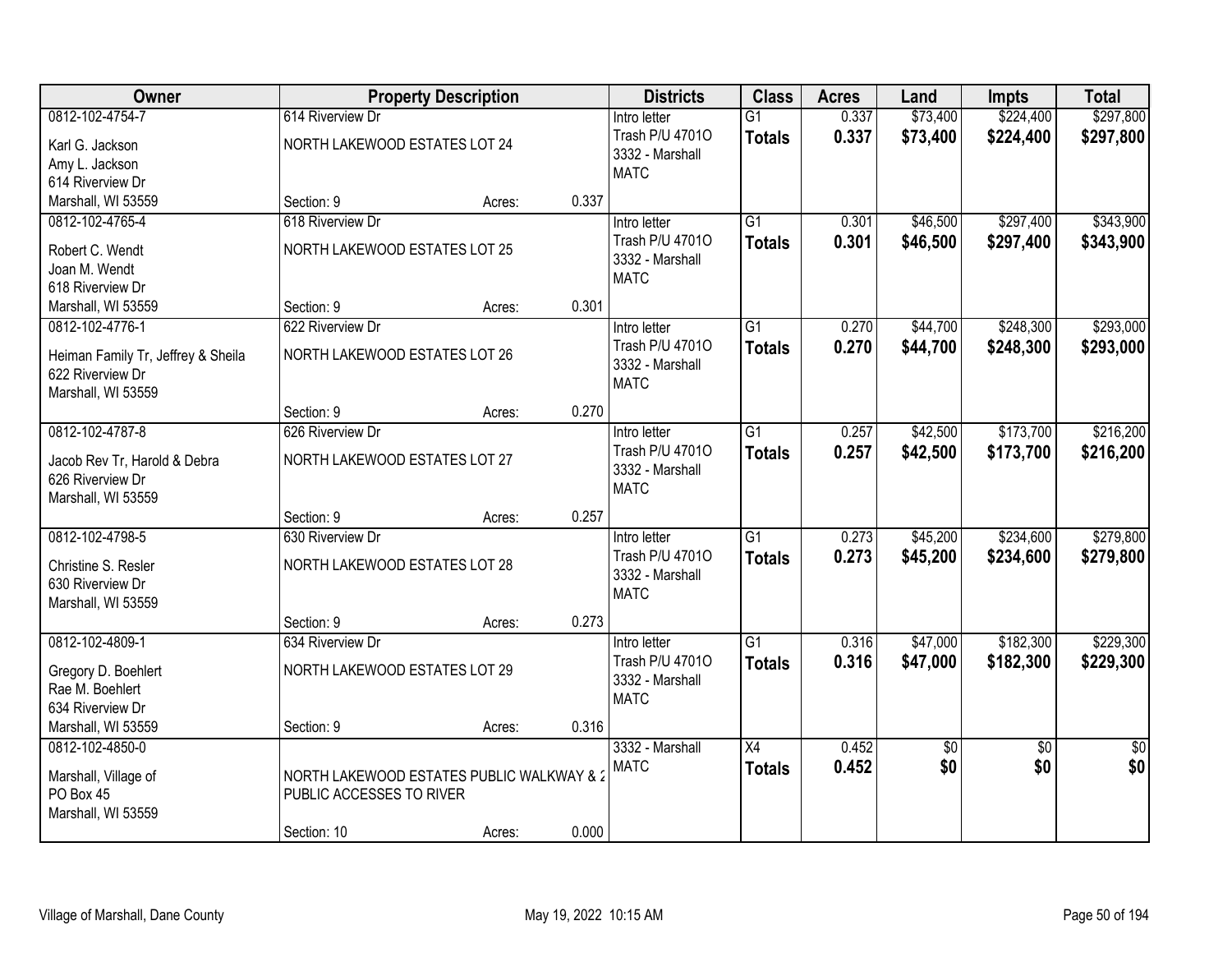| Owner                                                             | <b>Property Description</b>                                    |                 | <b>Districts</b>                                                  | <b>Class</b>                     | <b>Acres</b>   | Land                 | <b>Impts</b>           | <b>Total</b>           |
|-------------------------------------------------------------------|----------------------------------------------------------------|-----------------|-------------------------------------------------------------------|----------------------------------|----------------|----------------------|------------------------|------------------------|
| 0812-102-4908-1                                                   | 595 Riverview Dr                                               |                 | print                                                             | $\overline{G1}$                  | 0.248          | \$41,100             | \$152,700              | \$193,800              |
| Jan M. Johnson-Hayes<br>595 Riverview Dr<br>Marshall, WI 53559    | FIRST ADDN TO MAUNESHA LAKE ESTATES LOT 18                     |                 | Intro letter<br>Trash P/U 47010<br>3332 - Marshall<br><b>MATC</b> | <b>Totals</b>                    | 0.248          | \$41,100             | \$152,700              | \$193,800              |
|                                                                   | Section: 10                                                    | 0.248<br>Acres: |                                                                   |                                  |                |                      |                        |                        |
| 0812-102-4919-8                                                   | 591 Riverview Dr                                               |                 | Intro letter                                                      | $\overline{G1}$                  | 0.238          | \$39,400             | \$139,800              | \$179,200              |
| Frank W. Schoenbach<br>Patricia A. Schoenbach<br>591 Riverview Dr | FIRST ADDN TO MAUNESHA LAKE ESTATES LOT 19                     |                 | Trash P/U 47010<br>3332 - Marshall<br><b>MATC</b>                 | <b>Totals</b>                    | 0.238          | \$39,400             | \$139,800              | \$179,200              |
| Marshall, WI 53559                                                | Section: 10                                                    | 0.238<br>Acres: |                                                                   |                                  |                |                      |                        |                        |
| 0812-102-4930-3                                                   | 587 Riverview Dr                                               |                 | Intro letter                                                      | G1                               | 0.292          | \$46,200             | \$174,100              | \$220,300              |
| Andrew J. Jesberger<br>587 Riverview Dr<br>Marshall, WI 53559     | FIRST ADDN TO MAUNESHA LAKE ESTATE LOT 20                      |                 | Trash P/U 47010<br>3332 - Marshall<br><b>MATC</b>                 | <b>Totals</b>                    | 0.292          | \$46,200             | \$174,100              | \$220,300              |
|                                                                   | Section: 10                                                    | 0.292<br>Acres: |                                                                   |                                  |                |                      |                        |                        |
| 0812-102-4941-0                                                   | 583 Riverview Dr                                               |                 | Intro letter                                                      | $\overline{G1}$                  | 0.310          | \$46,800             | \$237,400              | \$284,200              |
| Rayanne Johnson<br>Derek Johnson<br>583 Riverview Dr              | FIRST ADDN TO MAUNESHA LAKE ESTATES LOT 21                     |                 | Trash P/U 47010<br>3332 - Marshall<br><b>MATC</b>                 | <b>Totals</b>                    | 0.310          | \$46,800             | \$237,400              | \$284,200              |
| Marshall, WI 53559                                                | Section: 10                                                    | 0.310<br>Acres: |                                                                   |                                  |                |                      |                        |                        |
| 0812-102-4952-7<br>Norman L. Peck<br>Susan A. Peck                | 579 Riverview Dr<br>FIRST ADDN TO MAUNESHA LAKE ESTATES LOT 22 |                 | Intro letter<br>Trash P/U 47010<br>3332 - Marshall                | $\overline{G1}$<br><b>Totals</b> | 0.324<br>0.324 | \$47,300<br>\$47,300 | \$167,200<br>\$167,200 | \$214,500<br>\$214,500 |
| 579 Riverview Dr                                                  |                                                                |                 | <b>MATC</b>                                                       |                                  |                |                      |                        |                        |
| Marshall, WI 53559                                                | Section: 10                                                    | 0.324<br>Acres: |                                                                   |                                  |                |                      |                        |                        |
| 0812-102-4963-4                                                   | 575 Riverview Dr                                               |                 | Intro letter                                                      | G1                               | 0.303          | \$46,600             | \$173,900              | \$220,500              |
| Matthew S. Swanlund<br>Jamie M. Swanlund<br>575 Riverview Dr      | FIRST ADDN TO MAUNESHA LAKE ESTATES 23                         |                 | Trash P/U 47010<br>3332 - Marshall<br><b>MATC</b>                 | <b>Totals</b>                    | 0.303          | \$46,600             | \$173,900              | \$220,500              |
| Marshall, WI 53559                                                | Section: 10                                                    | 0.303<br>Acres: |                                                                   |                                  |                |                      |                        |                        |
| 0812-102-4974-1                                                   | 571 Riverview Dr                                               |                 | Intro letter                                                      | $\overline{G1}$                  | 0.282          | \$45,800             | \$245,700              | \$291,500              |
| Steven Haw<br>Heidi Haw<br>571 Riverview Dr                       | FIRST ADDN TO MAUNESHA LAKE ESTATES LOT 24                     |                 | Trash P/U 47010<br>3332 - Marshall<br><b>MATC</b>                 | <b>Totals</b>                    | 0.282          | \$45,800             | \$245,700              | \$291,500              |
| Marshall, WI 53559                                                | Section: 10                                                    | 0.282<br>Acres: |                                                                   |                                  |                |                      |                        |                        |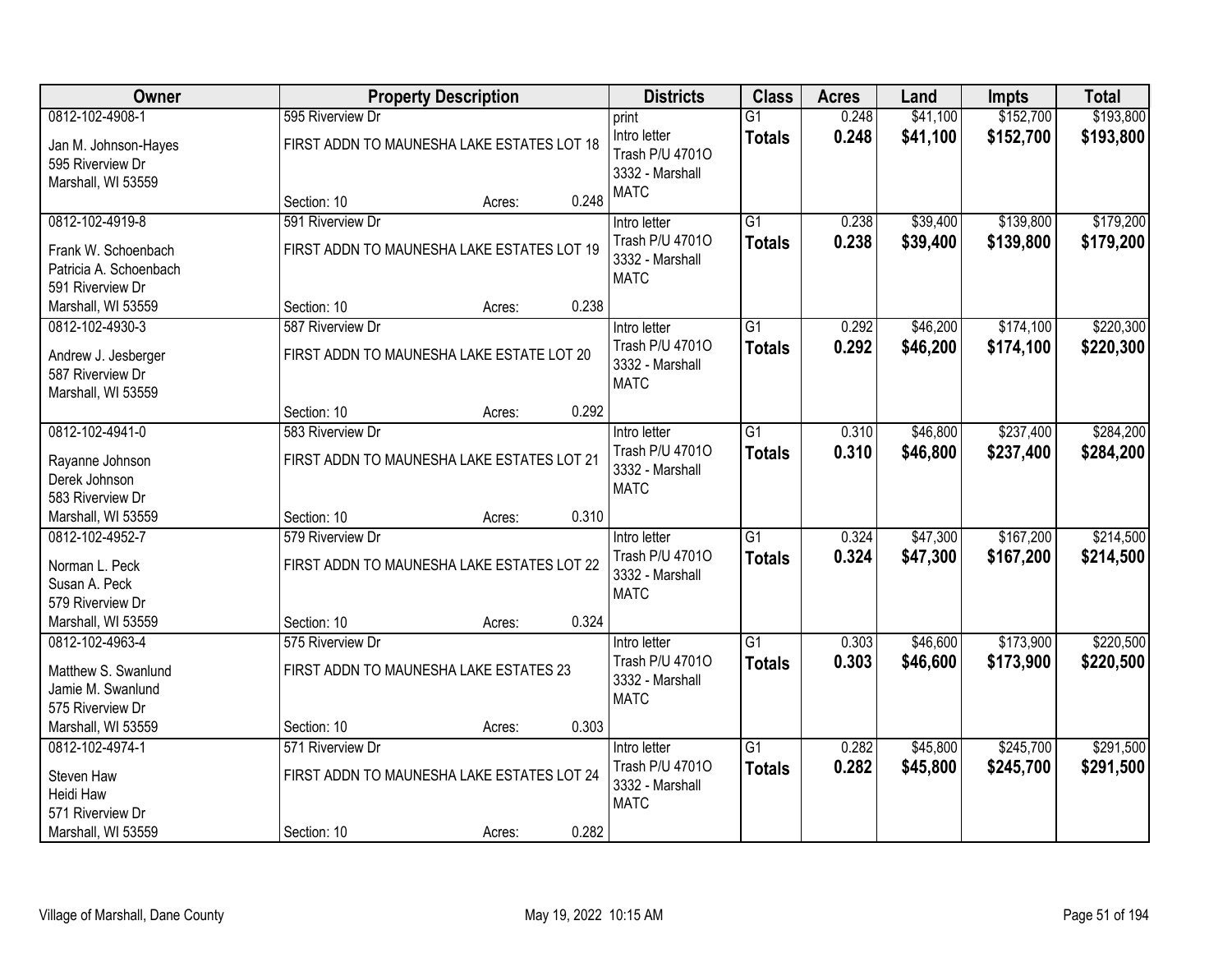| Owner                                  |                                            | <b>Property Description</b> |       | <b>Districts</b>                | <b>Class</b>    | <b>Acres</b> | Land     | <b>Impts</b> | <b>Total</b> |
|----------------------------------------|--------------------------------------------|-----------------------------|-------|---------------------------------|-----------------|--------------|----------|--------------|--------------|
| 0812-102-4985-8                        | 567 Riverview Dr                           |                             |       | print                           | $\overline{G1}$ | 0.237        | \$39,200 | \$151,200    | \$190,400    |
| Shonda Nedd                            | FIRST ADDN TO MAUNESHA LAKE ESTATES LOT 25 |                             |       | Intro letter                    | <b>Totals</b>   | 0.237        | \$39,200 | \$151,200    | \$190,400    |
| Dwayne Nedd Jr                         |                                            |                             |       | Trash P/U 47010                 |                 |              |          |              |              |
| 567 Riverview Dr                       |                                            |                             |       | 3332 - Marshall                 |                 |              |          |              |              |
| Marshall, WI 53559                     | Section: 10                                | Acres:                      | 0.237 | <b>MATC</b>                     |                 |              |          |              |              |
| 0812-102-4996-5                        | 563 Riverview Dr                           |                             |       | Intro letter                    | $\overline{G1}$ | 0.280        | \$45,800 | \$187,800    | \$233,600    |
| Victor A. Elliott                      | FIRST ADDN TO MAUNESHA LAKE ESTATES LOT 26 |                             |       | Trash P/U 47010                 | <b>Totals</b>   | 0.280        | \$45,800 | \$187,800    | \$233,600    |
| Corinne A. Elliott                     |                                            |                             |       | 3332 - Marshall                 |                 |              |          |              |              |
| 2348 Fir St                            |                                            |                             |       | <b>MATC</b>                     |                 |              |          |              |              |
| Janesville, WI 53546                   | Section: 10                                | Acres:                      | 0.280 |                                 |                 |              |          |              |              |
| 0812-102-5007-9                        | 559 Riverview Dr                           |                             |       | Intro letter                    | G1              | 0.303        | \$46,600 | \$168,600    | \$215,200    |
|                                        | FIRST ADDN TO MAUNESHA LAKE ESTATES LOT 27 |                             |       | Trash P/U 47010                 | <b>Totals</b>   | 0.303        | \$46,600 | \$168,600    | \$215,200    |
| Anthony J. Bisco<br>Joy R. Bisco       |                                            |                             |       | 3332 - Marshall                 |                 |              |          |              |              |
| 559 Riverview Dr                       |                                            |                             |       | <b>MATC</b>                     |                 |              |          |              |              |
| Marshall, WI 53559                     | Section: 10                                | Acres:                      | 0.303 |                                 |                 |              |          |              |              |
| 0812-102-5018-6                        | 555 Riverview Dr                           |                             |       | Intro letter                    | $\overline{G1}$ | 0.303        | \$46,600 | \$176,800    | \$223,400    |
|                                        |                                            |                             |       | Trash P/U 47010                 | <b>Totals</b>   | 0.303        | \$46,600 | \$176,800    | \$223,400    |
| Krug C. Le, Caroline et al             | FIRST ADDN TO MAUNESHA LAKE ESTATES LOT 28 |                             |       | 3332 - Marshall                 |                 |              |          |              |              |
| 555 Riverview Dr<br>Marshall, WI 53559 |                                            |                             |       | <b>MATC</b>                     |                 |              |          |              |              |
|                                        | Section: 10                                | Acres:                      | 0.303 |                                 |                 |              |          |              |              |
| 0812-102-5029-3                        | 551 Riverview Dr                           |                             |       | Intro letter                    | $\overline{G1}$ | 0.303        | \$46,600 | \$161,900    | \$208,500    |
|                                        |                                            |                             |       | Trash P/U 47010                 | <b>Totals</b>   | 0.303        | \$46,600 | \$161,900    | \$208,500    |
| Raquel De La Cruz                      | FIRST ADDN TO MAUNESHA LAKE ESTATES LOT 29 |                             |       | 3332 - Marshall                 |                 |              |          |              |              |
| 551 Riverview Dr                       |                                            |                             |       | <b>MATC</b>                     |                 |              |          |              |              |
| Marshall, WI 53559                     | Section: 10                                | Acres:                      | 0.303 |                                 |                 |              |          |              |              |
| 0812-102-5041-1                        | 547 Riverview Dr                           |                             |       | Intro letter                    | $\overline{G1}$ | 0.274        | \$45,400 | \$196,000    | \$241,400    |
|                                        |                                            |                             |       | Trash P/U 47010                 | <b>Totals</b>   | 0.274        | \$45,400 | \$196,000    | \$241,400    |
| Daniel J. Hlavaty                      | FIRST ADDN TO MAUNESHA LAKE ESTATES LOT 30 |                             |       | 3332 - Marshall                 |                 |              |          |              |              |
| Sherry M. Hlavaty                      | & ALSO INCL PRT LOT 66 FIRST ADDN TO NORTH |                             |       | <b>MATC</b>                     |                 |              |          |              |              |
| 547 Riverview Dr                       | LAKEWOOD ESTATES DESCR AS BEG AT SE COR OF |                             |       |                                 |                 |              |          |              |              |
| Marshall, WI 53559                     | Section: 10                                | Acres:                      | 0.274 |                                 | $\overline{G1}$ | 0.242        |          | \$183,500    | \$223,600    |
| 0812-102-5051-5                        | 543 Riverview Dr                           |                             |       | Intro letter<br>Trash P/U 47010 |                 |              | \$40,100 |              |              |
| David D. Henning                       | FIRST ADDN TO MAUNESHA LAKE ESTATES LOT 31 |                             |       | 3332 - Marshall                 | <b>Totals</b>   | 0.242        | \$40,100 | \$183,500    | \$223,600    |
| 543 Riverview Dr                       |                                            |                             |       | <b>MATC</b>                     |                 |              |          |              |              |
| Marshall, WI 53559                     |                                            |                             |       |                                 |                 |              |          |              |              |
|                                        | Section: 10                                | Acres:                      | 0.242 |                                 |                 |              |          |              |              |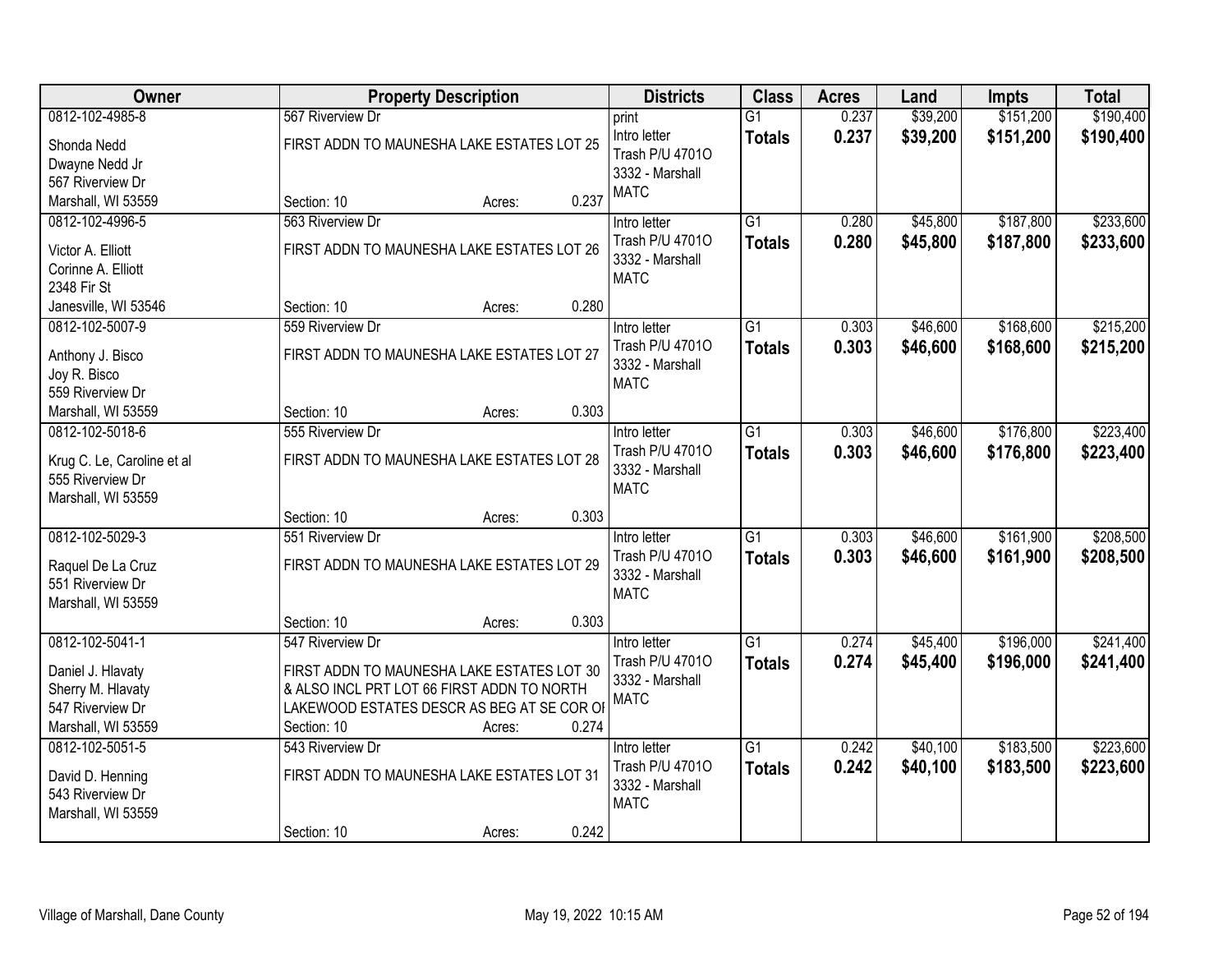| <b>Owner</b>                                                                      |                                                                    | <b>Property Description</b> | <b>Districts</b>                                                  | <b>Class</b>                     | <b>Acres</b>   | Land                 | <b>Impts</b>           | <b>Total</b>           |
|-----------------------------------------------------------------------------------|--------------------------------------------------------------------|-----------------------------|-------------------------------------------------------------------|----------------------------------|----------------|----------------------|------------------------|------------------------|
| 0812-102-5062-2                                                                   | 539 Riverview Dr                                                   |                             | Intro letter                                                      | $\overline{G1}$                  | 0.366          | \$48,800             | \$161,000              | \$209,800              |
| Barbara J. Ledbury<br>539 Riverview Dr<br>Marshall, WI 53559                      | FIRST ADDN TO MAUNESHA LAKE ESTATES LOT 32                         |                             | Trash P/U 47010<br>3332 - Marshall<br><b>MATC</b>                 | <b>Totals</b>                    | 0.366          | \$48,800             | \$161,000              | \$209,800              |
|                                                                                   | Section: 10                                                        | Acres:                      | 0.366                                                             |                                  |                |                      |                        |                        |
| 0812-102-5073-9                                                                   | 535 Riverview Dr                                                   |                             | Intro letter                                                      | $\overline{G1}$                  | 0.340          | \$47,800             | \$161,200              | \$209,000              |
| <b>Troy Gors</b><br><b>Melissa Gors</b><br>535 Riverview Dr                       | FIRST ADDN TO MAUNESHA LAKE ESTATES LOT 33                         |                             | Trash P/U 47010<br>3332 - Marshall<br><b>MATC</b>                 | <b>Totals</b>                    | 0.340          | \$47,800             | \$161,200              | \$209,000              |
| Marshall, WI 53559                                                                | Section: 10                                                        | Acres:                      | 0.340                                                             |                                  |                |                      |                        |                        |
| 0812-102-5084-6                                                                   | 529 Riverview Dr                                                   |                             | Intro letter                                                      | G1                               | 0.330          | \$47,500             | \$170,400              | \$217,900              |
| Kuhlow Rev Tr, Suzanne<br>529 Riverview Dr<br>Marshall, WI 53559                  | FIRST ADDN TO MAUNESHA LAKE ESTATES LOT 34                         |                             | Trash P/U 47010<br>3332 - Marshall<br><b>MATC</b>                 | <b>Totals</b>                    | 0.330          | \$47,500             | \$170,400              | \$217,900              |
|                                                                                   | Section: 10                                                        | Acres:                      | 0.330                                                             |                                  |                |                      |                        |                        |
| 0812-102-5109-6                                                                   | 447 Lakewood Ter                                                   |                             | Intro letter                                                      | G1                               | 0.261          | \$43,200             | \$211,600              | \$254,800              |
| Brenda L. Fry<br>447 Lakewood Ter<br>Marshall, WI 53559                           | NORTH LAKEWOOD ESTATES-2ND ADDITION LOT<br>139                     |                             | Trash P/U 47010<br>3332 - Marshall<br><b>MATC</b>                 | <b>Totals</b>                    | 0.261          | \$43,200             | \$211,600              | \$254,800              |
|                                                                                   | Section: 10                                                        | Acres:                      | 0.261                                                             |                                  |                |                      |                        |                        |
| 0812-102-5120-1<br>Taylor R. Austen<br>Elizabeth J. Doolittle<br>412 W Freidel Dr | 412 W Freidel Dr<br>NORTH LAKEWOOD ESTATES-2ND ADDITION LOT<br>140 |                             | Intro letter<br>Trash P/U 47010<br>3332 - Marshall<br><b>MATC</b> | $\overline{G1}$<br><b>Totals</b> | 0.257<br>0.257 | \$42,500<br>\$42,500 | \$154,600<br>\$154,600 | \$197,100<br>\$197,100 |
| Marshall, WI 53559                                                                | Section: 10                                                        | Acres:                      | 0.257                                                             |                                  |                |                      |                        |                        |
| 0812-102-5131-8                                                                   | 406 W Freidel Dr                                                   |                             | Intro letter                                                      | $\overline{G1}$                  | 0.280          | \$45,800             | \$165,700              | \$211,500              |
| Kevin T. Fettig<br>Jodi L. Fettig<br>406 W Freidel Dr                             | NORTH LAKEWOOD ESTATES-2ND ADDITION LOT<br>141                     |                             | Trash P/U 47010<br>3332 - Marshall<br><b>MATC</b>                 | <b>Totals</b>                    | 0.280          | \$45,800             | \$165,700              | \$211,500              |
| Marshall, WI 53559                                                                | Section: 10                                                        | Acres:                      | 0.280                                                             |                                  |                |                      |                        |                        |
| 0812-102-5142-5                                                                   | 400 W Freidel Dr                                                   |                             | Intro letter                                                      | $\overline{G1}$                  | 0.298          | \$46,400             | \$209,300              | \$255,700              |
| Christopher J. Kappes<br>Holly J. Kappes<br>400 W Freidel Dr                      | NORTH LAKEWOOD ESTATES-2ND ADDITION LOT<br>142                     |                             | Trash P/U 47010<br>3332 - Marshall<br><b>MATC</b>                 | <b>Totals</b>                    | 0.298          | \$46,400             | \$209,300              | \$255,700              |
| Marshall, WI 53559                                                                | Section: 10                                                        | Acres:                      | 0.298                                                             |                                  |                |                      |                        |                        |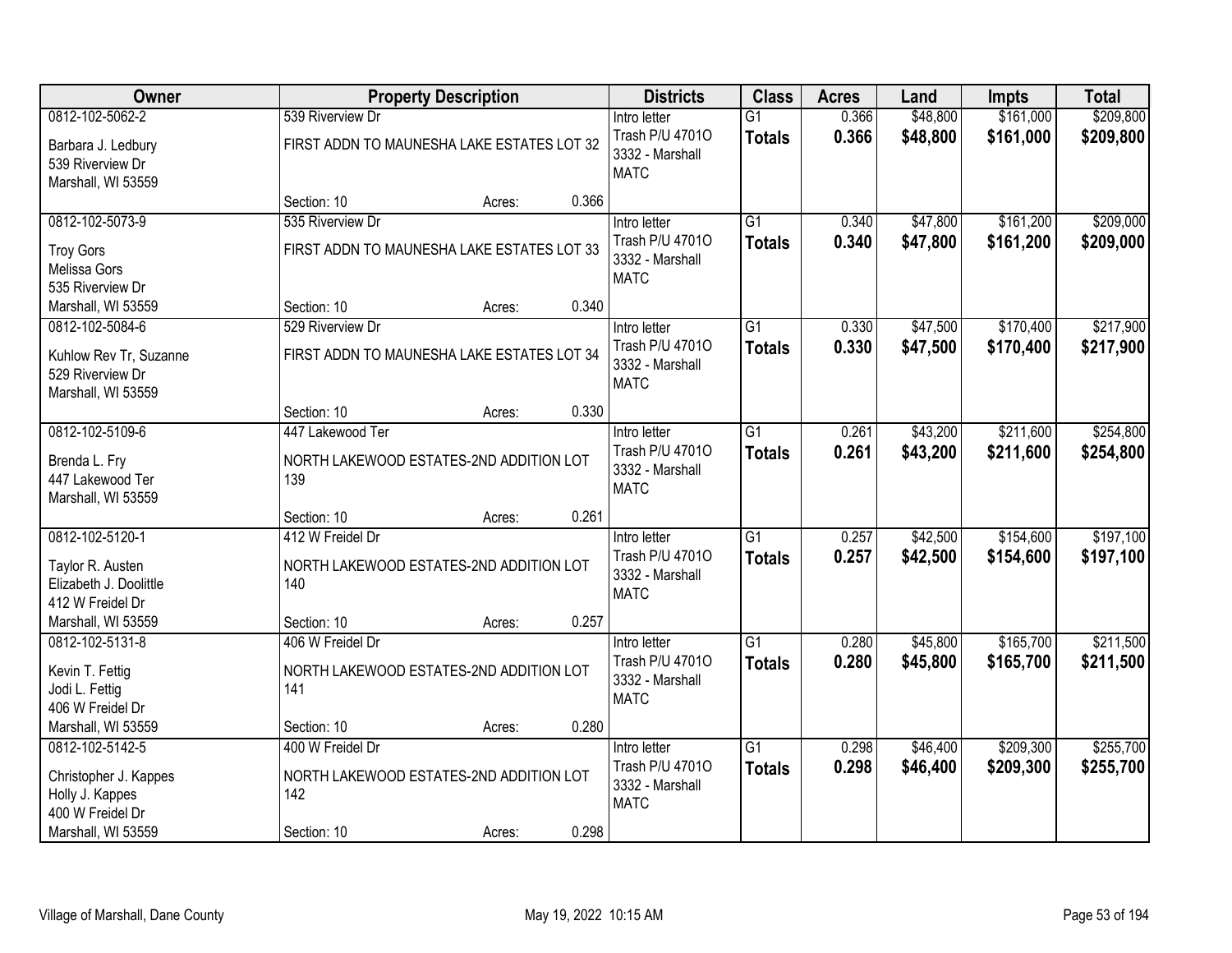| Owner                     |                                         | <b>Property Description</b> |       | <b>Districts</b>               | <b>Class</b>    | <b>Acres</b> | Land     | <b>Impts</b> | <b>Total</b> |
|---------------------------|-----------------------------------------|-----------------------------|-------|--------------------------------|-----------------|--------------|----------|--------------|--------------|
| 0812-102-5153-2           | 316 W Freidel Dr                        |                             |       | Intro letter                   | $\overline{G1}$ | 0.301        | \$46,500 | \$180,000    | \$226,500    |
| William J. Spencer        | NORTH LAKEWOOD ESTATES-2ND ADDITION LOT |                             |       | Trash P/U 47010                | <b>Totals</b>   | 0.301        | \$46,500 | \$180,000    | \$226,500    |
| Andrea L. Spencer         | 143                                     |                             |       | 3332 - Marshall<br><b>MATC</b> |                 |              |          |              |              |
| 316 W Freidel Dr          |                                         |                             |       |                                |                 |              |          |              |              |
| Marshall, WI 53559        | Section: 10                             | Acres:                      | 0.301 |                                |                 |              |          |              |              |
| 0812-102-5164-9           | 310 W Freidel Dr                        |                             |       | Intro letter                   | $\overline{G1}$ | 0.298        | \$46,400 | \$237,900    | \$284,300    |
| Calvin L. Slota           | NORTH LAKEWOOD ESTATES-2ND ADDITION LOT |                             |       | Trash P/U 47010                | <b>Totals</b>   | 0.298        | \$46,400 | \$237,900    | \$284,300    |
| Mary J. Slota             | 144                                     |                             |       | 3332 - Marshall                |                 |              |          |              |              |
| 310 W Freidel Dr          |                                         |                             |       | <b>MATC</b>                    |                 |              |          |              |              |
| Marshall, WI 53559        | Section: 10                             | Acres:                      | 0.298 |                                |                 |              |          |              |              |
| 0812-102-5175-6           | 304 W Freidel Dr                        |                             |       | Intro letter                   | $\overline{G1}$ | 0.294        | \$46,200 | \$156,200    | \$202,400    |
|                           |                                         |                             |       | Trash P/U 47010                | <b>Totals</b>   | 0.294        | \$46,200 | \$156,200    | \$202,400    |
| <b>Mark Ailes</b>         | NORTH LAKEWOOD ESTATES-2ND ADDITION LOT |                             |       | 3332 - Marshall                |                 |              |          |              |              |
| <b>Brenda Ailes</b>       | 145                                     |                             |       | <b>MATC</b>                    |                 |              |          |              |              |
| 304 W Freidel Dr          |                                         |                             |       |                                |                 |              |          |              |              |
| Marshall, WI 53559        | Section: 10                             | Acres:                      | 0.294 |                                |                 |              |          |              |              |
| 0812-102-5186-3           | 220 W Freidel Dr                        |                             |       | print                          | $\overline{G1}$ | 0.290        | \$46,100 | \$153,100    | \$199,200    |
| David Schumann            | NORTH LAKEWOOD ESTATES-2ND ADDITION LOT |                             |       | Intro letter                   | <b>Totals</b>   | 0.290        | \$46,100 | \$153,100    | \$199,200    |
| Heidi A. Schumann         | 146                                     |                             |       | Trash P/U 47010                |                 |              |          |              |              |
| 220 W Freidel Dr          |                                         |                             |       | 3332 - Marshall<br><b>MATC</b> |                 |              |          |              |              |
| Marshall, WI 53559        | Section: 10                             | Acres:                      | 0.290 |                                |                 |              |          |              |              |
| 0812-102-5197-0           | 214 W Freidel Dr                        |                             |       | print                          | $\overline{G1}$ | 0.287        | \$46,000 | \$184,100    | \$230,100    |
| Erika Chairez             | NORTH LAKEWOOD ESTATES-2ND ADDITION LOT |                             |       | Intro letter                   | <b>Totals</b>   | 0.287        | \$46,000 | \$184,100    | \$230,100    |
| Daniel J. Medina          | 147                                     |                             |       | Trash P/U 47010                |                 |              |          |              |              |
| 214 W Freidel Dr          |                                         |                             |       | 3332 - Marshall                |                 |              |          |              |              |
| Marshall, WI 53559        | Section: 10                             | Acres:                      | 0.287 | <b>MATC</b>                    |                 |              |          |              |              |
| 0812-102-5212-0           | 209 Lakewood Ter                        |                             |       | Intro letter                   | $\overline{G1}$ | 0.277        | \$45,700 | \$163,100    | \$208,800    |
|                           |                                         |                             |       | Trash P/U 47010                | <b>Totals</b>   | 0.277        | \$45,700 | \$163,100    | \$208,800    |
| David M. Real             | NORTH LAKEWOOD ESTATES-2ND ADDITION LOT |                             |       | 3332 - Marshall                |                 |              |          |              |              |
| Corrina A. Warwick-Scheel | 152                                     |                             |       | <b>MATC</b>                    |                 |              |          |              |              |
| 209 Lakewood Ter          |                                         |                             |       |                                |                 |              |          |              |              |
| Marshall, WI 53559        | Section: 10                             | Acres:                      | 0.277 |                                |                 |              |          |              |              |
| 0812-102-5223-7           | 215 Lakewood Ter                        |                             |       | Intro letter                   | $\overline{G1}$ | 0.277        | \$45,700 | \$182,700    | \$228,400    |
| Nathan M. Brunk           | NORTH LAKEWOOD ESTATES-2ND ADDITION LOT |                             |       | Trash P/U 47010                | <b>Totals</b>   | 0.277        | \$45,700 | \$182,700    | \$228,400    |
| Kerri Brunk               | 153                                     |                             |       | 3332 - Marshall                |                 |              |          |              |              |
| 215 Lakewood Ter          |                                         |                             |       | <b>MATC</b>                    |                 |              |          |              |              |
| Marshall, WI 53559        | Section: 10                             | Acres:                      | 0.277 |                                |                 |              |          |              |              |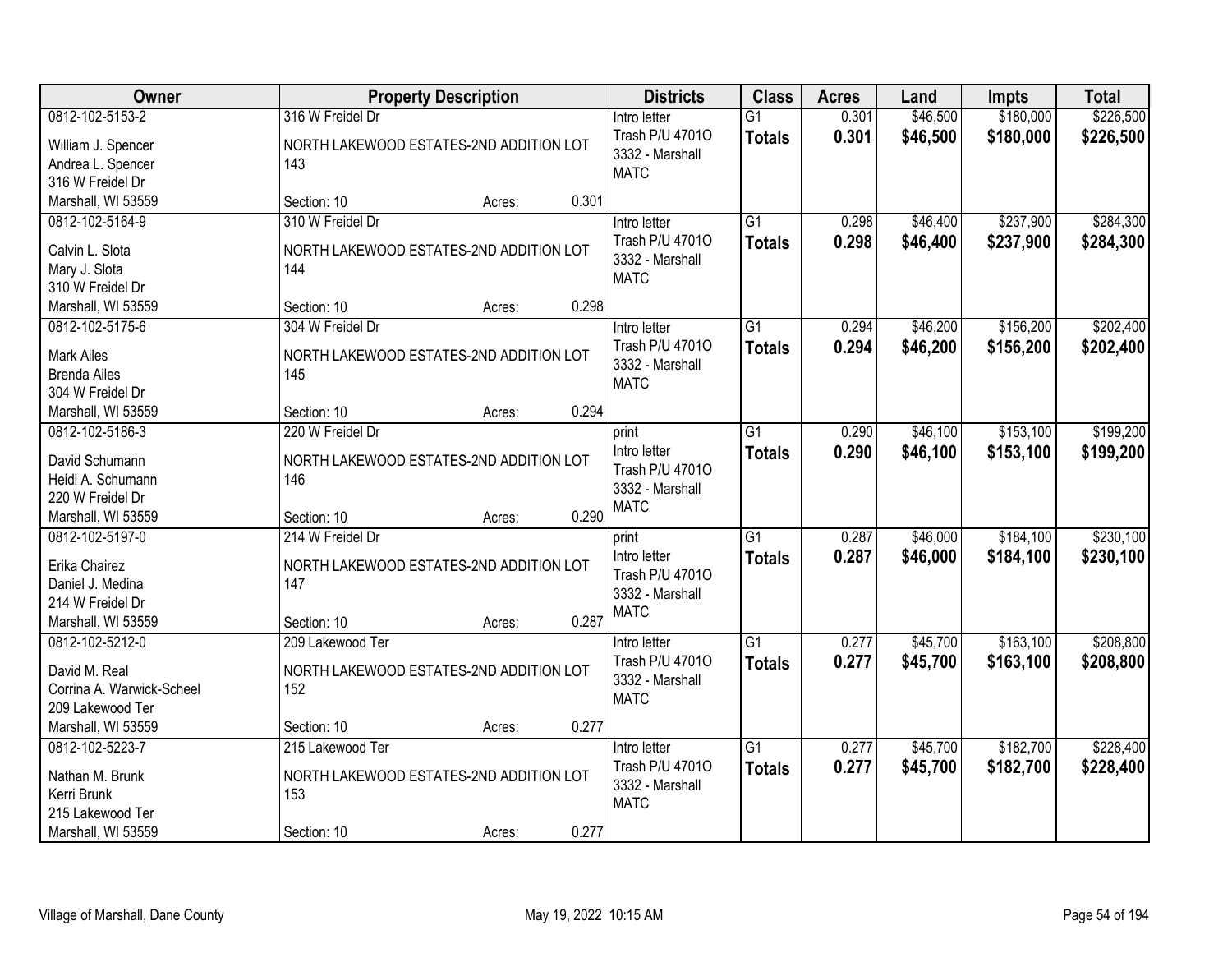| Owner                                                                           |                                                                    | <b>Property Description</b> |       | <b>Districts</b>                                                  | <b>Class</b>                     | <b>Acres</b>   | Land                 | <b>Impts</b>           | <b>Total</b>           |
|---------------------------------------------------------------------------------|--------------------------------------------------------------------|-----------------------------|-------|-------------------------------------------------------------------|----------------------------------|----------------|----------------------|------------------------|------------------------|
| 0812-102-5234-4                                                                 | 305 Lakewood Ter                                                   |                             |       | Intro letter                                                      | $\overline{G1}$                  | 0.276          | \$45,600             | \$172,100              | \$217,700              |
| Mark H. Shepler<br>305 Lakewood Ter<br>Marshall, WI 53559                       | NORTH LAKEWOOD ESTATES-2ND ADDITION LOT<br>154                     |                             |       | Trash P/U 47010<br>3332 - Marshall<br><b>MATC</b>                 | <b>Totals</b>                    | 0.276          | \$45,600             | \$172,100              | \$217,700              |
|                                                                                 | Section: 10                                                        | Acres:                      | 0.276 |                                                                   |                                  |                |                      |                        |                        |
| 0812-102-5245-1                                                                 | 311 Lakewood Ter                                                   |                             |       | Intro letter                                                      | $\overline{G1}$                  | 0.276          | \$45,600             | \$184,400              | \$230,000              |
| Savanna R. Hanko et al<br>311 Lakewood Ter<br>Marshall, WI 53559                | NORTH LAKEWOOD ESTATES-2ND ADDITION LOT<br>155                     |                             |       | Trash P/U 47010<br>3332 - Marshall<br><b>MATC</b>                 | <b>Totals</b>                    | 0.276          | \$45,600             | \$184,400              | \$230,000              |
|                                                                                 | Section: 10                                                        | Acres:                      | 0.276 |                                                                   |                                  |                |                      |                        |                        |
| 0812-102-5256-8                                                                 | 317 Lakewood Ter                                                   |                             |       | Intro letter                                                      | $\overline{G1}$                  | 0.276          | \$45,600             | \$192,400              | \$238,000              |
| Edward A. Gundelach<br>Christine M. Gundelach<br>317 Lakewood Ter               | NORTH LAKEWOOD ESTATES-2ND ADDITION LOT<br>156                     |                             |       | Trash P/U 47010<br>3332 - Marshall<br><b>MATC</b>                 | <b>Totals</b>                    | 0.276          | \$45,600             | \$192,400              | \$238,000              |
| Marshall, WI 53559                                                              | Section: 10                                                        | Acres:                      | 0.276 |                                                                   |                                  |                |                      |                        |                        |
| 0812-102-5267-5                                                                 | 401 Lakewood Ter                                                   |                             |       | Intro letter                                                      | $\overline{G1}$                  | 0.275          | \$45,500             | \$208,700              | \$254,200              |
| William M. Thorsen<br>Sandra L. Thorsen<br>401 Lakewood Ter                     | NORTH LAKEWOOD ESTATES-2ND ADDITION LOT<br>157                     |                             |       | Trash P/U 47010<br>3332 - Marshall<br><b>MATC</b>                 | <b>Totals</b>                    | 0.275          | \$45,500             | \$208,700              | \$254,200              |
| Marshall, WI 53559                                                              | Section: 10                                                        | Acres:                      | 0.275 |                                                                   |                                  |                |                      |                        |                        |
| 0812-102-5278-2<br>Michael T. Sanborn<br>407 Lakewood Ter<br>Marshall, WI 53559 | 407 Lakewood Ter<br>NORTH LAKEWOOD ESTATES-2ND ADDITION LOT<br>158 |                             |       | Intro letter<br>Trash P/U 47010<br>3332 - Marshall<br><b>MATC</b> | $\overline{G1}$<br><b>Totals</b> | 0.274<br>0.274 | \$45,400<br>\$45,400 | \$176,500<br>\$176,500 | \$221,900<br>\$221,900 |
|                                                                                 | Section: 10                                                        | Acres:                      | 0.274 |                                                                   |                                  |                |                      |                        |                        |
| 0812-102-5289-9                                                                 | 413 Lakewood Ter                                                   |                             |       | Intro letter                                                      | $\overline{G1}$                  | 0.399          | \$49,900             | \$256,400              | \$306,300              |
| Jaime Ugalde<br>Maria Ugalde<br>413 Lakewood Ter                                | NORTH LAKEWOOD ESTATES-2ND ADDITION LOT<br>159                     |                             |       | Trash P/U 47010<br>3332 - Marshall<br><b>MATC</b>                 | <b>Totals</b>                    | 0.399          | \$49,900             | \$256,400              | \$306,300              |
| Marshall, WI 53559                                                              | Section: 10                                                        | Acres:                      | 0.399 |                                                                   |                                  |                |                      |                        |                        |
| 0812-102-5502-9                                                                 | 202 Sleepy Hollow Ln                                               |                             |       | Intro letter                                                      | $\overline{G1}$                  | 0.279          | \$45,700             | \$161,600              | \$207,300              |
| Darlene Damask<br>202 Sleepy Hollow Ln<br>Marshall, WI 53559                    | NORTH LAKEWOOD ESTATES 1ST ADDN LOT 42                             |                             |       | Trash P/U 47010<br>3332 - Marshall<br><b>MATC</b>                 | <b>Totals</b>                    | 0.279          | \$45,700             | \$161,600              | \$207,300              |
|                                                                                 | Section: 10                                                        | Acres:                      | 0.279 |                                                                   |                                  |                |                      |                        |                        |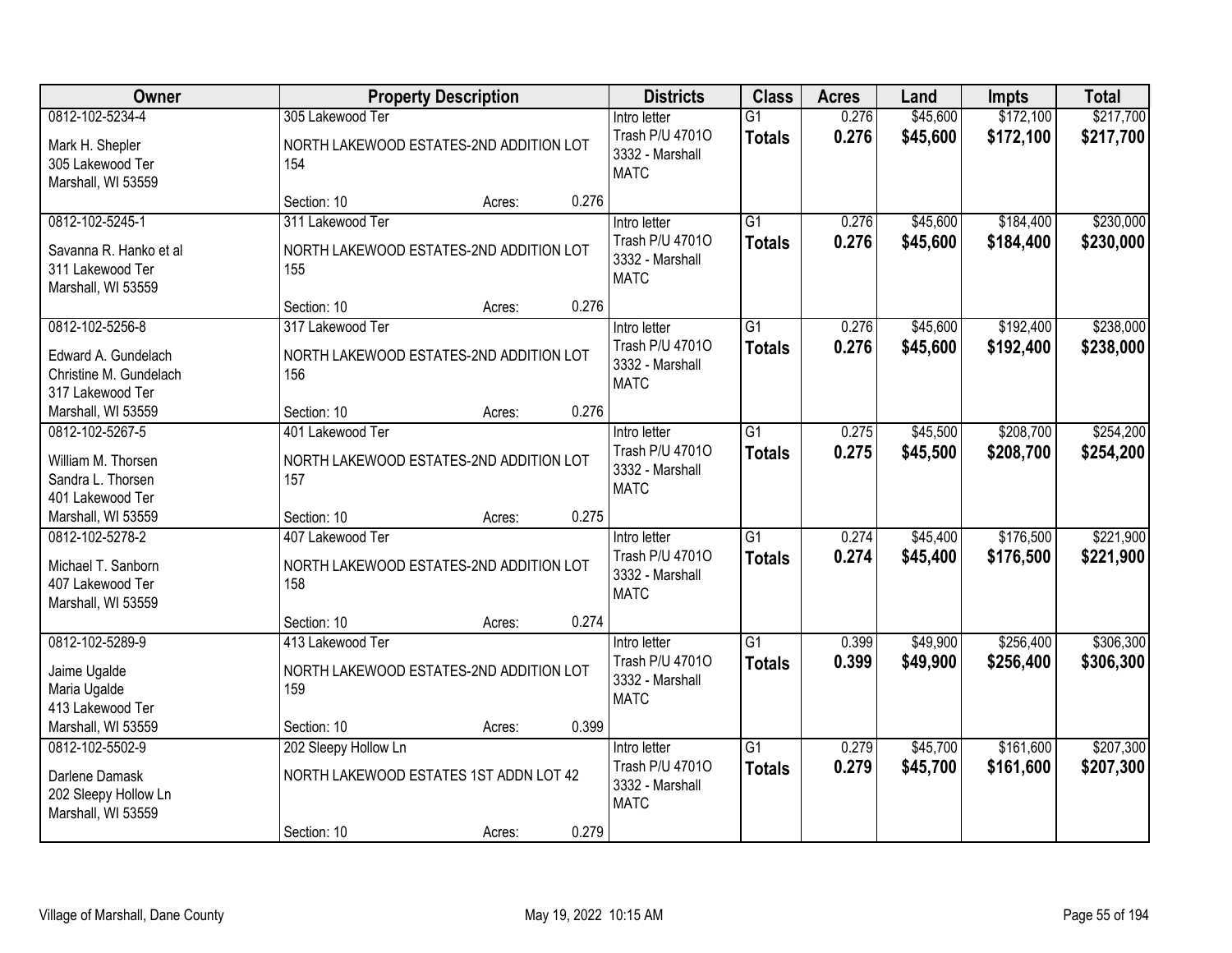| Owner                                                                     |                                                                | <b>Property Description</b> |       | <b>Districts</b>                                                  | <b>Class</b>                     | <b>Acres</b>   | Land                 | <b>Impts</b>           | <b>Total</b>           |
|---------------------------------------------------------------------------|----------------------------------------------------------------|-----------------------------|-------|-------------------------------------------------------------------|----------------------------------|----------------|----------------------|------------------------|------------------------|
| 0812-102-5513-6                                                           | 208 Sleepy Hollow Ln                                           |                             |       | Intro letter                                                      | $\overline{G1}$                  | 0.259          | \$42,900             | \$178,800              | \$221,700              |
| Blake G. Kelsey<br><b>Tetiana Kelsey</b><br>208 Sleepy Hollow Ln          | NORTH LAKEWOOD ESTATES 1ST ADDN LOT 43                         |                             |       | Trash P/U 47010<br>3332 - Marshall<br><b>MATC</b>                 | <b>Totals</b>                    | 0.259          | \$42,900             | \$178,800              | \$221,700              |
| Marshall, WI 53559                                                        | Section: 10                                                    | Acres:                      | 0.259 |                                                                   |                                  |                |                      |                        |                        |
| 0812-102-5524-3                                                           | 214 Sleepy Hollow Ln                                           |                             |       | Intro letter                                                      | $\overline{G1}$                  | 0.240          | \$39,700             | \$214,800              | \$254,500              |
| <b>Blair Pierce</b><br>Deborah K. Birkrem<br>214 Sleepy Hollow Ln         | NORTH LAKEWOOD ESTATES 1ST ADDN LOT 44                         |                             |       | Trash P/U 47010<br>3332 - Marshall<br><b>MATC</b>                 | <b>Totals</b>                    | 0.240          | \$39,700             | \$214,800              | \$254,500              |
| Marshall, WI 53559                                                        | Section: 10                                                    | Acres:                      | 0.240 |                                                                   |                                  |                |                      |                        |                        |
| 0812-102-5535-0                                                           | 220 Sleepy Hollow Ln                                           |                             |       | Intro letter                                                      | $\overline{G1}$                  | 0.230          | \$38,100             | \$216,700              | \$254,800              |
| Paul A. Mohrmann<br>Barbara J. Anderson<br>220 Sleepy Hollow Ln           | NORTH LAKEWOOD ESTATES 1ST ADDN LOT 45                         |                             |       | Trash P/U 47010<br>3332 - Marshall<br><b>MATC</b>                 | <b>Totals</b>                    | 0.230          | \$38,100             | \$216,700              | \$254,800              |
| Marshall, WI 53559                                                        | Section: 10                                                    | Acres:                      | 0.230 |                                                                   |                                  |                |                      |                        |                        |
| 0812-102-5546-7                                                           | 304 Sleepy Hollow Ln                                           |                             |       | Intro letter                                                      | $\overline{G1}$                  | 0.266          | \$44,000             | \$176,800              | \$220,800              |
| Nathan Lawver<br><b>Christine Lawver</b><br>304 Sleepy Hollow Ln          | NORTH LAKEWOOD ESTATES 1ST ADDN LOT 46                         |                             |       | Trash P/U 47010<br>3332 - Marshall<br><b>MATC</b>                 | <b>Totals</b>                    | 0.266          | \$44,000             | \$176,800              | \$220,800              |
| Marshall, WI 53559                                                        | Section: 10                                                    | Acres:                      | 0.266 |                                                                   |                                  |                |                      |                        |                        |
| 0812-102-5557-4<br>George H. Muender<br>310 Sleepy Hollow Ln              | 310 Sleepy Hollow Ln<br>NORTH LAKEWOOD ESTATES 1ST ADDN LOT 47 |                             |       | Intro letter<br>Trash P/U 47010<br>3332 - Marshall<br><b>MATC</b> | $\overline{G1}$<br><b>Totals</b> | 0.265<br>0.265 | \$43,900<br>\$43,900 | \$175,300<br>\$175,300 | \$219,200<br>\$219,200 |
| Marshall, WI 53559                                                        | Section: 10                                                    |                             | 0.265 |                                                                   |                                  |                |                      |                        |                        |
| 0812-102-5568-1                                                           | 316 Sleepy Hollow Ln                                           | Acres:                      |       | Intro letter                                                      | $\overline{G1}$                  | 0.265          | \$43,900             | \$250,100              | \$294,000              |
| Wayne K. Knapton<br>Joyce H. Knapton<br>316 Sleepy Hollow Ln              | NORTH LAKEWOOD ESTATES 1ST ADDN LOT 48                         |                             |       | Trash P/U 47010<br>3332 - Marshall<br><b>MATC</b>                 | <b>Totals</b>                    | 0.265          | \$43,900             | \$250,100              | \$294,000              |
| Marshall, WI 53559                                                        | Section: 10                                                    | Acres:                      | 0.265 |                                                                   |                                  |                |                      |                        |                        |
| 0812-102-5579-8<br>Brian L. Ward<br>Debra J. Ward<br>322 Sleepy Hollow Ln | 322 Sleepy Hollow Ln<br>NORTH LAKEWOOD ESTATES 1ST ADDN LOT 49 |                             |       | Intro letter<br>Trash P/U 47010<br>3332 - Marshall<br><b>MATC</b> | $\overline{G1}$<br><b>Totals</b> | 0.265<br>0.265 | \$43,900<br>\$43,900 | \$164,300<br>\$164,300 | \$208,200<br>\$208,200 |
| Marshall, WI 53559                                                        | Section: 10                                                    | Acres:                      | 0.265 |                                                                   |                                  |                |                      |                        |                        |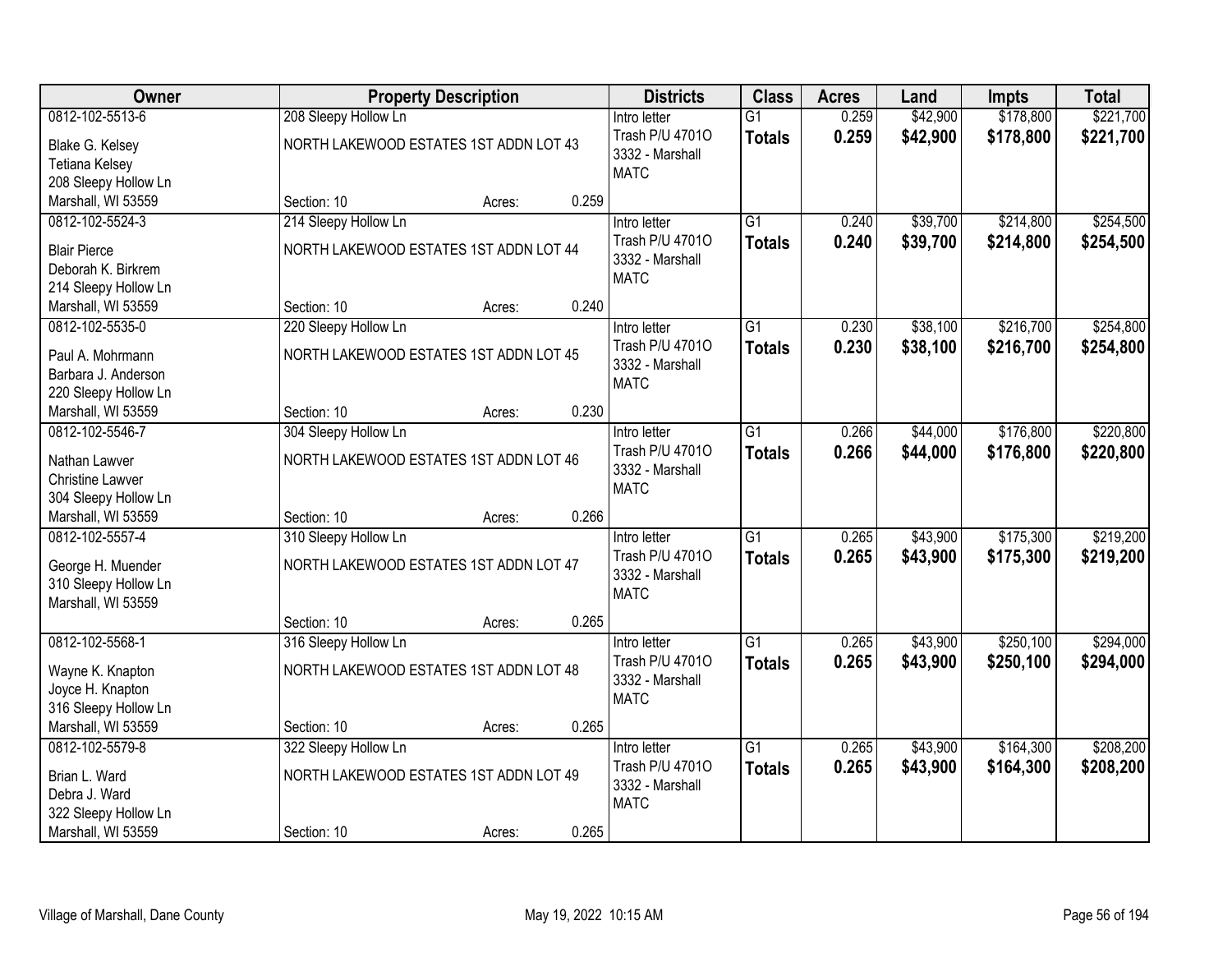| Owner                                  | <b>Property Description</b>            |        |       | <b>Districts</b> | <b>Class</b>    | <b>Acres</b> | Land     | <b>Impts</b> | <b>Total</b> |
|----------------------------------------|----------------------------------------|--------|-------|------------------|-----------------|--------------|----------|--------------|--------------|
| 0812-102-5590-3                        | 406 Sleepy Hollow Ln                   |        |       | Intro letter     | $\overline{G1}$ | 0.287        | \$46,000 | \$225,600    | \$271,600    |
| Joseph B. Wentworth                    | NORTH LAKEWOOD ESTATES 1ST ADDN LOT 50 |        |       | Trash P/U 47010  | <b>Totals</b>   | 0.287        | \$46,000 | \$225,600    | \$271,600    |
| Melinda M. Wentworth                   |                                        |        |       | 3332 - Marshall  |                 |              |          |              |              |
| 406 Sleep Hollow Ln                    |                                        |        |       | <b>MATC</b>      |                 |              |          |              |              |
| Marshall, WI 53559                     | Section: 10                            | Acres: | 0.287 |                  |                 |              |          |              |              |
| 0812-102-5601-9                        | 412 Sleepy Hollow Ln                   |        |       | Intro letter     | $\overline{G1}$ | 0.317        | \$47,000 | \$135,100    | \$182,100    |
| James W. Sheldon                       | NORTH LAKEWOOD ESTATES 1ST ADDN LOT 51 |        |       | Trash P/U 47010  | <b>Totals</b>   | 0.317        | \$47,000 | \$135,100    | \$182,100    |
| Debbie C. Sheldon                      |                                        |        |       | 3332 - Marshall  |                 |              |          |              |              |
| 412 Sleepy Hollow Ln                   |                                        |        |       | <b>MATC</b>      |                 |              |          |              |              |
| Marshall, WI 53559                     | Section: 10                            | Acres: | 0.317 |                  |                 |              |          |              |              |
| 0812-102-5612-6                        | 418 Sleepy Hollow Ln                   |        |       | Intro letter     | $\overline{G1}$ | 0.324        | \$47,300 | \$197,500    | \$244,800    |
| Tom Breuer                             | NORTH LAKEWOOD ESTATES 1ST ADDN LOT 52 |        |       | Trash P/U 47010  | <b>Totals</b>   | 0.324        | \$47,300 | \$197,500    | \$244,800    |
| 418 Sleepy Hollow Ln                   |                                        |        |       | 3332 - Marshall  |                 |              |          |              |              |
| Marshall, WI 53559                     |                                        |        |       | <b>MATC</b>      |                 |              |          |              |              |
|                                        | Section: 10                            | Acres: | 0.324 |                  |                 |              |          |              |              |
| 0812-102-5623-3                        | 424 Sleepy Hollow Ln                   |        |       | Intro letter     | $\overline{G1}$ | 0.304        | \$46,600 | \$229,000    | \$275,600    |
| Zhen F. Chen                           | NORTH LAKEWOOD ESTATES 1ST ADDN LOT 53 |        |       | Trash P/U 47010  | <b>Totals</b>   | 0.304        | \$46,600 | \$229,000    | \$275,600    |
| Dan Y. Yang                            |                                        |        |       | 3332 - Marshall  |                 |              |          |              |              |
| 424 Sleepy Hollow Ln                   |                                        |        |       | <b>MATC</b>      |                 |              |          |              |              |
| Marshall, WI 53559                     | Section: 10                            | Acres: | 0.304 |                  |                 |              |          |              |              |
| 0812-102-5634-0                        | 508 Sleepy Hollow Ln                   |        |       | Intro letter     | $\overline{G1}$ | 0.288        | \$46,000 | \$174,200    | \$220,200    |
| Jeremy J. Olson                        | NORTH LAKEWOOD ESTATES 1ST ADDN LOT 54 |        |       | Trash P/U 47010  | <b>Totals</b>   | 0.288        | \$46,000 | \$174,200    | \$220,200    |
| Gretchen A. Schweiger                  |                                        |        |       | 3332 - Marshall  |                 |              |          |              |              |
| 508 Sleepy Hollow Ln                   |                                        |        |       | <b>MATC</b>      |                 |              |          |              |              |
| Marshall, WI 53559                     | Section: 10                            | Acres: | 0.288 |                  |                 |              |          |              |              |
| 0812-102-5645-7                        | 514 Sleepy Hollow Ln                   |        |       | Intro letter     | $\overline{G1}$ | 0.285        | \$45,900 | \$259,900    | \$305,800    |
| Robert A. Schmit                       | NORTH LAKEWOOD ESTATES 1ST ADDN LOT 55 |        |       | Trash P/U 47010  | <b>Totals</b>   | 0.285        | \$45,900 | \$259,900    | \$305,800    |
| Suzanne E. Kampen                      |                                        |        |       | 3332 - Marshall  |                 |              |          |              |              |
| 514 Sleepy Hollow Ln                   |                                        |        |       | <b>MATC</b>      |                 |              |          |              |              |
| Marshall, WI 53559                     | Section: 10                            | Acres: | 0.285 |                  |                 |              |          |              |              |
| 0812-102-5656-4                        | 520 Sleepy Hollow Ln                   |        |       | Intro letter     | $\overline{G1}$ | 0.279        | \$45,700 | \$184,100    | \$229,800    |
|                                        |                                        |        |       | Trash P/U 47010  | <b>Totals</b>   | 0.279        | \$45,700 | \$184,100    | \$229,800    |
| Schuyler A. Cleven                     | NORTH LAKEWOOD ESTATES 1ST ADDN LOT 56 |        |       | 3332 - Marshall  |                 |              |          |              |              |
| Cari M. Cleven<br>520 Sleepy Hollow Ln |                                        |        |       | <b>MATC</b>      |                 |              |          |              |              |
| Marshall, WI 53559                     | Section: 10                            | Acres: | 0.279 |                  |                 |              |          |              |              |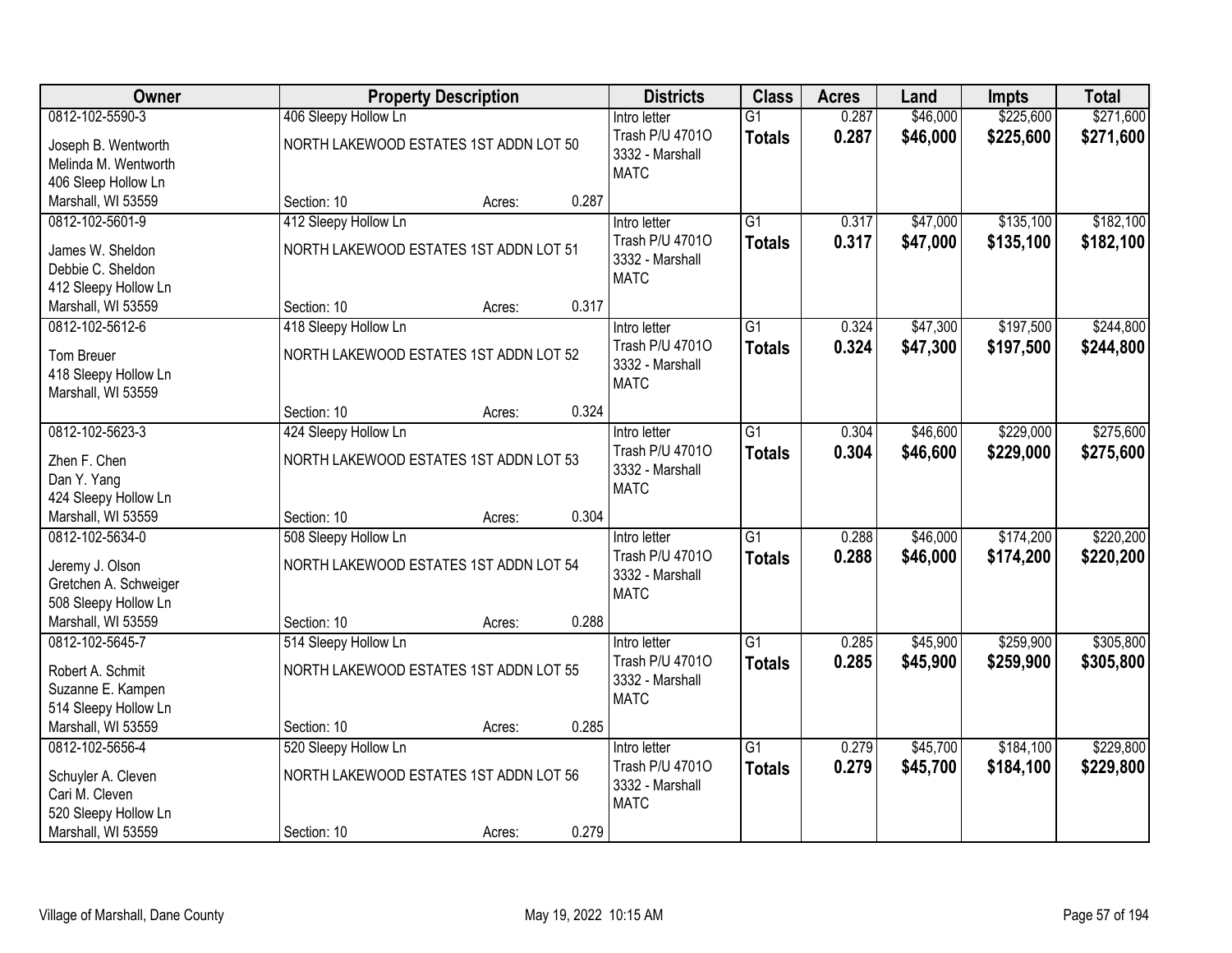| Owner                                                                |                                                                                           | <b>Property Description</b> |       | <b>Districts</b>                                                  | <b>Class</b>                     | <b>Acres</b>   | Land                 | Impts                  | <b>Total</b>           |
|----------------------------------------------------------------------|-------------------------------------------------------------------------------------------|-----------------------------|-------|-------------------------------------------------------------------|----------------------------------|----------------|----------------------|------------------------|------------------------|
| 0812-102-5667-1                                                      | 526 Sleepy Hollow Ln                                                                      |                             |       | Intro letter                                                      | $\overline{G1}$                  | 0.783          | \$60,300             | \$186,500              | \$246,800              |
| Meyer Tr, Gary & Debra<br>526 Sleepy Hollow Ln<br>Marshall, WI 53559 | NORTH LAKEWOOD ESTATES 1ST ADDN LOT 57                                                    |                             |       | Trash P/U 47010<br>3332 - Marshall<br><b>MATC</b>                 | <b>Totals</b>                    | 0.783          | \$60,300             | \$186,500              | \$246,800              |
|                                                                      | Section: 10                                                                               | Acres:                      | 0.783 |                                                                   |                                  |                |                      |                        |                        |
| 0812-102-5678-8                                                      | 113 Riverview Dr                                                                          |                             |       | Intro letter                                                      | $\overline{G1}$                  | 0.313          | \$46,300             | \$175,100              | \$221,400              |
| Matthew R. Smith<br>113 Riverview Dr<br>Marshall, WI 53559           | NORTH LAKEWOOD ESTATES 1ST ADDN LOT 58                                                    |                             |       | Trash P/U 47010<br>3332 - Marshall<br><b>MATC</b>                 | <b>Totals</b>                    | 0.313          | \$46,300             | \$175,100              | \$221,400              |
|                                                                      | Section: 10                                                                               | Acres:                      | 0.313 |                                                                   |                                  |                |                      |                        |                        |
| 0812-102-5689-5                                                      | 125 Riverview Dr                                                                          |                             |       | Intro letter                                                      | $\overline{G1}$                  | 0.313          | \$46,300             | \$171,300              | \$217,600              |
| <b>Shunnett Martin</b><br>125 Riverview Dr<br>Marshall, WI 53559     | NORTH LAKEWOOD ESTATES 1ST ADDN LOT 59                                                    |                             |       | Trash P/U 47010<br>3332 - Marshall<br><b>MATC</b>                 | <b>Totals</b>                    | 0.313          | \$46,300             | \$171,300              | \$217,600              |
|                                                                      | Section: 10                                                                               | Acres:                      | 0.313 |                                                                   |                                  |                |                      |                        |                        |
| 0812-102-5700-9                                                      | 131 Riverview Dr                                                                          |                             |       | Intro letter                                                      | $\overline{G1}$                  | 0.313          | \$46,300             | \$222,400              | \$268,700              |
| Randy R. Kalk<br>Roxanne L. Kalk<br>131 Riverview Dr                 | NORTH LAKEWOOD ESTATES 1ST ADDN LOT 60                                                    |                             |       | Trash P/U 47010<br>3332 - Marshall<br><b>MATC</b>                 | <b>Totals</b>                    | 0.313          | \$46,300             | \$222,400              | \$268,700              |
| Marshall, WI 53559                                                   | Section: 10                                                                               | Acres:                      | 0.313 |                                                                   |                                  |                |                      |                        |                        |
| 0812-102-5711-6<br>Tony Chau<br>Dana B. Chau<br>137 Riverview Dr     | 137 Riverview Dr<br>NORTH LAKEWOOD ESTATES 1ST ADDN LOT 61<br>EXC TO VILLAGE IN R20618/14 |                             |       | Intro letter<br>Trash P/U 47010<br>3332 - Marshall<br><b>MATC</b> | $\overline{G1}$<br><b>Totals</b> | 0.624<br>0.624 | \$56,200<br>\$56,200 | \$204,000<br>\$204,000 | \$260,200<br>\$260,200 |
| Marshall, WI 53559                                                   | Section: 10                                                                               | Acres:                      | 0.624 |                                                                   |                                  |                |                      |                        |                        |
| 0812-102-5722-3                                                      | 521 Sleepy Hollow Ln                                                                      |                             |       | Intro letter                                                      | $\overline{G1}$                  | 0.348          | \$48,100             | \$192,000              | \$240,100              |
| <b>Lukas Collins</b><br>521 Sleepy Hollow Ln<br>Marshall, WI 53559   | NORTH LAKEWOOD ESTATES 1ST ADDN LOT 62                                                    |                             |       | Trash P/U 47010<br>3332 - Marshall<br><b>MATC</b>                 | <b>Totals</b>                    | 0.348          | \$48,100             | \$192,000              | \$240,100              |
|                                                                      | Section: 10                                                                               | Acres:                      | 0.348 |                                                                   |                                  |                |                      |                        |                        |
| 0812-102-5733-0                                                      | 515 Sleepy Hollow Ln                                                                      |                             |       | Intro letter                                                      | $\overline{G1}$                  | 0.271          | \$44,900             | \$215,500              | \$260,400              |
| Kristin K. Gruber<br>515 Sleepy Hollow Ln<br>Marshall, WI 53559      | NORTH LAKEWOOD ESTATES 1ST ADDN LOT 63                                                    |                             |       | Trash P/U 47010<br>3332 - Marshall<br><b>MATC</b>                 | <b>Totals</b>                    | 0.271          | \$44,900             | \$215,500              | \$260,400              |
|                                                                      | Section: 10                                                                               | Acres:                      | 0.271 |                                                                   |                                  |                |                      |                        |                        |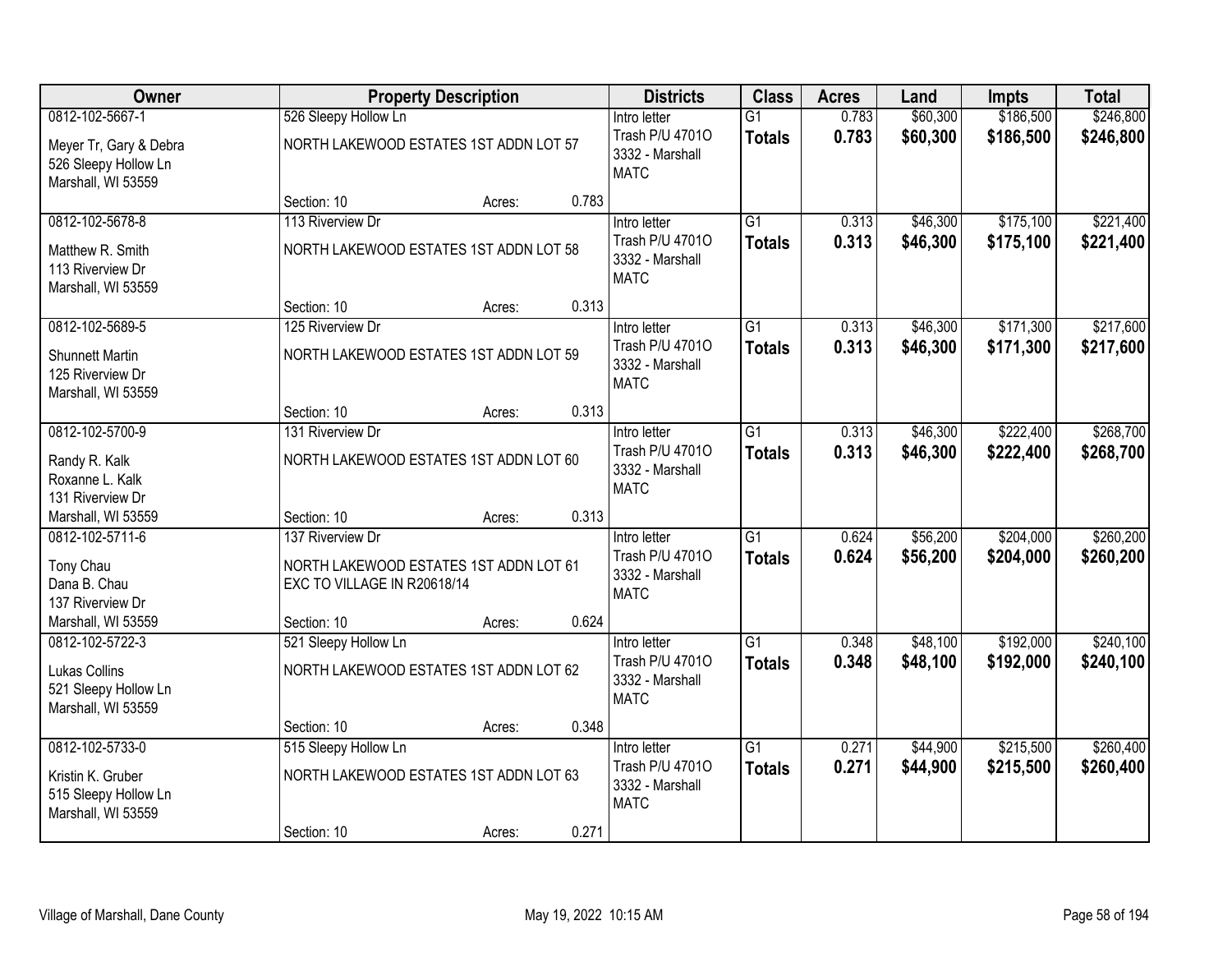| Owner                                                                                  |                                                                                                                                               | <b>Property Description</b> |       | <b>Districts</b>                                                  | <b>Class</b>                     | <b>Acres</b>   | Land                 | <b>Impts</b>           | <b>Total</b>           |
|----------------------------------------------------------------------------------------|-----------------------------------------------------------------------------------------------------------------------------------------------|-----------------------------|-------|-------------------------------------------------------------------|----------------------------------|----------------|----------------------|------------------------|------------------------|
| 0812-102-5744-7                                                                        | 509 Sleepy Hollow Ln                                                                                                                          |                             |       | Intro letter                                                      | $\overline{G1}$                  | 0.318          | \$47,100             | \$196,200              | \$243,300              |
| Charles W. Baldridge<br>Linda Baldridge<br>509 Sleepy Hollow Ln                        | NORTH LAKEWOOD ESTATES 1ST ADDN LOT 64                                                                                                        |                             |       | Trash P/U 47010<br>3332 - Marshall<br><b>MATC</b>                 | <b>Totals</b>                    | 0.318          | \$47,100             | \$196,200              | \$243,300              |
| Marshall, WI 53559                                                                     | Section: 10                                                                                                                                   | Acres:                      | 0.318 |                                                                   |                                  |                |                      |                        |                        |
| 0812-102-5755-4                                                                        | 425 Sleepy Hollow Ln                                                                                                                          |                             |       | Intro letter                                                      | $\overline{G1}$                  | 0.360          | \$48,500             | \$197,000              | \$245,500              |
| Chad W. Milfred<br>Damaris Milfred<br>425 Sleepy Hollow Ln                             | NORTH LAKEWOOD ESTATES 1ST ADDN LOT 65                                                                                                        |                             |       | Trash P/U 47010<br>3332 - Marshall<br><b>MATC</b>                 | <b>Totals</b>                    | 0.360          | \$48,500             | \$197,000              | \$245,500              |
| Marshall, WI 53559                                                                     | Section: 10                                                                                                                                   | Acres:                      | 0.360 |                                                                   |                                  |                |                      |                        |                        |
| 0812-102-5767-1                                                                        | 419 Sleepy Hollow Ln                                                                                                                          |                             |       | Intro letter                                                      | $\overline{G1}$                  | 0.363          | \$48,700             | \$163,400              | \$212,100              |
| Gary A. Meyer<br>Kathleen F. Meyer<br>419 Sleepy Hollow Ln<br>Marshall, WI 53559       | NORTH LAKEWOOD ESTATES 1ST ADDN LOT 66<br>EXC BEG AT SE COR OF SD LOT 66 TH<br>N84DEG38'47"W ALG S LN OF SD LOT 66 74.00 FT TC<br>Section: 10 | Acres:                      | 0.363 | Trash P/U 47010<br>3332 - Marshall<br><b>MATC</b>                 | <b>Totals</b>                    | 0.363          | \$48,700             | \$163,400              | \$212,100              |
| 0812-102-5777-8                                                                        | 413 Sleepy Hollow Ln                                                                                                                          |                             |       | Intro letter                                                      | $\overline{G1}$                  | 0.355          | \$48,400             | \$142,200              | \$190,600              |
| David A. Roever<br>Debra S. Roever<br>413 Sleepy Hollow Ln                             | NORTH LAKEWOOD ESTATES 1ST ADDN LOT 67                                                                                                        |                             |       | Trash P/U 47010<br>3332 - Marshall<br><b>MATC</b>                 | <b>Totals</b>                    | 0.355          | \$48,400             | \$142,200              | \$190,600              |
| Marshall, WI 53559                                                                     | Section: 10                                                                                                                                   | Acres:                      | 0.355 |                                                                   |                                  |                |                      |                        |                        |
| 0812-102-5788-5<br>Jennifer L. Marthaler<br>407 Sleepy Hollow Ln<br>Marshall, WI 53559 | 407 Sleepy Hollow Ln<br>NORTH LAKEWOOD ESTATES 1ST ADDN LOT 68                                                                                |                             |       | Intro letter<br>Trash P/U 47010<br>3332 - Marshall<br><b>MATC</b> | $\overline{G1}$<br><b>Totals</b> | 0.355<br>0.355 | \$48,400<br>\$48,400 | \$185,000<br>\$185,000 | \$233,400<br>\$233,400 |
|                                                                                        | Section: 10                                                                                                                                   | Acres:                      | 0.355 |                                                                   |                                  |                |                      |                        |                        |
| 0812-102-5799-2                                                                        | 323 Sleepy Hollow Ln                                                                                                                          |                             |       | Intro letter                                                      | $\overline{G1}$                  | 0.355          | \$48,400             | \$207,400              | \$255,800              |
| Aaron M. Maloney<br>Kami L. Maloney<br>323 Sleepy Hollow Ln                            | NORTH LAKEWOOD ESTATES 1ST ADDN LOT 69                                                                                                        |                             |       | Trash P/U 47010<br>3332 - Marshall<br><b>MATC</b>                 | <b>Totals</b>                    | 0.355          | \$48,400             | \$207,400              | \$255,800              |
| Marshall, WI 53559                                                                     | Section: 10                                                                                                                                   | Acres:                      | 0.355 |                                                                   |                                  |                |                      |                        |                        |
| 0812-102-5810-6<br>Boyd J. Pierce<br>Judith M. Pierce<br>317 Sleepy Hollow Ln          | 317 Sleepy Hollow Ln<br>NORTH LAKEWOOD ESTATES 1ST ADDN LOT 70                                                                                |                             |       | Intro letter<br>Trash P/U 47010<br>3332 - Marshall<br><b>MATC</b> | $\overline{G1}$<br><b>Totals</b> | 0.347<br>0.347 | \$48,100<br>\$48,100 | \$259,500<br>\$259,500 | \$307,600<br>\$307,600 |
| Marshall, WI 53559                                                                     | Section: 10                                                                                                                                   | Acres:                      | 0.347 |                                                                   |                                  |                |                      |                        |                        |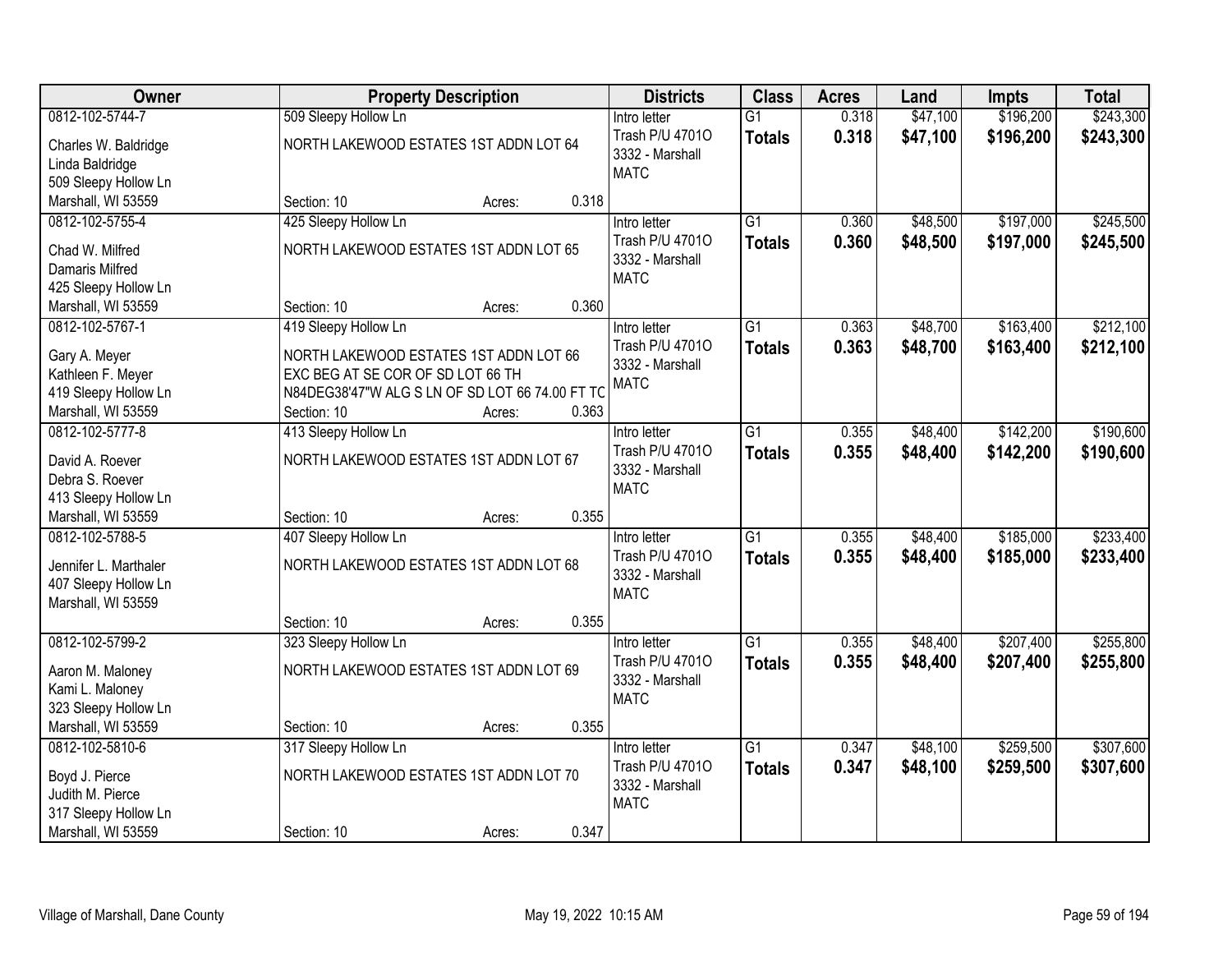| <b>Owner</b>                               |                                          | <b>Property Description</b> |       | <b>Districts</b>                   | <b>Class</b>    | <b>Acres</b> | Land       | <b>Impts</b>    | <b>Total</b>    |
|--------------------------------------------|------------------------------------------|-----------------------------|-------|------------------------------------|-----------------|--------------|------------|-----------------|-----------------|
| 0812-102-5821-3                            | 311 Sleepy Hollow Ln                     |                             |       | Intro letter                       | $\overline{G1}$ | 0.342        | \$47,900   | \$197,600       | \$245,500       |
| Richard A. Newman                          | NORTH LAKEWOOD ESTATES 1ST ADDN LOT 71   |                             |       | Trash P/U 47010<br>3332 - Marshall | <b>Totals</b>   | 0.342        | \$47,900   | \$197,600       | \$245,500       |
| Joane P. Newman                            |                                          |                             |       | <b>MATC</b>                        |                 |              |            |                 |                 |
| 311 Sleepy Hollow Ln                       |                                          |                             | 0.342 |                                    |                 |              |            |                 |                 |
| Marshall, WI 53559                         | Section: 10                              | Acres:                      |       |                                    |                 |              |            |                 |                 |
| 0812-102-5832-0                            | 305 Sleepy Hollow Ln                     |                             |       | Intro letter                       | G1              | 0.327        | \$47,400   | \$191,700       | \$239,100       |
| Michael J. Haefner                         | NORTH LAKEWOOD ESTATES 1ST ADDN LOT 72   |                             |       | Trash P/U 47010                    | <b>Totals</b>   | 0.327        | \$47,400   | \$191,700       | \$239,100       |
| Christine S. Haefner                       |                                          |                             |       | 3332 - Marshall<br><b>MATC</b>     |                 |              |            |                 |                 |
| 305 Sleepy Hollow Ln                       |                                          |                             |       |                                    |                 |              |            |                 |                 |
| Marshall, WI 53559                         | Section: 10                              | Acres:                      | 0.327 |                                    |                 |              |            |                 |                 |
| 0812-102-5843-7                            | 221 Sleepy Hollow Ln                     |                             |       | Intro letter                       | $\overline{G1}$ | 0.259        | \$42,900   | \$193,400       | \$236,300       |
| Bret R. Ludeman                            | NORTH LAKEWOOD ESTATES 1ST ADDN LOT 73   |                             |       | Trash P/U 47010                    | <b>Totals</b>   | 0.259        | \$42,900   | \$193,400       | \$236,300       |
|                                            |                                          |                             |       | 3332 - Marshall                    |                 |              |            |                 |                 |
| 221 Sleepy Hollow Ln<br>Marshall, WI 53559 |                                          |                             |       | <b>MATC</b>                        |                 |              |            |                 |                 |
|                                            | Section: 10                              | Acres:                      | 0.259 |                                    |                 |              |            |                 |                 |
| 0812-102-5854-4                            | 215 Sleepy Hollow Ln                     |                             |       | Intro letter                       | $\overline{G1}$ | 0.246        | \$40,700   | \$190,000       | \$230,700       |
|                                            |                                          |                             |       | Trash P/U 47010                    | <b>Totals</b>   | 0.246        | \$40,700   | \$190,000       | \$230,700       |
| Drew N. Fowler                             | NORTH LAKEWOOD ESTATES 1ST ADDN LOT 74   |                             |       | 3332 - Marshall                    |                 |              |            |                 |                 |
| Katherine E. Fowler                        |                                          |                             |       | <b>MATC</b>                        |                 |              |            |                 |                 |
| 215 Sleepy Hollow Ln                       |                                          |                             |       |                                    |                 |              |            |                 |                 |
| Marshall, WI 53559                         | Section: 10                              | Acres:                      | 0.246 |                                    |                 |              |            |                 |                 |
| 0812-102-5865-1                            | 209 Sleepy Hollow Ln                     |                             |       | Intro letter                       | $\overline{G1}$ | 0.238        | \$39,400   | \$221,800       | \$261,200       |
| Thor R. Schroeckenthaler                   | NORTH LAKEWOOD ESTATES 1ST ADDN LOT 75   |                             |       | Trash P/U 47010                    | <b>Totals</b>   | 0.238        | \$39,400   | \$221,800       | \$261,200       |
| Suzanne K. Brewer                          |                                          |                             |       | 3332 - Marshall                    |                 |              |            |                 |                 |
| 209 Sleepy Hollow Ln                       |                                          |                             |       | <b>MATC</b>                        |                 |              |            |                 |                 |
| Marshall, WI 53559                         | Section: 10                              | Acres:                      | 0.238 |                                    |                 |              |            |                 |                 |
| 0812-102-5876-8                            | 203 Sleepy Hollow Ln                     |                             |       | Intro letter                       | $\overline{G1}$ | 0.259        | \$42,900   | \$186,300       | \$229,200       |
| Matthew W. Pletcher                        | NORTH LAKEWOOD ESTATES 1ST ADDN LOT 76   |                             |       | Trash P/U 47010                    | <b>Totals</b>   | 0.259        | \$42,900   | \$186,300       | \$229,200       |
| Kara L. Pletcher                           |                                          |                             |       | 3332 - Marshall                    |                 |              |            |                 |                 |
| 203 Sleepy Hollow Ln                       |                                          |                             |       | <b>MATC</b>                        |                 |              |            |                 |                 |
| Marshall, WI 53559                         | Section: 10                              | Acres:                      | 0.259 |                                    |                 |              |            |                 |                 |
| 0812-102-5887-5                            |                                          |                             |       | 3332 - Marshall                    | $\overline{X4}$ | 0.179        | $\sqrt{6}$ | $\overline{50}$ | $\overline{50}$ |
|                                            |                                          |                             |       | <b>MATC</b>                        | <b>Totals</b>   | 0.179        | \$0        | \$0             | \$0             |
| Marshall, Village of                       | NORTH LAKEWOOD ESTATES 1ST ADDN OUTLOT 4 |                             |       |                                    |                 |              |            |                 |                 |
| 130 S Pardee                               |                                          |                             |       |                                    |                 |              |            |                 |                 |
| Marshall, WI 53559                         |                                          |                             |       |                                    |                 |              |            |                 |                 |
|                                            | Section: 10                              | Acres:                      | 0.179 |                                    |                 |              |            |                 |                 |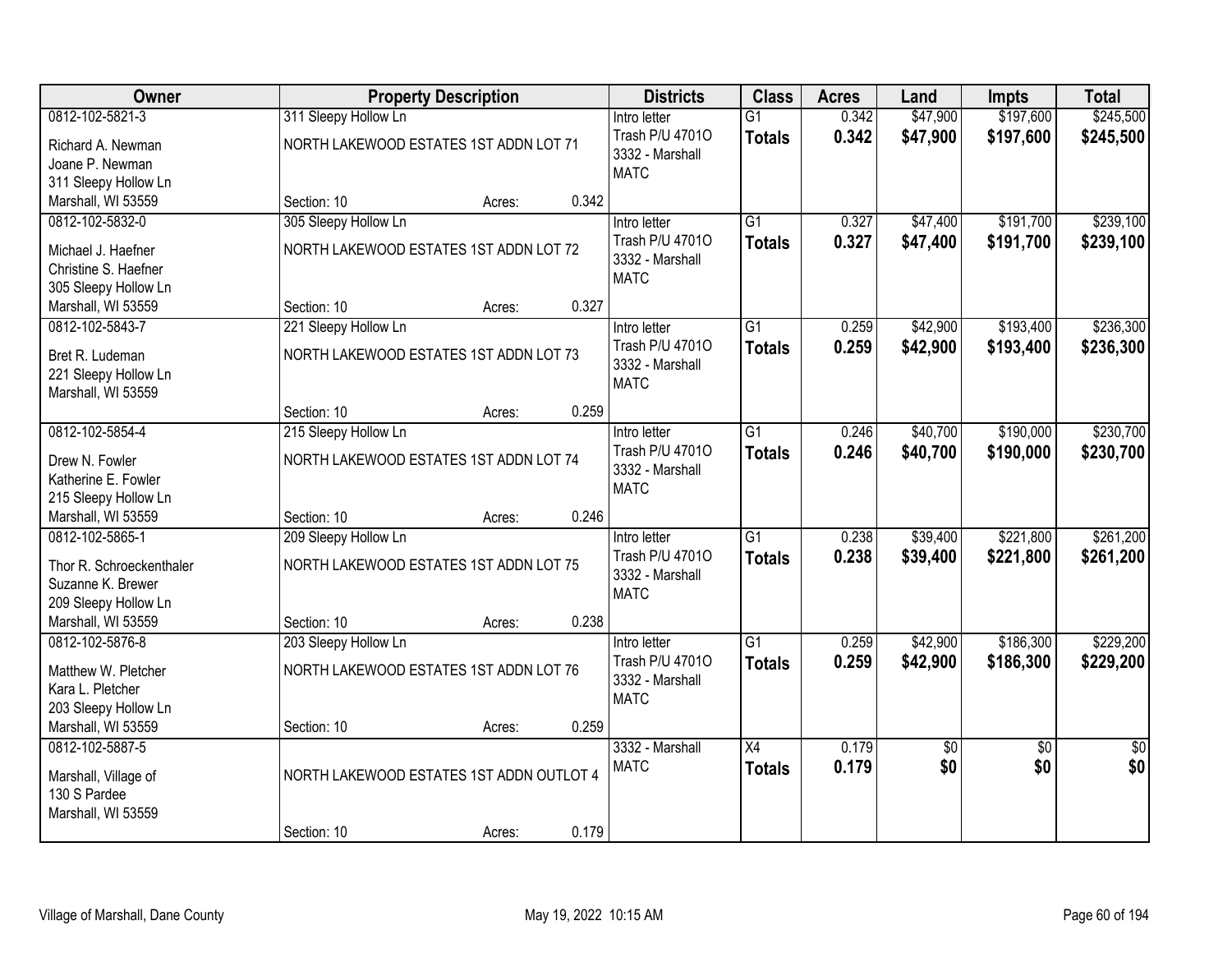| Owner                          |                                                 | <b>Property Description</b> |       | <b>Districts</b>               | <b>Class</b>    | <b>Acres</b> | Land     | <b>Impts</b> | <b>Total</b> |
|--------------------------------|-------------------------------------------------|-----------------------------|-------|--------------------------------|-----------------|--------------|----------|--------------|--------------|
| 0812-102-6100-3                | 112 E Freidel Dr                                |                             |       | Intro letter                   | $\overline{G2}$ | 1.140        | \$58,800 | \$17,900     | \$76,700     |
| Wayne L. Kiefer                | LOT 1 CSM 6444 CS31/208 R16140/72-6/20/91 F/K/A |                             |       | 3332 - Marshall                | <b>Totals</b>   | 1.140        | \$58,800 | \$17,900     | \$76,700     |
| 594 Riverview Dr               | PRT OF OUTLOT 1 ASSESSORS PLAT VILLAGE OF       |                             |       | TID <sub>2</sub>               |                 |              |          |              |              |
| Marshall, WI 53559             | MARSHALL DESCR AS SEC 10-8-12 PRT SE1/4NW1/4    |                             |       | <b>MATC</b>                    |                 |              |          |              |              |
|                                | Section: 10                                     | Acres:                      | 1.140 |                                |                 |              |          |              |              |
| 0812-102-6503-6                | 209 Overlook Ter                                |                             |       | Intro letter                   | $\overline{G1}$ | 0.297        | \$46,400 | \$168,300    | \$214,700    |
|                                |                                                 |                             |       | Trash P/U 47010                | <b>Totals</b>   | 0.297        | \$46,400 | \$168,300    | \$214,700    |
| William Spann                  | NORTH LAKEWOOD ESTATES-2ND ADDITION LOT 93      |                             |       | 3332 - Marshall                |                 |              |          |              |              |
| Kelli J. Spann                 |                                                 |                             |       | <b>MATC</b>                    |                 |              |          |              |              |
| 209 Overlook Ter               |                                                 |                             |       |                                |                 |              |          |              |              |
| Marshall, WI 53559             | Section: 10                                     | Acres:                      | 0.297 |                                |                 |              |          |              |              |
| 0812-102-6514-3                | 203 Overlook Ter                                |                             |       | Intro letter                   | G1              | 0.257        | \$42,500 | \$208,200    | \$250,700    |
| Douglas R. Nemec               | NORTH LAKEWOOD ESTATES-2ND ADDITION LOT 94      |                             |       | Trash P/U 47010                | <b>Totals</b>   | 0.257        | \$42,500 | \$208,200    | \$250,700    |
| Amy E. Knapton                 |                                                 |                             |       | 3332 - Marshall                |                 |              |          |              |              |
| 203 Overlook Ter               |                                                 |                             |       | <b>MATC</b>                    |                 |              |          |              |              |
| Marshall, WI 53559             | Section: 10                                     | Acres:                      | 0.257 |                                |                 |              |          |              |              |
| 0812-102-6525-0                | 131 Overlook Ter                                |                             |       | Intro letter                   | G1              | 0.286        | \$46,000 | \$207,400    | \$253,400    |
|                                |                                                 |                             |       | Trash P/U 47010                | <b>Totals</b>   | 0.286        | \$46,000 | \$207,400    | \$253,400    |
| Elizabeth A. Templeton         | NORTH LAKEWOOD ESTATES-2ND ADDITION LOT 95      |                             |       | 3332 - Marshall                |                 |              |          |              |              |
| 131 Overlook Ter               |                                                 |                             |       | <b>MATC</b>                    |                 |              |          |              |              |
| Marshall, WI 53559             |                                                 |                             |       |                                |                 |              |          |              |              |
|                                | Section: 10                                     | Acres:                      | 0.286 |                                |                 |              |          |              |              |
| 0812-102-6536-7                | 125 Overlook Ter                                |                             |       | Intro letter                   | $\overline{G1}$ | 0.387        | \$49,500 | \$268,300    | \$317,800    |
| Devante Sago Sr                | NORTH LAKEWOOD ESTATES-2ND ADDITION LOT 96      |                             |       | Trash P/U 47010                | <b>Totals</b>   | 0.387        | \$49,500 | \$268,300    | \$317,800    |
| Cecilia M. Sago                |                                                 |                             |       | 3332 - Marshall                |                 |              |          |              |              |
| 125 Overlook Ter               |                                                 |                             |       | <b>MATC</b>                    |                 |              |          |              |              |
| Marshall, WI 53559             | Section: 10                                     | Acres:                      | 0.387 |                                |                 |              |          |              |              |
| 0812-102-6547-4                | 119 Overlook Ter                                |                             |       | print                          | $\overline{G1}$ | 0.500        | \$50,800 | \$274,900    | \$325,700    |
|                                | NORTH LAKEWOOD ESTATES-2ND ADDITION LOT 97      |                             |       | Intro letter                   | <b>Totals</b>   | 0.500        | \$50,800 | \$274,900    | \$325,700    |
| John A. Shook                  |                                                 |                             |       | Trash P/U 47010                |                 |              |          |              |              |
| Katy Shook<br>119 Overlook Ter |                                                 |                             |       | 3332 - Marshall                |                 |              |          |              |              |
| Marshall, WI 53559             | Section: 10                                     |                             | 0.500 | <b>MATC</b>                    |                 |              |          |              |              |
| 0812-102-6558-1                | 113 Overlook Ter                                | Acres:                      |       |                                | $\overline{G1}$ | 0.417        | \$50,500 | \$215,800    | \$266,300    |
|                                |                                                 |                             |       | Intro letter                   |                 |              |          |              |              |
| Kevin J. Park                  | NORTH LAKEWOOD ESTATES-2ND ADDITION LOT 98      |                             |       | Trash P/U 47010                | <b>Totals</b>   | 0.417        | \$50,500 | \$215,800    | \$266,300    |
| Lisa M. Park                   |                                                 |                             |       | 3332 - Marshall<br><b>MATC</b> |                 |              |          |              |              |
| 113 Overlook Ter               |                                                 |                             |       |                                |                 |              |          |              |              |
| Marshall, WI 53559             | Section: 10                                     | Acres:                      | 0.417 |                                |                 |              |          |              |              |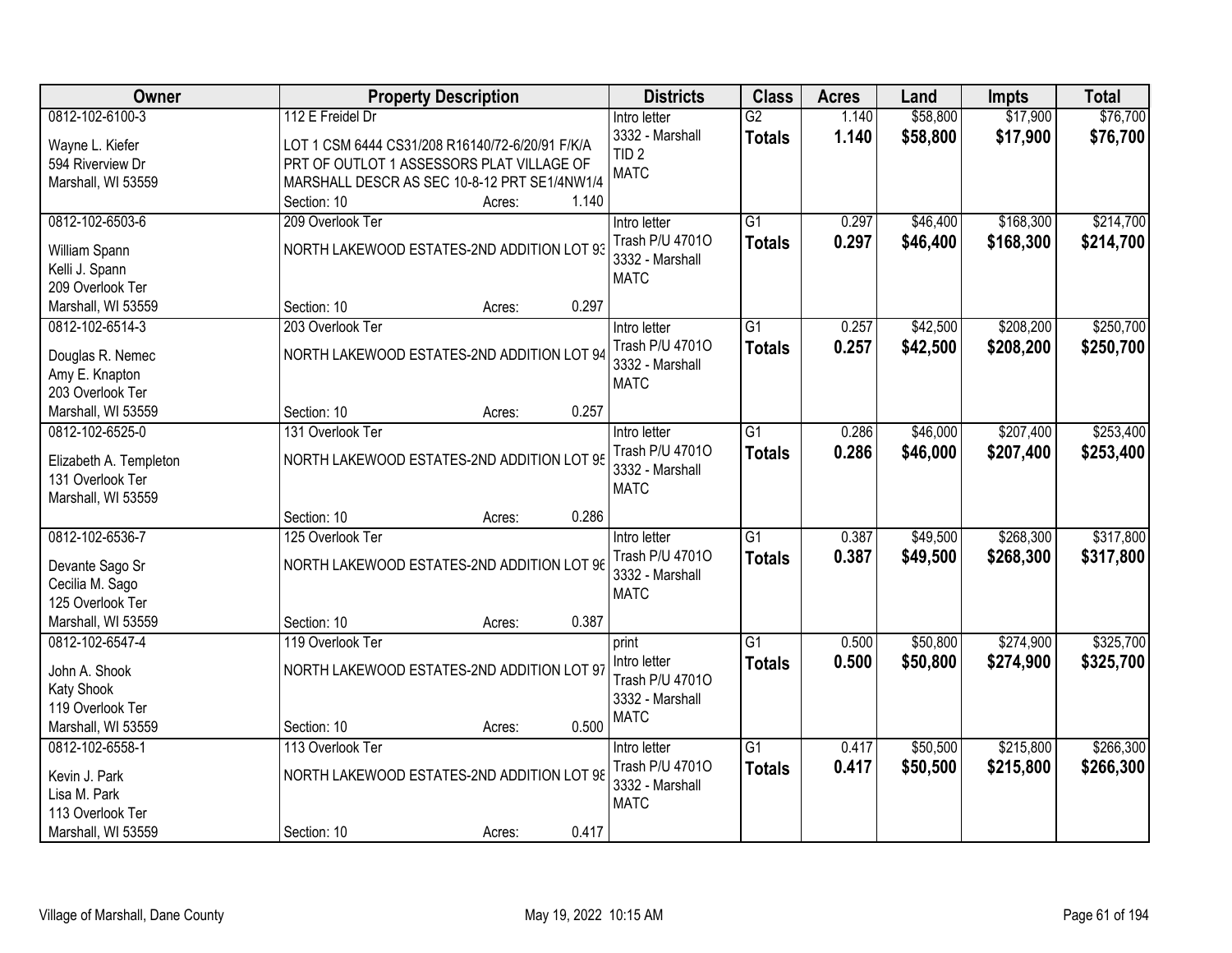| Owner                | <b>Property Description</b>                      | <b>Districts</b> | <b>Class</b>    | <b>Acres</b> | Land     | <b>Impts</b> | <b>Total</b> |
|----------------------|--------------------------------------------------|------------------|-----------------|--------------|----------|--------------|--------------|
| 0812-102-6565-2      | 101 E Freidel Dr                                 | Intro letter     | $\overline{G1}$ | 0.173        | \$28,600 | \$170,800    | \$199,400    |
| Julie A. Stark       | LOT 1 CSM 8675 CS48/7&8-8/21/97 F/K/A LOT 99 2ND | Trash P/U 47010  | <b>Totals</b>   | 0.173        | \$28,600 | \$170,800    | \$199,400    |
| 101 E Freidel Dr     | ADDN TO NORTH LAKEWOOD ESTATES DESCR AS          | 3332 - Marshall  |                 |              |          |              |              |
| Marshall, WI 53559   | SEC 10-8-12 PRT SE1/4NW1/4 (0.173 ACRES)         | <b>MATC</b>      |                 |              |          |              |              |
|                      | 0.173<br>Section: 10<br>Acres:                   |                  |                 |              |          |              |              |
| 0812-102-6572-3      | 107 E Freidel Dr                                 | Intro letter     | $\overline{G1}$ | 0.217        | \$35,900 | \$171,800    | \$207,700    |
|                      |                                                  | Trash P/U 47010  | <b>Totals</b>   | 0.217        | \$35,900 | \$171,800    | \$207,700    |
| Daniel Swenson       | LOT 2 CSM 8675 CS48/7&8-8/21/97 F/K/A LOT 99 2ND | 3332 - Marshall  |                 |              |          |              |              |
| Carrie Swenson       | ADDN TO NORTH LAKEWOOD ESTATES DESCR AS          | <b>MATC</b>      |                 |              |          |              |              |
| 107 E Freidel Dr     | SEC 10-8-12 PRT SE1/4NW1/4 (0.217 ACRES)         |                  |                 |              |          |              |              |
| Marshall, WI 53559   | 0.217<br>Section: 10<br>Acres:                   |                  |                 |              |          |              |              |
| 0812-102-6576-9      | 205 W Freidel Dr                                 | Intro letter     | G1              | 0.146        | \$24,200 | \$157,500    | \$181,700    |
| Teresa Peterson      | LOT 1 CSM 8414 CS45/314&315-11/14/96 F/K/A LOT   | Trash P/U 47010  | <b>Totals</b>   | 0.146        | \$24,200 | \$157,500    | \$181,700    |
| N7359 Manske Rd      | 100 NORTH LAKEWOOD ESTATES-2ND ADDN              | 3332 - Marshall  |                 |              |          |              |              |
| Lake Mills, WI 53551 | DESCR AS SEC 10-8-12 PRT NW1/4 (0.146 ACRES)     | <b>MATC</b>      |                 |              |          |              |              |
|                      | 0.146<br>Section: 10<br>Acres:                   |                  |                 |              |          |              |              |
| 0812-102-6583-0      | 203 W Freidel Dr                                 | Intro letter     | $\overline{G1}$ | 0.164        | \$27,100 | \$158,000    | \$185,100    |
|                      |                                                  | Trash P/U 47010  | <b>Totals</b>   | 0.164        | \$27,100 | \$158,000    | \$185,100    |
| Lori L. Hatzinger    | LOT 2 CSM 8414 CS45/314&315-11/14/96 F/K/A LOT   | 3332 - Marshall  |                 |              |          |              |              |
| Dale Mcintosh        | 100 NORTH LAKEWOOD ESTATES-2ND ADDN              | <b>MATC</b>      |                 |              |          |              |              |
| 203 W Freidel Dr     | DESCR AS SEC 10-8-12 SE1/4NW1/4 (0.164 ACRES)    |                  |                 |              |          |              |              |
| Marshall, WI 53559   | 0.164<br>Section: 10<br>Acres:                   |                  |                 |              |          |              |              |
| 0812-102-6591-0      | 209 W Freidel Dr                                 | Intro letter     | $\overline{G1}$ | 0.231        | \$38,200 | \$189,700    | \$227,900    |
| Kevin L. Virchow     | NORTH LAKEWOOD ESTATES-2ND ADDITION LOT          | Trash P/U 47010  | <b>Totals</b>   | 0.231        | \$38,200 | \$189,700    | \$227,900    |
| Angela M. Virchow    | 101                                              | 3332 - Marshall  |                 |              |          |              |              |
| 209 W Freidel Dr     |                                                  | <b>MATC</b>      |                 |              |          |              |              |
| Marshall, WI 53559   | 0.231<br>Section: 10<br>Acres:                   |                  |                 |              |          |              |              |
| 0812-102-6606-2      | 202 Overlook Ter                                 | Intro letter     | $\overline{G1}$ | 0.208        | \$34,400 | \$175,300    | \$209,700    |
|                      |                                                  | Trash P/U 47010  |                 |              |          |              |              |
| Edgar A. Johnson     | NORTH LAKEWOOD ESTATES-2ND ADDITION LOT          |                  | <b>Totals</b>   | 0.208        | \$34,400 | \$175,300    | \$209,700    |
| Karen D. Johnson     | 116                                              | 3332 - Marshall  |                 |              |          |              |              |
| 202 Overlook Ter     |                                                  | <b>MATC</b>      |                 |              |          |              |              |
| Marshall, WI 53559   | 0.208<br>Section: 10<br>Acres:                   |                  |                 |              |          |              |              |
| 0812-102-6617-9      | 118 Overlook Ter                                 | Intro letter     | $\overline{G1}$ | 0.284        | \$45,900 | \$182,700    | \$228,600    |
|                      |                                                  | Trash P/U 47010  | <b>Totals</b>   | 0.284        | \$45,900 | \$182,700    | \$228,600    |
| Hugo Acosta          | NORTH LAKEWOOD ESTATES-2ND ADDITION LOT          | 3332 - Marshall  |                 |              |          |              |              |
| Rosalina Acosta      | 117                                              | <b>MATC</b>      |                 |              |          |              |              |
| 118 Overlook Ter     |                                                  |                  |                 |              |          |              |              |
| Marshall, WI 53559   | 0.284<br>Section: 10<br>Acres:                   |                  |                 |              |          |              |              |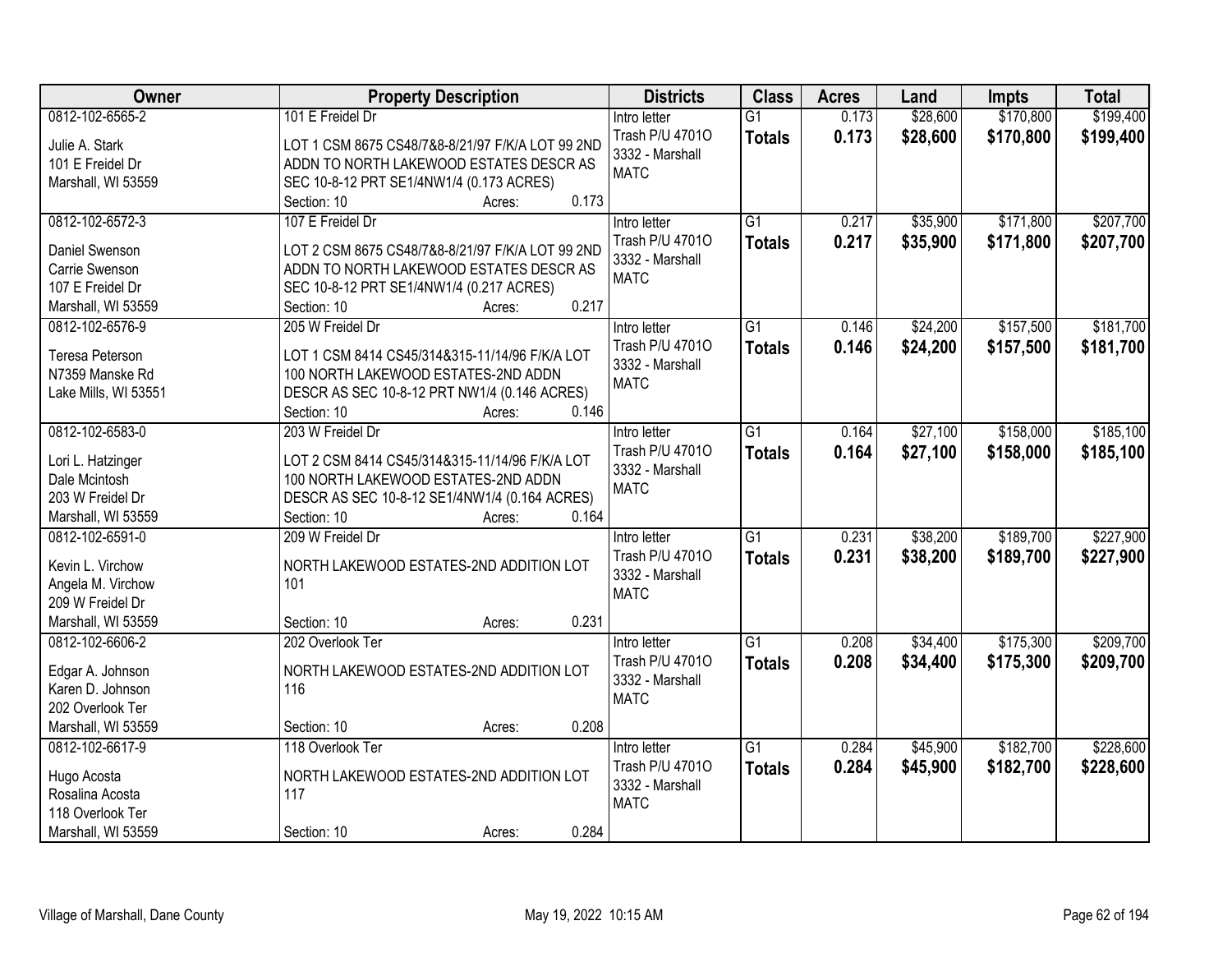| Owner                  | <b>Property Description</b>                     | <b>Districts</b>       | <b>Class</b>    | <b>Acres</b> | Land     | <b>Impts</b> | <b>Total</b> |
|------------------------|-------------------------------------------------|------------------------|-----------------|--------------|----------|--------------|--------------|
| 0812-102-6623-1        | 118 E Freidel Dr                                | <b>Trash P/U 47020</b> | $\overline{G1}$ | 0.126        | \$18,800 | \$120,900    | \$139,700    |
| Mary C. Hoffland       | LOT 1 CSM 15760 CS114/331&332-7/15/2021 F/K/A   | 3332 - Marshall        | <b>Totals</b>   | 0.126        | \$18,800 | \$120,900    | \$139,700    |
| Janelle A. Klug        | NORTH LAKEWOOD ESTATES-2ND ADDITION LOT         | <b>MATC</b>            |                 |              |          |              |              |
| W9194 Ripley Rd Lot 19 | 118 DESCR AS SEC 10-8-12 PRT SE1/4NW1/4 (0.126  |                        |                 |              |          |              |              |
| Cambridge, WI 53523    | 0.126<br>Section: 10<br>Acres:                  |                        |                 |              |          |              |              |
| 0812-102-6629-1        | 124 E Freidel Dr                                | <b>Trash P/U 47020</b> | $\overline{G1}$ | 0.142        | \$21,200 | \$120,900    | \$142,100    |
|                        |                                                 | 3332 - Marshall        | <b>Totals</b>   | 0.142        | \$21,200 | \$120,900    | \$142,100    |
| Mayra Olguin           | LOT 2 CSM 15760 CS114/331&332-7/15/2021 F/K/A   | <b>MATC</b>            |                 |              |          |              |              |
| <b>Eric Daniel</b>     | NORTH LAKEWOOD ESTATES-2ND ADDITION LOT         |                        |                 |              |          |              |              |
| 124 E Freidel Dr       | 118 DESCR AS SEC 10-8-12 PRT SE1/4NW1/4 (0.141  |                        |                 |              |          |              |              |
| Marshall, WI 53559     | 0.141<br>Section: 10<br>Acres:                  |                        |                 |              |          |              |              |
| 0812-102-6635-1        | 104 Lakewood Ter                                | Intro letter           | $\overline{G1}$ | 0.120        | \$19,900 | \$115,400    | \$135,300    |
| Jenny C. Gullickson    | LOT 1 CSM 10037 CS58/276&277-5/3/2001 F/K/A LOT | Trash P/U 47010        | <b>Totals</b>   | 0.120        | \$19,900 | \$115,400    | \$135,300    |
| 104 Lakewood Ter       | 119 SECOND ADDN TO NORTH LAKEWOOD               | 3332 - Marshall        |                 |              |          |              |              |
| Marshall, WI 53559     | ESTATES DESCR AS SEC 10-8-12 PRT SE1/4NW1/4     | <b>MATC</b>            |                 |              |          |              |              |
|                        | 0.120<br>Section: 10<br>Acres:                  |                        |                 |              |          |              |              |
| 0812-102-6642-1        | 100 Lakewood Ter                                | Intro letter           | $\overline{G1}$ | 0.143        | \$23,700 | \$115,400    | \$139,100    |
|                        |                                                 | Trash P/U 47010        | <b>Totals</b>   | 0.143        | \$23,700 | \$115,400    | \$139,100    |
| Peter J. Jablonski     | LOT 2 CSM 10037 CS58/276&277-5/3/2001 F/K/A LOT | 3332 - Marshall        |                 |              |          |              |              |
| Mary A. Jablonski      | 119 SECOND ADDN TO NORTH LAKEWOOD               | <b>MATC</b>            |                 |              |          |              |              |
| 5878 Lochinvars Tr     | ESTATES DESCR AS SEC 10-8-12 PRT SE1/4NW1/4     |                        |                 |              |          |              |              |
| Marshall, WI 53559     | Section: 10<br>0.143<br>Acres:                  |                        |                 |              |          |              |              |
| 0812-102-6650-8        | 106 Lakewood Ter                                | Intro letter           | $\overline{G2}$ | 0.472        | \$56,200 | \$264,100    | \$320,300    |
| Kris S. Hellenbrand    | NORTH LAKEWOOD ESTATES-2ND ADDITION LOT         | Trash P/U 47040        | <b>Totals</b>   | 0.472        | \$56,200 | \$264,100    | \$320,300    |
| Callie Hellenbrand     | 120                                             | 3332 - Marshall        |                 |              |          |              |              |
| 4875 Jacob Rd          |                                                 | <b>MATC</b>            |                 |              |          |              |              |
| Marshall, WI 53559     | 0.472<br>Section: 10<br>Acres:                  |                        |                 |              |          |              |              |
| 0812-102-6661-5        | 112 Lakewood Ter                                | Intro letter           | $\overline{G2}$ | 0.539        | \$56,200 | \$258,000    | \$314,200    |
|                        |                                                 | Trash P/U 47040        |                 | 0.539        | \$56,200 |              |              |
| Taylor J. Hellenbrand  | NORTH LAKEWOOD ESTATES-2ND ADDITION LOT         | 3332 - Marshall        | <b>Totals</b>   |              |          | \$258,000    | \$314,200    |
| 104 E Main St          | 121                                             | <b>MATC</b>            |                 |              |          |              |              |
| Marshall, WI 53559     |                                                 |                        |                 |              |          |              |              |
|                        | 0.539<br>Section: 10<br>Acres:                  |                        |                 |              |          |              |              |
| 0812-102-6674-1        | 118 Lakewood Ter                                | Intro letter           | $\overline{G1}$ | 0.356        | \$48,400 | \$163,700    | \$212,100    |
| Charlene M. O'Connell  | LAKEWOOD TERRACE CONDOMINIUM UNIT 118           | Trash P/U 47010        | <b>Totals</b>   | 0.356        | \$48,400 | \$163,700    | \$212,100    |
| 118 Lakewood Ter       |                                                 | 3332 - Marshall        |                 |              |          |              |              |
| Marshall, WI 53559     |                                                 | <b>MATC</b>            |                 |              |          |              |              |
|                        | 0.356<br>Section: 10                            |                        |                 |              |          |              |              |
|                        | Acres:                                          |                        |                 |              |          |              |              |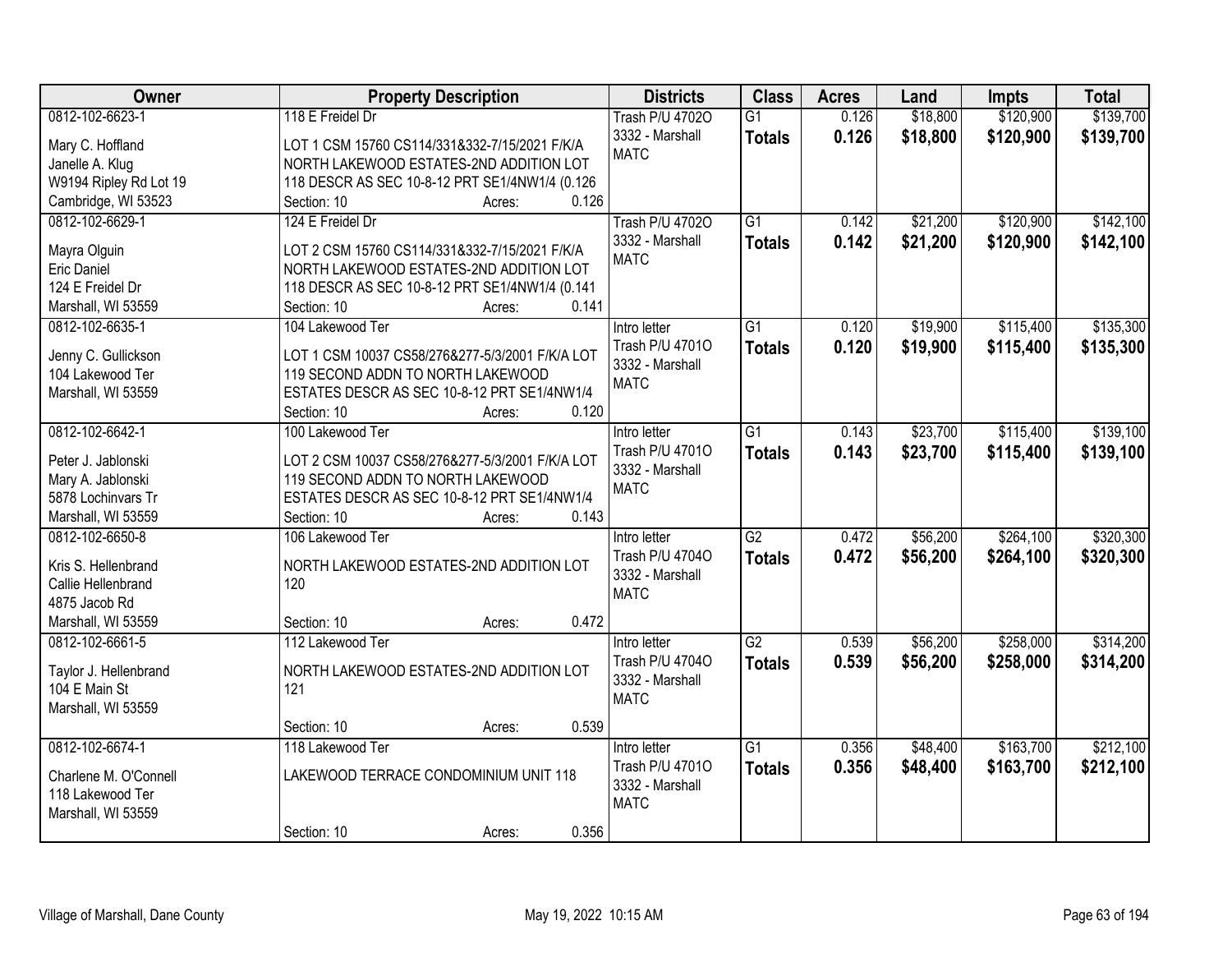| Owner                          | <b>Property Description</b>                    | <b>Districts</b> | <b>Class</b>    | <b>Acres</b> | Land     | <b>Impts</b> | <b>Total</b> |
|--------------------------------|------------------------------------------------|------------------|-----------------|--------------|----------|--------------|--------------|
| 0812-102-6677-1                | 124 Lakewood Ter                               | Intro letter     | $\overline{G1}$ | 0.356        | \$48,400 | \$164,500    | \$212,900    |
| Cody Pivonka                   | LAKEWOOD TERRACE CONDOMINIUM UNIT 124          | Trash P/U 47010  | <b>Totals</b>   | 0.356        | \$48,400 | \$164,500    | \$212,900    |
| Alyssa Nelson                  |                                                | 3332 - Marshall  |                 |              |          |              |              |
| 124 Lakewood Ter               |                                                | <b>MATC</b>      |                 |              |          |              |              |
| Marshall, WI 53559             | 0.356<br>Section: 10<br>Acres:                 |                  |                 |              |          |              |              |
| 0812-102-6683-9                | 130 Lakewood Ter                               | Intro letter     | $\overline{G1}$ | 0.325        | \$47,300 | \$227,400    | \$274,700    |
|                                |                                                | Trash P/U 47010  | <b>Totals</b>   | 0.325        | \$47,300 | \$227,400    | \$274,700    |
| Antonio R. Acosta              | NORTH LAKEWOOD ESTATES-2ND ADDITION LOT        | 3332 - Marshall  |                 |              |          |              |              |
| Maria Acosta                   | 123                                            | <b>MATC</b>      |                 |              |          |              |              |
| 130 Lakewood Ter               |                                                |                  |                 |              |          |              |              |
| Marshall, WI 53559             | 0.325<br>Section: 10<br>Acres:                 |                  |                 |              |          |              |              |
| 0812-102-6690-1                | 148 Lakewood Ter                               | Intro letter     | G1              | 0.132        | \$21,900 | \$117,400    | \$139,300    |
| Kimberly L. Cole               | LOT 1 CSM 10850 CS64/339&340-9/5/2003 F/K/A    | Trash P/U 47010  | <b>Totals</b>   | 0.132        | \$21,900 | \$117,400    | \$139,300    |
| 148 Lakewood Ter               | NORTH LAKEWOOD ESTATES-2ND ADDITION LOT        | 3332 - Marshall  |                 |              |          |              |              |
| Marshall, WI 53559             | 124 DESCR AS SEC 10-8-12 PRT NE1/4NW1/4 & PRT  | <b>MATC</b>      |                 |              |          |              |              |
|                                | 0.132<br>Section: 10<br>Acres:                 |                  |                 |              |          |              |              |
| 0812-102-6697-1                | 142 Lakewood Ter                               | Intro letter     | $\overline{G1}$ | 0.131        | \$21,700 | \$122,400    | \$144,100    |
|                                |                                                | Trash P/U 47010  | <b>Totals</b>   | 0.131        | \$21,700 | \$122,400    | \$144,100    |
| Jose A. Gamon                  | LOT 2 CSM 10850 CS64/339&340-9/5/2003 F/K/A    | 3332 - Marshall  |                 |              |          |              |              |
| 142 Lakewood Ter               | NORTH LAKEWOOD ESTATES-2ND ADDITION LOT        | <b>MATC</b>      |                 |              |          |              |              |
| Marshall, WI 53559             | 124 DESCR AS SEC 10-8-12 PRT NE1/4NW1/4 & PRT  |                  |                 |              |          |              |              |
|                                | Section: 10<br>0.131<br>Acres:                 |                  |                 |              |          |              |              |
| 0812-102-6706-1                | 202 Lakewood Ter                               | Intro letter     | $\overline{G2}$ | 0.514        | \$56,200 | \$347,900    | \$404,100    |
| <b>Gerou Properties II LLC</b> | LOT 1 CSM 8648 CS47/259&260-7/28/97 F/K/A LOTS | 3332 - Marshall  | <b>Totals</b>   | 0.514        | \$56,200 | \$347,900    | \$404,100    |
| So Close to Home II LLC        | 125 & 126 2ND ADDN TO NORTH LAKEWOOD           | <b>MATC</b>      |                 |              |          |              |              |
| W290 N4595 Tolbert Ln          | ESTATES DESCR AS SEC 10-8-12 PRT NW1/4 (0.514  |                  |                 |              |          |              |              |
| Hartland, WI 53029             | 0.514<br>Section: 10<br>Acres:                 |                  |                 |              |          |              |              |
| 0812-102-6718-7                | 208 W Freidel Dr                               | Intro letter     | $\overline{G1}$ | 0.281        | \$45,800 | \$219,800    | \$265,600    |
|                                |                                                | Trash P/U 47010  | <b>Totals</b>   | 0.281        | \$45,800 | \$219,800    | \$265,600    |
| Dondi I. Thede                 | NORTH LAKEWOOD ESTATES-2ND ADDITION LOT        | 3332 - Marshall  |                 |              |          |              |              |
| Linda J. Thede                 | 148                                            | <b>MATC</b>      |                 |              |          |              |              |
| 208 W Freidel Dr               |                                                |                  |                 |              |          |              |              |
| Marshall, WI 53559             | 0.281<br>Section: 10<br>Acres:                 |                  |                 |              |          |              |              |
| 0812-102-6725-8                | 202 W Freidel Dr                               | Intro letter     | $\overline{G1}$ | 0.172        | \$28,500 | \$130,600    | \$159,100    |
| Adric R. Holmes                | LOT 1 CSM 8963 CS50/88&89-7/2/98 F/K/A LOT 149 | Trash P/U 47010  | <b>Totals</b>   | 0.172        | \$28,500 | \$130,600    | \$159,100    |
| 202 W Freidel Dr               | 2ND ADDN TO NORTH LAKEWOOD ESTATES DESCR       | 3332 - Marshall  |                 |              |          |              |              |
| Marshall, WI 53559             | AS SEC 10-8-12 PRT SE1/4NW1/4 (0.172 ACRES)    | <b>MATC</b>      |                 |              |          |              |              |
|                                | 0.172<br>Section: 10<br>Acres:                 |                  |                 |              |          |              |              |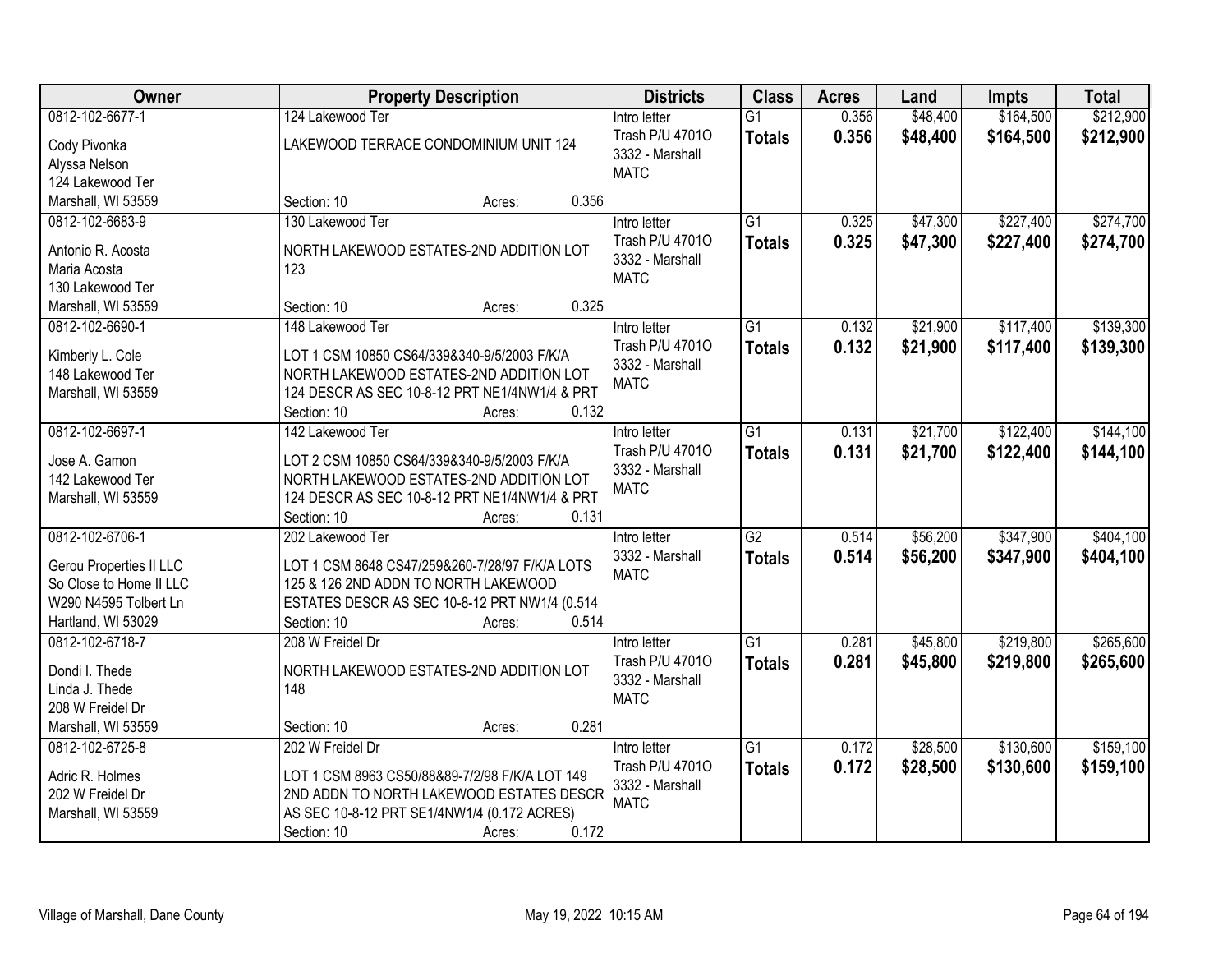| Owner               | <b>Property Description</b>                    | <b>Districts</b>       | <b>Class</b>    | <b>Acres</b> | Land     | <b>Impts</b> | <b>Total</b> |
|---------------------|------------------------------------------------|------------------------|-----------------|--------------|----------|--------------|--------------|
| 0812-102-6732-9     | 105 Lakewood Ter                               | print                  | $\overline{G1}$ | 0.185        | \$30,600 | \$130,100    | \$160,700    |
| Adric R. Holmes     | LOT 2 CSM 8963 CS50/88&89-7/2/98 F/K/A LOT 149 | Intro letter           | <b>Totals</b>   | 0.185        | \$30,600 | \$130,100    | \$160,700    |
| 202 W Freidel Dr    | 2ND ADDN TO NORTH LAKEWOOD ESTATES DESCR       | Trash P/U 47010        |                 |              |          |              |              |
| Marshall, WI 53559  | AS SEC 10-8-12 PRT SE1/4NW1/4 (0.186 ACRES)    | 3332 - Marshall        |                 |              |          |              |              |
|                     | 0.185<br>Section: 10<br>Acres:                 | <b>MATC</b>            |                 |              |          |              |              |
| 0812-102-6750-1     | 119 Lakewood Ter                               | <b>Trash P/U 47020</b> | $\overline{G1}$ | 0.171        | \$28,300 | \$132,700    | \$161,000    |
|                     |                                                | 3332 - Marshall        | <b>Totals</b>   | 0.171        | \$28,300 | \$132,700    | \$161,000    |
| Steven A. Johnson   | LOT 1 CSM 15882 CS116/103-104 12/22/2021 F/K/A | <b>MATC</b>            |                 |              |          |              |              |
| 119 Lakewood Ter    | NORTH LAKEWOOD ESTATES-2ND ADDITION LOT        |                        |                 |              |          |              |              |
| Marshall, WI 53559  | 150 (0.171 A)                                  |                        |                 |              |          |              |              |
|                     | 0.171<br>Section: 10<br>Acres:                 |                        |                 |              |          |              |              |
| 0812-102-6751-6     | 203 Lakewood Ter                               | Intro letter           | $\overline{G1}$ | 0.277        | \$45,700 | \$179,700    | \$225,400    |
| Luis E. Acosta      | NORTH LAKEWOOD ESTATES-2ND ADDITION LOT        | Trash P/U 47010        | <b>Totals</b>   | 0.277        | \$45,700 | \$179,700    | \$225,400    |
| Michelle M. Acosta  | 151                                            | 3332 - Marshall        |                 |              |          |              |              |
| 203 Lakewood Ter    |                                                | <b>MATC</b>            |                 |              |          |              |              |
| Marshall, WI 53559  | 0.277<br>Section: 10<br>Acres:                 |                        |                 |              |          |              |              |
| 0812-102-6760-1     | 119 Lakewood Ter                               | <b>Trash P/U 47020</b> | $\overline{G1}$ | 0.183        | \$30,300 | \$159,200    | \$189,500    |
|                     |                                                | 3332 - Marshall        | <b>Totals</b>   | 0.183        | \$30,300 | \$159,200    | \$189,500    |
| Judy Mccafferty     | LOT 2 CSM 15882 CS116/103-104 12/22/2021 F/K/A | <b>MATC</b>            |                 |              |          |              |              |
| 113 Lakewood Ter    | NORTH LAKEWOOD ESTATES-2ND ADDITION LOT        |                        |                 |              |          |              |              |
| Marshall, WI 53559  | 150 (0.183 A)                                  |                        |                 |              |          |              |              |
|                     | Section: 10<br>0.183<br>Acres:                 |                        |                 |              |          |              |              |
| 0812-102-7496-4     | 719 Hubbell St                                 | <b>Trash P/U 47010</b> | $\overline{G1}$ | 0.579        | \$52,500 | \$140,200    | \$192,700    |
| Robert A. Haukereid | ASSESSOR'S PLAT OUTLOT 6 SUBJ TO & TOG W/JT    | 3332 - Marshall        | <b>Totals</b>   | 0.579        | \$52,500 | \$140,200    | \$192,700    |
|                     | DRIVEWAY AGRMT IN R30594/5 SUBJ TO & TOG W/J   | <b>MATC</b>            |                 |              |          |              |              |
| 719 Hubbell St      | DRIVEWAY AGRMT IN DOC #5235454                 |                        |                 |              |          |              |              |
| Marshall, WI 53559  | 0.579                                          |                        |                 |              |          |              |              |
|                     | Section: 10<br>Acres:                          |                        |                 |              |          |              |              |
| 0812-102-7507-0     | 105 Riverview Dr                               | print                  | $\overline{G1}$ | 0.788        | \$59,800 | \$200,200    | \$260,000    |
| Edward D. Kaukl     | LOT 1 CSM 4327 CS18/238&239 R5532/4&5-4/11/84  | Intro letter           | <b>Totals</b>   | 0.788        | \$59,800 | \$200,200    | \$260,000    |
| Theresa Kaukl       | F/K/A ASSESSOR'S PLAT PRT OUTLOT 7 DESCR AS    | Trash P/U 47010        |                 |              |          |              |              |
| PO Box 572          | SEC 10-8-12 PRT SE1/4SW1/4                     | 3332 - Marshall        |                 |              |          |              |              |
| Marshall, WI 53559  | 0.788<br>Section: 10<br>Acres:                 | <b>MATC</b>            |                 |              |          |              |              |
| 0812-102-7517-8     | 101 Riverview Dr                               | Intro letter           | $\overline{G1}$ | 0.771        | \$59,400 | \$189,900    | \$249,300    |
|                     |                                                | Trash P/U 47010        | <b>Totals</b>   | 0.771        | \$59,400 | \$189,900    | \$249,300    |
| Steven Lynk         | LOT 2 CSM 4327 CS18/238&239 R5532/4&5-4/11/84  | 3332 - Marshall        |                 |              |          |              |              |
| Jane E. Lynk        | F/K/A ASSESSOR'S PLAT PRT OUTLOT 7 DESCR AS    | <b>MATC</b>            |                 |              |          |              |              |
| 101 Riverview Dr    | SEC 10-8-12 PRT SE1/4SW1/4                     |                        |                 |              |          |              |              |
| Marshall, WI 53559  | 0.771<br>Section: 10<br>Acres:                 |                        |                 |              |          |              |              |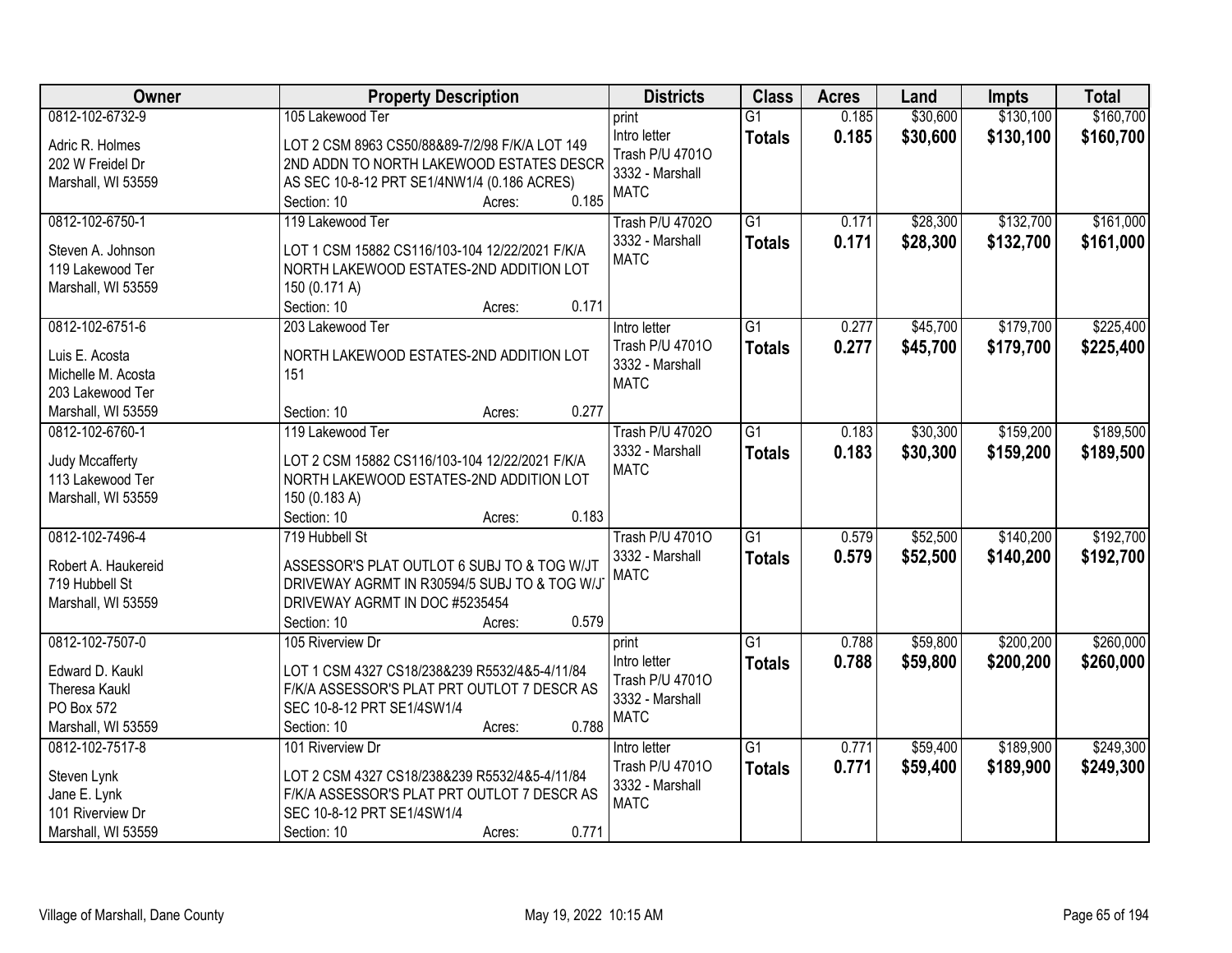| 0812-102-7527-6<br>0.549<br>\$51,800<br>\$51,800<br>631 Hubbell St<br>3332 - Marshall<br>$\overline{G1}$<br>$\overline{50}$<br>\$0<br><b>MATC</b><br>0.549<br>\$51,800<br>\$51,800<br><b>Totals</b><br>ASSESSOR'S PLAT PRT OUTLOT 7 ELY 165 FT THF<br>Kris S. Hellenbrand<br>4875 Jacob Rd<br>EXC S 18 FT TO VILLAGE<br>Marshall, WI 53559<br>0.549<br>Section: 10<br>Acres:<br>\$13,100<br>0812-102-7537-4<br>713 Hubbell St<br>$\overline{G1}$<br>3332 - Marshall<br>0.387<br>$\overline{50}$<br><b>MATC</b><br>\$0<br>0.387<br>\$13,100<br><b>Totals</b><br>David A. Renz<br>ASSESSOR'S PLAT PRT OUTLOT 7 BEG NW COR<br>OUTLOT 8 SD PLAT TH N86DEG40'W ALG N LN SD<br>Lynn A. Renz<br>713 Hubbell St<br>OL 7 205.59 FT TH ALG W LN SD OL 7 S3DEG20'W<br>0.387<br>Marshall, WI 53559<br>Section: 10<br>Acres:<br>\$115,100<br>0812-102-7558-9<br>713 Hubbell St<br><b>Trash P/U 47010</b><br>G1<br>0.312<br>\$41,600<br>\$41,600<br>3332 - Marshall<br>0.312<br>\$115,100<br><b>Totals</b><br>David A. Renz<br>ASSESSORS PLAT OUTLOT 8 SUBJ TO & TOG W/JT<br><b>MATC</b><br>DRIVEWAY AGRMT IN R30594/5 SUBJ TO & TOG W/J<br>Lynn A. Renz<br>DRIVEWAY AGRMT IN DOC #5235454<br>713 Hubbell St<br>0.312<br>Section: 10<br>Marshall, WI 53559<br>Acres:<br>\$41,200<br>\$180,600<br>0812-102-7569-6<br>707 Hubbell St<br>G1<br>0.250<br>print<br>Trash P/U 47010<br>0.250<br>\$41,200<br>\$180,600<br><b>Totals</b><br>ASSESSORS PLAT OUTLOT 9<br>James W. Cohoon<br>3332 - Marshall<br>707 Hubbell St<br><b>MATC</b><br>Marshall, WI 53559<br>0.250<br>Section: 10<br>Acres:<br>$\overline{G1}$<br>\$41,200<br>\$84,500<br>0812-102-7580-1<br>0.250<br>645 Hubbell St<br><b>Trash P/U 47010</b><br>3332 - Marshall<br>0.250<br>\$41,200<br>\$84,500<br><b>Totals</b><br>ASSESSOR'S PLAT OUTLOT 10<br>Kip S. Kiefer<br><b>MATC</b><br>645 Hubbell St<br>Marshall, WI 53559<br>0.250<br>Section: 10<br>Acres:<br>$\overline{X4}$<br>0812-102-7835-1<br>3332 - Marshall<br>1.825<br>$\overline{60}$<br>$\sqrt{50}$<br>\$0<br>\$0<br>TID <sub>2</sub><br>1.825<br><b>Totals</b><br>Village O. Marshall<br>LOT 1 CSM 10461 CS61/349&351-7/11/2002 F/K/A<br><b>MATC</b><br>PO Box 45<br>ASSESSORS PLAT VIL MARSHALL PRT OUTLOT 1 &<br>Marshall, WI 53559<br>PRT OUTLOT 5 DESCR AS SEC 10-8-12 PRT<br>1.825<br>Section: 10<br>Acres:<br>0812-102-7850-1<br>$\overline{G2}$<br>\$38,300<br>3332 - Marshall<br>0.654<br>$\overline{50}$<br>0.654<br>\$0<br>TID <sub>2</sub><br>\$38,300<br><b>Totals</b><br>Marshall Towne Millwork LLC<br>LOT 2 CSM 10461 CS61/349&351-7/11/2002 F/K/A<br><b>MATC</b><br>6801 S Towne Dr<br>ASSESSORS PLAT VIL MARSHALL PRT OUTLOT 1 & | <b>Owner</b> | <b>Property Description</b> | <b>Districts</b> | <b>Class</b> | <b>Acres</b> | Land | Impts | <b>Total</b> |
|----------------------------------------------------------------------------------------------------------------------------------------------------------------------------------------------------------------------------------------------------------------------------------------------------------------------------------------------------------------------------------------------------------------------------------------------------------------------------------------------------------------------------------------------------------------------------------------------------------------------------------------------------------------------------------------------------------------------------------------------------------------------------------------------------------------------------------------------------------------------------------------------------------------------------------------------------------------------------------------------------------------------------------------------------------------------------------------------------------------------------------------------------------------------------------------------------------------------------------------------------------------------------------------------------------------------------------------------------------------------------------------------------------------------------------------------------------------------------------------------------------------------------------------------------------------------------------------------------------------------------------------------------------------------------------------------------------------------------------------------------------------------------------------------------------------------------------------------------------------------------------------------------------------------------------------------------------------------------------------------------------------------------------------------------------------------------------------------------------------------------------------------------------------------------------------------------------------------------------------------------------------------------------------------------------------------------------------------------------------------------------------------------------------------------------------------------------------------------------------------------------------------------------------------------------------------------------------------------------------------------------------------------------------|--------------|-----------------------------|------------------|--------------|--------------|------|-------|--------------|
|                                                                                                                                                                                                                                                                                                                                                                                                                                                                                                                                                                                                                                                                                                                                                                                                                                                                                                                                                                                                                                                                                                                                                                                                                                                                                                                                                                                                                                                                                                                                                                                                                                                                                                                                                                                                                                                                                                                                                                                                                                                                                                                                                                                                                                                                                                                                                                                                                                                                                                                                                                                                                                                                |              |                             |                  |              |              |      |       |              |
| \$13,100<br>\$13,100<br>\$156,700<br>\$156,700<br>\$221,800<br>\$221,800                                                                                                                                                                                                                                                                                                                                                                                                                                                                                                                                                                                                                                                                                                                                                                                                                                                                                                                                                                                                                                                                                                                                                                                                                                                                                                                                                                                                                                                                                                                                                                                                                                                                                                                                                                                                                                                                                                                                                                                                                                                                                                                                                                                                                                                                                                                                                                                                                                                                                                                                                                                       |              |                             |                  |              |              |      |       |              |
|                                                                                                                                                                                                                                                                                                                                                                                                                                                                                                                                                                                                                                                                                                                                                                                                                                                                                                                                                                                                                                                                                                                                                                                                                                                                                                                                                                                                                                                                                                                                                                                                                                                                                                                                                                                                                                                                                                                                                                                                                                                                                                                                                                                                                                                                                                                                                                                                                                                                                                                                                                                                                                                                |              |                             |                  |              |              |      |       |              |
|                                                                                                                                                                                                                                                                                                                                                                                                                                                                                                                                                                                                                                                                                                                                                                                                                                                                                                                                                                                                                                                                                                                                                                                                                                                                                                                                                                                                                                                                                                                                                                                                                                                                                                                                                                                                                                                                                                                                                                                                                                                                                                                                                                                                                                                                                                                                                                                                                                                                                                                                                                                                                                                                |              |                             |                  |              |              |      |       |              |
|                                                                                                                                                                                                                                                                                                                                                                                                                                                                                                                                                                                                                                                                                                                                                                                                                                                                                                                                                                                                                                                                                                                                                                                                                                                                                                                                                                                                                                                                                                                                                                                                                                                                                                                                                                                                                                                                                                                                                                                                                                                                                                                                                                                                                                                                                                                                                                                                                                                                                                                                                                                                                                                                |              |                             |                  |              |              |      |       |              |
|                                                                                                                                                                                                                                                                                                                                                                                                                                                                                                                                                                                                                                                                                                                                                                                                                                                                                                                                                                                                                                                                                                                                                                                                                                                                                                                                                                                                                                                                                                                                                                                                                                                                                                                                                                                                                                                                                                                                                                                                                                                                                                                                                                                                                                                                                                                                                                                                                                                                                                                                                                                                                                                                |              |                             |                  |              |              |      |       |              |
|                                                                                                                                                                                                                                                                                                                                                                                                                                                                                                                                                                                                                                                                                                                                                                                                                                                                                                                                                                                                                                                                                                                                                                                                                                                                                                                                                                                                                                                                                                                                                                                                                                                                                                                                                                                                                                                                                                                                                                                                                                                                                                                                                                                                                                                                                                                                                                                                                                                                                                                                                                                                                                                                |              |                             |                  |              |              |      |       |              |
|                                                                                                                                                                                                                                                                                                                                                                                                                                                                                                                                                                                                                                                                                                                                                                                                                                                                                                                                                                                                                                                                                                                                                                                                                                                                                                                                                                                                                                                                                                                                                                                                                                                                                                                                                                                                                                                                                                                                                                                                                                                                                                                                                                                                                                                                                                                                                                                                                                                                                                                                                                                                                                                                |              |                             |                  |              |              |      |       |              |
|                                                                                                                                                                                                                                                                                                                                                                                                                                                                                                                                                                                                                                                                                                                                                                                                                                                                                                                                                                                                                                                                                                                                                                                                                                                                                                                                                                                                                                                                                                                                                                                                                                                                                                                                                                                                                                                                                                                                                                                                                                                                                                                                                                                                                                                                                                                                                                                                                                                                                                                                                                                                                                                                |              |                             |                  |              |              |      |       |              |
|                                                                                                                                                                                                                                                                                                                                                                                                                                                                                                                                                                                                                                                                                                                                                                                                                                                                                                                                                                                                                                                                                                                                                                                                                                                                                                                                                                                                                                                                                                                                                                                                                                                                                                                                                                                                                                                                                                                                                                                                                                                                                                                                                                                                                                                                                                                                                                                                                                                                                                                                                                                                                                                                |              |                             |                  |              |              |      |       |              |
|                                                                                                                                                                                                                                                                                                                                                                                                                                                                                                                                                                                                                                                                                                                                                                                                                                                                                                                                                                                                                                                                                                                                                                                                                                                                                                                                                                                                                                                                                                                                                                                                                                                                                                                                                                                                                                                                                                                                                                                                                                                                                                                                                                                                                                                                                                                                                                                                                                                                                                                                                                                                                                                                |              |                             |                  |              |              |      |       |              |
|                                                                                                                                                                                                                                                                                                                                                                                                                                                                                                                                                                                                                                                                                                                                                                                                                                                                                                                                                                                                                                                                                                                                                                                                                                                                                                                                                                                                                                                                                                                                                                                                                                                                                                                                                                                                                                                                                                                                                                                                                                                                                                                                                                                                                                                                                                                                                                                                                                                                                                                                                                                                                                                                |              |                             |                  |              |              |      |       |              |
|                                                                                                                                                                                                                                                                                                                                                                                                                                                                                                                                                                                                                                                                                                                                                                                                                                                                                                                                                                                                                                                                                                                                                                                                                                                                                                                                                                                                                                                                                                                                                                                                                                                                                                                                                                                                                                                                                                                                                                                                                                                                                                                                                                                                                                                                                                                                                                                                                                                                                                                                                                                                                                                                |              |                             |                  |              |              |      |       |              |
|                                                                                                                                                                                                                                                                                                                                                                                                                                                                                                                                                                                                                                                                                                                                                                                                                                                                                                                                                                                                                                                                                                                                                                                                                                                                                                                                                                                                                                                                                                                                                                                                                                                                                                                                                                                                                                                                                                                                                                                                                                                                                                                                                                                                                                                                                                                                                                                                                                                                                                                                                                                                                                                                |              |                             |                  |              |              |      |       |              |
|                                                                                                                                                                                                                                                                                                                                                                                                                                                                                                                                                                                                                                                                                                                                                                                                                                                                                                                                                                                                                                                                                                                                                                                                                                                                                                                                                                                                                                                                                                                                                                                                                                                                                                                                                                                                                                                                                                                                                                                                                                                                                                                                                                                                                                                                                                                                                                                                                                                                                                                                                                                                                                                                |              |                             |                  |              |              |      |       |              |
|                                                                                                                                                                                                                                                                                                                                                                                                                                                                                                                                                                                                                                                                                                                                                                                                                                                                                                                                                                                                                                                                                                                                                                                                                                                                                                                                                                                                                                                                                                                                                                                                                                                                                                                                                                                                                                                                                                                                                                                                                                                                                                                                                                                                                                                                                                                                                                                                                                                                                                                                                                                                                                                                |              |                             |                  |              |              |      |       |              |
|                                                                                                                                                                                                                                                                                                                                                                                                                                                                                                                                                                                                                                                                                                                                                                                                                                                                                                                                                                                                                                                                                                                                                                                                                                                                                                                                                                                                                                                                                                                                                                                                                                                                                                                                                                                                                                                                                                                                                                                                                                                                                                                                                                                                                                                                                                                                                                                                                                                                                                                                                                                                                                                                |              |                             |                  |              |              |      |       |              |
|                                                                                                                                                                                                                                                                                                                                                                                                                                                                                                                                                                                                                                                                                                                                                                                                                                                                                                                                                                                                                                                                                                                                                                                                                                                                                                                                                                                                                                                                                                                                                                                                                                                                                                                                                                                                                                                                                                                                                                                                                                                                                                                                                                                                                                                                                                                                                                                                                                                                                                                                                                                                                                                                |              |                             |                  |              |              |      |       |              |
|                                                                                                                                                                                                                                                                                                                                                                                                                                                                                                                                                                                                                                                                                                                                                                                                                                                                                                                                                                                                                                                                                                                                                                                                                                                                                                                                                                                                                                                                                                                                                                                                                                                                                                                                                                                                                                                                                                                                                                                                                                                                                                                                                                                                                                                                                                                                                                                                                                                                                                                                                                                                                                                                |              |                             |                  |              |              |      |       |              |
| \$125,700<br>\$125,700<br>$\sqrt{30}$<br>\$0<br>\$38,300<br>\$38,300                                                                                                                                                                                                                                                                                                                                                                                                                                                                                                                                                                                                                                                                                                                                                                                                                                                                                                                                                                                                                                                                                                                                                                                                                                                                                                                                                                                                                                                                                                                                                                                                                                                                                                                                                                                                                                                                                                                                                                                                                                                                                                                                                                                                                                                                                                                                                                                                                                                                                                                                                                                           |              |                             |                  |              |              |      |       |              |
|                                                                                                                                                                                                                                                                                                                                                                                                                                                                                                                                                                                                                                                                                                                                                                                                                                                                                                                                                                                                                                                                                                                                                                                                                                                                                                                                                                                                                                                                                                                                                                                                                                                                                                                                                                                                                                                                                                                                                                                                                                                                                                                                                                                                                                                                                                                                                                                                                                                                                                                                                                                                                                                                |              |                             |                  |              |              |      |       |              |
|                                                                                                                                                                                                                                                                                                                                                                                                                                                                                                                                                                                                                                                                                                                                                                                                                                                                                                                                                                                                                                                                                                                                                                                                                                                                                                                                                                                                                                                                                                                                                                                                                                                                                                                                                                                                                                                                                                                                                                                                                                                                                                                                                                                                                                                                                                                                                                                                                                                                                                                                                                                                                                                                |              |                             |                  |              |              |      |       |              |
|                                                                                                                                                                                                                                                                                                                                                                                                                                                                                                                                                                                                                                                                                                                                                                                                                                                                                                                                                                                                                                                                                                                                                                                                                                                                                                                                                                                                                                                                                                                                                                                                                                                                                                                                                                                                                                                                                                                                                                                                                                                                                                                                                                                                                                                                                                                                                                                                                                                                                                                                                                                                                                                                |              |                             |                  |              |              |      |       |              |
|                                                                                                                                                                                                                                                                                                                                                                                                                                                                                                                                                                                                                                                                                                                                                                                                                                                                                                                                                                                                                                                                                                                                                                                                                                                                                                                                                                                                                                                                                                                                                                                                                                                                                                                                                                                                                                                                                                                                                                                                                                                                                                                                                                                                                                                                                                                                                                                                                                                                                                                                                                                                                                                                |              |                             |                  |              |              |      |       |              |
|                                                                                                                                                                                                                                                                                                                                                                                                                                                                                                                                                                                                                                                                                                                                                                                                                                                                                                                                                                                                                                                                                                                                                                                                                                                                                                                                                                                                                                                                                                                                                                                                                                                                                                                                                                                                                                                                                                                                                                                                                                                                                                                                                                                                                                                                                                                                                                                                                                                                                                                                                                                                                                                                |              |                             |                  |              |              |      |       |              |
|                                                                                                                                                                                                                                                                                                                                                                                                                                                                                                                                                                                                                                                                                                                                                                                                                                                                                                                                                                                                                                                                                                                                                                                                                                                                                                                                                                                                                                                                                                                                                                                                                                                                                                                                                                                                                                                                                                                                                                                                                                                                                                                                                                                                                                                                                                                                                                                                                                                                                                                                                                                                                                                                |              |                             |                  |              |              |      |       |              |
|                                                                                                                                                                                                                                                                                                                                                                                                                                                                                                                                                                                                                                                                                                                                                                                                                                                                                                                                                                                                                                                                                                                                                                                                                                                                                                                                                                                                                                                                                                                                                                                                                                                                                                                                                                                                                                                                                                                                                                                                                                                                                                                                                                                                                                                                                                                                                                                                                                                                                                                                                                                                                                                                |              |                             |                  |              |              |      |       |              |
|                                                                                                                                                                                                                                                                                                                                                                                                                                                                                                                                                                                                                                                                                                                                                                                                                                                                                                                                                                                                                                                                                                                                                                                                                                                                                                                                                                                                                                                                                                                                                                                                                                                                                                                                                                                                                                                                                                                                                                                                                                                                                                                                                                                                                                                                                                                                                                                                                                                                                                                                                                                                                                                                |              |                             |                  |              |              |      |       |              |
|                                                                                                                                                                                                                                                                                                                                                                                                                                                                                                                                                                                                                                                                                                                                                                                                                                                                                                                                                                                                                                                                                                                                                                                                                                                                                                                                                                                                                                                                                                                                                                                                                                                                                                                                                                                                                                                                                                                                                                                                                                                                                                                                                                                                                                                                                                                                                                                                                                                                                                                                                                                                                                                                |              |                             |                  |              |              |      |       |              |
|                                                                                                                                                                                                                                                                                                                                                                                                                                                                                                                                                                                                                                                                                                                                                                                                                                                                                                                                                                                                                                                                                                                                                                                                                                                                                                                                                                                                                                                                                                                                                                                                                                                                                                                                                                                                                                                                                                                                                                                                                                                                                                                                                                                                                                                                                                                                                                                                                                                                                                                                                                                                                                                                |              |                             |                  |              |              |      |       |              |
|                                                                                                                                                                                                                                                                                                                                                                                                                                                                                                                                                                                                                                                                                                                                                                                                                                                                                                                                                                                                                                                                                                                                                                                                                                                                                                                                                                                                                                                                                                                                                                                                                                                                                                                                                                                                                                                                                                                                                                                                                                                                                                                                                                                                                                                                                                                                                                                                                                                                                                                                                                                                                                                                |              |                             |                  |              |              |      |       |              |
|                                                                                                                                                                                                                                                                                                                                                                                                                                                                                                                                                                                                                                                                                                                                                                                                                                                                                                                                                                                                                                                                                                                                                                                                                                                                                                                                                                                                                                                                                                                                                                                                                                                                                                                                                                                                                                                                                                                                                                                                                                                                                                                                                                                                                                                                                                                                                                                                                                                                                                                                                                                                                                                                |              |                             |                  |              |              |      |       |              |
|                                                                                                                                                                                                                                                                                                                                                                                                                                                                                                                                                                                                                                                                                                                                                                                                                                                                                                                                                                                                                                                                                                                                                                                                                                                                                                                                                                                                                                                                                                                                                                                                                                                                                                                                                                                                                                                                                                                                                                                                                                                                                                                                                                                                                                                                                                                                                                                                                                                                                                                                                                                                                                                                |              |                             |                  |              |              |      |       |              |
|                                                                                                                                                                                                                                                                                                                                                                                                                                                                                                                                                                                                                                                                                                                                                                                                                                                                                                                                                                                                                                                                                                                                                                                                                                                                                                                                                                                                                                                                                                                                                                                                                                                                                                                                                                                                                                                                                                                                                                                                                                                                                                                                                                                                                                                                                                                                                                                                                                                                                                                                                                                                                                                                |              |                             |                  |              |              |      |       |              |
|                                                                                                                                                                                                                                                                                                                                                                                                                                                                                                                                                                                                                                                                                                                                                                                                                                                                                                                                                                                                                                                                                                                                                                                                                                                                                                                                                                                                                                                                                                                                                                                                                                                                                                                                                                                                                                                                                                                                                                                                                                                                                                                                                                                                                                                                                                                                                                                                                                                                                                                                                                                                                                                                |              |                             |                  |              |              |      |       |              |
| PRT OUTLOT 5 DESCR AS SEC 10-8-12 PRT<br>Madison, WI 53713                                                                                                                                                                                                                                                                                                                                                                                                                                                                                                                                                                                                                                                                                                                                                                                                                                                                                                                                                                                                                                                                                                                                                                                                                                                                                                                                                                                                                                                                                                                                                                                                                                                                                                                                                                                                                                                                                                                                                                                                                                                                                                                                                                                                                                                                                                                                                                                                                                                                                                                                                                                                     |              |                             |                  |              |              |      |       |              |
| 0.654<br>Section: 10<br>Acres:                                                                                                                                                                                                                                                                                                                                                                                                                                                                                                                                                                                                                                                                                                                                                                                                                                                                                                                                                                                                                                                                                                                                                                                                                                                                                                                                                                                                                                                                                                                                                                                                                                                                                                                                                                                                                                                                                                                                                                                                                                                                                                                                                                                                                                                                                                                                                                                                                                                                                                                                                                                                                                 |              |                             |                  |              |              |      |       |              |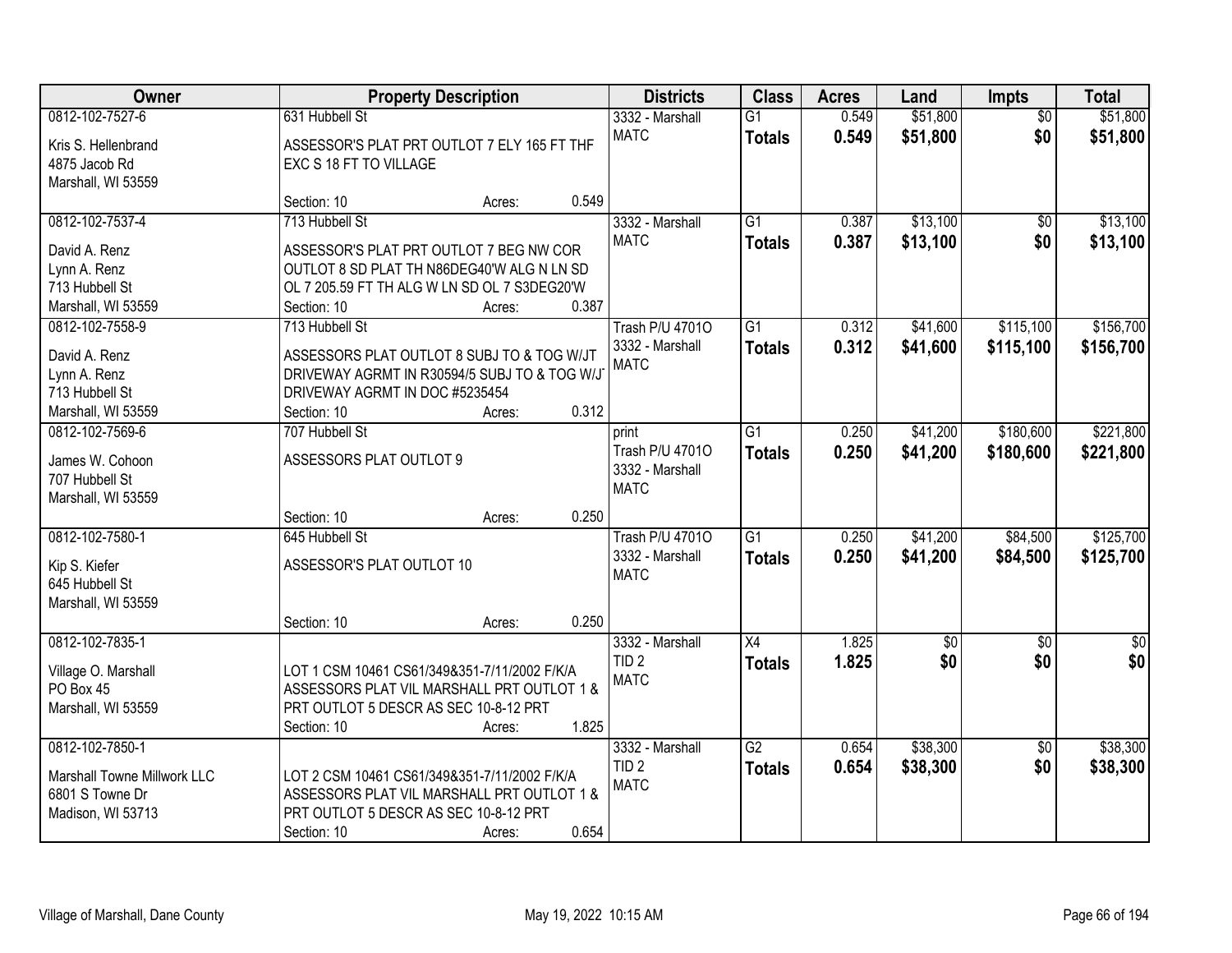| Owner                          | <b>Property Description</b>                                                                | <b>Districts</b>                | <b>Class</b>    | <b>Acres</b> | Land            | <b>Impts</b>    | <b>Total</b>     |
|--------------------------------|--------------------------------------------------------------------------------------------|---------------------------------|-----------------|--------------|-----------------|-----------------|------------------|
| 0812-102-7865-1                | 809 Hubbell St                                                                             | 3332 - Marshall                 | $\overline{G3}$ | 3.219        | $\overline{50}$ | $\overline{50}$ | \$0              |
| Menusha LLC<br>6630 Parkway Dr | LOT 3 CSM 10461 CS61/349&351-7/11/2002 F/K/A<br>ASSESSORS PLAT VIL MARSHALL PRT OUTLOT 1 & | TID <sub>2</sub><br><b>MATC</b> | <b>Totals</b>   | 3.219        | \$0             | \$0             | \$0              |
| Sun Prairie, WI 53590          | PRT OUTLOT 5 DESCR AS SEC 10-8-12 PRT                                                      |                                 |                 |              |                 |                 |                  |
|                                | 3.219<br>Section: 10<br>Acres:                                                             |                                 |                 |              |                 |                 |                  |
| 0812-102-7904-9                | 100 E Freidel Dr                                                                           | Intro letter                    | $\overline{G3}$ | 3.320        | $\overline{50}$ | $\overline{50}$ | \$0              |
| Marshall Towne Millwork LLC    | ASSESSOR'S PLAT OUTLOT 4 EXC N 90 FT OF E 210                                              | 3332 - Marshall                 | <b>Totals</b>   | 3.320        | \$0             | \$0             | \$0              |
| 825 Hubbell St                 | FT & EXC CSM 4976                                                                          | TID <sub>2</sub>                |                 |              |                 |                 |                  |
| Marshall, WI 53559             |                                                                                            | <b>MATC</b>                     |                 |              |                 |                 |                  |
|                                | 3.320<br>Section: 10<br>Acres:                                                             |                                 |                 |              |                 |                 |                  |
| 0812-102-7914-7                | 815 Hubbell St                                                                             | 3332 - Marshall                 | $\overline{G3}$ | 0.184        | $\overline{50}$ | \$0             | $\overline{\$0}$ |
| Marshall Towne Millwork LLC    | LOT 1 CSM 4976 CS22/147 R8391/72-7/1/86 F/K/A                                              | TID <sub>2</sub>                | <b>Totals</b>   | 0.184        | \$0             | \$0             | \$0              |
| 825 Hubbell St                 | ASSESSOR'S PLAT PRT OUTLOT 4 DESCR AS SEC                                                  | <b>MATC</b>                     |                 |              |                 |                 |                  |
| Marshall, WI 53559             | 10-8-12 PRT SE1/4NW1/4 (7992 SQ FT EXC RD R/W)                                             |                                 |                 |              |                 |                 |                  |
|                                | 0.184<br>Section: 10<br>Acres:                                                             |                                 |                 |              |                 |                 |                  |
| 0812-102-7924-5                | 825 Hubbell St                                                                             | 3332 - Marshall                 | $\overline{G3}$ | 0.336        | $\overline{50}$ | \$0             | $\sqrt{50}$      |
| Marshall Towne Millwork LLC    | ASSESSOR'S PLAT PRT OUTLOT 4 BEG NE COR SD                                                 | TID <sub>2</sub>                | <b>Totals</b>   | 0.336        | \$0             | \$0             | \$0              |
| 825 Hubbell St                 | OUTLOT ON C/L DEPOT ST TH W 210 FT TH S 90 FT                                              | <b>MATC</b>                     |                 |              |                 |                 |                  |
| Marshall, WI 53559             | THE 210 FT TO SD ST C/L THN ALG SD C/L 90 FT                                               |                                 |                 |              |                 |                 |                  |
|                                | 0.336<br>Section: 10<br>Acres:                                                             |                                 |                 |              |                 |                 |                  |
| 0812-102-7953-0                | 825 Hubbell St                                                                             | 3332 - Marshall                 | $\overline{G3}$ | 0.510        | \$0             | \$0             | $\sqrt{50}$      |
|                                |                                                                                            | TID <sub>2</sub>                | <b>Totals</b>   | 0.510        | \$0             | \$0             | \$0              |
| Marshall Towne Millwork LLC    | ASSESSOR'S PLAT OUTLOT 3                                                                   | <b>MATC</b>                     |                 |              |                 |                 |                  |
| 825 Hubbell St                 |                                                                                            |                                 |                 |              |                 |                 |                  |
| Marshall, WI 53559             | 0.510                                                                                      |                                 |                 |              |                 |                 |                  |
| 0812-102-8235-1                | Section: 10<br>Acres:                                                                      | 3332 - Marshall                 | X4              | 0.000        | $\sqrt{$0}$     |                 | $\sqrt{30}$      |
|                                |                                                                                            | <b>MATC</b>                     |                 | 0.000        | \$0             | \$0<br>\$0      | \$0              |
| Cmstp & P Rr                   | SEC 10-8-12 RR R/W THRU NE1/4NW1/4 &                                                       |                                 | <b>Totals</b>   |              |                 |                 |                  |
| 516 W Adams St 734             | NW1/4NW1/4                                                                                 |                                 |                 |              |                 |                 |                  |
| Chicago, IL 60606              |                                                                                            |                                 |                 |              |                 |                 |                  |
|                                | 0.000<br>Section: 10<br>Acres:                                                             |                                 |                 |              |                 |                 |                  |
| 0812-102-9510-1                |                                                                                            | 3332 - Marshall                 | $\overline{X4}$ | 0.000        | $\overline{50}$ | $\overline{50}$ | $\overline{50}$  |
| Martins Feed Co Inc            | <b>LEASED LAND</b>                                                                         | <b>MATC</b>                     | <b>Totals</b>   | 0.000        | \$0             | \$0             | \$0              |
| 1240 Mill St                   |                                                                                            |                                 |                 |              |                 |                 |                  |
| Marshall, WI 53559             |                                                                                            |                                 |                 |              |                 |                 |                  |
|                                | 0.000<br>Section: 10<br>Acres:                                                             |                                 |                 |              |                 |                 |                  |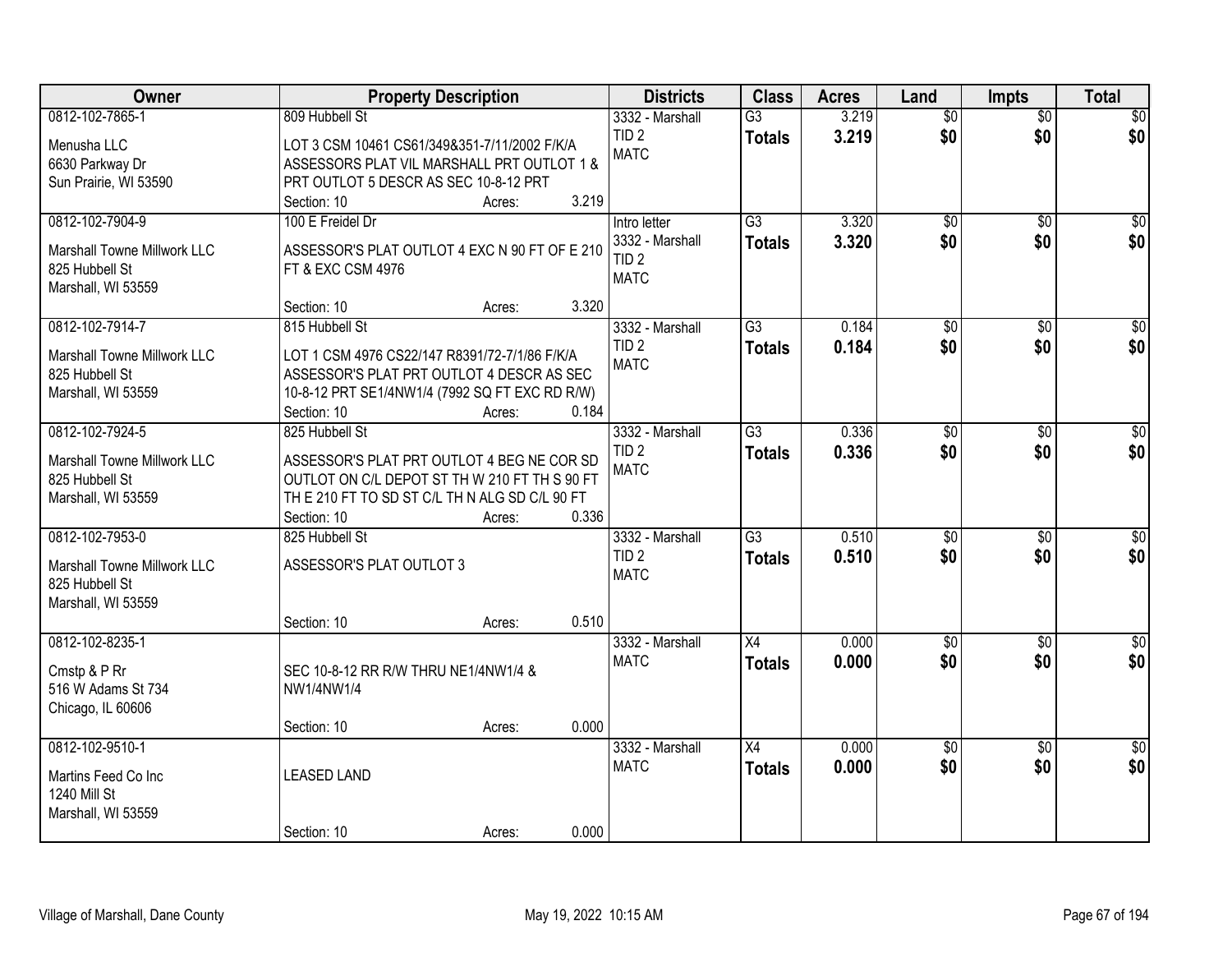| Owner                                                                                            |                                                                                                                                                                | <b>Property Description</b> |       | <b>Districts</b>                                           | <b>Class</b>                     | <b>Acres</b>   | Land                 | <b>Impts</b>           | <b>Total</b>           |
|--------------------------------------------------------------------------------------------------|----------------------------------------------------------------------------------------------------------------------------------------------------------------|-----------------------------|-------|------------------------------------------------------------|----------------------------------|----------------|----------------------|------------------------|------------------------|
| 0812-103-0011-2<br>Scheel Living Tr, Robert & Bonnie<br>245 E Madison<br>Waterloo, WI 53594      | 621 Hubbell St<br>ASSESSORS PLAT PRT OUTLOT 11 E 150 FT EXC N<br>42 FT THF                                                                                     |                             |       | <b>Trash P/U 47010</b><br>3332 - Marshall<br><b>MATC</b>   | $\overline{G1}$<br><b>Totals</b> | 0.161<br>0.161 | \$30,000<br>\$30,000 | \$96,300<br>\$96,300   | \$126,300<br>\$126,300 |
|                                                                                                  | Section: 10                                                                                                                                                    | Acres:                      | 0.161 |                                                            |                                  |                |                      |                        |                        |
| 0812-103-0032-7<br>Robert H. Dahl<br>Muranda A. Dahl<br>615 Hubbell St                           | 615 Hubbell St<br>ASSESSORS PLAT PRT OUTLOT 12 ELY 175 FT LYG<br>W OF W R/W LN HUBBELL ST                                                                      |                             |       | <b>Trash P/U 47010</b><br>3332 - Marshall<br><b>MATC</b>   | $\overline{G1}$<br><b>Totals</b> | 0.332<br>0.332 | \$44,600<br>\$44,600 | \$136,400<br>\$136,400 | \$181,000<br>\$181,000 |
| Marshall, WI 53559                                                                               | Section: 10                                                                                                                                                    | Acres:                      | 0.332 |                                                            |                                  |                |                      |                        |                        |
| 0812-103-0053-2<br>Virginia R. Frey<br>605 Hubbell St<br>Marshall, WI 53559                      | 605 Hubbell St<br>ASSESSORS PLAT E 220 FT OUTLOT 13 (MEAS FR<br>ST C/L)                                                                                        |                             |       | <b>Trash P/U 47010</b><br>3332 - Marshall<br><b>MATC</b>   | $\overline{G1}$<br><b>Totals</b> | 0.678<br>0.678 | \$54,500<br>\$54,500 | \$170,800<br>\$170,800 | \$225,300<br>\$225,300 |
|                                                                                                  | Section: 10                                                                                                                                                    | Acres:                      | 0.678 |                                                            |                                  |                |                      |                        |                        |
| 0812-103-0094-3<br>Gerald L. Beck<br>Patricia J. Beck<br>561 Hubbell St                          | 561 Hubbell St<br>ASSESSOR'S PLAT OUTLOT 14                                                                                                                    |                             |       | print<br>Trash P/U 47010<br>3332 - Marshall<br><b>MATC</b> | G1<br><b>Totals</b>              | 1.100<br>1.100 | \$74,900<br>\$74,900 | \$166,100<br>\$166,100 | \$241,000<br>\$241,000 |
| Marshall, WI 53559                                                                               | Section: 10                                                                                                                                                    | Acres:                      | 1.100 |                                                            |                                  |                |                      |                        |                        |
| 0812-103-0110-2<br>John C. Hamner<br>Polly B. Hamner<br>553 Hubbell St<br>Marshall, WI 53559     | 553 Hubbell St<br>LOT 1 CSM 7009 CS35/145&146<br>R21746/51&52-2/11/93 F/K/A OUTLOT 15 ASSESSORS<br>PLAT VILLAGE OF MARSHALL DESCR AS SEC<br>Section: 10        | Acres:                      | 0.408 | <b>Trash P/U 47010</b><br>3332 - Marshall<br><b>MATC</b>   | $\overline{G1}$<br><b>Totals</b> | 0.408<br>0.408 | \$47,100<br>\$47,100 | \$151,500<br>\$151,500 | \$198,600<br>\$198,600 |
| 0812-103-0116-6<br>Benjamin B. Davis<br>Jaya E. Davis<br>1861 Cornelia Rd<br>Galesburg, IL 61401 | Maunesha Dr<br>LOT 2 CSM 7009 CS35/145&146-2/11/93 F/K/A<br>OUTLOT 15 ASSESSORS PLAT VILLAGE OF<br>MARSHALL DESCR AS SEC 10-8-12 PRT NE1/4SW1/4<br>Section: 10 | Acres:                      | 0.268 | 3332 - Marshall<br><b>MATC</b>                             | $\overline{G1}$<br><b>Totals</b> | 0.268<br>0.268 | \$13,400<br>\$13,400 | $\sqrt{6}$<br>\$0      | \$13,400<br>\$13,400   |
| 0812-103-0122-8<br>Benjamin B. Davis<br>Jaya E. Davis<br>1861 Cornelia Rd<br>Galesburg, IL 61401 | Maunesha Dr<br>LOT 3 CSM 7009 CS35/145&146-2/11/93 F/K/A<br>OUTLOT 15 ASSESSORS PLAT VILLAGE OF<br>MARSHALL DESCR AS SEC 10-8-12 PRT NE1/4SW1/4<br>Section: 10 | Acres:                      | 0.484 | 3332 - Marshall<br><b>MATC</b>                             | $\overline{G1}$<br><b>Totals</b> | 0.484<br>0.484 | \$63,900<br>\$63,900 | $\overline{50}$<br>\$0 | \$63,900<br>\$63,900   |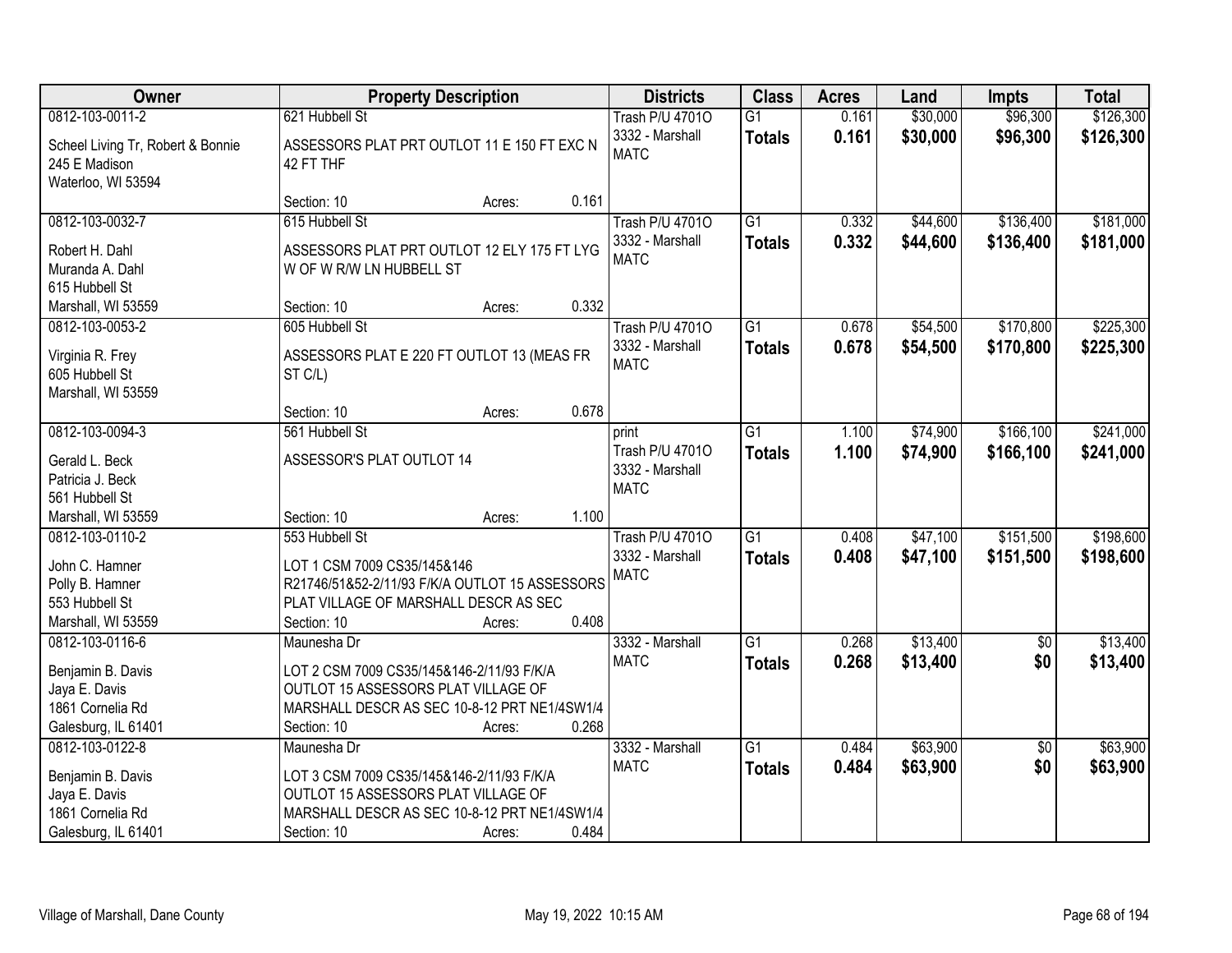| Owner                               | <b>Property Description</b>                    | <b>Districts</b>       | <b>Class</b>    | <b>Acres</b> | Land     | Impts     | <b>Total</b> |
|-------------------------------------|------------------------------------------------|------------------------|-----------------|--------------|----------|-----------|--------------|
| 0812-103-0127-3                     | 541 Hubbell St                                 | <b>Trash P/U 47010</b> | $\overline{G1}$ | 0.799        | \$57,000 | \$128,800 | \$185,800    |
| Paige Hernandez                     | LOT 1 CSM 7010 CS35/147&148-2/11/93 F/K/A      | 3332 - Marshall        | <b>Totals</b>   | 0.799        | \$57,000 | \$128,800 | \$185,800    |
| Russell Hernandez                   | OUTLOT 16 ASSESSORS PLAT VILLAGE OF            | <b>MATC</b>            |                 |              |          |           |              |
| 541 Hubbell St                      | MARSHALL DESCR AS SEC 10-8-12 PRT NE1/4SW1/4   |                        |                 |              |          |           |              |
| Marshall, WI 53559                  | 0.799<br>Section: 10<br>Acres:                 |                        |                 |              |          |           |              |
| 0812-103-0137-1                     | Maunesha Dr                                    | 3332 - Marshall        | $\overline{G1}$ | 0.555        | \$42,800 | \$0       | \$42,800     |
|                                     |                                                | <b>MATC</b>            |                 |              |          |           |              |
| Scott D. Borchert                   | LOT 2 CSM 7010 CS35/147&148                    |                        | <b>Totals</b>   | 0.555        | \$42,800 | \$0       | \$42,800     |
| 706 Mourning Dove Dr                | R21746/53&54-2/11/93 F/K/A OUTLOT 16 ASSESSORS |                        |                 |              |          |           |              |
| Cottage Grove, WI 53527             | PLAT VILLAGE OF MARSHALL DESCR AS SEC          |                        |                 |              |          |           |              |
|                                     | 0.555<br>Section: 10<br>Acres:                 |                        |                 |              |          |           |              |
| 0812-103-0147-9                     | 527 Hubbell St                                 | 3332 - Marshall        | G1              | 0.104        | \$3,600  | \$0       | \$3,600      |
|                                     |                                                | <b>MATC</b>            | <b>Totals</b>   | 0.104        | \$3,600  | \$0       | \$3,600      |
| First Investments & Enterprises LLC | ASSESSORS PLAT OUTLOT 17 EXC CSM 227           |                        |                 |              |          |           |              |
| 2701 County Highway V               |                                                |                        |                 |              |          |           |              |
| Sun Prairie, WI 53590               |                                                |                        |                 |              |          |           |              |
|                                     | 0.104<br>Section: 10<br>Acres:                 |                        |                 |              |          |           |              |
| 0812-103-0157-7                     | 523 Maunesha Dr                                | Intro letter           | G1              | 0.509        | \$92,700 | \$220,600 | \$313,300    |
| Taylor J. Hellenbrand               | LOT 1 CSM 227 CS1/227&227A-5/13/66 F/K/A       | Trash P/U 47010        | <b>Totals</b>   | 0.509        | \$92,700 | \$220,600 | \$313,300    |
| 104 E Main St                       | ASSESSOR'S PLAT PRT OUTLOTS 17 & 19 DESCR AS   | 3332 - Marshall        |                 |              |          |           |              |
| Marshall, WI 53559                  | SEC 10-8-12 PRT NE1/4SW1/4                     | <b>MATC</b>            |                 |              |          |           |              |
|                                     | 0.509<br>Section: 10<br>Acres:                 |                        |                 |              |          |           |              |
| 0812-103-0167-5                     | 521 Maunesha Dr                                | print                  | $\overline{G1}$ | 0.444        | \$88,000 | \$203,400 | \$291,400    |
|                                     |                                                | Intro letter           | <b>Totals</b>   | 0.444        | \$88,000 | \$203,400 | \$291,400    |
| Joshua A. Felber                    | LOT 2 CSM 227 CS1/227&227A-5/13/66 F/K/A       | Trash P/U 47010        |                 |              |          |           |              |
| 521 Maunesha Dr                     | ASSESSOR'S PLAT PRT OUTLOTS 17 & 19 DESCR AS   | 3332 - Marshall        |                 |              |          |           |              |
| Marshall, WI 53559                  | SEC 10-8-12 PRT SW1/4                          | <b>MATC</b>            |                 |              |          |           |              |
|                                     | 0.444<br>Section: 10<br>Acres:                 |                        |                 |              |          |           |              |
| 0812-103-0177-3                     | 526 Maunesha Dr                                | Intro letter           | $\overline{G1}$ | 0.318        | \$46,500 | \$154,900 | \$201,400    |
| Joseph P. Schepp                    | LOT 3 CSM 227 CS1/227&227A-5/13/66 F/K/A       | Trash P/U 47010        | <b>Totals</b>   | 0.318        | \$46,500 | \$154,900 | \$201,400    |
| 526 Maunesha Dr                     | ASSESSOR'S PLAT VIL OF MARSHALL PRT OUTLOTS    | 3332 - Marshall        |                 |              |          |           |              |
| Marshall, WI 53559                  | 17 & 19 DESCR AS SEC 10-8-12 PRT SW1/4         | <b>MATC</b>            |                 |              |          |           |              |
|                                     | 0.318<br>Section: 10<br>Acres:                 |                        |                 |              |          |           |              |
| 0812-103-0187-1                     | 520 Maunesha Dr                                | Intro letter           | $\overline{G1}$ | 0.272        | \$44,800 | \$172,800 | \$217,600    |
|                                     |                                                | Trash P/U 47010        | <b>Totals</b>   | 0.272        | \$44,800 | \$172,800 | \$217,600    |
| Ryan T. Abbeduto                    | LOT 4 CSM 227 CS1/227&227A-5/13/66 F/K/A       | 3332 - Marshall        |                 |              |          |           |              |
| Mindy S. Abbeduto                   | MARSHALL ASSESSOR'S PLAT PRT OL 17 & 19        | <b>MATC</b>            |                 |              |          |           |              |
| 520 Maunesha Dr                     | DESCR AS SEC 10-8-12 PRT NE1/4SW1/4            |                        |                 |              |          |           |              |
| Marshall, WI 53559                  | 0.272<br>Section: 10<br>Acres:                 |                        |                 |              |          |           |              |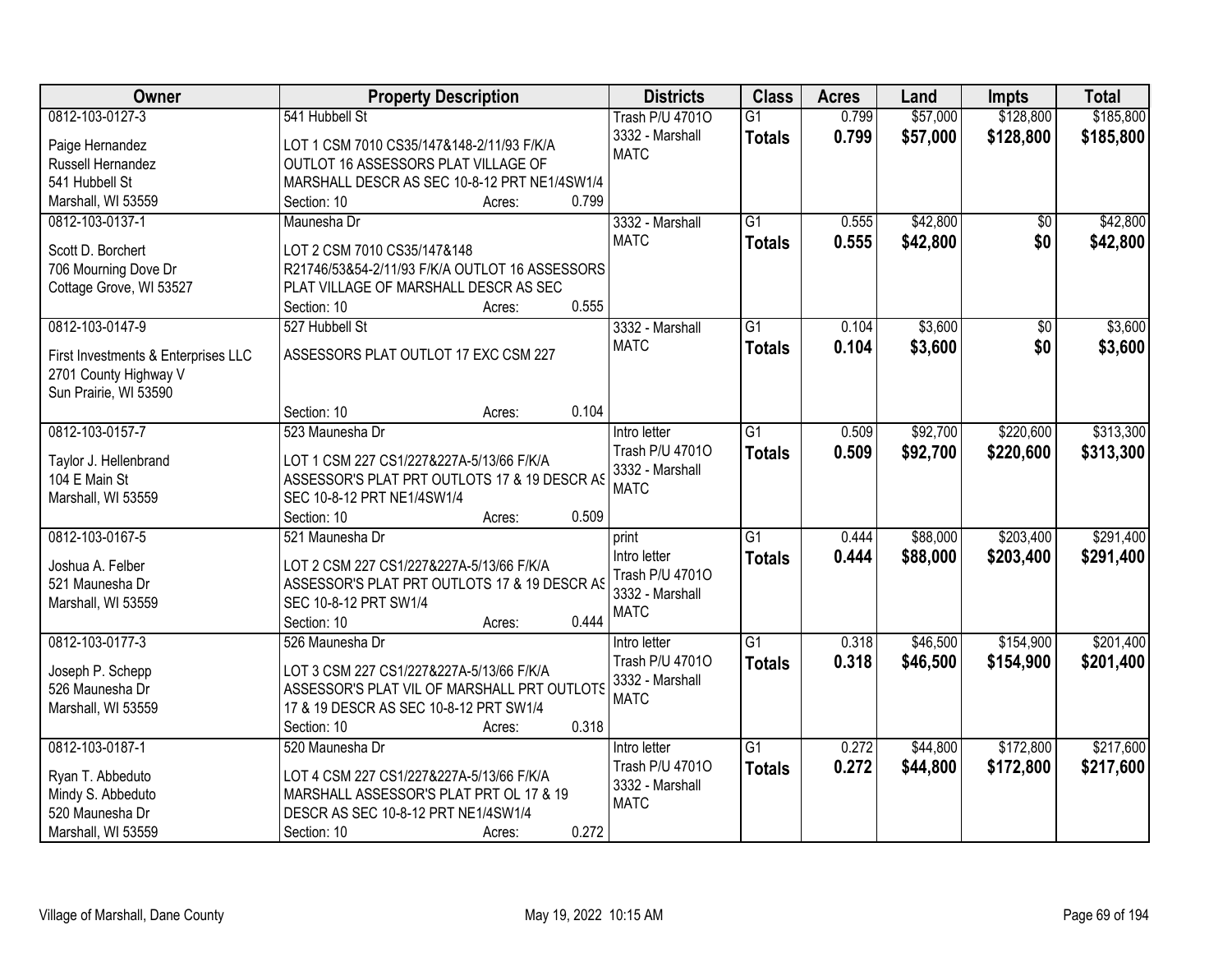| Owner                                                                                 |                                                                                                                                                        | <b>Property Description</b> | <b>Districts</b>                                           | <b>Class</b>                     | <b>Acres</b>   | Land                 | <b>Impts</b>           | <b>Total</b>           |
|---------------------------------------------------------------------------------------|--------------------------------------------------------------------------------------------------------------------------------------------------------|-----------------------------|------------------------------------------------------------|----------------------------------|----------------|----------------------|------------------------|------------------------|
| 0812-103-0208-5                                                                       | 533 Hubbell St                                                                                                                                         |                             | print                                                      | $\overline{G1}$                  | 0.193          | \$35,900             | \$124,600              | \$160,500              |
| Richard A. Wilz<br>533 Hubbell St<br>Marshall, WI 53559                               | ASSESSORS PLAT OUTLOT 18                                                                                                                               |                             | Trash P/U 47010<br>3332 - Marshall<br><b>MATC</b>          | <b>Totals</b>                    | 0.193          | \$35,900             | \$124,600              | \$160,500              |
|                                                                                       | Section: 10                                                                                                                                            | Acres:                      | 0.193                                                      |                                  |                |                      |                        |                        |
| 0812-103-0219-2                                                                       | 527 Hubbell St                                                                                                                                         |                             | <b>Trash P/U 47010</b>                                     | $\overline{G1}$                  | 0.276          | \$42,800             | \$133,400              | \$176,200              |
| First Investments & Enterprises LLC<br>2701 County Highway V<br>Sun Prairie, WI 53590 | ASSESSORS PLAT OUTLOT 19 EXC CSM 227                                                                                                                   |                             | 3332 - Marshall<br><b>MATC</b>                             | <b>Totals</b>                    | 0.276          | \$42,800             | \$133,400              | \$176,200              |
|                                                                                       | Section: 10                                                                                                                                            | Acres:                      | 0.276                                                      |                                  |                |                      |                        |                        |
| 0812-103-0252-1                                                                       | 451 Maunesha Dr                                                                                                                                        |                             | Intro letter                                               | $\overline{G1}$                  | 0.409          | \$54,200             | \$227,200              | \$281,400              |
| Gmeinder Rev Tr, Fred J & Marian A<br>451 Maunesha Dr<br>Marshall, WI 53559           | LOT 1 CSM 429 CS2/213&214-11/9/70 F/K/A<br>ASSESSORS PLAT PRT OUTLOT 22 & ALSO INCL &<br>DESCR AS SEC 10-8-12 PRT SW1/4 & ALSO INCL ALL<br>Section: 10 | Acres:                      | Trash P/U 47010<br>3332 - Marshall<br><b>MATC</b><br>0.409 | <b>Totals</b>                    | 0.409          | \$54,200             | \$227,200              | \$281,400              |
| 0812-103-0262-9                                                                       | 450 Maunesha Dr                                                                                                                                        |                             | 3332 - Marshall                                            | $\overline{G1}$                  | 0.390          | \$49,000             | $\sqrt[6]{}$           | \$49,000               |
| Gmeinder Rev Tr, Fred J & Marian A<br>451 Maunesha Dr<br>Marshall, WI 53559           | LOT 2 CSM 429 CS2/213&214-11/9/70 F/K/A<br>ASSESSORS PLAT PRT OUTLOT 22 DESCR AS SEC<br>10-8-12 PRT SW1/4                                              |                             | <b>MATC</b>                                                | <b>Totals</b>                    | 0.390          | \$49,000             | \$0                    | \$49,000               |
|                                                                                       | Section: 10                                                                                                                                            | Acres:                      | 0.390                                                      |                                  |                |                      |                        |                        |
| 0812-103-0282-5                                                                       | 449 Hubbell St                                                                                                                                         |                             | <b>Trash P/U 47010</b><br>3332 - Marshall                  | $\overline{G1}$<br><b>Totals</b> | 0.250<br>0.250 | \$41,200<br>\$41,200 | \$140,000<br>\$140,000 | \$181,200<br>\$181,200 |
| Jonathan Braun                                                                        | ASSESSORS PLAT PRT OF OUTLOT 22 BEG NE COR                                                                                                             |                             | <b>MATC</b>                                                |                                  |                |                      |                        |                        |
| 449 Hubbell St<br>Marshall, WI 53559                                                  | SD OL 22 AT PT N3DEG02'E 1585.8 FT N OF SEC<br>10-8-12 S 1/4 COR TH N86DEG58'W 198.0 FT TH<br>Section: 10                                              |                             | 0.250                                                      |                                  |                |                      |                        |                        |
| 0812-103-0292-3                                                                       | 441 Hubbell St                                                                                                                                         | Acres:                      | <b>Trash P/U 47010</b>                                     | $\overline{G1}$                  | 0.871          | \$73,100             | \$108,100              | \$181,200              |
| Caleb Schuster<br>441 Hubbell St<br>Marshall, WI 53559                                | ASSESSOR'S PLAT PRT OUTLOT 22 BEG 66 FT S OF<br>NE COR TH W 742.5 FT TH SLY 66 FT TH E 750 FT<br>THN 66 FT TO POB                                      |                             | 3332 - Marshall<br><b>MATC</b>                             | <b>Totals</b>                    | 0.871          | \$73,100             | \$108,100              | \$181,200              |
|                                                                                       | Section: 10                                                                                                                                            | Acres:                      | 0.871                                                      |                                  |                |                      |                        |                        |
| 0812-103-0312-8                                                                       | 435 Hubbell St                                                                                                                                         |                             | <b>Trash P/U 47010</b>                                     | $\overline{G1}$                  | 0.405          | \$47,000             | \$142,400              | \$189,400              |
| Christine L. Norquay<br>Jason M. Norquay<br>435 Hubbell St                            | ASSESSOR'S PLAT PRT OF OUTLOT 22 DESCR AS<br>COM AT NE COR OF SD OUTLOT 22 AT PT<br>N3DEG02'E 1464.19 FT N OF S1/4 COR OF SEC                          |                             | 3332 - Marshall<br><b>MATC</b>                             | <b>Totals</b>                    | 0.405          | \$47,000             | \$142,400              | \$189,400              |
| Marshall, WI 53559                                                                    | Section: 10                                                                                                                                            | Acres:                      | 0.405                                                      |                                  |                |                      |                        |                        |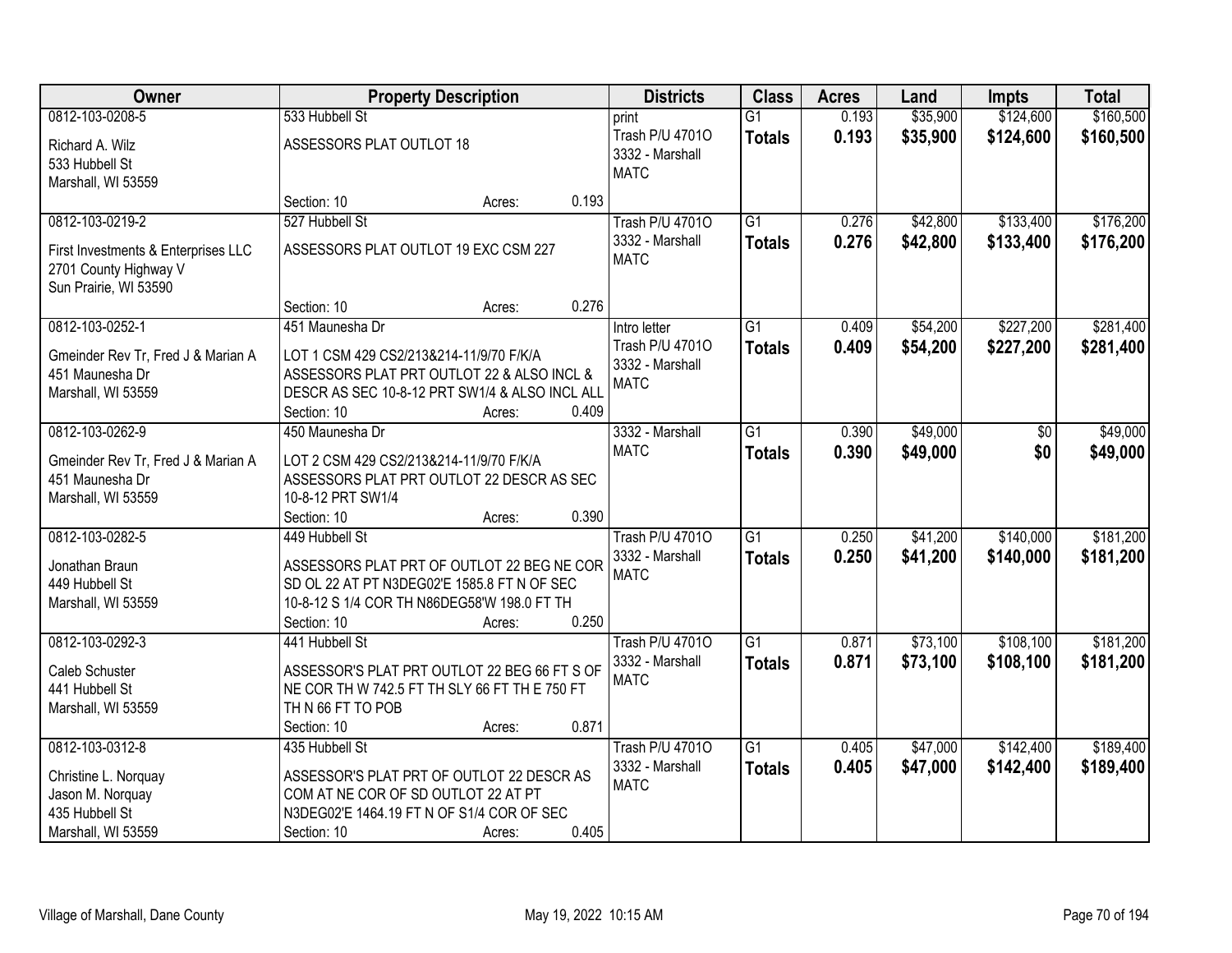| Owner                            |                                                 | <b>Property Description</b> |       | <b>Districts</b>               | <b>Class</b>    | <b>Acres</b> | Land     | Impts           | <b>Total</b> |
|----------------------------------|-------------------------------------------------|-----------------------------|-------|--------------------------------|-----------------|--------------|----------|-----------------|--------------|
| 0812-103-0332-4                  | <b>Hubbell St</b>                               |                             |       | 3332 - Marshall                | $\overline{G1}$ | 1.388        | \$53,800 | $\overline{50}$ | \$53,800     |
| Todd L. Brumm                    | ASSESSOR'S PLAT PRT OUTLOT 22 BEG S 132 FT &    |                             |       | <b>MATC</b>                    | <b>Totals</b>   | 1.388        | \$53,800 | \$0             | \$53,800     |
| Linda S. Brumm                   | W 198 FT FR NE COR SD OUTLOT TH S 106.78 FT TH  |                             |       |                                |                 |              |          |                 |              |
| W1231 Heppe Rd                   | W 478.81 FT TO PT 100 FT M/L FR RIVER EDGE TH N |                             |       |                                |                 |              |          |                 |              |
| Fall River, WI 53932             | Section: 10                                     | Acres:                      | 1.388 |                                |                 |              |          |                 |              |
| 0812-103-1001-2                  | 138 Riverview Dr                                |                             |       | Intro letter                   | $\overline{G1}$ | 0.464        | \$90,300 | \$195,600       | \$285,900    |
| Lawrence P. Ross                 | MAUNESHA SHORES TERRACE LOT 1                   |                             |       | Trash P/U 47010                | <b>Totals</b>   | 0.464        | \$90,300 | \$195,600       | \$285,900    |
| Sara S. Ross                     |                                                 |                             |       | 3332 - Marshall                |                 |              |          |                 |              |
| 138 Riverview Dr                 |                                                 |                             |       | <b>MATC</b>                    |                 |              |          |                 |              |
| Marshall, WI 53559               | Section: 10                                     | Acres:                      | 0.464 |                                |                 |              |          |                 |              |
| 0812-103-1012-9                  | 132 Riverview Dr                                |                             |       | Intro letter                   | G1              | 0.293        | \$45,600 | \$283,000       | \$328,600    |
|                                  |                                                 |                             |       | Trash P/U 47010                | <b>Totals</b>   | 0.293        | \$45,600 | \$283,000       | \$328,600    |
| Deneil A. Parker                 | MAUNESHA SHORES TERRACE LOT 2                   |                             |       | 3332 - Marshall                |                 |              |          |                 |              |
| Nataliya Y. Parker               |                                                 |                             |       | <b>MATC</b>                    |                 |              |          |                 |              |
| 132 Riverview Dr                 |                                                 |                             |       |                                |                 |              |          |                 |              |
| Marshall, WI 53559               | Section: 10                                     | Acres:                      | 0.293 |                                |                 |              |          |                 |              |
| 0812-103-1023-6                  | 713 Maunesha Dr                                 |                             |       | Intro letter                   | G1              | 0.324        | \$46,700 | \$256,800       | \$303,500    |
| Wallace H. Giese Jr              | MAUNESHA SHORES TERRACE LOT 3                   |                             |       | Trash P/U 47010                | <b>Totals</b>   | 0.324        | \$46,700 | \$256,800       | \$303,500    |
| Lisa A. Muenter-Giese            |                                                 |                             |       | 3332 - Marshall<br><b>MATC</b> |                 |              |          |                 |              |
| 713 Maunesha Dr                  |                                                 |                             |       |                                |                 |              |          |                 |              |
| Marshall, WI 53559               | Section: 10                                     | Acres:                      | 0.324 |                                |                 |              |          |                 |              |
| 0812-103-1034-3                  | 707 Maunesha Dr                                 |                             |       | print                          | $\overline{G1}$ | 0.483        | \$77,600 | \$187,700       | \$265,300    |
| Richard A. Wolf                  | MAUNESHA SHORES TERRACE LOT 4                   |                             |       | Intro letter                   | <b>Totals</b>   | 0.483        | \$77,600 | \$187,700       | \$265,300    |
| Marjorie R. Wolf                 |                                                 |                             |       | Trash P/U 47010                |                 |              |          |                 |              |
| 707 Maunesha Dr                  |                                                 |                             |       | 3332 - Marshall                |                 |              |          |                 |              |
| Marshall, WI 53559               | Section: 10                                     | Acres:                      | 0.483 | <b>MATC</b>                    |                 |              |          |                 |              |
| 0812-103-1045-0                  | 701 Maunesha Dr                                 |                             |       | Intro letter                   | $\overline{G1}$ | 0.531        | \$79,800 | \$273,800       | \$353,600    |
|                                  |                                                 |                             |       | Trash P/U 47010                | <b>Totals</b>   | 0.531        | \$79,800 | \$273,800       | \$353,600    |
| Cripps Rev Tr, Gary L & Joanne M | MAUNESHA SHORES TERRACE LOT 5                   |                             |       | 3332 - Marshall                |                 |              |          |                 |              |
| 701 Maunesha Dr                  |                                                 |                             |       | <b>MATC</b>                    |                 |              |          |                 |              |
| Marshall, WI 53559               |                                                 |                             |       |                                |                 |              |          |                 |              |
|                                  | Section: 10                                     | Acres:                      | 0.531 |                                |                 |              |          |                 |              |
| 0812-103-1056-7                  | 712 Maunesha Dr                                 |                             |       | Intro letter                   | $\overline{G1}$ | 0.261        | \$44,100 | \$147,400       | \$191,500    |
| Karen M. Knapton                 | MAUNESHA SHORES TERRACE LOT 6                   |                             |       | Trash P/U 47010                | <b>Totals</b>   | 0.261        | \$44,100 | \$147,400       | \$191,500    |
| 712 Maunesha Dr                  |                                                 |                             |       | 3332 - Marshall<br><b>MATC</b> |                 |              |          |                 |              |
| Marshall, WI 53559               |                                                 |                             |       |                                |                 |              |          |                 |              |
|                                  | Section: 10                                     | Acres:                      | 0.261 |                                |                 |              |          |                 |              |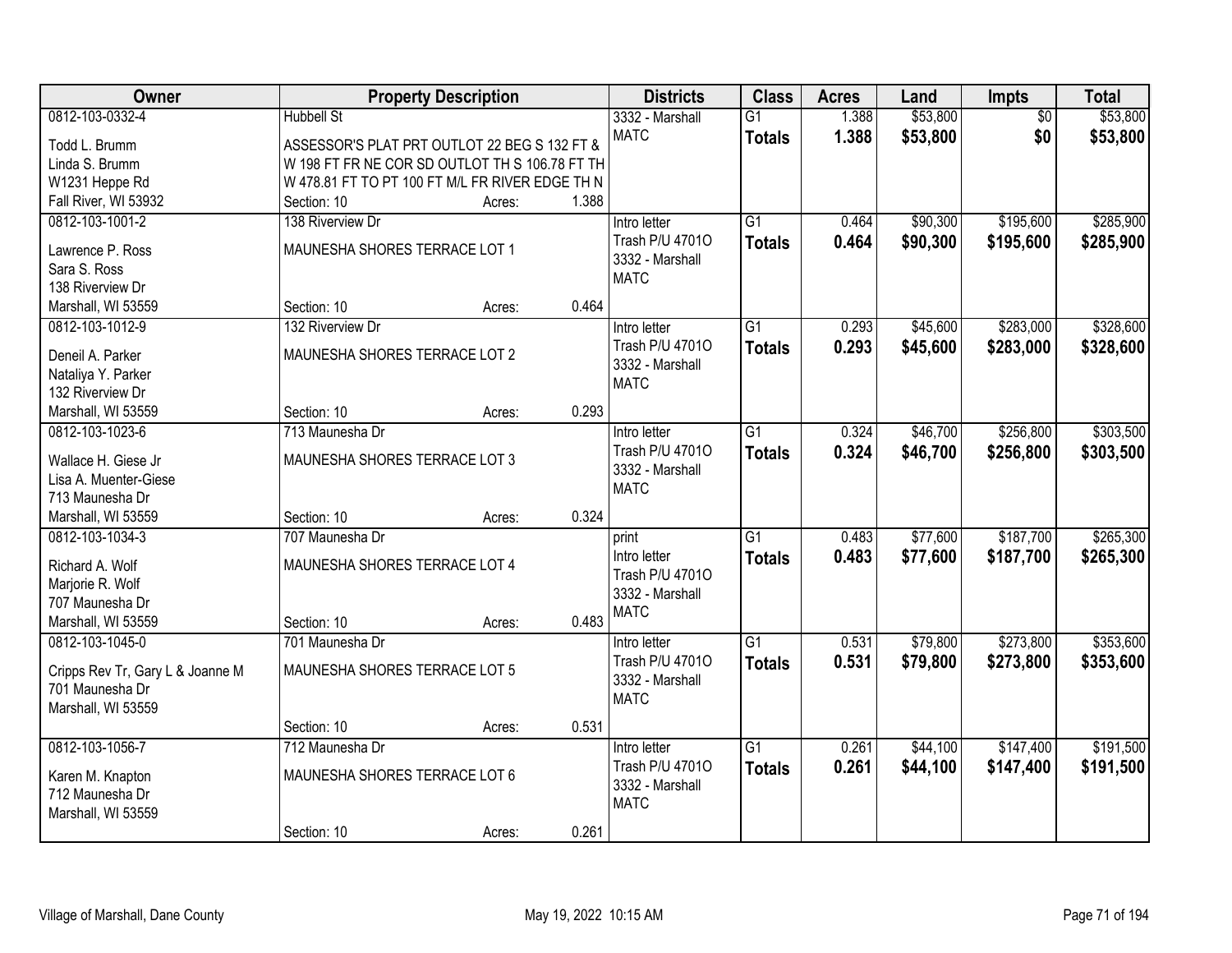| Owner                                 |                                         | <b>Property Description</b> |       | <b>Districts</b>               | <b>Class</b>    | <b>Acres</b> | Land     | <b>Impts</b> | <b>Total</b> |
|---------------------------------------|-----------------------------------------|-----------------------------|-------|--------------------------------|-----------------|--------------|----------|--------------|--------------|
| 0812-103-1067-4                       | 108 Riverview Dr                        |                             |       | Intro letter                   | $\overline{G1}$ | 0.235        | \$42,400 | \$160,600    | \$203,000    |
| David R. Randolph                     | MAUNESHA SHORES TERRACE LOT 7           |                             |       | Trash P/U 47010                | <b>Totals</b>   | 0.235        | \$42,400 | \$160,600    | \$203,000    |
| Klee H. Randolph                      |                                         |                             |       | 3332 - Marshall<br><b>MATC</b> |                 |              |          |              |              |
| 108 Riverview Dr                      |                                         |                             |       |                                |                 |              |          |              |              |
| Marshall, WI 53559                    | Section: 10                             | Acres:                      | 0.235 |                                |                 |              |          |              |              |
| 0812-103-1078-1                       | 102 Riverview Dr                        |                             |       | Intro letter                   | $\overline{G1}$ | 0.266        | \$44,400 | \$177,900    | \$222,300    |
| Albert C. Damm                        | MAUNESHA SHORES TERRACE LOT 8           |                             |       | Trash P/U 47010                | <b>Totals</b>   | 0.266        | \$44,400 | \$177,900    | \$222,300    |
| Pamela J. Damm                        |                                         |                             |       | 3332 - Marshall                |                 |              |          |              |              |
| 102 Riverview Dr                      |                                         |                             |       | <b>MATC</b>                    |                 |              |          |              |              |
| Marshall, WI 53559                    | Section: 10                             | Acres:                      | 0.266 |                                |                 |              |          |              |              |
| 0812-103-1089-8                       | 706 Maunesha Dr                         |                             |       | Intro letter                   | $\overline{G1}$ | 0.450        | \$51,100 | \$216,700    | \$267,800    |
| Michael C. Neuberger                  | MAUNESHA SHORES TERRACE LOT 9           |                             |       | Trash P/U 47010                | <b>Totals</b>   | 0.450        | \$51,100 | \$216,700    | \$267,800    |
| Kimberly M. Neuberger                 |                                         |                             |       | 3332 - Marshall                |                 |              |          |              |              |
| 706 Maunesha Dr                       |                                         |                             |       | <b>MATC</b>                    |                 |              |          |              |              |
| Marshall, WI 53559                    | Section: 10                             | Acres:                      | 0.450 |                                |                 |              |          |              |              |
| 0812-103-1100-2                       | 700 Maunesha Dr                         |                             |       | Intro letter                   | $\overline{G1}$ | 0.349        | \$47,600 | \$194,400    | \$242,000    |
| <b>Laurine Martin</b>                 | MAUNESHA SHORES TERRACE LOT 10          |                             |       | Trash P/U 47010                | <b>Totals</b>   | 0.349        | \$47,600 | \$194,400    | \$242,000    |
| 700 Maunesha Dr                       |                                         |                             |       | 3332 - Marshall                |                 |              |          |              |              |
| Marshall, WI 53559                    |                                         |                             |       | <b>MATC</b>                    |                 |              |          |              |              |
|                                       | Section: 10                             | Acres:                      | 0.349 |                                |                 |              |          |              |              |
| 0812-103-1601-6                       | 515 Hubbell St                          |                             |       | <b>Trash P/U 47010</b>         | $\overline{G1}$ | 0.456        | \$48,700 | \$94,400     | \$143,100    |
|                                       |                                         |                             |       | 3332 - Marshall                | <b>Totals</b>   | 0.456        | \$48,700 | \$94,400     | \$143,100    |
| Mitchell D. Dunse                     | MAUNESHA TERRACE LOT 1                  |                             |       | <b>MATC</b>                    |                 |              |          |              |              |
| 515 Hubbell St<br>Marshall, WI 53559  |                                         |                             |       |                                |                 |              |          |              |              |
|                                       | Section: 10                             | Acres:                      | 0.456 |                                |                 |              |          |              |              |
| 0812-103-1612-3                       | 213 Sunnyview Ln                        |                             |       | <b>Trash P/U 47020</b>         | $\overline{G1}$ | 0.378        | \$46,100 | \$182,000    | \$228,100    |
|                                       |                                         |                             |       | 3332 - Marshall                | <b>Totals</b>   | 0.378        | \$46,100 | \$182,000    | \$228,100    |
| Jamison Davis                         | MAUNESHA TERRACE LOT 2                  |                             |       | <b>MATC</b>                    |                 |              |          |              |              |
| Jessica Davis                         |                                         |                             |       |                                |                 |              |          |              |              |
| 213 Sunnyview Ln                      | Section: 10                             |                             | 0.378 |                                |                 |              |          |              |              |
| Marshall, WI 53559<br>0812-103-1623-0 | 510 Maunesha Dr                         | Acres:                      |       | Intro letter                   | $\overline{G1}$ | 0.377        | \$48,500 | \$199,600    | \$248,100    |
|                                       |                                         |                             |       | Trash P/U 47010                |                 | 0.377        | \$48,500 | \$199,600    |              |
| James E. Luebs                        | MAUNESHA TERRACE PRT LOT 3 S 120 FT THF |                             |       | 3332 - Marshall                | <b>Totals</b>   |              |          |              | \$248,100    |
| Kathleen Throne-Luebs                 |                                         |                             |       | <b>MATC</b>                    |                 |              |          |              |              |
| 510 Maunesha Dr                       |                                         |                             |       |                                |                 |              |          |              |              |
| Marshall, WI 53559                    | Section: 10                             | Acres:                      | 0.377 |                                |                 |              |          |              |              |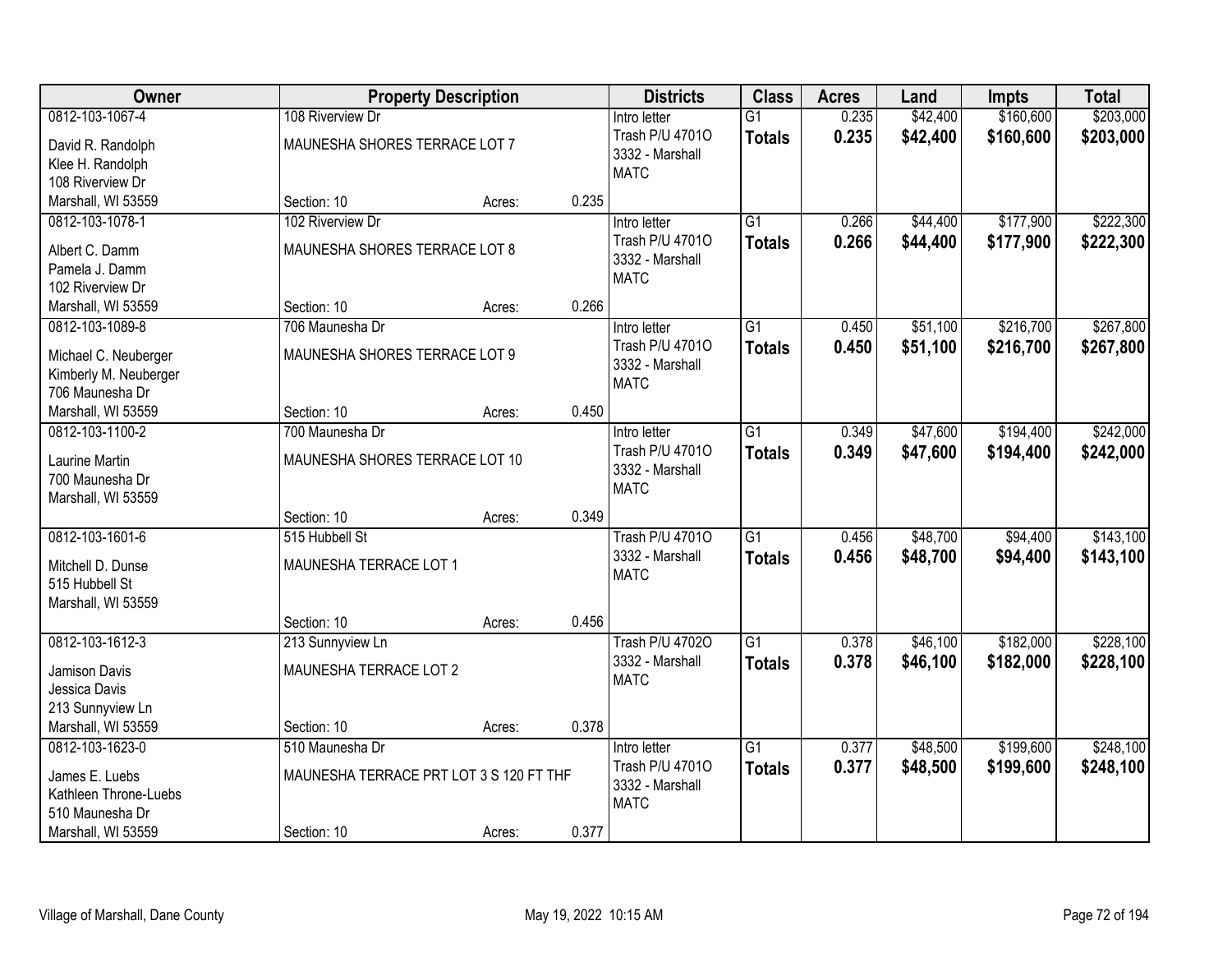| Owner              | <b>Property Description</b>             |        |       | <b>Districts</b>               | <b>Class</b>    | <b>Acres</b> | Land     | <b>Impts</b>    | <b>Total</b> |
|--------------------|-----------------------------------------|--------|-------|--------------------------------|-----------------|--------------|----------|-----------------|--------------|
| 0812-103-1633-8    | 514 Maunesha Dr                         |        |       | 3332 - Marshall                | $\overline{G1}$ | 0.019        | \$700    | $\overline{60}$ | \$700        |
| Paul C. Haugen     | MAUNESHA TERRACE LOT 3 EXC S 120 FT THF |        |       | <b>MATC</b>                    | <b>Totals</b>   | 0.019        | \$700    | \$0             | \$700        |
| Chelsea D. Haugen  |                                         |        |       |                                |                 |              |          |                 |              |
| 514 Maunesha Dr    |                                         |        |       |                                |                 |              |          |                 |              |
| Marshall, WI 53559 | Section: 10                             | Acres: | 0.019 |                                |                 |              |          |                 |              |
| 0812-103-1644-5    | 514 Maunesha Dr                         |        |       | Intro letter                   | $\overline{G1}$ | 0.436        | \$50,600 | \$189,000       | \$239,600    |
| Paul C. Haugen     | MAUNESHA TERRACE LOT 4                  |        |       | Trash P/U 47010                | <b>Totals</b>   | 0.436        | \$50,600 | \$189,000       | \$239,600    |
| Chelsea D. Haugen  |                                         |        |       | 3332 - Marshall<br><b>MATC</b> |                 |              |          |                 |              |
| 514 Maunesha Dr    |                                         |        |       |                                |                 |              |          |                 |              |
| Marshall, WI 53559 | Section: 10                             | Acres: | 0.436 |                                |                 |              |          |                 |              |
| 0812-103-1655-2    | 515 Maunesha Dr                         |        |       | Intro letter                   | $\overline{G1}$ | 0.565        | \$95,800 | \$169,600       | \$265,400    |
| Bonnie K. Martin   | MAUNESHA TERRACE LOT 5                  |        |       | Trash P/U 47010                | <b>Totals</b>   | 0.565        | \$95,800 | \$169,600       | \$265,400    |
| PO Box 335         |                                         |        |       | 3332 - Marshall                |                 |              |          |                 |              |
| Marshall, WI 53559 |                                         |        |       | <b>MATC</b>                    |                 |              |          |                 |              |
|                    | Section: 10                             | Acres: | 0.565 |                                |                 |              |          |                 |              |
| 0812-103-1666-9    | 509 Maunesha Dr                         |        |       | Intro letter                   | $\overline{G1}$ | 0.467        | \$90,400 | \$169,800       | \$260,200    |
| Jared W. Blaschka  | MAUNESHA TERRACE LOT 6                  |        |       | Trash P/U 47010                | <b>Totals</b>   | 0.467        | \$90,400 | \$169,800       | \$260,200    |
| 509 Maunesha Dr    |                                         |        |       | 3332 - Marshall                |                 |              |          |                 |              |
| Marshall, WI 53559 |                                         |        |       | <b>MATC</b>                    |                 |              |          |                 |              |
|                    | Section: 10                             | Acres: | 0.467 |                                |                 |              |          |                 |              |
| 0812-103-1677-6    | 503 Maunesha Dr                         |        |       | Intro letter                   | $\overline{G1}$ | 0.469        | \$90,500 | \$152,800       | \$243,300    |
| Brett A. Blaschka  | MAUNESHA TERRACE LOT 7                  |        |       | Trash P/U 47010                | <b>Totals</b>   | 0.469        | \$90,500 | \$152,800       | \$243,300    |
| 503 Maunesha Dr    |                                         |        |       | 3332 - Marshall                |                 |              |          |                 |              |
| Marshall, WI 53559 |                                         |        |       | <b>MATC</b>                    |                 |              |          |                 |              |
|                    | Section: 10                             | Acres: | 0.469 |                                |                 |              |          |                 |              |
| 0812-103-1688-3    | 459 Maunesha Dr                         |        |       | Intro letter                   | $\overline{G1}$ | 0.358        | \$49,900 | \$184,700       | \$234,600    |
| Gene Wollin        | MAUNESHA TERRACE LOT 8                  |        |       | Trash P/U 47010                | <b>Totals</b>   | 0.358        | \$49,900 | \$184,700       | \$234,600    |
| Susan M. Wollin    |                                         |        |       | 3332 - Marshall                |                 |              |          |                 |              |
| 459 Maunesha Dr    |                                         |        |       | <b>MATC</b>                    |                 |              |          |                 |              |
| Marshall, WI 53559 | Section: 10                             | Acres: | 0.358 |                                |                 |              |          |                 |              |
| 0812-103-1699-0    | 204 Sunnyview Ln                        |        |       | <b>Trash P/U 47010</b>         | $\overline{G1}$ | 0.319        | \$46,500 | \$208,700       | \$255,200    |
| Renee A. Osborne   | MAUNESHA TERRACE LOT 9                  |        |       | 3332 - Marshall                | <b>Totals</b>   | 0.319        | \$46,500 | \$208,700       | \$255,200    |
| John L. Osborne    |                                         |        |       | <b>MATC</b>                    |                 |              |          |                 |              |
| 204 Sunnyview Ln   |                                         |        |       |                                |                 |              |          |                 |              |
| Marshall, WI 53559 | Section: 10                             | Acres: | 0.319 |                                |                 |              |          |                 |              |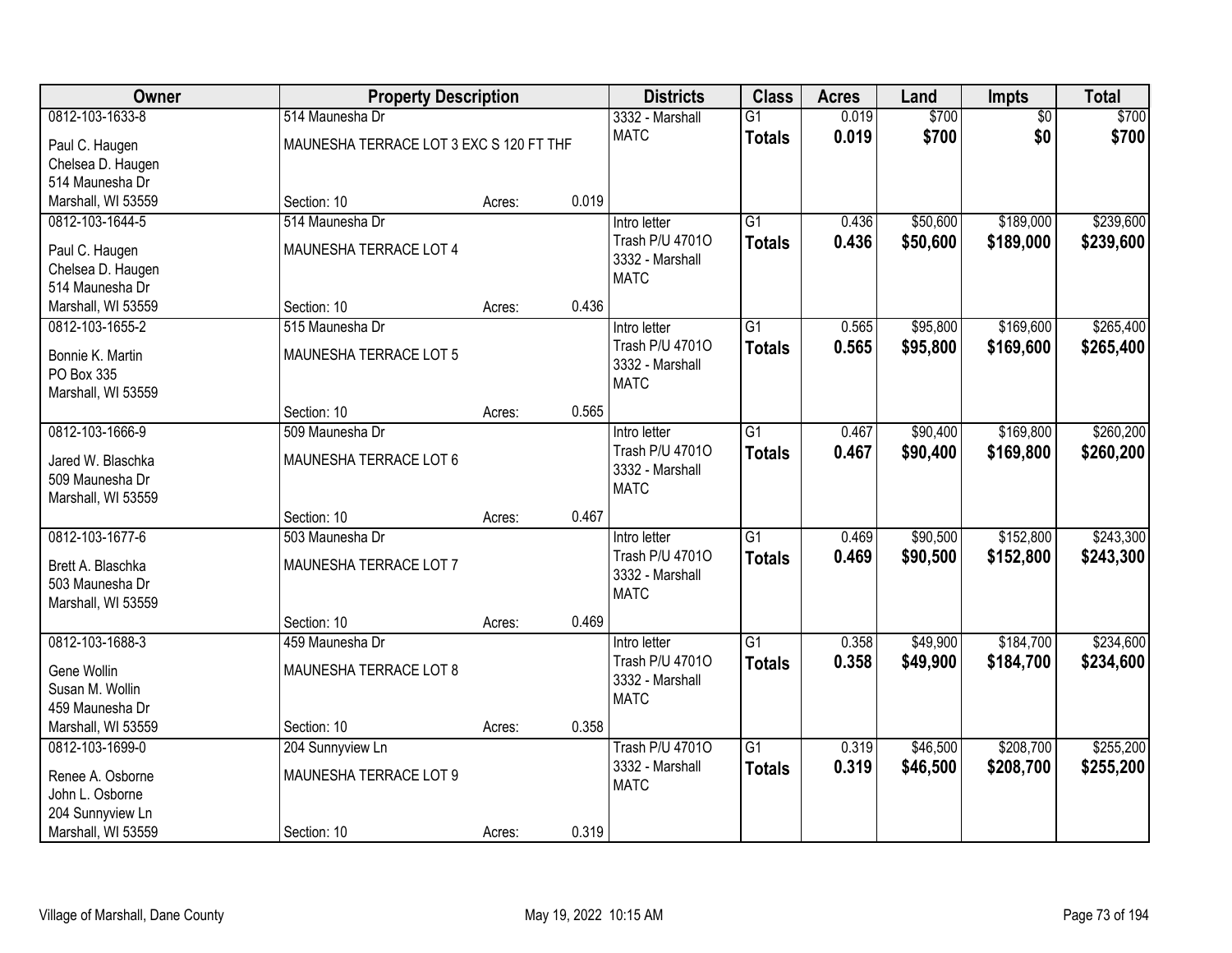| Owner                                  |                                | <b>Property Description</b> |       | <b>Districts</b>       | <b>Class</b>    | <b>Acres</b> | Land     | <b>Impts</b>    | <b>Total</b> |
|----------------------------------------|--------------------------------|-----------------------------|-------|------------------------|-----------------|--------------|----------|-----------------|--------------|
| 0812-103-1710-4                        | 214 Sunnyview Ln               |                             |       | <b>Trash P/U 47010</b> | $\overline{G1}$ | 0.347        | \$45,100 | \$222,300       | \$267,400    |
| Gregory J. Freidel                     | MAUNESHA TERRACE LOT 10        |                             |       | 3332 - Marshall        | <b>Totals</b>   | 0.347        | \$45,100 | \$222,300       | \$267,400    |
| Gayle L. Freidel                       |                                |                             |       | <b>MATC</b>            |                 |              |          |                 |              |
| 214 Sunnyview Ln                       |                                |                             |       |                        |                 |              |          |                 |              |
| Marshall, WI 53559                     | Section: 10                    | Acres:                      | 0.347 |                        |                 |              |          |                 |              |
| 0812-103-1720-2                        |                                |                             |       | 3332 - Marshall        | $\overline{X4}$ | 0.000        | \$0      | $\overline{50}$ | \$0          |
| Marshall, Village of                   | MAUNESHA TERRACE OUTLOTS A & B |                             |       | <b>MATC</b>            | <b>Totals</b>   | 0.000        | \$0      | \$0             | \$0          |
| PO Box 45                              |                                |                             |       |                        |                 |              |          |                 |              |
| Marshall, WI 53559                     |                                |                             |       |                        |                 |              |          |                 |              |
|                                        | Section: 10                    | Acres:                      | 0.000 |                        |                 |              |          |                 |              |
| 0812-103-2001-0                        | 530 Riverview Dr               |                             |       | print                  | $\overline{G1}$ | 0.322        | \$70,100 | \$233,200       | \$303,300    |
| Paul B. Carstens                       | MAUNESHA LAKE ESTATES LOT 1    |                             |       | Intro letter           | <b>Totals</b>   | 0.322        | \$70,100 | \$233,200       | \$303,300    |
| Lori A. Carstens                       |                                |                             |       | Trash P/U 47010        |                 |              |          |                 |              |
| 530 Riverview Dr                       |                                |                             |       | 3332 - Marshall        |                 |              |          |                 |              |
| Marshall, WI 53559                     | Section: 10                    | Acres:                      | 0.322 | <b>MATC</b>            |                 |              |          |                 |              |
| 0812-103-2012-7                        | 534 Riverview Dr               |                             |       | Intro letter           | $\overline{G1}$ | 0.442        | \$87,800 | \$255,600       | \$343,400    |
| Devin A. Misiewicz                     | MAUNESHA LAKE ESTATES LOT 2    |                             |       | Trash P/U 47010        | <b>Totals</b>   | 0.442        | \$87,800 | \$255,600       | \$343,400    |
| Gillian T. Misiewicz                   |                                |                             |       | 3332 - Marshall        |                 |              |          |                 |              |
| 534 Riverview Dr                       |                                |                             |       | <b>MATC</b>            |                 |              |          |                 |              |
| Marshall, WI 53559                     | Section: 10                    | Acres:                      | 0.442 |                        |                 |              |          |                 |              |
| 0812-103-2023-4                        | 538 Riverview Dr               |                             |       | Intro letter           | $\overline{G1}$ | 0.535        | \$94,100 | \$205,100       | \$299,200    |
| Kwak Living Tr                         | MAUNESHA LAKE ESTATES LOT 3    |                             |       | Trash P/U 47010        | <b>Totals</b>   | 0.535        | \$94,100 | \$205,100       | \$299,200    |
| 538 Riverview Dr                       |                                |                             |       | 3332 - Marshall        |                 |              |          |                 |              |
| Marshall, WI 53559                     |                                |                             |       | <b>MATC</b>            |                 |              |          |                 |              |
|                                        | Section: 10                    | Acres:                      | 0.535 |                        |                 |              |          |                 |              |
| 0812-103-2034-1                        | 542 Riverview Dr               |                             |       | Intro letter           | $\overline{G1}$ | 0.545        | \$94,700 | \$220,100       | \$314,800    |
| Edward S. Roberts                      | MAUNESHA LAKE ESTATES LOT 4    |                             |       | Trash P/U 47010        | <b>Totals</b>   | 0.545        | \$94,700 | \$220,100       | \$314,800    |
| 542 Riverview Dr                       |                                |                             |       | 3332 - Marshall        |                 |              |          |                 |              |
| Marshall, WI 53559                     |                                |                             |       | <b>MATC</b>            |                 |              |          |                 |              |
|                                        | Section: 10                    | Acres:                      | 0.545 |                        |                 |              |          |                 |              |
| 0812-103-2045-8                        | 546 Riverview Dr               |                             |       | Intro letter           | $\overline{G1}$ | 0.438        | \$87,200 | \$260,300       | \$347,500    |
| Jordan Living Tr, Christopher & Leslie | MAUNESHA LAKE ESTATES LOT 5    |                             |       | Trash P/U 47010        | <b>Totals</b>   | 0.438        | \$87,200 | \$260,300       | \$347,500    |
| 1422 Shenandoah Dr                     |                                |                             |       | 3332 - Marshall        |                 |              |          |                 |              |
| Waunakee, WI 53597                     |                                |                             |       | <b>MATC</b>            |                 |              |          |                 |              |
|                                        | Section: 10                    | Acres:                      | 0.438 |                        |                 |              |          |                 |              |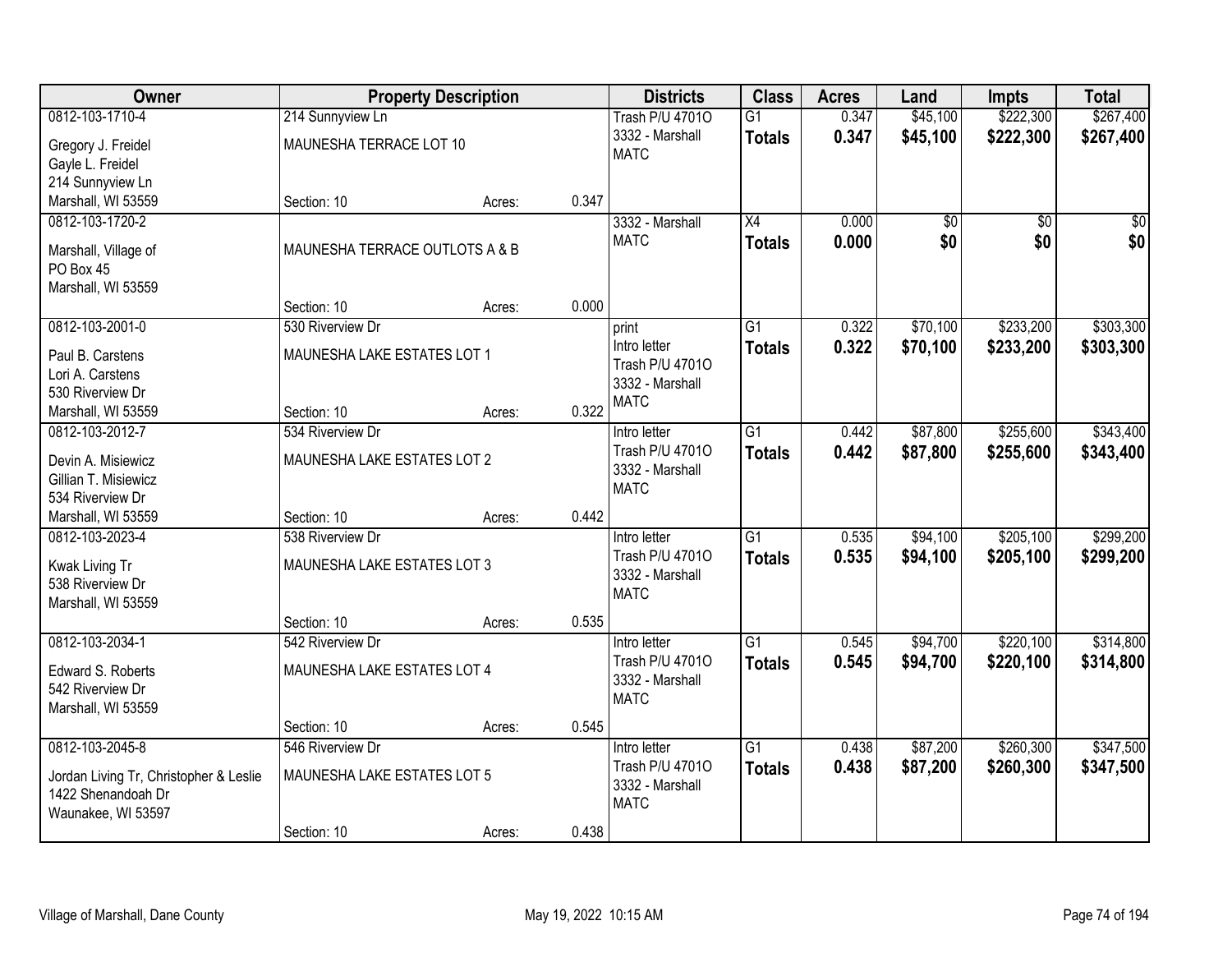| <b>Owner</b>                                                                                    |                                                                 | <b>Property Description</b> |       | <b>Districts</b>                                                  | <b>Class</b>                     | <b>Acres</b>   | Land                 | <b>Impts</b>           | <b>Total</b>           |
|-------------------------------------------------------------------------------------------------|-----------------------------------------------------------------|-----------------------------|-------|-------------------------------------------------------------------|----------------------------------|----------------|----------------------|------------------------|------------------------|
| 0812-103-2056-5                                                                                 | 550 Riverview Dr                                                |                             |       | Intro letter                                                      | $\overline{G1}$                  | 0.427          | \$85,800             | \$175,400              | \$261,200              |
| Steven T. Limbach<br>550 Riverview Dr<br>Marshall, WI 53559                                     | MAUNESHA LAKE ESTATES LOT 6                                     |                             |       | Trash P/U 47010<br>3332 - Marshall<br><b>MATC</b>                 | <b>Totals</b>                    | 0.427          | \$85,800             | \$175,400              | \$261,200              |
|                                                                                                 | Section: 10                                                     | Acres:                      | 0.427 |                                                                   |                                  |                |                      |                        |                        |
| 0812-103-2067-2<br>John L. Hernandez<br>Barbara C. Hernandez<br>554 Riverview Dr                | 554 Riverview Dr<br>MAUNESHA LAKE ESTATES LOT 7                 |                             |       | Intro letter<br>Trash P/U 47010<br>3332 - Marshall<br><b>MATC</b> | $\overline{G1}$<br><b>Totals</b> | 0.409<br>0.409 | \$83,400<br>\$83,400 | \$236,300<br>\$236,300 | \$319,700<br>\$319,700 |
| Marshall, WI 53559                                                                              | Section: 10                                                     | Acres:                      | 0.409 |                                                                   |                                  |                |                      |                        |                        |
| 0812-103-2078-9<br>Andrew J. Biller<br>Karyn L. Biller<br>558 Riverview Dr                      | 558 Riverview Dr<br>MAUNESHA LAKE ESTATES LOT 8                 |                             |       | Intro letter<br>Trash P/U 47010<br>3332 - Marshall<br><b>MATC</b> | G1<br><b>Totals</b>              | 0.347<br>0.347 | \$75,300<br>\$75,300 | \$182,900<br>\$182,900 | \$258,200<br>\$258,200 |
| Marshall, WI 53559                                                                              | Section: 10                                                     | Acres:                      | 0.347 |                                                                   |                                  |                |                      |                        |                        |
| 0812-103-2089-6<br>Gregg A. Langer<br>Kari L. Langer<br>566 Riverview Dr                        | 566 Riverview Dr<br>MAUNESHA LAKE ESTATES LOT 9                 |                             |       | Intro letter<br>Trash P/U 47010<br>3332 - Marshall<br><b>MATC</b> | $\overline{G1}$<br><b>Totals</b> | 0.537<br>0.537 | \$94,200<br>\$94,200 | \$263,200<br>\$263,200 | \$357,400<br>\$357,400 |
| Marshall, WI 53559                                                                              | Section: 10                                                     | Acres:                      | 0.537 |                                                                   |                                  |                |                      |                        |                        |
| 0812-103-2100-0<br>Dennis G. Riley<br>Mary C. Riley<br>PO Box 535                               | 568 Riverview Dr<br>MAUNESHA LAKE ESTATES LOT 10                |                             |       | Intro letter<br>Trash P/U 47010<br>3332 - Marshall<br><b>MATC</b> | $\overline{G1}$<br><b>Totals</b> | 0.448<br>0.448 | \$88,500<br>\$88,500 | \$297,200<br>\$297,200 | \$385,700<br>\$385,700 |
| Marshall, WI 53559-0535                                                                         | Section: 10                                                     | Acres:                      | 0.448 |                                                                   |                                  |                |                      |                        |                        |
| 0812-103-2111-7<br>Hawkings Dream Rev Tr<br>PO Box 298<br>Marshall, WI 53559                    | 570 Riverview Dr<br>MAUNESHA LAKE ESTATES LOT 11                |                             |       | Intro letter<br>Trash P/U 47010<br>3332 - Marshall<br><b>MATC</b> | $\overline{G1}$<br><b>Totals</b> | 0.326<br>0.326 | \$47,400<br>\$47,400 | \$264,600<br>\$264,600 | \$312,000<br>\$312,000 |
|                                                                                                 | Section: 10                                                     | Acres:                      | 0.326 |                                                                   |                                  |                |                      |                        |                        |
| 0812-103-2122-4<br>Johnson Rev Tr, Harold J & Ferne E<br>574 Riverview Dr<br>Marshall, WI 53559 | 574 Riverview Dr<br>MAUNESHA LAKE ESTATES LOT 12<br>Section: 10 |                             | 0.326 | Intro letter<br>Trash P/U 47010<br>3332 - Marshall<br><b>MATC</b> | $\overline{G1}$<br><b>Totals</b> | 0.326<br>0.326 | \$71,000<br>\$71,000 | \$213,900<br>\$213,900 | \$284,900<br>\$284,900 |
|                                                                                                 |                                                                 | Acres:                      |       |                                                                   |                                  |                |                      |                        |                        |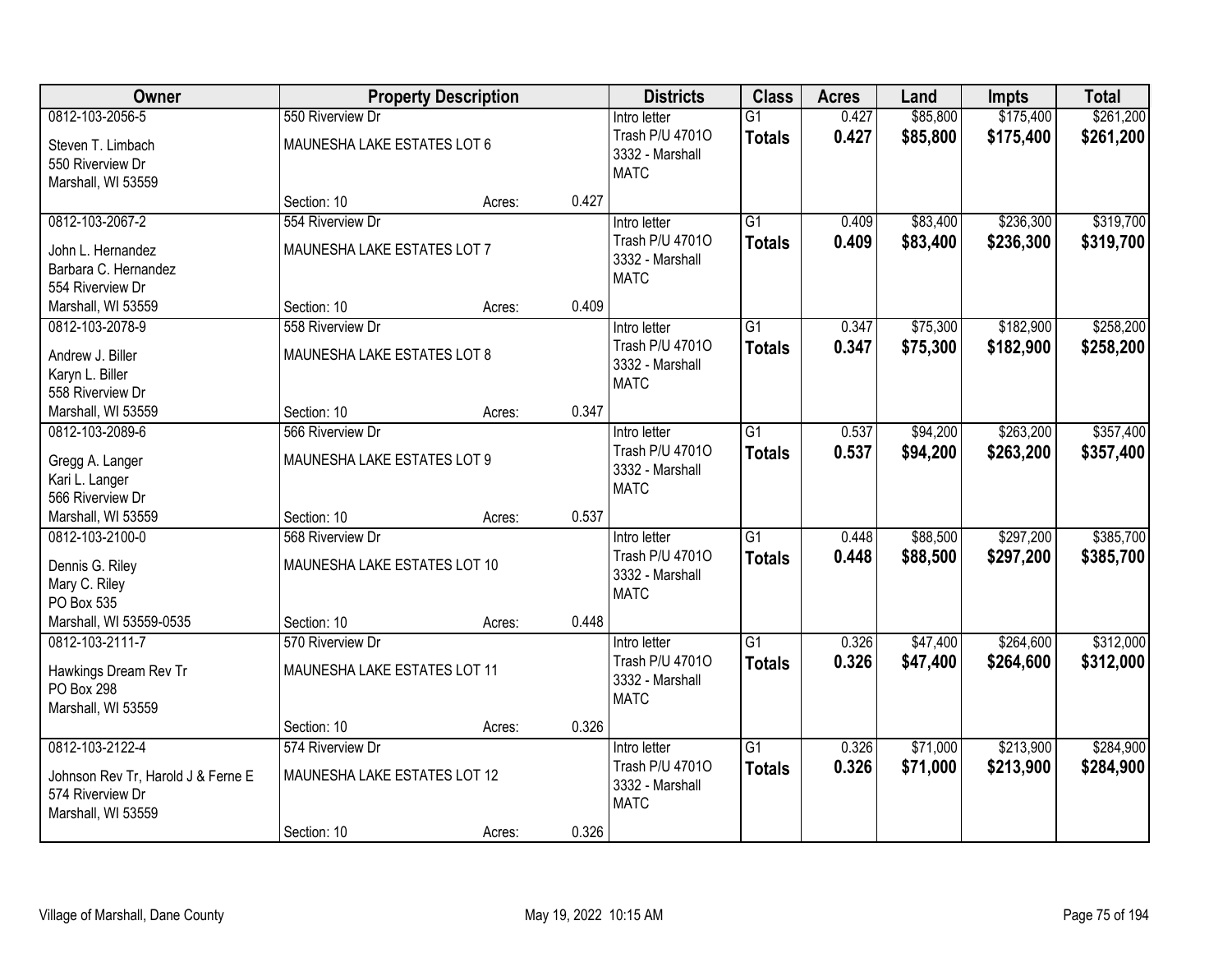| Owner                                                                     |                                                                                                                                                             | <b>Property Description</b> |       | <b>Districts</b>                                                  | <b>Class</b>                     | <b>Acres</b>   | Land                 | Impts                  | <b>Total</b>           |
|---------------------------------------------------------------------------|-------------------------------------------------------------------------------------------------------------------------------------------------------------|-----------------------------|-------|-------------------------------------------------------------------|----------------------------------|----------------|----------------------|------------------------|------------------------|
| 0812-103-2133-1                                                           | 578 Riverview Dr                                                                                                                                            |                             |       | Intro letter                                                      | $\overline{G1}$                  | 0.421          | \$85,000             | \$234,500              | \$319,500              |
| Mary L. Kirschbaum<br>578 Riverview Dr<br>Marshall, WI 53559              | MAUNESHA LAKE ESTATES LOT 13                                                                                                                                |                             |       | Trash P/U 47010<br>3332 - Marshall<br><b>MATC</b>                 | <b>Totals</b>                    | 0.421          | \$85,000             | \$234,500              | \$319,500              |
|                                                                           | Section: 10                                                                                                                                                 | Acres:                      | 0.421 |                                                                   |                                  |                |                      |                        |                        |
| 0812-103-2144-8                                                           | 582 Riverview Dr                                                                                                                                            |                             |       | Intro letter                                                      | $\overline{G1}$                  | 0.497          | \$92,100             | \$281,900              | \$374,000              |
| Gregg A. Bergholz<br>582 Riverview Dr<br>Marshall, WI 53559               | MAUNESHA LAKE ESTATES LOT 14                                                                                                                                |                             |       | Trash P/U 47010<br>3332 - Marshall<br><b>MATC</b>                 | <b>Totals</b>                    | 0.497          | \$92,100             | \$281,900              | \$374,000              |
|                                                                           | Section: 10                                                                                                                                                 | Acres:                      | 0.497 |                                                                   |                                  |                |                      |                        |                        |
| 0812-103-2155-5                                                           | 586 Riverview Dr                                                                                                                                            |                             |       | Intro letter                                                      | G1                               | 0.635          | \$99,600             | \$206,200              | \$305,800              |
| Joseph G. Greene<br>586 Riverview Dr<br>Marshall, WI 53559                | MAUNESHA LAKE ESTATES LOT 15                                                                                                                                |                             |       | Trash P/U 47010<br>3332 - Marshall<br><b>MATC</b>                 | <b>Totals</b>                    | 0.635          | \$99,600             | \$206,200              | \$305,800              |
|                                                                           | Section: 10                                                                                                                                                 | Acres:                      | 0.635 |                                                                   |                                  |                |                      |                        |                        |
| 0812-103-2166-2                                                           | 590 Riverview Dr                                                                                                                                            |                             |       | Intro letter                                                      | $\overline{G1}$                  | 0.596          | \$97,500             | \$192,200              | \$289,700              |
| Jeffrey M. Thomas<br>Patricia M. Thomas<br>590 Riverview Dr               | MAUNESHA LAKE ESTATES LOT 16                                                                                                                                |                             |       | Trash P/U 47010<br>3332 - Marshall<br><b>MATC</b>                 | <b>Totals</b>                    | 0.596          | \$97,500             | \$192,200              | \$289,700              |
| Marshall, WI 53559                                                        | Section: 10                                                                                                                                                 | Acres:                      | 0.596 |                                                                   |                                  |                |                      |                        |                        |
| 0812-103-2177-9<br>Wayne L. Kiefer<br>Donna L. Kiefer<br>594 Riverview Dr | 594 Riverview Dr<br>MAUNESHA LAKE ESTATES LOT 17                                                                                                            |                             |       | Intro letter<br>Trash P/U 47010<br>3332 - Marshall<br><b>MATC</b> | $\overline{G1}$<br><b>Totals</b> | 0.602<br>0.602 | \$97,800<br>\$97,800 | \$282,200<br>\$282,200 | \$380,000<br>\$380,000 |
| Marshall, WI 53559                                                        | Section: 10                                                                                                                                                 | Acres:                      | 0.602 |                                                                   |                                  |                |                      |                        |                        |
| 0812-103-4002-1                                                           | 404 Sunset Ct                                                                                                                                               |                             |       | <b>Trash P/U 47010</b>                                            | G1                               | 0.640          | \$99,800             | \$321,100              | \$420,900              |
| Davis Rev Tr, Gene<br>404 Sunset Ct<br>Marshall, WI 53559                 | LOT 1 CSM 12028 CS74/94&95-12/21/2006 F/K/A LOTS<br>1 & 2 RIVERVIEW HEIGHTS & F/K/A PRT OUTLOT 44<br>ASSESSORS PLAT DESCR AS SEC 10-8-12 PRT<br>Section: 10 | Acres:                      | 0.640 | 3332 - Marshall<br><b>MATC</b>                                    | <b>Totals</b>                    | 0.640          | \$99,800             | \$321,100              | \$420,900              |
| 0812-103-4013-2                                                           | 239 W Park Dr                                                                                                                                               |                             |       | <b>Trash P/U 47010</b>                                            | $\overline{G1}$                  | 0.269          | \$49,000             | \$152,600              | \$201,600              |
| Andrew S. Kelm<br>239 W Park Dr<br>Marshall, WI 53559                     | RIVERVIEW HEIGHTS LOT 3                                                                                                                                     |                             |       | 3332 - Marshall<br><b>MATC</b>                                    | <b>Totals</b>                    | 0.269          | \$49,000             | \$152,600              | \$201,600              |
|                                                                           | Section: 10                                                                                                                                                 | Acres:                      | 0.269 |                                                                   |                                  |                |                      |                        |                        |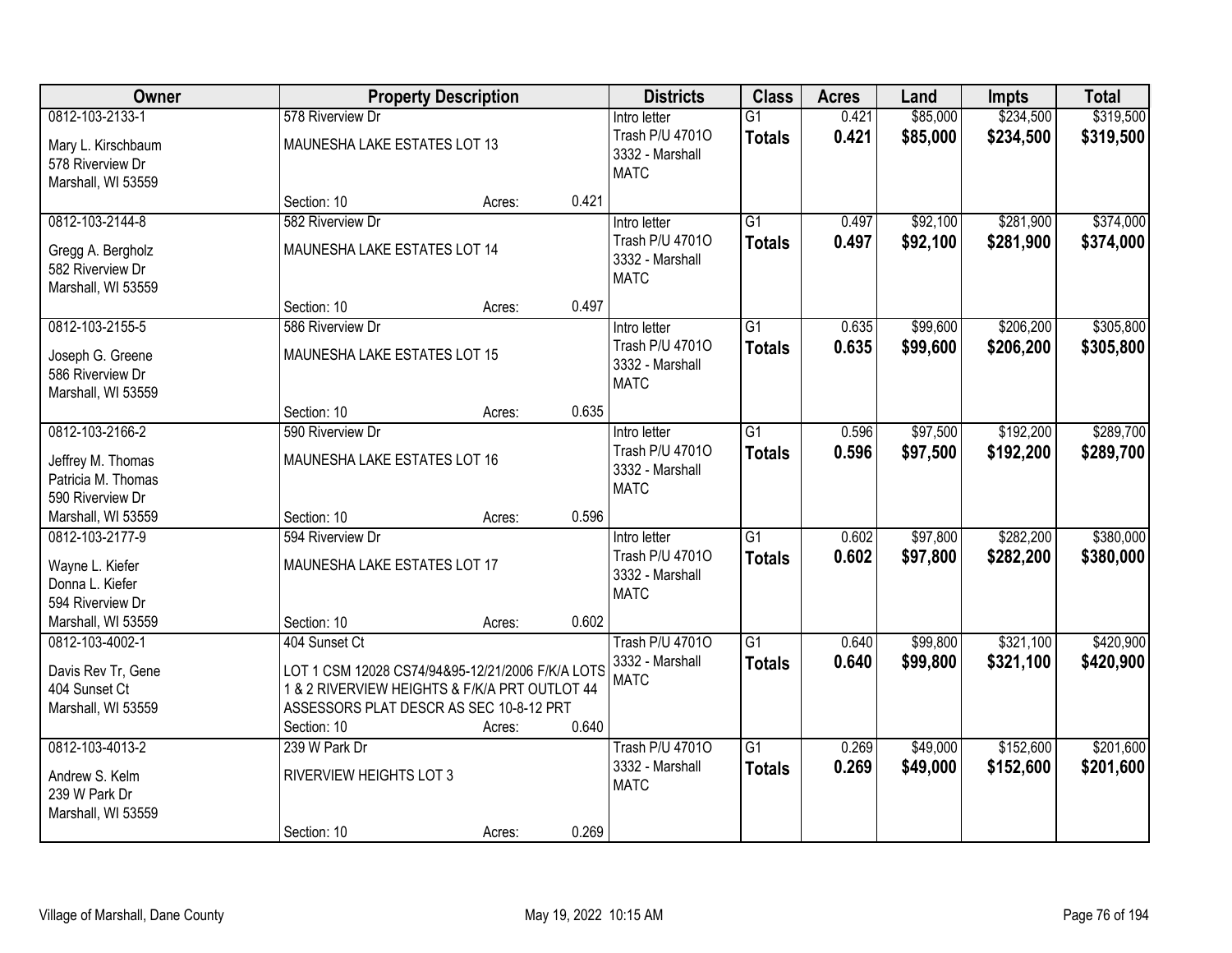| Owner                                | <b>Property Description</b>    |        |       | <b>Districts</b>       | <b>Class</b>    | <b>Acres</b> | Land     | <b>Impts</b> | <b>Total</b> |
|--------------------------------------|--------------------------------|--------|-------|------------------------|-----------------|--------------|----------|--------------|--------------|
| 0812-103-4024-9                      | 233 W Park Dr                  |        |       | <b>Trash P/U 47010</b> | $\overline{G1}$ | 0.298        | \$50,400 | \$136,300    | \$186,700    |
| Sheri L. Frey                        | <b>RIVERVIEW HEIGHTS LOT 4</b> |        |       | 3332 - Marshall        | <b>Totals</b>   | 0.298        | \$50,400 | \$136,300    | \$186,700    |
| 233 W Park Dr                        |                                |        |       | <b>MATC</b>            |                 |              |          |              |              |
| Marshall, WI 53559                   |                                |        |       |                        |                 |              |          |              |              |
|                                      | Section: 10                    | Acres: | 0.298 |                        |                 |              |          |              |              |
| 0812-103-4035-6                      | 223 W Park Dr                  |        |       | <b>Trash P/U 47010</b> | $\overline{G1}$ | 0.298        | \$50,400 | \$161,000    | \$211,400    |
| Gregory C. Hatzinger                 | <b>RIVERVIEW HEIGHTS LOT 5</b> |        |       | 3332 - Marshall        | <b>Totals</b>   | 0.298        | \$50,400 | \$161,000    | \$211,400    |
| PO Box 688                           |                                |        |       | <b>MATC</b>            |                 |              |          |              |              |
| Marshall, WI 53559-0688              |                                |        |       |                        |                 |              |          |              |              |
|                                      | Section: 10                    | Acres: | 0.298 |                        |                 |              |          |              |              |
| 0812-103-4046-3                      | 215 W Park Dr                  |        |       | <b>Trash P/U 47010</b> | G1              | 0.298        | \$50,400 | \$187,100    | \$237,500    |
| Tyson Property Tr, Gerald & Teresa   | RIVERVIEW HEIGHTS LOT 6        |        |       | 3332 - Marshall        | <b>Totals</b>   | 0.298        | \$50,400 | \$187,100    | \$237,500    |
| PO Box 606                           |                                |        |       | <b>MATC</b>            |                 |              |          |              |              |
| Marshall, WI 53559                   |                                |        |       |                        |                 |              |          |              |              |
|                                      | Section: 10                    | Acres: | 0.298 |                        |                 |              |          |              |              |
| 0812-103-4057-0                      | 207 W Park Dr                  |        |       | <b>Trash P/U 47010</b> | $\overline{G1}$ | 0.298        | \$50,400 | \$132,400    | \$182,800    |
| Erika M. Vacha                       | RIVERVIEW HEIGHTS LOT 7        |        |       | 3332 - Marshall        | <b>Totals</b>   | 0.298        | \$50,400 | \$132,400    | \$182,800    |
| 207 W Park Dr                        |                                |        |       | <b>MATC</b>            |                 |              |          |              |              |
| Marshall, WI 53559                   |                                |        |       |                        |                 |              |          |              |              |
|                                      | Section: 10                    | Acres: | 0.298 |                        |                 |              |          |              |              |
| 0812-103-4068-7                      | 145 W Park Dr                  |        |       | <b>Trash P/U 47010</b> | $\overline{G1}$ | 0.381        | \$48,700 | \$171,200    | \$219,900    |
| Mary J. Motl                         | <b>RIVERVIEW HEIGHTS LOT 8</b> |        |       | 3332 - Marshall        | <b>Totals</b>   | 0.381        | \$48,700 | \$171,200    | \$219,900    |
| Motl Family Tr, Richard & Mary Jo    |                                |        |       | <b>MATC</b>            |                 |              |          |              |              |
| 145 W Park Dr                        |                                |        |       |                        |                 |              |          |              |              |
| Marshall, WI 53559                   | Section: 10                    | Acres: | 0.381 |                        |                 |              |          |              |              |
| 0812-103-4079-4                      | 140 Hillside Dr                |        |       | <b>Trash P/U 47020</b> | $\overline{G1}$ | 0.435        | \$50,600 | \$184,300    | \$234,900    |
| Shawn E. Cannon                      | RIVERVIEW HEIGHTS LOT 9        |        |       | 3332 - Marshall        | <b>Totals</b>   | 0.435        | \$50,600 | \$184,300    | \$234,900    |
| Deanna L. Cannon                     |                                |        |       | <b>MATC</b>            |                 |              |          |              |              |
| 140 Hillside Dr                      |                                |        |       |                        |                 |              |          |              |              |
| Marshall, WI 53559                   | Section: 10                    | Acres: | 0.435 |                        |                 |              |          |              |              |
| 0812-103-4090-9                      | 202 Hillside Dr                |        |       | <b>Trash P/U 47010</b> | $\overline{G1}$ | 0.430        | \$50,400 | \$182,800    | \$233,200    |
|                                      |                                |        |       | 3332 - Marshall        | <b>Totals</b>   | 0.430        | \$50,400 | \$182,800    | \$233,200    |
| Mark A. Oimoen                       | RIVERVIEW HEIGHTS LOT 10       |        |       | <b>MATC</b>            |                 |              |          |              |              |
| Rebecca A. Oimoen<br>202 Hillside Dr |                                |        |       |                        |                 |              |          |              |              |
| Marshall, WI 53559                   | Section: 10                    | Acres: | 0.430 |                        |                 |              |          |              |              |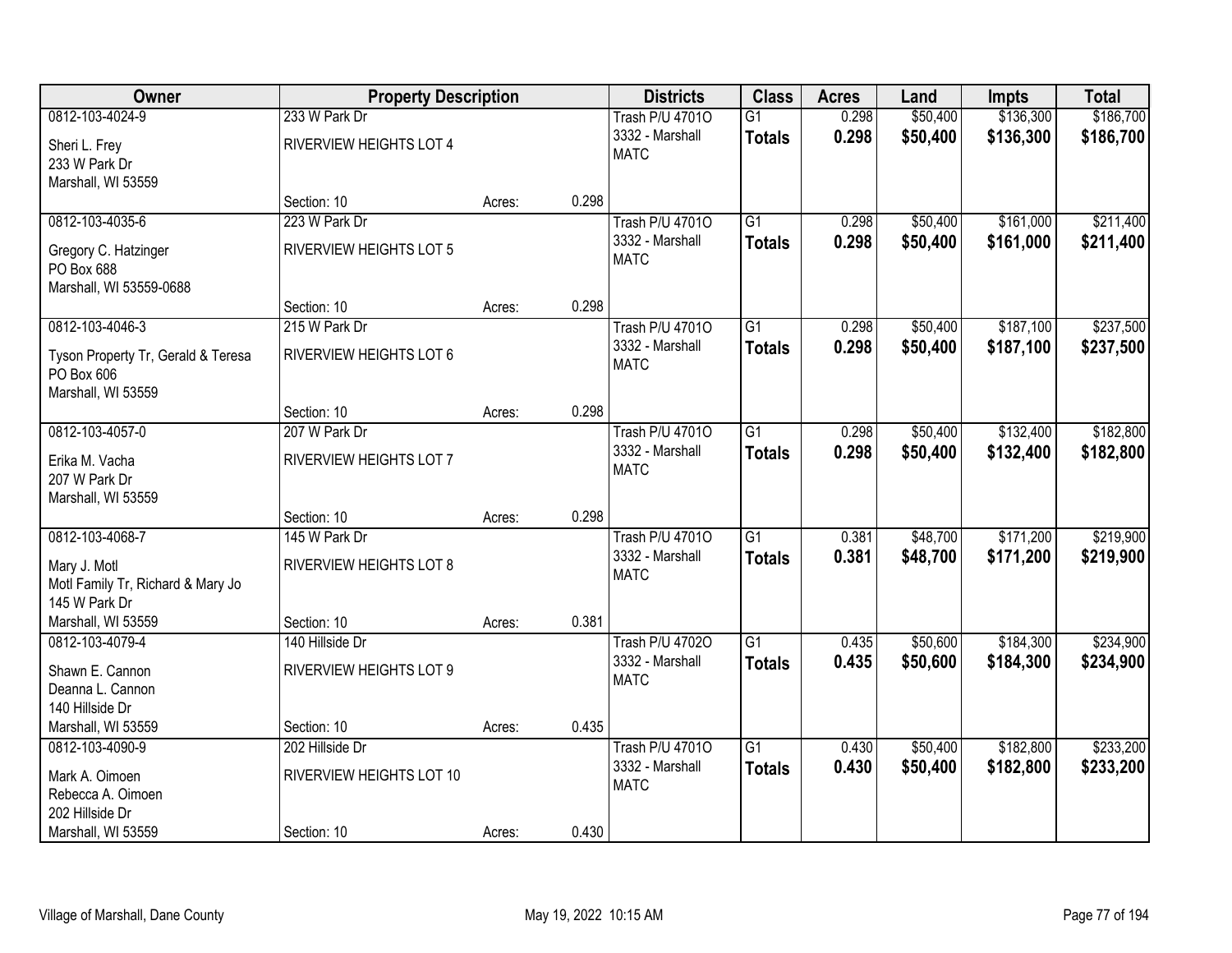| Owner                 |                                        | <b>Property Description</b> |       | <b>Districts</b>       | <b>Class</b>    | <b>Acres</b> | Land     | <b>Impts</b> | <b>Total</b> |
|-----------------------|----------------------------------------|-----------------------------|-------|------------------------|-----------------|--------------|----------|--------------|--------------|
| 0812-103-4101-5       | 210 Hillside Dr                        |                             |       | <b>Trash P/U 47010</b> | $\overline{G1}$ | 0.304        | \$46,000 | \$181,200    | \$227,200    |
| David J. Overton      | RIVERVIEW HEIGHTS LOT 11               |                             |       | 3332 - Marshall        | <b>Totals</b>   | 0.304        | \$46,000 | \$181,200    | \$227,200    |
| 210 Hillside Dr       |                                        |                             |       | <b>MATC</b>            |                 |              |          |              |              |
| Marshall, WI 53559    |                                        |                             |       |                        |                 |              |          |              |              |
|                       | Section: 10                            | Acres:                      | 0.304 |                        |                 |              |          |              |              |
| 0812-103-4112-2       | 220 Hillside Dr                        |                             |       | <b>Trash P/U 47010</b> | $\overline{G1}$ | 0.380        | \$48,600 | \$184,200    | \$232,800    |
| Gregory J. Armstrong  | RIVERVIEW HEIGHTS LOT 12 & S1/2 LOT 13 |                             |       | 3332 - Marshall        | <b>Totals</b>   | 0.380        | \$48,600 | \$184,200    | \$232,800    |
| Brenda F. Armstrong   |                                        |                             |       | <b>MATC</b>            |                 |              |          |              |              |
| 220 Hillside Dr       |                                        |                             |       |                        |                 |              |          |              |              |
| Marshall, WI 53559    | Section: 10                            | Acres:                      | 0.380 |                        |                 |              |          |              |              |
| 0812-103-4123-9       | Hillside Dr                            |                             |       | 3332 - Marshall        | $\overline{G1}$ | 0.100        | \$4,500  | \$0          | \$4,500      |
| Craig S. Gielow       | RIVERVIEW HEIGHTS N1/2 LOT 13          |                             |       | <b>MATC</b>            | <b>Totals</b>   | 0.100        | \$4,500  | \$0          | \$4,500      |
| Jennifer A. Gielow    |                                        |                             |       |                        |                 |              |          |              |              |
| 413 Sunset Ct         |                                        |                             |       |                        |                 |              |          |              |              |
| Marshall, WI 53559    | Section: 10                            | Acres:                      | 0.000 |                        |                 |              |          |              |              |
| 0812-103-4134-6       | 413 Sunset Ct                          |                             |       | <b>Trash P/U 47010</b> | $\overline{G1}$ | 0.243        | \$42,900 | \$184,500    | \$227,400    |
| Craig S. Gielow       | RIVERVIEW HEIGHTS LOT 14               |                             |       | 3332 - Marshall        | <b>Totals</b>   | 0.243        | \$42,900 | \$184,500    | \$227,400    |
| Jennifer A. Gielow    |                                        |                             |       | <b>MATC</b>            |                 |              |          |              |              |
| 413 Sunset Ct         |                                        |                             |       |                        |                 |              |          |              |              |
| Marshall, WI 53559    | Section: 10                            | Acres:                      | 0.243 |                        |                 |              |          |              |              |
| 0812-103-4205-0       | 418 Sunset Ct                          |                             |       | print                  | $\overline{G1}$ | 0.309        | \$67,300 | \$184,700    | \$252,000    |
| Richard D. Bates      | FIRST ADDN TO RIVERVIEW HEIGHTS LOT 15 |                             |       | Trash P/U 47010        | <b>Totals</b>   | 0.309        | \$67,300 | \$184,700    | \$252,000    |
| 418 Sunset Ct         |                                        |                             |       | 3332 - Marshall        |                 |              |          |              |              |
| Marshall, WI 53559    |                                        |                             |       | <b>MATC</b>            |                 |              |          |              |              |
|                       | Section: 10                            | Acres:                      | 0.309 |                        |                 |              |          |              |              |
| 0812-103-4216-7       | 424 Sunset Ct                          |                             |       | <b>Trash P/U 47010</b> | $\overline{G1}$ | 0.360        | \$77,000 | \$206,600    | \$283,600    |
| Keith E. Gardenier    | FIRST ADDN TO RIVERVIEW HEIGHTS LOT 16 |                             |       | 3332 - Marshall        | <b>Totals</b>   | 0.360        | \$77,000 | \$206,600    | \$283,600    |
| Judy Hayden-Gardenier |                                        |                             |       | <b>MATC</b>            |                 |              |          |              |              |
| 424 Sunset Ct         |                                        |                             |       |                        |                 |              |          |              |              |
| Marshall, WI 53559    | Section: 10                            | Acres:                      | 0.360 |                        |                 |              |          |              |              |
| 0812-103-4237-2       | 430 Sunset Ct                          |                             |       | print                  | $\overline{G1}$ | 0.399        | \$82,100 | \$238,500    | \$320,600    |
| Jordan Kolb           | FIRST ADDN TO RIVERVIEW HEIGHTS LOT 17 |                             |       | Trash P/U 47010        | <b>Totals</b>   | 0.399        | \$82,100 | \$238,500    | \$320,600    |
| 430 Sunset Ct         |                                        |                             |       | 3332 - Marshall        |                 |              |          |              |              |
| Marshall, WI 53559    |                                        |                             |       | <b>MATC</b>            |                 |              |          |              |              |
|                       | Section: 10                            | Acres:                      | 0.399 |                        |                 |              |          |              |              |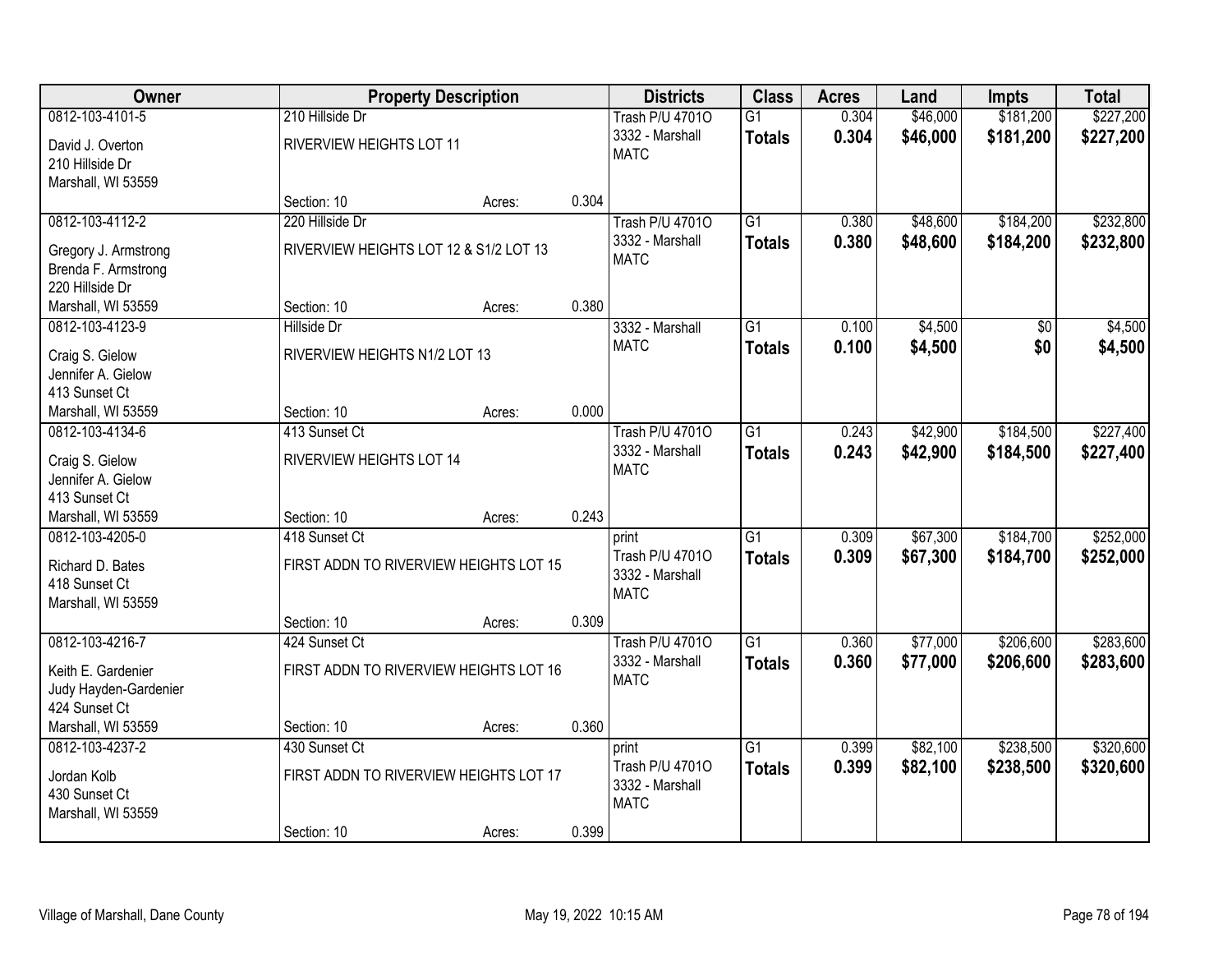| Owner                                   |                            | <b>Property Description</b>                                                              |       | <b>Districts</b>       | <b>Class</b>    | <b>Acres</b> | Land     | <b>Impts</b> | <b>Total</b> |
|-----------------------------------------|----------------------------|------------------------------------------------------------------------------------------|-------|------------------------|-----------------|--------------|----------|--------------|--------------|
| 0812-103-4248-9                         | 436 Sunset Ct              |                                                                                          |       | <b>Trash P/U 47010</b> | G1              | 0.395        | \$81,600 | \$163,900    | \$245,500    |
| Kathleen F. Albrecht                    |                            | FIRST ADDN TO RIVERVIEW HEIGHTS LOT 18                                                   |       | 3332 - Marshall        | <b>Totals</b>   | 0.395        | \$81,600 | \$163,900    | \$245,500    |
| 436 Sunset Ct                           |                            |                                                                                          |       | <b>MATC</b>            |                 |              |          |              |              |
| Marshall, WI 53559                      |                            |                                                                                          |       |                        |                 |              |          |              |              |
|                                         | Section: 10                | Acres:                                                                                   | 0.395 |                        |                 |              |          |              |              |
| 0812-103-4259-6                         | 442 Sunset Ct              |                                                                                          |       | <b>Trash P/U 47010</b> | $\overline{G1}$ | 0.345        | \$75,100 | \$153,700    | \$228,800    |
| Jessica Wagner                          |                            | FIRST ADDN TO RIVERVIEW HEIGHTS LOT 19                                                   |       | 3332 - Marshall        | <b>Totals</b>   | 0.345        | \$75,100 | \$153,700    | \$228,800    |
| Nicholas Frey                           |                            |                                                                                          |       | <b>MATC</b>            |                 |              |          |              |              |
| 442 Sunset Ct                           |                            |                                                                                          |       |                        |                 |              |          |              |              |
| Marshall, WI 53559                      | Section: 10                | Acres:                                                                                   | 0.345 |                        |                 |              |          |              |              |
| 0812-103-4270-1                         | 448 Sunset Ct              |                                                                                          |       | <b>Trash P/U 47010</b> | G1              | 0.346        | \$75,200 | \$142,500    | \$217,700    |
| Debra J. Robish                         |                            | FIRST ADDN TO RIVERVIEW HEIGHTS LOT 20 EXC                                               |       | 3332 - Marshall        | <b>Totals</b>   | 0.346        | \$75,200 | \$142,500    | \$217,700    |
| 448 Sunset Ct                           |                            | BEG NW COR TH S7DEGE 5 FT TH NELY TO NE COR                                              |       | <b>MATC</b>            |                 |              |          |              |              |
| Marshall, WI 53558                      | TH S67DEGW 106.3 FT TO POB |                                                                                          |       |                        |                 |              |          |              |              |
|                                         | Section: 10                | Acres:                                                                                   | 0.346 |                        |                 |              |          |              |              |
| 0812-103-4280-1                         |                            |                                                                                          |       | <b>Trash P/U 47010</b> | $\overline{G1}$ | 0.010        | \$200    | \$0          | \$200        |
|                                         |                            |                                                                                          |       | 3332 - Marshall        | <b>Totals</b>   | 0.010        | \$200    | \$0          | \$200        |
| Charlotte Z. Devner<br>Marie L. Klecker |                            | FIRST ADDN TO RIVERVIEW HEIGHTS PRT LOT 20<br>BEG NW COR TH S7DEG42'E ALG SUNSET CT 5 FT |       | <b>MATC</b>            |                 |              |          |              |              |
| Not Available                           |                            | TH NELY TO NE COR TH S67DEG45'W 106.35 FT TO                                             |       |                        |                 |              |          |              |              |
| Marshall, WI 53559                      | Section: 10                | Acres:                                                                                   | 0.010 |                        |                 |              |          |              |              |
| 0812-103-4282-1                         | 454 Sunset Ct              |                                                                                          |       | <b>Trash P/U 47010</b> | G <sub>1</sub>  | 0.340        | \$74,100 | \$198,600    | \$272,700    |
|                                         |                            |                                                                                          |       | 3332 - Marshall        | <b>Totals</b>   | 0.340        | \$74,100 | \$198,600    | \$272,700    |
| Hensen Family Tr, Richard & Carla       |                            | FIRST ADDN TO RIVERVIEW HEIGHTS LOT 21                                                   |       | <b>MATC</b>            |                 |              |          |              |              |
| 454 Sunset Ct                           |                            |                                                                                          |       |                        |                 |              |          |              |              |
| Marshall, WI 53559                      | Section: 10                | Acres:                                                                                   | 0.340 |                        |                 |              |          |              |              |
| 0812-103-4292-5                         | 460 Sunset Ct              |                                                                                          |       | <b>Trash P/U 47010</b> | $\overline{G1}$ | 0.459        | \$90,000 | \$232,400    | \$322,400    |
|                                         |                            |                                                                                          |       | 3332 - Marshall        | <b>Totals</b>   | 0.459        | \$90,000 | \$232,400    | \$322,400    |
| Greg Krueger                            |                            | FIRST ADDN TO RIVERVIEW HEIGHTS LOT 22                                                   |       | <b>MATC</b>            |                 |              |          |              |              |
| Deborah Krueger                         |                            |                                                                                          |       |                        |                 |              |          |              |              |
| 460 Sunset Ct<br>Marshall, WI 53559     | Section: 10                | Acres:                                                                                   | 0.459 |                        |                 |              |          |              |              |
| 0812-103-4303-1                         | 449 Sunset Ct              |                                                                                          |       | <b>Trash P/U 47010</b> | $\overline{G1}$ | 0.491        | \$52,500 | \$169,300    | \$221,800    |
|                                         |                            |                                                                                          |       | 3332 - Marshall        | <b>Totals</b>   | 0.491        | \$52,500 | \$169,300    | \$221,800    |
| Dolores C. Margelofsky                  |                            | FIRST ADDN TO RIVERVIEW HEIGHTS LOT 23                                                   |       | <b>MATC</b>            |                 |              |          |              |              |
| 449 Sunset Ct                           |                            |                                                                                          |       |                        |                 |              |          |              |              |
| Marshall, WI 53559                      |                            |                                                                                          |       |                        |                 |              |          |              |              |
|                                         | Section: 10                | Acres:                                                                                   | 0.491 |                        |                 |              |          |              |              |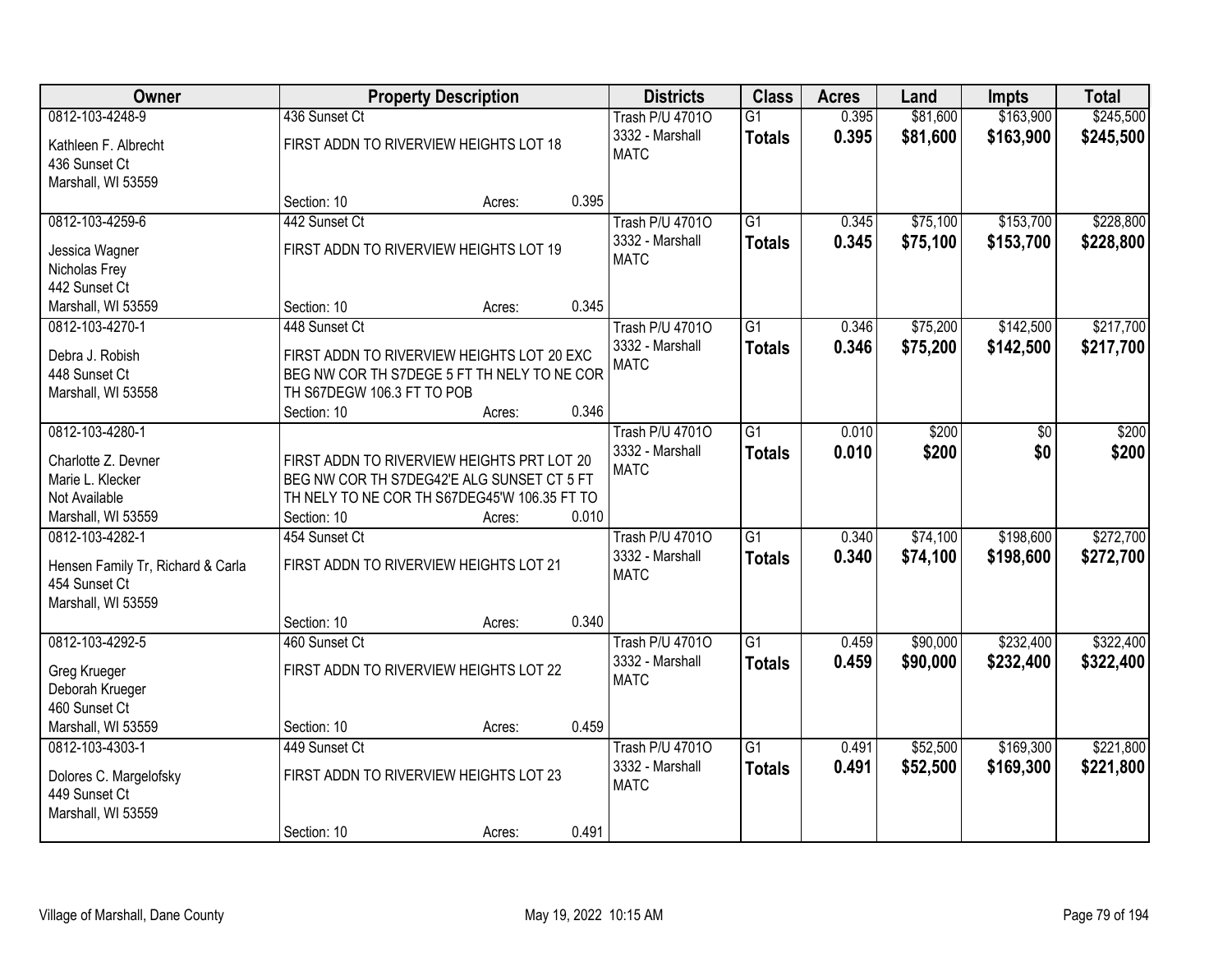| <b>Owner</b>                          |                                         | <b>Property Description</b> |       | <b>Districts</b>       | <b>Class</b>    | <b>Acres</b> | Land     | Impts     | <b>Total</b> |
|---------------------------------------|-----------------------------------------|-----------------------------|-------|------------------------|-----------------|--------------|----------|-----------|--------------|
| 0812-103-4314-8                       | 443 Sunset Ct                           |                             |       | <b>Trash P/U 47010</b> | $\overline{G1}$ | 0.269        | \$44,600 | \$138,600 | \$183,200    |
| Geri L. Hart                          | FIRST ADDN TO RIVERVIEW HEIGHTS LOT 24  |                             |       | 3332 - Marshall        | <b>Totals</b>   | 0.269        | \$44,600 | \$138,600 | \$183,200    |
| 443 Sunset Ct                         |                                         |                             |       | <b>MATC</b>            |                 |              |          |           |              |
| Marshall, WI 53559                    |                                         |                             |       |                        |                 |              |          |           |              |
|                                       | Section: 10                             | Acres:                      | 0.269 |                        |                 |              |          |           |              |
| 0812-103-4325-5                       | 437 Sunset Ct                           |                             |       | <b>Trash P/U 47010</b> | $\overline{G1}$ | 0.287        | \$45,400 | \$156,900 | \$202,300    |
| Jose M. Alvarez                       | FIRST ADDN TO RIVERVIEW HEIGHTS LOT 25  |                             |       | 3332 - Marshall        | <b>Totals</b>   | 0.287        | \$45,400 | \$156,900 | \$202,300    |
| Laura Alvarez                         |                                         |                             |       | <b>MATC</b>            |                 |              |          |           |              |
| 437 Sunset Ct                         |                                         |                             |       |                        |                 |              |          |           |              |
| Marshall, WI 53559                    | Section: 10                             | Acres:                      | 0.287 |                        |                 |              |          |           |              |
| 0812-103-4336-2                       | 431 Sunset Ct                           |                             |       | <b>Trash P/U 47010</b> | G1              | 0.269        | \$44,600 | \$130,300 | \$174,900    |
| Nathan Werner                         | FIRST ADDN TO RIVERVIEW HEIGHTS LOT 26  |                             |       | 3332 - Marshall        | <b>Totals</b>   | 0.269        | \$44,600 | \$130,300 | \$174,900    |
| 431 Sunset Ct                         |                                         |                             |       | <b>MATC</b>            |                 |              |          |           |              |
| Marshall, WI 53559                    |                                         |                             |       |                        |                 |              |          |           |              |
|                                       | Section: 10                             | Acres:                      | 0.269 |                        |                 |              |          |           |              |
| 0812-103-4347-9                       | 429 Sunset Ct                           |                             |       | <b>Trash P/U 47010</b> | $\overline{G1}$ | 0.321        | \$46,600 | \$129,000 | \$175,600    |
| Alex Chadwick                         | FIRST ADDN TO RIVERVIEW HEIGHTS LOT 27  |                             |       | 3332 - Marshall        | Totals          | 0.321        | \$46,600 | \$129,000 | \$175,600    |
| 429 Sunset Ct                         |                                         |                             |       | <b>MATC</b>            |                 |              |          |           |              |
| Marshall, WI 53559                    |                                         |                             |       |                        |                 |              |          |           |              |
|                                       | Section: 10                             | Acres:                      | 0.321 |                        |                 |              |          |           |              |
| 0812-103-4358-6                       | 233 Hillside Dr                         |                             |       | <b>Trash P/U 47010</b> | G <sub>1</sub>  | 0.330        | \$46,900 | \$165,300 | \$212,200    |
| Todd M. Madaus                        | FIRST ADDN TO RIVERVIEW HEIGHTS LOT 28  |                             |       | 3332 - Marshall        | <b>Totals</b>   | 0.330        | \$46,900 | \$165,300 | \$212,200    |
| Carolyn A. Madaus                     |                                         |                             |       | <b>MATC</b>            |                 |              |          |           |              |
| 233 Hillside Dr                       |                                         |                             |       |                        |                 |              |          |           |              |
| Marshall, WI 53559                    | Section: 10                             | Acres:                      | 0.330 |                        |                 |              |          |           |              |
| 0812-103-4409-4                       | 223 Hillside Dr                         |                             |       | <b>Trash P/U 47010</b> | $\overline{G1}$ | 0.282        | \$45,200 | \$146,100 | \$191,300    |
|                                       |                                         |                             |       | 3332 - Marshall        | <b>Totals</b>   | 0.282        | \$45,200 | \$146,100 | \$191,300    |
| Andrew T. Hanson<br>Lynette S. Hanson | SECOND ADDN TO RIVERVIEW HEIGHTS LOT 29 |                             |       | <b>MATC</b>            |                 |              |          |           |              |
| 223 Hillside Dr                       |                                         |                             |       |                        |                 |              |          |           |              |
| Marshall, WI 53559                    | Section: 10                             | Acres:                      | 0.282 |                        |                 |              |          |           |              |
| 0812-103-4420-9                       | 215 Hillside Dr                         |                             |       | <b>Trash P/U 47010</b> | $\overline{G1}$ | 0.282        | \$45,200 | \$170,400 | \$215,600    |
|                                       |                                         |                             |       | 3332 - Marshall        | <b>Totals</b>   | 0.282        | \$45,200 | \$170,400 | \$215,600    |
| John F. Nickel<br>PO Box 597          | SECOND ADDN TO RIVERVIEW HEIGHTS LOT 30 |                             |       | <b>MATC</b>            |                 |              |          |           |              |
| Marshall, WI 53559                    |                                         |                             |       |                        |                 |              |          |           |              |
|                                       | Section: 10                             | Acres:                      | 0.282 |                        |                 |              |          |           |              |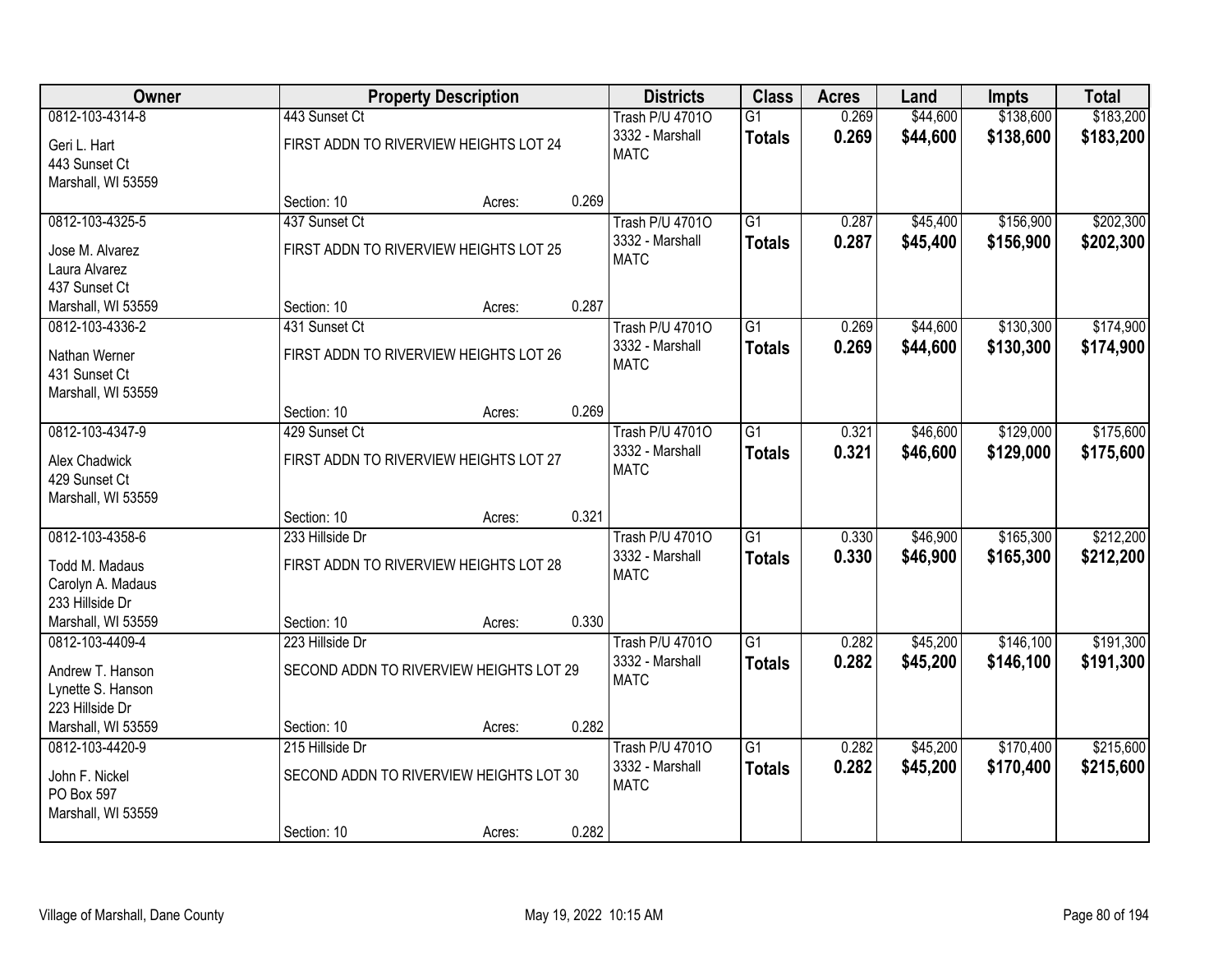| <b>Owner</b>                                 |                                         | <b>Property Description</b> |       | <b>Districts</b>         | <b>Class</b>    | <b>Acres</b> | Land     | <b>Impts</b> | <b>Total</b> |
|----------------------------------------------|-----------------------------------------|-----------------------------|-------|--------------------------|-----------------|--------------|----------|--------------|--------------|
| 0812-103-4431-6                              | 207 Hillside Dr                         |                             |       | <b>Trash P/U 47010</b>   | $\overline{G1}$ | 0.232        | \$42,200 | \$146,300    | \$188,500    |
| Robert F. Lange                              | SECOND ADDN TO RIVERVIEW HEIGHTS LOT 31 |                             |       | 3332 - Marshall          | <b>Totals</b>   | 0.232        | \$42,200 | \$146,300    | \$188,500    |
| Beverly J. Lange                             |                                         |                             |       | <b>MATC</b>              |                 |              |          |              |              |
| 207 Hillside Dr                              |                                         |                             |       |                          |                 |              |          |              |              |
| Marshall, WI 53559                           | Section: 10                             | Acres:                      | 0.232 |                          |                 |              |          |              |              |
| 0812-103-4442-3                              | 131 Hillside Dr                         |                             |       | <b>Trash P/U 47010</b>   | $\overline{G1}$ | 0.246        | \$43,100 | \$162,400    | \$205,500    |
| Valerie K. Erdahl                            | SECOND ADDN TO RIVERVIEW HEIGHTS LOT 32 |                             |       | 3332 - Marshall          | <b>Totals</b>   | 0.246        | \$43,100 | \$162,400    | \$205,500    |
| 131 Hillside Dr                              |                                         |                             |       | <b>MATC</b>              |                 |              |          |              |              |
| Marshall, WI 53559                           |                                         |                             |       |                          |                 |              |          |              |              |
|                                              | Section: 10                             | Acres:                      | 0.246 |                          |                 |              |          |              |              |
| 0812-103-4453-0                              | 123 Hillside Dr                         |                             |       | <b>Trash P/U 47010</b>   | $\overline{G1}$ | 0.253        | \$43,500 | \$170,500    | \$214,000    |
| Peter L. Krull                               | SECOND ADDN TO RIVERVIEW HEIGHTS LOT 33 |                             |       | 3332 - Marshall          | <b>Totals</b>   | 0.253        | \$43,500 | \$170,500    | \$214,000    |
| Sharon K. Krull                              |                                         |                             |       | <b>MATC</b>              |                 |              |          |              |              |
| 123 Hillside Dr                              |                                         |                             |       |                          |                 |              |          |              |              |
| Marshall, WI 53559                           | Section: 10                             | Acres:                      | 0.253 |                          |                 |              |          |              |              |
| 0812-103-4464-7                              | 117 Hillside Dr                         |                             |       | <b>Trash P/U 47010</b>   | $\overline{G1}$ | 0.239        | \$42,600 | \$195,100    | \$237,700    |
|                                              |                                         |                             |       | 3332 - Marshall          | <b>Totals</b>   | 0.239        | \$42,600 | \$195,100    | \$237,700    |
| Nicholas J. Sorensen<br>Jennifer A. Sorensen | SECOND ADDN TO RIVERVIEW HEIGHTS LOT 34 |                             |       | <b>MATC</b>              |                 |              |          |              |              |
| 117 Hillside Dr                              |                                         |                             |       |                          |                 |              |          |              |              |
| Marshall, WI 53559                           | Section: 10                             | Acres:                      | 0.239 |                          |                 |              |          |              |              |
| 0812-103-4475-4                              | 110 Midvale Dr                          |                             |       | print                    | $\overline{G1}$ | 0.198        | \$39,900 | \$219,500    | \$259,400    |
|                                              |                                         |                             |       | Trash P/U 47010          | <b>Totals</b>   | 0.198        | \$39,900 | \$219,500    | \$259,400    |
| Anthony D. Miggins Jr                        | SECOND ADDN TO RIVERVIEW HEIGHTS LOT 35 |                             |       | 3332 - Marshall          |                 |              |          |              |              |
| Sarah K. Snow                                |                                         |                             |       | <b>MATC</b>              |                 |              |          |              |              |
| 110 Midvale Dr<br>Marshall, WI 53559         | Section: 10                             |                             | 0.198 |                          |                 |              |          |              |              |
| 0812-103-4486-1                              | 109 Hillside Dr                         | Acres:                      |       | <b>Trash P/U 47010</b>   | $\overline{G1}$ | 0.292        | \$45,600 | \$177,200    | \$222,800    |
|                                              |                                         |                             |       | 3332 - Marshall          | <b>Totals</b>   | 0.292        | \$45,600 | \$177,200    | \$222,800    |
| Jeffery J. Olson                             | SECOND ADDN TO RIVERVIEW HEIGHTS LOT 36 |                             |       | <b>MATC</b>              |                 |              |          |              |              |
| Bonnie S. Olson                              | <b>EXC ST</b>                           |                             |       |                          |                 |              |          |              |              |
| 109 Hillside Dr                              |                                         |                             |       |                          |                 |              |          |              |              |
| Marshall, WI 53559                           | Section: 10                             | Acres:                      | 0.292 |                          |                 |              |          |              |              |
| 0812-103-4497-8                              | 436 W Main St                           |                             |       | print<br>3332 - Marshall | $\overline{G2}$ | 0.550        | \$92,000 | \$88,500     | \$180,500    |
| Jerry Harbort                                | SECOND ADDN TO RIVERVIEW HEIGHTS LOT 37 |                             |       | <b>MATC</b>              | <b>Totals</b>   | 0.550        | \$92,000 | \$88,500     | \$180,500    |
| 1850 Corinth Dr                              |                                         |                             |       |                          |                 |              |          |              |              |
| Sun Prairie, WI 53590                        |                                         |                             |       |                          |                 |              |          |              |              |
|                                              | Section: 10                             | Acres:                      | 0.000 |                          |                 |              |          |              |              |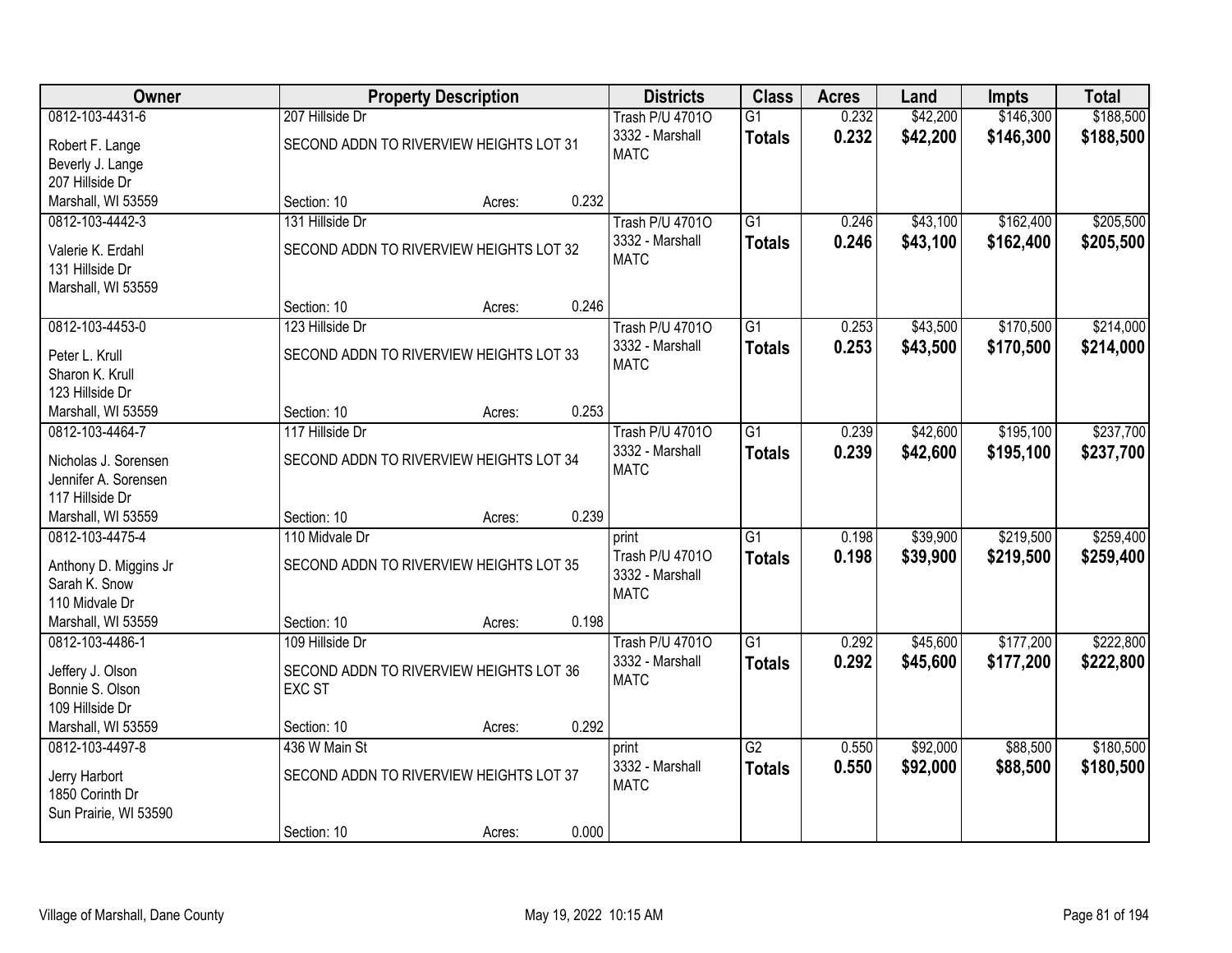| Owner                      |                                         | <b>Property Description</b> |       | <b>Districts</b>       | <b>Class</b>    | <b>Acres</b> | Land     | Impts     | <b>Total</b> |
|----------------------------|-----------------------------------------|-----------------------------|-------|------------------------|-----------------|--------------|----------|-----------|--------------|
| 0812-103-4508-4            | 116 Hillside Dr                         |                             |       | <b>Trash P/U 47010</b> | $\overline{G1}$ | 0.323        | \$46,700 | \$196,100 | \$242,800    |
| Dale E. Keller             | SECOND ADDN TO RIVERVIEW HEIGHTS LOT 38 |                             |       | 3332 - Marshall        | <b>Totals</b>   | 0.323        | \$46,700 | \$196,100 | \$242,800    |
| Judy L. Keller             |                                         |                             |       | <b>MATC</b>            |                 |              |          |           |              |
| 116 Hillside Dr            |                                         |                             |       |                        |                 |              |          |           |              |
| Marshall, WI 53559         | Section: 10                             | Acres:                      | 0.323 |                        |                 |              |          |           |              |
| 0812-103-4519-1            | 124 Hillside Dr                         |                             |       | <b>Trash P/U 47010</b> | $\overline{G1}$ | 0.281        | \$45,200 | \$199,200 | \$244,400    |
| Pache Family Tr            | SECOND ADDN TO RIVERVIEW HEIGHTS LOT 39 |                             |       | 3332 - Marshall        | <b>Totals</b>   | 0.281        | \$45,200 | \$199,200 | \$244,400    |
| 124 Hillside Dr            |                                         |                             |       | <b>MATC</b>            |                 |              |          |           |              |
| Marshall, WI 53559         |                                         |                             |       |                        |                 |              |          |           |              |
|                            | Section: 10                             | Acres:                      | 0.281 |                        |                 |              |          |           |              |
| 0812-103-4530-6            | 132 Hillside Dr                         |                             |       | <b>Trash P/U 47010</b> | G1              | 0.282        | \$45,200 | \$143,700 | \$188,900    |
| Kenneth C. Burgess         | SECOND ADDN TO RIVERVIEW HEIGHTS LOT 40 |                             |       | 3332 - Marshall        | <b>Totals</b>   | 0.282        | \$45,200 | \$143,700 | \$188,900    |
| 132 Hillside Dr            |                                         |                             |       | <b>MATC</b>            |                 |              |          |           |              |
| Marshall, WI 53559         |                                         |                             |       |                        |                 |              |          |           |              |
|                            | Section: 10                             | Acres:                      | 0.282 |                        |                 |              |          |           |              |
| 0812-103-4541-3            | 133 W Park Dr                           |                             |       | <b>Trash P/U 47010</b> | $\overline{G1}$ | 0.281        | \$45,200 | \$133,500 | \$178,700    |
| Ben A. Hellenbrand         | SECOND ADDN TO RIVERVIEW HEIGHTS LOT 41 |                             |       | 3332 - Marshall        | <b>Totals</b>   | 0.281        | \$45,200 | \$133,500 | \$178,700    |
| Raquel Hellenbrand         |                                         |                             |       | <b>MATC</b>            |                 |              |          |           |              |
| 133 W Park Dr              |                                         |                             |       |                        |                 |              |          |           |              |
| Marshall, WI 53559         | Section: 10                             | Acres:                      | 0.281 |                        |                 |              |          |           |              |
| 0812-103-4562-8            | 121 W Park Dr                           |                             |       | <b>Trash P/U 47010</b> | $\overline{G1}$ | 0.296        | \$45,700 | \$164,200 | \$209,900    |
| Bryce A. Grant             | SECOND ADDN TO RIVERVIEW HEIGHTS LOT 42 |                             |       | 3332 - Marshall        | <b>Totals</b>   | 0.296        | \$45,700 | \$164,200 | \$209,900    |
| Brooke E. Grant            |                                         |                             |       | <b>MATC</b>            |                 |              |          |           |              |
| 121 W Park Dr              |                                         |                             |       |                        |                 |              |          |           |              |
| Marshall, WI 53558         | Section: 10                             | Acres:                      | 0.296 |                        |                 |              |          |           |              |
| 0812-103-4573-5            | 432 Midvale Dr                          |                             |       | <b>Trash P/U 47010</b> | $\overline{G1}$ | 0.292        | \$45,600 | \$177,700 | \$223,300    |
| Patricia J. Eustice        | SECOND ADDN TO RIVERVIEW HEIGHTS LOT 43 |                             |       | 3332 - Marshall        | <b>Totals</b>   | 0.292        | \$45,600 | \$177,700 | \$223,300    |
| 432 Midvale Dr             |                                         |                             |       | <b>MATC</b>            |                 |              |          |           |              |
| Marshall, WI 53559         |                                         |                             |       |                        |                 |              |          |           |              |
|                            | Section: 10                             | Acres:                      | 0.292 |                        |                 |              |          |           |              |
| 0812-103-4584-2            | 107 Motl St                             |                             |       | <b>Trash P/U 47010</b> | $\overline{G1}$ | 0.305        | \$46,000 | \$179,800 | \$225,800    |
| Richard E. Hensen Jr et al | SECOND ADDN TO RIVERVIEW HEIGHTS LOT 44 |                             |       | 3332 - Marshall        | <b>Totals</b>   | 0.305        | \$46,000 | \$179,800 | \$225,800    |
| c/o Carla J. Hensen        |                                         |                             |       | <b>MATC</b>            |                 |              |          |           |              |
| 107 Motl St                |                                         |                             |       |                        |                 |              |          |           |              |
| Marshall, WI 53559         | Section: 10                             | Acres:                      | 0.305 |                        |                 |              |          |           |              |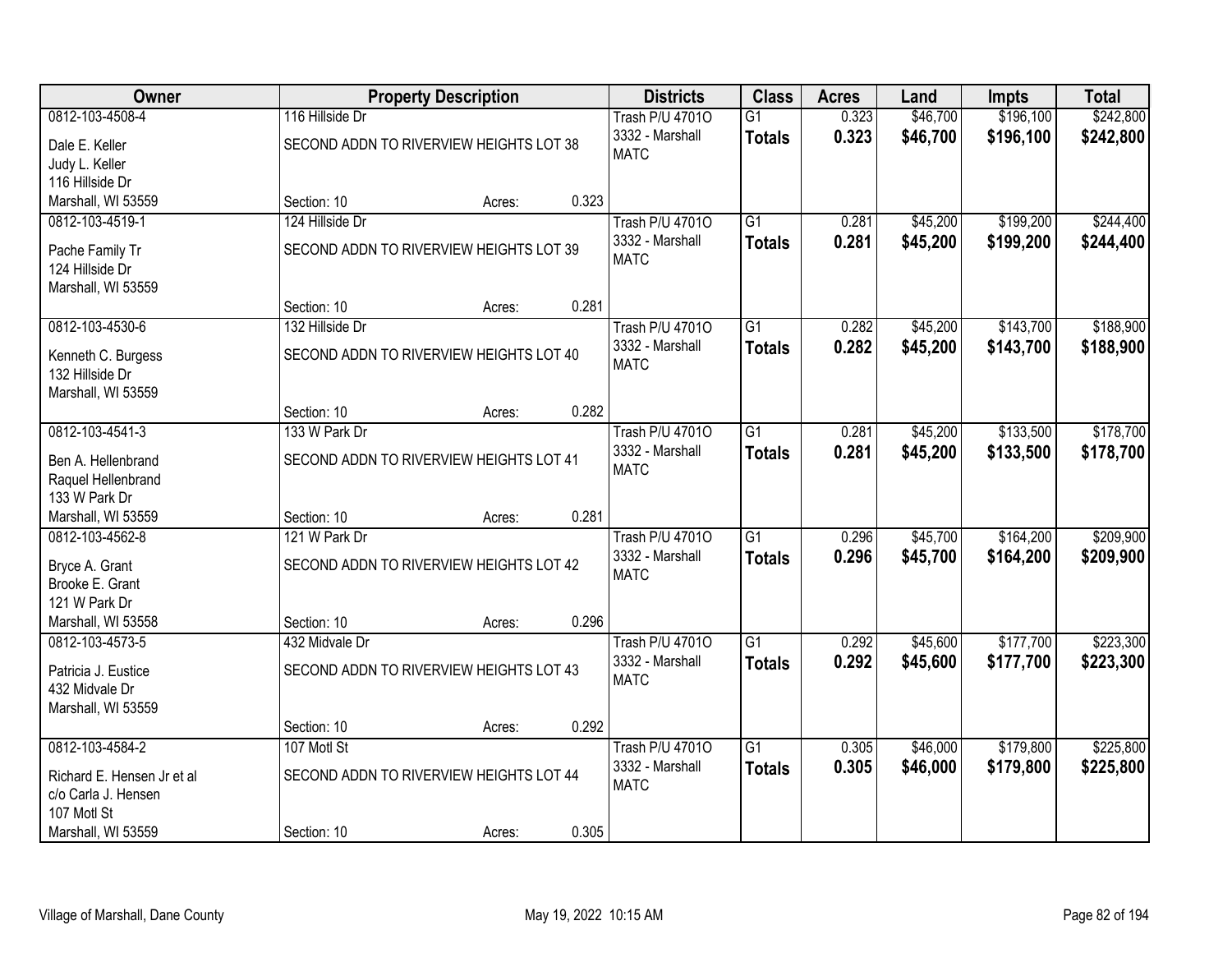| Owner                                                                                        |                                                                                                                                             | <b>Property Description</b> |       | <b>Districts</b>                                         | <b>Class</b>                     | <b>Acres</b>   | Land                 | <b>Impts</b>           | <b>Total</b>           |
|----------------------------------------------------------------------------------------------|---------------------------------------------------------------------------------------------------------------------------------------------|-----------------------------|-------|----------------------------------------------------------|----------------------------------|----------------|----------------------|------------------------|------------------------|
| 0812-103-4595-9                                                                              | 113 Motl St                                                                                                                                 |                             |       | print                                                    | $\overline{G1}$                  | 0.303          | \$46,000             | \$174,800              | \$220,800              |
| John P. Griego<br>Nancy L. Griego<br>113 Motl St                                             | SECOND ADDN TO RIVERVIEW HEIGHTS LOT 45                                                                                                     |                             |       | Trash P/U 47010<br>3332 - Marshall<br><b>MATC</b>        | <b>Totals</b>                    | 0.303          | \$46,000             | \$174,800              | \$220,800              |
| Marshall, WI 53559                                                                           | Section: 10                                                                                                                                 | Acres:                      | 0.303 |                                                          |                                  |                |                      |                        |                        |
| 0812-103-4606-5<br>Jo L. Heiman<br>Laura K. Boxhorn<br>121 Motl St                           | 121 Motl St<br>SECOND ADDN TO RIVERVIEW HEIGHTS LOT 46                                                                                      |                             |       | <b>Trash P/U 47010</b><br>3332 - Marshall<br><b>MATC</b> | $\overline{G1}$<br><b>Totals</b> | 0.303<br>0.303 | \$46,000<br>\$46,000 | \$189,700<br>\$189,700 | \$235,700<br>\$235,700 |
| Marshall, WI 53559                                                                           | Section: 10                                                                                                                                 | Acres:                      | 0.303 |                                                          |                                  |                |                      |                        |                        |
| 0812-103-4617-2<br>Alice M. Richards<br>135 Motl St<br>Marshall, WI 53559                    | 135 Motl St<br>SECOND ADDN TO RIVERVIEW HEIGHTS LOT 47                                                                                      |                             |       | <b>Trash P/U 47010</b><br>3332 - Marshall<br><b>MATC</b> | G1<br><b>Totals</b>              | 0.303<br>0.303 | \$46,000<br>\$46,000 | \$125,300<br>\$125,300 | \$171,300<br>\$171,300 |
|                                                                                              | Section: 10                                                                                                                                 | Acres:                      | 0.303 |                                                          |                                  |                |                      |                        |                        |
| 0812-103-4628-9<br>Cardinal Homestead LLC<br><b>PO Box 723</b><br>Sun Prairie, WI 53590      | 420 Farnham St<br>SECOND ADDN TO RIVERVIEW HEIGHTS LOT 48                                                                                   |                             |       | <b>Trash P/U 47050</b><br>3332 - Marshall<br><b>MATC</b> | $\overline{G2}$<br><b>Totals</b> | 0.248<br>0.248 | \$51,100<br>\$51,100 | \$222,300<br>\$222,300 | \$273,400<br>\$273,400 |
|                                                                                              | Section: 10                                                                                                                                 | Acres:                      | 0.248 |                                                          |                                  |                |                      |                        |                        |
| 0812-103-4639-6<br>Dean L. Nesbit<br>Joyce M. Dregne<br>6023 Saddle Rdg<br>Portage, WI 53901 | 419 Farnham St<br>SECOND ADDN TO RIVERVIEW HEIGHTS LOT 49<br>Section: 10                                                                    | Acres:                      | 0.260 | <b>Trash P/U 47010</b><br>3332 - Marshall<br><b>MATC</b> | $\overline{G1}$<br><b>Totals</b> | 0.260<br>0.260 | \$44,000<br>\$44,000 | \$112,100<br>\$112,100 | \$156,100<br>\$156,100 |
| 0812-103-4650-1                                                                              | 425 Farnham St                                                                                                                              |                             |       | Trash P/U 4708O                                          | $\overline{G2}$                  | 0.310          | \$51,100             | \$375,900              | \$427,000              |
| <b>Bd One LLC</b><br>113 Meadow Ridge Ln<br>Madison, WI 53704                                | SECOND ADDN TO RIVERVIEW HEIGHTS LOT 50 &<br>THIRD ADDN TO RIVERVIEW HEIGHTS E 2.5 FT OF<br><b>LOT 56</b><br>Section: 10                    | Acres:                      | 0.310 | 3332 - Marshall<br><b>MATC</b>                           | <b>Totals</b>                    | 0.310          | \$51,100             | \$375,900              | \$427,000              |
| 0812-103-4661-8                                                                              | 424 Farnham St                                                                                                                              |                             |       | <b>Trash P/U 47080</b>                                   | $\overline{G2}$                  | 0.364          | \$53,700             | \$388,700              | \$442,400              |
| Farnham Apartments LLC<br>W11097 Van Buren Rd<br>Columbus, WI 53925                          | PRT CSM 3750 CS15/216&217 R2966/62&63-7/28/81<br>F/K/A PRT CSM 3748 CS15/212&213<br>R2957/91&92-7/24/81 F/K/A SECOND ADDN TO<br>Section: 10 | Acres:                      | 0.364 | 3332 - Marshall<br><b>MATC</b>                           | <b>Totals</b>                    | 0.364          | \$53,700             | \$388,700              | \$442,400              |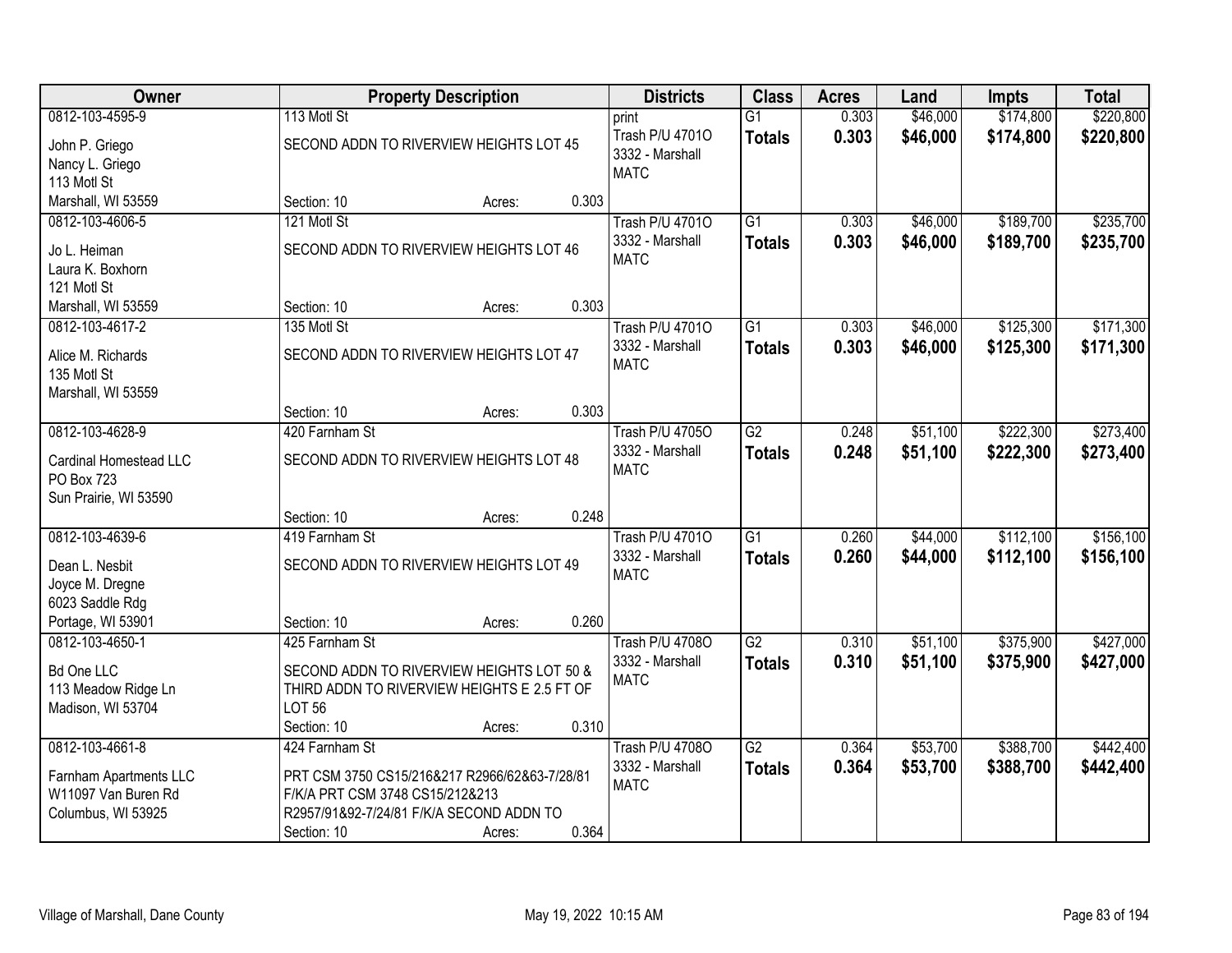| <b>Owner</b>                            |                                                  | <b>Property Description</b> |       | <b>Districts</b>       | <b>Class</b>    | <b>Acres</b> | Land                          | <b>Impts</b> | <b>Total</b> |
|-----------------------------------------|--------------------------------------------------|-----------------------------|-------|------------------------|-----------------|--------------|-------------------------------|--------------|--------------|
| 0812-103-4673-1                         | Motl St                                          |                             |       | 3332 - Marshall        |                 |              | Assessed with 0812-094-9630-7 |              |              |
| <b>Dkh Investments LLC</b>              | LOT 1 CSM 3750 CS15/216&217-7/28/81 F/K/A LOT 1  |                             |       | <b>MATC</b>            |                 |              |                               |              |              |
| PO Box 277                              | CSM 3748 CS15/212&213-7/24/81 F/K/A PRT LOTS 51, |                             |       |                        |                 |              |                               |              |              |
| Lake Mills, WI 53551-0277               | 52, 53, 54 & 55 2ND ADDN TO RIVERVIEW HEIGHTS &  |                             |       |                        |                 |              |                               |              |              |
|                                         | Section: 10                                      | Acres:                      | 0.000 |                        |                 |              |                               |              |              |
| 0812-103-4682-3                         | 132 Motl St                                      |                             |       | 3332 - Marshall        | G2              | 0.315        | \$51,100                      | \$68,600     | \$119,700    |
|                                         | LOT 1 CSM 5110 CS23/102&103                      |                             |       | <b>MATC</b>            | <b>Totals</b>   | 0.315        | \$51,100                      | \$68,600     | \$119,700    |
| Ronald A. Jacobson<br>5529 Box Elder Rd | R9143/74&75-11/26/86 F/K/A PRT CSM 3750          |                             |       |                        |                 |              |                               |              |              |
| Marshall, WI 53559                      | CS15/216&217-7/28/81 & CSM 3748                  |                             |       |                        |                 |              |                               |              |              |
|                                         | Section: 10                                      | Acres:                      | 0.315 |                        |                 |              |                               |              |              |
| 0812-103-4701-9                         | 227 Midvale Dr                                   |                             |       | <b>Trash P/U 47010</b> | G1              | 0.282        | \$45,200                      | \$200,000    | \$245,200    |
|                                         |                                                  |                             |       | 3332 - Marshall        | <b>Totals</b>   | 0.282        | \$45,200                      | \$200,000    | \$245,200    |
| Jaeger Living Tr                        | THIRD ADDN TO RIVERVIEW HEIGHTS LOT 61           |                             |       | <b>MATC</b>            |                 |              |                               |              |              |
| 356 Clarkson Rd                         |                                                  |                             |       |                        |                 |              |                               |              |              |
| Waterloo, WI 53594                      |                                                  |                             |       |                        |                 |              |                               |              |              |
|                                         | Section: 10                                      | Acres:                      | 0.282 |                        |                 |              |                               |              |              |
| 0812-103-4712-6                         | 221 Midvale Dr                                   |                             |       | <b>Trash P/U 47010</b> | G1              | 0.335        | \$47,100                      | \$159,300    | \$206,400    |
| Scott Graper                            | THIRD ADDN TO RIVERVIEW HEIGHTS LOT 62           |                             |       | 3332 - Marshall        | Totals          | 0.335        | \$47,100                      | \$159,300    | \$206,400    |
| 221 Midvale Dr                          |                                                  |                             |       | <b>MATC</b>            |                 |              |                               |              |              |
| Marshall, WI 53559                      |                                                  |                             |       |                        |                 |              |                               |              |              |
|                                         | Section: 10                                      | Acres:                      | 0.000 |                        |                 |              |                               |              |              |
| 0812-103-4723-3                         | 215 Midvale Dr                                   |                             |       | <b>Trash P/U 47010</b> | l G1            | 0.340        | \$47,200                      | \$150,100    | \$197,300    |
| David W. Bakken                         | THIRD ADDN TO RIVERVIEW HEIGHTS LOT 63           |                             |       | 3332 - Marshall        | <b>Totals</b>   | 0.340        | \$47,200                      | \$150,100    | \$197,300    |
| 215 Midvale Dr                          |                                                  |                             |       | <b>MATC</b>            |                 |              |                               |              |              |
| Marshall, WI 53559                      |                                                  |                             |       |                        |                 |              |                               |              |              |
|                                         | Section: 10                                      | Acres:                      | 0.340 |                        |                 |              |                               |              |              |
| 0812-103-4734-0                         | 209 Midvale Dr                                   |                             |       | print                  | $\overline{G1}$ | 0.395        | \$49,200                      | \$134,800    | \$184,000    |
|                                         |                                                  |                             |       | Trash P/U 47010        | <b>Totals</b>   | 0.395        | \$49,200                      | \$134,800    | \$184,000    |
| David Pritchett III                     | THIRD ADDN TO RIVERVIEW HEIGHTS LOT 64           |                             |       | 3332 - Marshall        |                 |              |                               |              |              |
| Rebeka Pritchett                        |                                                  |                             |       | <b>MATC</b>            |                 |              |                               |              |              |
| 209 Midvale Dr                          |                                                  |                             |       |                        |                 |              |                               |              |              |
| Marshall, WI 53559                      | Section: 10                                      | Acres:                      | 0.395 |                        |                 |              |                               |              |              |
| 0812-103-4745-7                         | 203 Midvale Dr                                   |                             |       | <b>Trash P/U 47010</b> | $\overline{G1}$ | 0.376        | \$48,500                      | \$182,300    | \$230,800    |
| Shawn A. Korth                          | THIRD ADDN TO RIVERVIEW HEIGHTS LOT 65           |                             |       | 3332 - Marshall        | <b>Totals</b>   | 0.376        | \$48,500                      | \$182,300    | \$230,800    |
| 203 Midvale Dr                          |                                                  |                             |       | <b>MATC</b>            |                 |              |                               |              |              |
| Marshall, WI 53559                      |                                                  |                             |       |                        |                 |              |                               |              |              |
|                                         | Section: 10                                      | Acres:                      | 0.376 |                        |                 |              |                               |              |              |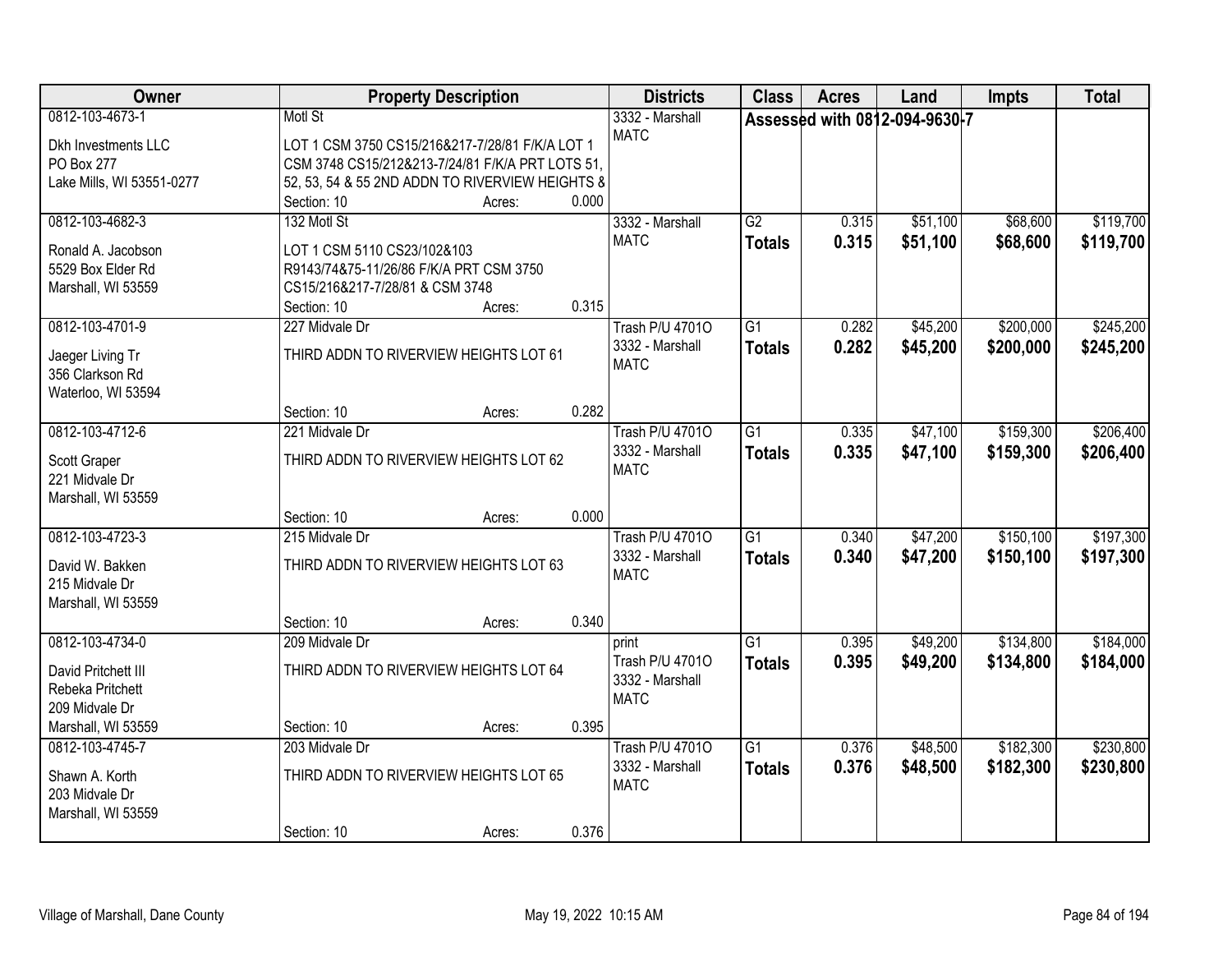| Owner                   |                                          | <b>Property Description</b>                      |       | <b>Districts</b>       | <b>Class</b>    | <b>Acres</b> | Land     | <b>Impts</b> | <b>Total</b> |
|-------------------------|------------------------------------------|--------------------------------------------------|-------|------------------------|-----------------|--------------|----------|--------------|--------------|
| 0812-103-4756-4         | 113 Midvale Dr                           |                                                  |       | <b>Trash P/U 47010</b> | $\overline{G1}$ | 0.433        | \$48,000 | \$154,600    | \$202,600    |
| Kim R. Eggers           |                                          | THIRD ADDN TO RIVERVIEW HEIGHTS LOT 66           |       | 3332 - Marshall        | <b>Totals</b>   | 0.433        | \$48,000 | \$154,600    | \$202,600    |
| Mary J. Eggers          |                                          |                                                  |       | <b>MATC</b>            |                 |              |          |              |              |
| 113 Midvale Dr          |                                          |                                                  |       |                        |                 |              |          |              |              |
| Marshall, WI 53559      | Section: 10                              | Acres:                                           | 0.433 |                        |                 |              |          |              |              |
| 0812-103-4763-5         | 105 Hillside Dr                          |                                                  |       | <b>Trash P/U 47010</b> | $\overline{G1}$ | 0.137        | \$35,800 | \$122,900    | \$158,700    |
|                         |                                          |                                                  |       | 3332 - Marshall        | <b>Totals</b>   | 0.137        | \$35,800 | \$122,900    | \$158,700    |
| James V. Hughes         |                                          | LOT 1 CSM 8527 CS46/297&298-3/31/97 F/K/A LOT 67 |       | <b>MATC</b>            |                 |              |          |              |              |
| Tracie I. Hughes        | THIRD ADDN TO RIVERVIEW HEIGHTS DESCR AS |                                                  |       |                        |                 |              |          |              |              |
| 105 Hillside Dr         | SEC 10-8-12 PRT SW1/4 (0.132 ACRES)      |                                                  |       |                        |                 |              |          |              |              |
| Marshall, WI 53559      | Section: 10                              | Acres:                                           | 0.137 |                        |                 |              |          |              |              |
| 0812-103-4770-6         | 107 Hillside Dr                          |                                                  |       | <b>Trash P/U 47010</b> | G1              | 0.125        | \$32,700 | \$123,500    | \$156,200    |
| Amanda K. Utz           |                                          | LOT 2 CSM 8527 CS46/297&298-3/31/97 F/K/A LOT 67 |       | 3332 - Marshall        | <b>Totals</b>   | 0.125        | \$32,700 | \$123,500    | \$156,200    |
| 107 Hillside Dr         | THIRD ADDN TO RIVERVIEW HEIGHTS DESCR AS |                                                  |       | <b>MATC</b>            |                 |              |          |              |              |
| Marshall, WI 53559      | SEC 10-8-12 PRT SW1/4 (0.125 ACRES)      |                                                  |       |                        |                 |              |          |              |              |
|                         | Section: 10                              | Acres:                                           | 0.125 |                        |                 |              |          |              |              |
| 0812-103-4778-8         | 103 Hillside Dr                          |                                                  |       | <b>Trash P/U 47010</b> | $\overline{G1}$ | 0.260        | \$44,000 | \$127,300    | \$171,300    |
|                         |                                          |                                                  |       | 3332 - Marshall        | <b>Totals</b>   | 0.260        | \$44,000 | \$127,300    | \$171,300    |
| James A. Zbigniewicz    |                                          | THIRD ADDN TO RIVERVIEW HEIGHTS LOT 68           |       | <b>MATC</b>            |                 |              |          |              |              |
| 2792 Twilight Dr        |                                          |                                                  |       |                        |                 |              |          |              |              |
| Sun Prairie, WI 53590   |                                          |                                                  |       |                        |                 |              |          |              |              |
|                         | Section: 10                              | Acres:                                           | 0.260 |                        |                 |              |          |              |              |
| 0812-103-4789-5         | 101 Hillside Dr                          |                                                  |       | <b>Trash P/U 47020</b> | $\overline{G1}$ | 0.287        | \$45,400 | \$153,600    | \$199,000    |
| Daniel S. Veith         | THIRD ADDN TO RIVERVIEW HEIGHTS LOT 69   |                                                  |       | 3332 - Marshall        | <b>Totals</b>   | 0.287        | \$45,400 | \$153,600    | \$199,000    |
| 101 Hillside Dr         |                                          |                                                  |       | <b>MATC</b>            |                 |              |          |              |              |
| Marshall, WI 53559      |                                          |                                                  |       |                        |                 |              |          |              |              |
|                         | Section: 9                               | Acres:                                           | 0.287 |                        |                 |              |          |              |              |
| 0812-103-4800-9         | 104 Lothe Rd                             |                                                  |       | <b>Trash P/U 47010</b> | $\overline{G1}$ | 0.284        | \$45,300 | \$174,100    | \$219,400    |
|                         |                                          |                                                  |       | 3332 - Marshall        | <b>Totals</b>   | 0.284        | \$45,300 | \$174,100    | \$219,400    |
| Douglas G. Millin       |                                          | THIRD ADDN TO RIVERVIEW HEIGHTS LOT 70           |       | <b>MATC</b>            |                 |              |          |              |              |
| Cathy S. Millin         |                                          |                                                  |       |                        |                 |              |          |              |              |
| PO Box 284              |                                          |                                                  |       |                        |                 |              |          |              |              |
| Marshall, WI 53559-0284 | Section: 9                               | Acres:                                           | 0.284 |                        |                 |              |          |              |              |
| 0812-103-4811-6         | 118 Lothe Rd                             |                                                  |       | <b>Trash P/U 47020</b> | $\overline{G1}$ | 0.284        | \$45,300 | \$187,700    | \$233,000    |
| Peter Bothe             |                                          | THIRD ADDN TO RIVERVIEW HEIGHTS LOT 71           |       | 3332 - Marshall        | <b>Totals</b>   | 0.284        | \$45,300 | \$187,700    | \$233,000    |
| Erica Bothe             |                                          |                                                  |       | <b>MATC</b>            |                 |              |          |              |              |
| 118 Lothe Rd            |                                          |                                                  |       |                        |                 |              |          |              |              |
| Marshall, WI 53559      | Section: 10                              | Acres:                                           | 0.284 |                        |                 |              |          |              |              |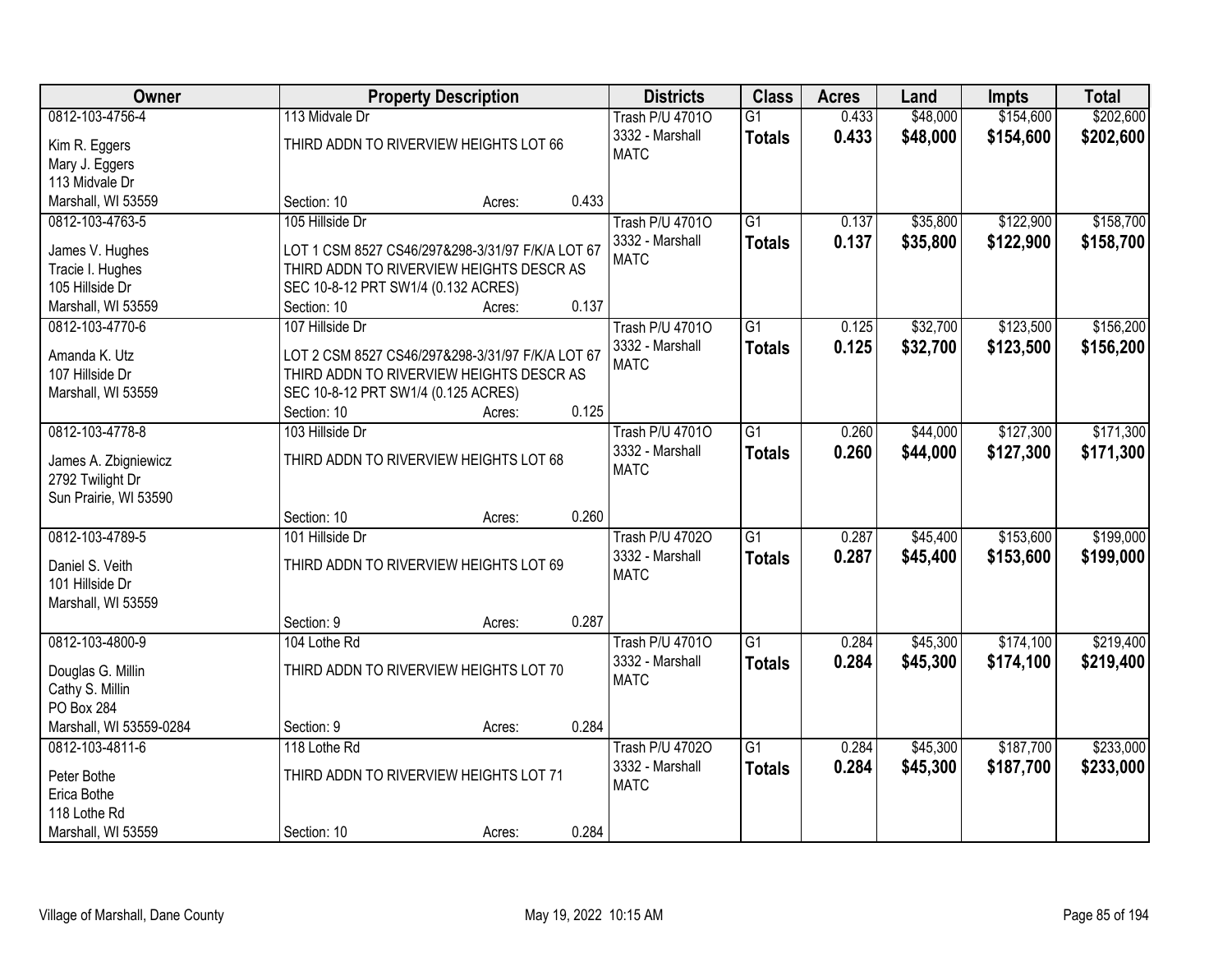| Owner                                  |                                                        | <b>Property Description</b> |       | <b>Districts</b>                                         | <b>Class</b>                     | <b>Acres</b>   | Land                 | Impts                  | <b>Total</b>           |
|----------------------------------------|--------------------------------------------------------|-----------------------------|-------|----------------------------------------------------------|----------------------------------|----------------|----------------------|------------------------|------------------------|
| 0812-103-4822-3<br>Taylor Hellenbrand  | 108 Lothe Rd<br>THIRD ADDN TO RIVERVIEW HEIGHTS LOT 72 |                             |       | <b>Trash P/U 47020</b><br>3332 - Marshall<br><b>MATC</b> | $\overline{G1}$<br><b>Totals</b> | 0.284<br>0.284 | \$45,300<br>\$45,300 | \$146,100<br>\$146,100 | \$191,400<br>\$191,400 |
| 598 Riverview Dr<br>Marshall, WI 53559 | Section: 10                                            |                             | 0.284 |                                                          |                                  |                |                      |                        |                        |
| 0812-103-4833-0                        | 212 Lothe Rd                                           | Acres:                      |       | <b>Trash P/U 47020</b>                                   | $\overline{G1}$                  | 0.284          | \$45,300             | \$189,800              | \$235,100              |
|                                        |                                                        |                             |       | 3332 - Marshall                                          | <b>Totals</b>                    | 0.284          | \$45,300             | \$189,800              | \$235,100              |
| Sarah M. Piersma                       | THIRD ADDN TO RIVERVIEW HEIGHTS LOT 73                 |                             |       | <b>MATC</b>                                              |                                  |                |                      |                        |                        |
| 214 Lothe Rd                           |                                                        |                             |       |                                                          |                                  |                |                      |                        |                        |
| Marshall, WI 53559                     |                                                        |                             |       |                                                          |                                  |                |                      |                        |                        |
|                                        | Section: 10                                            | Acres:                      | 0.284 |                                                          |                                  |                |                      |                        |                        |
| 0812-103-4844-7                        | 220 Lothe Rd                                           |                             |       | <b>Trash P/U 47020</b>                                   | $\overline{G1}$                  | 0.284          | \$45,300             | \$210,900              | \$256,200              |
| Fanya Valencia                         | THIRD ADDN TO RIVERVIEW HEIGHTS LOT 74                 |                             |       | 3332 - Marshall<br><b>MATC</b>                           | <b>Totals</b>                    | 0.284          | \$45,300             | \$210,900              | \$256,200              |
| 220 Lothe Rd                           |                                                        |                             |       |                                                          |                                  |                |                      |                        |                        |
| Marshall, WI 53559                     |                                                        |                             |       |                                                          |                                  |                |                      |                        |                        |
|                                        | Section: 10                                            | Acres:                      | 0.284 |                                                          |                                  |                |                      |                        |                        |
| 0812-103-4855-4                        | 224 Lothe Rd                                           |                             |       | print                                                    | $\overline{G1}$                  | 0.284          | \$45,300             | \$138,300              | \$183,600              |
| Mary Grossman                          | THIRD ADDN TO RIVERVIEW HEIGHTS LOT 75                 |                             |       | Trash P/U 47020                                          | <b>Totals</b>                    | 0.284          | \$45,300             | \$138,300              | \$183,600              |
| 224 Lothe Rd                           |                                                        |                             |       | 3332 - Marshall                                          |                                  |                |                      |                        |                        |
| Marshall, WI 53559                     |                                                        |                             |       | <b>MATC</b>                                              |                                  |                |                      |                        |                        |
|                                        | Section: 10                                            | Acres:                      | 0.284 |                                                          |                                  |                |                      |                        |                        |
| 0812-103-4866-1                        | 310 Lothe Rd                                           |                             |       | <b>Trash P/U 47010</b>                                   | $\overline{G1}$                  | 0.284          | \$45,300             | \$212,800              | \$258,100              |
| Erin Frawley                           | THIRD ADDN TO RIVERVIEW HEIGHTS LOT 76                 |                             |       | 3332 - Marshall                                          | <b>Totals</b>                    | 0.284          | \$45,300             | \$212,800              | \$258,100              |
| Daniel Frawley                         |                                                        |                             |       | <b>MATC</b>                                              |                                  |                |                      |                        |                        |
| 310 Lothe Rd                           |                                                        |                             |       |                                                          |                                  |                |                      |                        |                        |
| Marshall, WI 53559                     | Section: 10                                            | Acres:                      | 0.284 |                                                          |                                  |                |                      |                        |                        |
| 0812-103-4877-8                        | 312 Lothe Rd                                           |                             |       | <b>Trash P/U 47010</b>                                   | $\overline{G1}$                  | 0.309          | \$46,200             | \$188,000              | \$234,200              |
| Michael T. Moe                         | THIRD ADDN TO RIVERVIEW HEIGHTS LOT 77                 |                             |       | 3332 - Marshall                                          | <b>Totals</b>                    | 0.309          | \$46,200             | \$188,000              | \$234,200              |
| Deborah A. Moe                         |                                                        |                             |       | <b>MATC</b>                                              |                                  |                |                      |                        |                        |
| PO Box 472                             |                                                        |                             |       |                                                          |                                  |                |                      |                        |                        |
| Marshall, WI 53559                     | Section: 10                                            | Acres:                      | 0.309 |                                                          |                                  |                |                      |                        |                        |
| 0812-103-4888-5                        | 233 Midvale Dr                                         |                             |       | <b>Trash P/U 47010</b>                                   | $\overline{G1}$                  | 0.317          | \$46,400             | \$197,500              | \$243,900              |
|                                        |                                                        |                             |       | 3332 - Marshall                                          | <b>Totals</b>                    | 0.317          | \$46,400             | \$197,500              | \$243,900              |
| Gary R. Loeffler<br>233 Midvale Dr     | THIRD ADDN TO RIVERVIEW HEIGHTS LOT 78                 |                             |       | <b>MATC</b>                                              |                                  |                |                      |                        |                        |
| Marshall, WI 53559                     |                                                        |                             |       |                                                          |                                  |                |                      |                        |                        |
|                                        | Section: 10                                            | Acres:                      | 0.317 |                                                          |                                  |                |                      |                        |                        |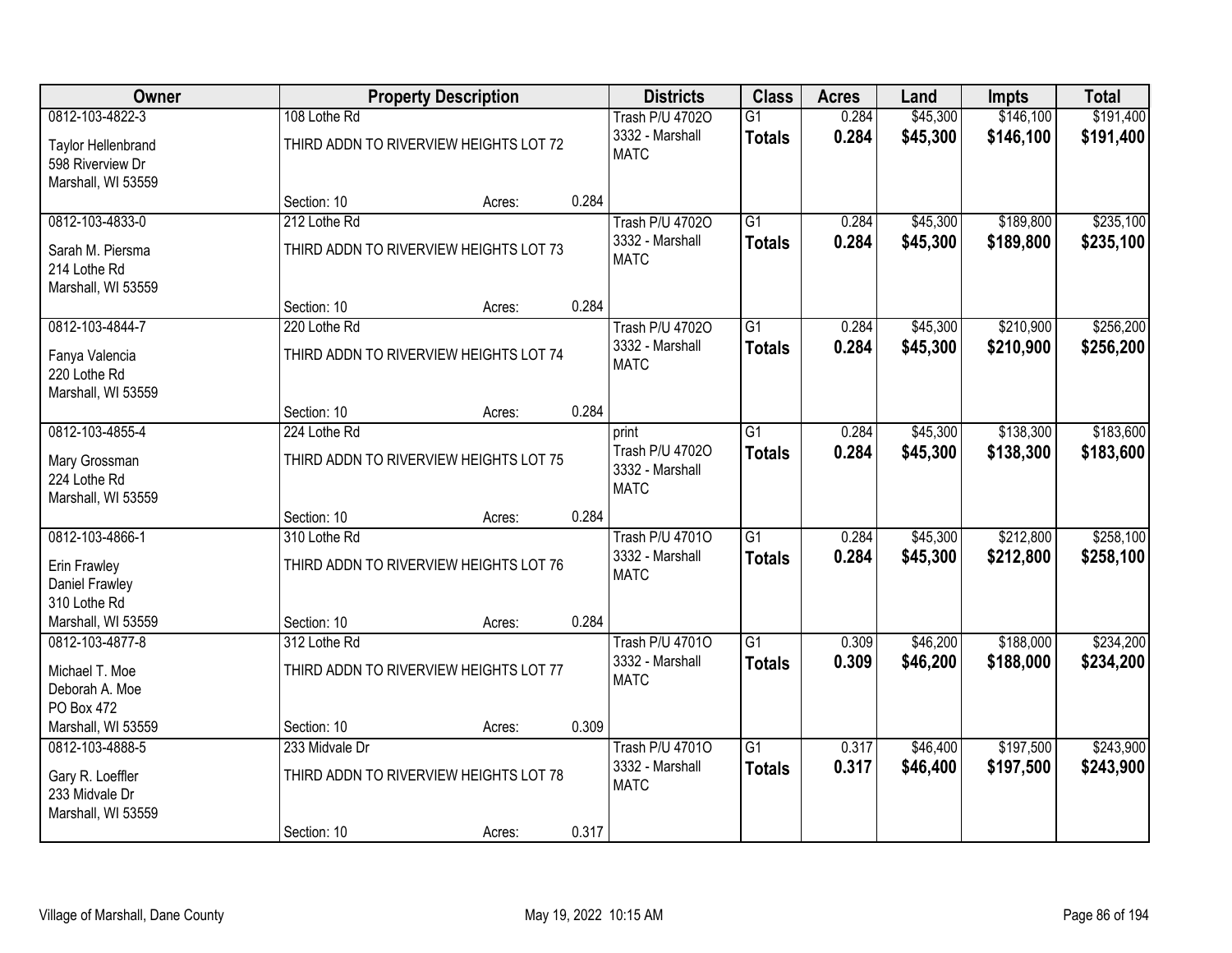| Owner                    |                                                  | <b>Property Description</b> |       | <b>Districts</b>       | <b>Class</b>    | <b>Acres</b> | Land            | <b>Impts</b>    | <b>Total</b>    |
|--------------------------|--------------------------------------------------|-----------------------------|-------|------------------------|-----------------|--------------|-----------------|-----------------|-----------------|
| 0812-103-4899-2          | 202 Midvale Dr                                   |                             |       | <b>Trash P/U 47010</b> | G1              | 0.264        | \$44,300        | \$150,800       | \$195,100       |
| Roberta A. Hummel        | THIRD ADDN TO RIVERVIEW HEIGHTS LOT 79           |                             |       | 3332 - Marshall        | <b>Totals</b>   | 0.264        | \$44,300        | \$150,800       | \$195,100       |
| 202 Midvale Dr           |                                                  |                             |       | <b>MATC</b>            |                 |              |                 |                 |                 |
| Marshall, WI 53559       |                                                  |                             |       |                        |                 |              |                 |                 |                 |
|                          | Section: 10                                      | Acres:                      | 0.264 |                        |                 |              |                 |                 |                 |
| 0812-103-4910-6          | 208 Midvale Dr                                   |                             |       | <b>Trash P/U 47010</b> | $\overline{G1}$ | 0.347        | \$47,500        | \$162,000       | \$209,500       |
| Diane L. Breunig         | THIRD ADDN TO RIVERVIEW HEIGHTS LOT 80           |                             |       | 3332 - Marshall        | <b>Totals</b>   | 0.347        | \$47,500        | \$162,000       | \$209,500       |
| Diane L. Preston-Breunig |                                                  |                             |       | <b>MATC</b>            |                 |              |                 |                 |                 |
| 208 Midvale Dr           |                                                  |                             |       |                        |                 |              |                 |                 |                 |
| Marshall, WI 53559       | Section: 10                                      | Acres:                      | 0.347 |                        |                 |              |                 |                 |                 |
| 0812-103-4921-3          | 214 Midvale Dr                                   |                             |       | <b>Trash P/U 47010</b> | G1              | 0.289        | \$45,500        | \$137,100       | \$182,600       |
|                          |                                                  |                             |       | 3332 - Marshall        | <b>Totals</b>   | 0.289        | \$45,500        | \$137,100       | \$182,600       |
| Matthew R. Kleinheinz    | THIRD ADDN TO RIVERVIEW HEIGHTS LOT 81           |                             |       | <b>MATC</b>            |                 |              |                 |                 |                 |
| Elise M. Kleinheinz      |                                                  |                             |       |                        |                 |              |                 |                 |                 |
| 214 Midvale Dr           |                                                  |                             |       |                        |                 |              |                 |                 |                 |
| Marshall, WI 53559       | Section: 10                                      | Acres:                      | 0.289 |                        |                 |              |                 |                 |                 |
| 0812-103-4932-0          | 220 Midvale Dr                                   |                             |       | <b>Trash P/U 47010</b> | $\overline{G1}$ | 0.281        | \$45,200        | \$127,000       | \$172,200       |
| Douglas A. Braun         | THIRD ADDN TO RIVERVIEW HEIGHTS LOT 82           |                             |       | 3332 - Marshall        | <b>Totals</b>   | 0.281        | \$45,200        | \$127,000       | \$172,200       |
| Lisa M. Braun            |                                                  |                             |       | <b>MATC</b>            |                 |              |                 |                 |                 |
| 220 Midvale Dr           |                                                  |                             |       |                        |                 |              |                 |                 |                 |
| Marshall, WI 53559       | Section: 10                                      | Acres:                      | 0.281 |                        |                 |              |                 |                 |                 |
| 0812-103-4941-9          |                                                  |                             |       | 3332 - Marshall        | $\overline{X4}$ | 0.000        | $\overline{50}$ | $\overline{50}$ | $\overline{50}$ |
| Marshall, Village of     | MOTL ADDN LOT 1 (FARNHAM ST R/W)                 |                             |       | <b>MATC</b>            | <b>Totals</b>   | 0.000        | \$0             | \$0             | \$0             |
| PO Box 45                |                                                  |                             |       |                        |                 |              |                 |                 |                 |
| Marshall, WI 53559       |                                                  |                             |       |                        |                 |              |                 |                 |                 |
|                          | Section: 10                                      | Acres:                      | 0.000 |                        |                 |              |                 |                 |                 |
| 0812-103-4953-1          | 140 Howard St                                    |                             |       | <b>Trash P/U 47010</b> | $\overline{G1}$ | 0.334        | \$47,000        | \$151,100       | \$198,100       |
| Aron Hill                | LOT 1 CSM 9828 CS57/52&53-9/22/2000 F/K/A LOTS 2 |                             |       | 3332 - Marshall        | <b>Totals</b>   | 0.334        | \$47,000        | \$151,100       | \$198,100       |
| <b>Christie Eilders</b>  | & 3 MOTL ADDN F/K/A PRT OF OUTLOT 59             |                             |       | <b>MATC</b>            |                 |              |                 |                 |                 |
| 140 Howard St            | ASSESSOR'S PLAT DESCR AS SEC 10-8-12 PRT         |                             |       |                        |                 |              |                 |                 |                 |
| Marshall, WI 53559       | Section: 10                                      | Acres:                      | 0.334 |                        |                 |              |                 |                 |                 |
| 0812-103-4964-1          | 132 Howard St                                    |                             |       | <b>Trash P/U 47010</b> | $\overline{G1}$ | 0.273        | \$44,800        | \$242,200       | \$287,000       |
|                          |                                                  |                             |       | 3332 - Marshall        | <b>Totals</b>   | 0.273        | \$44,800        | \$242,200       | \$287,000       |
| Marilyn D. Herman        | LOT 2 CSM 9828 CS57/52&53-9/22/2000 F/K/A LOTS 2 |                             |       | <b>MATC</b>            |                 |              |                 |                 |                 |
| 132 Howard St            | & 3 MOTL ADDN F/K/A PRT OF OUTLOT 59             |                             |       |                        |                 |              |                 |                 |                 |
| Marshall, WI 53559       | ASSESSOR'S PLAT DESCR AS SEC 10-8-12 PRT         |                             |       |                        |                 |              |                 |                 |                 |
|                          | Section: 10                                      | Acres:                      | 0.273 |                        |                 |              |                 |                 |                 |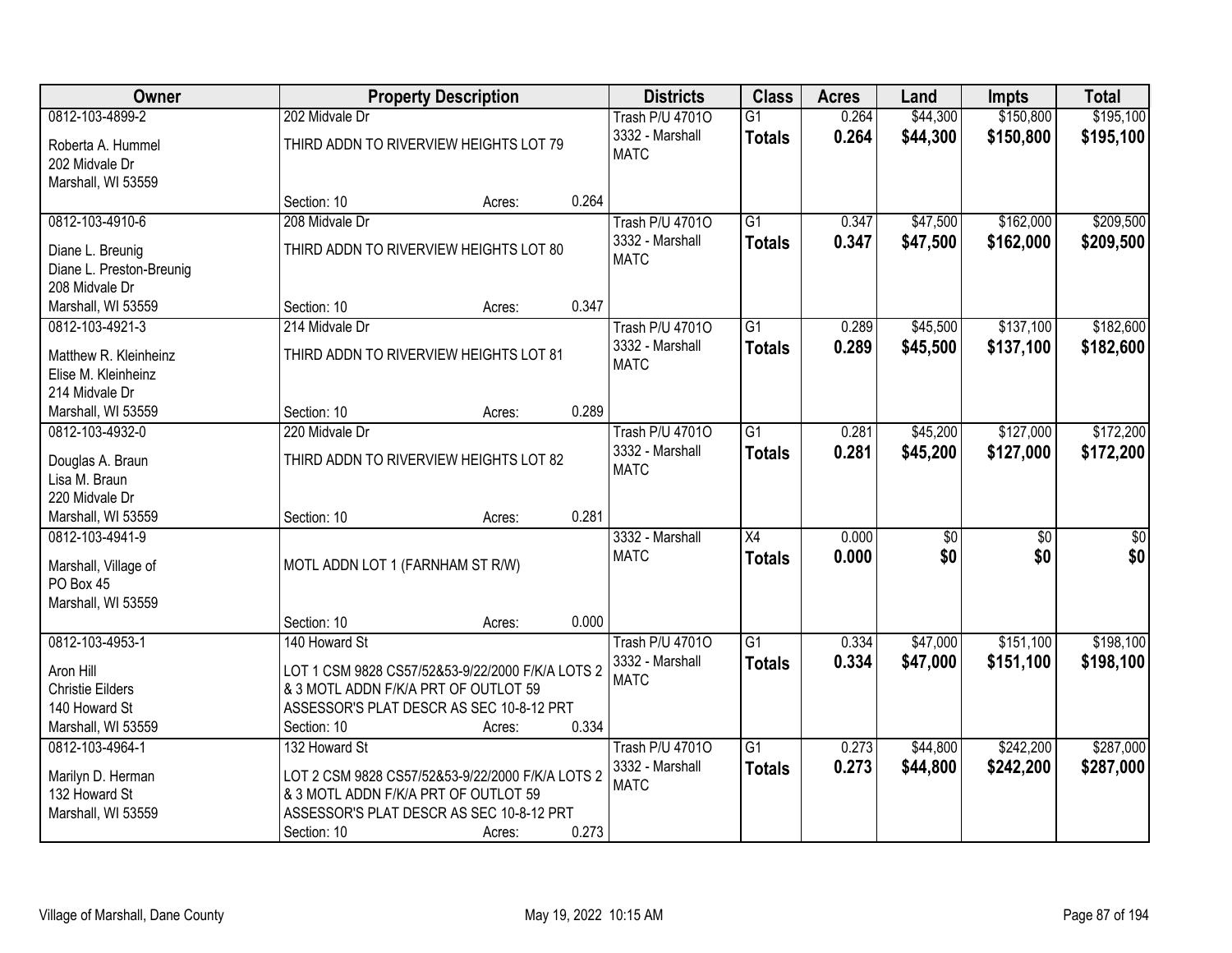| Owner                              |                                                 | <b>Property Description</b> |       | <b>Districts</b>               | <b>Class</b>    | <b>Acres</b> | Land     | <b>Impts</b> | <b>Total</b> |
|------------------------------------|-------------------------------------------------|-----------------------------|-------|--------------------------------|-----------------|--------------|----------|--------------|--------------|
| 0812-103-4974-0                    | 122 Howard St                                   |                             |       | <b>Trash P/U 47010</b>         | G1              | 0.303        | \$46,000 | \$125,900    | \$171,900    |
| Robert E. Johnson<br>122 Howard St | MOTL ADDN LOT 4                                 |                             |       | 3332 - Marshall<br><b>MATC</b> | <b>Totals</b>   | 0.303        | \$46,000 | \$125,900    | \$171,900    |
| Marshall, WI 53559                 |                                                 |                             |       |                                |                 |              |          |              |              |
|                                    | Section: 10                                     | Acres:                      | 0.303 |                                |                 |              |          |              |              |
| 0812-103-4985-7                    | 112 Howard St                                   |                             |       | <b>Trash P/U 47010</b>         | G1              | 0.303        | \$46,000 | \$94,300     | \$140,300    |
| Eric W. Lane                       | MOTL ADDN LOT 5                                 |                             |       | 3332 - Marshall                | <b>Totals</b>   | 0.303        | \$46,000 | \$94,300     | \$140,300    |
| 112 Howard St                      |                                                 |                             |       | <b>MATC</b>                    |                 |              |          |              |              |
| Marshall, WI 53559                 |                                                 |                             |       |                                |                 |              |          |              |              |
|                                    | Section: 10                                     | Acres:                      | 0.303 |                                |                 |              |          |              |              |
| 0812-103-4996-4                    | 411 W Main St                                   |                             |       | <b>Trash P/U 47010</b>         | G1              | 0.242        | \$42,800 | \$133,500    | \$176,300    |
| Matthew J. Igl                     | MOTL ADDN LOT 6                                 |                             |       | 3332 - Marshall                | <b>Totals</b>   | 0.242        | \$42,800 | \$133,500    | \$176,300    |
| 409 W Main St                      |                                                 |                             |       | <b>MATC</b>                    |                 |              |          |              |              |
| Marshall, WI 53559                 |                                                 |                             |       |                                |                 |              |          |              |              |
|                                    | Section: 10                                     | Acres:                      | 0.242 |                                |                 |              |          |              |              |
| 0812-103-5001-4                    | 149 N Beebe St                                  |                             |       | <b>Trash P/U 47010</b>         | $\overline{G1}$ | 0.197        | \$39,900 | \$144,700    | \$184,600    |
| Kim M. German                      | ORIGINAL PLAT BLOCK 62 PRT LOT 1 N 63 FT THF    |                             |       | 3332 - Marshall                | <b>Totals</b>   | 0.197        | \$39,900 | \$144,700    | \$184,600    |
| Tracy A. German                    |                                                 |                             |       | <b>MATC</b>                    |                 |              |          |              |              |
| PO Box 615                         |                                                 |                             |       |                                |                 |              |          |              |              |
| Marshall, WI 53559                 | Section: 10                                     | Acres:                      | 0.197 |                                |                 |              |          |              |              |
| 0812-103-5012-1                    | 145 N Beebe St                                  |                             |       | <b>Trash P/U 47010</b>         | $\overline{G1}$ | 0.187        | \$39,200 | \$97,000     | \$136,200    |
| Tucker L. Peterson                 | ORIGINAL PLAT BLOCK 62 S 15 FT OF LOT 1 & ALL   |                             |       | 3332 - Marshall                | <b>Totals</b>   | 0.187        | \$39,200 | \$97,000     | \$136,200    |
| 145 N Beebe St                     | LOT <sub>2</sub>                                |                             |       | <b>MATC</b>                    |                 |              |          |              |              |
| Marshall, WI 53559                 |                                                 |                             |       |                                |                 |              |          |              |              |
|                                    | Section: 10                                     | Acres:                      | 0.187 |                                |                 |              |          |              |              |
| 0812-103-5023-8                    | 129 Beebe St                                    |                             |       | print                          | $\overline{G1}$ | 0.244        | \$42,900 | \$145,300    | \$188,200    |
| George R. Booth V                  | ORIGINAL PLAT BLOCK 62 LOT 3 & NE 33 FT OF LOT  |                             |       | Trash P/U 47010                | <b>Totals</b>   | 0.244        | \$42,900 | \$145,300    | \$188,200    |
| Elizabeth M. Emery                 | 4                                               |                             |       | 3332 - Marshall                |                 |              |          |              |              |
| PO Box 434                         |                                                 |                             |       | <b>MATC</b>                    |                 |              |          |              |              |
| Marshall, WI 53559                 | Section: 10                                     | Acres:                      | 0.244 |                                |                 |              |          |              |              |
| 0812-103-5034-5                    | 125 N Beebe St                                  |                             |       | <b>Trash P/U 47010</b>         | $\overline{G1}$ | 0.197        | \$39,900 | \$112,800    | \$152,700    |
| Christa Stintzi                    | ORIGINAL PLAT BLOCK 62 S 13 FT LOT 4, ALL LOT 5 |                             |       | 3332 - Marshall                | <b>Totals</b>   | 0.197        | \$39,900 | \$112,800    | \$152,700    |
| 125 N Beebe St                     | & N 5 FT LOT 6                                  |                             |       | <b>MATC</b>                    |                 |              |          |              |              |
| Marshall, WI 53559                 |                                                 |                             |       |                                |                 |              |          |              |              |
|                                    | Section: 10                                     | Acres:                      | 0.197 |                                |                 |              |          |              |              |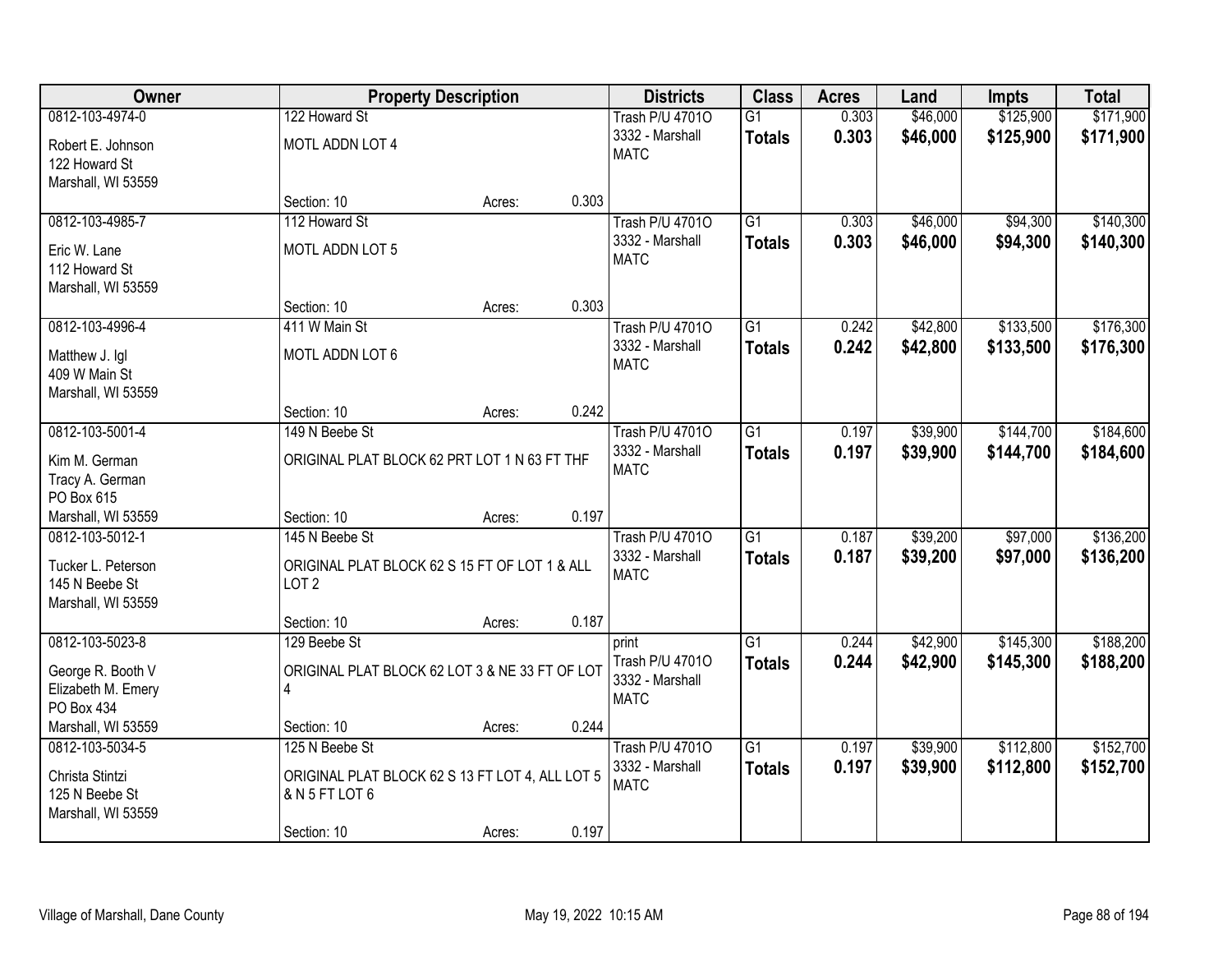| <b>Owner</b>                      |                                                  | <b>Property Description</b> |       | <b>Districts</b>       | <b>Class</b>    | <b>Acres</b> | Land     | <b>Impts</b>    | <b>Total</b> |
|-----------------------------------|--------------------------------------------------|-----------------------------|-------|------------------------|-----------------|--------------|----------|-----------------|--------------|
| 0812-103-5067-6                   | 119 Beebe St                                     |                             |       | <b>Trash P/U 47010</b> | $\overline{G1}$ | 0.309        | \$46,200 | \$145,000       | \$191,200    |
| William E. Blaschka               | ORIGINAL PLAT BLOCK 62 S 39 FT OF LOT 6 & ALL    |                             |       | 3332 - Marshall        | <b>Totals</b>   | 0.309        | \$46,200 | \$145,000       | \$191,200    |
| Lorraine J. Blaschka              | OF LOT 7                                         |                             |       | <b>MATC</b>            |                 |              |          |                 |              |
| PO Box 214                        |                                                  |                             |       |                        |                 |              |          |                 |              |
| Marshall, WI 53559                | Section: 10                                      | Acres:                      | 0.309 |                        |                 |              |          |                 |              |
| 0812-103-5078-3                   | 202 W Main St                                    |                             |       | <b>Trash P/U 47010</b> | $\overline{G1}$ | 0.079        | \$20,600 | \$74,000        | \$94,600     |
| Carl A. Grice                     | ORIGINAL PLAT BLOCK 62 E 26 FT LOT 8             |                             |       | 3332 - Marshall        | <b>Totals</b>   | 0.079        | \$20,600 | \$74,000        | \$94,600     |
| Jilleen A. Grice                  |                                                  |                             |       | <b>MATC</b>            |                 |              |          |                 |              |
| PO Box 605                        |                                                  |                             |       |                        |                 |              |          |                 |              |
| Marshall, WI 53559                | Section: 10                                      | Acres:                      | 0.079 |                        |                 |              |          |                 |              |
| 0812-103-5088-1                   | 214 W Main St                                    |                             |       | 3332 - Marshall        | G2              | 0.309        | \$51,100 | \$110,600       | \$161,700    |
|                                   |                                                  |                             |       | <b>MATC</b>            | <b>Totals</b>   | 0.309        | \$51,100 | \$110,600       | \$161,700    |
| William E. Blaschka               | ORIGINAL PLAT BLOCK 62 W 40 FT LOT 8, ALL LOT 9  |                             |       |                        |                 |              |          |                 |              |
| Lorraine J. Blaschka              | & LOT 10 ALSO INCL COM SELY COR LOT 11 BLOCK     |                             |       |                        |                 |              |          |                 |              |
| PO Box 214                        | 62 ASSR PLAT TO VIL MARSHALL TH S56DEG31'38"E    |                             |       |                        |                 |              |          |                 |              |
| Marshall, WI 53559                | Section: 10                                      | Acres:                      | 0.000 |                        |                 |              |          |                 |              |
| 0812-103-5101-3                   | 218 W Main St                                    |                             |       | <b>Trash P/U 47010</b> | G2              | 0.421        | \$61,300 | \$766,500       | \$827,800    |
| Farmers & Merchants State Bank    | ORIGINAL PLAT BLOCK 62 W 4 FT LOT 10, LOT 11 & E |                             |       | 3332 - Marshall        | <b>Totals</b>   | 0.421        | \$61,300 | \$766,500       | \$827,800    |
| PO Box 96                         | 2 FT LOT 12 ALSO INCL COM SE COR LOT 11 BLOCK    |                             |       | <b>MATC</b>            |                 |              |          |                 |              |
| Waterloo, WI 53594                | 62 ASSR PLAT TO VIL MARSHALL TH S56DEG31'38"E    |                             |       |                        |                 |              |          |                 |              |
|                                   | Section: 10                                      | Acres:                      | 0.000 |                        |                 |              |          |                 |              |
| 0812-103-5113-9                   | 226 W Main St                                    |                             |       | 3332 - Marshall        | $\overline{G2}$ | 0.000        | \$100    | $\overline{50}$ | \$100        |
|                                   |                                                  |                             |       | <b>MATC</b>            | <b>Totals</b>   | 0.000        | \$100    | \$0             | \$100        |
| Farmers & Merchants State Bank    | ORIGINAL PLAT BLOCK 62 W 31 FT LOT 12, ALL LOTS  |                             |       |                        |                 |              |          |                 |              |
| PO Box 96<br>Waterloo, WI 53594   | 13 & 14                                          |                             |       |                        |                 |              |          |                 |              |
|                                   | Section: 10                                      | Acres:                      | 0.000 |                        |                 |              |          |                 |              |
| 0812-103-5125-5                   | 118 N Pardee St                                  |                             |       | 3332 - Marshall        | G2              | 0.376        | \$48,500 | \$30,400        | \$78,900     |
|                                   |                                                  |                             |       | <b>MATC</b>            |                 |              |          |                 |              |
| Farmers & Merchants State Bank of | ORIGINAL PLAT BLOCK 62 LOTS 15 & 16 & SW 27 FT   |                             |       |                        | <b>Totals</b>   | 0.376        | \$48,500 | \$30,400        | \$78,900     |
| Waterloo Wis                      | OF LOT 17                                        |                             |       |                        |                 |              |          |                 |              |
| PO Box 96                         |                                                  |                             |       |                        |                 |              |          |                 |              |
| Waterloo, WI 53594-0096           | Section: 10                                      | Acres:                      | 0.376 |                        |                 |              |          |                 |              |
| 0812-103-5148-8                   | 126 N Pardee St                                  |                             |       | <b>Trash P/U 47010</b> | $\overline{G1}$ | 0.204        | \$40,300 | \$122,800       | \$163,100    |
| Larry W. Leathers                 | ORIGINAL PLAT BLOCK 62 NE 18 FT LOT 17 & ALL OF  |                             |       | 3332 - Marshall        | <b>Totals</b>   | 0.204        | \$40,300 | \$122,800       | \$163,100    |
| 126 N Pardee St                   | <b>LOT 18</b>                                    |                             |       | <b>MATC</b>            |                 |              |          |                 |              |
| Marshall, WI 53559                |                                                  |                             |       |                        |                 |              |          |                 |              |
|                                   | Section: 10                                      | Acres:                      | 0.000 |                        |                 |              |          |                 |              |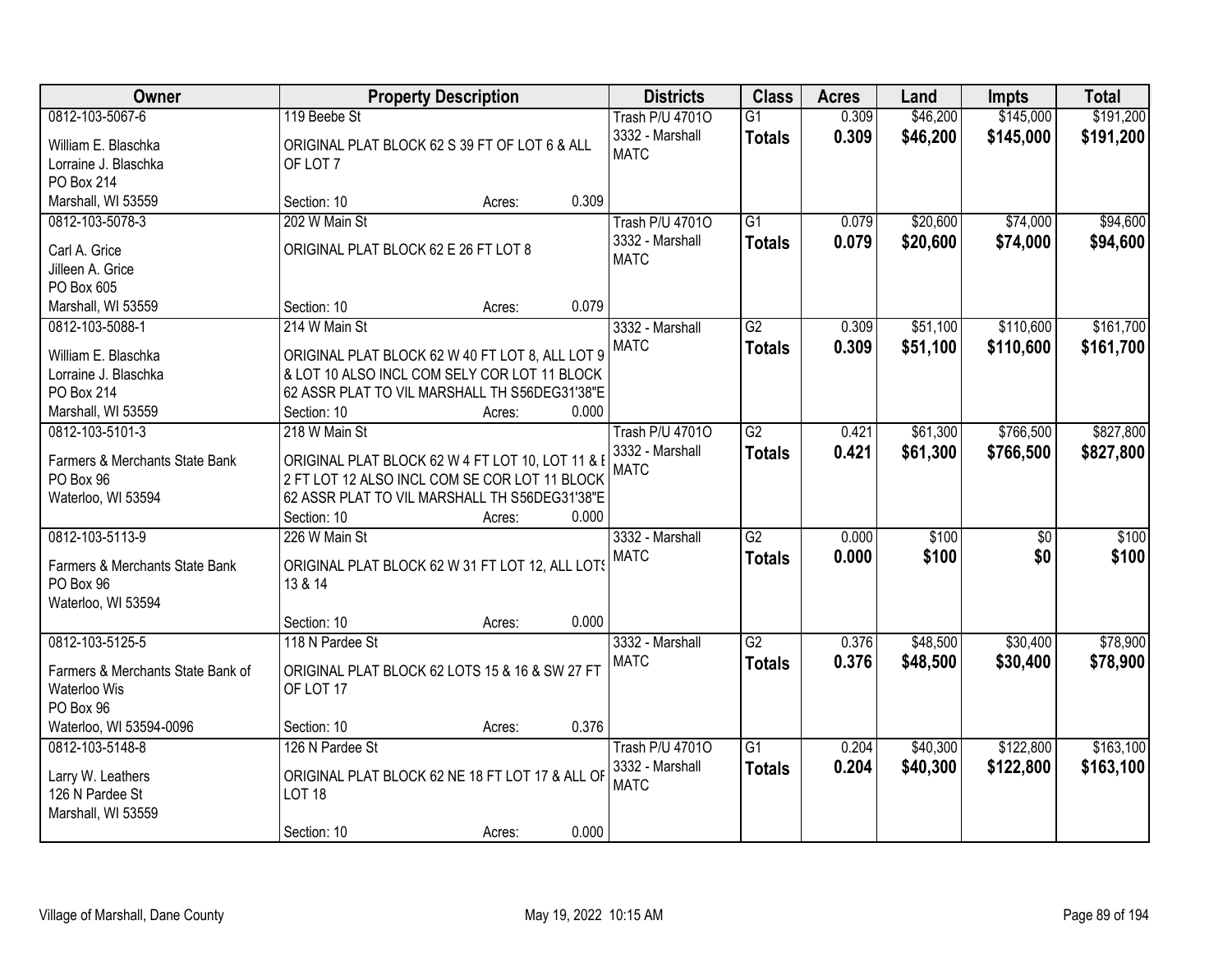| Owner                                      |                                      | <b>Property Description</b>                      |       | <b>Districts</b>       | <b>Class</b>    | <b>Acres</b> | Land     | <b>Impts</b> | <b>Total</b> |
|--------------------------------------------|--------------------------------------|--------------------------------------------------|-------|------------------------|-----------------|--------------|----------|--------------|--------------|
| 0812-103-5159-5                            | 130 N Pardee St                      |                                                  |       | <b>Trash P/U 47010</b> | $\overline{G1}$ | 0.299        | \$45,800 | \$157,500    | \$203,300    |
| Steven S. Chadwick                         | ORIGINAL PLAT BLOCK 62 LOTS 19 & 20  |                                                  |       | 3332 - Marshall        | <b>Totals</b>   | 0.299        | \$45,800 | \$157,500    | \$203,300    |
| Nancy A. Chadwick                          |                                      |                                                  |       | <b>MATC</b>            |                 |              |          |              |              |
| PO Box 481                                 |                                      |                                                  |       |                        |                 |              |          |              |              |
| Marshall, WI 53559                         | Section: 10                          | Acres:                                           | 0.299 |                        |                 |              |          |              |              |
| 0812-103-5171-9                            | 215 Elm St                           |                                                  |       | <b>Trash P/U 47010</b> | $\overline{G1}$ | 0.122        | \$31,900 | \$89,900     | \$121,800    |
| Charles W. Retallick                       |                                      | ORIGINAL PLAT BLOCK 62 PRT LOT 21 & VAC ST       |       | 3332 - Marshall        | <b>Totals</b>   | 0.122        | \$31,900 | \$89,900     | \$121,800    |
| 215 Elm St                                 |                                      | DESCR AS COM NW COR SD LOT THE 80.6 FT ALG       |       | <b>MATC</b>            |                 |              |          |              |              |
| Marshall, WI 53559                         |                                      | LOT N LN TO POB TH CONT ALG SD N LN 66.7 FT TO   |       |                        |                 |              |          |              |              |
|                                            | Section: 10                          | Acres:                                           | 0.122 |                        |                 |              |          |              |              |
| 0812-103-5181-7                            | 138 N Pardee St                      |                                                  |       | Trash P/U 47010        | $\overline{G1}$ | 0.141        | \$36,200 | \$61,200     | \$97,400     |
| Dale Wells                                 |                                      | ORIGINAL PLAT BLOCK 62 PRT LOT 21 BEG NW COR     |       | 3332 - Marshall        | <b>Totals</b>   | 0.141        | \$36,200 | \$61,200     | \$97,400     |
| PO Box 652                                 |                                      | SD LOT TH E 80.6 FT TH S 78.3 FT TH W 76.2 FT TH |       | <b>MATC</b>            |                 |              |          |              |              |
| Marshall, WI 53559                         | N 78.4 FT TO POB                     |                                                  |       |                        |                 |              |          |              |              |
|                                            | Section: 10                          | Acres:                                           | 0.141 |                        |                 |              |          |              |              |
| 0812-103-5201-2                            | 329 W Main St                        |                                                  |       | <b>Trash P/U 47010</b> | $\overline{G1}$ | 0.179        | \$38,700 | \$60,900     | \$99,600     |
|                                            |                                      |                                                  |       | 3332 - Marshall        | <b>Totals</b>   | 0.179        | \$38,700 | \$60,900     | \$99,600     |
| Christopher Elmer<br>329 W Main St         |                                      | ORIGINAL PLAT BLOCK 61 LOT 1 & W1/2 LOT 2        |       | <b>MATC</b>            |                 |              |          |              |              |
| Marshall, WI 53559                         |                                      |                                                  |       |                        |                 |              |          |              |              |
|                                            | Section: 10                          | Acres:                                           | 0.179 |                        |                 |              |          |              |              |
| 0812-103-5223-6                            | 319 W Main St                        |                                                  |       | <b>Trash P/U 47010</b> | $\overline{G1}$ | 0.150        | \$36,800 | \$214,800    | \$251,600    |
|                                            |                                      |                                                  |       | 3332 - Marshall        | <b>Totals</b>   | 0.150        | \$36,800 | \$214,800    | \$251,600    |
| Megan Fay                                  |                                      | ORIGINAL PLAT BLOCK 61 E1/2 LOT 2 & ALL LOT 3    |       | <b>MATC</b>            |                 |              |          |              |              |
| Christian Fay<br>319 W Main St             |                                      |                                                  |       |                        |                 |              |          |              |              |
| Marshall, WI 53559                         | Section: 10                          | Acres:                                           | 0.150 |                        |                 |              |          |              |              |
| 0812-103-5234-3                            | 311 W Main St                        |                                                  |       | <b>Trash P/U 47020</b> | $\overline{G1}$ | 0.200        | \$40,100 | \$155,800    | \$195,900    |
|                                            |                                      |                                                  |       | 3332 - Marshall        | <b>Totals</b>   | 0.200        | \$40,100 | \$155,800    | \$195,900    |
| Vernon F. Yelk                             | ORIGINAL PLAT BLOCK 61 LOTS 4 & 5    |                                                  |       | <b>MATC</b>            |                 |              |          |              |              |
| Marilyn K. Yelk                            |                                      |                                                  |       |                        |                 |              |          |              |              |
| <b>PO Box 123</b>                          |                                      |                                                  | 0.200 |                        |                 |              |          |              |              |
| Marshall, WI 53559-0123<br>0812-103-5246-9 | Section: 10<br>301 W Main St         | Acres:                                           |       | <b>Trash P/U 47010</b> | $\overline{G2}$ | 0.301        | \$51,100 | \$704,700    | \$755,800    |
|                                            |                                      |                                                  |       | 3332 - Marshall        | <b>Totals</b>   | 0.301        | \$51,100 | \$704,700    | \$755,800    |
| Marshall Old Town, LLC                     | ORIGINAL PLAT BLOCK 61 LOTS 6, 7 & 8 |                                                  |       | <b>MATC</b>            |                 |              |          |              |              |
| PO Box 123                                 |                                      |                                                  |       |                        |                 |              |          |              |              |
| Marshall, WI 53559-0123                    |                                      |                                                  |       |                        |                 |              |          |              |              |
|                                            | Section: 10                          | Acres:                                           | 0.000 |                        |                 |              |          |              |              |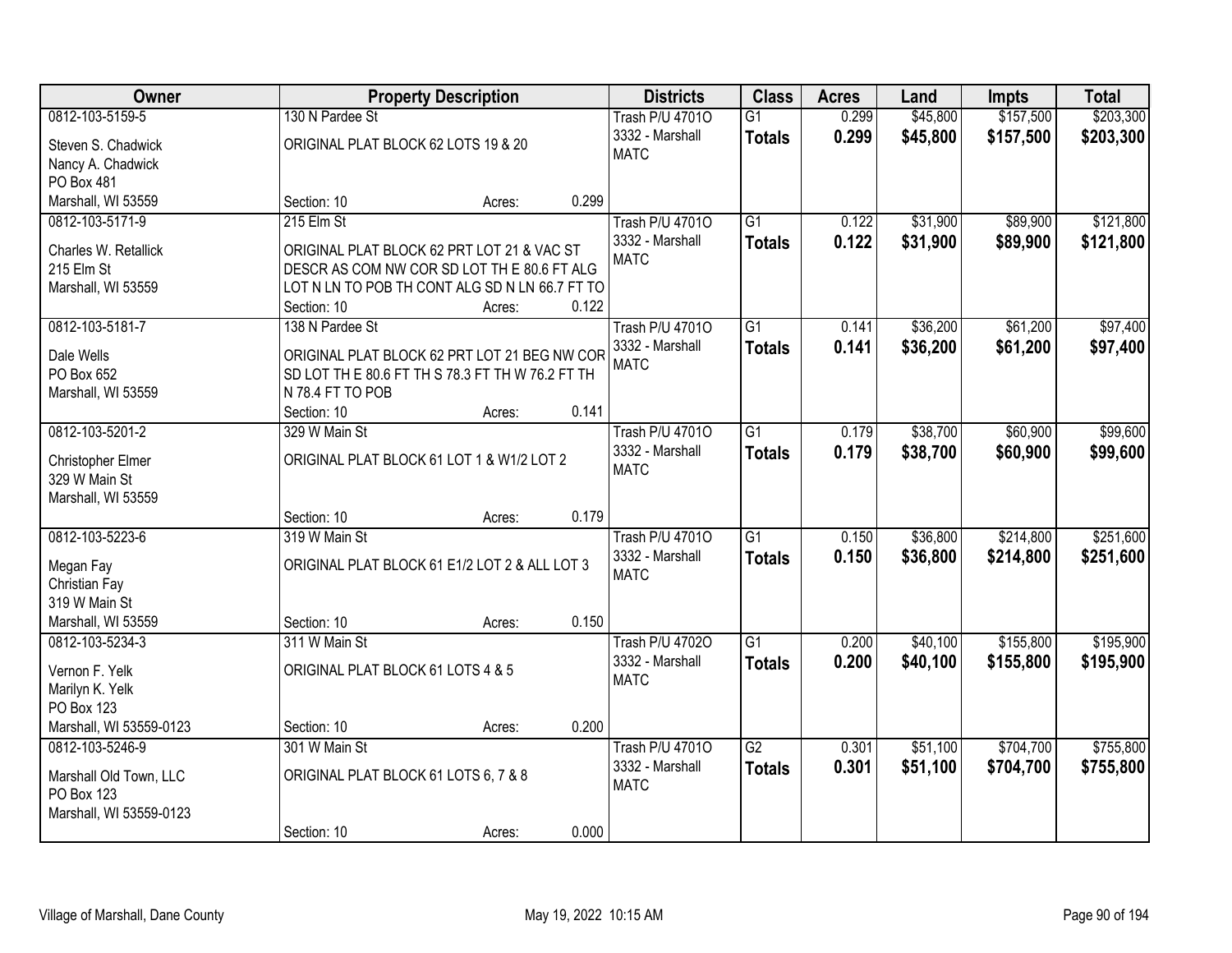| Owner                   |                                                | <b>Property Description</b> |       | <b>Districts</b>       | <b>Class</b>    | <b>Acres</b> | Land            | Impts           | <b>Total</b>    |
|-------------------------|------------------------------------------------|-----------------------------|-------|------------------------|-----------------|--------------|-----------------|-----------------|-----------------|
| 0812-103-5269-2         | 112 S Pardee St                                |                             |       | 3332 - Marshall        | G2              | 0.096        | \$4,500         | $\overline{50}$ | \$4,500         |
| Vernon F. Yelk          | ORIGINAL PLAT BLOCK 61 LOT 9 ALSO SE1/2 VAC    |                             |       | <b>MATC</b>            | <b>Totals</b>   | 0.096        | \$4,500         | \$0             | \$4,500         |
| Marilyn K. Yelk         | ALLEY ADJ NW LN SD LOT                         |                             |       |                        |                 |              |                 |                 |                 |
| PO Box 123              |                                                |                             |       |                        |                 |              |                 |                 |                 |
| Marshall, WI 53559-0123 | Section: 10                                    | Acres:                      | 0.096 |                        |                 |              |                 |                 |                 |
| 0812-103-5281-6         | 124 S Pardee St                                |                             |       | <b>Trash P/U 47010</b> | $\overline{G1}$ | 0.192        | \$39,500        | \$140,400       | \$179,900       |
| John H. Annen           | ORIGINAL PLAT BLOCK 61 LOT 10 & LOT 11 ALSO    |                             |       | 3332 - Marshall        | <b>Totals</b>   | 0.192        | \$39,500        | \$140,400       | \$179,900       |
| PO Box 694              | SE1/2 VAC ALLEY ADJ NW LN SD LOTS              |                             |       | <b>MATC</b>            |                 |              |                 |                 |                 |
| Marshall, WI 53559      |                                                |                             |       |                        |                 |              |                 |                 |                 |
|                         | Section: 10                                    | Acres:                      | 0.192 |                        |                 |              |                 |                 |                 |
| 0812-103-5293-2         | 126 S Pardee St                                |                             |       | Trash P/U 47020        | G1              | 0.198        | \$39,900        | \$127,500       | \$167,400       |
| Mitchel P. Bohn         | ORIGINAL PLAT BLOCK 61 ALL LOTS 12 & 13 & ALSO |                             |       | 3332 - Marshall        | <b>Totals</b>   | 0.198        | \$39,900        | \$127,500       | \$167,400       |
| 3517 Sky Ter            | SELY 1/2 VAC ALLEY LOC ADJ NWLY LN LOTS 12 &   |                             |       | <b>MATC</b>            |                 |              |                 |                 |                 |
| Deerfield, WI 53531     | 13 & ALSO NWLY 1/2 VAC ALLEY LOC ADJ SELY LN   |                             |       |                        |                 |              |                 |                 |                 |
|                         | Section: 10                                    | Acres:                      | 0.198 |                        |                 |              |                 |                 |                 |
| 0812-103-5304-8         | 130 S Pardee St                                |                             |       | 3332 - Marshall        | X4              | 0.207        | \$0             | \$0             | \$0             |
|                         |                                                |                             |       | <b>MATC</b>            | <b>Totals</b>   | 0.207        | \$0             | \$0             | \$0             |
| Marshall, Village of    | ORIGINAL PLAT BLOCK 61 LOTS 14, 15, 16 & 17    |                             |       |                        |                 |              |                 |                 |                 |
| PO Box 45               |                                                |                             |       |                        |                 |              |                 |                 |                 |
| Marshall, WI 53559      |                                                |                             | 0.000 |                        |                 |              |                 |                 |                 |
| 0812-103-5321-7         | Section: 10<br>137 Howard St                   | Acres:                      |       | <b>Trash P/U 47010</b> | $\overline{G1}$ | 0.147        | \$36,600        | \$136,900       | \$173,500       |
|                         |                                                |                             |       | 3332 - Marshall        |                 | 0.147        |                 |                 |                 |
| Jeffry G. Herman        | LOT 1 CSM 4352 CS18/285&286-5/23/84 F/K/A      |                             |       | <b>MATC</b>            | <b>Totals</b>   |              | \$36,600        | \$136,900       | \$173,500       |
| Debra F. Herman         | ORIGINAL PLAT BLOCK 61 LOTS 18, 19, 20 & 21    |                             |       |                        |                 |              |                 |                 |                 |
| 137 Howard St           | DESCR AS SEC 10-8-12 PRT SW1/4SW/14 (0.198     |                             |       |                        |                 |              |                 |                 |                 |
| Marshall, WI 53559      | Section: 10                                    | Acres:                      | 0.147 |                        |                 |              |                 |                 |                 |
| 0812-103-5332-4         | 318 Farnham St                                 |                             |       | 3332 - Marshall        | X4              | 0.000        | $\overline{60}$ | $\overline{50}$ | $\overline{50}$ |
| Marshall, Village of    | LOT 2 CSM 4352 CS18/285&286-5/23/84 F/K/A      |                             |       | <b>MATC</b>            | <b>Totals</b>   | 0.000        | \$0             | \$0             | \$0             |
| PO Box 45               | ORIGINAL PLAT BLOCK 61 LOTS 18, 19, 20 & 21    |                             |       |                        |                 |              |                 |                 |                 |
| Marshall, WI 53559      | DESCR AS SEC 10-8-12 PRT SW1/4SW1/4 (0.192     |                             |       |                        |                 |              |                 |                 |                 |
|                         | Section: 10                                    | Acres:                      | 0.000 |                        |                 |              |                 |                 |                 |
| 0812-103-5342-2         | 129 Howard St                                  |                             |       | <b>Trash P/U 47010</b> | $\overline{G1}$ | 0.174        | \$38,400        | \$109,100       | \$147,500       |
| <b>Heather Gabbert</b>  | ORIGINAL PLAT BLOCK 61 LOT 22 EXC SE 8 FT THF  |                             |       | 3332 - Marshall        | <b>Totals</b>   | 0.174        | \$38,400        | \$109,100       | \$147,500       |
| 129 Howard St           | & ALL LOT 23                                   |                             |       | <b>MATC</b>            |                 |              |                 |                 |                 |
| Marshall, WI 53559      |                                                |                             |       |                        |                 |              |                 |                 |                 |
|                         | Section: 10                                    | Acres:                      | 0.174 |                        |                 |              |                 |                 |                 |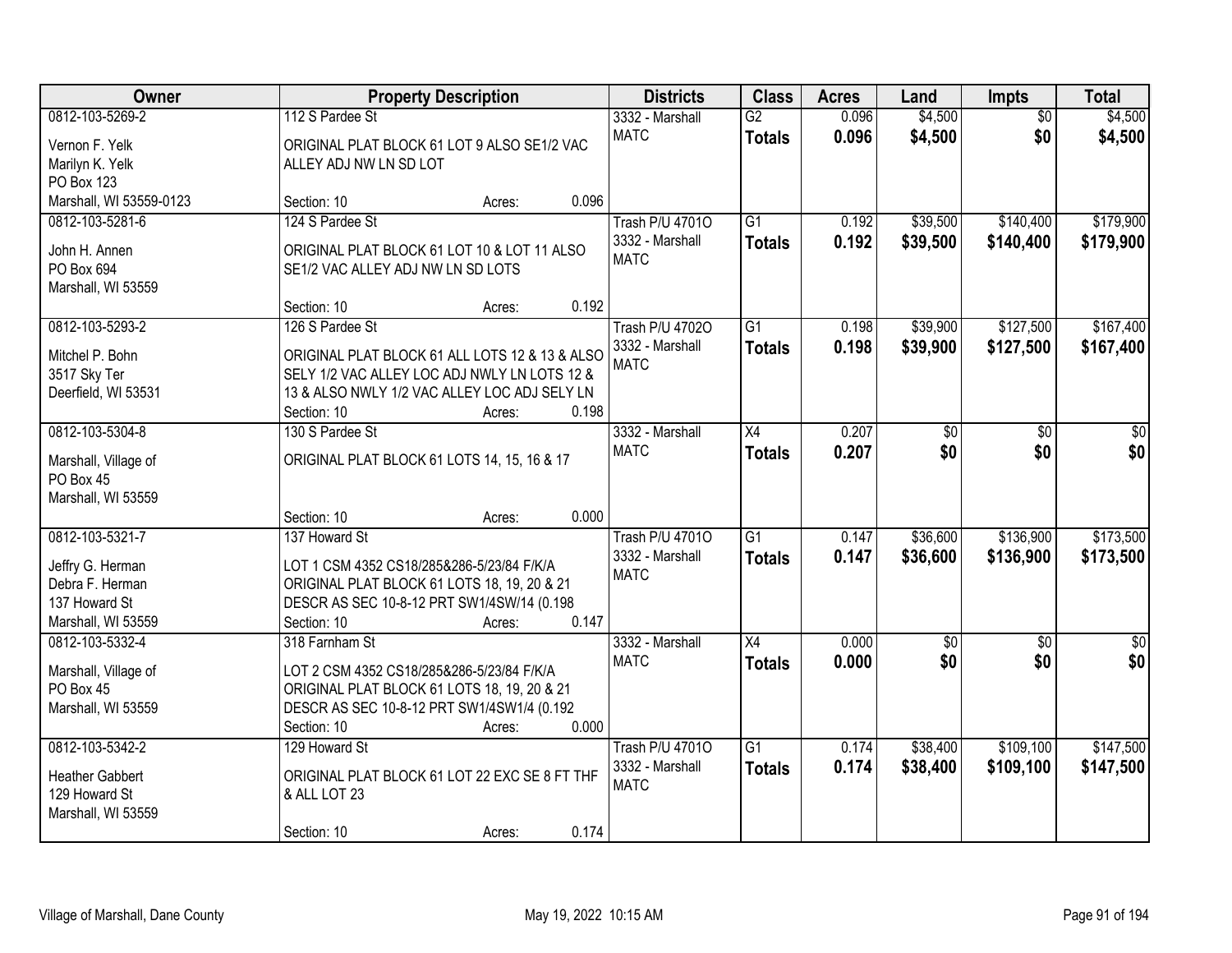| Owner                               |                                                                 | <b>Property Description</b> |       | <b>Districts</b>                   | <b>Class</b>    | <b>Acres</b> | Land     | <b>Impts</b> | <b>Total</b> |
|-------------------------------------|-----------------------------------------------------------------|-----------------------------|-------|------------------------------------|-----------------|--------------|----------|--------------|--------------|
| 0812-103-5354-8                     | 113 Howard St                                                   |                             |       | <b>Trash P/U 47020</b>             | $\overline{G1}$ | 0.289        | \$45,500 | \$137,100    | \$182,600    |
| Zachary S. Reed                     | ORIGINAL PLAT BLOCK 61 LOTS 24, 25 & 26 ALSO                    |                             |       | 3332 - Marshall                    | <b>Totals</b>   | 0.289        | \$45,500 | \$137,100    | \$182,600    |
| Alyssa Reed                         | NW1/2 VAC ALLEY ADJ SE LN SD LOTS                               |                             |       | <b>MATC</b>                        |                 |              |          |              |              |
| 113 Howard St                       |                                                                 |                             |       |                                    |                 |              |          |              |              |
| Marshall, WI 53559                  | Section: 10                                                     | Acres:                      | 0.289 |                                    |                 |              |          |              |              |
| 0812-103-5371-7                     | 229 W Main St                                                   |                             |       | <b>Trash P/U 47010</b>             | $\overline{G1}$ | 0.132        | \$34,500 | \$116,100    | \$150,600    |
| Susan Woldt                         | ORIGINAL PLAT BLOCK 63 N1/2 LOTS 1 & 2                          |                             |       | 3332 - Marshall                    | <b>Totals</b>   | 0.132        | \$34,500 | \$116,100    | \$150,600    |
| PO Box 273                          |                                                                 |                             |       | <b>MATC</b>                        |                 |              |          |              |              |
| Marshall, WI 53559                  |                                                                 |                             |       |                                    |                 |              |          |              |              |
|                                     | Section: 10                                                     | Acres:                      | 0.132 |                                    |                 |              |          |              |              |
| 0812-103-5381-5                     | 107 S Pardee St                                                 |                             |       | <b>Trash P/U 47010</b>             | G1              | 0.084        | \$22,000 | \$87,600     | \$109,600    |
|                                     |                                                                 |                             |       | 3332 - Marshall                    | <b>Totals</b>   | 0.084        | \$22,000 | \$87,600     | \$109,600    |
| John A. Deans<br>PO Box 703         | ORIGINAL PLAT BLOCK 63 SW 51 FT OF LOT 1 & SW<br>51 FT OF LOT 2 |                             |       | <b>MATC</b>                        |                 |              |          |              |              |
| Marshall, WI 53559                  |                                                                 |                             |       |                                    |                 |              |          |              |              |
|                                     | Section: 10                                                     | Acres:                      | 0.084 |                                    |                 |              |          |              |              |
| 0812-103-5393-1                     | 217 W Main St                                                   |                             |       | 3332 - Marshall                    | $\overline{G1}$ | 0.150        | \$36,800 | \$0          | \$36,800     |
|                                     |                                                                 |                             |       | <b>MATC</b>                        | <b>Totals</b>   | 0.150        | \$36,800 | \$0          | \$36,800     |
| Thomas Bergholz                     | ORIGINAL PLAT BLOCK 63 ALL LOT 3 & W1/2 LOT 4                   |                             |       |                                    |                 |              |          |              |              |
| Julie Bergholz<br>215 W Main St     |                                                                 |                             |       |                                    |                 |              |          |              |              |
| Marshall, WI 53559                  | Section: 10                                                     | Acres:                      | 0.000 |                                    |                 |              |          |              |              |
| 0812-103-5405-6                     | 215 W Main St                                                   |                             |       | <b>Trash P/U 47010</b>             | $\overline{G2}$ | 0.150        | \$35,800 | \$124,100    | \$159,900    |
|                                     |                                                                 |                             |       | 3332 - Marshall                    | <b>Totals</b>   | 0.150        | \$35,800 | \$124,100    | \$159,900    |
| Thomas Bergholz                     | ORIGINAL PLAT BLOCK 63 E1/2 LOT 4 & ALL LOT 5                   |                             |       | <b>MATC</b>                        |                 |              |          |              |              |
| Julie Bergholz                      |                                                                 |                             |       |                                    |                 |              |          |              |              |
| 215 W Main St<br>Marshall, WI 53559 | Section: 10                                                     |                             | 0.150 |                                    |                 |              |          |              |              |
| 0812-103-5416-3                     | 211 W Main St                                                   | Acres:                      |       | <b>Trash P/U 47020</b>             | $\overline{G1}$ | 0.100        | \$26,100 | \$177,700    | \$203,800    |
|                                     |                                                                 |                             |       | 3332 - Marshall                    | <b>Totals</b>   | 0.100        | \$26,100 | \$177,700    | \$203,800    |
| Cameron Ward                        | ORIGINAL PLAT BLOCK 63 LOT 6                                    |                             |       | <b>MATC</b>                        |                 |              |          |              |              |
| Paul Wieloch                        |                                                                 |                             |       |                                    |                 |              |          |              |              |
| 211 W Main St                       |                                                                 |                             |       |                                    |                 |              |          |              |              |
| Marshall, WI 53559                  | Section: 10                                                     | Acres:                      | 0.100 |                                    |                 |              |          |              |              |
| 0812-103-5427-0                     | 207 W Main St                                                   |                             |       | print                              | $\overline{G1}$ | 0.100        | \$26,100 | \$99,400     | \$125,500    |
| Darrell A. Klompmaker               | ORIGINAL PLAT BLOCK 63 LOT 7                                    |                             |       | Trash P/U 47020<br>3332 - Marshall | <b>Totals</b>   | 0.100        | \$26,100 | \$99,400     | \$125,500    |
| 5675 Box Elder Rd                   |                                                                 |                             |       | <b>MATC</b>                        |                 |              |          |              |              |
| Marshall, WI 53559                  |                                                                 |                             |       |                                    |                 |              |          |              |              |
|                                     | Section: 10                                                     | Acres:                      | 0.100 |                                    |                 |              |          |              |              |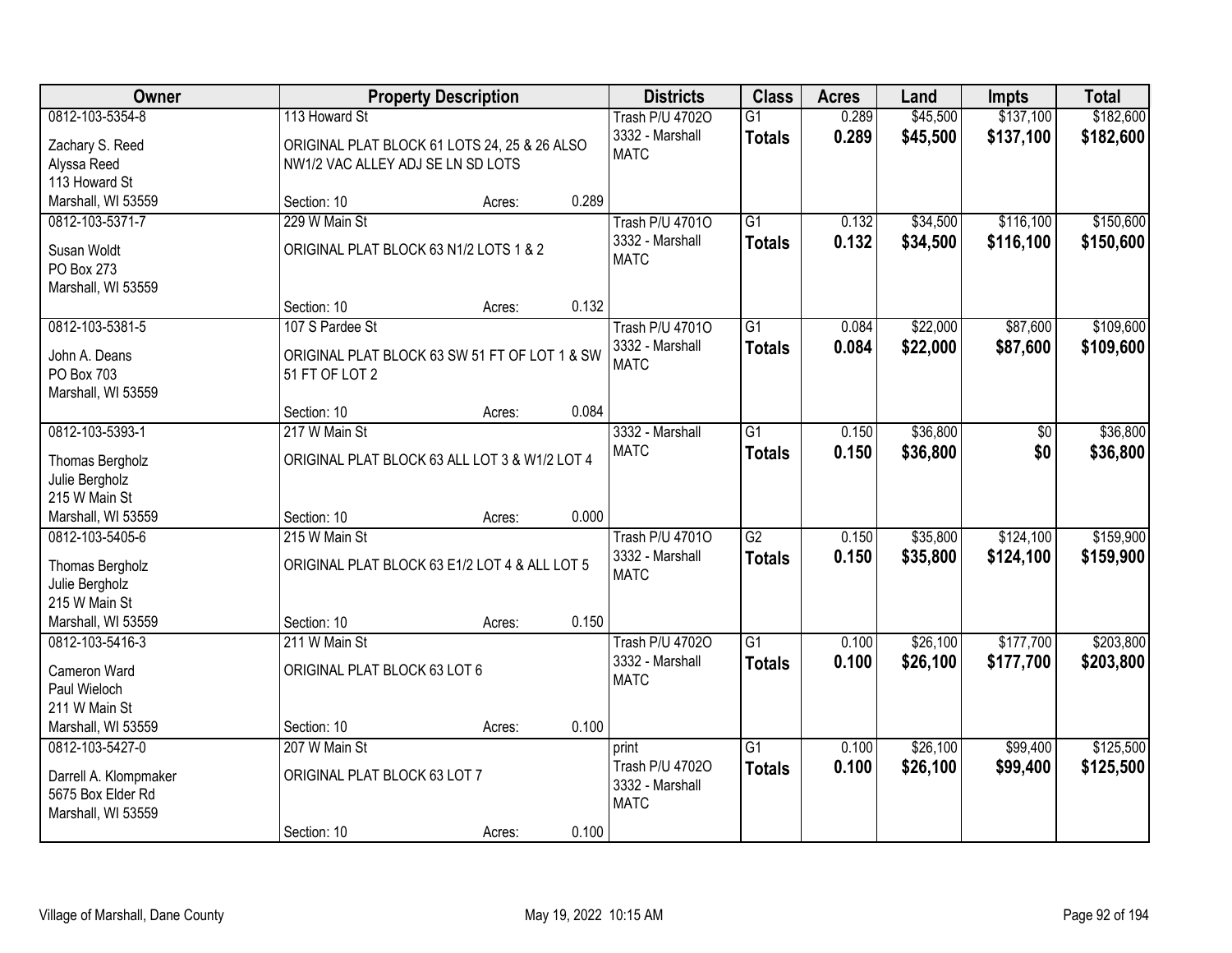| Owner                                                                                 |                                                                                                 | <b>Property Description</b> |       | <b>Districts</b>       | <b>Class</b>    | <b>Acres</b> | Land            | <b>Impts</b>    | <b>Total</b>     |
|---------------------------------------------------------------------------------------|-------------------------------------------------------------------------------------------------|-----------------------------|-------|------------------------|-----------------|--------------|-----------------|-----------------|------------------|
| 0812-103-5438-7                                                                       | 106 Beebe St                                                                                    |                             |       | <b>Trash P/U 47010</b> | $\overline{G2}$ | 0.100        | \$28,100        | \$121,100       | \$149,200        |
| <b>Richard Kilps</b>                                                                  | ORIGINAL PLAT LOT 8 BLOCK 63                                                                    |                             |       | 3332 - Marshall        | <b>Totals</b>   | 0.100        | \$28,100        | \$121,100       | \$149,200        |
| 106 102 Beebe St                                                                      |                                                                                                 |                             |       | <b>MATC</b>            |                 |              |                 |                 |                  |
| Marshall, WI 53559                                                                    |                                                                                                 |                             |       |                        |                 |              |                 |                 |                  |
|                                                                                       | Section: 10                                                                                     | Acres:                      | 0.100 |                        |                 |              |                 |                 |                  |
| 0812-103-5449-4                                                                       | 120 S Beebe St                                                                                  |                             |       | 3332 - Marshall        | X4              | 0.000        | $\overline{50}$ | $\overline{50}$ | $\overline{\$0}$ |
| St Marys of the Nativity                                                              | ORIGINAL PLAT BLOCK 63 LOTS 9, 10, 11, 12 & 13 &                                                |                             |       | <b>MATC</b>            | <b>Totals</b>   | 0.000        | \$0             | \$0             | \$0              |
| 205 Milwaukee Ave                                                                     | SE1/2 VAC ALLEY LYG NW OF SD LOTS                                                               |                             |       |                        |                 |              |                 |                 |                  |
| Waterloo, WI 53594                                                                    |                                                                                                 |                             |       |                        |                 |              |                 |                 |                  |
|                                                                                       | Section: 10                                                                                     | Acres:                      | 0.000 |                        |                 |              |                 |                 |                  |
| 0812-103-5485-0                                                                       |                                                                                                 |                             |       | 3332 - Marshall        | X4              | 0.000        | $\overline{50}$ | $\overline{50}$ | $\overline{\$0}$ |
| Congregation of St Mary                                                               | ORIGINAL PLAT BLOCK 63 LOTS 14 & 15 & SE1/2 VAC                                                 |                             |       | <b>MATC</b>            | <b>Totals</b>   | 0.000        | \$0             | \$0             | \$0              |
| 205 Milwaukee Ave                                                                     | ALLEY LYG NW OF SD LOTS                                                                         |                             |       |                        |                 |              |                 |                 |                  |
| Waterloo, WI 53594                                                                    |                                                                                                 |                             |       |                        |                 |              |                 |                 |                  |
|                                                                                       | Section: 15                                                                                     | Acres:                      | 0.000 |                        |                 |              |                 |                 |                  |
| 0812-103-5496-7                                                                       |                                                                                                 |                             |       | 3332 - Marshall        | $\overline{X4}$ | 0.000        | $\overline{50}$ | \$0             | $\overline{50}$  |
| Roman Catholic Diocese of Madison & § ORIGINAL PLAT BLOCK 63 ALL LOT 16 & S1/2 LOT 17 |                                                                                                 |                             |       | <b>MATC</b>            | <b>Totals</b>   | 0.000        | \$0             | \$0             | \$0              |
| Marys Cong                                                                            | & NW1/2 VAC ALLEY LYG SE OF SD LOTS                                                             |                             |       |                        |                 |              |                 |                 |                  |
| PO Box 250                                                                            |                                                                                                 |                             |       |                        |                 |              |                 |                 |                  |
| Marshall, WI 53559                                                                    | Section: 15                                                                                     | Acres:                      | 0.000 |                        |                 |              |                 |                 |                  |
| 0812-103-5508-2                                                                       |                                                                                                 |                             |       | 3332 - Marshall        | $\overline{X4}$ | 0.000        | $\overline{30}$ | $\overline{50}$ | \$0              |
|                                                                                       | ORIGINAL PLAT BLOCK 63 N1/2 LOT 17, ALL OF LOT                                                  |                             |       | <b>MATC</b>            | <b>Totals</b>   | 0.000        | \$0             | \$0             | \$0              |
| Congregation of St Mary<br>205 Milwaukee Ave                                          | 18 & S 9.13 FT OF LOT 19 & NW1/2 VAC ALLEY LYG                                                  |                             |       |                        |                 |              |                 |                 |                  |
| Waterloo, WI 53594                                                                    | SE OF SD LOTS                                                                                   |                             |       |                        |                 |              |                 |                 |                  |
|                                                                                       | Section: 10                                                                                     | Acres:                      | 0.000 |                        |                 |              |                 |                 |                  |
| 0812-103-5521-5                                                                       | 113 S Pardee St                                                                                 |                             |       | <b>Trash P/U 47010</b> | $\overline{G1}$ | 0.285        | \$45,300        | \$238,100       | \$283,400        |
|                                                                                       |                                                                                                 |                             |       | 3332 - Marshall        | <b>Totals</b>   | 0.285        | \$45,300        | \$238,100       | \$283,400        |
| Vernon F. Yelk<br>Marilyn K. Yelk                                                     | LOT 1 CSM 7227 CS36/356&357 R24444/1&2-9/10/93<br>F/K/A ASSESSORS PLAT BLK 63 LOTS 20, 21, 22 & |                             |       | <b>MATC</b>            |                 |              |                 |                 |                  |
| PO Box 123                                                                            | PRT LOT 19 DESCR AS SEC 10-8-12 PRT                                                             |                             |       |                        |                 |              |                 |                 |                  |
| Marshall, WI 53559-0123                                                               | Section: 10                                                                                     | Acres:                      | 0.285 |                        |                 |              |                 |                 |                  |
| 0812-103-5531-3                                                                       | 129 S Pardee St                                                                                 |                             |       | <b>Trash P/U 47020</b> | $\overline{G1}$ | 0.255        | \$43,700        | \$114,900       | \$158,600        |
|                                                                                       |                                                                                                 |                             |       | 3332 - Marshall        | <b>Totals</b>   | 0.255        | \$43,700        | \$114,900       | \$158,600        |
| Vernon F. Yelk<br>Marilyn K. Yelk                                                     | LOT 2 CSM 7227 CS36/356&357 R24444/1&2-9/10/93<br>F/K/A ASSESSORS PLAT BLK 63 LOTS 20, 21, 22 & |                             |       | <b>MATC</b>            |                 |              |                 |                 |                  |
| PO Box 123                                                                            | PRT LOT 19 DESCR AS SEC CONT 0.258 ACRES                                                        |                             |       |                        |                 |              |                 |                 |                  |
| Marshall, WI 53559-0123                                                               | Section: 10                                                                                     | Acres:                      | 0.255 |                        |                 |              |                 |                 |                  |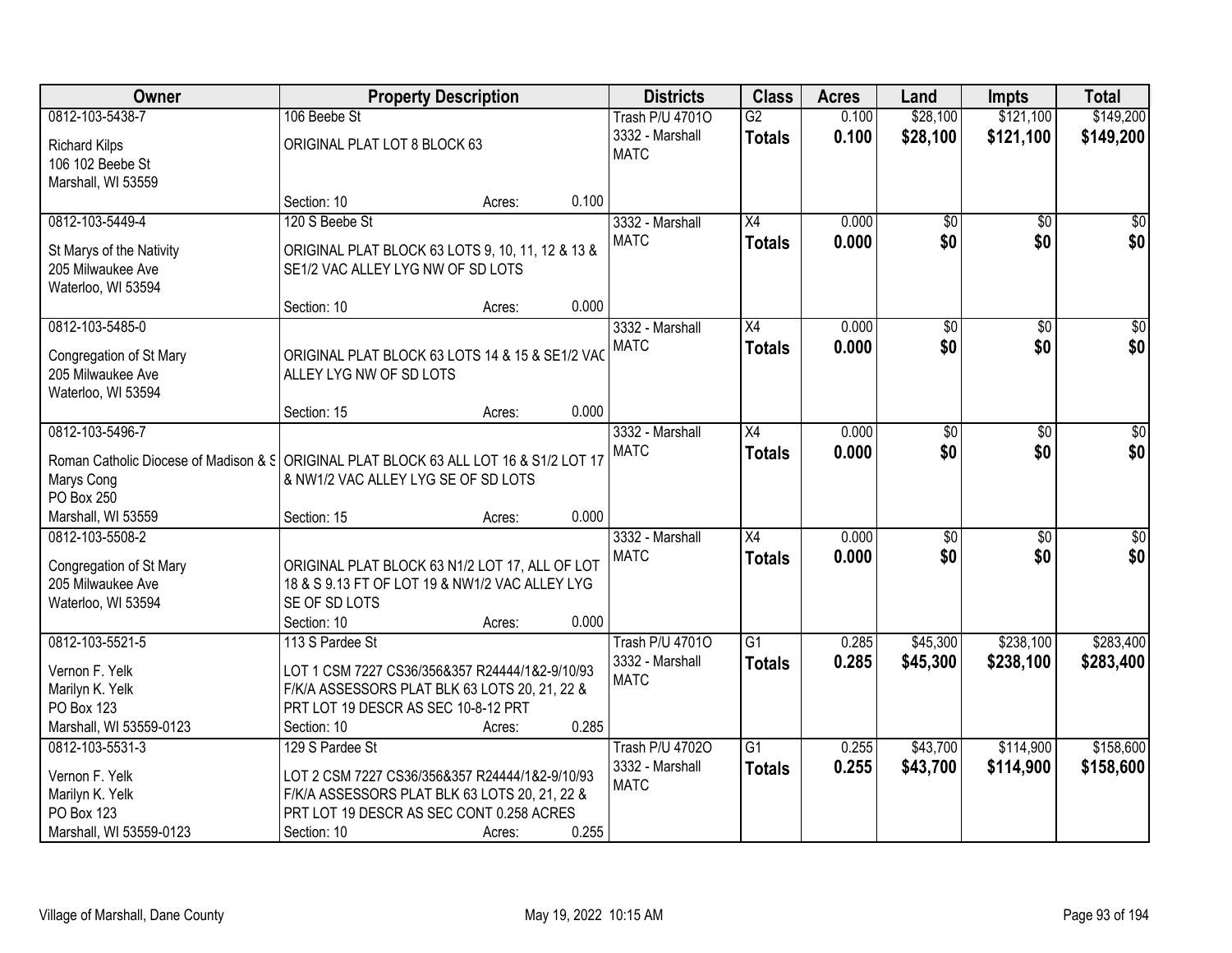| Owner                   | <b>Property Description</b>                     | <b>Districts</b>       | <b>Class</b>    | <b>Acres</b> | Land     | <b>Impts</b>    | <b>Total</b>    |
|-------------------------|-------------------------------------------------|------------------------|-----------------|--------------|----------|-----------------|-----------------|
| 0812-103-5606-1         | 139 N Pardee St                                 | <b>Trash P/U 47010</b> | $\overline{G1}$ | 0.531        | \$53,900 | \$171,400       | \$225,300       |
| Joshua G. Keiner        | LOT 1 CSM 12354 CS76/324&325-12/28/2007 F/K/A   | 3332 - Marshall        | <b>Totals</b>   | 0.531        | \$53,900 | \$171,400       | \$225,300       |
| 139 N Pardee St         | LOT 1 CSM 12027 CS74/92&93-12/21/2006 F/K/A PRT | <b>MATC</b>            |                 |              |          |                 |                 |
| Marhsall, WI 53559      | OUTLOTS 43, 44, 45 & 47 ASSESSORS PLAT DESCR    |                        |                 |              |          |                 |                 |
|                         | 0.531<br>Section: 10<br>Acres:                  |                        |                 |              |          |                 |                 |
| 0812-103-5610-1         |                                                 | 3332 - Marshall        | $\overline{X4}$ | 0.000        | \$0      | $\overline{50}$ | $\overline{50}$ |
|                         |                                                 | <b>MATC</b>            | <b>Totals</b>   | 0.000        | \$0      | \$0             | \$0             |
| Marshall, Village of    | ASSESSORS PLAT PRT OUTLOT 47 DESC AS COM        |                        |                 |              |          |                 |                 |
| PO Box 45               | SW COR SEC 10 TH N02DEG49'32"E ALG W LN SW1/4   |                        |                 |              |          |                 |                 |
| Marshall, WI 53559      | 602.60 FT TO EXT S LN PARK ST TH N76DEG03'03"E  |                        |                 |              |          |                 |                 |
|                         | 0.000<br>Section: 10<br>Acres:                  |                        |                 |              |          |                 |                 |
| 0812-103-5618-9         | 135 N Pardee St                                 | <b>Trash P/U 47010</b> | G1              | 0.219        | \$41,300 | \$114,900       | \$156,200       |
| Todd E. Brown           | ASSESSORS PLAT OUTLOT 48                        | 3332 - Marshall        | <b>Totals</b>   | 0.219        | \$41,300 | \$114,900       | \$156,200       |
| Abbigail R. Lischka     |                                                 | <b>MATC</b>            |                 |              |          |                 |                 |
| 135 N Pardee St         |                                                 |                        |                 |              |          |                 |                 |
| Marshall, WI 53559      | 0.219<br>Section: 10<br>Acres:                  |                        |                 |              |          |                 |                 |
| 0812-103-5629-6         | 131 N Pardee St                                 | <b>Trash P/U 47010</b> | G1              | 0.200        | \$40,100 | \$121,900       | \$162,000       |
|                         |                                                 | 3332 - Marshall        | <b>Totals</b>   | 0.200        | \$40,100 | \$121,900       | \$162,000       |
| Jeremy R. Ironside      | ASSESSOR'S PLAT PRT OUTLOT 49 SELY 132 FT       | <b>MATC</b>            |                 |              |          |                 |                 |
| Stacy L. Schaapveld     | <b>THF</b>                                      |                        |                 |              |          |                 |                 |
| 131 N Pardee St         | 0.200                                           |                        |                 |              |          |                 |                 |
| Marshall, WI 53559      | Section: 10<br>Acres:                           |                        |                 |              |          |                 |                 |
| 0812-103-5640-1         | 127 N Pardee St                                 | <b>Trash P/U 47010</b> | $\overline{G1}$ | 0.180        | \$38,800 | \$71,500        | \$110,300       |
| Trisha Shepherd et al   | ASSESSORS PLAT OUTLOT 50A                       | 3332 - Marshall        | <b>Totals</b>   | 0.180        | \$38,800 | \$71,500        | \$110,300       |
| 127 N Pardee St         |                                                 | <b>MATC</b>            |                 |              |          |                 |                 |
| Marshall, WI 53559      |                                                 |                        |                 |              |          |                 |                 |
|                         | 0.180<br>Section: 10<br>Acres:                  |                        |                 |              |          |                 |                 |
| 0812-103-5650-9         | 121 N Pardee St                                 | <b>Trash P/U 47010</b> | $\overline{G1}$ | 0.279        | \$45,100 | \$94,800        | \$139,900       |
| Charles H. Ponti        | ASSESSORS PLAT OUTLOT 50 EXC COM AT INTERS      | 3332 - Marshall        | <b>Totals</b>   | 0.279        | \$45,100 | \$94,800        | \$139,900       |
| Kara M. Ponti           | OF C/L OF PARDEE ST & SWLY LN OF SD OUTLOT 50   | <b>MATC</b>            |                 |              |          |                 |                 |
| 121 N Pardee St         | TH N57DEG25'W ALG SWLY LN OF OUTLOT 50 165.0    |                        |                 |              |          |                 |                 |
| Marshall, WI 53559      | 0.279<br>Section: 10<br>Acres:                  |                        |                 |              |          |                 |                 |
| 0812-103-5660-7         | 140 W Park Dr                                   | <b>Trash P/U 47010</b> | G1              | 0.934        | \$62,900 | \$183,300       | \$246,200       |
|                         |                                                 | 3332 - Marshall        |                 | 0.934        | \$62,900 | \$183,300       | \$246,200       |
| Nancy L. Miller Webster | ASSESSOR'S PLAT OUTLOT 49 EXC SE 132 FT THF 8   | <b>MATC</b>            | <b>Totals</b>   |              |          |                 |                 |
| PO Box 136              | PRT OUTLOT 50 NWLY 165 FT THF LYG ADJ SD OL     |                        |                 |              |          |                 |                 |
| Marshall, WI 53559      | 49                                              |                        |                 |              |          |                 |                 |
|                         | 0.934<br>Section: 10<br>Acres:                  |                        |                 |              |          |                 |                 |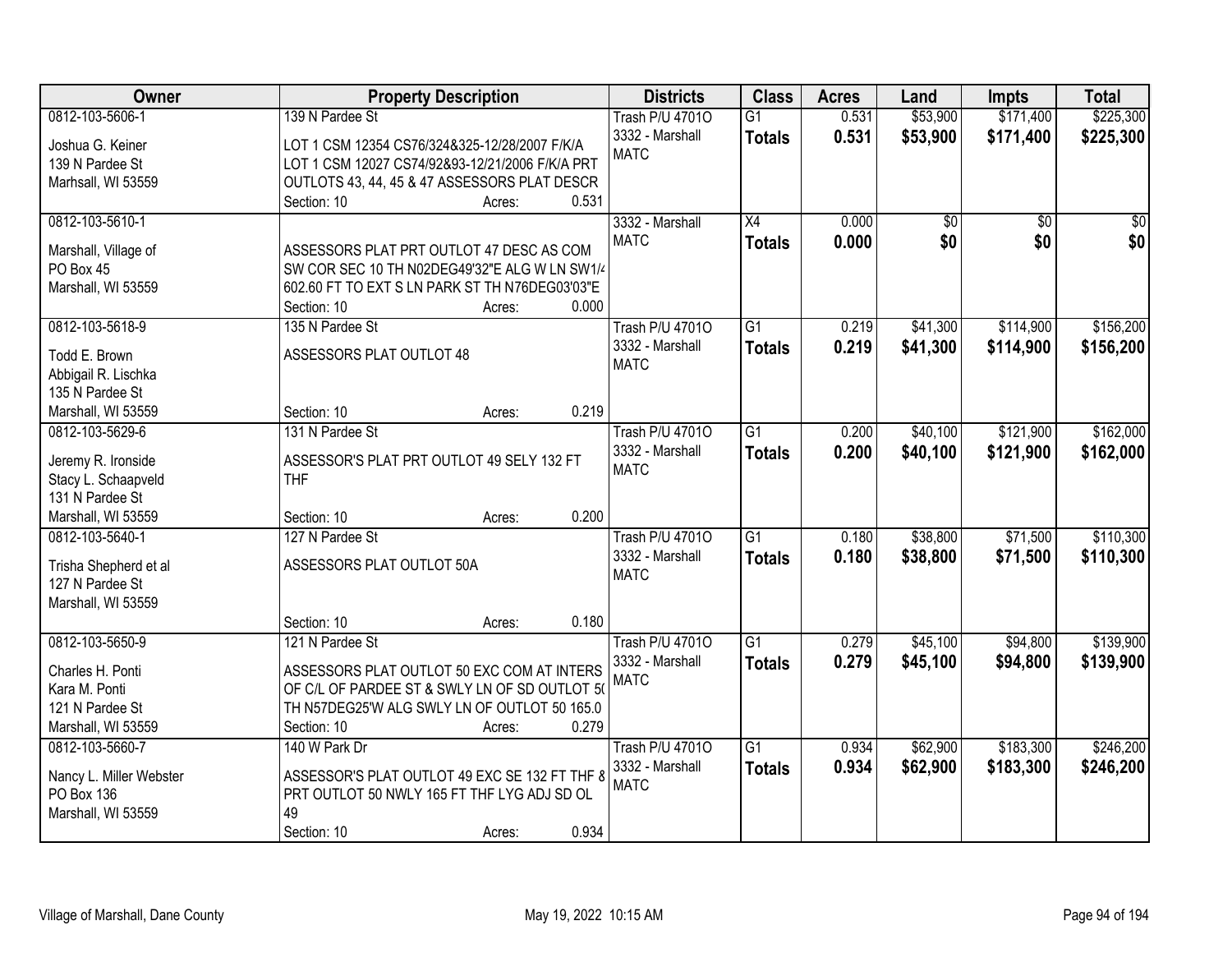| Owner                            | <b>Property Description</b>                    |                 | <b>Districts</b>       | <b>Class</b>    | <b>Acres</b> | Land     | Impts           | <b>Total</b> |
|----------------------------------|------------------------------------------------|-----------------|------------------------|-----------------|--------------|----------|-----------------|--------------|
| 0812-103-5670-5                  | 109 N Pardee St                                |                 | 3332 - Marshall        | $\overline{G2}$ | 0.121        | \$25,600 | \$22,300        | \$47,900     |
| Gene A. Davis                    | ASSESSOR'S PLAT PRT OUTLOT 50 BEG NE COR OL    |                 | <b>MATC</b>            | <b>Totals</b>   | 0.121        | \$25,600 | \$22,300        | \$47,900     |
| <b>Catherine Davis</b>           | 51 TH N57DEG25'W 132 FT TH N31DEG50'E 40 FT TH |                 |                        |                 |              |          |                 |              |
| 404 Sunset Ct                    | S57DEG25'E 132 FT TH SWLY ALG SE BDRY TO POB   |                 |                        |                 |              |          |                 |              |
| Marshall, WI 53559               | Section: 10                                    | 0.000<br>Acres: |                        |                 |              |          |                 |              |
| 0812-103-5681-2                  | 109 N Pardee St                                |                 | <b>Trash P/U 47010</b> | $\overline{G2}$ | 0.055        | \$10,200 | \$134,000       | \$144,200    |
|                                  |                                                |                 | 3332 - Marshall        | <b>Totals</b>   | 0.055        | \$10,200 | \$134,000       | \$144,200    |
| Gene A. Davis                    | ASSESSOR'S PLAT OUTLOT 51                      |                 | <b>MATC</b>            |                 |              |          |                 |              |
| Catherine Davis                  |                                                |                 |                        |                 |              |          |                 |              |
| 404 Sunset Ct                    |                                                | 0.055           |                        |                 |              |          |                 |              |
| Marshall, WI 53559               | Section: 10                                    | Acres:          |                        |                 |              |          |                 |              |
| 0812-103-5692-9                  | 304 W Main St                                  |                 | <b>Trash P/U 47010</b> | $\overline{G1}$ | 0.102        | \$26,700 | \$164,100       | \$190,800    |
| Eric Salzwedel                   | ASSESSORS PLAT OUTLOT 52                       |                 | 3332 - Marshall        | <b>Totals</b>   | 0.102        | \$26,700 | \$164,100       | \$190,800    |
| Lindsey Salzwedel                |                                                |                 | <b>MATC</b>            |                 |              |          |                 |              |
| 304 W Main St                    |                                                |                 |                        |                 |              |          |                 |              |
| Marshall, WI 53559               | Section: 10                                    | 0.102<br>Acres: |                        |                 |              |          |                 |              |
| 0812-103-5703-5                  | 310 W Main St                                  |                 | <b>Trash P/U 47010</b> | $\overline{G1}$ | 0.242        | \$42,800 | \$116,100       | \$158,900    |
|                                  |                                                |                 | 3332 - Marshall        | <b>Totals</b>   | 0.242        | \$42,800 | \$116,100       | \$158,900    |
| Heladio Campos                   | ASSESSORS PLAT OUTLOT 53                       |                 | <b>MATC</b>            |                 |              |          |                 |              |
| Maria D. Campos<br>310 W Main St |                                                |                 |                        |                 |              |          |                 |              |
| Marshall, WI 53559               | Section: 10                                    | 0.242<br>Acres: |                        |                 |              |          |                 |              |
| 0812-103-5714-2                  | 316 W Main St                                  |                 | <b>Trash P/U 47010</b> | $\overline{G1}$ | 0.300        | \$45,900 | \$140,100       | \$186,000    |
|                                  |                                                |                 | 3332 - Marshall        |                 | 0.300        |          |                 |              |
| Sadah Crouch                     | ASSESSORS PLAT OUTLOT 54                       |                 | <b>MATC</b>            | <b>Totals</b>   |              | \$45,900 | \$140,100       | \$186,000    |
| 316 W Main St                    |                                                |                 |                        |                 |              |          |                 |              |
| Marshall, WI 53559               |                                                |                 |                        |                 |              |          |                 |              |
|                                  | Section: 10                                    | 0.300<br>Acres: |                        |                 |              |          |                 |              |
| 0812-103-5731-1                  | 324 W Main St                                  |                 | <b>Trash P/U 47010</b> | G1              | 0.374        | \$48,400 | \$138,600       | \$187,000    |
| Coleman Living Tr                | LOT 1 CSM 4536 CS19/304&305                    |                 | 3332 - Marshall        | <b>Totals</b>   | 0.374        | \$48,400 | \$138,600       | \$187,000    |
| 324 W Main St                    | R6265/79&80-11/14/84 F/K/A ASSESSOR'S PLAT PRT |                 | <b>MATC</b>            |                 |              |          |                 |              |
| Marshall, WI 53559               | OUTLOT 55 DESCR AS SEC 10-8-12 PRT SW1/4SW1/4  |                 |                        |                 |              |          |                 |              |
|                                  | Section: 10                                    | 0.374<br>Acres: |                        |                 |              |          |                 |              |
| 0812-103-5742-8                  | 134 W Park Dr                                  |                 | 3332 - Marshall        | $\overline{G1}$ | 0.213        | \$6,500  | $\overline{50}$ | \$6,500      |
|                                  |                                                |                 | <b>MATC</b>            | <b>Totals</b>   | 0.213        | \$6,500  | \$0             | \$6,500      |
| Dale E. Coughlin                 | LOT 2 CSM 4536 CS19/304&305                    |                 |                        |                 |              |          |                 |              |
| Cora L. Coughlin                 | R6265/79&80-11/14/84 F/K/A ASSESSOR'S PLAT     |                 |                        |                 |              |          |                 |              |
| PO Box 174                       | OUTLOT 55 DESCR AS SEC 10-8-12 PRT SW1/4SW1/4  |                 |                        |                 |              |          |                 |              |
| Marshall, WI 53559               | Section: 10                                    | 0.000<br>Acres: |                        |                 |              |          |                 |              |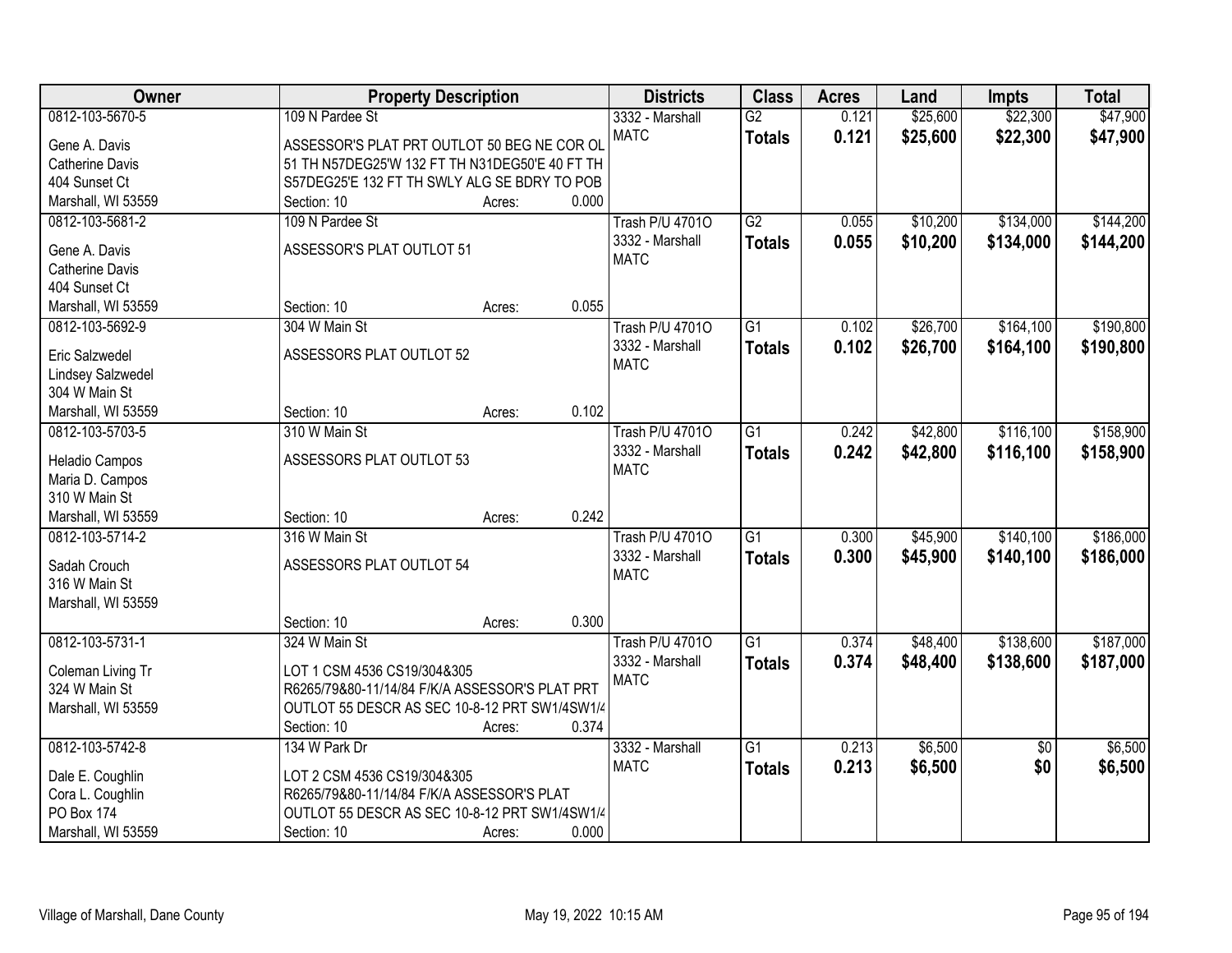| Owner                                                     | <b>Property Description</b>               |        |       | <b>Districts</b>                                         | <b>Class</b>                     | <b>Acres</b>   | Land                 | <b>Impts</b>         | <b>Total</b>           |
|-----------------------------------------------------------|-------------------------------------------|--------|-------|----------------------------------------------------------|----------------------------------|----------------|----------------------|----------------------|------------------------|
| 0812-103-5756-2<br>Jody A. Skallerud<br>410 W Main St     | 410 W Main St<br>ASSESSORS PLAT OUTLOT 56 |        |       | <b>Trash P/U 47010</b><br>3332 - Marshall<br><b>MATC</b> | $\overline{G1}$<br><b>Totals</b> | 0.320<br>0.320 | \$46,600<br>\$46,600 | \$95,500<br>\$95,500 | \$142,100<br>\$142,100 |
| Marshall, WI 53559                                        | Section: 10                               | Acres: | 0.320 |                                                          |                                  |                |                      |                      |                        |
| 0812-103-5767-9                                           | 414 W Main St                             |        |       | print                                                    | $\overline{G1}$                  | 0.234          | \$42,300             | \$172,000            | \$214,300              |
| Bernard D. Dodge<br>414 W Main St<br>Marshall, WI 53559   | ASSESSORS PLAT OUTLOT 57                  |        |       | Trash P/U 47010<br>3332 - Marshall<br><b>MATC</b>        | <b>Totals</b>                    | 0.234          | \$42,300             | \$172,000            | \$214,300              |
|                                                           | Section: 10                               | Acres: | 0.234 |                                                          |                                  |                |                      |                      |                        |
| 0812-103-5778-6                                           | 420 W Main St                             |        |       | <b>Trash P/U 47010</b>                                   | $\overline{G1}$                  | 0.208          | \$40,600             | \$112,100            | \$152,700              |
| Scott D. Schuster<br>420 W Main St<br>Marshall, WI 53559  | ASSESSORS PLAT OUTLOT 58                  |        |       | 3332 - Marshall<br><b>MATC</b>                           | <b>Totals</b>                    | 0.208          | \$40,600             | \$112,100            | \$152,700              |
|                                                           | Section: 10                               | Acres: | 0.208 |                                                          |                                  |                |                      |                      |                        |
| 0812-103-6201-0                                           | 227 Parkview Ln                           |        |       | <b>Trash P/U 47010</b>                                   | $\overline{G1}$                  | 0.276          | \$45,000             | \$170,400            | \$215,400              |
| Kristy A. Skaggs<br>John H. Cole                          | PARKVIEW TERRACE LOT 1                    |        |       | 3332 - Marshall<br><b>MATC</b>                           | <b>Totals</b>                    | 0.276          | \$45,000             | \$170,400            | \$215,400              |
| 227 Parkview Ln<br>Marshall, WI 53559                     | Section: 10                               | Acres: | 0.276 |                                                          |                                  |                |                      |                      |                        |
| 0812-103-6212-7                                           | 219 Parkview Ln                           |        |       | <b>Trash P/U 47010</b>                                   | $\overline{G1}$                  | 0.276          | \$45,000             | \$121,500            | \$166,500              |
|                                                           |                                           |        |       | 3332 - Marshall                                          | <b>Totals</b>                    | 0.276          | \$45,000             | \$121,500            | \$166,500              |
| Emilie S. Webb<br>219 Parkview Ln                         | PARKVIEW TERRACE LOT 2                    |        |       | <b>MATC</b>                                              |                                  |                |                      |                      |                        |
| Marshall, WI 53559                                        |                                           |        |       |                                                          |                                  |                |                      |                      |                        |
|                                                           | Section: 10                               | Acres: | 0.276 |                                                          |                                  |                |                      |                      |                        |
| 0812-103-6223-4                                           | 213 Parkview Ln                           |        |       | <b>Trash P/U 47010</b>                                   | $\overline{G1}$                  | 0.276          | \$45,000             | \$117,100            | \$162,100              |
| Ervin Stuntebeck<br>213 Parkview Ln<br>Marshall, WI 53559 | PARKVIEW TERRACE LOT 3                    |        |       | 3332 - Marshall<br><b>MATC</b>                           | <b>Totals</b>                    | 0.276          | \$45,000             | \$117,100            | \$162,100              |
|                                                           | Section: 10                               | Acres: | 0.276 |                                                          |                                  |                |                      |                      |                        |
| 0812-103-6234-1                                           | 408 Maunesha Dr                           |        |       | Intro letter                                             | $\overline{G1}$                  | 0.298          | \$45,800             | \$127,400            | \$173,200              |
| David W. Peters<br>408 Maunesha Dr<br>Marshall, WI 53559  | PARKVIEW TERRACE LOT 4                    |        |       | Trash P/U 47010<br>3332 - Marshall<br><b>MATC</b>        | <b>Totals</b>                    | 0.298          | \$45,800             | \$127,400            | \$173,200              |
|                                                           | Section: 10                               | Acres: | 0.298 |                                                          |                                  |                |                      |                      |                        |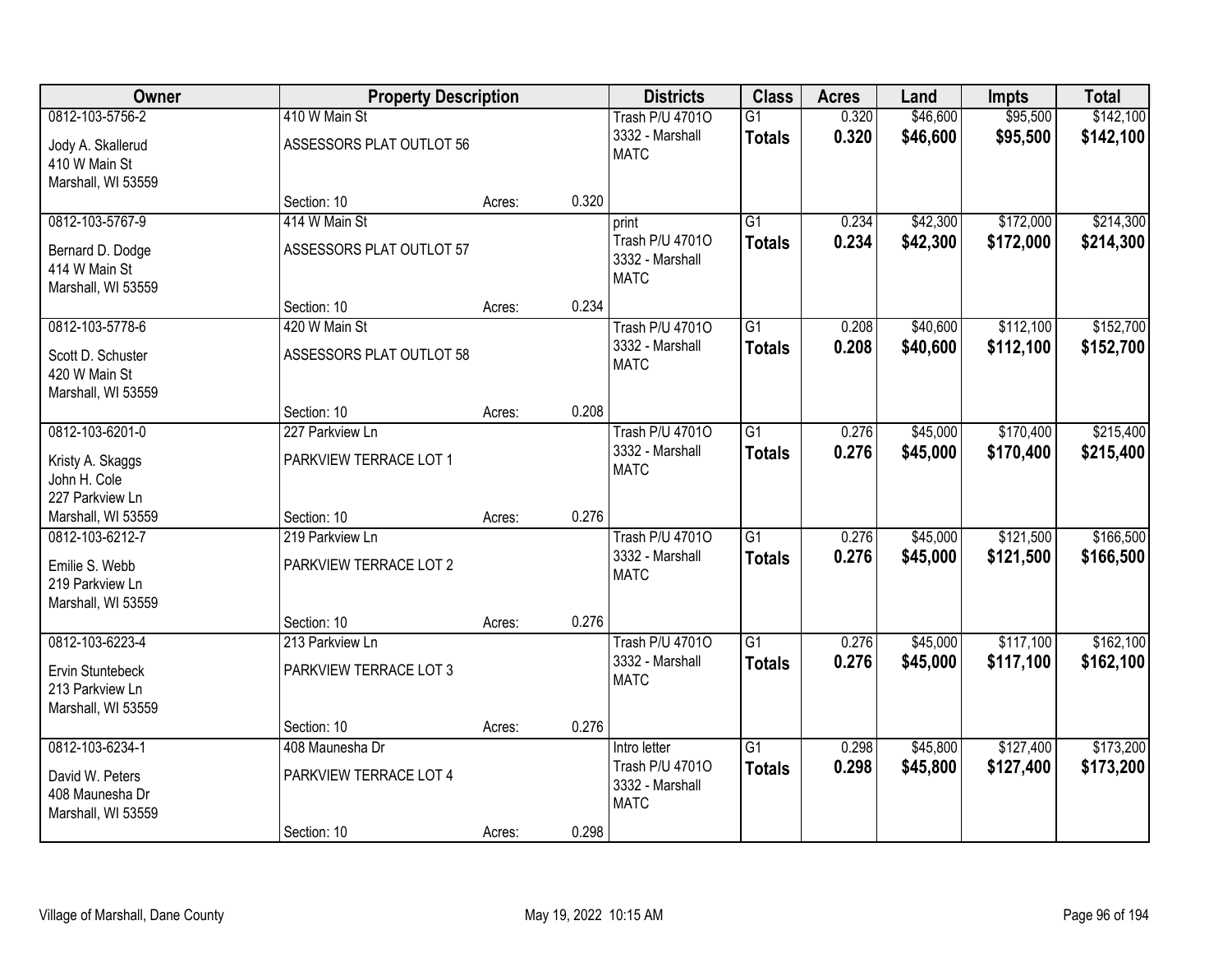| Owner                 |                                               | <b>Property Description</b> |       | <b>Districts</b>               | <b>Class</b>    | <b>Acres</b> | Land     | <b>Impts</b> | <b>Total</b> |
|-----------------------|-----------------------------------------------|-----------------------------|-------|--------------------------------|-----------------|--------------|----------|--------------|--------------|
| 0812-103-6245-8       | 409 Maunesha Dr                               |                             |       | print                          | $\overline{G1}$ | 0.446        | \$57,400 | \$199,500    | \$256,900    |
| Ernie K. Anderson     | PARKVIEW TERRACE LOT 5 EXC S 6 FT THF         |                             |       | Intro letter                   | <b>Totals</b>   | 0.446        | \$57,400 | \$199,500    | \$256,900    |
| Linda S. Anderson     |                                               |                             |       | Trash P/U 47010                |                 |              |          |              |              |
| 409 Maunesha Dr       |                                               |                             |       | 3332 - Marshall                |                 |              |          |              |              |
| Marshall, WI 53559    | Section: 10                                   | Acres:                      | 0.446 | <b>MATC</b>                    |                 |              |          |              |              |
| 0812-103-6256-5       | 339 Maunesha Dr                               |                             |       | Intro letter                   | $\overline{G1}$ | 0.443        | \$57,100 | \$146,300    | \$203,400    |
| Arika Gosdek          | PARKVIEW TERRACE S 6 FT OF LOT 5 & ALL OF LOT |                             |       | Trash P/U 47010                | <b>Totals</b>   | 0.443        | \$57,100 | \$146,300    | \$203,400    |
| 339 Maunesha Dr       | 6                                             |                             |       | 3332 - Marshall                |                 |              |          |              |              |
| Marshall, WI 53559    |                                               |                             |       | <b>MATC</b>                    |                 |              |          |              |              |
|                       | Section: 10                                   | Acres:                      | 0.443 |                                |                 |              |          |              |              |
| 0812-103-6267-2       | 331 Maunesha Dr                               |                             |       | Intro letter                   | $\overline{G1}$ | 0.349        | \$49,100 | \$155,100    | \$204,200    |
| David Teske           | PARKVIEW TERRACE LOT 7                        |                             |       | Trash P/U 47010                | <b>Totals</b>   | 0.349        | \$49,100 | \$155,100    | \$204,200    |
| 331 Maunesha Dr       |                                               |                             |       | 3332 - Marshall                |                 |              |          |              |              |
| Marshall, WI 53559    |                                               |                             |       | <b>MATC</b>                    |                 |              |          |              |              |
|                       | Section: 10                                   | Acres:                      | 0.349 |                                |                 |              |          |              |              |
| 0812-103-6278-9       | 332 Maunesha Dr                               |                             |       | Intro letter                   | $\overline{G1}$ | 0.282        | \$45,200 | \$168,600    | \$213,800    |
|                       |                                               |                             |       | Trash P/U 47020                | <b>Totals</b>   | 0.282        | \$45,200 | \$168,600    | \$213,800    |
| Carl M. Munson        | PARKVIEW TERRACE LOT 8                        |                             |       | 3332 - Marshall                |                 |              |          |              |              |
| Mary E. Munson        |                                               |                             |       | <b>MATC</b>                    |                 |              |          |              |              |
| 1385 County Highway T |                                               |                             | 0.282 |                                |                 |              |          |              |              |
| Marshall, WI 53559    | Section: 10                                   | Acres:                      |       |                                | $\overline{G1}$ |              |          |              |              |
| 0812-103-6289-6       | 214 Parkview Ln                               |                             |       | <b>Trash P/U 47010</b>         |                 | 0.317        | \$46,400 | \$148,200    | \$194,600    |
| Timothy G. Schroedl   | PARKVIEW TERRACE LOT 9                        |                             |       | 3332 - Marshall<br><b>MATC</b> | <b>Totals</b>   | 0.317        | \$46,400 | \$148,200    | \$194,600    |
| Nancy K. Gmeinder     |                                               |                             |       |                                |                 |              |          |              |              |
| 214 Parkview Ln       |                                               |                             |       |                                |                 |              |          |              |              |
| Marshall, WI 53559    | Section: 10                                   | Acres:                      | 0.317 |                                |                 |              |          |              |              |
| 0812-103-6300-0       | 218 Parkview Ln                               |                             |       | <b>Trash P/U 47010</b>         | $\overline{G1}$ | 0.317        | \$46,400 | \$149,100    | \$195,500    |
| Kenneth J. Bahl       | PARKVIEW TERRACE LOT 10                       |                             |       | 3332 - Marshall                | <b>Totals</b>   | 0.317        | \$46,400 | \$149,100    | \$195,500    |
| 218 Parkview Ln       |                                               |                             |       | <b>MATC</b>                    |                 |              |          |              |              |
| Marshall, WI 53559    |                                               |                             |       |                                |                 |              |          |              |              |
|                       | Section: 10                                   | Acres:                      | 0.317 |                                |                 |              |          |              |              |
| 0812-103-6311-7       | 226 Parkview Ln                               |                             |       | <b>Trash P/U 47010</b>         | $\overline{G1}$ | 0.317        | \$46,400 | \$127,600    | \$174,000    |
| Kelsey R. Burbach     | PARKVIEW TERRACE LOT 11                       |                             |       | 3332 - Marshall                | <b>Totals</b>   | 0.317        | \$46,400 | \$127,600    | \$174,000    |
| 226 Parkview Ln       |                                               |                             |       | <b>MATC</b>                    |                 |              |          |              |              |
| Marshall, WI 53559    |                                               |                             |       |                                |                 |              |          |              |              |
|                       | Section: 10                                   | Acres:                      | 0.317 |                                |                 |              |          |              |              |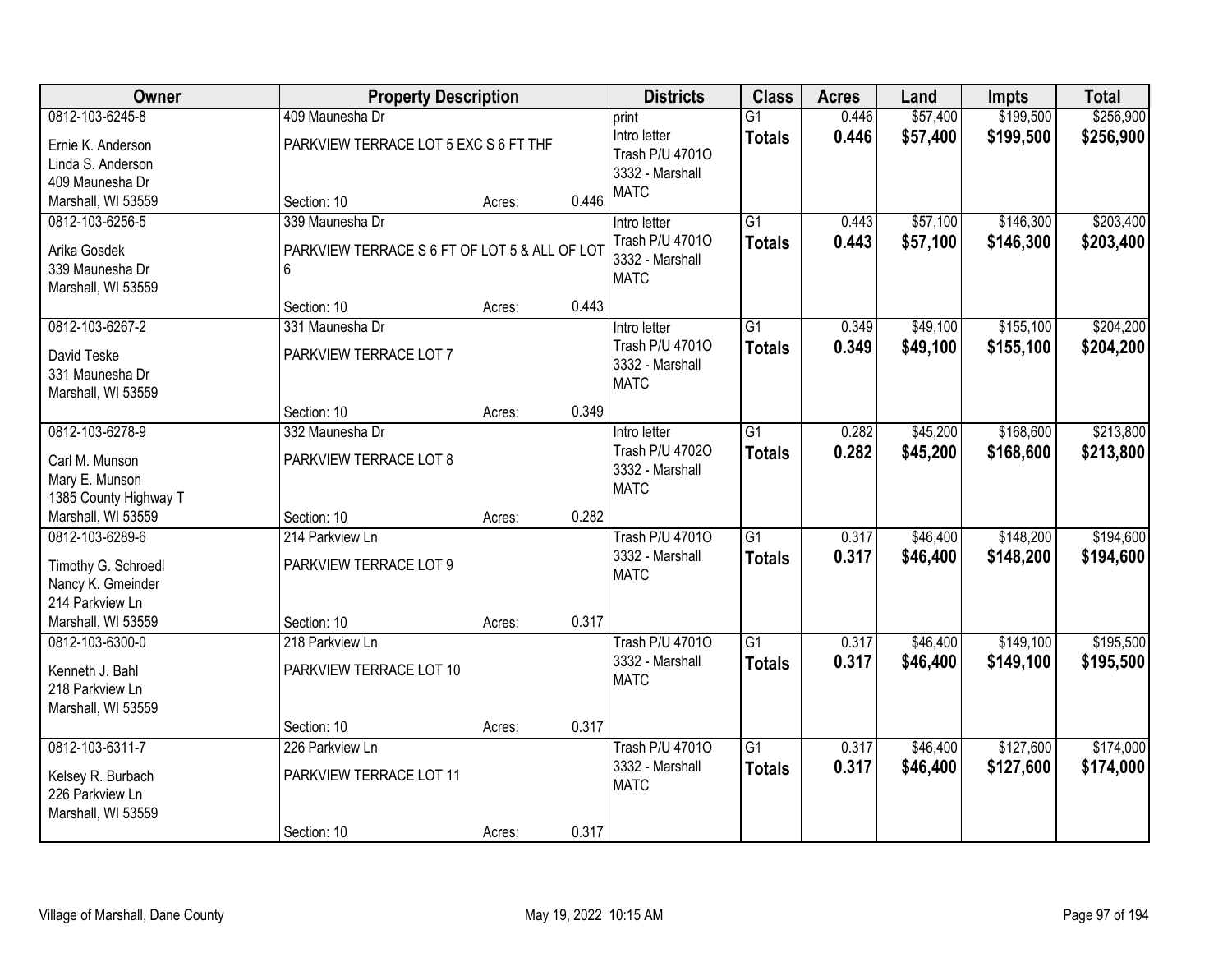| Owner                                 |                                            | <b>Property Description</b>                |       | <b>Districts</b>               | <b>Class</b>    | <b>Acres</b> | Land            | <b>Impts</b>    | <b>Total</b> |
|---------------------------------------|--------------------------------------------|--------------------------------------------|-------|--------------------------------|-----------------|--------------|-----------------|-----------------|--------------|
| 0812-103-6330-4                       | 411 Hubbell St                             |                                            |       | 3332 - Marshall                | $\overline{G1}$ | 0.110        | \$3,600         | $\overline{50}$ | \$3,600      |
| Andrew T. Santos                      | PARKVIEW TERRACE OUTLOT A                  |                                            |       | <b>MATC</b>                    | <b>Totals</b>   | 0.110        | \$3,600         | \$0             | \$3,600      |
| Sheila Santos                         |                                            |                                            |       |                                |                 |              |                 |                 |              |
| 411 Hubbell St                        |                                            |                                            |       |                                |                 |              |                 |                 |              |
| Marshall, WI 53559                    | Section: 10                                | Acres:                                     | 0.110 |                                |                 |              |                 |                 |              |
| 0812-103-6340-2                       | 327 Hubbell St                             |                                            |       | 3332 - Marshall<br><b>MATC</b> | $\overline{G1}$ | 0.075        | \$3,200         | $\overline{50}$ | \$3,200      |
| Robert A. Psota                       | PARKVIEW TERRACE OUTLOT B                  |                                            |       |                                | <b>Totals</b>   | 0.075        | \$3,200         | \$0             | \$3,200      |
| Heather M. Rose                       |                                            |                                            |       |                                |                 |              |                 |                 |              |
| 327 Hubbell St                        |                                            |                                            | 0.000 |                                |                 |              |                 |                 |              |
| Marshall, WI 53559<br>0812-103-6350-0 | Section: 10<br><b>Hubbell St</b>           | Acres:                                     |       | 3332 - Marshall                | X4              | 0.000        | $\overline{50}$ | \$0             | \$0          |
|                                       |                                            |                                            |       | <b>MATC</b>                    | <b>Totals</b>   | 0.000        | \$0             | \$0             | \$0          |
| Marshall, Village of                  | PARKVIEW TERRACE OUTLOT C                  |                                            |       |                                |                 |              |                 |                 |              |
| PO Box 45                             |                                            |                                            |       |                                |                 |              |                 |                 |              |
| Marshall, WI 53559                    | Section: 10                                | Acres:                                     | 0.000 |                                |                 |              |                 |                 |              |
| 0812-103-6360-8                       | Maunesha Dr                                |                                            |       | Intro letter                   | X4              | 0.015        | $\overline{50}$ | \$0             | $\sqrt{50}$  |
|                                       |                                            |                                            |       | 3332 - Marshall                | <b>Totals</b>   | 0.015        | \$0             | \$0             | \$0          |
| Marshall, Village of<br>PO Box 45     | PARKVIEW TERRACE OUTLOT D                  |                                            |       | <b>MATC</b>                    |                 |              |                 |                 |              |
| Marshall, WI 53559                    |                                            |                                            |       |                                |                 |              |                 |                 |              |
|                                       | Section: 10                                | Acres:                                     | 0.015 |                                |                 |              |                 |                 |              |
| 0812-103-6695-4                       | <b>Beebe St</b>                            |                                            |       | 3332 - Marshall                | $\overline{G1}$ | 0.010        | \$1,400         | \$0             | \$1,400      |
| Roger K. Chadwick                     | ASSESSORS PLAT OUTLOT 35 EXC NW 120 FT THF |                                            |       | <b>MATC</b>                    | <b>Totals</b>   | 0.010        | \$1,400         | \$0             | \$1,400      |
| 136 N Beebe St                        |                                            |                                            |       |                                |                 |              |                 |                 |              |
| Marshall, WI 53559                    |                                            |                                            |       |                                |                 |              |                 |                 |              |
|                                       | Section: 10                                | Acres:                                     | 0.010 |                                |                 |              |                 |                 |              |
| 0812-103-6705-1                       | 152 N Beebe St                             |                                            |       | 3332 - Marshall                | $\overline{G1}$ | 0.208        | \$40,600        | \$0             | \$40,600     |
| Roger K. Chadwick                     |                                            | ASSESSORS PLAT PRT OUTLOT 35 NW 120 FT THF |       | <b>MATC</b>                    | <b>Totals</b>   | 0.208        | \$40,600        | \$0             | \$40,600     |
| 136 N Beebe St                        |                                            |                                            |       |                                |                 |              |                 |                 |              |
| Marshall, WI 53559                    |                                            |                                            |       |                                |                 |              |                 |                 |              |
|                                       | Section: 10                                | Acres:                                     | 0.208 |                                |                 |              |                 |                 |              |
| 0812-103-6716-8                       | 132 Elm St                                 |                                            |       | <b>Trash P/U 47010</b>         | $\overline{G1}$ | 0.126        | \$17,800        | $\overline{50}$ | \$17,800     |
| Sean Mcculley                         |                                            | ASSESSORS PLAT OUTLOT 36 EXC R965/448      |       | 3332 - Marshall                | <b>Totals</b>   | 0.126        | \$17,800        | \$0             | \$17,800     |
| Laura Mcculley                        |                                            |                                            |       | <b>MATC</b>                    |                 |              |                 |                 |              |
| 132 Elm St                            |                                            |                                            |       |                                |                 |              |                 |                 |              |
| Marshall, WI 53559                    | Section: 10                                | Acres:                                     | 0.126 |                                |                 |              |                 |                 |              |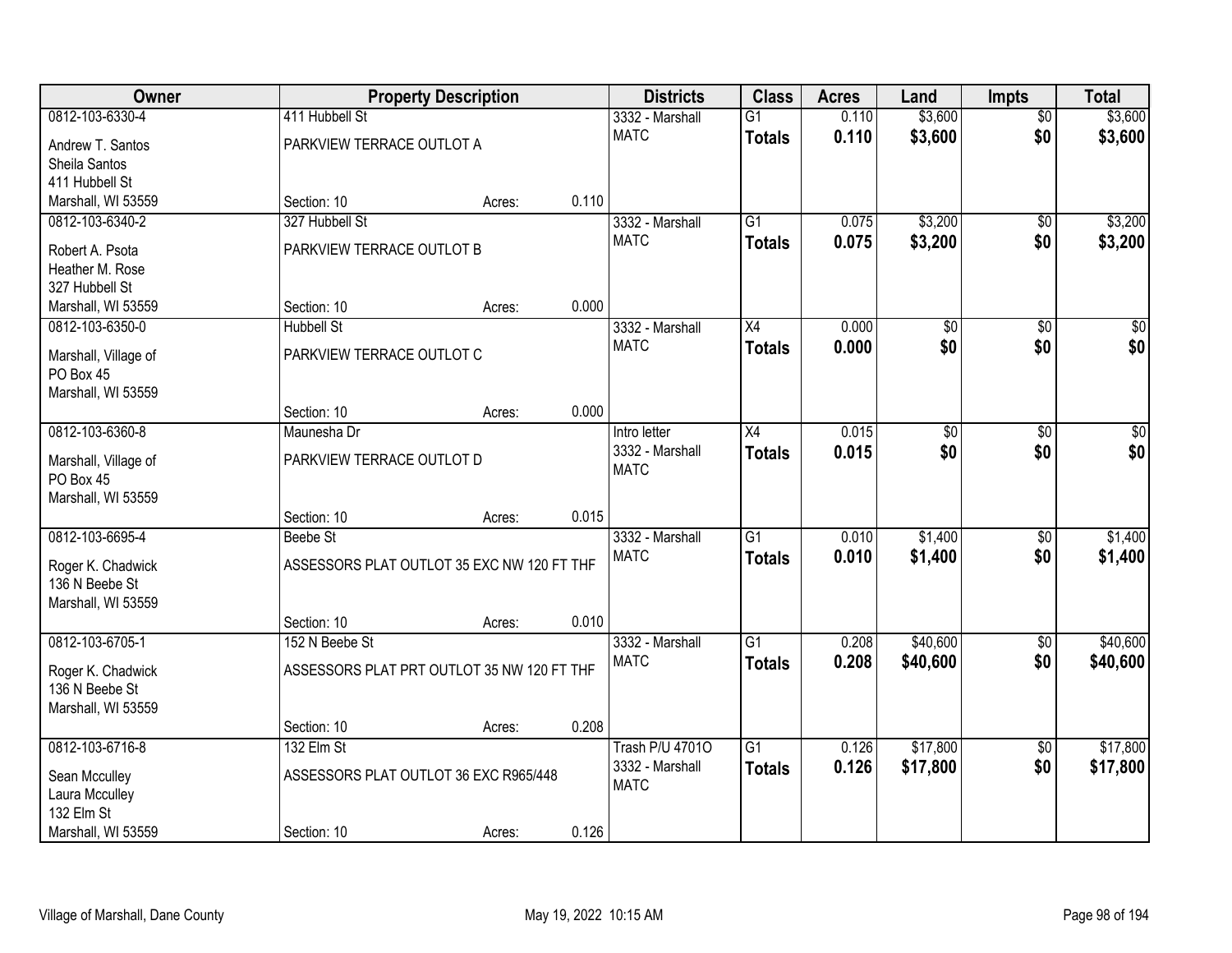| <b>Owner</b>                     |                                              | <b>Property Description</b> |       | <b>Districts</b>               | <b>Class</b>    | <b>Acres</b> | Land     | <b>Impts</b> | <b>Total</b> |
|----------------------------------|----------------------------------------------|-----------------------------|-------|--------------------------------|-----------------|--------------|----------|--------------|--------------|
| 0812-103-6726-6                  | 132 Elm St                                   |                             |       | 3332 - Marshall                | $\overline{G1}$ | 0.186        | \$26,300 | \$159,700    | \$186,000    |
| Sean Mcculley                    | ASSESORS PLAT PRT OUTLOT 36 DESCR AS SE 56   |                             |       | <b>MATC</b>                    | <b>Totals</b>   | 0.186        | \$26,300 | \$159,700    | \$186,000    |
| Laura Mcculley                   | FT OF VAC BEEBE ST LYG NE OF C/L VAC         |                             |       |                                |                 |              |          |              |              |
| 132 Elm St                       | BRECKENRIDGE ST NOW KNOWN AS ELM ST          |                             |       |                                |                 |              |          |              |              |
| Marshall, WI 53559               | Section: 10                                  | Acres:                      | 0.186 |                                |                 |              |          |              |              |
| 0812-103-6737-3                  | 138 Elm St                                   |                             |       | <b>Trash P/U 47010</b>         | $\overline{G1}$ | 0.284        | \$40,200 | \$142,200    | \$182,400    |
|                                  | ASSESSORS PLAT OUTLOT 37                     |                             |       | 3332 - Marshall                | <b>Totals</b>   | 0.284        | \$40,200 | \$142,200    | \$182,400    |
| John J. Skalitzky                |                                              |                             |       | <b>MATC</b>                    |                 |              |          |              |              |
| Diana E. Skalitzky<br>PO Box 661 |                                              |                             |       |                                |                 |              |          |              |              |
| Marshall, WI 53559               | Section: 10                                  |                             | 0.284 |                                |                 |              |          |              |              |
| 0812-103-6748-0                  | 142 Elm St                                   | Acres:                      |       | <b>Trash P/U 47010</b>         | G1              | 0.318        | \$45,000 | \$145,200    | \$190,200    |
|                                  |                                              |                             |       |                                |                 |              |          |              |              |
| Robert S. Logan                  | ASSESSORS PLAT OUTLOT 38                     |                             |       | 3332 - Marshall<br><b>MATC</b> | <b>Totals</b>   | 0.318        | \$45,000 | \$145,200    | \$190,200    |
| Marilyn L. Logan                 |                                              |                             |       |                                |                 |              |          |              |              |
| PO Box 303                       |                                              |                             |       |                                |                 |              |          |              |              |
| Marshall, WI 53559-0303          | Section: 10                                  | Acres:                      | 0.318 |                                |                 |              |          |              |              |
| 0812-103-6759-7                  | 218 Elm St                                   |                             |       | <b>Trash P/U 47010</b>         | G1              | 0.143        | \$36,300 | \$207,800    | \$244,100    |
| Lesli Taschwer                   | ASSESSORS PLAT OUTLOT 39 EXC NELY 23.25 FT   |                             |       | 3332 - Marshall                | <b>Totals</b>   | 0.143        | \$36,300 | \$207,800    | \$244,100    |
| Michael G. Taschwer              |                                              |                             |       | <b>MATC</b>                    |                 |              |          |              |              |
| PO Box 564                       |                                              |                             |       |                                |                 |              |          |              |              |
| Marshall, WI 53559               | Section: 10                                  | Acres:                      | 0.143 |                                |                 |              |          |              |              |
| 0812-103-6770-2                  | 213 Park St                                  |                             |       | <b>Trash P/U 47010</b>         | $\overline{G1}$ | 0.169        | \$41,800 | \$223,000    | \$264,800    |
|                                  |                                              |                             |       | 3332 - Marshall                | <b>Totals</b>   | 0.169        | \$41,800 | \$223,000    | \$264,800    |
| Lucas J. Weisensel               | ASSESSORS PLAT NELY 23.25 FT OUTLOT 39 & ALL |                             |       | <b>MATC</b>                    |                 |              |          |              |              |
| Samantha J. Weisensel            | OUTLOT 40                                    |                             |       |                                |                 |              |          |              |              |
| 213 Park St                      |                                              |                             |       |                                |                 |              |          |              |              |
| Marshall, WI 53559               | Section: 10                                  | Acres:                      | 0.169 |                                |                 |              |          |              |              |
| 0812-103-6781-9                  | 221 Park St                                  |                             |       | <b>Trash P/U 47010</b>         | $\overline{G1}$ | 0.358        | \$47,900 | \$140,700    | \$188,600    |
| Stanley E. Krueger               | ASSESSORS PLAT OUTLOT 41                     |                             |       | 3332 - Marshall                | <b>Totals</b>   | 0.358        | \$47,900 | \$140,700    | \$188,600    |
| Margaret J. Krueger              |                                              |                             |       | <b>MATC</b>                    |                 |              |          |              |              |
| PO Box 74                        |                                              |                             |       |                                |                 |              |          |              |              |
| Marshall, WI 53559               | Section: 10                                  | Acres:                      | 0.358 |                                |                 |              |          |              |              |
| 0812-103-6792-6                  | 224 Elm St                                   |                             |       | <b>Trash P/U 47010</b>         | $\overline{G1}$ | 0.437        | \$50,600 | \$149,600    | \$200,200    |
|                                  |                                              |                             |       | 3332 - Marshall                | <b>Totals</b>   | 0.437        | \$50,600 | \$149,600    | \$200,200    |
| Michele M. Salzman               | ASSESSORS PLAT OUTLOT 42 EXC D673/100 &      |                             |       | <b>MATC</b>                    |                 |              |          |              |              |
| 224 Elm St                       | R13021/14 A/D/A PRT BLOCK 15 VIL OF MARSHALL |                             |       |                                |                 |              |          |              |              |
| Marshall, WI 53559               |                                              |                             | 0.437 |                                |                 |              |          |              |              |
|                                  | Section: 10                                  | Acres:                      |       |                                |                 |              |          |              |              |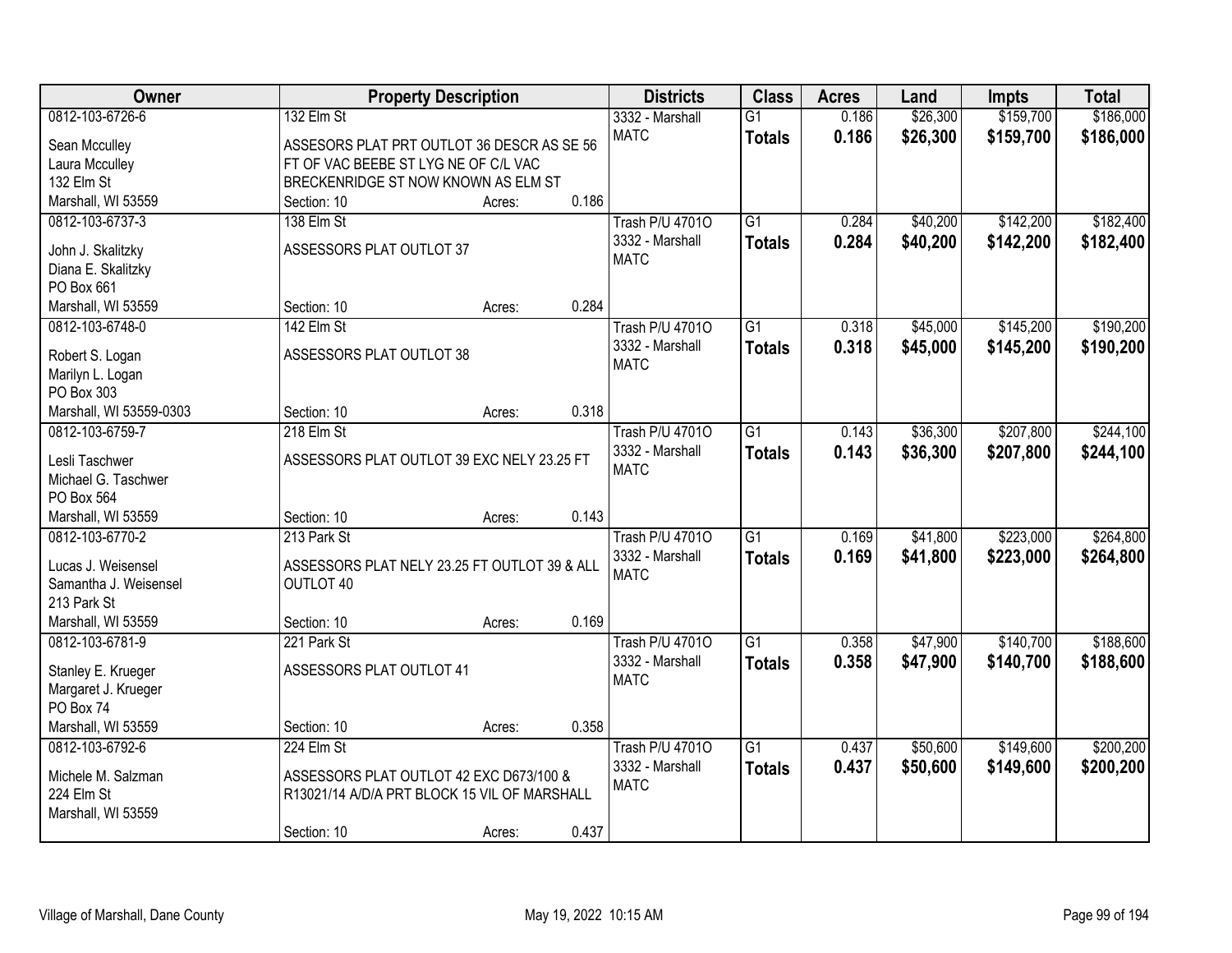| Owner                              | <b>Property Description</b>                    | <b>Districts</b>       | <b>Class</b>    | <b>Acres</b> | Land            | Impts           | <b>Total</b>    |
|------------------------------------|------------------------------------------------|------------------------|-----------------|--------------|-----------------|-----------------|-----------------|
| 0812-103-6802-3                    | 221 Park St                                    | 3332 - Marshall        | $\overline{G1}$ | 0.073        | \$100           | $\overline{50}$ | \$100           |
| Semjk Tr                           | ASSESSORS PLAT PRT OUTLOT 42 COM SWLY COR      | <b>MATC</b>            | <b>Totals</b>   | 0.073        | \$100           | \$0             | \$100           |
| PO Box 74                          | OL 41 TH N34DEG9'E 94.65 FT N3DEG56'W 21 FT TH |                        |                 |              |                 |                 |                 |
| Marshall, WI 53559                 | S71DEG44'W ALG NWLY LN OL 42 TH SELY 95.8 FT   |                        |                 |              |                 |                 |                 |
|                                    | 0.073<br>Section: 10<br>Acres:                 |                        |                 |              |                 |                 |                 |
| 0812-103-6814-1                    | 345 W Park Dr                                  | 3332 - Marshall        | X4              | 12.291       | $\overline{60}$ | $\overline{30}$ | $\overline{50}$ |
|                                    |                                                | <b>MATC</b>            | <b>Totals</b>   | 12.291       | \$0             | \$0             | \$0             |
| Marshall, Village of               | ASSESSORS PLAT OUTLOT 43 & ALSO INCL SEC       |                        |                 |              |                 |                 |                 |
| PO Box 45                          | 10-8-12 PRT SW1/4 DESCR AS BEG AT SW COR OF    |                        |                 |              |                 |                 |                 |
| Marshall, WI 53559                 | SEC 10 TH N4DEG30'E ALG W LN OF SEC 10 949.08  |                        |                 |              |                 |                 |                 |
|                                    | 12.291<br>Section: 10<br>Acres:                |                        |                 |              |                 |                 |                 |
| 0812-103-6824-7                    | 139 W Park Dr                                  | <b>Trash P/U 47010</b> | G1              | 0.298        | \$45,800        | \$141,600       | \$187,400       |
| Timothy S. Adams                   | ASSESSORS PLAT PRT OUTLOT 44 DESCR AS BEG      | 3332 - Marshall        | <b>Totals</b>   | 0.298        | \$45,800        | \$141,600       | \$187,400       |
| 139 W Park Dr                      | AT SW COR OF LOT 8 RIVERVIEW HEIGHTS TH        | <b>MATC</b>            |                 |              |                 |                 |                 |
| Marshall, WI 53559                 | S76DEG03'W 100.0 FT TH N13DEG57'W 130.0 FT TO  |                        |                 |              |                 |                 |                 |
|                                    | 0.298<br>Section: 10<br>Acres:                 |                        |                 |              |                 |                 |                 |
| 0812-103-6834-5                    | 502 W Main St                                  | 3332 - Marshall        | G2              | 0.535        | \$66,400        | \$0             | \$66,400        |
|                                    |                                                | <b>MATC</b>            | <b>Totals</b>   | 0.535        | \$66,400        | \$0             | \$66,400        |
| Bothe Real Estate Investments, LLC | ASSESSORS PLAT PRT OUTLOT 44 COM 90.9 FT       |                        |                 |              |                 |                 |                 |
| 118 Lothe Rd                       | N58DEG57'W OF SW COR LOT 37 2ND ADD TO         |                        |                 |              |                 |                 |                 |
| Marshall, WI 53559                 | RIVERVIEW HEIGHTS TH CONT W 128.8 FT TO E LN   |                        |                 |              |                 |                 |                 |
|                                    | 0.535<br>Section: 10<br>Acres:                 |                        |                 |              |                 |                 |                 |
| 0812-103-6844-3                    | Main St                                        | 3332 - Marshall        | $\overline{G2}$ | 0.211        | \$38,300        | $\overline{50}$ | \$38,300        |
| Jerry Harbort                      | ASSESSOR'S PLAT PRT OUTLOT 44 BEG SW COR       | <b>MATC</b>            | <b>Totals</b>   | 0.211        | \$38,300        | \$0             | \$38,300        |
| 1850 Corinth Dr                    | LOT 37 SECOND ADDN TO RIVERVIEW HEIGHTS TH     |                        |                 |              |                 |                 |                 |
| Sun Prairie, WI 53590              | N58DEG57'W ALG NLY R/W OF MAIN ST 90.90 FT TH  |                        |                 |              |                 |                 |                 |
|                                    | 0.211<br>Section: 10<br>Acres:                 |                        |                 |              |                 |                 |                 |
| 0812-103-6855-0                    | 127 Lothe Rd                                   | <b>Trash P/U 47010</b> | G1              | 1.530        | \$148,300       | \$169,200       | \$317,500       |
|                                    |                                                | 3332 - Marshall        | <b>Totals</b>   | 1.530        | \$148,300       | \$169,200       | \$317,500       |
| Rafael Viloria-Toro                | ASSESSOR'S PLAT PRT OUTLOT 45 COM SW COR       | <b>MATC</b>            |                 |              |                 |                 |                 |
| Lacey S. Blanchar                  | LOT 23 1ST ADD TO RIVERVIEW HEIGHTS TH         |                        |                 |              |                 |                 |                 |
| 127 Lothe Rd                       | S31DEGW 21.88 FT TH N58DEGW 187.39 FT TO LAKE  |                        |                 |              |                 |                 |                 |
| Marshall, WI 53559                 | 1.530<br>Section: 10<br>Acres:                 |                        |                 |              |                 |                 |                 |
| 0812-103-6865-8                    |                                                | 3332 - Marshall        | $\overline{X4}$ | 0.000        | $\sqrt{$0}$     | $\overline{50}$ | $\overline{50}$ |
| Marshall, Village of               | ASSESSORS PLAT PRT OUTLOT 45 & PRT SEC         | <b>MATC</b>            | <b>Totals</b>   | 0.000        | \$0             | \$0             | \$0             |
| PO Box 45                          | 9-8-12 E1/2 SE14 COM SW COR LOT 23 FIRST ADDN  |                        |                 |              |                 |                 |                 |
| Marshall, WI 53559                 | TO RIVERVIEW HEIGHTS TH S31DEGW 21.88 FT TO    |                        |                 |              |                 |                 |                 |
|                                    | 0.000<br>Section: 10<br>Acres:                 |                        |                 |              |                 |                 |                 |
|                                    |                                                |                        |                 |              |                 |                 |                 |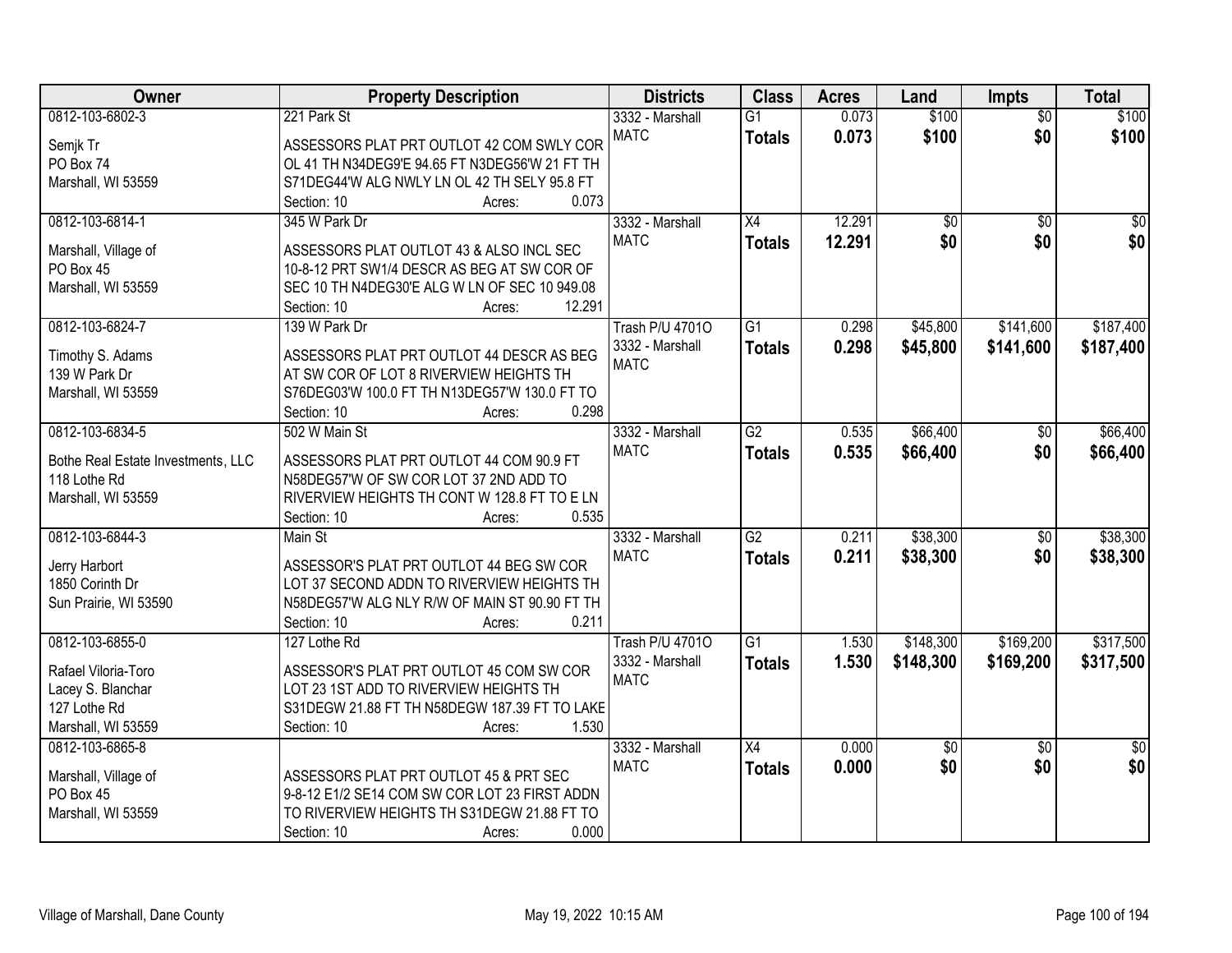| <b>Owner</b>                        | <b>Property Description</b>                                       | <b>Districts</b>       | <b>Class</b>    | <b>Acres</b> | Land            | <b>Impts</b>    | <b>Total</b>    |
|-------------------------------------|-------------------------------------------------------------------|------------------------|-----------------|--------------|-----------------|-----------------|-----------------|
| 0812-103-6875-6                     | 125 Lothe Rd                                                      | <b>Trash P/U 47010</b> | $\overline{G1}$ | 0.335        | \$73,000        | \$150,800       | \$223,800       |
| Vickie L. Vick-Peck                 | LOT 1 CSM 2251 CS9/64-12/14/76 F/K/A PRT OUTLOT                   | 3332 - Marshall        | <b>Totals</b>   | 0.335        | \$73,000        | \$150,800       | \$223,800       |
| PO Box 83                           | 45 ASSESSORS PLAT DESCR AS SEC 10-8-12 PRT                        | <b>MATC</b>            |                 |              |                 |                 |                 |
| Marshall, WI 53559                  | W1/2 (0.291 ACRES FR W LN LOTHE ST TO RIVER                       |                        |                 |              |                 |                 |                 |
|                                     | 0.335<br>Section: 10<br>Acres:                                    |                        |                 |              |                 |                 |                 |
| 0812-103-6885-4                     | 115 Lothe Rd                                                      | <b>Trash P/U 47020</b> | $\overline{G1}$ | 0.215        | \$41,000        | \$129,300       | \$170,300       |
|                                     |                                                                   | 3332 - Marshall        | <b>Totals</b>   | 0.215        | \$41,000        | \$129,300       | \$170,300       |
| Darrell A. Klompmaker               | LOT 1 CSM 2462 CS9/382-6/29/77 F/K/A ASSESSORS                    | <b>MATC</b>            |                 |              |                 |                 |                 |
| 5675 Box Elder Rd                   | PLAT PRT OUTLOT 45 DESCR AS SEC 9-8-12 PRT                        |                        |                 |              |                 |                 |                 |
| Marshall, WI 53559                  | E1/2SE1/4 & SEC 10-8-12 PRT NW1/4SW1/4 (0.21                      |                        |                 |              |                 |                 |                 |
|                                     | 0.215<br>Section: 10<br>Acres:                                    |                        |                 |              |                 |                 |                 |
| 0812-103-7004-1                     | Main St                                                           | 3332 - Marshall        | $\overline{X4}$ | 0.580        | $\overline{50}$ | $\overline{50}$ | $\overline{30}$ |
| Marshall, Village of                | ORIGINAL PLAT BLOCK 13 PRT LOTS 23, 24, 25 & 26                   | <b>MATC</b>            | <b>Totals</b>   | 0.580        | \$0             | \$0             | \$0             |
| 130 S Pardee                        | COM SW COR SD LOT 24 TH S56DEGE 22.4 FT ALG                       |                        |                 |              |                 |                 |                 |
| Marshall, WI 53559                  | NE LN MAIN ST TO POB TH CONT S56DEGE 41 FT                        |                        |                 |              |                 |                 |                 |
|                                     | 0.580<br>Section: 10<br>Acres:                                    |                        |                 |              |                 |                 |                 |
| 0812-103-7024-1                     | 113 E Main St                                                     | <b>Trash P/U 47010</b> | $\overline{G2}$ | 0.370        | \$68,200        | \$161,900       | \$230,100       |
|                                     |                                                                   | 3332 - Marshall        | <b>Totals</b>   | 0.370        | \$68,200        | \$161,900       | \$230,100       |
| Joseph C. Marceil                   | ORIGINAL PLAT BLOCK 13 W 30.4 FT LOT 23, ALL                      | <b>MATC</b>            |                 |              |                 |                 |                 |
| Kari A. Augustine                   | LOTS 24 & 25, LOT 26 EXC W 4 FT THF EXC D712/158                  |                        |                 |              |                 |                 |                 |
| 113 E Main St                       | ALSO PRT LOTS 24, 25 & 26 BLOCK 13 COM SW COR                     |                        |                 |              |                 |                 |                 |
| Marshall, WI 53559-9377             | Section: 10<br>0.370<br>Acres:                                    |                        |                 |              |                 |                 |                 |
| 0812-103-7047-1                     | 279 American Legion Cir                                           | <b>Trash P/U 47010</b> | $\overline{X4}$ | 0.730        | $\overline{50}$ | $\overline{30}$ | $\overline{30}$ |
| American Legion Post # 279          | ORIGINAL PLAT BLOCK 13 PRT LOTS 26, 28, 29, 30 &                  | 3332 - Marshall        | <b>Totals</b>   | 0.730        | \$0             | \$0             | \$0             |
| PO Box 51                           | 31 & VAC ALLEY & LOT 27 DESCR AS BEG AT SW                        | <b>MATC</b>            |                 |              |                 |                 |                 |
| Marshall, WI 53559                  | COR OF LOT 27 TH N33DEG29'E 198.0 FT ALG NLY                      |                        |                 |              |                 |                 |                 |
|                                     | 0.730<br>Section: 10<br>Acres:                                    |                        |                 |              |                 |                 |                 |
| 0812-103-7069-0                     | 102 W Main St                                                     | <b>Trash P/U 47010</b> | $\overline{G1}$ | 0.394        | \$49,100        | \$186,500       | \$235,600       |
|                                     | ORIGINAL PLAT BLOCK 13 PRT OF LOT 28 SW 198 FT                    | 3332 - Marshall        | <b>Totals</b>   | 0.394        | \$49,100        | \$186,500       | \$235,600       |
| Harvey A. Heiman<br>Donna J. Heiman | LYG W OF LN RUNNING N32DEG45'E FROM COR OF                        | <b>MATC</b>            |                 |              |                 |                 |                 |
| PO Box 71                           |                                                                   |                        |                 |              |                 |                 |                 |
| Marshall, WI 53559                  | MAIN ST BETW LOTS 27 & 28 TO CTR OF CRK &<br>0.394<br>Section: 10 |                        |                 |              |                 |                 |                 |
| 0812-103-7080-5                     | Acres:                                                            |                        | G2              | 0.092        | \$15,300        | \$17,600        | \$32,900        |
|                                     | 110 W Main St                                                     | <b>Trash P/U 47010</b> |                 |              |                 |                 |                 |
| Harvey A. Heiman                    | ORIGINAL PLAT BLOCK 13 PRT LOTS 30 & 31 COM                       | 3332 - Marshall        | <b>Totals</b>   | 0.092        | \$15,300        | \$17,600        | \$32,900        |
| Donna J. Heiman                     | SW COR TH ALG S LN SD LOTS SELY 42 FT TH NELY                     | <b>MATC</b>            |                 |              |                 |                 |                 |
| PO Box 71                           | 100 FT TO PT 38 FT SELY OF W LN LOT 31 TH NWLY                    |                        |                 |              |                 |                 |                 |
| Marshall, WI 53559                  | 0.092<br>Section: 10<br>Acres:                                    |                        |                 |              |                 |                 |                 |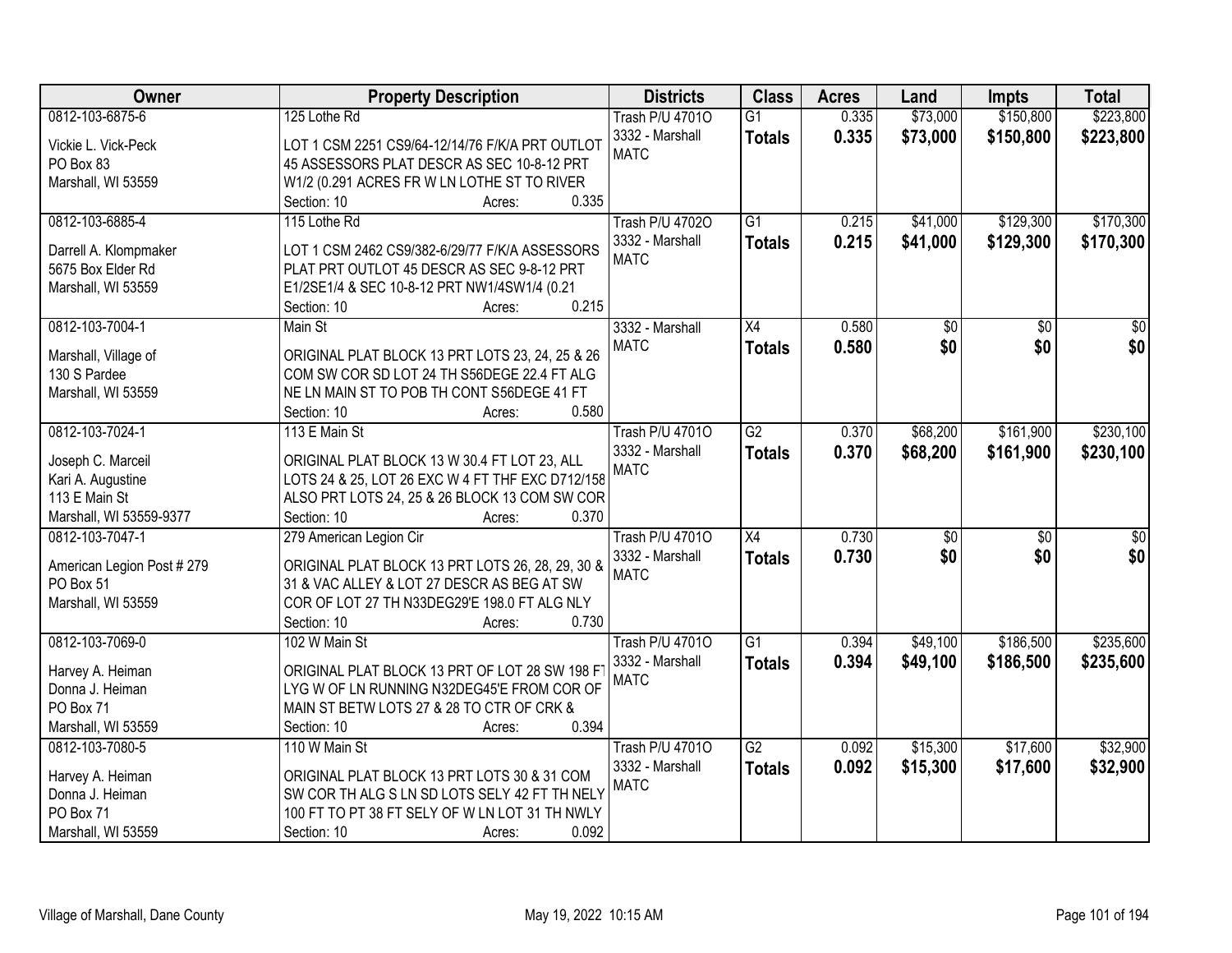| <b>Owner</b>                              | <b>Property Description</b>                    | <b>Districts</b>       | <b>Class</b>    | <b>Acres</b> | Land     | <b>Impts</b>    | <b>Total</b> |
|-------------------------------------------|------------------------------------------------|------------------------|-----------------|--------------|----------|-----------------|--------------|
| 0812-103-7086-1                           | W Main St                                      | print                  | $\overline{G1}$ | 0.124        | \$4,300  | $\overline{50}$ | \$4,300      |
| Harvey A. Heiman                          | ORIGINAL PLAT BLOCK 13 PRT LOTS 30, 31 & ALLEY | 3332 - Marshall        | <b>Totals</b>   | 0.124        | \$4,300  | \$0             | \$4,300      |
| Donna J. Heiman                           | DESCR AS BEG AT PT 2 1/2 FT E OF W LN OF 5 FT  | <b>MATC</b>            |                 |              |          |                 |              |
| PO Box 71                                 | ALLEY LYG BETW LOTS 31 & 32 BLOCK 13 TH SELY   |                        |                 |              |          |                 |              |
| Marshall, WI 53559                        | 0.124<br>Section: 10<br>Acres:                 |                        |                 |              |          |                 |              |
| 0812-103-7092-1                           | 116 W Main St                                  | <b>Trash P/U 47020</b> | $\overline{G1}$ | 0.136        | \$33,800 | \$194,300       | \$228,100    |
| Miriam S. Mueller-Owens                   | ORIGINAL PLAT BLOCK 13 LOT 32                  | 3332 - Marshall        | <b>Totals</b>   | 0.136        | \$33,800 | \$194,300       | \$228,100    |
| Robert J. Mueller-Owens                   |                                                | <b>MATC</b>            |                 |              |          |                 |              |
| 4304 Maher Ave                            |                                                |                        |                 |              |          |                 |              |
| Madison, WI 53716                         | 0.136<br>Section: 10<br>Acres:                 |                        |                 |              |          |                 |              |
| 0812-103-7103-7                           | 122 W Main St                                  | <b>Trash P/U 47020</b> | $\overline{G1}$ | 0.236        | \$42,400 | \$149,200       | \$191,600    |
| Valerie A. Hugo                           | ORIGINAL PLAT BLOCK 13 ALL OF LOTS 33 & 34 & E | 3332 - Marshall        | <b>Totals</b>   | 0.236        | \$42,400 | \$149,200       | \$191,600    |
| 2273 Mccoy Rd Ste a                       | 26 FT OF LOT 35                                | <b>MATC</b>            |                 |              |          |                 |              |
| Sun Prairie, WI 53590                     |                                                |                        |                 |              |          |                 |              |
|                                           | 0.236<br>Section: 10<br>Acres:                 |                        |                 |              |          |                 |              |
| 0812-103-7115-3                           | 132 W Main St                                  | <b>Trash P/U 47020</b> | $\overline{G2}$ | 0.121        | \$30,700 | \$234,100       | \$264,800    |
|                                           |                                                | 3332 - Marshall        | <b>Totals</b>   | 0.121        | \$30,700 | \$234,100       | \$264,800    |
| Marshall Investments LLC<br>2255 Tower Dr | ORIGINAL PLAT BLOCK 13 NWLY 40 FT LOT 35       | <b>MATC</b>            |                 |              |          |                 |              |
| Stoughton, WI 53589                       |                                                |                        |                 |              |          |                 |              |
|                                           | 0.121<br>Section: 10<br>Acres:                 |                        |                 |              |          |                 |              |
| 0812-103-7126-0                           | 116 N Beebe St                                 | <b>Trash P/U 47010</b> | $\overline{G1}$ | 0.179        | \$38,700 | \$137,400       | \$176,100    |
|                                           |                                                | 3332 - Marshall        | <b>Totals</b>   | 0.179        | \$38,700 | \$137,400       | \$176,100    |
| C&R River View Properties, LLC            | ORIGINAL PLAT BLOCK 13 NWLY 118 FT OF LOTS 36  | <b>MATC</b>            |                 |              |          |                 |              |
| 209 N Division St<br>Stoughton, WI 53589  | & 37                                           |                        |                 |              |          |                 |              |
|                                           | 0.179<br>Section: 10<br>Acres:                 |                        |                 |              |          |                 |              |
| 0812-103-7132-1                           | 116 W Main St                                  | print                  | $\overline{G1}$ | 0.044        | \$3,200  | \$11,300        | \$14,500     |
|                                           |                                                | 3332 - Marshall        | <b>Totals</b>   | 0.044        | \$3,200  | \$11,300        | \$14,500     |
| Miriam S. Mueller-Owens                   | ORIGINAL PLAT BLOCK 13 LOTS 36 & 37 EXC NW 120 | <b>MATC</b>            |                 |              |          |                 |              |
| Robert J. Mueller-Owens                   | FT THF & NW 5 FT VAC ALLEY LYG E & ABUTTING    |                        |                 |              |          |                 |              |
| 4304 Maher Ave                            | SD LOTS<br>0.044                               |                        |                 |              |          |                 |              |
| Madison, WI 53716<br>0812-103-7138-6      | Section: 10<br>Acres:<br>124 N Beebe St        | <b>Trash P/U 47010</b> | $\overline{G1}$ | 0.226        | \$41,800 | \$117,100       | \$158,900    |
|                                           |                                                | 3332 - Marshall        |                 | 0.226        | \$41,800 | \$117,100       | \$158,900    |
| Sarah R. Steindorf                        | ORIGINAL PLAT BLOCK 13 NWLY 120 FT OF LOTS 38  | <b>MATC</b>            | <b>Totals</b>   |              |          |                 |              |
| 124 N Beebe St                            | & 39 & NWLY 120 FT OF SWLY 1/2 OF LOT 40       |                        |                 |              |          |                 |              |
| Marshall, WI 53559                        |                                                |                        |                 |              |          |                 |              |
|                                           | 0.226<br>Section: 10<br>Acres:                 |                        |                 |              |          |                 |              |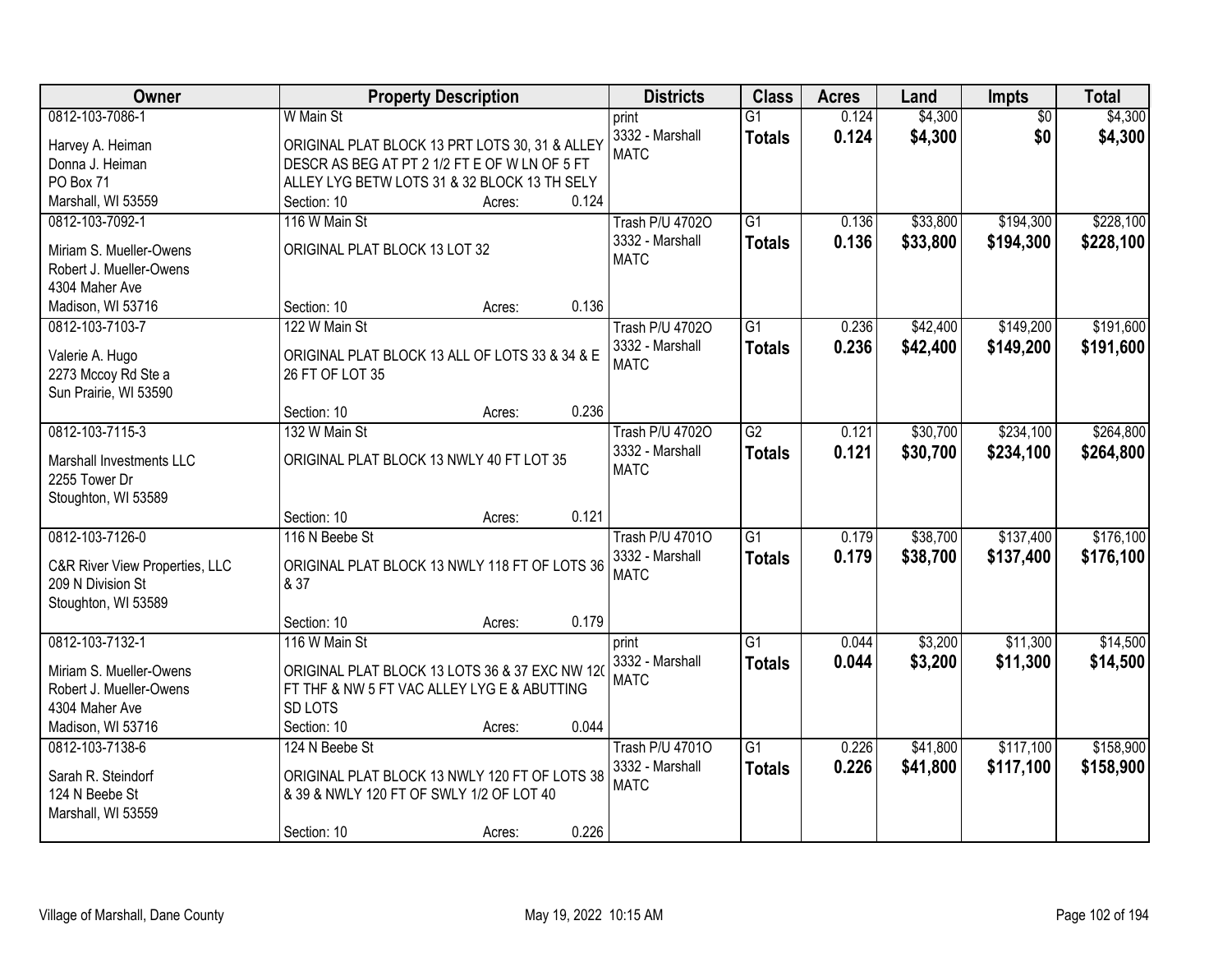| Owner                   | <b>Property Description</b>                      | <b>Districts</b>       | <b>Class</b>    | <b>Acres</b> | Land            | <b>Impts</b>    | <b>Total</b>    |
|-------------------------|--------------------------------------------------|------------------------|-----------------|--------------|-----------------|-----------------|-----------------|
| 0812-103-7155-1         | 128 N Beebe St                                   | <b>Trash P/U 47020</b> | $\overline{G1}$ | 0.346        | \$47,500        | \$171,500       | \$219,000       |
| Bonnie J. Lee           | ORIGINAL PLAT BLOCK 13 NW 120 FT OF N1/2 LOT     | 3332 - Marshall        | <b>Totals</b>   | 0.346        | \$47,500        | \$171,500       | \$219,000       |
| PO Box 415              | 40 & NW 120 FT OF LOT 41 & ALSO INCL ADDL        | <b>MATC</b>            |                 |              |                 |                 |                 |
| Marshall, WI 53559      | LANDS DESCR AS ORIGINAL PLAT BLOCK 13 SE 30      |                        |                 |              |                 |                 |                 |
|                         | 0.346<br>Section: 10<br>Acres:                   |                        |                 |              |                 |                 |                 |
| 0812-103-7173-3         | 136 N Beebe St                                   | <b>Trash P/U 47010</b> | $\overline{G1}$ | 0.333        | \$47,000        | \$157,900       | \$204,900       |
|                         |                                                  | 3332 - Marshall        | <b>Totals</b>   | 0.333        | \$47,000        | \$157,900       | \$204,900       |
| Roger K. Chadwick       | ORIGINAL PLAT BLOCK 13 LOTS 42 & 43, SW 16.5 FT  | <b>MATC</b>            |                 |              |                 |                 |                 |
| 136 N Beebe St          | OF NW 120 FT LOT 44, SE 30 FT LOTS 44 & 45, NW 5 |                        |                 |              |                 |                 |                 |
| Marshall, WI 53559      | FT VAC ALLEY LYG NW OF LOT 31 & NE OF EXT SW     |                        |                 |              |                 |                 |                 |
|                         | 0.333<br>Section: 10<br>Acres:                   |                        |                 |              |                 |                 |                 |
| 0812-103-7185-9         | 148 N Beebe St                                   | <b>Trash P/U 47010</b> | $\overline{G1}$ | 0.135        | \$35,300        | \$138,400       | \$173,700       |
| Carl K. Knapton         | ORIGINAL PLAT BLOCK 13 LOT 44 EXC S 16.5 FT &    | 3332 - Marshall        | <b>Totals</b>   | 0.135        | \$35,300        | \$138,400       | \$173,700       |
| Ursula J. Knapton       | ELY 30 FT THF & LOT 45 EXC ELY 30 FT THF         | <b>MATC</b>            |                 |              |                 |                 |                 |
| PO Box 301              |                                                  |                        |                 |              |                 |                 |                 |
| Marshall, WI 53559      | 0.135<br>Section: 10<br>Acres:                   |                        |                 |              |                 |                 |                 |
| 0812-103-7503-3         | 427 Hubbell St                                   | <b>Trash P/U 47010</b> | $\overline{G1}$ | 0.609        | \$53,100        | \$141,400       | \$194,500       |
|                         |                                                  | 3332 - Marshall        | <b>Totals</b>   | 0.609        | \$53,100        | \$141,400       | \$194,500       |
| Joseph J. Blaschka      | LOT 1 CSM 4455 CS19/148&149 R6004/26&27-8/17/84  | <b>MATC</b>            |                 |              |                 |                 |                 |
| 427 Hubbell St          | F/K/A ASSESSOR'S PLAT PRT OUTLOT 23 DESCR AS     |                        |                 |              |                 |                 |                 |
| Marshall, WI 53559      | SEC 10-8-12 PRT SE1/4SW1/4                       |                        |                 |              |                 |                 |                 |
|                         | 0.609<br>Section: 10<br>Acres:                   |                        |                 |              |                 |                 |                 |
| 0812-103-7513-1         | <b>Hubbell St</b>                                | 3332 - Marshall        | $\overline{G1}$ | 1.065        | \$55,300        | $\overline{50}$ | \$55,300        |
| Alvin W. Fedkenheuer    | LOT 2 CSM 4455 CS19/148&149 R6004/26&27-8/17/84  | <b>MATC</b>            | <b>Totals</b>   | 1.065        | \$55,300        | \$0             | \$55,300        |
| Patricia J. Fedkenheuer | F/K/A ASSESSOR'S PLAT PRT OUTLOT 23 DESCR AS     |                        |                 |              |                 |                 |                 |
| 3208 NW Bearspaw Dr     | SEC 10-8-12 PRT SE1/4SW1/4                       |                        |                 |              |                 |                 |                 |
| Calgary, AB T2LIT2      | 1.065<br>Section: 10<br>Acres:                   |                        |                 |              |                 |                 |                 |
| 0812-103-7524-8         | 417 Maunesha Dr                                  | Intro letter           | $\overline{G1}$ | 0.309        | \$43,700        | \$204,100       | \$247,800       |
|                         |                                                  | Trash P/U 47010        |                 |              |                 |                 |                 |
| James F. Mickowski      | ASSESSORS PLAT PRT OUTLOT 24 BEG NE COR          | 3332 - Marshall        | <b>Totals</b>   | 0.309        | \$43,700        | \$204,100       | \$247,800       |
| Laurie Irwin            | LOT 5 PARKVIEW TER TH N1DEG46'W ALG W LN OF      | <b>MATC</b>            |                 |              |                 |                 |                 |
| 1392 Everest Rd         | MAUNESHA DR EXT 99.00 FT TH N86DEG40'W 136.10    |                        |                 |              |                 |                 |                 |
| Venice, FL 34293        | 0.309<br>Section: 10<br>Acres:                   |                        |                 |              |                 |                 |                 |
| 0812-103-7529-1         | Maunesha Dr                                      | Intro letter           | $\overline{X4}$ | 0.151        | $\overline{50}$ | $\overline{30}$ | $\overline{50}$ |
| Marshall, Village of    | ASSESSORS PLAT PRT OUTLOT 24 DESCR AS BEG        | 3332 - Marshall        | <b>Totals</b>   | 0.151        | \$0             | \$0             | \$0             |
| PO Box 45               | AT NE COR OF LOT 5 PARKVIEW TERRACE TH           | <b>MATC</b>            |                 |              |                 |                 |                 |
| Marshall, WI 53559      | N01DEG46'W ALG W LN OF MAUNESHA DR EXT 99        |                        |                 |              |                 |                 |                 |
|                         | 0.151<br>Section: 10<br>Acres:                   |                        |                 |              |                 |                 |                 |
|                         |                                                  |                        |                 |              |                 |                 |                 |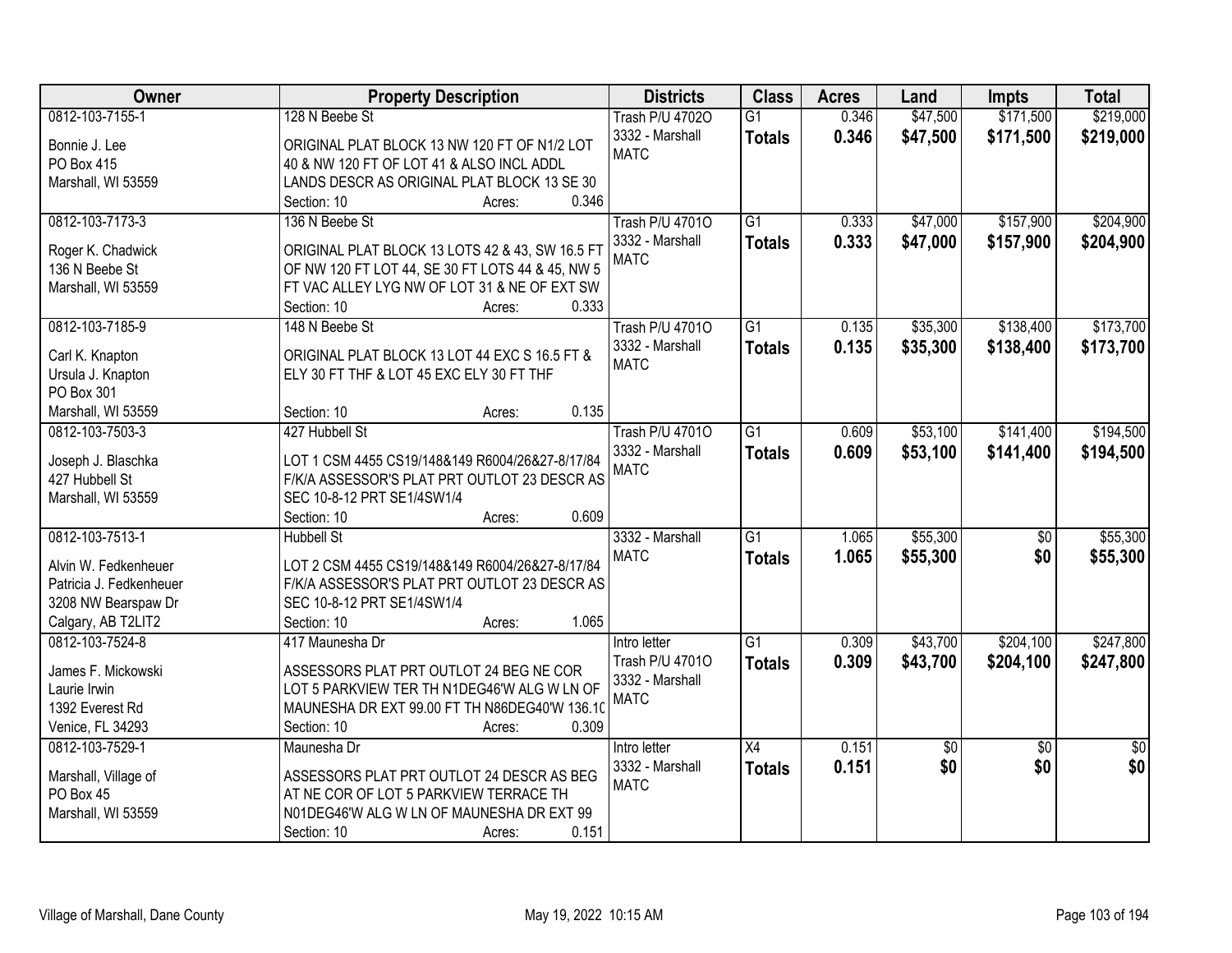| \$53,100<br>\$193,100<br>\$246,200<br>0812-103-7534-6<br>416 Maunesha Dr<br>0.509<br>$\overline{G1}$<br>Intro letter<br>Trash P/U 47010<br>0.509<br>\$53,100<br>\$193,100<br>\$246,200<br><b>Totals</b><br>Lazaro Chairez<br>ASSESSOR'S PLAT PRT OUTLOT 24 BEG NW COR<br>3332 - Marshall<br>LOT 4 PARKVIEW TERRACE TH N1DEG46'W 99.0 FT<br>Criscilda Chairez<br><b>MATC</b><br>416 Maunesha Dr<br>TH S86DEG40'E 228.8 FT TH S3DEG20'W 98.61 FT TH<br>Marshall, WI 53559<br>0.509<br>Section: 10<br>Acres:<br>0812-103-7544-4<br>419 Hubbell St<br>$\overline{G1}$<br>\$54,000<br>\$89,500<br><b>Trash P/U 47010</b><br>0.655<br>0.655<br>3332 - Marshall<br>\$54,000<br>\$89,500<br>\$143,500<br><b>Totals</b><br>Kathleen H. Keller<br>ASSESSOR'S PLAT PRT OUTLOT 24 LYG E OF<br><b>MATC</b><br>FOLL-DESCR: BEG NW COR LOT 4 PARKVIEW TER<br>5301 Tower Line Rd<br>Marshall, WI 53559<br>TH N1DEG46'W 99 FT TH S86DEG40'E 228.8 FT TH<br>0.655<br>Section: 10<br>Acres:<br>\$155,100<br>0812-103-7555-1<br>G1<br>\$50,200<br>411 Hubbell St<br><b>Trash P/U 47010</b><br>0.500<br>3332 - Marshall<br>\$50,200<br>\$155,100<br>0.500<br><b>Totals</b><br>ASSESSORS PLAT PRT OUTLOT 25 BEG NE COR TH<br>Andrew T. Santos<br><b>MATC</b><br>W 198 FT TH S 102.8 FT TH E 198 FT TH N TO POB<br>Sheila Santos<br>411 Hubbell St<br>0.500<br>Marshall, WI 53559<br>Section: 10<br>Acres:<br>0812-103-7566-8<br>327 Hubbell St<br>$\overline{G1}$<br>\$41,200<br>\$184,500<br><b>Trash P/U 47010</b><br>0.250<br>3332 - Marshall<br>0.250<br>\$41,200<br>\$184,500<br><b>Totals</b><br>ASSESSOR'S PLAT OUTLOT 26<br>Robert A. Psota<br><b>MATC</b><br>Heather M. Rose<br>327 Hubbell St<br>0.250<br>Marshall, WI 53559<br>Section: 10<br>Acres:<br>$\overline{G1}$<br>0.250<br>\$41,200<br>\$155,600<br>0812-103-7577-5<br>323 Hubbell St<br><b>Trash P/U 47010</b><br>0.250<br>\$196,800<br>3332 - Marshall<br>\$41,200<br>\$155,600<br><b>Totals</b><br>ASSESSORS PLAT OUTLOT 27<br>Tara L. Cooley<br><b>MATC</b><br>Rick A. Cooley<br>323 Hubbell St<br>Marshall, WI 53559<br>0.250<br>Section: 10<br>Acres:<br>$\overline{G1}$<br>\$44,000<br>\$93,300<br>0812-103-7598-0<br>319 Hubbell St<br><b>Trash P/U 47020</b><br>0.312<br>3332 - Marshall<br>0.312<br>\$44,000<br>\$93,300<br><b>Totals</b><br>ASSESSORS PLAT PRT OUTLOT 28 DESCR AS BEG<br>Foye Hubbell LLC<br><b>MATC</b><br>N4160 Rory Rd<br>AT NE COR OF OUTLOT 29 TH WLY ALNG N LN OF<br>SD OUTLOT 29 195 FT TH NLY PARA TO E LN OF SD<br>Poynette, WI 53955<br>0.312<br>Section: 10<br>Acres:<br>\$152,900<br>0812-103-7619-4<br>311 Hubbell St<br>$\overline{G1}$<br>\$46,900<br>0.400<br>print<br>0.400<br>Trash P/U 47010<br>\$46,900<br>\$152,900<br>\$199,800<br><b>Totals</b><br>ASSESSORS PLAT PRT OUTLOT 29 DESCR AS BEG<br>Andrew C. Ehrhart<br>3332 - Marshall<br>AT NE COR OF SD OUTLOT TH WLY ALG N LN OF SD<br>Sierra M. Ehrhart<br><b>MATC</b><br>311 Hubbell St<br>OUTLOT 195.0 FT TH SLY PARA TO E LN OF SD | Owner | <b>Property Description</b> | <b>Districts</b> | <b>Class</b> | <b>Acres</b> | Land | Impts | <b>Total</b> |
|-----------------------------------------------------------------------------------------------------------------------------------------------------------------------------------------------------------------------------------------------------------------------------------------------------------------------------------------------------------------------------------------------------------------------------------------------------------------------------------------------------------------------------------------------------------------------------------------------------------------------------------------------------------------------------------------------------------------------------------------------------------------------------------------------------------------------------------------------------------------------------------------------------------------------------------------------------------------------------------------------------------------------------------------------------------------------------------------------------------------------------------------------------------------------------------------------------------------------------------------------------------------------------------------------------------------------------------------------------------------------------------------------------------------------------------------------------------------------------------------------------------------------------------------------------------------------------------------------------------------------------------------------------------------------------------------------------------------------------------------------------------------------------------------------------------------------------------------------------------------------------------------------------------------------------------------------------------------------------------------------------------------------------------------------------------------------------------------------------------------------------------------------------------------------------------------------------------------------------------------------------------------------------------------------------------------------------------------------------------------------------------------------------------------------------------------------------------------------------------------------------------------------------------------------------------------------------------------------------------------------------------------------------------------------------------------------------------------------------------------------------------------------------------------------------------------------------------------------------------------------------------------------------------------------------------------------------------------------------------------|-------|-----------------------------|------------------|--------------|--------------|------|-------|--------------|
|                                                                                                                                                                                                                                                                                                                                                                                                                                                                                                                                                                                                                                                                                                                                                                                                                                                                                                                                                                                                                                                                                                                                                                                                                                                                                                                                                                                                                                                                                                                                                                                                                                                                                                                                                                                                                                                                                                                                                                                                                                                                                                                                                                                                                                                                                                                                                                                                                                                                                                                                                                                                                                                                                                                                                                                                                                                                                                                                                                                         |       |                             |                  |              |              |      |       |              |
| \$143,500<br>\$205,300<br>\$205,300<br>\$225,700<br>\$225,700<br>\$196,800<br>\$137,300<br>\$137,300<br>\$199,800                                                                                                                                                                                                                                                                                                                                                                                                                                                                                                                                                                                                                                                                                                                                                                                                                                                                                                                                                                                                                                                                                                                                                                                                                                                                                                                                                                                                                                                                                                                                                                                                                                                                                                                                                                                                                                                                                                                                                                                                                                                                                                                                                                                                                                                                                                                                                                                                                                                                                                                                                                                                                                                                                                                                                                                                                                                                       |       |                             |                  |              |              |      |       |              |
|                                                                                                                                                                                                                                                                                                                                                                                                                                                                                                                                                                                                                                                                                                                                                                                                                                                                                                                                                                                                                                                                                                                                                                                                                                                                                                                                                                                                                                                                                                                                                                                                                                                                                                                                                                                                                                                                                                                                                                                                                                                                                                                                                                                                                                                                                                                                                                                                                                                                                                                                                                                                                                                                                                                                                                                                                                                                                                                                                                                         |       |                             |                  |              |              |      |       |              |
|                                                                                                                                                                                                                                                                                                                                                                                                                                                                                                                                                                                                                                                                                                                                                                                                                                                                                                                                                                                                                                                                                                                                                                                                                                                                                                                                                                                                                                                                                                                                                                                                                                                                                                                                                                                                                                                                                                                                                                                                                                                                                                                                                                                                                                                                                                                                                                                                                                                                                                                                                                                                                                                                                                                                                                                                                                                                                                                                                                                         |       |                             |                  |              |              |      |       |              |
|                                                                                                                                                                                                                                                                                                                                                                                                                                                                                                                                                                                                                                                                                                                                                                                                                                                                                                                                                                                                                                                                                                                                                                                                                                                                                                                                                                                                                                                                                                                                                                                                                                                                                                                                                                                                                                                                                                                                                                                                                                                                                                                                                                                                                                                                                                                                                                                                                                                                                                                                                                                                                                                                                                                                                                                                                                                                                                                                                                                         |       |                             |                  |              |              |      |       |              |
|                                                                                                                                                                                                                                                                                                                                                                                                                                                                                                                                                                                                                                                                                                                                                                                                                                                                                                                                                                                                                                                                                                                                                                                                                                                                                                                                                                                                                                                                                                                                                                                                                                                                                                                                                                                                                                                                                                                                                                                                                                                                                                                                                                                                                                                                                                                                                                                                                                                                                                                                                                                                                                                                                                                                                                                                                                                                                                                                                                                         |       |                             |                  |              |              |      |       |              |
|                                                                                                                                                                                                                                                                                                                                                                                                                                                                                                                                                                                                                                                                                                                                                                                                                                                                                                                                                                                                                                                                                                                                                                                                                                                                                                                                                                                                                                                                                                                                                                                                                                                                                                                                                                                                                                                                                                                                                                                                                                                                                                                                                                                                                                                                                                                                                                                                                                                                                                                                                                                                                                                                                                                                                                                                                                                                                                                                                                                         |       |                             |                  |              |              |      |       |              |
|                                                                                                                                                                                                                                                                                                                                                                                                                                                                                                                                                                                                                                                                                                                                                                                                                                                                                                                                                                                                                                                                                                                                                                                                                                                                                                                                                                                                                                                                                                                                                                                                                                                                                                                                                                                                                                                                                                                                                                                                                                                                                                                                                                                                                                                                                                                                                                                                                                                                                                                                                                                                                                                                                                                                                                                                                                                                                                                                                                                         |       |                             |                  |              |              |      |       |              |
|                                                                                                                                                                                                                                                                                                                                                                                                                                                                                                                                                                                                                                                                                                                                                                                                                                                                                                                                                                                                                                                                                                                                                                                                                                                                                                                                                                                                                                                                                                                                                                                                                                                                                                                                                                                                                                                                                                                                                                                                                                                                                                                                                                                                                                                                                                                                                                                                                                                                                                                                                                                                                                                                                                                                                                                                                                                                                                                                                                                         |       |                             |                  |              |              |      |       |              |
|                                                                                                                                                                                                                                                                                                                                                                                                                                                                                                                                                                                                                                                                                                                                                                                                                                                                                                                                                                                                                                                                                                                                                                                                                                                                                                                                                                                                                                                                                                                                                                                                                                                                                                                                                                                                                                                                                                                                                                                                                                                                                                                                                                                                                                                                                                                                                                                                                                                                                                                                                                                                                                                                                                                                                                                                                                                                                                                                                                                         |       |                             |                  |              |              |      |       |              |
|                                                                                                                                                                                                                                                                                                                                                                                                                                                                                                                                                                                                                                                                                                                                                                                                                                                                                                                                                                                                                                                                                                                                                                                                                                                                                                                                                                                                                                                                                                                                                                                                                                                                                                                                                                                                                                                                                                                                                                                                                                                                                                                                                                                                                                                                                                                                                                                                                                                                                                                                                                                                                                                                                                                                                                                                                                                                                                                                                                                         |       |                             |                  |              |              |      |       |              |
|                                                                                                                                                                                                                                                                                                                                                                                                                                                                                                                                                                                                                                                                                                                                                                                                                                                                                                                                                                                                                                                                                                                                                                                                                                                                                                                                                                                                                                                                                                                                                                                                                                                                                                                                                                                                                                                                                                                                                                                                                                                                                                                                                                                                                                                                                                                                                                                                                                                                                                                                                                                                                                                                                                                                                                                                                                                                                                                                                                                         |       |                             |                  |              |              |      |       |              |
|                                                                                                                                                                                                                                                                                                                                                                                                                                                                                                                                                                                                                                                                                                                                                                                                                                                                                                                                                                                                                                                                                                                                                                                                                                                                                                                                                                                                                                                                                                                                                                                                                                                                                                                                                                                                                                                                                                                                                                                                                                                                                                                                                                                                                                                                                                                                                                                                                                                                                                                                                                                                                                                                                                                                                                                                                                                                                                                                                                                         |       |                             |                  |              |              |      |       |              |
|                                                                                                                                                                                                                                                                                                                                                                                                                                                                                                                                                                                                                                                                                                                                                                                                                                                                                                                                                                                                                                                                                                                                                                                                                                                                                                                                                                                                                                                                                                                                                                                                                                                                                                                                                                                                                                                                                                                                                                                                                                                                                                                                                                                                                                                                                                                                                                                                                                                                                                                                                                                                                                                                                                                                                                                                                                                                                                                                                                                         |       |                             |                  |              |              |      |       |              |
|                                                                                                                                                                                                                                                                                                                                                                                                                                                                                                                                                                                                                                                                                                                                                                                                                                                                                                                                                                                                                                                                                                                                                                                                                                                                                                                                                                                                                                                                                                                                                                                                                                                                                                                                                                                                                                                                                                                                                                                                                                                                                                                                                                                                                                                                                                                                                                                                                                                                                                                                                                                                                                                                                                                                                                                                                                                                                                                                                                                         |       |                             |                  |              |              |      |       |              |
|                                                                                                                                                                                                                                                                                                                                                                                                                                                                                                                                                                                                                                                                                                                                                                                                                                                                                                                                                                                                                                                                                                                                                                                                                                                                                                                                                                                                                                                                                                                                                                                                                                                                                                                                                                                                                                                                                                                                                                                                                                                                                                                                                                                                                                                                                                                                                                                                                                                                                                                                                                                                                                                                                                                                                                                                                                                                                                                                                                                         |       |                             |                  |              |              |      |       |              |
|                                                                                                                                                                                                                                                                                                                                                                                                                                                                                                                                                                                                                                                                                                                                                                                                                                                                                                                                                                                                                                                                                                                                                                                                                                                                                                                                                                                                                                                                                                                                                                                                                                                                                                                                                                                                                                                                                                                                                                                                                                                                                                                                                                                                                                                                                                                                                                                                                                                                                                                                                                                                                                                                                                                                                                                                                                                                                                                                                                                         |       |                             |                  |              |              |      |       |              |
|                                                                                                                                                                                                                                                                                                                                                                                                                                                                                                                                                                                                                                                                                                                                                                                                                                                                                                                                                                                                                                                                                                                                                                                                                                                                                                                                                                                                                                                                                                                                                                                                                                                                                                                                                                                                                                                                                                                                                                                                                                                                                                                                                                                                                                                                                                                                                                                                                                                                                                                                                                                                                                                                                                                                                                                                                                                                                                                                                                                         |       |                             |                  |              |              |      |       |              |
|                                                                                                                                                                                                                                                                                                                                                                                                                                                                                                                                                                                                                                                                                                                                                                                                                                                                                                                                                                                                                                                                                                                                                                                                                                                                                                                                                                                                                                                                                                                                                                                                                                                                                                                                                                                                                                                                                                                                                                                                                                                                                                                                                                                                                                                                                                                                                                                                                                                                                                                                                                                                                                                                                                                                                                                                                                                                                                                                                                                         |       |                             |                  |              |              |      |       |              |
|                                                                                                                                                                                                                                                                                                                                                                                                                                                                                                                                                                                                                                                                                                                                                                                                                                                                                                                                                                                                                                                                                                                                                                                                                                                                                                                                                                                                                                                                                                                                                                                                                                                                                                                                                                                                                                                                                                                                                                                                                                                                                                                                                                                                                                                                                                                                                                                                                                                                                                                                                                                                                                                                                                                                                                                                                                                                                                                                                                                         |       |                             |                  |              |              |      |       |              |
|                                                                                                                                                                                                                                                                                                                                                                                                                                                                                                                                                                                                                                                                                                                                                                                                                                                                                                                                                                                                                                                                                                                                                                                                                                                                                                                                                                                                                                                                                                                                                                                                                                                                                                                                                                                                                                                                                                                                                                                                                                                                                                                                                                                                                                                                                                                                                                                                                                                                                                                                                                                                                                                                                                                                                                                                                                                                                                                                                                                         |       |                             |                  |              |              |      |       |              |
|                                                                                                                                                                                                                                                                                                                                                                                                                                                                                                                                                                                                                                                                                                                                                                                                                                                                                                                                                                                                                                                                                                                                                                                                                                                                                                                                                                                                                                                                                                                                                                                                                                                                                                                                                                                                                                                                                                                                                                                                                                                                                                                                                                                                                                                                                                                                                                                                                                                                                                                                                                                                                                                                                                                                                                                                                                                                                                                                                                                         |       |                             |                  |              |              |      |       |              |
|                                                                                                                                                                                                                                                                                                                                                                                                                                                                                                                                                                                                                                                                                                                                                                                                                                                                                                                                                                                                                                                                                                                                                                                                                                                                                                                                                                                                                                                                                                                                                                                                                                                                                                                                                                                                                                                                                                                                                                                                                                                                                                                                                                                                                                                                                                                                                                                                                                                                                                                                                                                                                                                                                                                                                                                                                                                                                                                                                                                         |       |                             |                  |              |              |      |       |              |
|                                                                                                                                                                                                                                                                                                                                                                                                                                                                                                                                                                                                                                                                                                                                                                                                                                                                                                                                                                                                                                                                                                                                                                                                                                                                                                                                                                                                                                                                                                                                                                                                                                                                                                                                                                                                                                                                                                                                                                                                                                                                                                                                                                                                                                                                                                                                                                                                                                                                                                                                                                                                                                                                                                                                                                                                                                                                                                                                                                                         |       |                             |                  |              |              |      |       |              |
|                                                                                                                                                                                                                                                                                                                                                                                                                                                                                                                                                                                                                                                                                                                                                                                                                                                                                                                                                                                                                                                                                                                                                                                                                                                                                                                                                                                                                                                                                                                                                                                                                                                                                                                                                                                                                                                                                                                                                                                                                                                                                                                                                                                                                                                                                                                                                                                                                                                                                                                                                                                                                                                                                                                                                                                                                                                                                                                                                                                         |       |                             |                  |              |              |      |       |              |
|                                                                                                                                                                                                                                                                                                                                                                                                                                                                                                                                                                                                                                                                                                                                                                                                                                                                                                                                                                                                                                                                                                                                                                                                                                                                                                                                                                                                                                                                                                                                                                                                                                                                                                                                                                                                                                                                                                                                                                                                                                                                                                                                                                                                                                                                                                                                                                                                                                                                                                                                                                                                                                                                                                                                                                                                                                                                                                                                                                                         |       |                             |                  |              |              |      |       |              |
|                                                                                                                                                                                                                                                                                                                                                                                                                                                                                                                                                                                                                                                                                                                                                                                                                                                                                                                                                                                                                                                                                                                                                                                                                                                                                                                                                                                                                                                                                                                                                                                                                                                                                                                                                                                                                                                                                                                                                                                                                                                                                                                                                                                                                                                                                                                                                                                                                                                                                                                                                                                                                                                                                                                                                                                                                                                                                                                                                                                         |       |                             |                  |              |              |      |       |              |
|                                                                                                                                                                                                                                                                                                                                                                                                                                                                                                                                                                                                                                                                                                                                                                                                                                                                                                                                                                                                                                                                                                                                                                                                                                                                                                                                                                                                                                                                                                                                                                                                                                                                                                                                                                                                                                                                                                                                                                                                                                                                                                                                                                                                                                                                                                                                                                                                                                                                                                                                                                                                                                                                                                                                                                                                                                                                                                                                                                                         |       |                             |                  |              |              |      |       |              |
|                                                                                                                                                                                                                                                                                                                                                                                                                                                                                                                                                                                                                                                                                                                                                                                                                                                                                                                                                                                                                                                                                                                                                                                                                                                                                                                                                                                                                                                                                                                                                                                                                                                                                                                                                                                                                                                                                                                                                                                                                                                                                                                                                                                                                                                                                                                                                                                                                                                                                                                                                                                                                                                                                                                                                                                                                                                                                                                                                                                         |       |                             |                  |              |              |      |       |              |
|                                                                                                                                                                                                                                                                                                                                                                                                                                                                                                                                                                                                                                                                                                                                                                                                                                                                                                                                                                                                                                                                                                                                                                                                                                                                                                                                                                                                                                                                                                                                                                                                                                                                                                                                                                                                                                                                                                                                                                                                                                                                                                                                                                                                                                                                                                                                                                                                                                                                                                                                                                                                                                                                                                                                                                                                                                                                                                                                                                                         |       |                             |                  |              |              |      |       |              |
|                                                                                                                                                                                                                                                                                                                                                                                                                                                                                                                                                                                                                                                                                                                                                                                                                                                                                                                                                                                                                                                                                                                                                                                                                                                                                                                                                                                                                                                                                                                                                                                                                                                                                                                                                                                                                                                                                                                                                                                                                                                                                                                                                                                                                                                                                                                                                                                                                                                                                                                                                                                                                                                                                                                                                                                                                                                                                                                                                                                         |       |                             |                  |              |              |      |       |              |
|                                                                                                                                                                                                                                                                                                                                                                                                                                                                                                                                                                                                                                                                                                                                                                                                                                                                                                                                                                                                                                                                                                                                                                                                                                                                                                                                                                                                                                                                                                                                                                                                                                                                                                                                                                                                                                                                                                                                                                                                                                                                                                                                                                                                                                                                                                                                                                                                                                                                                                                                                                                                                                                                                                                                                                                                                                                                                                                                                                                         |       |                             |                  |              |              |      |       |              |
|                                                                                                                                                                                                                                                                                                                                                                                                                                                                                                                                                                                                                                                                                                                                                                                                                                                                                                                                                                                                                                                                                                                                                                                                                                                                                                                                                                                                                                                                                                                                                                                                                                                                                                                                                                                                                                                                                                                                                                                                                                                                                                                                                                                                                                                                                                                                                                                                                                                                                                                                                                                                                                                                                                                                                                                                                                                                                                                                                                                         |       |                             |                  |              |              |      |       |              |
|                                                                                                                                                                                                                                                                                                                                                                                                                                                                                                                                                                                                                                                                                                                                                                                                                                                                                                                                                                                                                                                                                                                                                                                                                                                                                                                                                                                                                                                                                                                                                                                                                                                                                                                                                                                                                                                                                                                                                                                                                                                                                                                                                                                                                                                                                                                                                                                                                                                                                                                                                                                                                                                                                                                                                                                                                                                                                                                                                                                         |       |                             |                  |              |              |      |       |              |
|                                                                                                                                                                                                                                                                                                                                                                                                                                                                                                                                                                                                                                                                                                                                                                                                                                                                                                                                                                                                                                                                                                                                                                                                                                                                                                                                                                                                                                                                                                                                                                                                                                                                                                                                                                                                                                                                                                                                                                                                                                                                                                                                                                                                                                                                                                                                                                                                                                                                                                                                                                                                                                                                                                                                                                                                                                                                                                                                                                                         |       |                             |                  |              |              |      |       |              |
|                                                                                                                                                                                                                                                                                                                                                                                                                                                                                                                                                                                                                                                                                                                                                                                                                                                                                                                                                                                                                                                                                                                                                                                                                                                                                                                                                                                                                                                                                                                                                                                                                                                                                                                                                                                                                                                                                                                                                                                                                                                                                                                                                                                                                                                                                                                                                                                                                                                                                                                                                                                                                                                                                                                                                                                                                                                                                                                                                                                         |       |                             |                  |              |              |      |       |              |
|                                                                                                                                                                                                                                                                                                                                                                                                                                                                                                                                                                                                                                                                                                                                                                                                                                                                                                                                                                                                                                                                                                                                                                                                                                                                                                                                                                                                                                                                                                                                                                                                                                                                                                                                                                                                                                                                                                                                                                                                                                                                                                                                                                                                                                                                                                                                                                                                                                                                                                                                                                                                                                                                                                                                                                                                                                                                                                                                                                                         |       |                             |                  |              |              |      |       |              |
| 0.400<br>Marshall, WI 53559<br>Section: 10<br>Acres:                                                                                                                                                                                                                                                                                                                                                                                                                                                                                                                                                                                                                                                                                                                                                                                                                                                                                                                                                                                                                                                                                                                                                                                                                                                                                                                                                                                                                                                                                                                                                                                                                                                                                                                                                                                                                                                                                                                                                                                                                                                                                                                                                                                                                                                                                                                                                                                                                                                                                                                                                                                                                                                                                                                                                                                                                                                                                                                                    |       |                             |                  |              |              |      |       |              |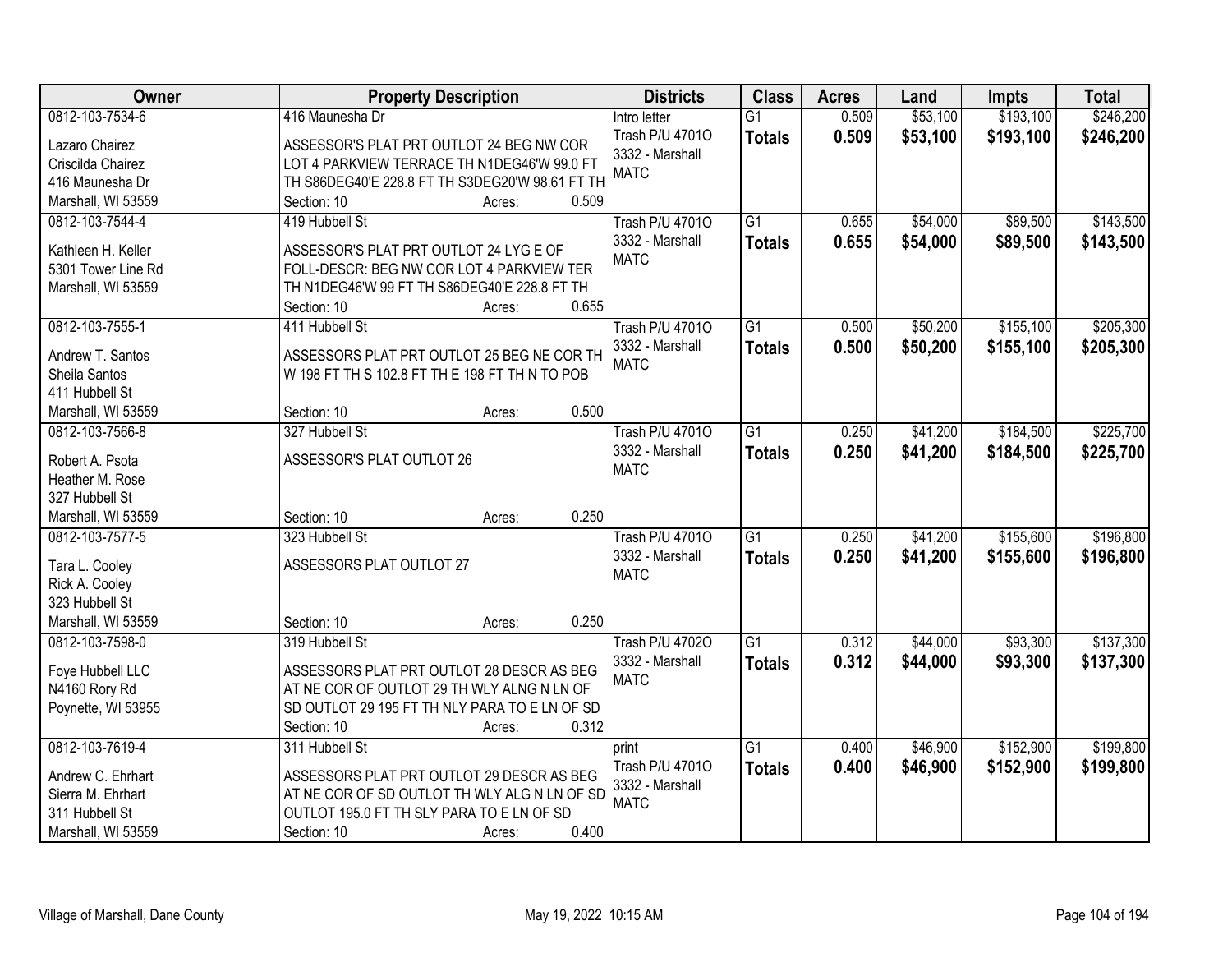| <b>Owner</b>                   | <b>Property Description</b>                    |        |       | <b>Districts</b>                | <b>Class</b>    | <b>Acres</b> | Land       | <b>Impts</b>    | <b>Total</b>     |
|--------------------------------|------------------------------------------------|--------|-------|---------------------------------|-----------------|--------------|------------|-----------------|------------------|
| 0812-103-7629-2                | 303 Hubbell St                                 |        |       | <b>Trash P/U 47010</b>          | $\overline{G1}$ | 0.385        | \$46,400   | \$111,400       | \$157,800        |
| Donald T. Caine Jr             | ASSESSORS PLAT PRT OUTLOT 29 BEG SE COR SD     |        |       | 3332 - Marshall                 | <b>Totals</b>   | 0.385        | \$46,400   | \$111,400       | \$157,800        |
| 303 Hubbell St                 | OUTLOT TH N 101.79 FT TH W 195 FT TH S TO S LN |        |       | <b>MATC</b>                     |                 |              |            |                 |                  |
| Marshall, WI 53559             | SD OL THE TO POB                               |        |       |                                 |                 |              |            |                 |                  |
|                                | Section: 10                                    | Acres: | 0.385 |                                 |                 |              |            |                 |                  |
| 0812-103-7650-5                | 231 Hubbell St                                 |        |       | <b>Trash P/U 47020</b>          | $\overline{G1}$ | 0.277        | \$42,800   | \$122,300       | \$165,100        |
|                                |                                                |        |       |                                 |                 |              |            |                 |                  |
| Jordan Pache                   | ASSESSORS PLAT PRT OUTLOT 30 ELY 195 FT THF    |        |       | 3332 - Marshall<br><b>MATC</b>  | <b>Totals</b>   | 0.277        | \$42,800   | \$122,300       | \$165,100        |
| 231 Hubbell St                 |                                                |        |       |                                 |                 |              |            |                 |                  |
| Marshall, WI 53559             |                                                |        |       |                                 |                 |              |            |                 |                  |
|                                | Section: 10                                    | Acres: | 0.277 |                                 |                 |              |            |                 |                  |
| 0812-103-7667-6                | 219 Hubbell St                                 |        |       | <b>Trash P/U 47010</b>          | G1              | 0.207        | \$38,500   | \$144,000       | \$182,500        |
|                                |                                                |        |       | 3332 - Marshall                 | <b>Totals</b>   | 0.207        | \$38,500   | \$144,000       | \$182,500        |
| Thomas W. Skala                | LOT 1 CSM 7324 CS37/217-12/21/93 F/K/A         |        |       | <b>MATC</b>                     |                 |              |            |                 |                  |
| 219 Hubbell St                 | ASSESSORS PLAT MARSHALL OL 32 & PRT OL 31 &    |        |       |                                 |                 |              |            |                 |                  |
| Marshall, WI 53559             | MAUNESHA SHORES OUTLOT 1 DESCR AS SEC          |        |       |                                 |                 |              |            |                 |                  |
|                                | Section: 10                                    | Acres: | 0.207 |                                 |                 |              |            |                 |                  |
| 0812-103-7674-7                | Maunesha Dr                                    |        |       | Intro letter                    | $\overline{G1}$ | 0.331        | \$46,900   | \$0             | \$46,900         |
| Thomas W. Skala                | LOT 2 CSM 7324 CS37/217-12/21/93 F/K/A         |        |       | 3332 - Marshall                 | <b>Totals</b>   | 0.331        | \$46,900   | \$0             | \$46,900         |
| 219 Hubbell St                 | ASSESSORS PLAT MARSHALL OL 32 & PRT OL 31 &    |        |       | <b>MATC</b>                     |                 |              |            |                 |                  |
| Marshall, WI 53559             | MAUNESHA SHORES OUTLOT 1 DESCR AS SEC          |        |       |                                 |                 |              |            |                 |                  |
|                                | Section: 10                                    | Acres: | 0.331 |                                 |                 |              |            |                 |                  |
| 0812-103-7681-8                | 223 Hubbell St                                 |        |       | <b>Trash P/U 47020</b>          | $\overline{G1}$ | 0.209        | \$38,600   | \$112,200       | \$150,800        |
|                                |                                                |        |       | 3332 - Marshall                 | <b>Totals</b>   | 0.209        | \$38,600   | \$112,200       | \$150,800        |
| Diez Living Tr, Elizabeth Berg | ASSESSOR'S PLAT PRT OUTLOT 31 E 170 FT OF N    |        |       | <b>MATC</b>                     |                 |              |            |                 |                  |
| 644 Crandall St                | 66.5 FT THF                                    |        |       |                                 |                 |              |            |                 |                  |
| Madison, WI 53711              |                                                |        |       |                                 |                 |              |            |                 |                  |
|                                | Section: 10                                    | Acres: | 0.209 |                                 |                 |              |            |                 |                  |
| 0812-103-7694-3                | <b>Hubbell St</b>                              |        |       | 3332 - Marshall                 | X4              | 0.701        | $\sqrt{6}$ | $\overline{50}$ | $\overline{\$0}$ |
| Marshall, Village of           | ASSESSORS PLAT OUTLOT 33 EXC MAUNESHA          |        |       | <b>MATC</b>                     | <b>Totals</b>   | 0.701        | \$0        | \$0             | \$0              |
| PO Box 45                      | <b>SHORES</b>                                  |        |       |                                 |                 |              |            |                 |                  |
| Marshall, WI 53559             |                                                |        |       |                                 |                 |              |            |                 |                  |
|                                | Section: 10                                    |        | 0.701 |                                 |                 |              |            |                 |                  |
| 0812-103-7704-0                | 132 Hubbell St                                 | Acres: |       |                                 | $\overline{G2}$ | 0.751        | \$43,400   |                 | \$51,500         |
|                                |                                                |        |       | <b>Trash P/U 47010</b>          |                 |              |            | \$8,100         |                  |
| Blaschka Dam LLC               | ASSESSORS PLAT OUTLOT 34                       |        |       | 3332 - Marshall                 | <b>Totals</b>   | 0.751        | \$43,400   | \$8,100         | \$51,500         |
| 132 Hubbell St                 |                                                |        |       | TID <sub>2</sub><br><b>MATC</b> |                 |              |            |                 |                  |
| Marshall, WI 53559             |                                                |        |       |                                 |                 |              |            |                 |                  |
|                                | Section: 15                                    | Acres: | 0.751 |                                 |                 |              |            |                 |                  |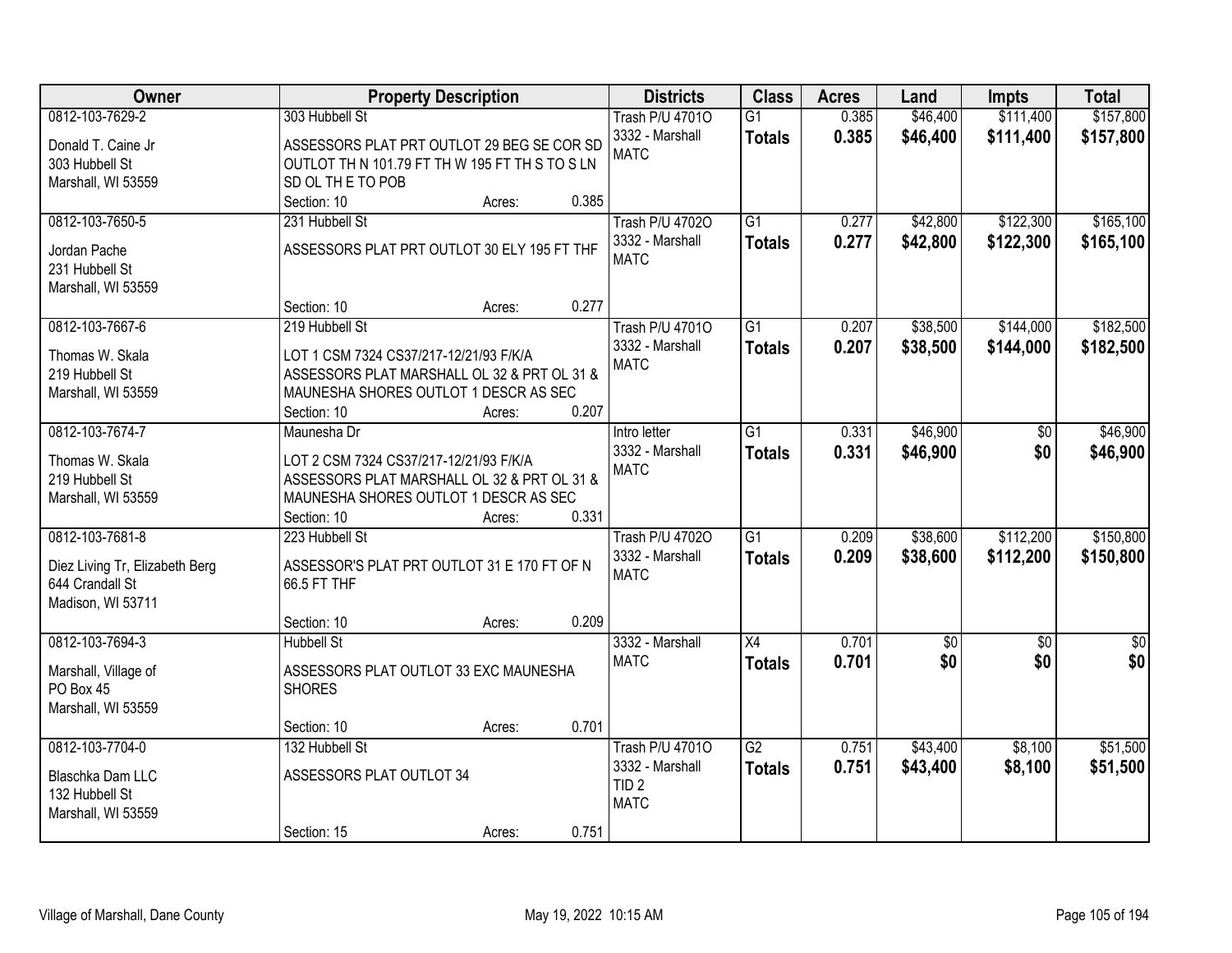| Owner                                                                                     |                                                                          | <b>Property Description</b> |       | <b>Districts</b>                                                  | <b>Class</b>                     | <b>Acres</b>   | Land                 | <b>Impts</b>           | <b>Total</b>           |
|-------------------------------------------------------------------------------------------|--------------------------------------------------------------------------|-----------------------------|-------|-------------------------------------------------------------------|----------------------------------|----------------|----------------------|------------------------|------------------------|
| 0812-103-7801-2                                                                           | 221 Maunesha Dr                                                          |                             |       | Intro letter                                                      | $\overline{G1}$                  | 0.301          | \$42,600             | \$290,300              | \$332,900              |
| Janet L. Likwarz<br>221 Maunesha Dr<br>Marshall, WI 53559                                 | MAUNESHA SHORES LOT 1 SUBJ TO PUBLIC<br><b>ACCESS</b>                    |                             |       | Trash P/U 47010<br>3332 - Marshall<br><b>MATC</b>                 | <b>Totals</b>                    | 0.301          | \$42,600             | \$290,300              | \$332,900              |
|                                                                                           | Section: 10                                                              | Acres:                      | 0.301 |                                                                   |                                  |                |                      |                        |                        |
| 0812-103-7812-9                                                                           | 215 Maunesha Dr                                                          |                             |       | print                                                             | $\overline{G1}$                  | 0.402          | \$61,900             | \$319,100              | \$381,000              |
| Rowland B. Randall<br>Diane E. Randall<br>215 Maunesha Dr                                 | MAUNESHA SHORES LOT 2 SUBJ TO PUBLIC<br><b>ACCESS</b>                    |                             |       | Intro letter<br>Trash P/U 47010<br>3332 - Marshall<br><b>MATC</b> | <b>Totals</b>                    | 0.402          | \$61,900             | \$319,100              | \$381,000              |
| Marshall, WI 53559                                                                        | Section: 10                                                              | Acres:                      | 0.402 |                                                                   |                                  |                |                      |                        |                        |
| 0812-103-7823-6<br>Brian T. Boritzke<br>Alexis Homann<br>209 Maunesha Dr                  | 209 Maunesha Dr<br>MAUNESHA SHORES LOT 3 SUBJ TO PUBLIC<br><b>ACCESS</b> |                             |       | Intro letter<br>Trash P/U 47010<br>3332 - Marshall<br><b>MATC</b> | $\overline{G1}$<br><b>Totals</b> | 0.321<br>0.321 | \$45,400<br>\$45,400 | \$339,900<br>\$339,900 | \$385,300<br>\$385,300 |
| Marshall, WI 53559                                                                        | Section: 10                                                              | Acres:                      | 0.321 |                                                                   |                                  |                |                      |                        |                        |
| 0812-103-7834-3                                                                           | 203 Maunesha Dr                                                          |                             |       | print                                                             | $\overline{G1}$                  | 0.319          | \$45,200             | \$401,100              | \$446,300              |
| Dale Drachenberg<br>Tara Drachenberg<br>203 Maunesha Dr                                   | MAUNESHA SHORES LOT 4 SUBJ TO PUBLIC<br><b>ACCESS</b>                    |                             |       | Intro letter<br>Trash P/U 47010<br>3332 - Marshall                | <b>Totals</b>                    | 0.319          | \$45,200             | \$401,100              | \$446,300              |
| Marshall, WI 53559                                                                        | Section: 10                                                              | Acres:                      | 0.319 | <b>MATC</b>                                                       |                                  |                |                      |                        |                        |
| 0812-103-7845-0<br>Paul Ninnemann<br>Bonita T. Ninnemann<br>2318 Manley Dr                | 125 Maunesha Dr<br>MAUNESHA SHORES LOT 5 SUBJ TO PUBLIC<br><b>ACCESS</b> |                             |       | Intro letter<br>3332 - Marshall<br><b>MATC</b>                    | $\overline{G1}$<br><b>Totals</b> | 0.285<br>0.285 | \$40,300<br>\$40,300 | \$0<br>\$0             | \$40,300<br>\$40,300   |
| Sun Prairie, WI 53590                                                                     | Section: 10                                                              | Acres:                      | 0.285 |                                                                   |                                  |                |                      |                        |                        |
| 0812-103-7856-7                                                                           | 119 Maunesha Dr                                                          |                             |       | Intro letter                                                      | $\overline{G1}$                  | 0.264          | \$37,400             | \$243,500              | \$280,900              |
| James P. Behan<br>Antoinette A. Behan<br>119 Maunesha Dr                                  | MAUNESHA SHORES LOT 6 SUBJ TO PUBLIC<br><b>ACCESS</b>                    |                             |       | Trash P/U 47010<br>3332 - Marshall<br><b>MATC</b>                 | <b>Totals</b>                    | 0.264          | \$37,400             | \$243,500              | \$280,900              |
| Marshall, WI 53559                                                                        | Section: 10                                                              | Acres:                      | 0.264 |                                                                   |                                  |                |                      |                        |                        |
| 0812-103-7867-4<br>Nolden Family Tr, Ethan & Amy<br>113 Maunesha Dr<br>Marshall, WI 53559 | 113 Maunesha Dr<br>MAUNESHA SHORES LOT 7 SUBJ TO PUBLIC<br><b>ACCESS</b> |                             |       | Intro letter<br>Trash P/U 47010<br>3332 - Marshall<br><b>MATC</b> | $\overline{G1}$<br><b>Totals</b> | 0.280<br>0.280 | \$39,600<br>\$39,600 | \$326,000<br>\$326,000 | \$365,600<br>\$365,600 |
|                                                                                           | Section: 10                                                              | Acres:                      | 0.280 |                                                                   |                                  |                |                      |                        |                        |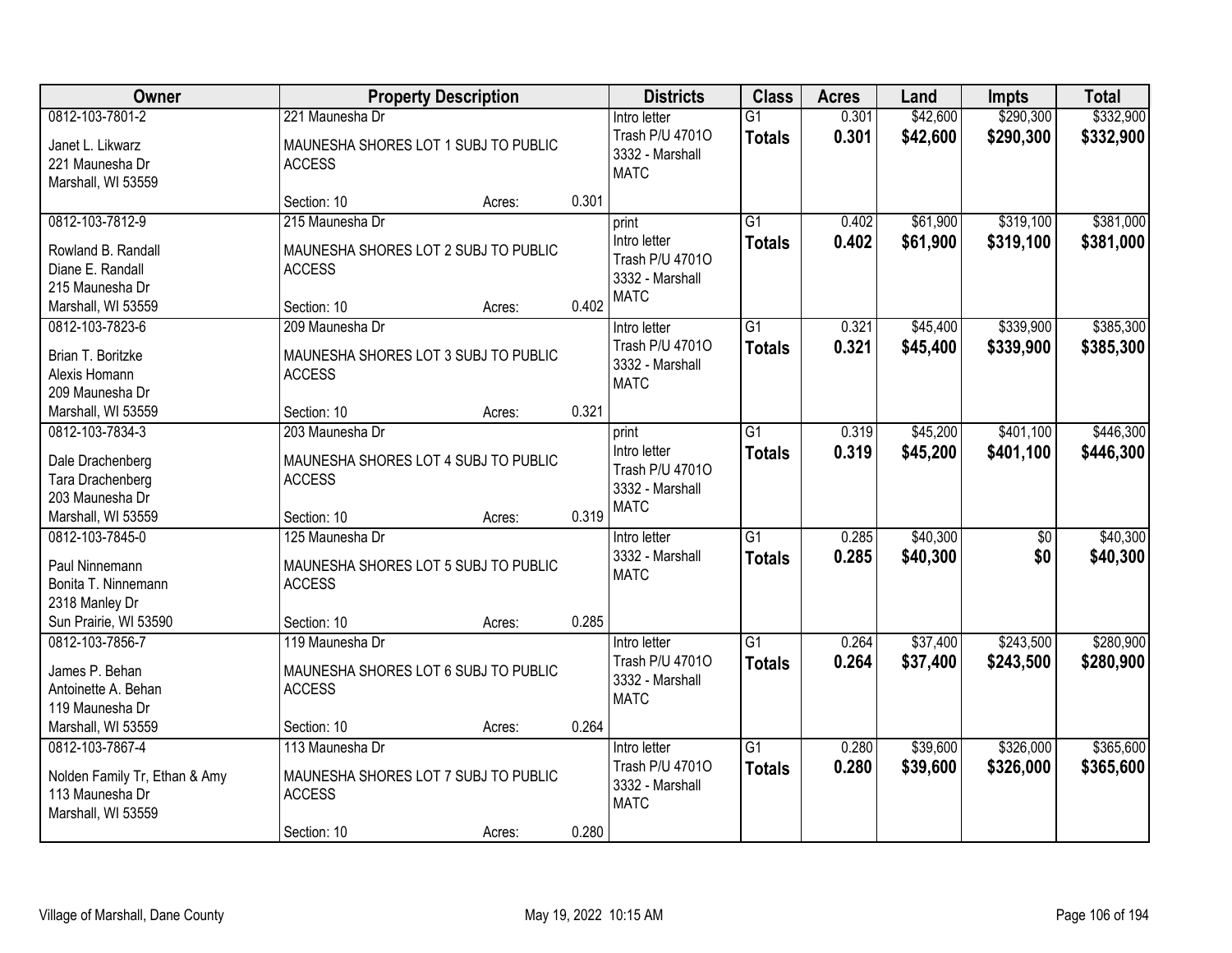| Owner                             |                                          | <b>Property Description</b> |       | <b>Districts</b>                | <b>Class</b>                     | <b>Acres</b>   | Land                 | Impts                  | <b>Total</b>         |
|-----------------------------------|------------------------------------------|-----------------------------|-------|---------------------------------|----------------------------------|----------------|----------------------|------------------------|----------------------|
| 0812-103-7878-1<br>Darryl D. Link | 120 Maunesha Dr<br>MAUNESHA SHORES LOT 8 |                             |       | Intro letter<br>3332 - Marshall | $\overline{G1}$<br><b>Totals</b> | 0.275<br>0.275 | \$45,000<br>\$45,000 | $\overline{50}$<br>\$0 | \$45,000<br>\$45,000 |
| Laurie A. Link                    |                                          |                             |       | <b>MATC</b>                     |                                  |                |                      |                        |                      |
| 114 Maunesha Dr                   |                                          |                             |       |                                 |                                  |                |                      |                        |                      |
| Marshall, WI 53559                | Section: 10                              | Acres:                      | 0.275 |                                 |                                  |                |                      |                        |                      |
| 0812-103-7889-8                   | 202 Maunesha Dr                          |                             |       | Intro letter                    | $\overline{G1}$                  | 0.266          | \$44,400             | $\overline{50}$        | \$44,400             |
| Tracy A. German                   | MAUNESHA SHORES LOT 9                    |                             |       | 3332 - Marshall                 | <b>Totals</b>                    | 0.266          | \$44,400             | \$0                    | \$44,400             |
| Kim M. German                     |                                          |                             |       | <b>MATC</b>                     |                                  |                |                      |                        |                      |
| PO Box 615                        |                                          |                             |       |                                 |                                  |                |                      |                        |                      |
| Marshall, WI 53559                | Section: 10                              | Acres:                      | 0.266 |                                 |                                  |                |                      |                        |                      |
| 0812-103-7900-2                   | 208 Maunesha Dr                          |                             |       | Intro letter                    | G1                               | 0.333          | \$47,000             | \$263,300              | \$310,300            |
| Andrea T. Andrews                 | MAUNESHA SHORES LOT 10                   |                             |       | Trash P/U 47010                 | <b>Totals</b>                    | 0.333          | \$47,000             | \$263,300              | \$310,300            |
| 208 Maunesha Dr                   |                                          |                             |       | 3332 - Marshall                 |                                  |                |                      |                        |                      |
| Marshall, WI 53559                |                                          |                             |       | <b>MATC</b>                     |                                  |                |                      |                        |                      |
|                                   | Section: 10                              | Acres:                      | 0.333 |                                 |                                  |                |                      |                        |                      |
| 0812-103-7911-9                   | 214 Maunesha Dr                          |                             |       | print                           | $\overline{G1}$                  | 0.367          | \$45,800             | \$267,600              | \$313,400            |
| <b>Leland Gander</b>              | MAUNESHA SHORES LOT 11                   |                             |       | Intro letter                    | <b>Totals</b>                    | 0.367          | \$45,800             | \$267,600              | \$313,400            |
| 214 Maunesha Dr                   |                                          |                             |       | 3332 - Marshall                 |                                  |                |                      |                        |                      |
| Marshall, WI 53559                |                                          |                             |       | <b>MATC</b>                     |                                  |                |                      |                        |                      |
|                                   | Section: 10                              | Acres:                      | 0.367 |                                 |                                  |                |                      |                        |                      |
| 0812-103-7922-6                   | 114 Maunesha Dr                          |                             |       | Intro letter                    | $\overline{G1}$                  | 0.574          | \$55,100             | \$194,500              | \$249,600            |
| Darryl D. Link                    | MAUNESHA SHORES LOT 12                   |                             |       | Trash P/U 47010                 | <b>Totals</b>                    | 0.574          | \$55,100             | \$194,500              | \$249,600            |
| Laurie A. Link                    |                                          |                             |       | 3332 - Marshall                 |                                  |                |                      |                        |                      |
| 114 Maunesha Dr                   |                                          |                             |       | <b>MATC</b>                     |                                  |                |                      |                        |                      |
| Marshall, WI 53559                | Section: 10                              | Acres:                      | 0.574 |                                 |                                  |                |                      |                        |                      |
| 0812-104-0507-2                   | 567 Meadowview Ln                        |                             |       | <b>Trash P/U 47010</b>          | G1                               | 0.446          | \$50,900             | \$158,200              | \$209,100            |
| Shaun F. Schroeder                | BROOKSTONE FIELDS-PHASE II LOT 67        |                             |       | 3332 - Marshall                 | <b>Totals</b>                    | 0.446          | \$50,900             | \$158,200              | \$209,100            |
| Deborah K. Schroeder              |                                          |                             |       | <b>MATC</b>                     |                                  |                |                      |                        |                      |
| 567 Meadowview Ln                 |                                          |                             |       |                                 |                                  |                |                      |                        |                      |
| Marshall, WI 53559                | Section: 10                              | Acres:                      | 0.446 |                                 |                                  |                |                      |                        |                      |
| 0812-104-0518-9                   | 573 Meadowview Ln                        |                             |       | <b>Trash P/U 47010</b>          | G1                               | 0.298          | \$45,800             | \$190,100              | \$235,900            |
| Dustin R. Ellner                  | BROOKSTONE FIELDS-PHASE II LOT 68        |                             |       | 3332 - Marshall                 | <b>Totals</b>                    | 0.298          | \$45,800             | \$190,100              | \$235,900            |
| 573 Meadowview Ln                 |                                          |                             |       | <b>MATC</b>                     |                                  |                |                      |                        |                      |
| Marshall, WI 53559                |                                          |                             |       |                                 |                                  |                |                      |                        |                      |
|                                   | Section: 10                              | Acres:                      | 0.298 |                                 |                                  |                |                      |                        |                      |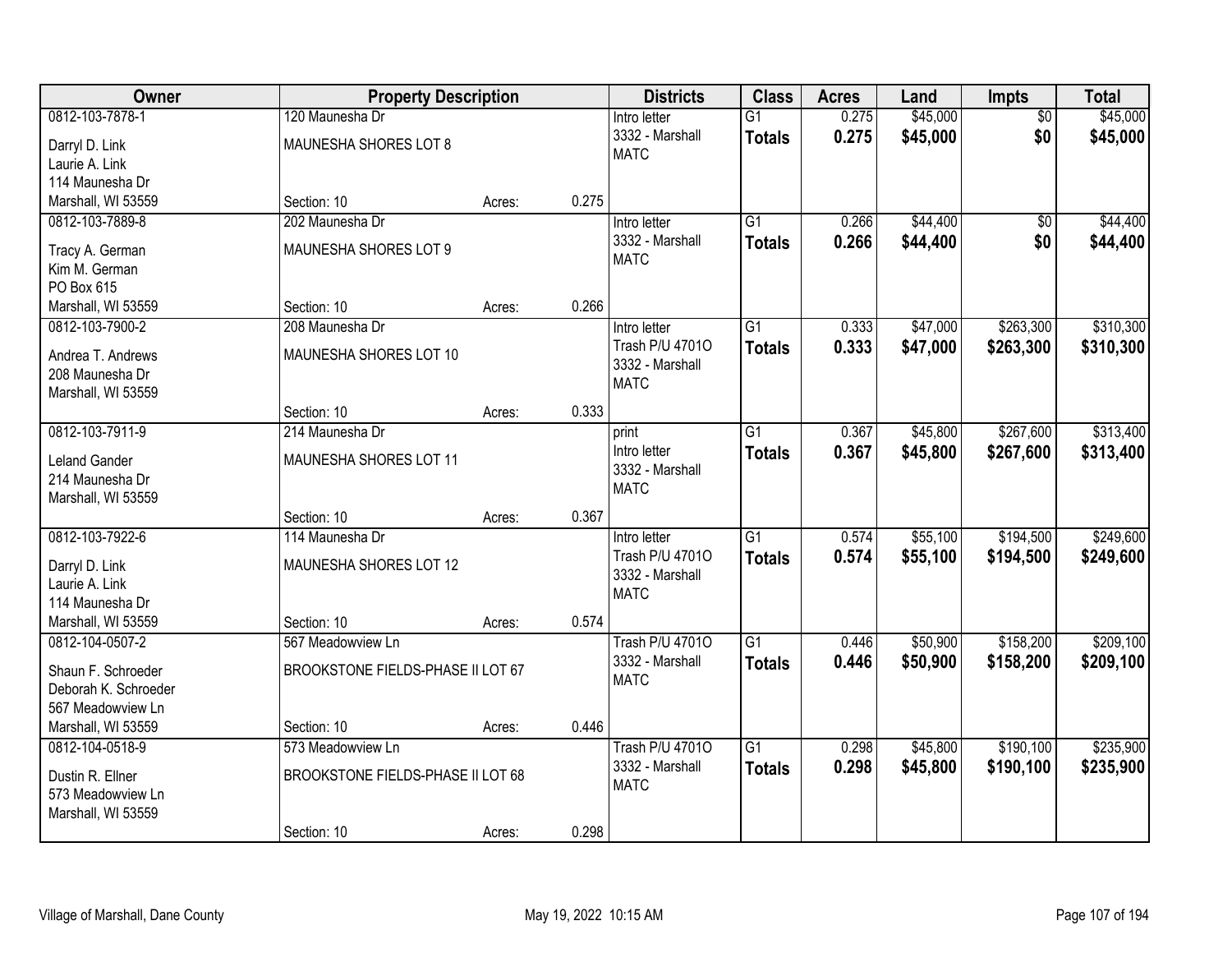| Owner               |                                   | <b>Property Description</b> |       | <b>Districts</b>               | <b>Class</b>    | <b>Acres</b> | Land     | Impts     | <b>Total</b> |
|---------------------|-----------------------------------|-----------------------------|-------|--------------------------------|-----------------|--------------|----------|-----------|--------------|
| 0812-104-0529-6     | 623 Meadowview Ln                 |                             |       | <b>Trash P/U 47010</b>         | $\overline{G1}$ | 0.257        | \$43,800 | \$193,300 | \$237,100    |
| Russell H. Wild     | BROOKSTONE FIELDS-PHASE II LOT 69 |                             |       | 3332 - Marshall                | <b>Totals</b>   | 0.257        | \$43,800 | \$193,300 | \$237,100    |
| Tracy B. Wild       |                                   |                             |       | <b>MATC</b>                    |                 |              |          |           |              |
| 623 Meadowview Ln   |                                   |                             |       |                                |                 |              |          |           |              |
| Marshall, WI 53559  | Section: 10                       | Acres:                      | 0.257 |                                |                 |              |          |           |              |
| 0812-104-0540-1     | 629 Meadowview Ln                 |                             |       | <b>Trash P/U 47010</b>         | $\overline{G1}$ | 0.234        | \$42,300 | \$164,500 | \$206,800    |
|                     |                                   |                             |       | 3332 - Marshall                | <b>Totals</b>   | 0.234        | \$42,300 | \$164,500 | \$206,800    |
| Jennifer L. Buford  | BROOKSTONE FIELDS-PHASE II LOT 70 |                             |       | <b>MATC</b>                    |                 |              |          |           |              |
| 629 Meadview Ln     |                                   |                             |       |                                |                 |              |          |           |              |
| Marshall, WI 53559  |                                   |                             | 0.234 |                                |                 |              |          |           |              |
| 0812-104-0551-8     | Section: 10<br>635 Meadowview Ln  | Acres:                      |       |                                | $\overline{G1}$ | 0.259        | \$43,900 | \$155,700 | \$199,600    |
|                     |                                   |                             |       | <b>Trash P/U 47010</b>         |                 |              |          |           |              |
| Alfonso Chairez     | BROOKSTONE FIELDS-PHASE II LOT 71 |                             |       | 3332 - Marshall<br><b>MATC</b> | <b>Totals</b>   | 0.259        | \$43,900 | \$155,700 | \$199,600    |
| Miriam Chairez      |                                   |                             |       |                                |                 |              |          |           |              |
| 635 Meadowview Ln   |                                   |                             |       |                                |                 |              |          |           |              |
| Marshall, WI 53559  | Section: 10                       | Acres:                      | 0.259 |                                |                 |              |          |           |              |
| 0812-104-0562-5     | 621 Bentwood Dr                   |                             |       | <b>Trash P/U 47010</b>         | $\overline{G1}$ | 0.270        | \$44,600 | \$200,900 | \$245,500    |
| Joseph P. Hickey    | BROOKSTONE FIELDS-PHASE II LOT 72 |                             |       | 3332 - Marshall                | <b>Totals</b>   | 0.270        | \$44,600 | \$200,900 | \$245,500    |
| Stephanie L. Hickey |                                   |                             |       | <b>MATC</b>                    |                 |              |          |           |              |
| 621 Bentwood Dr     |                                   |                             |       |                                |                 |              |          |           |              |
| Marshall, WI 53559  | Section: 10                       | Acres:                      | 0.270 |                                |                 |              |          |           |              |
| 0812-104-0573-2     | 615 Bentwood Dr                   |                             |       | <b>Trash P/U 47010</b>         | $\overline{G1}$ | 0.248        | \$43,200 | \$196,400 | \$239,600    |
|                     |                                   |                             |       | 3332 - Marshall                | <b>Totals</b>   | 0.248        | \$43,200 | \$196,400 | \$239,600    |
| Kevin R. O'Neil     | BROOKSTONE FIELDS-PHASE II LOT 73 |                             |       | <b>MATC</b>                    |                 |              |          |           |              |
| 615 Bentwood Dr     |                                   |                             |       |                                |                 |              |          |           |              |
| Marshall, WI 53559  |                                   |                             |       |                                |                 |              |          |           |              |
|                     | Section: 10                       | Acres:                      | 0.247 |                                |                 |              |          |           |              |
| 0812-104-0584-9     | 609 Bentwood Dr                   |                             |       | <b>Trash P/U 47010</b>         | $\overline{G1}$ | 0.248        | \$43,200 | \$164,900 | \$208,100    |
| Connie K. Biwersi   | BROOKSTONE FIELDS-PHASE II LOT 74 |                             |       | 3332 - Marshall                | <b>Totals</b>   | 0.248        | \$43,200 | \$164,900 | \$208,100    |
| 609 Bentwood Dr     |                                   |                             |       | <b>MATC</b>                    |                 |              |          |           |              |
| Marshall, WI 53559  |                                   |                             |       |                                |                 |              |          |           |              |
|                     | Section: 10                       | Acres:                      | 0.248 |                                |                 |              |          |           |              |
| 0812-104-0595-6     | 547 Bentwood Dr                   |                             |       | <b>Trash P/U 47010</b>         | $\overline{G1}$ | 0.249        | \$43,300 | \$193,300 | \$236,600    |
| William J. Otterson | BROOKSTONE FIELDS-PHASE II LOT 75 |                             |       | 3332 - Marshall                | <b>Totals</b>   | 0.249        | \$43,300 | \$193,300 | \$236,600    |
| Linda L. Otterson   |                                   |                             |       | <b>MATC</b>                    |                 |              |          |           |              |
| 547 Bentwood Dr     |                                   |                             |       |                                |                 |              |          |           |              |
| Marshall, WI 53559  | Section: 10                       | Acres:                      | 0.249 |                                |                 |              |          |           |              |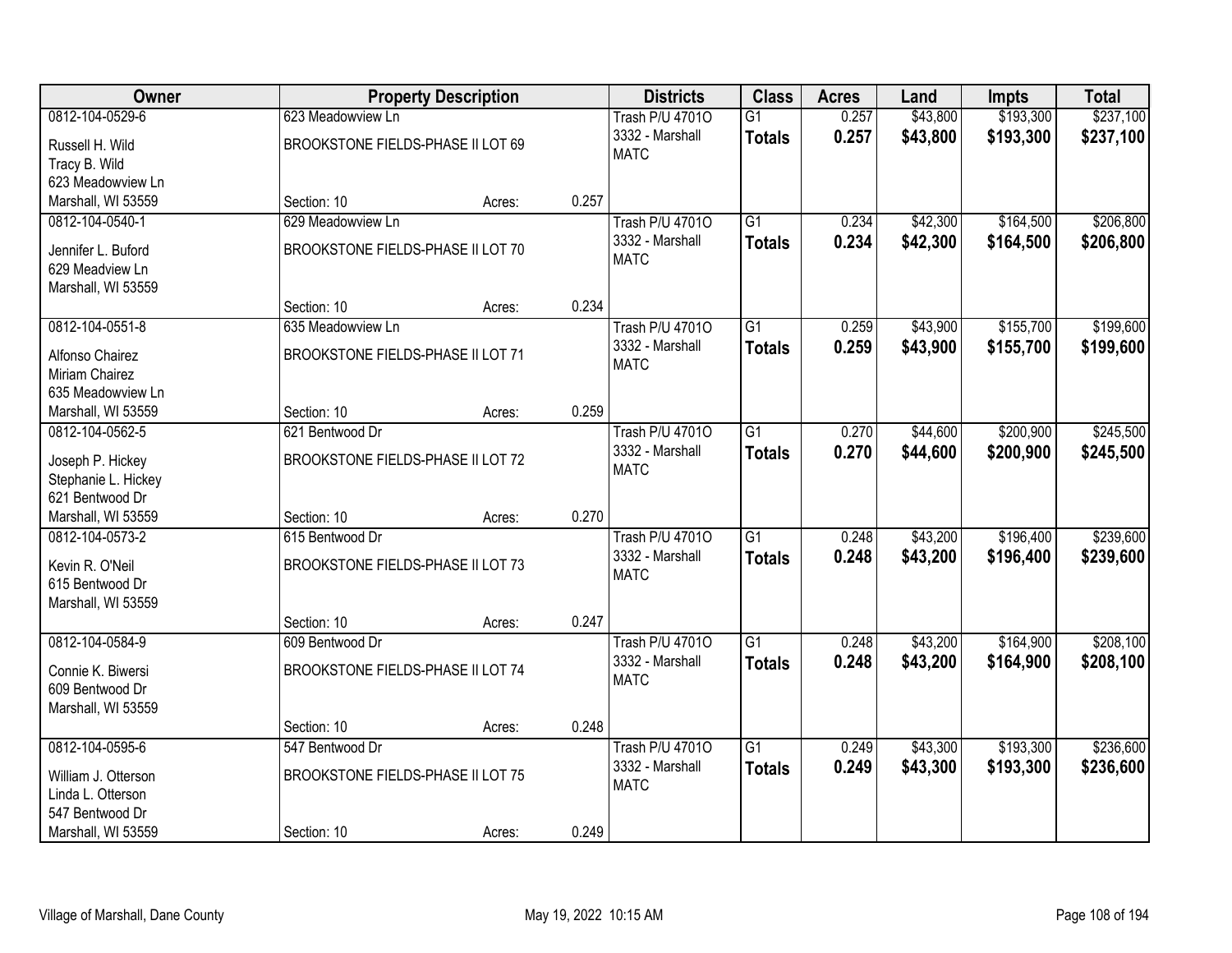| Owner                                                         |                                   | <b>Property Description</b> |       | <b>Districts</b>                                  | <b>Class</b>    | <b>Acres</b> | Land     | Impts     | <b>Total</b> |
|---------------------------------------------------------------|-----------------------------------|-----------------------------|-------|---------------------------------------------------|-----------------|--------------|----------|-----------|--------------|
| 0812-104-0606-2                                               | 541 Bentwood Dr                   |                             |       | print                                             | $\overline{G1}$ | 0.256        | \$43,700 | \$188,800 | \$232,500    |
| Thomas M. Reichelt<br>Jennifer R. Reichelt<br>541 Bentwood Dr | BROOKSTONE FIELDS-PHASE II LOT 76 |                             |       | Trash P/U 47010<br>3332 - Marshall<br><b>MATC</b> | <b>Totals</b>   | 0.256        | \$43,700 | \$188,800 | \$232,500    |
| Marshall, WI 53559                                            | Section: 10                       | Acres:                      | 0.256 |                                                   |                 |              |          |           |              |
| 0812-104-0617-9                                               | 535 Bentwood Dr                   |                             |       | <b>Trash P/U 47010</b>                            | $\overline{G1}$ | 0.275        | \$45,000 | \$178,200 | \$223,200    |
| Scott Franchi<br>535 Bentwood Dr<br>Marshall, WI 53559        | BROOKSTONE FIELDS-PHASE II LOT 77 |                             |       | 3332 - Marshall<br><b>MATC</b>                    | <b>Totals</b>   | 0.275        | \$45,000 | \$178,200 | \$223,200    |
|                                                               | Section: 10                       | Acres:                      | 0.275 |                                                   |                 |              |          |           |              |
| 0812-104-0628-6                                               | 538 Bentwood Dr                   |                             |       | <b>Trash P/U 47010</b>                            | G1              | 0.244        | \$42,900 | \$179,900 | \$222,800    |
| Aaron Huff<br>Alexandra Huff<br>331 Arquilla Dr               | BROOKSTONE FIELDS-PHASE II LOT 78 |                             |       | 3332 - Marshall<br><b>MATC</b>                    | <b>Totals</b>   | 0.244        | \$42,900 | \$179,900 | \$222,800    |
| Chicago Heights, IL 60411                                     | Section: 10                       | Acres:                      | 0.244 |                                                   |                 |              |          |           |              |
| 0812-104-0639-3                                               | 544 Bentwood Dr                   |                             |       | <b>Trash P/U 47010</b>                            | G1              | 0.268        | \$44,500 | \$191,000 | \$235,500    |
| Danny L. Wollner<br>Sarah E. Wollner<br>544 Bentwood Dr       | BROOKSTONE FIELDS-PHASE II LOT 79 |                             |       | 3332 - Marshall<br><b>MATC</b>                    | <b>Totals</b>   | 0.268        | \$44,500 | \$191,000 | \$235,500    |
| Marshall, WI 53559                                            | Section: 10                       | Acres:                      | 0.268 |                                                   |                 |              |          |           |              |
| 0812-104-0650-8                                               | 608 Bentwood Dr                   |                             |       | print                                             | $\overline{G1}$ | 0.244        | \$42,900 | \$173,400 | \$216,300    |
| Matthew L. Cavanah<br>Tara M. Cavanah<br>608 Bentwood Dr      | BROOKSTONE FIELDS-PHASE II LOT 80 |                             |       | Trash P/U 47010<br>3332 - Marshall<br><b>MATC</b> | <b>Totals</b>   | 0.244        | \$42,900 | \$173,400 | \$216,300    |
| Marshall, WI 53555                                            | Section: 10                       | Acres:                      | 0.244 |                                                   |                 |              |          |           |              |
| 0812-104-0661-5                                               | 614 Bentwood Dr                   |                             |       | print                                             | $\overline{G1}$ | 0.244        | \$42,900 | \$190,300 | \$233,200    |
| Nathaniel D. Hoover<br>Cassie S. Hoover<br>614 Bentwood Dr    | BROOKSTONE FIELDS-PHASE II LOT 81 |                             |       | Trash P/U 47010<br>3332 - Marshall<br><b>MATC</b> | <b>Totals</b>   | 0.244        | \$42,900 | \$190,300 | \$233,200    |
| Marshall, WI 53559                                            | Section: 10                       | Acres:                      | 0.244 |                                                   |                 |              |          |           |              |
| 0812-104-0672-2                                               | 620 Bentwood Dr                   |                             |       | print                                             | $\overline{G1}$ | 0.244        | \$42,900 | \$183,200 | \$226,100    |
| Derek Kaat<br>620 Bentwood Dr<br>Marshall, WI 53559           | BROOKSTONE FIELDS-PHASE II LOT 82 |                             |       | Trash P/U 47010<br>3332 - Marshall<br><b>MATC</b> | <b>Totals</b>   | 0.244        | \$42,900 | \$183,200 | \$226,100    |
|                                                               | Section: 10                       | Acres:                      | 0.244 |                                                   |                 |              |          |           |              |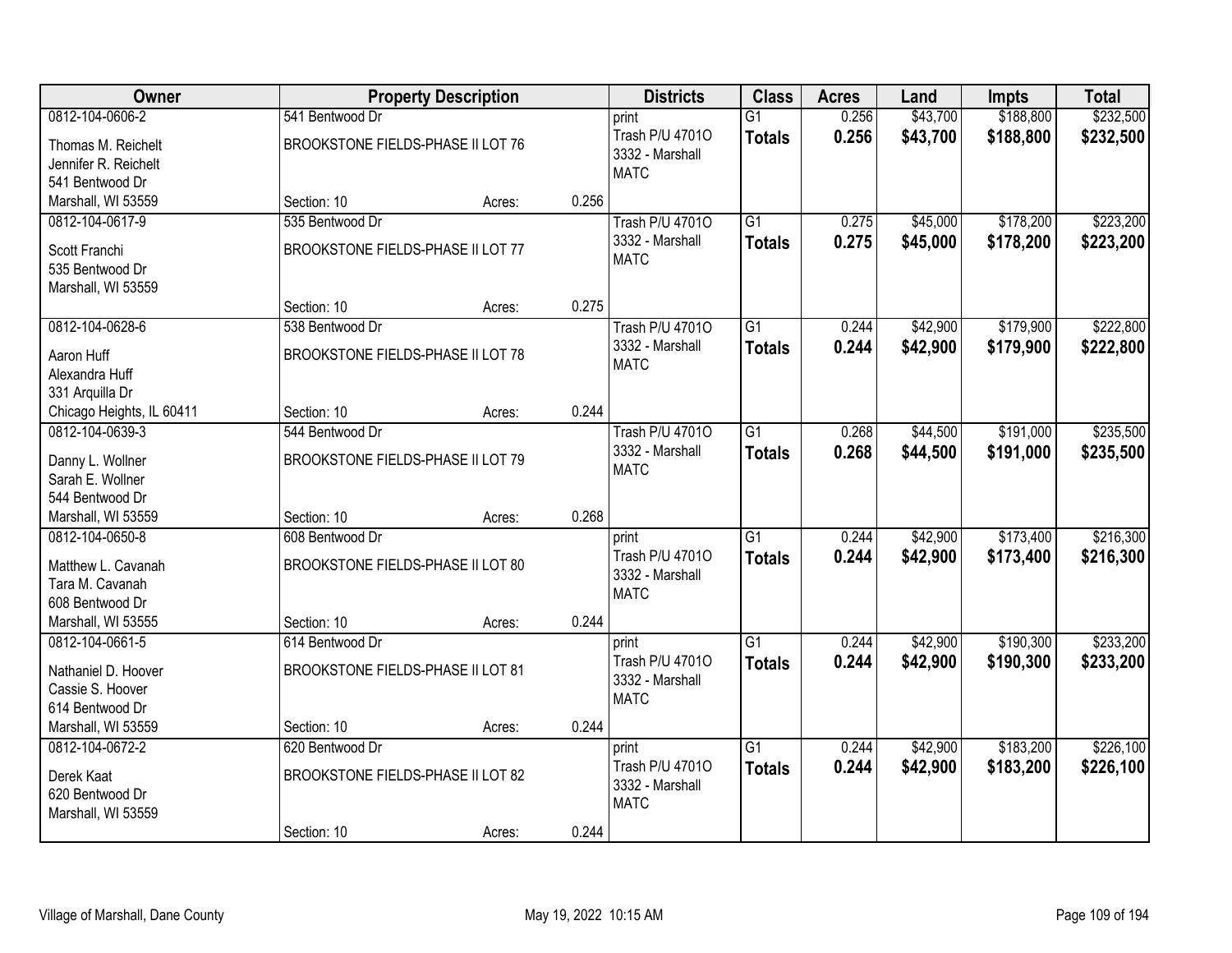| Owner                 |                                   | <b>Property Description</b> |       | <b>Districts</b>       | <b>Class</b>    | <b>Acres</b> | Land     | <b>Impts</b> | <b>Total</b> |
|-----------------------|-----------------------------------|-----------------------------|-------|------------------------|-----------------|--------------|----------|--------------|--------------|
| 0812-104-0683-9       | 626 Bentwood Dr                   |                             |       | <b>Trash P/U 47010</b> | $\overline{G1}$ | 0.300        | \$45,900 | \$182,900    | \$228,800    |
| Janet E. O'Neil       | BROOKSTONE FIELDS-PHASE II LOT 83 |                             |       | 3332 - Marshall        | <b>Totals</b>   | 0.300        | \$45,900 | \$182,900    | \$228,800    |
| 626 Bentwood Dr       |                                   |                             |       | <b>MATC</b>            |                 |              |          |              |              |
| Marshall, WI 53559    |                                   |                             |       |                        |                 |              |          |              |              |
|                       | Section: 10                       | Acres:                      | 0.300 |                        |                 |              |          |              |              |
| 0812-104-0694-6       | 706 Meadowview Ln                 |                             |       | <b>Trash P/U 47010</b> | $\overline{G1}$ | 0.253        | \$43,500 | \$155,900    | \$199,400    |
| Andrew Lentz          | BROOKSTONE FIELDS-PHASE II LOT 84 |                             |       | 3332 - Marshall        | <b>Totals</b>   | 0.253        | \$43,500 | \$155,900    | \$199,400    |
| Jamie Trumpy          |                                   |                             |       | <b>MATC</b>            |                 |              |          |              |              |
| 706 Meadowview Ln     |                                   |                             |       |                        |                 |              |          |              |              |
| Marshall, WI 53559    | Section: 10                       | Acres:                      | 0.253 |                        |                 |              |          |              |              |
| 0812-104-0705-2       | 674 Meadowview Ln                 |                             |       | <b>Trash P/U 47010</b> | G1              | 0.244        | \$42,900 | \$183,300    | \$226,200    |
| Peter J. Saindon      | BROOKSTONE FIELDS-PHASE II LOT 85 |                             |       | 3332 - Marshall        | <b>Totals</b>   | 0.244        | \$42,900 | \$183,300    | \$226,200    |
| Kasey M. Saindon      |                                   |                             |       | <b>MATC</b>            |                 |              |          |              |              |
| 674 Meadowview Ln     |                                   |                             |       |                        |                 |              |          |              |              |
| Marshall, WI 53559    | Section: 10                       | Acres:                      | 0.244 |                        |                 |              |          |              |              |
| 0812-104-0716-9       | 668 Meadowview Ln                 |                             |       | <b>Trash P/U 47010</b> | $\overline{G1}$ | 0.258        | \$43,900 | \$185,900    | \$229,800    |
| Alan B. Chiuchiolo    | BROOKSTONE FIELDS-PHASE II LOT 86 |                             |       | 3332 - Marshall        | <b>Totals</b>   | 0.258        | \$43,900 | \$185,900    | \$229,800    |
| Michele M. Chiuchiolo |                                   |                             |       | <b>MATC</b>            |                 |              |          |              |              |
| 668 Meadowview Ln     |                                   |                             |       |                        |                 |              |          |              |              |
| Marshall, WI 53559    | Section: 10                       | Acres:                      | 0.258 |                        |                 |              |          |              |              |
| 0812-104-0727-6       | 662 Meadowview Ln                 |                             |       | print                  | $\overline{G1}$ | 0.258        | \$43,900 | \$207,300    | \$251,200    |
| Nicole Snyder         | BROOKSTONE FIELDS-PHASE II LOT 87 |                             |       | Trash P/U 47010        | <b>Totals</b>   | 0.258        | \$43,900 | \$207,300    | \$251,200    |
| 662 Meadowview Ln     |                                   |                             |       | 3332 - Marshall        |                 |              |          |              |              |
| Marshall, WI 53559    |                                   |                             |       | <b>MATC</b>            |                 |              |          |              |              |
|                       | Section: 10                       | Acres:                      | 0.258 |                        |                 |              |          |              |              |
| 0812-104-0738-3       | 656 Meadowview Ln                 |                             |       | <b>Trash P/U 47010</b> | $\overline{G1}$ | 0.359        | \$47,900 | \$175,400    | \$223,300    |
| Ronald T. Exley       | BROOKSTONE FIELDS-PHASE II LOT 88 |                             |       | 3332 - Marshall        | <b>Totals</b>   | 0.359        | \$47,900 | \$175,400    | \$223,300    |
| Anita M. Exley        |                                   |                             |       | <b>MATC</b>            |                 |              |          |              |              |
| 656 Meadowview Ln     |                                   |                             |       |                        |                 |              |          |              |              |
| Marshall, WI 53559    | Section: 10                       | Acres:                      | 0.359 |                        |                 |              |          |              |              |
| 0812-104-0749-0       | 650 Meadowview Ln                 |                             |       | <b>Trash P/U 47010</b> | G <sub>1</sub>  | 0.437        | \$50,600 | \$197,100    | \$247,700    |
| Allen Zickert         | BROOKSTONE FIELDS-PHASE II LOT 89 |                             |       | 3332 - Marshall        | <b>Totals</b>   | 0.437        | \$50,600 | \$197,100    | \$247,700    |
| D'Ann Zickert         |                                   |                             |       | <b>MATC</b>            |                 |              |          |              |              |
| 650 Meadowview Ln     |                                   |                             |       |                        |                 |              |          |              |              |
| Marshall, WI 53559    | Section: 10                       | Acres:                      | 0.437 |                        |                 |              |          |              |              |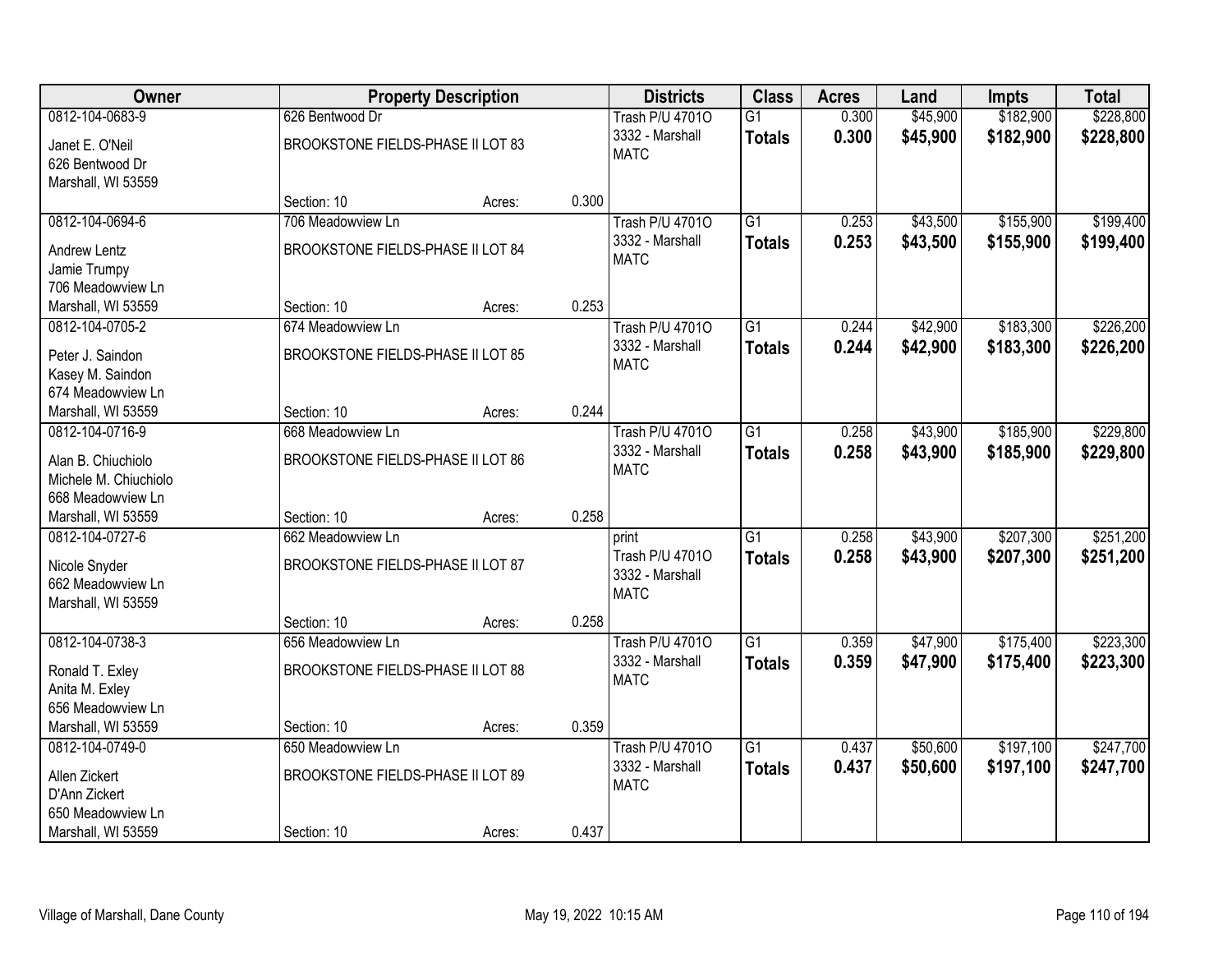| Owner                                    | <b>Property Description</b>      |        |       | <b>Districts</b>       | <b>Class</b>    | <b>Acres</b> | Land     | <b>Impts</b> | <b>Total</b> |
|------------------------------------------|----------------------------------|--------|-------|------------------------|-----------------|--------------|----------|--------------|--------------|
| 0812-104-1008-4                          | 617 Sunnyview Ln                 |        |       | <b>Trash P/U 47010</b> | $\overline{G1}$ | 0.244        | \$42,900 | \$161,500    | \$204,400    |
| Damon A. Wegner                          | BROOKSTONE FIELDS-PHASE I LOT 8  |        |       | 3332 - Marshall        | <b>Totals</b>   | 0.244        | \$42,900 | \$161,500    | \$204,400    |
| Ashley D. Wegner                         |                                  |        |       | <b>MATC</b>            |                 |              |          |              |              |
| 617 Sunnyview Ln                         |                                  |        |       |                        |                 |              |          |              |              |
| Marshall, WI 53559                       | Section: 10                      | Acres: | 0.244 |                        |                 |              |          |              |              |
| 0812-104-1019-1                          | 623 Sunnyview Ln                 |        |       | <b>Trash P/U 47010</b> | $\overline{G1}$ | 0.262        | \$44,100 | \$154,500    | \$198,600    |
| Scott L. Weiner                          | BROOKSTONE FIELDS-PHASE I LOT 9  |        |       | 3332 - Marshall        | <b>Totals</b>   | 0.262        | \$44,100 | \$154,500    | \$198,600    |
| Tammy S. Weiner                          |                                  |        |       | <b>MATC</b>            |                 |              |          |              |              |
| 623 Sunnyview Ln                         |                                  |        |       |                        |                 |              |          |              |              |
| Marshall, WI 53559                       | Section: 10                      | Acres: | 0.262 |                        |                 |              |          |              |              |
| 0812-104-1022-6                          | 424 Bentwood Dr                  |        |       | <b>Trash P/U 47010</b> | $\overline{G1}$ | 0.382        | \$48,700 | \$206,800    | \$255,500    |
| Gregory J. Paulino Montano               | BROOKSTONE FIELDS-PHASE I LOT 22 |        |       | 3332 - Marshall        | <b>Totals</b>   | 0.382        | \$48,700 | \$206,800    | \$255,500    |
| Emily R. Paulino                         |                                  |        |       | <b>MATC</b>            |                 |              |          |              |              |
| 424 Bentwood Dr                          |                                  |        |       |                        |                 |              |          |              |              |
| Marshall, WI 53559                       | Section: 10                      | Acres: | 0.382 |                        |                 |              |          |              |              |
| 0812-104-1033-3                          | 502 Bentwood Dr                  |        |       | <b>Trash P/U 47010</b> | $\overline{G1}$ | 0.241        | \$42,700 | \$204,000    | \$246,700    |
| Scott R. Wotruba                         | BROOKSTONE FIELDS-PHASE I LOT 23 |        |       | 3332 - Marshall        | <b>Totals</b>   | 0.241        | \$42,700 | \$204,000    | \$246,700    |
| Cynthia M. Wotruba                       |                                  |        |       | <b>MATC</b>            |                 |              |          |              |              |
| 502 Bentwood Dr                          |                                  |        |       |                        |                 |              |          |              |              |
| Marshall, WI 53559                       | Section: 10                      | Acres: | 0.241 |                        |                 |              |          |              |              |
| 0812-104-1044-0                          | 508 Bentwood Dr                  |        |       | <b>Trash P/U 47010</b> | $\overline{G1}$ | 0.244        | \$42,900 | \$155,500    | \$198,400    |
|                                          |                                  |        |       | 3332 - Marshall        | <b>Totals</b>   | 0.244        | \$42,900 | \$155,500    | \$198,400    |
| Brent J. Magadanz<br>508 Brentwood Dr    | BROOKSTONE FIELDS-PHASE I LOT 24 |        |       | <b>MATC</b>            |                 |              |          |              |              |
| Marshall, WI 53559                       |                                  |        |       |                        |                 |              |          |              |              |
|                                          | Section: 10                      | Acres: | 0.244 |                        |                 |              |          |              |              |
| 0812-104-1055-7                          | 514 Bentwood Dr                  |        |       | <b>Trash P/U 47010</b> | $\overline{G1}$ | 0.244        | \$42,900 | \$204,500    | \$247,400    |
|                                          |                                  |        |       | 3332 - Marshall        | <b>Totals</b>   | 0.244        | \$42,900 | \$204,500    | \$247,400    |
| Savannah G. Rounds-Dunn<br>Bryce J. Dunn | BROOKSTONE FIELDS-PHASE I LOT 25 |        |       | <b>MATC</b>            |                 |              |          |              |              |
| 514 Bentwood Dr                          |                                  |        |       |                        |                 |              |          |              |              |
| Marshall, WI 53559                       | Section: 10                      | Acres: | 0.244 |                        |                 |              |          |              |              |
| 0812-104-1066-4                          | 520 Bentwood Dr                  |        |       | <b>Trash P/U 47010</b> | $\overline{G1}$ | 0.245        | \$43,000 | \$153,600    | \$196,600    |
|                                          | BROOKSTONE FIELDS-PHASE I LOT 26 |        |       | 3332 - Marshall        | <b>Totals</b>   | 0.245        | \$43,000 | \$153,600    | \$196,600    |
| Kelly D. Rehwoldt<br>Tammy S. Tremain    |                                  |        |       | <b>MATC</b>            |                 |              |          |              |              |
| 520 Bentwood Dr                          |                                  |        |       |                        |                 |              |          |              |              |
| Marshall, WI 53559                       | Section: 10                      | Acres: | 0.245 |                        |                 |              |          |              |              |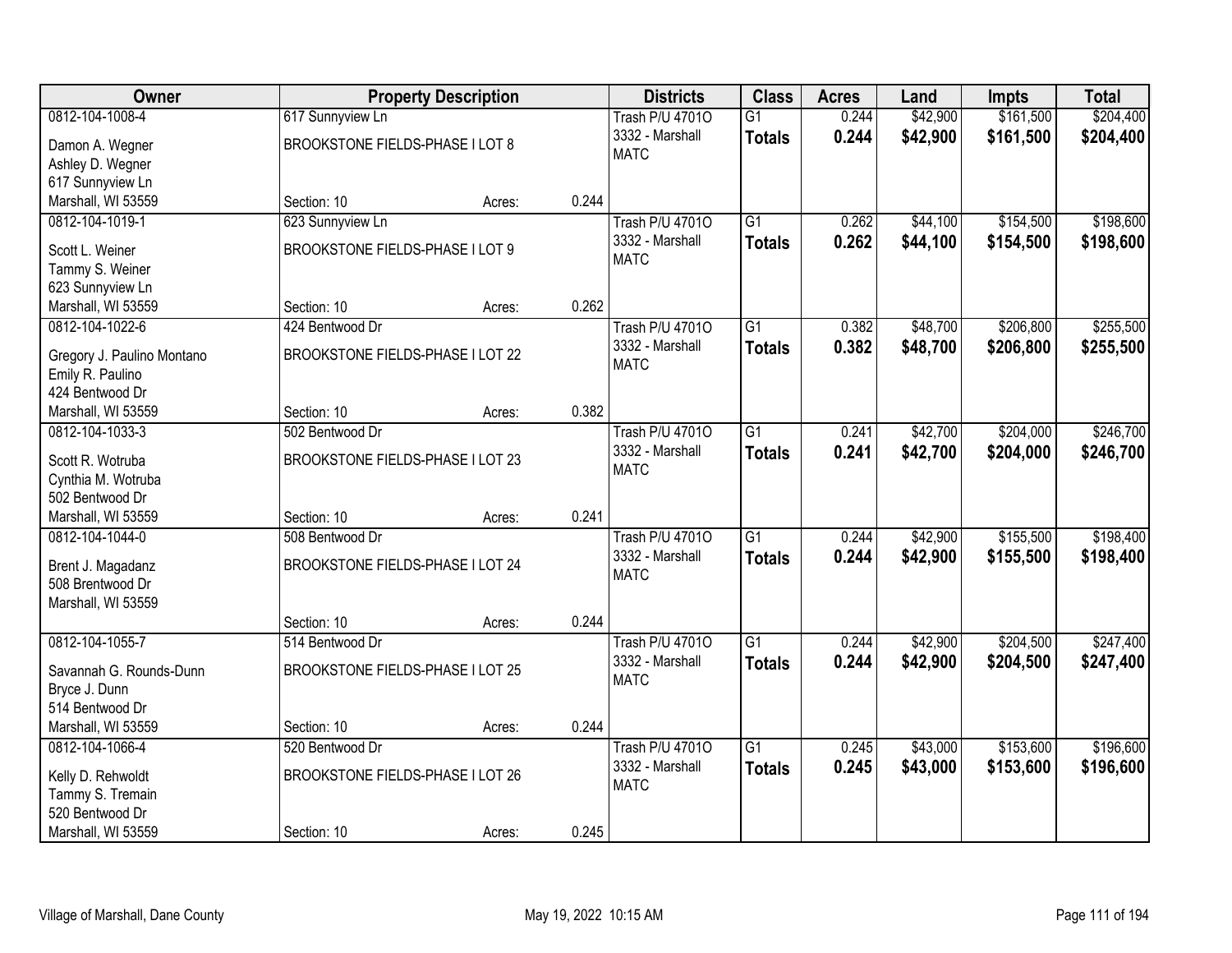| Owner                         |                                  | <b>Property Description</b> |       | <b>Districts</b>       | <b>Class</b>    | <b>Acres</b> | Land     | <b>Impts</b> | <b>Total</b> |
|-------------------------------|----------------------------------|-----------------------------|-------|------------------------|-----------------|--------------|----------|--------------|--------------|
| 0812-104-1077-1               | 526 Bentwood Dr                  |                             |       | <b>Trash P/U 47010</b> | $\overline{G1}$ | 0.276        | \$45,000 | \$184,700    | \$229,700    |
| Petr Sotak                    | BROOKSTONE FIELDS-PHASE I LOT 27 |                             |       | 3332 - Marshall        | <b>Totals</b>   | 0.276        | \$45,000 | \$184,700    | \$229,700    |
| 526 Bentwood Dr               |                                  |                             |       | <b>MATC</b>            |                 |              |          |              |              |
| Marshall, WI 53559            |                                  |                             |       |                        |                 |              |          |              |              |
|                               | Section: 10                      | Acres:                      | 0.276 |                        |                 |              |          |              |              |
| 0812-104-1088-8               | 532 Bentwood Dr                  |                             |       | <b>Trash P/U 47010</b> | $\overline{G1}$ | 0.244        | \$42,900 | \$164,600    | \$207,500    |
| Dennis R. Lulling             | BROOKSTONE FIELDS-PHASE I LOT 28 |                             |       | 3332 - Marshall        | <b>Totals</b>   | 0.244        | \$42,900 | \$164,600    | \$207,500    |
| Kimberly A. Woodworth-Lulling |                                  |                             |       | <b>MATC</b>            |                 |              |          |              |              |
| 532 Bentwood Dr               |                                  |                             |       |                        |                 |              |          |              |              |
| Marshall, WI 53559            | Section: 10                      | Acres:                      | 0.244 |                        |                 |              |          |              |              |
| 0812-104-1099-5               | 622 Woodberry St                 |                             |       | <b>Trash P/U 47010</b> | G1              | 0.326        | \$46,800 | \$165,100    | \$211,900    |
| Justin A. Albertie            | BROOKSTONE FIELDS-PHASE I LOT 29 |                             |       | 3332 - Marshall        | <b>Totals</b>   | 0.326        | \$46,800 | \$165,100    | \$211,900    |
| 622 Woodberry St              |                                  |                             |       | <b>MATC</b>            |                 |              |          |              |              |
| Marshall, WI 53559            |                                  |                             |       |                        |                 |              |          |              |              |
|                               | Section: 10                      | Acres:                      | 0.326 |                        |                 |              |          |              |              |
| 0812-104-1110-9               | 616 Woodberry St                 |                             |       | <b>Trash P/U 47010</b> | $\overline{G1}$ | 0.291        | \$45,500 | \$160,000    | \$205,500    |
| Samba Baldeh                  | BROOKSTONE FIELDS-PHASE I LOT 30 |                             |       | 3332 - Marshall        | <b>Totals</b>   | 0.291        | \$45,500 | \$160,000    | \$205,500    |
| 616 Woodberry St              |                                  |                             |       | <b>MATC</b>            |                 |              |          |              |              |
| Marshall, WI 53559            |                                  |                             |       |                        |                 |              |          |              |              |
|                               | Section: 10                      | Acres:                      | 0.291 |                        |                 |              |          |              |              |
| 0812-104-1121-6               | 610 Woodberry St                 |                             |       | <b>Trash P/U 47010</b> | $\overline{G1}$ | 0.244        | \$42,900 | \$164,500    | \$207,400    |
| Jesse E. Womack               | BROOKSTONE FIELDS-PHASE I LOT 31 |                             |       | 3332 - Marshall        | <b>Totals</b>   | 0.244        | \$42,900 | \$164,500    | \$207,400    |
| Kaitlyn E. Womack             |                                  |                             |       | <b>MATC</b>            |                 |              |          |              |              |
| 610 Woodberry St              |                                  |                             |       |                        |                 |              |          |              |              |
| Marshall, WI 53559            | Section: 10                      | Acres:                      | 0.244 |                        |                 |              |          |              |              |
| 0812-104-1132-3               | 604 Woodberry St                 |                             |       | print                  | $\overline{G1}$ | 0.244        | \$42,900 | \$156,400    | \$199,300    |
| Ronald R. Deyoung             | BROOKSTONE FIELDS-PHASE I LOT 32 |                             |       | Trash P/U 47010        | <b>Totals</b>   | 0.244        | \$42,900 | \$156,400    | \$199,300    |
| Mary L. Deyoung               |                                  |                             |       | 3332 - Marshall        |                 |              |          |              |              |
| 604 Woodberry St              |                                  |                             |       | <b>MATC</b>            |                 |              |          |              |              |
| Marshall, WI 53558            | Section: 10                      | Acres:                      | 0.244 |                        |                 |              |          |              |              |
| 0812-104-1143-0               | 611 Woodberry St                 |                             |       | <b>Trash P/U 47010</b> | $\overline{G1}$ | 0.295        | \$45,700 | \$203,700    | \$249,400    |
| Katelyn Smecko                | BROOKSTONE FIELDS-PHASE I LOT 33 |                             |       | 3332 - Marshall        | <b>Totals</b>   | 0.295        | \$45,700 | \$203,700    | \$249,400    |
| 611 Woodberry St              |                                  |                             |       | <b>MATC</b>            |                 |              |          |              |              |
| Marshall, WI 53559            |                                  |                             |       |                        |                 |              |          |              |              |
|                               | Section: 10                      | Acres:                      | 0.295 |                        |                 |              |          |              |              |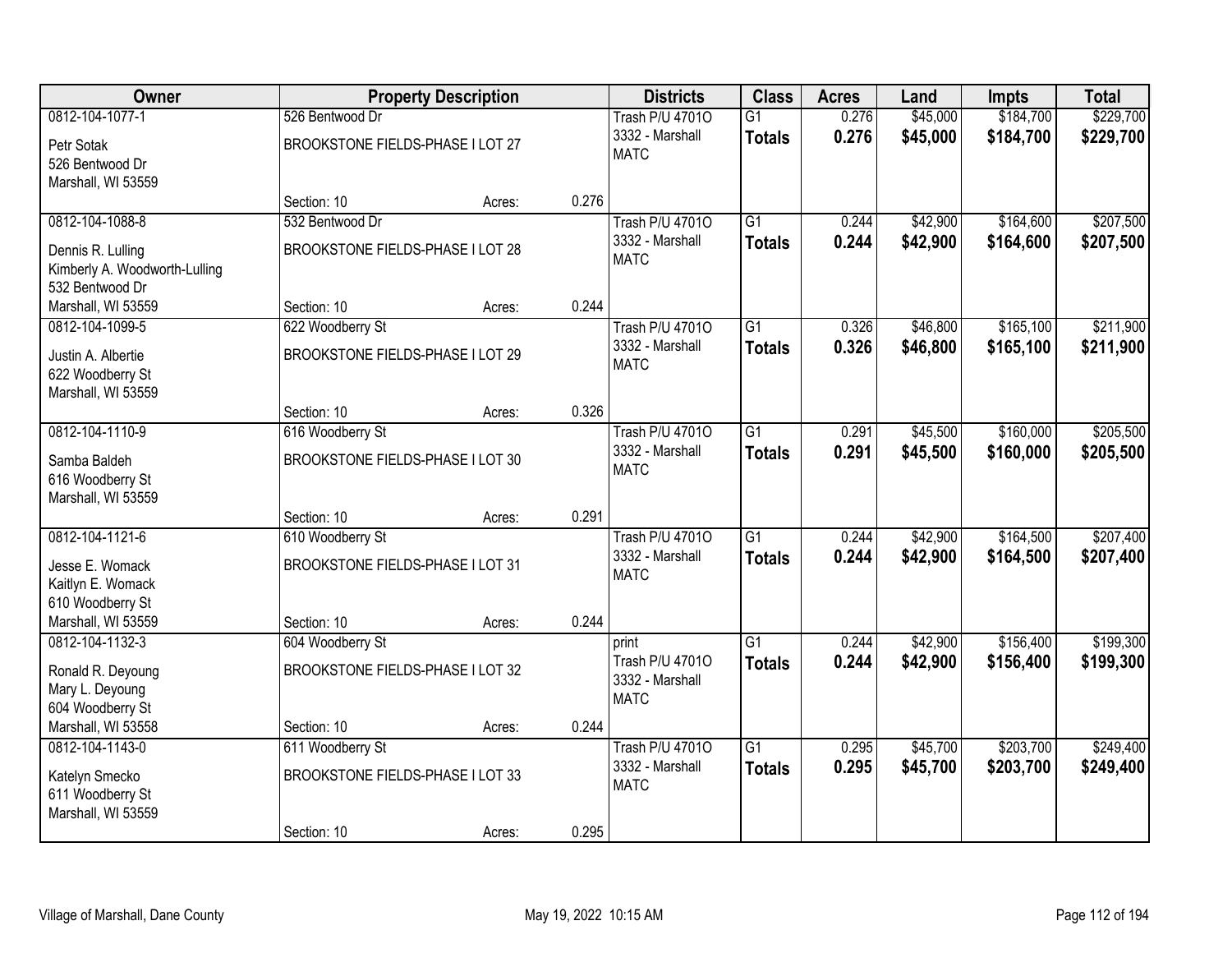| Owner                                    |                                  | <b>Property Description</b> |       | <b>Districts</b>       | <b>Class</b>    | <b>Acres</b> | Land     | <b>Impts</b> | <b>Total</b> |
|------------------------------------------|----------------------------------|-----------------------------|-------|------------------------|-----------------|--------------|----------|--------------|--------------|
| 0812-104-1154-7                          | 617 Woodberry St                 |                             |       | <b>Trash P/U 47010</b> | $\overline{G1}$ | 0.288        | \$45,400 | \$146,100    | \$191,500    |
| Robert E. Josephson                      | BROOKSTONE FIELDS-PHASE I LOT 34 |                             |       | 3332 - Marshall        | <b>Totals</b>   | 0.288        | \$45,400 | \$146,100    | \$191,500    |
| Diane D. Josephson                       |                                  |                             |       | <b>MATC</b>            |                 |              |          |              |              |
| 617 Woodberry St                         |                                  |                             |       |                        |                 |              |          |              |              |
| Marshall, WI 53559                       | Section: 10                      | Acres:                      | 0.288 |                        |                 |              |          |              |              |
| 0812-104-1165-4                          | 623 Woodberry St                 |                             |       | <b>Trash P/U 47010</b> | $\overline{G1}$ | 0.298        | \$45,800 | \$186,500    | \$232,300    |
|                                          |                                  |                             |       | 3332 - Marshall        | Totals          | 0.298        | \$45,800 | \$186,500    | \$232,300    |
| Garrett M. Hrubesch                      | BROOKSTONE FIELDS-PHASE I LOT 35 |                             |       | <b>MATC</b>            |                 |              |          |              |              |
| Brenna A. Hrusbesch                      |                                  |                             |       |                        |                 |              |          |              |              |
| 623 Woodberry St                         |                                  |                             |       |                        |                 |              |          |              |              |
| Marshall, WI 53559                       | Section: 10                      | Acres:                      | 0.298 |                        |                 |              |          |              |              |
| 0812-104-1176-1                          | 622 Sunnyview Ln                 |                             |       | <b>Trash P/U 47010</b> | $\overline{G1}$ | 0.270        | \$44,600 | \$174,500    | \$219,100    |
| Eric J. Weeden                           | BROOKSTONE FIELDS-PHASE I LOT 36 |                             |       | 3332 - Marshall        | <b>Totals</b>   | 0.270        | \$44,600 | \$174,500    | \$219,100    |
| Paula F. Weeden                          |                                  |                             |       | <b>MATC</b>            |                 |              |          |              |              |
| 622 Sunnyview Ln                         |                                  |                             |       |                        |                 |              |          |              |              |
| Marshall, WI 53559                       | Section: 10                      | Acres:                      | 0.270 |                        |                 |              |          |              |              |
| 0812-104-1187-8                          | 616 Sunnyview Ln                 |                             |       | <b>Trash P/U 47010</b> | $\overline{G1}$ | 0.286        | \$45,400 | \$164,300    | \$209,700    |
|                                          | BROOKSTONE FIELDS-PHASE I LOT 37 |                             |       | 3332 - Marshall        | <b>Totals</b>   | 0.286        | \$45,400 | \$164,300    | \$209,700    |
| Jeffrey A. Rortvedt<br>Kelli J. Rortvedt |                                  |                             |       | <b>MATC</b>            |                 |              |          |              |              |
| 616 Sunnyview Ln                         |                                  |                             |       |                        |                 |              |          |              |              |
| Marshall, WI 53559                       | Section: 10                      | Acres:                      | 0.286 |                        |                 |              |          |              |              |
| 0812-104-1198-5                          | 610 Sunnyview Ln                 |                             |       | <b>Trash P/U 47010</b> | $\overline{G1}$ | 0.251        | \$43,400 | \$180,100    | \$223,500    |
|                                          |                                  |                             |       | 3332 - Marshall        |                 | 0.251        | \$43,400 |              | \$223,500    |
| Paul P. Kolze                            | BROOKSTONE FIELDS-PHASE I LOT 38 |                             |       | <b>MATC</b>            | <b>Totals</b>   |              |          | \$180,100    |              |
| Elvira Kolze                             |                                  |                             |       |                        |                 |              |          |              |              |
| 610 Sunnyview Ln                         |                                  |                             |       |                        |                 |              |          |              |              |
| Marshall, WI 53559                       | Section: 10                      | Acres:                      | 0.251 |                        |                 |              |          |              |              |
| 0812-104-1221-1                          | 500 Water Tower Dr               |                             |       | <b>Trash P/U 47010</b> | $\overline{G1}$ | 0.365        | \$43,800 | \$165,200    | \$209,000    |
| David B. Cutler                          | AMERRICKAS DREAM LOT 21          |                             |       | 3332 - Marshall        | <b>Totals</b>   | 0.365        | \$43,800 | \$165,200    | \$209,000    |
| Sabrina B. Cutler                        |                                  |                             |       | <b>MATC</b>            |                 |              |          |              |              |
| PO Box 621                               |                                  |                             |       |                        |                 |              |          |              |              |
| Marshall, WI 53559-0621                  | Section: 10                      | Acres:                      | 0.365 |                        |                 |              |          |              |              |
| 0812-104-1232-1                          | 506 Water Tower Dr               |                             |       | 3332 - Marshall        | $\overline{G1}$ | 0.467        | \$47,100 | \$224,900    | \$272,000    |
|                                          |                                  |                             |       | <b>MATC</b>            | <b>Totals</b>   | 0.467        | \$47,100 | \$224,900    | \$272,000    |
| Jessica Acosta                           | AMERRICKAS DREAM LOT 22          |                             |       |                        |                 |              |          |              |              |
| Juan Medrano Jr                          |                                  |                             |       |                        |                 |              |          |              |              |
| 506 Water Tower Dr                       |                                  |                             |       |                        |                 |              |          |              |              |
| Marshall, WI 53559                       | Section: 10                      | Acres:                      | 0.467 |                        |                 |              |          |              |              |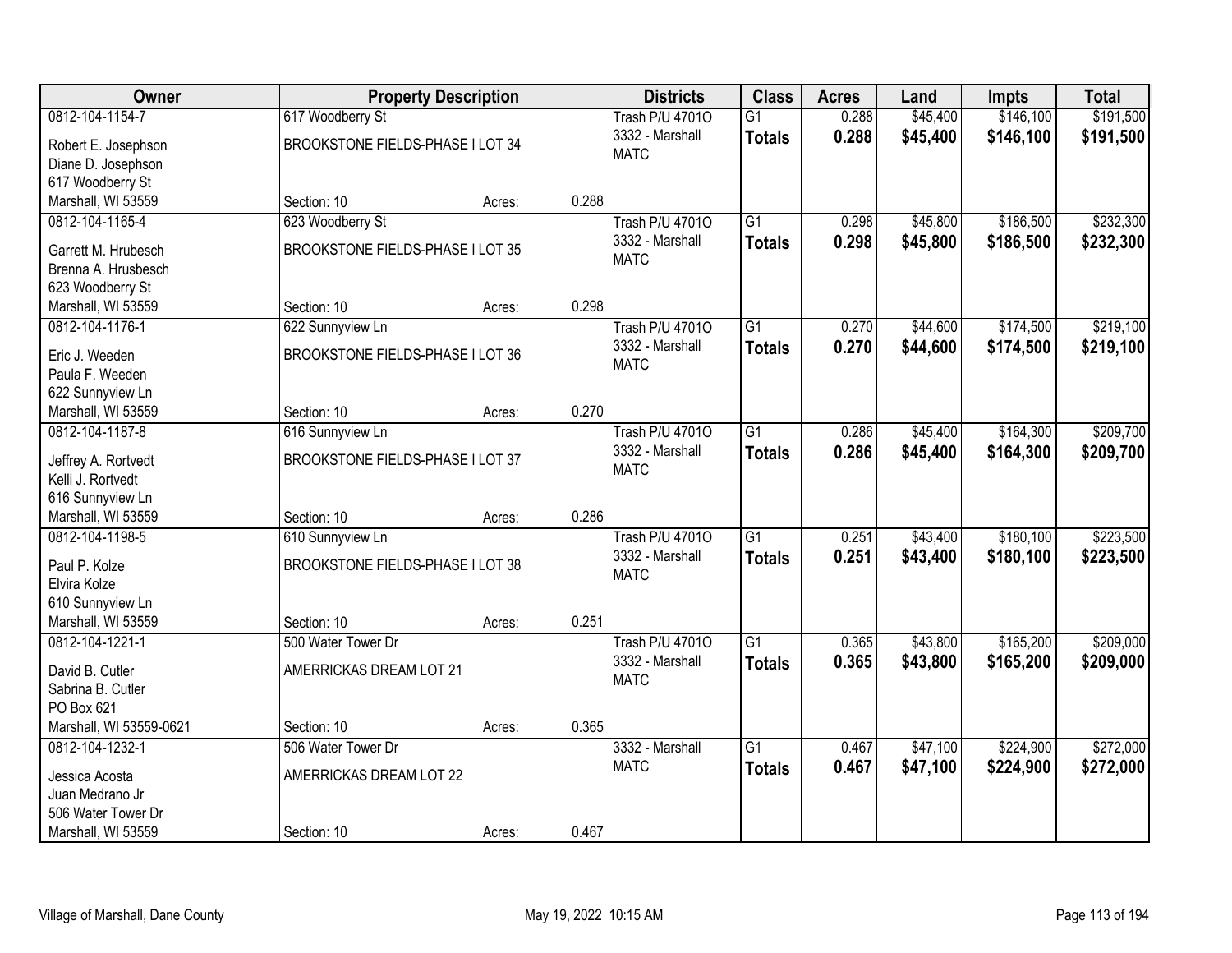| Owner                                        | <b>Property Description</b>       |        |       | <b>Districts</b>       | <b>Class</b>    | <b>Acres</b> | Land     | <b>Impts</b> | <b>Total</b> |
|----------------------------------------------|-----------------------------------|--------|-------|------------------------|-----------------|--------------|----------|--------------|--------------|
| 0812-104-1243-1                              | 512 Water Tower Dr                |        |       | 3332 - Marshall        | $\overline{G1}$ | 0.635        | \$51,300 | \$204,000    | \$255,300    |
| German Guzman<br>512 Water Tower Dr          | AMERRICKAS DREAM LOT 23           |        |       | <b>MATC</b>            | <b>Totals</b>   | 0.635        | \$51,300 | \$204,000    | \$255,300    |
| Marshall, WI 53559                           | Section: 10                       | Acres: | 0.635 |                        |                 |              |          |              |              |
| 0812-104-1254-1                              | 518 Water Tower Dr                |        |       | 3332 - Marshall        | $\overline{G1}$ | 0.454        | \$51,800 | \$211,400    | \$263,200    |
|                                              |                                   |        |       | <b>MATC</b>            | <b>Totals</b>   | 0.454        | \$51,800 | \$211,400    | \$263,200    |
| <b>Brittany Lowrey</b><br>518 Water Tower Dr | AMERRICKAS DREAM LOT 24           |        |       |                        |                 |              |          |              |              |
| Marshall, WI 53559                           |                                   |        |       |                        |                 |              |          |              |              |
|                                              | Section: 10                       | Acres: | 0.454 |                        |                 |              |          |              |              |
| 0812-104-1265-1                              | 524 Water Tower Dr                |        |       | 3332 - Marshall        | $\overline{G1}$ | 0.317        | \$47,100 | \$230,300    | \$277,400    |
| John F. Weber                                | AMERRICKAS DREAM LOT 25           |        |       | <b>MATC</b>            | <b>Totals</b>   | 0.317        | \$47,100 | \$230,300    | \$277,400    |
| Ingrid E. Weber                              |                                   |        |       |                        |                 |              |          |              |              |
| 524 Watertower Dr                            |                                   |        |       |                        |                 |              |          |              |              |
| Marshall, WI 53559                           | Section: 10                       | Acres: | 0.317 |                        |                 |              |          |              |              |
| 0812-104-1276-1                              | 530 Water Tower Dr                |        |       | <b>Trash P/U 47010</b> | $\overline{G1}$ | 0.287        | \$46,000 | \$218,000    | \$264,000    |
| Brian T. Lox                                 | AMERRICKAS DREAM LOT 26           |        |       | 3332 - Marshall        | <b>Totals</b>   | 0.287        | \$46,000 | \$218,000    | \$264,000    |
| Alison R. Lox                                |                                   |        |       | <b>MATC</b>            |                 |              |          |              |              |
| 530 Water Tower Dr                           |                                   |        |       |                        |                 |              |          |              |              |
| Marshall, WI 53559                           | Section: 10                       | Acres: | 0.292 |                        |                 |              |          |              |              |
| 0812-104-1287-1                              | 536 Water Tower Dr                |        |       | 3332 - Marshall        | $\overline{G1}$ | 0.313        | \$46,900 | \$206,900    | \$253,800    |
| Juan R. Campos                               | AMERRICKAS DREAM LOT 27           |        |       | <b>MATC</b>            | <b>Totals</b>   | 0.313        | \$46,900 | \$206,900    | \$253,800    |
| Luz M. Vaquera                               |                                   |        |       |                        |                 |              |          |              |              |
| 536 Water Tower Dr                           |                                   |        |       |                        |                 |              |          |              |              |
| Marshall, WI 53559                           | Section: 10                       | Acres: | 0.315 |                        |                 |              |          |              |              |
| 0812-104-1298-1                              | 542 Water Tower Dr                |        |       | 3332 - Marshall        | $\overline{G1}$ | 0.276        | \$45,600 | \$245,300    | \$290,900    |
| George Oswald                                | AMERRICKAS DREAM LOT 28           |        |       | <b>MATC</b>            | <b>Totals</b>   | 0.276        | \$45,600 | \$245,300    | \$290,900    |
| Desiree Oswald                               |                                   |        |       |                        |                 |              |          |              |              |
| 542 Water Tower Dr                           |                                   |        |       |                        |                 |              |          |              |              |
| Marshall, WI 53559<br>0812-104-1309-1        | Section: 10<br>548 Water Tower Dr | Acres: | 0.276 | 3332 - Marshall        | $\overline{G1}$ | 0.281        | \$45,800 | \$211,000    | \$256,800    |
|                                              |                                   |        |       | <b>MATC</b>            | <b>Totals</b>   | 0.281        | \$45,800 | \$211,000    | \$256,800    |
| Monica M. King                               | AMERRICKAS DREAM LOT 29           |        |       |                        |                 |              |          |              |              |
| 548 Water Tower Dr                           |                                   |        |       |                        |                 |              |          |              |              |
| Marshall, WI 53559                           | Section: 10                       | Acres: | 0.281 |                        |                 |              |          |              |              |
|                                              |                                   |        |       |                        |                 |              |          |              |              |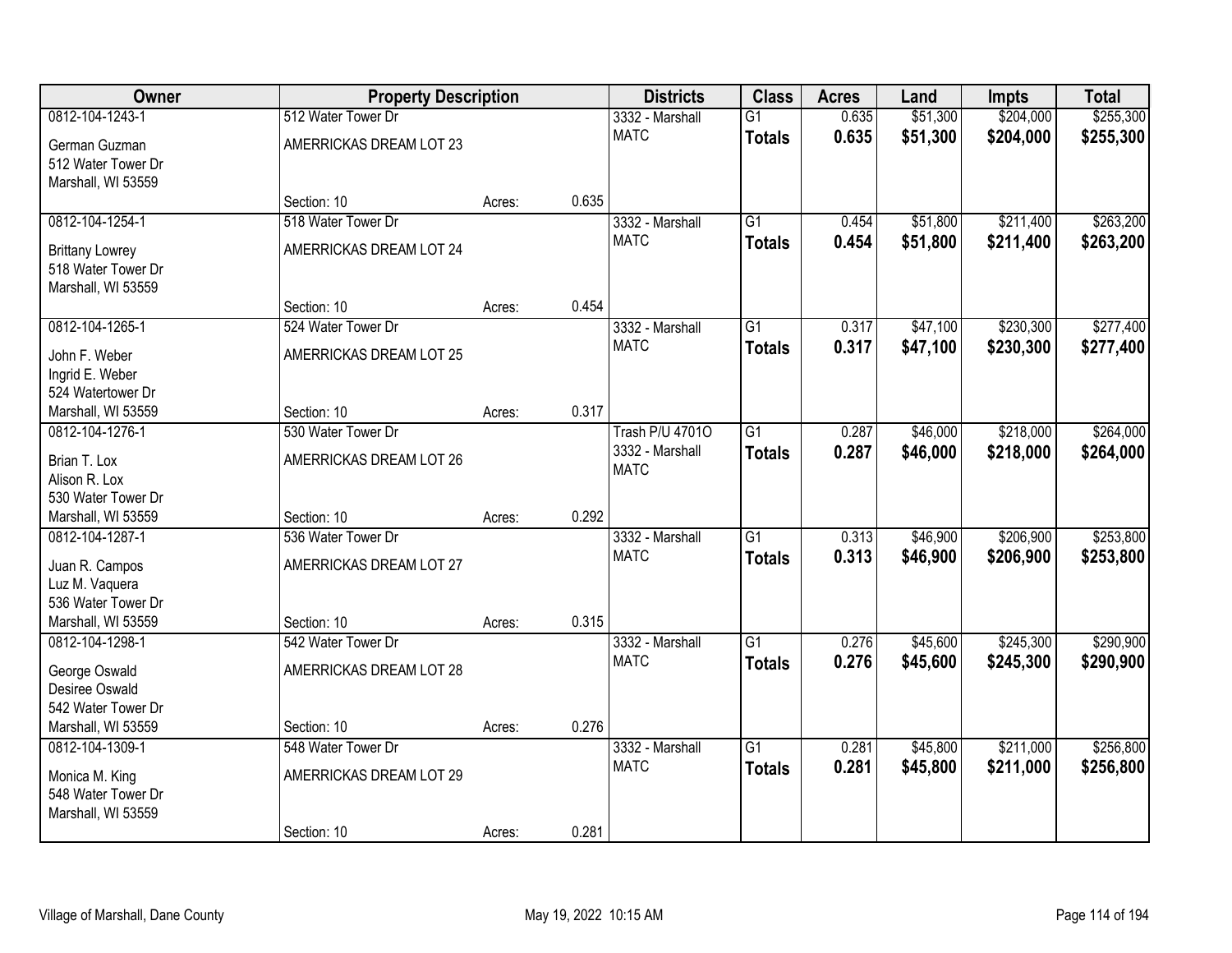| Owner                                    | <b>Property Description</b> |        |       | <b>Districts</b>       | <b>Class</b>    | <b>Acres</b> | Land     | <b>Impts</b> | <b>Total</b> |
|------------------------------------------|-----------------------------|--------|-------|------------------------|-----------------|--------------|----------|--------------|--------------|
| 0812-104-1320-1                          | 554 Water Tower Dr          |        |       | 3332 - Marshall        | $\overline{G1}$ | 0.293        | \$46,200 | \$208,600    | \$254,800    |
| Nicole S. Hoffmann                       | AMERRICKAS DREAM LOT 30     |        |       | <b>MATC</b>            | <b>Totals</b>   | 0.293        | \$46,200 | \$208,600    | \$254,800    |
| Brett A. Bengsch                         |                             |        |       |                        |                 |              |          |              |              |
| 554 Watertower Dr                        |                             |        |       |                        |                 |              |          |              |              |
| Marshall, WI 53559                       | Section: 10                 | Acres: | 0.293 |                        |                 |              |          |              |              |
| 0812-104-1331-1                          | 560 Water Tower Dr          |        |       | 3332 - Marshall        | $\overline{G1}$ | 0.302        | \$46,500 | \$201,400    | \$247,900    |
| Michael D. Biwer                         | AMERRICKAS DREAM LOT 31     |        |       | <b>MATC</b>            | <b>Totals</b>   | 0.302        | \$46,500 | \$201,400    | \$247,900    |
| Karina S. Phillos Biwer                  |                             |        |       |                        |                 |              |          |              |              |
| 560 Water Tower Dr                       |                             |        |       |                        |                 |              |          |              |              |
| Marshall, WI 53559                       | Section: 10                 | Acres: | 0.299 |                        |                 |              |          |              |              |
| 0812-104-1342-1                          | 566 Water Tower Dr          |        |       | <b>Trash P/U 47010</b> | $\overline{G1}$ | 0.293        | \$46,200 | \$212,000    | \$258,200    |
|                                          |                             |        |       | 3332 - Marshall        | <b>Totals</b>   | 0.293        | \$46,200 | \$212,000    | \$258,200    |
| Vickie L. Krantz<br>566 Water Tower Dr   | AMERRICKAS DREAM LOT 32     |        |       | <b>MATC</b>            |                 |              |          |              |              |
| Marshall, WI 53559                       |                             |        |       |                        |                 |              |          |              |              |
|                                          | Section: 10                 | Acres: | 0.288 |                        |                 |              |          |              |              |
| 0812-104-1353-1                          | 572 Water Tower Dr          |        |       | 3332 - Marshall        | $\overline{G1}$ | 0.294        | \$46,300 | \$202,100    | \$248,400    |
|                                          |                             |        |       | <b>MATC</b>            | <b>Totals</b>   | 0.294        | \$46,300 | \$202,100    | \$248,400    |
| Mark A. Stapelmann                       | AMERRICKAS DREAM LOT 33     |        |       |                        |                 |              |          |              |              |
| Carolyn J. Stapelmann                    |                             |        |       |                        |                 |              |          |              |              |
| 572 Water Tower Dr<br>Marshall, WI 53559 | Section: 10                 |        | 0.284 |                        |                 |              |          |              |              |
| 0812-104-1364-1                          | 578 Water Tower Dr          | Acres: |       | 3332 - Marshall        | $\overline{G1}$ | 0.323        | \$47,300 | \$286,100    | \$333,400    |
|                                          |                             |        |       | <b>MATC</b>            |                 | 0.323        |          | \$286,100    |              |
| Gary D. Enstad                           | AMERRICKAS DREAM LOT 34     |        |       |                        | <b>Totals</b>   |              | \$47,300 |              | \$333,400    |
| Kathleen L. Enstad                       |                             |        |       |                        |                 |              |          |              |              |
| 578 Water Tower Dr                       |                             |        |       |                        |                 |              |          |              |              |
| Marshall, WI 53559                       | Section: 10                 | Acres: | 0.306 |                        |                 |              |          |              |              |
| 0812-104-1375-1                          | 600 Water Tower Dr          |        |       | 3332 - Marshall        | $\overline{G1}$ | 0.447        | \$43,800 | \$279,400    | \$323,200    |
| Craig N. Oren                            | AMERRICKAS DREAM LOT 35     |        |       | <b>MATC</b>            | <b>Totals</b>   | 0.447        | \$43,800 | \$279,400    | \$323,200    |
| Callie J. Oren                           |                             |        |       |                        |                 |              |          |              |              |
| 600 Water Tower Dr                       |                             |        |       |                        |                 |              |          |              |              |
| Marshall, WI 53559                       | Section: 10                 | Acres: | 0.449 |                        |                 |              |          |              |              |
| 0812-104-1386-1                          | 606 Water Tower Dr          |        |       | 3332 - Marshall        | $\overline{G1}$ | 0.522        | \$46,100 | \$222,500    | \$268,600    |
| Xay Her                                  | AMERRICKAS DREAM LOT 36     |        |       | <b>MATC</b>            | <b>Totals</b>   | 0.522        | \$46,100 | \$222,500    | \$268,600    |
| Ka P. Yang                               |                             |        |       |                        |                 |              |          |              |              |
| 606 Water Tower Dr                       |                             |        |       |                        |                 |              |          |              |              |
| Marshall, WI 53559                       | Section: 10                 | Acres: | 0.522 |                        |                 |              |          |              |              |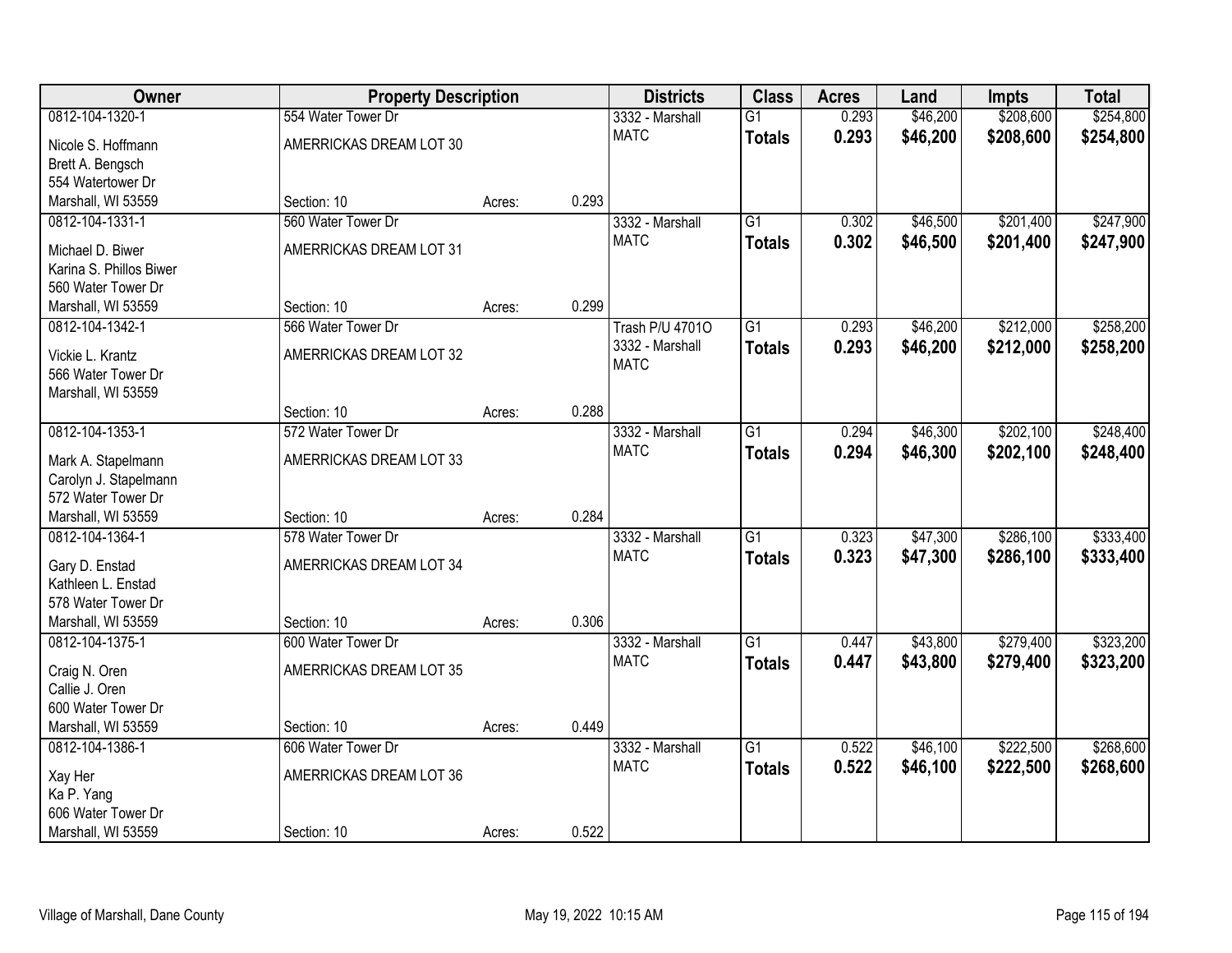| Owner                                    | <b>Property Description</b> |        |       | <b>Districts</b>       | <b>Class</b>    | <b>Acres</b> | Land     | <b>Impts</b> | <b>Total</b> |
|------------------------------------------|-----------------------------|--------|-------|------------------------|-----------------|--------------|----------|--------------|--------------|
| 0812-104-1397-1                          | 612 Water Tower Dr          |        |       | 3332 - Marshall        | $\overline{G1}$ | 0.420        | \$43,000 | \$206,600    | \$249,600    |
| Jose G. Campos Jimenez                   | AMERRICKAS DREAM LOT 37     |        |       | <b>MATC</b>            | <b>Totals</b>   | 0.420        | \$43,000 | \$206,600    | \$249,600    |
| Maria D. Montes De Oca Perez             |                             |        |       |                        |                 |              |          |              |              |
| 612 Water Tower Dr                       |                             |        |       |                        |                 |              |          |              |              |
| Marshall, WI 53559                       | Section: 10                 | Acres: | 0.420 |                        |                 |              |          |              |              |
| 0812-104-1408-1                          | 618 Water Tower Dr          |        |       | 3332 - Marshall        | $\overline{G1}$ | 0.379        | \$41,800 | \$294,900    | \$336,700    |
|                                          | AMERRICKAS DREAM LOT 38     |        |       | <b>MATC</b>            | <b>Totals</b>   | 0.379        | \$41,800 | \$294,900    | \$336,700    |
| Linda Yeager<br>Sandra Finn              |                             |        |       |                        |                 |              |          |              |              |
| 618 Water Tower Dr                       |                             |        |       |                        |                 |              |          |              |              |
| Marshall, WI 53559                       | Section: 10                 | Acres: | 0.379 |                        |                 |              |          |              |              |
| 0812-104-1419-1                          | 624 Water Tower Dr          |        |       | print                  | $\overline{G1}$ | 0.381        | \$41,900 | \$277,300    | \$319,200    |
|                                          |                             |        |       | 3332 - Marshall        | <b>Totals</b>   | 0.381        | \$41,900 | \$277,300    | \$319,200    |
| Jerome L. Gillis                         | AMERRICKAS DREAM LOT 39     |        |       | <b>MATC</b>            |                 |              |          |              |              |
| Laura A. Gillis                          |                             |        |       |                        |                 |              |          |              |              |
| 624 Water Tower Dr                       |                             |        |       |                        |                 |              |          |              |              |
| Marshall, WI 53559                       | Section: 10                 | Acres: | 0.381 |                        |                 |              |          |              |              |
| 0812-104-1430-1                          | 630 Water Tower Dr          |        |       | 3332 - Marshall        | $\overline{G1}$ | 0.386        | \$42,000 | \$242,300    | \$284,300    |
| Meghan Hruska                            | AMERRICKAS DREAM LOT 40     |        |       | <b>MATC</b>            | <b>Totals</b>   | 0.386        | \$42,000 | \$242,300    | \$284,300    |
| Aaron Hruska                             |                             |        |       |                        |                 |              |          |              |              |
| 630 Water Tower Dr                       |                             |        |       |                        |                 |              |          |              |              |
| Marshall, WI 53559                       | Section: 10                 | Acres: | 0.386 |                        |                 |              |          |              |              |
| 0812-104-1441-1                          | 636 Water Tower Dr          |        |       | 3332 - Marshall        | $\overline{G1}$ | 0.416        | \$42,900 | \$216,000    | \$258,900    |
| Tahseen Ahmed                            | AMERRICKAS DREAM LOT 41     |        |       | <b>MATC</b>            | <b>Totals</b>   | 0.416        | \$42,900 | \$216,000    | \$258,900    |
| Maryam A. Sayeda                         |                             |        |       |                        |                 |              |          |              |              |
| 636 Water Tower Dr                       |                             |        |       |                        |                 |              |          |              |              |
| Marshall, WI 53559                       | Section: 10                 | Acres: | 0.416 |                        |                 |              |          |              |              |
| 0812-104-1452-1                          | 642 Water Tower Dr          |        |       | <b>Trash P/U 47010</b> | $\overline{G1}$ | 0.510        | \$45,700 | \$213,800    | \$259,500    |
|                                          |                             |        |       | 3332 - Marshall        | <b>Totals</b>   | 0.510        | \$45,700 | \$213,800    | \$259,500    |
| Max J. Aldworth                          | AMERRICKAS DREAM LOT 42     |        |       | <b>MATC</b>            |                 |              |          |              |              |
| Nicole S. Aldworth                       |                             |        |       |                        |                 |              |          |              |              |
| 642 Water Tower Dr<br>Marshall, WI 53559 | Section: 10                 |        | 0.510 |                        |                 |              |          |              |              |
| 0812-104-1463-1                          | 700 Water Tower Dr          | Acres: |       | <b>Trash P/U 47010</b> | $\overline{G1}$ | 0.419        | \$43,000 | \$196,400    | \$239,400    |
|                                          |                             |        |       | 3332 - Marshall        |                 |              |          |              |              |
| Damian A. Cox                            | AMERRICKAS DREAM LOT 43     |        |       | <b>MATC</b>            | <b>Totals</b>   | 0.419        | \$43,000 | \$196,400    | \$239,400    |
| Andrea L. Cox                            |                             |        |       |                        |                 |              |          |              |              |
| 700 Water Tower Dr                       |                             |        |       |                        |                 |              |          |              |              |
| Marshall, WI 53559                       | Section: 10                 | Acres: | 0.419 |                        |                 |              |          |              |              |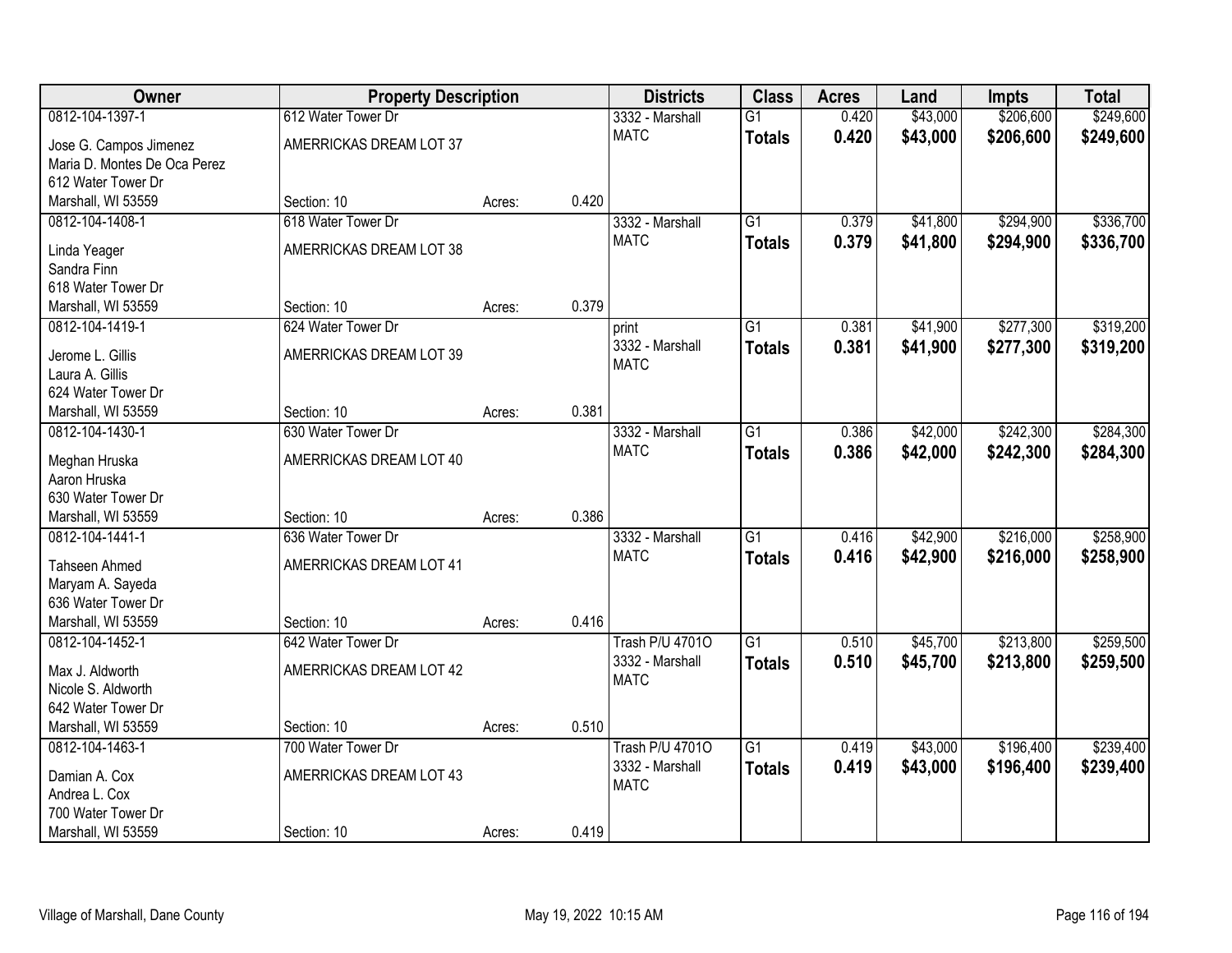| Owner                                     | <b>Property Description</b> |        |       | <b>Districts</b>       | <b>Class</b>    | <b>Acres</b> | Land     | <b>Impts</b> | <b>Total</b> |
|-------------------------------------------|-----------------------------|--------|-------|------------------------|-----------------|--------------|----------|--------------|--------------|
| 0812-104-1474-1                           | 706 Water Tower Dr          |        |       | <b>Trash P/U 47010</b> | $\overline{G1}$ | 0.511        | \$45,700 | \$214,200    | \$259,900    |
| Craig C. Jorgenson                        | AMERRICKAS DREAM LOT 44     |        |       | 3332 - Marshall        | <b>Totals</b>   | 0.511        | \$45,700 | \$214,200    | \$259,900    |
| Amanda L. Jorgenson                       |                             |        |       | <b>MATC</b>            |                 |              |          |              |              |
| 706 Water Tower Dr                        |                             |        |       |                        |                 |              |          |              |              |
| Marshall, WI 53559                        | Section: 10                 | Acres: | 0.511 |                        |                 |              |          |              |              |
| 0812-104-1499-1                           | 707 Water Tower Dr          |        |       | <b>Trash P/U 47010</b> | $\overline{G1}$ | 0.262        | \$43,400 | \$234,600    | \$278,000    |
|                                           |                             |        |       | 3332 - Marshall        | <b>Totals</b>   | 0.262        | \$43,400 | \$234,600    | \$278,000    |
| Nezar G. Basily                           | AMERRICKAS DREAM LOT 79     |        |       | <b>MATC</b>            |                 |              |          |              |              |
| Haidy G. Nasief<br>707 Water Tower Dr     |                             |        |       |                        |                 |              |          |              |              |
| Marshall, WI 53559                        | Section: 10                 | Acres: | 0.262 |                        |                 |              |          |              |              |
| 0812-104-1510-1                           | 701 Water Tower Dr          |        |       | <b>Trash P/U 47010</b> | $\overline{G1}$ | 0.262        | \$43,300 | \$237,900    | \$281,200    |
|                                           |                             |        |       | 3332 - Marshall        |                 | 0.262        | \$43,300 |              |              |
| Craig A. Fietzer                          | AMERRICKAS DREAM LOT 80     |        |       | <b>MATC</b>            | <b>Totals</b>   |              |          | \$237,900    | \$281,200    |
| 701 Water Tower Dr                        |                             |        |       |                        |                 |              |          |              |              |
| Marshall, WI 53559                        |                             |        |       |                        |                 |              |          |              |              |
|                                           | Section: 10                 | Acres: | 0.261 |                        |                 |              |          |              |              |
| 0812-104-1521-1                           | 637 Water Tower Dr          |        |       | <b>Trash P/U 47010</b> | $\overline{G1}$ | 0.255        | \$42,200 | \$195,600    | \$237,800    |
| <b>Bruce Thoms</b>                        | AMERRICKAS DREAM LOT 81     |        |       | 3332 - Marshall        | <b>Totals</b>   | 0.255        | \$42,200 | \$195,600    | \$237,800    |
| Kelly Thoms                               |                             |        |       | <b>MATC</b>            |                 |              |          |              |              |
| 637 Water Tower Dr                        |                             |        |       |                        |                 |              |          |              |              |
| Marshall, WI 53559                        | Section: 10                 | Acres: | 0.255 |                        |                 |              |          |              |              |
| 0812-104-1532-1                           | 631 Water Tower Dr          |        |       | 3332 - Marshall        | $\overline{G1}$ | 0.254        | \$42,000 | \$233,600    | \$275,600    |
|                                           |                             |        |       | <b>MATC</b>            | <b>Totals</b>   | 0.254        | \$42,000 | \$233,600    | \$275,600    |
| Garrett Schauff                           | AMERRICKAS DREAM LOT 82     |        |       |                        |                 |              |          |              |              |
| <b>Taylor Crapp</b><br>631 Water Tower Dr |                             |        |       |                        |                 |              |          |              |              |
| Marshall, WI 53559                        | Section: 10                 | Acres: | 0.253 |                        |                 |              |          |              |              |
| 0812-104-1543-1                           | 625 Water Tower Dr          |        |       | 3332 - Marshall        | $\overline{G1}$ | 0.291        | \$46,100 | \$205,500    | \$251,600    |
|                                           |                             |        |       | <b>MATC</b>            | <b>Totals</b>   | 0.291        | \$46,100 | \$205,500    | \$251,600    |
| Sophia Scales                             | AMERRICKAS DREAM LOT 83     |        |       |                        |                 |              |          |              |              |
| Weston Haefner                            |                             |        |       |                        |                 |              |          |              |              |
| 625 Water Tower Dr                        |                             |        |       |                        |                 |              |          |              |              |
| Marshall, WI 53559                        | Section: 10                 | Acres: | 0.291 |                        |                 |              |          |              |              |
| 0812-104-1554-1                           | 619 Water Tower Dr          |        |       | 3332 - Marshall        | $\overline{G1}$ | 0.313        | \$46,900 | \$284,100    | \$331,000    |
| Joseph Guglielmo                          | AMERRICKAS DREAM LOT 84     |        |       | <b>MATC</b>            | <b>Totals</b>   | 0.313        | \$46,900 | \$284,100    | \$331,000    |
| Ashley Guglielmo                          |                             |        |       |                        |                 |              |          |              |              |
| 619 Water Tower Dr                        |                             |        |       |                        |                 |              |          |              |              |
| Marshall, WI 53559                        | Section: 10                 | Acres: | 0.313 |                        |                 |              |          |              |              |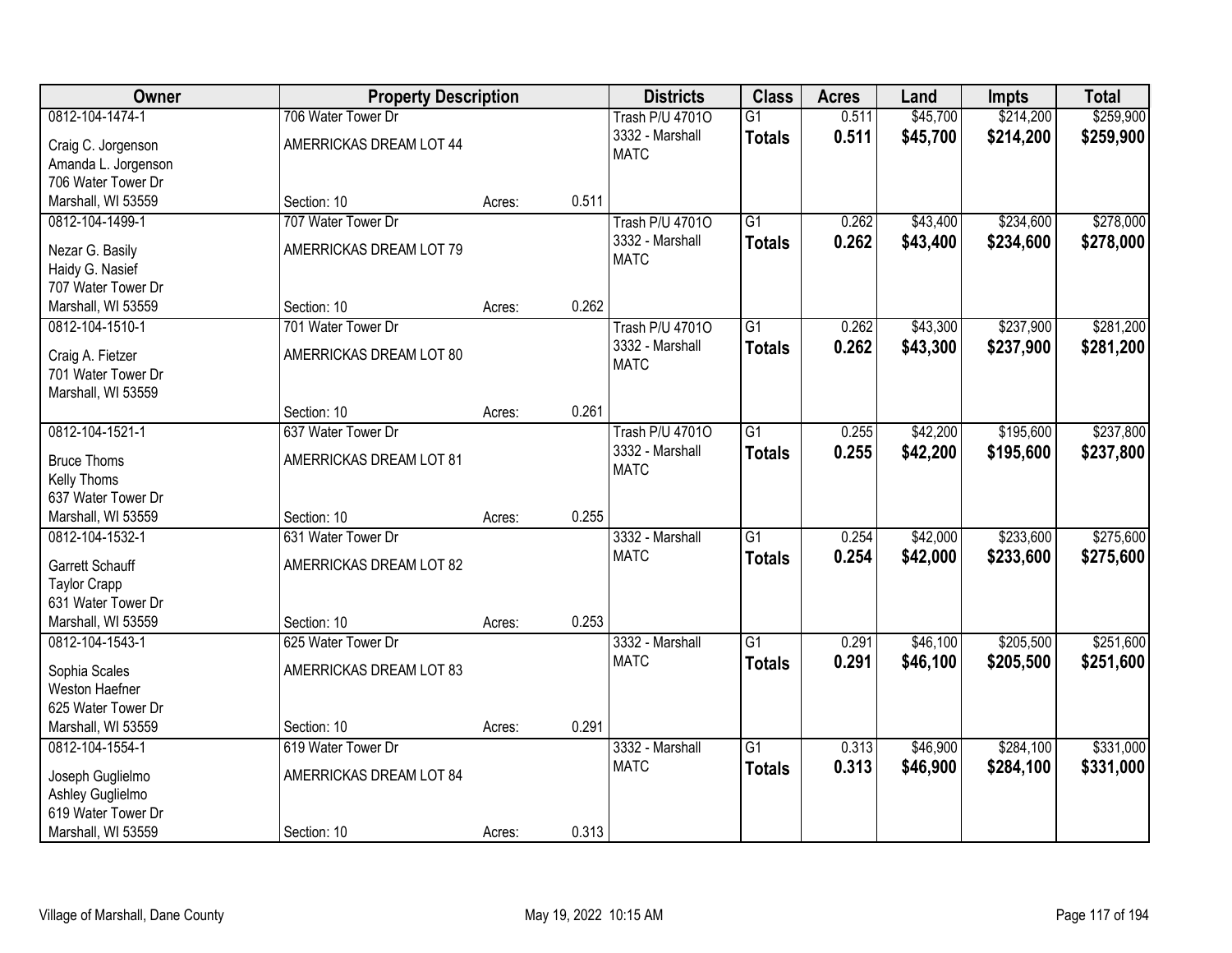| Owner                                     | <b>Property Description</b> |        |       | <b>Districts</b> | <b>Class</b>    | <b>Acres</b> | Land     | <b>Impts</b> | <b>Total</b> |
|-------------------------------------------|-----------------------------|--------|-------|------------------|-----------------|--------------|----------|--------------|--------------|
| 0812-104-1565-1                           | 613 Water Tower Dr          |        |       | 3332 - Marshall  | $\overline{G1}$ | 0.311        | \$46,800 | \$209,600    | \$256,400    |
| Trevor A. Bolstad                         | AMERRICKAS DREAM LOT 85     |        |       | <b>MATC</b>      | <b>Totals</b>   | 0.311        | \$46,800 | \$209,600    | \$256,400    |
| Rachel M. Nickel                          |                             |        |       |                  |                 |              |          |              |              |
| 613 Water Tower Dr                        |                             |        |       |                  |                 |              |          |              |              |
| Marshall, WI 53559                        | Section: 10                 | Acres: | 0.311 |                  |                 |              |          |              |              |
| 0812-104-1576-1                           | 607 Water Tower Dr          |        |       | 3332 - Marshall  | $\overline{G1}$ | 0.262        | \$43,400 | \$211,300    | \$254,700    |
|                                           | AMERRICKAS DREAM LOT 86     |        |       | <b>MATC</b>      | <b>Totals</b>   | 0.262        | \$43,400 | \$211,300    | \$254,700    |
| <b>Matthew Stegall</b>                    |                             |        |       |                  |                 |              |          |              |              |
| Kara Taylor<br>607 Water Tower Dr         |                             |        |       |                  |                 |              |          |              |              |
| Marshall, WI 53559                        | Section: 10                 | Acres: | 0.262 |                  |                 |              |          |              |              |
| 0812-104-1587-1                           | 601 Water Tower Dr          |        |       | 3332 - Marshall  | $\overline{G1}$ | 0.259        | \$42,900 | \$248,000    | \$290,900    |
|                                           |                             |        |       | <b>MATC</b>      |                 |              |          |              |              |
| Olivia Tomkowiak                          | AMERRICKAS DREAM LOT 87     |        |       |                  | <b>Totals</b>   | 0.259        | \$42,900 | \$248,000    | \$290,900    |
| Andrew Tomkowiak                          |                             |        |       |                  |                 |              |          |              |              |
| 601 Water Tower Dr                        |                             |        |       |                  |                 |              |          |              |              |
| Marshall, WI 53559                        | Section: 10                 | Acres: | 0.259 |                  |                 |              |          |              |              |
| 0812-104-1598-1                           | 573 Water Tower Dr          |        |       | 3332 - Marshall  | $\overline{G1}$ | 0.257        | \$42,500 | \$233,700    | \$276,200    |
| Jeremy J. Mccarty                         | AMERRICKAS DREAM LOT 88     |        |       | <b>MATC</b>      | <b>Totals</b>   | 0.257        | \$42,500 | \$233,700    | \$276,200    |
| Madison N. Mccarty                        |                             |        |       |                  |                 |              |          |              |              |
| 573 Water Tower Dr                        |                             |        |       |                  |                 |              |          |              |              |
| Marshall, WI 53559                        | Section: 10                 | Acres: | 0.256 |                  |                 |              |          |              |              |
| 0812-104-1609-1                           | 567 Water Tower Dr          |        |       | 3332 - Marshall  | $\overline{G1}$ | 0.421        | \$53,200 | \$10,000     | \$63,200     |
|                                           |                             |        |       | <b>MATC</b>      | <b>Totals</b>   | 0.421        | \$53,200 | \$10,000     | \$63,200     |
| Ambiance Homes, Inc                       | AMERRICKAS DREAM LOT 89     |        |       |                  |                 |              |          |              |              |
| 5833 Grassland Ter                        |                             |        |       |                  |                 |              |          |              |              |
| Marshall, WI 53559                        |                             |        |       |                  |                 |              |          |              |              |
|                                           | Section: 10                 | Acres: | 0.420 |                  |                 |              |          |              |              |
| 0812-104-1620-1                           | 606 Mourning Dove Ct        |        |       | 3332 - Marshall  | $\overline{G1}$ | 0.342        | \$52,700 | \$90,400     | \$143,100    |
| Ambiance Homes, Inc                       | AMERRICKAS DREAM LOT 90     |        |       | <b>MATC</b>      | <b>Totals</b>   | 0.342        | \$52,700 | \$90,400     | \$143,100    |
| 5833 Grassland Ter                        |                             |        |       |                  |                 |              |          |              |              |
| Marshall, WI 53559                        |                             |        |       |                  |                 |              |          |              |              |
|                                           | Section: 10                 | Acres: | 0.342 |                  |                 |              |          |              |              |
| 0812-104-1631-1                           | 612 Mourning Dove Ct        |        |       | 3332 - Marshall  | $\overline{G1}$ | 0.397        | \$54,800 | \$378,600    | \$433,400    |
|                                           | AMERRICKAS DREAM LOT 91     |        |       | <b>MATC</b>      | <b>Totals</b>   | 0.397        | \$54,800 | \$378,600    | \$433,400    |
| Charles G. Schimenz<br>Amanda R. Schimenz |                             |        |       |                  |                 |              |          |              |              |
| 612 Mourning Dove Ct                      |                             |        |       |                  |                 |              |          |              |              |
| Marshall, WI 53559                        | Section: 10                 | Acres: | 0.396 |                  |                 |              |          |              |              |
|                                           |                             |        |       |                  |                 |              |          |              |              |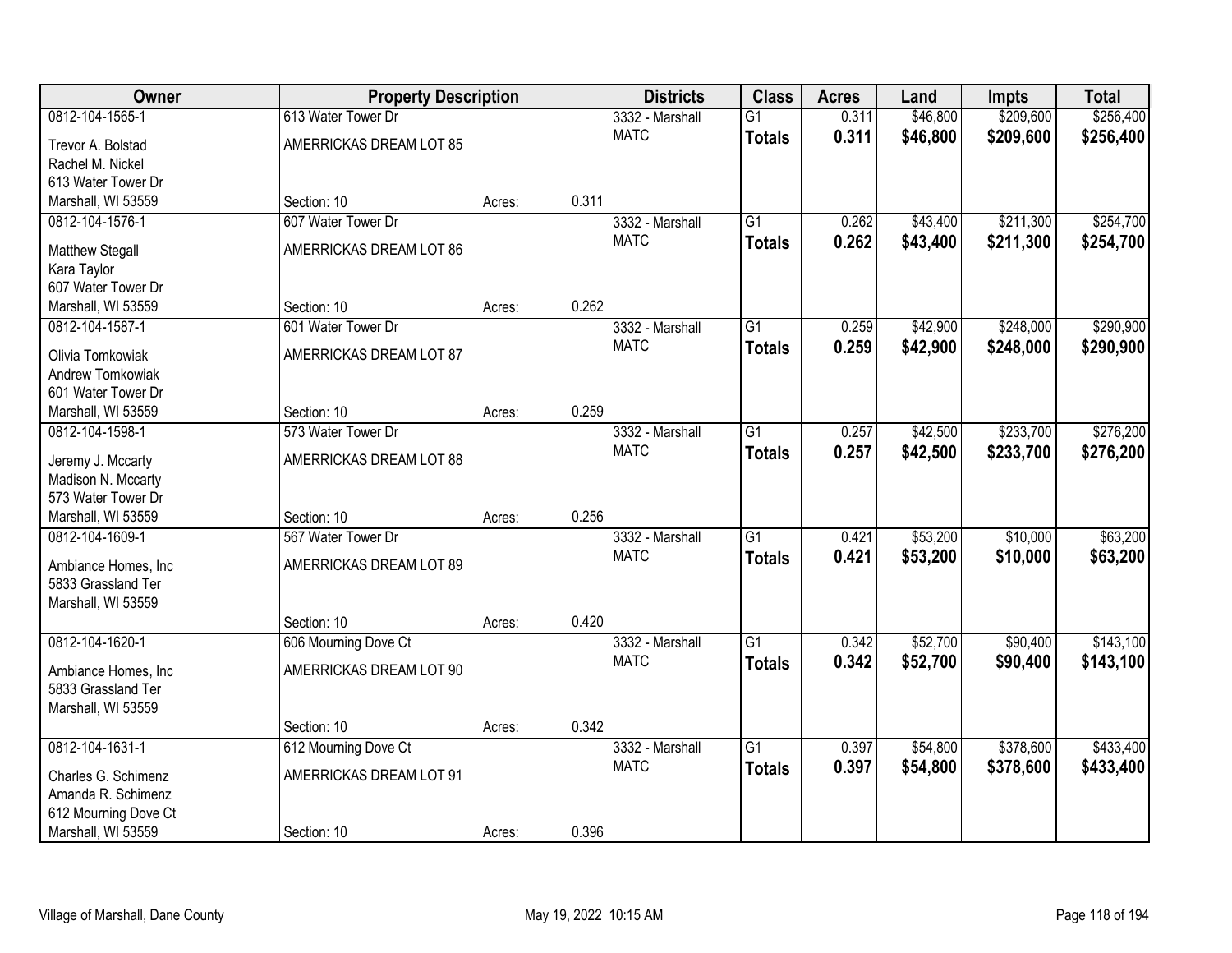| Owner                 | <b>Property Description</b> |        |       | <b>Districts</b>                   | <b>Class</b>    | <b>Acres</b> | Land     | <b>Impts</b> | <b>Total</b> |
|-----------------------|-----------------------------|--------|-------|------------------------------------|-----------------|--------------|----------|--------------|--------------|
| 0812-104-1642-1       | 618 Mourning Dove Ct        |        |       | <b>Trash P/U 47010</b>             | $\overline{G1}$ | 0.279        | \$50,300 | \$195,600    | \$245,900    |
| Aaron Bald            | AMERRICKAS DREAM LOT 92     |        |       | 3332 - Marshall<br><b>MATC</b>     | <b>Totals</b>   | 0.279        | \$50,300 | \$195,600    | \$245,900    |
| Megan Bald            |                             |        |       |                                    |                 |              |          |              |              |
| 618 Mourning Dove Ct  |                             |        | 0.279 |                                    |                 |              |          |              |              |
| Marshall, WI 53559    | Section: 10                 | Acres: |       |                                    |                 |              |          |              |              |
| 0812-104-1653-1       | 624 Mourning Dove Ct        |        |       | print                              | $\overline{G1}$ | 0.260        | \$47,300 | \$228,300    | \$275,600    |
| Wendy Buechel-Schmitz | AMERRICKAS DREAM LOT 93     |        |       | Trash P/U 47010<br>3332 - Marshall | <b>Totals</b>   | 0.260        | \$47,300 | \$228,300    | \$275,600    |
| 624 Mourning Dove Ct  |                             |        |       | <b>MATC</b>                        |                 |              |          |              |              |
| Marshall, WI 53559    |                             |        |       |                                    |                 |              |          |              |              |
|                       | Section: 10                 | Acres: | 0.260 |                                    |                 |              |          |              |              |
| 0812-104-1664-1       | 630 Mourning Dove Ct        |        |       | Trash P/U 47010                    | G1              | 0.309        | \$51,400 | \$274,800    | \$326,200    |
| Andrew P. Wells       | AMERRICKAS DREAM LOT 94     |        |       | 3332 - Marshall                    | <b>Totals</b>   | 0.309        | \$51,400 | \$274,800    | \$326,200    |
| Jacqueline K. Lowrey  |                             |        |       | <b>MATC</b>                        |                 |              |          |              |              |
| 630 Mourning Dove Ct  |                             |        |       |                                    |                 |              |          |              |              |
| Marshall, WI 53559    | Section: 10                 | Acres: | 0.309 |                                    |                 |              |          |              |              |
| 0812-104-1675-1       | 636 Mourning Dove Ct        |        |       | 3332 - Marshall                    | $\overline{G1}$ | 0.296        | \$48,600 | \$287,500    | \$336,100    |
|                       |                             |        |       | <b>MATC</b>                        | <b>Totals</b>   | 0.296        | \$48,600 | \$287,500    | \$336,100    |
| Ryan S. Gorelick      | AMERRICKAS DREAM LOT 95     |        |       |                                    |                 |              |          |              |              |
| Jennifer L. Gorelick  |                             |        |       |                                    |                 |              |          |              |              |
| 636 Mourning Dove Ct  |                             |        |       |                                    |                 |              |          |              |              |
| Marshall, WI 53559    | Section: 10                 | Acres: | 0.296 |                                    |                 |              |          |              |              |
| 0812-104-1686-1       | 642 Mourning Dove Ct        |        |       | 3332 - Marshall                    | $\overline{G1}$ | 0.353        | \$50,700 | \$284,200    | \$334,900    |
| Allison V. Fortier    | AMERRICKAS DREAM LOT 96     |        |       | <b>MATC</b>                        | <b>Totals</b>   | 0.353        | \$50,700 | \$284,200    | \$334,900    |
| 642 Mourning Dove Ct  |                             |        |       |                                    |                 |              |          |              |              |
| Marshall, WI 53559    |                             |        |       |                                    |                 |              |          |              |              |
|                       | Section: 10                 | Acres: | 0.349 |                                    |                 |              |          |              |              |
| 0812-104-1697-1       | 648 Mourning Dove Ct        |        |       | 3332 - Marshall                    | $\overline{G1}$ | 0.336        | \$50,100 | \$249,100    | \$299,200    |
| <b>Justin Rand</b>    | AMERRICKAS DREAM LOT 97     |        |       | <b>MATC</b>                        | <b>Totals</b>   | 0.336        | \$50,100 | \$249,100    | \$299,200    |
| Jennifer Rand         |                             |        |       |                                    |                 |              |          |              |              |
| 648 Mourning Dove Ct  |                             |        |       |                                    |                 |              |          |              |              |
| Marshall, WI 53559    | Section: 10                 | Acres: | 0.333 |                                    |                 |              |          |              |              |
| 0812-104-1708-1       | 649 Mourning Dove Ct        |        |       | print                              | $\overline{G1}$ | 0.424        | \$53,300 | \$264,300    | \$317,600    |
|                       |                             |        |       | Trash P/U 47010                    | <b>Totals</b>   | 0.424        | \$53,300 | \$264,300    | \$317,600    |
| Scott A. Smith        | AMERRICKAS DREAM LOT 98     |        |       | 3332 - Marshall                    |                 |              |          |              |              |
| Melanie Smith         |                             |        |       | <b>MATC</b>                        |                 |              |          |              |              |
| 649 Mourning Dove Ct  |                             |        |       |                                    |                 |              |          |              |              |
| Marshall, WI 53559    | Section: 10                 | Acres: | 0.419 |                                    |                 |              |          |              |              |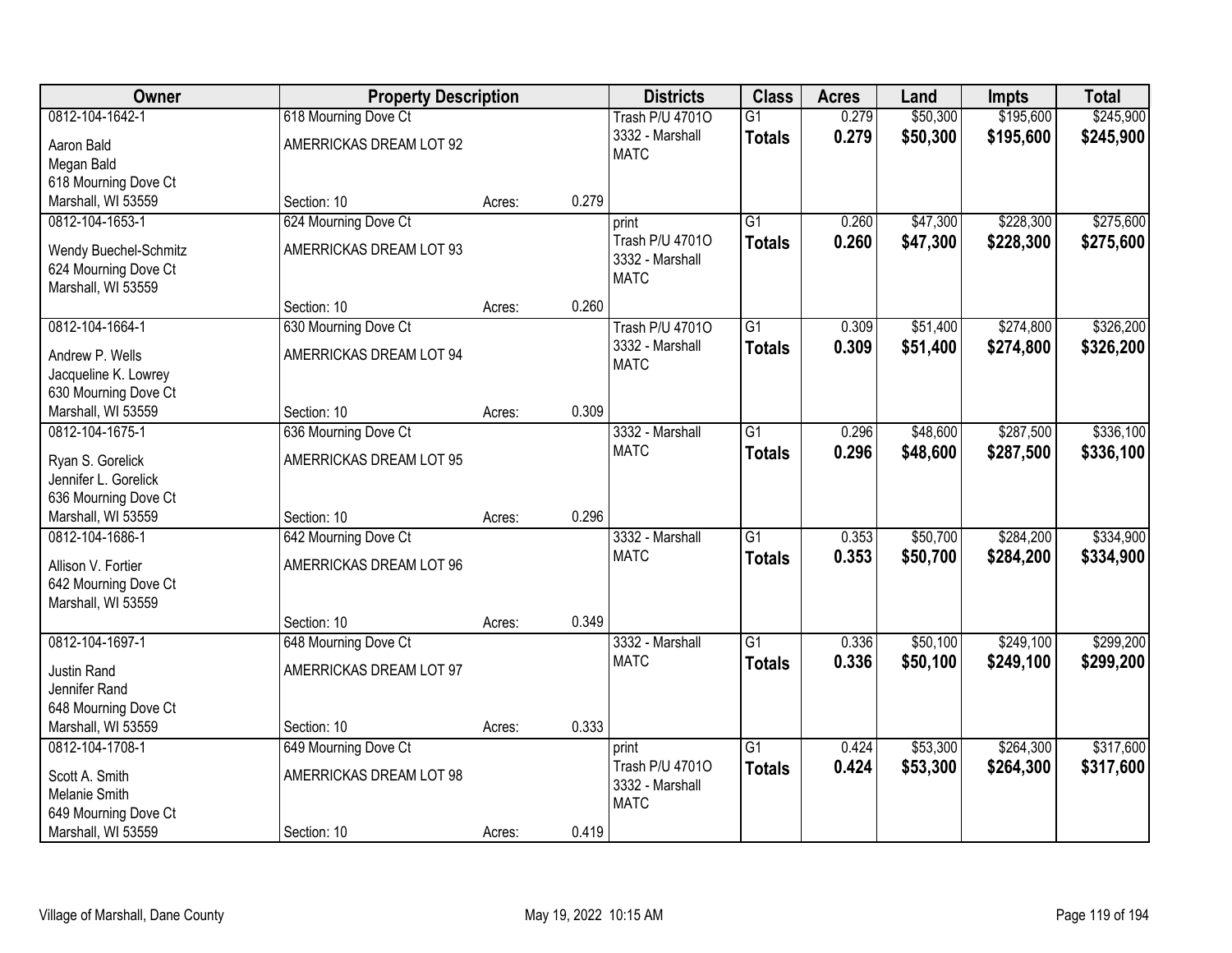| Owner                                     | <b>Property Description</b> |        |       | <b>Districts</b>               | <b>Class</b>    | <b>Acres</b> | Land     | <b>Impts</b> | <b>Total</b> |
|-------------------------------------------|-----------------------------|--------|-------|--------------------------------|-----------------|--------------|----------|--------------|--------------|
| 0812-104-1719-1                           | 643 Mourning Dove Ct        |        |       | 3332 - Marshall                | $\overline{G1}$ | 0.462        | \$57,300 | \$329,700    | \$387,000    |
| <b>Timothy Lannoy</b>                     | AMERRICKAS DREAM LOT 99     |        |       | <b>MATC</b>                    | <b>Totals</b>   | 0.462        | \$57,300 | \$329,700    | \$387,000    |
| Sara N. Lannoy                            |                             |        |       |                                |                 |              |          |              |              |
| 643 Mourning Dove Ct                      |                             |        |       |                                |                 |              |          |              |              |
| Marshall, WI 53559                        | Section: 10                 | Acres: | 0.460 |                                |                 |              |          |              |              |
| 0812-104-1730-1                           | 637 Mourning Dove Ct        |        |       | 3332 - Marshall                | $\overline{G1}$ | 0.306        | \$56,000 | \$244,100    | \$300,100    |
| Leslie A. Wolfgram                        | AMERRICKAS DREAM LOT 100    |        |       | <b>MATC</b>                    | <b>Totals</b>   | 0.306        | \$56,000 | \$244,100    | \$300,100    |
| Jay L. Wolfgram                           |                             |        |       |                                |                 |              |          |              |              |
| 637 Mourning Dove Ct                      |                             |        |       |                                |                 |              |          |              |              |
| Marschall, WI 53559                       | Section: 10                 | Acres: | 0.305 |                                |                 |              |          |              |              |
| 0812-104-1741-1                           | 631 Mourning Dove Ct        |        |       | print                          | $\overline{G1}$ | 0.424        | \$60,900 | \$346,400    | \$407,300    |
|                                           | AMERRICKAS DREAM LOT 101    |        |       | Trash P/U 47010                | <b>Totals</b>   | 0.424        | \$60,900 | \$346,400    | \$407,300    |
| Benjamin S. Fisher<br>Sarah E. Fisher     |                             |        |       | 3332 - Marshall                |                 |              |          |              |              |
| 631 Mourning Dove Ct                      |                             |        |       | <b>MATC</b>                    |                 |              |          |              |              |
| Marshall, WI 53559                        | Section: 10                 | Acres: | 0.423 |                                |                 |              |          |              |              |
| 0812-104-1752-1                           | 625 Mourning Dove Ct        |        |       | 3332 - Marshall                | $\overline{G1}$ | 0.386        | \$59,300 | \$229,600    | \$288,900    |
|                                           |                             |        |       | <b>MATC</b>                    | <b>Totals</b>   | 0.386        | \$59,300 | \$229,600    | \$288,900    |
| Brian Mangan                              | AMERRICKAS DREAM LOT 102    |        |       |                                |                 |              |          |              |              |
| Deborah M. Mangan<br>625 Mourning Dove Ct |                             |        |       |                                |                 |              |          |              |              |
| Marshall, WI 53559                        | Section: 10                 | Acres: | 0.385 |                                |                 |              |          |              |              |
| 0812-104-1763-1                           | 619 Mourning Dove Ct        |        |       | 3332 - Marshall                | $\overline{G1}$ | 0.414        | \$60,500 | \$237,800    | \$298,300    |
|                                           |                             |        |       | <b>MATC</b>                    | <b>Totals</b>   | 0.414        | \$60,500 | \$237,800    | \$298,300    |
| Karen Brimer                              | AMERRICKAS DREAM LOT 103    |        |       |                                |                 |              |          |              |              |
| 619 Mourning Dove Ct                      |                             |        |       |                                |                 |              |          |              |              |
| Marshall, WI 53559                        | Section: 10                 |        | 0.413 |                                |                 |              |          |              |              |
| 0812-104-1774-1                           | 613 Mourning Dove Ct        | Acres: |       | 3332 - Marshall                | $\overline{G1}$ | 0.320        | \$56,600 | $\sqrt{6}$   | \$56,600     |
|                                           |                             |        |       | <b>MATC</b>                    | <b>Totals</b>   | 0.320        | \$56,600 | \$0          | \$56,600     |
| Ambiance Homes, Inc                       | AMERRICKAS DREAM LOT 104    |        |       |                                |                 |              |          |              |              |
| 5833 Grassland Ter                        |                             |        |       |                                |                 |              |          |              |              |
| Marshall, WI 53559                        |                             |        |       |                                |                 |              |          |              |              |
|                                           | Section: 10                 | Acres: | 0.319 |                                |                 |              |          |              |              |
| 0812-104-1785-1                           | 607 Mourning Dove Ct        |        |       | 3332 - Marshall<br><b>MATC</b> | $\overline{G1}$ | 0.307        | \$56,100 | \$10,000     | \$66,100     |
| Ambiance Homes, Inc                       | AMERRICKAS DREAM LOT 105    |        |       |                                | <b>Totals</b>   | 0.307        | \$56,100 | \$10,000     | \$66,100     |
| 5833 Grassland Ter                        |                             |        |       |                                |                 |              |          |              |              |
| Marshall, WI 53559                        |                             |        |       |                                |                 |              |          |              |              |
|                                           | Section: 10                 | Acres: | 0.306 |                                |                 |              |          |              |              |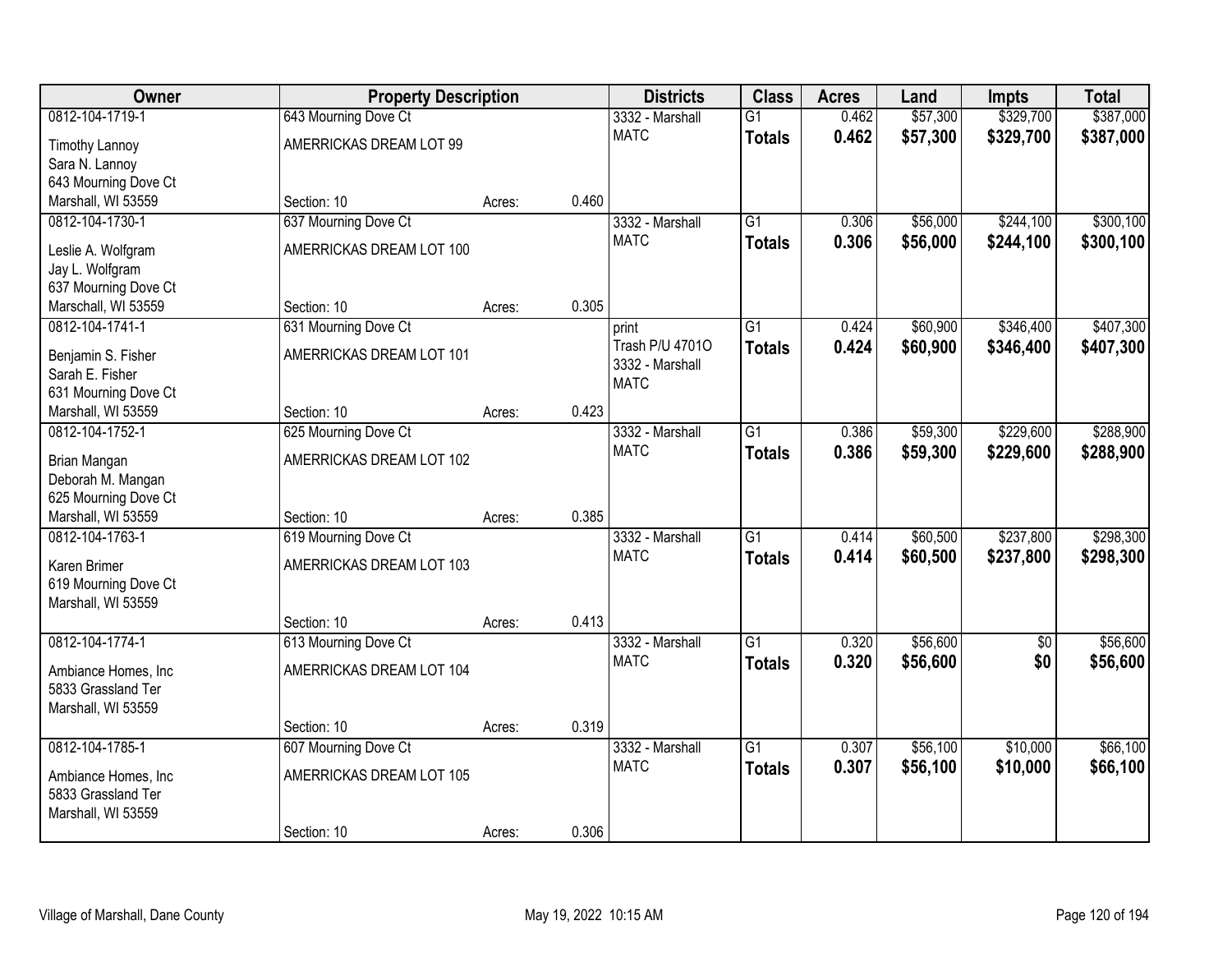| Owner                              |                                   | <b>Property Description</b> |       | <b>Districts</b>               | <b>Class</b>    | <b>Acres</b> | Land     | <b>Impts</b> | <b>Total</b> |
|------------------------------------|-----------------------------------|-----------------------------|-------|--------------------------------|-----------------|--------------|----------|--------------|--------------|
| 0812-104-1796-1                    | 601 Mourning Dove Ct              |                             |       | 3332 - Marshall                | $\overline{G1}$ | 0.295        | \$55,500 | \$269,800    | \$325,300    |
| Christopher Pfister                | AMERRICKAS DREAM LOT 106          |                             |       | <b>MATC</b>                    | <b>Totals</b>   | 0.295        | \$55,500 | \$269,800    | \$325,300    |
| Kristen Pfister                    |                                   |                             |       |                                |                 |              |          |              |              |
| 601 Mourning Dove Ct               |                                   |                             |       |                                |                 |              |          |              |              |
| Marshall, WI 53559                 | Section: 10                       | Acres:                      | 0.294 |                                |                 |              |          |              |              |
| 0812-104-1807-1                    | 561 Water Tower Dr                |                             |       | 3332 - Marshall                | $\overline{G1}$ | 0.345        | \$57,600 | \$299,200    | \$356,800    |
| Emily Kornhoff                     | AMERRICKAS DREAM LOT 107          |                             |       | <b>MATC</b>                    | <b>Totals</b>   | 0.345        | \$57,600 | \$299,200    | \$356,800    |
| 561 Water Tower Dr                 |                                   |                             |       |                                |                 |              |          |              |              |
| Marshall, WI 53559                 |                                   |                             |       |                                |                 |              |          |              |              |
|                                    | Section: 10                       | Acres:                      | 0.344 |                                |                 |              |          |              |              |
| 0812-104-1818-1                    | 555 Water Tower Dr                |                             |       | 3332 - Marshall                | $\overline{G1}$ | 0.366        | \$58,500 | \$244,000    | \$302,500    |
|                                    | AMERRICKAS DREAM LOT 108          |                             |       | <b>MATC</b>                    | <b>Totals</b>   | 0.366        | \$58,500 | \$244,000    | \$302,500    |
| Elizabeth M. Westaby<br>Adam Smith |                                   |                             |       |                                |                 |              |          |              |              |
| 555 Water Tower Dr                 |                                   |                             |       |                                |                 |              |          |              |              |
| Marshall, WI 53559                 | Section: 10                       | Acres:                      | 0.365 |                                |                 |              |          |              |              |
| 0812-104-1829-1                    | 549 Water Tower Dr                |                             |       | 3332 - Marshall                | $\overline{G1}$ | 0.357        | \$58,100 | \$265,300    | \$323,400    |
|                                    |                                   |                             |       | <b>MATC</b>                    | <b>Totals</b>   | 0.357        | \$58,100 | \$265,300    | \$323,400    |
| Julie Bowman                       | AMERRICKAS DREAM LOT 109          |                             |       |                                |                 |              |          |              |              |
| Denison Bowman                     |                                   |                             |       |                                |                 |              |          |              |              |
| 549 Water Tower Dr                 |                                   |                             |       |                                |                 |              |          |              |              |
| Marshall, WI 53559                 | Section: 10<br>543 Water Tower Dr | Acres:                      | 0.357 |                                | $\overline{G1}$ |              | \$50,200 | \$272,500    | \$322,700    |
| 0812-104-1840-1                    |                                   |                             |       | 3332 - Marshall<br><b>MATC</b> |                 | 0.409        |          |              |              |
| Kevin A. Conner                    | AMERRICKAS DREAM LOT 110          |                             |       |                                | <b>Totals</b>   | 0.409        | \$50,200 | \$272,500    | \$322,700    |
| Elizabeth Conner                   |                                   |                             |       |                                |                 |              |          |              |              |
| 543 Water Tower Dr                 |                                   |                             |       |                                |                 |              |          |              |              |
| Marshall, WI 53559                 | Section: 10                       | Acres:                      | 0.409 |                                |                 |              |          |              |              |
| 0812-104-1851-1                    | 537 Water Tower Dr                |                             |       | 3332 - Marshall                | $\overline{G1}$ | 0.309        | \$46,800 | \$213,500    | \$260,300    |
| Doug Michelz                       | AMERRICKAS DREAM LOT 111          |                             |       | <b>MATC</b>                    | <b>Totals</b>   | 0.309        | \$46,800 | \$213,500    | \$260,300    |
| Andrea Michelz                     |                                   |                             |       |                                |                 |              |          |              |              |
| 537 Water Tower Dr                 |                                   |                             |       |                                |                 |              |          |              |              |
| Marshall, WI 53559                 | Section: 10                       | Acres:                      | 0.311 |                                |                 |              |          |              |              |
| 0812-104-1862-1                    | 531 Water Tower Dr                |                             |       | 3332 - Marshall                | $\overline{G1}$ | 0.286        | \$46,000 | \$192,200    | \$238,200    |
| Bradley D. Trummer                 | AMERRICKAS DREAM LOT 112          |                             |       | <b>MATC</b>                    | <b>Totals</b>   | 0.286        | \$46,000 | \$192,200    | \$238,200    |
| Shanna M. Trummer                  |                                   |                             |       |                                |                 |              |          |              |              |
| 531 Water Tower Dr                 |                                   |                             |       |                                |                 |              |          |              |              |
| Marshall, WI 53559                 | Section: 10                       | Acres:                      | 0.286 |                                |                 |              |          |              |              |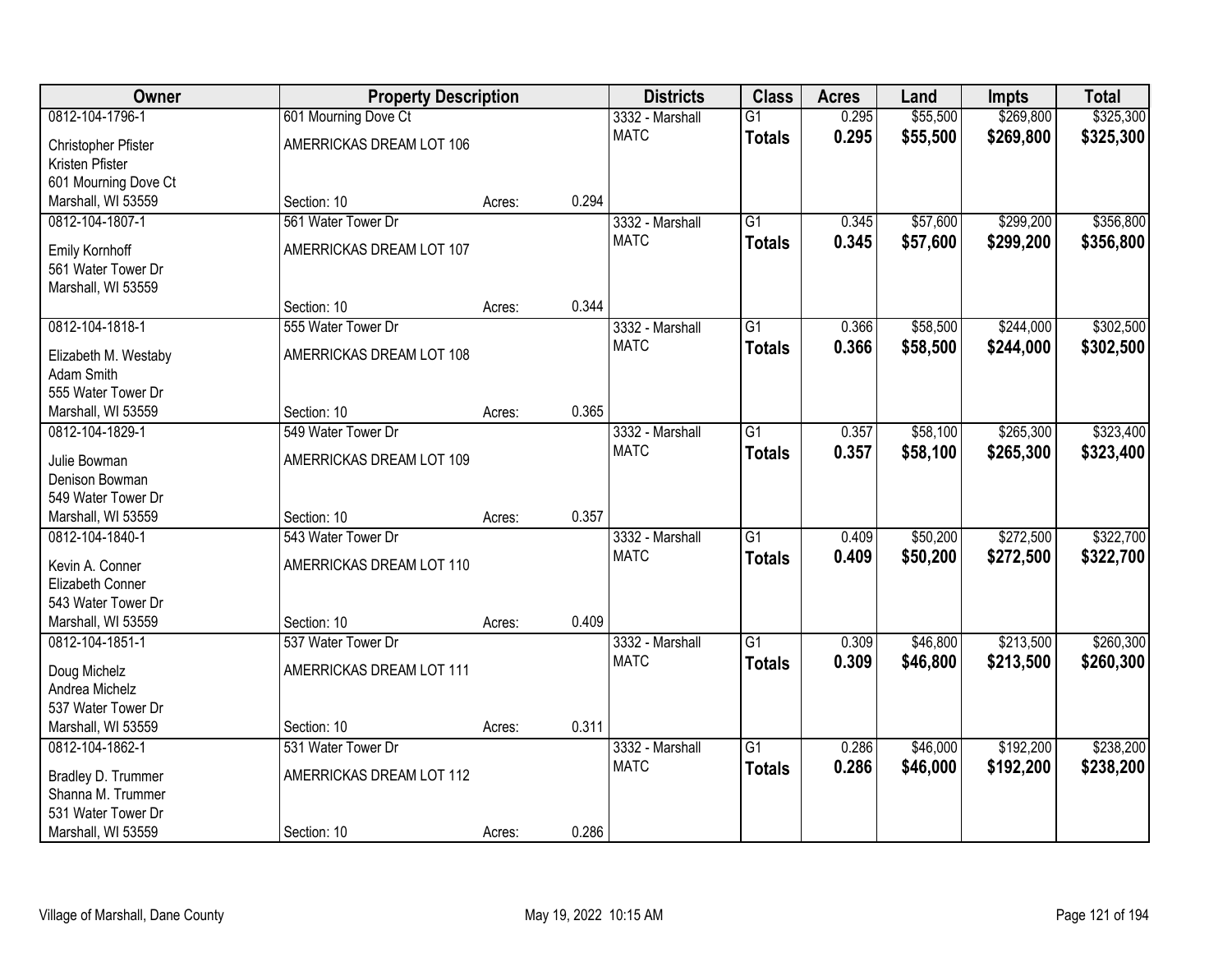| <b>Owner</b>          | <b>Property Description</b>          |        | <b>Districts</b> | <b>Class</b>           | <b>Acres</b>    | Land  | <b>Impts</b> | <b>Total</b> |           |
|-----------------------|--------------------------------------|--------|------------------|------------------------|-----------------|-------|--------------|--------------|-----------|
| 0812-104-1873-1       | 525 Water Tower Dr                   |        |                  | 3332 - Marshall        | $\overline{G1}$ | 0.329 | \$47,400     | \$202,400    | \$249,800 |
| Steven P. Colbrook    | AMERRICKAS DREAM LOT 113             |        |                  | <b>MATC</b>            | <b>Totals</b>   | 0.329 | \$47,400     | \$202,400    | \$249,800 |
| Robyn E. Colbrook     |                                      |        |                  |                        |                 |       |              |              |           |
| 525 Water Tower Dr    |                                      |        |                  |                        |                 |       |              |              |           |
| Marshall, WI 53559    | Section: 10                          | Acres: | 0.329            |                        |                 |       |              |              |           |
| 0812-104-1884-1       | 519 Water Tower Dr                   |        |                  | 3332 - Marshall        | G1              | 0.463 | \$52,100     | \$202,200    | \$254,300 |
| Maxwell C. John       | AMERRICKAS DREAM LOT 114             |        |                  | <b>MATC</b>            | <b>Totals</b>   | 0.463 | \$52,100     | \$202,200    | \$254,300 |
| Ashley N. John        |                                      |        |                  |                        |                 |       |              |              |           |
| 519 Water Tower Dr    |                                      |        |                  |                        |                 |       |              |              |           |
| Marshall, WI 53559    | Section: 10                          | Acres: | 0.464            |                        |                 |       |              |              |           |
| 0812-104-1895-1       | 513 Water Tower Dr                   |        |                  | 3332 - Marshall        | $\overline{G1}$ | 0.293 | \$46,200     | \$207,800    | \$254,000 |
| <b>Melanie Ruelas</b> | AMERRICKAS DREAM LOT 115             |        |                  | <b>MATC</b>            | <b>Totals</b>   | 0.293 | \$46,200     | \$207,800    | \$254,000 |
| 513 Water Tower Dr    |                                      |        |                  |                        |                 |       |              |              |           |
| Marshall, WI 53559    |                                      |        |                  |                        |                 |       |              |              |           |
|                       | Section: 10                          | Acres: | 0.294            |                        |                 |       |              |              |           |
| 0812-104-1906-1       | 507 Water Tower Dr                   |        |                  | 3332 - Marshall        | $\overline{G1}$ | 0.265 | \$43,800     | \$242,500    | \$286,300 |
| Matthew Rasmussen     | AMERRICKAS DREAM LOT 116             |        |                  | <b>MATC</b>            | <b>Totals</b>   | 0.265 | \$43,800     | \$242,500    | \$286,300 |
| N920 County Highway T |                                      |        |                  |                        |                 |       |              |              |           |
| Waterloo, WI 53594    |                                      |        |                  |                        |                 |       |              |              |           |
|                       | Section: 10                          | Acres: | 0.264            |                        |                 |       |              |              |           |
| 0812-104-2300-7       | 509 Meadowbrook Ct                   |        |                  | <b>Trash P/U 47010</b> | $\overline{G1}$ | 0.000 | \$25,000     | \$118,900    | \$143,900 |
| Marilyn Hellenbrand   | MARSHALL COURTS CONDOMINIUM UNIT 509 |        |                  | 3332 - Marshall        | <b>Totals</b>   | 0.000 | \$25,000     | \$118,900    | \$143,900 |
| 509 Meadowbrook Ct    |                                      |        |                  | <b>MATC</b>            |                 |       |              |              |           |
| Marshall, WI 53559    |                                      |        |                  |                        |                 |       |              |              |           |
|                       | Section: 10                          | Acres: | 0.000            |                        |                 |       |              |              |           |
| 0812-104-2304-3       | 515 Meadowbrook Ct                   |        |                  | <b>Trash P/U 47010</b> | $\overline{G1}$ | 0.000 | \$25,000     | \$118,900    | \$143,900 |
| Donald L. Wampole     | MARSHALL COURTS CONDOMINIUM UNIT 515 |        |                  | 3332 - Marshall        | <b>Totals</b>   | 0.000 | \$25,000     | \$118,900    | \$143,900 |
| Vivian Wampole        |                                      |        |                  | <b>MATC</b>            |                 |       |              |              |           |
| 515 Meadowbrook Ct    |                                      |        |                  |                        |                 |       |              |              |           |
| Marshall, WI 53559    | Section: 10                          | Acres: | 0.000            |                        |                 |       |              |              |           |
| 0812-104-2308-1       | 521 Meadowbrook Ct                   |        |                  | <b>Trash P/U 47010</b> | $\overline{G1}$ | 0.000 | \$25,000     | \$109,900    | \$134,900 |
| Edward A. York        | MARSHALL COURTS CONDOMINIUM UNIT 521 |        |                  | 3332 - Marshall        | <b>Totals</b>   | 0.000 | \$25,000     | \$109,900    | \$134,900 |
| Esther E. York        |                                      |        |                  | <b>MATC</b>            |                 |       |              |              |           |
| 521 Meadowbrook Ct    |                                      |        |                  |                        |                 |       |              |              |           |
| Marshall, WI 53559    | Section: 10                          | Acres: | 0.000            |                        |                 |       |              |              |           |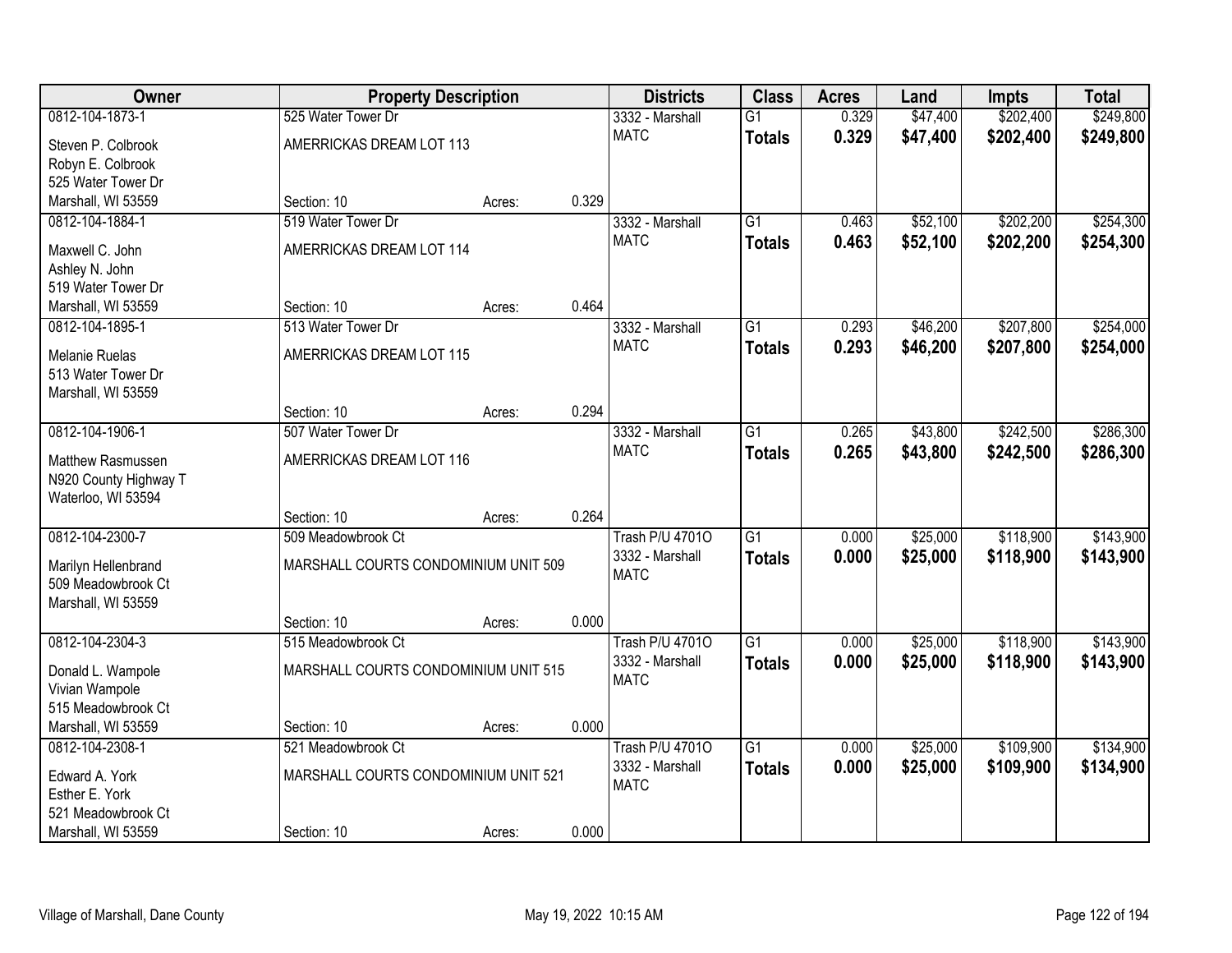| Owner                                     | <b>Property Description</b>          |        | <b>Districts</b> | <b>Class</b>           | <b>Acres</b>    | Land  | <b>Impts</b> | <b>Total</b> |           |
|-------------------------------------------|--------------------------------------|--------|------------------|------------------------|-----------------|-------|--------------|--------------|-----------|
| 0812-104-2312-1                           | 527 Meadowbrook Ct                   |        |                  | print                  | $\overline{G1}$ | 0.000 | \$25,000     | \$111,600    | \$136,600 |
| Robert Dunneisen                          | MARSHALL COURTS CONDOMINIUM UNIT 527 |        |                  | Trash P/U 47010        | <b>Totals</b>   | 0.000 | \$25,000     | \$111,600    | \$136,600 |
| Mary L. Dunneisen                         |                                      |        |                  | 3332 - Marshall        |                 |       |              |              |           |
| 527 Meadowbrook Ct                        |                                      |        |                  | <b>MATC</b>            |                 |       |              |              |           |
| Marshall, WI 53559                        | Section: 10                          | Acres: | 0.000            |                        |                 |       |              |              |           |
| 0812-104-2316-1                           | 503 Meadowbrook Ct                   |        |                  | <b>Trash P/U 47010</b> | $\overline{G1}$ | 0.000 | \$25,000     | \$159,100    | \$184,100 |
|                                           | MARSHALL COURTS CONDOMINIUM UNIT 503 |        |                  | 3332 - Marshall        | <b>Totals</b>   | 0.000 | \$25,000     | \$159,100    | \$184,100 |
| Robert Engelberger<br>Juanita Engelberger |                                      |        |                  | <b>MATC</b>            |                 |       |              |              |           |
| 503 Meadowbrook Ct                        |                                      |        |                  |                        |                 |       |              |              |           |
| Marshall, WI 53559                        | Section: 10                          | Acres: | 0.000            |                        |                 |       |              |              |           |
| 0812-104-2319-1                           | 545 Meadowbrook Ct                   |        |                  | <b>Trash P/U 47010</b> | $\overline{G1}$ | 0.000 | \$25,000     | \$122,900    | \$147,900 |
|                                           |                                      |        |                  | 3332 - Marshall        | <b>Totals</b>   | 0.000 | \$25,000     | \$122,900    | \$147,900 |
| Robert E. Walker                          | MARSHALL COURTS CONDOMINIUM UNIT 545 |        |                  | <b>MATC</b>            |                 |       |              |              |           |
| 545 Meadowbrook Ct                        |                                      |        |                  |                        |                 |       |              |              |           |
| Marshall, WI 53559                        |                                      |        |                  |                        |                 |       |              |              |           |
|                                           | Section: 10                          | Acres: | 0.000            |                        |                 |       |              |              |           |
| 0812-104-2321-1                           | 551 Meadowbrook Ct                   |        |                  | <b>Trash P/U 47010</b> | $\overline{G1}$ | 0.000 | \$25,000     | \$122,900    | \$147,900 |
| Ronald R. Clauson                         | MARSHALL COURTS CONDOMINIUM UNIT 551 |        |                  | 3332 - Marshall        | <b>Totals</b>   | 0.000 | \$25,000     | \$122,900    | \$147,900 |
| Beverlee G. Clauson                       |                                      |        |                  | <b>MATC</b>            |                 |       |              |              |           |
| 551 Meadowbrook Ct                        |                                      |        |                  |                        |                 |       |              |              |           |
| Marshall, WI 53559                        | Section: 10                          | Acres: | 0.000            |                        |                 |       |              |              |           |
| 0812-104-2325-1                           | 557 Meadowbrook Ct                   |        |                  | <b>Trash P/U 47010</b> | $\overline{G1}$ | 0.000 | \$25,000     | \$170,400    | \$195,400 |
| Myers Irrev Living Tr, Daniel B & Julia A | MARSHALL COURTS CONDOMINIUM UNIT 557 |        |                  | 3332 - Marshall        | <b>Totals</b>   | 0.000 | \$25,000     | \$170,400    | \$195,400 |
| C/O 557 Meadowbrook Ct                    |                                      |        |                  | <b>MATC</b>            |                 |       |              |              |           |
| Marshall, WI 53559                        |                                      |        |                  |                        |                 |       |              |              |           |
|                                           | Section: 10                          | Acres: | 0.000            |                        |                 |       |              |              |           |
| 0812-104-2329-1                           | 563 Meadowbrook Ct                   |        |                  | <b>Trash P/U 47010</b> | $\overline{G1}$ | 0.000 | \$25,000     | \$166,400    | \$191,400 |
|                                           |                                      |        |                  | 3332 - Marshall        | <b>Totals</b>   | 0.000 | \$25,000     | \$166,400    | \$191,400 |
| Usgaard Rev Family Tr, Gerald &           | MARSHALL COURTS CONDOMINIUM UNIT 563 |        |                  | <b>MATC</b>            |                 |       |              |              |           |
| Barbara<br>563 Meadowbrook Ct             |                                      |        |                  |                        |                 |       |              |              |           |
| Marshall, WI 53559                        | Section: 10                          | Acres: | 0.000            |                        |                 |       |              |              |           |
| 0812-104-2331-1                           | 533 Meadowbrook Ct                   |        |                  | <b>Trash P/U 47010</b> | $\overline{G1}$ | 0.000 | \$25,000     | \$121,100    | \$146,100 |
|                                           |                                      |        |                  | 3332 - Marshall        |                 | 0.000 | \$25,000     | \$121,100    | \$146,100 |
| Colleen Kortsch                           | MARSHALL COURTS CONDOMINIUM UNIT 533 |        |                  | <b>MATC</b>            | <b>Totals</b>   |       |              |              |           |
| 533 Meadowbrook Ct                        |                                      |        |                  |                        |                 |       |              |              |           |
| Marshall, WI 53559                        |                                      |        |                  |                        |                 |       |              |              |           |
|                                           | Section: 10                          | Acres: | 0.000            |                        |                 |       |              |              |           |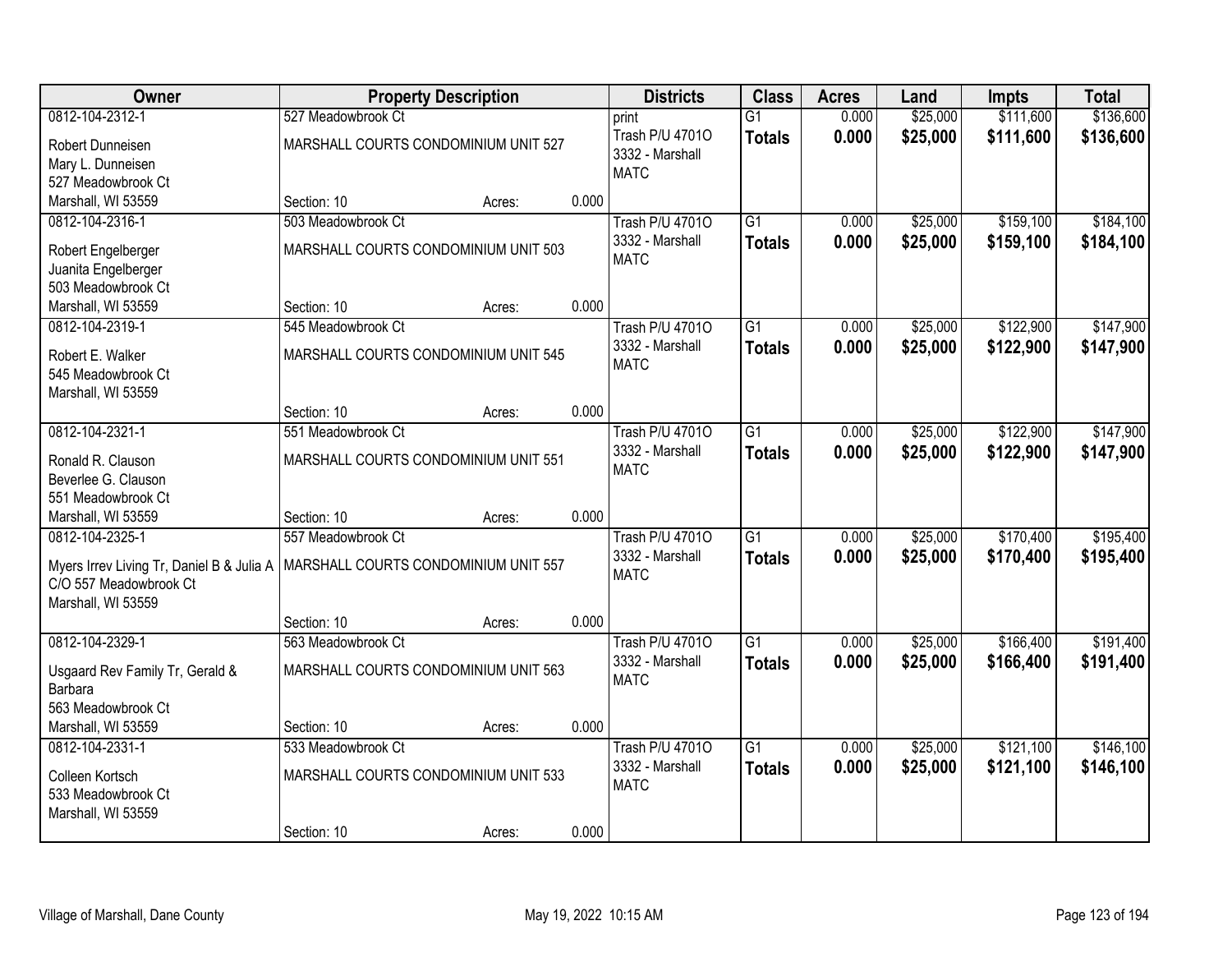| Owner                                                                                               | <b>Property Description</b>                                |        |       | <b>Districts</b>                                         | <b>Class</b>                     | <b>Acres</b>   | Land                 | Impts                  | <b>Total</b>           |
|-----------------------------------------------------------------------------------------------------|------------------------------------------------------------|--------|-------|----------------------------------------------------------|----------------------------------|----------------|----------------------|------------------------|------------------------|
| 0812-104-2335-1                                                                                     | 539 Meadowbrook Ct                                         |        |       | <b>Trash P/U 47010</b>                                   | $\overline{G1}$                  | 0.000          | \$25,000             | \$134,900              | \$159,900              |
| Bertha M. Colden<br>539 Meadowbrook Ct<br>Marshall, WI 53559                                        | MARSHALL COURTS CONDOMINIUM UNIT 539                       |        |       | 3332 - Marshall<br><b>MATC</b>                           | <b>Totals</b>                    | 0.000          | \$25,000             | \$134,900              | \$159,900              |
|                                                                                                     | Section: 10                                                | Acres: | 0.000 |                                                          |                                  |                |                      |                        |                        |
| 0812-104-2346-3                                                                                     | 611 Rosewood Ave                                           |        |       | <b>Trash P/U 47010</b>                                   | $\overline{G1}$                  | 0.000          | \$25,000             | \$116,400              | \$141,400              |
| Preston Irrev Tr<br>611 Rosewood Ave<br>Marshall, WI 53559                                          | MARSHALL COURTS CONDOMINIUM UNIT 611                       |        |       | 3332 - Marshall<br><b>MATC</b>                           | <b>Totals</b>                    | 0.000          | \$25,000             | \$116,400              | \$141,400              |
|                                                                                                     | Section: 10                                                | Acres: | 0.000 |                                                          |                                  |                |                      |                        |                        |
| 0812-104-2350-1                                                                                     | 616 Meadowbrook Ct                                         |        |       | <b>Trash P/U 47010</b>                                   | $\overline{G1}$                  | 0.000          | \$25,000             | \$130,600              | \$155,600              |
| Dennis M. Mooney<br>Jeanne M. Mooney<br>616 Meadowbrook Ct                                          | MARSHALL COURTS CONDOMINIUM UNIT 616                       |        |       | 3332 - Marshall<br><b>MATC</b>                           | <b>Totals</b>                    | 0.000          | \$25,000             | \$130,600              | \$155,600              |
| Marshall, WI 53559                                                                                  | Section: 10                                                | Acres: | 0.000 |                                                          |                                  |                |                      |                        |                        |
| 0812-104-2352-5                                                                                     | 617 Rosewood Ave                                           |        |       | print                                                    | $\overline{G1}$                  | 0.000          | \$25,000             | \$120,000              | \$145,000              |
| Janiece I. Newton<br>617 Rosewood Ave<br>Marshall, WI 53559                                         | MARSHALL COURTS CONDOMINIUM UNIT 617                       |        |       | Trash P/U 47010<br>3332 - Marshall<br><b>MATC</b>        | <b>Totals</b>                    | 0.000          | \$25,000             | \$120,000              | \$145,000              |
|                                                                                                     | Section: 10                                                | Acres: | 0.000 |                                                          |                                  |                |                      |                        |                        |
| 0812-104-2354-1<br>Haag Family Tr, Gerald C & Beverly J<br>622 Meadowbrook Ct<br>Marshall, WI 53559 | 622 Meadowbrook Ct<br>MARSHALL COURTS CONDOMINIUM UNIT 622 |        |       | <b>Trash P/U 47010</b><br>3332 - Marshall<br><b>MATC</b> | $\overline{G1}$<br><b>Totals</b> | 0.000<br>0.000 | \$25,000<br>\$25,000 | \$134,300<br>\$134,300 | \$159,300<br>\$159,300 |
|                                                                                                     | Section: 10                                                | Acres: | 0.000 |                                                          |                                  |                |                      |                        |                        |
| 0812-104-2358-1                                                                                     | 628 Meadowbrook Ct                                         |        |       | <b>Trash P/U 47010</b>                                   | $\overline{G1}$                  | 0.000          | \$25,000             | \$123,800              | \$148,800              |
| Beyer Rev Tr, Virgil L<br>628 Meadowbrook Ct<br>Marshall, WI 53559                                  | MARSHALL COURTS CONDOMINIUM UNIT 628                       |        |       | 3332 - Marshall<br><b>MATC</b>                           | <b>Totals</b>                    | 0.000          | \$25,000             | \$123,800              | \$148,800              |
|                                                                                                     | Section: 10                                                | Acres: | 0.000 |                                                          |                                  |                |                      |                        |                        |
| 0812-104-2362-1                                                                                     | 634 Meadowbrook Ct                                         |        |       | <b>Trash P/U 47010</b>                                   | $\overline{G1}$                  | 0.000          | \$25,000             | \$120,500              | \$145,500              |
| Leah R. Fischer<br>634 Meadowbrook Ct<br>Marshall, WI 53559                                         | MARSHALL COURTS CONDOMINIUM UNIT 634                       |        |       | 3332 - Marshall<br><b>MATC</b>                           | <b>Totals</b>                    | 0.000          | \$25,000             | \$120,500              | \$145,500              |
|                                                                                                     | Section: 10                                                | Acres: | 0.000 |                                                          |                                  |                |                      |                        |                        |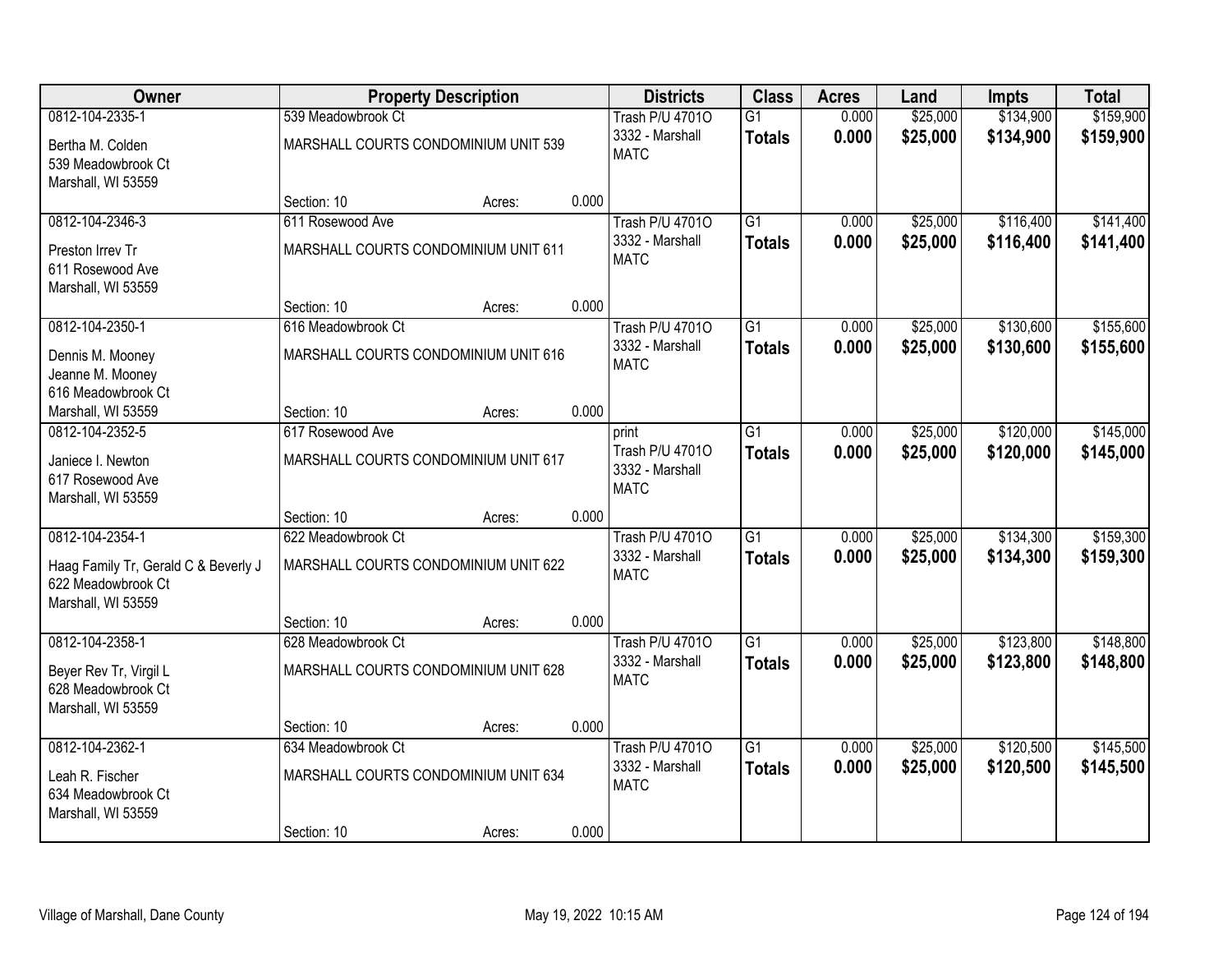| Owner                                  |                                      | <b>Property Description</b> |       |                                | <b>Class</b>    | <b>Acres</b> | Land     | Impts     | <b>Total</b> |
|----------------------------------------|--------------------------------------|-----------------------------|-------|--------------------------------|-----------------|--------------|----------|-----------|--------------|
| 0812-104-2368-7                        | 640 Meadowbrook Ct                   |                             |       | <b>Trash P/U 47010</b>         | $\overline{G1}$ | 0.000        | \$25,000 | \$111,000 | \$136,000    |
| Mary J. Spangler<br>640 Meadowbrook Ct | MARSHALL COURTS CONDOMINIUM UNIT 640 |                             |       | 3332 - Marshall<br><b>MATC</b> | <b>Totals</b>   | 0.000        | \$25,000 | \$111,000 | \$136,000    |
| Marshall, WI 53559                     | Section: 10                          |                             | 0.000 |                                |                 |              |          |           |              |
| 0812-104-2372-1                        | 646 Meadowbrook Ct                   | Acres:                      |       | <b>Trash P/U 47010</b>         | $\overline{G1}$ | 0.000        | \$25,000 | \$110,900 | \$135,900    |
|                                        |                                      |                             |       | 3332 - Marshall                | <b>Totals</b>   | 0.000        | \$25,000 | \$110,900 | \$135,900    |
| Angela Byers-Krantz                    | MARSHALL COURTS CONDOMINIUM UNIT 646 |                             |       | <b>MATC</b>                    |                 |              |          |           |              |
| Rosemary Byers                         |                                      |                             |       |                                |                 |              |          |           |              |
| 646 Meadowbrook Ct                     |                                      |                             |       |                                |                 |              |          |           |              |
| Marshall, WI 53559                     | Section: 10                          | Acres:                      | 0.000 |                                |                 |              |          |           |              |
| 0812-104-2376-7                        | 652 Meadowbrook Ct                   |                             |       | <b>Trash P/U 47010</b>         | G1              | 0.000        | \$25,000 | \$109,700 | \$134,700    |
| Robert A. Brown                        | MARSHALL COURTS CONDOMINIUM UNIT 652 |                             |       | 3332 - Marshall                | <b>Totals</b>   | 0.000        | \$25,000 | \$109,700 | \$134,700    |
| Joyce A. Brown                         |                                      |                             |       | <b>MATC</b>                    |                 |              |          |           |              |
| 652 Meadowbrook Ct                     |                                      |                             |       |                                |                 |              |          |           |              |
| Marshall, WI 53559                     | Section: 10                          | Acres:                      | 0.000 |                                |                 |              |          |           |              |
| 0812-104-2380-1                        | 658 Meadowbrook Ct                   |                             |       | <b>Trash P/U 47010</b>         | $\overline{G1}$ | 0.000        | \$25,000 | \$109,800 | \$134,800    |
| Timothy A. Tijerina                    | MARSHALL COURTS CONDOMINIUM UNIT 658 |                             |       | 3332 - Marshall                | <b>Totals</b>   | 0.000        | \$25,000 | \$109,800 | \$134,800    |
| Linda M. Hemp                          |                                      |                             |       | <b>MATC</b>                    |                 |              |          |           |              |
| PO Box 14202                           |                                      |                             |       |                                |                 |              |          |           |              |
| Madison, WI 53708                      | Section: 10                          | Acres:                      | 0.000 |                                |                 |              |          |           |              |
| 0812-104-2400-6                        | 700 Rosewood Ave                     |                             |       | <b>Trash P/U 47010</b>         | $\overline{G1}$ | 0.000        | \$25,000 | \$108,800 | \$133,800    |
|                                        |                                      |                             |       | 3332 - Marshall                | <b>Totals</b>   | 0.000        | \$25,000 | \$108,800 | \$133,800    |
| Steven D. Deboer                       | MARSHALL COURTS CONDOMINIUM UNIT 700 |                             |       | <b>MATC</b>                    |                 |              |          |           |              |
| Diane L. Joy<br>700 Rosewood Ave       |                                      |                             |       |                                |                 |              |          |           |              |
| Marshall, WI 53559                     | Section: 10                          | Acres:                      | 0.000 |                                |                 |              |          |           |              |
| 0812-104-2402-4                        | 701 Rosewood Ave                     |                             |       | <b>Trash P/U 47010</b>         | $\overline{G1}$ | 0.000        | \$25,000 | \$115,700 | \$140,700    |
|                                        |                                      |                             |       | 3332 - Marshall                | <b>Totals</b>   | 0.000        | \$25,000 | \$115,700 | \$140,700    |
| Robert A. Rhode                        | MARSHALL COURTS CONDOMINIUM UNIT 701 |                             |       | <b>MATC</b>                    |                 |              |          |           |              |
| Betty J. Rhode                         |                                      |                             |       |                                |                 |              |          |           |              |
| 701 Rosewood Ave                       |                                      |                             |       |                                |                 |              |          |           |              |
| Marshall, WI 53559                     | Section: 10                          | Acres:                      | 0.000 |                                |                 |              |          |           |              |
| 0812-104-2412-2                        | 706 Rosewood Ave                     |                             |       | <b>Trash P/U 47010</b>         | $\overline{G1}$ | 0.000        | \$25,000 | \$108,800 | \$133,800    |
| Mary J. Stevens                        | MARSHALL COURTS CONDOMINIUM UNIT 706 |                             |       | 3332 - Marshall<br><b>MATC</b> | <b>Totals</b>   | 0.000        | \$25,000 | \$108,800 | \$133,800    |
| 706 Rosewood Ave                       |                                      |                             |       |                                |                 |              |          |           |              |
| Marshall, WI 53559                     |                                      |                             |       |                                |                 |              |          |           |              |
|                                        | Section: 10                          | Acres:                      | 0.000 |                                |                 |              |          |           |              |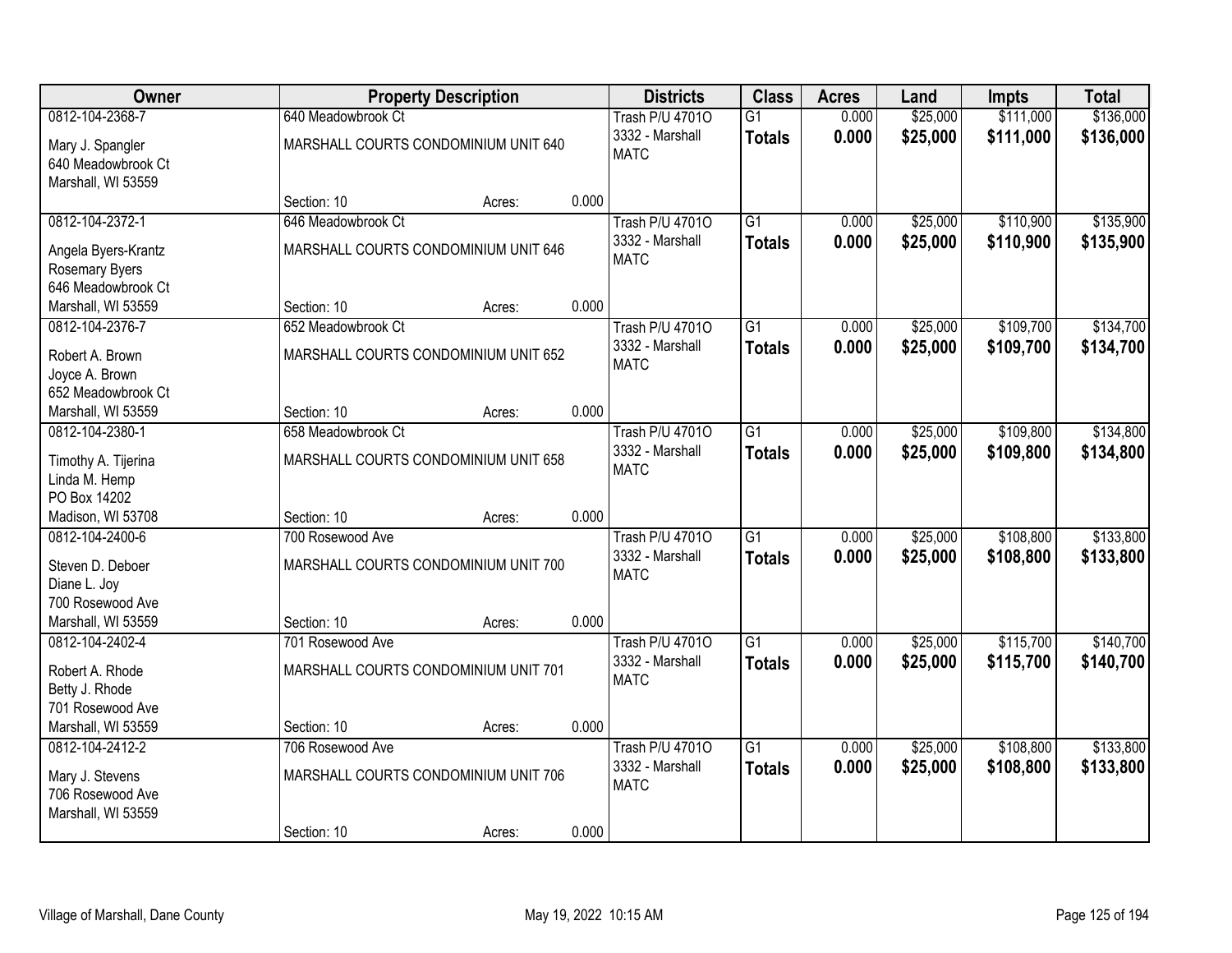| Owner                                   | <b>Property Description</b>                                                                          | <b>Districts</b>       | <b>Class</b>    | <b>Acres</b> | Land     | <b>Impts</b> | <b>Total</b> |
|-----------------------------------------|------------------------------------------------------------------------------------------------------|------------------------|-----------------|--------------|----------|--------------|--------------|
| 0812-104-2414-0                         | 707 Rosewood Ave                                                                                     | <b>Trash P/U 47010</b> | $\overline{G1}$ | 0.000        | \$25,000 | \$118,300    | \$143,300    |
| Scott B. Reed                           | MARSHALL COURTS CONDOMINIUM UNIT 707                                                                 | 3332 - Marshall        | <b>Totals</b>   | 0.000        | \$25,000 | \$118,300    | \$143,300    |
| <b>Caridad Reed</b>                     |                                                                                                      | <b>MATC</b>            |                 |              |          |              |              |
| 707 Rosewood Ave                        |                                                                                                      |                        |                 |              |          |              |              |
| Marshall, WI 53559                      | 0.000<br>Section: 10<br>Acres:                                                                       |                        |                 |              |          |              |              |
| 0812-104-2426-6                         | 713 Rosewood Ave                                                                                     | <b>Trash P/U 47010</b> | $\overline{G1}$ | 0.000        | \$25,000 | \$116,000    | \$141,000    |
|                                         |                                                                                                      | 3332 - Marshall        | <b>Totals</b>   | 0.000        | \$25,000 | \$116,000    | \$141,000    |
| Michael K. Starczynski                  | MARSHALL COURTS CONDOMINIUM UNIT 713                                                                 | <b>MATC</b>            |                 |              |          |              |              |
| Marilyn K. Starczynski                  |                                                                                                      |                        |                 |              |          |              |              |
| 713 Rosewood Ave                        |                                                                                                      |                        |                 |              |          |              |              |
| Marshall, WI 53559                      | 0.000<br>Section: 10<br>Acres:                                                                       |                        |                 |              |          |              |              |
| 0812-104-2438-2                         | 719 Rosewood Ave                                                                                     | <b>Trash P/U 47010</b> | $\overline{G1}$ | 0.000        | \$25,000 | \$116,500    | \$141,500    |
| Jody A. Christopherson                  | MARSHALL COURTS CONDOMINIUM UNIT 719                                                                 | 3332 - Marshall        | <b>Totals</b>   | 0.000        | \$25,000 | \$116,500    | \$141,500    |
| 719 Rosewood Ave                        |                                                                                                      | <b>MATC</b>            |                 |              |          |              |              |
| Marshall, WI 53559                      |                                                                                                      |                        |                 |              |          |              |              |
|                                         | 0.000<br>Section: 10<br>Acres:                                                                       |                        |                 |              |          |              |              |
| 0812-104-2450-6                         | 725 Rosewood Ave                                                                                     | <b>Trash P/U 47010</b> | $\overline{G1}$ | 0.000        | \$25,000 | \$117,800    | \$142,800    |
| Sandra F. Henning                       | MARSHALL COURTS CONDOMINIUM UNIT 725                                                                 | 3332 - Marshall        | <b>Totals</b>   | 0.000        | \$25,000 | \$117,800    | \$142,800    |
| 725 Rosewood Ave                        |                                                                                                      | <b>MATC</b>            |                 |              |          |              |              |
| Marshall, WI 53559                      |                                                                                                      |                        |                 |              |          |              |              |
|                                         | 0.000<br>Section: 10<br>Acres:                                                                       |                        |                 |              |          |              |              |
| 0812-104-2462-2                         | 731 Rosewood Ave                                                                                     | <b>Trash P/U 47010</b> | $\overline{G1}$ | 0.370        | \$25,000 | \$117,800    | \$142,800    |
|                                         |                                                                                                      | 3332 - Marshall        | <b>Totals</b>   | 0.370        | \$25,000 | \$117,800    | \$142,800    |
| James H. Woldt                          | MARSHALL COURTS CONDOMINIUM UNIT 731                                                                 | <b>MATC</b>            |                 |              |          |              |              |
| Carol J. Woldt                          |                                                                                                      |                        |                 |              |          |              |              |
| 731 Rosewood Ave                        |                                                                                                      |                        |                 |              |          |              |              |
| Marshall, WI 53559                      | 0.370<br>Section: 10<br>Acres:                                                                       |                        |                 |              |          |              |              |
| 0812-104-2620-1                         | 442 Hubbell St                                                                                       | <b>Trash P/U 47020</b> | $\overline{G1}$ | 0.247        | \$41,000 | \$134,400    | \$175,400    |
| <b>Richard Peters</b>                   | LOT 1 CSM 9827 CS57/50&51-9/19/2000 F/K/A                                                            | 3332 - Marshall        | <b>Totals</b>   | 0.247        | \$41,000 | \$134,400    | \$175,400    |
| <b>Brittney Peters</b>                  | OUTLOT 107 ASSESSORS PLAT VIL MARSHALL                                                               | <b>MATC</b>            |                 |              |          |              |              |
| 1231 Heritage Ct                        | DESCR AS SEC 10-8-12 PRT NW1/4SE1/4 (0.247                                                           |                        |                 |              |          |              |              |
| Sun Prairie, WI 53590                   | 0.000<br>Section: 10<br>Acres:                                                                       |                        |                 |              |          |              |              |
| 0812-104-2633-1                         | 371 Sunnyview Ln                                                                                     | <b>Trash P/U 47010</b> | $\overline{G1}$ | 0.135        | \$25,100 | \$143,000    | \$168,100    |
|                                         |                                                                                                      | 3332 - Marshall        | <b>Totals</b>   | 0.135        | \$25,100 | \$143,000    | \$168,100    |
| Luis A. Reyes et al<br>371 Sunnyview Ln | LOT 1 CSM 10042 CS58/289&290-5/11/2001 F/K/A LOT<br>2 CSM 9827 CS57/50&51-9/19/2000 F/K/A OUTLOT 107 | <b>MATC</b>            |                 |              |          |              |              |
| Marshall, WI 53559                      | ASSESSORS PLAT VIL MARSHALL DESCR AS SEC                                                             |                        |                 |              |          |              |              |
|                                         | 0.135                                                                                                |                        |                 |              |          |              |              |
|                                         | Section: 10<br>Acres:                                                                                |                        |                 |              |          |              |              |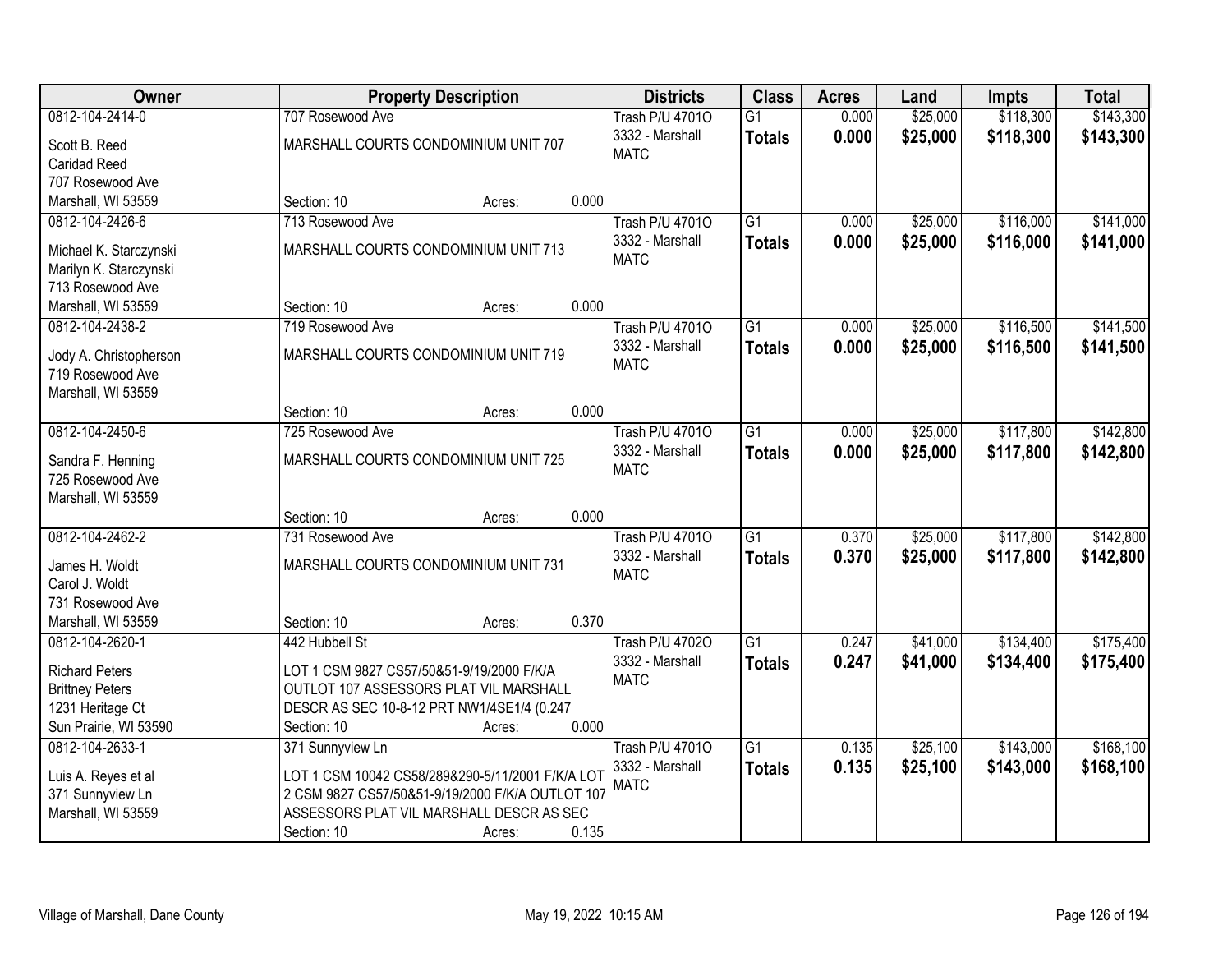| <b>Owner</b>            | <b>Property Description</b>                      | <b>Districts</b>       | <b>Class</b>    | <b>Acres</b> | Land     | <b>Impts</b> | <b>Total</b> |
|-------------------------|--------------------------------------------------|------------------------|-----------------|--------------|----------|--------------|--------------|
| 0812-104-2646-1         | 448 Hubbell St                                   | <b>Trash P/U 47010</b> | $\overline{G1}$ | 0.122        | \$22,700 | \$146,700    | \$169,400    |
| Tracy W. Mcilroy        | LOT 2 CSM 10042 CS58/289&290-5/11/2001 F/K/A LOT | 3332 - Marshall        | <b>Totals</b>   | 0.122        | \$22,700 | \$146,700    | \$169,400    |
| 448 Hubbell St          | 2 CSM 9827 CS57/50&51-9/19/2000 F/K/A OUTLOT 107 | <b>MATC</b>            |                 |              |          |              |              |
| Marshall, WI 53559      | ASSESSORS PLAT VIL MARSHALL DESCR AS SEC         |                        |                 |              |          |              |              |
|                         | 0.122<br>Section: 10<br>Acres:                   |                        |                 |              |          |              |              |
| 0812-104-2657-1         | 376 Sunnyview Ln                                 | <b>Trash P/U 47010</b> | $\overline{G1}$ | 0.258        | \$43,900 | \$224,100    | \$268,000    |
|                         |                                                  | 3332 - Marshall        | <b>Totals</b>   | 0.258        | \$43,900 | \$224,100    | \$268,000    |
| Carmen M. Kurtz         | LOT 1 CSM 11036 CS66/157&158-4/16/2004 F/K/A LOT | <b>MATC</b>            |                 |              |          |              |              |
| Cory J. Kurtz           | 3 CSM 10984 CS66/12&14-2/12/20 F/K/A ASSESSOR'S  |                        |                 |              |          |              |              |
| 376 Sunnyview Ln        | PLAT VILLAGE OF MARSHALL & REPLAT OF PRT OF      |                        |                 |              |          |              |              |
| Marshall, WI 53559      | 0.258<br>Section: 10<br>Acres:                   |                        |                 |              |          |              |              |
| 0812-104-2668-1         | 382 Sunnyview Ln                                 | <b>Trash P/U 47010</b> | G <sub>1</sub>  | 0.258        | \$43,900 | \$204,500    | \$248,400    |
| Javier S. Vazquez-Lopez | LOT 2 CSM 11036 CS66/157&158-4/16/2004 F/K/A LOT | 3332 - Marshall        | <b>Totals</b>   | 0.258        | \$43,900 | \$204,500    | \$248,400    |
| Fracisca H. Ayala       | 3 CSM 10984 CS66/12&14-2/12/2004 F/K/A           | <b>MATC</b>            |                 |              |          |              |              |
| 382 Sunnyview Ln        | ASSESSOR'S PLAT VILLAGE OF MARSHALL &            |                        |                 |              |          |              |              |
| Marshall, WI 53559      | 0.258<br>Section: 10<br>Acres:                   |                        |                 |              |          |              |              |
| 0812-104-2679-1         | 388 Sunnyview Ln                                 | print                  | $\overline{G1}$ | 0.293        | \$45,600 | \$214,000    | \$259,600    |
|                         |                                                  | 3332 - Marshall        | <b>Totals</b>   | 0.293        | \$45,600 | \$214,000    | \$259,600    |
| Jennifer A. Lehman      | LOT 3 CSM 11036 CS66/157&158-4/16/2004 F/K/A LOT | <b>MATC</b>            |                 |              |          |              |              |
| 388 Sunnyview Ln        | 3 CSM 10984 CS66/12&14-2/12/2004 F/K/A           |                        |                 |              |          |              |              |
| Marshall, WI 53559      | ASSESSOR'S PLAT VILLAGE OF MARSHALL &            |                        |                 |              |          |              |              |
|                         | 0.293<br>Section: 10<br>Acres:                   |                        |                 |              |          |              |              |
| 0812-104-2690-1         | 418 Sunnyview Ln                                 | print                  | $\overline{G1}$ | 0.392        | \$49,100 | \$282,400    | \$331,500    |
| Jaia Thor               | LOT 4 CSM 11036 CS66/157&158-4/16/2004 F/K/A LOT | Trash P/U 47010        | <b>Totals</b>   | 0.392        | \$49,100 | \$282,400    | \$331,500    |
| <b>Tong Yang</b>        | 3 CSM 10984 CS66/12&14-2/12/2004 F/K/A           | 3332 - Marshall        |                 |              |          |              |              |
| 418 Sunnyview Ln        | ASSESSOR'S PLAT VILLAGE OF MARSHALL &            | <b>MATC</b>            |                 |              |          |              |              |
| Marshall, WI 53559      | 0.392<br>Section: 10<br>Acres:                   |                        |                 |              |          |              |              |
| 0812-104-2710-1         | 510 Hubbell St                                   | <b>Trash P/U 47010</b> | $\overline{G1}$ | 0.251        | \$41,200 | \$112,000    | \$153,200    |
|                         |                                                  | 3332 - Marshall        | <b>Totals</b>   | 0.251        | \$41,200 | \$112,000    | \$153,200    |
| Thomas W. Skala         | LOT 1 CSM 10984 CS66/12&14-2/12/2004 F/K/A       | <b>MATC</b>            |                 |              |          |              |              |
| 219 Hubbell St          | ASSESSOR'S PLAT VILLAGE OF MARSHALL &            |                        |                 |              |          |              |              |
| Marshall, WI 53559      | REPLAT OF PRT OF ORIGINAL PLAT HOWARD CITY       |                        |                 |              |          |              |              |
|                         | 0.251<br>Section: 10<br>Acres:                   |                        |                 |              |          |              |              |
| 0812-104-2720-1         | 502 Hubbell St                                   | <b>Trash P/U 47020</b> | $\overline{G1}$ | 0.260        | \$41,800 | \$102,200    | \$144,000    |
| Jose Dominguez          | LOT 2 CSM 10984 CS66/12&14-2/12/2004 F/K/A       | 3332 - Marshall        | <b>Totals</b>   | 0.260        | \$41,800 | \$102,200    | \$144,000    |
| 502 Hubbell St          | ASSESSOR'S PLAT VILLAGE OF MARSHALL &            | <b>MATC</b>            |                 |              |          |              |              |
| Marshall, WI 53559      | REPLAT OF PRT OF ORIGINAL PLAT HOWARD CITY       |                        |                 |              |          |              |              |
|                         | 0.260<br>Section: 10<br>Acres:                   |                        |                 |              |          |              |              |
|                         |                                                  |                        |                 |              |          |              |              |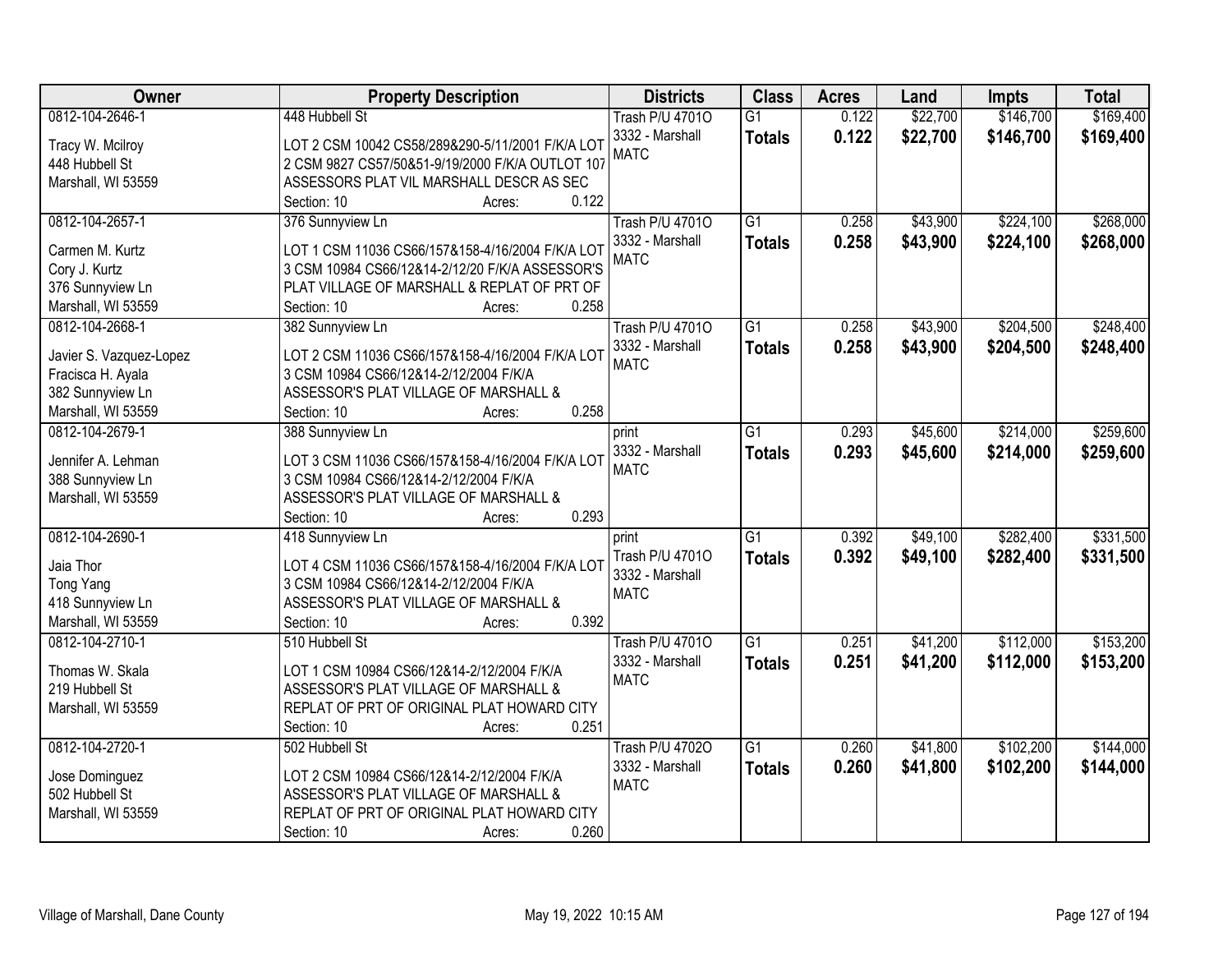| Owner<br><b>Property Description</b>                                          |                 | <b>Districts</b>       | <b>Class</b>    | <b>Acres</b> | Land     | <b>Impts</b> | <b>Total</b> |
|-------------------------------------------------------------------------------|-----------------|------------------------|-----------------|--------------|----------|--------------|--------------|
| 0812-104-2749-1<br>524 Hubbell St                                             |                 | <b>Trash P/U 47010</b> | $\overline{G1}$ | 0.275        | \$42,700 | \$104,300    | \$147,000    |
| Glenn E. Vedvik<br>LOT 1 CSM 11102 CS66/353&355-6/18/2004 F/K/A               |                 | 3332 - Marshall        | <b>Totals</b>   | 0.275        | \$42,700 | \$104,300    | \$147,000    |
| OUTLOT 110 ASSESSORS PLAT OF VILLAGE OF<br>Stephanie N. Vedvik                |                 | <b>MATC</b>            |                 |              |          |              |              |
| 524 Hubbell St<br>MARSHALL DESCR AS SEC 10-8-12 PRT NW1/4SE1/4                |                 |                        |                 |              |          |              |              |
| Marshall, WI 53559<br>Section: 10                                             | 0.275<br>Acres: |                        |                 |              |          |              |              |
| 0812-104-2759-1<br>518 Hubbell St                                             |                 | <b>Trash P/U 47010</b> | $\overline{G1}$ | 0.286        | \$43,100 | \$153,900    | \$197,000    |
|                                                                               |                 | 3332 - Marshall        | <b>Totals</b>   | 0.286        | \$43,100 | \$153,900    | \$197,000    |
| LOT 2 CSM 11102 CS66/353&355-6/18/2004 F/K/A<br>Amber L. Manthey              |                 | <b>MATC</b>            |                 |              |          |              |              |
| OUTLOT 110 ASSESSORS PLAT OF VILLAGE OF<br>Adam R. Manthey                    |                 |                        |                 |              |          |              |              |
| 518 Hubbell St<br>MARSHALL DESCR AS SEC 10-8-12 PRT NW1/4SE1/4                |                 |                        |                 |              |          |              |              |
| Marshall, WI 53559<br>Section: 10                                             | 0.286<br>Acres: |                        |                 |              |          |              |              |
| 0812-104-2769-1<br>514 Hubbell St                                             |                 | print                  | G1              | 0.297        | \$43,500 | \$171,000    | \$214,500    |
| Tremelling Living Tr, Kevin P<br>LOT 3 CSM 11102 CS66/353&355-6/18/2004 F/K/A |                 | Trash P/U 47010        | <b>Totals</b>   | 0.297        | \$43,500 | \$171,000    | \$214,500    |
| 514 Hubbell St<br>OUTLOT 110 ASSESSORS PLAT OF VILLAGE OF                     |                 | 3332 - Marshall        |                 |              |          |              |              |
| MARSHALL DESCR AS SEC 10-8-12 PRT NW1/4SE1/4<br>Marshall, WI 53559            |                 | <b>MATC</b>            |                 |              |          |              |              |
| Section: 10                                                                   | 0.297<br>Acres: |                        |                 |              |          |              |              |
| 0812-104-2792-3<br>532 Hubbell St                                             |                 | <b>Trash P/U 47010</b> | G1              | 0.170        | \$31,700 | \$86,800     | \$118,500    |
|                                                                               |                 | 3332 - Marshall        | <b>Totals</b>   | 0.170        | \$31,700 | \$86,800     | \$118,500    |
| ASSESSORS PLAT OUTLOT 112<br>Brian L. Ellis                                   |                 | <b>MATC</b>            |                 |              |          |              |              |
| 532 Hubbell St                                                                |                 |                        |                 |              |          |              |              |
| Marshall, WI 53559                                                            |                 |                        |                 |              |          |              |              |
| Section: 10                                                                   | 0.000<br>Acres: |                        |                 |              |          |              |              |
| 0812-104-2799-6<br>538 Hubbell St                                             |                 | <b>Trash P/U 47010</b> | $\overline{G1}$ | 0.198        | \$36,900 | \$96,900     | \$133,800    |
| ASSESSORS PLAT OUTLOT 113 EXC E 495.49 FT<br>Joseph J. Blaschka               |                 | 3332 - Marshall        | <b>Totals</b>   | 0.198        | \$36,900 | \$96,900     | \$133,800    |
| 427 Hubbell St                                                                |                 | <b>MATC</b>            |                 |              |          |              |              |
| Marshall, WI 53559                                                            |                 |                        |                 |              |          |              |              |
| Section: 10                                                                   | 0.198<br>Acres: |                        |                 |              |          |              |              |
| 0812-104-2814-6<br>546 Hubbell St                                             |                 | <b>Trash P/U 47010</b> | $\overline{G1}$ | 0.250        | \$41,200 | \$129,900    | \$171,100    |
|                                                                               |                 | 3332 - Marshall        | <b>Totals</b>   | 0.250        | \$41,200 | \$129,900    | \$171,100    |
| ASSESSORS PLAT OUTLOT 114<br>Mitchell E. Stoflet                              |                 | <b>MATC</b>            |                 |              |          |              |              |
| Shannan C. Archibald                                                          |                 |                        |                 |              |          |              |              |
| 546 Hubbell St                                                                |                 |                        |                 |              |          |              |              |
| Marshall, WI 53559<br>Section: 10                                             | 0.250<br>Acres: |                        |                 |              |          |              |              |
| 0812-104-2825-3<br>552 Hubbell St                                             |                 | <b>Trash P/U 47010</b> | $\overline{G1}$ | 0.227        | \$39,700 | \$117,400    | \$157,100    |
| ASSESSORS PLAT OUTLOT 115<br>Linda S. Johnson et al                           |                 | 3332 - Marshall        | <b>Totals</b>   | 0.227        | \$39,700 | \$117,400    | \$157,100    |
| 424 Butternut Dr                                                              |                 | <b>MATC</b>            |                 |              |          |              |              |
| Oregon, WI 53575                                                              |                 |                        |                 |              |          |              |              |
| Section: 10                                                                   | 0.000<br>Acres: |                        |                 |              |          |              |              |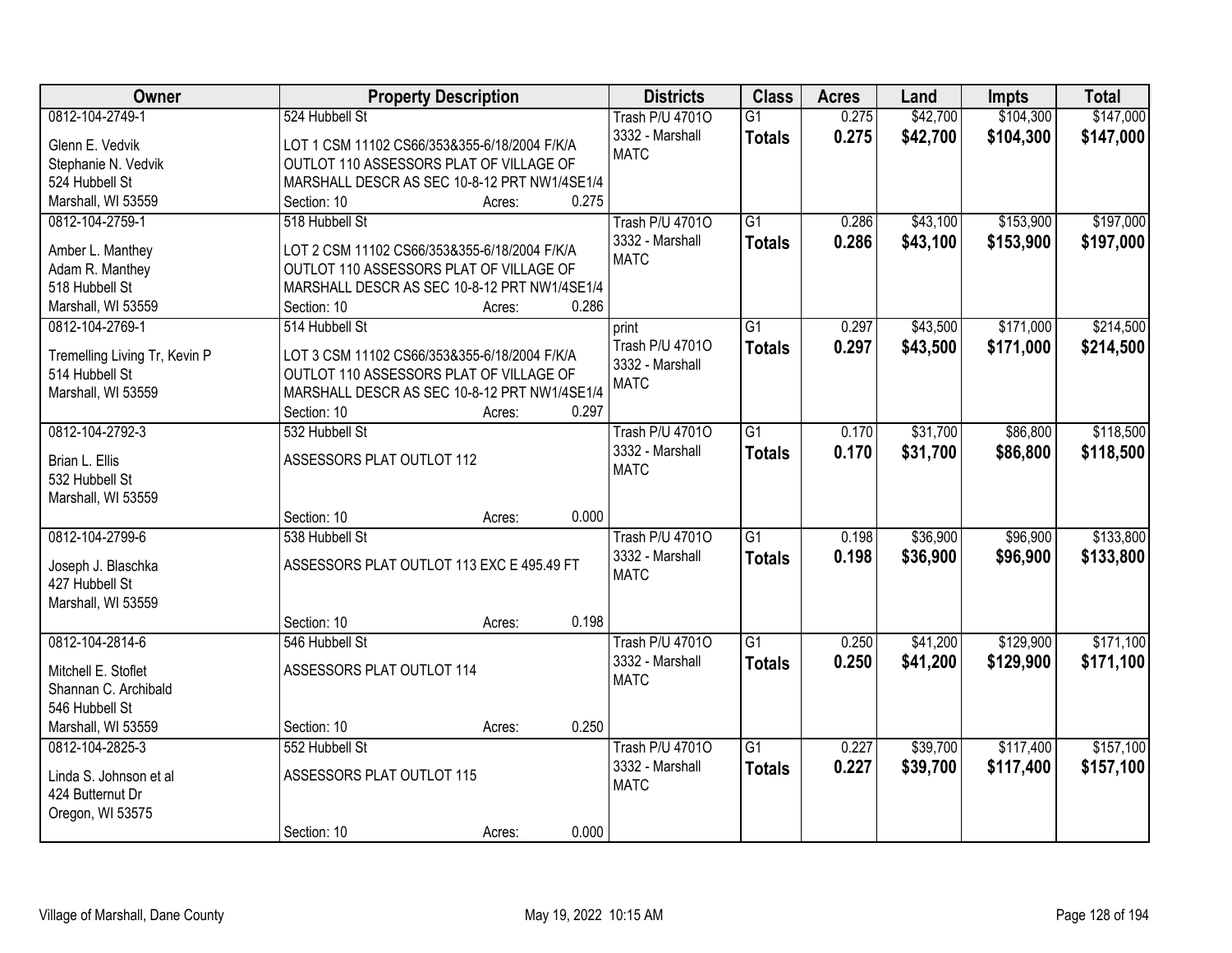| Owner                  | <b>Property Description</b>                       | <b>Districts</b>       | <b>Class</b>    | <b>Acres</b> | Land     | <b>Impts</b> | <b>Total</b> |
|------------------------|---------------------------------------------------|------------------------|-----------------|--------------|----------|--------------|--------------|
| 0812-104-2836-0        | 558 Hubbell St                                    | <b>Trash P/U 47010</b> | $\overline{G1}$ | 0.200        | \$37,200 | \$166,600    | \$203,800    |
| Daniel C. Henning      | ASSESSORS PLAT PRT OUTLOT 116 BEG 402 FT S        | 3332 - Marshall        | <b>Totals</b>   | 0.200        | \$37,200 | \$166,600    | \$203,800    |
| Emily A. Lenz          | OF SEC 10-8-12 E & W1/4 LN IN C/L HWY TH E 165 FT | <b>MATC</b>            |                 |              |          |              |              |
| 558 Hubbell St         | TH S 66 FT TH W 165 FT TH N 66 FT TO POB          |                        |                 |              |          |              |              |
| Marshall, WI 53559     | 0.000<br>Section: 10<br>Acres:                    |                        |                 |              |          |              |              |
| 0812-104-2846-8        | 564 Hubbell St                                    | <b>Trash P/U 47010</b> | $\overline{G1}$ | 0.227        | \$39,700 | \$105,100    | \$144,800    |
|                        |                                                   | 3332 - Marshall        | <b>Totals</b>   | 0.227        | \$39,700 | \$105,100    | \$144,800    |
| Richard H. Jirik       | ASSESSORS PLAT PRT OUTLOT 116 BEG 342 FT S        | <b>MATC</b>            |                 |              |          |              |              |
| Bonnie J. Jirik        | SEC 10-8-12 E&W1/4 ON C/L OF DEPOT ST TH E 165    |                        |                 |              |          |              |              |
| 564 Hubbell St         | FT TH S 60 FT TH W 165 FT TH N 60 FT TO POB       |                        |                 |              |          |              |              |
| Marshall, WI 53559     | 0.000<br>Section: 10<br>Acres:                    |                        |                 |              |          |              |              |
| 0812-104-2856-6        | 604 Hubbell St                                    | <b>Trash P/U 47010</b> | $\overline{G1}$ | 0.246        | \$40,900 | \$136,700    | \$177,600    |
| <b>Kelsey Carter</b>   | ASSESSORS PLAT PRT OUTLOT 116 BEG 264 FT S        | 3332 - Marshall        | <b>Totals</b>   | 0.246        | \$40,900 | \$136,700    | \$177,600    |
| 604 Hubbell St         | OF SEC 10-8-12 CTR TH E 165 FT TH S 78 FT TH W    | <b>MATC</b>            |                 |              |          |              |              |
| Marshal, WI 53559      | 165 FT TH N 78 FT TO POB                          |                        |                 |              |          |              |              |
|                        | 0.000<br>Section: 10<br>Acres:                    |                        |                 |              |          |              |              |
| 0812-104-2860-1        | 412 Lewellen St                                   | <b>Trash P/U 47010</b> | $\overline{G1}$ | 0.652        | \$56,800 | \$308,200    | \$365,000    |
|                        |                                                   | 3332 - Marshall        | <b>Totals</b>   | 0.652        | \$56,800 | \$308,200    | \$365,000    |
| Nathan K. Kleinschmidt | LOT 1 CSM 11131 CS67/77&78-7/20/2004 F/K/A LOT 4  | <b>MATC</b>            |                 |              |          |              |              |
| Stephanie D. Schwind   | CSM 11102 CS66/353&355-6/18/2004 F/K/A OUTLOT     |                        |                 |              |          |              |              |
| 412 Lewellen St        | 110 ASSESSORS PLAT OF VILLAGE OF MARSHALL         |                        |                 |              |          |              |              |
| Marshall, WI 53559     | 0.652<br>Section: 10<br>Acres:                    |                        |                 |              |          |              |              |
| 0812-104-2865-1        | 406 Lewellen St                                   | print                  | $\overline{G1}$ | 0.425        | \$50,200 | \$346,700    | \$396,900    |
| Debra S. Mcdaniel      | LOT 2 CSM 11131 CS67/77&78-7/20/2004 F/K/A LOT 4  | Trash P/U 47010        | <b>Totals</b>   | 0.425        | \$50,200 | \$346,700    | \$396,900    |
| 406 Lewellen St        | CSM 11102 CS66/353&355-6/18/2004 F/K/A OUTLOT     | 3332 - Marshall        |                 |              |          |              |              |
| Marshall, WI 53559     | 110 ASSESSORS PLAT OF VILLAGE OF MARSHALL         | <b>MATC</b>            |                 |              |          |              |              |
|                        | 0.425<br>Section: 10<br>Acres:                    |                        |                 |              |          |              |              |
| 0812-104-2870-1        | 407 Lewellen St                                   | <b>Trash P/U 47010</b> | $\overline{G1}$ | 0.343        | \$47,400 | \$296,300    | \$343,700    |
|                        |                                                   | 3332 - Marshall        | <b>Totals</b>   | 0.343        | \$47,400 | \$296,300    | \$343,700    |
| Mark T. Laufenberg     | LOT 3 CSM 11131 CS67/77&78-7/20/2004 F/K/A LOT 4  | <b>MATC</b>            |                 |              |          |              |              |
| Trisha J. Laufenberg   | CSM 11102 CS66/353&355-6/18/2004 F/K/A OUTLOT     |                        |                 |              |          |              |              |
| 407 Lewellen St        | 110 ASSESSORS PLAT OF VILLAGE OF MARSHALL         |                        |                 |              |          |              |              |
| Marshall, WI 53559     | 0.343<br>Section: 10<br>Acres:                    |                        |                 |              |          |              |              |
| 0812-104-2875-1        | 413 Lewellen St                                   | <b>Trash P/U 47010</b> | $\overline{G1}$ | 0.216        | \$41,100 | \$190,900    | \$232,000    |
| Jack A. Mackesey       | LOT 4 CSM 11131 CS67/77&78-7/20/2004 F/K/A LOT 4  | 3332 - Marshall        | <b>Totals</b>   | 0.216        | \$41,100 | \$190,900    | \$232,000    |
| 413 Lewellen St        | CSM 11102 CS66/353&355-6/18/2004 F/K/A OUTLOT     | <b>MATC</b>            |                 |              |          |              |              |
| Marshall, WI 53559     | 110 ASSESSORS PLAT OF VILLAGE OF MARSHALL         |                        |                 |              |          |              |              |
|                        | 0.216                                             |                        |                 |              |          |              |              |
|                        | Section: 10<br>Acres:                             |                        |                 |              |          |              |              |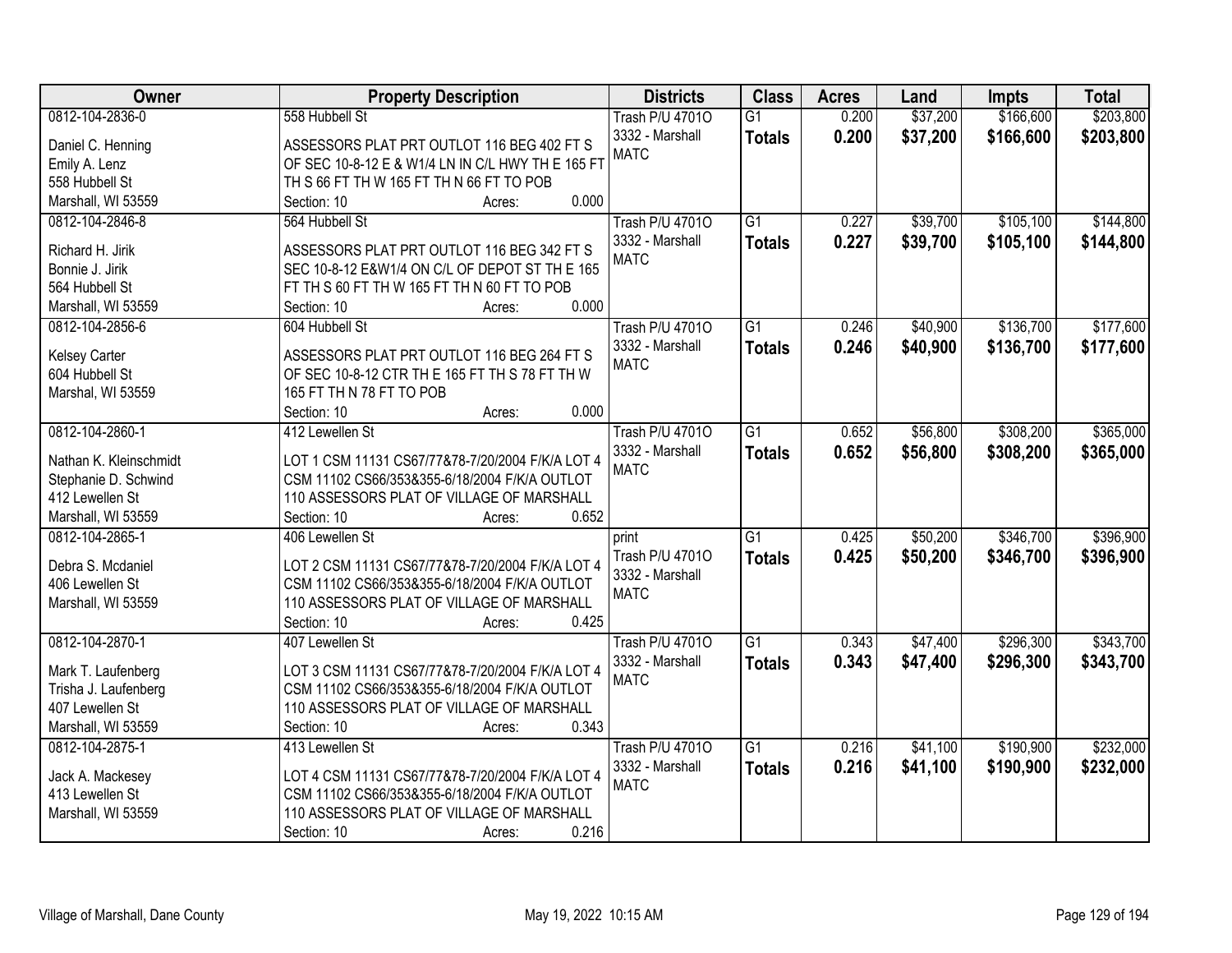| Owner                                               | <b>Property Description</b>                  |        |       | <b>Districts</b>               | <b>Class</b>    | <b>Acres</b> | Land     | <b>Impts</b> | <b>Total</b> |
|-----------------------------------------------------|----------------------------------------------|--------|-------|--------------------------------|-----------------|--------------|----------|--------------|--------------|
| 0812-104-2887-9                                     | 612 Hubbell St                               |        |       | <b>Trash P/U 47010</b>         | $\overline{G1}$ | 0.500        | \$50,200 | \$140,500    | \$190,700    |
| Scott A. Relitz                                     | ASSESSOR'S PLAT PRT OUTLOT 117 W 165 FT THF  |        |       | 3332 - Marshall                | <b>Totals</b>   | 0.500        | \$50,200 | \$140,500    | \$190,700    |
| Deborah L. Relitz                                   |                                              |        |       | <b>MATC</b>                    |                 |              |          |              |              |
| 612 Hubbell St                                      |                                              |        |       |                                |                 |              |          |              |              |
| Marshall, WI 53559                                  | Section: 10                                  | Acres: | 0.000 |                                |                 |              |          |              |              |
| 0812-104-2898-6                                     | 624 Hubbell St                               |        |       | <b>Trash P/U 47010</b>         | $\overline{G1}$ | 0.250        | \$41,200 | \$153,900    | \$195,100    |
| George P. Warzinik                                  | ASSESSORS PLAT PRT OUTLOT 118 W 165 FT OF N  |        |       | 3332 - Marshall                | <b>Totals</b>   | 0.250        | \$41,200 | \$153,900    | \$195,100    |
| 624 Hubbell St                                      | 66 FT THF                                    |        |       | <b>MATC</b>                    |                 |              |          |              |              |
| Marshall, WI 53559                                  |                                              |        |       |                                |                 |              |          |              |              |
|                                                     | Section: 10                                  | Acres: | 0.000 |                                |                 |              |          |              |              |
| 0812-104-2908-3                                     | 625 Lewellen St                              |        |       | 3332 - Marshall                | G2              | 0.393        | \$51,100 | \$52,500     | \$103,600    |
| George P. Warzinik                                  | ASSESSORS PLAT OUTLOT 118 EXC W 165 FT & EXC |        |       | <b>MATC</b>                    | <b>Totals</b>   | 0.393        | \$51,100 | \$52,500     | \$103,600    |
| 624 Hubbell St                                      | E 365.4 FT THF                               |        |       |                                |                 |              |          |              |              |
| Marshall, WI 53559                                  |                                              |        |       |                                |                 |              |          |              |              |
|                                                     | Section: 10                                  | Acres: | 0.000 |                                |                 |              |          |              |              |
| 0812-104-2918-1                                     | 618 Hubbell St                               |        |       | <b>Trash P/U 47020</b>         | $\overline{G1}$ | 0.250        | \$41,200 | \$128,200    | \$169,400    |
|                                                     | ASSESSOR'S PLAT PRT OUTLOT 118 W 165 FT OF S |        |       | 3332 - Marshall                | <b>Totals</b>   | 0.250        | \$41,200 | \$128,200    | \$169,400    |
| C&R River View Properties, LLC<br>209 N Division St | 66 FT THF                                    |        |       | <b>MATC</b>                    |                 |              |          |              |              |
| Stoughton, WI 53589                                 |                                              |        |       |                                |                 |              |          |              |              |
|                                                     | Section: 10                                  | Acres: | 0.000 |                                |                 |              |          |              |              |
| 0812-104-2928-9                                     | 634 Lewellen St                              |        |       | print                          | $\overline{G2}$ | 1.010        | \$51,100 | \$152,800    | \$203,900    |
|                                                     |                                              |        |       | Trash P/U 47010                | <b>Totals</b>   | 1.010        | \$51,100 | \$152,800    | \$203,900    |
| Robert A. Niemeyer                                  | ASSESSORS PLAT PRT OUTLOT 118 E 332.4 FT THF |        |       | 3332 - Marshall                |                 |              |          |              |              |
| Craig Niemeyer                                      |                                              |        |       | <b>MATC</b>                    |                 |              |          |              |              |
| 634 Lewellen St<br>Marshall, WI 53559               | Section: 10                                  |        | 0.000 |                                |                 |              |          |              |              |
| 0812-104-2981-1                                     |                                              | Acres: |       | <b>Trash P/U 47010</b>         | $\overline{G1}$ | 0.305        | \$46,000 | \$201,900    | \$247,900    |
|                                                     | 310 Springview Dr                            |        |       | 3332 - Marshall                |                 | 0.305        | \$46,000 | \$201,900    | \$247,900    |
| Jace R. Mcfarland                                   | SANOY'S SUNNYVIEW ADDITION LOT 1             |        |       | <b>MATC</b>                    | <b>Totals</b>   |              |          |              |              |
| Lori J. Mcfarland                                   |                                              |        |       |                                |                 |              |          |              |              |
| 310 Springview Dr                                   |                                              |        |       |                                |                 |              |          |              |              |
| Marshall, WI 53559                                  | Section: 10                                  | Acres: | 0.305 |                                |                 |              |          |              |              |
| 0812-104-2992-1                                     | 316 Springview Dr                            |        |       | print                          | $\overline{G1}$ | 0.305        | \$46,000 | \$198,900    | \$244,900    |
| Ronda Murray                                        | SANOY'S SUNNYVIEW ADDITION LOT 2             |        |       | Trash P/U 47010                | <b>Totals</b>   | 0.305        | \$46,000 | \$198,900    | \$244,900    |
| Andrew Murray                                       |                                              |        |       | 3332 - Marshall<br><b>MATC</b> |                 |              |          |              |              |
| 316 Springview Dr                                   |                                              |        |       |                                |                 |              |          |              |              |
| Marshall, WI 53559                                  | Section: 10                                  | Acres: | 0.302 |                                |                 |              |          |              |              |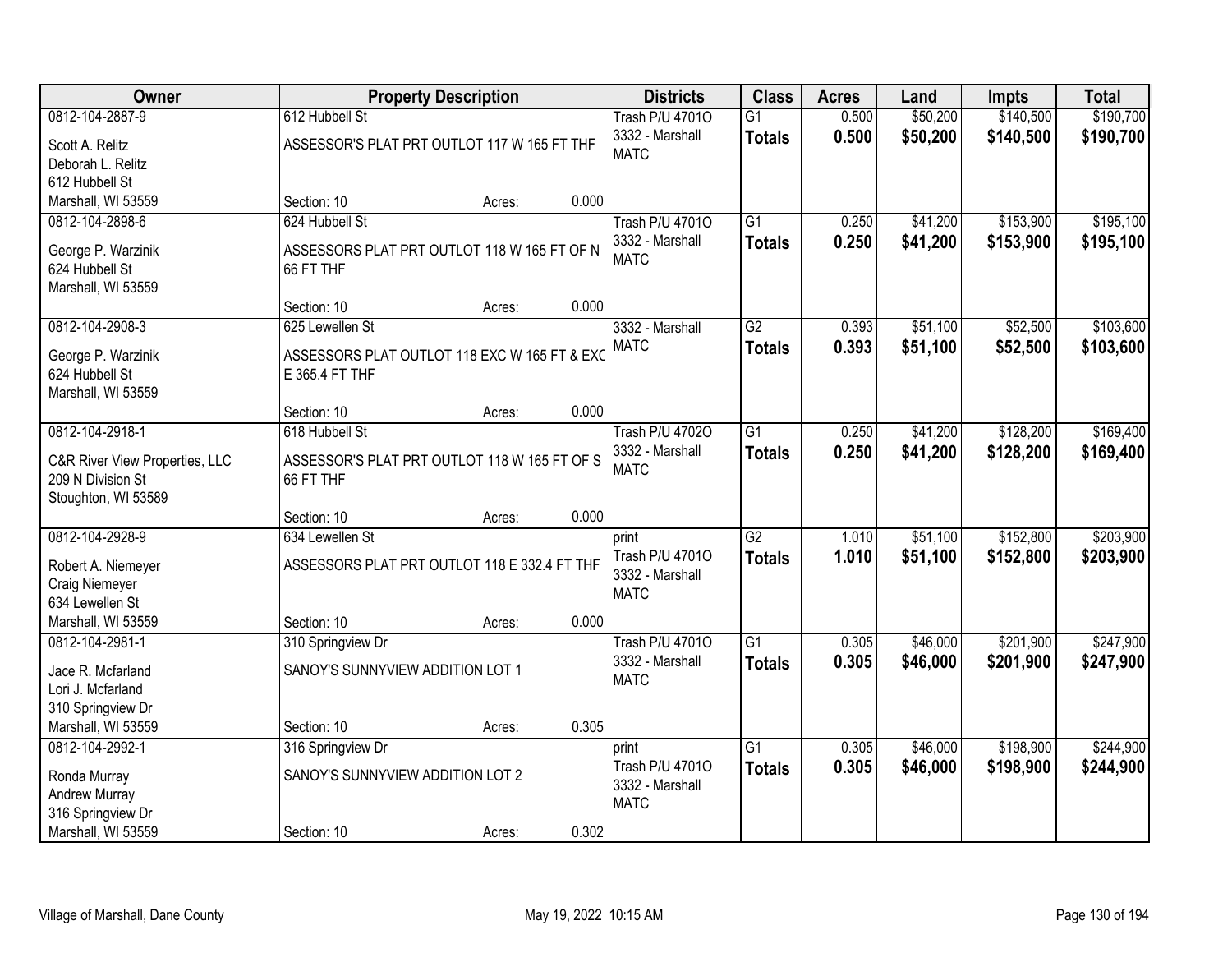| Owner                                  |                                  | <b>Property Description</b> |       | <b>Districts</b>                          | <b>Class</b>    | <b>Acres</b> | Land     | <b>Impts</b> | <b>Total</b> |
|----------------------------------------|----------------------------------|-----------------------------|-------|-------------------------------------------|-----------------|--------------|----------|--------------|--------------|
| 0812-104-3003-1                        | 317 Springview Dr                |                             |       | <b>Trash P/U 47010</b>                    | $\overline{G1}$ | 0.253        | \$43,500 | \$208,600    | \$252,100    |
| Jami Nelson                            | SANOY'S SUNNYVIEW ADDITION LOT 3 |                             |       | 3332 - Marshall                           | <b>Totals</b>   | 0.253        | \$43,500 | \$208,600    | \$252,100    |
| Mitchell Waterworth                    |                                  |                             |       | <b>MATC</b>                               |                 |              |          |              |              |
| 317 Springview Dr                      |                                  |                             |       |                                           |                 |              |          |              |              |
| Marshall, WI 53559                     | Section: 10                      | Acres:                      | 0.249 |                                           |                 |              |          |              |              |
| 0812-104-3014-1                        | 311 Springview Dr                |                             |       | <b>Trash P/U 47010</b>                    | $\overline{G1}$ | 0.253        | \$43,500 | \$212,000    | \$255,500    |
| Steven J. Voigts                       | SANOY'S SUNNYVIEW ADDITION LOT 4 |                             |       | 3332 - Marshall                           | <b>Totals</b>   | 0.253        | \$43,500 | \$212,000    | \$255,500    |
| 311 Springview Dr                      |                                  |                             |       | <b>MATC</b>                               |                 |              |          |              |              |
| Marshall, WI 53559                     |                                  |                             |       |                                           |                 |              |          |              |              |
|                                        | Section: 10                      | Acres:                      | 0.253 |                                           |                 |              |          |              |              |
| 0812-104-3025-1                        | 383 Sunnyview Ln                 |                             |       | <b>Trash P/U 47010</b>                    | $\overline{G1}$ | 0.622        | \$56,100 | \$239,500    | \$295,600    |
|                                        |                                  |                             |       | 3332 - Marshall                           | <b>Totals</b>   | 0.622        | \$56,100 | \$239,500    | \$295,600    |
| Karl B. Ratzel Jr<br>Desiree E. Ratzel | SANOY'S SUNNYVIEW ADDITION LOT 5 |                             |       | <b>MATC</b>                               |                 |              |          |              |              |
| 383 Sunnyview Ln                       |                                  |                             |       |                                           |                 |              |          |              |              |
| Marshall, WI 53559                     | Section: 10                      | Acres:                      | 0.622 |                                           |                 |              |          |              |              |
| 0812-104-3036-1                        | 377 Sunnyview Ln                 |                             |       | <b>Trash P/U 47010</b>                    | $\overline{G1}$ | 0.391        | \$49,000 | \$211,600    | \$260,600    |
|                                        |                                  |                             |       | 3332 - Marshall                           | <b>Totals</b>   | 0.391        | \$49,000 | \$211,600    | \$260,600    |
| Amie A. Cham                           | SANOY'S SUNNYVIEW ADDITION LOT 6 |                             |       | <b>MATC</b>                               |                 |              |          |              |              |
| 377 Sunnyview Ln                       |                                  |                             |       |                                           |                 |              |          |              |              |
| Marshall, WI 53559                     |                                  |                             |       |                                           |                 |              |          |              |              |
| 0812-104-3101-6                        | Section: 10                      | Acres:                      | 0.391 |                                           | $\overline{G1}$ | 0.382        |          | \$264,700    | \$313,400    |
|                                        | 425 Sunnyview Ln                 |                             |       | <b>Trash P/U 47010</b><br>3332 - Marshall |                 |              | \$48,700 |              |              |
| Rachel Cayce                           | BROOKSTONE FIELDS-PHASE I LOT 1  |                             |       | <b>MATC</b>                               | <b>Totals</b>   | 0.382        | \$48,700 | \$264,700    | \$313,400    |
| 425 Sunnyview Ln                       |                                  |                             |       |                                           |                 |              |          |              |              |
| Marshall, WI 53559                     |                                  |                             |       |                                           |                 |              |          |              |              |
|                                        | Section: 10                      | Acres:                      | 0.382 |                                           |                 |              |          |              |              |
| 0812-104-3112-3                        | 431 Sunnyview Ln                 |                             |       | print                                     | $\overline{G1}$ | 0.334        | \$47,000 | \$162,300    | \$209,300    |
| Tim Hellpap                            | BROOKSTONE FIELDS-PHASE I LOT 2  |                             |       | Trash P/U 47010                           | <b>Totals</b>   | 0.334        | \$47,000 | \$162,300    | \$209,300    |
| Christine Hellpap                      |                                  |                             |       | 3332 - Marshall<br><b>MATC</b>            |                 |              |          |              |              |
| 431 Sunnyview Ln                       |                                  |                             |       |                                           |                 |              |          |              |              |
| Marshall, WI 53559                     | Section: 10                      | Acres:                      | 0.333 |                                           |                 |              |          |              |              |
| 0812-104-3123-0                        | 437 Sunnyview Ln                 |                             |       | <b>Trash P/U 47010</b>                    | $\overline{G1}$ | 0.303        | \$46,000 | \$208,400    | \$254,400    |
| Beau Crawley                           | BROOKSTONE FIELDS-PHASE I LOT 3  |                             |       | 3332 - Marshall                           | <b>Totals</b>   | 0.303        | \$46,000 | \$208,400    | \$254,400    |
| 437 Sunnyview Ln                       |                                  |                             |       | <b>MATC</b>                               |                 |              |          |              |              |
| Marshall, WI 53559                     |                                  |                             |       |                                           |                 |              |          |              |              |
|                                        | Section: 10                      | Acres:                      | 0.303 |                                           |                 |              |          |              |              |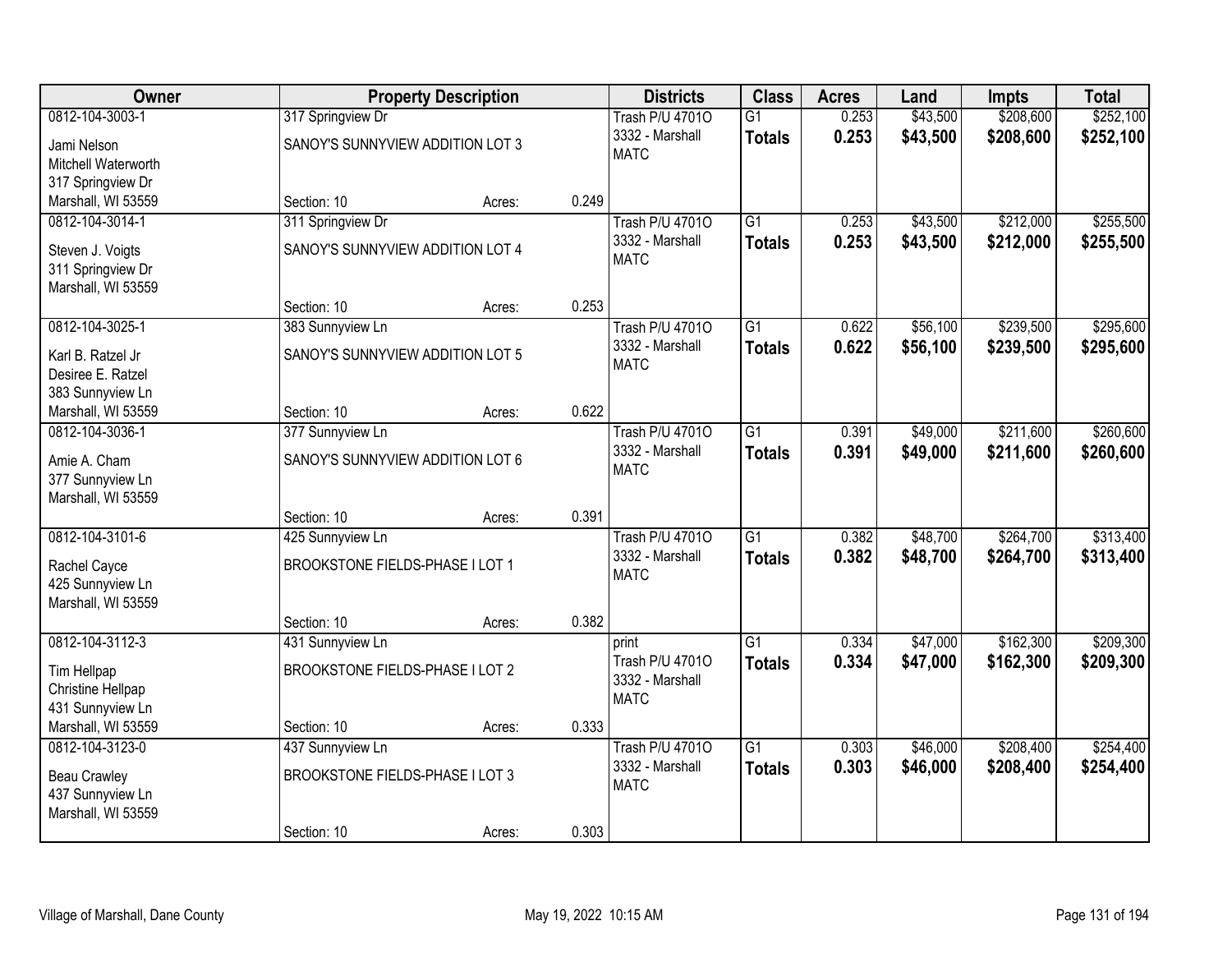| <b>Owner</b>                  |                                  | <b>Property Description</b> |       | <b>Districts</b>                          | <b>Class</b>    | <b>Acres</b> | Land     | <b>Impts</b> | <b>Total</b> |
|-------------------------------|----------------------------------|-----------------------------|-------|-------------------------------------------|-----------------|--------------|----------|--------------|--------------|
| 0812-104-3134-7               | 509 Sunnyview Ln                 |                             |       | <b>Trash P/U 47010</b>                    | $\overline{G1}$ | 0.258        | \$43,900 | \$179,200    | \$223,100    |
| Manfred Jeschke               | BROOKSTONE FIELDS-PHASE I LOT 4  |                             |       | 3332 - Marshall                           | <b>Totals</b>   | 0.258        | \$43,900 | \$179,200    | \$223,100    |
| Connie Jeschke                |                                  |                             |       | <b>MATC</b>                               |                 |              |          |              |              |
| 509 Sunnyview Ln              |                                  |                             |       |                                           |                 |              |          |              |              |
| Marshall, WI 53559            | Section: 10                      | Acres:                      | 0.258 |                                           |                 |              |          |              |              |
| 0812-104-3145-4               | 515 Sunnyview Ln                 |                             |       | <b>Trash P/U 47010</b>                    | $\overline{G1}$ | 0.255        | \$43,700 | \$186,300    | \$230,000    |
|                               |                                  |                             |       | 3332 - Marshall                           | <b>Totals</b>   | 0.255        | \$43,700 | \$186,300    | \$230,000    |
| David Olsen<br>Jennifer Olsen | BROOKSTONE FIELDS-PHASE I LOT 5  |                             |       | <b>MATC</b>                               |                 |              |          |              |              |
| 515 Sunnyview Ln              |                                  |                             |       |                                           |                 |              |          |              |              |
| Marshall, WI 53559            | Section: 10                      | Acres:                      | 0.255 |                                           |                 |              |          |              |              |
| 0812-104-3156-1               | 605 Sunnyview Ln                 |                             |       | <b>Trash P/U 47010</b>                    | $\overline{G1}$ | 0.241        | \$42,700 | \$152,200    | \$194,900    |
|                               |                                  |                             |       | 3332 - Marshall                           | <b>Totals</b>   | 0.241        | \$42,700 | \$152,200    | \$194,900    |
| David V. Cobb                 | BROOKSTONE FIELDS-PHASE I LOT 6  |                             |       | <b>MATC</b>                               |                 |              |          |              |              |
| Susan E. Cobb                 |                                  |                             |       |                                           |                 |              |          |              |              |
| 605 Sunnyview Ln              |                                  |                             |       |                                           |                 |              |          |              |              |
| Marshall, WI 53559            | Section: 10                      | Acres:                      | 0.240 |                                           |                 |              |          |              |              |
| 0812-104-3167-8               | 611 Sunnyview Ln                 |                             |       | <b>Trash P/U 47010</b>                    | $\overline{G1}$ | 0.244        | \$42,900 | \$183,700    | \$226,600    |
| Humberto Romero               | BROOKSTONE FIELDS-PHASE I LOT 7  |                             |       | 3332 - Marshall                           | <b>Totals</b>   | 0.244        | \$42,900 | \$183,700    | \$226,600    |
| 611 Sunnyview Ln              |                                  |                             |       | <b>MATC</b>                               |                 |              |          |              |              |
| Marshall, WI 53559            |                                  |                             |       |                                           |                 |              |          |              |              |
|                               | Section: 10                      | Acres:                      | 0.243 |                                           |                 |              |          |              |              |
| 0812-104-3189-2               | 502 Indian Summer Rd             |                             |       | <b>Trash P/U 47010</b>                    | $\overline{G1}$ | 0.251        | \$43,400 | \$147,000    | \$190,400    |
| Todd A. Baldwin               | BROOKSTONE FIELDS-PHASE I LOT 39 |                             |       | 3332 - Marshall                           | <b>Totals</b>   | 0.251        | \$43,400 | \$147,000    | \$190,400    |
| 502 Indian Summer Rd          |                                  |                             |       | <b>MATC</b>                               |                 |              |          |              |              |
| Marshall, WI 53559            |                                  |                             |       |                                           |                 |              |          |              |              |
|                               | Section: 10                      | Acres:                      | 0.250 |                                           |                 |              |          |              |              |
| 0812-104-3200-6               | 514 Sunnyview Ln                 |                             |       | <b>Trash P/U 47010</b>                    | $\overline{G1}$ | 0.232        | \$42,200 | \$154,200    | \$196,400    |
|                               |                                  |                             |       | 3332 - Marshall                           | <b>Totals</b>   | 0.232        | \$42,200 | \$154,200    | \$196,400    |
| Sandra K. Cummins             | BROOKSTONE FIELDS-PHASE I LOT 40 |                             |       | <b>MATC</b>                               |                 |              |          |              |              |
| 514 Sunnyview Ln              |                                  |                             |       |                                           |                 |              |          |              |              |
| Marshall, WI 53559            |                                  |                             |       |                                           |                 |              |          |              |              |
| 0812-104-3211-3               | Section: 10                      | Acres:                      | 0.232 |                                           | $\overline{G1}$ | 0.252        | \$43,500 | \$166,300    |              |
|                               | 508 Sunnyview Ln                 |                             |       | <b>Trash P/U 47010</b><br>3332 - Marshall |                 |              |          |              | \$209,800    |
| <b>Bruce Wuchterl</b>         | BROOKSTONE FIELDS-PHASE I LOT 41 |                             |       | <b>MATC</b>                               | <b>Totals</b>   | 0.252        | \$43,500 | \$166,300    | \$209,800    |
| Susan Wuchterl                |                                  |                             |       |                                           |                 |              |          |              |              |
| 508 Sunnyview Ln              |                                  |                             |       |                                           |                 |              |          |              |              |
| Marshall, WI 53559            | Section: 10                      | Acres:                      | 0.252 |                                           |                 |              |          |              |              |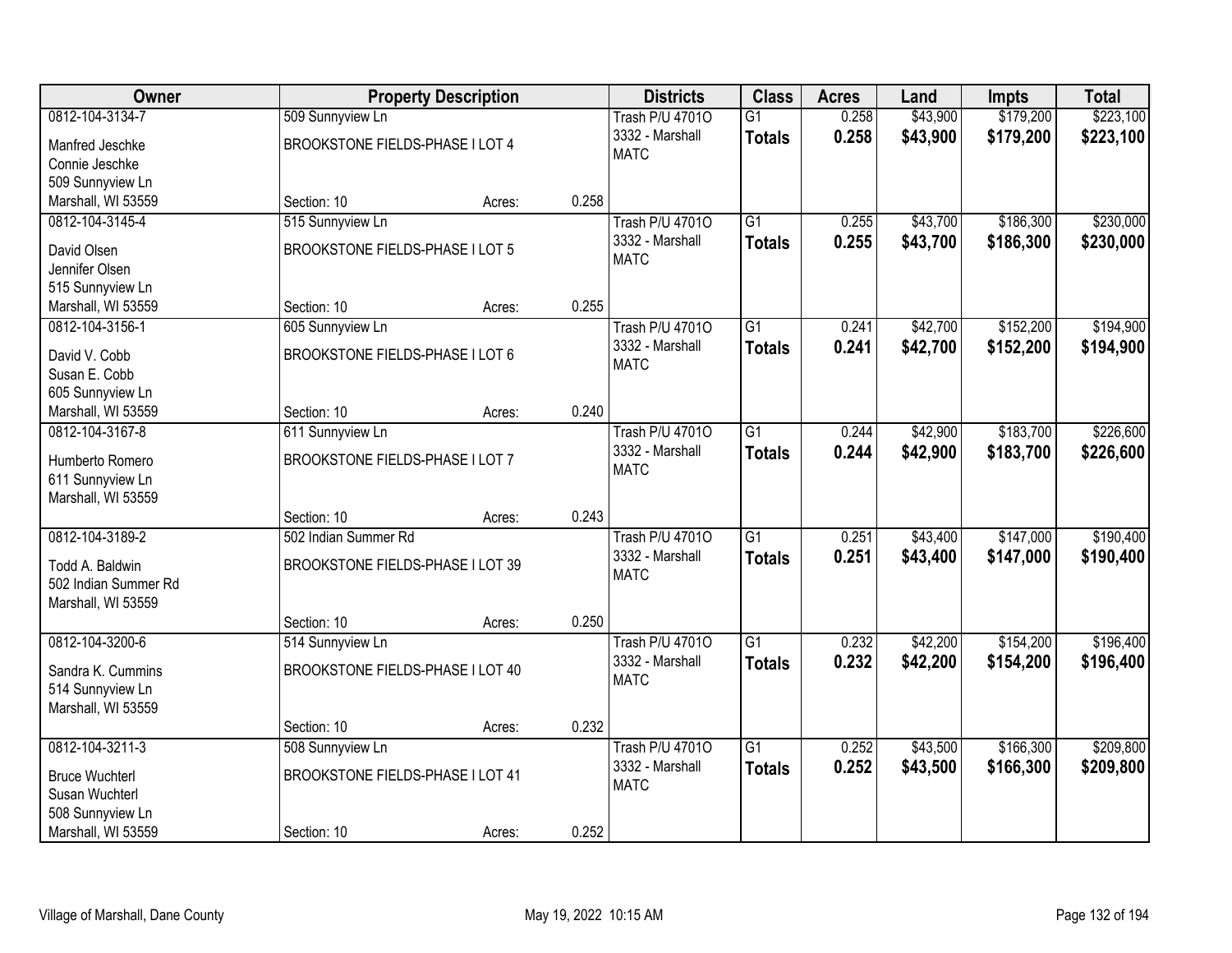| Owner                |                                   | <b>Property Description</b> |       | <b>Districts</b>       | <b>Class</b>    | <b>Acres</b> | Land     | Impts     | <b>Total</b> |
|----------------------|-----------------------------------|-----------------------------|-------|------------------------|-----------------|--------------|----------|-----------|--------------|
| 0812-104-3222-0      | 502 Sunnyview Ln                  |                             |       | <b>Trash P/U 47010</b> | $\overline{G1}$ | 0.249        | \$43,300 | \$226,700 | \$270,000    |
| Luanne N. Hofmeister | BROOKSTONE FIELDS-PHASE I LOT 42  |                             |       | 3332 - Marshall        | <b>Totals</b>   | 0.249        | \$43,300 | \$226,700 | \$270,000    |
| 502 Sunnyview Ln     |                                   |                             |       | <b>MATC</b>            |                 |              |          |           |              |
| Marshall, WI 53559   |                                   |                             |       |                        |                 |              |          |           |              |
|                      | Section: 10                       | Acres:                      | 0.248 |                        |                 |              |          |           |              |
| 0812-104-3233-7      | 506 Rosewood Ave                  |                             |       | <b>Trash P/U 47010</b> | $\overline{G1}$ | 0.227        | \$41,800 | \$174,700 | \$216,500    |
| Kenneth G. Sieglaff  | BROOKSTONE FIELDS-PHASE I LOT 43  |                             |       | 3332 - Marshall        | <b>Totals</b>   | 0.227        | \$41,800 | \$174,700 | \$216,500    |
| Kathy A. Sieglaff    |                                   |                             |       | <b>MATC</b>            |                 |              |          |           |              |
| 506 Rosewood Ave     |                                   |                             |       |                        |                 |              |          |           |              |
| Marshall, WI 53559   | Section: 10                       | Acres:                      | 0.227 |                        |                 |              |          |           |              |
| 0812-104-3274-0      | 512 Rosewood Ave                  |                             |       | <b>Trash P/U 47010</b> | G1              | 0.259        | \$43,900 | \$178,400 | \$222,300    |
| <b>Isidoro Salas</b> | BROOKSTONE FIELDS-PHASE II LOT 44 |                             |       | 3332 - Marshall        | <b>Totals</b>   | 0.259        | \$43,900 | \$178,400 | \$222,300    |
| Socorro Salas        |                                   |                             |       | <b>MATC</b>            |                 |              |          |           |              |
| 512 Rosewood Ave     |                                   |                             |       |                        |                 |              |          |           |              |
| Marshall, WI 53559   | Section: 10                       | Acres:                      | 0.259 |                        |                 |              |          |           |              |
| 0812-104-3285-7      | 518 Rosewood Ave                  |                             |       | <b>Trash P/U 47010</b> | $\overline{G1}$ | 0.254        | \$43,600 | \$149,200 | \$192,800    |
| Lori A. Peters       | BROOKSTONE FIELDS-PHASE II LOT 45 |                             |       | 3332 - Marshall        | <b>Totals</b>   | 0.254        | \$43,600 | \$149,200 | \$192,800    |
| 518 Rosewood Ave     |                                   |                             |       | <b>MATC</b>            |                 |              |          |           |              |
| Marshall, WI 53559   |                                   |                             |       |                        |                 |              |          |           |              |
|                      | Section: 10                       | Acres:                      | 0.253 |                        |                 |              |          |           |              |
| 0812-104-3296-4      | 524 Rosewood Ave                  |                             |       | <b>Trash P/U 47010</b> | $\overline{G1}$ | 0.281        | \$45,200 | \$160,300 | \$205,500    |
| Kirk P. Conley       | BROOKSTONE FIELDS-PHASE II LOT 46 |                             |       | 3332 - Marshall        | <b>Totals</b>   | 0.281        | \$45,200 | \$160,300 | \$205,500    |
| Susan L. Conley      |                                   |                             |       | <b>MATC</b>            |                 |              |          |           |              |
| 524 Rosewood Ave     |                                   |                             |       |                        |                 |              |          |           |              |
| Marshall, WI 53559   | Section: 10                       | Acres:                      | 0.280 |                        |                 |              |          |           |              |
| 0812-104-3307-0      | 530 Rosewood Ave                  |                             |       | print                  | $\overline{G1}$ | 0.373        | \$48,400 | \$235,200 | \$283,600    |
| Jeffry T. Page       | BROOKSTONE FIELDS-PHASE II LOT 47 |                             |       | Trash P/U 47010        | <b>Totals</b>   | 0.373        | \$48,400 | \$235,200 | \$283,600    |
| Melissa S. Page      |                                   |                             |       | 3332 - Marshall        |                 |              |          |           |              |
| 530 Rosewood Ave     |                                   |                             |       | <b>MATC</b>            |                 |              |          |           |              |
| Marshall, WI 53559   | Section: 10                       | Acres:                      | 0.373 |                        |                 |              |          |           |              |
| 0812-104-3318-7      | 539 Lewellen St                   |                             |       | <b>Trash P/U 47010</b> | $\overline{G1}$ | 0.294        | \$45,600 | \$156,700 | \$202,300    |
| David W. Rice        | BROOKSTONE FIELDS-PHASE II LOT 48 |                             |       | 3332 - Marshall        | <b>Totals</b>   | 0.294        | \$45,600 | \$156,700 | \$202,300    |
| 539 Lewellen St      |                                   |                             |       | <b>MATC</b>            |                 |              |          |           |              |
| Marshall, WI 53559   |                                   |                             |       |                        |                 |              |          |           |              |
|                      | Section: 10                       | Acres:                      | 0.293 |                        |                 |              |          |           |              |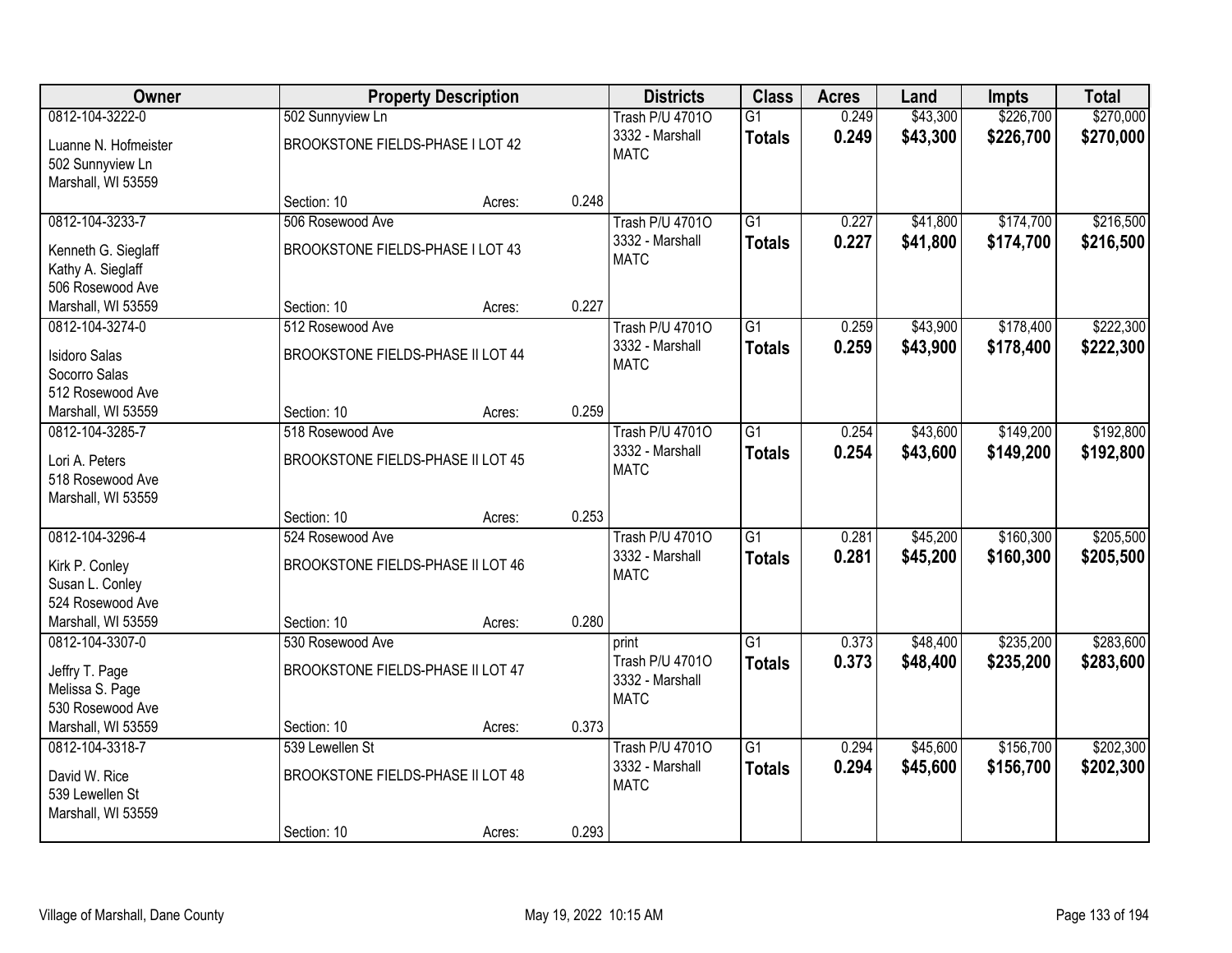| Owner                                  |                                   | <b>Property Description</b> |       | <b>Districts</b>               | <b>Class</b>    | <b>Acres</b> | Land     | <b>Impts</b> | <b>Total</b> |
|----------------------------------------|-----------------------------------|-----------------------------|-------|--------------------------------|-----------------|--------------|----------|--------------|--------------|
| 0812-104-3329-4                        | 545 Lewellen St                   |                             |       | <b>Trash P/U 47010</b>         | $\overline{G1}$ | 0.275        | \$45,000 | \$151,300    | \$196,300    |
| Hawkings Dream Rev Tr                  | BROOKSTONE FIELDS-PHASE II LOT 49 |                             |       | 3332 - Marshall                | <b>Totals</b>   | 0.275        | \$45,000 | \$151,300    | \$196,300    |
| PO Box 298                             |                                   |                             |       | <b>MATC</b>                    |                 |              |          |              |              |
| Marshall, WI 53559                     |                                   |                             |       |                                |                 |              |          |              |              |
|                                        | Section: 10                       | Acres:                      | 0.275 |                                |                 |              |          |              |              |
| 0812-104-3340-9                        | 551 Lewellen St                   |                             |       | <b>Trash P/U 47010</b>         | $\overline{G1}$ | 0.276        | \$45,000 | \$174,100    | \$219,100    |
| Rick E. Aide                           | BROOKSTONE FIELDS-PHASE II LOT 50 |                             |       | 3332 - Marshall                | <b>Totals</b>   | 0.276        | \$45,000 | \$174,100    | \$219,100    |
| Becky A. Aide                          |                                   |                             |       | <b>MATC</b>                    |                 |              |          |              |              |
| 551 Leweellen St                       |                                   |                             |       |                                |                 |              |          |              |              |
| Marshall, WI 53559                     | Section: 10                       | Acres:                      | 0.275 |                                |                 |              |          |              |              |
| 0812-104-3351-6                        | 557 Lewellen St                   |                             |       | <b>Trash P/U 47010</b>         | G1              | 0.276        | \$45,000 | \$163,200    | \$208,200    |
| Adrian J. Herschleb                    | BROOKSTONE FIELDS-PHASE II LOT 51 |                             |       | 3332 - Marshall                | <b>Totals</b>   | 0.276        | \$45,000 | \$163,200    | \$208,200    |
| Heather A. Cook                        |                                   |                             |       | <b>MATC</b>                    |                 |              |          |              |              |
| 557 Lewellen St                        |                                   |                             |       |                                |                 |              |          |              |              |
| Marshall, WI 53559                     | Section: 10                       | Acres:                      | 0.276 |                                |                 |              |          |              |              |
| 0812-104-3362-3                        | 605 Lewellen St                   |                             |       | <b>Trash P/U 47010</b>         | $\overline{G1}$ | 0.287        | \$45,400 | \$181,800    | \$227,200    |
| Samuel D. Swartz                       | BROOKSTONE FIELDS-PHASE II LOT 52 |                             |       | 3332 - Marshall                | <b>Totals</b>   | 0.287        | \$45,400 | \$181,800    | \$227,200    |
| Jajay L. Swartz                        |                                   |                             |       | <b>MATC</b>                    |                 |              |          |              |              |
| 605 Lewellen St                        |                                   |                             |       |                                |                 |              |          |              |              |
| Marshall, WI 53559                     | Section: 10                       | Acres:                      | 0.287 |                                |                 |              |          |              |              |
| 0812-104-3373-0                        | 511 Rosewood Ave                  |                             |       | <b>Trash P/U 47010</b>         | G <sub>1</sub>  | 0.274        | \$44,900 | \$183,200    | \$228,100    |
|                                        |                                   |                             |       | 3332 - Marshall                | <b>Totals</b>   | 0.274        | \$44,900 | \$183,200    | \$228,100    |
| Erik D. Lemke                          | BROOKSTONE FIELDS-PHASE II LOT 53 |                             |       | <b>MATC</b>                    |                 |              |          |              |              |
| Rebecca Lemke                          |                                   |                             |       |                                |                 |              |          |              |              |
| 511 Rosewood Ave<br>Marshall, WI 53559 | Section: 10                       | Acres:                      | 0.274 |                                |                 |              |          |              |              |
| 0812-104-3384-5                        | 517 Rosewood Ave                  |                             |       | <b>Trash P/U 47010</b>         | $\overline{G1}$ | 0.244        | \$42,900 | \$154,700    | \$197,600    |
|                                        |                                   |                             |       | 3332 - Marshall                | <b>Totals</b>   | 0.244        | \$42,900 | \$154,700    | \$197,600    |
| Bonnie L. Cate                         | BROOKSTONE FIELDS-PHASE II LOT 54 |                             |       | <b>MATC</b>                    |                 |              |          |              |              |
| 517 Rosewood Ave                       |                                   |                             |       |                                |                 |              |          |              |              |
| Marshall, WI 53559                     |                                   |                             |       |                                |                 |              |          |              |              |
|                                        | Section: 10                       | Acres:                      | 0.243 |                                |                 |              |          |              |              |
| 0812-104-3395-2                        | 523 Rosewood Ave                  |                             |       | <b>Trash P/U 47010</b>         | $\overline{G1}$ | 0.279        | \$45,100 | \$152,900    | \$198,000    |
| Tina J. Nimmo                          | BROOKSTONE FIELDS-PHASE II LOT 55 |                             |       | 3332 - Marshall<br><b>MATC</b> | <b>Totals</b>   | 0.279        | \$45,100 | \$152,900    | \$198,000    |
| Gregory J. Nimmo                       |                                   |                             |       |                                |                 |              |          |              |              |
| 523 Rosewood Ave                       |                                   |                             |       |                                |                 |              |          |              |              |
| Marshall, WI 53559                     | Section: 10                       | Acres:                      | 0.279 |                                |                 |              |          |              |              |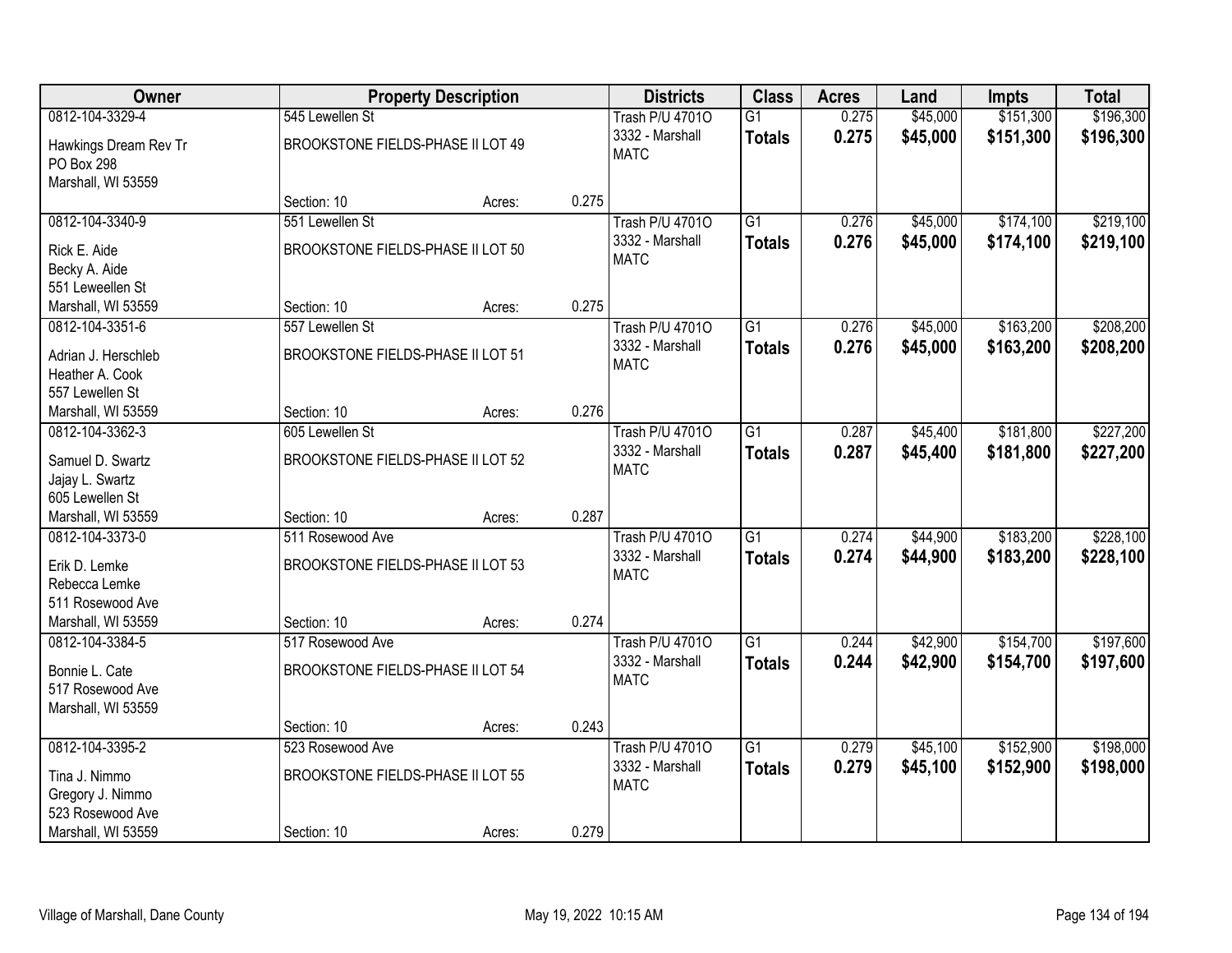| Owner                                          |                                   | <b>Property Description</b> |       | <b>Districts</b>       | <b>Class</b>    | <b>Acres</b> | Land     | <b>Impts</b> | <b>Total</b> |
|------------------------------------------------|-----------------------------------|-----------------------------|-------|------------------------|-----------------|--------------|----------|--------------|--------------|
| 0812-104-3406-8                                | 537 Meadowview Ln                 |                             |       | <b>Trash P/U 47010</b> | $\overline{G1}$ | 0.266        | \$44,400 | \$166,300    | \$210,700    |
| Amado Hernandez                                | BROOKSTONE FIELDS-PHASE II LOT 56 |                             |       | 3332 - Marshall        | <b>Totals</b>   | 0.266        | \$44,400 | \$166,300    | \$210,700    |
| Irma Hernandez                                 |                                   |                             |       | <b>MATC</b>            |                 |              |          |              |              |
| 537 Meadowview Ln                              |                                   |                             |       |                        |                 |              |          |              |              |
| Marshall, WI 53559                             | Section: 10                       | Acres:                      | 0.266 |                        |                 |              |          |              |              |
| 0812-104-3417-5                                | 543 Meadowview Ln                 |                             |       | <b>Trash P/U 47010</b> | $\overline{G1}$ | 0.263        | \$44,200 | \$189,700    | \$233,900    |
| Dj Brewer                                      | BROOKSTONE FIELDS-PHASE II LOT 57 |                             |       | 3332 - Marshall        | <b>Totals</b>   | 0.263        | \$44,200 | \$189,700    | \$233,900    |
| <b>Courtney Brewer</b>                         |                                   |                             |       | <b>MATC</b>            |                 |              |          |              |              |
| 543 Meadowview Ln                              |                                   |                             |       |                        |                 |              |          |              |              |
| Marshall, WI 53559                             | Section: 10                       | Acres:                      | 0.263 |                        |                 |              |          |              |              |
| 0812-104-3428-2                                | 549 Meadowview Ln                 |                             |       | <b>Trash P/U 47010</b> | G1              | 0.266        | \$44,400 | \$159,900    | \$204,300    |
| Felimon M. Chairez                             | BROOKSTONE FIELDS-PHASE II LOT 58 |                             |       | 3332 - Marshall        | <b>Totals</b>   | 0.266        | \$44,400 | \$159,900    | \$204,300    |
| Rosalba H. Chairez                             |                                   |                             |       | <b>MATC</b>            |                 |              |          |              |              |
| 549 Meadowview Ln                              |                                   |                             |       |                        |                 |              |          |              |              |
| Marshall, WI 53559                             | Section: 10                       | Acres:                      | 0.266 |                        |                 |              |          |              |              |
| 0812-104-3439-9                                | 521 Indian Summer Rd              |                             |       | <b>Trash P/U 47010</b> | $\overline{G1}$ | 0.301        | \$45,900 | \$189,000    | \$234,900    |
| Sean P. Riley                                  | BROOKSTONE FIELDS-PHASE II LOT 59 |                             |       | 3332 - Marshall        | <b>Totals</b>   | 0.301        | \$45,900 | \$189,000    | \$234,900    |
| 521 Indian Summer Rd                           |                                   |                             |       | <b>MATC</b>            |                 |              |          |              |              |
| Marshall, WI 53559                             |                                   |                             |       |                        |                 |              |          |              |              |
|                                                | Section: 10                       | Acres:                      | 0.301 |                        |                 |              |          |              |              |
| 0812-104-3450-4                                | 515 Indian Summer Rd              |                             |       | <b>Trash P/U 47010</b> | $\overline{G1}$ | 0.258        | \$43,900 | \$155,800    | \$199,700    |
|                                                | BROOKSTONE FIELDS-PHASE II LOT 60 |                             |       | 3332 - Marshall        | <b>Totals</b>   | 0.258        | \$43,900 | \$155,800    | \$199,700    |
| Ryan J. Peterson<br>Tami L. Peterson           |                                   |                             |       | <b>MATC</b>            |                 |              |          |              |              |
| 515 Indian Summer Rd                           |                                   |                             |       |                        |                 |              |          |              |              |
| Marshall, WI 53559                             | Section: 10                       | Acres:                      | 0.258 |                        |                 |              |          |              |              |
| 0812-104-3461-1                                | 509 Indian Summer Rd              |                             |       | <b>Trash P/U 47010</b> | $\overline{G1}$ | 0.274        | \$44,900 | \$173,800    | \$218,700    |
|                                                |                                   |                             |       | 3332 - Marshall        | <b>Totals</b>   | 0.274        | \$44,900 | \$173,800    | \$218,700    |
| Mark A. Dietenberger<br>Joleen A. Dietenberger | BROOKSTONE FIELDS-PHASE II LOT 61 |                             |       | <b>MATC</b>            |                 |              |          |              |              |
| 509 Indian Summer Rd                           |                                   |                             |       |                        |                 |              |          |              |              |
| Marshall, WI 53559                             | Section: 10                       | Acres:                      | 0.274 |                        |                 |              |          |              |              |
| 0812-104-3472-8                                | 510 Indian Summer Rd              |                             |       | <b>Trash P/U 47010</b> | $\overline{G1}$ | 0.265        | \$44,300 | \$154,100    | \$198,400    |
|                                                |                                   |                             |       | 3332 - Marshall        | <b>Totals</b>   | 0.265        | \$44,300 | \$154,100    | \$198,400    |
| Phillip C. Bratland<br>Lisa M. Bratland        | BROOKSTONE FIELDS-PHASE II LOT 62 |                             |       | <b>MATC</b>            |                 |              |          |              |              |
| 510 Indian Summer Rd                           |                                   |                             |       |                        |                 |              |          |              |              |
| Marshall, WI 53559                             | Section: 10                       | Acres:                      | 0.265 |                        |                 |              |          |              |              |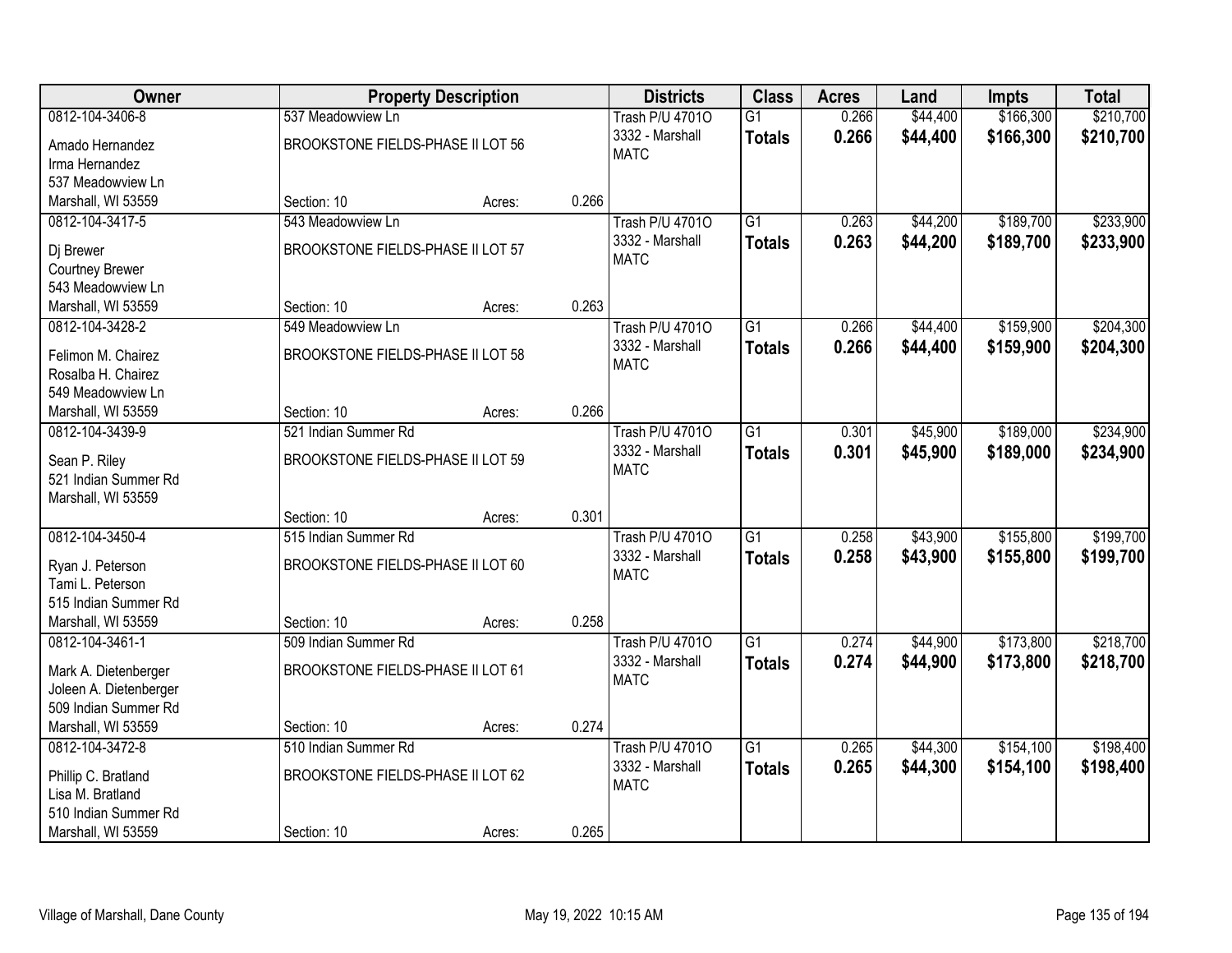| Owner                                                            | <b>Property Description</b>                    |       | <b>Districts</b>               | <b>Class</b>    | <b>Acres</b> | Land     | <b>Impts</b> | <b>Total</b> |
|------------------------------------------------------------------|------------------------------------------------|-------|--------------------------------|-----------------|--------------|----------|--------------|--------------|
| 0812-104-3483-5                                                  | 516 Indian Summer Rd                           |       | <b>Trash P/U 47010</b>         | $\overline{G1}$ | 0.277        | \$45,100 | \$188,000    | \$233,100    |
| Arthur F. Clark Jr<br>516 Indian Summer Rd<br>Marshall, WI 53559 | BROOKSTONE FIELDS-PHASE II LOT 63              |       | 3332 - Marshall<br><b>MATC</b> | <b>Totals</b>   | 0.277        | \$45,100 | \$188,000    | \$233,100    |
|                                                                  | Section: 10<br>Acres:                          | 0.276 |                                |                 |              |          |              |              |
| 0812-104-3494-2                                                  | 598 Woodberry St                               |       | <b>Trash P/U 47010</b>         | $\overline{G1}$ | 0.236        | \$42,400 | \$212,300    | \$254,700    |
|                                                                  |                                                |       | 3332 - Marshall                | <b>Totals</b>   | 0.236        | \$42,400 | \$212,300    | \$254,700    |
| Maria Wipf                                                       | BROOKSTONE FIELDS-PHASE II LOT 64              |       | <b>MATC</b>                    |                 |              |          |              |              |
| Benjamin D. Wipf                                                 |                                                |       |                                |                 |              |          |              |              |
| 598 Woodberry St                                                 | Section: 10                                    | 0.236 |                                |                 |              |          |              |              |
| Marshall, WI 53559<br>0812-104-3505-8                            | Acres:<br>555 Meadowview Ln                    |       | <b>Trash P/U 47010</b>         | $\overline{G1}$ | 0.285        | \$45,300 | \$157,300    | \$202,600    |
|                                                                  |                                                |       | 3332 - Marshall                |                 |              |          |              |              |
| Klint B. Kosbau                                                  | BROOKSTONE FIELDS-PHASE II LOT 65              |       | <b>MATC</b>                    | <b>Totals</b>   | 0.285        | \$45,300 | \$157,300    | \$202,600    |
| Jennifer L. Kosbau                                               |                                                |       |                                |                 |              |          |              |              |
| 555 Meadowview Ln                                                |                                                |       |                                |                 |              |          |              |              |
| Marshall, WI 53559                                               | Section: 10<br>Acres:                          | 0.285 |                                |                 |              |          |              |              |
| 0812-104-3516-5                                                  | 561 Meadowview Ln                              |       | <b>Trash P/U 47010</b>         | $\overline{G1}$ | 0.373        | \$48,400 | \$176,700    | \$225,100    |
| Manuel J. Gongora                                                | BROOKSTONE FIELDS-PHASE II LOT 66              |       | 3332 - Marshall                | <b>Totals</b>   | 0.373        | \$48,400 | \$176,700    | \$225,100    |
| Guadalupe Gongora                                                |                                                |       | <b>MATC</b>                    |                 |              |          |              |              |
| 561 Meadowview Ln                                                |                                                |       |                                |                 |              |          |              |              |
| Marshall, WI 53559                                               | Section: 10<br>Acres:                          | 0.372 |                                |                 |              |          |              |              |
| 0812-104-3532-5                                                  | 632 Meadowview Ln                              |       | <b>Trash P/U 47010</b>         | $\overline{G1}$ | 0.393        | \$49,100 | \$193,500    | \$242,600    |
|                                                                  |                                                |       | 3332 - Marshall                | <b>Totals</b>   | 0.393        | \$49,100 | \$193,500    | \$242,600    |
| <b>Heather Yeske</b>                                             | LOT 1 CSM 9381 CS53/172&173-7/23/99 F/K/A LOTS |       | <b>MATC</b>                    |                 |              |          |              |              |
| Crystal Long                                                     | 90 & 91 BROOKSTONE FIELDS-PHASE II DESCR AS    |       |                                |                 |              |          |              |              |
| 632 Meadowview Ln                                                | SEC 10-8-12 PRT SE1/4 (0.393 ACRES)            |       |                                |                 |              |          |              |              |
| Marshall, WI 53559                                               | Section: 10<br>Acres:                          | 0.000 |                                |                 |              |          |              |              |
| 0812-104-3555-8                                                  | 626 Meadowview Ln                              |       | <b>Trash P/U 47010</b>         | $\overline{G1}$ | 0.314        | \$46,300 | \$157,500    | \$203,800    |
| Jayme Hooker                                                     | LOT 1 CSM 9380 CS53/170&171-7/23/99 F/K/A LOTS |       | 3332 - Marshall                | <b>Totals</b>   | 0.314        | \$46,300 | \$157,500    | \$203,800    |
| Matthew Hooker                                                   | 92 & 93 BROOKSTONE FIELDS-PHASE II DESCR AS    |       | <b>MATC</b>                    |                 |              |          |              |              |
| 626 Meadowview Ln                                                | SEC 10-8-12 PRT SE1/4 (0.314 ACRES)            |       |                                |                 |              |          |              |              |
| Marshall, WI 53559                                               | Section: 10<br>Acres:                          | 0.000 |                                |                 |              |          |              |              |
| 0812-104-3576-3                                                  | 564 Meadowview Ln                              |       | <b>Trash P/U 47010</b>         | $\overline{G1}$ | 0.359        | \$47,900 | \$226,200    | \$274,100    |
|                                                                  |                                                |       | 3332 - Marshall                | <b>Totals</b>   | 0.359        | \$47,900 | \$226,200    | \$274,100    |
| Christopher B. Day                                               | LOT 1 CSM 9383 CS53/176&177-7/23/99 F/K/A LOTS |       | <b>MATC</b>                    |                 |              |          |              |              |
| Cindy L. Day<br>564 Meadowview Ln                                | 94 & 95 BROOKSTONE FIELDS-PHASE II DESCR AS    |       |                                |                 |              |          |              |              |
|                                                                  | SEC 10-8-12 PRT SE1/4 (0.359 ACRES)            |       |                                |                 |              |          |              |              |
| Marshall, WI 53559                                               | Section: 10<br>Acres:                          | 0.000 |                                |                 |              |          |              |              |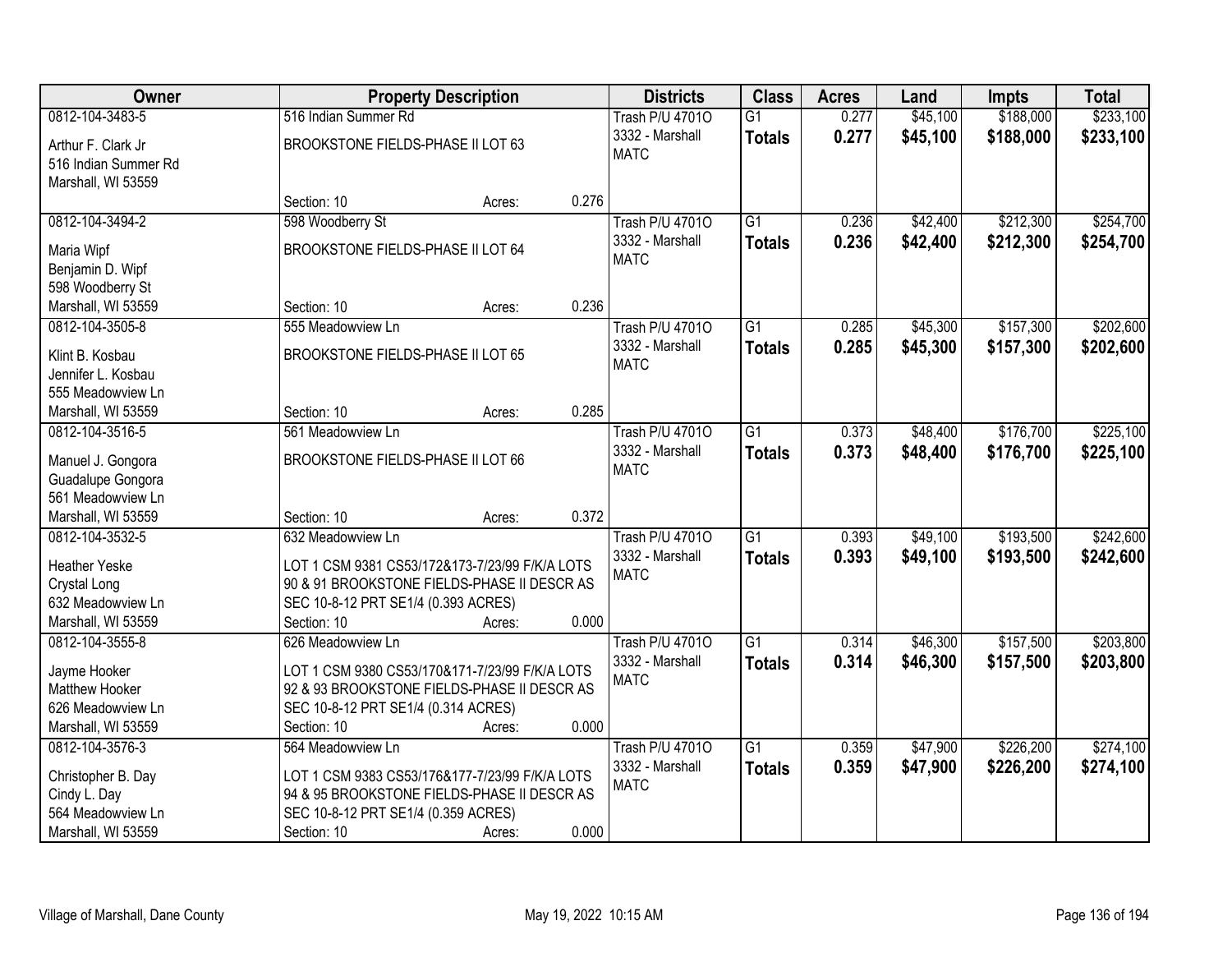| Owner              | <b>Property Description</b>                    | <b>Districts</b>         | <b>Class</b>    | <b>Acres</b> | Land     | <b>Impts</b> | <b>Total</b> |
|--------------------|------------------------------------------------|--------------------------|-----------------|--------------|----------|--------------|--------------|
| 0812-104-3599-6    | 558 Meadowview Ln                              | print                    | $\overline{G1}$ | 0.335        | \$47,100 | \$197,500    | \$244,600    |
| Gregory J. Filter  | LOT 1 CSM 9382 CS53/174&175-7/23/99 F/K/A LOTS | Trash P/U 47010          | <b>Totals</b>   | 0.335        | \$47,100 | \$197,500    | \$244,600    |
| Judith L. Filter   | 96 & 97 BROOKSTONE FIELDS-PHASE II DESCR AS    | 3332 - Marshall          |                 |              |          |              |              |
| 558 Meadowview Ln  | SEC 10-8-12 PRT SE1/4 (0.335 ACRES)            | <b>MATC</b>              |                 |              |          |              |              |
| Marshall, WI 53559 | Section: 10<br>0.000<br>Acres:                 |                          |                 |              |          |              |              |
| 0812-104-3621-7    | 552 Meadowview Ln                              | <b>Trash P/U 47010</b>   | $\overline{G1}$ | 0.260        | \$44,000 | \$169,400    | \$213,400    |
|                    |                                                | 3332 - Marshall          | <b>Totals</b>   | 0.260        | \$44,000 | \$169,400    | \$213,400    |
| Nicholas Wheeler   | LOT 1 CSM 9379 CS53/168&169-7/23/99 F/K/A LOTS | <b>MATC</b>              |                 |              |          |              |              |
| Shelby Wheeler     | 98 & 99 BROOKSTONE FIELDS-PHASE II DESCR AS    |                          |                 |              |          |              |              |
| 552 Meadowview Ln  | SEC 10-8-12 PRT SE1/4 (0.260 ACRES)            |                          |                 |              |          |              |              |
| Marshall, WI 53559 | 0.000<br>Section: 10<br>Acres:                 |                          |                 |              |          |              |              |
| 0812-104-3637-9    | 546 Meadowview Ln                              | Trash P/U 47010          | G1              | 0.223        | \$41,600 | \$179,600    | \$221,200    |
| Martha R. Simmons  | BROOKSTONE FIELDS-PHASE II LOT 100             | 3332 - Marshall          | <b>Totals</b>   | 0.223        | \$41,600 | \$179,600    | \$221,200    |
| 546 Meadowview Ln  |                                                | <b>MATC</b>              |                 |              |          |              |              |
| Marshall, WI 53559 |                                                |                          |                 |              |          |              |              |
|                    | 0.223<br>Section: 10<br>Acres:                 |                          |                 |              |          |              |              |
| 0812-104-3648-6    | 540 Meadowview Ln                              | <b>Trash P/U 47010</b>   | G1              | 0.232        | \$42,200 | \$186,800    | \$229,000    |
|                    |                                                | 3332 - Marshall          | <b>Totals</b>   | 0.232        | \$42,200 | \$186,800    | \$229,000    |
| Cole Macmiller     | BROOKSTONE FIELDS-PHASE II LOT 101             | <b>MATC</b>              |                 |              |          |              |              |
| 540 Meadowview Ln  |                                                |                          |                 |              |          |              |              |
| Marshall, WI 53559 | 0.232<br>Section: 10                           |                          |                 |              |          |              |              |
| 0812-104-3659-3    | Acres:<br>604 Rosewood Ave                     |                          | $\overline{G1}$ | 0.270        | \$44,600 | \$160,500    | \$205,100    |
|                    |                                                | print<br>Trash P/U 47010 |                 |              |          |              |              |
| Steven M. Abrams   | BROOKSTONE FIELDS-PHASE II LOT 102             | 3332 - Marshall          | <b>Totals</b>   | 0.270        | \$44,600 | \$160,500    | \$205,100    |
| Janet K. Abrams    |                                                | <b>MATC</b>              |                 |              |          |              |              |
| 448 Meadowview Ln  |                                                |                          |                 |              |          |              |              |
| Marshall, WI 53559 | Section: 10<br>0.269<br>Acres:                 |                          |                 |              |          |              |              |
| 0812-104-3670-8    | 442 Meadowview Ln                              | <b>Trash P/U 47010</b>   | $\overline{G1}$ | 0.248        | \$43,200 | \$184,100    | \$227,300    |
| Ethan C. Grefe     | BROOKSTONE FIELDS-PHASE II LOT 103             | 3332 - Marshall          | <b>Totals</b>   | 0.248        | \$43,200 | \$184,100    | \$227,300    |
| Rebekah R. Grefe   |                                                | <b>MATC</b>              |                 |              |          |              |              |
| 442 Meadowview Ln  |                                                |                          |                 |              |          |              |              |
| Marshall, WI 53559 | 0.247<br>Section: 10<br>Acres:                 |                          |                 |              |          |              |              |
| 0812-104-3681-5    | 436 Meadowview Ln                              | <b>Trash P/U 47010</b>   | $\overline{G1}$ | 0.248        | \$43,200 | \$184,400    | \$227,600    |
|                    |                                                | 3332 - Marshall          | <b>Totals</b>   | 0.248        | \$43,200 | \$184,400    | \$227,600    |
| <b>Tanner Ness</b> | BROOKSTONE FIELDS-PHASE II LOT 104             | <b>MATC</b>              |                 |              |          |              |              |
| <b>Tara Ness</b>   |                                                |                          |                 |              |          |              |              |
| 436 Meadowview Ln  |                                                |                          |                 |              |          |              |              |
| Marshall, WI 53559 | 0.247<br>Section: 10<br>Acres:                 |                          |                 |              |          |              |              |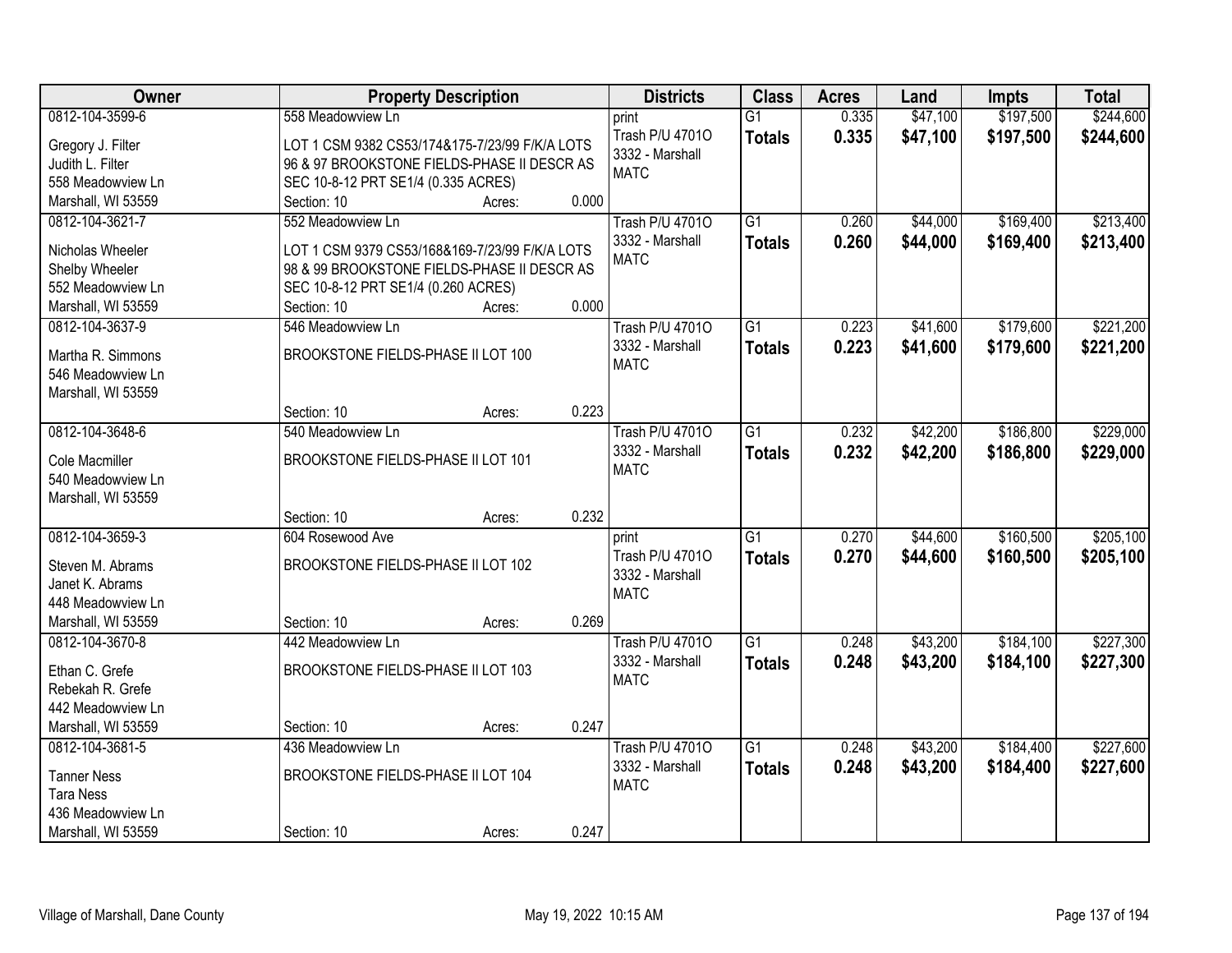| Owner                       |                                              | <b>Property Description</b> |       | <b>Districts</b>       | <b>Class</b>    | <b>Acres</b> | Land     | <b>Impts</b> | <b>Total</b> |
|-----------------------------|----------------------------------------------|-----------------------------|-------|------------------------|-----------------|--------------|----------|--------------|--------------|
| 0812-104-3695-9             | 430 Meadowview Ln                            |                             |       | <b>Trash P/U 47010</b> | $\overline{G1}$ | 0.256        | \$43,700 | \$172,200    | \$215,900    |
| Todd R. Kowski              | BROOKSTONE FIELDS-PHASE II LOT 105           |                             |       | 3332 - Marshall        | <b>Totals</b>   | 0.256        | \$43,700 | \$172,200    | \$215,900    |
| Robin A. Kowski             |                                              |                             |       | <b>MATC</b>            |                 |              |          |              |              |
| 430 Meadowview Ln           |                                              |                             |       |                        |                 |              |          |              |              |
| Marshall, WI 53559          | Section: 10                                  | Acres:                      | 0.255 |                        |                 |              |          |              |              |
| 0812-104-3708-3             | 604 Lewellen St                              |                             |       | 3332 - Marshall        | G2              | 0.667        | \$61,300 | \$927,600    | \$988,900    |
|                             |                                              |                             |       | <b>MATC</b>            | <b>Totals</b>   | 0.667        | \$61,300 | \$927,600    | \$988,900    |
| Just 1 More Investments LLC | LOT 1 CSM 8655 CS47/277&280-8/1/97 F/K/A PRT |                             |       |                        |                 |              |          |              |              |
| 845 Market St               | OUTLOT 1 BROOKSTONE FIELDS-PHASE II DESCR    |                             |       |                        |                 |              |          |              |              |
| Oregon, WI 53575            | AS SEC 10-8-12 PRT NW1/4SE1/4 (0.667 ACRES)  |                             |       |                        |                 |              |          |              |              |
|                             | Section: 10                                  | Acres:                      | 0.667 |                        |                 |              |          |              |              |
| 0812-104-3715-4             |                                              |                             |       | 3332 - Marshall        | X4              | 0.000        | \$0      | \$0          | \$0          |
| Marshall, Village of        | BROOKSTONE FIELDS-PHASE II PEDESTRIAN        |                             |       | <b>MATC</b>            | <b>Totals</b>   | 0.000        | \$0      | \$0          | \$0          |
| PO Box 45                   | WALKWAY                                      |                             |       |                        |                 |              |          |              |              |
| Marshall, WI 53559          |                                              |                             |       |                        |                 |              |          |              |              |
|                             | Section: 10                                  | Acres:                      | 0.000 |                        |                 |              |          |              |              |
| 0812-104-3776-1             | 441 Meadowview Ln                            |                             |       | <b>Trash P/U 47010</b> | G1              | 0.286        | \$45,400 | \$151,800    | \$197,200    |
|                             |                                              |                             |       | 3332 - Marshall        | <b>Totals</b>   | 0.286        | \$45,400 | \$151,800    | \$197,200    |
| Larry G. Merrill            | BROOKSTONE FIELDS-PHASE III LOT 106          |                             |       | <b>MATC</b>            |                 |              |          |              |              |
| Danette K. Merrill          |                                              |                             |       |                        |                 |              |          |              |              |
| 441 Meadowview Ln           |                                              |                             |       |                        |                 |              |          |              |              |
| Marshall, WI 53559          | Section: 10                                  | Acres:                      | 0.285 |                        |                 |              |          |              |              |
| 0812-104-3787-8             | 435 Meadowview Ln                            |                             |       | print                  | $\overline{G1}$ | 0.305        | \$46,000 | \$189,100    | \$235,100    |
| Kyle R. Boeck               | BROOKSTONE FIELDS-PHASE III LOT 107          |                             |       | Trash P/U 47010        | Totals          | 0.305        | \$46,000 | \$189,100    | \$235,100    |
| 435 Meadowview Ln           |                                              |                             |       | 3332 - Marshall        |                 |              |          |              |              |
| Marshall, WI 53559          |                                              |                             |       | <b>MATC</b>            |                 |              |          |              |              |
|                             | Section: 10                                  | Acres:                      | 0.305 |                        |                 |              |          |              |              |
| 0812-104-3798-5             | 429 Meadowview Ln                            |                             |       | <b>Trash P/U 47010</b> | $\overline{G1}$ | 0.327        | \$46,800 | \$193,800    | \$240,600    |
|                             | BROOKSTONE FIELDS-PHASE III LOT 108          |                             |       | 3332 - Marshall        | <b>Totals</b>   | 0.327        | \$46,800 | \$193,800    | \$240,600    |
| Nicole L. Petrie            |                                              |                             |       | <b>MATC</b>            |                 |              |          |              |              |
| Brian L. Ringelstetter      |                                              |                             |       |                        |                 |              |          |              |              |
| 429 Meadowview Ln           |                                              |                             | 0.325 |                        |                 |              |          |              |              |
| Marshall, WI 53559          | Section: 10                                  | Acres:                      |       |                        |                 |              |          |              | \$237,200    |
| 0812-104-3809-1             | 533 Lewellen St                              |                             |       | <b>Trash P/U 47010</b> | $\overline{G1}$ | 0.403        | \$49,400 | \$187,800    |              |
| Bradley A. Busch            | BROOKSTONE FIELDS-PHASE III LOT 109          |                             |       | 3332 - Marshall        | <b>Totals</b>   | 0.403        | \$49,400 | \$187,800    | \$237,200    |
| Nicole L. Busch             |                                              |                             |       | <b>MATC</b>            |                 |              |          |              |              |
| 533 Lewellen St             |                                              |                             |       |                        |                 |              |          |              |              |
| Marshall, WI 53559          | Section: 10                                  | Acres:                      | 0.430 |                        |                 |              |          |              |              |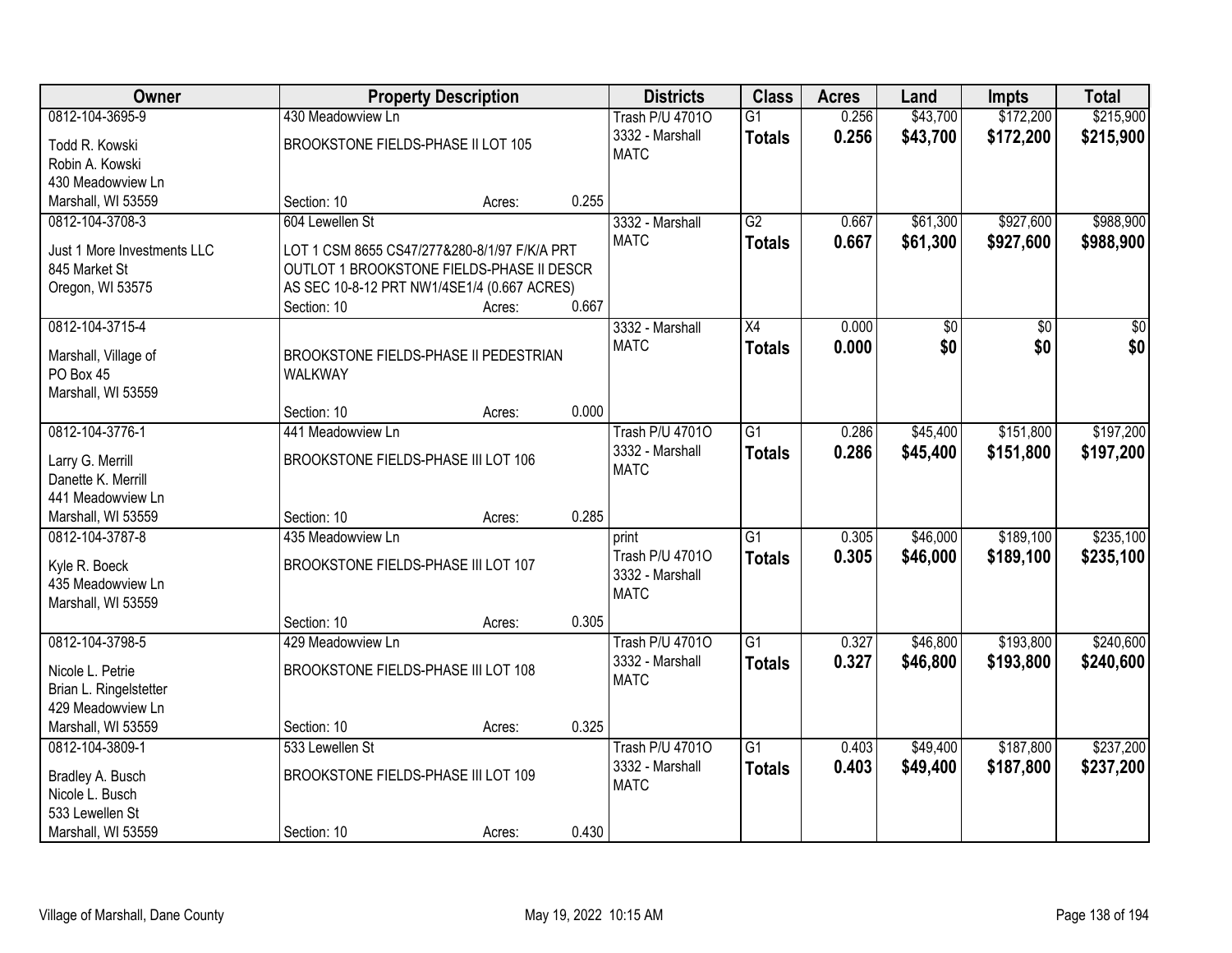| Owner                                      | <b>Property Description</b>                      |                 | <b>Districts</b>       | <b>Class</b>    | <b>Acres</b> | Land     | <b>Impts</b> | <b>Total</b> |
|--------------------------------------------|--------------------------------------------------|-----------------|------------------------|-----------------|--------------|----------|--------------|--------------|
| 0812-104-4004-2                            | 433 Waterloo Rd                                  |                 | <b>Trash P/U 47010</b> | $\overline{G1}$ | 0.238        | \$42,600 | \$165,400    | \$208,000    |
| Tara L. Michalak                           | LOT 2 CSM 3127 CS12/167-3/16/79 F/K/A LOT 1 DEER |                 | 3332 - Marshall        | <b>Totals</b>   | 0.238        | \$42,600 | \$165,400    | \$208,000    |
| Scott M. Michalak                          | HAVEN & F/K/A ASSESSOR'S PLAT PRT OUTLOTS 95     |                 | <b>MATC</b>            |                 |              |          |              |              |
| 433 Waterloo Rd                            | & 96 DESCR AS SEC 10-8-12 PRT SW1/4SE1/4         |                 |                        |                 |              |          |              |              |
| Marshall, WI 53559                         | Section: 10                                      | 0.000<br>Acres: |                        |                 |              |          |              |              |
| 0812-104-4009-1                            | 443 Waterloo Rd                                  |                 | <b>Trash P/U 47010</b> | $\overline{G1}$ | 0.259        | \$20,000 | \$83,200     | \$103,200    |
|                                            |                                                  |                 | 3332 - Marshall        |                 | 0.259        | \$20,000 | \$83,200     | \$103,200    |
| Randy L. Georgeson                         | WATERLOO ROAD CONDOMINIUMS UNIT 1                |                 | <b>MATC</b>            | <b>Totals</b>   |              |          |              |              |
| 443 Waterloo Rd                            |                                                  |                 |                        |                 |              |          |              |              |
| Marshall, WI 53559                         |                                                  |                 |                        |                 |              |          |              |              |
|                                            | Section: 10                                      | 0.000<br>Acres: |                        |                 |              |          |              |              |
| 0812-104-4012-1                            | 445 Waterloo Rd                                  |                 | print                  | G1              | 0.000        | \$20,000 | \$80,700     | \$100,700    |
|                                            | WATERLOO ROAD CONDOMINIUMS UNIT 2                |                 | Trash P/U 47010        | <b>Totals</b>   | 0.000        | \$20,000 | \$80,700     | \$100,700    |
| <b>Timothy Schroyer</b><br>445 Waterloo Rd |                                                  |                 | 3332 - Marshall        |                 |              |          |              |              |
| Marshall, WI 53559                         |                                                  |                 | <b>MATC</b>            |                 |              |          |              |              |
|                                            | Section: 10                                      | 0.000<br>Acres: |                        |                 |              |          |              |              |
| 0812-104-4022-0                            | 103 Indian Summer Rd                             |                 | <b>Trash P/U 47010</b> | G1              | 0.309        | \$46,200 | \$165,800    | \$212,000    |
|                                            |                                                  |                 | 3332 - Marshall        |                 |              |          |              |              |
| <b>Vicki Sheets</b>                        | DEER HAVEN ADDITION LOT 2                        |                 | <b>MATC</b>            | <b>Totals</b>   | 0.309        | \$46,200 | \$165,800    | \$212,000    |
| 103 Indian Summer Rd                       |                                                  |                 |                        |                 |              |          |              |              |
| Marshall, WI 53559                         |                                                  |                 |                        |                 |              |          |              |              |
|                                            | Section: 10                                      | 0.000<br>Acres: |                        |                 |              |          |              |              |
| 0812-104-4033-7                            | 105 Indian Summer Rd                             |                 | <b>Trash P/U 47010</b> | $\overline{G1}$ | 0.258        | \$43,900 | \$134,700    | \$178,600    |
| Gregory A. Hamann                          | DEER HAVEN ADDITION LOT 3                        |                 | 3332 - Marshall        | <b>Totals</b>   | 0.258        | \$43,900 | \$134,700    | \$178,600    |
| 105 Indian Summer Rd                       |                                                  |                 | <b>MATC</b>            |                 |              |          |              |              |
| Marshall, WI 53559                         |                                                  |                 |                        |                 |              |          |              |              |
|                                            | Section: 10                                      | 0.000<br>Acres: |                        |                 |              |          |              |              |
| 0812-104-4044-4                            | 101 Autumn Ln                                    |                 | <b>Trash P/U 47010</b> | $\overline{G1}$ | 0.255        | \$43,700 | \$215,800    | \$259,500    |
|                                            |                                                  |                 | 3332 - Marshall        |                 | 0.255        | \$43,700 | \$215,800    | \$259,500    |
| Larry R. Witkowski                         | DEER HAVEN ADDITION LOT 4                        |                 | <b>MATC</b>            | <b>Totals</b>   |              |          |              |              |
| Diane L. Witkowski                         |                                                  |                 |                        |                 |              |          |              |              |
| 101 Autumn Ln                              |                                                  |                 |                        |                 |              |          |              |              |
| Marshall, WI 53559                         | Section: 10                                      | 0.000<br>Acres: |                        |                 |              |          |              |              |
| 0812-104-4055-1                            | 103 Autumn Ln                                    |                 | <b>Trash P/U 47010</b> | $\overline{G1}$ | 0.262        | \$44,100 | \$169,200    | \$213,300    |
| Randall J. Krause                          | DEER HAVEN ADDN LOT 5                            |                 | 3332 - Marshall        | <b>Totals</b>   | 0.262        | \$44,100 | \$169,200    | \$213,300    |
| Tina M. Krause                             |                                                  |                 | <b>MATC</b>            |                 |              |          |              |              |
| 103 Autumn Ln                              |                                                  |                 |                        |                 |              |          |              |              |
| Marshall, WI 53559                         | Section: 10                                      | 0.000<br>Acres: |                        |                 |              |          |              |              |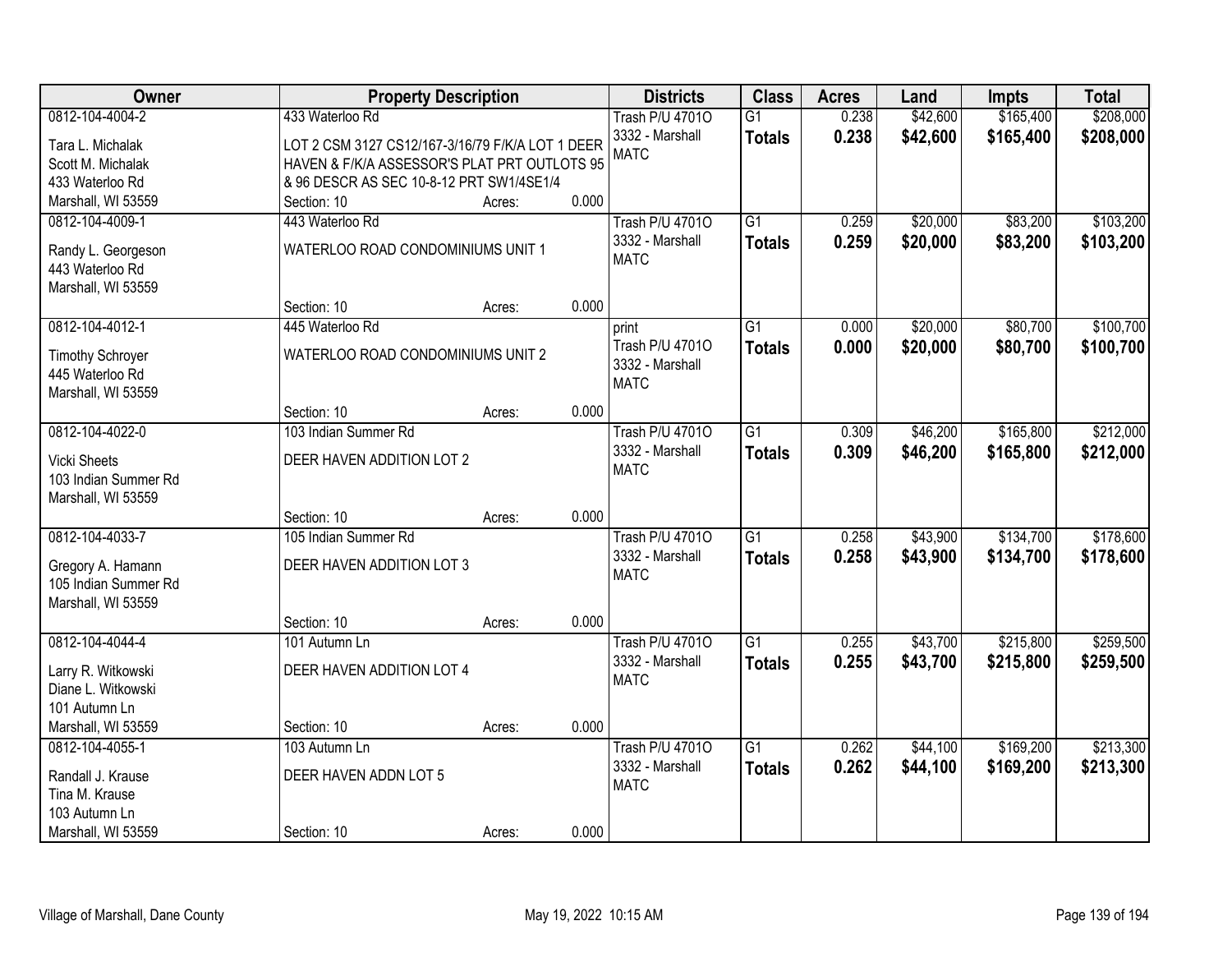| <b>Owner</b>                                     |                            | <b>Property Description</b> |       | <b>Districts</b>               | <b>Class</b>    | <b>Acres</b> | Land     | <b>Impts</b> | <b>Total</b> |
|--------------------------------------------------|----------------------------|-----------------------------|-------|--------------------------------|-----------------|--------------|----------|--------------|--------------|
| 0812-104-4066-8                                  | 105 Autumn Ln              |                             |       | <b>Trash P/U 47010</b>         | $\overline{G1}$ | 0.264        | \$44,300 | \$166,300    | \$210,600    |
| Jason G. Sievert<br>105 Autumn Ln                | DEER HAVEN ADDITION LOT 6  |                             |       | 3332 - Marshall<br><b>MATC</b> | <b>Totals</b>   | 0.264        | \$44,300 | \$166,300    | \$210,600    |
| Marshall, WI 53559                               |                            |                             |       |                                |                 |              |          |              |              |
|                                                  | Section: 10                | Acres:                      | 0.000 |                                |                 |              |          |              |              |
| 0812-104-4077-5                                  | 107 Autumn Ln              |                             |       | <b>Trash P/U 47010</b>         | $\overline{G1}$ | 0.265        | \$44,300 | \$173,600    | \$217,900    |
| Schmidt Rev Living Tr, Whendi R<br>107 Autumn Ln | DEER HAVEN ADDITION LOT 7  |                             |       | 3332 - Marshall<br><b>MATC</b> | <b>Totals</b>   | 0.265        | \$44,300 | \$173,600    | \$217,900    |
| Marshall, WI 53559                               |                            |                             |       |                                |                 |              |          |              |              |
|                                                  | Section: 10                | Acres:                      | 0.000 |                                |                 |              |          |              |              |
| 0812-104-4088-2                                  | 109 Autumn Ln              |                             |       | <b>Trash P/U 47010</b>         | $\overline{G1}$ | 0.302        | \$45,900 | \$177,500    | \$223,400    |
| Todd A. Reuter                                   | DEER HAVEN ADDN LOT 8      |                             |       | 3332 - Marshall                | <b>Totals</b>   | 0.302        | \$45,900 | \$177,500    | \$223,400    |
| Kandy K. Reuter                                  |                            |                             |       | <b>MATC</b>                    |                 |              |          |              |              |
| 109 Autumn Ln                                    |                            |                             |       |                                |                 |              |          |              |              |
| Marshall, WI 53559                               | Section: 10                | Acres:                      | 0.000 |                                |                 |              |          |              |              |
| 0812-104-4099-9                                  | 111 Autumn Ln              |                             |       | <b>Trash P/U 47010</b>         | $\overline{G1}$ | 0.564        | \$54,900 | \$150,300    | \$205,200    |
| Jennifer L. Biwersi                              | DEER HAVEN ADDITION LOT 9  |                             |       | 3332 - Marshall                | <b>Totals</b>   | 0.564        | \$54,900 | \$150,300    | \$205,200    |
| Mark R. Biwersi                                  |                            |                             |       | <b>MATC</b>                    |                 |              |          |              |              |
| 111 Autumn Ln                                    |                            |                             |       |                                |                 |              |          |              |              |
| Marshall, WI 53559                               | Section: 10                | Acres:                      | 0.000 |                                |                 |              |          |              |              |
| 0812-104-4110-3                                  | 113 Autumn Ln              |                             |       | print                          | $\overline{G1}$ | 0.413        | \$49,800 | \$184,400    | \$234,200    |
| Zachary J. Savignac                              | DEER HAVEN ADDITION LOT 10 |                             |       | Trash P/U 47010                | <b>Totals</b>   | 0.413        | \$49,800 | \$184,400    | \$234,200    |
| Brittany L. Savignac                             |                            |                             |       | 3332 - Marshall                |                 |              |          |              |              |
| 113 Autumn Ln                                    |                            |                             |       | <b>MATC</b>                    |                 |              |          |              |              |
| Marshall, WI 53559                               | Section: 10                | Acres:                      | 0.000 |                                |                 |              |          |              |              |
| 0812-104-4121-0                                  | 201 Springview Dr          |                             |       | <b>Trash P/U 47010</b>         | $\overline{G1}$ | 0.378        | \$48,600 | \$191,200    | \$239,800    |
| Joshua L. Brown                                  | DEER HAVEN ADDITION LOT 11 |                             |       | 3332 - Marshall                | <b>Totals</b>   | 0.378        | \$48,600 | \$191,200    | \$239,800    |
| Jasmine Brown                                    |                            |                             |       | <b>MATC</b>                    |                 |              |          |              |              |
| 201 Springview Dr                                |                            |                             |       |                                |                 |              |          |              |              |
| Marshall, WI 53559                               | Section: 10                | Acres:                      | 0.000 |                                |                 |              |          |              |              |
| 0812-104-4132-7                                  | 203 Springview Dr          |                             |       | <b>Trash P/U 47010</b>         | $\overline{G1}$ | 0.279        | \$45,100 | \$146,900    | \$192,000    |
| Thomas W. Murphy Jr                              | DEER HAVEN ADDITION LOT 12 |                             |       | 3332 - Marshall                | <b>Totals</b>   | 0.279        | \$45,100 | \$146,900    | \$192,000    |
| <b>Bonnie Murphy</b>                             |                            |                             |       | <b>MATC</b>                    |                 |              |          |              |              |
| 203 Springview Dr                                |                            |                             |       |                                |                 |              |          |              |              |
| Marshall, WI 53559                               | Section: 10                | Acres:                      | 0.000 |                                |                 |              |          |              |              |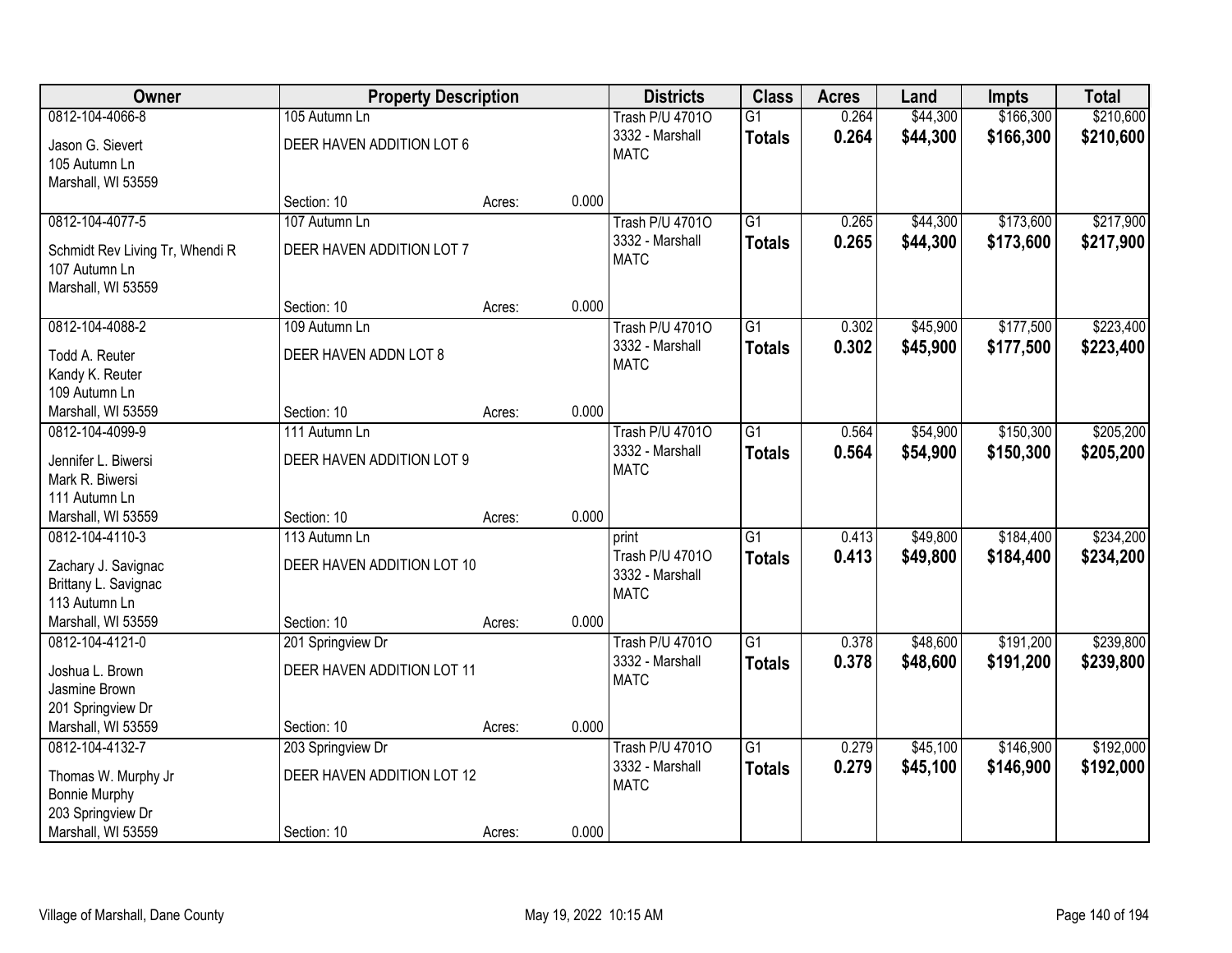| Owner              |                            | <b>Property Description</b> |       | <b>Districts</b>       | <b>Class</b>    | <b>Acres</b> | Land     | Impts     | <b>Total</b> |
|--------------------|----------------------------|-----------------------------|-------|------------------------|-----------------|--------------|----------|-----------|--------------|
| 0812-104-4143-4    | 205 Springview Dr          |                             |       | <b>Trash P/U 47010</b> | $\overline{G1}$ | 0.265        | \$44,300 | \$161,000 | \$205,300    |
| Timothy R. Evenson | DEER HAVEN ADDITION LOT 13 |                             |       | 3332 - Marshall        | <b>Totals</b>   | 0.265        | \$44,300 | \$161,000 | \$205,300    |
| 205 Springview Dr  |                            |                             |       | <b>MATC</b>            |                 |              |          |           |              |
| Marshall, WI 53559 |                            |                             |       |                        |                 |              |          |           |              |
|                    | Section: 10                | Acres:                      | 0.000 |                        |                 |              |          |           |              |
| 0812-104-4154-1    | 207 Springview Dr          |                             |       | <b>Trash P/U 47010</b> | $\overline{G1}$ | 0.270        | \$44,600 | \$172,200 | \$216,800    |
| Dennis R. Ward     | DEER HAVEN ADDITION LOT 14 |                             |       | 3332 - Marshall        | <b>Totals</b>   | 0.270        | \$44,600 | \$172,200 | \$216,800    |
| Kris A. Ward       |                            |                             |       | <b>MATC</b>            |                 |              |          |           |              |
| 207 Springview Dr  |                            |                             |       |                        |                 |              |          |           |              |
| Marshall, WI 53559 | Section: 10                | Acres:                      | 0.000 |                        |                 |              |          |           |              |
| 0812-104-4165-8    | 209 Springview Dr          |                             |       | <b>Trash P/U 47010</b> | G1              | 0.292        | \$45,600 | \$177,600 | \$223,200    |
| Layne G. Herried   | DEER HAVEN ADDITION LOT 15 |                             |       | 3332 - Marshall        | <b>Totals</b>   | 0.292        | \$45,600 | \$177,600 | \$223,200    |
| 209 Springview Dr  |                            |                             |       | <b>MATC</b>            |                 |              |          |           |              |
| Marshall, WI 53559 |                            |                             |       |                        |                 |              |          |           |              |
|                    | Section: 10                | Acres:                      | 0.000 |                        |                 |              |          |           |              |
| 0812-104-4176-5    | 211 Springview Dr          |                             |       | <b>Trash P/U 47010</b> | $\overline{G1}$ | 0.290        | \$45,500 | \$182,400 | \$227,900    |
| Michael J. Pitzo   | DEER HAVEN ADDITION LOT 16 |                             |       | 3332 - Marshall        | <b>Totals</b>   | 0.290        | \$45,500 | \$182,400 | \$227,900    |
| Judy F. Pitzo      |                            |                             |       | <b>MATC</b>            |                 |              |          |           |              |
| 211 Springview Dr  |                            |                             |       |                        |                 |              |          |           |              |
| Marshall, WI 53559 | Section: 10                | Acres:                      | 0.000 |                        |                 |              |          |           |              |
| 0812-104-4187-2    | 213 Springview Dr          |                             |       | <b>Trash P/U 47010</b> | $\overline{G1}$ | 0.416        | \$49,900 | \$203,500 | \$253,400    |
| Janene M. Knuteson | DEER HAVEN ADDITION LOT 17 |                             |       | 3332 - Marshall        | <b>Totals</b>   | 0.416        | \$49,900 | \$203,500 | \$253,400    |
| 213 Springview Dr  |                            |                             |       | <b>MATC</b>            |                 |              |          |           |              |
| Marshall, WI 53559 |                            |                             |       |                        |                 |              |          |           |              |
|                    | Section: 10                | Acres:                      | 0.000 |                        |                 |              |          |           |              |
| 0812-104-4198-9    | 215 Springview Dr          |                             |       | <b>Trash P/U 47010</b> | $\overline{G1}$ | 0.427        | \$50,300 | \$193,900 | \$244,200    |
| Wayne A. Locke     | DEER HAVEN ADDITION LOT 18 |                             |       | 3332 - Marshall        | <b>Totals</b>   | 0.427        | \$50,300 | \$193,900 | \$244,200    |
| 215 Springview Dr  |                            |                             |       | <b>MATC</b>            |                 |              |          |           |              |
| Marshall, WI 53559 |                            |                             |       |                        |                 |              |          |           |              |
|                    | Section: 10                | Acres:                      | 0.000 |                        |                 |              |          |           |              |
| 0812-104-4209-5    | 301 Springview Dr          |                             |       | <b>Trash P/U 47010</b> | $\overline{G1}$ | 0.406        | \$49,500 | \$179,100 | \$228,600    |
| Larry Beck         | DEER HAVEN ADDITION LOT 19 |                             |       | 3332 - Marshall        | <b>Totals</b>   | 0.406        | \$49,500 | \$179,100 | \$228,600    |
| 301 Springview Dr  |                            |                             |       | <b>MATC</b>            |                 |              |          |           |              |
| Marshall, WI 53559 |                            |                             |       |                        |                 |              |          |           |              |
|                    | Section: 10                | Acres:                      | 0.000 |                        |                 |              |          |           |              |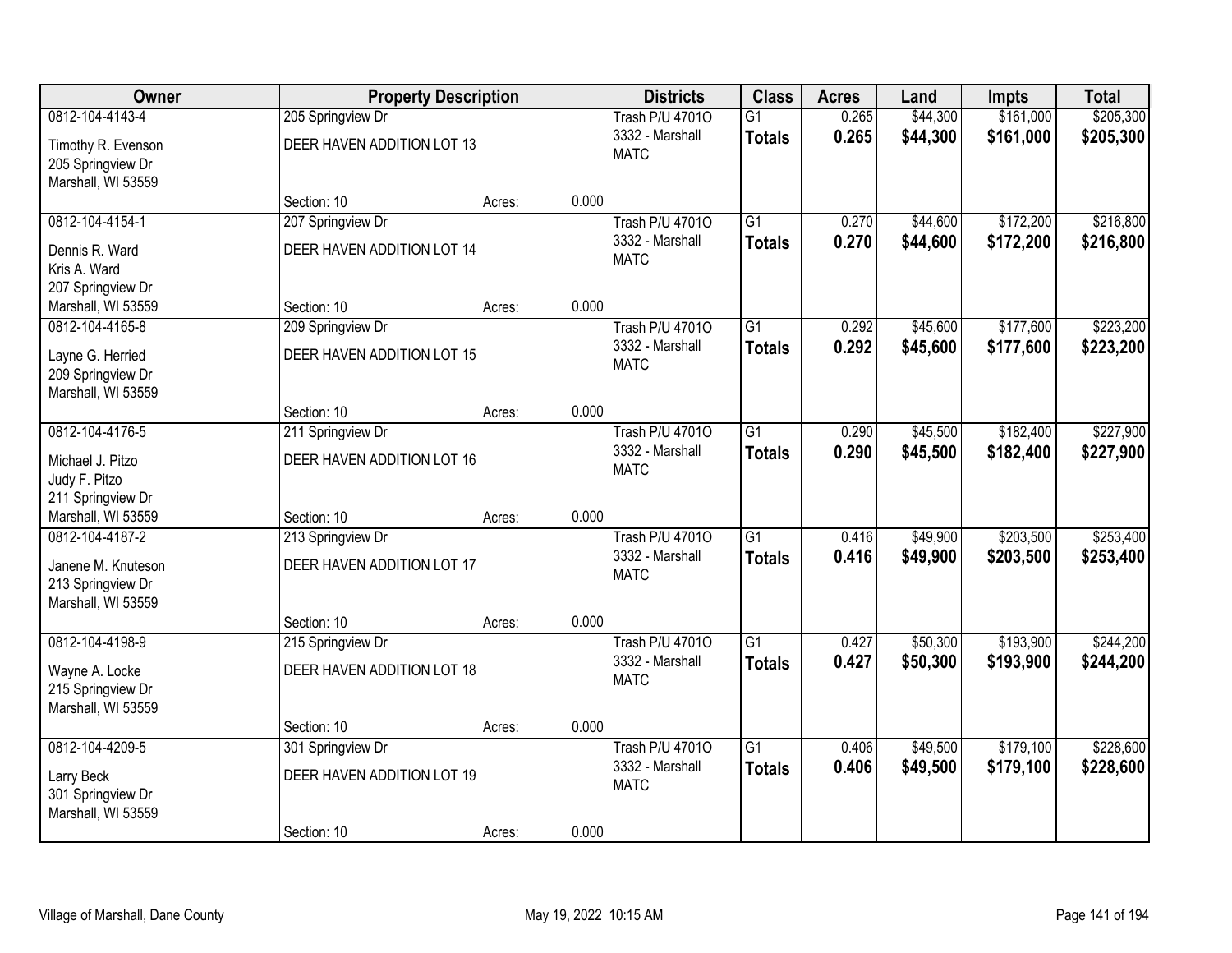| Owner                             |                            | <b>Property Description</b> |       | <b>Districts</b>               | <b>Class</b>    | <b>Acres</b> | Land     | Impts     | <b>Total</b> |
|-----------------------------------|----------------------------|-----------------------------|-------|--------------------------------|-----------------|--------------|----------|-----------|--------------|
| 0812-104-4220-0                   | 212 Springview Dr          |                             |       | <b>Trash P/U 47010</b>         | $\overline{G1}$ | 0.280        | \$45,200 | \$195,800 | \$241,000    |
| <b>Brenda Tavarez</b>             | DEER HAVEN ADDITION LOT 20 |                             |       | 3332 - Marshall                | <b>Totals</b>   | 0.280        | \$45,200 | \$195,800 | \$241,000    |
| <b>Erick Tavarez</b>              |                            |                             |       | <b>MATC</b>                    |                 |              |          |           |              |
| 212 Springview Dr                 |                            |                             |       |                                |                 |              |          |           |              |
| Marshall, WI 53559                | Section: 10                | Acres:                      | 0.000 |                                |                 |              |          |           |              |
| 0812-104-4231-7                   | 210 Bentwood Dr            |                             |       | <b>Trash P/U 47010</b>         | $\overline{G1}$ | 0.290        | \$45,500 | \$172,300 | \$217,800    |
| Kevin R. Reichenbach              | DEER HAVEN ADDITION LOT 21 |                             |       | 3332 - Marshall                | <b>Totals</b>   | 0.290        | \$45,500 | \$172,300 | \$217,800    |
| Joy M. Reichenbach                |                            |                             |       | <b>MATC</b>                    |                 |              |          |           |              |
| 210 Bentwood Dr                   |                            |                             |       |                                |                 |              |          |           |              |
| Marshall, WI 53559                | Section: 10                | Acres:                      | 0.000 |                                |                 |              |          |           |              |
| 0812-104-4242-4                   | 208 Bentwood Dr            |                             |       | <b>Trash P/U 47010</b>         | $\overline{G1}$ | 0.316        | \$46,400 | \$176,400 | \$222,800    |
|                                   |                            |                             |       | 3332 - Marshall                | <b>Totals</b>   | 0.316        | \$46,400 | \$176,400 | \$222,800    |
| Kale Shirley                      | DEER HAVEN ADDITION LOT 22 |                             |       | <b>MATC</b>                    |                 |              |          |           |              |
| Kaylee Fischer<br>208 Bentwood Dr |                            |                             |       |                                |                 |              |          |           |              |
| Marshall, WI 53559                | Section: 10                | Acres:                      | 0.000 |                                |                 |              |          |           |              |
| 0812-104-4253-1                   | 206 Bentwood Dr            |                             |       | <b>Trash P/U 47010</b>         | $\overline{G1}$ | 0.422        | \$50,100 | \$159,000 | \$209,100    |
|                                   |                            |                             |       | 3332 - Marshall                | <b>Totals</b>   | 0.422        | \$50,100 | \$159,000 | \$209,100    |
| David J. Willox                   | DEER HAVEN ADDITION LOT 23 |                             |       | <b>MATC</b>                    |                 |              |          |           |              |
| Emmiline L. Willox                |                            |                             |       |                                |                 |              |          |           |              |
| 206 Bentwood Dr                   |                            |                             |       |                                |                 |              |          |           |              |
| Marshall, WI 53559                | Section: 10                | Acres:                      | 0.000 |                                |                 |              |          |           |              |
| 0812-104-4264-8                   | 204 Bentwood Dr            |                             |       | <b>Trash P/U 47010</b>         | $\overline{G1}$ | 0.422        | \$50,100 | \$163,300 | \$213,400    |
| Matthew Doelger                   | DEER HAVEN ADDITION LOT 24 |                             |       | 3332 - Marshall<br><b>MATC</b> | <b>Totals</b>   | 0.422        | \$50,100 | \$163,300 | \$213,400    |
| Maria L. Johnson                  |                            |                             |       |                                |                 |              |          |           |              |
| 204 Bentwood Dr                   |                            |                             |       |                                |                 |              |          |           |              |
| Marshall, WI 53559                | Section: 10                | Acres:                      | 0.000 |                                |                 |              |          |           |              |
| 0812-104-4275-5                   | 202 Bentwood Dr            |                             |       | <b>Trash P/U 47010</b>         | $\overline{G1}$ | 0.274        | \$44,900 | \$153,100 | \$198,000    |
| Gregory R. Haberman               | DEER HAVEN ADDITION LOT 25 |                             |       | 3332 - Marshall                | <b>Totals</b>   | 0.274        | \$44,900 | \$153,100 | \$198,000    |
| 202 Bentwood Dr                   |                            |                             |       | <b>MATC</b>                    |                 |              |          |           |              |
| Marshall, WI 53559                |                            |                             |       |                                |                 |              |          |           |              |
|                                   | Section: 10                | Acres:                      | 0.000 |                                |                 |              |          |           |              |
| 0812-104-4286-2                   | 303 Indian Summer Rd       |                             |       | <b>Trash P/U 47010</b>         | $\overline{G1}$ | 0.267        | \$44,400 | \$141,000 | \$185,400    |
| Marsho Xiong                      | DEER HAVEN ADDITION LOT 26 |                             |       | 3332 - Marshall                | <b>Totals</b>   | 0.267        | \$44,400 | \$141,000 | \$185,400    |
| 303 Indian Summer Rd              |                            |                             |       | <b>MATC</b>                    |                 |              |          |           |              |
| Marshall, WI 53559                |                            |                             |       |                                |                 |              |          |           |              |
|                                   | Section: 10                | Acres:                      | 0.000 |                                |                 |              |          |           |              |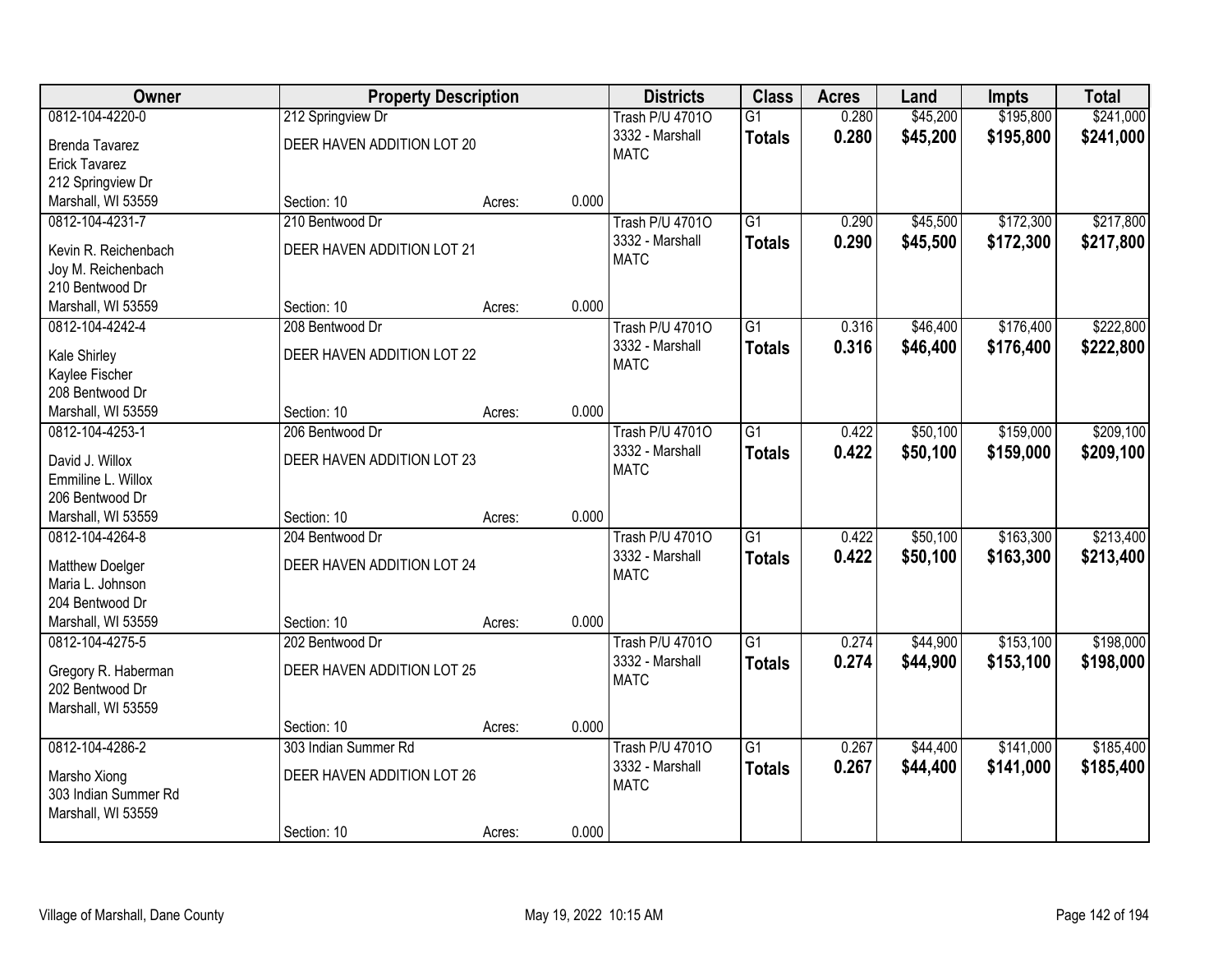| Owner                                      |                            | <b>Property Description</b> |       | <b>Districts</b>               | <b>Class</b>    | <b>Acres</b> | Land     | Impts     | <b>Total</b> |
|--------------------------------------------|----------------------------|-----------------------------|-------|--------------------------------|-----------------|--------------|----------|-----------|--------------|
| 0812-104-4297-9                            | 305 Indian Summer Rd       |                             |       | <b>Trash P/U 47010</b>         | $\overline{G1}$ | 0.267        | \$44,400 | \$180,200 | \$224,600    |
| Tia L. Murray<br>305 Indian Summer Rd      | DEER HAVEN ADDITION LOT 27 |                             |       | 3332 - Marshall<br><b>MATC</b> | <b>Totals</b>   | 0.267        | \$44,400 | \$180,200 | \$224,600    |
| Marshall, WI 53559                         | Section: 10                | Acres:                      | 0.000 |                                |                 |              |          |           |              |
| 0812-104-4308-5                            | 304 Indian Summer Rd       |                             |       | <b>Trash P/U 47010</b>         | $\overline{G1}$ | 0.280        | \$45,200 | \$165,400 | \$210,600    |
|                                            |                            |                             |       | 3332 - Marshall                | <b>Totals</b>   | 0.280        | \$45,200 | \$165,400 | \$210,600    |
| Dennis E. Kindschi                         | DEER HAVEN ADDITION LOT 28 |                             |       | <b>MATC</b>                    |                 |              |          |           |              |
| Susan L. Kindschi<br>304 Indian Summer Rd  |                            |                             |       |                                |                 |              |          |           |              |
| Marshall, WI 53559                         | Section: 10                | Acres:                      | 0.000 |                                |                 |              |          |           |              |
| 0812-104-4319-2                            | 302 Indian Summer Rd       |                             |       | <b>Trash P/U 47010</b>         | G1              | 0.265        | \$44,300 | \$139,400 | \$183,700    |
|                                            |                            |                             |       | 3332 - Marshall                | <b>Totals</b>   | 0.265        | \$44,300 | \$139,400 | \$183,700    |
| Tammy J. Gumz                              | DEER HAVEN ADDITION LOT 29 |                             |       | <b>MATC</b>                    |                 |              |          |           |              |
| 302 Indian Summer Rd<br>Marshall, WI 53559 |                            |                             |       |                                |                 |              |          |           |              |
|                                            | Section: 10                | Acres:                      | 0.000 |                                |                 |              |          |           |              |
| 0812-104-4330-7                            | 300 Indian Summer Rd       |                             |       | <b>Trash P/U 47010</b>         | $\overline{G1}$ | 0.274        | \$44,900 | \$182,300 | \$227,200    |
|                                            |                            |                             |       | 3332 - Marshall                | <b>Totals</b>   | 0.274        | \$44,900 | \$182,300 | \$227,200    |
| Chimeng Lee<br>Mai L. Vang                 | DEER HAVEN ADDN LOT 30     |                             |       | <b>MATC</b>                    |                 |              |          |           |              |
| 300 Indian Summer Rd                       |                            |                             |       |                                |                 |              |          |           |              |
| Marshall, WI 53559                         | Section: 10                | Acres:                      | 0.000 |                                |                 |              |          |           |              |
| 0812-104-4341-4                            | 101 Bentwood Dr            |                             |       | <b>Trash P/U 47010</b>         | $\overline{G1}$ | 0.295        | \$45,700 | \$139,500 | \$185,200    |
|                                            |                            |                             |       | 3332 - Marshall                | <b>Totals</b>   | 0.295        | \$45,700 | \$139,500 | \$185,200    |
| Susan M. Myers<br>101 Bentwood Dr          | DEER HAVEN ADDITION LOT 31 |                             |       | <b>MATC</b>                    |                 |              |          |           |              |
| Marshall, WI 53559                         |                            |                             |       |                                |                 |              |          |           |              |
|                                            | Section: 10                | Acres:                      | 0.000 |                                |                 |              |          |           |              |
| 0812-104-4352-1                            | 210 Indian Summer Rd       |                             |       | <b>Trash P/U 47010</b>         | $\overline{G1}$ | 0.277        | \$45,100 | \$133,800 | \$178,900    |
| Timothy M. Deneen                          | DEER HAVEN ADDITION LOT 32 |                             |       | 3332 - Marshall                | <b>Totals</b>   | 0.277        | \$45,100 | \$133,800 | \$178,900    |
| Kathy L. Deneen                            |                            |                             |       | <b>MATC</b>                    |                 |              |          |           |              |
| 210 Indian Summer Rd                       |                            |                             |       |                                |                 |              |          |           |              |
| Marshall, WI 53559                         | Section: 10                | Acres:                      | 0.000 |                                |                 |              |          |           |              |
| 0812-104-4363-8                            | 208 Indian Summer Rd       |                             |       | <b>Trash P/U 47010</b>         | $\overline{G1}$ | 0.277        | \$45,100 | \$180,500 | \$225,600    |
| T-Roy Family Trust                         | DEER HAVEN ADDITION LOT 33 |                             |       | 3332 - Marshall                | <b>Totals</b>   | 0.277        | \$45,100 | \$180,500 | \$225,600    |
| 337 Portland Rd                            |                            |                             |       | <b>MATC</b>                    |                 |              |          |           |              |
| Waterloo, WI 53594                         |                            |                             |       |                                |                 |              |          |           |              |
|                                            | Section: 10                | Acres:                      | 0.000 |                                |                 |              |          |           |              |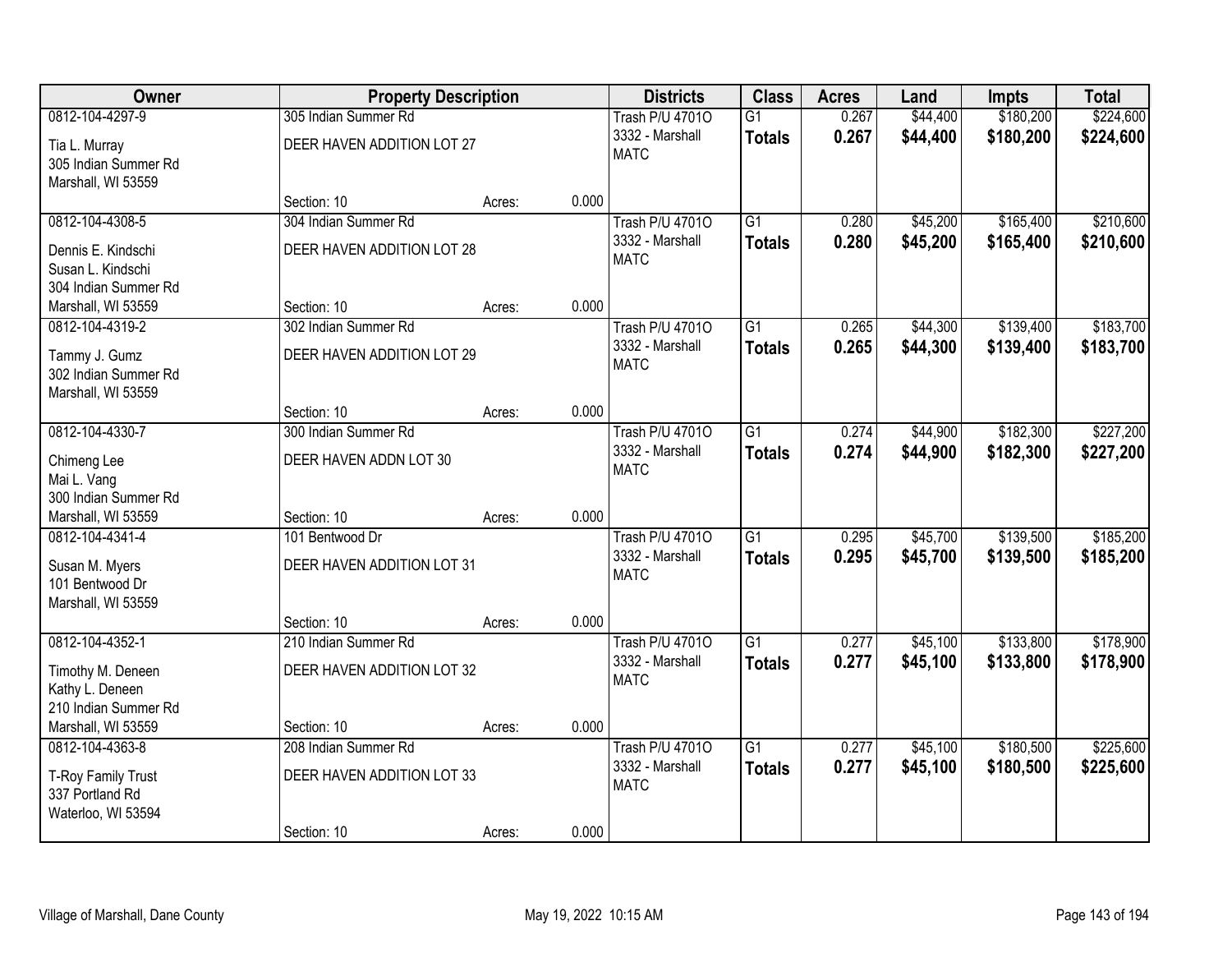| Owner                                  |                                 | <b>Property Description</b> |       | <b>Districts</b>                | <b>Class</b>    | <b>Acres</b> | Land            | <b>Impts</b>    | <b>Total</b>     |
|----------------------------------------|---------------------------------|-----------------------------|-------|---------------------------------|-----------------|--------------|-----------------|-----------------|------------------|
| 0812-104-4374-5                        | 206 Indian Summer Rd            |                             |       | <b>Trash P/U 47010</b>          | $\overline{G1}$ | 0.294        | \$45,600        | \$166,600       | \$212,200        |
| Jonathan W. Brown<br>Kathleen Brown    | DEER HAVEN ADDITION LOT 34      |                             |       | 3332 - Marshall<br><b>MATC</b>  | <b>Totals</b>   | 0.294        | \$45,600        | \$166,600       | \$212,200        |
| 206 Indian Summer Rd                   |                                 |                             |       |                                 |                 |              |                 |                 |                  |
| Marshall, WI 53559                     | Section: 10                     | Acres:                      | 0.000 |                                 |                 |              |                 |                 |                  |
| 0812-104-4385-2                        | 204 Indian Summer Rd            |                             |       | <b>Trash P/U 47010</b>          | $\overline{G1}$ | 0.335        | \$47,100        | \$153,500       | \$200,600        |
| <b>Todd Grossman</b><br>Laura Grossman | DEER HAVEN ADDITION LOT 35      |                             |       | 3332 - Marshall<br><b>MATC</b>  | <b>Totals</b>   | 0.335        | \$47,100        | \$153,500       | \$200,600        |
| 204 Indian Summer Rd                   |                                 |                             |       |                                 |                 |              |                 |                 |                  |
| Marshall, WI 53559                     | Section: 10                     | Acres:                      | 0.000 |                                 |                 |              |                 |                 |                  |
| 0812-104-4396-9                        |                                 |                             |       | 3332 - Marshall                 | X4              | 0.000        | $\overline{60}$ | $\overline{50}$ | $\overline{\$0}$ |
| Marshall, Village of<br>PO Box 45      | DEER HAVEN ADDITION PUBLIC PARK |                             |       | TID <sub>2</sub><br><b>MATC</b> | <b>Totals</b>   | 0.000        | \$0             | \$0             | \$0              |
| Marshall, WI 53559                     |                                 |                             |       |                                 |                 |              |                 |                 |                  |
|                                        | Section: 10                     | Acres:                      | 0.000 |                                 |                 |              |                 |                 |                  |
| 0812-104-4406-6                        | 447 Waterloo Rd                 |                             |       | Trash P/U 47040                 | $\overline{G2}$ | 0.480        | \$52,600        | \$234,800       | \$287,400        |
| Jessica C. Hron                        | DEER HAVEN ADDN LOT 36          |                             |       | 3332 - Marshall                 | <b>Totals</b>   | 0.480        | \$52,600        | \$234,800       | \$287,400        |
| Donald R. Hron                         |                                 |                             |       | TID <sub>2</sub>                |                 |              |                 |                 |                  |
| 449 Waterloo Rd                        |                                 |                             |       | <b>MATC</b>                     |                 |              |                 |                 |                  |
| Marshall, WI 53559                     | Section: 10                     | Acres:                      | 0.000 |                                 |                 |              |                 |                 |                  |
| 0812-104-4427-1                        | 209 Indian Summer Rd            |                             |       | <b>Trash P/U 47010</b>          | $\overline{G1}$ | 0.268        | \$44,500        | \$170,000       | \$214,500        |
| Reinfeldt Living Tr                    | DEER HAVEN ADDITION LOT 37      |                             |       | 3332 - Marshall                 | <b>Totals</b>   | 0.268        | \$44,500        | \$170,000       | \$214,500        |
| 209 Indian Summer Rd                   |                                 |                             |       | <b>MATC</b>                     |                 |              |                 |                 |                  |
| Marshall, WI 53559                     |                                 |                             |       |                                 |                 |              |                 |                 |                  |
|                                        | Section: 10                     | Acres:                      | 0.000 |                                 |                 |              |                 |                 |                  |
| 0812-104-4438-8                        | 207 Indian Summer Rd            |                             |       | print                           | $\overline{G1}$ | 0.259        | \$43,900        | \$204,500       | \$248,400        |
| Kevin L. Sullins                       | DEER HAVEN ADDITION LOT 38      |                             |       | Trash P/U 47010                 | <b>Totals</b>   | 0.259        | \$43,900        | \$204,500       | \$248,400        |
| 207 Indian Summer Rd                   |                                 |                             |       | 3332 - Marshall                 |                 |              |                 |                 |                  |
| Marshall, WI 53559                     |                                 |                             |       | <b>MATC</b>                     |                 |              |                 |                 |                  |
|                                        | Section: 10                     | Acres:                      | 0.000 |                                 |                 |              |                 |                 |                  |
| 0812-104-4449-5                        | 205 Indian Summer Rd            |                             |       | <b>Trash P/U 47010</b>          | $\overline{G1}$ | 0.277        | \$45,100        | \$166,900       | \$212,000        |
| Eugene F. Benzine                      | DEER HAVEN ADDITION LOT 39      |                             |       | 3332 - Marshall                 | <b>Totals</b>   | 0.277        | \$45,100        | \$166,900       | \$212,000        |
| Mary J. Benzine                        |                                 |                             |       | <b>MATC</b>                     |                 |              |                 |                 |                  |
| 205 Indian Summer Rd                   |                                 |                             |       |                                 |                 |              |                 |                 |                  |
| Marshall, WI 53559                     | Section: 10                     | Acres:                      | 0.000 |                                 |                 |              |                 |                 |                  |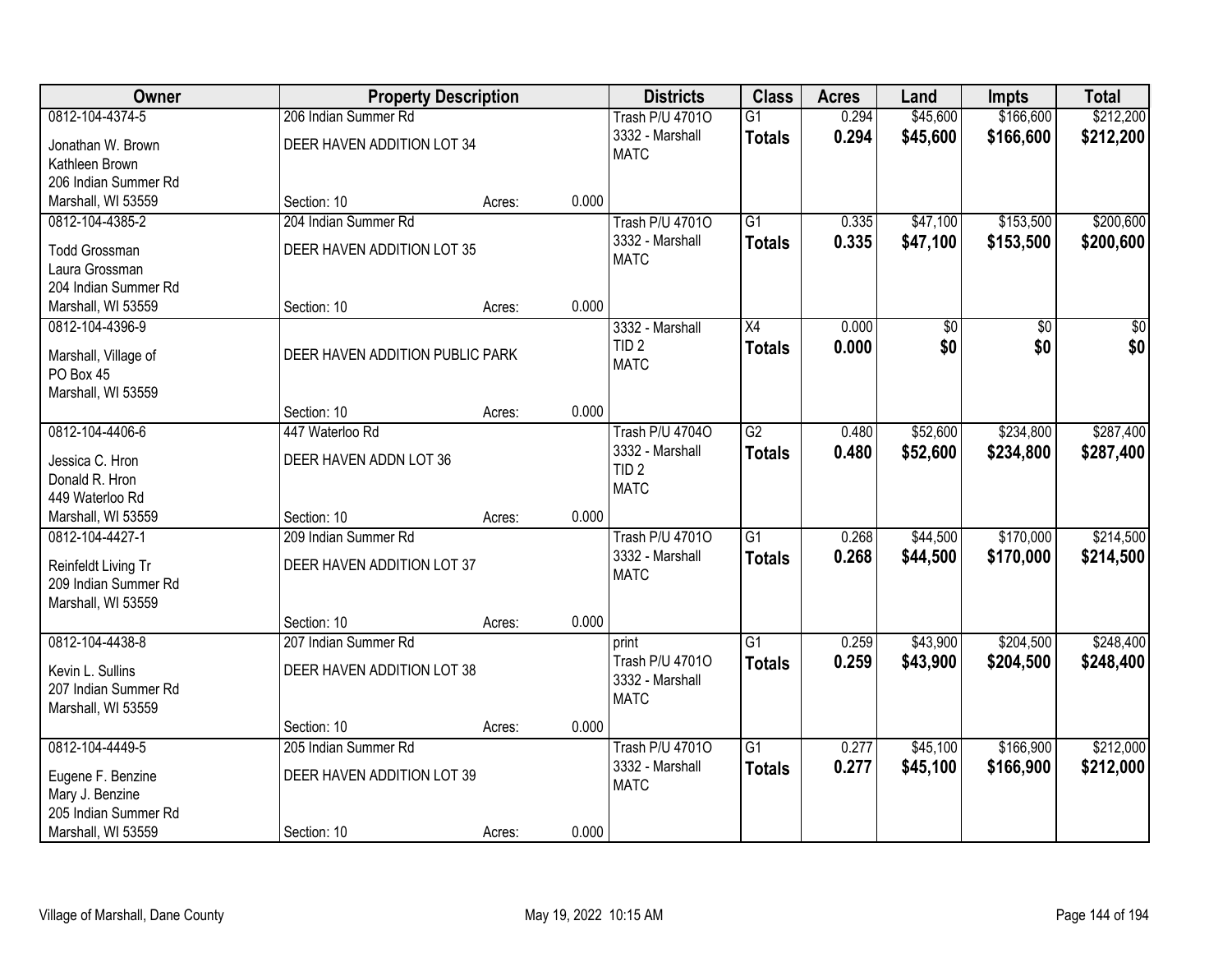| Owner                                                                     |                                         | <b>Property Description</b> |       | <b>Districts</b>                                         | <b>Class</b>                     | <b>Acres</b>   | Land                 | <b>Impts</b>           | <b>Total</b>           |
|---------------------------------------------------------------------------|-----------------------------------------|-----------------------------|-------|----------------------------------------------------------|----------------------------------|----------------|----------------------|------------------------|------------------------|
| 0812-104-4460-0                                                           | 203 Indian Summer Rd                    |                             |       | <b>Trash P/U 47010</b>                                   | $\overline{G1}$                  | 0.260          | \$44,000             | \$149,400              | \$193,400              |
| Justin D. Coleman<br>203 Indian Summer Rd<br>Marshall, WI 53559           | DEER HAVEN ADDITION LOT 40              |                             |       | 3332 - Marshall<br><b>MATC</b>                           | <b>Totals</b>                    | 0.260          | \$44,000             | \$149,400              | \$193,400              |
|                                                                           | Section: 10                             | Acres:                      | 0.000 |                                                          |                                  |                |                      |                        |                        |
| 0812-104-4471-7                                                           | 201 Indian Summer Rd                    |                             |       | <b>Trash P/U 47010</b>                                   | $\overline{G1}$                  | 0.306          | \$46,100             | \$138,600              | \$184,700              |
| Joseph J. Jazdzewski<br>W3532 49th St<br>Mauston, WI 53948                | DEER HAVEN ADDITION LOT 41              |                             |       | 3332 - Marshall<br><b>MATC</b>                           | <b>Totals</b>                    | 0.306          | \$46,100             | \$138,600              | \$184,700              |
|                                                                           | Section: 10                             | Acres:                      | 0.000 |                                                          |                                  |                |                      |                        |                        |
| 0812-104-4482-4                                                           | 100 Frosty Ct                           |                             |       | print                                                    | $\overline{G1}$                  | 0.292          | \$45,600             | \$122,600              | \$168,200              |
| Michael E. Harvey<br>100 Frosty Ct<br>Marshall, WI 53559                  | DEER HAVEN ADDITION LOT 42              |                             |       | Trash P/U 47010<br>3332 - Marshall<br><b>MATC</b>        | <b>Totals</b>                    | 0.292          | \$45,600             | \$122,600              | \$168,200              |
|                                                                           | Section: 10                             | Acres:                      | 0.000 |                                                          |                                  |                |                      |                        |                        |
| 0812-104-4493-1                                                           | 102 Frosty Ct                           |                             |       | <b>Trash P/U 47010</b>                                   | $\overline{G1}$                  | 0.264          | \$44,300             | \$151,400              | \$195,700              |
| Randall M. Krueger<br>Rosemary Krueger<br>102 Frosty Ct                   | DEER HAVEN ADDN LOT 43                  |                             |       | 3332 - Marshall<br><b>MATC</b>                           | <b>Totals</b>                    | 0.264          | \$44,300             | \$151,400              | \$195,700              |
| Marshall, WI 53559                                                        | Section: 10                             | Acres:                      | 0.000 |                                                          |                                  |                |                      |                        |                        |
| 0812-104-4504-7<br>Rupert J. Meinholz<br>Brenda Meinholz<br>104 Frosty Ct | 104 Frosty Ct<br>DEER HAVEN ADDN LOT 44 |                             |       | <b>Trash P/U 47010</b><br>3332 - Marshall<br><b>MATC</b> | $\overline{G1}$<br><b>Totals</b> | 0.298<br>0.298 | \$45,800<br>\$45,800 | \$232,200<br>\$232,200 | \$278,000<br>\$278,000 |
| Marshall, WI 53559                                                        | Section: 10                             | Acres:                      | 0.000 |                                                          |                                  |                |                      |                        |                        |
| 0812-104-4515-4                                                           | 106 Frosty Ct                           |                             |       | <b>Trash P/U 47010</b>                                   | $\overline{G1}$                  | 0.344          | \$47,400             | \$174,200              | \$221,600              |
| Morgan Burke<br><b>Chandler Purcell</b><br>106 Frosty Ct                  | DEER HAVEN ADDITION LOT 45              |                             |       | 3332 - Marshall<br><b>MATC</b>                           | <b>Totals</b>                    | 0.344          | \$47,400             | \$174,200              | \$221,600              |
| Marshall, WI 53559                                                        | Section: 10                             | Acres:                      | 0.000 |                                                          |                                  |                |                      |                        |                        |
| 0812-104-4526-1                                                           | 109 Frosty Ct                           |                             |       | <b>Trash P/U 47010</b>                                   | $\overline{G1}$                  | 0.418          | \$50,000             | \$155,600              | \$205,600              |
| Roger J. Krause<br>Patricia A. Krause<br>109 Frosty Ct                    | DEER HAVEN ADDITION LOT 46              |                             |       | 3332 - Marshall<br><b>MATC</b>                           | <b>Totals</b>                    | 0.418          | \$50,000             | \$155,600              | \$205,600              |
| Marshall, WI 53559                                                        | Section: 10                             | Acres:                      | 0.000 |                                                          |                                  |                |                      |                        |                        |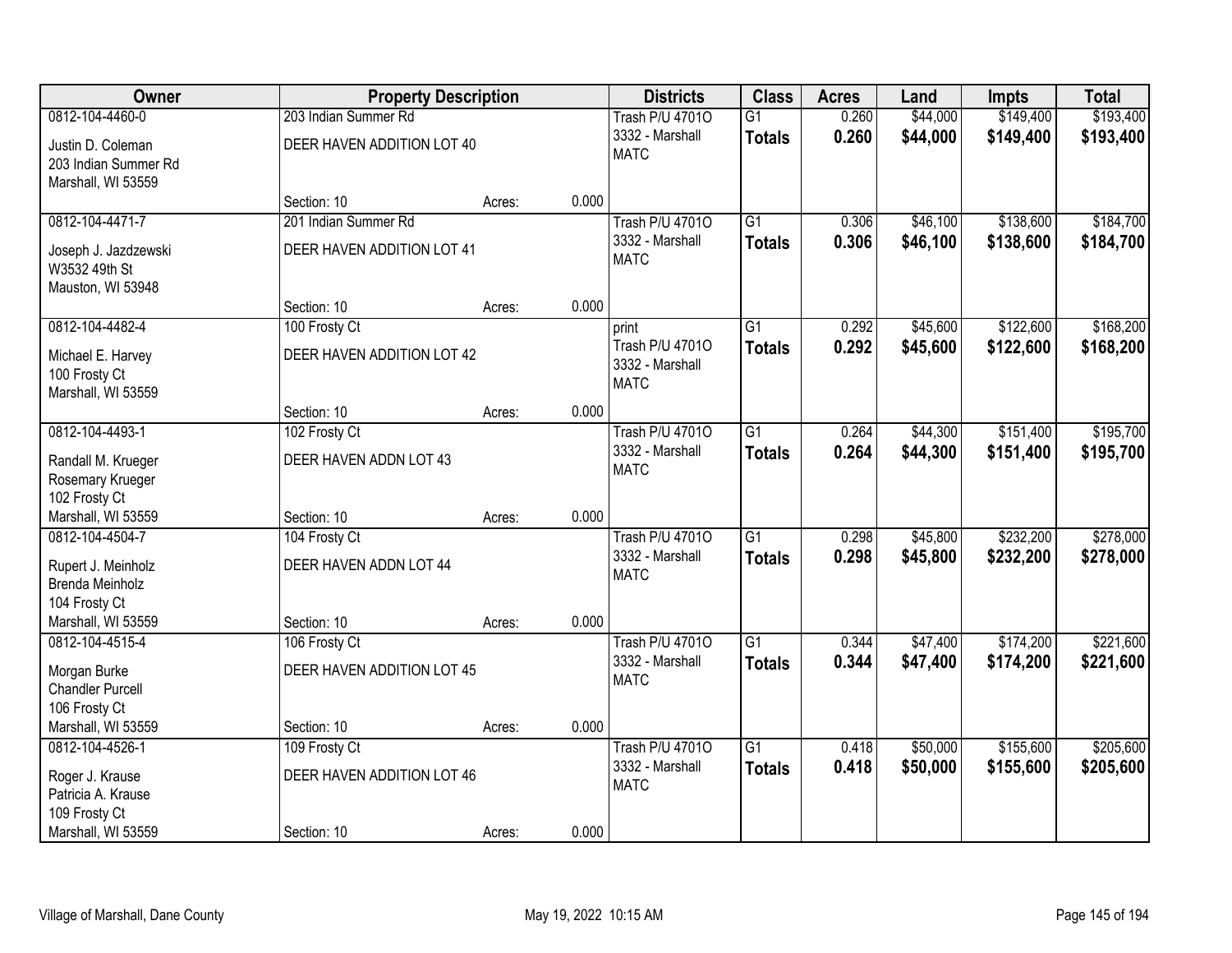| Owner                                                                    |                            | <b>Property Description</b> |       | <b>Districts</b>                                  | <b>Class</b>    | <b>Acres</b> | Land     | <b>Impts</b> | <b>Total</b> |
|--------------------------------------------------------------------------|----------------------------|-----------------------------|-------|---------------------------------------------------|-----------------|--------------|----------|--------------|--------------|
| 0812-104-4537-8                                                          | 107 Frosty Ct              |                             |       | <b>Trash P/U 47010</b>                            | $\overline{G1}$ | 0.317        | \$46,400 | \$146,300    | \$192,700    |
| Tree Properties, LLC<br>6102 Spring Pond Ct<br>Mcfarland, WI 53558       | DEER HAVEN ADDITION LOT 47 |                             |       | 3332 - Marshall<br><b>MATC</b>                    | <b>Totals</b>   | 0.317        | \$46,400 | \$146,300    | \$192,700    |
|                                                                          | Section: 10                | Acres:                      | 0.000 |                                                   |                 |              |          |              |              |
| 0812-104-4548-5                                                          | 105 Frosty Ct              |                             |       | <b>Trash P/U 47010</b>                            | $\overline{G1}$ | 0.242        | \$42,800 | \$157,400    | \$200,200    |
| Nancy E. Nickel<br>105 Frosty Ct<br>Marshall, WI 53559                   | DEER HAVEN ADDITION LOT 48 |                             |       | 3332 - Marshall<br><b>MATC</b>                    | <b>Totals</b>   | 0.242        | \$42,800 | \$157,400    | \$200,200    |
|                                                                          | Section: 10                | Acres:                      | 0.000 |                                                   |                 |              |          |              |              |
| 0812-104-4559-2                                                          | 103 Frosty Ct              |                             |       | <b>Trash P/U 47010</b>                            | $\overline{G1}$ | 0.247        | \$43,100 | \$163,700    | \$206,800    |
| June Ward<br>103 Frosty Ct<br>Marshall, WI 53559                         | DEER HAVEN ADDITION LOT 49 |                             |       | 3332 - Marshall<br><b>MATC</b>                    | <b>Totals</b>   | 0.247        | \$43,100 | \$163,700    | \$206,800    |
|                                                                          | Section: 10                | Acres:                      | 0.000 |                                                   |                 |              |          |              |              |
| 0812-104-4570-7                                                          | 104 Autumn Ln              |                             |       | <b>Trash P/U 47010</b>                            | $\overline{G1}$ | 0.292        | \$45,600 | \$204,800    | \$250,400    |
| Christopher J. Altschwager<br>Jacqueline R. Altschwager<br>104 Autumn Ln | DEER HAVEN ADDITION LOT 50 |                             |       | 3332 - Marshall<br><b>MATC</b>                    | <b>Totals</b>   | 0.292        | \$45,600 | \$204,800    | \$250,400    |
| Marshall, WI 53559                                                       | Section: 10                | Acres:                      | 0.000 |                                                   |                 |              |          |              |              |
| 0812-104-4581-4                                                          | 106 Autumn Ln              |                             |       | <b>Trash P/U 47010</b>                            | $\overline{G1}$ | 0.259        | \$43,900 | \$152,900    | \$196,800    |
| Paul R. Prust                                                            | DEER HAVEN ADDITION LOT 51 |                             |       | 3332 - Marshall                                   | <b>Totals</b>   | 0.259        | \$43,900 | \$152,900    | \$196,800    |
| Jo A. Prust                                                              |                            |                             |       | <b>MATC</b>                                       |                 |              |          |              |              |
| PO Box 403                                                               |                            |                             |       |                                                   |                 |              |          |              |              |
| Marshall, WI 53559                                                       | Section: 10                | Acres:                      | 0.000 |                                                   |                 |              |          |              |              |
| 0812-104-4592-1                                                          | 108 Autumn Ln              |                             |       | <b>Trash P/U 47010</b>                            | $\overline{G1}$ | 0.248        | \$43,200 | \$145,400    | \$188,600    |
| Thomas A. Riege<br>108 Autumn Ln<br>Marshall, WI 53559                   | DEER HAVEN ADDITION LOT 52 |                             |       | 3332 - Marshall<br><b>MATC</b>                    | <b>Totals</b>   | 0.248        | \$43,200 | \$145,400    | \$188,600    |
|                                                                          | Section: 10                | Acres:                      | 0.000 |                                                   |                 |              |          |              |              |
| 0812-104-4603-7                                                          | 200 Springview Dr          |                             |       | print                                             | $\overline{G1}$ | 0.300        | \$45,900 | \$98,100     | \$144,000    |
| Gavin Peck<br>Jessie A. Steindorf<br>200 Springview Dr                   | DEER HAVEN ADDN LOT 53     |                             |       | Trash P/U 47010<br>3332 - Marshall<br><b>MATC</b> | <b>Totals</b>   | 0.300        | \$45,900 | \$98,100     | \$144,000    |
| Marshall, WI 53559                                                       | Section: 10                | Acres:                      | 0.000 |                                                   |                 |              |          |              |              |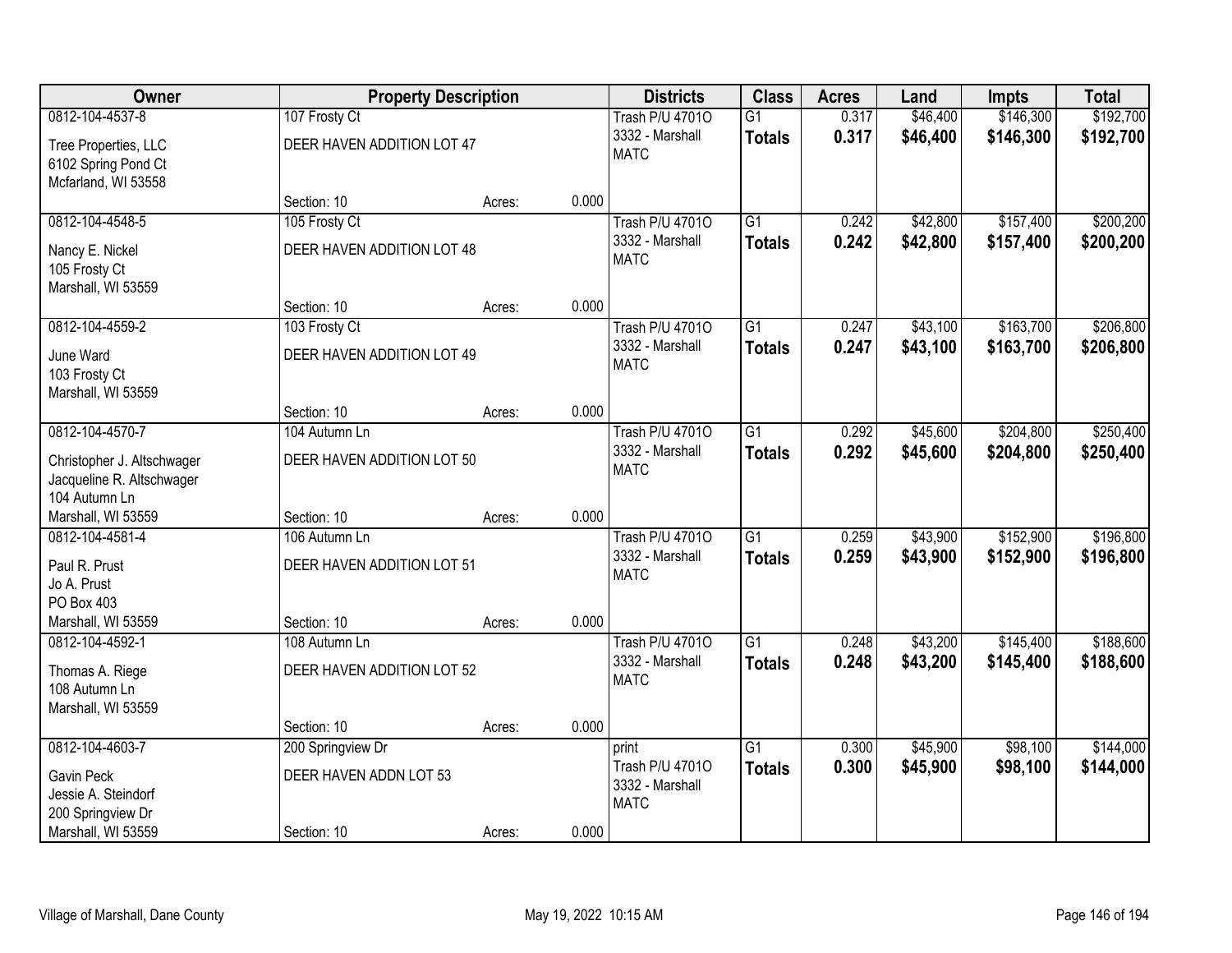| <b>Owner</b>               |                            | <b>Property Description</b> |       | <b>Districts</b>               | <b>Class</b>    | <b>Acres</b> | Land     | <b>Impts</b> | <b>Total</b> |
|----------------------------|----------------------------|-----------------------------|-------|--------------------------------|-----------------|--------------|----------|--------------|--------------|
| 0812-104-4614-4            | 202 Springview Dr          |                             |       | <b>Trash P/U 47010</b>         | $\overline{G1}$ | 0.300        | \$45,900 | \$154,000    | \$199,900    |
| Kara Caspers               | DEER HAVEN ADDITION LOT 54 |                             |       | 3332 - Marshall                | <b>Totals</b>   | 0.300        | \$45,900 | \$154,000    | \$199,900    |
| 202 Springview Dr          |                            |                             |       | <b>MATC</b>                    |                 |              |          |              |              |
| Marshall, WI 53559         |                            |                             |       |                                |                 |              |          |              |              |
|                            | Section: 10                | Acres:                      | 0.000 |                                |                 |              |          |              |              |
| 0812-104-4625-1            | 204 Springview Dr          |                             |       | <b>Trash P/U 47010</b>         | $\overline{G1}$ | 0.249        | \$43,300 | \$140,500    | \$183,800    |
| Phillips Living Tr, Lois D | DEER HAVEN ADDITION LOT 55 |                             |       | 3332 - Marshall                | <b>Totals</b>   | 0.249        | \$43,300 | \$140,500    | \$183,800    |
| 204 Springview Dr          |                            |                             |       | <b>MATC</b>                    |                 |              |          |              |              |
| Marshall, WI 53559         |                            |                             |       |                                |                 |              |          |              |              |
|                            | Section: 10                | Acres:                      | 0.000 |                                |                 |              |          |              |              |
| 0812-104-4636-8            | 206 Springview Dr          |                             |       | print                          | $\overline{G1}$ | 0.261        | \$44,100 | \$164,800    | \$208,900    |
| Jonathan J. Smaglick       | DEER HAVEN ADDITION LOT 56 |                             |       | Trash P/U 47010                | <b>Totals</b>   | 0.261        | \$44,100 | \$164,800    | \$208,900    |
| 206 Spring View Dr         |                            |                             |       | 3332 - Marshall<br><b>MATC</b> |                 |              |          |              |              |
| Marshall, WI 53559         |                            |                             |       |                                |                 |              |          |              |              |
|                            | Section: 10                | Acres:                      | 0.000 |                                |                 |              |          |              |              |
| 0812-104-4647-5            | 208 Springview Dr          |                             |       | <b>Trash P/U 47010</b>         | $\overline{G1}$ | 0.289        | \$45,500 | \$167,700    | \$213,200    |
| Elizabeth J. Peterson      | DEER HAVEN ADDITION LOT 57 |                             |       | 3332 - Marshall                | <b>Totals</b>   | 0.289        | \$45,500 | \$167,700    | \$213,200    |
| Timothy G. Peterson        |                            |                             |       | <b>MATC</b>                    |                 |              |          |              |              |
| 208 Springview Dr          |                            |                             |       |                                |                 |              |          |              |              |
| Marshall, WI 53559         | Section: 10                | Acres:                      | 0.000 |                                |                 |              |          |              |              |
| 0812-104-4658-2            | 210 Springview Dr          |                             |       | <b>Trash P/U 47010</b>         | $\overline{G1}$ | 0.297        | \$45,800 | \$126,100    | \$171,900    |
| Scott R. Nimmo             | DEER HAVEN ADDITION LOT 58 |                             |       | 3332 - Marshall                | <b>Totals</b>   | 0.297        | \$45,800 | \$126,100    | \$171,900    |
| Kristine I. Nimmo          |                            |                             |       | <b>MATC</b>                    |                 |              |          |              |              |
| 210 Springview Dr          |                            |                             |       |                                |                 |              |          |              |              |
| Marshall, WI 53559         | Section: 10                | Acres:                      | 0.000 |                                |                 |              |          |              |              |
| 0812-104-4669-9            | 209 Bentwood Dr            |                             |       | <b>Trash P/U 47010</b>         | $\overline{G1}$ | 0.269        | \$44,600 | \$183,600    | \$228,200    |
| Tyson C. Pitzer            | DEER HAVEN ADDITION LOT 59 |                             |       | 3332 - Marshall<br><b>MATC</b> | <b>Totals</b>   | 0.269        | \$44,600 | \$183,600    | \$228,200    |
| Brittany L. Pitzer         |                            |                             |       |                                |                 |              |          |              |              |
| 209 Bentwood Dr            |                            |                             |       |                                |                 |              |          |              |              |
| Marshall, WI 53559         | Section: 10                | Acres:                      | 0.000 |                                |                 |              |          |              |              |
| 0812-104-4680-4            | 207 Bentwood Dr            |                             |       | <b>Trash P/U 47010</b>         | $\overline{G1}$ | 0.337        | \$47,100 | \$177,600    | \$224,700    |
| Duane C. Checky            | DEER HAVEN ADDITION LOT 60 |                             |       | 3332 - Marshall                | <b>Totals</b>   | 0.337        | \$47,100 | \$177,600    | \$224,700    |
| Antoinette N. Koenigsfeld  |                            |                             |       | <b>MATC</b>                    |                 |              |          |              |              |
| 207 Bentwood Dr            |                            |                             |       |                                |                 |              |          |              |              |
| Marshall, WI 53559         | Section: 10                | Acres:                      | 0.000 |                                |                 |              |          |              |              |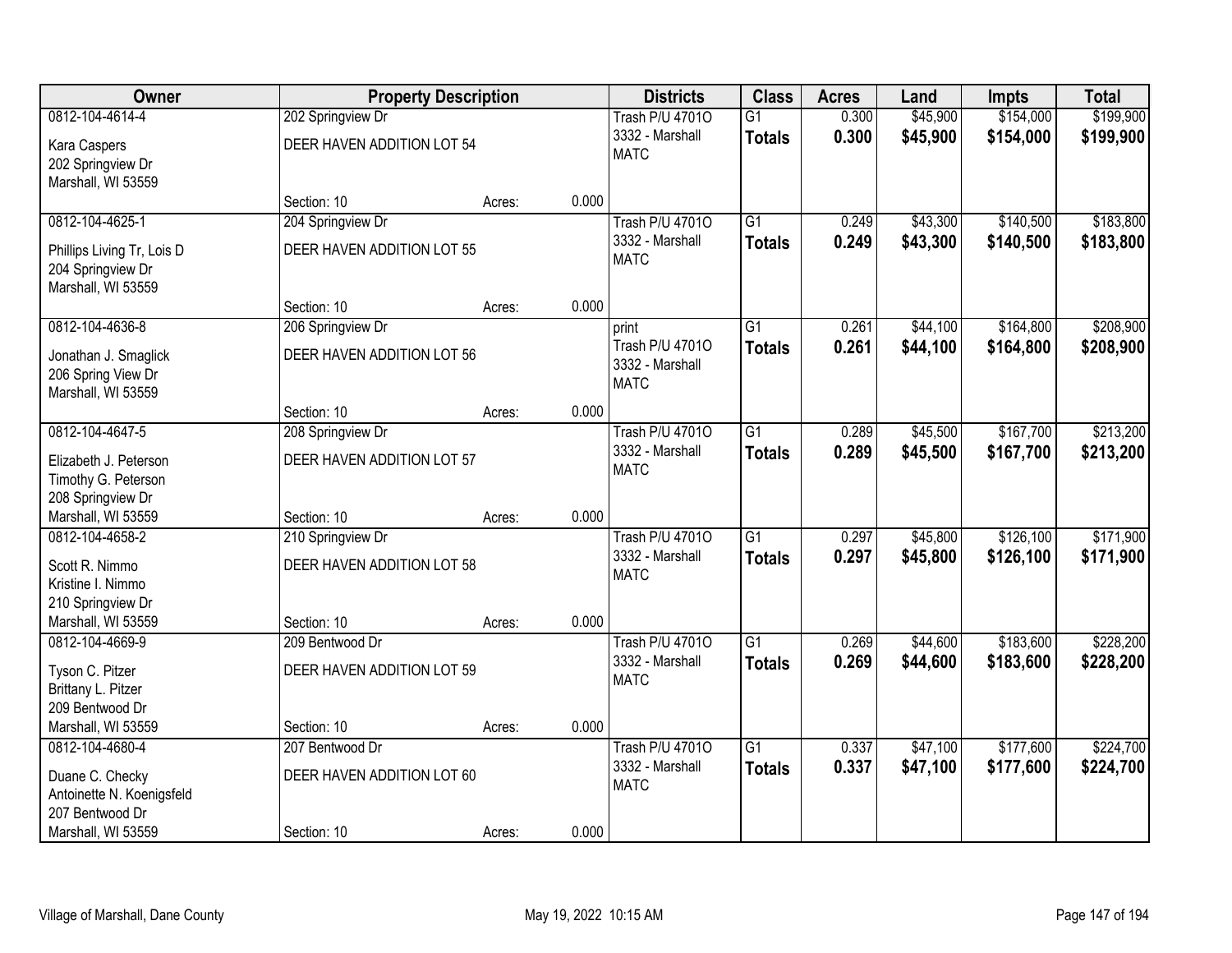| Owner                  | <b>Property Description</b>                  |                 | <b>Districts</b>               | <b>Class</b>    | <b>Acres</b> | Land     | <b>Impts</b> | <b>Total</b> |
|------------------------|----------------------------------------------|-----------------|--------------------------------|-----------------|--------------|----------|--------------|--------------|
| 0812-104-4691-1        | 205 Bentwood Dr                              |                 | <b>Trash P/U 47010</b>         | $\overline{G1}$ | 0.271        | \$44,700 | \$186,800    | \$231,500    |
| Julie G. Peterson      | DEER HAVEN ADDITION LOT 61                   |                 | 3332 - Marshall                | <b>Totals</b>   | 0.271        | \$44,700 | \$186,800    | \$231,500    |
| 205 Bentwood Dr        |                                              |                 | <b>MATC</b>                    |                 |              |          |              |              |
| Marshall, WI 53559     |                                              |                 |                                |                 |              |          |              |              |
|                        | Section: 10                                  | 0.000<br>Acres: |                                |                 |              |          |              |              |
| 0812-104-4702-7        | 203 Bentwood Dr                              |                 | <b>Trash P/U 47010</b>         | $\overline{G1}$ | 0.282        | \$45,200 | \$168,500    | \$213,700    |
| Gregory E. Altenberger | DEER HAVEN ADDITION LOT 62                   |                 | 3332 - Marshall                | <b>Totals</b>   | 0.282        | \$45,200 | \$168,500    | \$213,700    |
| Cynthia M. Altenberger |                                              |                 | <b>MATC</b>                    |                 |              |          |              |              |
| 203 Bentwood Dr        |                                              |                 |                                |                 |              |          |              |              |
| Marshall, WI 53559     | Section: 10                                  | 0.000<br>Acres: |                                |                 |              |          |              |              |
| 0812-104-4713-4        | 211 Indian Summer Rd                         |                 | print                          | G1              | 0.279        | \$45,100 | \$113,100    | \$158,200    |
| Kimberly S. Johnson    | DEER HAVEN ADDITION LOT 63                   |                 | Trash P/U 47010                | <b>Totals</b>   | 0.279        | \$45,100 | \$113,100    | \$158,200    |
| 211 Indian Summer Rd   |                                              |                 | 3332 - Marshall                |                 |              |          |              |              |
| Marshall, WI 53559     |                                              |                 | <b>MATC</b>                    |                 |              |          |              |              |
|                        | Section: 10                                  | 0.000<br>Acres: |                                |                 |              |          |              |              |
| 0812-104-4747-4        | 309 Waterloo Rd                              |                 | print                          | $\overline{G1}$ | 0.574        | \$52,300 | \$134,700    | \$187,000    |
| William M. Nolan       | ASSESSORS PLAT OUTLOT 87                     |                 | Trash P/U 47010                | <b>Totals</b>   | 0.574        | \$52,300 | \$134,700    | \$187,000    |
| Nancy Klecker          |                                              |                 | 3332 - Marshall<br><b>MATC</b> |                 |              |          |              |              |
| 309 Waterloo Rd        |                                              |                 |                                |                 |              |          |              |              |
| Marshall, WI 53559     | Section: 10                                  | 0.000<br>Acres: |                                |                 |              |          |              |              |
| 0812-104-4758-1        | 214 Hubbell St                               |                 | print                          | $\overline{G1}$ | 0.251        | \$41,200 | \$140,100    | \$181,300    |
| Paula K. Ritter        | ASSESSORS PLAT S1/2 OF OUTLOT 88 DESCR AS    |                 | Trash P/U 47010                | <b>Totals</b>   | 0.251        | \$41,200 | \$140,100    | \$181,300    |
| 214 Hubbell St         | COM AT PT ON C/L DEPOT ST N3DEG20'E 148.5 FT |                 | 3332 - Marshall<br><b>MATC</b> |                 |              |          |              |              |
| Marshall, WI 53559     | FR S1/4 COR SEC 10-8-12 TH CONT N3DEG20'E 66 |                 |                                |                 |              |          |              |              |
|                        | Section: 10                                  | 0.000<br>Acres: |                                |                 |              |          |              |              |
| 0812-104-4768-9        | 220 Hubbell St                               |                 | <b>Trash P/U 47010</b>         | $\overline{G1}$ | 0.243        | \$40,700 | \$114,400    | \$155,100    |
| Daniel L. Schuster     | ASSESSORS PLAT N1/2 OUTLOT 88                |                 | 3332 - Marshall                | <b>Totals</b>   | 0.243        | \$40,700 | \$114,400    | \$155,100    |
| Lindsay M. Schuster    |                                              |                 | <b>MATC</b>                    |                 |              |          |              |              |
| 220 Hubbell St         |                                              |                 |                                |                 |              |          |              |              |
| Marshall, WI 53559     | Section: 10                                  | 0.000<br>Acres: |                                |                 |              |          |              |              |
| 0812-104-4779-6        | 317 Waterloo Rd                              |                 | <b>Trash P/U 47010</b>         | $\overline{G1}$ | 0.581        | \$55,300 | \$120,000    | \$175,300    |
| Reed S. Kath           | ASSESSORS PLAT OUTLOT 89                     |                 | 3332 - Marshall                | <b>Totals</b>   | 0.581        | \$55,300 | \$120,000    | \$175,300    |
| Marsha L. Kath         |                                              |                 | <b>MATC</b>                    |                 |              |          |              |              |
| 317 Waterloo Rd        |                                              |                 |                                |                 |              |          |              |              |
| Marshall, WI 53559     | Section: 10                                  | 0.000<br>Acres: |                                |                 |              |          |              |              |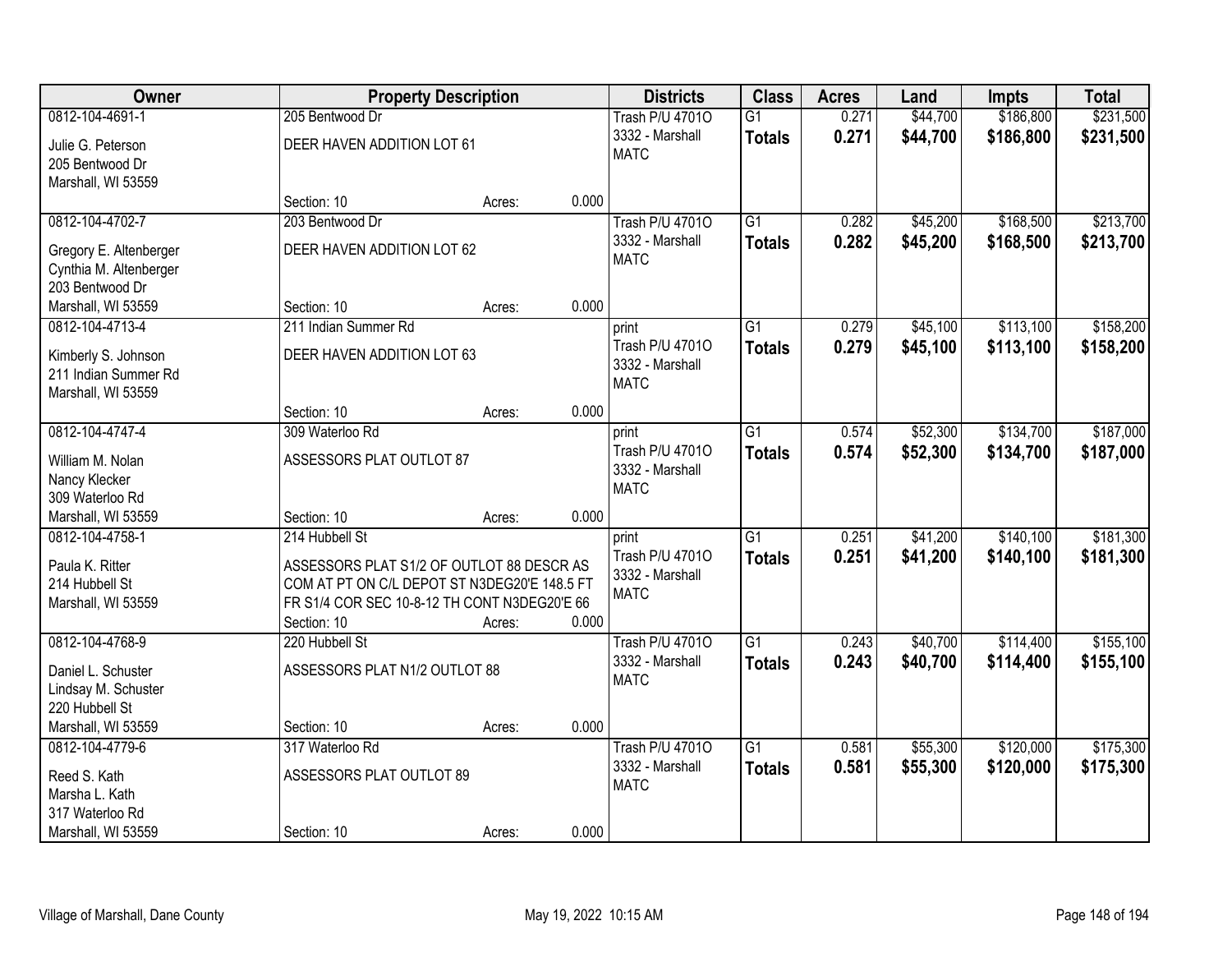| Owner                                |                                                                                                  | <b>Property Description</b> |       | <b>Districts</b>       | <b>Class</b>    | <b>Acres</b> | Land     | <b>Impts</b> | <b>Total</b> |
|--------------------------------------|--------------------------------------------------------------------------------------------------|-----------------------------|-------|------------------------|-----------------|--------------|----------|--------------|--------------|
| 0812-104-4790-1                      | 323 Waterloo Rd                                                                                  |                             |       | <b>Trash P/U 47010</b> | $\overline{G1}$ | 0.473        | \$51,900 | \$121,600    | \$173,500    |
| Kathryn L. Rogers                    | ASSESSORS PLAT OUTLOT 90                                                                         |                             |       | 3332 - Marshall        | <b>Totals</b>   | 0.473        | \$51,900 | \$121,600    | \$173,500    |
| 323 Waterloo Rd                      |                                                                                                  |                             |       | <b>MATC</b>            |                 |              |          |              |              |
| Marshall, WI 53559                   |                                                                                                  |                             |       |                        |                 |              |          |              |              |
|                                      | Section: 10                                                                                      | Acres:                      | 0.000 |                        |                 |              |          |              |              |
| 0812-104-4801-7                      | 401 Waterloo Rd                                                                                  |                             |       | <b>Trash P/U 47010</b> | $\overline{G1}$ | 0.581        | \$55,300 | \$94,100     | \$149,400    |
| Nicholas W. Kopplin                  | ASSESSORS PLAT OUTLOT 91 & 91A                                                                   |                             |       | 3332 - Marshall        | <b>Totals</b>   | 0.581        | \$55,300 | \$94,100     | \$149,400    |
| Tiffany J. Kopplin                   |                                                                                                  |                             |       | <b>MATC</b>            |                 |              |          |              |              |
| 401 Waterloo Rd                      |                                                                                                  |                             |       |                        |                 |              |          |              |              |
| Marshall, WI 53559                   | Section: 10                                                                                      | Acres:                      | 0.000 |                        |                 |              |          |              |              |
| 0812-104-4822-2                      | 409 Waterloo Rd                                                                                  |                             |       | <b>Trash P/U 47010</b> | G1              | 0.599        | \$55,600 | \$233,700    | \$289,300    |
|                                      |                                                                                                  |                             |       | 3332 - Marshall        | <b>Totals</b>   | 0.599        | \$55,600 | \$233,700    | \$289,300    |
| Jason R. Trumpf                      | ASSESSORS PLAT OUTLOT 92                                                                         |                             |       | <b>MATC</b>            |                 |              |          |              |              |
| Monica A. Soldner                    |                                                                                                  |                             |       |                        |                 |              |          |              |              |
| 409 Waterloo Rd                      |                                                                                                  |                             |       |                        |                 |              |          |              |              |
| Marshall, WI 53559                   | Section: 10                                                                                      | Acres:                      | 0.000 |                        |                 |              |          |              |              |
| 0812-104-4833-9                      | 415 Waterloo Rd                                                                                  |                             |       | 3332 - Marshall        | $\overline{G1}$ | 0.030        | \$2,800  | \$0          | \$2,800      |
| Devine Rev Tr                        | ASSESSOR'S PLAT PRT OUTLOT 93 COM NE COR                                                         |                             |       | <b>MATC</b>            | <b>Totals</b>   | 0.030        | \$2,800  | \$0          | \$2,800      |
| 2342 Uphoff Rd                       | OUTLOT 94 TH N1DEG49'50"W 40.3 FT TH                                                             |                             |       |                        |                 |              |          |              |              |
| Cottage Grove, WI 53527              | S88DEG9'47"W 82.65 FT M/L TO W LN OUTLOT 93 TH                                                   |                             |       |                        |                 |              |          |              |              |
|                                      | Section: 10                                                                                      | Acres:                      | 0.000 |                        |                 |              |          |              |              |
| 0812-104-4835-1                      | 423 Waterloo Rd                                                                                  |                             |       | <b>Trash P/U 47010</b> | $\overline{G1}$ | 0.260        | \$44,000 | \$107,900    | \$151,900    |
|                                      |                                                                                                  |                             |       | 3332 - Marshall        | <b>Totals</b>   | 0.260        | \$44,000 | \$107,900    | \$151,900    |
| Jose R. Dominguez<br>423 Waterloo Rd | LOT 1 CSM 11095 CS66/334&336-6/8/2004 F/K/A PRT<br>OF OUTLOT 93 ASSESSOR'S PLAT & ALSO F/K/A LOT |                             |       | <b>MATC</b>            |                 |              |          |              |              |
| Marshall, WI 53559                   | 3 & PRT OF LOT 2 CSM 3127 CS12/167-3/16/79 F/K/A                                                 |                             |       |                        |                 |              |          |              |              |
|                                      | Section: 10                                                                                      | Acres:                      | 0.260 |                        |                 |              |          |              |              |
| 0812-104-4846-1                      | 203 Cody Cir                                                                                     |                             |       | <b>Trash P/U 47010</b> | $\overline{G1}$ | 0.229        | \$20,000 | \$142,000    | \$162,000    |
|                                      |                                                                                                  |                             |       | 3332 - Marshall        | <b>Totals</b>   | 0.229        | \$20,000 | \$142,000    | \$162,000    |
| Noe L. Aranda                        | CODY CIRCLE CONDOMINIUM WEST UNIT 203                                                            |                             |       | <b>MATC</b>            |                 |              |          |              |              |
| Maribel M. Aranda                    |                                                                                                  |                             |       |                        |                 |              |          |              |              |
| 203 Cody Cir                         |                                                                                                  |                             |       |                        |                 |              |          |              |              |
| Marshall, WI 53559                   | Section: 10                                                                                      | Acres:                      | 0.000 |                        |                 |              |          |              |              |
| 0812-104-4847-1                      | 209 Cody Cir                                                                                     |                             |       | <b>Trash P/U 47010</b> | $\overline{G1}$ | 0.000        | \$20,000 | \$144,200    | \$164,200    |
| Floyd A. Worth Jr                    | CODY CIRCLE CONDOMINIUM WEST UNIT 209                                                            |                             |       | 3332 - Marshall        | <b>Totals</b>   | 0.000        | \$20,000 | \$144,200    | \$164,200    |
| W3598 Arnold Rd                      |                                                                                                  |                             |       | <b>MATC</b>            |                 |              |          |              |              |
| Columbus, WI 53925                   |                                                                                                  |                             |       |                        |                 |              |          |              |              |
|                                      | Section: 10                                                                                      | Acres:                      | 0.000 |                        |                 |              |          |              |              |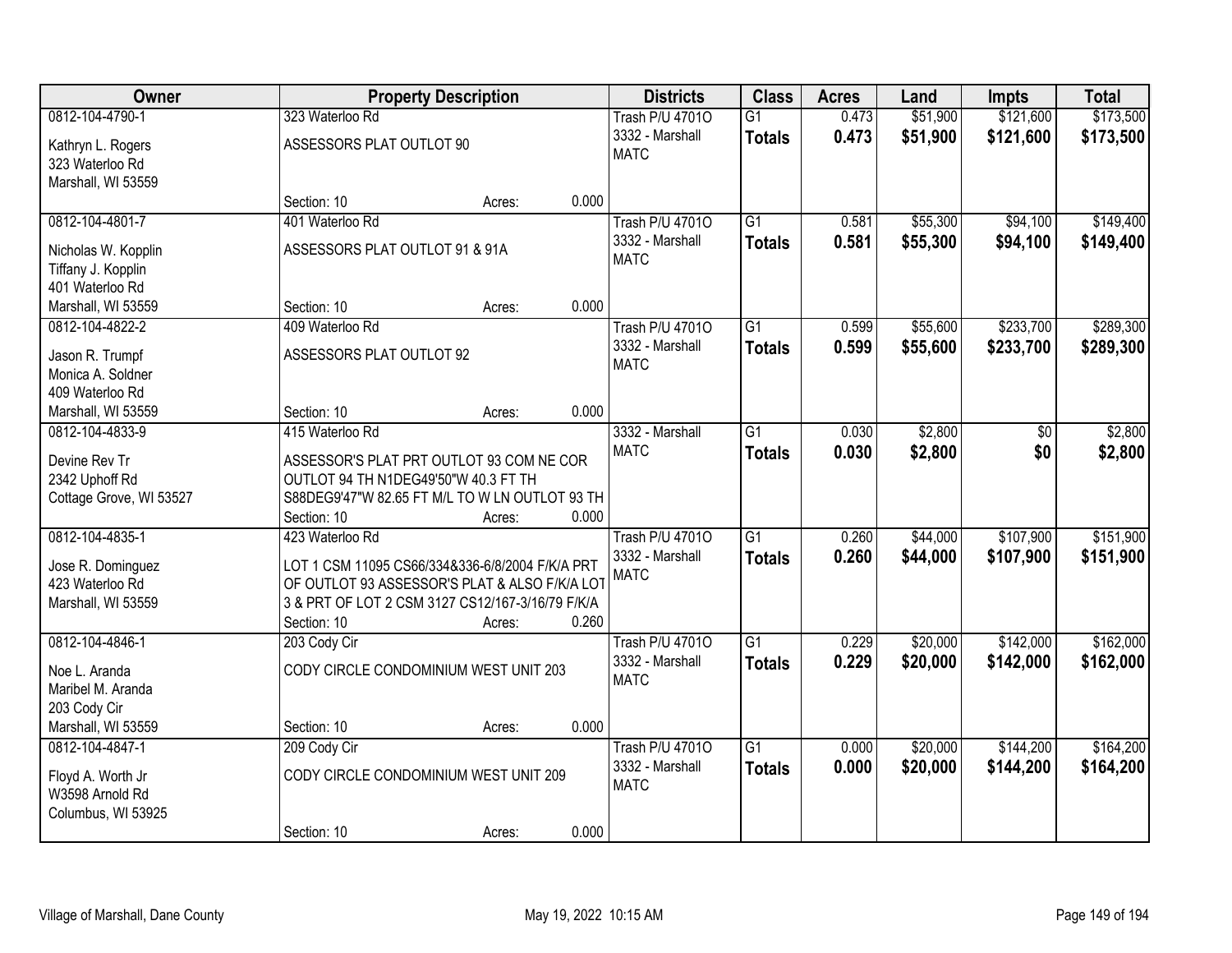| Owner                            |                                              | <b>Property Description</b>                    |       | <b>Districts</b>               | <b>Class</b>    | <b>Acres</b> | Land     | <b>Impts</b> | <b>Total</b> |
|----------------------------------|----------------------------------------------|------------------------------------------------|-------|--------------------------------|-----------------|--------------|----------|--------------|--------------|
| 0812-104-4856-1                  | 215 Cody Cir                                 |                                                |       | <b>Trash P/U 47010</b>         | $\overline{G1}$ | 0.000        | \$20,000 | \$141,300    | \$161,300    |
| Jeanette Laronde                 | CODY CIRCLE CONDOMINIUM CENTRAL UNIT 215     |                                                |       | 3332 - Marshall                | <b>Totals</b>   | 0.000        | \$20,000 | \$141,300    | \$161,300    |
| Keith Laronde                    |                                              |                                                |       | <b>MATC</b>                    |                 |              |          |              |              |
| 215 Cody Cir                     |                                              |                                                |       |                                |                 |              |          |              |              |
| Marshall, WI 53559               | Section: 10                                  | Acres:                                         | 0.000 |                                |                 |              |          |              |              |
| 0812-104-4857-1                  | 221 Cody Cir                                 |                                                |       | <b>Trash P/U 47010</b>         | $\overline{G1}$ | 0.000        | \$20,000 | \$144,000    | \$164,000    |
|                                  |                                              | CODY CIRCLE CONDOMINIUM CENTRAL UNIT 221       |       | 3332 - Marshall                | <b>Totals</b>   | 0.000        | \$20,000 | \$144,000    | \$164,000    |
| Crystal S. Mayne<br>221 Cody Cir |                                              |                                                |       | <b>MATC</b>                    |                 |              |          |              |              |
| Marshall, WI 53559               |                                              |                                                |       |                                |                 |              |          |              |              |
|                                  | Section: 10                                  | Acres:                                         | 0.000 |                                |                 |              |          |              |              |
| 0812-104-4864-2                  | 415 Waterloo Rd                              |                                                |       | <b>Trash P/U 47010</b>         | $\overline{G1}$ | 0.200        | \$39,200 | \$159,100    | \$198,300    |
|                                  |                                              |                                                |       | 3332 - Marshall                | <b>Totals</b>   | 0.200        | \$39,200 | \$159,100    | \$198,300    |
| Devine Rev Tr                    | ASSESSORS PLAT OUTLOT 94                     |                                                |       | <b>MATC</b>                    |                 |              |          |              |              |
| 2342 Uphoff Rd                   |                                              |                                                |       |                                |                 |              |          |              |              |
| Cottage Grove, WI 53527          | Section: 10                                  | Acres:                                         | 0.000 |                                |                 |              |          |              |              |
| 0812-104-4866-1                  | 227 Cody Cir                                 |                                                |       | <b>Trash P/U 47010</b>         | G1              | 0.000        | \$20,000 | \$142,000    | \$162,000    |
|                                  |                                              |                                                |       | 3332 - Marshall                | <b>Totals</b>   | 0.000        | \$20,000 | \$142,000    | \$162,000    |
| Jesus Campos                     |                                              | CODY CIRCLE CONDOMINIUM EAST UNIT 227          |       | <b>MATC</b>                    |                 |              |          |              |              |
| Maria Dominguez                  |                                              |                                                |       |                                |                 |              |          |              |              |
| 227 Cody Cir                     |                                              |                                                |       |                                |                 |              |          |              |              |
| Marshall, WI 53559               | Section: 10                                  | Acres:                                         | 0.000 |                                | $\overline{G1}$ |              |          |              |              |
| 0812-104-4867-1                  | 233 Cody Cir                                 |                                                |       | <b>Trash P/U 47010</b>         |                 | 0.000        | \$20,000 | \$145,100    | \$165,100    |
| Lucas S. Easley                  |                                              | CODY CIRCLE CONDOMINIUM EAST UNIT 233          |       | 3332 - Marshall<br><b>MATC</b> | <b>Totals</b>   | 0.000        | \$20,000 | \$145,100    | \$165,100    |
| 233 Cody Cir                     |                                              |                                                |       |                                |                 |              |          |              |              |
| Marshall, WI 53559               |                                              |                                                |       |                                |                 |              |          |              |              |
|                                  | Section: 10                                  | Acres:                                         | 0.000 |                                |                 |              |          |              |              |
| 0812-104-4878-6                  | 310 Hubbell St                               |                                                |       | <b>Trash P/U 47010</b>         | $\overline{G1}$ | 0.613        | \$53,200 | \$125,300    | \$178,500    |
| Antonio Castillo Jr              |                                              | ASSESSORS PLAT PRT OUTLOT 98 BEG NE COR        |       | 3332 - Marshall                | <b>Totals</b>   | 0.613        | \$53,200 | \$125,300    | \$178,500    |
| Cheyanne Castillo                | OUTLOT 101 TH NLY ON EXT OF ELY LN SD OUTLOT |                                                |       | <b>MATC</b>                    |                 |              |          |              |              |
| 310 Hubbell St                   |                                              | 101 TO SLY LN OUTLOT 102 AT PT 33 FT WLY OF SE |       |                                |                 |              |          |              |              |
| Marshall, WI 53559               | Section: 10                                  | Acres:                                         | 0.000 |                                |                 |              |          |              |              |
| 0812-104-4889-3                  | 226 Hubbell St                               |                                                |       | <b>Trash P/U 47010</b>         | $\overline{G1}$ | 0.399        | \$46,800 | \$101,000    | \$147,800    |
| David P. Roberts                 | ASSESSORS PLAT OUTLOT 99                     |                                                |       | 3332 - Marshall                | <b>Totals</b>   | 0.399        | \$46,800 | \$101,000    | \$147,800    |
| 739 Fairmont Ave                 |                                              |                                                |       | <b>MATC</b>                    |                 |              |          |              |              |
| Madison, WI 53714                |                                              |                                                |       |                                |                 |              |          |              |              |
|                                  | Section: 10                                  | Acres:                                         | 0.000 |                                |                 |              |          |              |              |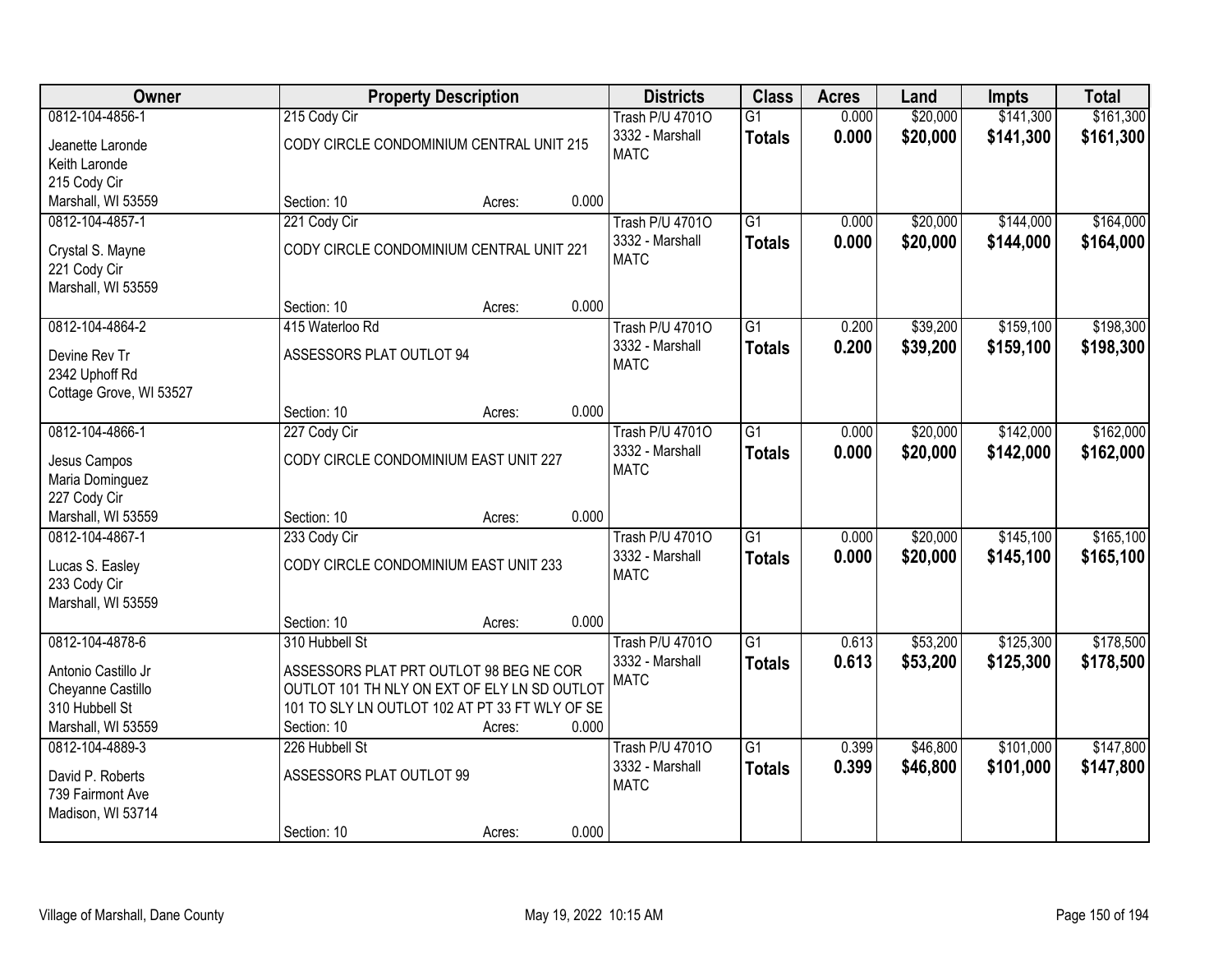| Owner                                          |                                              | <b>Property Description</b> |       | <b>Districts</b>       | <b>Class</b>    | <b>Acres</b> | Land     | <b>Impts</b> | <b>Total</b> |
|------------------------------------------------|----------------------------------------------|-----------------------------|-------|------------------------|-----------------|--------------|----------|--------------|--------------|
| 0812-104-4900-7                                | 232 Hubbell St                               |                             |       | <b>Trash P/U 47010</b> | $\overline{G1}$ | 0.350        | \$45,200 | \$124,700    | \$169,900    |
| Woodrow W. Holder                              | ASSESSORS PLAT OUTLOT 100                    |                             |       | 3332 - Marshall        | <b>Totals</b>   | 0.350        | \$45,200 | \$124,700    | \$169,900    |
| 232 Hubbell St                                 |                                              |                             |       | <b>MATC</b>            |                 |              |          |              |              |
| Marshall, WI 53559                             |                                              |                             |       |                        |                 |              |          |              |              |
|                                                | Section: 10                                  | Acres:                      | 0.000 |                        |                 |              |          |              |              |
| 0812-104-4911-4                                | 304 Hubbell St                               |                             |       | <b>Trash P/U 47010</b> | $\overline{G1}$ | 0.448        | \$48,500 | \$106,200    | \$154,700    |
| <b>Matthew Arbuckle</b>                        | ASSESSORS PLAT OUTLOT 101                    |                             |       | 3332 - Marshall        | <b>Totals</b>   | 0.448        | \$48,500 | \$106,200    | \$154,700    |
| <b>Julie Bates</b>                             |                                              |                             |       | <b>MATC</b>            |                 |              |          |              |              |
| 304 Hubbell St                                 |                                              |                             |       |                        |                 |              |          |              |              |
| Marshall, WI 53559                             | Section: 10                                  | Acres:                      | 0.000 |                        |                 |              |          |              |              |
| 0812-104-4922-1                                | 318 Hubbell St                               |                             |       | <b>Trash P/U 47010</b> | $\overline{G1}$ | 1.012        | \$61,400 | \$142,100    | \$203,500    |
| Roger T. Johnson                               | ASSESSORS PLAT OUTLOT 102                    |                             |       | 3332 - Marshall        | <b>Totals</b>   | 1.012        | \$61,400 | \$142,100    | \$203,500    |
| Judith M. Brinkman                             |                                              |                             |       | <b>MATC</b>            |                 |              |          |              |              |
| 318 Hubbell St                                 |                                              |                             |       |                        |                 |              |          |              |              |
| Marshall, WI 53559                             | Section: 10                                  | Acres:                      | 0.000 |                        |                 |              |          |              |              |
| 0812-104-4933-8                                | 328 Hubbell St                               |                             |       | <b>Trash P/U 47010</b> | $\overline{G1}$ | 0.886        | \$58,800 | \$113,800    | \$172,600    |
| Peter J. Mcconley                              | ASSESSOR'S PLAT PRT OUTLOT 103 S 117 FT THF  |                             |       | 3332 - Marshall        | <b>Totals</b>   | 0.886        | \$58,800 | \$113,800    | \$172,600    |
| Jean L. Hahn                                   |                                              |                             |       | <b>MATC</b>            |                 |              |          |              |              |
| 328 Hubbell St                                 |                                              |                             |       |                        |                 |              |          |              |              |
| Marshall, WI 53559                             | Section: 10                                  | Acres:                      | 0.000 |                        |                 |              |          |              |              |
| 0812-104-4944-5                                | 410 Hubbell St                               |                             |       | <b>Trash P/U 47010</b> | $\overline{G1}$ | 1.114        | \$63,500 | \$221,400    | \$284,900    |
|                                                | ASSESSOR'S PLAT PRT OUTLOTS 103 & 104 DESCR  |                             |       | 3332 - Marshall        | <b>Totals</b>   | 1.114        | \$63,500 | \$221,400    | \$284,900    |
| Joseph E. Lotegeluaki<br>Tyanna Y. Lotegeluaki | AS BEG 15 FT S OF NW COR SD OL 103 TH ALG W  |                             |       | <b>MATC</b>            |                 |              |          |              |              |
| 410 Hubbell St                                 | LNS SD OLS N 147 FT TO NW COR SD OL 104 TH E |                             |       |                        |                 |              |          |              |              |
| Marshall, WI 53559                             | Section: 10                                  | Acres:                      | 0.000 |                        |                 |              |          |              |              |
| 0812-104-4955-2                                | 418 Hubbell St                               |                             |       | print                  | $\overline{G1}$ | 0.500        | \$50,200 | \$130,100    | \$180,300    |
|                                                | ASSESSORS PLAT OUTLOT 105                    |                             |       | Trash P/U 47010        | <b>Totals</b>   | 0.500        | \$50,200 | \$130,100    | \$180,300    |
| Kenneth J. Kump<br>Mary T. Kump                |                                              |                             |       | 3332 - Marshall        |                 |              |          |              |              |
| PO Box 193                                     |                                              |                             |       | <b>MATC</b>            |                 |              |          |              |              |
| Marshall, WI 53559                             | Section: 10                                  | Acres:                      | 0.000 |                        |                 |              |          |              |              |
| 0812-104-4966-9                                | 424 Hubbell St                               |                             |       | <b>Trash P/U 47010</b> | $\overline{G1}$ | 0.497        | \$50,100 | \$117,100    | \$167,200    |
|                                                |                                              |                             |       | 3332 - Marshall        | <b>Totals</b>   | 0.497        | \$50,100 | \$117,100    | \$167,200    |
| Roger Dial                                     | ASSESSORS PLAT PRT OUTLOT 106 W 264 FT OF S  |                             |       | <b>MATC</b>            |                 |              |          |              |              |
| 424 Hubbel St<br>Marshall, WI 53559            | 82 FT THF                                    |                             |       |                        |                 |              |          |              |              |
|                                                | Section: 10                                  | Acres:                      | 0.000 |                        |                 |              |          |              |              |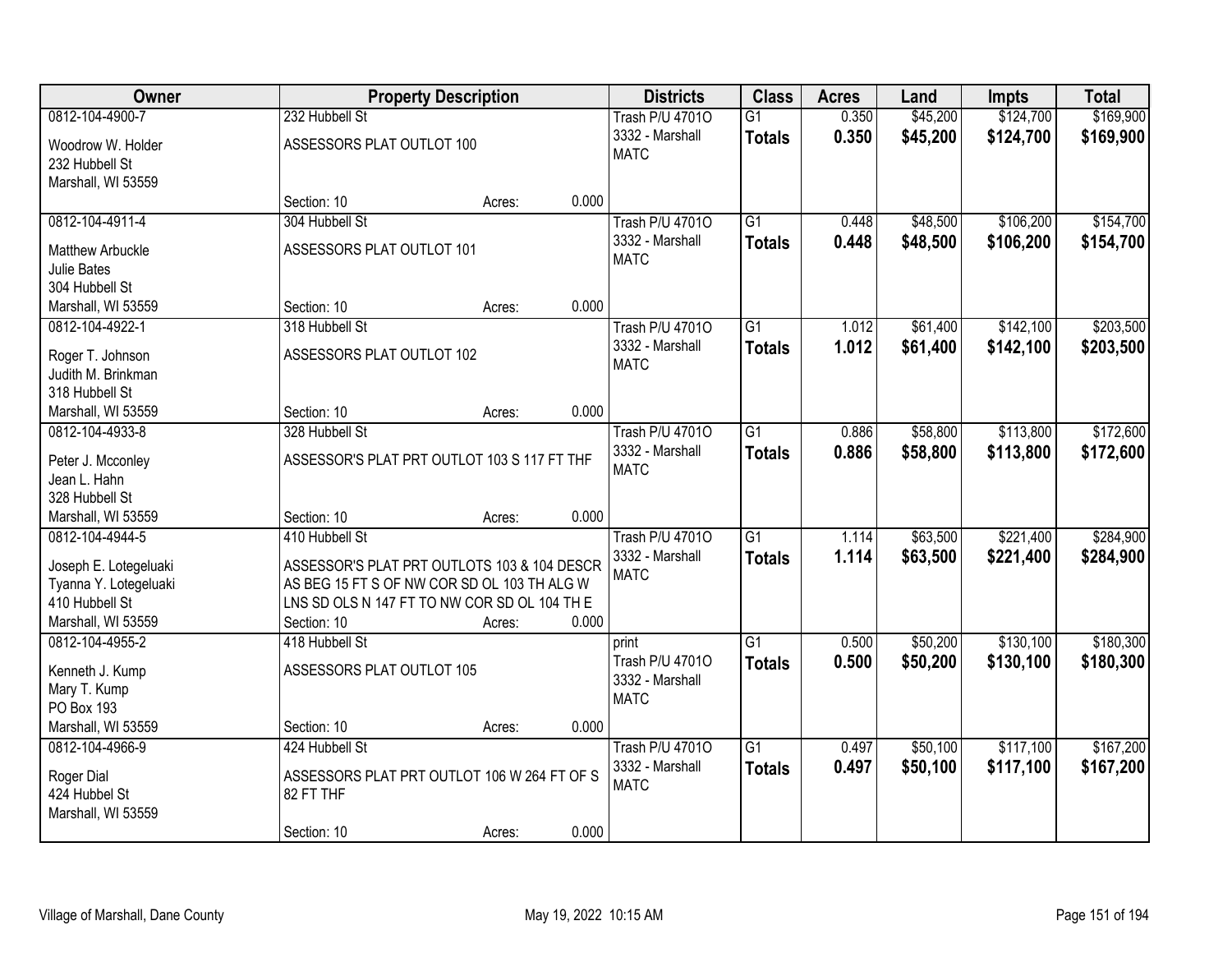| <b>Owner</b>                                                                             | <b>Property Description</b>                                                            |        |       | <b>Districts</b>                                         | <b>Class</b>                     | <b>Acres</b>   | Land                 | <b>Impts</b>           | <b>Total</b>           |
|------------------------------------------------------------------------------------------|----------------------------------------------------------------------------------------|--------|-------|----------------------------------------------------------|----------------------------------|----------------|----------------------|------------------------|------------------------|
| 0812-104-4976-7<br>Dan C. Timpel<br>Kim M. Timpel                                        | 430 Hubbell St<br>ASSESSORS PLAT PRT OUTLOT 106 S 91 FT OF W<br>264 FT OF N 182 FT THF |        |       | <b>Trash P/U 47010</b><br>3332 - Marshall<br><b>MATC</b> | $\overline{G1}$<br><b>Totals</b> | 0.551<br>0.551 | \$51,900<br>\$51,900 | \$164,500<br>\$164,500 | \$216,400<br>\$216,400 |
| 430 Hubbell St<br>Marshall, WI 53559                                                     | Section: 10                                                                            | Acres: | 0.000 |                                                          |                                  |                |                      |                        |                        |
| 0812-104-4986-5<br>Karl F. Williams<br>Jennifer L. Williams<br>438 Hubbell St            | 438 Hubbell St<br>ASSESSORS PLAT PRT OUTLOT 106 W 264 FT OF N<br>91 FT                 |        |       | <b>Trash P/U 47010</b><br>3332 - Marshall<br><b>MATC</b> | $\overline{G1}$<br><b>Totals</b> | 0.552<br>0.552 | \$51,900<br>\$51,900 | \$125,400<br>\$125,400 | \$177,300<br>\$177,300 |
| Marshall, WI 53559                                                                       | Section: 10                                                                            | Acres: | 0.000 |                                                          |                                  |                |                      |                        |                        |
| 0812-104-6012-1<br>Brett P. Weisensel<br>Malinda R. Weisensel<br>224 Phillips Dr         | 224 Phillips Dr<br>AMERRICKAS DREAM LOT 2                                              |        |       | <b>Trash P/U 47010</b><br>3332 - Marshall<br><b>MATC</b> | $\overline{G1}$<br><b>Totals</b> | 0.326<br>0.326 | \$47,400<br>\$47,400 | \$254,800<br>\$254,800 | \$302,200<br>\$302,200 |
| Marshall, WI 53559                                                                       | Section: 10                                                                            | Acres: | 0.326 |                                                          |                                  |                |                      |                        |                        |
| 0812-104-6023-1<br>Darren Radke<br>Laurie A. Radke<br>230 Phillips Dr                    | 230 Phillips Dr<br>AMERRICKAS DREAM LOT 3                                              |        |       | <b>Trash P/U 47010</b><br>3332 - Marshall<br><b>MATC</b> | $\overline{G1}$<br><b>Totals</b> | 0.321<br>0.321 | \$47,200<br>\$47,200 | \$221,400<br>\$221,400 | \$268,600<br>\$268,600 |
| Marshall, WI 53559                                                                       | Section: 10                                                                            | Acres: | 0.321 |                                                          |                                  |                |                      |                        |                        |
| 0812-104-6034-1<br>Jeffrey Drake<br>Aimee Drake<br>236 Phillips Dr<br>Marshall, WI 53559 | 236 Phillips Dr<br>AMERRICKAS DREAM LOT 4<br>Section: 10                               | Acres: | 0.291 | <b>Trash P/U 47010</b><br>3332 - Marshall<br><b>MATC</b> | $\overline{G1}$<br><b>Totals</b> | 0.291<br>0.291 | \$46,100<br>\$46,100 | \$163,900<br>\$163,900 | \$210,000<br>\$210,000 |
| 0812-104-6045-1                                                                          | 242 Phillips Dr                                                                        |        |       | <b>Trash P/U 47010</b>                                   | $\overline{G1}$                  | 0.388          | \$49,500             | \$237,400              | \$286,900              |
| Joseph Borszich<br>Jessica Borszich<br>242 Phillips Dr                                   | AMERRICKAS DREAM LOT 5                                                                 |        |       | 3332 - Marshall<br><b>MATC</b>                           | <b>Totals</b>                    | 0.388          | \$49,500             | \$237,400              | \$286,900              |
| Marshall, WI 53559                                                                       | Section: 10                                                                            | Acres: | 0.388 |                                                          |                                  |                |                      |                        |                        |
| 0812-104-6056-1<br>Anthony C. Grimm Jr<br>813 Sunnyview Ln<br>Marshall, WI 53559         | 813 Sunnyview Ln<br>AMERRICKAS DREAM LOT 6<br>Section: 10                              | Acres: | 0.397 | <b>Trash P/U 47010</b><br>3332 - Marshall<br><b>MATC</b> | $\overline{G1}$<br><b>Totals</b> | 0.397<br>0.397 | \$49,800<br>\$49,800 | \$195,100<br>\$195,100 | \$244,900<br>\$244,900 |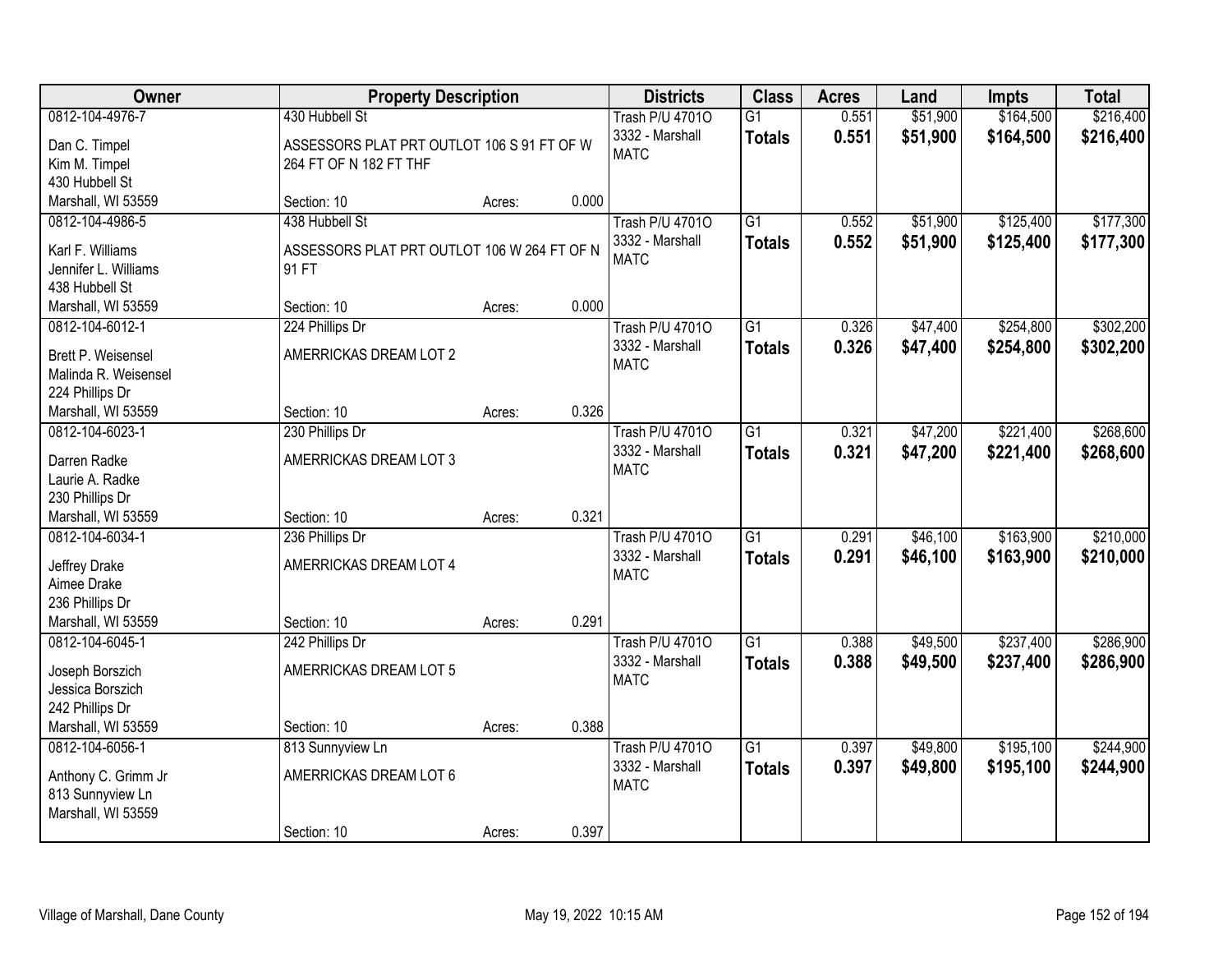| Owner                | <b>Property Description</b> |        |       | <b>Districts</b>       | <b>Class</b>    | <b>Acres</b> | Land     | <b>Impts</b> | <b>Total</b> |
|----------------------|-----------------------------|--------|-------|------------------------|-----------------|--------------|----------|--------------|--------------|
| 0812-104-6067-1      | 807 Sunnyview Ln            |        |       | <b>Trash P/U 47010</b> | $\overline{G1}$ | 0.334        | \$47,600 | \$182,000    | \$229,600    |
| Lucas Millin         | AMERRICKAS DREAM LOT 7      |        |       | 3332 - Marshall        | <b>Totals</b>   | 0.334        | \$47,600 | \$182,000    | \$229,600    |
| 807 Sunnyview Ln     |                             |        |       | <b>MATC</b>            |                 |              |          |              |              |
| Marshall, WI 53559   |                             |        |       |                        |                 |              |          |              |              |
|                      | Section: 10                 | Acres: | 0.333 |                        |                 |              |          |              |              |
| 0812-104-6078-1      | 243 Merrick Ter             |        |       | <b>Trash P/U 47010</b> | $\overline{G1}$ | 0.307        | \$46,700 | \$185,400    | \$232,100    |
| Alysa L. Fike        | AMERRICKAS DREAM LOT 8      |        |       | 3332 - Marshall        | <b>Totals</b>   | 0.307        | \$46,700 | \$185,400    | \$232,100    |
| 243 Merrick Ter      |                             |        |       | <b>MATC</b>            |                 |              |          |              |              |
| Marshall, WI 53559   |                             |        |       |                        |                 |              |          |              |              |
|                      | Section: 10                 | Acres: | 0.307 |                        |                 |              |          |              |              |
| 0812-104-6089-1      | 237 Merrick Ter             |        |       | <b>Trash P/U 47010</b> | G1              | 0.249        | \$41,200 | \$197,900    | \$239,100    |
| Matthew R. Stensven  | AMERRICKAS DREAM LOT 9      |        |       | 3332 - Marshall        | <b>Totals</b>   | 0.249        | \$41,200 | \$197,900    | \$239,100    |
| Tiffany S. Stensven  |                             |        |       | <b>MATC</b>            |                 |              |          |              |              |
| 237 Merrick Ter      |                             |        |       |                        |                 |              |          |              |              |
| Marshall, WI 53559   | Section: 10                 | Acres: | 0.249 |                        |                 |              |          |              |              |
| 0812-104-6100-1      | 231 Merrick Ter             |        |       | <b>Trash P/U 47010</b> | $\overline{G1}$ | 0.224        | \$37,100 | \$233,900    | \$271,000    |
| Jeffrey A. Harms     | AMERRICKAS DREAM LOT 10     |        |       | 3332 - Marshall        | <b>Totals</b>   | 0.224        | \$37,100 | \$233,900    | \$271,000    |
| Carla J. Johnson     |                             |        |       | <b>MATC</b>            |                 |              |          |              |              |
| 231 Merrick Ter      |                             |        |       |                        |                 |              |          |              |              |
| Marshall, WI 53559   | Section: 10                 | Acres: | 0.223 |                        |                 |              |          |              |              |
| 0812-104-6111-1      | 225 Merrick Ter             |        |       | <b>Trash P/U 47010</b> | $\overline{G1}$ | 0.238        | \$39,400 | \$171,900    | \$211,300    |
| Cameron E. Knuteson  | AMERRICKAS DREAM LOT 11     |        |       | 3332 - Marshall        | <b>Totals</b>   | 0.238        | \$39,400 | \$171,900    | \$211,300    |
| 225 Merrick Ter      |                             |        |       | <b>MATC</b>            |                 |              |          |              |              |
| Marshall, WI 53559   |                             |        |       |                        |                 |              |          |              |              |
|                      | Section: 10                 | Acres: | 0.237 |                        |                 |              |          |              |              |
| 0812-104-6122-1      | 218 Merrick Ter             |        |       | <b>Trash P/U 47010</b> | $\overline{G1}$ | 0.360        | \$43,700 | \$173,700    | \$217,400    |
| Taylor Hamm          | AMERRICKAS DREAM LOT 12     |        |       | 3332 - Marshall        | <b>Totals</b>   | 0.360        | \$43,700 | \$173,700    | \$217,400    |
| Kelsey Hamm          |                             |        |       | <b>MATC</b>            |                 |              |          |              |              |
| 218 Merrick Ter      |                             |        |       |                        |                 |              |          |              |              |
| Marshall, WI 53559   | Section: 10                 | Acres: | 0.356 |                        |                 |              |          |              |              |
| 0812-104-6133-1      | 224 Merrick Ter             |        |       | print                  | $\overline{G1}$ | 0.451        | \$46,500 | \$243,700    | \$290,200    |
| Daniel M. Denniston  | AMERRICKAS DREAM LOT 13     |        |       | Trash P/U 47010        | <b>Totals</b>   | 0.451        | \$46,500 | \$243,700    | \$290,200    |
| Rebecca L. Denniston |                             |        |       | 3332 - Marshall        |                 |              |          |              |              |
| 224 Merrick Ter      |                             |        |       | <b>MATC</b>            |                 |              |          |              |              |
| Marshall, WI 53559   | Section: 10                 | Acres: | 0.450 |                        |                 |              |          |              |              |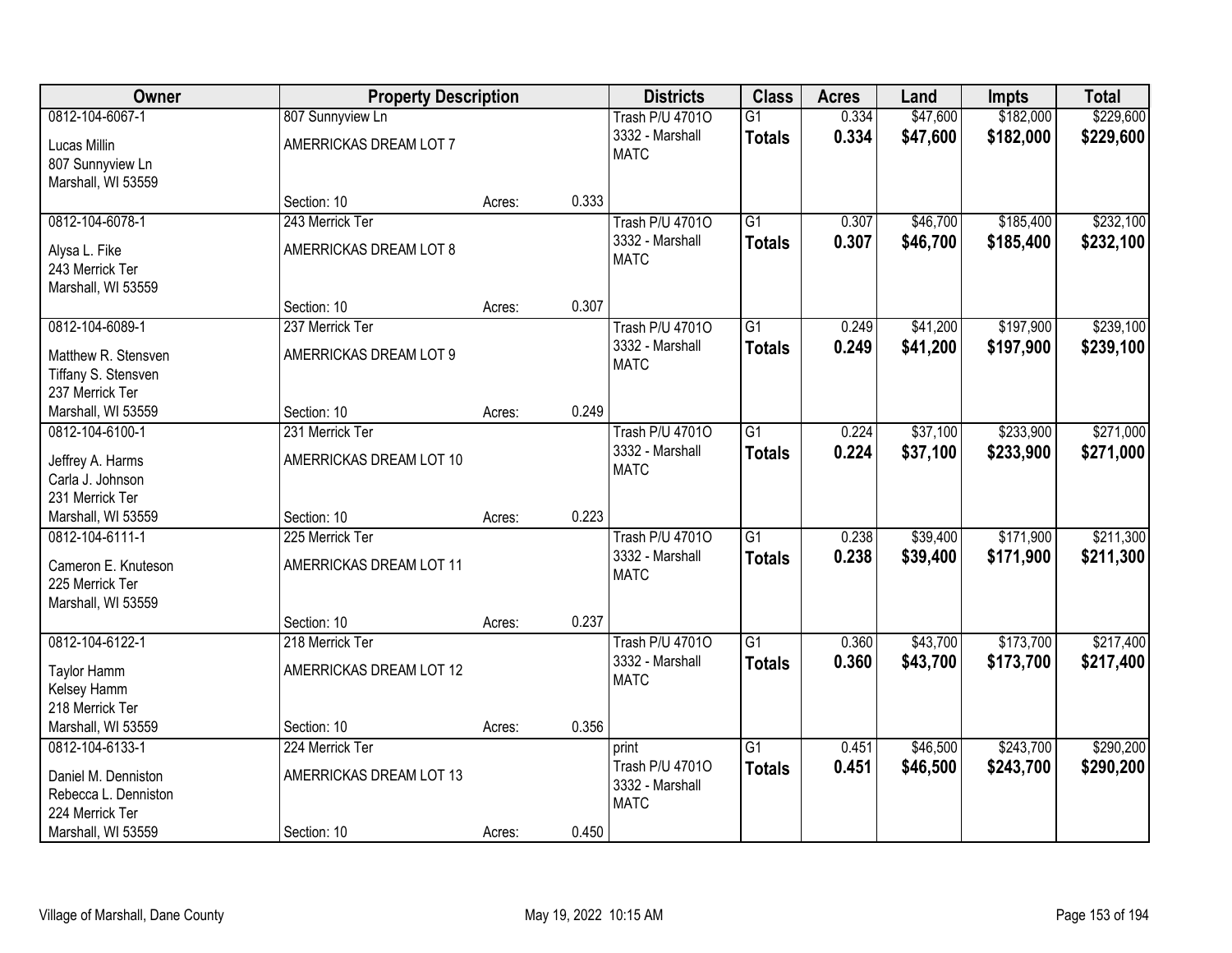| <b>Owner</b>                          | <b>Property Description</b> |        |       | <b>Districts</b>               | <b>Class</b>    | <b>Acres</b> | Land     | <b>Impts</b> | <b>Total</b> |
|---------------------------------------|-----------------------------|--------|-------|--------------------------------|-----------------|--------------|----------|--------------|--------------|
| 0812-104-6144-1                       | 230 Merrick Ter             |        |       | <b>Trash P/U 47010</b>         | $\overline{G1}$ | 0.430        | \$45,900 | \$196,200    | \$242,100    |
| <b>Chad Diedrick</b>                  | AMERRICKAS DREAM LOT 14     |        |       | 3332 - Marshall                | <b>Totals</b>   | 0.430        | \$45,900 | \$196,200    | \$242,100    |
| Carrie Diedrick                       |                             |        |       | <b>MATC</b>                    |                 |              |          |              |              |
| 230 Merrick Ter                       |                             |        |       |                                |                 |              |          |              |              |
| Marshall, WI 53559                    | Section: 10                 | Acres: | 0.438 |                                |                 |              |          |              |              |
| 0812-104-6155-1                       | 236 Merrick Ter             |        |       | <b>Trash P/U 47010</b>         | $\overline{G1}$ | 0.443        | \$46,300 | \$221,200    | \$267,500    |
|                                       |                             |        |       | 3332 - Marshall                | <b>Totals</b>   | 0.443        | \$46,300 | \$221,200    | \$267,500    |
| Shawn T. Murphy                       | AMERRICKAS DREAM LOT 15     |        |       | <b>MATC</b>                    |                 |              |          |              |              |
| 236 Merrick Terrace Dr                |                             |        |       |                                |                 |              |          |              |              |
| Marshall, WI 53559                    |                             |        |       |                                |                 |              |          |              |              |
|                                       | Section: 10                 | Acres: | 0.443 |                                |                 |              |          |              |              |
| 0812-104-6166-1                       | 242 Merrick Ter             |        |       | print                          | $\overline{G1}$ | 0.422        | \$45,600 | \$212,900    | \$258,500    |
| Thomas V. Lewison                     | AMERRICKAS DREAM LOT 16     |        |       | Trash P/U 47010                | <b>Totals</b>   | 0.422        | \$45,600 | \$212,900    | \$258,500    |
| Dawn J. Lewison                       |                             |        |       | 3332 - Marshall                |                 |              |          |              |              |
| 242 Merrick Ter                       |                             |        |       | <b>MATC</b>                    |                 |              |          |              |              |
| Marshall, WI 53559                    | Section: 10                 | Acres: | 0.421 |                                |                 |              |          |              |              |
| 0812-104-6177-1                       | 248 Merrick Ter             |        |       | <b>Trash P/U 47010</b>         | $\overline{G1}$ | 0.577        | \$50,200 | \$258,500    | \$308,700    |
|                                       |                             |        |       | 3332 - Marshall                | <b>Totals</b>   | 0.577        | \$50,200 | \$258,500    | \$308,700    |
| Corey D. Sanders                      | AMERRICKAS DREAM LOT 17     |        |       | <b>MATC</b>                    |                 |              |          |              |              |
| Samantha A. Sanders                   |                             |        |       |                                |                 |              |          |              |              |
| 248 Merrick Ter<br>Marshall, WI 53559 | Section: 10                 |        | 0.576 |                                |                 |              |          |              |              |
| 0812-104-6188-1                       |                             | Acres: |       |                                | $\overline{G1}$ | 0.555        | \$49,800 | \$265,800    | \$315,600    |
|                                       | 719 Sunnyview Ln            |        |       | <b>Trash P/U 47010</b>         |                 |              |          |              |              |
| Steven T. Tweed                       | AMERRICKAS DREAM LOT 18     |        |       | 3332 - Marshall<br><b>MATC</b> | <b>Totals</b>   | 0.555        | \$49,800 | \$265,800    | \$315,600    |
| Krista L. Tweed                       |                             |        |       |                                |                 |              |          |              |              |
| 719 Sunnyview Ln                      |                             |        |       |                                |                 |              |          |              |              |
| Marshall, WI 53559                    | Section: 10                 | Acres: | 0.555 |                                |                 |              |          |              |              |
| 0812-104-6199-1                       | 713 Sunnyview Ln            |        |       | print                          | $\overline{G1}$ | 0.365        | \$43,800 | \$171,300    | \$215,100    |
| Nathan D. Mugan                       | AMERRICKAS DREAM LOT 19     |        |       | Trash P/U 47010                | <b>Totals</b>   | 0.365        | \$43,800 | \$171,300    | \$215,100    |
| Miranda R. Morgan                     |                             |        |       | 3332 - Marshall                |                 |              |          |              |              |
| 713 Sunnyview Ln                      |                             |        |       | <b>MATC</b>                    |                 |              |          |              |              |
| Marshall, WI 53559                    | Section: 10                 | Acres: | 0.365 |                                |                 |              |          |              |              |
| 0812-104-6210-1                       | 707 Sunnyview Ln            |        |       | <b>Trash P/U 47010</b>         | $\overline{G1}$ | 0.564        | \$49,900 | \$192,800    | \$242,700    |
|                                       |                             |        |       | 3332 - Marshall                | <b>Totals</b>   | 0.564        | \$49,900 | \$192,800    | \$242,700    |
| Justin S. Setterlund                  | AMERRICKAS DREAM LOT 20     |        |       | <b>MATC</b>                    |                 |              |          |              |              |
| Bobbie Jo L. Rossey                   |                             |        |       |                                |                 |              |          |              |              |
| 707 Sunnyview Ln                      |                             |        |       |                                |                 |              |          |              |              |
| Marshall, WI 53559                    | Section: 10                 | Acres: | 0.563 |                                |                 |              |          |              |              |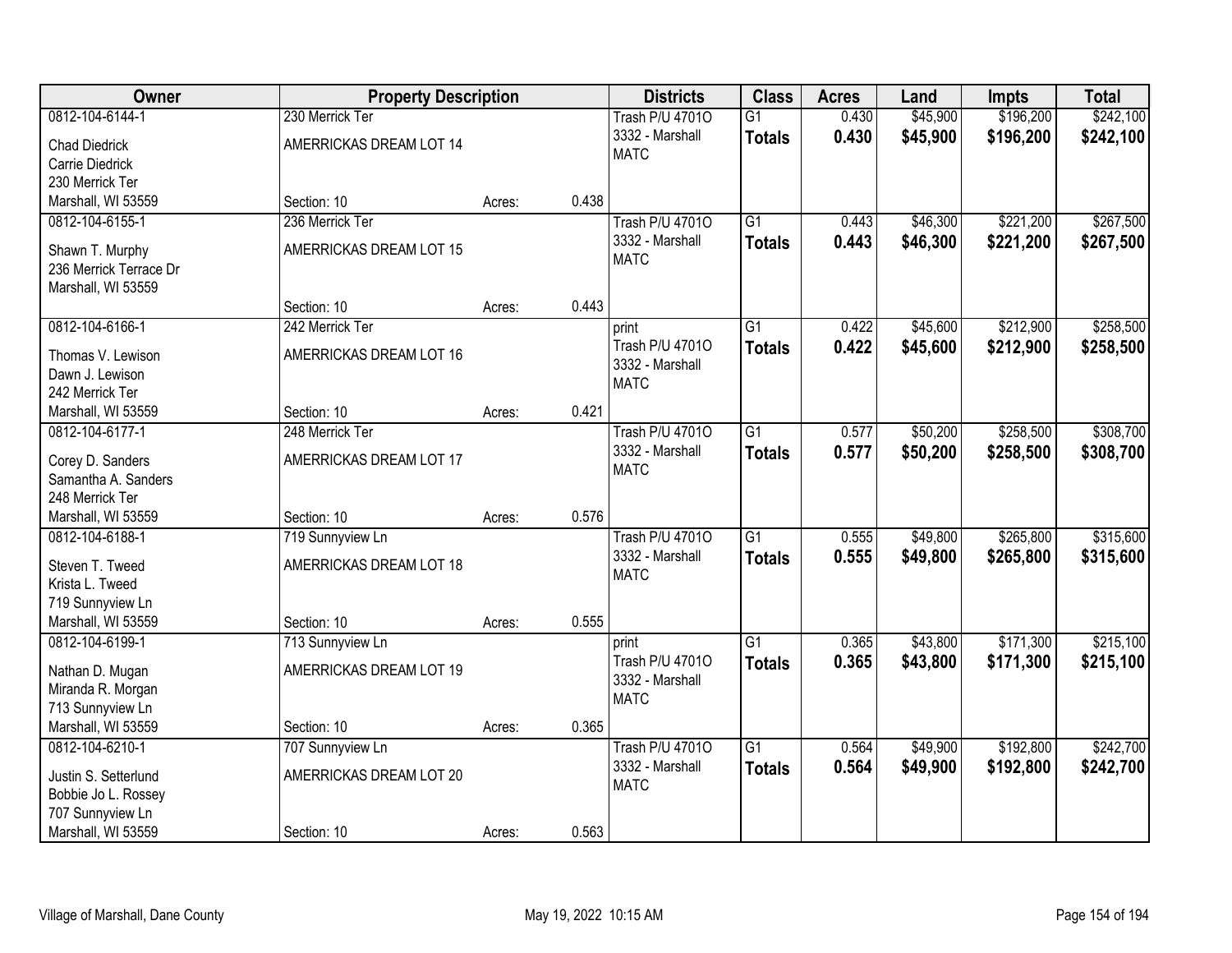| Owner                                   | <b>Property Description</b> |        |       | <b>Districts</b>               | <b>Class</b>    | <b>Acres</b> | Land     | <b>Impts</b> | <b>Total</b> |
|-----------------------------------------|-----------------------------|--------|-------|--------------------------------|-----------------|--------------|----------|--------------|--------------|
| 0812-104-6227-1                         | 706 Sunnyview Ln            |        |       | <b>Trash P/U 47010</b>         | $\overline{G1}$ | 0.242        | \$40,100 | \$195,000    | \$235,100    |
| Boyd C. Olbert                          | AMERRICKAS DREAM LOT 117    |        |       | 3332 - Marshall                | <b>Totals</b>   | 0.242        | \$40,100 | \$195,000    | \$235,100    |
| Dana M. Olbert                          |                             |        |       | <b>MATC</b>                    |                 |              |          |              |              |
| 706 Sunnyview Ln                        |                             |        |       |                                |                 |              |          |              |              |
| Marshall, WI 53559                      | Section: 10                 | Acres: | 0.242 |                                |                 |              |          |              |              |
| 0812-104-6238-1                         | 712 Sunnyview Ln            |        |       | <b>Trash P/U 47010</b>         | $\overline{G1}$ | 0.334        | \$47,700 | \$193,500    | \$241,200    |
|                                         |                             |        |       | 3332 - Marshall                | <b>Totals</b>   | 0.334        | \$47,700 | \$193,500    | \$241,200    |
| Jason A. Pitzer                         | AMERRICKAS DREAM LOT 118    |        |       | <b>MATC</b>                    |                 |              |          |              |              |
| Amy M. Pitzer                           |                             |        |       |                                |                 |              |          |              |              |
| 712 Sunnyview Ln                        |                             |        |       |                                |                 |              |          |              |              |
| Marshall, WI 53559                      | Section: 10                 | Acres: | 0.334 |                                |                 |              |          |              |              |
| 0812-104-6249-1                         | 718 Sunnyview Ln            |        |       | <b>Trash P/U 47010</b>         | $\overline{G1}$ | 0.332        | \$47,600 | \$214,800    | \$262,400    |
| Philip A. Demos                         | AMERRICKAS DREAM LOT 119    |        |       | 3332 - Marshall<br><b>MATC</b> | <b>Totals</b>   | 0.332        | \$47,600 | \$214,800    | \$262,400    |
| Fiona N. Demos                          |                             |        |       |                                |                 |              |          |              |              |
| 718 Sunnyview Ln                        |                             |        |       |                                |                 |              |          |              |              |
| Marshall, WI 53559                      | Section: 10                 | Acres: | 0.331 |                                |                 |              |          |              |              |
| 0812-104-6260-1                         | 806 Sunnyview Ln            |        |       | print                          | $\overline{G1}$ | 0.276        | \$45,600 | \$193,100    | \$238,700    |
| Colin Raimer                            | AMERRICKAS DREAM LOT 120    |        |       | Trash P/U 47010                | <b>Totals</b>   | 0.276        | \$45,600 | \$193,100    | \$238,700    |
| Lisa Ubersox                            |                             |        |       | 3332 - Marshall                |                 |              |          |              |              |
| 806 Sunnyview Ln                        |                             |        |       | <b>MATC</b>                    |                 |              |          |              |              |
| Marshall, WI 53559                      | Section: 10                 | Acres: | 0.276 |                                |                 |              |          |              |              |
| 0812-104-6271-1                         | 812 Sunnyview Ln            |        |       | <b>Trash P/U 47010</b>         | $\overline{G1}$ | 0.311        | \$46,800 | \$215,900    | \$262,700    |
|                                         |                             |        |       | 3332 - Marshall                | <b>Totals</b>   | 0.311        | \$46,800 | \$215,900    | \$262,700    |
| Lindsey E. Nebel                        | AMERRICKAS DREAM LOT 121    |        |       | <b>MATC</b>                    |                 |              |          |              |              |
| 812 Sunnyview Ln                        |                             |        |       |                                |                 |              |          |              |              |
| Marshall, WI 53559                      |                             |        |       |                                |                 |              |          |              |              |
|                                         | Section: 10                 | Acres: | 0.310 |                                |                 |              |          |              |              |
| 0812-104-6282-1                         | 818 Sunnyview Ln            |        |       | <b>Trash P/U 47010</b>         | $\overline{G1}$ | 0.378        | \$49,200 | \$233,900    | \$283,100    |
| Anthony Nonhof-Fisher                   | AMERRICKAS DREAM LOT 122    |        |       | 3332 - Marshall                | <b>Totals</b>   | 0.378        | \$49,200 | \$233,900    | \$283,100    |
| Lindsay Nonhof-Fisher                   |                             |        |       | <b>MATC</b>                    |                 |              |          |              |              |
| 818 Sunnyview Ln                        |                             |        |       |                                |                 |              |          |              |              |
| Marshall, WI 53559                      | Section: 10                 | Acres: | 0.378 |                                |                 |              |          |              |              |
| 0812-104-6293-1                         | 900 Sunnyview Ln            |        |       | <b>Trash P/U 47010</b>         | $\overline{G1}$ | 0.316        | \$47,000 | \$226,000    | \$273,000    |
|                                         | AMERRICKAS DREAM LOT 123    |        |       | 3332 - Marshall                | <b>Totals</b>   | 0.316        | \$47,000 | \$226,000    | \$273,000    |
| Kaycee M. Heindl<br>Justin E. Rodriguez |                             |        |       | <b>MATC</b>                    |                 |              |          |              |              |
| 900 Sunnyview Ln                        |                             |        |       |                                |                 |              |          |              |              |
|                                         |                             |        |       |                                |                 |              |          |              |              |
| Marshall, WI 53559                      | Section: 10                 | Acres: | 0.316 |                                |                 |              |          |              |              |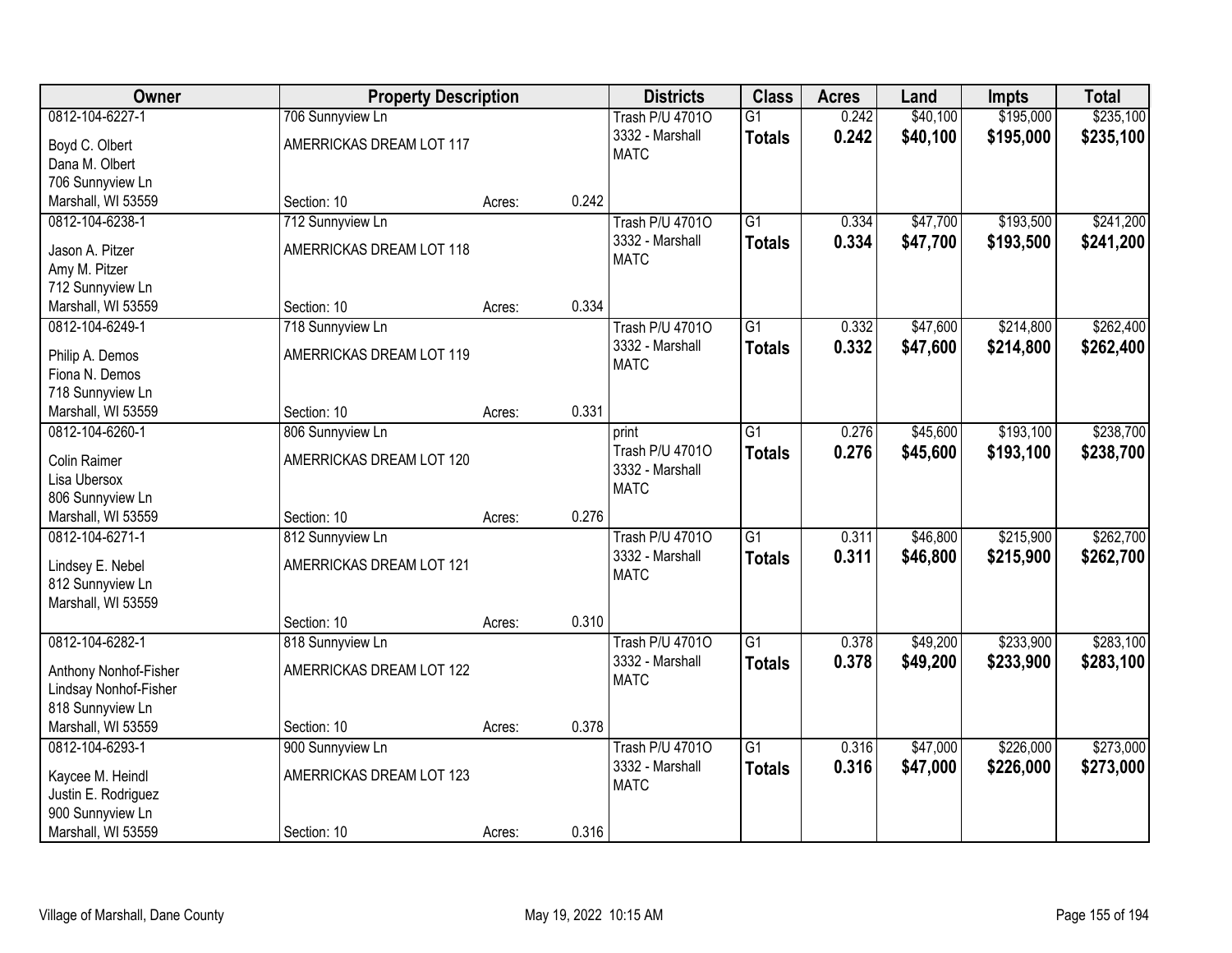| <b>Owner</b>                         | <b>Property Description</b> |        |       | <b>Districts</b>                          | <b>Class</b>    | <b>Acres</b>   | Land     | Impts     | <b>Total</b> |
|--------------------------------------|-----------------------------|--------|-------|-------------------------------------------|-----------------|----------------|----------|-----------|--------------|
| 0812-104-6304-1                      | 906 Sunnyview Ln            |        |       | <b>Trash P/U 47010</b>                    | $\overline{G1}$ | 0.287          | \$46,000 | \$212,900 | \$258,900    |
| Andrew J. Bemman                     | AMERRICKAS DREAM LOT 124    |        |       | 3332 - Marshall                           | <b>Totals</b>   | 0.287          | \$46,000 | \$212,900 | \$258,900    |
| Sara N. Bemman                       |                             |        |       | <b>MATC</b>                               |                 |                |          |           |              |
| 906 Sunnyview Ln                     |                             |        |       |                                           |                 |                |          |           |              |
| Marshall, WI 53559                   | Section: 10                 | Acres: | 0.286 |                                           |                 |                |          |           |              |
| 0812-104-6315-1                      | 912 Sunnyview Ln            |        |       | <b>Trash P/U 47010</b>                    | $\overline{G1}$ | 0.337          | \$47,700 | \$228,500 | \$276,200    |
| Christy M. Klimek                    | AMERRICKAS DREAM LOT 125    |        |       | 3332 - Marshall                           | <b>Totals</b>   | 0.337          | \$47,700 | \$228,500 | \$276,200    |
| 912 Sunnyview Ln                     |                             |        |       | <b>MATC</b>                               |                 |                |          |           |              |
| Marshall, WI 53559                   |                             |        |       |                                           |                 |                |          |           |              |
|                                      | Section: 10                 | Acres: | 0.338 |                                           |                 |                |          |           |              |
| 0812-104-6326-1                      | 918 Sunnyview Ln            |        |       | <b>Trash P/U 47010</b>                    | $\overline{G1}$ | 0.420          | \$50,600 | \$248,700 | \$299,300    |
|                                      | AMERRICKAS DREAM LOT 126    |        |       | 3332 - Marshall                           | <b>Totals</b>   | 0.420          | \$50,600 | \$248,700 | \$299,300    |
| Mark J. Kubicki<br>Anne M. Kubicki   |                             |        |       | <b>MATC</b>                               |                 |                |          |           |              |
| 918 Sunnyview Ln                     |                             |        |       |                                           |                 |                |          |           |              |
| Marshall, WI 53559                   | Section: 10                 | Acres: | 0.420 |                                           |                 |                |          |           |              |
| 0812-104-6337-1                      | 907 Sunnyview Ln            |        |       | print                                     | $\overline{G1}$ | 0.296          | \$46,300 | \$206,000 | \$252,300    |
|                                      |                             |        |       | Trash P/U 47010                           | <b>Totals</b>   | 0.296          | \$46,300 | \$206,000 | \$252,300    |
| Kirk G. Virchow                      | AMERRICKAS DREAM LOT 127    |        |       | 3332 - Marshall                           |                 |                |          |           |              |
| Diane E. Virchow<br>907 Sunnyview Ln |                             |        |       | <b>MATC</b>                               |                 |                |          |           |              |
| Marshall, WI 53559                   | Section: 10                 | Acres: | 0.295 |                                           |                 |                |          |           |              |
| 0812-104-6348-1                      | 243 Phillips Dr             |        |       | <b>Trash P/U 47010</b>                    | $\overline{G1}$ | 0.474          | \$52,500 | \$192,300 | \$244,800    |
|                                      |                             |        |       | 3332 - Marshall                           | <b>Totals</b>   | 0.474          | \$52,500 | \$192,300 | \$244,800    |
| Matthew J. Ungaro                    | AMERRICKAS DREAM LOT 128    |        |       | <b>MATC</b>                               |                 |                |          |           |              |
| 243 Phillips Dr                      |                             |        |       |                                           |                 |                |          |           |              |
| Marshall, WI 53559                   | Section: 10                 |        | 0.474 |                                           |                 |                |          |           |              |
| 0812-104-6359-1                      | 237 Phillips Dr             | Acres: |       | <b>Trash P/U 47010</b>                    | $\overline{G1}$ | 0.290          | \$46,100 | \$182,100 | \$228,200    |
|                                      |                             |        |       | 3332 - Marshall                           | <b>Totals</b>   | 0.290          | \$46,100 | \$182,100 | \$228,200    |
| <b>Richard Vernier</b>               | AMERRICKAS DREAM LOT 129    |        |       | <b>MATC</b>                               |                 |                |          |           |              |
| <b>Tamara Vernier</b>                |                             |        |       |                                           |                 |                |          |           |              |
| 237 Phillips Dr                      |                             |        |       |                                           |                 |                |          |           |              |
| Marshall, WI 53559                   | Section: 10                 | Acres: | 0.290 |                                           | $\overline{G1}$ |                |          |           |              |
| 0812-104-6370-1                      | 231 Phillips Dr             |        |       | <b>Trash P/U 47010</b><br>3332 - Marshall |                 | 0.377<br>0.377 | \$49,100 | \$205,200 | \$254,300    |
| Muria L. Dorshorst                   | AMERRICKAS DREAM LOT 130    |        |       | <b>MATC</b>                               | <b>Totals</b>   |                | \$49,100 | \$205,200 | \$254,300    |
| 231 Phillips Dr                      |                             |        |       |                                           |                 |                |          |           |              |
| Marshall, WI 53559                   |                             |        |       |                                           |                 |                |          |           |              |
|                                      | Section: 10                 | Acres: | 0.376 |                                           |                 |                |          |           |              |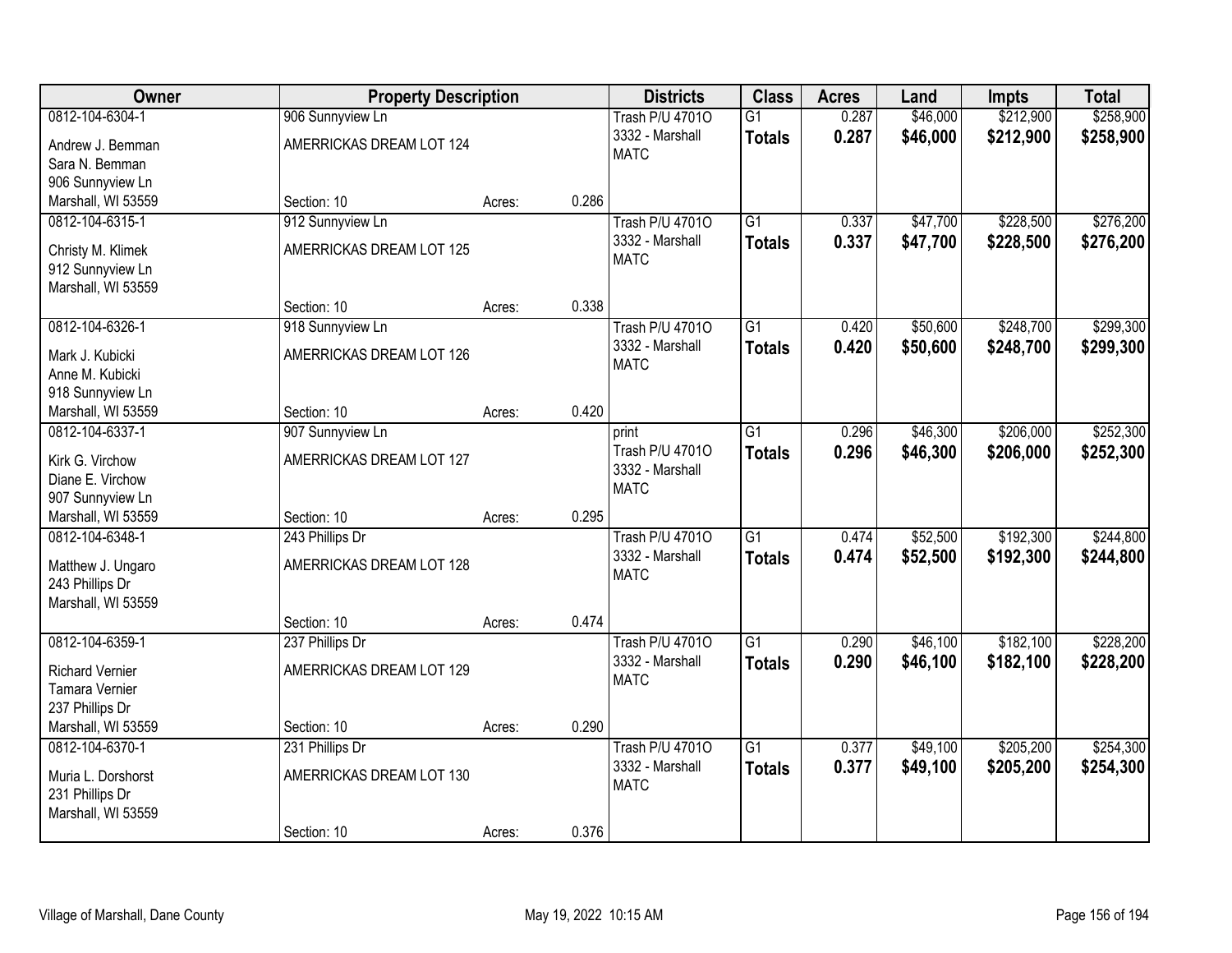| <b>Owner</b>                                                                                      |                                                                    | <b>Property Description</b> |       | <b>Districts</b>                                         | <b>Class</b>                     | <b>Acres</b>   | Land                   | <b>Impts</b>           | <b>Total</b>           |
|---------------------------------------------------------------------------------------------------|--------------------------------------------------------------------|-----------------------------|-------|----------------------------------------------------------|----------------------------------|----------------|------------------------|------------------------|------------------------|
| 0812-104-6385-1<br>Marshall, Village of<br>PO Box 45<br>Marshall, WI 53559                        | AMERRICKAS DREAM OUTLOT 1                                          |                             |       | 3332 - Marshall<br>TID <sub>2</sub><br><b>MATC</b>       | X4<br><b>Totals</b>              | 0.980<br>0.980 | $\overline{50}$<br>\$0 | $\overline{50}$<br>\$0 | $\sqrt{50}$<br>\$0     |
|                                                                                                   | Section: 10                                                        | Acres:                      | 0.976 |                                                          |                                  |                |                        |                        |                        |
| 0812-104-6400-1<br>Marshall, Village of<br>PO Box 45<br>Marshall, WI 53559                        | AMERRICKAS DREAM OUTLOT 4                                          |                             |       | 3332 - Marshall<br>TID <sub>2</sub><br><b>MATC</b>       | X4<br><b>Totals</b>              | 0.000<br>0.000 | $\overline{50}$<br>\$0 | $\overline{50}$<br>\$0 | $\sqrt{50}$<br>\$0     |
|                                                                                                   | Section: 10                                                        | Acres:                      | 0.103 |                                                          |                                  |                |                        |                        |                        |
| 0812-104-6510-5<br>Michael S. Stockfisch Sr<br>Jeanette E. Gayton-Stockfisch<br>419 Bentwood Dr   | 419 Bentwood Dr<br>BROOKSTONE FIELDS-PHASE I LOT 10                |                             |       | Trash P/U 47010<br>3332 - Marshall<br><b>MATC</b>        | $\overline{G1}$<br><b>Totals</b> | 0.368<br>0.368 | \$48,200<br>\$48,200   | \$159,800<br>\$159,800 | \$208,000<br>\$208,000 |
| Marshall, WI 53559                                                                                | Section: 10                                                        | Acres:                      | 0.368 |                                                          |                                  |                |                        |                        |                        |
| 0812-104-6521-2<br>Ryan J. Erdmann<br>Jodi Erdmann<br>413 Bentwood Dr                             | 413 Bentwood Dr<br>BROOKSTONE FIELDS-PHASE I LOT 11                |                             |       | <b>Trash P/U 47010</b><br>3332 - Marshall<br><b>MATC</b> | $\overline{G1}$<br><b>Totals</b> | 0.323<br>0.323 | \$46,700<br>\$46,700   | \$177,800<br>\$177,800 | \$224,500<br>\$224,500 |
| Marshall, WI 53559                                                                                | Section: 10                                                        | Acres:                      | 0.322 |                                                          |                                  |                |                        |                        |                        |
| 0812-104-6532-9<br>Rock Meinholz<br>Amy M. Yelk Meinholz<br>407 Bentwood Dr<br>Marshall, WI 53559 | 407 Bentwood Dr<br>BROOKSTONE FIELDS-PHASE I LOT 12<br>Section: 10 | Acres:                      | 0.303 | <b>Trash P/U 47010</b><br>3332 - Marshall<br><b>MATC</b> | $\overline{G1}$<br><b>Totals</b> | 0.323<br>0.323 | \$46,700<br>\$46,700   | \$174,400<br>\$174,400 | \$221,100<br>\$221,100 |
| 0812-104-6543-6                                                                                   | 311 Harvest Ct                                                     |                             |       | <b>Trash P/U 47010</b>                                   | $\overline{G1}$                  | 0.230          | \$42,000               | \$183,100              | \$225,100              |
| Bryan M. Colden<br>Michelle L. Colden<br>311 Harvest Ct                                           | BROOKSTONE FIELDS-PHASE I LOT 13                                   |                             |       | 3332 - Marshall<br><b>MATC</b>                           | <b>Totals</b>                    | 0.230          | \$42,000               | \$183,100              | \$225,100              |
| Marshall, WI 53559                                                                                | Section: 10                                                        | Acres:                      | 0.230 |                                                          |                                  |                |                        |                        |                        |
| 0812-104-6554-3<br>Kenneth L. Kaether II<br>317 Harvest Ct<br>Marshall, WI 53559                  | 317 Harvest Ct<br>BROOKSTONE FIELDS-PHASE I LOT 14<br>Section: 10  | Acres:                      | 0.234 | <b>Trash P/U 47010</b><br>3332 - Marshall<br><b>MATC</b> | $\overline{G1}$<br><b>Totals</b> | 0.234<br>0.234 | \$42,300<br>\$42,300   | \$183,800<br>\$183,800 | \$226,100<br>\$226,100 |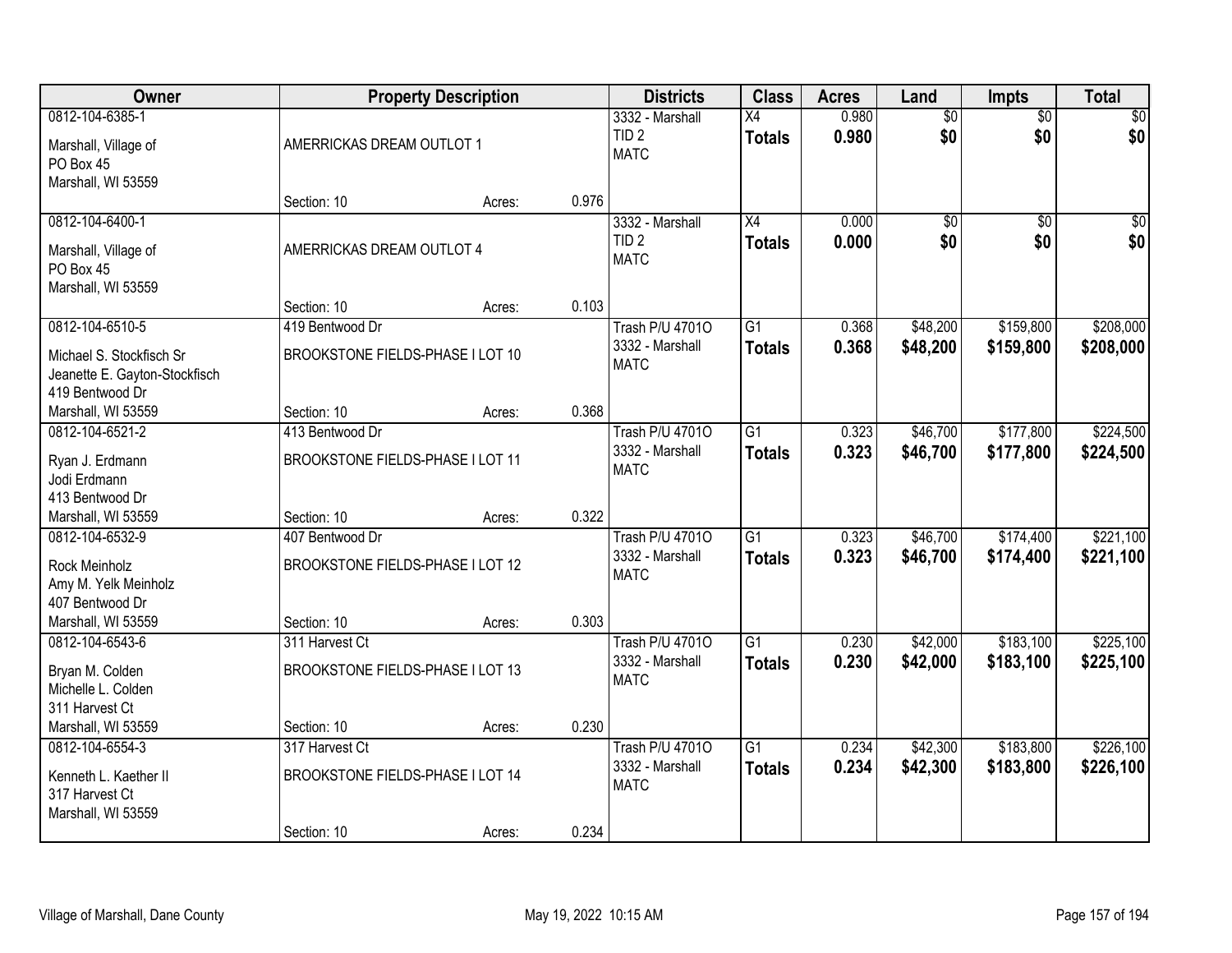| <b>Owner</b>                  |                                  | <b>Property Description</b> |       | <b>Districts</b>       | <b>Class</b>    | <b>Acres</b> | Land     | Impts     | <b>Total</b> |
|-------------------------------|----------------------------------|-----------------------------|-------|------------------------|-----------------|--------------|----------|-----------|--------------|
| 0812-104-6565-0               | 323 Harvest Ct                   |                             |       | <b>Trash P/U 47010</b> | $\overline{G1}$ | 0.252        | \$43,500 | \$162,000 | \$205,500    |
| Amanda Dominguez              | BROOKSTONE FIELDS-PHASE I LOT 15 |                             |       | 3332 - Marshall        | <b>Totals</b>   | 0.252        | \$43,500 | \$162,000 | \$205,500    |
| Antonio Dominguez             |                                  |                             |       | <b>MATC</b>            |                 |              |          |           |              |
| 323 Harvest Ct                |                                  |                             |       |                        |                 |              |          |           |              |
| Marshall, WI 53559            | Section: 10                      | Acres:                      | 0.251 |                        |                 |              |          |           |              |
| 0812-104-6576-7               | 329 Harvest Ct                   |                             |       | <b>Trash P/U 47010</b> | $\overline{G1}$ | 0.662        | \$54,200 | \$213,200 | \$267,400    |
| Scott J. Streeper             | BROOKSTONE FIELDS-PHASE I LOT 16 |                             |       | 3332 - Marshall        | <b>Totals</b>   | 0.662        | \$54,200 | \$213,200 | \$267,400    |
| Ellen M. Streeper             |                                  |                             |       | <b>MATC</b>            |                 |              |          |           |              |
| 329 Harvest Ct                |                                  |                             |       |                        |                 |              |          |           |              |
| Marshall, WI 53559            | Section: 10                      | Acres:                      | 0.661 |                        |                 |              |          |           |              |
| 0812-104-6587-4               | 335 Harvest Ct                   |                             |       | <b>Trash P/U 47010</b> | $\overline{G1}$ | 0.480        | \$49,500 | \$183,300 | \$232,800    |
|                               |                                  |                             |       | 3332 - Marshall        | <b>Totals</b>   | 0.480        | \$49,500 | \$183,300 | \$232,800    |
| Steven J. Lazewski            | BROOKSTONE FIELDS-PHASE I LOT 17 |                             |       | <b>MATC</b>            |                 |              |          |           |              |
| Tia M. Kant<br>335 Harvest Ct |                                  |                             |       |                        |                 |              |          |           |              |
| Marshall, WI 53559            | Section: 10                      | Acres:                      | 0.480 |                        |                 |              |          |           |              |
| 0812-104-6598-1               | 310 Harvest Ct                   |                             |       | <b>Trash P/U 47010</b> | $\overline{G1}$ | 0.592        | \$55,500 | \$258,600 | \$314,100    |
|                               |                                  |                             |       | 3332 - Marshall        | <b>Totals</b>   | 0.592        | \$55,500 | \$258,600 | \$314,100    |
| Timothy S. Harrison           | BROOKSTONE FIELDS-PHASE I LOT 18 |                             |       | <b>MATC</b>            |                 |              |          |           |              |
| Suzette M. Harrison           |                                  |                             |       |                        |                 |              |          |           |              |
| 310 Harvest Ct                |                                  |                             |       |                        |                 |              |          |           |              |
| Marshall, WI 53559            | Section: 10                      | Acres:                      | 0.592 |                        |                 |              |          |           |              |
| 0812-104-6609-7               | 406 Bentwood Dr                  |                             |       | <b>Trash P/U 47010</b> | $\overline{G1}$ | 0.244        | \$42,900 | \$196,900 | \$239,800    |
| Mark R. Hanson                | BROOKSTONE FIELDS-PHASE I LOT 19 |                             |       | 3332 - Marshall        | <b>Totals</b>   | 0.244        | \$42,900 | \$196,900 | \$239,800    |
| Tanya L. Nelson               |                                  |                             |       | <b>MATC</b>            |                 |              |          |           |              |
| 406 Bentwood Dr               |                                  |                             |       |                        |                 |              |          |           |              |
| Marshall, WI 53559            | Section: 10                      | Acres:                      | 0.243 |                        |                 |              |          |           |              |
| 0812-104-6620-2               | 412 Bentwood Dr                  |                             |       | <b>Trash P/U 47010</b> | $\overline{G1}$ | 0.258        | \$43,900 | \$191,700 | \$235,600    |
| James R. Cook                 | BROOKSTONE FIELDS-PHASE I LOT 20 |                             |       | 3332 - Marshall        | <b>Totals</b>   | 0.258        | \$43,900 | \$191,700 | \$235,600    |
| 412 Bentwood Dr               |                                  |                             |       | <b>MATC</b>            |                 |              |          |           |              |
| Marshall, WI 53559            |                                  |                             |       |                        |                 |              |          |           |              |
|                               | Section: 10                      | Acres:                      | 0.258 |                        |                 |              |          |           |              |
| 0812-104-6631-9               | 418 Bentwood Dr                  |                             |       | <b>Trash P/U 47010</b> | $\overline{G1}$ | 0.244        | \$42,900 | \$179,400 | \$222,300    |
| Eric K. Wesley                | BROOKSTONE FIELDS-PHASE I LOT 21 |                             |       | 3332 - Marshall        | <b>Totals</b>   | 0.244        | \$42,900 | \$179,400 | \$222,300    |
| Lisa A. Wesley                |                                  |                             |       | <b>MATC</b>            |                 |              |          |           |              |
| 418 Bentwood Dr               |                                  |                             |       |                        |                 |              |          |           |              |
| Marshall, WI 53559            | Section: 10                      | Acres:                      | 0.243 |                        |                 |              |          |           |              |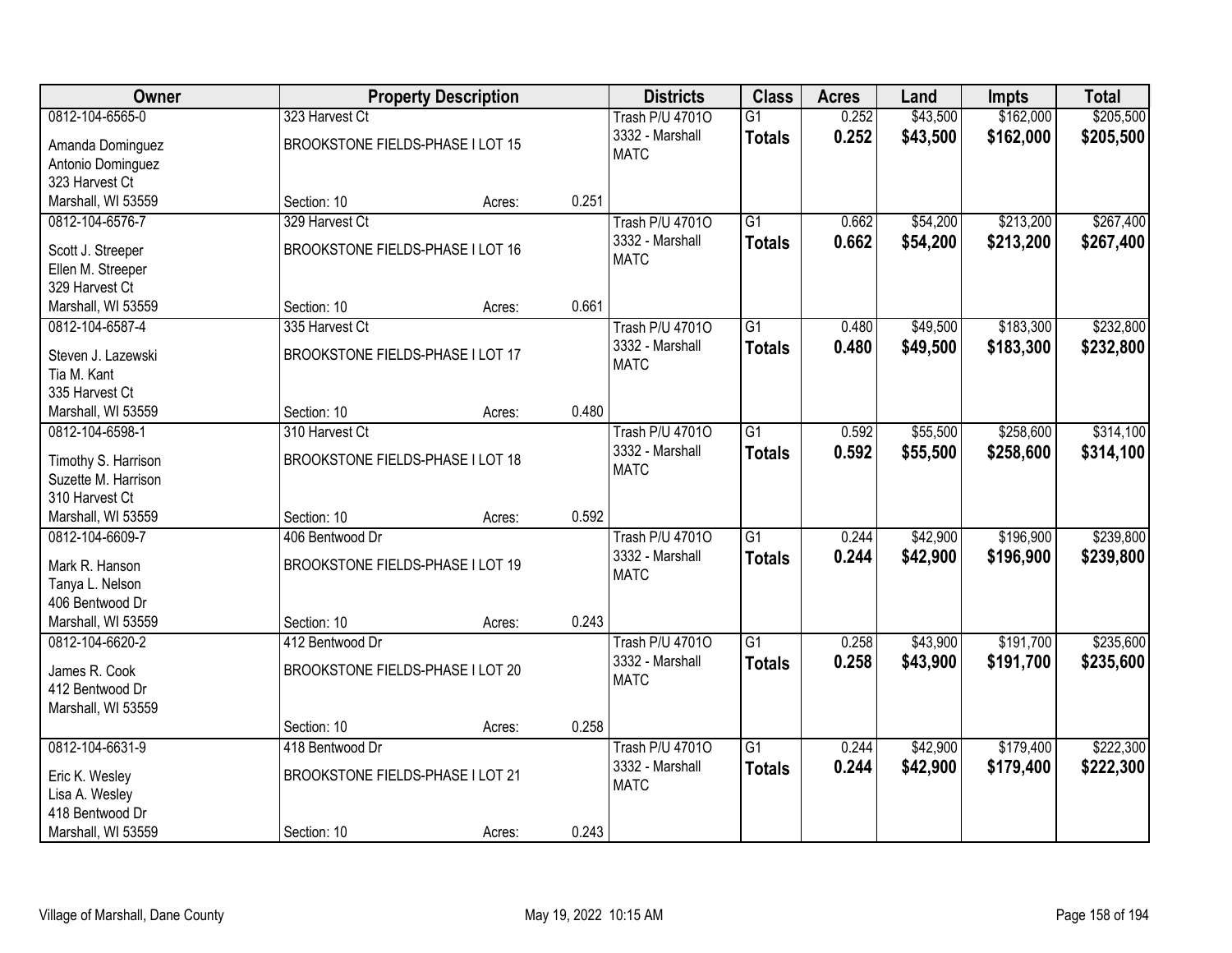| <b>Owner</b>                                                                                    | <b>Property Description</b>                                   |                 | <b>Districts</b>                                                               | <b>Class</b>                     | <b>Acres</b>   | Land                 | <b>Impts</b>           | <b>Total</b>           |
|-------------------------------------------------------------------------------------------------|---------------------------------------------------------------|-----------------|--------------------------------------------------------------------------------|----------------------------------|----------------|----------------------|------------------------|------------------------|
| 0812-104-6701-1<br>Dawn Nelson<br>101 Paradise Cir<br>Marshall, WI 53559                        | 101 Paradise Cir<br>PARADISE CROSSING UNIT 1-1                |                 | <b>Trash P/U 47010</b><br>3332 - Marshall<br>TID <sub>2</sub><br><b>MATC</b>   | G1<br><b>Totals</b>              | 0.000<br>0.000 | \$25,000<br>\$25,000 | \$163,200<br>\$163,200 | \$188,200<br>\$188,200 |
|                                                                                                 | Section: 10                                                   | 0.000<br>Acres: |                                                                                |                                  |                |                      |                        |                        |
| 0812-104-6703-1<br>Craig Straseske<br>Julie Straseske<br>102 Paradise Cir<br>Marshall, WI 53559 | 102 Paradise Cir<br>PARADISE CROSSING UNIT 1-2<br>Section: 10 | 0.000<br>Acres: | print<br>Trash P/U 47010<br>3332 - Marshall<br>TID <sub>2</sub><br><b>MATC</b> | $\overline{G1}$<br><b>Totals</b> | 0.000<br>0.000 | \$25,000<br>\$25,000 | \$145,600<br>\$145,600 | \$170,600<br>\$170,600 |
| 0812-104-6705-1<br>Paradise Crossing LLC<br>3281 Timber Ln<br>Verona, WI 53593                  | 103 Paradise Cir<br>PARADISE CROSSING UNIT 1-3                |                 | <b>Trash P/U 47010</b><br>3332 - Marshall<br>TID <sub>2</sub><br><b>MATC</b>   | G1<br><b>Totals</b>              | 0.000<br>0.000 | \$25,000<br>\$25,000 | \$156,700<br>\$156,700 | \$181,700<br>\$181,700 |
|                                                                                                 | Section: 10                                                   | 0.000<br>Acres: |                                                                                |                                  |                |                      |                        |                        |
| 0812-104-6707-1<br>Paradise Crossing LLC<br>3281 Timber Ln<br>Verona, WI 53593                  | 104 Paradise Cir<br>PARADISE CROSSING UNIT 1-4                |                 | <b>Trash P/U 47010</b><br>3332 - Marshall<br>TID <sub>2</sub><br><b>MATC</b>   | $\overline{G1}$<br><b>Totals</b> | 0.000<br>0.000 | \$25,000<br>\$25,000 | \$133,800<br>\$133,800 | \$158,800<br>\$158,800 |
|                                                                                                 | Section: 10                                                   | 0.000<br>Acres: |                                                                                |                                  |                |                      |                        |                        |
| 0812-104-6709-1<br>Paradise Crossing LLC<br>3281 Timber Ln<br>Verona, WI 53593                  | 105 Paradise Cir<br>PARADISE CROSSING UNIT 1-5                |                 | <b>Trash P/U 47010</b><br>3332 - Marshall<br>TID <sub>2</sub><br><b>MATC</b>   | $\overline{G1}$<br><b>Totals</b> | 0.000<br>0.000 | \$25,000<br>\$25,000 | \$156,700<br>\$156,700 | \$181,700<br>\$181,700 |
| 0812-104-6711-1                                                                                 | Section: 10<br>106 Paradise Cir                               | 0.000<br>Acres: | <b>Trash P/U 47010</b>                                                         | $\overline{G1}$                  | 0.000          | \$25,000             | \$130,400              | \$155,400              |
| Paradise Crossing LLC<br>3281 Timber Ln<br>Verona, WI 53593                                     | PARADISE CROSSING UNIT 1-6                                    |                 | 3332 - Marshall<br>TID <sub>2</sub><br><b>MATC</b>                             | <b>Totals</b>                    | 0.000          | \$25,000             | \$130,400              | \$155,400              |
|                                                                                                 | Section: 10                                                   | 0.000<br>Acres: |                                                                                |                                  |                |                      |                        |                        |
| 0812-104-6713-1<br>Paradise Crossing LLC<br>3281 Timber Ln<br>Verona, WI 53593                  | 107 Paradise Cir<br>PARADISE CROSSING UNIT 1-7<br>Section: 10 | 0.000<br>Acres: | <b>Trash P/U 47010</b><br>3332 - Marshall<br>TID <sub>2</sub><br><b>MATC</b>   | $\overline{G1}$<br><b>Totals</b> | 0.000<br>0.000 | \$25,000<br>\$25,000 | \$159,900<br>\$159,900 | \$184,900<br>\$184,900 |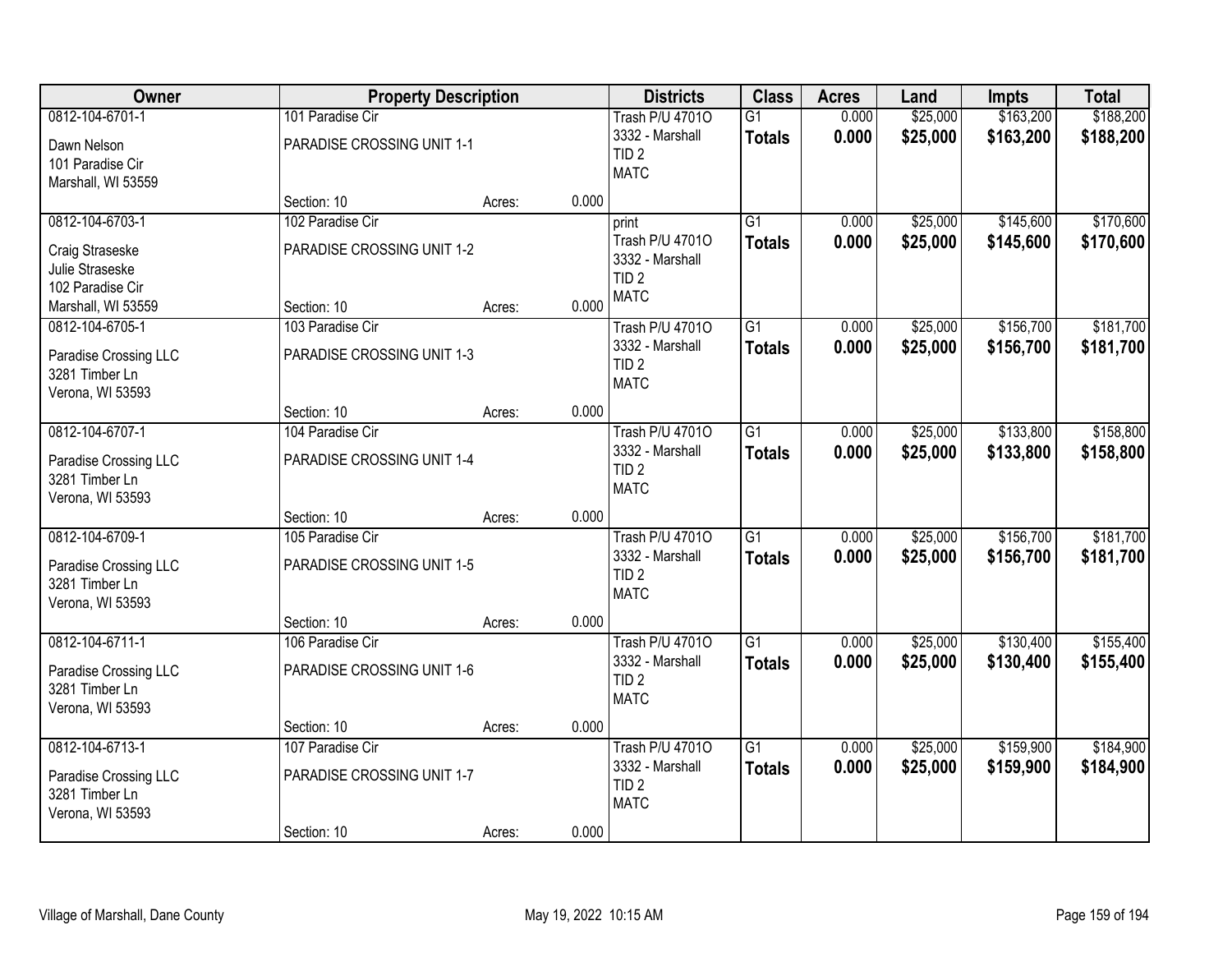| Owner                           | <b>Property Description</b> |        |       | <b>Districts</b>                    | <b>Class</b>    | <b>Acres</b> | Land     | <b>Impts</b>    | <b>Total</b> |
|---------------------------------|-----------------------------|--------|-------|-------------------------------------|-----------------|--------------|----------|-----------------|--------------|
| 0812-104-6715-1                 | 108 Paradise Cir            |        |       | <b>Trash P/U 47010</b>              | $\overline{G1}$ | 0.000        | \$25,000 | \$138,900       | \$163,900    |
| Paradise Crossing LLC           | PARADISE CROSSING UNIT 1-8  |        |       | 3332 - Marshall                     | <b>Totals</b>   | 0.000        | \$25,000 | \$138,900       | \$163,900    |
| 3281 Timber Ln                  |                             |        |       | TID <sub>2</sub><br><b>MATC</b>     |                 |              |          |                 |              |
| Verona, WI 53593                |                             |        |       |                                     |                 |              |          |                 |              |
|                                 | Section: 10                 | Acres: | 0.000 |                                     |                 |              |          |                 |              |
| 0812-104-6717-1                 | 201 Paradise Cir            |        |       | 3332 - Marshall<br>TID <sub>2</sub> | $\overline{G1}$ | 0.000        | \$10,000 | $\overline{50}$ | \$10,000     |
| DAM Holdings, LLC               | PARADISE CROSSING UNIT 2-1  |        |       | <b>MATC</b>                         | <b>Totals</b>   | 0.000        | \$10,000 | \$0             | \$10,000     |
| PO Box 280                      |                             |        |       |                                     |                 |              |          |                 |              |
| Lake Geneva, WI 53147-0280      | Section: 10                 | Acres: | 0.000 |                                     |                 |              |          |                 |              |
| 0812-104-6719-1                 | 202 Paradise Cir            |        |       | 3332 - Marshall                     | $\overline{G1}$ | 0.000        | \$10,000 | \$0             | \$10,000     |
|                                 |                             |        |       | TID <sub>2</sub>                    | <b>Totals</b>   | 0.000        | \$10,000 | \$0             | \$10,000     |
| DAM Holdings, LLC<br>PO Box 280 | PARADISE CROSSING UNIT 2-2  |        |       | <b>MATC</b>                         |                 |              |          |                 |              |
| Lake Geneva, WI 53147-0280      |                             |        |       |                                     |                 |              |          |                 |              |
|                                 | Section: 10                 | Acres: | 0.000 |                                     |                 |              |          |                 |              |
| 0812-104-6721-1                 | 203 Paradise Cir            |        |       | 3332 - Marshall                     | $\overline{G1}$ | 0.000        | \$10,000 | \$0             | \$10,000     |
| DAM Holdings, LLC               | PARADISE CROSSING UNIT 2-3  |        |       | TID <sub>2</sub>                    | <b>Totals</b>   | 0.000        | \$10,000 | \$0             | \$10,000     |
| PO Box 280                      |                             |        |       | <b>MATC</b>                         |                 |              |          |                 |              |
| Lake Geneva, WI 53147-0280      |                             |        |       |                                     |                 |              |          |                 |              |
|                                 | Section: 10                 | Acres: | 0.000 |                                     |                 |              |          |                 |              |
| 0812-104-6723-1                 | 204 Paradise Cir            |        |       | 3332 - Marshall                     | $\overline{G1}$ | 0.000        | \$10,000 | \$0             | \$10,000     |
| DAM Holdings, LLC               | PARADISE CROSSING UNIT 2-4  |        |       | TID <sub>2</sub><br><b>MATC</b>     | <b>Totals</b>   | 0.000        | \$10,000 | \$0             | \$10,000     |
| PO Box 280                      |                             |        |       |                                     |                 |              |          |                 |              |
| Lake Geneva, WI 53147-0280      | Section: 10                 |        | 0.000 |                                     |                 |              |          |                 |              |
| 0812-104-6725-1                 | 205 Paradise Cir            | Acres: |       | 3332 - Marshall                     | $\overline{G1}$ | 0.000        | \$10,000 | $\sqrt{6}$      | \$10,000     |
|                                 |                             |        |       | TID <sub>2</sub>                    | <b>Totals</b>   | 0.000        | \$10,000 | \$0             | \$10,000     |
| DAM Holdings, LLC<br>PO Box 280 | PARADISE CROSSING UNIT 2-5  |        |       | <b>MATC</b>                         |                 |              |          |                 |              |
| Lake Geneva, WI 53147-0280      |                             |        |       |                                     |                 |              |          |                 |              |
|                                 | Section: 10                 | Acres: | 0.000 |                                     |                 |              |          |                 |              |
| 0812-104-6727-1                 | 206 Paradise Cir            |        |       | 3332 - Marshall                     | $\overline{G1}$ | 0.000        | \$10,000 | $\overline{30}$ | \$10,000     |
| DAM Holdings, LLC               | PARADISE CROSSING UNIT 2-6  |        |       | TID <sub>2</sub>                    | <b>Totals</b>   | 0.000        | \$10,000 | \$0             | \$10,000     |
| PO Box 280                      |                             |        |       | <b>MATC</b>                         |                 |              |          |                 |              |
| Lake Geneva, WI 53147-0280      |                             |        |       |                                     |                 |              |          |                 |              |
|                                 | Section: 10                 | Acres: | 0.000 |                                     |                 |              |          |                 |              |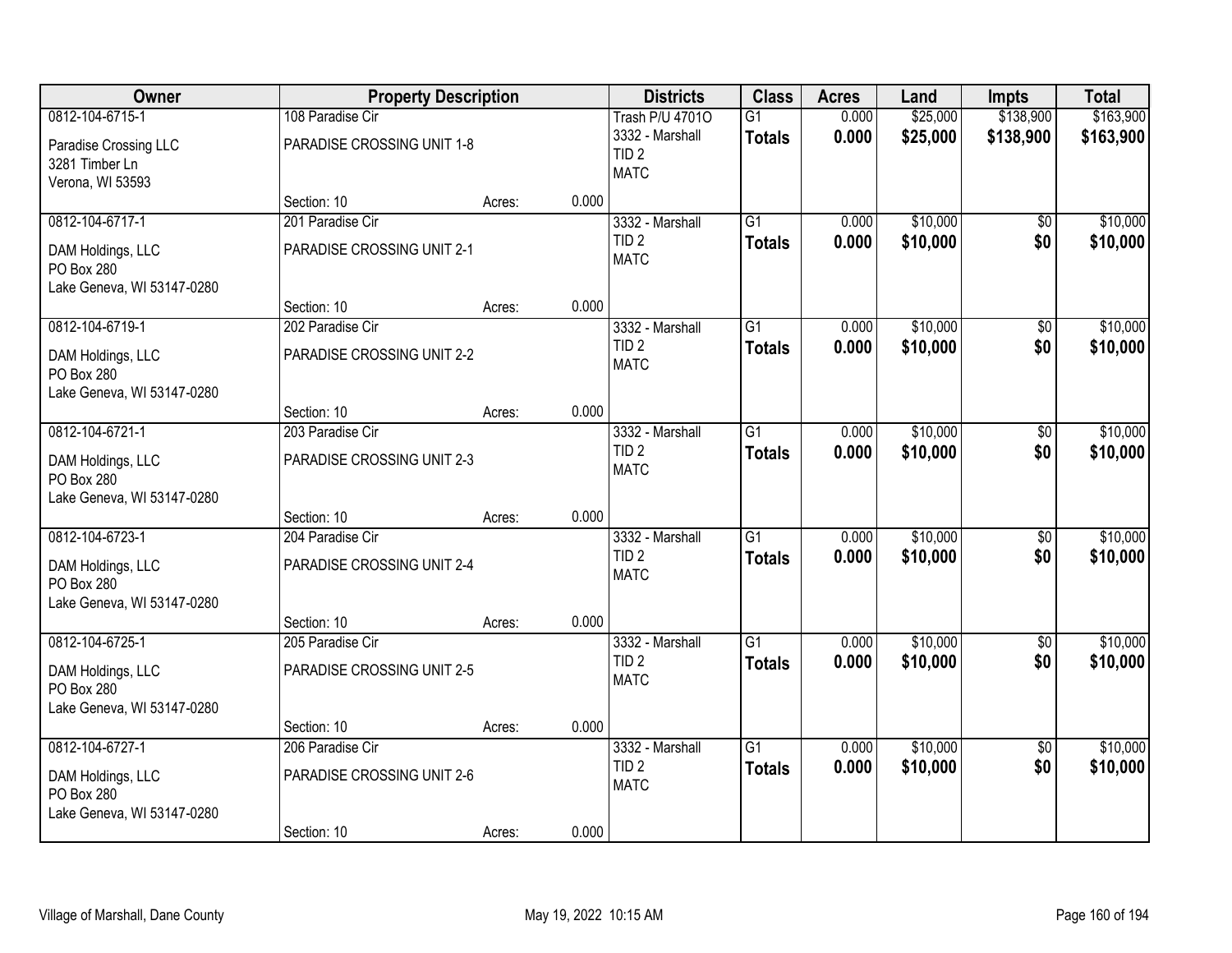| Owner                                                         |                            | <b>Property Description</b> |       | <b>Districts</b>                    | <b>Class</b>    | <b>Acres</b> | Land                 | <b>Impts</b>    | <b>Total</b> |
|---------------------------------------------------------------|----------------------------|-----------------------------|-------|-------------------------------------|-----------------|--------------|----------------------|-----------------|--------------|
| 0812-104-6729-1                                               | 207 Paradise Cir           |                             |       | 3332 - Marshall                     | $\overline{G1}$ | 0.000        | \$10,000             | $\overline{50}$ | \$10,000     |
| DAM Holdings, LLC<br>PO Box 280                               | PARADISE CROSSING UNIT 2-7 |                             |       | TID <sub>2</sub><br><b>MATC</b>     | <b>Totals</b>   | 0.000        | \$10,000             | \$0             | \$10,000     |
| Lake Geneva, WI 53147-0280                                    |                            |                             |       |                                     |                 |              |                      |                 |              |
|                                                               | Section: 10                | Acres:                      | 0.000 |                                     |                 |              |                      |                 |              |
| 0812-104-6731-1                                               | 208 Paradise Cir           |                             |       | 3332 - Marshall<br>TID <sub>2</sub> | $\overline{G1}$ | 0.000        | \$10,000             | $\overline{30}$ | \$10,000     |
| DAM Holdings, LLC<br>PO Box 280<br>Lake Geneva, WI 53147-0280 | PARADISE CROSSING UNIT 2-8 |                             |       | <b>MATC</b>                         | <b>Totals</b>   | 0.000        | \$10,000             | \$0             | \$10,000     |
|                                                               | Section: 10                | Acres:                      | 0.000 |                                     |                 |              |                      |                 |              |
| 0812-104-6733-1                                               | 301 Paradise Cir           |                             |       | 3332 - Marshall                     | $\overline{G1}$ | 0.000        | \$10,000             | \$0             | \$10,000     |
| DAM Holdings, LLC<br>PO Box 280                               | PARADISE CROSSING UNIT 3-1 |                             |       | TID <sub>2</sub><br><b>MATC</b>     | <b>Totals</b>   | 0.000        | \$10,000             | \$0             | \$10,000     |
| Lake Geneva, WI 53147-0280                                    | Section: 10                | Acres:                      | 0.000 |                                     |                 |              |                      |                 |              |
| 0812-104-6735-1                                               | 302 Paradise Cir           |                             |       | 3332 - Marshall                     | $\overline{G1}$ | 0.000        | \$10,000             | \$0             | \$10,000     |
| DAM Holdings, LLC<br>PO Box 280                               | PARADISE CROSSING UNIT 3-2 |                             |       | TID <sub>2</sub><br><b>MATC</b>     | <b>Totals</b>   | 0.000        | \$10,000             | \$0             | \$10,000     |
| Lake Geneva, WI 53147-0280                                    |                            |                             |       |                                     |                 |              |                      |                 |              |
|                                                               | Section: 10                | Acres:                      | 0.000 |                                     | $\overline{G1}$ |              |                      |                 |              |
| 0812-104-6737-1                                               | 303 Paradise Cir           |                             |       | 3332 - Marshall<br>TID <sub>2</sub> |                 | 0.000        | \$10,000<br>\$10,000 | \$0<br>\$0      | \$10,000     |
| DAM Holdings, LLC<br>PO Box 280<br>Lake Geneva, WI 53147-0280 | PARADISE CROSSING UNIT 3-3 |                             |       | <b>MATC</b>                         | <b>Totals</b>   | 0.000        |                      |                 | \$10,000     |
|                                                               | Section: 10                | Acres:                      | 0.000 |                                     |                 |              |                      |                 |              |
| 0812-104-6739-1                                               | 304 Paradise Cir           |                             |       | 3332 - Marshall                     | $\overline{G1}$ | 0.000        | \$10,000             | \$0             | \$10,000     |
| DAM Holdings, LLC<br>PO Box 280                               | PARADISE CROSSING UNIT 3-4 |                             |       | TID <sub>2</sub><br><b>MATC</b>     | <b>Totals</b>   | 0.000        | \$10,000             | \$0             | \$10,000     |
| Lake Geneva, WI 53147-0280                                    | Section: 10                | Acres:                      | 0.000 |                                     |                 |              |                      |                 |              |
| 0812-104-6741-1                                               | 305 Paradise Cir           |                             |       | 3332 - Marshall                     | $\overline{G1}$ | 0.000        | \$10,000             | $\overline{50}$ | \$10,000     |
| DAM Holdings, LLC<br>PO Box 280                               | PARADISE CROSSING UNIT 3-5 |                             |       | TID <sub>2</sub><br><b>MATC</b>     | <b>Totals</b>   | 0.000        | \$10,000             | \$0             | \$10,000     |
| Lake Geneva, WI 53147-0280                                    | Section: 10                | Acres:                      | 0.000 |                                     |                 |              |                      |                 |              |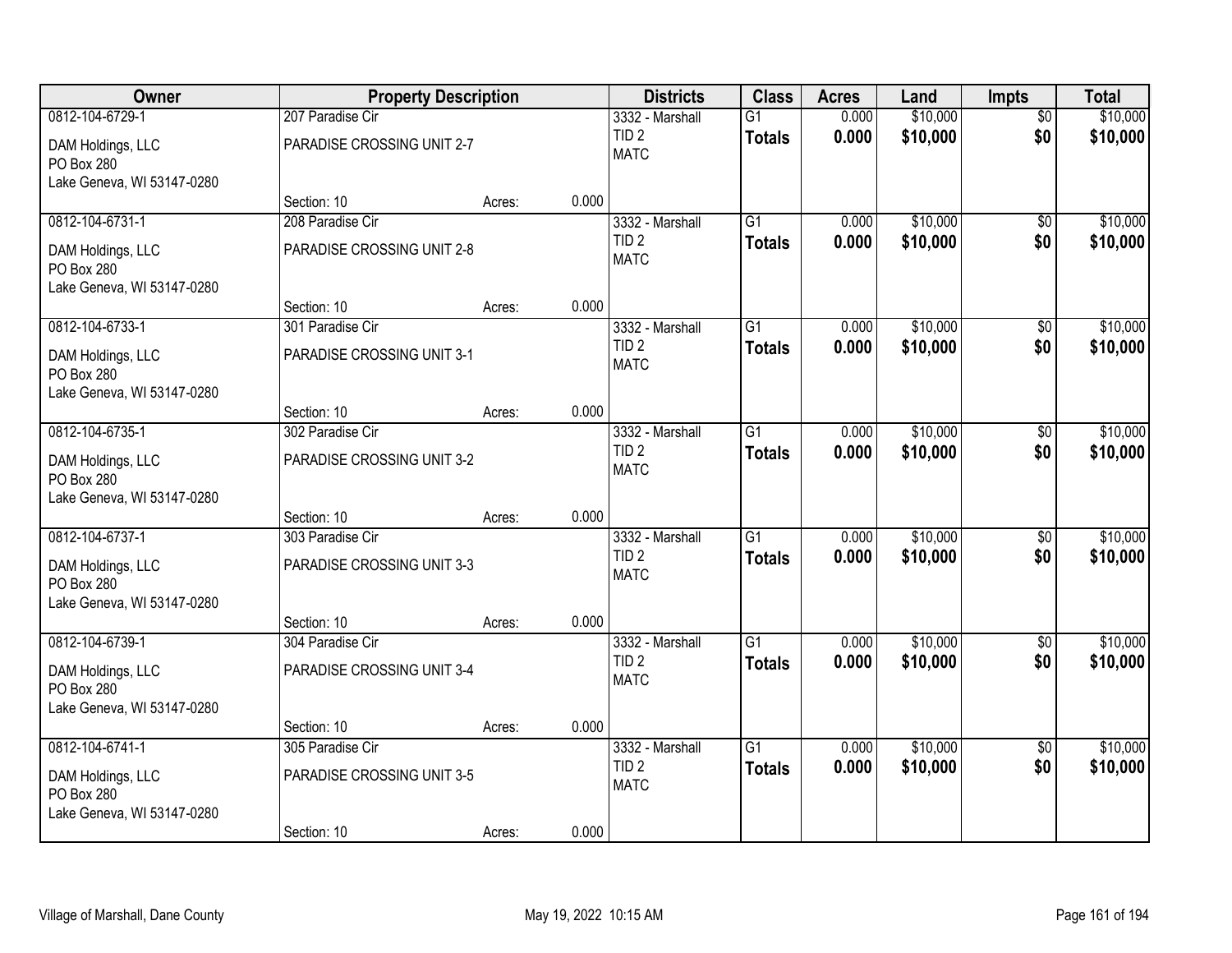| Owner                                                         | <b>Property Description</b> |        |       | <b>Districts</b>                    | <b>Class</b>    | <b>Acres</b> | Land     | <b>Impts</b>    | <b>Total</b> |
|---------------------------------------------------------------|-----------------------------|--------|-------|-------------------------------------|-----------------|--------------|----------|-----------------|--------------|
| 0812-104-6743-1                                               | 306 Paradise Cir            |        |       | 3332 - Marshall                     | $\overline{G1}$ | 0.000        | \$10,000 | $\overline{50}$ | \$10,000     |
| DAM Holdings, LLC<br>PO Box 280                               | PARADISE CROSSING UNIT 3-6  |        |       | TID <sub>2</sub><br><b>MATC</b>     | <b>Totals</b>   | 0.000        | \$10,000 | \$0             | \$10,000     |
| Lake Geneva, WI 53147-0280                                    |                             |        |       |                                     |                 |              |          |                 |              |
|                                                               | Section: 10                 | Acres: | 0.000 |                                     |                 |              |          |                 |              |
| 0812-104-6745-1                                               | 307 Paradise Cir            |        |       | 3332 - Marshall<br>TID <sub>2</sub> | $\overline{G1}$ | 0.000        | \$10,000 | $\overline{30}$ | \$10,000     |
| DAM Holdings, LLC<br>PO Box 280<br>Lake Geneva, WI 53147-0280 | PARADISE CROSSING UNIT 3-7  |        |       | <b>MATC</b>                         | <b>Totals</b>   | 0.000        | \$10,000 | \$0             | \$10,000     |
|                                                               | Section: 10                 | Acres: | 0.000 |                                     |                 |              |          |                 |              |
| 0812-104-6747-1                                               | 308 Paradise Cir            |        |       | 3332 - Marshall                     | $\overline{G1}$ | 0.000        | \$10,000 | \$0             | \$10,000     |
| DAM Holdings, LLC<br>PO Box 280                               | PARADISE CROSSING UNIT 3-8  |        |       | TID <sub>2</sub><br><b>MATC</b>     | <b>Totals</b>   | 0.000        | \$10,000 | \$0             | \$10,000     |
| Lake Geneva, WI 53147-0280                                    | Section: 10                 | Acres: | 0.000 |                                     |                 |              |          |                 |              |
| 0812-104-6749-1                                               | 401 Paradise Cir            |        |       | 3332 - Marshall                     | $\overline{G1}$ | 0.000        | \$10,000 | \$0             | \$10,000     |
|                                                               |                             |        |       | TID <sub>2</sub>                    | <b>Totals</b>   | 0.000        | \$10,000 | \$0             | \$10,000     |
| DAM Holdings, LLC<br>PO Box 280                               | PARADISE CROSSING UNIT 4-1  |        |       | <b>MATC</b>                         |                 |              |          |                 |              |
| Lake Geneva, WI 53147-0280                                    |                             |        |       |                                     |                 |              |          |                 |              |
|                                                               | Section: 10                 | Acres: | 0.000 |                                     |                 |              |          |                 |              |
| 0812-104-6751-1                                               | 402 Paradise Cir            |        |       | 3332 - Marshall                     | $\overline{G1}$ | 0.000        | \$10,000 | \$0             | \$10,000     |
| DAM Holdings, LLC                                             | PARADISE CROSSING UNIT 4-2  |        |       | TID <sub>2</sub>                    | <b>Totals</b>   | 0.000        | \$10,000 | \$0             | \$10,000     |
| PO Box 280                                                    |                             |        |       | <b>MATC</b>                         |                 |              |          |                 |              |
| Lake Geneva, WI 53147-0280                                    |                             |        |       |                                     |                 |              |          |                 |              |
|                                                               | Section: 10                 | Acres: | 0.000 |                                     |                 |              |          |                 |              |
| 0812-104-6753-1                                               | 403 Paradise Cir            |        |       | 3332 - Marshall                     | $\overline{G1}$ | 0.000        | \$10,000 | \$0             | \$10,000     |
| DAM Holdings, LLC<br>PO Box 280                               | PARADISE CROSSING UNIT 4-3  |        |       | TID <sub>2</sub><br><b>MATC</b>     | <b>Totals</b>   | 0.000        | \$10,000 | \$0             | \$10,000     |
| Lake Geneva, WI 53147-0280                                    |                             |        |       |                                     |                 |              |          |                 |              |
|                                                               | Section: 10                 | Acres: | 0.000 |                                     |                 |              |          |                 |              |
| 0812-104-6755-1                                               | 404 Paradise Cir            |        |       | 3332 - Marshall                     | $\overline{G1}$ | 0.000        | \$10,000 | $\overline{50}$ | \$10,000     |
| DAM Holdings, LLC<br>PO Box 280                               | PARADISE CROSSING UNIT 4-4  |        |       | TID <sub>2</sub><br><b>MATC</b>     | <b>Totals</b>   | 0.000        | \$10,000 | \$0             | \$10,000     |
| Lake Geneva, WI 53147-0280                                    |                             |        |       |                                     |                 |              |          |                 |              |
|                                                               | Section: 10                 | Acres: | 0.000 |                                     |                 |              |          |                 |              |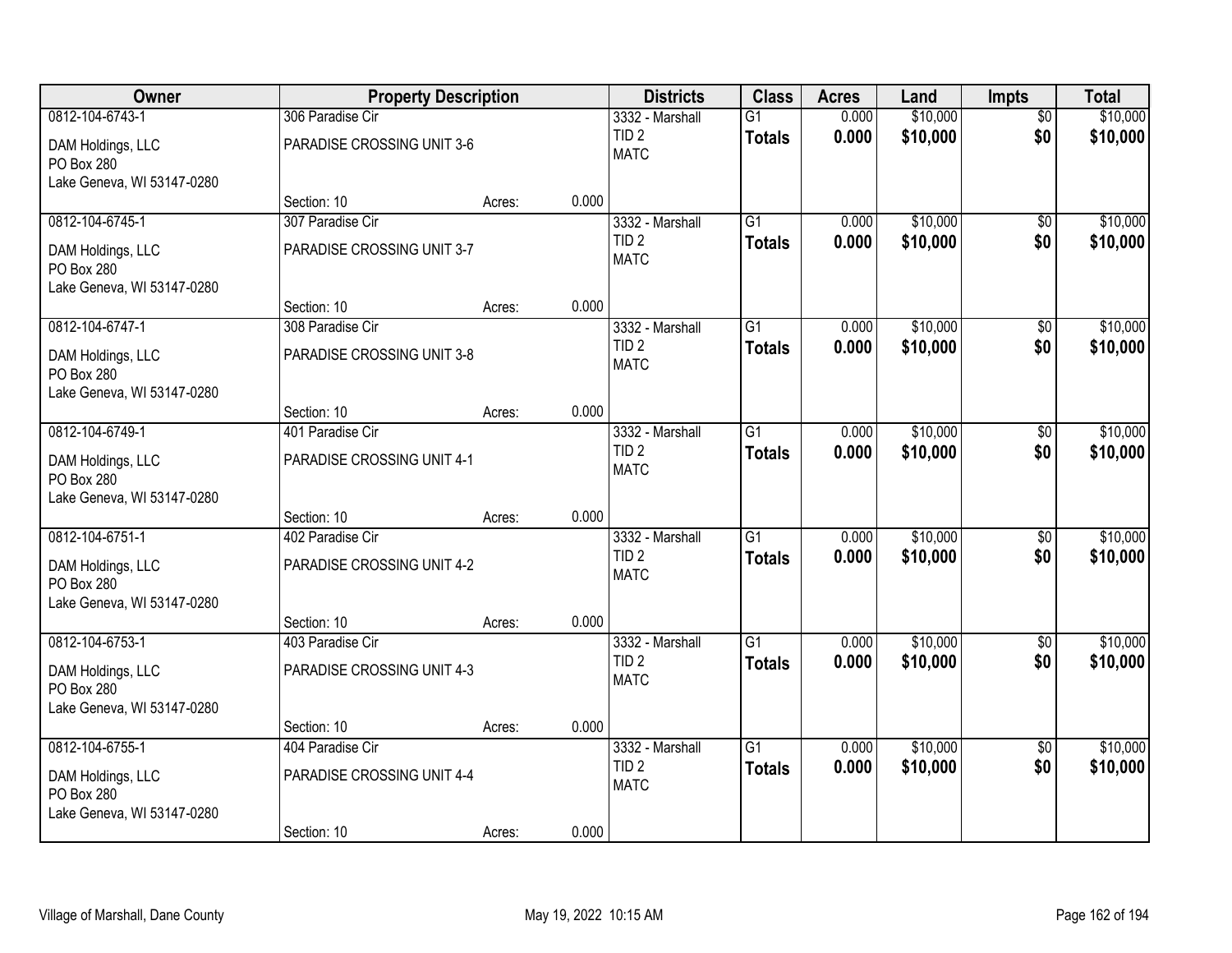| Owner                                                         | <b>Property Description</b>     |        |       | <b>Districts</b>                    | <b>Class</b>    | <b>Acres</b> | Land     | <b>Impts</b>    | <b>Total</b> |
|---------------------------------------------------------------|---------------------------------|--------|-------|-------------------------------------|-----------------|--------------|----------|-----------------|--------------|
| 0812-104-6757-1                                               | 405 Paradise Cir                |        |       | 3332 - Marshall                     | $\overline{G1}$ | 0.000        | \$10,000 | $\overline{50}$ | \$10,000     |
| DAM Holdings, LLC<br>PO Box 280                               | PARADISE CROSSING UNIT 4-5      |        |       | TID <sub>2</sub><br><b>MATC</b>     | <b>Totals</b>   | 0.000        | \$10,000 | \$0             | \$10,000     |
| Lake Geneva, WI 53147-0280                                    |                                 |        |       |                                     |                 |              |          |                 |              |
|                                                               | Section: 10                     | Acres: | 0.000 |                                     |                 |              |          |                 |              |
| 0812-104-6759-1                                               | 406 Paradise Cir                |        |       | 3332 - Marshall<br>TID <sub>2</sub> | $\overline{G1}$ | 0.000        | \$10,000 | $\overline{30}$ | \$10,000     |
| DAM Holdings, LLC<br>PO Box 280<br>Lake Geneva, WI 53147-0280 | PARADISE CROSSING UNIT 4-6      |        |       | <b>MATC</b>                         | <b>Totals</b>   | 0.000        | \$10,000 | \$0             | \$10,000     |
|                                                               | Section: 10                     | Acres: | 0.000 |                                     |                 |              |          |                 |              |
| 0812-104-6761-1                                               | 407 Paradise Cir                |        |       | 3332 - Marshall                     | $\overline{G1}$ | 0.000        | \$10,000 | \$0             | \$10,000     |
| DAM Holdings, LLC<br>PO Box 280                               | PARADISE CROSSING UNIT 4-7      |        |       | TID <sub>2</sub><br><b>MATC</b>     | <b>Totals</b>   | 0.000        | \$10,000 | \$0             | \$10,000     |
| Lake Geneva, WI 53147-0280                                    | Section: 10                     | Acres: | 0.000 |                                     |                 |              |          |                 |              |
| 0812-104-6763-1                                               | 408 Paradise Cir                |        |       | 3332 - Marshall                     | $\overline{G1}$ | 0.000        | \$10,000 | \$0             | \$10,000     |
| DAM Holdings, LLC<br>PO Box 280                               | PARADISE CROSSING UNIT 4-8      |        |       | TID <sub>2</sub><br><b>MATC</b>     | <b>Totals</b>   | 0.000        | \$10,000 | \$0             | \$10,000     |
| Lake Geneva, WI 53147-0280                                    |                                 |        |       |                                     |                 |              |          |                 |              |
| 0812-104-6765-1                                               | Section: 10<br>501 Paradise Cir | Acres: | 0.000 |                                     | $\overline{G1}$ | 0.000        | \$10,000 |                 | \$10,000     |
|                                                               |                                 |        |       | 3332 - Marshall<br>TID <sub>2</sub> | <b>Totals</b>   | 0.000        | \$10,000 | \$0<br>\$0      | \$10,000     |
| DAM Holdings, LLC<br>PO Box 280<br>Lake Geneva, WI 53147-0280 | PARADISE CROSSING UNIT 5-1      |        |       | <b>MATC</b>                         |                 |              |          |                 |              |
|                                                               | Section: 10                     | Acres: | 0.000 |                                     |                 |              |          |                 |              |
| 0812-104-6767-1                                               | 502 Paradise Cir                |        |       | 3332 - Marshall                     | $\overline{G1}$ | 0.000        | \$10,000 | \$0             | \$10,000     |
| DAM Holdings, LLC<br>PO Box 280                               | PARADISE CROSSING UNIT 5-2      |        |       | TID <sub>2</sub><br><b>MATC</b>     | <b>Totals</b>   | 0.000        | \$10,000 | \$0             | \$10,000     |
| Lake Geneva, WI 53147-0280                                    | Section: 10                     | Acres: | 0.000 |                                     |                 |              |          |                 |              |
| 0812-104-6769-1                                               | 503 Paradise Cir                |        |       | 3332 - Marshall                     | $\overline{G1}$ | 0.000        | \$10,000 | $\overline{50}$ | \$10,000     |
| DAM Holdings, LLC<br>PO Box 280                               | PARADISE CROSSING UNIT 5-3      |        |       | TID <sub>2</sub><br><b>MATC</b>     | <b>Totals</b>   | 0.000        | \$10,000 | \$0             | \$10,000     |
| Lake Geneva, WI 53147-0280                                    | Section: 10                     | Acres: | 0.000 |                                     |                 |              |          |                 |              |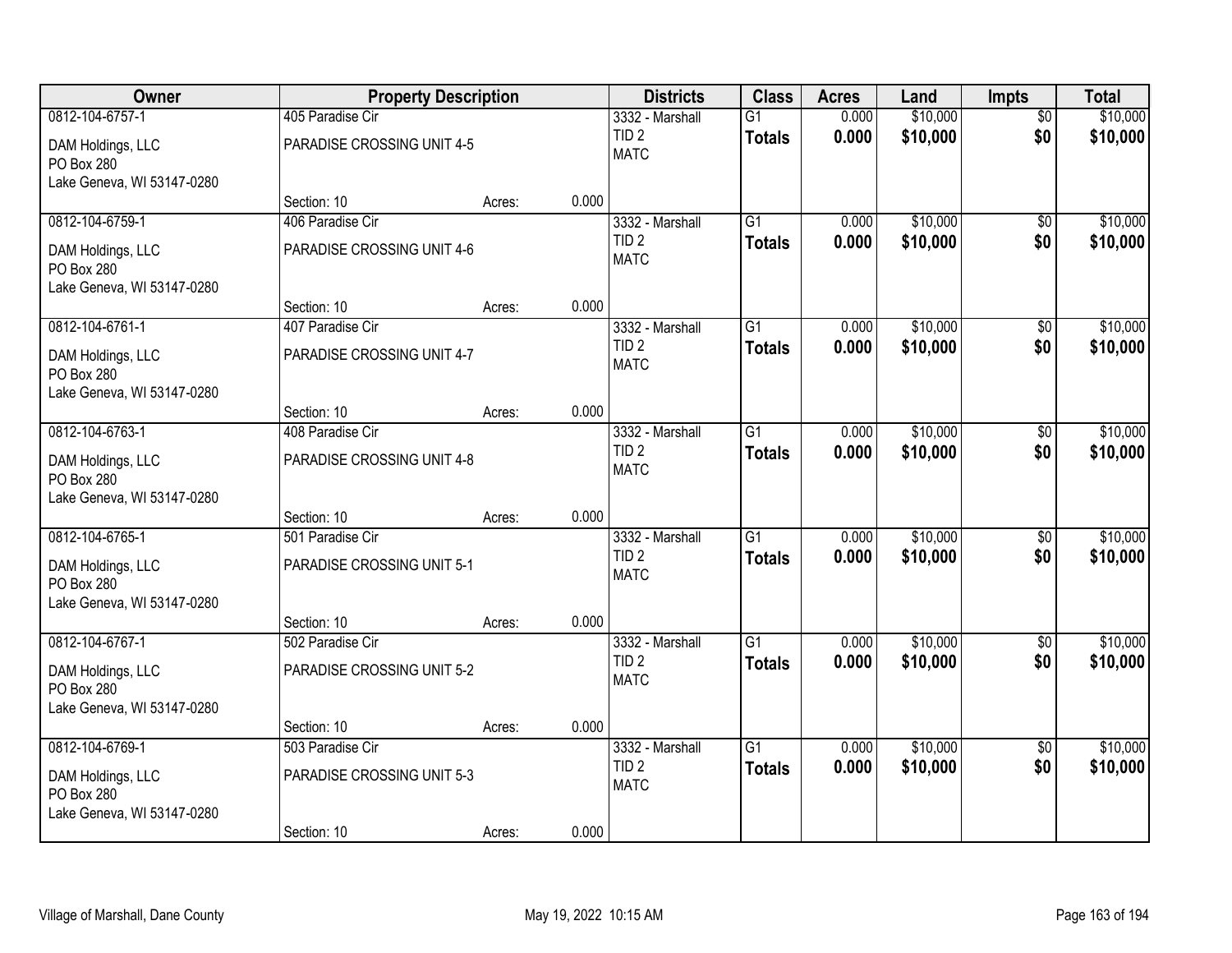| Owner                                                         | <b>Property Description</b> |        |       | <b>Districts</b>                    | <b>Class</b>    | <b>Acres</b> | Land     | <b>Impts</b>    | <b>Total</b> |
|---------------------------------------------------------------|-----------------------------|--------|-------|-------------------------------------|-----------------|--------------|----------|-----------------|--------------|
| 0812-104-6771-1                                               | 504 Paradise Cir            |        |       | 3332 - Marshall                     | $\overline{G1}$ | 0.000        | \$10,000 | $\overline{50}$ | \$10,000     |
| DAM Holdings, LLC<br>PO Box 280                               | PARADISE CROSSING UNIT 5-4  |        |       | TID <sub>2</sub><br><b>MATC</b>     | <b>Totals</b>   | 0.000        | \$10,000 | \$0             | \$10,000     |
| Lake Geneva, WI 53147-0280                                    |                             |        |       |                                     |                 |              |          |                 |              |
|                                                               | Section: 10                 | Acres: | 0.000 |                                     |                 |              |          |                 |              |
| 0812-104-6773-1                                               | 505 Paradise Cir            |        |       | 3332 - Marshall<br>TID <sub>2</sub> | $\overline{G1}$ | 0.000        | \$10,000 | $\overline{30}$ | \$10,000     |
| DAM Holdings, LLC<br>PO Box 280<br>Lake Geneva, WI 53147-0280 | PARADISE CROSSING UNIT 5-5  |        |       | <b>MATC</b>                         | <b>Totals</b>   | 0.000        | \$10,000 | \$0             | \$10,000     |
|                                                               | Section: 10                 | Acres: | 0.000 |                                     |                 |              |          |                 |              |
| 0812-104-6775-1                                               | 506 Paradise Cir            |        |       | 3332 - Marshall                     | $\overline{G1}$ | 0.000        | \$10,000 | \$0             | \$10,000     |
| DAM Holdings, LLC<br>PO Box 280                               | PARADISE CROSSING UNIT 5-6  |        |       | TID <sub>2</sub><br><b>MATC</b>     | <b>Totals</b>   | 0.000        | \$10,000 | \$0             | \$10,000     |
| Lake Geneva, WI 53147-0280                                    | Section: 10                 | Acres: | 0.000 |                                     |                 |              |          |                 |              |
| 0812-104-6777-1                                               | 507 Paradise Cir            |        |       | 3332 - Marshall                     | $\overline{G1}$ | 0.000        | \$10,000 | \$0             | \$10,000     |
| DAM Holdings, LLC<br>PO Box 280                               | PARADISE CROSSING UNIT 5-7  |        |       | TID <sub>2</sub><br><b>MATC</b>     | <b>Totals</b>   | 0.000        | \$10,000 | \$0             | \$10,000     |
| Lake Geneva, WI 53147-0280                                    |                             |        |       |                                     |                 |              |          |                 |              |
|                                                               | Section: 10                 | Acres: | 0.000 |                                     | $\overline{G1}$ |              |          |                 |              |
| 0812-104-6779-1                                               | 508 Paradise Cir            |        |       | 3332 - Marshall<br>TID <sub>2</sub> |                 | 0.000        | \$10,000 | \$0             | \$10,000     |
| DAM Holdings, LLC<br>PO Box 280<br>Lake Geneva, WI 53147-0280 | PARADISE CROSSING UNIT 5-8  |        |       | <b>MATC</b>                         | <b>Totals</b>   | 0.000        | \$10,000 | \$0             | \$10,000     |
|                                                               | Section: 10                 | Acres: | 0.000 |                                     |                 |              |          |                 |              |
| 0812-104-6781-1                                               | 601 Paradise Cir            |        |       | 3332 - Marshall                     | $\overline{G1}$ | 0.000        | \$10,000 | \$0             | \$10,000     |
| DAM Holdings, LLC<br>PO Box 280                               | PARADISE CROSSING UNIT 6-1  |        |       | TID <sub>2</sub><br><b>MATC</b>     | <b>Totals</b>   | 0.000        | \$10,000 | \$0             | \$10,000     |
| Lake Geneva, WI 53147-0280                                    | Section: 10                 | Acres: | 0.000 |                                     |                 |              |          |                 |              |
| 0812-104-6783-1                                               | 602 Paradise Cir            |        |       | 3332 - Marshall                     | $\overline{G1}$ | 0.000        | \$10,000 | $\overline{50}$ | \$10,000     |
| DAM Holdings, LLC<br>PO Box 280                               | PARADISE CROSSING UNIT 6-2  |        |       | TID <sub>2</sub><br><b>MATC</b>     | <b>Totals</b>   | 0.000        | \$10,000 | \$0             | \$10,000     |
| Lake Geneva, WI 53147-0280                                    | Section: 10                 | Acres: | 0.000 |                                     |                 |              |          |                 |              |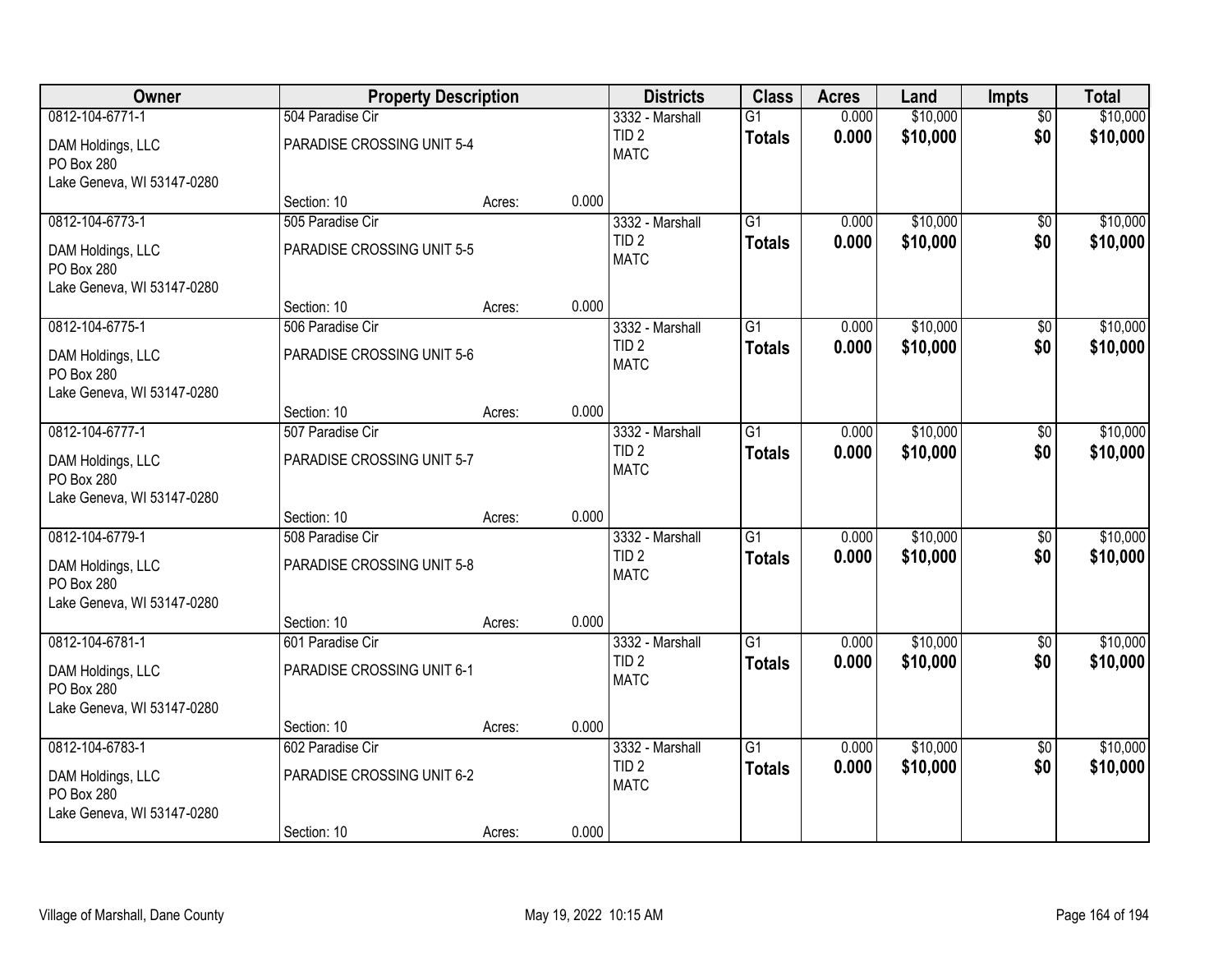| <b>Owner</b>                    |                            | <b>Property Description</b> |       | <b>Districts</b>                | <b>Class</b>    | <b>Acres</b> | Land     | <b>Impts</b>    | <b>Total</b> |
|---------------------------------|----------------------------|-----------------------------|-------|---------------------------------|-----------------|--------------|----------|-----------------|--------------|
| 0812-104-6785-1                 | 603 Paradise Cir           |                             |       | 3332 - Marshall                 | $\overline{G1}$ | 0.000        | \$10,000 | $\overline{50}$ | \$10,000     |
| DAM Holdings, LLC<br>PO Box 280 | PARADISE CROSSING UNIT 6-3 |                             |       | TID <sub>2</sub><br><b>MATC</b> | <b>Totals</b>   | 0.000        | \$10,000 | \$0             | \$10,000     |
| Lake Geneva, WI 53147-0280      |                            |                             |       |                                 |                 |              |          |                 |              |
|                                 | Section: 10                | Acres:                      | 0.000 |                                 |                 |              |          |                 |              |
| 0812-104-6787-1                 | 604 Paradise Cir           |                             |       | 3332 - Marshall                 | $\overline{G1}$ | 0.000        | \$10,000 | \$0             | \$10,000     |
| DAM Holdings, LLC<br>PO Box 280 | PARADISE CROSSING UNIT 6-4 |                             |       | TID <sub>2</sub><br><b>MATC</b> | <b>Totals</b>   | 0.000        | \$10,000 | \$0             | \$10,000     |
| Lake Geneva, WI 53147-0280      |                            |                             |       |                                 |                 |              |          |                 |              |
|                                 | Section: 10                | Acres:                      | 0.000 |                                 |                 |              |          |                 |              |
| 0812-104-6789-1                 | 605 Paradise Cir           |                             |       | 3332 - Marshall                 | G1              | 0.000        | \$10,000 | \$0             | \$10,000     |
| DAM Holdings, LLC<br>PO Box 280 | PARADISE CROSSING UNIT 6-5 |                             |       | TID <sub>2</sub><br><b>MATC</b> | <b>Totals</b>   | 0.000        | \$10,000 | \$0             | \$10,000     |
| Lake Geneva, WI 53147-0280      |                            |                             |       |                                 |                 |              |          |                 |              |
|                                 | Section: 10                | Acres:                      | 0.000 |                                 |                 |              |          |                 |              |
| 0812-104-6791-1                 | 606 Paradise Cir           |                             |       | 3332 - Marshall                 | $\overline{G1}$ | 0.000        | \$10,000 | \$0             | \$10,000     |
| DAM Holdings, LLC<br>PO Box 280 | PARADISE CROSSING UNIT 6-6 |                             |       | TID <sub>2</sub><br><b>MATC</b> | <b>Totals</b>   | 0.000        | \$10,000 | \$0             | \$10,000     |
| Lake Geneva, WI 53147-0280      |                            |                             |       |                                 |                 |              |          |                 |              |
|                                 | Section: 10                | Acres:                      | 0.000 |                                 |                 |              |          |                 |              |
| 0812-104-6793-1                 | 607 Paradise Cir           |                             |       | 3332 - Marshall                 | $\overline{G1}$ | 0.000        | \$10,000 | $\overline{50}$ | \$10,000     |
| DAM Holdings, LLC               | PARADISE CROSSING UNIT 6-7 |                             |       | TID <sub>2</sub>                | <b>Totals</b>   | 0.000        | \$10,000 | \$0             | \$10,000     |
| PO Box 280                      |                            |                             |       | <b>MATC</b>                     |                 |              |          |                 |              |
| Lake Geneva, WI 53147-0280      |                            |                             |       |                                 |                 |              |          |                 |              |
|                                 | Section: 10                | Acres:                      | 0.000 |                                 |                 |              |          |                 |              |
| 0812-104-6795-1                 | 608 Paradise Cir           |                             |       | 3332 - Marshall                 | $\overline{G1}$ | 0.000        | \$10,000 | $\sqrt{6}$      | \$10,000     |
| DAM Holdings, LLC<br>PO Box 280 | PARADISE CROSSING UNIT 6-8 |                             |       | TID <sub>2</sub><br><b>MATC</b> | <b>Totals</b>   | 0.000        | \$10,000 | \$0             | \$10,000     |
| Lake Geneva, WI 53147-0280      |                            |                             |       |                                 |                 |              |          |                 |              |
|                                 | Section: 10                | Acres:                      | 0.000 |                                 |                 |              |          |                 |              |
| 0812-104-6797-1                 | 701 Paradise Cir           |                             |       | 3332 - Marshall                 | $\overline{G1}$ | 0.000        | \$10,000 | $\overline{50}$ | \$10,000     |
| DAM Holdings, LLC<br>PO Box 280 | PARADISE CROSSING UNIT 7-1 |                             |       | TID <sub>2</sub><br><b>MATC</b> | <b>Totals</b>   | 0.000        | \$10,000 | \$0             | \$10,000     |
| Lake Geneva, WI 53147-0280      |                            |                             |       |                                 |                 |              |          |                 |              |
|                                 | Section: 10                | Acres:                      | 0.000 |                                 |                 |              |          |                 |              |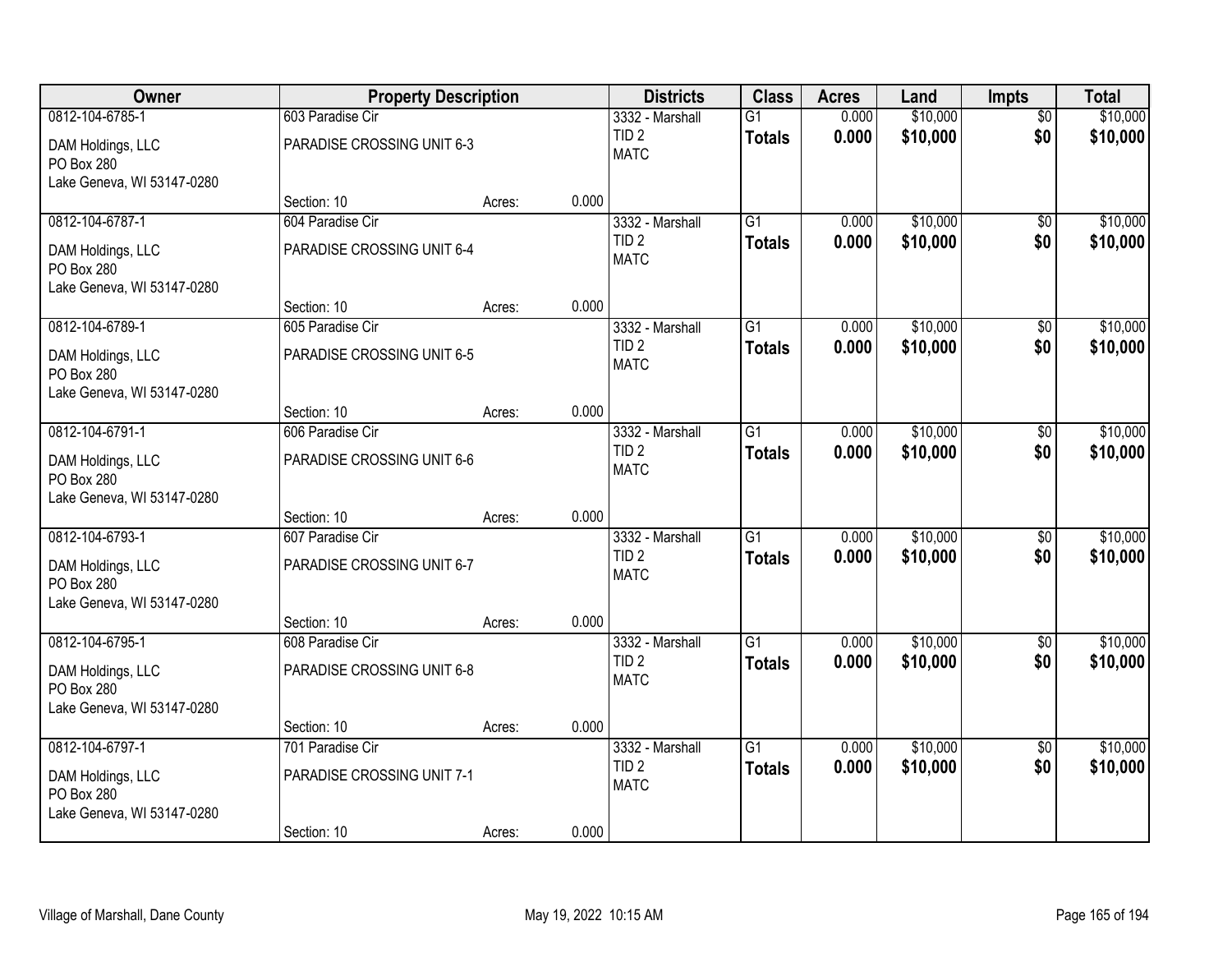| Owner                                                         |                            | <b>Property Description</b> |       | <b>Districts</b>                    | <b>Class</b>    | <b>Acres</b> | Land     | <b>Impts</b>    | <b>Total</b> |
|---------------------------------------------------------------|----------------------------|-----------------------------|-------|-------------------------------------|-----------------|--------------|----------|-----------------|--------------|
| 0812-104-6799-1                                               | 702 Paradise Cir           |                             |       | 3332 - Marshall                     | $\overline{G1}$ | 0.000        | \$10,000 | $\overline{50}$ | \$10,000     |
| DAM Holdings, LLC<br>PO Box 280                               | PARADISE CROSSING UNIT 7-2 |                             |       | TID <sub>2</sub><br><b>MATC</b>     | <b>Totals</b>   | 0.000        | \$10,000 | \$0             | \$10,000     |
| Lake Geneva, WI 53147-0280                                    |                            |                             |       |                                     |                 |              |          |                 |              |
|                                                               | Section: 10                | Acres:                      | 0.000 |                                     |                 |              |          |                 |              |
| 0812-104-6801-1                                               | 703 Paradise Cir           |                             |       | 3332 - Marshall<br>TID <sub>2</sub> | $\overline{G1}$ | 0.000        | \$10,000 | $\overline{30}$ | \$10,000     |
| DAM Holdings, LLC<br>PO Box 280<br>Lake Geneva, WI 53147-0280 | PARADISE CROSSING UNIT 7-3 |                             |       | <b>MATC</b>                         | <b>Totals</b>   | 0.000        | \$10,000 | \$0             | \$10,000     |
|                                                               | Section: 10                | Acres:                      | 0.000 |                                     |                 |              |          |                 |              |
| 0812-104-6803-1                                               | 704 Paradise Cir           |                             |       | 3332 - Marshall                     | $\overline{G1}$ | 0.000        | \$10,000 | \$0             | \$10,000     |
| DAM Holdings, LLC<br>PO Box 280                               | PARADISE CROSSING UNIT 7-4 |                             |       | TID <sub>2</sub><br><b>MATC</b>     | <b>Totals</b>   | 0.000        | \$10,000 | \$0             | \$10,000     |
| Lake Geneva, WI 53147-0280                                    | Section: 10                | Acres:                      | 0.000 |                                     |                 |              |          |                 |              |
| 0812-104-6805-1                                               | 705 Paradise Cir           |                             |       | 3332 - Marshall                     | $\overline{G1}$ | 0.000        | \$10,000 | \$0             | \$10,000     |
| DAM Holdings, LLC                                             | PARADISE CROSSING UNIT 7-5 |                             |       | TID <sub>2</sub><br><b>MATC</b>     | <b>Totals</b>   | 0.000        | \$10,000 | \$0             | \$10,000     |
| PO Box 280                                                    |                            |                             |       |                                     |                 |              |          |                 |              |
| Lake Geneva, WI 53147-0280                                    | Section: 10                | Acres:                      | 0.000 |                                     |                 |              |          |                 |              |
| 0812-104-6807-1                                               | 706 Paradise Cir           |                             |       | 3332 - Marshall                     | $\overline{G1}$ | 0.000        | \$10,000 | \$0             | \$10,000     |
|                                                               |                            |                             |       | TID <sub>2</sub>                    | <b>Totals</b>   | 0.000        | \$10,000 | \$0             | \$10,000     |
| DAM Holdings, LLC                                             | PARADISE CROSSING UNIT 7-6 |                             |       | <b>MATC</b>                         |                 |              |          |                 |              |
| PO Box 280<br>Lake Geneva, WI 53147-0280                      |                            |                             |       |                                     |                 |              |          |                 |              |
|                                                               | Section: 10                | Acres:                      | 0.000 |                                     |                 |              |          |                 |              |
| 0812-104-6809-1                                               | 707 Paradise Cir           |                             |       | 3332 - Marshall                     | $\overline{G1}$ | 0.000        | \$10,000 | \$0             | \$10,000     |
| DAM Holdings, LLC                                             | PARADISE CROSSING UNIT 7-7 |                             |       | TID <sub>2</sub>                    | <b>Totals</b>   | 0.000        | \$10,000 | \$0             | \$10,000     |
| PO Box 280                                                    |                            |                             |       | <b>MATC</b>                         |                 |              |          |                 |              |
| Lake Geneva, WI 53147-0280                                    |                            |                             |       |                                     |                 |              |          |                 |              |
|                                                               | Section: 10                | Acres:                      | 0.000 |                                     |                 |              |          |                 |              |
| 0812-104-6811-1                                               | 708 Paradise Cir           |                             |       | 3332 - Marshall                     | $\overline{G1}$ | 0.000        | \$10,000 | $\overline{50}$ | \$10,000     |
| DAM Holdings, LLC                                             | PARADISE CROSSING UNIT 7-8 |                             |       | TID <sub>2</sub>                    | <b>Totals</b>   | 0.000        | \$10,000 | \$0             | \$10,000     |
| PO Box 280                                                    |                            |                             |       | <b>MATC</b>                         |                 |              |          |                 |              |
| Lake Geneva, WI 53147-0280                                    |                            |                             |       |                                     |                 |              |          |                 |              |
|                                                               | Section: 10                | Acres:                      | 0.000 |                                     |                 |              |          |                 |              |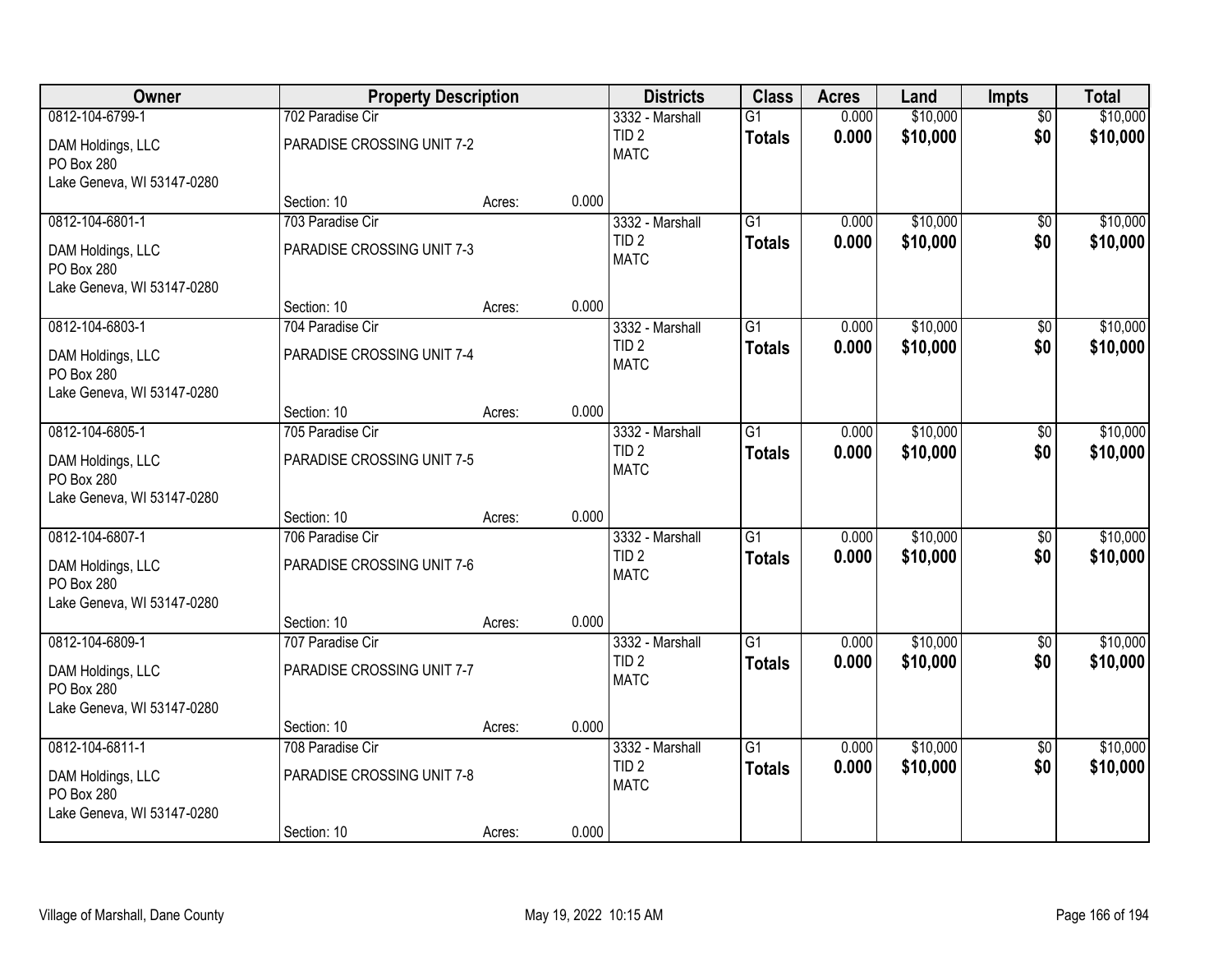| Owner                                                         | <b>Property Description</b>     |        |       | <b>Districts</b>                    | <b>Class</b>    | <b>Acres</b> | Land     | <b>Impts</b>    | <b>Total</b> |
|---------------------------------------------------------------|---------------------------------|--------|-------|-------------------------------------|-----------------|--------------|----------|-----------------|--------------|
| 0812-104-6813-1                                               | 801 Paradise Cir                |        |       | 3332 - Marshall                     | $\overline{G1}$ | 0.000        | \$10,000 | $\overline{50}$ | \$10,000     |
| DAM Holdings, LLC<br>PO Box 280                               | PARADISE CROSSING UNIT 8-1      |        |       | TID <sub>2</sub><br><b>MATC</b>     | <b>Totals</b>   | 0.000        | \$10,000 | \$0             | \$10,000     |
| Lake Geneva, WI 53147-0280                                    |                                 |        |       |                                     |                 |              |          |                 |              |
|                                                               | Section: 10                     | Acres: | 0.000 |                                     |                 |              |          |                 |              |
| 0812-104-6815-1                                               | 802 Paradise Cir                |        |       | 3332 - Marshall<br>TID <sub>2</sub> | $\overline{G1}$ | 0.000        | \$10,000 | $\overline{30}$ | \$10,000     |
| DAM Holdings, LLC<br>PO Box 280<br>Lake Geneva, WI 53147-0280 | PARADISE CROSSING UNIT 8-2      |        |       | <b>MATC</b>                         | <b>Totals</b>   | 0.000        | \$10,000 | \$0             | \$10,000     |
|                                                               | Section: 10                     | Acres: | 0.000 |                                     |                 |              |          |                 |              |
| 0812-104-6817-1                                               | 803 Paradise Cir                |        |       | 3332 - Marshall                     | $\overline{G1}$ | 0.000        | \$10,000 | \$0             | \$10,000     |
| DAM Holdings, LLC<br>PO Box 280                               | PARADISE CROSSING UNIT 8-3      |        |       | TID <sub>2</sub><br><b>MATC</b>     | <b>Totals</b>   | 0.000        | \$10,000 | \$0             | \$10,000     |
| Lake Geneva, WI 53147-0280                                    | Section: 10                     | Acres: | 0.000 |                                     |                 |              |          |                 |              |
| 0812-104-6819-1                                               | 804 Paradise Cir                |        |       | 3332 - Marshall                     | $\overline{G1}$ | 0.000        | \$10,000 | \$0             | \$10,000     |
|                                                               |                                 |        |       | TID <sub>2</sub>                    | <b>Totals</b>   | 0.000        | \$10,000 | \$0             | \$10,000     |
| DAM Holdings, LLC<br>PO Box 280                               | PARADISE CROSSING UNIT 8-4      |        |       | <b>MATC</b>                         |                 |              |          |                 |              |
| Lake Geneva, WI 53147-0280                                    |                                 |        |       |                                     |                 |              |          |                 |              |
| 0812-104-6821-1                                               | Section: 10                     | Acres: | 0.000 |                                     | $\overline{G1}$ | 0.000        | \$10,000 |                 | \$10,000     |
|                                                               | 805 Paradise Cir                |        |       | 3332 - Marshall<br>TID <sub>2</sub> |                 |              | \$10,000 | \$0<br>\$0      |              |
| DAM Holdings, LLC                                             | PARADISE CROSSING UNIT 8-5      |        |       | <b>MATC</b>                         | <b>Totals</b>   | 0.000        |          |                 | \$10,000     |
| PO Box 280                                                    |                                 |        |       |                                     |                 |              |          |                 |              |
| Lake Geneva, WI 53147-0280                                    |                                 |        |       |                                     |                 |              |          |                 |              |
| 0812-104-6823-1                                               | Section: 10<br>806 Paradise Cir | Acres: | 0.000 | 3332 - Marshall                     | $\overline{G1}$ | 0.000        | \$10,000 |                 | \$10,000     |
|                                                               |                                 |        |       | TID <sub>2</sub>                    | <b>Totals</b>   | 0.000        | \$10,000 | \$0<br>\$0      | \$10,000     |
| DAM Holdings, LLC<br>PO Box 280                               | PARADISE CROSSING UNIT 8-6      |        |       | <b>MATC</b>                         |                 |              |          |                 |              |
| Lake Geneva, WI 53147-0280                                    |                                 |        |       |                                     |                 |              |          |                 |              |
|                                                               | Section: 10                     | Acres: | 0.000 |                                     |                 |              |          |                 |              |
| 0812-104-6825-1                                               | 807 Paradise Cir                |        |       | 3332 - Marshall                     | $\overline{G1}$ | 0.000        | \$10,000 | $\overline{50}$ | \$10,000     |
| DAM Holdings, LLC<br>PO Box 280                               | PARADISE CROSSING UNIT 8-7      |        |       | TID <sub>2</sub><br><b>MATC</b>     | <b>Totals</b>   | 0.000        | \$10,000 | \$0             | \$10,000     |
| Lake Geneva, WI 53147-0280                                    |                                 |        |       |                                     |                 |              |          |                 |              |
|                                                               | Section: 10                     | Acres: | 0.000 |                                     |                 |              |          |                 |              |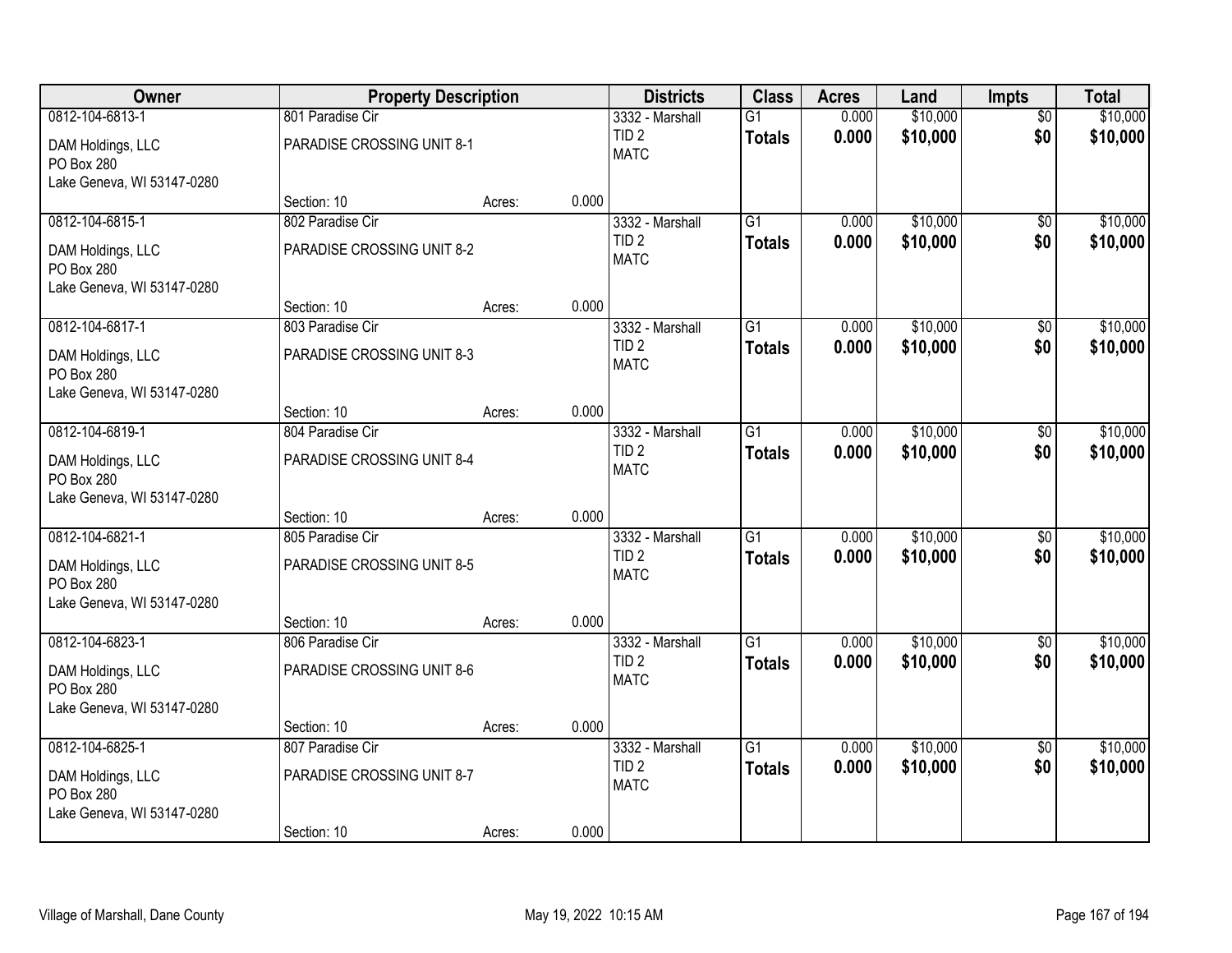| Owner                                                         | <b>Property Description</b> |        |       | <b>Districts</b>                | <b>Class</b>    | <b>Acres</b> | Land     | <b>Impts</b>    | <b>Total</b> |
|---------------------------------------------------------------|-----------------------------|--------|-------|---------------------------------|-----------------|--------------|----------|-----------------|--------------|
| 0812-104-6827-1                                               | 808 Paradise Cir            |        |       | 3332 - Marshall                 | $\overline{G1}$ | 0.000        | \$10,000 | $\overline{50}$ | \$10,000     |
| DAM Holdings, LLC<br>PO Box 280                               | PARADISE CROSSING UNIT 8-8  |        |       | TID <sub>2</sub><br><b>MATC</b> | <b>Totals</b>   | 0.000        | \$10,000 | \$0             | \$10,000     |
| Lake Geneva, WI 53147-0280                                    |                             |        |       |                                 |                 |              |          |                 |              |
|                                                               | Section: 10                 | Acres: | 0.000 |                                 |                 |              |          |                 |              |
| 0812-104-6829-1                                               | 901 Paradise Cir            |        |       | 3332 - Marshall                 | $\overline{G1}$ | 0.000        | \$10,000 | $\overline{30}$ | \$10,000     |
| DAM Holdings, LLC<br>PO Box 280<br>Lake Geneva, WI 53147-0280 | PARADISE CROSSING UNIT 9-1  |        |       | TID <sub>2</sub><br><b>MATC</b> | <b>Totals</b>   | 0.000        | \$10,000 | \$0             | \$10,000     |
|                                                               | Section: 10                 | Acres: | 0.000 |                                 |                 |              |          |                 |              |
| 0812-104-6831-1                                               | 902 Paradise Cir            |        |       | 3332 - Marshall                 | $\overline{G1}$ | 0.000        | \$10,000 | \$0             | \$10,000     |
| DAM Holdings, LLC<br>PO Box 280                               | PARADISE CROSSING UNIT 9-2  |        |       | TID <sub>2</sub><br><b>MATC</b> | <b>Totals</b>   | 0.000        | \$10,000 | \$0             | \$10,000     |
| Lake Geneva, WI 53147-0280                                    | Section: 10                 | Acres: | 0.000 |                                 |                 |              |          |                 |              |
| 0812-104-6833-1                                               | 903 Paradise Cir            |        |       | 3332 - Marshall                 | $\overline{G1}$ | 0.000        | \$10,000 | \$0             | \$10,000     |
| DAM Holdings, LLC<br>PO Box 280                               | PARADISE CROSSING UNIT 9-3  |        |       | TID <sub>2</sub><br><b>MATC</b> | <b>Totals</b>   | 0.000        | \$10,000 | \$0             | \$10,000     |
| Lake Geneva, WI 53147-0280                                    |                             |        |       |                                 |                 |              |          |                 |              |
|                                                               | Section: 10                 | Acres: | 0.000 |                                 |                 |              |          |                 |              |
| 0812-104-6835-1                                               | 904 Paradise Cir            |        |       | 3332 - Marshall                 | $\overline{G1}$ | 0.000        | \$10,000 | \$0             | \$10,000     |
| DAM Holdings, LLC                                             | PARADISE CROSSING UNIT 9-4  |        |       | TID <sub>2</sub>                | <b>Totals</b>   | 0.000        | \$10,000 | \$0             | \$10,000     |
| PO Box 280                                                    |                             |        |       | <b>MATC</b>                     |                 |              |          |                 |              |
| Lake Geneva, WI 53147-0280                                    |                             |        |       |                                 |                 |              |          |                 |              |
|                                                               | Section: 10                 | Acres: | 0.000 |                                 |                 |              |          |                 |              |
| 0812-104-6837-1                                               | 905 Paradise Cir            |        |       | 3332 - Marshall                 | $\overline{G1}$ | 0.000        | \$10,000 | \$0             | \$10,000     |
| DAM Holdings, LLC<br>PO Box 280                               | PARADISE CROSSING UNIT 9-5  |        |       | TID <sub>2</sub><br><b>MATC</b> | <b>Totals</b>   | 0.000        | \$10,000 | \$0             | \$10,000     |
| Lake Geneva, WI 53147-0280                                    |                             |        |       |                                 |                 |              |          |                 |              |
|                                                               | Section: 10                 | Acres: | 0.000 |                                 |                 |              |          |                 |              |
| 0812-104-6839-1                                               | 906 Paradise Cir            |        |       | 3332 - Marshall                 | $\overline{G1}$ | 0.000        | \$10,000 | $\overline{50}$ | \$10,000     |
| DAM Holdings, LLC<br>PO Box 280                               | PARADISE CROSSING UNIT 9-6  |        |       | TID <sub>2</sub><br><b>MATC</b> | <b>Totals</b>   | 0.000        | \$10,000 | \$0             | \$10,000     |
| Lake Geneva, WI 53147-0280                                    |                             |        |       |                                 |                 |              |          |                 |              |
|                                                               | Section: 10                 | Acres: | 0.000 |                                 |                 |              |          |                 |              |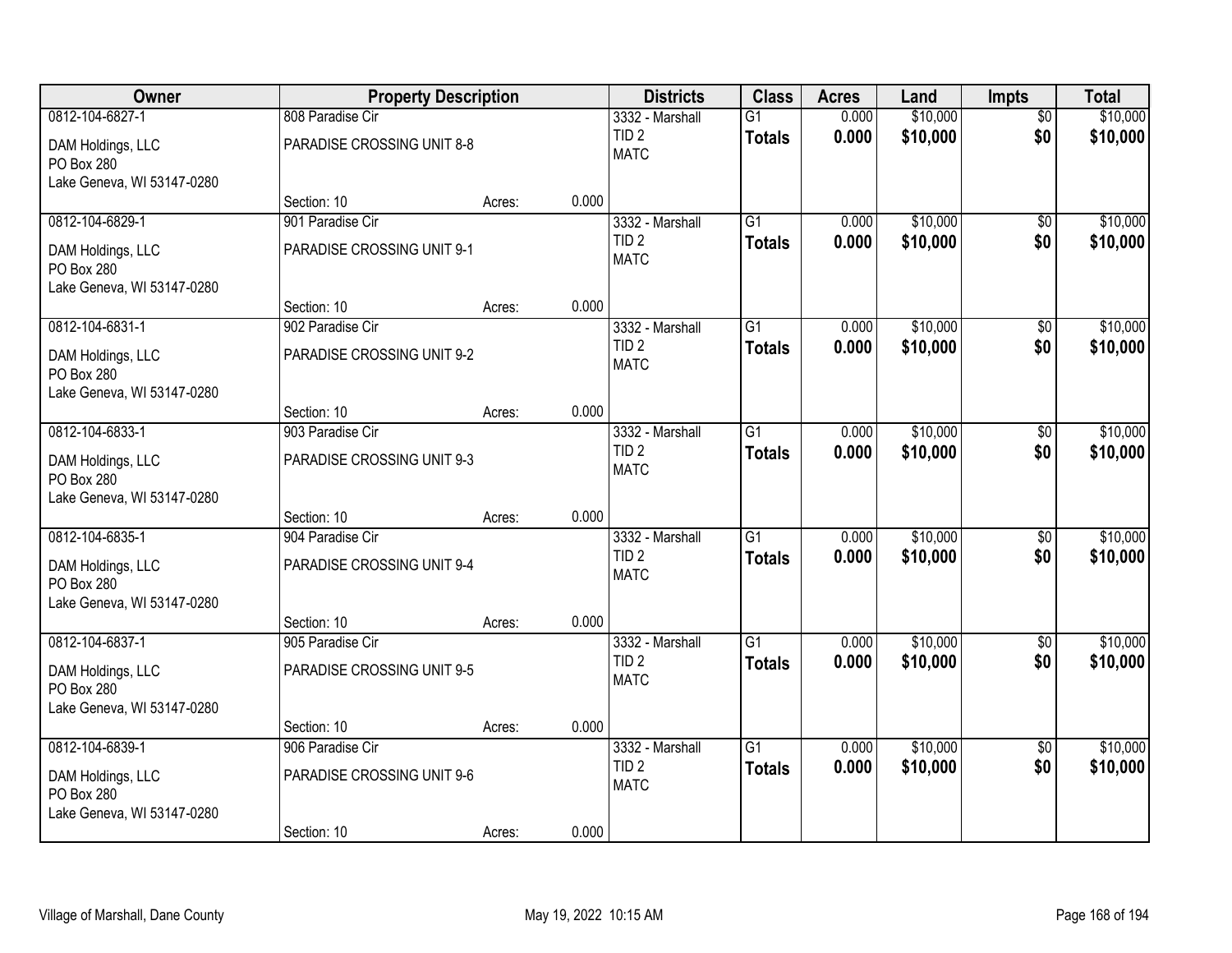| Owner                                   |                                                               | <b>Property Description</b> |        | <b>Districts</b>                    | <b>Class</b>         | <b>Acres</b>     | Land                | <b>Impts</b>           | <b>Total</b>        |
|-----------------------------------------|---------------------------------------------------------------|-----------------------------|--------|-------------------------------------|----------------------|------------------|---------------------|------------------------|---------------------|
| 0812-104-6841-1                         | 907 Paradise Cir                                              |                             |        | 3332 - Marshall                     | $\overline{G1}$      | 0.000            | \$10,000            | $\overline{50}$        | \$10,000            |
| DAM Holdings, LLC<br>PO Box 280         | PARADISE CROSSING UNIT 9-7                                    |                             |        | TID <sub>2</sub><br><b>MATC</b>     | <b>Totals</b>        | 0.000            | \$10,000            | \$0                    | \$10,000            |
| Lake Geneva, WI 53147-0280              |                                                               |                             |        |                                     |                      |                  |                     |                        |                     |
|                                         | Section: 10                                                   | Acres:                      | 0.000  |                                     |                      |                  |                     |                        |                     |
| 0812-104-6843-1                         | 908 Paradise Cir                                              |                             |        | 3332 - Marshall                     | $\overline{G1}$      | 0.000            | \$10,000            | \$0                    | \$10,000            |
| DAM Holdings, LLC<br>PO Box 280         | PARADISE CROSSING UNIT 9-8                                    |                             |        | TID <sub>2</sub><br><b>MATC</b>     | <b>Totals</b>        | 0.000            | \$10,000            | \$0                    | \$10,000            |
| Lake Geneva, WI 53147-0280              | Section: 10                                                   | Acres:                      | 0.000  |                                     |                      |                  |                     |                        |                     |
| 0812-104-9730-3                         |                                                               |                             |        | 3332 - Marshall                     | X4                   | 0.000            | \$0                 | \$0                    | $\overline{50}$     |
| Marshall, Village of                    | CSM 8251 CS44/236&237 R33258/28&29-6/21/96                    |                             |        | TID <sub>2</sub><br><b>MATC</b>     | <b>Totals</b>        | 0.000            | \$0                 | \$0                    | \$0                 |
| PO Box 45<br>Marshall, WI 53559         | DESCR AS SEC 10-8-12 PRT SE1/4SE1/4 (2.803<br>ACRES INCL R/W) |                             |        |                                     |                      |                  |                     |                        |                     |
|                                         | Section: 10                                                   | Acres:                      | 0.000  |                                     |                      |                  |                     |                        |                     |
| 0812-112-4510-1                         |                                                               |                             |        | 3332 - Marshall                     | X4                   | 0.000            | \$0                 | $\sqrt[6]{3}$          | $\sqrt{50}$         |
| Marshall, Village of                    | AMERRICKAS DREAM OUTLOT 3                                     |                             |        | TID <sub>2</sub><br><b>MATC</b>     | <b>Totals</b>        | 0.000            | \$0                 | \$0                    | \$0                 |
| PO Box 45                               |                                                               |                             |        |                                     |                      |                  |                     |                        |                     |
| Marshall, WI 53559                      | Section: 11                                                   | Acres:                      | 0.249  |                                     |                      |                  |                     |                        |                     |
| 0812-112-9201-3                         |                                                               |                             |        | 3332 - Marshall                     | $\overline{X4}$      | 1.000            | $\overline{50}$     | $\overline{50}$        | $\overline{50}$     |
| Marshall, Village of                    | LOT 1 CSM 4943 CS22/77&78 R8175/54&55-5/22/86                 |                             |        | TID <sub>2</sub>                    | <b>Totals</b>        | 1.000            | \$0                 | \$0                    | \$0                 |
| PO Box 45                               | DESCR AS SEC 11-8-12 PRT SW1/4NW1/4 (1 SQ                     |                             |        | <b>MATC</b>                         |                      |                  |                     |                        |                     |
| Marshall, WI 53559                      | ACRE) TOG W/ACCESS ESMT AGRMT IN DOC                          |                             |        |                                     |                      |                  |                     |                        |                     |
|                                         | Section: 11                                                   | Acres:                      | 1.000  |                                     |                      |                  |                     |                        |                     |
| 0812-112-9270-1                         | 743 Water Tower Dr                                            |                             |        | <b>Trash P/U 47010</b>              | G1                   | 10.000           | \$137,500           | \$192,600              | \$330,100           |
| Rebecca M. Anderson                     | SEC 11-8-12 PRT SW1/4NW1/4 LYG S OF RR R/W EX(                |                             |        | 3332 - Marshall<br>TID <sub>2</sub> | G <sub>5</sub>       | 7.510            | \$7,500             | \$0                    | \$7,500             |
| 4905 Tonyawatha Trl                     | 1 SQ ACRE AS DESCR IN R7817/45 & ALSO EXC DOC                 |                             |        | <b>MATC</b>                         | <b>Totals</b>        | 17.510           | \$145,000           | \$192,600              | \$337,600           |
| Monona, WI 53716                        | #3484735                                                      |                             |        |                                     |                      |                  |                     |                        |                     |
|                                         | Section: 11                                                   | Acres:                      | 0.000  |                                     |                      |                  |                     |                        |                     |
| 0812-113-8001-1                         |                                                               |                             |        | 3332 - Marshall<br>TID <sub>2</sub> | G4<br>G <sub>5</sub> | 25,000<br>10.000 | \$7,000<br>\$10,000 | $\overline{50}$<br>\$0 | \$7,000<br>\$10,000 |
| Barth Family Enterprises LLC            | SEC 11-8-12 NE1/4SW1/4                                        |                             |        | <b>MATC</b>                         | G5M                  | 6.000            | \$13,500            | \$0                    | \$13,500            |
| 4659 Tonyawatha Trl<br>Monona, WI 53716 |                                                               |                             |        |                                     | <b>Totals</b>        | 41.000           | \$30,500            | \$0                    | \$30,500            |
|                                         | Section: 11                                                   | Acres:                      | 41.000 |                                     |                      |                  |                     |                        |                     |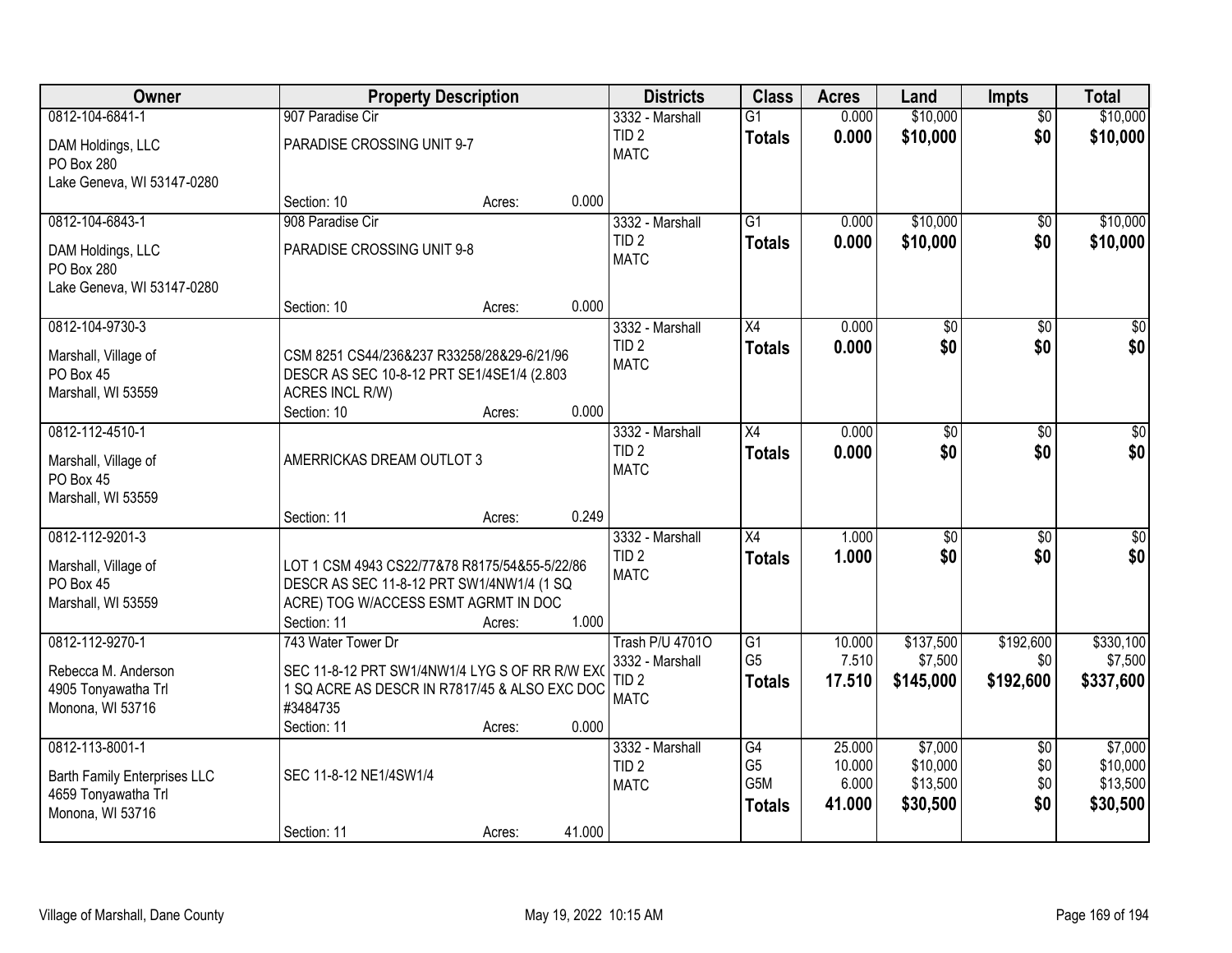| <b>Owner</b>                        | <b>Property Description</b>                   |        |        | <b>Districts</b>                | <b>Class</b>    | <b>Acres</b> | Land     | <b>Impts</b>    | <b>Total</b> |
|-------------------------------------|-----------------------------------------------|--------|--------|---------------------------------|-----------------|--------------|----------|-----------------|--------------|
| 0812-113-8501-1                     |                                               |        |        | 3332 - Marshall                 | $\overline{G4}$ | 25.000       | \$7,000  | $\sqrt{$0}$     | \$7,000      |
| Barth Family Enterprises LLC        | SEC 11-8-12 NW1/4SW1/4                        |        |        | TID <sub>2</sub>                | G5M             | 16.000       | \$36,000 | \$0             | \$36,000     |
| 4659 Tonyawatha Trl                 |                                               |        |        | <b>MATC</b>                     | <b>Totals</b>   | 41.000       | \$43,000 | \$0             | \$43,000     |
| Monona, WI 53716                    |                                               |        |        |                                 |                 |              |          |                 |              |
|                                     | Section: 11                                   | Acres: | 41.000 |                                 |                 |              |          |                 |              |
| 0812-113-9001-1                     | 510 Waterloo Rd                               |        |        | <b>Trash P/U 47010</b>          | G4              | 31.300       | \$8,800  | \$0             | \$8,800      |
| <b>Barth Family Enterprises LLC</b> | SEC 11-8-12 SW1/4SW1/4                        |        |        | 3332 - Marshall                 | G <sub>5</sub>  | 7.000        | \$7,000  | \$0             | \$7,000      |
| 4659 Tonyawatha Trl                 |                                               |        |        | TID <sub>2</sub><br><b>MATC</b> | G7              | 3.000        | \$60,000 | \$10,200        | \$70,200     |
| Monona, WI 53716                    |                                               |        |        |                                 | <b>Totals</b>   | 41.300       | \$75,800 | \$10,200        | \$86,000     |
|                                     | Section: 11                                   | Acres: | 41.300 |                                 |                 |              |          |                 |              |
| 0812-113-9501-1                     |                                               |        |        | 3332 - Marshall                 | $\overline{G4}$ | 21.300       | \$6,000  | \$0             | \$6,000      |
| Barth Family Enterprises LLC        | SEC 11-8-12 SE1/4SW1/4                        |        |        | TID <sub>2</sub>                | G <sub>5</sub>  | 10.000       | \$10,000 | \$0             | \$10,000     |
| 4659 Tonyawatha Trl                 |                                               |        |        | <b>MATC</b>                     | G5M             | 10.000       | \$22,500 | \$0             | \$22,500     |
| Monona, WI 53716                    |                                               |        |        |                                 | <b>Totals</b>   | 41.300       | \$38,500 | \$0             | \$38,500     |
|                                     | Section: 11                                   | Acres: | 41.300 |                                 |                 |              |          |                 |              |
| 0812-142-8001-1                     |                                               |        |        | 3332 - Marshall                 | G4              | 33.500       | \$9,400  | $\sqrt[6]{3}$   | \$9,400      |
| Barth Family Enterprises LLC        | SEC 14-8-12 NE1/4NW1/4                        |        |        | TID <sub>2</sub>                | G <sub>5</sub>  | 3.000        | \$3,000  | \$0             | \$3,000      |
| 4659 Tonyawatha Trl                 |                                               |        |        | <b>MATC</b>                     | G5M             | 5.000        | \$11,300 | \$0             | \$11,300     |
| Monona, WI 53716                    |                                               |        |        |                                 | <b>Totals</b>   | 41.500       | \$23,700 | \$0             | \$23,700     |
|                                     | Section: 14                                   | Acres: | 41.500 |                                 |                 |              |          |                 |              |
| 0812-142-8501-1                     |                                               |        |        | 3332 - Marshall                 | G4              | 22.500       | \$6,300  | \$0             | \$6,300      |
| Barth Family Enterprises LLC        | SEC 14-8-12 NW1/4NW1/4 EXC PRT LYG E OF       |        |        | TID <sub>2</sub>                | G <sub>5</sub>  | 12.000       | \$12,000 | \$0             | \$12,000     |
| 4659 Tonyawatha Trl                 | WATERLOO CREEK & S OF STH 19, EXC CSM 1655, 8 |        |        | <b>MATC</b>                     | <b>Totals</b>   | 34.500       | \$18,300 | \$0             | \$18,300     |
| Monona, WI 53716                    | EXC PCL DESCR AS COM SEC NW COR TH S 941.8    |        |        |                                 |                 |              |          |                 |              |
|                                     | Section: 14                                   | Acres: | 34.500 |                                 |                 |              |          |                 |              |
| 0812-151-2007-6                     | 432 Waterloo Rd                               |        |        | <b>Trash P/U 47010</b>          | $\overline{G1}$ | 0.084        | \$30,000 | \$115,600       | \$145,600    |
| Kayliene D. Peschel                 | LOT 1 CSM 7864 CS41/244&245                   |        |        | 3332 - Marshall                 | <b>Totals</b>   | 0.084        | \$30,000 | \$115,600       | \$145,600    |
| Teresa A. Peterson                  | R30060/65&66-6/14/95 F/K/A LOT 2 & OUTLOT 2   |        |        | TID <sub>2</sub>                |                 |              |          |                 |              |
| W7359 Manske Rd                     | WATERLOO ROAD ESTATES DESCR AS SEC 15-8-12    |        |        | <b>MATC</b>                     |                 |              |          |                 |              |
| Lake Mills, WI 53551                | Section: 15                                   | Acres: | 0.000  |                                 |                 |              |          |                 |              |
| 0812-151-2010-1                     | Waterloo Rd                                   |        |        | 3332 - Marshall                 | $\overline{G1}$ | 0.147        | \$500    | $\overline{30}$ | \$500        |
| Kayliene D. Peschel                 | OUTLOT 1 CSM 7864 CS41/244&245                |        |        | TID <sub>2</sub>                | <b>Totals</b>   | 0.147        | \$500    | \$0             | \$500        |
| Teresa A. Peterson                  | R30060/65&66-6/14/95 F/K/A LOT 2 & OUTLOT 2   |        |        | <b>MATC</b>                     |                 |              |          |                 |              |
| W7359 Manske Rd                     | WATERLOO ROAD ESTATES DESCR AS SEC 15-8-12    |        |        |                                 |                 |              |          |                 |              |
| Lake Mills, WI 53551                | Section: 15                                   | Acres: | 0.000  |                                 |                 |              |          |                 |              |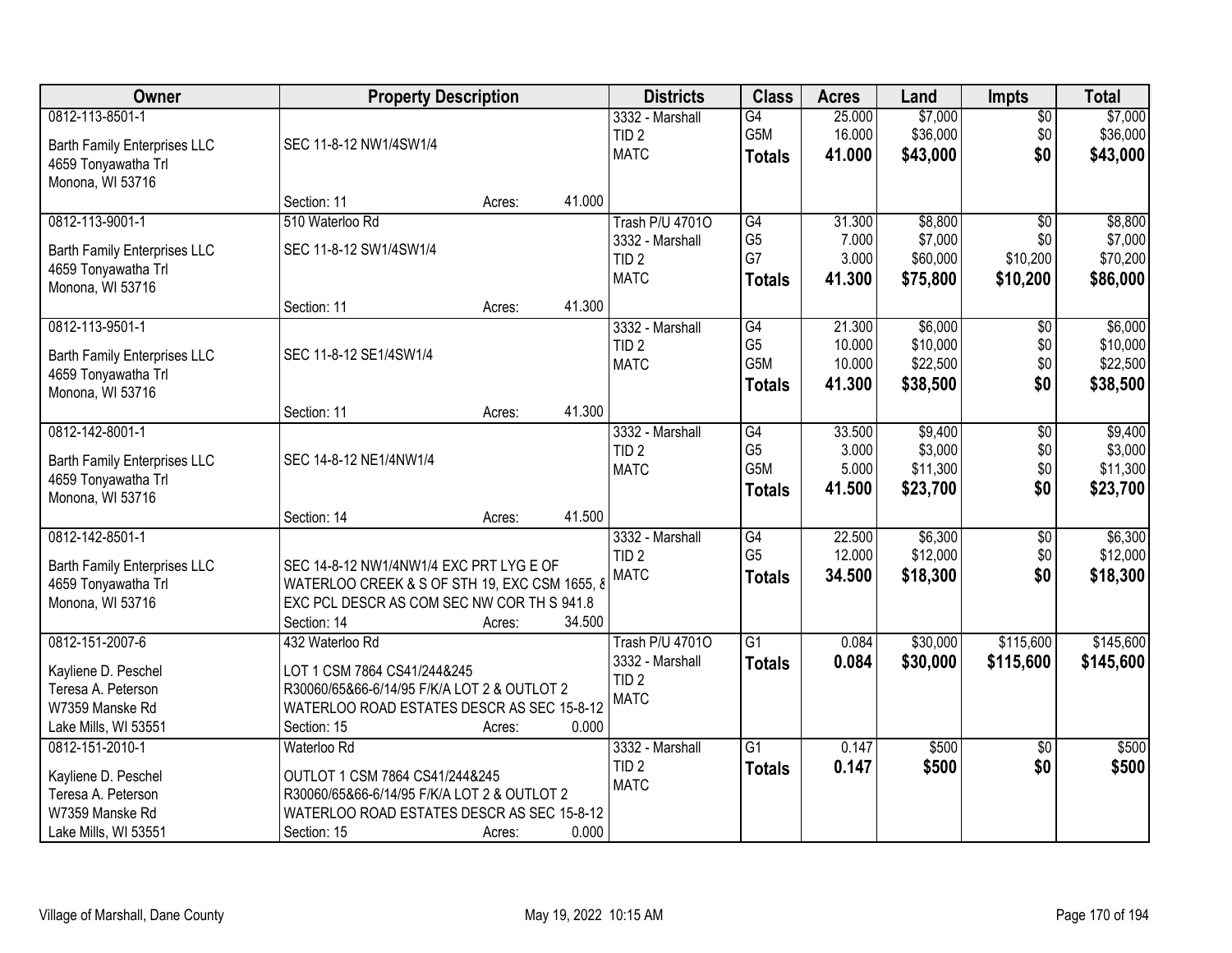| Owner                     | <b>Property Description</b>                                        | <b>Districts</b>       | <b>Class</b>    | <b>Acres</b> | Land     | <b>Impts</b>    | <b>Total</b> |
|---------------------------|--------------------------------------------------------------------|------------------------|-----------------|--------------|----------|-----------------|--------------|
| 0812-151-2013-8           |                                                                    | 3332 - Marshall        | $\overline{G1}$ | 0.142        | \$7,900  | $\overline{30}$ | \$7,900      |
| Jaaziel G. Ramos Gonzalez | OUTLOT 2 CSM 7864 CS41/244&245                                     | TID <sub>2</sub>       | <b>Totals</b>   | 0.142        | \$7,900  | \$0             | \$7,900      |
| 438 Waterloo Rd           | R30060/65&66-6/14/95 F/K/A LOT 2 & OUTLOT 2                        | <b>MATC</b>            |                 |              |          |                 |              |
| Marshall, WI 53559        | WATERLOO ROAD ESTATES DESCR AS SEC 15-8-12                         |                        |                 |              |          |                 |              |
|                           | 0.000<br>Section: 15<br>Acres:                                     |                        |                 |              |          |                 |              |
| 0812-151-2017-4           | 438 Waterloo Rd                                                    | <b>Trash P/U 47010</b> | $\overline{G1}$ | 0.089        | \$30,000 | \$115,600       | \$145,600    |
|                           |                                                                    | 3332 - Marshall        | <b>Totals</b>   | 0.089        | \$30,000 | \$115,600       | \$145,600    |
| Jaaziel G. Ramos Gonzalez | LOT 2 CSM 7864 CS41/244&245                                        | TID <sub>2</sub>       |                 |              |          |                 |              |
| 438 Waterloo Rd           | R30060/65&66-6/14/95 F/K/A LOT 2 & OUTLOT 2                        | <b>MATC</b>            |                 |              |          |                 |              |
| Marshall, WI 53559        | WATERLOO ROAD ESTATES DESCR AS SEC 15-8-12<br>0.089<br>Section: 15 |                        |                 |              |          |                 |              |
| 0812-151-2019-2           | Acres:<br>444 Waterloo Rd                                          | <b>Trash P/U 47010</b> | $\overline{G1}$ | 0.106        | \$30,000 | \$124,800       | \$154,800    |
|                           |                                                                    | 3332 - Marshall        |                 |              |          |                 |              |
| A K Rentals LLC           | LOT 1 CSM 8027 CS42/324&325                                        | TID <sub>2</sub>       | <b>Totals</b>   | 0.106        | \$30,000 | \$124,800       | \$154,800    |
| c/o Rod Kohlhett          | R31376/15&16-11/20/95 F/K/A LOT 3 & OUTLOT 3                       | <b>MATC</b>            |                 |              |          |                 |              |
| 2966 Tracy Ln             | WATERLOO ROAD ESTATES DESCR AS SEC 15-8-12                         |                        |                 |              |          |                 |              |
| Stoughton, WI 53589       | Section: 15<br>0.000<br>Acres:                                     |                        |                 |              |          |                 |              |
| 0812-151-2026-3           | 450 Waterloo Rd                                                    | <b>Trash P/U 47010</b> | $\overline{G1}$ | 0.135        | \$30,000 | \$124,600       | \$154,600    |
| A K Rentals LLC           | LOT 2 CSM 8027 CS42/324&325                                        | 3332 - Marshall        | <b>Totals</b>   | 0.135        | \$30,000 | \$124,600       | \$154,600    |
| c/o Rod Kohlhett          | R31376/15&16-11/20/95 F/K/A LOT 3 & OUTLOT 3                       | TID <sub>2</sub>       |                 |              |          |                 |              |
| 2966 Tracy Ln             | WATERLOO ROAD ESTATES DESCR AS SEC 15-8-12                         | <b>MATC</b>            |                 |              |          |                 |              |
| Stoughton, WI 53589       | Section: 15<br>0.000<br>Acres:                                     |                        |                 |              |          |                 |              |
| 0812-151-2030-7           | 502 Waterloo Rd                                                    | <b>Trash P/U 47010</b> | $\overline{G1}$ | 0.149        | \$30,000 | \$115,400       | \$145,400    |
|                           |                                                                    | 3332 - Marshall        | <b>Totals</b>   | 0.149        | \$30,000 | \$115,400       | \$145,400    |
| Julie A. Schwartz         | LOT 1 CSM 7946 CS42/117&118 R30770/43&44-9/8/95                    | TID <sub>2</sub>       |                 |              |          |                 |              |
| 502 Waterloo Rd           | F/K/A LOT 4 & OUTLOT 4 WATERLOO ROAD                               | <b>MATC</b>            |                 |              |          |                 |              |
| Marshall, WI 53559        | ESTATES DESCR AS SEC 15-8-12 PRT NW1/4NE1/4                        |                        |                 |              |          |                 |              |
|                           | Section: 15<br>0.000<br>Acres:                                     |                        |                 |              |          |                 |              |
| 0812-151-2037-0           | 508 Waterloo Rd                                                    | <b>Trash P/U 47010</b> | $\overline{G1}$ | 0.149        | \$30,000 | \$115,400       | \$145,400    |
| Josephine H. Anderson     | LOT 2 CSM 7946 CS42/117&118 R30770/43&44-9/8/95                    | 3332 - Marshall        | <b>Totals</b>   | 0.149        | \$30,000 | \$115,400       | \$145,400    |
| 508 Waterloo Rd           | F/K/A LOT 4 & OUTLOT 4 WATERLOO ROAD                               | TID <sub>2</sub>       |                 |              |          |                 |              |
| Marshall, WI 53559        | ESTATES DESCR AS SEC 15-8-12 PRT NW1/4NE1/4                        | <b>MATC</b>            |                 |              |          |                 |              |
|                           | 0.000<br>Section: 15<br>Acres:                                     |                        |                 |              |          |                 |              |
| 0812-151-2044-1           | 514 Waterloo Rd                                                    | <b>Trash P/U 47010</b> | $\overline{G1}$ | 0.150        | \$30,000 | \$123,800       | \$153,800    |
|                           |                                                                    | 3332 - Marshall        | <b>Totals</b>   | 0.150        | \$30,000 | \$123,800       | \$153,800    |
| A K Rentals LLC           | LOT 1 CSM 8844 CS49/119&120-3/11/98 F/K/A LOT 5 &                  | TID <sub>2</sub>       |                 |              |          |                 |              |
| c/o Rod Kohlhett          | OUTLOT 5 WATERLOO ROAD ESTATES DESCR AS                            | <b>MATC</b>            |                 |              |          |                 |              |
| 2966 Tracy Ln             | SEC 15-8-12 PRT NW1/4NE1/4 (0.150 ACRES)                           |                        |                 |              |          |                 |              |
| Stoughton, WI 53589       | 0.000<br>Section: 15<br>Acres:                                     |                        |                 |              |          |                 |              |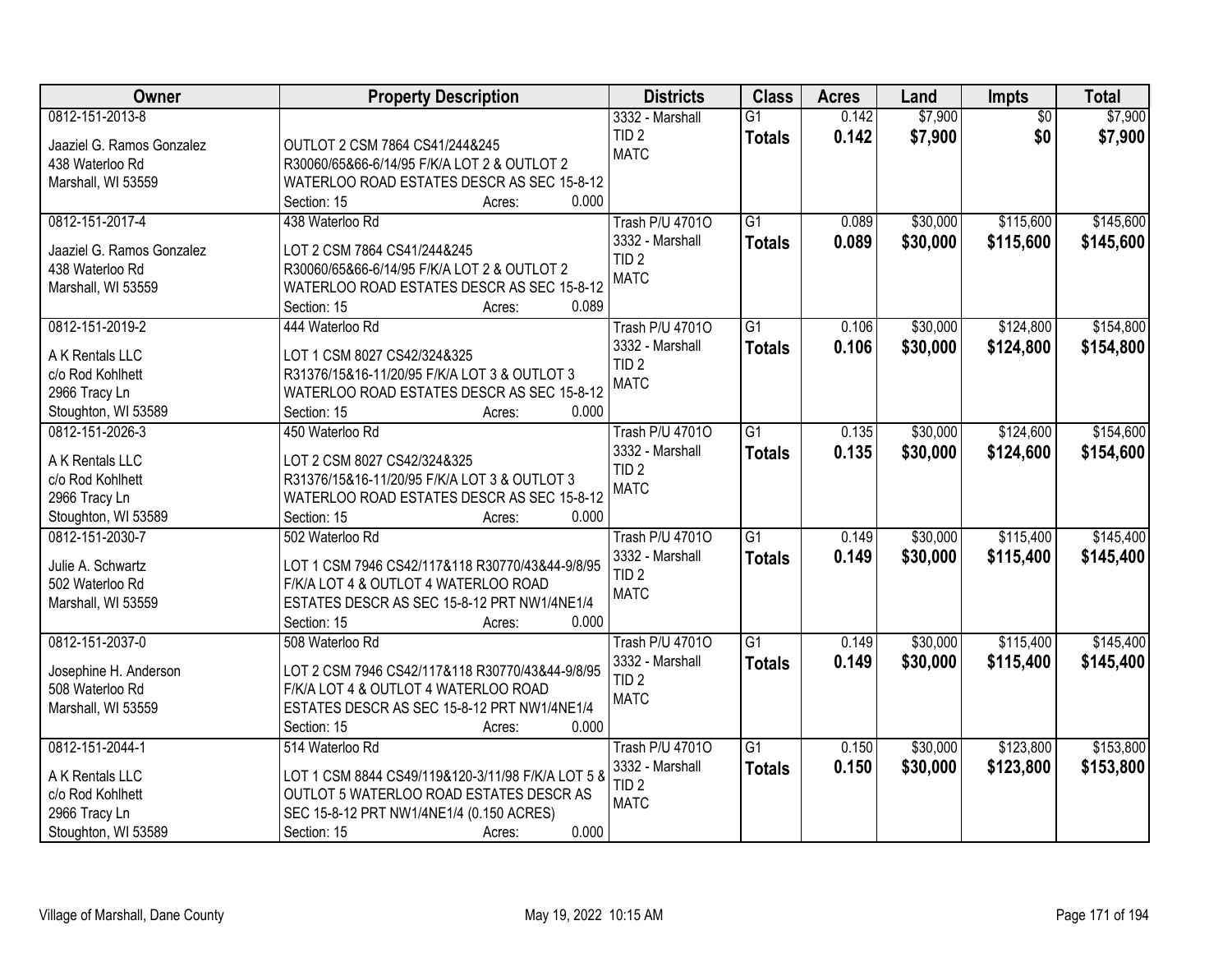| Owner                            | <b>Property Description</b>                         | <b>Districts</b>                | <b>Class</b>    | <b>Acres</b> | Land     | <b>Impts</b> | <b>Total</b> |
|----------------------------------|-----------------------------------------------------|---------------------------------|-----------------|--------------|----------|--------------|--------------|
| 0812-151-2051-2                  | 520 Waterloo Rd                                     | <b>Trash P/U 47010</b>          | $\overline{G1}$ | 0.149        | \$30,000 | \$122,800    | \$152,800    |
| A K Rentals LLC                  | LOT 2 CSM 8844 CS49/119&120-3/11/98 F/K/A LOT 5 &   | 3332 - Marshall                 | <b>Totals</b>   | 0.149        | \$30,000 | \$122,800    | \$152,800    |
| c/o Rod Kohlhett                 | OUTLOT 5 WATERLOO ROAD ESTATES DESCR AS             | TID <sub>2</sub>                |                 |              |          |              |              |
| 2966 Tracy Ln                    | SEC 15-8-12 PRT NW1/4NE1/4 (0.149 ACRES)            | <b>MATC</b>                     |                 |              |          |              |              |
| Stoughton, WI 53589              | 0.000<br>Section: 15<br>Acres:                      |                                 |                 |              |          |              |              |
| 0812-151-2056-7                  | 526 Waterloo Rd                                     | <b>Trash P/U 47020</b>          | $\overline{G1}$ | 0.241        | \$42,700 | \$254,400    | \$297,100    |
|                                  |                                                     | 3332 - Marshall                 | <b>Totals</b>   | 0.241        | \$42,700 | \$254,400    | \$297,100    |
| Gregory J. Lang                  | WATERLOO ROAD ESTATES LOT 6                         | TID <sub>2</sub>                |                 |              |          |              |              |
| 526 Waterloo Rd                  |                                                     | <b>MATC</b>                     |                 |              |          |              |              |
| Marshall, WI 53559               |                                                     |                                 |                 |              |          |              |              |
|                                  | 0.241<br>Section: 15<br>Acres:                      |                                 |                 |              |          |              |              |
| 0812-151-2060-1                  | 538 Waterloo Rd                                     | Trash P/U 47010                 | $\overline{G1}$ | 0.121        | \$30,000 | \$141,400    | \$171,400    |
| Gregory J. Lang                  | LOT 1 CSM 10209 CS60/1&2-10/16/2001 F/K/A           | 3332 - Marshall                 | <b>Totals</b>   | 0.121        | \$30,000 | \$141,400    | \$171,400    |
| Randy L. Harbort                 | WATERLOO ROAD ESTATES LOT 7 & OUTLOT 7              | TID <sub>2</sub>                |                 |              |          |              |              |
| 526 Waterloo Rd                  | DESCR AS SEC 15-8-12 PRT NW1/4NE1/4 (0.121          | <b>MATC</b>                     |                 |              |          |              |              |
| Marshall, WI 53559               | 0.000<br>Section: 15<br>Acres:                      |                                 |                 |              |          |              |              |
| 0812-151-2064-1                  | 544 Waterloo Rd                                     | <b>Trash P/U 47010</b>          | $\overline{G1}$ | 0.121        | \$30,000 | \$143,400    | \$173,400    |
|                                  |                                                     | 3332 - Marshall                 | <b>Totals</b>   | 0.121        | \$30,000 | \$143,400    | \$173,400    |
| William A. Lobre                 | LOT 2 CSM 10209 CS60/1&2-10/16/2001 F/K/A           | TID <sub>2</sub>                |                 |              |          |              |              |
| Deborah K. Lobre<br>544 Waterloo | WATERLOO ROAD ESTATES LOT 7 & OUTLOT 7              | <b>MATC</b>                     |                 |              |          |              |              |
| Marshall, WI 53559               | DESCR AS SEC 15-8-12 PRT NW1/4NE1/4 (0.121<br>0.000 |                                 |                 |              |          |              |              |
| 0812-151-2068-1                  | Section: 15<br>Acres:                               |                                 | $\overline{G1}$ | 0.102        | \$500    |              | \$500        |
|                                  |                                                     | 3332 - Marshall                 |                 |              |          | \$0          |              |
| Gregory J. Lang                  | OUTLOT 1 CSM 10209 CS60/1&2-10/16/2001 F/K/A        | TID <sub>2</sub><br><b>MATC</b> | <b>Totals</b>   | 0.102        | \$500    | \$0          | \$500        |
| Randy L. Harbort                 | WATERLOO ROAD ESTATES LOT 7 & OUTLOT 7              |                                 |                 |              |          |              |              |
| 526 Waterloo Rd                  | DESCR AS SEC 15-8-12 PRT NW1/4NE1/4 (0.102          |                                 |                 |              |          |              |              |
| Marshall, WI 53559               | 0.000<br>Section: 15<br>Acres:                      |                                 |                 |              |          |              |              |
| 0812-151-2072-1                  |                                                     | 3332 - Marshall                 | $\overline{G1}$ | 0.060        | \$500    | \$0          | \$500        |
| William A. Lobre                 | OUTLOT 2 CSM 10209 CS60/1&2-10/16/2001 F/K/A        | TID <sub>2</sub>                | <b>Totals</b>   | 0.060        | \$500    | \$0          | \$500        |
| Deborah K. Lobre                 | WATERLOO ROAD ESTATES LOT 7 & OUTLOT 7              | <b>MATC</b>                     |                 |              |          |              |              |
| 544 Waterloo                     | DESCR AS SEC 15-8-12 PRT NW1/4NE1/4 (0.060          |                                 |                 |              |          |              |              |
| Marshall, WI 53559               | 0.000<br>Section: 15<br>Acres:                      |                                 |                 |              |          |              |              |
| 0812-151-2078-1                  | 550 Waterloo Rd                                     | <b>Trash P/U 47040</b>          | $\overline{G2}$ | 0.222        | \$51,100 | \$223,900    | \$275,000    |
|                                  |                                                     | 3332 - Marshall                 | <b>Totals</b>   | 0.222        | \$51,100 | \$223,900    | \$275,000    |
| Taylor J. Hellenbrand            | WATERLOO ROAD ESTATES LOT 8                         | TID <sub>2</sub>                |                 |              |          |              |              |
| 104 E Main St                    |                                                     | <b>MATC</b>                     |                 |              |          |              |              |
| Marshall, WI 53559               |                                                     |                                 |                 |              |          |              |              |
|                                  | 0.222<br>Section: 15<br>Acres:                      |                                 |                 |              |          |              |              |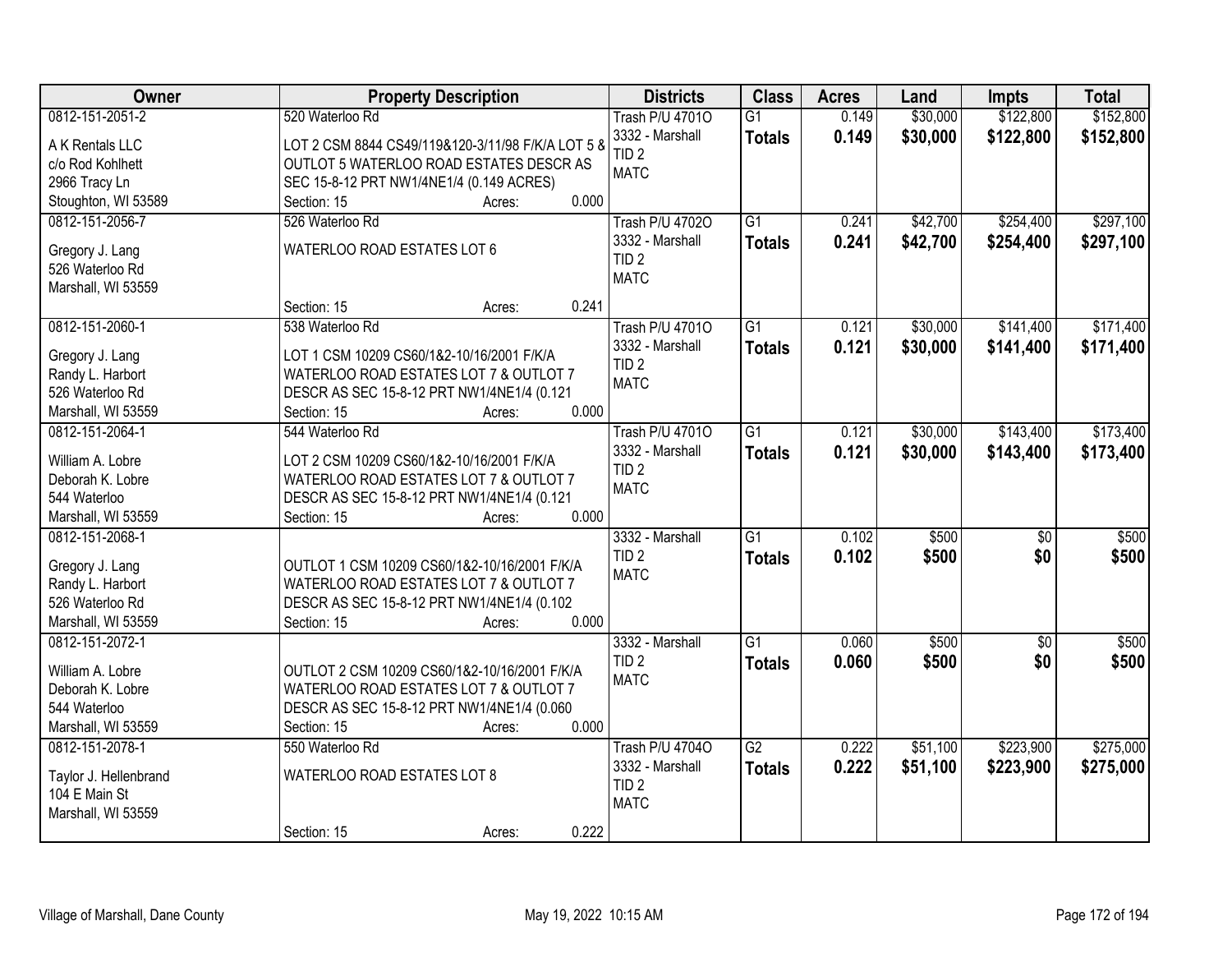| Owner                              | <b>Property Description</b>                                        | <b>Districts</b>       | <b>Class</b>    | <b>Acres</b> | Land     | <b>Impts</b>    | <b>Total</b> |
|------------------------------------|--------------------------------------------------------------------|------------------------|-----------------|--------------|----------|-----------------|--------------|
| 0812-151-2102-1                    | 420 Waterloo Rd                                                    | <b>Trash P/U 47010</b> | $\overline{G1}$ | 0.074        | \$30,000 | \$134,300       | \$164,300    |
| Gretchen E. Stohl                  | LOT 1 CSM 10183 CS59/288&289-9/21/2001 F/K/A                       | 3332 - Marshall        | <b>Totals</b>   | 0.074        | \$30,000 | \$134,300       | \$164,300    |
| Alan P. Warczak                    | WATERLOO ROAD ESTATES LOT 1 & OUTLOT 1                             | TID <sub>2</sub>       |                 |              |          |                 |              |
| 420 Waterloo Rd                    | DESCR AS SEC 15-8-12 PRT NW1/4NE1/4 (0.074                         | <b>MATC</b>            |                 |              |          |                 |              |
| Marshall, WI 53559                 | 0.000<br>Section: 15<br>Acres:                                     |                        |                 |              |          |                 |              |
| 0812-151-2105-1                    | 426 Waterloo Rd                                                    | <b>Trash P/U 47010</b> | $\overline{G1}$ | 0.079        | \$30,000 | \$134,700       | \$164,700    |
|                                    |                                                                    | 3332 - Marshall        |                 | 0.079        |          |                 | \$164,700    |
| Sara Storkson                      | LOT 2 CSM 10183 CS59/288&289-9/21/2001 F/K/A                       | TID <sub>2</sub>       | <b>Totals</b>   |              | \$30,000 | \$134,700       |              |
| 426 Waterloo Rd                    | WATERLOO ROAD ESTATES LOT 1 & OUTLOT 1                             | <b>MATC</b>            |                 |              |          |                 |              |
| Marshall, WI 53559                 | DESCR AS SEC 15-8-12 PRT NW1/4NE1/4 (0.079                         |                        |                 |              |          |                 |              |
|                                    | 0.000<br>Section: 15<br>Acres:                                     |                        |                 |              |          |                 |              |
| 0812-151-2108-1                    |                                                                    | 3332 - Marshall        | $\overline{G1}$ | 0.158        | \$500    | \$0             | \$500        |
| Gretchen E. Stohl                  | OUTLOT 1 CSM 10183 CS59/288&289-9/21/2001 F/K/A                    | TID <sub>2</sub>       | <b>Totals</b>   | 0.158        | \$500    | \$0             | \$500        |
|                                    |                                                                    | <b>MATC</b>            |                 |              |          |                 |              |
| Alan P. Warczak<br>420 Waterloo Rd | WATERLOO ROAD ESTATES LOT 1 & OUTLOT 1                             |                        |                 |              |          |                 |              |
|                                    | DESCR AS SEC 15-8-12 PRT NW1/4NE1/4 (0.159<br>0.000<br>Section: 15 |                        |                 |              |          |                 |              |
| Marshall, WI 53559                 | Acres:                                                             |                        |                 |              |          |                 |              |
| 0812-151-2111-1                    | Waterloo Rd                                                        | 3332 - Marshall        | $\overline{G1}$ | 0.148        | \$500    | \$0             | \$500        |
| Sara Storkson                      | OUTLOT 2 CSM 10183 CS59/288&289-9/21/2001 F/K/A                    | TID <sub>2</sub>       | <b>Totals</b>   | 0.148        | \$500    | \$0             | \$500        |
| 426 Waterloo Rd                    | WATERLOO ROAD ESTATES LOT 1 & OUTLOT 1                             | <b>MATC</b>            |                 |              |          |                 |              |
| Marshall, WI 53559                 | DESCR AS SEC 15-8-12 PRT NW1/4NE1/4 (0.151                         |                        |                 |              |          |                 |              |
|                                    | 0.000<br>Section: 15<br>Acres:                                     |                        |                 |              |          |                 |              |
| 0812-151-2119-1                    |                                                                    | 3332 - Marshall        | $\overline{G1}$ | 0.125        | \$500    | $\overline{50}$ | \$500        |
|                                    |                                                                    | TID <sub>2</sub>       | <b>Totals</b>   | 0.125        | \$500    | \$0             | \$500        |
| A K Rentals LLC                    | OUTLOT 1 CSM 8027 CS42/324&325                                     | <b>MATC</b>            |                 |              |          |                 |              |
| c/o Rod Kohlhett                   | R31376/15&16-11/20/95 F/K/A LOT 3 & OUTLOT 3                       |                        |                 |              |          |                 |              |
| 2966 Tracy Ln                      | WATERLOO ROAD ESTATES DESCR AS SEC 15-8-12                         |                        |                 |              |          |                 |              |
| Stoughton, WI 53589                | 0.000<br>Section: 15<br>Acres:                                     |                        |                 |              |          |                 |              |
| 0812-151-2126-2                    |                                                                    | 3332 - Marshall        | $\overline{G1}$ | 0.096        | \$500    | $\overline{50}$ | \$500        |
| A K Rentals LLC                    | OUTLOT 2 CSM 8027 CS42/324&325                                     | TID <sub>2</sub>       | <b>Totals</b>   | 0.096        | \$500    | \$0             | \$500        |
| c/o Rod Kohlhett                   | R31376/15&16-11/20/95 F/K/A LOT 3 & OUTLOT 3                       | <b>MATC</b>            |                 |              |          |                 |              |
| 2966 Tracy Ln                      | WATERLOO ROAD ESTATES DESCR AS SEC 15-8-12                         |                        |                 |              |          |                 |              |
| Stoughton, WI 53589                | 0.000<br>Section: 15<br>Acres:                                     |                        |                 |              |          |                 |              |
| 0812-151-2130-6                    |                                                                    | 3332 - Marshall        | $\overline{G1}$ | 0.082        | \$500    | $\overline{50}$ | \$500        |
|                                    |                                                                    | TID <sub>2</sub>       | <b>Totals</b>   | 0.082        | \$500    | \$0             | \$500        |
| Julie A. Schwartz                  | OUTLOT 1 CSM 7946 CS42/117&118                                     | <b>MATC</b>            |                 |              |          |                 |              |
| 502 Waterloo Rd                    | R30770/43&44-9/8/95 F/K/A LOT 4 & OUTLOT 4                         |                        |                 |              |          |                 |              |
| Marshall, WI 53559                 | WATERLOO ROAD ESTATES DESCR AS SEC 15-8-12                         |                        |                 |              |          |                 |              |
|                                    | 0.000<br>Section: 15<br>Acres:                                     |                        |                 |              |          |                 |              |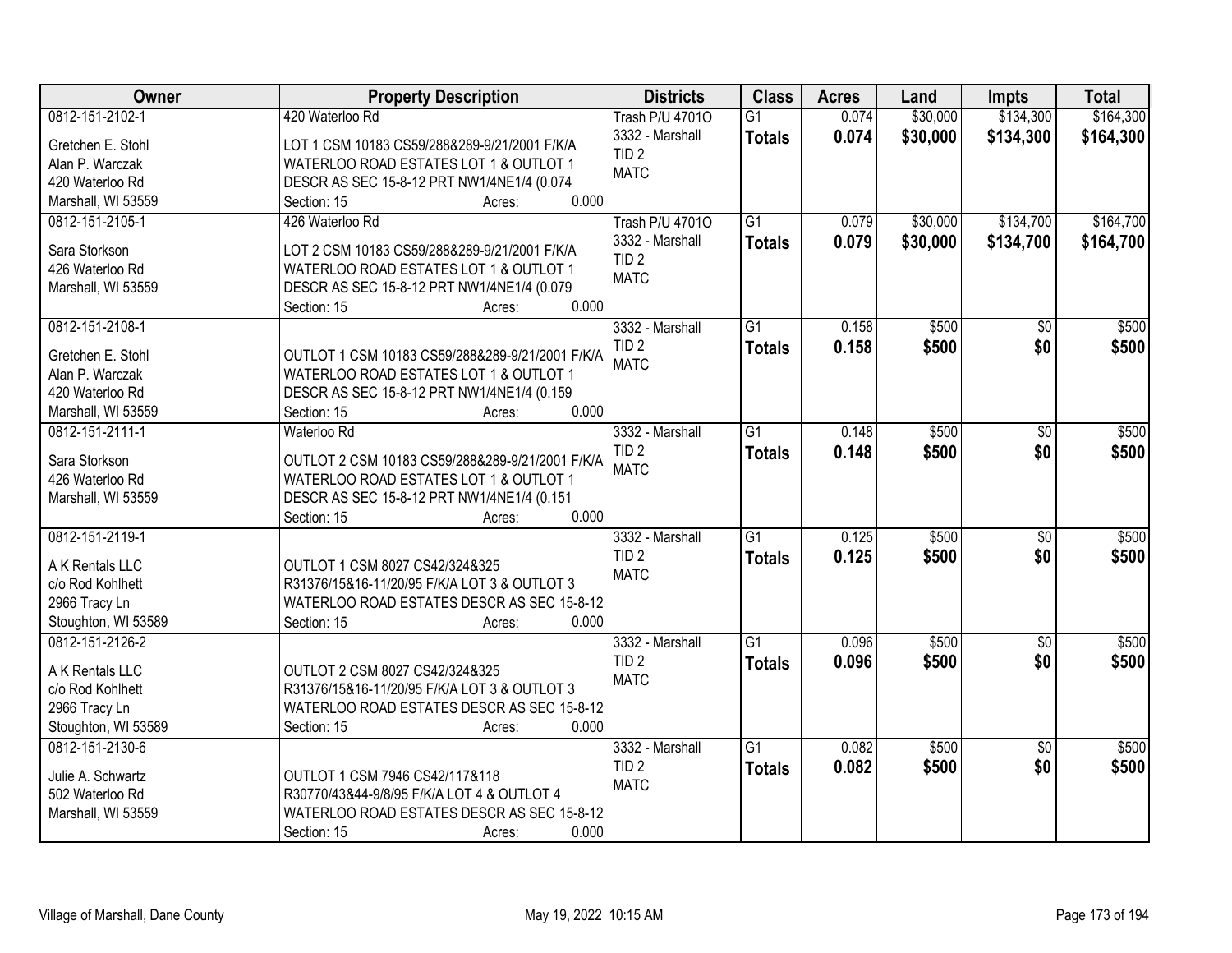| Owner                                                                                          | <b>Property Description</b>                                                                                                                                                     | <b>Districts</b>                                   | <b>Class</b>                     | <b>Acres</b>   | Land                   | <b>Impts</b>           | <b>Total</b>            |
|------------------------------------------------------------------------------------------------|---------------------------------------------------------------------------------------------------------------------------------------------------------------------------------|----------------------------------------------------|----------------------------------|----------------|------------------------|------------------------|-------------------------|
| 0812-151-2137-9<br>Josephine H. Anderson<br>508 Waterloo Rd<br>Marshall, WI 53559              | OUTLOT 2 CSM 7946 CS42/117&118<br>R30770/43&44-9/8/95 F/K/A LOT 4 & OUTLOT 4<br>WATERLOO ROAD ESTATES DESCR AS SEC 15-8-12<br>0.000<br>Section: 15<br>Acres:                    | 3332 - Marshall<br>TID <sub>2</sub><br><b>MATC</b> | $\overline{G1}$<br><b>Totals</b> | 0.082<br>0.082 | \$500<br>\$500         | $\overline{50}$<br>\$0 | \$500<br>\$500          |
| 0812-151-2144-0<br>A K Rentals LLC<br>c/o Rod Kohlhett<br>2966 Tracy Ln<br>Stoughton, WI 53589 | OUTLOT 1 CSM 8844 CS49/119&120-3/11/98 F/K/A<br>LOT 5 & OUTLOT 5 WATERLOO ROAD ESTATES<br>DESCR AS SEC 15-8-12 PRT NW1/4NE1/4 (0.082<br>0.000<br>Section: 15<br>Acres:          | 3332 - Marshall<br>TID <sub>2</sub><br><b>MATC</b> | $\overline{G1}$<br><b>Totals</b> | 0.082<br>0.082 | \$500<br>\$500         | $\overline{30}$<br>\$0 | \$500<br>\$500          |
| 0812-151-2151-1<br>A K Rentals LLC<br>c/o Rod Kohlhett<br>2966 Tracy Ln<br>Stoughton, WI 53589 | OUTLOT 2 CSM 8844 CS49/119&120-3/11/98 F/K/A<br>LOT 5 & OUTLOT 5 WATERLOO ROAD ESTATES<br>DESCR AS SEC 15-8-12 PRT NW1/4NE1/4 (0.082<br>0.000<br>Section: 15<br>Acres:          | 3332 - Marshall<br>TID <sub>2</sub><br><b>MATC</b> | G1<br><b>Totals</b>              | 0.082<br>0.082 | \$500<br>\$500         | \$0<br>\$0             | \$500<br>\$500          |
| 0812-151-2156-6<br>Gregory J. Lang<br>526 Waterloo Rd<br>Marshall, WI 53559                    | WATERLOO ROAD ESTATES OUTLOT 6<br>0.221<br>Section: 15<br>Acres:                                                                                                                | 3332 - Marshall<br>TID <sub>2</sub><br><b>MATC</b> | $\overline{G1}$<br><b>Totals</b> | 0.222<br>0.222 | \$1,500<br>\$1,500     | $\sqrt[6]{}$<br>\$0    | \$1,500<br>\$1,500      |
| 0812-151-2178-0<br>Taylor J. Hellenbrand<br>104 E Main St<br>Marshall, WI 53559                | Waterloo Rd<br>WATERLOO ROAD ESTATES OUTLOT 8<br>0.060<br>Section: 15<br>Acres:                                                                                                 | 3332 - Marshall<br>TID <sub>2</sub><br><b>MATC</b> | $\overline{G2}$<br><b>Totals</b> | 0.061<br>0.061 | \$15,300<br>\$15,300   | \$0<br>\$0             | \$15,300<br>\$15,300    |
| 0812-151-8090-1<br>Marshall, Village of<br>PO Box 45<br>Marshall, WI 53559                     | LOT 3 CSM 11052 CS66/204&205-4/29/2004 F/K/A LOT<br>1 CSM 9594 CS55/92&95-2/3/2000 & ALSO INCL &<br>DESCR AS SEC 15-8-12 PRT NE1/4NE1/4 & PRT<br>3.305<br>Section: 15<br>Acres: | 3332 - Marshall<br>TID <sub>2</sub><br><b>MATC</b> | X4<br><b>Totals</b>              | 3.305<br>3.305 | $\overline{60}$<br>\$0 | $\sqrt{6}$<br>\$0      | $\overline{\$0}$<br>\$0 |
| 0812-151-8110-1<br>Marshall, Village of<br>PO Box 45<br>Marshall, WI 53559                     | <b>Industrial Dr</b><br>LOT 1 CSM 15294 CS109/145&146-11/22/2019 DESCR<br>AS SEC 15-8-12 PRT NE1/4 (1.190 ACRES)<br>1.190<br>Section: 15<br>Acres:                              | 3332 - Marshall<br>TID <sub>2</sub><br><b>MATC</b> | X4<br><b>Totals</b>              | 1.190<br>1.190 | $\overline{50}$<br>\$0 | $\overline{50}$<br>\$0 | $\overline{50}$<br>\$0  |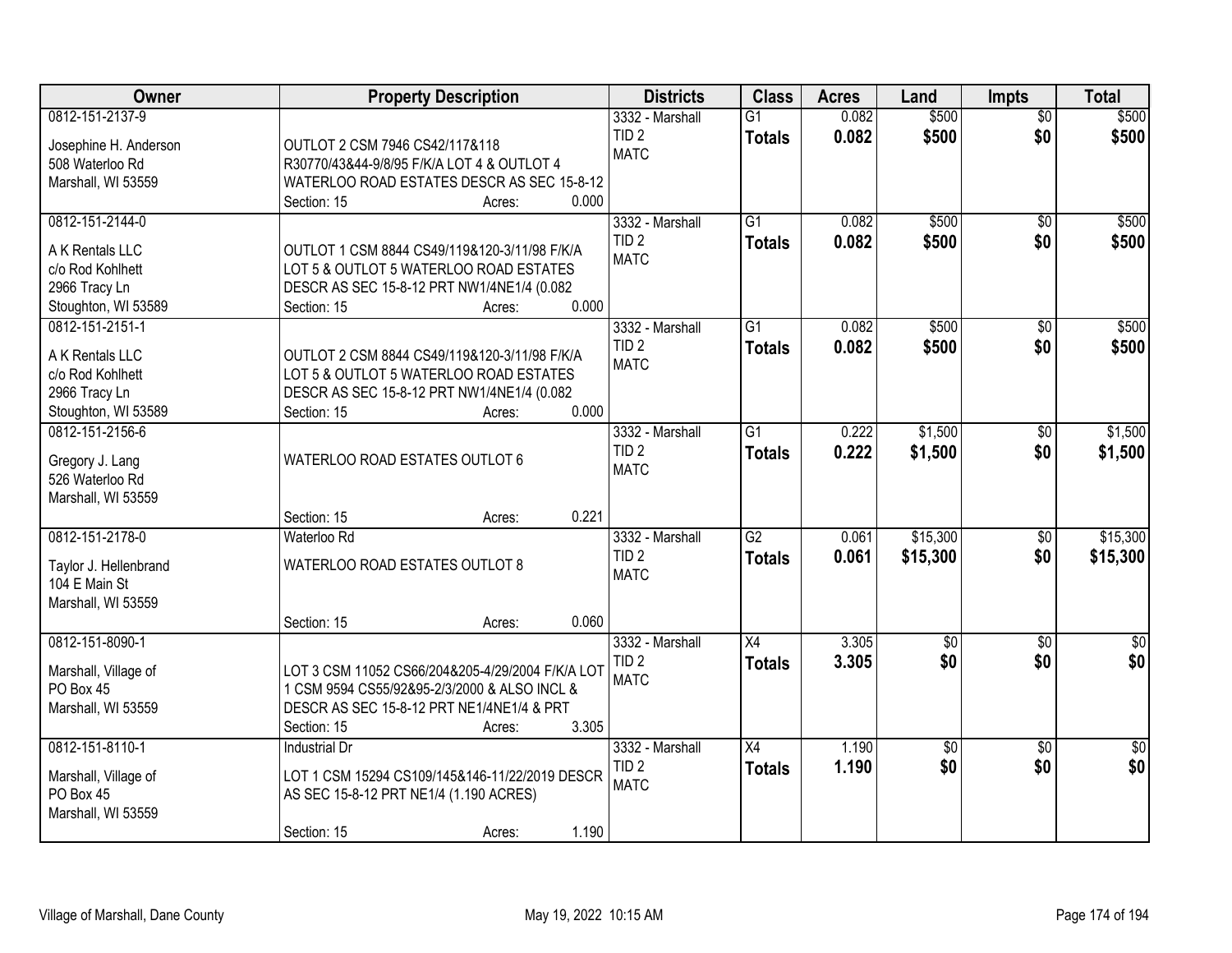| Owner                                          |                                                                                                    | <b>Property Description</b> |       | <b>Districts</b> | <b>Class</b>    | <b>Acres</b> | Land            | Impts           | <b>Total</b>    |
|------------------------------------------------|----------------------------------------------------------------------------------------------------|-----------------------------|-------|------------------|-----------------|--------------|-----------------|-----------------|-----------------|
| 0812-151-8120-1                                | <b>Industrial Dr</b>                                                                               |                             |       | 3332 - Marshall  | X4              | 9.250        | $\overline{60}$ | $\overline{50}$ | $\overline{50}$ |
| Marshall, Village of                           | LOT 2 CSM 15294 CS109/145&146-11/22/2019 DESCR                                                     |                             |       | TID <sub>2</sub> | <b>Totals</b>   | 9.250        | \$0             | \$0             | \$0             |
| PO Box 45                                      | AS SEC 15-8-12 PRT NE1/4 (9.250 ACRES)                                                             |                             |       | <b>MATC</b>      |                 |              |                 |                 |                 |
| Marshall, WI 53559                             |                                                                                                    |                             |       |                  |                 |              |                 |                 |                 |
|                                                | Section: 15                                                                                        | Acres:                      | 9.250 |                  |                 |              |                 |                 |                 |
| 0812-151-8160-1                                | 124 Industrial Dr                                                                                  |                             |       | 3332 - Marshall  | $\overline{G2}$ | 1.000        | \$50,000        | \$178,700       | \$228,700       |
| Cripps Rev Family Tr, Gary L & Joanne          | LOT 1 CSM 11052 CS66/204&205-4/29/2004 F/K/A LOT                                                   |                             |       | TID <sub>2</sub> | <b>Totals</b>   | 1.000        | \$50,000        | \$178,700       | \$228,700       |
| М                                              | 1 CSM 9594 CS55/92&95-2/3/2000 DESCR AS SEC                                                        |                             |       | <b>MATC</b>      |                 |              |                 |                 |                 |
| 701 Maunesha Dr                                | 15-8-12 PRT NE1/4NE1/4 (1.00 ACRES)                                                                |                             |       |                  |                 |              |                 |                 |                 |
| Marshall, WI 53559                             | Section: 15                                                                                        | Acres:                      | 1.000 |                  |                 |              |                 |                 |                 |
| 0812-151-8165-1                                | 118 Industrial Dr                                                                                  |                             |       | 3332 - Marshall  | $\overline{G2}$ | 0.624        | \$40,000        | \$234,900       | \$274,900       |
| Capital Speed, LLC                             | LOT 1 CSM 14691 CS102/109&110-1/17/2018 F/K/A                                                      |                             |       | TID <sub>2</sub> | <b>Totals</b>   | 0.624        | \$40,000        | \$234,900       | \$274,900       |
| 4918 Lantern Hollow Ln                         | LOT 2 CSM 11052 CS66/204&205-4/29/2004 F/K/A LOT                                                   |                             |       | <b>MATC</b>      |                 |              |                 |                 |                 |
| Waunakee, WI 53597                             | 1 CSM 9594 CS55/92&95-2/3/2000 DESCR AS SEC                                                        |                             |       |                  |                 |              |                 |                 |                 |
|                                                | Section: 15                                                                                        | Acres:                      | 0.624 |                  |                 |              |                 |                 |                 |
| 0812-151-8186-1                                | <b>Industrial Dr</b>                                                                               |                             |       | 3332 - Marshall  | X4              | 1.056        | \$0             | \$0             | \$0             |
|                                                | LOT 2 CSM 14691 CS102/109&110-1/17/2018 F/K/A                                                      |                             |       | TID <sub>2</sub> | <b>Totals</b>   | 1.056        | \$0             | \$0             | \$0             |
| Marshall, Village of<br>PO Box 45              | LOT 2 CSM 11052 CS66/204&205-4/29/2004 F/K/A LOT                                                   |                             |       | <b>MATC</b>      |                 |              |                 |                 |                 |
| Marshall, WI 53559                             | 1 CSM 9594 CS55/92&95-2/3/2000 DESCR AS SEC                                                        |                             |       |                  |                 |              |                 |                 |                 |
|                                                | Section: 15                                                                                        | Acres:                      | 1.056 |                  |                 |              |                 |                 |                 |
| 0812-151-8190-1                                | <b>Industrial Dr</b>                                                                               |                             |       | 3332 - Marshall  | $\overline{G2}$ | 0.216        | \$6,400         | $\overline{50}$ | \$6,400         |
|                                                | PRT LOT 2 CSM 14691 DESC IN DOC 5770072 AS                                                         |                             |       | TID <sub>2</sub> | <b>Totals</b>   | 0.216        | \$6,400         | \$0             | \$6,400         |
| Capital Speed, LLC<br>4918 Lantern Hollow Ln   | BEG SE COR LOT 1 SD CSM TH S00?-56-57W 50.0 FT                                                     |                             |       | <b>MATC</b>      |                 |              |                 |                 |                 |
| Waunakee, WI 53597                             | TH S89?-59-55W 194.11 FT TH ALG CRV L RAD 233.0                                                    |                             |       |                  |                 |              |                 |                 |                 |
|                                                | Section: 15                                                                                        | Acres:                      | 0.216 |                  |                 |              |                 |                 |                 |
| 0812-151-8200-1                                | 616 W Karem Dr                                                                                     |                             |       | 3332 - Marshall  | X4              | 0.000        | $\sqrt{6}$      | $\sqrt{6}$      | $\frac{1}{6}$   |
| Marshall, Village of                           | LOT 2 CSM 9594 CS55/92&95-2/3/2000 DESCR AS                                                        |                             |       | TID <sub>2</sub> | <b>Totals</b>   | 0.000        | \$0             | \$0             | \$0             |
| PO Box 45                                      | SEC 15-8-12 PRT NE1/4NE1/4 (4.431 ACRES)                                                           |                             |       | <b>MATC</b>      |                 |              |                 |                 |                 |
| Marshall, WI 53559                             |                                                                                                    |                             |       |                  |                 |              |                 |                 |                 |
|                                                | Section: 15                                                                                        | Acres:                      | 0.000 |                  |                 |              |                 |                 |                 |
| 0812-151-8300-1                                | 615 W Karem Dr                                                                                     |                             |       | print            | $\overline{G2}$ | 0.970        | \$63,800        | \$312,700       | \$376,500       |
|                                                |                                                                                                    |                             |       | 3332 - Marshall  | <b>Totals</b>   | 0.970        | \$63,800        | \$312,700       | \$376,500       |
| Xtra Storage/the Space Store LLC<br>PO Box 139 | LOT 1 CSM 12238 CS75/306&307-8/23/2007 F/K/A LOT<br>3 CSM 10043 CS58/291&296-5/11/2001 F/K/A LOT 3 |                             |       | TID <sub>2</sub> |                 |              |                 |                 |                 |
| Fall River, WI 53932                           | CSM 9594 CS55/92&95-2/3/2000 F/K/A LOTS 1 & 2                                                      |                             |       | <b>MATC</b>      |                 |              |                 |                 |                 |
|                                                | Section: 15                                                                                        | Acres:                      | 0.970 |                  |                 |              |                 |                 |                 |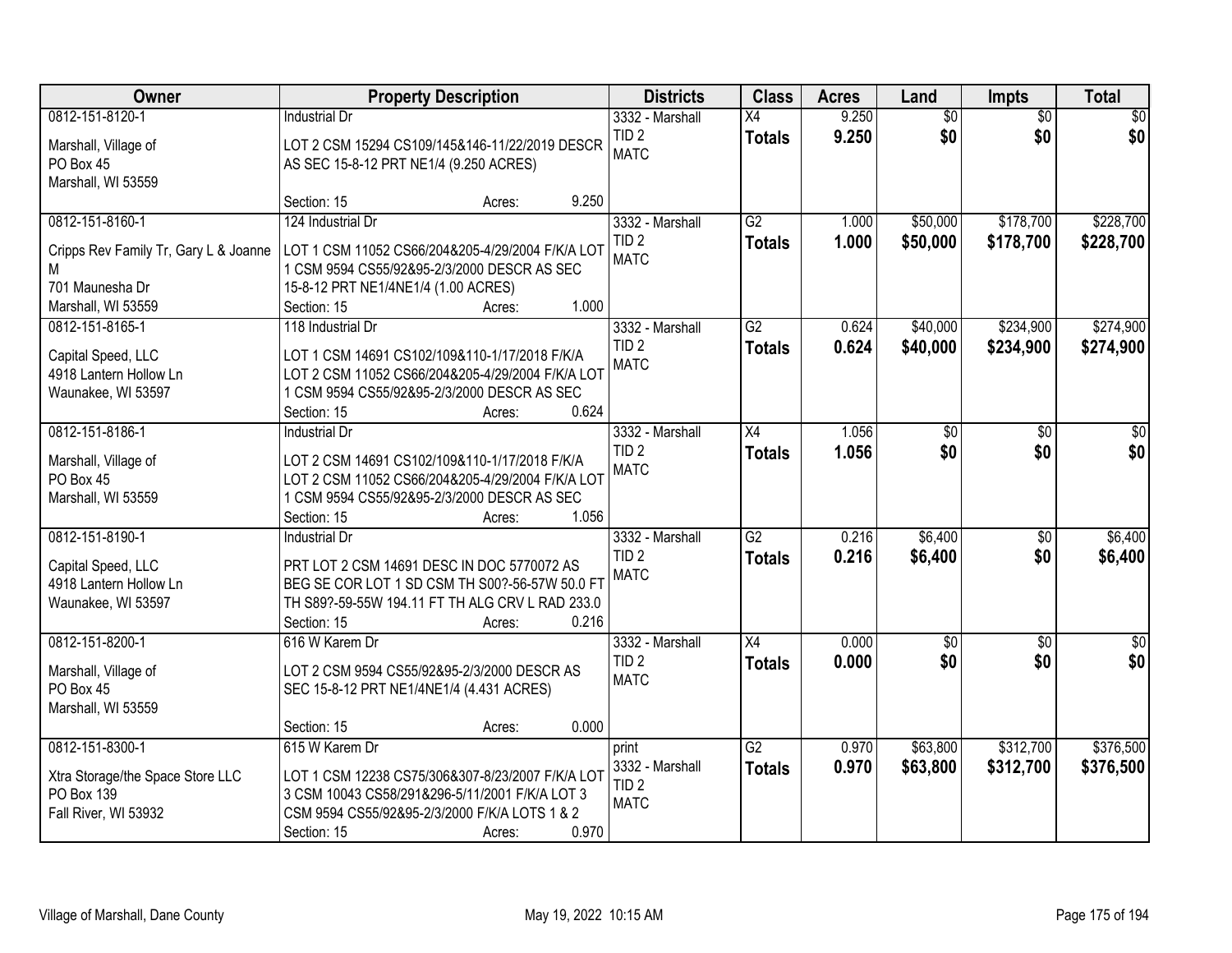| Owner                                                                                              | <b>Property Description</b>                                                                                                                                                  |       | <b>Districts</b>                                                             | <b>Class</b>                     | <b>Acres</b>   | Land                 | Impts                  | <b>Total</b>           |
|----------------------------------------------------------------------------------------------------|------------------------------------------------------------------------------------------------------------------------------------------------------------------------------|-------|------------------------------------------------------------------------------|----------------------------------|----------------|----------------------|------------------------|------------------------|
| 0812-151-8315-1<br>Winterfell LLC<br>1132 Park Ave<br>Columbus, WI 53925                           | LOT 2 CSM 12238 CS75/306&307-8/23/2007 F/K/A LOT<br>3 CSM 10043 CS58/291&296-5/11/2001 F/K/A LOT 3<br>CSM 9594 CS55/92&95-2/3/2000 F/K/A LOTS 1 & 2<br>Section: 15<br>Acres: | 0.600 | 3332 - Marshall<br>TID <sub>2</sub><br><b>MATC</b>                           | $\overline{G2}$<br><b>Totals</b> | 0.600<br>0.600 | \$55,000<br>\$55,000 | $\overline{50}$<br>\$0 | \$55,000<br>\$55,000   |
| 0812-151-8330-1<br>White Eye LLC<br>1132 Park Ave<br>Columbus, WI 53925                            | LOT 3 CSM 12238 CS75/306&307-8/23/2007 F/K/A LOT<br>3 CSM 10043 CS58/291&296-5/11/2001 F/K/A LOT 3<br>CSM 9594 CS55/92&95-2/3/2000 F/K/A LOTS 1 & 2<br>Section: 15<br>Acres: | 0.610 | 3332 - Marshall<br>TID <sub>2</sub><br><b>MATC</b>                           | $\overline{G2}$<br><b>Totals</b> | 0.610<br>0.610 | \$55,000<br>\$55,000 | \$0<br>\$0             | \$55,000<br>\$55,000   |
| 0812-151-8345-1<br>Birchwood By Marshall LLC<br>1132 Park Ave<br>Columbus, WI 53925                | LOT 4 CSM 12238 CS75/306&307-8/23/2007 F/K/A LOT<br>3 CSM 10043 CS58/291&296-5/11/2001 F/K/A LOT 3<br>CSM 9594 CS55/92&95-2/3/2000 F/K/A LOTS 1 & 2<br>Section: 15<br>Acres: | 0.970 | 3332 - Marshall<br>TID <sub>2</sub><br><b>MATC</b>                           | G2<br><b>Totals</b>              | 0.970<br>0.970 | \$55,000<br>\$55,000 | \$0<br>\$0             | \$55,000<br>\$55,000   |
| 0812-151-8371-1<br>Barth Family Enterprises LLC<br>4659 Tonyawatha Trl<br>Monona, WI 53716         | 527 Karem Dr<br>SEC 15-8-12 PRT NE1/4NE1/4 E 66 FT EXC CSM 1655<br>AND ALSO PRT SE1/4NE1/4 E 66 FT OF N 134.2 FT<br>Section: 15<br>Acres:                                    | 0.000 | 3332 - Marshall<br>TID <sub>2</sub><br><b>MATC</b>                           | $\overline{G5}$<br><b>Totals</b> | 0.390<br>0.390 | \$400<br>\$400       | $\frac{1}{20}$<br>\$0  | \$400<br>\$400         |
| 0812-151-8551-5<br>Cheryl A. Curry<br>318 Waterloo Rd<br>Marshall, WI 53559                        | 318 Waterloo Rd<br>LOT 1 CSM 3253 CS12/367&368-7/27/79 DESCR AS<br>SEC 15-8-12 PRT NW1/4NE1/4<br>Section: 15<br>Acres:                                                       | 0.000 | <b>Trash P/U 47020</b><br>3332 - Marshall<br>TID <sub>2</sub><br><b>MATC</b> | $\overline{G1}$<br><b>Totals</b> | 0.557<br>0.557 | \$54,700<br>\$54,700 | \$126,000<br>\$126,000 | \$180,700<br>\$180,700 |
| 0812-151-8562-2<br>Justin D. Pauley<br>Ashleigh E. Pauley<br>324 Waterloo Rd<br>Marshall, WI 53559 | 324 Waterloo Rd<br>LOT 2 CSM 3253 CS12/367&368-7/27/79 DESCR AS<br>SEC 15-8-12 PRT NW1/4NE1/4<br>Section: 15<br>Acres:                                                       | 0.000 | <b>Trash P/U 47010</b><br>3332 - Marshall<br>TID <sub>2</sub><br><b>MATC</b> | $\overline{G1}$<br><b>Totals</b> | 0.455<br>0.455 | \$51,300<br>\$51,300 | \$192,100<br>\$192,100 | \$243,400<br>\$243,400 |
| 0812-151-8580-0<br>Blaschka Dam LLC<br>132 Hubbell St<br>Marshall, WI 53559                        | 132 Hubbell St<br>SEC 15-8-12 PRT NW1/4 NE1/4 BEG SEC N1/4 COR<br>THE 116.16 FT TH S32DEGW TO WLN THN TO POB<br>Section: 15<br>Acres:                                        | 0.000 | 3332 - Marshall<br>TID <sub>2</sub><br><b>MATC</b>                           | $\overline{G2}$<br><b>Totals</b> | 0.144<br>0.144 | \$5,100<br>\$5,100   | $\overline{30}$<br>\$0 | \$5,100<br>\$5,100     |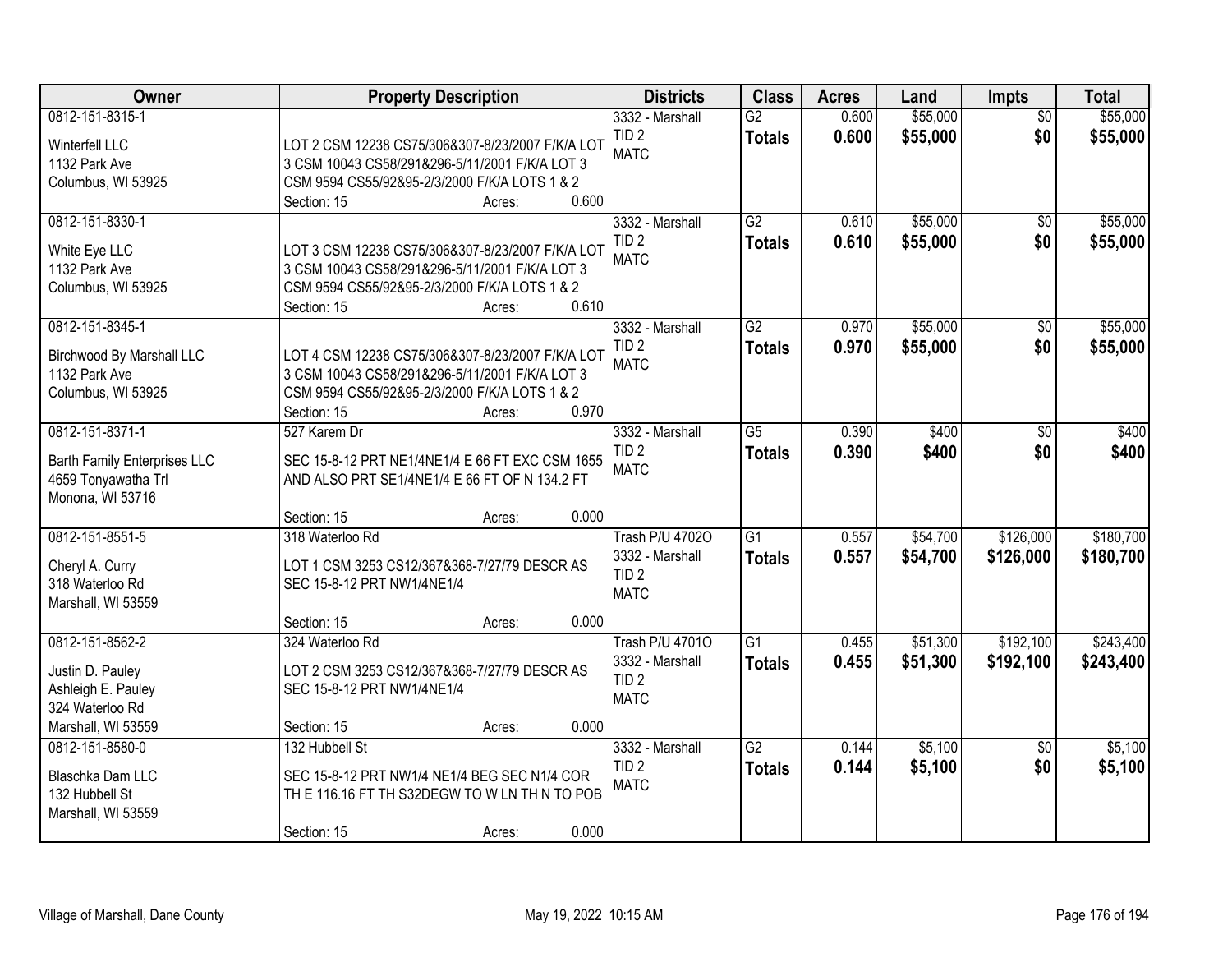| Owner                                                                                             | <b>Property Description</b>                                                                                                                                                                             | <b>Districts</b>                                                             | <b>Class</b>                                | <b>Acres</b>                     | Land                                       | <b>Impts</b>                                   | <b>Total</b>                               |
|---------------------------------------------------------------------------------------------------|---------------------------------------------------------------------------------------------------------------------------------------------------------------------------------------------------------|------------------------------------------------------------------------------|---------------------------------------------|----------------------------------|--------------------------------------------|------------------------------------------------|--------------------------------------------|
| 0812-151-8590-8<br>James Herman Family Partnership<br>349 Maple Heights Rd<br>Marshall, WI 53559  | SEC 15-8-12 PRT NW1/4NE1/4 COM INTERS C/LS<br>STH 19 & STH 73 TH S56DEG35'E 874.6 FT TO POB<br>TH N56DEG35'W TO INTERS C/L STH 19 & SEC<br>11.870<br>Section: 15                                        | print<br>3332 - Marshall<br>TID <sub>2</sub><br><b>MATC</b>                  | G4<br>G <sub>5</sub><br>G7<br><b>Totals</b> | 5.120<br>1.230<br>2.690<br>9.040 | \$1,400<br>\$1,300<br>\$53,800<br>\$56,500 | $\overline{50}$<br>\$0<br>\$39,900<br>\$39,900 | \$1,400<br>\$1,300<br>\$93,700<br>\$96,400 |
| 0812-151-8595-3<br>James Herman Family Partnership<br>349 Maple Heights Rd<br>Marshall, WI 53559  | Acres:<br>SEC 15-8-12 PRT NE1/4NW1/4 & PRT NW1/4NE1/4<br>LOCATED FROM A HIGHWAY REFERENCE LINE<br>DESCR AS FOLLOWS COM AT A PT ON E LN SEC 15<br>0.000<br>Section: 15<br>Acres:                         | 3332 - Marshall<br><b>MATC</b>                                               | $\overline{X4}$<br><b>Totals</b>            | 0.090<br>0.090                   | \$0<br>\$0                                 | $\overline{50}$<br>\$0                         | \$0<br>\$0                                 |
| 0812-151-8600-5<br>Marshall, Village of<br>PO Box 45<br>Marshall, WI 53559                        | 405 E Main St<br>SEC 15-8-12 PRT NW1/4 NE1/4 BEG INTER STH 19<br>C/L & VIL E LIMITS LN TH NWLY ALG SD C/L & 215 FT<br>TH NELY & PARA SD LIMITS LN 255.4 FT TO RIVER<br>Section: 15<br>0.000<br>Acres:   | 3332 - Marshall<br>TID <sub>2</sub><br><b>MATC</b>                           | $\overline{X4}$<br><b>Totals</b>            | 0.000<br>0.000                   | $\overline{50}$<br>\$0                     | $\overline{50}$<br>\$0                         | $\overline{50}$<br>\$0                     |
| 0812-151-8620-1<br>George A. Kennedy<br>Cheryl Kennedy<br>414 Waterloo Rd<br>Marshall, WI 53559   | 414 Waterloo Rd<br>SEC 15-8-12 PRT NW1/4 NE1/4 COM SEC N1/4 COR<br>TH N87DEGE 466 FT TO POB TH CONT N87DEGE 90<br>FT TH S2DEGE 165 FT TH S87DEGW 90 FT TH N 165<br>Section: 15<br>0.000<br>Acres:       | <b>Trash P/U 47010</b><br>3332 - Marshall<br>TID <sub>2</sub><br><b>MATC</b> | $\overline{G1}$<br><b>Totals</b>            | 0.273<br>0.273                   | \$44,800<br>\$44,800                       | \$149,600<br>\$149,600                         | \$194,400<br>\$194,400                     |
| 0812-151-8630-9<br>Michael R. Wells<br>Joyce C. Maly<br>404 Waterloo Rd<br>Marshall, WI 53559     | 404 Waterloo Rd<br>SEC 15-8-12 PRT NW1/4 NE1/4 BEG 386 FT E OF NW<br>COR TH S 165 FT E 80 FT N 165 FT W 80 FT TO POB<br>0.000<br>Section: 15<br>Acres:                                                  | <b>Trash P/U 47010</b><br>3332 - Marshall<br>TID <sub>2</sub><br><b>MATC</b> | $\overline{G1}$<br><b>Totals</b>            | 0.242<br>0.242                   | \$42,800<br>\$42,800                       | \$166,300<br>\$166,300                         | \$209,100<br>\$209,100                     |
| 0812-151-9130-1<br>Little Amerrika Amusement Park LLC<br>5675 Box Elder Rd<br>Marshall, WI 53559  | 700 E Main St<br>LOT 1 CSM 13542 CS88/202&204-7/18/2013 F/K/A PRT<br>LOT 2 CSM 10906 CS65/155&156-11/7/2003 F/K/A LOT<br>1 CSM 8098 CS43/163&164 R32022/24&25-2/14/96<br>9.898<br>Section: 15<br>Acres: | 3332 - Marshall<br><b>MATC</b>                                               | $\overline{G2}$<br><b>Totals</b>            | 9.121<br>9.121                   | \$178,900<br>\$178,900                     | \$59,500<br>\$59,500                           | \$238,400<br>\$238,400                     |
| 0812-151-9501-1<br><b>Barth Family Enterprises LLC</b><br>4659 Tonyawatha Trl<br>Monona, WI 53716 | SEC 15-8-12 PRT SE1/4NE1/4 E 66 FT OF N 134.2 FT<br><b>THF</b><br>0.200<br>Section: 15<br>Acres:                                                                                                        | <b>Trash P/U 47010</b><br>3332 - Marshall<br>TID <sub>2</sub><br><b>MATC</b> | $\overline{G5}$<br><b>Totals</b>            | 0.086<br>0.086                   | \$100<br>\$100                             | $\overline{30}$<br>\$0                         | \$100<br>\$100                             |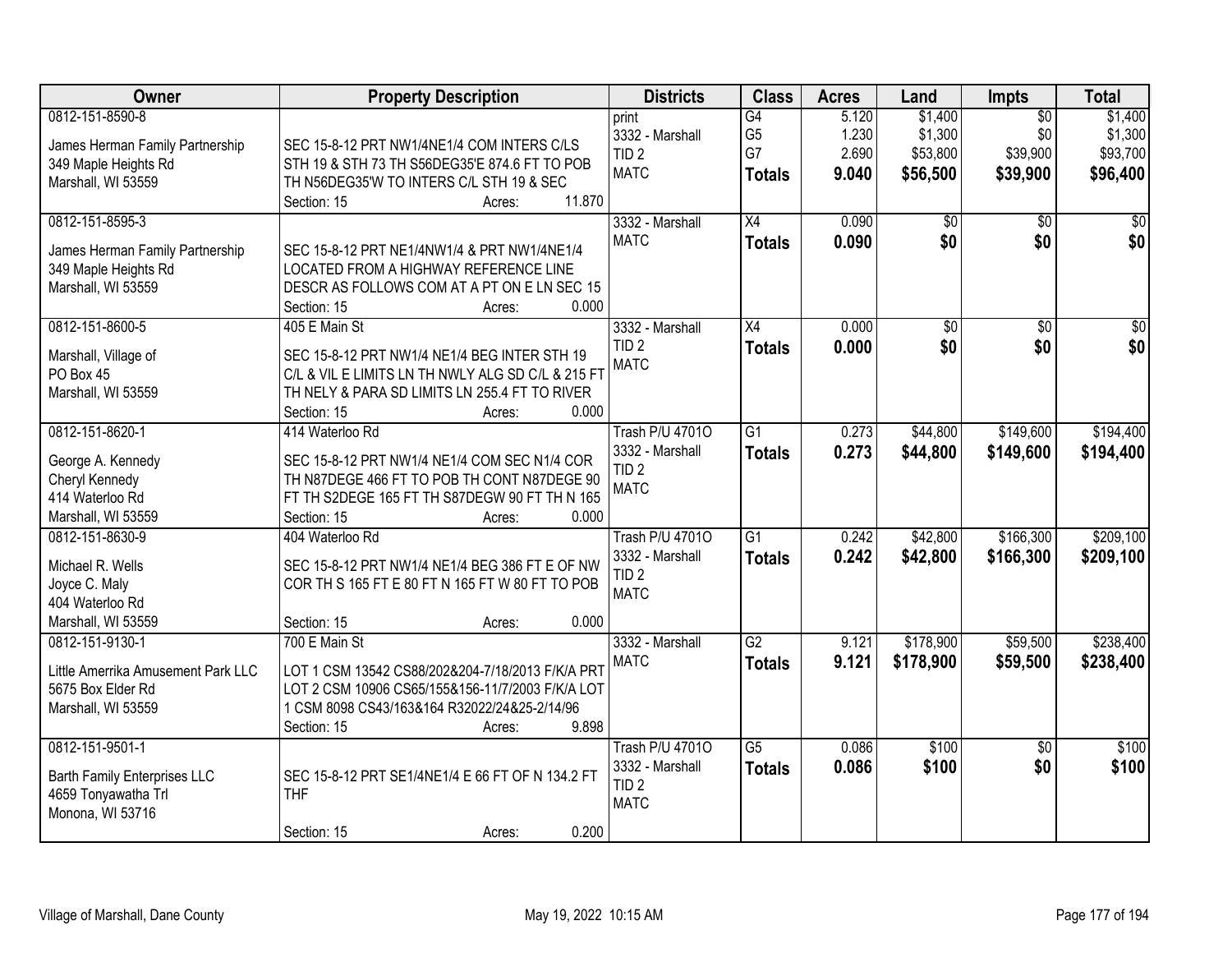| <b>Owner</b>                   |                                                   | <b>Property Description</b> |       | <b>Districts</b>       | <b>Class</b>    | <b>Acres</b> | Land            | <b>Impts</b>    | <b>Total</b>    |
|--------------------------------|---------------------------------------------------|-----------------------------|-------|------------------------|-----------------|--------------|-----------------|-----------------|-----------------|
| 0812-152-0101-4                | 127 Hubbell St                                    |                             |       | <b>Trash P/U 47010</b> | $\overline{G1}$ | 0.181        | \$33,500        | \$101,200       | \$134,700       |
| Clinton Clough                 | ORIGINAL PLAT BLOCK 13 SELY 79.5 FT OF LOTS 1,    |                             |       | 3332 - Marshall        | <b>Totals</b>   | 0.181        | \$33,500        | \$101,200       | \$134,700       |
| Candy Vang                     | 2 & 3                                             |                             |       | <b>MATC</b>            |                 |              |                 |                 |                 |
| 127 Hubbell St                 |                                                   |                             |       |                        |                 |              |                 |                 |                 |
| Marshall, WI 53559             | Section: 15                                       | Acres:                      | 0.000 |                        |                 |              |                 |                 |                 |
| 0812-152-0112-1                | 119 Hubbell St                                    |                             |       | 3332 - Marshall        | $\overline{G1}$ | 0.372        | \$51,100        | \$0             | \$51,100        |
|                                |                                                   |                             |       | <b>MATC</b>            | <b>Totals</b>   | 0.372        | \$51,100        | \$0             | \$51,100        |
| Marjorie Herman                | ORIGINAL PLAT BLOCK 13 LOTS 1, 2, & 3 EXC E 132   |                             |       |                        |                 |              |                 |                 |                 |
| 349 Maple Heights Rd           | FT THF & ALSO INCL W 52.5 FT OF E 132 FT OF       |                             |       |                        |                 |              |                 |                 |                 |
| Marshall, WI 53559             | LOTS 1, 2 & 3, ALL LOT 4, LOT 5 EXC WLY 66 FT THF |                             |       |                        |                 |              |                 |                 |                 |
|                                | Section: 15                                       | Acres:                      | 0.000 |                        |                 |              |                 |                 |                 |
| 0812-152-0136-3                | 233 E Main St                                     |                             |       | print                  | G1              | 0.353        | \$47,700        | \$186,500       | \$234,200       |
| Marjorie Herman                | ORIGINAL PLAT BLOCK 13 LOTS 6, 7, 8 & E1/2 9      |                             |       | Trash P/U 47020        | <b>Totals</b>   | 0.353        | \$47,700        | \$186,500       | \$234,200       |
| c/o Penny Sutkay               |                                                   |                             |       | 3332 - Marshall        |                 |              |                 |                 |                 |
| 349 Maple Heights Rd           |                                                   |                             |       | <b>MATC</b>            |                 |              |                 |                 |                 |
| Marshall, WI 53559             | Section: 15                                       | Acres:                      | 0.000 |                        |                 |              |                 |                 |                 |
| 0812-152-0149-8                | 221 E Main St                                     |                             |       | print                  | G1              | 0.344        | \$47,400        | \$101,600       | \$149,000       |
|                                |                                                   |                             |       | Trash P/U 47020        | <b>Totals</b>   | 0.344        | \$47,400        | \$101,600       | \$149,000       |
| Ganau LLC                      | ORIGINAL PLAT BLOCK 13 NW1/2 LOT 9 & ALL LOTS     |                             |       | 3332 - Marshall        |                 |              |                 |                 |                 |
| 5146 Ridge Rd                  | 10 & 11 & TH PRT LOT 5 & VAC ALLEY DESCR AS       |                             |       | <b>MATC</b>            |                 |              |                 |                 |                 |
| Marshall, WI 53559             | COM MOST NLY COR LOT 11 TH NE ALG NW LN SD        |                             |       |                        |                 |              |                 |                 |                 |
|                                | Section: 15                                       | Acres:                      | 0.000 |                        |                 |              |                 |                 |                 |
| 0812-152-0162-1                | 213 E Main St                                     |                             |       | <b>Trash P/U 47010</b> | $\overline{X4}$ | 0.000        | $\overline{50}$ | $\overline{50}$ | $\overline{50}$ |
| General Telephone Co of WI     | ORIGINAL PLAT BLOCK 13 ALL LOTS 12, 52 & 53 & E   |                             |       | 3332 - Marshall        | <b>Totals</b>   | 0.000        | \$0             | \$0             | \$0             |
| c/o Frontier Property Ta Dept  | 8 FT LOTS 13 & 51                                 |                             |       | <b>MATC</b>            |                 |              |                 |                 |                 |
| PO Box 22629                   |                                                   |                             |       |                        |                 |              |                 |                 |                 |
| Addison, TX 75001              | Section: 15                                       | Acres:                      | 0.000 |                        |                 |              |                 |                 |                 |
| 0812-152-0183-6                | 203 E Main St                                     |                             |       | <b>Trash P/U 47030</b> | $\overline{G1}$ | 0.379        | \$79,500        | \$140,400       | \$219,900       |
|                                |                                                   |                             |       | 3332 - Marshall        | <b>Totals</b>   | 0.379        | \$79,500        | \$140,400       | \$219,900       |
| Midwest Property Management of | ORIGINAL PLAT BLOCK 13 W 58 FT LOT 13, SE1/2      |                             |       | <b>MATC</b>            |                 |              |                 |                 |                 |
| Southern Wisconsin LLC         | LOT 14, LOT 50 & W 25 FT LOT 51                   |                             |       |                        |                 |              |                 |                 |                 |
| 7203 Gene St                   |                                                   |                             |       |                        |                 |              |                 |                 |                 |
| Deforest, WI 53532             | Section: 15                                       | Acres:                      | 0.000 |                        |                 |              |                 |                 |                 |
| 0812-152-0195-2                | 159 E Main St                                     |                             |       | <b>Trash P/U 47020</b> | $\overline{G1}$ | 0.532        | \$61,100        | \$121,800       | \$182,900       |
| Richard A. Herman              | ORIGINAL PLAT BLOCK 13 NW1/2 LOT 14 & ALL OF      |                             |       | 3332 - Marshall        | <b>Totals</b>   | 0.532        | \$61,100        | \$121,800       | \$182,900       |
| 9894 Harris Ln                 | LOTS 15, 16 & 17                                  |                             |       | <b>MATC</b>            |                 |              |                 |                 |                 |
| Argonne, WI 54511              |                                                   |                             |       |                        |                 |              |                 |                 |                 |
|                                | Section: 15                                       | Acres:                      | 0.000 |                        |                 |              |                 |                 |                 |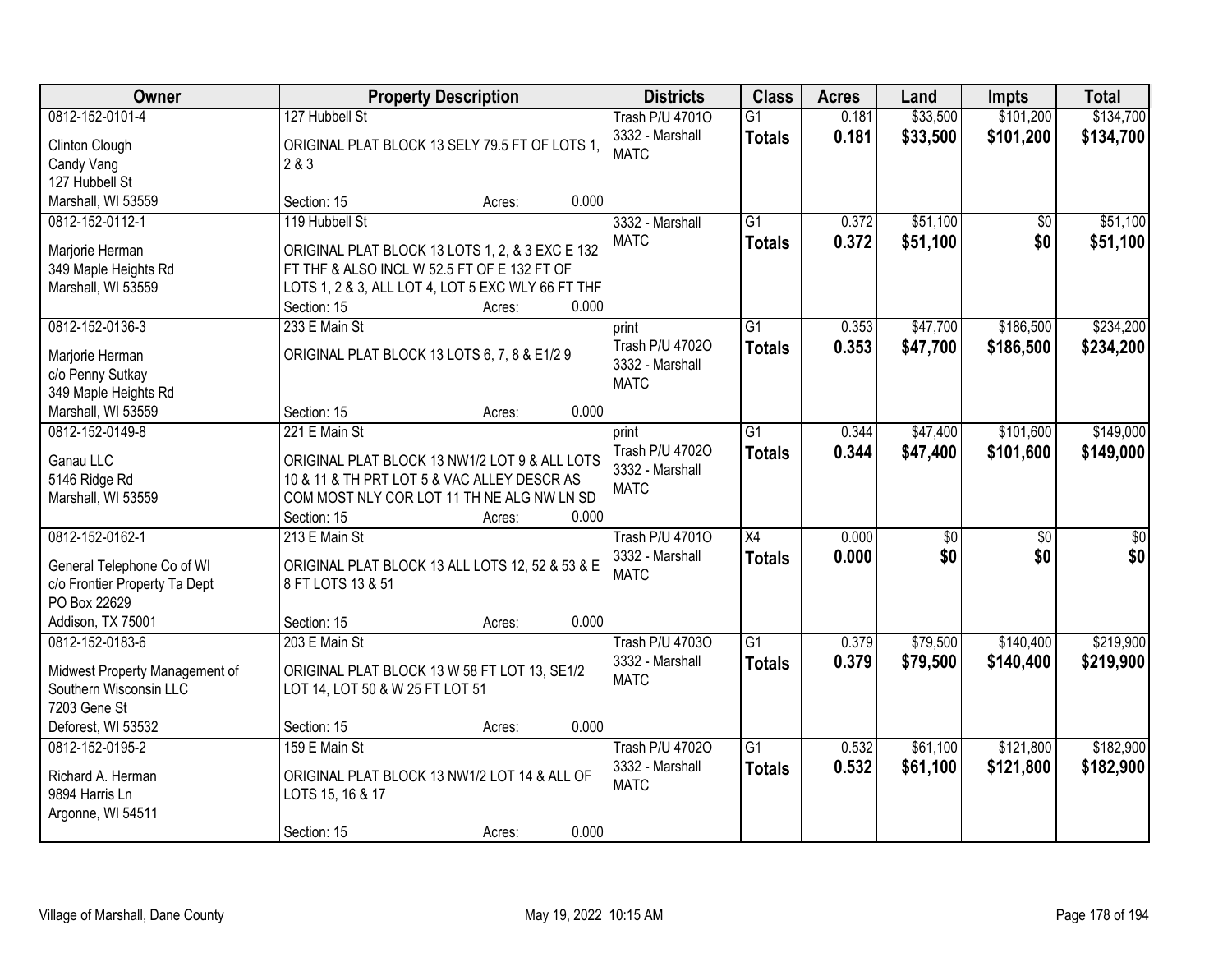| Owner                                                                                  |                                                                                           | <b>Property Description</b> |       | <b>Districts</b>                                           | <b>Class</b>                     | <b>Acres</b>   | Land                 | <b>Impts</b>           | <b>Total</b>           |
|----------------------------------------------------------------------------------------|-------------------------------------------------------------------------------------------|-----------------------------|-------|------------------------------------------------------------|----------------------------------|----------------|----------------------|------------------------|------------------------|
| 0812-152-0216-6                                                                        | 145 E Main St                                                                             |                             |       | <b>Trash P/U 47010</b>                                     | $\overline{G2}$                  | 0.300          | \$56,200             | \$36,800               | \$93,000               |
| Acer, LLC<br>N7568 Little Coffee Rd<br>Watertown, WI 53094                             | ORIGINAL PLAT BLOCK 13 LOTS 18, 48 & 49                                                   |                             |       | 3332 - Marshall<br><b>MATC</b>                             | <b>Totals</b>                    | 0.300          | \$56,200             | \$36,800               | \$93,000               |
|                                                                                        | Section: 15                                                                               | Acres:                      | 0.000 |                                                            |                                  |                |                      |                        |                        |
| 0812-152-0227-3                                                                        | 137 E Main St                                                                             |                             |       | print                                                      | G2                               | 0.317          | \$56,200             | \$110,800              | \$167,000              |
| Kyle J. Broom<br>212 Vista Dr<br>Cottage Grove, WI 53527                               | ORIGINAL PLAT BLOCK 13 LOTS 19, 46 & 47                                                   |                             |       | 3332 - Marshall<br><b>MATC</b>                             | <b>Totals</b>                    | 0.317          | \$56,200             | \$110,800              | \$167,000              |
|                                                                                        | Section: 15                                                                               | Acres:                      | 0.000 |                                                            |                                  |                |                      |                        |                        |
| 0812-152-0248-8                                                                        | 133 E Main St                                                                             |                             |       | <b>Trash P/U 47010</b>                                     | G2                               | 0.303          | \$56,200             | \$131,400              | \$187,600              |
| Gerald D. Canon<br>Sandra C. Canon                                                     | ORIGINAL PLAT BLOCK 13 LOTS 20 & 21                                                       |                             |       | 3332 - Marshall<br><b>MATC</b>                             | <b>Totals</b>                    | 0.303          | \$56,200             | \$131,400              | \$187,600              |
| 3036 Waunona Way<br>Madison, WI 53713                                                  | Section: 15                                                                               | Acres:                      | 0.000 |                                                            |                                  |                |                      |                        |                        |
| 0812-152-0259-5                                                                        | 125 E Main St                                                                             |                             |       | 3332 - Marshall                                            | $\overline{X4}$                  | 0.171          | \$0                  | \$0                    | \$0                    |
| Marshall, Village of<br>PO Box 45<br>Marshall, WI 53559                                | ORIGINAL PLAT BLOCK 13 LOT 22 & SE 3.5 FT OF<br>LOT 23 SUBJ TO EXMT AGRMT IN DOC #4247161 |                             |       | <b>MATC</b>                                                | <b>Totals</b>                    | 0.171          | \$0                  | \$0                    | \$0                    |
|                                                                                        | Section: 15                                                                               | Acres:                      | 0.000 |                                                            |                                  |                |                      |                        |                        |
| 0812-152-0331-6<br>Tk2 Enterprises LLC<br>1843 Us Highway 12/18<br>Deerfield, WI 53531 | 118 E Main St<br>ORIGINAL PLAT BLOCK 65 LOT 1 & W1/2 LOT 2                                |                             |       | print<br>Trash P/U 47010<br>3332 - Marshall<br><b>MATC</b> | $\overline{G2}$<br><b>Totals</b> | 0.148<br>0.148 | \$35,800<br>\$35,800 | \$136,000<br>\$136,000 | \$171,800<br>\$171,800 |
|                                                                                        | Section: 15                                                                               | Acres:                      | 0.000 |                                                            |                                  |                |                      |                        |                        |
| 0812-152-0343-2                                                                        | 126 E Main St                                                                             |                             |       | <b>Trash P/U 47010</b>                                     | $\overline{G2}$                  | 0.114          | \$34,000             | \$0                    | \$34,000               |
| Tk2 Enterprises LLC<br>1843 Us Highway 12/18<br>Deerfield, WI 53531                    | ORIGINAL PLAT BLOCK 65 E1/2 LOT 2 & W 21 FT LOT<br>3                                      |                             |       | 3332 - Marshall<br><b>MATC</b>                             | <b>Totals</b>                    | 0.114          | \$34,000             | \$0                    | \$34,000               |
|                                                                                        | Section: 15                                                                               | Acres:                      | 0.114 |                                                            |                                  |                |                      |                        |                        |
| 0812-152-0354-9                                                                        | 128 E Main St                                                                             |                             |       | 3332 - Marshall                                            | $\overline{X4}$                  | 0.109          | \$0                  | $\overline{50}$        | $\overline{50}$        |
| Marshall Area Historical Society Inc<br>PO Box 33<br>Marshall, WI 53559-0033           | ORIGINAL PLAT BLOCK 65 E 12 FT LOT 3 & W 24 FT<br>LOT <sub>4</sub>                        |                             |       | <b>MATC</b>                                                | <b>Totals</b>                    | 0.109          | \$0                  | \$0                    | \$0                    |
|                                                                                        | Section: 15                                                                               | Acres:                      | 0.109 |                                                            |                                  |                |                      |                        |                        |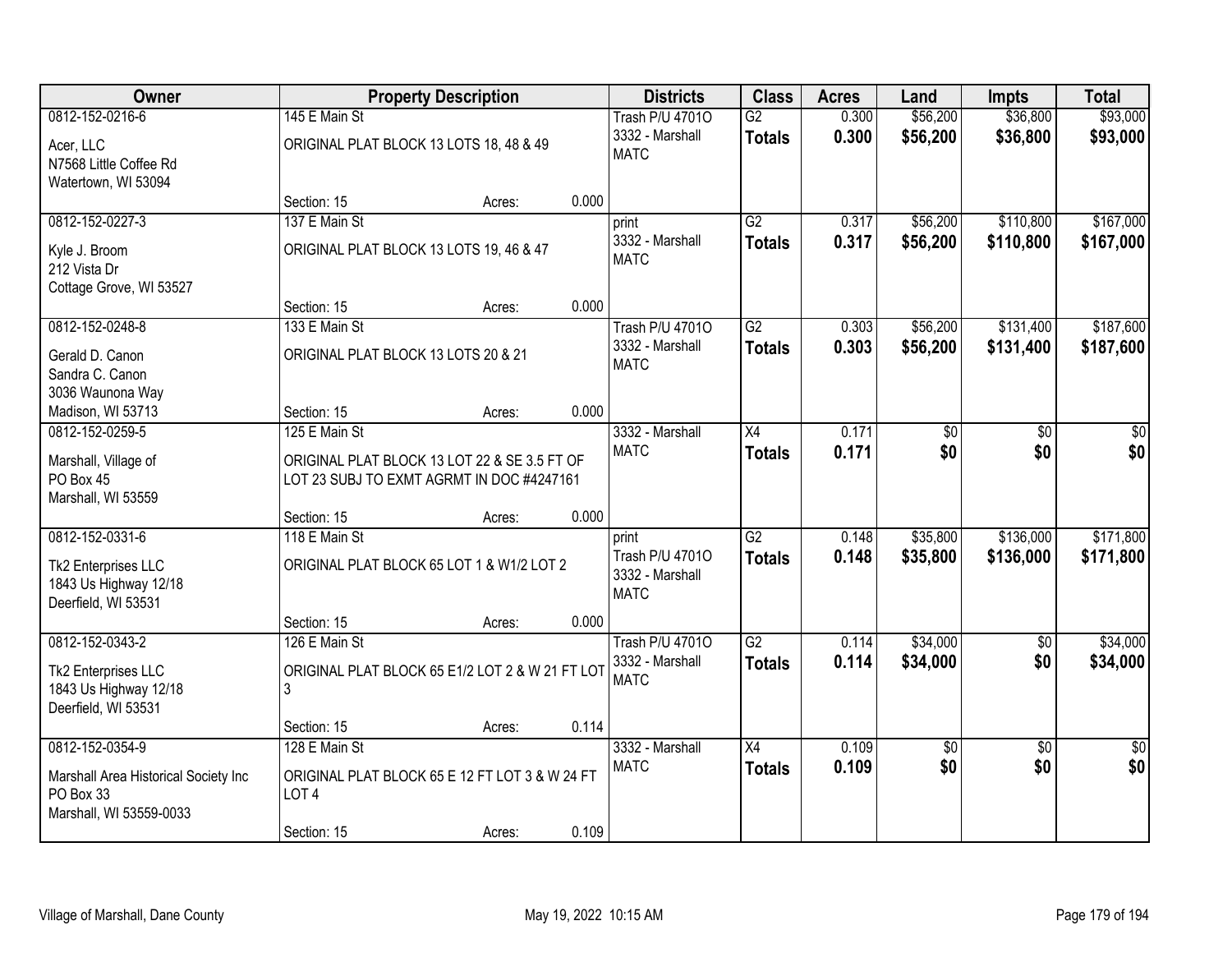| <b>Owner</b>                                                                         |                                                                                                                                                                  | <b>Property Description</b> |       | <b>Districts</b>                          | <b>Class</b>                     | <b>Acres</b>   | Land               | <b>Impts</b>         | <b>Total</b>         |
|--------------------------------------------------------------------------------------|------------------------------------------------------------------------------------------------------------------------------------------------------------------|-----------------------------|-------|-------------------------------------------|----------------------------------|----------------|--------------------|----------------------|----------------------|
| 0812-152-0365-6                                                                      | 138 E Main St                                                                                                                                                    |                             |       | <b>Trash P/U 47010</b>                    | $\overline{G2}$                  | 0.200          | \$43,400           | \$92,100             | \$135,500            |
| Steven L. Streich<br>138 E Main St<br>Marshall, WI 53559                             | ORIGINAL PLAT BLOCK 65 SE 9 FT OF LOT 4 & NW 5<br>FT OF LOT 5                                                                                                    |                             |       | 3332 - Marshall<br><b>MATC</b>            | <b>Totals</b>                    | 0.200          | \$43,400           | \$92,100             | \$135,500            |
|                                                                                      | Section: 15                                                                                                                                                      | Acres:                      | 0.200 |                                           |                                  |                |                    |                      |                      |
| 0812-152-0375-4                                                                      | 119 Deerfield Rd                                                                                                                                                 |                             |       | 3332 - Marshall                           | $\overline{G2}$                  | 0.027          | \$500              | \$0                  | \$500                |
| Hellenbrand Ace Hardware LLC<br>PO Box 659<br>Marshall, WI 53559-0659                | ORIGINAL PLAT BLOCK 65 E 9 FT LOT 5                                                                                                                              |                             |       | <b>MATC</b>                               | <b>Totals</b>                    | 0.027          | \$500              | \$0                  | \$500                |
|                                                                                      | Section: 15                                                                                                                                                      | Acres:                      | 0.000 |                                           |                                  |                |                    |                      |                      |
| 0812-152-0386-1                                                                      | 146 E Main St                                                                                                                                                    |                             |       | <b>Trash P/U 47010</b>                    | $\overline{G1}$                  | 0.200          | \$40,100           | \$87,900             | \$128,000            |
| Dixie M. Jensen<br>146 E Main St<br>Marshall, WI 53559                               | ORIGINAL PLAT BLOCK 65 LOT 6                                                                                                                                     |                             |       | 3332 - Marshall<br><b>MATC</b>            | <b>Totals</b>                    | 0.200          | \$40,100           | \$87,900             | \$128,000            |
|                                                                                      | Section: 15                                                                                                                                                      | Acres:                      | 0.200 |                                           |                                  |                |                    |                      |                      |
| 0812-152-0397-8                                                                      | 154 E Main St                                                                                                                                                    |                             |       | <b>Trash P/U 47010</b>                    | G1                               | 0.182          | \$38,900           | \$110,000            | \$148,900            |
| First Investment & Enterprises LLC<br>2701 County Highway V<br>Sun Prairie, WI 53590 | ORIGINAL PLAT BLOCK 65 LOT 7 EXC W 19 FT OF N<br>40 FT THF                                                                                                       |                             |       | 3332 - Marshall<br><b>MATC</b>            | <b>Totals</b>                    | 0.182          | \$38,900           | \$110,000            | \$148,900            |
|                                                                                      | Section: 15                                                                                                                                                      | Acres:                      | 0.182 |                                           |                                  |                |                    |                      |                      |
| 0812-152-0407-5<br>Thomas W. Murphy Jr                                               | 150 E Main St<br>ORIGINAL PLAT BLOCK 65 PRT LOT 7 W 19 FT OF N                                                                                                   |                             |       | <b>Trash P/U 47010</b><br>3332 - Marshall | $\overline{G2}$<br><b>Totals</b> | 0.017<br>0.017 | \$5,100<br>\$5,100 | \$22,500<br>\$22,500 | \$27,600<br>\$27,600 |
| Bonnie N. Murphy<br>150 E Main St                                                    | 40 FT THF                                                                                                                                                        |                             |       | <b>MATC</b>                               |                                  |                |                    |                      |                      |
| Marshall, WI 53559                                                                   | Section: 15                                                                                                                                                      | Acres:                      | 0.017 |                                           |                                  |                |                    |                      |                      |
| 0812-152-0425-3                                                                      | 206 E Main St                                                                                                                                                    |                             |       | <b>Trash P/U 47010</b>                    | $\overline{G2}$                  | 0.458          | \$76,700           | \$73,300             | \$150,000            |
| Karen R. Moon<br>206 E Main St<br>Marshall, WI 53559                                 | LOT 1 CSM 7860 CS41/234&235-6/14/95 F/K/A LOTS 1<br>2 & NWLY 25 FT LOT 3 BLOCK 66 ASSR PLAT & ALSO<br>F/K/A OL 85A ASSR PLAT DESCR AS SEC 15-8-12<br>Section: 15 | Acres:                      | 0.458 | 3332 - Marshall<br><b>MATC</b>            | <b>Totals</b>                    | 0.458          | \$76,700           | \$73,300             | \$150,000            |
| 0812-152-0443-1                                                                      | 214 E Main St                                                                                                                                                    |                             |       | <b>Trash P/U 47010</b>                    | $\overline{G2}$                  | 0.091          | \$25,600           | \$65,300             | \$90,900             |
| Mtb Enterprises LLC<br>717 Lum Ave<br>Waterloo, WI 53594                             | ORIGINAL PLAT BLOCK 66 LOT 3 EXC NW 25 FT &<br>ALSO EXC COM AT PT ON OUTSIDE EDGE OF MAIN<br>ST CURB 25 FT SE OF NW LN OF LOT 3 BLOCK 66<br>Section: 15          | Acres:                      | 0.091 | 3332 - Marshall<br><b>MATC</b>            | <b>Totals</b>                    | 0.091          | \$25,600           | \$65,300             | \$90,900             |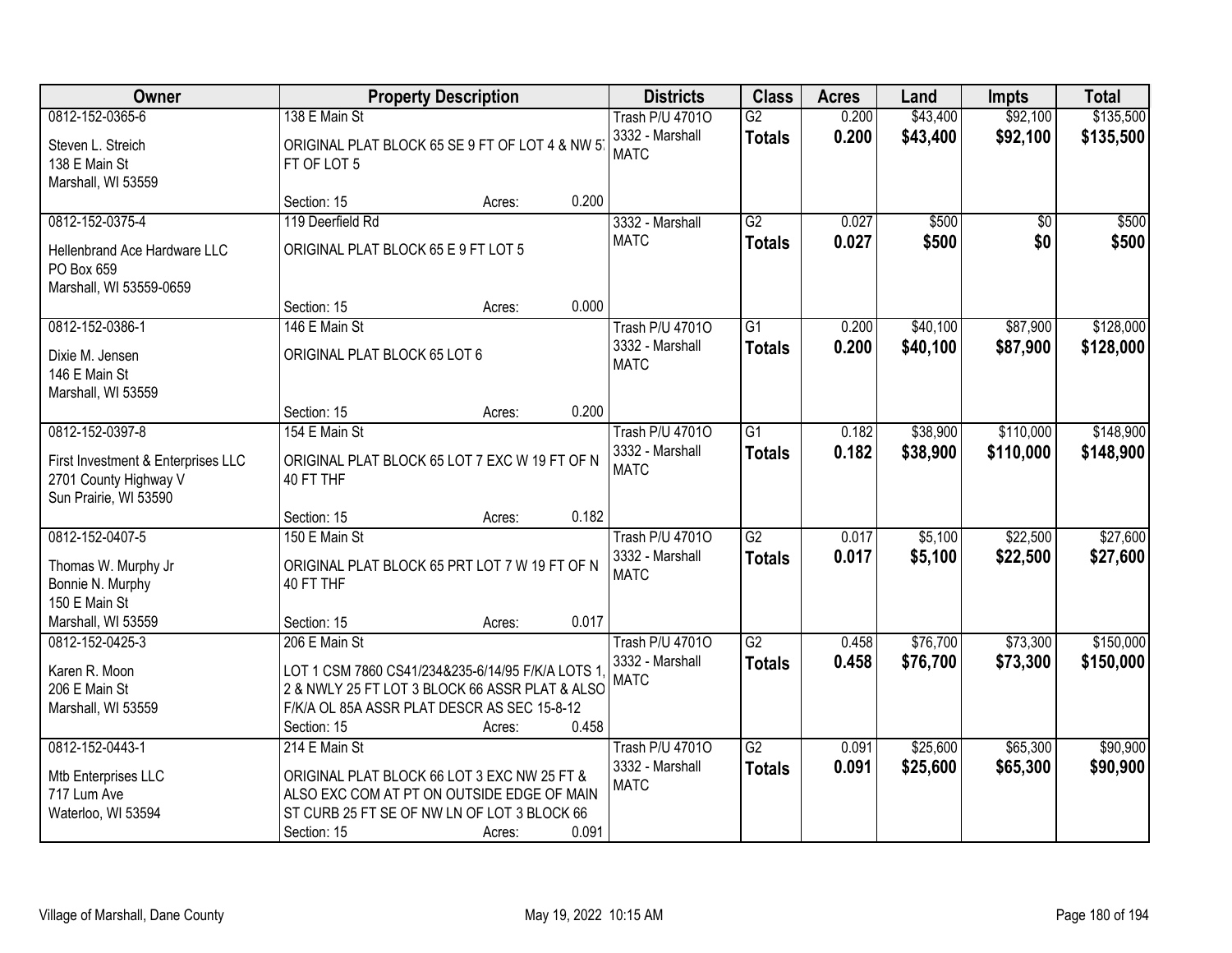| Owner                                                            |                                                                                        | <b>Property Description</b> |       | <b>Districts</b>               | <b>Class</b>    | <b>Acres</b> | Land     | <b>Impts</b>    | <b>Total</b> |
|------------------------------------------------------------------|----------------------------------------------------------------------------------------|-----------------------------|-------|--------------------------------|-----------------|--------------|----------|-----------------|--------------|
| 0812-152-0464-6                                                  | 224 E Main St                                                                          |                             |       | <b>Trash P/U 47010</b>         | $\overline{G1}$ | 0.200        | \$40,100 | \$100,900       | \$141,000    |
| Hellenbrand 1998 Rev Tr<br>PO Box 659                            | ORIGINAL PLAT BLOCK 66 LOTS 4 & 5                                                      |                             |       | 3332 - Marshall<br><b>MATC</b> | <b>Totals</b>   | 0.200        | \$40,100 | \$100,900       | \$141,000    |
| Marshall, WI 53559-0659                                          |                                                                                        |                             |       |                                |                 |              |          |                 |              |
|                                                                  | Section: 15                                                                            | Acres:                      | 0.200 |                                |                 |              |          |                 |              |
| 0812-152-0476-2                                                  | 224 E Main St                                                                          |                             |       | 3332 - Marshall                | $\overline{G2}$ | 0.100        | \$25,600 | $\overline{50}$ | \$25,600     |
| Hellenbrand 1998 Rev Tr<br>PO Box 659<br>Marshall, WI 53559-0659 | ORIGINAL PLAT BLOCK 66 LOT 6                                                           |                             |       | <b>MATC</b>                    | <b>Totals</b>   | 0.100        | \$25,600 | \$0             | \$25,600     |
|                                                                  | Section: 15                                                                            | Acres:                      | 0.000 |                                |                 |              |          |                 |              |
| 0812-152-0487-9                                                  | 238 E Main St                                                                          |                             |       | <b>Trash P/U 47010</b>         | G2              | 0.300        | \$51,100 | \$92,200        | \$143,300    |
|                                                                  |                                                                                        |                             |       | 3332 - Marshall                | <b>Totals</b>   | 0.300        | \$51,100 | \$92,200        | \$143,300    |
| Hellenbrand 1998 Rev Tr                                          | ORIGINAL PLAT BLOCK 66 LOTS 7 & 8                                                      |                             |       | <b>MATC</b>                    |                 |              |          |                 |              |
| PO Box 659<br>Marshall, WI 53559-0659                            |                                                                                        |                             |       |                                |                 |              |          |                 |              |
|                                                                  | Section: 15                                                                            | Acres:                      | 0.300 |                                |                 |              |          |                 |              |
| 0812-152-0503-8                                                  | 312 E Main St                                                                          |                             |       | <b>Trash P/U 47010</b>         | $\overline{G1}$ | 0.312        | \$46,300 | \$129,300       | \$175,600    |
|                                                                  |                                                                                        |                             |       | 3332 - Marshall                | <b>Totals</b>   | 0.312        | \$46,300 | \$129,300       | \$175,600    |
| Darrell A. Klompmaker<br>5675 Box Elder Rd                       | ASSESSORS PLAT PRT OUTLOT 63 BEG NE COR<br>OUTLOT 86 SD ASSR PLAT TH SE ALG SW LN MAIN |                             |       | <b>MATC</b>                    |                 |              |          |                 |              |
| Marshall, WI 53559                                               | ST (STH 19) 103 FT TH SWLY 132 FT PARA SELY LN                                         |                             |       |                                |                 |              |          |                 |              |
|                                                                  | Section: 15                                                                            | Acres:                      | 0.312 |                                |                 |              |          |                 |              |
| 0812-152-0513-6                                                  |                                                                                        |                             |       | 3332 - Marshall                | $\overline{G1}$ | 0.242        | \$12,900 | $\overline{50}$ | \$12,900     |
| James Herman Family Partnership                                  | ASSESSOR'S PLAT PRT OUTLOT 63 LYG S STH 19 88                                          |                             |       | <b>MATC</b>                    | <b>Totals</b>   | 0.242        | \$12,900 | \$0             | \$12,900     |
| 349 Maple Heights Rd                                             | FT X 132 FT EXC R843/11                                                                |                             |       |                                |                 |              |          |                 |              |
| Marshall, WI 53559                                               |                                                                                        |                             |       |                                |                 |              |          |                 |              |
|                                                                  | Section: 15                                                                            | Acres:                      | 0.000 |                                |                 |              |          |                 |              |
| 0812-152-0523-4                                                  | 215 Deerfield Rd                                                                       |                             |       | <b>Trash P/U 47010</b>         | $\overline{G2}$ | 0.946        | \$51,500 | \$171,400       | \$222,900    |
| Blume & Sons LLC                                                 | CSM 1005 CS4/276-12/5/72 F/K/A CSM 989                                                 |                             |       | 3332 - Marshall                | <b>Totals</b>   | 0.946        | \$51,500 | \$171,400       | \$222,900    |
| 1924 Yelk Rd                                                     | CS4/255-11/17/72 F/K/A ASSR PLAT VILLAGE OF                                            |                             |       | <b>MATC</b>                    |                 |              |          |                 |              |
| Marshall, WI 53559                                               | MARSHALL PRT OUTLOT 63 DESCR AS SEC 15-8-12                                            |                             |       |                                |                 |              |          |                 |              |
|                                                                  | Section: 15                                                                            | Acres:                      | 0.000 |                                |                 |              |          |                 |              |
| 0812-152-0530-5                                                  | 135 Deerfield Rd                                                                       |                             |       | 3332 - Marshall                | $\overline{G2}$ | 1.059        | \$58,800 | \$27,200        | \$86,000     |
| <b>Bast Marshall LLC</b>                                         | ASSESSORS PLAT PRT OUTLOT 63 COM                                                       |                             |       | <b>MATC</b>                    | <b>Totals</b>   | 1.059        | \$58,800 | \$27,200        | \$86,000     |
| 6970 S 6th St                                                    | S30DEG40'W 441.4 FT FR INTERS DEERFIELD RD &                                           |                             |       |                                |                 |              |          |                 |              |
| Oak Creek, WI 53154                                              | SWLY LN MAIN ST TH S30DEG40'W 230 FT                                                   |                             |       |                                |                 |              |          |                 |              |
|                                                                  | Section: 15                                                                            | Acres:                      | 0.000 |                                |                 |              |          |                 |              |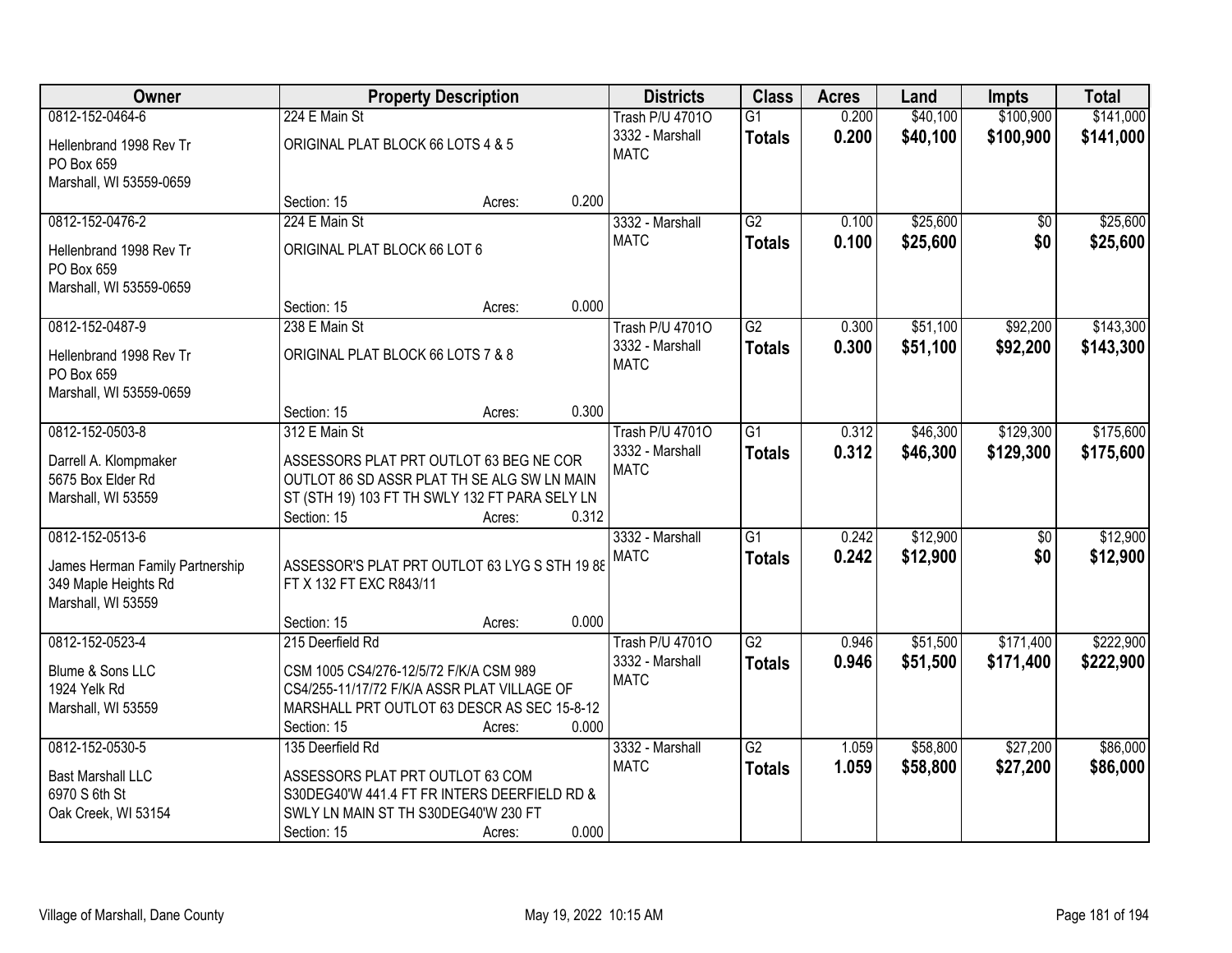| Owner                               | <b>Property Description</b>                   |       | <b>Districts</b>       | <b>Class</b>    | <b>Acres</b> | Land      | <b>Impts</b>    | <b>Total</b> |
|-------------------------------------|-----------------------------------------------|-------|------------------------|-----------------|--------------|-----------|-----------------|--------------|
| 0812-152-0569-0                     | 135 Deerfield Rd                              |       | <b>Trash P/U 47010</b> | $\overline{G2}$ | 2.514        | \$69,000  | \$343,400       | \$412,400    |
| <b>Bast Marshall LLC</b>            | LOT 1 CSM 8875 CS49/201&202-4/16/98 F/K/A CSM |       | 3332 - Marshall        | <b>Totals</b>   | 2.514        | \$69,000  | \$343,400       | \$412,400    |
| 6970 S 6th St                       | 8329 CS45/107&108-9/3/96 & ALSO F/K/A PRT     |       | <b>MATC</b>            |                 |              |           |                 |              |
| Oak Creek, WI 53154                 | OUTLOTS 63 & 82A ASSESSORS PLAT DESCR AS      |       |                        |                 |              |           |                 |              |
|                                     | Section: 15<br>Acres:                         | 2.514 |                        |                 |              |           |                 |              |
| 0812-152-0583-2                     | 119 Deerfield Rd                              |       | 3332 - Marshall        | G2              | 1.860        | \$63,900  | \$127,100       | \$191,000    |
|                                     |                                               |       | <b>MATC</b>            | <b>Totals</b>   | 1.860        | \$63,900  | \$127,100       | \$191,000    |
| <b>Hellenbrand Ace Hardware LLC</b> | ASSESSORS PLAT OUTLOT 82A EXC SLY 95.9 FT &   |       |                        |                 |              |           |                 |              |
| PO Box 659                          | ALSO PRT OUTLOT 82 BEG NE COR TH S33DEGW      |       |                        |                 |              |           |                 |              |
| Marshall, WI 53559-0659             | 150 FT TH N56DEGW 85 FT TH N35DEGE 96.8 FT TH |       |                        |                 |              |           |                 |              |
|                                     | Section: 15<br>Acres:                         | 1.860 |                        |                 |              |           |                 |              |
| 0812-152-0602-8                     | 104 E Main St                                 |       | <b>Trash P/U 47010</b> | G2              | 0.253        | \$117,500 | \$305,700       | \$423,200    |
| Hellenbrand Ace Hardware LLC        | ASSESSORS PLAT OUTLOT 82 EXC R12121/14 &      |       | 3332 - Marshall        | <b>Totals</b>   | 0.253        | \$117,500 | \$305,700       | \$423,200    |
| PO Box 659                          | R12152/47                                     |       | <b>MATC</b>            |                 |              |           |                 |              |
| Marshall, WI 53559-0659             |                                               |       |                        |                 |              |           |                 |              |
|                                     | Section: 15<br>Acres:                         | 0.253 |                        |                 |              |           |                 |              |
| 0812-152-0613-5                     | 104 E Main St                                 |       | 3332 - Marshall        | $\overline{G2}$ | 0.100        | \$100     | \$0             | \$100        |
| Hellenbrand Ace Hardware LLC        | ASSESSOR'S PLAT OUTLOT 83                     |       | <b>MATC</b>            | <b>Totals</b>   | 0.100        | \$100     | \$0             | \$100        |
| PO Box 659                          |                                               |       |                        |                 |              |           |                 |              |
| Marshall, WI 53559-0659             |                                               |       |                        |                 |              |           |                 |              |
|                                     | Section: 15<br>Acres:                         | 0.000 |                        |                 |              |           |                 |              |
| 0812-152-0624-2                     | 114 E Main St                                 |       | 3332 - Marshall        | $\overline{G2}$ | 0.150        | \$100     | $\overline{50}$ | \$100        |
|                                     |                                               |       | <b>MATC</b>            |                 | 0.150        | \$100     | \$0             | \$100        |
| Hellenbrand Ace Hardware LLC        | ASSESSOR'S PLAT OUTLOT 84                     |       |                        | <b>Totals</b>   |              |           |                 |              |
| PO Box 659                          |                                               |       |                        |                 |              |           |                 |              |
| Marshall, WI 53559-0659             |                                               |       |                        |                 |              |           |                 |              |
|                                     | Section: 15<br>Acres:                         | 0.000 |                        |                 |              |           |                 |              |
| 0812-152-0635-9                     | 206 E Main St                                 |       | 3332 - Marshall        | $\overline{G1}$ | 0.409        | \$8,500   | $\overline{50}$ | \$8,500      |
| Karen R. Moon                       | ASSESSOR'S PLAT OUTLOT 85 & NWLY 6 FT OF      |       | <b>MATC</b>            | <b>Totals</b>   | 0.409        | \$8,500   | \$0             | \$8,500      |
| 206 E Main St                       | OUTLOT 85A                                    |       |                        |                 |              |           |                 |              |
| Marshall, WI 53559                  |                                               |       |                        |                 |              |           |                 |              |
|                                     | Section: 15<br>Acres:                         | 0.000 |                        |                 |              |           |                 |              |
| 0812-152-0656-4                     | 238 E Main St                                 |       | 3332 - Marshall        | $\overline{G2}$ | 0.190        | \$35,800  | $\overline{50}$ | \$35,800     |
|                                     |                                               |       | <b>MATC</b>            | <b>Totals</b>   | 0.190        | \$35,800  | \$0             | \$35,800     |
| Hellenbrand 1998 Rev Tr             | ASSESSOR'S PLAT OUTLOT 86 EXC ELY 87.34 FT    |       |                        |                 |              |           |                 |              |
| PO Box 659                          | <b>THF</b>                                    |       |                        |                 |              |           |                 |              |
| Marshall, WI 53559-0659             |                                               |       |                        |                 |              |           |                 |              |
|                                     | Section: 15<br>Acres:                         | 0.000 |                        |                 |              |           |                 |              |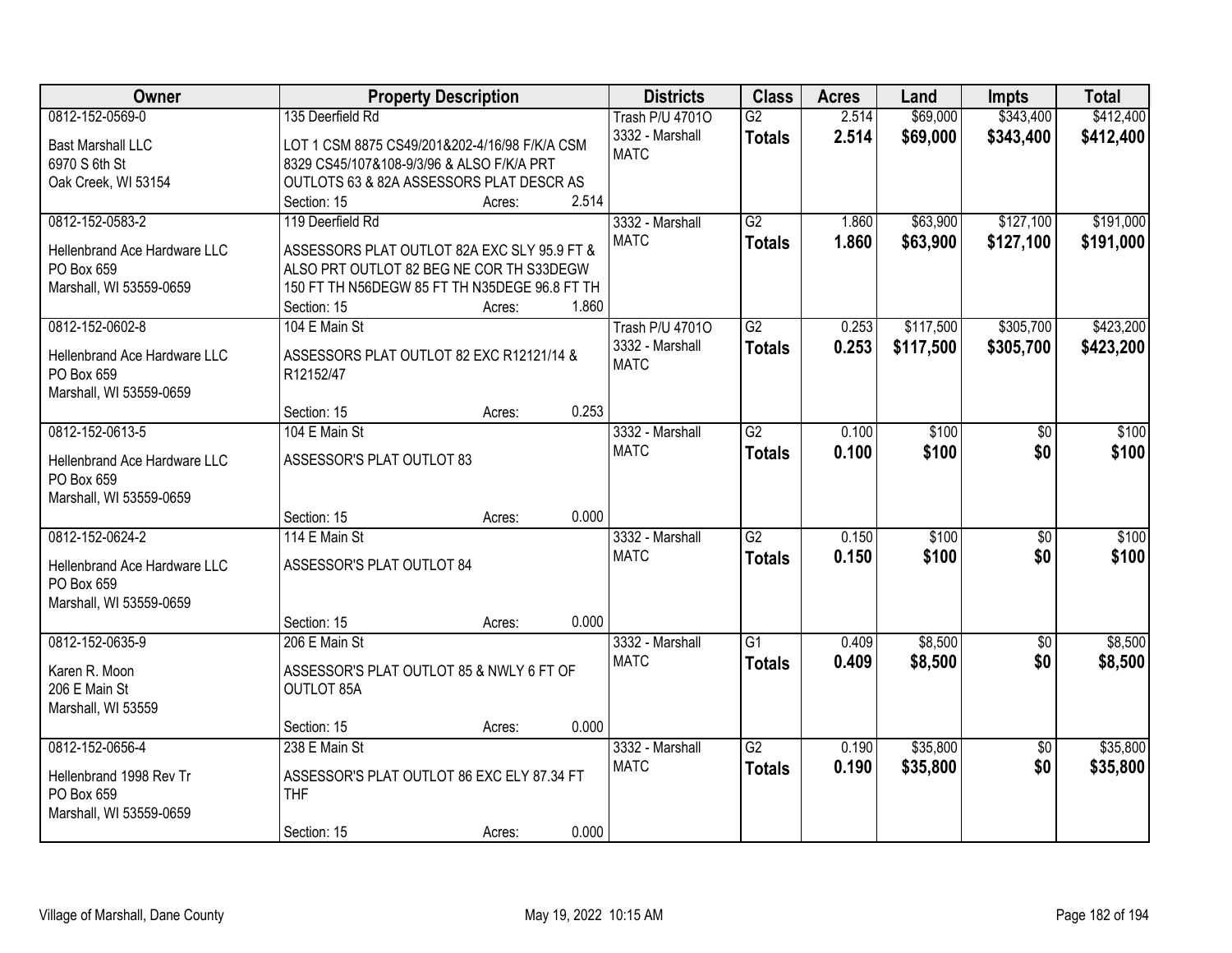| \$102,700<br>\$147,000<br>0812-152-0666-2<br>244 E Main St<br>0.265<br>\$44,300<br><b>Trash P/U 47010</b><br>$\overline{G1}$<br>0.265<br>3332 - Marshall<br>\$44,300<br>\$102,700<br>\$147,000<br><b>Totals</b><br>ASSESSOR'S PLAT PRT OUTLOT 86 BEG NE COR SD<br>Douglas Bachim et al<br><b>MATC</b><br>OL TH S33DEG25'W 132 FT TO SE COR SD OL TH<br>244 E Main St<br>N56DEG35'W 87.34 FT TH N33DEG25'E 132 FT TH<br>Marshall, WI 53559<br>0.265<br>Section: 15<br>Acres:<br>G2<br>\$12,800<br>\$12,800<br>0812-152-0685-9<br>3332 - Marshall<br>1.010<br>\$0<br>TID <sub>2</sub><br>1.010<br>\$12,800<br>\$0<br>\$12,800<br><b>Totals</b><br>Blume & Sons LLC<br>ASSESSORS PLAT VIL OF MARSHALL PRT OUTLOT<br><b>MATC</b><br>63 LOC IN SEC 15-8-12 PRT NW1/4 DESCR AS COM<br>1924 Yelk Rd<br>AT W1/4 COR OF SEC 15 TH N30DEG55'38"E 1531.92<br>Marshall, WI 53559<br>1.024<br>Section: 15<br>Acres:<br>\$192,600<br>0812-152-2007-5<br>$\overline{G1}$<br>\$40,100<br>\$152,500<br>229 Farnham St<br><b>Trash P/U 47010</b><br>0.200<br>3332 - Marshall<br>0.200<br>\$40,100<br>\$152,500<br>\$192,600<br><b>Totals</b><br>ASSESSOR'S PLAT OUTLOT 67<br>Bonnie L. Nutt<br><b>MATC</b><br>Kristen K. Atkinson<br>229 Farnham St<br>0.200<br>Marshall, WI 53559<br>Section: 15<br>Acres:<br>\$115,800<br>\$155,900<br>0812-152-2018-2<br><b>Trash P/U 47010</b><br>$\overline{G1}$<br>\$40,100<br>223 Farnham St<br>0.200<br>3332 - Marshall<br>0.200<br>\$40,100<br>\$115,800<br>\$155,900<br><b>Totals</b><br>ASSESSOR'S PLAT OUTLOT 68<br>Corey M. Guild<br><b>MATC</b><br>Sheelah J. Guild<br>223 Farnham St<br>0.200<br>Section: 15<br>Marshall, WI 53559<br>Acres:<br>$\overline{G1}$<br>\$137,300<br>\$177,400<br>0812-152-2029-9<br>217 Farnham St<br><b>Trash P/U 47010</b><br>0.200<br>\$40,100 |
|------------------------------------------------------------------------------------------------------------------------------------------------------------------------------------------------------------------------------------------------------------------------------------------------------------------------------------------------------------------------------------------------------------------------------------------------------------------------------------------------------------------------------------------------------------------------------------------------------------------------------------------------------------------------------------------------------------------------------------------------------------------------------------------------------------------------------------------------------------------------------------------------------------------------------------------------------------------------------------------------------------------------------------------------------------------------------------------------------------------------------------------------------------------------------------------------------------------------------------------------------------------------------------------------------------------------------------------------------------------------------------------------------------------------------------------------------------------------------------------------------------------------------------------------------------------------------------------------------------------------------------------------------------------------------------------------------------------------------------------------------------------------------------------------------------|
|                                                                                                                                                                                                                                                                                                                                                                                                                                                                                                                                                                                                                                                                                                                                                                                                                                                                                                                                                                                                                                                                                                                                                                                                                                                                                                                                                                                                                                                                                                                                                                                                                                                                                                                                                                                                            |
|                                                                                                                                                                                                                                                                                                                                                                                                                                                                                                                                                                                                                                                                                                                                                                                                                                                                                                                                                                                                                                                                                                                                                                                                                                                                                                                                                                                                                                                                                                                                                                                                                                                                                                                                                                                                            |
|                                                                                                                                                                                                                                                                                                                                                                                                                                                                                                                                                                                                                                                                                                                                                                                                                                                                                                                                                                                                                                                                                                                                                                                                                                                                                                                                                                                                                                                                                                                                                                                                                                                                                                                                                                                                            |
|                                                                                                                                                                                                                                                                                                                                                                                                                                                                                                                                                                                                                                                                                                                                                                                                                                                                                                                                                                                                                                                                                                                                                                                                                                                                                                                                                                                                                                                                                                                                                                                                                                                                                                                                                                                                            |
|                                                                                                                                                                                                                                                                                                                                                                                                                                                                                                                                                                                                                                                                                                                                                                                                                                                                                                                                                                                                                                                                                                                                                                                                                                                                                                                                                                                                                                                                                                                                                                                                                                                                                                                                                                                                            |
|                                                                                                                                                                                                                                                                                                                                                                                                                                                                                                                                                                                                                                                                                                                                                                                                                                                                                                                                                                                                                                                                                                                                                                                                                                                                                                                                                                                                                                                                                                                                                                                                                                                                                                                                                                                                            |
|                                                                                                                                                                                                                                                                                                                                                                                                                                                                                                                                                                                                                                                                                                                                                                                                                                                                                                                                                                                                                                                                                                                                                                                                                                                                                                                                                                                                                                                                                                                                                                                                                                                                                                                                                                                                            |
|                                                                                                                                                                                                                                                                                                                                                                                                                                                                                                                                                                                                                                                                                                                                                                                                                                                                                                                                                                                                                                                                                                                                                                                                                                                                                                                                                                                                                                                                                                                                                                                                                                                                                                                                                                                                            |
|                                                                                                                                                                                                                                                                                                                                                                                                                                                                                                                                                                                                                                                                                                                                                                                                                                                                                                                                                                                                                                                                                                                                                                                                                                                                                                                                                                                                                                                                                                                                                                                                                                                                                                                                                                                                            |
|                                                                                                                                                                                                                                                                                                                                                                                                                                                                                                                                                                                                                                                                                                                                                                                                                                                                                                                                                                                                                                                                                                                                                                                                                                                                                                                                                                                                                                                                                                                                                                                                                                                                                                                                                                                                            |
|                                                                                                                                                                                                                                                                                                                                                                                                                                                                                                                                                                                                                                                                                                                                                                                                                                                                                                                                                                                                                                                                                                                                                                                                                                                                                                                                                                                                                                                                                                                                                                                                                                                                                                                                                                                                            |
|                                                                                                                                                                                                                                                                                                                                                                                                                                                                                                                                                                                                                                                                                                                                                                                                                                                                                                                                                                                                                                                                                                                                                                                                                                                                                                                                                                                                                                                                                                                                                                                                                                                                                                                                                                                                            |
|                                                                                                                                                                                                                                                                                                                                                                                                                                                                                                                                                                                                                                                                                                                                                                                                                                                                                                                                                                                                                                                                                                                                                                                                                                                                                                                                                                                                                                                                                                                                                                                                                                                                                                                                                                                                            |
|                                                                                                                                                                                                                                                                                                                                                                                                                                                                                                                                                                                                                                                                                                                                                                                                                                                                                                                                                                                                                                                                                                                                                                                                                                                                                                                                                                                                                                                                                                                                                                                                                                                                                                                                                                                                            |
|                                                                                                                                                                                                                                                                                                                                                                                                                                                                                                                                                                                                                                                                                                                                                                                                                                                                                                                                                                                                                                                                                                                                                                                                                                                                                                                                                                                                                                                                                                                                                                                                                                                                                                                                                                                                            |
|                                                                                                                                                                                                                                                                                                                                                                                                                                                                                                                                                                                                                                                                                                                                                                                                                                                                                                                                                                                                                                                                                                                                                                                                                                                                                                                                                                                                                                                                                                                                                                                                                                                                                                                                                                                                            |
|                                                                                                                                                                                                                                                                                                                                                                                                                                                                                                                                                                                                                                                                                                                                                                                                                                                                                                                                                                                                                                                                                                                                                                                                                                                                                                                                                                                                                                                                                                                                                                                                                                                                                                                                                                                                            |
|                                                                                                                                                                                                                                                                                                                                                                                                                                                                                                                                                                                                                                                                                                                                                                                                                                                                                                                                                                                                                                                                                                                                                                                                                                                                                                                                                                                                                                                                                                                                                                                                                                                                                                                                                                                                            |
|                                                                                                                                                                                                                                                                                                                                                                                                                                                                                                                                                                                                                                                                                                                                                                                                                                                                                                                                                                                                                                                                                                                                                                                                                                                                                                                                                                                                                                                                                                                                                                                                                                                                                                                                                                                                            |
|                                                                                                                                                                                                                                                                                                                                                                                                                                                                                                                                                                                                                                                                                                                                                                                                                                                                                                                                                                                                                                                                                                                                                                                                                                                                                                                                                                                                                                                                                                                                                                                                                                                                                                                                                                                                            |
|                                                                                                                                                                                                                                                                                                                                                                                                                                                                                                                                                                                                                                                                                                                                                                                                                                                                                                                                                                                                                                                                                                                                                                                                                                                                                                                                                                                                                                                                                                                                                                                                                                                                                                                                                                                                            |
|                                                                                                                                                                                                                                                                                                                                                                                                                                                                                                                                                                                                                                                                                                                                                                                                                                                                                                                                                                                                                                                                                                                                                                                                                                                                                                                                                                                                                                                                                                                                                                                                                                                                                                                                                                                                            |
| 3332 - Marshall<br>0.200<br>\$137,300<br>\$177,400<br>\$40,100<br><b>Totals</b>                                                                                                                                                                                                                                                                                                                                                                                                                                                                                                                                                                                                                                                                                                                                                                                                                                                                                                                                                                                                                                                                                                                                                                                                                                                                                                                                                                                                                                                                                                                                                                                                                                                                                                                            |
| ASSESSOR'S PLAT OUTLOT 69<br>Michael J. Leslie<br><b>MATC</b>                                                                                                                                                                                                                                                                                                                                                                                                                                                                                                                                                                                                                                                                                                                                                                                                                                                                                                                                                                                                                                                                                                                                                                                                                                                                                                                                                                                                                                                                                                                                                                                                                                                                                                                                              |
| Gail A. Leslie                                                                                                                                                                                                                                                                                                                                                                                                                                                                                                                                                                                                                                                                                                                                                                                                                                                                                                                                                                                                                                                                                                                                                                                                                                                                                                                                                                                                                                                                                                                                                                                                                                                                                                                                                                                             |
| 217 Farnham St<br>0.200                                                                                                                                                                                                                                                                                                                                                                                                                                                                                                                                                                                                                                                                                                                                                                                                                                                                                                                                                                                                                                                                                                                                                                                                                                                                                                                                                                                                                                                                                                                                                                                                                                                                                                                                                                                    |
| Marshall, WI 53559<br>Section: 15<br>Acres:                                                                                                                                                                                                                                                                                                                                                                                                                                                                                                                                                                                                                                                                                                                                                                                                                                                                                                                                                                                                                                                                                                                                                                                                                                                                                                                                                                                                                                                                                                                                                                                                                                                                                                                                                                |
| \$121,700<br>\$161,800<br>0812-152-2040-4<br>205 Farnham St<br>$\overline{G1}$<br>\$40,100<br><b>Trash P/U 47010</b><br>0.200                                                                                                                                                                                                                                                                                                                                                                                                                                                                                                                                                                                                                                                                                                                                                                                                                                                                                                                                                                                                                                                                                                                                                                                                                                                                                                                                                                                                                                                                                                                                                                                                                                                                              |
| 3332 - Marshall<br>0.200<br>\$40,100<br>\$121,700<br>\$161,800<br><b>Totals</b><br>ASSESSOR'S PLAT OUTLOT 70<br>Penny L. Dahl                                                                                                                                                                                                                                                                                                                                                                                                                                                                                                                                                                                                                                                                                                                                                                                                                                                                                                                                                                                                                                                                                                                                                                                                                                                                                                                                                                                                                                                                                                                                                                                                                                                                              |
| <b>MATC</b><br>205 Farnham St                                                                                                                                                                                                                                                                                                                                                                                                                                                                                                                                                                                                                                                                                                                                                                                                                                                                                                                                                                                                                                                                                                                                                                                                                                                                                                                                                                                                                                                                                                                                                                                                                                                                                                                                                                              |
| Marshall, WI 53559                                                                                                                                                                                                                                                                                                                                                                                                                                                                                                                                                                                                                                                                                                                                                                                                                                                                                                                                                                                                                                                                                                                                                                                                                                                                                                                                                                                                                                                                                                                                                                                                                                                                                                                                                                                         |
| 0.200<br>Section: 15<br>Acres:                                                                                                                                                                                                                                                                                                                                                                                                                                                                                                                                                                                                                                                                                                                                                                                                                                                                                                                                                                                                                                                                                                                                                                                                                                                                                                                                                                                                                                                                                                                                                                                                                                                                                                                                                                             |
| 0812-152-2051-1<br>$\overline{G1}$<br>\$189,100<br>\$235,000<br>201 Farnham St<br><b>Trash P/U 47010</b><br>0.300<br>\$45,900                                                                                                                                                                                                                                                                                                                                                                                                                                                                                                                                                                                                                                                                                                                                                                                                                                                                                                                                                                                                                                                                                                                                                                                                                                                                                                                                                                                                                                                                                                                                                                                                                                                                              |
| 3332 - Marshall<br>0.300<br>\$45,900<br>\$189,100<br>\$235,000<br><b>Totals</b><br>ASSESSOR'S PLAT OUTLOT 71<br>Anita L. Grote                                                                                                                                                                                                                                                                                                                                                                                                                                                                                                                                                                                                                                                                                                                                                                                                                                                                                                                                                                                                                                                                                                                                                                                                                                                                                                                                                                                                                                                                                                                                                                                                                                                                             |
| <b>MATC</b><br>201 Farnham St                                                                                                                                                                                                                                                                                                                                                                                                                                                                                                                                                                                                                                                                                                                                                                                                                                                                                                                                                                                                                                                                                                                                                                                                                                                                                                                                                                                                                                                                                                                                                                                                                                                                                                                                                                              |
| Marshall, WI 53559                                                                                                                                                                                                                                                                                                                                                                                                                                                                                                                                                                                                                                                                                                                                                                                                                                                                                                                                                                                                                                                                                                                                                                                                                                                                                                                                                                                                                                                                                                                                                                                                                                                                                                                                                                                         |
| 0.300<br>Section: 15<br>Acres:                                                                                                                                                                                                                                                                                                                                                                                                                                                                                                                                                                                                                                                                                                                                                                                                                                                                                                                                                                                                                                                                                                                                                                                                                                                                                                                                                                                                                                                                                                                                                                                                                                                                                                                                                                             |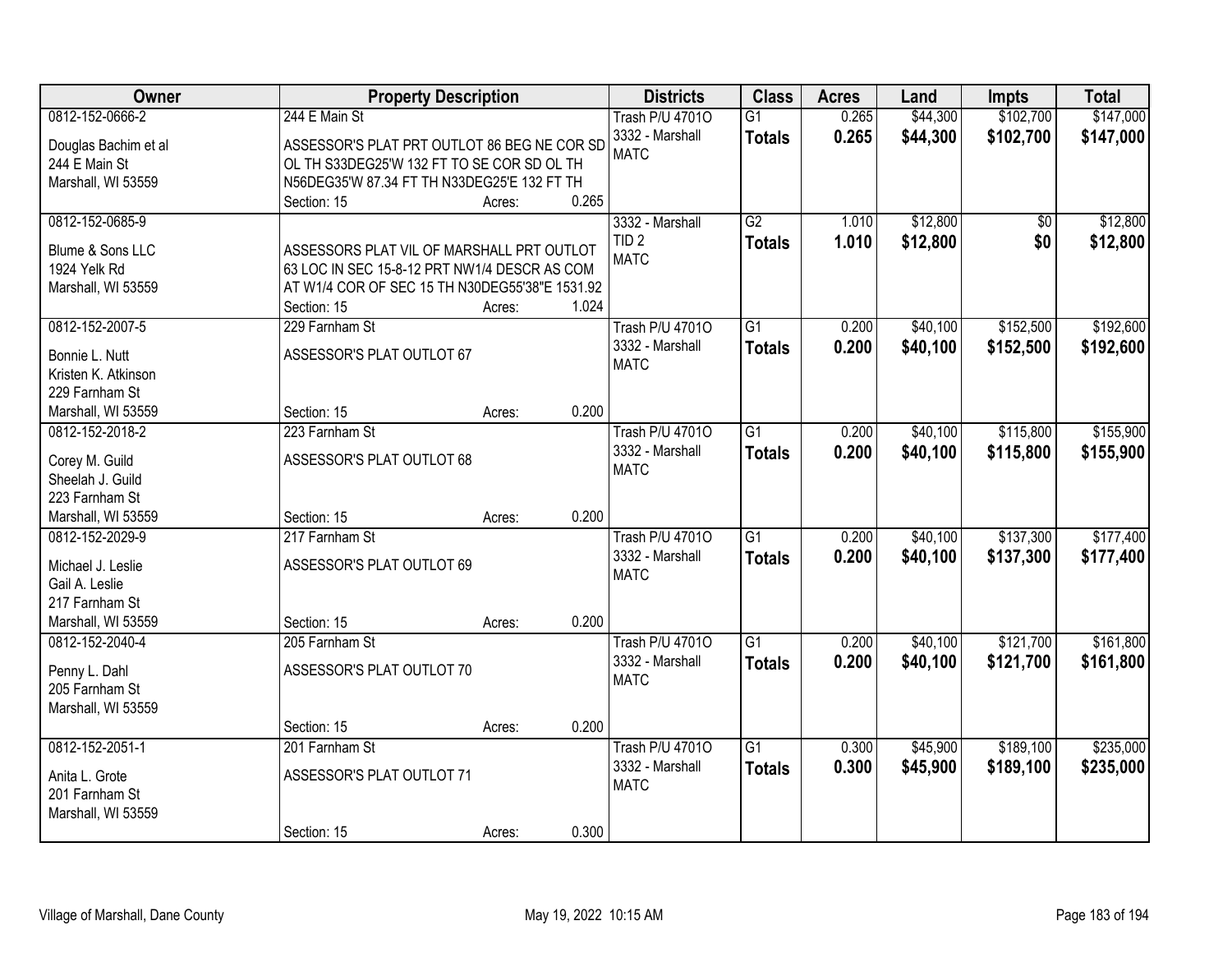| Owner                    |                                            | <b>Property Description</b> |       | <b>Districts</b>                   | <b>Class</b>    | <b>Acres</b> | Land     | Impts      | <b>Total</b> |
|--------------------------|--------------------------------------------|-----------------------------|-------|------------------------------------|-----------------|--------------|----------|------------|--------------|
| 0812-152-2062-8          | 115 Farnham St                             |                             |       | <b>Trash P/U 47010</b>             | $\overline{G1}$ | 0.250        | \$43,300 | \$117,400  | \$160,700    |
| Christine L. Watters     | ASSESSOR'S PLAT OUTLOT 72                  |                             |       | 3332 - Marshall                    | <b>Totals</b>   | 0.250        | \$43,300 | \$117,400  | \$160,700    |
| 115 Farnham St           |                                            |                             |       | <b>MATC</b>                        |                 |              |          |            |              |
| Marshall, WI 53559       |                                            |                             |       |                                    |                 |              |          |            |              |
|                          | Section: 15                                | Acres:                      | 0.250 |                                    |                 |              |          |            |              |
| 0812-152-2095-9          | 133 S Beebe St                             |                             |       | print                              | $\overline{G1}$ | 0.220        | \$41,400 | \$129,400  | \$170,800    |
| Jerome M. Lazers         | ASSESSOR'S PLAT OUTLOT 75                  |                             |       | Trash P/U 47010<br>3332 - Marshall | <b>Totals</b>   | 0.220        | \$41,400 | \$129,400  | \$170,800    |
| Maureen F. Hafner-Lazers |                                            |                             |       | <b>MATC</b>                        |                 |              |          |            |              |
| PO Box 637               |                                            |                             |       |                                    |                 |              |          |            |              |
| Marshall, WI 53559-0637  | Section: 15                                | Acres:                      | 0.220 |                                    |                 |              |          |            |              |
| 0812-152-2106-5          | 127 Beebe St                               |                             |       | <b>Trash P/U 47010</b>             | G1              | 0.214        | \$41,000 | \$90,000   | \$131,000    |
| John P. Ponti            | ASSESSOR'S PLAT OUTLOT 76                  |                             |       | 3332 - Marshall<br><b>MATC</b>     | <b>Totals</b>   | 0.214        | \$41,000 | \$90,000   | \$131,000    |
| Michelle R. Ponti        |                                            |                             |       |                                    |                 |              |          |            |              |
| W9017 Town Hall Rd       |                                            |                             |       |                                    |                 |              |          |            |              |
| Waterloo, WI 53594       | Section: 15                                | Acres:                      | 0.214 |                                    |                 |              |          |            |              |
| 0812-152-2117-2          | 121 S Beebe St                             |                             |       | <b>Trash P/U 47010</b>             | $\overline{G1}$ | 0.186        | \$39,200 | \$156,300  | \$195,500    |
| Magaly Pequeno           | ASSESSOR'S PLAT OUTLOT 77                  |                             |       | 3332 - Marshall<br><b>MATC</b>     | <b>Totals</b>   | 0.186        | \$39,200 | \$156,300  | \$195,500    |
| 121 S Beebe St           |                                            |                             |       |                                    |                 |              |          |            |              |
| Marshall, WI 53559       |                                            |                             |       |                                    |                 |              |          |            |              |
|                          | Section: 15                                | Acres:                      | 0.186 |                                    |                 |              |          |            |              |
| 0812-152-2128-9          | 113 S Beebe St                             |                             |       | <b>Trash P/U 47020</b>             | $\overline{G1}$ | 0.185        | \$39,100 | \$121,800  | \$160,900    |
| <b>Byron Bishop</b>      | ASSESSORS PLAT OUTLOT 78                   |                             |       | 3332 - Marshall<br><b>MATC</b>     | <b>Totals</b>   | 0.185        | \$39,100 | \$121,800  | \$160,900    |
| Cynthia Bishop           |                                            |                             |       |                                    |                 |              |          |            |              |
| 113 S Beebe St           |                                            |                             |       |                                    |                 |              |          |            |              |
| Marshall, WI 53559       | Section: 15                                | Acres:                      | 0.185 |                                    |                 |              |          |            |              |
| 0812-152-2139-6          | 114 Deerfield Rd                           |                             |       | 3332 - Marshall                    | $\overline{G1}$ | 0.178        | \$38,600 | $\sqrt{6}$ | \$38,600     |
| <b>Byron Bishop</b>      | ASSESSORS PLAT OUTLOT 79                   |                             |       | <b>MATC</b>                        | <b>Totals</b>   | 0.178        | \$38,600 | \$0        | \$38,600     |
| Cynthia Bishop           |                                            |                             |       |                                    |                 |              |          |            |              |
| 113 S Beebe St           |                                            |                             |       |                                    |                 |              |          |            |              |
| Marshall, WI 53559       | Section: 15                                | Acres:                      | 0.000 |                                    |                 |              |          |            |              |
| 0812-152-2150-1          | 120 Deerfield Rd                           |                             |       | <b>Trash P/U 47010</b>             | $\overline{G1}$ | 0.164        | \$37,700 | \$98,800   | \$136,500    |
| Brian A. Rude            | ASSESSOR'S PLAT PRT OUTLOT 80 NE 65 FT THF |                             |       | 3332 - Marshall<br><b>MATC</b>     | <b>Totals</b>   | 0.164        | \$37,700 | \$98,800   | \$136,500    |
| 120 Deerfield Rd         |                                            |                             |       |                                    |                 |              |          |            |              |
| Marshall, WI 53559       |                                            |                             |       |                                    |                 |              |          |            |              |
|                          | Section: 15                                | Acres:                      | 0.164 |                                    |                 |              |          |            |              |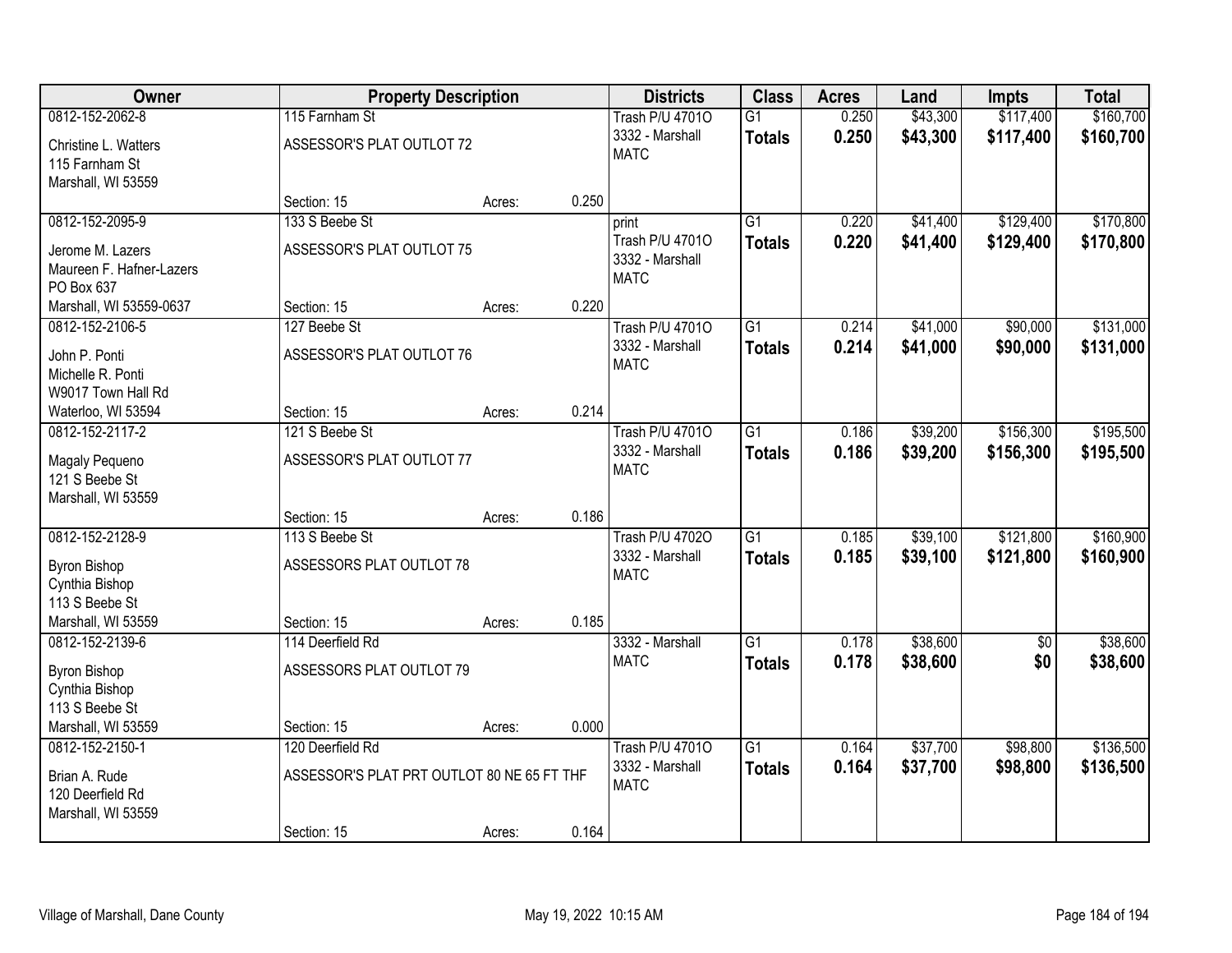| <b>Owner</b>                                                            |                                                                                                                                                         | <b>Property Description</b> |       | <b>Districts</b>                                  | <b>Class</b>    | <b>Acres</b> | Land     | <b>Impts</b> | <b>Total</b> |
|-------------------------------------------------------------------------|---------------------------------------------------------------------------------------------------------------------------------------------------------|-----------------------------|-------|---------------------------------------------------|-----------------|--------------|----------|--------------|--------------|
| 0812-152-2161-8                                                         | 126 Deerfield Rd                                                                                                                                        |                             |       | <b>Trash P/U 47010</b>                            | $\overline{G1}$ | 0.192        | \$39,500 | \$117,200    | \$156,700    |
| Taylor N. Zwart<br>126 Deerfield Rd<br>Marshall, WI 53559               | ASSESSORS PLAT SW 5 FT OUTLOT 80 & NE 70 FT<br>OUTLOT 81                                                                                                |                             |       | 3332 - Marshall<br><b>MATC</b>                    | <b>Totals</b>   | 0.192        | \$39,500 | \$117,200    | \$156,700    |
|                                                                         | Section: 15                                                                                                                                             | Acres:                      | 0.192 |                                                   |                 |              |          |              |              |
| 0812-152-2171-6                                                         | 132 Deerfield Rd                                                                                                                                        |                             |       | <b>Trash P/U 47010</b>                            | $\overline{G1}$ | 0.271        | \$44,700 | \$146,600    | \$191,300    |
| Geraldine L. Peck<br>132 Deerfield Rd<br>Marshall, WI 53559             | ASSESSOR'S PLAT OUTLOT 81 EXC NE 70 FT                                                                                                                  |                             |       | 3332 - Marshall<br><b>MATC</b>                    | <b>Totals</b>   | 0.271        | \$44,700 | \$146,600    | \$191,300    |
|                                                                         | Section: 15                                                                                                                                             | Acres:                      | 0.271 |                                                   |                 |              |          |              |              |
| 0812-152-2200-0                                                         | 133 W Main St                                                                                                                                           |                             |       | <b>Trash P/U 47020</b>                            | X4              | 0.200        | \$0      | \$0          | \$0          |
| Marshall Baptist Church<br>101 S Beebe St<br>Marshall, WI 53559         | ORIGINAL PLAT BLOCK 64 LOTS 1 & 2                                                                                                                       |                             |       | 3332 - Marshall<br><b>MATC</b>                    | <b>Totals</b>   | 0.200        | \$0      | \$0          | \$0          |
|                                                                         | Section: 15                                                                                                                                             | Acres:                      | 0.000 |                                                   |                 |              |          |              |              |
| 0812-152-2220-6                                                         | 119 W Main St                                                                                                                                           |                             |       | <b>Trash P/U 47030</b>                            | $\overline{G2}$ | 0.300        | \$66,400 | \$176,100    | \$242,500    |
| Joshua F. Wilke<br>S8888 S Brubers Grove Rd<br>Prairie Du Sac, WI 53578 | ORIGINAL PLAT BLOCK 64 LOTS 3, 4 & 5                                                                                                                    |                             |       | 3332 - Marshall<br><b>MATC</b>                    | <b>Totals</b>   | 0.300        | \$66,400 | \$176,100    | \$242,500    |
|                                                                         | Section: 15                                                                                                                                             | Acres:                      | 0.300 |                                                   |                 |              |          |              |              |
| 0812-152-2240-2                                                         | 111 W Main St                                                                                                                                           |                             |       | print                                             | $\overline{G2}$ | 0.125        | \$33,200 | \$171,500    | \$204,700    |
| Nolden Properties LLC<br>113 Maunesha Dr<br>Marshall, WI 53559          | ORIGINAL PLAT BLOCK 64 PRT LOTS 6 & 7 DESCR<br>AS COM AT NE COR SD LOT 7 BLOCK 64 TH WLY<br>ALG S LN MAIN ST 40 FT TH SLY PARA WITH EAST<br>Section: 15 | Acres:                      | 0.125 | Trash P/U 47020<br>3332 - Marshall<br><b>MATC</b> | <b>Totals</b>   | 0.125        | \$33,200 | \$171,500    | \$204,700    |
| 0812-152-2500-7                                                         | 210 Howard St                                                                                                                                           |                             |       | <b>Trash P/U 47010</b>                            | $\overline{G1}$ | 0.296        | \$45,700 | \$137,500    | \$183,200    |
| Thomas M. Reynolds<br>Cynamon R. Reynolds<br>210 Howard St              | ASSESSORS PLAT OUTLOT 60 & 66                                                                                                                           |                             |       | 3332 - Marshall<br><b>MATC</b>                    | <b>Totals</b>   | 0.296        | \$45,700 | \$137,500    | \$183,200    |
| Marshall, WI 53559                                                      | Section: 10                                                                                                                                             | Acres:                      | 0.296 |                                                   |                 |              |          |              |              |
| 0812-152-2511-4                                                         | 214 Howard St                                                                                                                                           |                             |       | <b>Trash P/U 47010</b>                            | $\overline{G1}$ | 0.253        | \$43,500 | \$119,200    | \$162,700    |
| Christopher D. Gjestson<br>PO Box 242<br>Marshall, WI 53559             | ASSESSOR'S PLAT OUTLOT 61                                                                                                                               |                             |       | 3332 - Marshall<br><b>MATC</b>                    | <b>Totals</b>   | 0.253        | \$43,500 | \$119,200    | \$162,700    |
|                                                                         | Section: 15                                                                                                                                             | Acres:                      | 0.253 |                                                   |                 |              |          |              |              |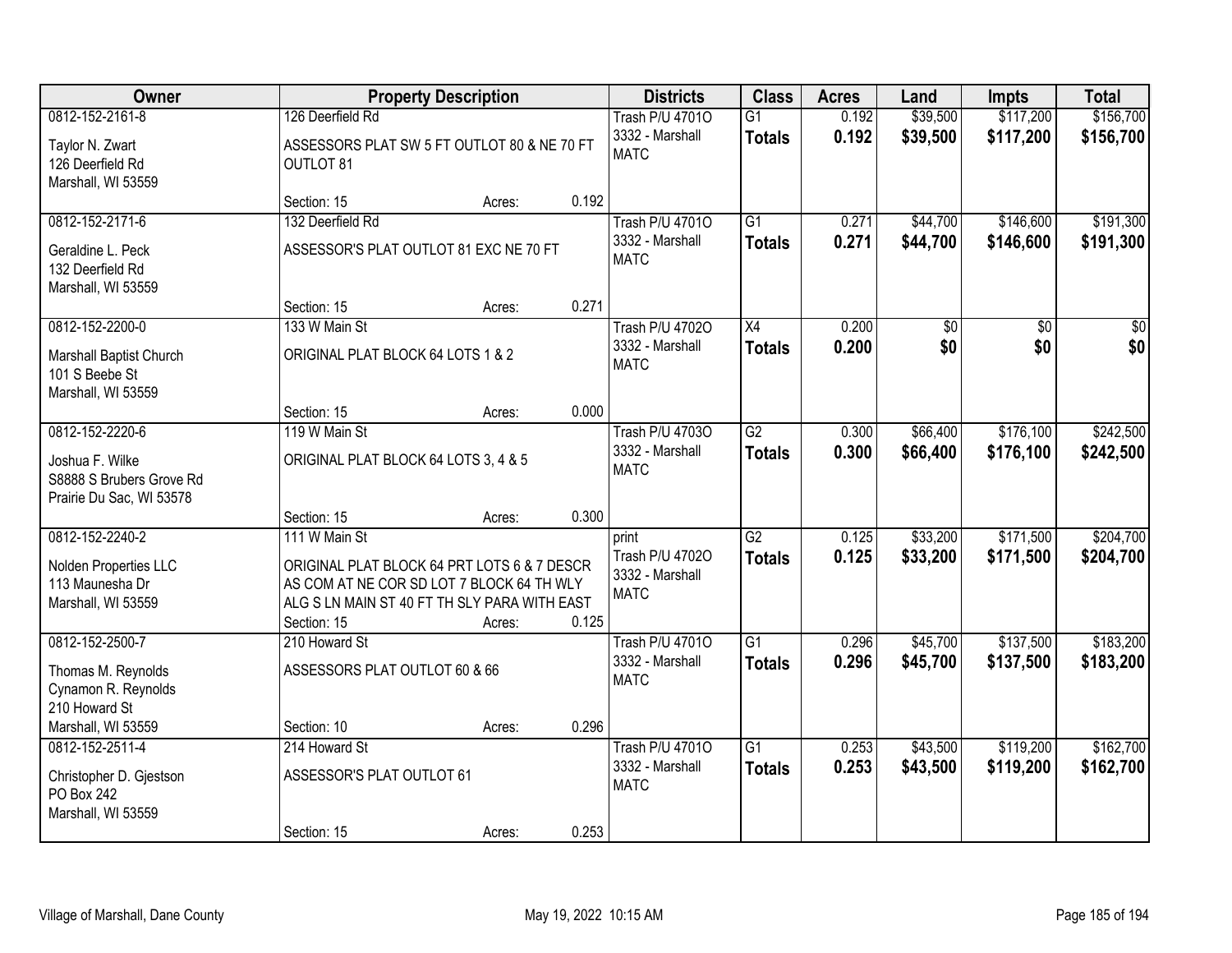| Owner                     |                                           | <b>Property Description</b>                 | <b>Districts</b>       | <b>Class</b>    | <b>Acres</b> | Land            | Impts           | <b>Total</b> |
|---------------------------|-------------------------------------------|---------------------------------------------|------------------------|-----------------|--------------|-----------------|-----------------|--------------|
| 0812-152-2522-1           |                                           |                                             | 3332 - Marshall        | X4              | 0.000        | $\overline{50}$ | $\overline{50}$ | \$0          |
| Marshall, Village of      | ASSESSOR'S PLAT OUTLOT 62                 |                                             | <b>MATC</b>            | <b>Totals</b>   | 0.000        | \$0             | \$0             | \$0          |
| PO Box 45                 |                                           |                                             |                        |                 |              |                 |                 |              |
| Marshall, WI 53559        |                                           |                                             |                        |                 |              |                 |                 |              |
|                           | Section: 15                               | Acres:                                      | 0.000                  |                 |              |                 |                 |              |
| 0812-152-2543-6           | 224 Howard St                             |                                             | <b>Trash P/U 47010</b> | $\overline{G1}$ | 0.360        | \$47,900        | \$189,800       | \$237,700    |
|                           |                                           |                                             | 3332 - Marshall        | <b>Totals</b>   | 0.360        | \$47,900        | \$189,800       | \$237,700    |
| Thomas J. Tague           |                                           | ASSESSORS PLAT PRT OUTLOT 63 COM NW COR     | <b>MATC</b>            |                 |              |                 |                 |              |
| Mikayla C. Tague          |                                           | SEC 15-8-12 TH N89DEGE 208.4 FT TH S31DEGW  |                        |                 |              |                 |                 |              |
| 224 Howard St             | 47.6 FT TO POB TH S58DEG28'E 132.00 FT TH |                                             |                        |                 |              |                 |                 |              |
| Marshall, WI 53559        | Section: 15                               | Acres:                                      | 0.360                  |                 |              |                 |                 |              |
| 0812-152-2583-8           | 318 Howard St                             |                                             | <b>Trash P/U 47010</b> | G1              | 0.300        | \$45,900        | \$138,900       | \$184,800    |
| Joseph D. Squires         |                                           | ASSESSOR'S PLAT PRT OUTLOT 63 COM WLY COR   | 3332 - Marshall        | <b>Totals</b>   | 0.300        | \$45,900        | \$138,900       | \$184,800    |
| Melanie R. Omalley        |                                           | OL 63A TH N56DEG26'W 66.0 FT TO WLY R/W LN  | <b>MATC</b>            |                 |              |                 |                 |              |
| 318 Howard St             |                                           | HOWARD ST TH N32DEG11'E 100.00 FT TO POB TH |                        |                 |              |                 |                 |              |
| Marshall, WI 53559        | Section: 15                               | Acres:                                      | 0.300                  |                 |              |                 |                 |              |
| 0812-152-2593-6           | 322 Howard St                             |                                             | <b>Trash P/U 47010</b> | $\overline{G1}$ | 1.256        | \$69,900        | \$133,500       | \$203,400    |
|                           |                                           |                                             | 3332 - Marshall        | <b>Totals</b>   | 1.256        | \$69,900        | \$133,500       | \$203,400    |
| Marshall Methodist Church |                                           | ASSESSORS PLAT PRT OUTLOT 63 & SEC 16-9-12  | <b>MATC</b>            |                 |              |                 |                 |              |
| PO Box 187                | PRT NE1/4NE1/4 COM WLY COR OL 63A TH      |                                             |                        |                 |              |                 |                 |              |
| Marshall, WI 53559        |                                           | N56DEGW 66 FT TO WLY R/W HOWARD ST & POB TH |                        |                 |              |                 |                 |              |
|                           | Section: 15                               | Acres:                                      | 0.000                  |                 |              |                 |                 |              |
| 0812-152-2603-3           | 318 William St                            |                                             | <b>Trash P/U 47010</b> | $\overline{X4}$ | 0.000        | \$0             | $\overline{50}$ | \$0          |
| Marshall Methodist Church | ASSESSOR'S PLAT OUTLOT 63A                |                                             | 3332 - Marshall        | <b>Totals</b>   | 0.000        | \$0             | \$0             | \$0          |
| PO Box 187                |                                           |                                             | <b>MATC</b>            |                 |              |                 |                 |              |
| Marshall, WI 53559        |                                           |                                             |                        |                 |              |                 |                 |              |
|                           | Section: 15                               | Acres:                                      | 0.000                  |                 |              |                 |                 |              |
| 0812-152-2613-1           | 313 Herman St                             |                                             | <b>Trash P/U 47010</b> | $\overline{G1}$ | 0.200        | \$40,100        | \$78,500        | \$118,600    |
| Kathleen A. Schluter      | ASSESSOR'S PLAT OUTLOT 63 C               |                                             | 3332 - Marshall        | <b>Totals</b>   | 0.200        | \$40,100        | \$78,500        | \$118,600    |
|                           |                                           |                                             | <b>MATC</b>            |                 |              |                 |                 |              |
| 313 Herman St             |                                           |                                             |                        |                 |              |                 |                 |              |
| Marshall, WI 53559        | Section: 15                               |                                             | 0.200                  |                 |              |                 |                 |              |
|                           |                                           | Acres:                                      |                        |                 |              |                 |                 |              |
| 0812-152-2623-9           | 408 William St                            |                                             | <b>Trash P/U 47010</b> | G1              | 0.400        | \$49,300        | \$150,500       | \$199,800    |
| Richard L. Fisch          | ASSESSOR'S PLAT OUTLOTS 63D & 63E         |                                             | 3332 - Marshall        | <b>Totals</b>   | 0.400        | \$49,300        | \$150,500       | \$199,800    |
| Terri Fisch               |                                           |                                             | <b>MATC</b>            |                 |              |                 |                 |              |
| 408 William St            |                                           |                                             |                        |                 |              |                 |                 |              |
| Marshall, WI 53559        | Section: 15                               | Acres:                                      | 0.400                  |                 |              |                 |                 |              |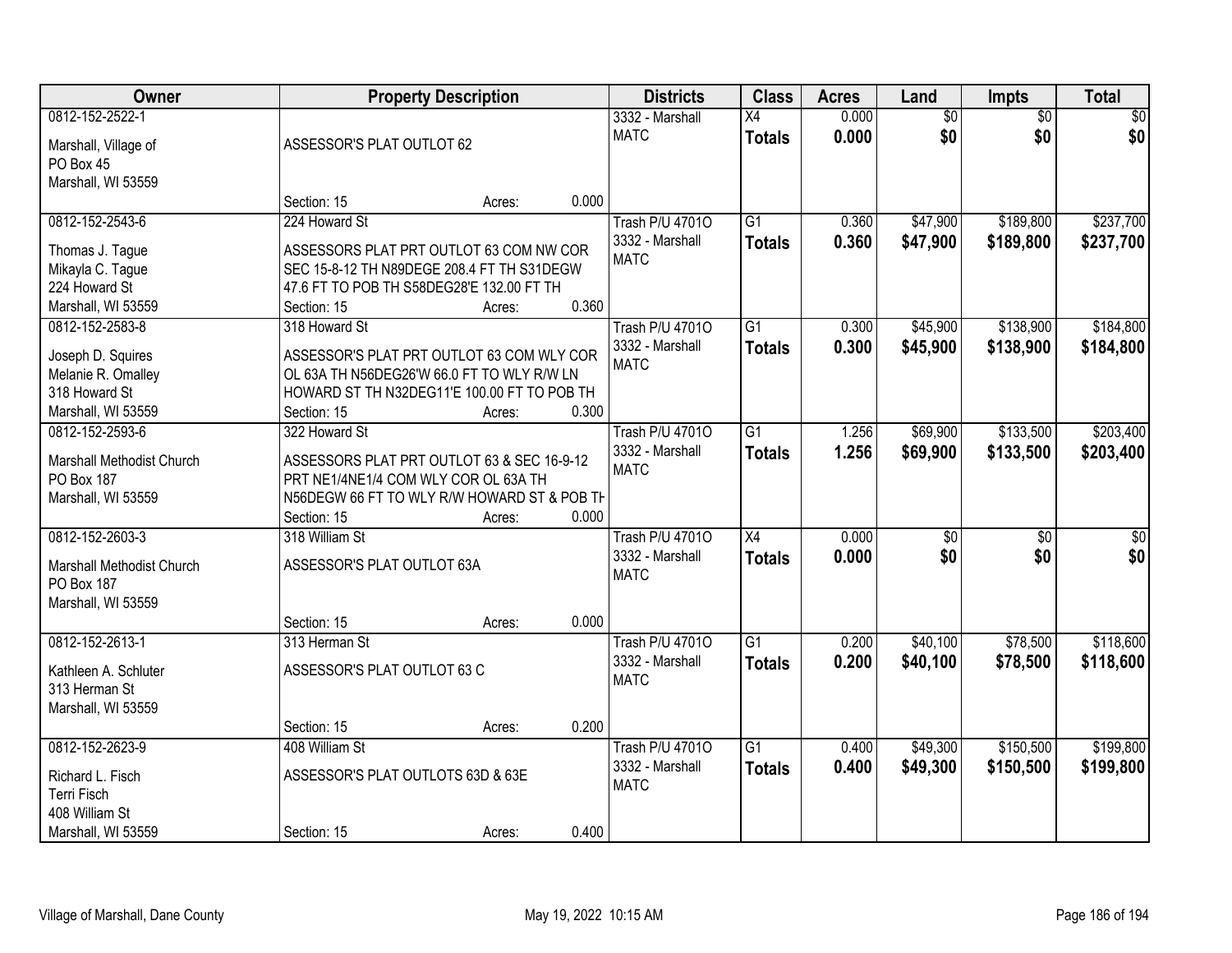| Owner                             | <b>Property Description</b>                                                                      | <b>Districts</b>       | <b>Class</b>    | <b>Acres</b> | Land     | Impts           | <b>Total</b> |
|-----------------------------------|--------------------------------------------------------------------------------------------------|------------------------|-----------------|--------------|----------|-----------------|--------------|
| 0812-152-2633-7                   | 408 William St                                                                                   | 3332 - Marshall        | $\overline{G1}$ | 0.127        | \$4,400  | $\overline{50}$ | \$4,400      |
| Richard L. Fisch                  | ASSESSORS PLAT PRT OUTLOT 63 COM SE COR OL                                                       | <b>MATC</b>            | <b>Totals</b>   | 0.127        | \$4,400  | \$0             | \$4,400      |
| <b>Terri Fisch</b>                | 63E TH S33DEG34'W 42 FT TH N56DEG26'W 132 FT                                                     |                        |                 |              |          |                 |              |
| 408 William St                    | TH N33DEG34'E 42 FT TH S56DEGE 132 FT TO POB                                                     |                        |                 |              |          |                 |              |
| Marshall, WI 53559                | 0.000<br>Section: 15<br>Acres:                                                                   |                        |                 |              |          |                 |              |
| 0812-152-2643-5                   | 416 William St                                                                                   | <b>Trash P/U 47010</b> | $\overline{G1}$ | 0.273        | \$44,800 | \$158,400       | \$203,200    |
|                                   |                                                                                                  | 3332 - Marshall        | <b>Totals</b>   | 0.273        | \$44,800 | \$158,400       | \$203,200    |
| Jon D. Pratt                      | ASSESSORS PLAT PRT OUTLOT 63 SELY 90 FT OF                                                       | <b>MATC</b>            |                 |              |          |                 |              |
| Jane L. Pratt                     | FOL-DESCR: BEG SE COR OL 63E TH S33DEG34'W                                                       |                        |                 |              |          |                 |              |
| 416 William St                    | 132 FT TH N56DEG26'W 132 FT TH N33DEG34'E 132                                                    |                        |                 |              |          |                 |              |
| Marshall, WI 53559                | 0.273<br>Section: 15<br>Acres:                                                                   |                        |                 |              |          |                 |              |
| 0812-152-2663-1                   | 405 Madison St                                                                                   | <b>Trash P/U 47010</b> | $\overline{G1}$ | 1.184        | \$68,400 | \$154,800       | \$223,200    |
| Steven J. Felper                  | LOT 1 CSM 5038 CS22/267&269 R8775/36-38-9/11/86                                                  | 3332 - Marshall        | <b>Totals</b>   | 1.184        | \$68,400 | \$154,800       | \$223,200    |
| Crystal D. Negroni                | F/K/A ASSR'S PLAT PRT OUTLOT 63 & ALSO INCL &                                                    | TID <sub>2</sub>       |                 |              |          |                 |              |
| 405 Madison St                    | DESCR AS SEC 16-8-12 PRT NE1/4NE1/4 & SEC                                                        | <b>MATC</b>            |                 |              |          |                 |              |
| Marshall, WI 53559                | 1.184<br>Section: 15<br>Acres:                                                                   |                        |                 |              |          |                 |              |
| 0812-152-2685-1                   | 324 Howard St                                                                                    | 3332 - Marshall        | $\overline{G1}$ | 0.495        | \$52,700 | \$0             | \$52,700     |
|                                   |                                                                                                  | <b>MATC</b>            |                 | 0.495        | \$52,700 | \$0             | \$52,700     |
| Steven J. Felper                  | LOT 2 CSM 5038 CS22/267-269 R8775/36-38 F/K/A                                                    |                        | <b>Totals</b>   |              |          |                 |              |
| Yukiko Felper                     | ASSESSOR'S PLAT PRT OUTLOT 63 & ALSO INCL &                                                      |                        |                 |              |          |                 |              |
| 405 Madison St                    | DESCR AS SEC 16-8-12 PRT NE1/4NE1/4 & SEC                                                        |                        |                 |              |          |                 |              |
| Marshall, WI 53559                | 0.000<br>Section: 15<br>Acres:                                                                   |                        |                 |              |          |                 |              |
| 0812-152-2704-1                   | 321 Herman St                                                                                    | <b>Trash P/U 47010</b> | $\overline{G1}$ | 0.310        | \$46,200 | \$166,900       | \$213,100    |
| Michael D. Karls                  |                                                                                                  | 3332 - Marshall        | <b>Totals</b>   | 0.310        | \$46,200 | \$166,900       | \$213,100    |
|                                   | LOT 3 CSM 5038 CS22/267&269 R8775/36-38-9/11/86<br>F/K/A ASSR'S PLAT PRT OUTLOTS 63 & 63B & ALSO | <b>MATC</b>            |                 |              |          |                 |              |
| Krysann M. Karls<br>321 Herman St | INCL & DESCR AS SEC 16-8-12 PRT NE1/4NE1/4 &                                                     |                        |                 |              |          |                 |              |
|                                   | 0.310                                                                                            |                        |                 |              |          |                 |              |
| Marshall, WI 53559                | Section: 15<br>Acres:                                                                            |                        |                 |              |          |                 |              |
| 0812-152-2723-8                   | 302 School St                                                                                    | <b>Trash P/U 47010</b> | $\overline{G1}$ | 0.303        | \$46,000 | \$176,000       | \$222,000    |
| Timothy J. Armstrong et al        | ASSESSOR'S PLAT PRT OUTLOT 63 & SEC 16-8-12                                                      | 3332 - Marshall        | <b>Totals</b>   | 0.303        | \$46,000 | \$176,000       | \$222,000    |
| 302 School St                     | PRT NE1/4NE1/4 BEG SLY COR OL 63C TH                                                             | TID <sub>2</sub>       |                 |              |          |                 |              |
| Marshall, WI 53559                | S33DEG36'W 132 FT TH N56DEG26'W 100 FT TH                                                        | <b>MATC</b>            |                 |              |          |                 |              |
|                                   | 0.303<br>Section: 15<br>Acres:                                                                   |                        |                 |              |          |                 |              |
| 0812-152-2733-6                   | 404 School St                                                                                    | <b>Trash P/U 47010</b> | $\overline{G1}$ | 0.303        | \$46,000 | \$180,800       | \$226,800    |
|                                   |                                                                                                  | 3332 - Marshall        | <b>Totals</b>   | 0.303        | \$46,000 | \$180,800       | \$226,800    |
| Patrick F. Shelton II             | ASSESSORS PLAT PRT OL 63 & SEC 16-8-12 PRT                                                       | TID <sub>2</sub>       |                 |              |          |                 |              |
| Maria M. Shelton                  | NE1/4NE1/4 COM SLY COR OF OL 63C TH                                                              | <b>MATC</b>            |                 |              |          |                 |              |
| 404 School St                     | S33DEG36'W 132 FT TH N56DEG26'W 100 FT TO POB                                                    |                        |                 |              |          |                 |              |
| Marshall, WI 53559                | 0.303<br>Section: 15<br>Acres:                                                                   |                        |                 |              |          |                 |              |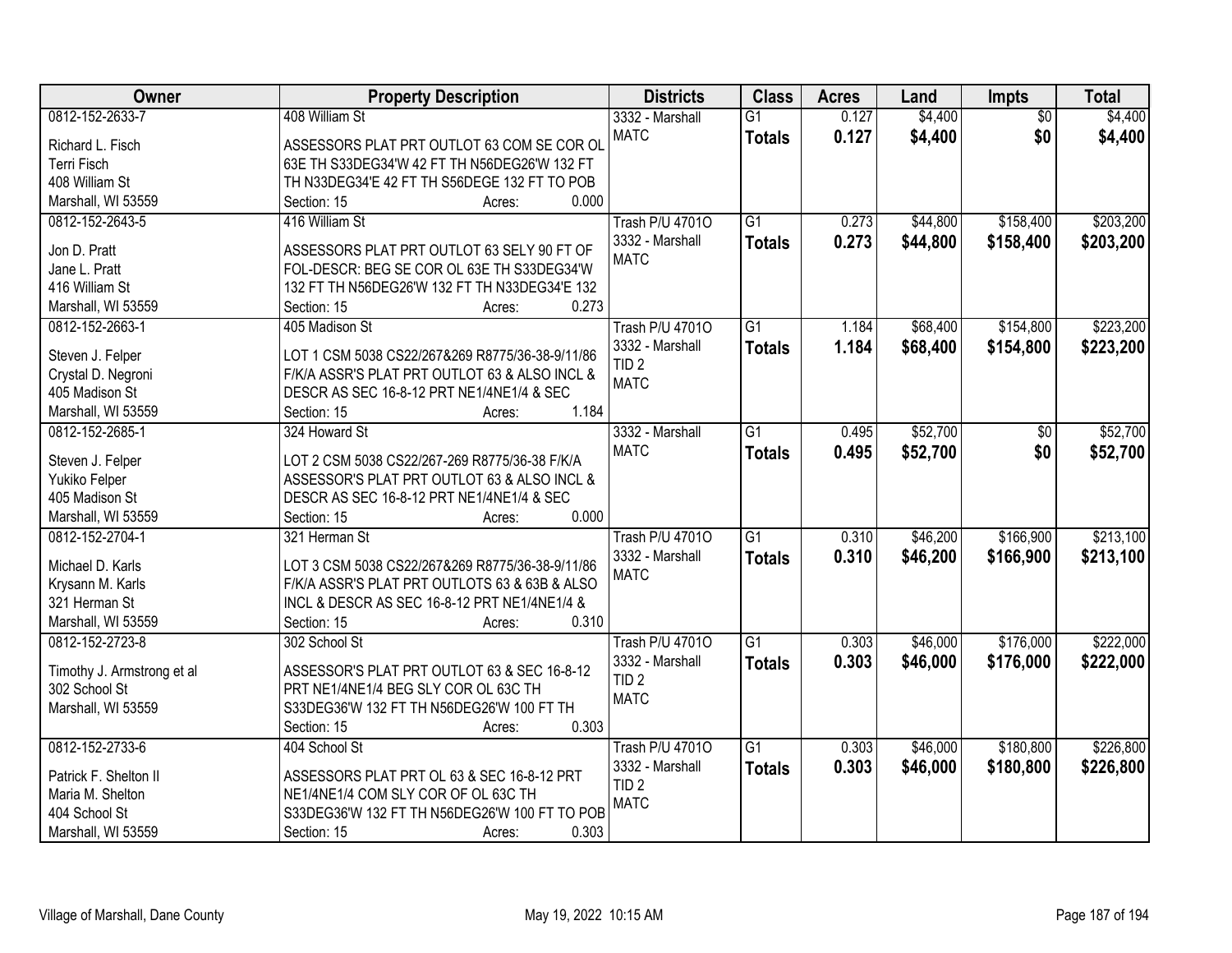| Owner                                                                                        |                                                                                                                                                | <b>Property Description</b> |       | <b>Districts</b>                                           | <b>Class</b>                     | <b>Acres</b>   | Land                   | <b>Impts</b>           | <b>Total</b>            |
|----------------------------------------------------------------------------------------------|------------------------------------------------------------------------------------------------------------------------------------------------|-----------------------------|-------|------------------------------------------------------------|----------------------------------|----------------|------------------------|------------------------|-------------------------|
| 0812-152-2750-5                                                                              | Waterloo Rd                                                                                                                                    |                             |       | 3332 - Marshall                                            | X4                               | 0.000          | $\overline{50}$        | $\overline{50}$        | \$0                     |
| Medina Union Free High School<br>PO Box 76<br>Marshall, WI 53559                             | ASSESSORS PLAT PRT OF OUTLOT 63 COM SW COF<br>OL 64 TH S56DEG26'E 678.75 FT S35DEG34'W 264 FT<br>N56DEG26'W 678.75 FT N33DEG34'E 264 FT TO POB |                             |       | TID <sub>2</sub><br><b>MATC</b>                            | <b>Totals</b>                    | 0.000          | \$0                    | \$0                    | \$0                     |
|                                                                                              | Section: 15                                                                                                                                    | Acres:                      | 0.000 |                                                            |                                  |                |                        |                        |                         |
| 0812-152-2820-0<br>Marshall Grade School #2<br>PO Box 76<br>Marshall, WI 53559               | 321 William St<br>ASSESSORS PLAT OUTLOT 64                                                                                                     |                             |       | 3332 - Marshall<br>TID <sub>2</sub><br><b>MATC</b>         | $\overline{X4}$<br><b>Totals</b> | 0.000<br>0.000 | $\overline{50}$<br>\$0 | $\overline{30}$<br>\$0 | $\overline{\$0}$<br>\$0 |
|                                                                                              | Section: 15                                                                                                                                    | Acres:                      | 0.000 |                                                            |                                  |                |                        |                        |                         |
| 0812-152-2901-2<br>Victor L. Hilts<br>Patricia Hilts<br>PO Box 390                           | 228 Porter St<br>PORTER FIRST ADDN BLOCK 1 LOT 1                                                                                               |                             |       | <b>Trash P/U 47010</b><br>3332 - Marshall<br><b>MATC</b>   | $\overline{G1}$<br><b>Totals</b> | 0.209<br>0.209 | \$40,700<br>\$40,700   | \$95,800<br>\$95,800   | \$136,500<br>\$136,500  |
| Columbus, WI 53925                                                                           | Section: 15                                                                                                                                    | Acres:                      | 0.209 |                                                            |                                  |                |                        |                        |                         |
| 0812-152-2912-9<br>Victor L. Hilts<br>Patricia Hilts<br>PO Box 390                           | 228 Porter St<br>PORTER FIRST ADDN BLOCK 1 PRT LOT 2 NW 46 FT<br><b>THF</b>                                                                    |                             |       | 3332 - Marshall<br><b>MATC</b>                             | $\overline{G1}$<br><b>Totals</b> | 0.021<br>0.021 | \$5,500<br>\$5,500     | \$0<br>\$0             | \$5,500<br>\$5,500      |
| Columbus, WI 53925                                                                           | Section: 15                                                                                                                                    | Acres:                      | 0.000 |                                                            |                                  |                |                        |                        |                         |
| 0812-152-2923-6<br>Michael T. Jansen<br>Ashley M. Jansen<br>214 Porter St                    | 214 Porter St<br>PORTER FIRST ADDN BLOCK 1 LOT 2 EXC NW 46 FT<br>THF & ALL LOT 3                                                               |                             |       | print<br>Trash P/U 47010<br>3332 - Marshall<br><b>MATC</b> | $\overline{G1}$<br><b>Totals</b> | 0.261<br>0.261 | \$44,100<br>\$44,100   | \$98,600<br>\$98,600   | \$142,700<br>\$142,700  |
| Marshall, WI 53559                                                                           | Section: 15                                                                                                                                    | Acres:                      | 0.261 |                                                            |                                  |                |                        |                        |                         |
| 0812-152-2934-3<br>William A. Kowski<br>June M. Kowski<br>208 Porter St                      | 208 Porter St<br>PORTER FIRST ADDN BLOCK 1 LOT 4                                                                                               |                             |       | <b>Trash P/U 47010</b><br>3332 - Marshall<br><b>MATC</b>   | $\overline{G1}$<br><b>Totals</b> | 0.200<br>0.200 | \$40,100<br>\$40,100   | \$144,100<br>\$144,100 | \$184,200<br>\$184,200  |
| Marshall, WI 53559                                                                           | Section: 15                                                                                                                                    | Acres:                      | 0.200 |                                                            |                                  |                |                        |                        |                         |
| 0812-152-2945-0<br>Cameron D. Ward<br>Paul T. Wieloch<br>204 Porter St<br>Marshall, WI 53559 | 204 Porter St<br>PORTER FIRST ADDN BLOCK 1 LOT 5<br>Section: 15                                                                                | Acres:                      | 0.000 | <b>Trash P/U 47010</b><br>3332 - Marshall<br><b>MATC</b>   | $\overline{G1}$<br><b>Totals</b> | 0.200<br>0.200 | \$40,100<br>\$40,100   | \$95,600<br>\$95,600   | \$135,700<br>\$135,700  |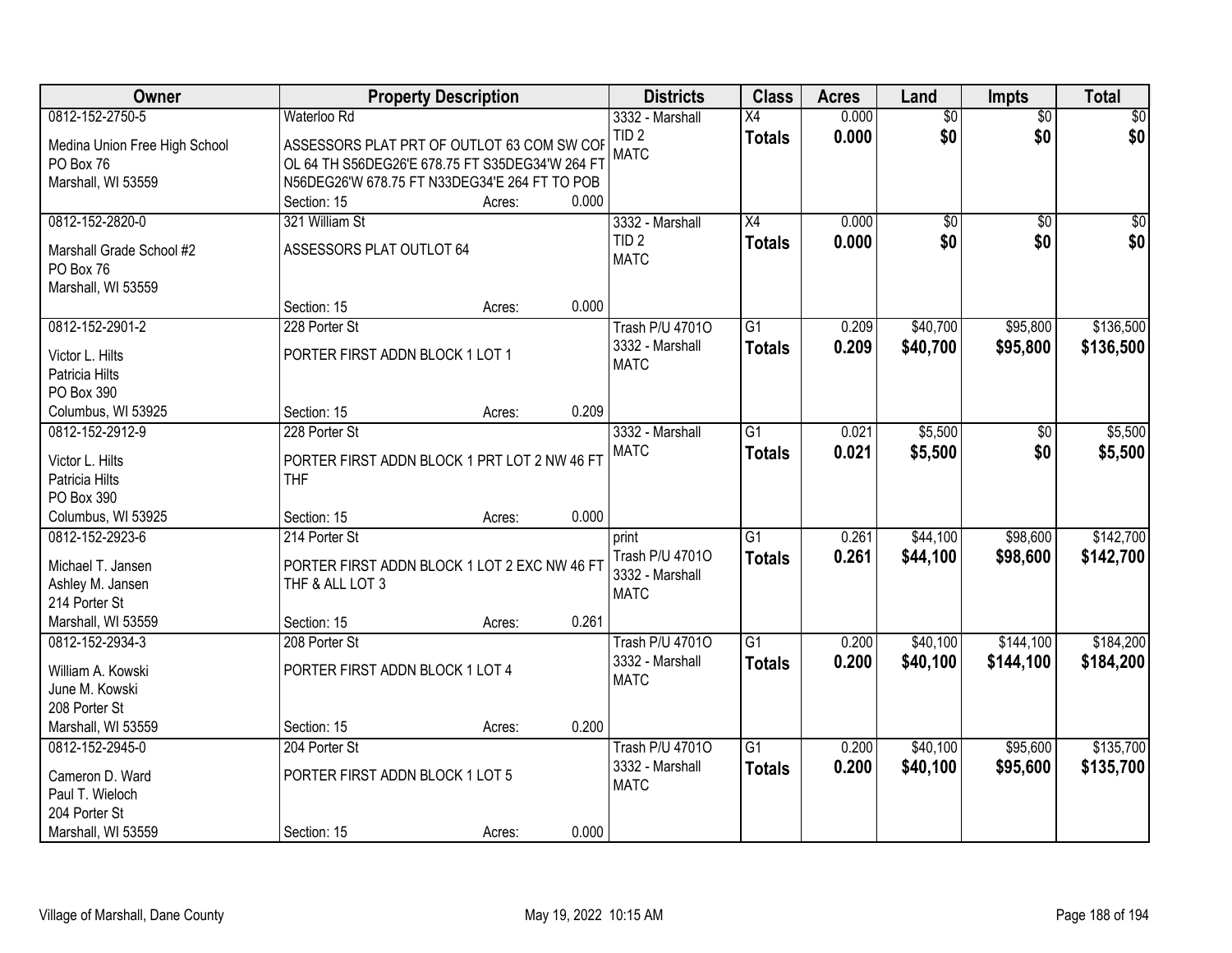| Owner                                                 |                                                    | <b>Property Description</b> |       | <b>Districts</b>               | <b>Class</b>    | <b>Acres</b> | Land     | <b>Impts</b>    | <b>Total</b>    |
|-------------------------------------------------------|----------------------------------------------------|-----------------------------|-------|--------------------------------|-----------------|--------------|----------|-----------------|-----------------|
| 0812-152-2956-7                                       | 122 Porter St                                      |                             |       | <b>Trash P/U 47010</b>         | $\overline{G1}$ | 0.300        | \$45,900 | \$137,100       | \$183,000       |
| Marc A. Dinger                                        | PORTER FIRST ADDN BLOCK 1 LOT 6 & W1/2 OF LOT      |                             |       | 3332 - Marshall                | <b>Totals</b>   | 0.300        | \$45,900 | \$137,100       | \$183,000       |
| Lenore E. Walker                                      |                                                    |                             |       | <b>MATC</b>                    |                 |              |          |                 |                 |
| 122 Porter St                                         |                                                    |                             |       |                                |                 |              |          |                 |                 |
| Marshall, WI 53559                                    | Section: 15                                        | Acres:                      | 0.000 |                                |                 |              |          |                 |                 |
| 0812-152-2970-9                                       | 204 Deerfield Rd                                   |                             |       | <b>Trash P/U 47030</b>         | G1              | 0.125        | \$32,700 | \$87,600        | \$120,300       |
| St Paul Evangelical Lutheran Church                   | LOT 1 CSM 8009 CS42/273&274                        |                             |       | 3332 - Marshall                | X4              | 0.993        | \$0      | \$0             | \$0             |
| PO Box 237                                            | R31291/59&60-11/8/95 F/K/A E1/2 LOT 7 & ALL LOTS 8 |                             |       | <b>MATC</b>                    | <b>Totals</b>   | 1.118        | \$32,700 | \$87,600        | \$120,300       |
| Marshall, WI 53559                                    | & 9 BLOCK 1 PORTER'S ADDN & ALL OUTLOTS 73 &       |                             |       |                                |                 |              |          |                 |                 |
|                                                       | Section: 15                                        | Acres:                      | 0.000 |                                |                 |              |          |                 |                 |
| 0812-152-2981-6                                       | 311 Madison St                                     |                             |       | 3332 - Marshall                | G2              | 0.436        | \$58,800 | \$177,900       | \$236,700       |
|                                                       |                                                    |                             |       | <b>MATC</b>                    | <b>Totals</b>   | 0.436        | \$58,800 | \$177,900       | \$236,700       |
| Jacobson Property of Marshall LLC<br>4329 Parkwood Dr | PORTER 1ST ADDN BLOCK 2 LOT 1                      |                             |       |                                |                 |              |          |                 |                 |
| Janesville, WI 53545                                  |                                                    |                             |       |                                |                 |              |          |                 |                 |
|                                                       | Section: 15                                        | Acres:                      | 0.000 |                                |                 |              |          |                 |                 |
| 0812-152-3001-9                                       | 301 Porter St                                      |                             |       | print                          | G1              | 0.200        | \$40,100 | \$130,400       | \$170,500       |
|                                                       |                                                    |                             |       | Trash P/U 47010                | <b>Totals</b>   | 0.200        | \$40,100 | \$130,400       | \$170,500       |
| Sherry L. Lockrem                                     | PORTER FIRST ADDN BLOCK 3 LOT 1                    |                             |       | 3332 - Marshall                |                 |              |          |                 |                 |
| 301 Porter St<br>Marshall, WI 53559                   |                                                    |                             |       | <b>MATC</b>                    |                 |              |          |                 |                 |
|                                                       | Section: 15                                        | Acres:                      | 0.000 |                                |                 |              |          |                 |                 |
| 0812-152-3012-6                                       |                                                    |                             |       | 3332 - Marshall                | $\overline{X4}$ | 0.000        | \$0      | $\overline{50}$ | $\overline{50}$ |
|                                                       |                                                    |                             |       | <b>MATC</b>                    | <b>Totals</b>   | 0.000        | \$0      | \$0             | \$0             |
| Marshall, Village of                                  | PORTER FIRST ADDN BLOCK 3 E 66 FT OF LOT 2         |                             |       |                                |                 |              |          |                 |                 |
| PO Box 45                                             |                                                    |                             |       |                                |                 |              |          |                 |                 |
| Marshall, WI 53559                                    | Section: 15                                        |                             | 0.000 |                                |                 |              |          |                 |                 |
| 0812-152-3022-4                                       | 313 Porter St                                      | Acres:                      |       | <b>Trash P/U 47010</b>         | G1              | 0.243        | \$42,900 | \$88,500        | \$131,400       |
|                                                       |                                                    |                             |       | 3332 - Marshall                | <b>Totals</b>   | 0.243        | \$42,900 | \$88,500        | \$131,400       |
| Elesa Kinder                                          | PORTER FIRST ADDN BLOCK 3 LOT 2 EXC E 66 FT &      |                             |       | <b>MATC</b>                    |                 |              |          |                 |                 |
| 313 Porter St                                         | EXC HWY ALSO SEC 15-8-12 PRT NW1/4NW1/4 BEG        |                             |       |                                |                 |              |          |                 |                 |
| Marshall, WI 53559                                    | SW COR SD LOT 2 TH N56DEGW 16.5 FT TH              |                             |       |                                |                 |              |          |                 |                 |
|                                                       | Section: 15                                        | Acres:                      | 0.000 |                                |                 |              |          |                 |                 |
| 0812-152-3041-1                                       | 107 Porter St                                      |                             |       | <b>Trash P/U 47020</b>         | $\overline{G1}$ | 0.313        | \$46,300 | \$129,700       | \$176,000       |
| Anna Klode                                            | PORTER FIRST ADDN BLOCK 4 LOT 1                    |                             |       | 3332 - Marshall<br><b>MATC</b> | <b>Totals</b>   | 0.313        | \$46,300 | \$129,700       | \$176,000       |
| David Harris                                          |                                                    |                             |       |                                |                 |              |          |                 |                 |
| 105 Porter St                                         |                                                    |                             |       |                                |                 |              |          |                 |                 |
| Marshall, WI 53559                                    | Section: 15                                        | Acres:                      | 0.000 |                                |                 |              |          |                 |                 |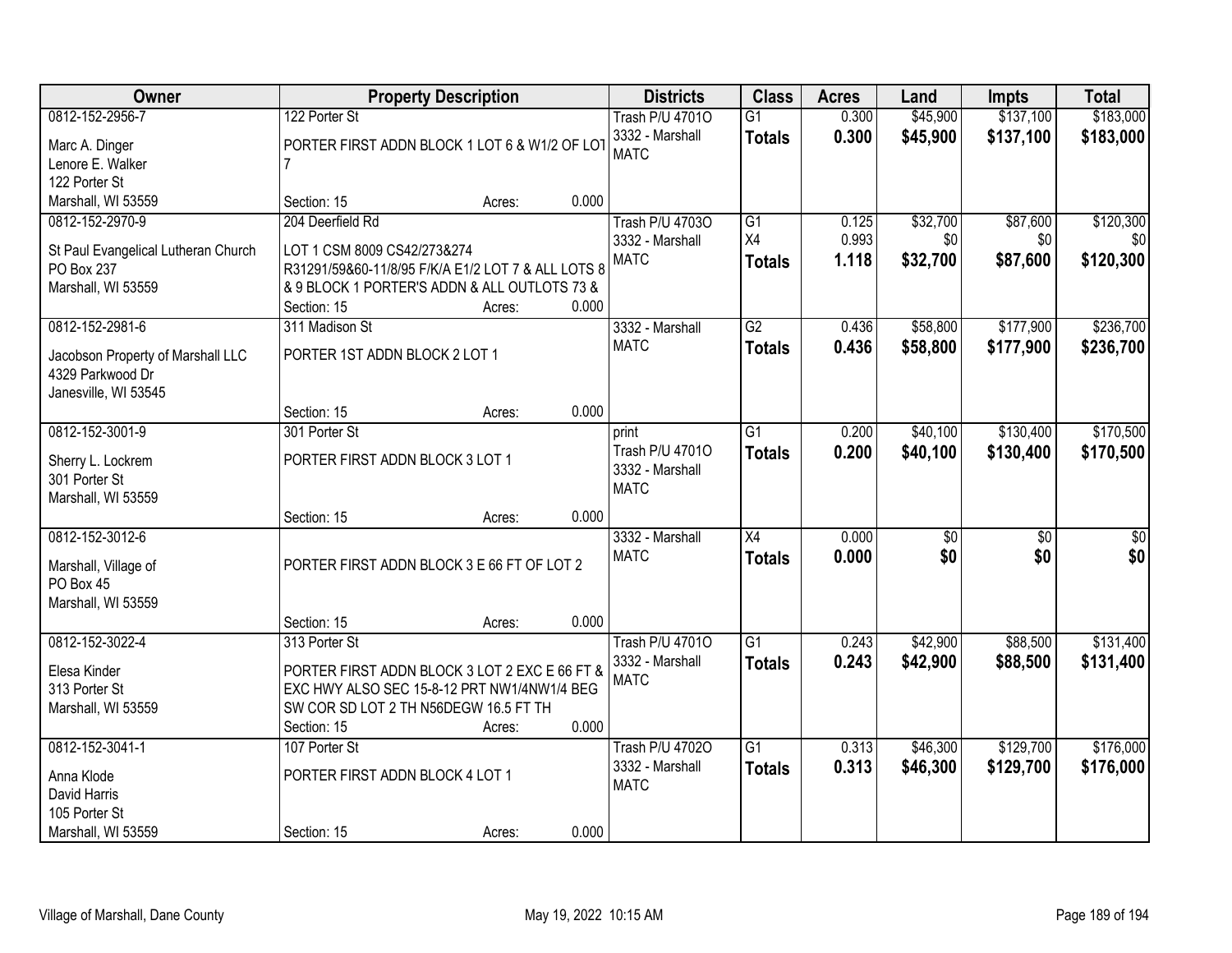| Owner                                                     |                                                  | <b>Property Description</b> |       | <b>Districts</b>                                  | <b>Class</b>                     | <b>Acres</b>   | Land                 | Impts                  | <b>Total</b>           |
|-----------------------------------------------------------|--------------------------------------------------|-----------------------------|-------|---------------------------------------------------|----------------------------------|----------------|----------------------|------------------------|------------------------|
| 0812-152-3052-8<br>Alex Brandl                            | 113 Porter St<br>PORTER FIRST ADDN BLOCK 4 LOT 2 |                             |       | <b>Trash P/U 47010</b><br>3332 - Marshall         | $\overline{G1}$<br><b>Totals</b> | 0.200<br>0.200 | \$40,100<br>\$40,100 | \$107,200<br>\$107,200 | \$147,300<br>\$147,300 |
| Anthony Hesselman<br>113 Porter St                        |                                                  |                             |       | <b>MATC</b>                                       |                                  |                |                      |                        |                        |
| Marshall, WI 53559                                        | Section: 15                                      | Acres:                      | 0.000 |                                                   |                                  |                |                      |                        |                        |
| 0812-152-3063-5                                           | 119 Porter St                                    |                             |       | print                                             | $\overline{G1}$                  | 0.200          | \$40,100             | \$139,500              | \$179,600              |
| Cora L. Coughlin<br>Dale E. Coughlin<br><b>PO Box 174</b> | PORTER FIRST ADDN BLOCK 4 LOT 3                  |                             |       | Trash P/U 47010<br>3332 - Marshall<br><b>MATC</b> | <b>Totals</b>                    | 0.200          | \$40,100             | \$139,500              | \$179,600              |
| Marshall, WI 53559                                        | Section: 15                                      | Acres:                      | 0.000 |                                                   |                                  |                |                      |                        |                        |
| 0812-152-3074-2                                           | 123 Porter St                                    |                             |       | <b>Trash P/U 47010</b>                            | $\overline{G1}$                  | 0.200          | \$40,100             | \$123,300              | \$163,400              |
| Alyssa M. Moehrke<br>Alexis N. Unser<br>123 Porter St     | PORTER FIRST ADDN BLOCK 4 LOT 4                  |                             |       | 3332 - Marshall<br><b>MATC</b>                    | <b>Totals</b>                    | 0.200          | \$40,100             | \$123,300              | \$163,400              |
| Marshall, WI 53559                                        | Section: 15                                      | Acres:                      | 0.000 |                                                   |                                  |                |                      |                        |                        |
| 0812-152-3085-9                                           | 205 Porter St                                    |                             |       | <b>Trash P/U 47010</b>                            | $\overline{G1}$                  | 0.200          | \$40,100             | \$132,800              | \$172,900              |
| Amanda Weeks<br>205 Porter St<br>Marshall, WI 53559       | PORTER FIRST ADDN BLOCK 4 LOT 5                  |                             |       | 3332 - Marshall<br><b>MATC</b>                    | <b>Totals</b>                    | 0.200          | \$40,100             | \$132,800              | \$172,900              |
|                                                           | Section: 15                                      | Acres:                      | 0.000 |                                                   |                                  |                |                      |                        |                        |
| 0812-152-3096-6                                           | 209 Porter St                                    |                             |       | <b>Trash P/U 47010</b>                            | $\overline{G1}$                  | 0.200          | \$40,100             | \$116,800              | \$156,900              |
| Jamie C. Scherer<br>Kelcey L. Scherer<br>209 Porter St    | PORTER FIRST ADDN BLOCK 4 LOT 6                  |                             |       | 3332 - Marshall<br><b>MATC</b>                    | <b>Totals</b>                    | 0.200          | \$40,100             | \$116,800              | \$156,900              |
| Marshall, WI 53559                                        | Section: 15                                      | Acres:                      | 0.000 |                                                   |                                  |                |                      |                        |                        |
| 0812-152-3107-2                                           | 215 Porter St                                    |                             |       | <b>Trash P/U 47010</b>                            | $\overline{G1}$                  | 0.200          | \$40,100             | \$94,500               | \$134,600              |
| Travis C. Leslie<br>215 Porter St<br>Marshall, WI 53559   | PORTER FIRST ADDN BLOCK 4 LOT 7                  |                             |       | 3332 - Marshall<br><b>MATC</b>                    | <b>Totals</b>                    | 0.200          | \$40,100             | \$94,500               | \$134,600              |
|                                                           | Section: 15                                      | Acres:                      | 0.000 |                                                   |                                  |                |                      |                        |                        |
| 0812-152-3118-9                                           | 221 Porter St                                    |                             |       | <b>Trash P/U 47010</b>                            | $\overline{G1}$                  | 0.200          | \$40,100             | \$112,700              | \$152,800              |
| Harrison Kleven<br>221 Porter St<br>Marshall, WI 53559    | PORTER FIRST ADDN BLOCK 4 LOT 8                  |                             |       | 3332 - Marshall<br><b>MATC</b>                    | <b>Totals</b>                    | 0.200          | \$40,100             | \$112,700              | \$152,800              |
|                                                           | Section: 15                                      | Acres:                      | 0.000 |                                                   |                                  |                |                      |                        |                        |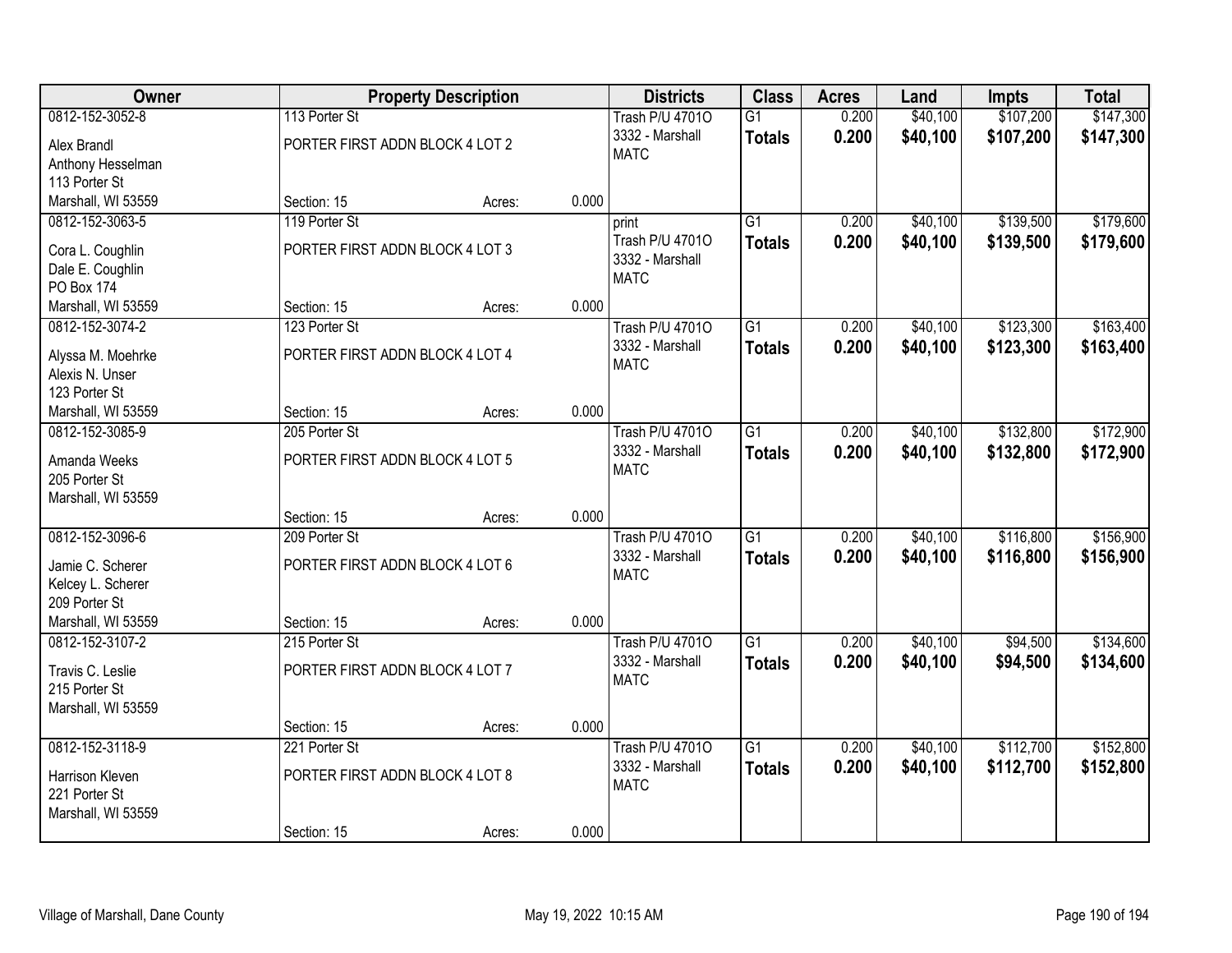| <b>Owner</b>                                            | <b>Property Description</b>                     |       | <b>Districts</b>       | <b>Class</b>    | <b>Acres</b> | Land            | Impts           | <b>Total</b>    |
|---------------------------------------------------------|-------------------------------------------------|-------|------------------------|-----------------|--------------|-----------------|-----------------|-----------------|
| 0812-152-3129-6                                         | 227 Porter St                                   |       | <b>Trash P/U 47010</b> | $\overline{G1}$ | 0.209        | \$40,700        | \$163,900       | \$204,600       |
| Hannah M. Kazarovich                                    | PORTER FIRST ADDN BLOCK 4 LOT 9                 |       | 3332 - Marshall        | <b>Totals</b>   | 0.209        | \$40,700        | \$163,900       | \$204,600       |
| Isaiah C. Kazarovich                                    |                                                 |       | <b>MATC</b>            |                 |              |                 |                 |                 |
| 227 Porter St                                           |                                                 |       |                        |                 |              |                 |                 |                 |
| Marshall, WI 53559                                      | Section: 15<br>Acres:                           | 0.000 |                        |                 |              |                 |                 |                 |
| 0812-152-4116-1                                         | 453 Deerfield Rd                                |       | 3332 - Marshall        | G2              | 3.721        | \$66,400        | \$376,100       | \$442,500       |
|                                                         |                                                 |       | TID <sub>2</sub>       | G4              | 1.500        | \$400           | \$0             | \$400           |
| William E. Blaschka                                     | LOT 1 CSM 10669 CS63/195&196-2/6/2003 F/K/A LOT |       | <b>MATC</b>            | <b>Totals</b>   | 5.221        | \$66,800        | \$376,100       | \$442,900       |
| Lorraine J. Blaschka                                    | 1 CSM 7846 CS41/202&203 R29897/65&66-5/23/95    |       |                        |                 |              |                 |                 |                 |
| PO Box 214                                              | F/K/A LOT 1 CSM 5631 CS26/127 R11900/77-9/1/88  |       |                        |                 |              |                 |                 |                 |
| Marshall, WI 53559                                      | Section: 15<br>Acres:                           | 0.000 |                        |                 |              |                 |                 |                 |
| 0812-152-4130-1                                         |                                                 |       | 3332 - Marshall        | X4              | 0.000        | \$0             | \$0             | \$0             |
| WI Electric Power Co                                    | ASSESSORS PLAT PRT OUTLOT 63 COM SW COR         |       | TID <sub>2</sub>       | <b>Totals</b>   | 0.000        | \$0             | \$0             | \$0             |
| Attn: J D Zakrajscheck                                  | SEC 15-8-12 NW1/4 ON STH 73 C/L TH N30DEGE      |       | <b>MATC</b>            |                 |              |                 |                 |                 |
| PO Box 2046                                             | 1282.75 FT TO POB TH CONT N30DEGE ALG SD C/L    |       |                        |                 |              |                 |                 |                 |
| Milwaukee, WI 53201                                     | Section: 15<br>Acres:                           | 0.000 |                        |                 |              |                 |                 |                 |
| 0812-152-5009-1                                         | 5676 State Highway 73                           |       | 3332 - Marshall        | $\overline{G5}$ | 2.000        | \$2,000         | \$0             | \$2,000         |
|                                                         |                                                 |       | TID <sub>2</sub>       |                 | 2.000        | \$2,000         | \$0             | \$2,000         |
| Scheel Income Tr, George D                              | ASSESSORS PLAT OUTLOT 65 EXC TO DOT IN          |       | <b>MATC</b>            | <b>Totals</b>   |              |                 |                 |                 |
| 5676 State Highway 73                                   | R23543/9 EXC CSM 11053                          |       |                        |                 |              |                 |                 |                 |
| Marshall, WI 53559                                      |                                                 |       |                        |                 |              |                 |                 |                 |
|                                                         | Section: 15<br>Acres:                           | 2.000 |                        |                 |              |                 |                 |                 |
| 0812-152-5050-1                                         |                                                 |       | 3332 - Marshall        | $\overline{X4}$ | 0.000        | $\overline{50}$ | $\overline{50}$ | $\overline{50}$ |
| Marshall, Village of                                    | LOT 1 CSM 11053 CS66/206&207-4/29/2004 DESCR    |       | TID <sub>2</sub>       | <b>Totals</b>   | 0.000        | \$0             | \$0             | \$0             |
| PO Box 45                                               | AS SEC 15-8-12 PRT SW1/4 NW1/4 (2.00 ACRES)     |       | <b>MATC</b>            |                 |              |                 |                 |                 |
| Marshall, WI 53559                                      |                                                 |       |                        |                 |              |                 |                 |                 |
|                                                         | Section: 15<br>Acres:                           | 2.000 |                        |                 |              |                 |                 |                 |
| 0812-152-6010-1                                         | 377 Deerfield Rd                                |       | 3332 - Marshall        | $\overline{G2}$ | 6.330        | \$59,500        | $\overline{50}$ | \$59,500        |
|                                                         |                                                 |       | TID <sub>2</sub>       | <b>Totals</b>   | 6.330        | \$59,500        | \$0             | \$59,500        |
| Blume & Sons LLC                                        | SEC 15-8-12 PRT NW1/4 DESC IN DOC 5074671 AS    |       | <b>MATC</b>            |                 |              |                 |                 |                 |
| 1924 Yelk Rd                                            | COM W 1/4 COR SD SEC TH N29DEG50'38"E 1532.06   |       |                        |                 |              |                 |                 |                 |
| Marshall, WI 53559                                      | FT TO WLY COR CSM 10669 TH N29DEG32'55"E        |       |                        |                 |              |                 |                 |                 |
|                                                         | Section: 15<br>Acres:                           | 0.000 |                        |                 |              |                 |                 |                 |
| 0812-152-6022-1                                         | 233 E Main St                                   |       | 3332 - Marshall        | $\overline{G4}$ | 46.759       | \$13,100        | $\overline{50}$ | \$13,100        |
|                                                         | ASSR PLAT OL 63 & LANDS SEC 16-8-12 PRT NE1/4   |       | TID <sub>2</sub>       | <b>Totals</b>   | 46.759       | \$13,100        | \$0             | \$13,100        |
| James Herman Family Partnership<br>349 Maple Heights Rd | NE1/4 LYG S OF CTH T & N OF SCHOOL ST EXC       |       | <b>MATC</b>            |                 |              |                 |                 |                 |
| Marshall, WI 53559                                      | COM SW COR OL 64 TH S56DEG26'E 678.75 FT TH     |       |                        |                 |              |                 |                 |                 |
|                                                         | Section: 15                                     | 0.000 |                        |                 |              |                 |                 |                 |
|                                                         | Acres:                                          |       |                        |                 |              |                 |                 |                 |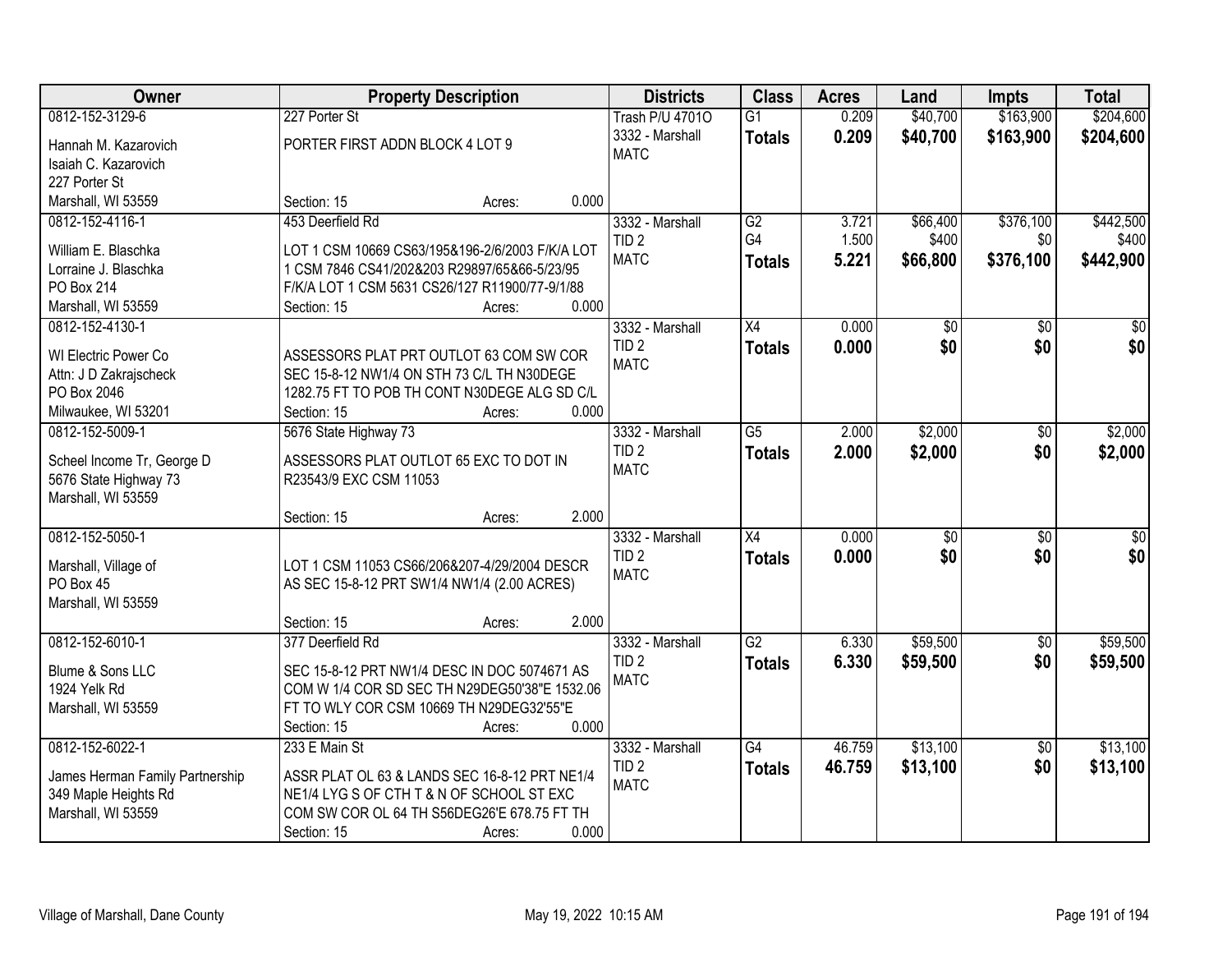| Owner                                 | <b>Property Description</b>                               | <b>Districts</b>                    | <b>Class</b>    | <b>Acres</b> | Land            | <b>Impts</b>    | <b>Total</b>     |
|---------------------------------------|-----------------------------------------------------------|-------------------------------------|-----------------|--------------|-----------------|-----------------|------------------|
| 0812-152-6034-1                       | Deerfield Rd                                              | 3332 - Marshall                     | $\overline{G4}$ | 4.111        | \$1,200         | $\overline{50}$ | \$1,200          |
| James Herman Family Partnership et al | ASSR PLAT PRT OL 63 LYG NWLY OF STH 73                    | TID <sub>2</sub>                    | <b>Totals</b>   | 4.111        | \$1,200         | \$0             | \$1,200          |
| 349 Maple Heights Rd                  | (DEERFIELD RD) & S OF LINE DESCR AS COM AT                | <b>MATC</b>                         |                 |              |                 |                 |                  |
| Marshall, WI 53559                    | SELY COR OF OL 64 TH SW ALG C/L OF SD STH 73              |                                     |                 |              |                 |                 |                  |
|                                       | 0.000<br>Section: 15<br>Acres:                            |                                     |                 |              |                 |                 |                  |
| 0812-152-8480-1                       | 324 E Main St                                             | 3332 - Marshall                     | $\overline{G2}$ | 1.706        | \$7,000         | \$0             | \$7,000          |
|                                       |                                                           | TID <sub>2</sub>                    | <b>Totals</b>   | 1.706        | \$7,000         | \$0             | \$7,000          |
| Little Amerricka Amusement Park LLC   | LOT 1 CSM 12702 CS80/117&119-6/3/2009 F/K/A ASSF          | <b>MATC</b>                         |                 |              |                 |                 |                  |
| 700 E Main St                         | PLAT OL 63 & F/K/A PRT LOT 1 CSM 4906                     |                                     |                 |              |                 |                 |                  |
| Marshall, WI 53559                    | CS22/15&16 R8002/88-4/15/86 DESCR AS SEC<br>1.706         |                                     |                 |              |                 |                 |                  |
|                                       | Section: 15<br>Acres:                                     |                                     |                 |              |                 |                 |                  |
| 0812-152-9205-1                       | <b>Whistle St</b>                                         | 3332 - Marshall                     | $\overline{G2}$ | 1.445        | \$42,700        | $\overline{50}$ | \$42,700         |
| Lc Properties I, LLC                  | LOT 1 CSM 15581 CS112/297&301-1/14/2021 F/K/A             | TID <sub>2</sub>                    | <b>Totals</b>   | 1.445        | \$42,700        | \$0             | \$42,700         |
| 852 Clarkson Rd                       | LOT 1 CSM 14139 CS95/198&200-12/11/2015 F/K/A             | <b>MATC</b>                         |                 |              |                 |                 |                  |
| Marshall, WI 53559                    | LOT 2 CSM 12702 CS80/117&119-6/3/2009 F/K/A ASSF          |                                     |                 |              |                 |                 |                  |
|                                       | Section: 15<br>1.445<br>Acres:                            |                                     |                 |              |                 |                 |                  |
| 0812-152-9220-1                       | 108 Whistle St                                            | 3332 - Marshall                     | $\overline{G2}$ | 1.993        | \$145,000       | \$2,783,000     | \$2,928,000      |
|                                       |                                                           | TID <sub>2</sub>                    | <b>Totals</b>   | 1.993        | \$145,000       | \$2,783,000     | \$2,928,000      |
| Lc Properties I, LLC                  | LOT 2 CSM 15581 CS112/297&301-1/14/2021 F/K/A             | <b>MATC</b>                         |                 |              |                 |                 |                  |
| 852 Clarkson Rd                       | LOT 1 CSM 14139 CS95/198&200-12/11/2015 F/K/A             |                                     |                 |              |                 |                 |                  |
| Marshall, WI 53559                    | LOT 2 CSM 12702 CS80/117&119-6/3/2009 F/K/A ASSF<br>1.993 |                                     |                 |              |                 |                 |                  |
| 0812-152-9230-1                       | Section: 15<br>Acres:                                     |                                     | $\overline{X4}$ | 2.030        |                 |                 |                  |
|                                       | 465 Deerfield Rd                                          | 3332 - Marshall                     |                 |              | $\overline{50}$ | $\overline{50}$ | $\overline{\$0}$ |
| Marshall, Village of                  | LOT 2 CSM 14139 CS95/198&200-12/11/2015 F/K/A             | TID <sub>2</sub><br><b>MATC</b>     | <b>Totals</b>   | 2.030        | \$0             | \$0             | \$0              |
| PO Box 45                             | LOT 2 CSM 12702 CS80/117&119-6/3/2009 F/K/A ASSR          |                                     |                 |              |                 |                 |                  |
| Marshall, WI 53559                    | PLAT OL 63 & PRT LOT 1 CSM 4906 CS22/15&16                |                                     |                 |              |                 |                 |                  |
|                                       | 2.030<br>Section: 15<br>Acres:                            |                                     |                 |              |                 |                 |                  |
| 0812-152-9245-1                       | 114 Whistle St                                            | print                               | $\overline{X4}$ | 14.130       | $\sqrt{6}$      | $\sqrt{6}$      | $\frac{6}{3}$    |
|                                       | LOT 3 CSM 14139 CS95/198&200-12/11/2015 F/K/A             | 3332 - Marshall                     | <b>Totals</b>   | 14.130       | \$0             | \$0             | \$0              |
| Village O. Marshall<br>PO Box 45      | LOT 2 CSM 12702 CS80/117&119-6/3/2009 F/K/A ASSR          | TID <sub>2</sub>                    |                 |              |                 |                 |                  |
|                                       | PLAT OL 63 & PRT LOT 1 CSM 4906 CS22/15&16                | <b>MATC</b>                         |                 |              |                 |                 |                  |
| Marshall, WI 53559                    | 14.130                                                    |                                     |                 |              |                 |                 |                  |
| 0812-152-9260-1                       | Section: 15<br>Acres:                                     |                                     |                 |              |                 |                 |                  |
|                                       | 114 Whistle St                                            | 3332 - Marshall<br>TID <sub>2</sub> | $\overline{X4}$ | 3.430        | \$0             | $\overline{50}$ | $\overline{50}$  |
| Village O. Marshall                   | OUTLOT 1 CSM 14139 CS95/198&200-12/11/2015                |                                     | <b>Totals</b>   | 3.430        | \$0             | \$0             | \$0              |
| PO Box 45                             | F/K/A LOT 2 CSM 12702 CS80/117&119-6/3/2009 F/K/A         | <b>MATC</b>                         |                 |              |                 |                 |                  |
| Marshall, WI 53559                    | ASSR PLAT OL 63 & PRT LOT 1 CSM 4906                      |                                     |                 |              |                 |                 |                  |
|                                       | 3.430<br>Section: 15<br>Acres:                            |                                     |                 |              |                 |                 |                  |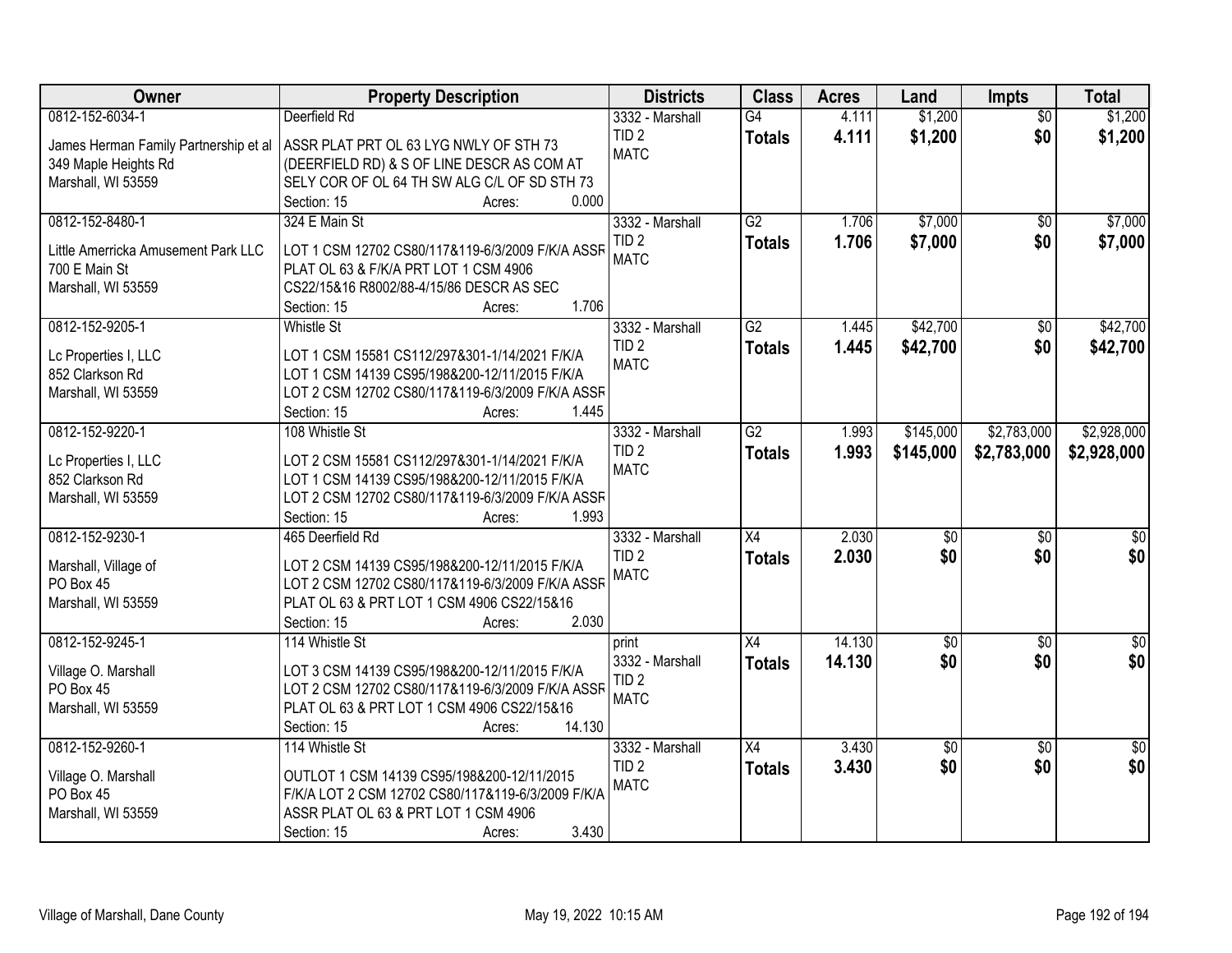| Owner                                      | <b>Property Description</b>                                                                 | <b>Districts</b>       | <b>Class</b>    | <b>Acres</b> | Land            | Impts           | <b>Total</b>     |
|--------------------------------------------|---------------------------------------------------------------------------------------------|------------------------|-----------------|--------------|-----------------|-----------------|------------------|
| 0812-161-8001-8                            | 510 Madison St                                                                              | 3332 - Marshall        | X4              | 1.466        | $\overline{50}$ | $\overline{50}$ | $\sqrt{50}$      |
| Dane County Housing Authority              | LOT 1 CSM 6544 CS32/91&92 R16858/43-10/4/91 F/K/A                                           | <b>MATC</b>            | <b>Totals</b>   | 1.466        | \$0             | \$0             | \$0              |
| 6000 Gisholt Dr Ste 203                    | LOT 1 CSM 4979 CS22/153-7/9/86 & F/K/A PRT OL 63                                            |                        |                 |              |                 |                 |                  |
| Monona, WI 53713                           | ASSESSORS PLAT VILLAGE OF MARSHALL DESCR                                                    |                        |                 |              |                 |                 |                  |
|                                            | 0.000<br>Section: 16<br>Acres:                                                              |                        |                 |              |                 |                 |                  |
| 0812-161-8020-5                            | 402 Madison St                                                                              | 3332 - Marshall        | $\overline{X4}$ | 2.440        | \$0             | \$0             | \$0              |
|                                            |                                                                                             | <b>MATC</b>            | <b>Totals</b>   | 2.440        | \$0             | \$0             | \$0              |
| Dane County Housing Authority              | LOT 2 CSM 6544 CS32/91&92 R16858/43-10/4/91 F/K/A                                           |                        |                 |              |                 |                 |                  |
| 6000 Gisholt Dr Ste 203                    | LOT 1 CSM 4979 CS22/153-7/9/86 & F/K/A PRT OL 63                                            |                        |                 |              |                 |                 |                  |
| Monona, WI 53713                           | ASSESSORS PLAT VILLAGE OF MARSHALL DESCR<br>0.000                                           |                        |                 |              |                 |                 |                  |
|                                            | Section: 16<br>Acres:                                                                       |                        |                 |              |                 |                 |                  |
| 0812-161-8040-1                            | 226 Madison St                                                                              | 3332 - Marshall        | $\overline{X4}$ | 0.000        | $\overline{50}$ | $\sqrt[6]{}$    | $\sqrt{50}$      |
| Marshall, Village of                       | LOT 3 CSM 6544 CS32/91&92 R16858/43-10/4/91 F/K/A                                           | <b>MATC</b>            | <b>Totals</b>   | 0.000        | \$0             | \$0             | \$0              |
| PO Box 45                                  | LOT 1 CSM 4979 CS22/153-7/9/86 & F/K/A PRT OL 63                                            |                        |                 |              |                 |                 |                  |
| Marshall, WI 53559                         | ASSESSORS PLAT VILLAGE OF MARSHALL DESCR                                                    |                        |                 |              |                 |                 |                  |
|                                            | 0.000<br>Section: 15<br>Acres:                                                              |                        |                 |              |                 |                 |                  |
| 0812-161-8061-6                            |                                                                                             | 3332 - Marshall        | G4              | 15.330       | \$4,300         | \$0             | \$4,300          |
|                                            |                                                                                             | TID <sub>2</sub>       | <b>Totals</b>   | 15.330       | \$4,300         | \$0             | \$4,300          |
| James Herman Family Partnership et al      | SEC 16-8-12 PRT N1/2 NE1/4 DESCR AS BEG NE<br>COR SEC 16 TH S85DEG58'35"W ALG N LN SD NE1/4 | <b>MATC</b>            |                 |              |                 |                 |                  |
| 349 Maple Heights Rd<br>Marshall, WI 53559 | 1915.00 FT TH S31DEG24'06"E 774.20 FT TO S R/W                                              |                        |                 |              |                 |                 |                  |
|                                            | 15.330<br>Section: 16<br>Acres:                                                             |                        |                 |              |                 |                 |                  |
| 0812-161-8100-8                            | 369 School St                                                                               | 3332 - Marshall        | $\overline{X4}$ | 28.278       | $\overline{50}$ | $\overline{50}$ | $\overline{50}$  |
|                                            |                                                                                             | TID <sub>2</sub>       |                 | 28.278       | \$0             | \$0             | \$0              |
| Jt School Dist #2                          | SEC 16-8-12 PRT NE1/4NE1/4 & PRT SE1/4NE1/4 &                                               | <b>MATC</b>            | <b>Totals</b>   |              |                 |                 |                  |
| PO Box 76                                  | PRT OL 63 ASSESSORS PLAT DESCR AS COM NW                                                    |                        |                 |              |                 |                 |                  |
| Marshall, WI 53559                         | COR SEC 15 TH N89DEG51'E 208.40 FT ALG N LN                                                 |                        |                 |              |                 |                 |                  |
|                                            | 28.278<br>Section: 16<br>Acres:                                                             |                        |                 |              |                 |                 |                  |
| 0812-161-8203-4                            | 623 Madison St                                                                              | 3332 - Marshall        | X4              | 27.021       | $\overline{50}$ | $\overline{50}$ | $\overline{\$0}$ |
| <b>Marshall Public Schools</b>             | SEC 16-8-12 PRT NE1/4 DESCR AS COM AT NE COR                                                | TID <sub>2</sub>       | <b>Totals</b>   | 27.021       | \$0             | \$0             | \$0              |
| PO Box 76                                  | SD SEC 16 TH S01DEG31'49"E ALG E LN NE1/4 SD                                                | <b>MATC</b>            |                 |              |                 |                 |                  |
| Marshall, WI 53559                         | SEC 16 270.52 FT TH S72DEG05'51"W 828.37 FT TH                                              |                        |                 |              |                 |                 |                  |
|                                            | 27.021<br>Section: 16<br>Acres:                                                             |                        |                 |              |                 |                 |                  |
| 0812-161-8286-5                            | 605 Madison St                                                                              | <b>Trash P/U 47010</b> | $\overline{X4}$ | 5.235        | $\overline{50}$ | $\overline{30}$ | $\overline{30}$  |
|                                            |                                                                                             | 3332 - Marshall        | <b>Totals</b>   | 5.235        | \$0             | \$0             | \$0              |
| Holy Trinity Lutheran Church               | SEC 16-8-12 PRT NE1/4NE1/4 COM AT NE COR SD                                                 | TID <sub>2</sub>       |                 |              |                 |                 |                  |
| PO Box 52                                  | SEC 16 TH S1DEG31'33"E ALG E LN NE1/4 SEC 16                                                | <b>MATC</b>            |                 |              |                 |                 |                  |
| Marshall, WI 53559                         | 270.57 FT TH S72DEG05'51"W ALG C/L CTH T 828.21                                             |                        |                 |              |                 |                 |                  |
|                                            | 0.000<br>Section: 16<br>Acres:                                                              |                        |                 |              |                 |                 |                  |